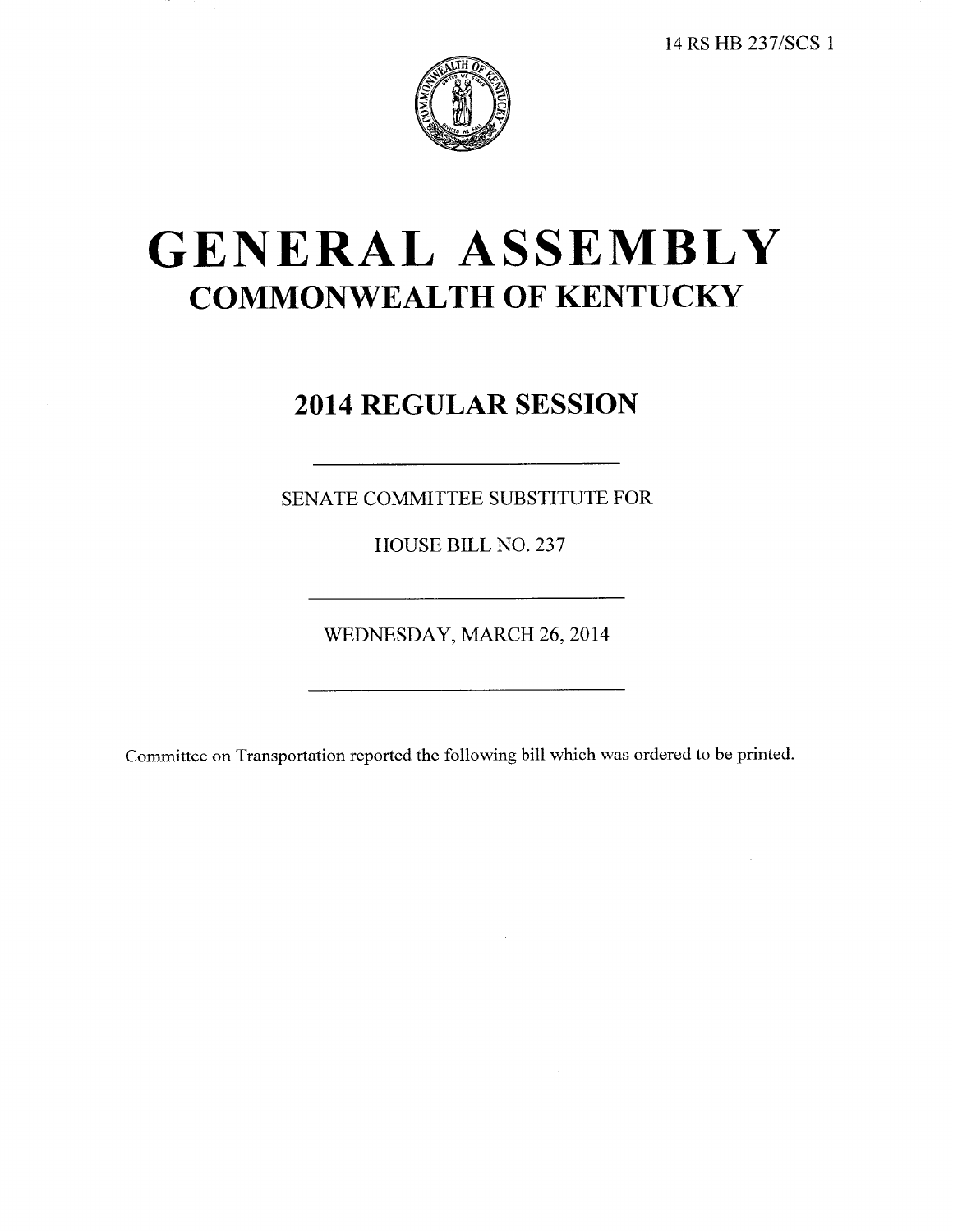$\mathbf{1}$ AN ACT relating to road projects and declaring an emergency.

#### $\overline{2}$ Be it enacted by the General Assembly of the Commonwealth of Kentucky:

3

 $\rightarrow$  Section 1. The projects authorized by the General Assembly in this Act constitute the official 2014-2016 Biennial Highway Construction Plan.

5

 $\overline{4}$ 

Section 2. The General Assembly acknowledges that the project authorizations 6 contained within this Act are based on the Transportation Cabinet's estimates. The  $\overline{7}$ Transportation Cabinet shall have the authority to expend funds necessary to complete the 8 projects as authorized in this Act, amended only by variations dictated by bid or 9 unforeseen circumstances.

10 Section 3. Projects with the "SPB" and "SB2" designations are projects to be 11 completed with Highway Bonds authorized in 2009 Ky. Acts ch. 94 and 2010 (1st Extra. 12 Sess.) Ky. Acts ch. 3. Projects with the "SPB" and "SB2" designations that cannot be 13 completed due to insufficient Bond Funds shall be given "SPP" funding priority. Project 14 phases with an "SPP" funding designation shall be authorized or awarded before any 15 project phase with an "SP" funding designation is authorized or awarded.

16 Section 4. If additional federal highway moneys are made available to Kentucky 17 by the United States Congress, the funds shall be used according to the following priority: (a) Any demonstration-specific or project-specific money shall be used on the project 18 19 identified; and (b) All other funds shall be used to ensure that projects in the 2014-2016 20 Biennial Highway Construction Plan are funded. If additional federal moneys remain after 21 these priorities are met, the Transportation Cabinet may select projects from 2014 22 Regular Session HJR 62.

23

 $\rightarrow$  Section 5. The Secretary of the Transportation Cabinet shall produce a single 24 document that contains two separately identified sections, as follows:

25 Section 1 shall detail the enacted fiscal biennium 2014-2016 Biennial Highway 26 Construction Program and Section 2 shall detail the 2014-2016 Highway Preconstruction 27 Program Plan for fiscal year 2014-2015 through fiscal year 2019-2020 as identified by the

 $\overline{\phantom{a}}$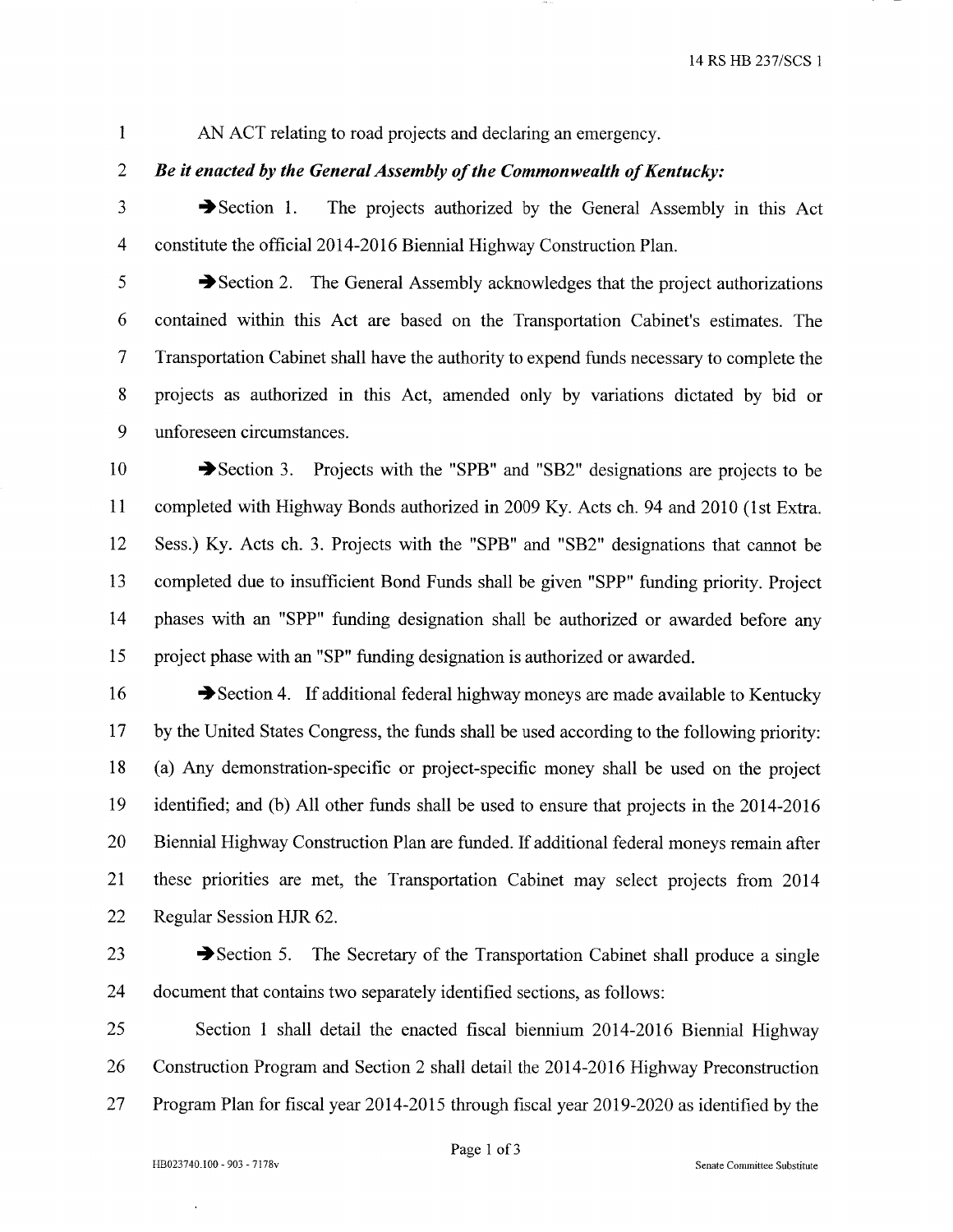14 RS HB 237/SCS 1

 $\mathbf{1}$ 2014 General Assembly. This document shall mirror in data type and format the fiscal  $\overline{2}$ year 2014-2020 Recommended Six-Year Road Plan as submitted to the 2014 General 3 Assembly. The document shall be published and distributed to members of the General  $\overline{4}$ Assembly and the public within 60 days of adjournment of the 2014 Regular Session of 5 the General Assembly.

6 The Secretary of the Transportation Cabinet shall report by September 30 of each  $\overline{7}$ fiscal year to the Interim Joint Committee on Transportation any project included in the 8 enacted Biennial Highway Construction Plan which has been delayed beyond the fiscal 9 year for which the project was authorized. The report shall include:

10 The county name;  $(a)$ 

11  $(b)$ The Transportation Cabinet project identification number;

- 12  $(c)$ The route where the project is located;
- 13 The length of the project;  $(d)$

14  $(e)$ A description of the project and the scope of improvement;

15  $(f)$ The type of local, state, or federal funds to be used on the project;

16 The stage of development for the design, right-of-way, utility, and  $(g)$ 17 construction phases;

18  $(h)$ The fiscal year in which each phase of the project was scheduled to 19 commence;

20 The estimated cost for each phase of the project;  $(i)$ 

21 A detailed description of the circumstances leading to the delay; and  $(i)$ 

22  $(k)$ The same information required in paragraphs (a) to (i) of this subsection for 23 the project or projects advanced with funds initially scheduled for the delayed project.

24  $\rightarrow$  Section 6. This Act in conjunction with 2014 Regular Session HJR 62 shall 25 constitute the Six-Year Road Plan.

26  $\rightarrow$  Section 7. Whereas the funding for these projects is provided by 2014 Regular 27 Session HB 236, which takes effect upon its passage and approval by the Governor or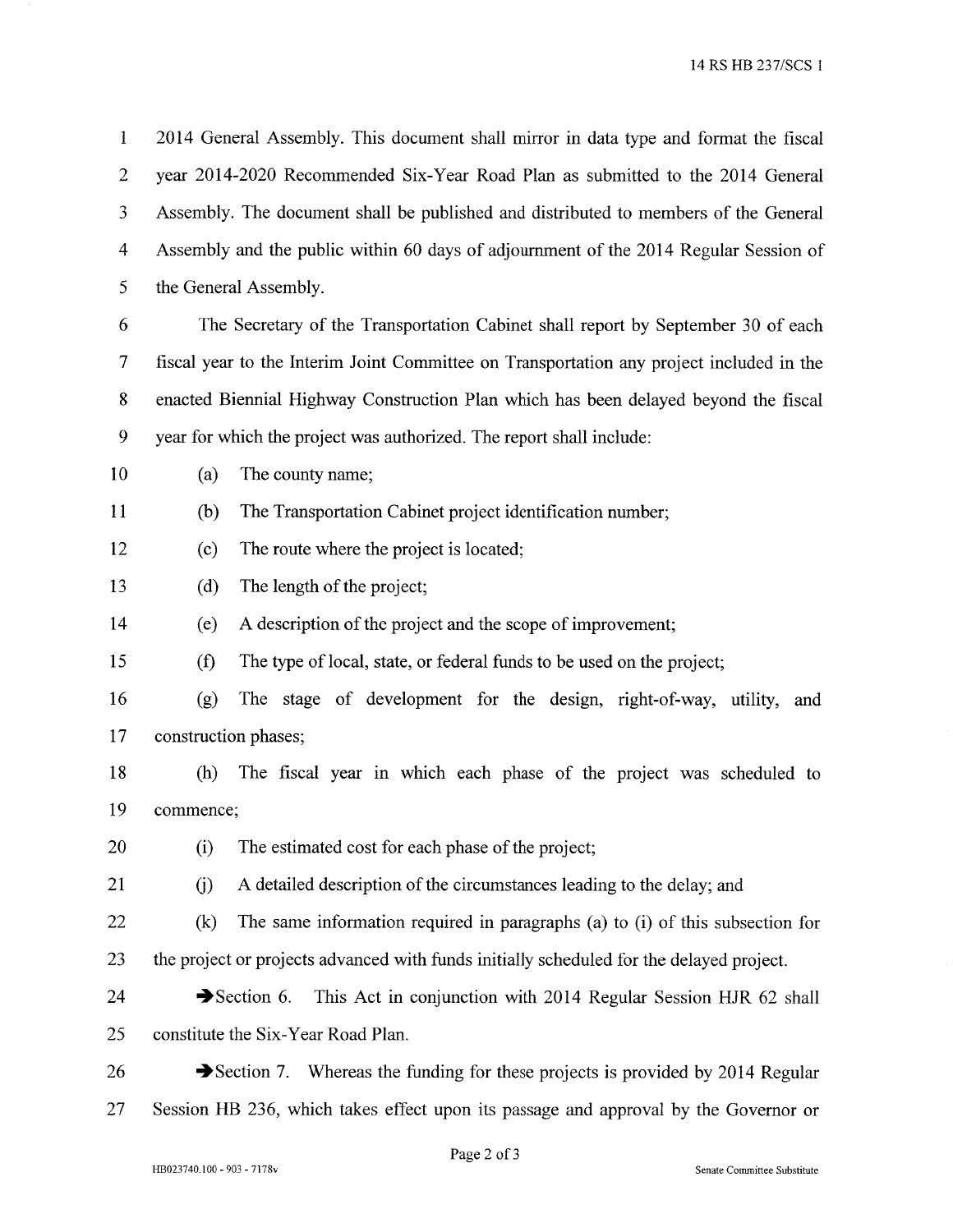- upon otherwise becoming law, an emergency is declared to exist, and this Act takes effect  $\mathbf{1}$
- $\overline{2}$ upon its passage and approval by the Governor or upon otherwise becoming law.
- $\overline{3}$

Section 8. The 2014-2016 Biennial Highway Construction Plan is as follows: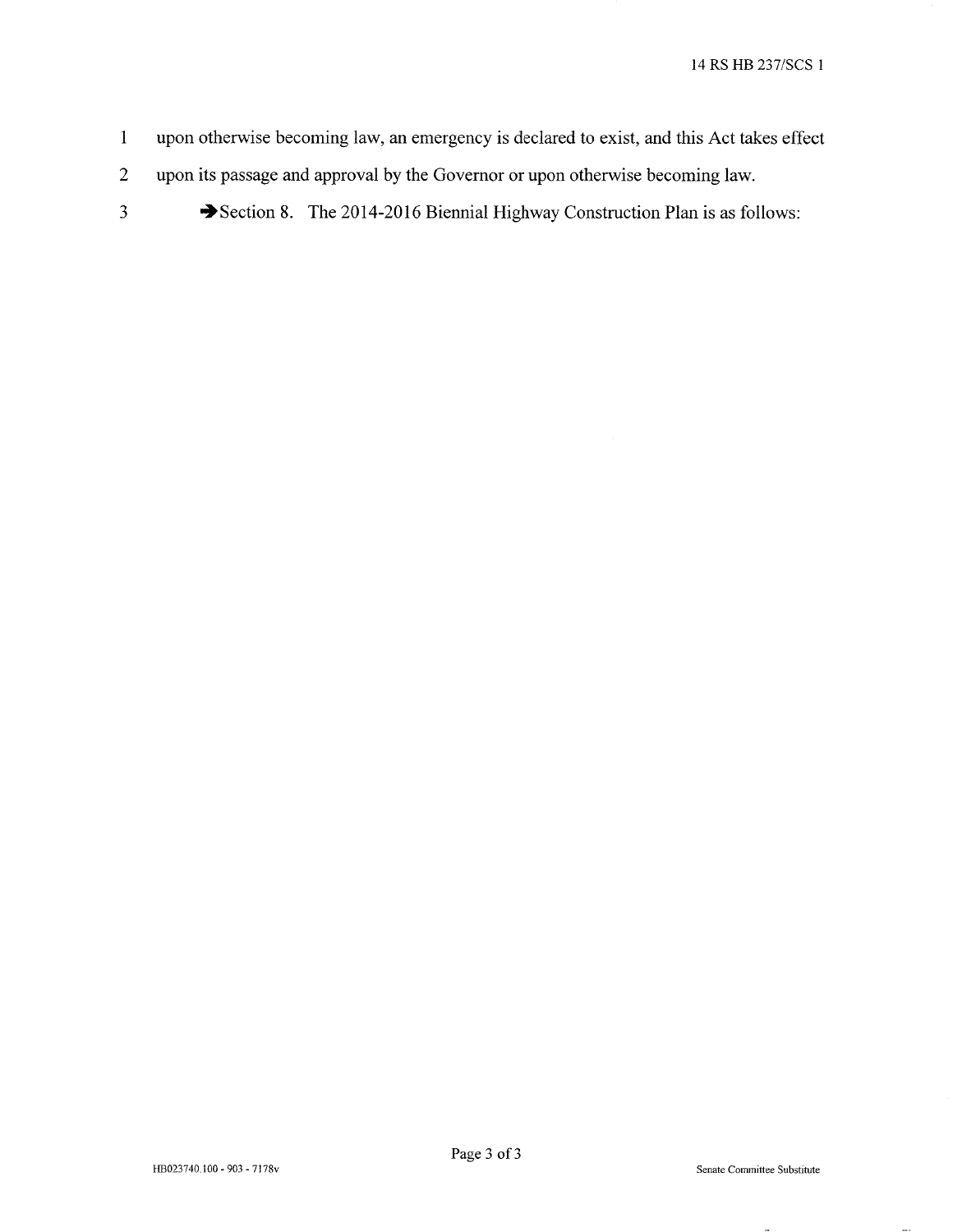| County                 | Item No. | Route        | <b>Type of Work</b> | Description                                                    | Phase                 | <b>Fund</b> | FY 2014        | FY 2015        | FY 2016   |
|------------------------|----------|--------------|---------------------|----------------------------------------------------------------|-----------------------|-------------|----------------|----------------|-----------|
| <b>ADAIR</b>           | 170      | KY-61        | SAFETY(P)           | INTERCHANGE LIGHTING AT LOUIE B. NUNN<br>PARKWAY. (12CCR)      | PL<br><b>DN</b>       | SPP         |                | 170,000        |           |
|                        |          |              |                     |                                                                | <b>RW</b><br>UT       |             |                |                |           |
|                        |          |              |                     |                                                                | CN                    | SPP         |                |                | 570,000   |
|                        |          |              |                     |                                                                | Project Cost:         |             | $\overline{0}$ | 170,000        | 570,000   |
|                        |          |              |                     |                                                                |                       |             |                |                |           |
| <b>ADAIR</b>           | 8851     |              | MAJOR WIDENING(O)   | ADD PASSING LANES/TRUCK LANES FROM THE                         | PL                    |             |                |                |           |
|                        |          |              |                     | COLUMBIA BYPASS TO THE CAMPBELLSVILLE                          | <b>DN</b>             | SPP         |                | 710,000        |           |
|                        |          |              |                     | BYPASS (HEARTLAND PARKWAY).                                    | <b>RW</b>             | SPP         |                |                | 1,425,000 |
|                        |          |              |                     |                                                                | UT                    |             |                |                |           |
|                        |          |              |                     |                                                                | CN                    |             |                |                |           |
|                        |          |              |                     |                                                                | Project Cost:         |             | $\overline{0}$ | 710,000        | 1,425,000 |
| Total for ADAIR county |          |              |                     |                                                                | PL                    |             |                |                |           |
|                        |          |              |                     |                                                                | DN                    |             |                | 880,000        |           |
|                        |          |              |                     |                                                                | <b>RW</b>             |             |                |                | 1,425,000 |
|                        |          |              |                     |                                                                | UT                    |             |                |                |           |
|                        |          |              |                     |                                                                | CN                    |             |                |                | 570,000   |
|                        |          |              |                     |                                                                | <b>Total Amounts:</b> |             | $\overline{0}$ | 880,000        | 1,995,000 |
| <b>ALLEN</b>           | 201      | <b>KY-98</b> | SAFETY(P)           | IMPROVE THE SAFETY OF KY 98 NEAR DURHAM                        | PL                    |             |                |                |           |
|                        |          |              |                     | SPRINGS CHURCH (12CCR)                                         | DN                    |             |                |                |           |
|                        |          |              |                     |                                                                | <b>RW</b>             | SPP         | 1,050,000      |                |           |
|                        |          |              |                     |                                                                | <b>UT</b>             | SPP         |                | 750,000        |           |
|                        |          |              |                     |                                                                | CN                    |             | 1,050,000      | 750,000        | $\Omega$  |
|                        |          |              |                     |                                                                | Project Cost:         |             |                |                |           |
| <b>ALLEN</b>           | 320      | KY-100       | RECONSTRUCTION(O)   | IMPROVEMENTS TO KY 100: CURVE, BRIDGE,                         | <b>PL</b>             |             |                |                |           |
|                        |          |              |                     | AND INTERSECTION IMPROVEMENTS FROM                             | DN                    | SPP         |                |                | 800,000   |
|                        |          |              |                     | NEAR THE STONY POINT ROAD INTERSECTION                         | <b>RW</b>             |             |                |                |           |
|                        |          |              |                     | TO EAST OF THE ALONZO LONG HOLLOW<br>ROAD INTERSECTION (12CCR) | UT                    |             |                |                |           |
|                        |          |              |                     |                                                                | ${\sf CN}$            |             |                |                |           |
|                        |          |              |                     |                                                                | Project Cost:         |             | $\overline{0}$ | $\overline{0}$ | 800,000   |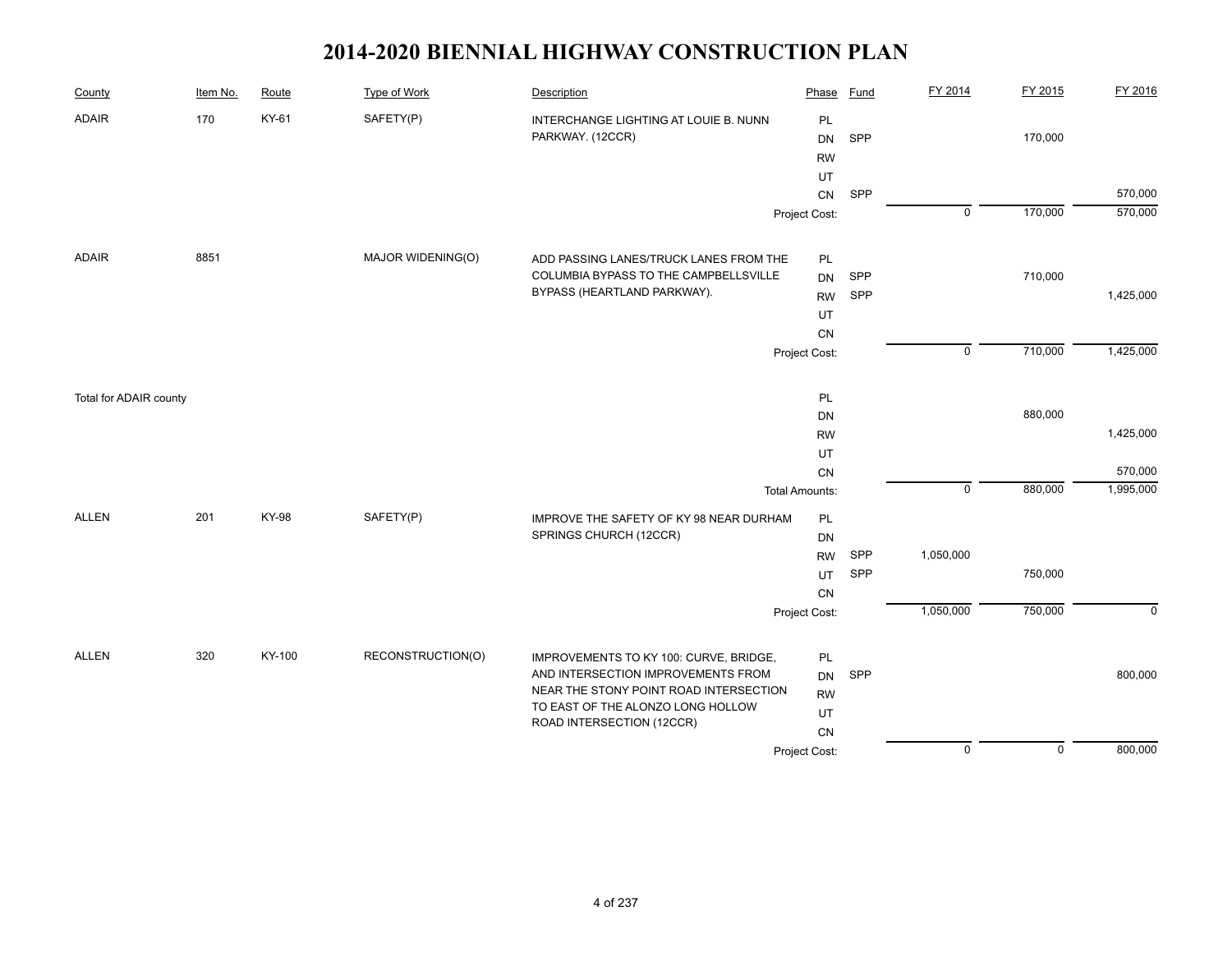| County                 | Item No. | Route   | <b>Type of Work</b>          | Description                                                                         | Phase                 | <b>Fund</b> | FY 2014   | FY 2015        | FY 2016        |
|------------------------|----------|---------|------------------------------|-------------------------------------------------------------------------------------|-----------------------|-------------|-----------|----------------|----------------|
| <b>ALLEN</b>           | 1080     | KY-2160 | <b>BRIDGE REPLACEMENT(P)</b> | REPLACE BRIDGE ON KY 2160 OVER FLORIDA                                              | PL                    |             |           |                |                |
|                        |          |         |                              | CREEK SOUTH OF INTERSECTION WITH HUNT                                               | DN                    |             |           |                |                |
|                        |          |         |                              | LANE (CR 1155) (SR 40.8) 002B00048N                                                 | <b>RW</b>             | <b>BRO</b>  | 80,000    |                |                |
|                        |          |         |                              |                                                                                     | UT                    | <b>BRO</b>  | 30,000    |                |                |
|                        |          |         |                              |                                                                                     | <b>CN</b>             | <b>BRO</b>  |           | 570,000        |                |
|                        |          |         |                              |                                                                                     | Project Cost:         |             | 110,000   | 570,000        | $\overline{0}$ |
| <b>ALLEN</b>           | 1081     | CR-1167 | <b>BRIDGE REPLACEMENT(P)</b> | REPLACE BRIDGE ON HADE BELL RD (CR 1167)                                            | PL                    |             |           |                |                |
|                        |          |         |                              | OVER BAYS FORK 0.5 MILE N OF PARDUE RD                                              | DN                    |             |           |                |                |
|                        |          |         |                              | (CR 1163)(SR 28.7)002C00012N                                                        | <b>RW</b>             | <b>BRZ</b>  | 70,000    |                |                |
|                        |          |         |                              |                                                                                     | UT                    | <b>BRZ</b>  | 85,000    |                |                |
|                        |          |         |                              |                                                                                     | <b>CN</b>             | <b>BRZ</b>  |           |                | 175,000        |
|                        |          |         |                              |                                                                                     | Project Cost:         |             | 155,000   | $\mathsf 0$    | 175,000        |
| <b>ALLEN</b>           | 8305     | KY-100  | RECONSTRUCTION(O)            |                                                                                     |                       |             |           |                |                |
|                        |          |         |                              | RECONSTRUCT KY-100 (OLD GALLATIN ROAD)<br>FROM 0.2 MILES SOUTH OF KY-2160 (MP 14.1) | PL                    |             |           |                |                |
|                        |          |         |                              | TO KY-980 (MP 14.41). (06CCN)                                                       | DN<br><b>RW</b>       | SPP         | 250,000   |                |                |
|                        |          |         |                              |                                                                                     | UT                    | SPP         | 960,000   |                |                |
|                        |          |         |                              |                                                                                     | CN                    | SPP         |           | 1,500,000      |                |
|                        |          |         |                              |                                                                                     | Project Cost:         |             | 1,210,000 | 1,500,000      | $\mathbf 0$    |
|                        |          |         |                              |                                                                                     |                       |             |           |                |                |
| <b>ALLEN</b>           | 8400     | KY-98   | SCOPING STUDY(O)             | CONDUCT A SCOPING STUDY ON THE EASTERN                                              | PL                    | <b>SP</b>   | 500,000   |                |                |
|                        |          |         |                              | SCOTTSVILLE BYPASS. (08CCN) (10CCR)                                                 | DN                    |             |           |                |                |
|                        |          |         |                              |                                                                                     | <b>RW</b>             |             |           |                |                |
|                        |          |         |                              |                                                                                     | UT                    |             |           |                |                |
|                        |          |         |                              |                                                                                     | CN                    |             |           |                |                |
|                        |          |         |                              |                                                                                     | Project Cost:         |             | 500,000   | $\overline{0}$ | $\Omega$       |
| Total for ALLEN county |          |         |                              |                                                                                     | PL                    |             | 500,000   |                |                |
|                        |          |         |                              |                                                                                     | DN                    |             |           |                | 800,000        |
|                        |          |         |                              |                                                                                     | <b>RW</b>             |             | 1,450,000 |                |                |
|                        |          |         |                              |                                                                                     | UT                    |             | 1,075,000 | 750,000        |                |
|                        |          |         |                              |                                                                                     | CN                    |             |           | 2,070,000      | 175,000        |
|                        |          |         |                              |                                                                                     | <b>Total Amounts:</b> |             | 3,025,000 | 2,820,000      | 975,000        |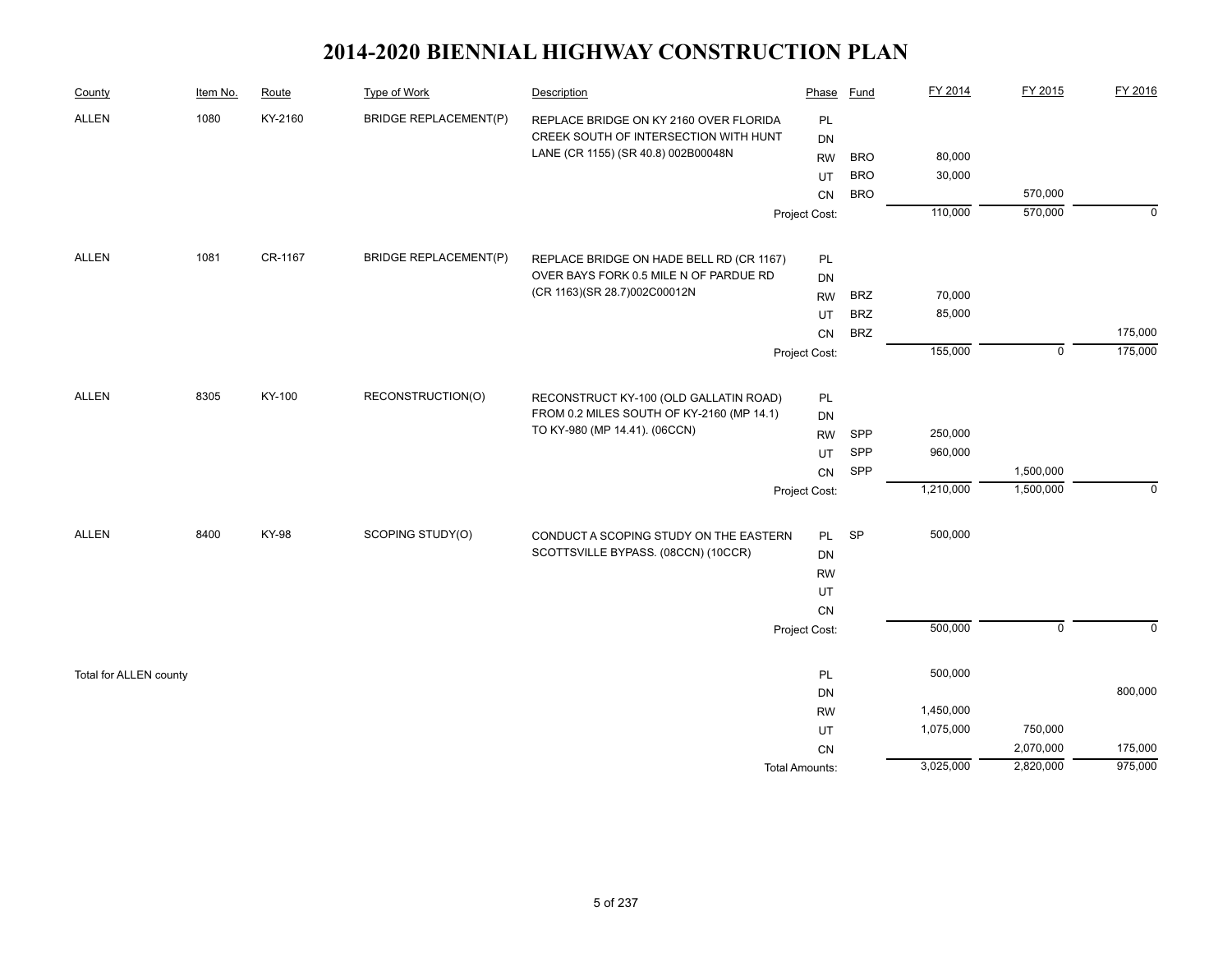| County                    | Item No. | Route         | Type of Work                 | Description                                                                                                                                                                                       | Phase                                                             | Fund                                   | FY 2014                         | FY 2015                | FY 2016     |
|---------------------------|----------|---------------|------------------------------|---------------------------------------------------------------------------------------------------------------------------------------------------------------------------------------------------|-------------------------------------------------------------------|----------------------------------------|---------------------------------|------------------------|-------------|
| ANDERSON                  | 918      | <b>US-127</b> | SAFETY-HAZARD ELIM(P)        | REPLACE GUARDRAIL END TREATMENTS ON<br>VARIOUS ROUTES IN ANDERSON, BOURBON,<br>BOYLE, CLARK, FAYETTE, JESSAMINE,<br>MADISON, MERCER, MONTGOMERY, SCOTT,<br>AND WOODFORD COUNTIES. (2010BOP)       | PL<br><b>DN</b><br><b>RW</b><br>UT<br>CN                          | <b>SAF</b>                             | 907,850                         |                        |             |
|                           |          |               |                              |                                                                                                                                                                                                   | Project Cost:                                                     |                                        | 907,850                         | $\overline{0}$         | $\Omega$    |
| ANDERSON                  | 8100     | <b>US-62</b>  | SAFETY(P)                    | WIDENING AND IMPROVEMENTS ON US-62 FROM<br>0.103 MILE WEST OF THE NEW SCHOOL<br>ENTRANCE/WESTWOOD ESTATES TO 0.095 MILE<br>EAST OF US-127B (LAWRENCEBURG BYPASS).<br>(02CCN)(04CCN)(08CCR)(12CCR) | PL<br><b>DN</b><br><b>RW</b><br>UT                                | SP                                     | 3,800,000                       |                        |             |
|                           |          |               |                              |                                                                                                                                                                                                   | ${\sf CN}$<br>Project Cost:                                       | SP                                     | 3,800,000                       | 3,650,000<br>3,650,000 | $\mathbf 0$ |
| Total for ANDERSON county |          |               |                              |                                                                                                                                                                                                   | PL<br>DN<br><b>RW</b><br>UT<br>CN                                 |                                        | 3,800,000<br>907,850            | 3,650,000              |             |
| <b>BALLARD</b>            | 1143     | KY-358        | <b>BRIDGE REPLACEMENT(P)</b> | REPLACE BRIDGE ON KY 358 OVER CLAYTON<br>CREEK APPR. 0.5 MILE NORTH OF KY 473 (SR<br>26.5) 004B00044N                                                                                             | <b>Total Amounts:</b><br>PL<br><b>DN</b><br><b>RW</b><br>UT<br>CN | <b>BRO</b><br><b>BRO</b><br><b>BRO</b> | 4,707,850<br>150,000<br>250,000 | 3,650,000<br>580,000   | $\mathbf 0$ |
|                           |          |               |                              |                                                                                                                                                                                                   | Project Cost:                                                     |                                        | 400,000                         | 580,000                | $\Omega$    |
| Total for BALLARD county  |          |               |                              |                                                                                                                                                                                                   | PL<br>DN<br><b>RW</b><br>UT                                       |                                        | 150,000<br>250,000              |                        |             |
|                           |          |               |                              |                                                                                                                                                                                                   | CN<br><b>Total Amounts:</b>                                       |                                        | 400,000                         | 580,000<br>580,000     | $\mathbf 0$ |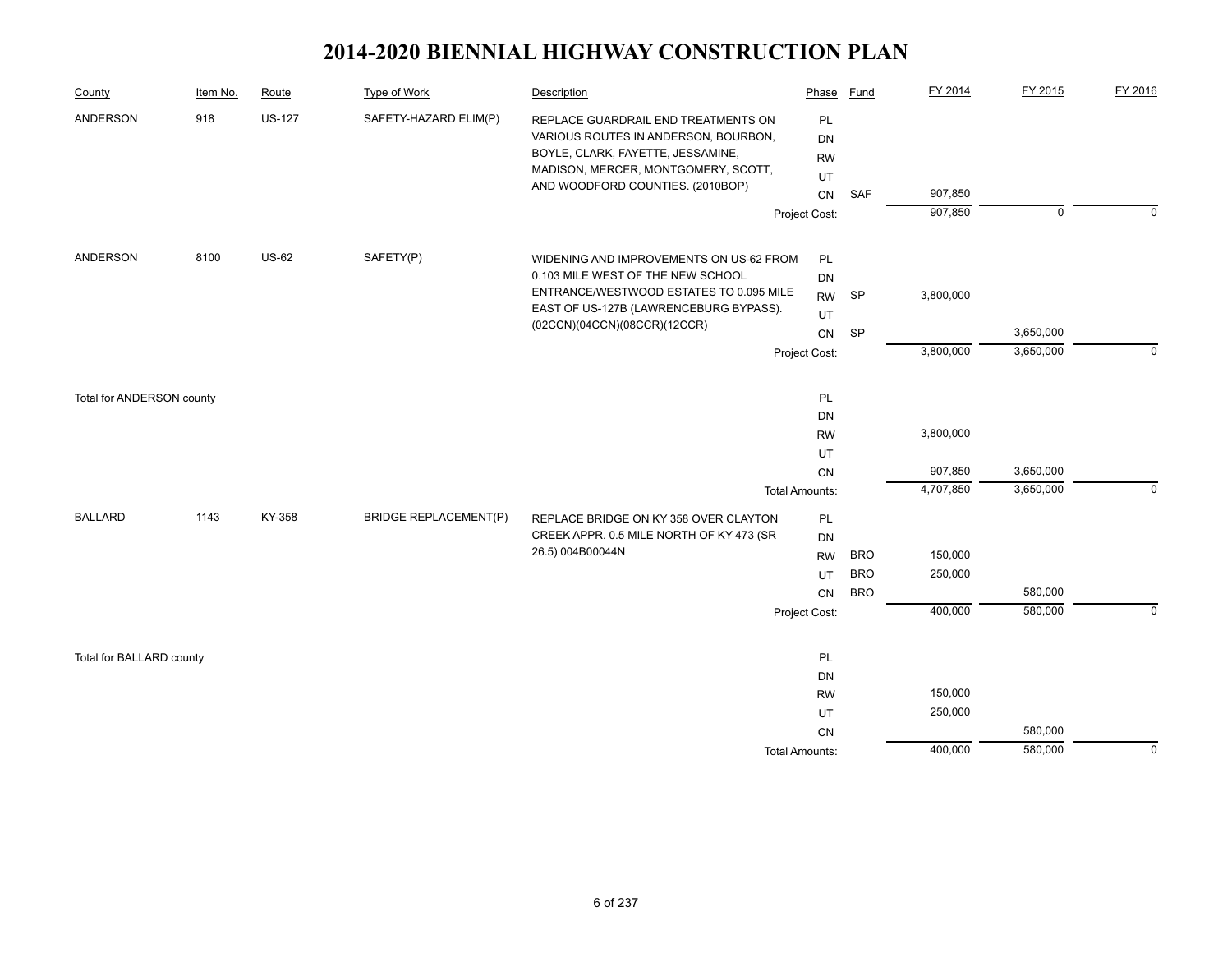| County        | Item No. | Route        | Type of Work          | Description                                                                           | Phase           | Fund | FY 2014        | FY 2015                  | FY 2016   |
|---------------|----------|--------------|-----------------------|---------------------------------------------------------------------------------------|-----------------|------|----------------|--------------------------|-----------|
| <b>BARREN</b> | 14.01    | $I-65$       | PREFINANCD CONVRSN(O) | TENN. STATE LINE-ELIZABETHTOWN; WIDEN TO<br>6-LANES FROM 1.0MI S OF THE HART CO. LINE | <b>PL</b><br>DN |      |                |                          |           |
|               |          |              |                       | TO 0.5MI N OF THE KY 218 I-CHNG (B32).<br>(10CCR) (ADDITIONAL IM FUNDING)             | <b>RW</b>       |      |                |                          |           |
|               |          |              |                       |                                                                                       | UT              |      |                |                          |           |
|               |          |              |                       |                                                                                       | <b>CN</b>       | IM   | $\mathbf 0$    | 11,300,000<br>11,300,000 | $\Omega$  |
|               |          |              |                       |                                                                                       | Project Cost:   |      |                |                          |           |
| <b>BARREN</b> | 108.5    | KY-90        | SPOT IMPROVEMENTS(O)  | PRIORITY SECTION 3: RECONSTRUCT KY-90                                                 | <b>PL</b>       |      |                |                          |           |
|               |          |              |                       | EAST OF GLASGOW FROM APPROX. 0.38 MILE                                                | <b>DN</b>       |      |                |                          |           |
|               |          |              |                       | EAST OF KY-839 TO THE METCALFE COUNTY<br>LINE. (2002BOPC)(08CCR)(10CCR)(12CCR)        | <b>RW</b>       |      |                |                          |           |
|               |          |              |                       |                                                                                       | UT              |      |                |                          |           |
|               |          |              |                       |                                                                                       | CN              | SPP  | 10,010,000     |                          |           |
|               |          |              |                       |                                                                                       | Project Cost:   |      | 10,010,000     | $\mathbf 0$              |           |
| <b>BARREN</b> | 8705     | <b>US-31</b> | NEW ROUTE(O)          | CONNECT US-31E (MP 12.6) TO OLD CALVARY                                               | PL              |      |                |                          |           |
|               |          |              |                       | DRIVE (CS 1196) AT THE EXISTING                                                       | <b>DN</b>       |      |                |                          |           |
|               |          |              |                       | INTERSECTION OF US-31E AND TROJAN TRAIL.                                              | <b>RW</b>       | SPP  | 50,000         |                          |           |
|               |          |              |                       | (12CCN)                                                                               | UT              | SPP  | 180,000        |                          |           |
|               |          |              |                       |                                                                                       | CN              | SPP  |                | 550,000                  |           |
|               |          |              |                       |                                                                                       | Project Cost:   |      | 230,000        | 550,000                  | $\Omega$  |
| <b>BARREN</b> | 8821     | KY-1297      | MAJOR WIDENING(O)     | MAJOR WIDENING FROM DONNELLY DRIVE TO                                                 | PL              |      |                |                          |           |
|               |          |              |                       | US-31E (ROGER WELLS) IN GLASGOW AND                                                   | <b>DN</b>       | SPP  |                |                          | 1,200,000 |
|               |          |              |                       | WIDEN DONNELLY DRIVE.                                                                 | <b>RW</b>       |      |                |                          |           |
|               |          |              |                       |                                                                                       | UT              |      |                |                          |           |
|               |          |              |                       |                                                                                       | CN              |      |                |                          |           |
|               |          |              |                       |                                                                                       | Project Cost:   |      | $\overline{0}$ | $\overline{0}$           | 1,200,000 |
| <b>BARREN</b> | 9005     | <b>US-68</b> | SAFETY-HAZARD ELIM(P) | INTERSECTION REALIGNMENT ON US 68 AT KY                                               | PL              |      |                |                          |           |
|               |          |              |                       | 255 IN BARREN COUNTY AT M.P. 3.971.                                                   | <b>DN</b>       |      |                |                          |           |
|               |          |              |                       | (2012BOP)(AR/W)                                                                       | <b>RW</b>       |      |                |                          |           |
|               |          |              |                       |                                                                                       | UT              |      |                |                          |           |
|               |          |              |                       |                                                                                       | CN              | SAF  | 250,000        |                          |           |
|               |          |              |                       |                                                                                       | Project Cost:   |      | 250,000        | $\mathbf 0$              | $\Omega$  |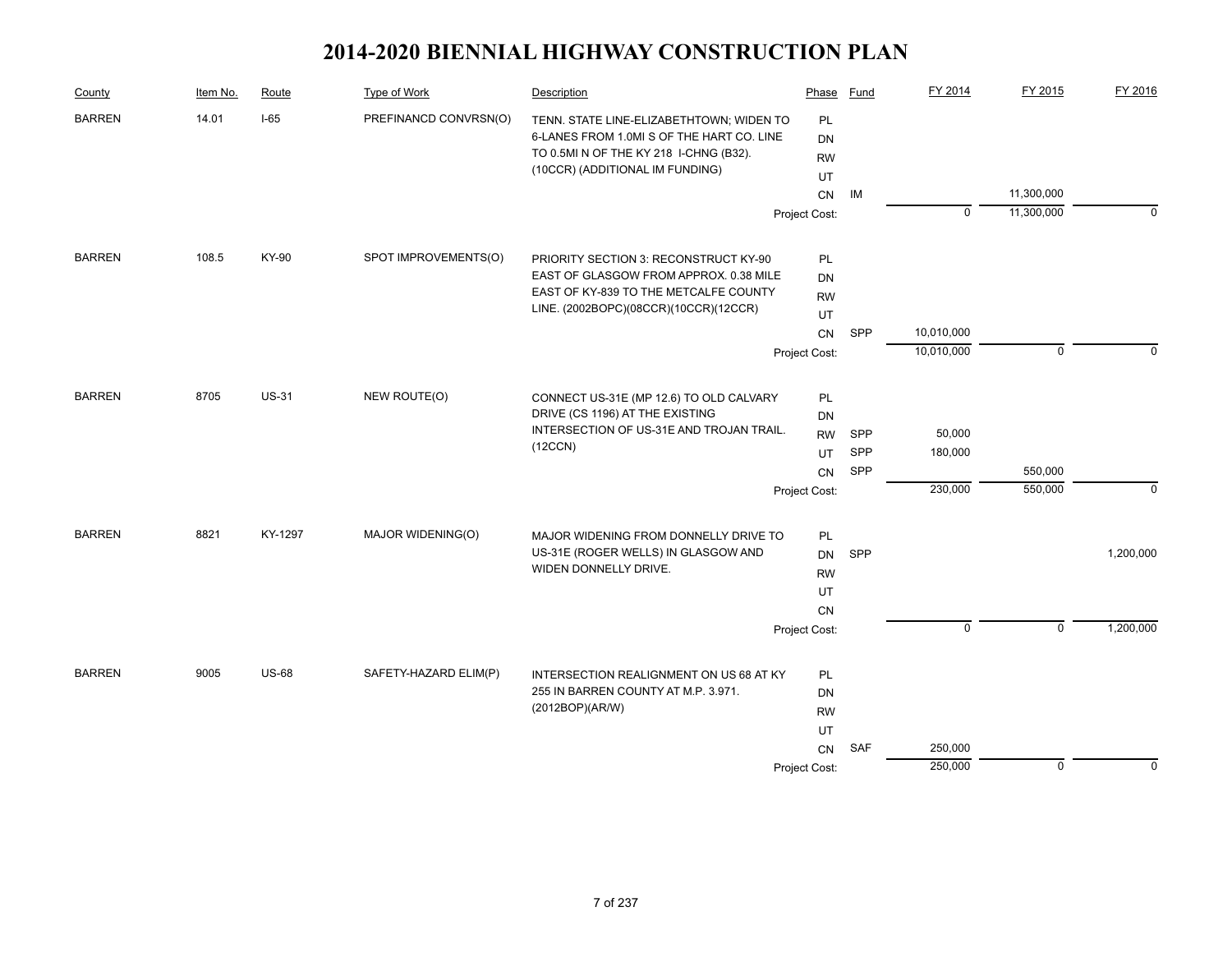| County                  | Item No. | Route  | <b>Type of Work</b> | Description                                                                      | Phase                 | <b>Fund</b> | FY 2014    | FY 2015     | FY 2016     |
|-------------------------|----------|--------|---------------------|----------------------------------------------------------------------------------|-----------------------|-------------|------------|-------------|-------------|
| Total for BARREN county |          |        |                     |                                                                                  | PL                    |             |            |             |             |
|                         |          |        |                     |                                                                                  | DN                    |             |            |             | 1,200,000   |
|                         |          |        |                     |                                                                                  | <b>RW</b>             |             | 50,000     |             |             |
|                         |          |        |                     |                                                                                  | UT                    |             | 180,000    |             |             |
|                         |          |        |                     |                                                                                  | CN                    |             | 10,260,000 | 11,850,000  |             |
|                         |          |        |                     |                                                                                  | <b>Total Amounts:</b> |             | 10,490,000 | 11,850,000  | 1,200,000   |
| <b>BATH</b>             | 394      | KY-36  | SAFETY(P)           | IMPROVE INTERSECTION OF KY 36 AND                                                | PL                    |             |            |             |             |
|                         |          |        |                     | KENDALL SPRINGS ROAD TO ACCOMODATE                                               | DN                    | SPP         | 250,000    |             |             |
|                         |          |        |                     | INDUSTRIAL TRUCK TRAFFIC.                                                        | <b>RW</b>             | SPP         |            | 300,000     |             |
|                         |          |        |                     |                                                                                  | UT                    | SPP         |            | 200,000     |             |
|                         |          |        |                     |                                                                                  | CN                    | SPP         |            |             | 750,000     |
|                         |          |        |                     |                                                                                  | Project Cost:         |             | 250,000    | 500,000     | 750,000     |
| <b>BATH</b>             | 8402     | KY-111 | SCOPING STUDY(O)    |                                                                                  |                       |             |            |             |             |
|                         |          |        |                     | STUDY FOR RECONSTRUCTION FROM US-60 IN<br>OWINGSVILLE NORTH TO PRICKLY ASH ROAD. | PL                    |             |            |             |             |
|                         |          |        |                     | (08CCN) (10CCN)                                                                  | <b>DN</b>             |             |            |             |             |
|                         |          |        |                     |                                                                                  | <b>RW</b>             | <b>SP</b>   | 1,600,000  |             |             |
|                         |          |        |                     |                                                                                  | UT                    | SP          | 1,000,000  |             |             |
|                         |          |        |                     |                                                                                  | ${\sf CN}$            | SP          |            | 5,500,000   |             |
|                         |          |        |                     |                                                                                  | Project Cost:         |             | 2,600,000  | 5,500,000   | $\mathbf 0$ |
| <b>BATH</b>             | 8403     | $-0$   | NEW ROUTE(O)        | NEW CONSTRUCTION FROM KENDALL SPRINGS                                            | PL                    | SP          | 240,000    |             |             |
|                         |          |        |                     | ROAD TO BATH COUNTY HIGH SCHOOL IN                                               | <b>DN</b>             | SP          | 1,200,000  |             |             |
|                         |          |        |                     | OWINGSVILLE. (08CCN)                                                             | <b>RW</b>             |             |            |             |             |
|                         |          |        |                     |                                                                                  | UT                    |             |            |             |             |
|                         |          |        |                     |                                                                                  | CN                    |             |            |             |             |
|                         |          |        |                     |                                                                                  | Project Cost:         |             | 1,440,000  | $\mathbf 0$ | $\mathbf 0$ |
|                         |          |        |                     |                                                                                  |                       |             |            |             |             |
| <b>BATH</b>             | 8404     | KY-965 | RECONSTRUCTION(O)   | RECONSTRUCT CURVE AT .8 MILE SOUTH OF                                            | PL                    |             |            |             |             |
|                         |          |        |                     | KY-36. (08CCN)(12CCR)                                                            | DN                    |             |            |             |             |
|                         |          |        |                     |                                                                                  | <b>RW</b>             | SPP         | 350,000    |             |             |
|                         |          |        |                     |                                                                                  | UT                    | SPP         | 50,000     |             |             |
|                         |          |        |                     |                                                                                  | CN                    | SPP         |            | 750,000     |             |
|                         |          |        |                     |                                                                                  | Project Cost:         |             | 400,000    | 750,000     | $\mathbf 0$ |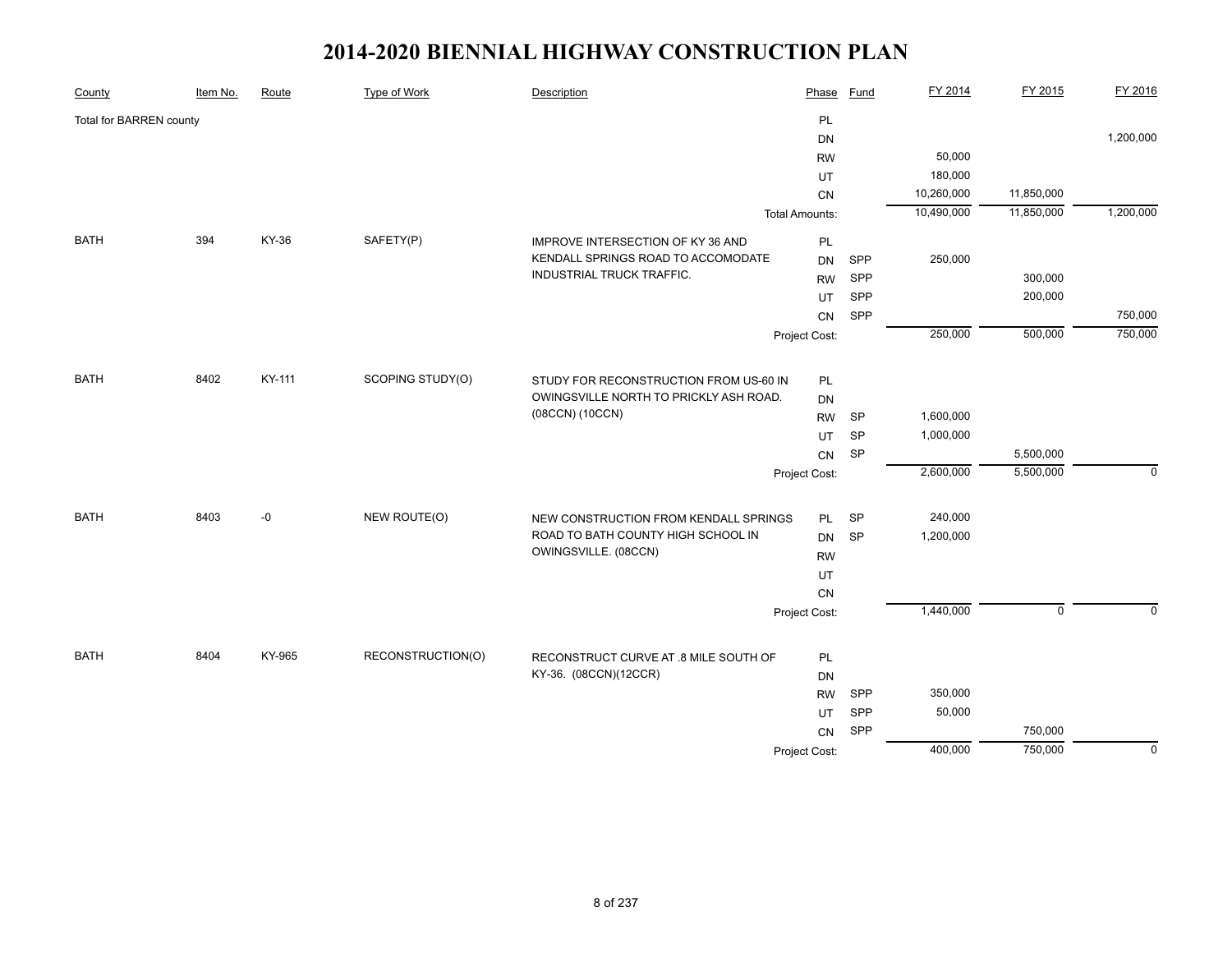| County                | Item No. | Route         | <b>Type of Work</b>   | Description                            | Phase                 | <b>Fund</b> | FY 2014        | FY 2015   | FY 2016        |
|-----------------------|----------|---------------|-----------------------|----------------------------------------|-----------------------|-------------|----------------|-----------|----------------|
| <b>BATH</b>           | 8813     | <b>US-60</b>  | PAVEMENT REHAB-INT(P) | INTERSECTION IMPROVEMENT AT KY 211 AND | PL                    |             |                |           |                |
|                       |          |               |                       | US 60 IN SALT LICK                     | <b>DN</b>             | <b>STP</b>  |                | 325,000   |                |
|                       |          |               |                       |                                        | <b>RW</b>             | <b>STP</b>  |                | 350,000   |                |
|                       |          |               |                       |                                        | UT                    | <b>STP</b>  |                | 300,000   |                |
|                       |          |               |                       |                                        | CN                    | <b>STP</b>  |                |           | 1,000,000      |
|                       |          |               |                       |                                        | Project Cost:         |             | $\overline{0}$ | 975,000   | 1,000,000      |
|                       |          |               |                       |                                        |                       |             | 240,000        |           |                |
| Total for BATH county |          |               |                       |                                        | PL<br><b>DN</b>       |             | 1,450,000      | 325,000   |                |
|                       |          |               |                       |                                        | <b>RW</b>             |             | 1,950,000      | 650,000   |                |
|                       |          |               |                       |                                        | UT                    |             | 1,050,000      | 500,000   |                |
|                       |          |               |                       |                                        | CN                    |             |                | 6,250,000 | 1,750,000      |
|                       |          |               |                       |                                        |                       |             | 4,690,000      | 7,725,000 | 1,750,000      |
|                       |          |               |                       |                                        | <b>Total Amounts:</b> |             |                |           |                |
| <b>BELL</b>           | 110      | KY-441        | NEW ROUTE(O)          | CONSTRUCT NEW ROUTE FROM KY 441 TO US  | PL                    |             |                |           |                |
|                       |          |               |                       | 25E IN MIDDLESBORO. (08CCR)            | <b>DN</b>             | <b>SP</b>   | 400,000        |           |                |
|                       |          |               |                       |                                        | <b>RW</b>             | <b>SP</b>   |                | 620,000   |                |
|                       |          |               |                       |                                        | UT                    | SP          |                | 490,000   |                |
|                       |          |               |                       |                                        | ${\sf CN}$            | SP          |                |           | 6,400,000      |
|                       |          |               |                       |                                        | Project Cost:         |             | 400,000        | 1,110,000 | 6,400,000      |
| <b>BELL</b>           | 189      | <b>US-119</b> | SAFETY(P)             | <b>IMPROVE CONGESTION AND FREIGHT</b>  | PL                    |             |                |           |                |
|                       |          |               |                       | MOVEMENT BY CONSTRUCTING A TWO WAY     | DN                    |             |                |           |                |
|                       |          |               |                       | LEFT TURN LANE.(12CCR)                 | <b>RW</b>             |             |                |           |                |
|                       |          |               |                       |                                        | UT                    | <b>NH</b>   | 200,000        |           |                |
|                       |          |               |                       |                                        | CN                    | <b>NH</b>   |                | 2,424,500 |                |
|                       |          |               |                       |                                        | Project Cost:         |             | 200,000        | 2,424,500 | $\mathbf 0$    |
|                       |          |               |                       |                                        |                       |             |                |           |                |
| <b>BELL</b>           | 217      | KY-66         | RECONSTRUCTION(O)     | RECONSTRUCT KY-66 FROM 500'S OF NCL    | $\mathsf{PL}$         |             |                |           |                |
|                       |          |               |                       | PINEVILLE TO KY-221                    | DN                    |             |                |           |                |
|                       |          |               |                       |                                        | <b>RW</b>             | SP          | 2,220,000      |           |                |
|                       |          |               |                       |                                        | UT                    | SP          | 830,000        |           |                |
|                       |          |               |                       |                                        | ${\sf CN}$            | SP          |                | 7,980,000 |                |
|                       |          |               |                       |                                        | Project Cost:         |             | 3,050,000      | 7,980,000 | $\overline{0}$ |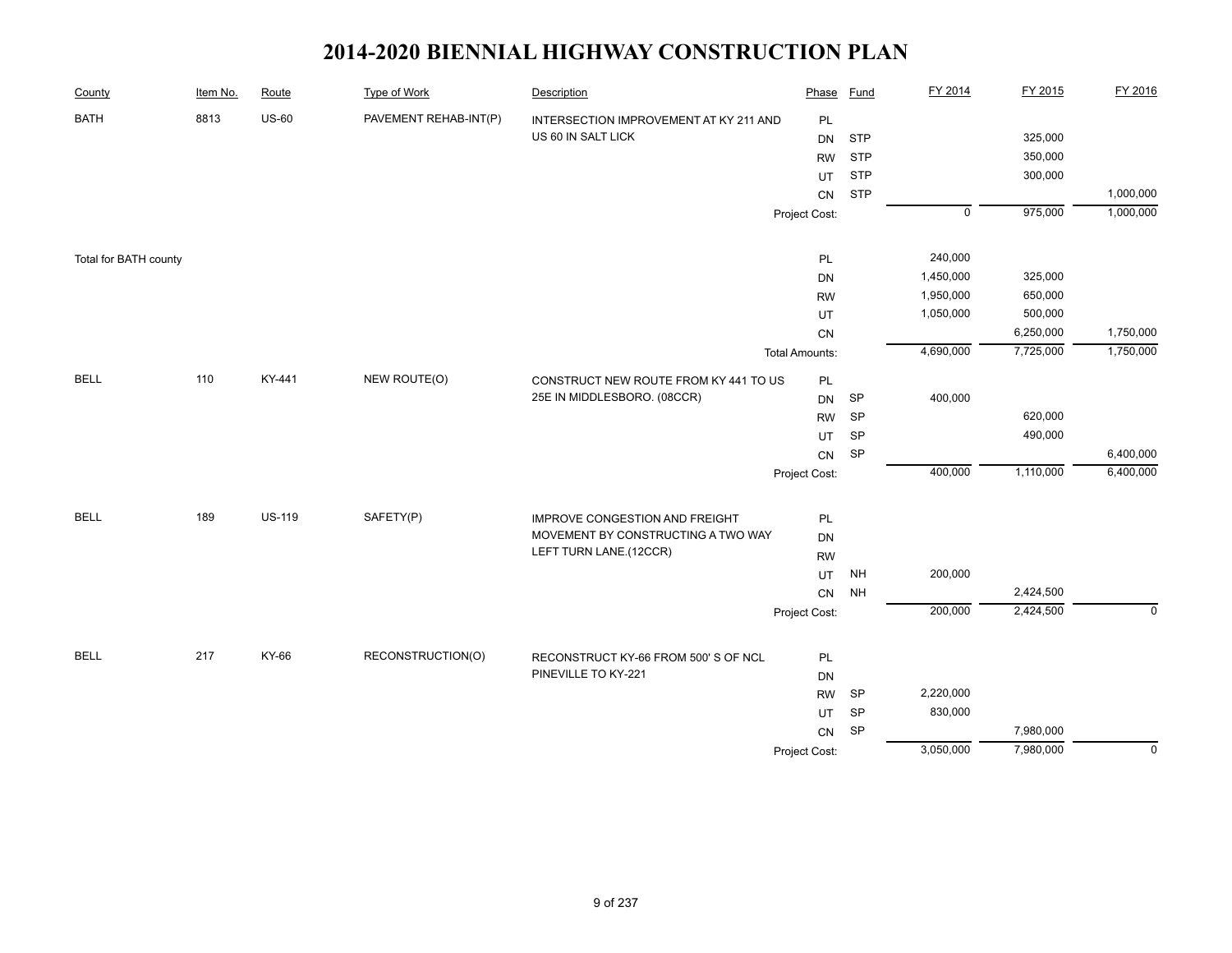| County      | Item No. | Route         | <b>Type of Work</b>          | Description                                        | Phase         | <b>Fund</b> | FY 2014     | FY 2015                   | FY 2016     |
|-------------|----------|---------------|------------------------------|----------------------------------------------------|---------------|-------------|-------------|---------------------------|-------------|
| <b>BELL</b> | 1079     | KY-2011       | <b>BRIDGE REPLACEMENT(P)</b> | REPLACE BRIDGE ON KY-2011 (MP 8.498) OVER          | PL            |             |             |                           |             |
|             |          |               |                              | RED BIRD CREEK; .55 MI SOUTH OF JCT KY 66;         | DN            |             |             |                           |             |
|             |          |               |                              | (SR=3.5) 007B00074N                                | <b>RW</b>     | <b>BRX</b>  | 250,000     |                           |             |
|             |          |               |                              |                                                    | UT            | <b>BRX</b>  | 150,000     |                           |             |
|             |          |               |                              |                                                    | CN            | <b>BRX</b>  |             |                           | 550,000     |
|             |          |               |                              |                                                    | Project Cost: |             | 400,000     | $\overline{\mathfrak{o}}$ | 550,000     |
| <b>BELL</b> | 1083     | CR-1327       | <b>BRIDGE REPLACEMENT(P)</b> | REPLACE BRIDGE ON CR-1327 (MP 0.014) OVER          | PL            |             |             |                           |             |
|             |          |               |                              | LEFT FORK STRAIGHT CREEK; .10 MI W OF JCT          | DN            |             |             |                           |             |
|             |          |               |                              | KY 66; (STRUCTURALLY DEFICIENT, SR=2)              | <b>RW</b>     |             |             |                           |             |
|             |          |               |                              | 007C00048N                                         | UT            |             |             |                           |             |
|             |          |               |                              |                                                    | ${\sf CN}$    | <b>BRZ</b>  |             |                           | 800,000     |
|             |          |               |                              |                                                    | Project Cost: |             | $\mathbf 0$ | $\mathbf 0$               | 800,000     |
|             |          |               |                              |                                                    |               |             |             |                           |             |
| <b>BELL</b> | 1093     | CR-1184       | <b>BRIDGE REPLACEMENT(P)</b> | REPLACE BRIDGE ON DAVIS OXENDINE RD (CR            | PL            |             |             |                           |             |
|             |          |               |                              | 1184) OVER HANCES CREEK AT JCT WITH KY             | DN            |             |             |                           |             |
|             |          |               |                              | 1344(SR 12.9) 007C00061N                           | <b>RW</b>     |             |             |                           |             |
|             |          |               |                              |                                                    | UT            | <b>BRZ</b>  | 50,000      |                           |             |
|             |          |               |                              |                                                    | CN            | <b>BRZ</b>  |             | 400,000                   |             |
|             |          |               |                              |                                                    | Project Cost: |             | 50,000      | 400,000                   | $\mathbf 0$ |
| <b>BELL</b> | 2032.1   | <b>US-25</b>  | SAFETY(P)                    |                                                    |               |             |             |                           |             |
|             |          |               |                              | CUMBERLAND GAP TUNNEL PAVEMENT<br>REPAIRS. (12CCR) | PL            |             |             |                           |             |
|             |          |               |                              |                                                    | DN            |             |             |                           |             |
|             |          |               |                              |                                                    | <b>RW</b>     |             |             |                           |             |
|             |          |               |                              |                                                    | UT            | SPP         | 10,000,000  |                           |             |
|             |          |               |                              |                                                    | CN            |             | 10,000,000  | $\overline{0}$            | $\mathbf 0$ |
|             |          |               |                              |                                                    | Project Cost: |             |             |                           |             |
| <b>BELL</b> | 8701     | <b>US-119</b> | SAFETY(P)                    | PAGE SCHOOL TURN LANE. (12CCN)                     | PL            |             |             |                           |             |
|             |          |               |                              |                                                    | DN            |             |             |                           |             |
|             |          |               |                              |                                                    | <b>RW</b>     |             |             |                           |             |
|             |          |               |                              |                                                    | UT            | SPP         | 94,555      |                           |             |
|             |          |               |                              |                                                    | <b>CN</b>     | SPP         | 980,000     |                           |             |
|             |          |               |                              |                                                    | Project Cost: |             | 1,074,555   | $\mathbf 0$               | $\mathbf 0$ |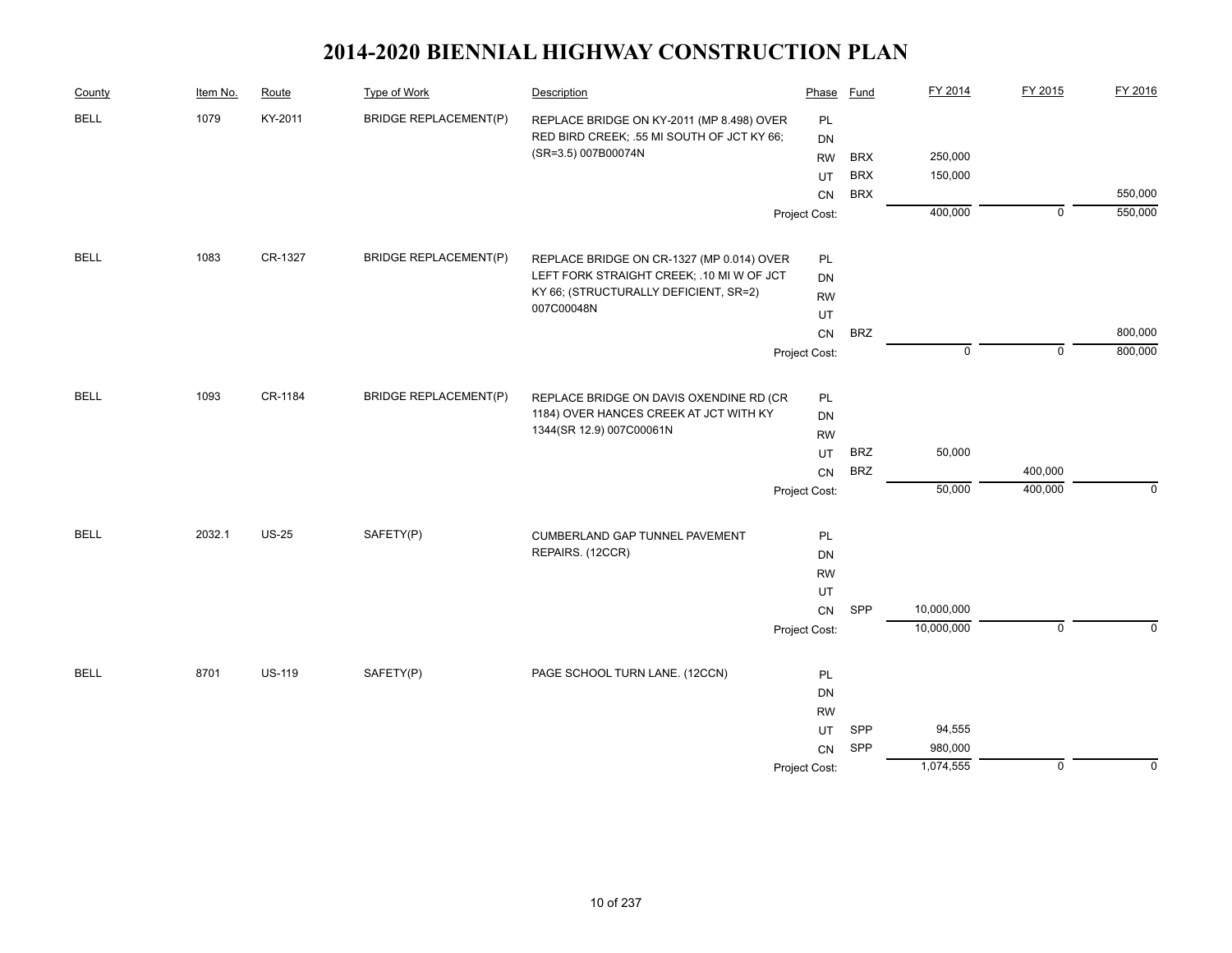| County                | Item No. | Route         | <b>Type of Work</b>         | Description                                                                         | Phase                              | <b>Fund</b> | FY 2014        | FY 2015        | FY 2016     |
|-----------------------|----------|---------------|-----------------------------|-------------------------------------------------------------------------------------|------------------------------------|-------------|----------------|----------------|-------------|
| <b>BELL</b>           | 8702     | <b>US-119</b> | MINOR WIDENING(O)           | PROVIDE A PASSING BAY ON US 119 IN THE<br>VICINITY OF MP 15 IN BELL COUNTY. (12CCN) | PL<br><b>DN</b><br><b>RW</b><br>UT | SPP         |                | 400,000        |             |
|                       |          |               |                             |                                                                                     | CN<br>Project Cost:                |             | $\overline{0}$ | 400,000        | $\mathbf 0$ |
|                       |          |               |                             |                                                                                     |                                    |             |                |                |             |
| Total for BELL county |          |               |                             |                                                                                     | PL                                 |             |                |                |             |
|                       |          |               |                             |                                                                                     | DN                                 |             | 400,000        | 400,000        |             |
|                       |          |               |                             |                                                                                     | <b>RW</b>                          |             | 2,470,000      | 620,000        |             |
|                       |          |               |                             |                                                                                     | UT                                 |             | 1,324,555      | 490,000        |             |
|                       |          |               |                             |                                                                                     | CN                                 |             | 10,980,000     | 10,804,500     | 7,750,000   |
|                       |          |               |                             |                                                                                     | <b>Total Amounts:</b>              |             | 15,174,555     | 12,314,500     | 7,750,000   |
| <b>BOONE</b>          | 9        | $I-275$       | <b>BRIDGE INSPECTION(P)</b> | I-275 BRIDGE OVER THE OHIO RIVER NEAR<br>LAWRENCEBURG, INDIANA (B52); JOINT         | PL<br>DN                           |             |                |                |             |
|                       |          |               |                             | PROJECT WITH INDIANA TO PERFORM                                                     | <b>RW</b>                          |             |                |                |             |
|                       |          |               |                             | FRACTURE CRITICAL INSPECTION. (008B00052N)                                          | UT                                 |             |                |                |             |
|                       |          |               |                             |                                                                                     | CN                                 | IM          | 20,000         |                |             |
|                       |          |               |                             |                                                                                     | Project Cost:                      |             | 20,000         | $\mathbf 0$    | $\Omega$    |
| <b>BOONE</b>          | 14       | $I-75$        | I-CHANGE RECONST(O)         | RECONSTRUCT THE KY-536 (MT. ZION ROAD)                                              | PL                                 |             |                |                |             |
|                       |          |               |                             | INTERCHANGE.                                                                        | DN                                 |             |                |                |             |
|                       |          |               |                             |                                                                                     | <b>RW</b>                          | IM          |                |                | 8,930,000   |
|                       |          |               |                             |                                                                                     | UT                                 |             |                |                |             |
|                       |          |               |                             |                                                                                     | ${\sf CN}$                         |             |                |                |             |
|                       |          |               |                             |                                                                                     | Project Cost:                      |             | $\overline{0}$ | $\overline{0}$ | 8,930,000   |
|                       |          |               |                             |                                                                                     |                                    |             |                |                |             |
| <b>BOONE</b>          | 14.5     | $I-75$        | MINOR WIDENING(O)           | ADD AUXILIARY LANES ON I-71/75 FROM KY                                              | PL                                 |             |                |                |             |
|                       |          |               |                             | 536 TO US 42 (NB & SB) AS PER THE                                                   | DN                                 |             |                |                |             |
|                       |          |               |                             | INTERCHANGE JUSTIFICATION STUDY (IJS).                                              | <b>RW</b>                          | IM          |                |                | 6,300,000   |
|                       |          |               |                             | (10CCR)(12CCR)                                                                      | UT                                 |             |                |                |             |
|                       |          |               |                             |                                                                                     | ${\sf CN}$                         |             |                |                |             |
|                       |          |               |                             |                                                                                     | Project Cost:                      |             | $\overline{0}$ | $\overline{0}$ | 6,300,000   |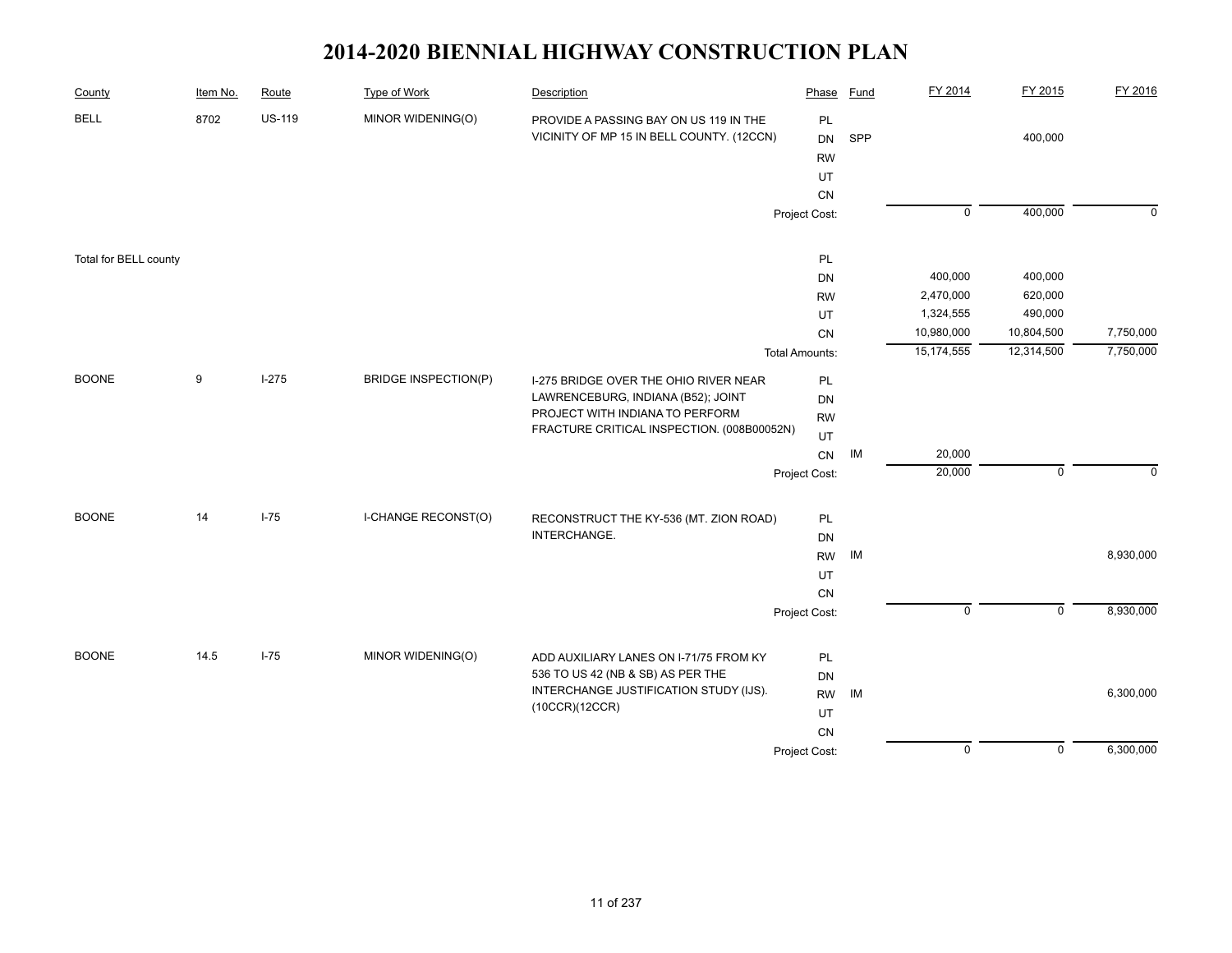| County       | Item No. | Route        | Type of Work                         | Description                                                                   | Phase         | Fund       | FY 2014        | FY 2015     | FY 2016     |
|--------------|----------|--------------|--------------------------------------|-------------------------------------------------------------------------------|---------------|------------|----------------|-------------|-------------|
| <b>BOONE</b> | 18       | $I-75$       | I-CHANGE RECONST(O)                  | RECONSTRUCT THE KY-338 (RICHWOOD ROAD)                                        | PL            |            |                |             |             |
|              |          |              |                                      | INTERCHANGE. (FUNDING FOR IMR SHOWN                                           | <b>DN</b>     | IM         |                | 5,000,000   |             |
|              |          |              |                                      | UNDER 6-14.01) (10CCR)(12CCR)                                                 | <b>RW</b>     | IM         |                |             | 20,950,000  |
|              |          |              |                                      |                                                                               | UT            |            |                |             |             |
|              |          |              |                                      |                                                                               | <b>CN</b>     |            |                |             |             |
|              |          |              |                                      |                                                                               | Project Cost: |            | $\overline{0}$ | 5,000,000   | 20,950,000  |
| <b>BOONE</b> | 158      | KY-536       | RECONSTRUCTION(O)                    | RECONSTRUCT KY-536 TO A 5-LANE URBAN                                          | PL            |            |                |             |             |
|              |          |              |                                      | SECTION FROM 1500' WEST OF US-42 TO I-75                                      | DN            |            |                |             |             |
|              |          |              |                                      | (MP 10.3 TO MP 13.24). (DOES NOT INCLUDE                                      | <b>RW</b>     |            |                |             |             |
|              |          |              |                                      | INTERCHANGE RECONSTRUCTION) (00CCR)                                           | UT            | <b>STP</b> |                | 4,060,000   |             |
|              |          |              |                                      | (10CCR)(12CCR)                                                                | <b>CN</b>     | <b>STP</b> |                |             | 28,730,000  |
|              |          |              |                                      |                                                                               | Project Cost: |            | $\mathbf 0$    | 4,060,000   | 28,730,000  |
| <b>BOONE</b> | 318      | KY-237       | CONGESTION MITIGTN(O)                | LIMABURG ACCESS ROAD AND SIDEWALK                                             | <b>PL</b>     |            |                |             |             |
|              |          |              |                                      | FROM THE INTERSECTION OF GATEWAY BLVD                                         | DN            |            |                |             |             |
|              |          |              | AND KY-237 TO EXISTING LIMABURG ROAD | <b>RW</b>                                                                     |               |            |                |             |             |
|              |          |              |                                      | (KY-3168) NEAR MILEPOINT 2.10 (2008BOPC).                                     | UT            |            |                |             |             |
|              |          |              |                                      | (10CCR)                                                                       | CN            | <b>CM</b>  | 224,343        |             |             |
|              |          |              |                                      |                                                                               | Project Cost: |            | 224,343        | $\mathbf 0$ | $\Omega$    |
| <b>BOONE</b> | 351.1    | <b>US-25</b> | MAJOR WIDENING(O)                    |                                                                               | PL            |            |                |             |             |
|              |          |              |                                      | DRY RIDGE-FLORENCE ROAD; 5-LANE US-25<br>FROM RICHWOOD ROAD TO WINNING COLORS | <b>DN</b>     | SP         | 610,000        |             |             |
|              |          |              |                                      | DRIVE WITH GRADE SEPARATION OF KY-338 AT                                      | <b>RW</b>     |            |                |             |             |
|              |          |              |                                      | US-25 & RR OVERPASS FOR KY-338.                                               | UT            |            |                |             |             |
|              |          |              |                                      | (2004BOPC)(2006BOPC)                                                          | CN            |            |                |             |             |
|              |          |              |                                      |                                                                               | Project Cost: |            | 610,000        | $\mathbf 0$ | $\Omega$    |
|              |          |              |                                      |                                                                               |               |            |                |             |             |
| <b>BOONE</b> | 351.2    | <b>US-25</b> | MAJOR WIDENING(O)                    | DRY RIDGE-FLORENCE ROAD; 5-LANE US-25<br>FROM WINNING COLORS DRIVE TO BEESOM  | PL            |            |                |             |             |
|              |          |              |                                      | DRIVE. (2006BOPC) (10CCR)                                                     | <b>DN</b>     | <b>SP</b>  | 1,710,000      |             |             |
|              |          |              |                                      |                                                                               | <b>RW</b>     |            |                |             |             |
|              |          |              |                                      |                                                                               | UT            |            |                |             |             |
|              |          |              |                                      |                                                                               | <b>CN</b>     |            | 1,710,000      | $\mathbf 0$ | $\mathbf 0$ |
|              |          |              |                                      |                                                                               | Project Cost: |            |                |             |             |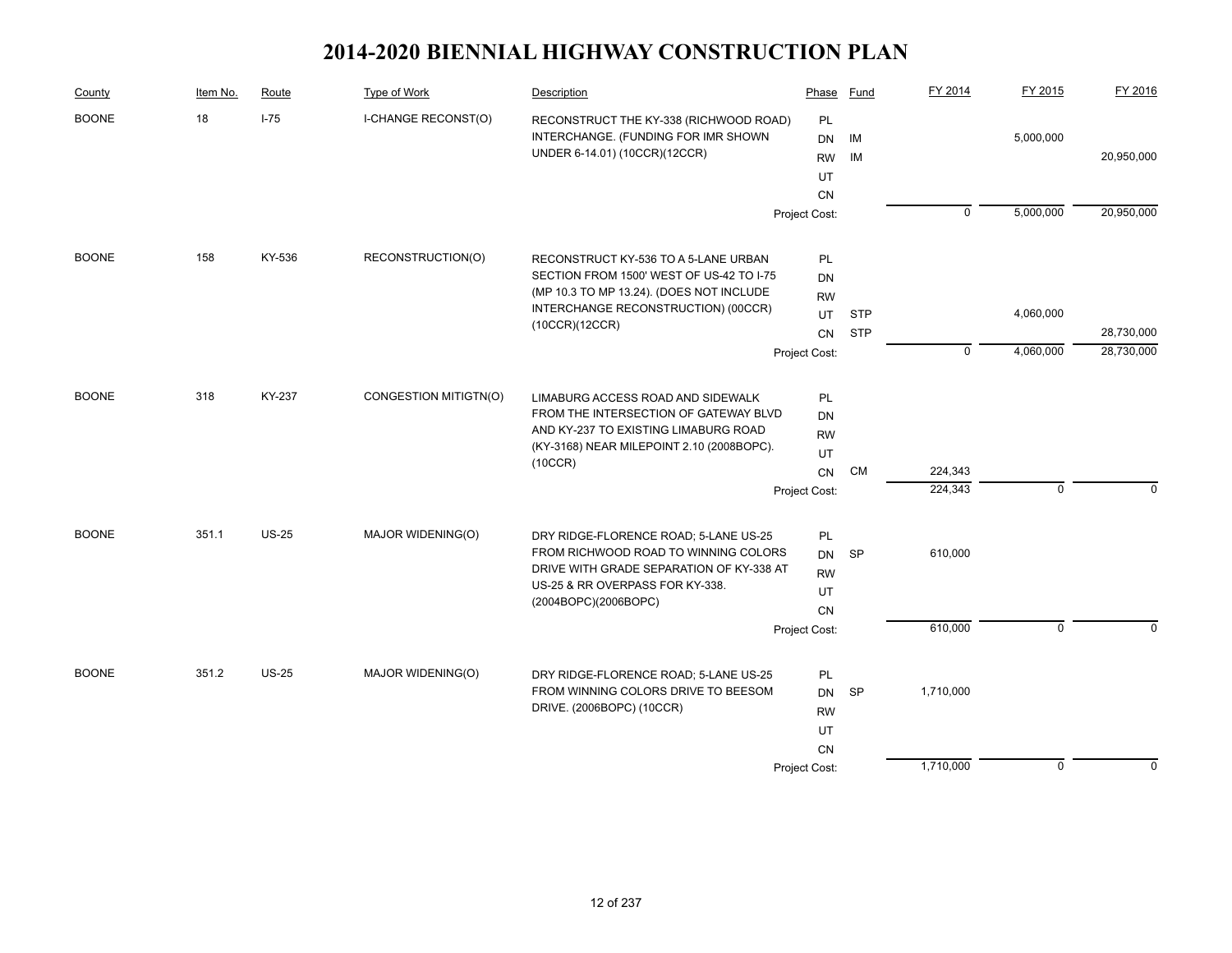| 351.3<br>$US-25$<br><b>BOONE</b><br>MAJOR WIDENING(O)<br>DRY RIDGE-FLORENCE ROAD; 5-LANE US-25<br>PL<br>FROM BEESOM DRIVE TO ARISTOCRAT DRIVE<br>900,000<br><b>SP</b><br><b>DN</b><br>WITH GRADE SEPARATION OF KY 536 AT US 25.<br><b>RW</b><br>(2006BOPC) (10CCR)<br>UT<br>CN<br>900,000<br>$\mathbf 0$<br>Project Cost:<br><b>BOONE</b><br>351.4<br><b>US-25</b><br>MAJOR WIDENING(O)<br>DRY RIDGE-FLORENCE ROAD; 5-LANE US-25<br><b>PL</b><br>FROM ARISTOCRAT DRIVE TO RR SPUR<br>SP<br>950,000<br><b>DN</b><br>CROSSING. (2004BOPC)(2006BOPC) (10CCR)<br><b>RW</b><br>UT<br>CN<br>950,000<br>$\mathbf 0$<br>Project Cost:<br>351.5<br><b>BOONE</b><br><b>US-25</b><br>RECONSTRUCTION(O)<br>PL<br>DRY RIDGE-FLORENCE ROAD; 3-LANE US-25<br>FRONTAGE ROAD FROM 0.11 MILE SOUTH OF<br><b>SP</b><br>100,000<br>DN<br>KY 338 TO WINNING COLORS. (2006BOPC)<br><b>RW</b><br>(10CCR)<br>UT<br>CN<br>100,000<br>$\mathbf 0$<br>Project Cost:<br><b>US-42</b><br><b>BOONE</b><br>367<br>SAFETY(P)<br>CONSTRUCT ADDITIONAL TURN LANES AT THE<br>PL<br>INTERSECTION OF KY 842 AND US 42.(12CCR)<br>DN<br>1,750,000<br><b>RW</b><br>CM<br>150,000<br>CM<br>UT<br>2,500,000<br><b>CM</b><br>CN<br>2,500,000<br>1,900,000<br>Project Cost:<br>400.09<br>$-0$<br>MATCHED FED FUNDS(O)<br><b>BOONE</b><br>NORTHERN KENTUCKY RIDESHARE PROGRAM.<br>PL<br>(FUNDING SUBJECT TO FISCAL CONSTRAINT<br><b>DN</b><br>PENDING MPO TIP)<br><b>RW</b><br>UT<br><b>SNK</b><br>44,000<br>CN | County | Item No. | Route | Type of Work | Description | Phase | Fund | FY 2014 | FY 2015 | FY 2016     |
|---------------------------------------------------------------------------------------------------------------------------------------------------------------------------------------------------------------------------------------------------------------------------------------------------------------------------------------------------------------------------------------------------------------------------------------------------------------------------------------------------------------------------------------------------------------------------------------------------------------------------------------------------------------------------------------------------------------------------------------------------------------------------------------------------------------------------------------------------------------------------------------------------------------------------------------------------------------------------------------------------------------------------------------------------------------------------------------------------------------------------------------------------------------------------------------------------------------------------------------------------------------------------------------------------------------------------------------------------------------------------------------------------------------------------------------------------------------------|--------|----------|-------|--------------|-------------|-------|------|---------|---------|-------------|
|                                                                                                                                                                                                                                                                                                                                                                                                                                                                                                                                                                                                                                                                                                                                                                                                                                                                                                                                                                                                                                                                                                                                                                                                                                                                                                                                                                                                                                                                     |        |          |       |              |             |       |      |         |         |             |
|                                                                                                                                                                                                                                                                                                                                                                                                                                                                                                                                                                                                                                                                                                                                                                                                                                                                                                                                                                                                                                                                                                                                                                                                                                                                                                                                                                                                                                                                     |        |          |       |              |             |       |      |         |         | $\mathbf 0$ |
|                                                                                                                                                                                                                                                                                                                                                                                                                                                                                                                                                                                                                                                                                                                                                                                                                                                                                                                                                                                                                                                                                                                                                                                                                                                                                                                                                                                                                                                                     |        |          |       |              |             |       |      |         |         |             |
|                                                                                                                                                                                                                                                                                                                                                                                                                                                                                                                                                                                                                                                                                                                                                                                                                                                                                                                                                                                                                                                                                                                                                                                                                                                                                                                                                                                                                                                                     |        |          |       |              |             |       |      |         |         |             |
|                                                                                                                                                                                                                                                                                                                                                                                                                                                                                                                                                                                                                                                                                                                                                                                                                                                                                                                                                                                                                                                                                                                                                                                                                                                                                                                                                                                                                                                                     |        |          |       |              |             |       |      |         |         |             |
|                                                                                                                                                                                                                                                                                                                                                                                                                                                                                                                                                                                                                                                                                                                                                                                                                                                                                                                                                                                                                                                                                                                                                                                                                                                                                                                                                                                                                                                                     |        |          |       |              |             |       |      |         |         |             |
|                                                                                                                                                                                                                                                                                                                                                                                                                                                                                                                                                                                                                                                                                                                                                                                                                                                                                                                                                                                                                                                                                                                                                                                                                                                                                                                                                                                                                                                                     |        |          |       |              |             |       |      |         |         | $\Omega$    |
|                                                                                                                                                                                                                                                                                                                                                                                                                                                                                                                                                                                                                                                                                                                                                                                                                                                                                                                                                                                                                                                                                                                                                                                                                                                                                                                                                                                                                                                                     |        |          |       |              |             |       |      |         |         |             |
|                                                                                                                                                                                                                                                                                                                                                                                                                                                                                                                                                                                                                                                                                                                                                                                                                                                                                                                                                                                                                                                                                                                                                                                                                                                                                                                                                                                                                                                                     |        |          |       |              |             |       |      |         |         |             |
|                                                                                                                                                                                                                                                                                                                                                                                                                                                                                                                                                                                                                                                                                                                                                                                                                                                                                                                                                                                                                                                                                                                                                                                                                                                                                                                                                                                                                                                                     |        |          |       |              |             |       |      |         |         |             |
|                                                                                                                                                                                                                                                                                                                                                                                                                                                                                                                                                                                                                                                                                                                                                                                                                                                                                                                                                                                                                                                                                                                                                                                                                                                                                                                                                                                                                                                                     |        |          |       |              |             |       |      |         |         |             |
|                                                                                                                                                                                                                                                                                                                                                                                                                                                                                                                                                                                                                                                                                                                                                                                                                                                                                                                                                                                                                                                                                                                                                                                                                                                                                                                                                                                                                                                                     |        |          |       |              |             |       |      |         |         | $\mathbf 0$ |
|                                                                                                                                                                                                                                                                                                                                                                                                                                                                                                                                                                                                                                                                                                                                                                                                                                                                                                                                                                                                                                                                                                                                                                                                                                                                                                                                                                                                                                                                     |        |          |       |              |             |       |      |         |         |             |
|                                                                                                                                                                                                                                                                                                                                                                                                                                                                                                                                                                                                                                                                                                                                                                                                                                                                                                                                                                                                                                                                                                                                                                                                                                                                                                                                                                                                                                                                     |        |          |       |              |             |       |      |         |         |             |
|                                                                                                                                                                                                                                                                                                                                                                                                                                                                                                                                                                                                                                                                                                                                                                                                                                                                                                                                                                                                                                                                                                                                                                                                                                                                                                                                                                                                                                                                     |        |          |       |              |             |       |      |         |         |             |
|                                                                                                                                                                                                                                                                                                                                                                                                                                                                                                                                                                                                                                                                                                                                                                                                                                                                                                                                                                                                                                                                                                                                                                                                                                                                                                                                                                                                                                                                     |        |          |       |              |             |       |      |         |         |             |
|                                                                                                                                                                                                                                                                                                                                                                                                                                                                                                                                                                                                                                                                                                                                                                                                                                                                                                                                                                                                                                                                                                                                                                                                                                                                                                                                                                                                                                                                     |        |          |       |              |             |       |      |         |         | $\mathbf 0$ |
|                                                                                                                                                                                                                                                                                                                                                                                                                                                                                                                                                                                                                                                                                                                                                                                                                                                                                                                                                                                                                                                                                                                                                                                                                                                                                                                                                                                                                                                                     |        |          |       |              |             |       |      |         |         |             |
|                                                                                                                                                                                                                                                                                                                                                                                                                                                                                                                                                                                                                                                                                                                                                                                                                                                                                                                                                                                                                                                                                                                                                                                                                                                                                                                                                                                                                                                                     |        |          |       |              |             |       |      |         |         |             |
|                                                                                                                                                                                                                                                                                                                                                                                                                                                                                                                                                                                                                                                                                                                                                                                                                                                                                                                                                                                                                                                                                                                                                                                                                                                                                                                                                                                                                                                                     |        |          |       |              |             |       |      |         |         |             |
|                                                                                                                                                                                                                                                                                                                                                                                                                                                                                                                                                                                                                                                                                                                                                                                                                                                                                                                                                                                                                                                                                                                                                                                                                                                                                                                                                                                                                                                                     |        |          |       |              |             |       |      |         |         |             |
|                                                                                                                                                                                                                                                                                                                                                                                                                                                                                                                                                                                                                                                                                                                                                                                                                                                                                                                                                                                                                                                                                                                                                                                                                                                                                                                                                                                                                                                                     |        |          |       |              |             |       |      |         |         |             |
| 44,000<br>$\mathbf 0$<br>Project Cost:                                                                                                                                                                                                                                                                                                                                                                                                                                                                                                                                                                                                                                                                                                                                                                                                                                                                                                                                                                                                                                                                                                                                                                                                                                                                                                                                                                                                                              |        |          |       |              |             |       |      |         |         | $\mathbf 0$ |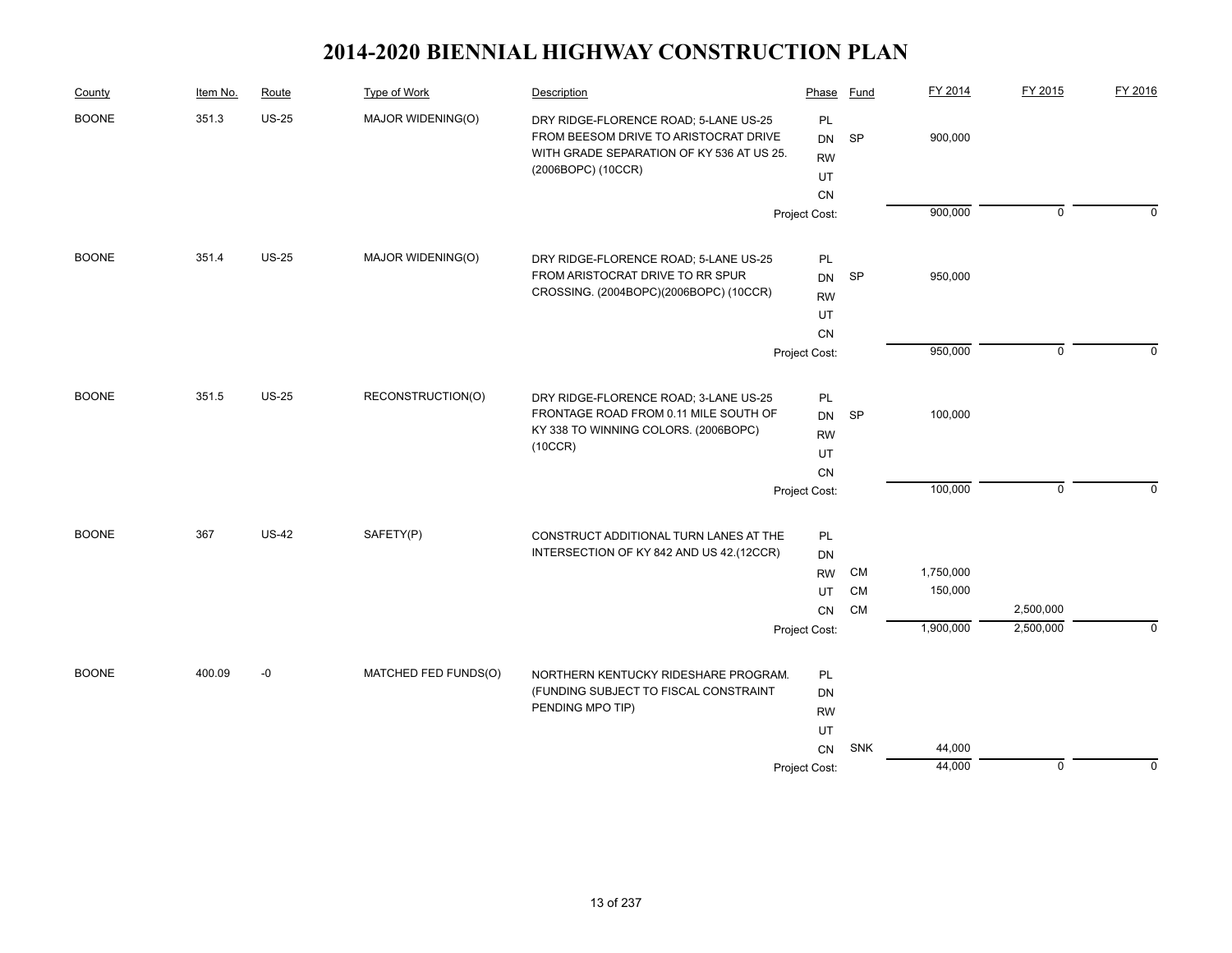| County       | Item No. | Route | <b>Type of Work</b>  | Description                           | Phase         | Fund | FY 2014        | FY 2015     | FY 2016     |
|--------------|----------|-------|----------------------|---------------------------------------|---------------|------|----------------|-------------|-------------|
| <b>BOONE</b> | 400.1    | $-0$  | MATCHED FED FUNDS(O) | NORTHERN KENTUCKY RIDESHARE PROGRAM.  | <b>PL</b>     |      |                |             |             |
|              |          |       |                      | (FUNDING SUBJECT TO FISCAL CONSTRAINT | <b>DN</b>     |      |                |             |             |
|              |          |       |                      | PENDING MPO TIP)                      | <b>RW</b>     |      |                |             |             |
|              |          |       |                      |                                       | UT            |      |                |             |             |
|              |          |       |                      |                                       | CN            | SNK  |                | 44,000      |             |
|              |          |       |                      |                                       | Project Cost: |      | $\mathbf 0$    | 44,000      | $\mathbf 0$ |
| <b>BOONE</b> | 400.11   | $-0$  | MATCHED FED FUNDS(O) | NORTHERN KENTUCKY RIDESHARE PROGRAM.  | PL            |      |                |             |             |
|              |          |       |                      | (FUNDING SUBJECT TO FISCAL CONSTRAINT | <b>DN</b>     |      |                |             |             |
|              |          |       |                      | PENDING MPO TIP)                      | <b>RW</b>     |      |                |             |             |
|              |          |       |                      |                                       | UT            |      |                |             |             |
|              |          |       |                      |                                       | ${\sf CN}$    | SNK  |                |             | 44,000      |
|              |          |       |                      |                                       | Project Cost: |      | $\mathbf 0$    | $\mathbf 0$ | 44,000      |
| <b>BOONE</b> | 401.09   | $-0$  | MATCHED FED FUNDS(O) | OKI REGIONAL TRANSPORTATION PLANNING. | PL            |      |                |             |             |
|              |          |       |                      | (FUNDING SUBJECT TO FISCAL CONSTRAINT | <b>DN</b>     |      |                |             |             |
|              |          |       |                      | PENDING MPO TIP)                      | <b>RW</b>     |      |                |             |             |
|              |          |       |                      |                                       | UT            |      |                |             |             |
|              |          |       |                      |                                       | CN            | SNK  | 56,000         |             |             |
|              |          |       |                      |                                       | Project Cost: |      | 56,000         | $\mathbf 0$ | 0           |
| <b>BOONE</b> | 401.1    | $-0$  | MATCHED FED FUNDS(O) | OKI REGIONAL TRANSPORTATION PLANNING. | PL            |      |                |             |             |
|              |          |       |                      | (FUNDING SUBJECT TO FISCAL CONSTRAINT | <b>DN</b>     |      |                |             |             |
|              |          |       |                      | PENDING MPO TIP)                      | <b>RW</b>     |      |                |             |             |
|              |          |       |                      |                                       | UT            |      |                |             |             |
|              |          |       |                      |                                       | ${\sf CN}$    | SNK  |                | 56,000      |             |
|              |          |       |                      |                                       | Project Cost: |      | $\overline{0}$ | 56,000      | $\mathbf 0$ |
| <b>BOONE</b> | 401.11   | $-0$  | MATCHED FED FUNDS(O) | OKI REGIONAL TRANSPORTATION PLANNING. | PL            |      |                |             |             |
|              |          |       |                      | (FUNDING SUBJECT TO FISCAL CONSTRAINT | <b>DN</b>     |      |                |             |             |
|              |          |       |                      | PENDING MPO TIP)                      | <b>RW</b>     |      |                |             |             |
|              |          |       |                      |                                       | UT            |      |                |             |             |
|              |          |       |                      |                                       | CN            | SNK  |                |             | 56,000      |
|              |          |       |                      |                                       | Project Cost: |      | $\mathbf 0$    | $\mathbf 0$ | 56,000      |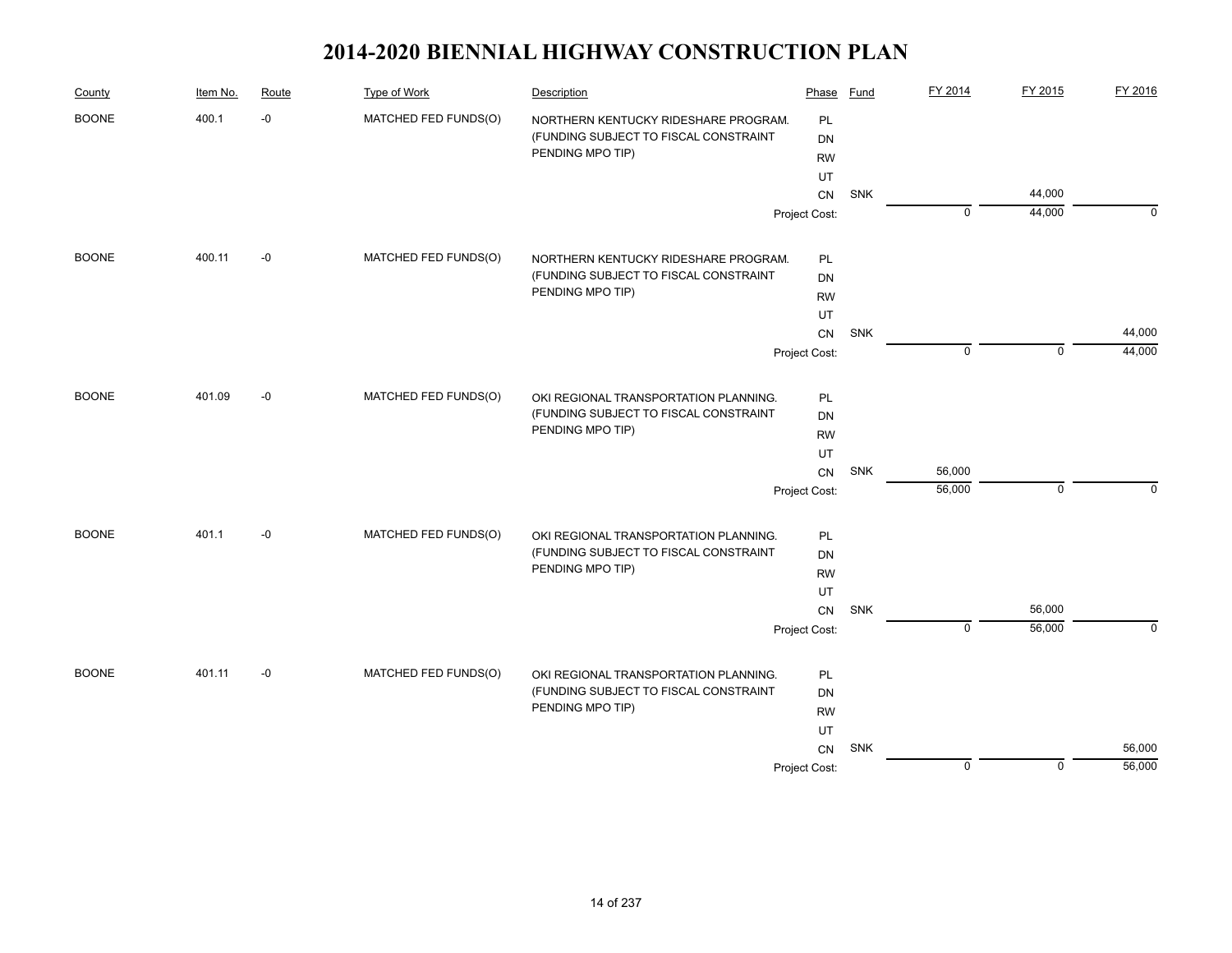| County       | Item No. | Route        | Type of Work         | Description                                                                   | Phase         | Fund       | FY 2014        | FY 2015   | FY 2016  |
|--------------|----------|--------------|----------------------|-------------------------------------------------------------------------------|---------------|------------|----------------|-----------|----------|
| <b>BOONE</b> | 409      | $I-75$       | SAFETY(P)            | CONSTRUCT A RAMP FROM THE MALL ROAD<br>INTERCHANGE TO SOUTHBOUND I-75.(12CCR) | PL<br>DN      |            |                |           |          |
|              |          |              |                      |                                                                               | <b>RW</b>     | <b>STP</b> | 250,000        |           |          |
|              |          |              |                      |                                                                               | UT            | <b>STP</b> | 50,000         |           |          |
|              |          |              |                      |                                                                               | <b>CN</b>     | <b>STP</b> |                | 1,500,000 |          |
|              |          |              |                      |                                                                               | Project Cost: |            | 300,000        | 1,500,000 | $\Omega$ |
| <b>BOONE</b> | 412      | <b>US-42</b> | MATCHED FED FUNDS(O) | INTERSECTION IMPROVEMENT PROJECT AT US                                        | PL            |            |                |           |          |
|              |          |              |                      | 42 AND RICE PIKE/HICKS PIKE. US 42 MP 8.4 TO                                  | DN            |            |                |           |          |
|              |          |              |                      | 8.6. TOLL CREDITS. (2012BOP)                                                  | <b>RW</b>     | <b>SNK</b> | 750,000        |           |          |
|              |          |              |                      |                                                                               | UT            | SNK        | 600,000        |           |          |
|              |          |              |                      |                                                                               | <b>CN</b>     | <b>SNK</b> |                | 2,750,000 |          |
|              |          |              |                      |                                                                               | Project Cost: |            | 1,350,000      | 2,750,000 | $\Omega$ |
| <b>BOONE</b> | 415      | KY-237       | MATCHED FED FUNDS(O) | PROVIDE ADDITIONAL LEFT TURN LANE ONTO                                        | PL            |            |                |           |          |
|              |          |              |                      | WORLDWIDE BLVD FROM KY 237. ADD                                               | DN            |            |                |           |          |
|              |          |              |                      | ADDITIONAL THROUGH LANES ON KY 237                                            | <b>RW</b>     | <b>SNK</b> |                | 1,000,000 |          |
|              |          |              |                      | NORTH OF KY 2846 (TANNERS LN). PROVIDE                                        | UT            | <b>SNK</b> |                |           | 500,000  |
|              |          |              |                      | LANE EXTENSION ON WORLDWIDE BLVD FROM                                         | CN            |            |                |           |          |
|              |          |              |                      |                                                                               | Project Cost: |            | $\mathbf 0$    | 1,000,000 | 500,000  |
| <b>BOONE</b> | 417      | PV-1011      | RECONSTRUCTION(O)    | EXTENSION OF WENDELL FORD BLVD TO AERO                                        | PL            |            |                |           |          |
|              |          |              |                      | PKWY, 0.48 MILES. (2012BOP)                                                   | DN            |            |                |           |          |
|              |          |              |                      |                                                                               | <b>RW</b>     |            |                |           |          |
|              |          |              |                      |                                                                               | UT            |            |                |           |          |
|              |          |              |                      |                                                                               | CN            | SNK        |                | 2,576,717 |          |
|              |          |              |                      |                                                                               | Project Cost: |            | $\overline{0}$ | 2,576,717 | $\Omega$ |
| <b>BOONE</b> | 422      | CR-1002      | MATCHED FED FUNDS(O) | RECONSTRUCTION OF THE INTERSECTION OF                                         | PL            |            |                |           |          |
|              |          |              |                      | CAMP ERNST ROAD AND LONGBRANCH ROAD.                                          | <b>DN</b>     | <b>SNK</b> | 57,600         |           |          |
|              |          |              |                      | WIDENING OF 1,900 FEET OF LONGBRANCH                                          | <b>RW</b>     | SNK        |                | 50,000    |          |
|              |          |              |                      | ROAD. (2012BOP)                                                               | UT            | SNK        |                | 112,000   |          |
|              |          |              |                      |                                                                               | CN            | <b>SNK</b> |                |           | 524,640  |
|              |          |              |                      |                                                                               | Project Cost: |            | 57,600         | 162,000   | 524,640  |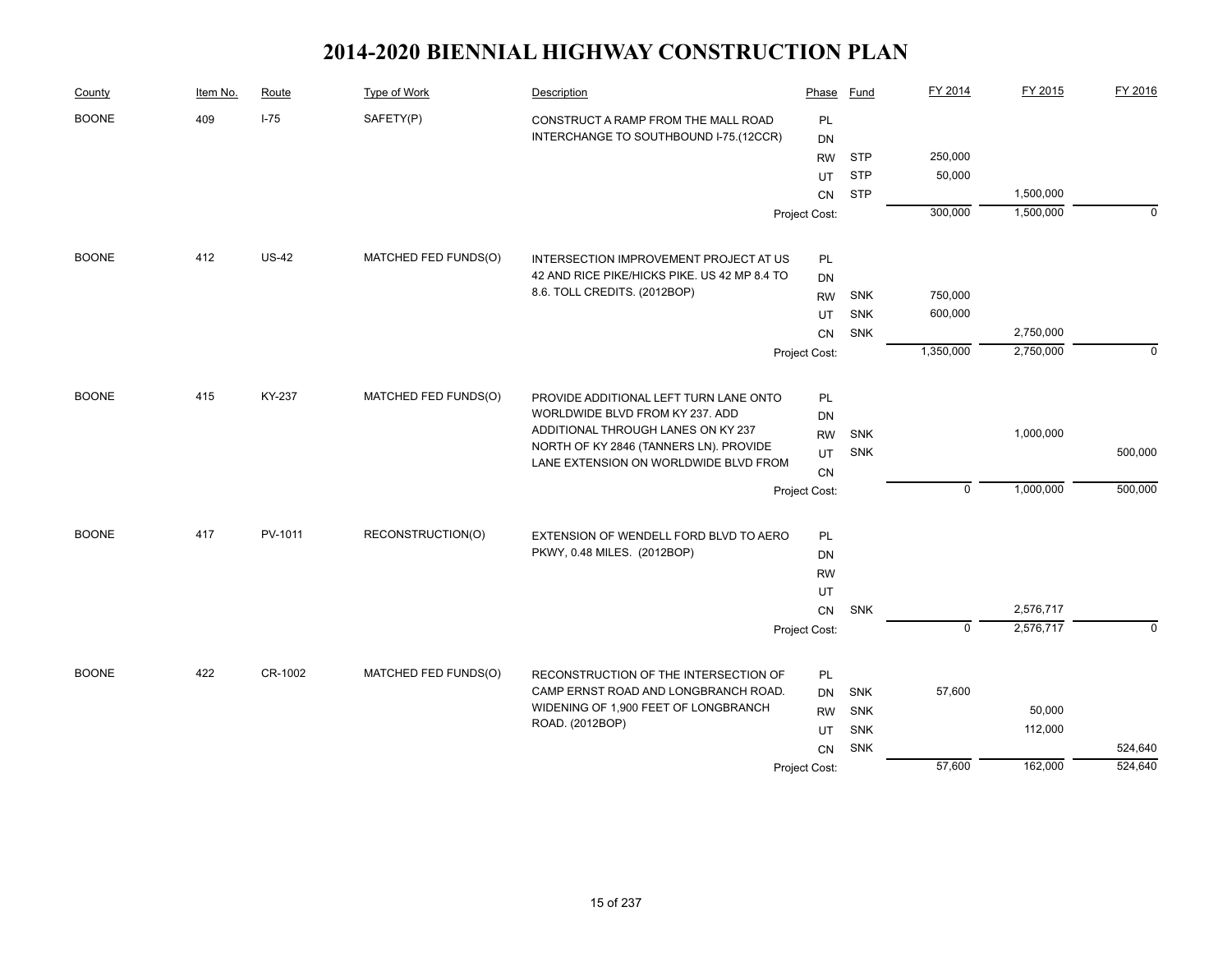| County       | Item No. | Route                           | Type of Work                                                                                                                                 | Description                                                                                                                                                                 | Phase                                                      | Fund                                   | FY 2014                      | FY 2015                | FY 2016                |
|--------------|----------|---------------------------------|----------------------------------------------------------------------------------------------------------------------------------------------|-----------------------------------------------------------------------------------------------------------------------------------------------------------------------------|------------------------------------------------------------|----------------------------------------|------------------------------|------------------------|------------------------|
| <b>BOONE</b> | 423      | KY-3060<br>MATCHED FED FUNDS(O) | CORRECT GEOMETRIC DEFICIENCIES AND ADD<br>LEFT TURN LANES ON FROGTOWN ROAD AT<br>TRIPLE CROWN BLVD AND CEDARWOOD.<br>(2012BOP)(ADM. BY KYTC) | PL<br><b>DN</b><br><b>RW</b><br>UT<br><b>CN</b>                                                                                                                             | SNK                                                        |                                        |                              | 120,000                |                        |
|              |          |                                 |                                                                                                                                              |                                                                                                                                                                             | Project Cost:                                              |                                        | $\overline{0}$               | $\overline{0}$         | 120,000                |
| <b>BOONE</b> | 700      | CR-1057                         | MATCHED FED FUNDS(O)                                                                                                                         | TWO-LANE EXTENSION OF EXISTING VETERANS<br>WAY BETWEEN KY 18 AND KY 237. LPA<br>PROJECT (2012BOP)                                                                           | PL<br>DN<br><b>RW</b>                                      |                                        |                              |                        |                        |
|              |          |                                 |                                                                                                                                              |                                                                                                                                                                             | UT<br><b>CN</b>                                            | <b>SNK</b>                             | 1,650,000                    |                        |                        |
|              |          |                                 |                                                                                                                                              |                                                                                                                                                                             | Project Cost:                                              |                                        | 1,650,000                    | $\mathbf 0$            | $\Omega$               |
| <b>BOONE</b> | 966.02   | $-0$                            | MATCHED FED FUNDS(O)                                                                                                                         | DEDICATED FEDERAL-AID STP FUNDS<br>EARMARKED FOR NKY URBANIZED AREA AND<br>SUBJECT TO MPO CONTROL FOR FY 2014.<br>(FUNDING SUBJECT TO FISCAL CONSTRAINT<br>PENDING MPO TIP) | PL<br>DN<br><b>RW</b><br>UT<br>${\sf CN}$<br>Project Cost: | <b>SNK</b>                             | 8,300,000<br>8,300,000       | $\mathbf 0$            | $\Omega$               |
| <b>BOONE</b> | 966.04   | $-0$                            | MATCHED FED FUNDS(O)                                                                                                                         | DEDICATED FEDERAL-AID STP FUNDS<br>EARMARKED FOR NKY URBANIZED AREA AND<br>SUBJECT TO MPO CONTROL FOR FY 2016.<br>(FUNDING SUBJECT TO FISCAL CONSTRAINT<br>PENDING MPO TIP) | PL<br><b>DN</b><br><b>RW</b><br>UT<br>CN<br>Project Cost:  | SNK                                    | $\mathbf 0$                  | $\overline{0}$         | 3,300,000<br>3,300,000 |
| <b>BOONE</b> | 1079     | KY-20                           | <b>BRIDGE REPLACEMENT(P)</b>                                                                                                                 | REPLACE BRIDGE ON KY 20 OVER WOOLPER<br>CREEK SE OF STONE CREEK LANE (PR 1300)(SR<br>39.7) 008B00018N                                                                       | PL<br><b>DN</b><br><b>RW</b><br>UT<br>CN<br>Project Cost:  | <b>BRO</b><br><b>BRO</b><br><b>BRO</b> | 100,000<br>50,000<br>150,000 | 1,500,000<br>1,500,000 | $\mathbf 0$            |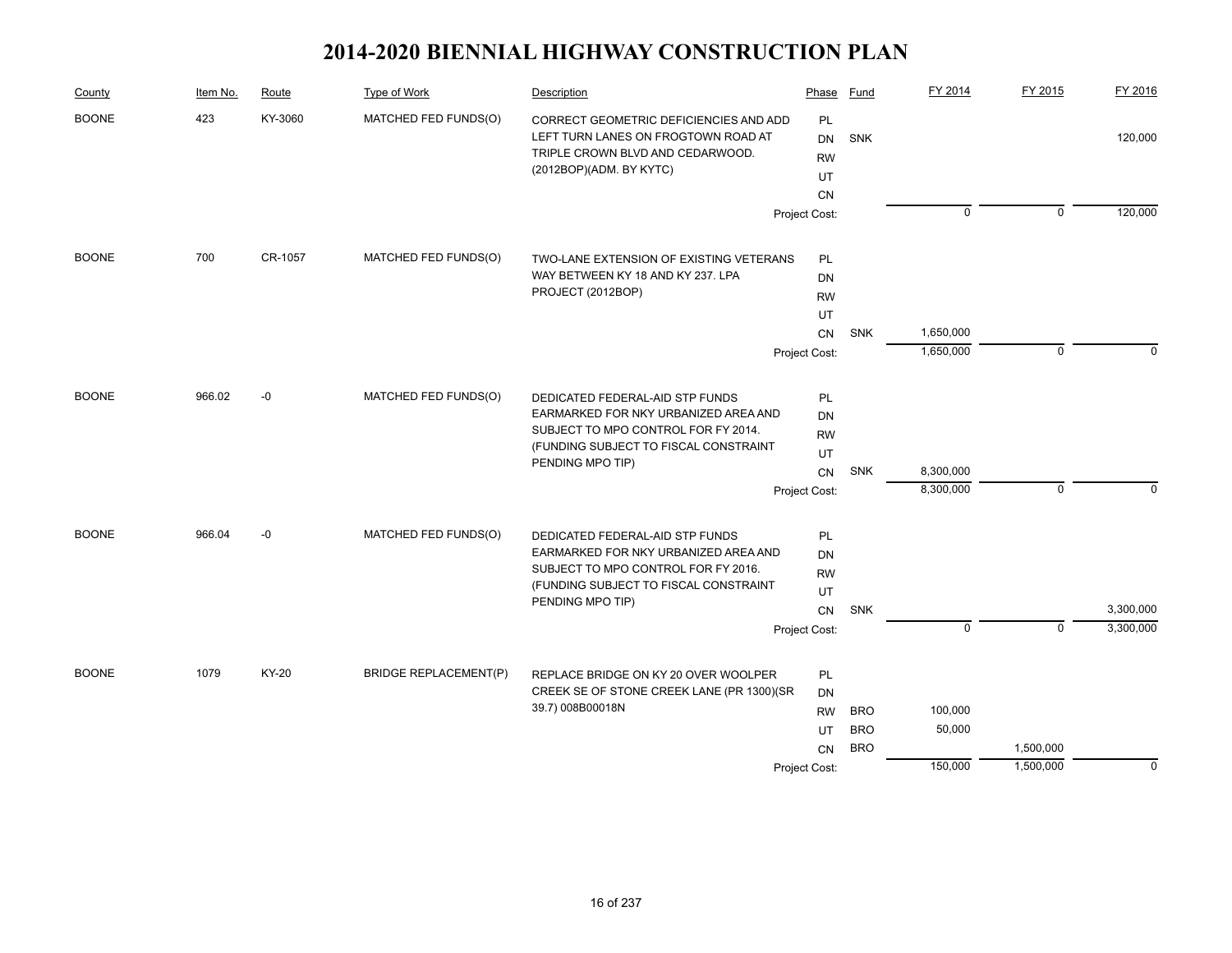| County       | Item No. | Route        | Type of Work           | Description                                                                   | Phase         | Fund            | FY 2014    | FY 2015        | FY 2016      |
|--------------|----------|--------------|------------------------|-------------------------------------------------------------------------------|---------------|-----------------|------------|----------------|--------------|
| <b>BOONE</b> | 2039     | $1-275$      | <b>BRIDGE REHAB(P)</b> | DECK OVERLAY ON THE CARROLL CROPPER<br>BRIDGE, I-275 OVER OHIO RIVER IN BOONE | PL<br>DN      | IM              | 50,000     |                |              |
|              |          |              |                        | COUNTY. (LET BY KYTC W/ INDOT TO                                              | <b>RW</b>     |                 |            |                |              |
|              |          |              |                        | REIMBURSE 50% OF THE COST)(2012BOP)                                           | UT            |                 |            |                |              |
|              |          |              |                        |                                                                               | <b>CN</b>     | IM              | 13,000,000 |                |              |
|              |          |              |                        |                                                                               | Project Cost: |                 | 13,050,000 | $\mathbf 0$    | $\Omega$     |
| <b>BOONE</b> | 2045     | $I-275$      | <b>BRIDGE REHAB(P)</b> | OVERLAY BRIDGE DECK AND REPLACE                                               | PL            |                 |            |                |              |
|              |          |              |                        | EXPANSION JOINTS ON THE POINT PLEASANT                                        | DN            |                 |            |                |              |
|              |          |              |                        | ROAD BRIDGE OVER I-275 (MP 0.363)                                             | <b>RW</b>     |                 |            |                |              |
|              |          |              |                        | NORTHEAST OF KY 236. (008B00053N)                                             | UT            |                 |            |                |              |
|              |          |              |                        | (2012BOP)                                                                     | CN            | IM              | 250,000    |                |              |
|              |          |              |                        |                                                                               | Project Cost: |                 | 250,000    | $\mathbf 0$    | $\mathbf{0}$ |
| <b>BOONE</b> | 3700     | <b>US-42</b> | CONGESTION MITIGTN(O)  | CONSTRUCT AN ADDITIONAL US-42 LEFT TURN                                       | PL            |                 |            |                |              |
|              |          |              |                        | LANE TO NORTHBOUND MALL ROAD                                                  | DN            |                 |            |                |              |
|              |          |              |                        | (2006BOPC)                                                                    | <b>RW</b>     |                 |            |                |              |
|              |          |              |                        |                                                                               | UT            |                 |            |                |              |
|              |          |              |                        |                                                                               | CN            | <b>CM</b>       | 1,980,000  |                |              |
|              |          |              |                        |                                                                               | Project Cost: |                 | 1,980,000  | $\mathbf 0$    | $\Omega$     |
| <b>BOONE</b> | 8001.21  | KY-237       | RECONSTRUCTION(O)      | RECONSTRUCT AND WIDEN KY 237 FROM                                             | PL            |                 |            |                |              |
|              |          |              |                        | VALLEY VIEW DRIVE TO ROGERS LANE.                                             | DN            |                 |            |                |              |
|              |          |              |                        |                                                                               | <b>RW</b>     | <b>STP</b>      | 10,320,000 |                |              |
|              |          |              |                        |                                                                               | UT            | <b>STP</b>      |            |                | 1,120,000    |
|              |          |              |                        |                                                                               | <b>CN</b>     |                 |            |                |              |
|              |          |              |                        |                                                                               | Project Cost: |                 | 10,320,000 | $\overline{0}$ | 1,120,000    |
| <b>BOONE</b> | 8630     | -0           | NEW ROUTE(O)           | CONSTRUCT A NEW LOOP ROAD AROUND THE                                          | PL            |                 |            |                |              |
|              |          |              |                        | CAMPUS OF GATEWAY COLLEGE LOCATED OFF                                         | DN            |                 |            |                |              |
|              |          |              |                        | MOUNT ZION ROAD. (10CCN)                                                      | <b>RW</b>     |                 |            |                |              |
|              |          |              |                        |                                                                               | UT            |                 |            |                |              |
|              |          |              |                        |                                                                               | CN            | SB <sub>2</sub> | 500,000    |                |              |
|              |          |              |                        |                                                                               | Project Cost: |                 | 500,000    | $\mathbf 0$    | $\mathbf 0$  |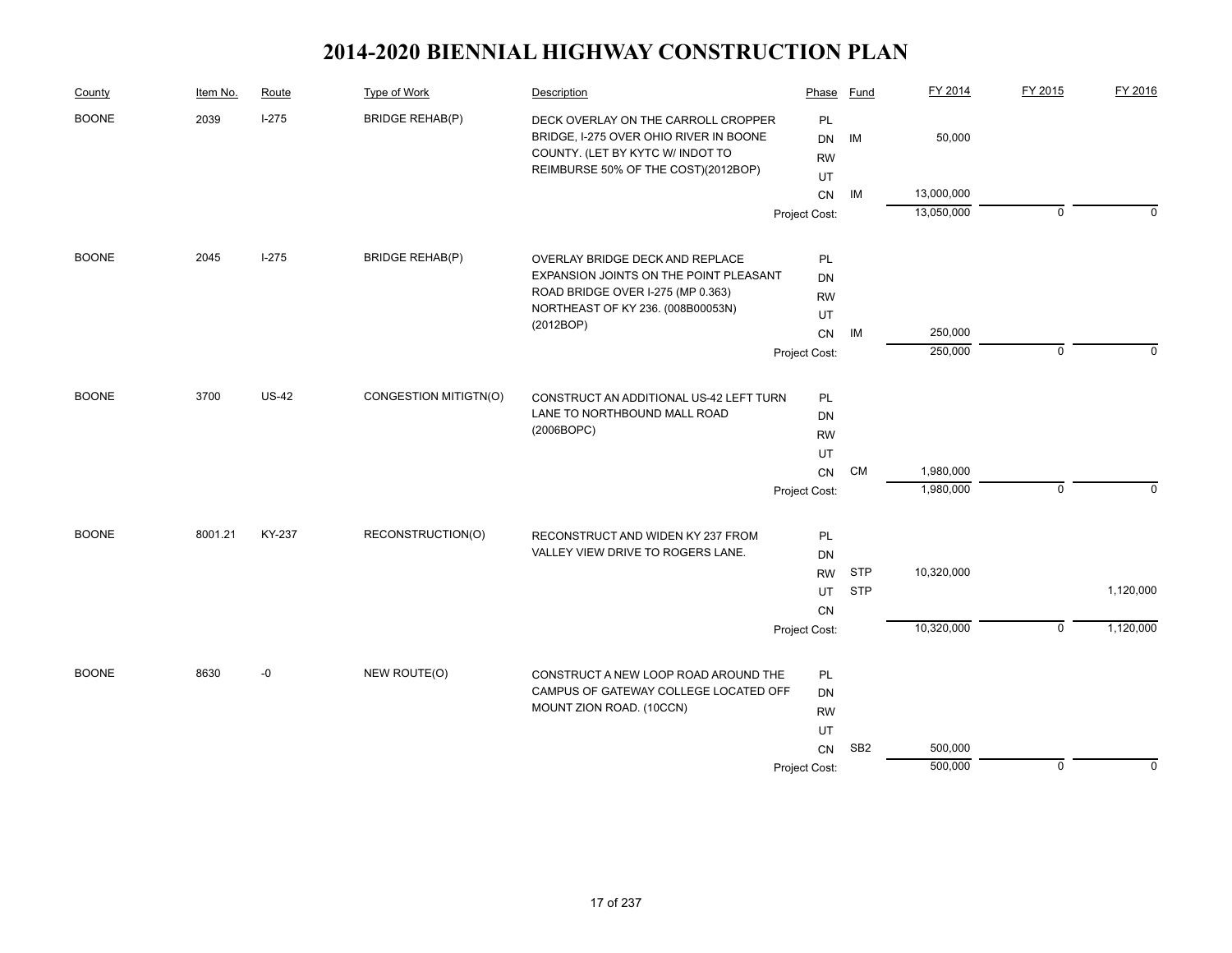| County                 | Item No. | Route   | Type of Work                 | Description                                                                | Phase                 | Fund       | FY 2014        | FY 2015     | FY 2016     |
|------------------------|----------|---------|------------------------------|----------------------------------------------------------------------------|-----------------------|------------|----------------|-------------|-------------|
| <b>BOONE</b>           | 8851     |         | <b>BRIDGE REPLACEMENT(P)</b> | REPLACEMENT OF CLOSED TIMBER BRIDGE ON                                     | <b>PL</b>             |            |                |             |             |
|                        |          |         |                              | RICHARDSON ROAD TO RE-OPEN CORRIDOR.                                       | DN                    | SP         |                | 200,000     |             |
|                        |          |         |                              | (008C00036N)                                                               | <b>RW</b>             | <b>SP</b>  |                |             | 300,000     |
|                        |          |         |                              |                                                                            | UT                    |            |                |             |             |
|                        |          |         |                              |                                                                            | CN                    |            |                |             |             |
|                        |          |         |                              |                                                                            | Project Cost:         |            | $\overline{0}$ | 200,000     | 300,000     |
|                        |          |         |                              |                                                                            |                       |            |                |             |             |
| Total for BOONE county |          |         |                              |                                                                            | PL<br><b>DN</b>       |            | 4,377,600      | 5,200,000   | 120,000     |
|                        |          |         |                              |                                                                            | <b>RW</b>             |            | 13,170,000     | 1,050,000   | 36,480,000  |
|                        |          |         |                              |                                                                            | UT                    |            | 850,000        | 4,172,000   | 1,620,000   |
|                        |          |         |                              |                                                                            | CN                    |            | 26,024,343     | 10,926,717  | 32,654,640  |
|                        |          |         |                              |                                                                            | <b>Total Amounts:</b> |            | 44,421,943     | 21,348,717  | 70,874,640  |
|                        |          |         |                              |                                                                            |                       |            |                |             |             |
| <b>BOURBON</b>         | 365.1    | KY-3364 | <b>BRIDGE REHAB(P)</b>       | STRUCTURE OVER SCOTTS CREEK ON KY 3364,                                    | <b>PL</b>             |            |                |             |             |
|                        |          |         |                              | 0.7 MILE NORTH OF US 460 AT NORTH                                          | <b>DN</b>             | <b>KYD</b> | 18,723         |             |             |
|                        |          |         |                              | MIDDLETOWN (BRIDGE IMPROVEMENTS).                                          | <b>RW</b>             |            |                |             |             |
|                        |          |         |                              | (03KYDN)(2012BOP)                                                          | UT                    |            |                |             |             |
|                        |          |         |                              |                                                                            | CN                    |            |                |             |             |
|                        |          |         |                              |                                                                            | Project Cost:         |            | 18,723         | $\mathbf 0$ | $\Omega$    |
| <b>BOURBON</b>         | 1119     | CR-1308 |                              |                                                                            |                       |            |                |             |             |
|                        |          |         | <b>BRIDGE REPLACEMENT(P)</b> | TOWNSEND VALLEY ROAD; REPLACE BRIDGE<br>AND APPROACHES OVER TOWNSEND CREEK | PL                    |            |                |             |             |
|                        |          |         |                              | (C42) 1.6 MILES WEST OF JCT. US-27.                                        | <b>DN</b>             |            |                |             |             |
|                        |          |         |                              | (SR=32.0): (009C00042N)                                                    | <b>RW</b>             | <b>BRZ</b> | 120,000        |             |             |
|                        |          |         |                              |                                                                            | UT<br><b>CN</b>       | <b>BRZ</b> |                | 500,000     |             |
|                        |          |         |                              |                                                                            |                       |            | 120,000        | 500,000     | $\mathbf 0$ |
|                        |          |         |                              |                                                                            | Project Cost:         |            |                |             |             |
| <b>BOURBON</b>         | 1124     | CR-1308 | <b>BRIDGE REPLACEMENT(P)</b> | REPLACE BRIDGE ON CR-1308 (MP 3.588) OVER                                  | PL                    |            |                |             |             |
|                        |          |         |                              | TOWNSEND CREEK; .9 MI E OF JCT KY 353;                                     | <b>DN</b>             |            |                |             |             |
|                        |          |         |                              | (STRUCTURALLY DEFICIENT, SR=33.2)                                          | <b>RW</b>             | <b>BRZ</b> | 90,000         |             |             |
|                        |          |         |                              | 009C00043N                                                                 | UT                    | <b>BRZ</b> | 75,000         |             |             |
|                        |          |         |                              |                                                                            | CN                    | <b>BRZ</b> |                |             | 765,000     |
|                        |          |         |                              |                                                                            | Project Cost:         |            | 165,000        | 0           | 765,000     |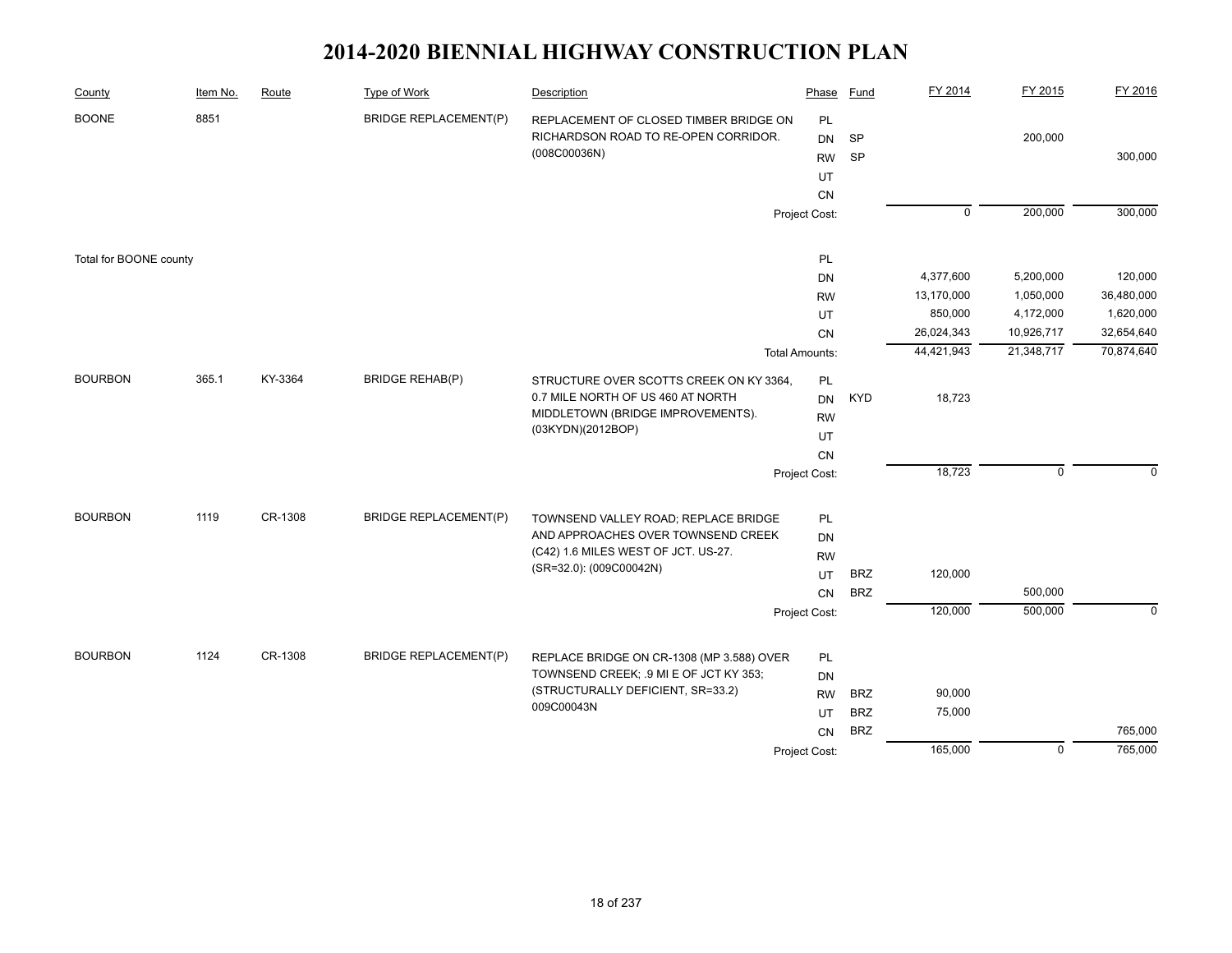| County                   | Item No. | Route         | <b>Type of Work</b>  | Description                                | Phase                 | Fund      | FY 2014        | FY 2015        | FY 2016     |
|--------------------------|----------|---------------|----------------------|--------------------------------------------|-----------------------|-----------|----------------|----------------|-------------|
| <b>BOURBON</b>           | 8705     | <b>US-460</b> | RECONSTRUCTION(O)    | RECONSTRUCT US 460 FROM RUSSELL CAVE       | PL                    |           |                |                |             |
|                          |          |               |                      | ROAD TO US 27 BYPASS IN PARIS; MP 1.394 TO | <b>DN</b>             |           |                |                |             |
|                          |          |               |                      | MP 7.696.(12CCN)                           | <b>RW</b>             | <b>SP</b> |                | 3,000,000      |             |
|                          |          |               |                      |                                            | UT                    | SP        |                |                | 2,500,000   |
|                          |          |               |                      |                                            | CN                    |           |                |                |             |
|                          |          |               |                      |                                            | Project Cost:         |           | $\overline{0}$ | 3,000,000      | 2,500,000   |
| <b>BOURBON</b>           | 8707     | CS-2016       | NEW ROUTE(O)         | EXTEND FIFTH STREET IN MILLERSBURG TO THE  | PL                    |           |                |                |             |
|                          |          |               |                      | MILLERSBURG BYPASS.(12CCN)                 | <b>DN</b>             | SP        | 150,000        |                |             |
|                          |          |               |                      |                                            | RW                    | SP        |                | 300,000        |             |
|                          |          |               |                      |                                            | UT                    | SP        |                | 100,000        |             |
|                          |          |               |                      |                                            | CN                    | <b>SP</b> |                |                | 900,000     |
|                          |          |               |                      |                                            | Project Cost:         |           | 150,000        | 400,000        | 900,000     |
| Total for BOURBON county |          |               |                      |                                            | $\mathsf{PL}$         |           |                |                |             |
|                          |          |               |                      |                                            | DN                    |           | 168,723        |                |             |
|                          |          |               |                      |                                            | <b>RW</b>             |           | 90,000         | 3,300,000      |             |
|                          |          |               |                      |                                            | UT                    |           | 195,000        | 100,000        | 2,500,000   |
|                          |          |               |                      |                                            | CN                    |           |                | 500,000        | 1,665,000   |
|                          |          |               |                      |                                            | <b>Total Amounts:</b> |           | 453,723        | 3,900,000      | 4,165,000   |
| <b>BOYD</b>              | 206      | <b>US-60</b>  | RECONSTRUCTION(O)    | RECONSTRUCT US 60 FROM KY 716 TO ROSE      | PL                    |           |                |                |             |
|                          |          |               |                      | HILL CEMETERY. (12CCR)                     | <b>DN</b>             |           |                |                |             |
|                          |          |               |                      |                                            | <b>RW</b>             |           |                |                |             |
|                          |          |               |                      |                                            | UT                    | <b>SP</b> |                | 100,000        |             |
|                          |          |               |                      |                                            | CN                    | <b>SP</b> |                |                | 1,740,000   |
|                          |          |               |                      |                                            | Project Cost:         |           | $\mathsf 0$    | 100,000        | 1,740,000   |
| <b>BOYD</b>              | 208      | $-0$          | MATCHED FED FUNDS(O) | FEDERAL 'STP' FUNDS DEDICATED TO           | PL                    |           |                |                |             |
|                          |          |               |                      | HUNTINGTON-ASHLAND MPO FOR FY 2014.        | <b>DN</b>             |           |                |                |             |
|                          |          |               |                      | (FUNDING SUBJECT TO FISCAL CONSTRAINT      | <b>RW</b>             |           |                |                |             |
|                          |          |               |                      | PENDING MPO TIP)                           | UT                    |           |                |                |             |
|                          |          |               |                      |                                            | CN                    | SAH       | 2,400,000      |                |             |
|                          |          |               |                      |                                            | Project Cost:         |           | 2,400,000      | $\overline{0}$ | $\mathbf 0$ |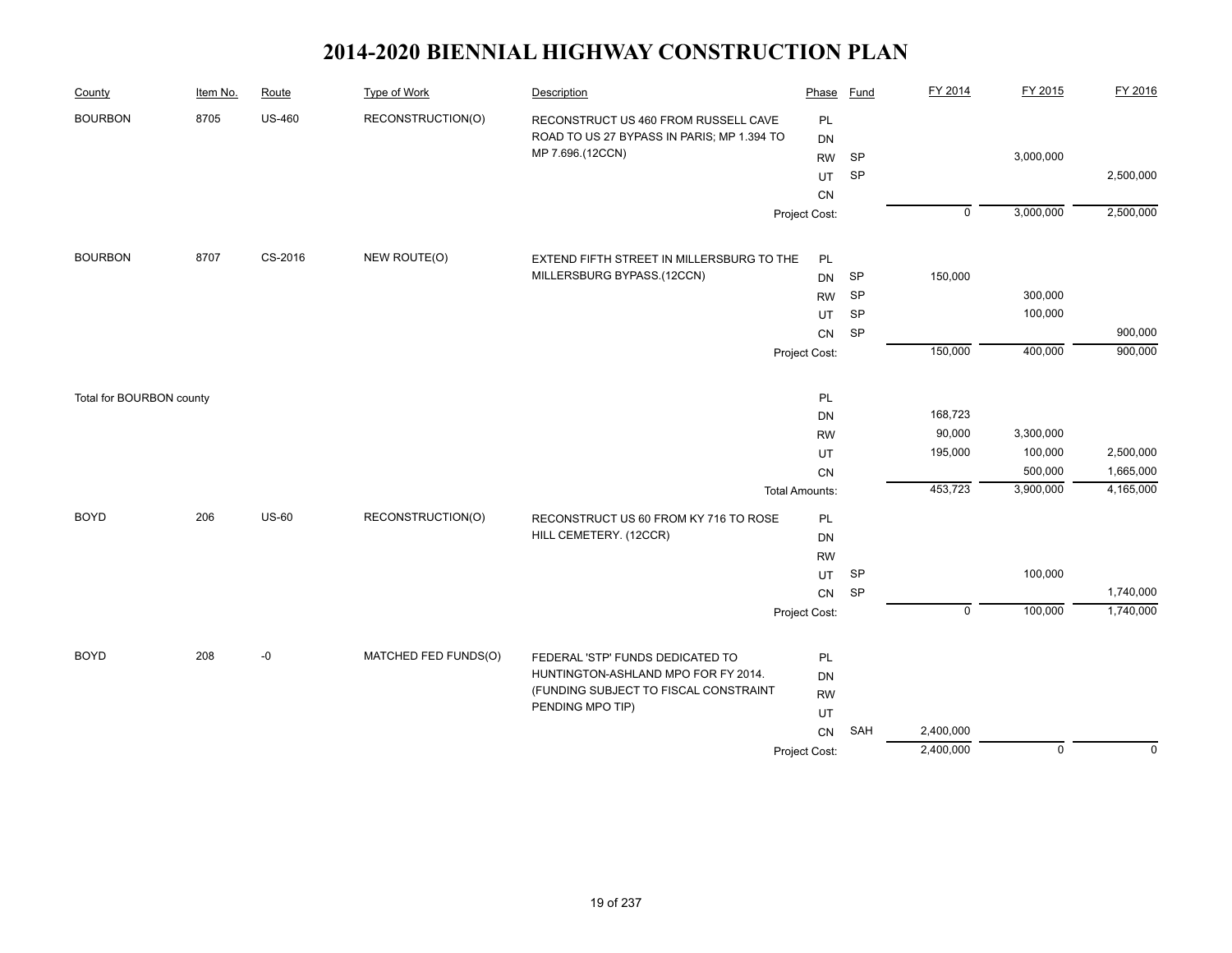| County                | Item No. | Route        | <b>Type of Work</b>          | Description                                                                                                      | Phase                        | <b>Fund</b> | FY 2014     | FY 2015     | FY 2016   |
|-----------------------|----------|--------------|------------------------------|------------------------------------------------------------------------------------------------------------------|------------------------------|-------------|-------------|-------------|-----------|
| <b>BOYD</b>           | 208.01   | -0           | MATCHED FED FUNDS(O)         | FEDERAL 'STP' FUNDS DEDICATED TO<br>HUNTINGTON-ASHLAND MPO FOR FY 2015.<br>(FUNDING SUBJECT TO FISCAL CONSTRAINT | PL<br><b>DN</b><br><b>RW</b> |             |             |             |           |
|                       |          |              |                              | PENDING MPO TIP)                                                                                                 | UT                           |             |             |             |           |
|                       |          |              |                              |                                                                                                                  | CN                           | SAH         |             | 1,200,000   |           |
|                       |          |              |                              |                                                                                                                  | Project Cost:                |             | $\mathbf 0$ | 1,200,000   | $\Omega$  |
| <b>BOYD</b>           | 208.02   | $-0$         | MATCHED FED FUNDS(O)         | FEDERAL 'STP' FUNDS DEDICATED TO                                                                                 | PL                           |             |             |             |           |
|                       |          |              |                              | HUNTINGTON-ASHLAND MPO FOR FY 2016.                                                                              | DN                           |             |             |             |           |
|                       |          |              |                              | (FUNDING SUBJECT TO FISCAL CONSTRAINT                                                                            | <b>RW</b>                    |             |             |             |           |
|                       |          |              |                              | PENDING MPO TIP)                                                                                                 | UT                           |             |             |             |           |
|                       |          |              |                              |                                                                                                                  | CN                           | SAH         |             |             | 1,200,000 |
|                       |          |              |                              |                                                                                                                  | Project Cost:                |             | $\Omega$    | $\mathbf 0$ | 1,200,000 |
| <b>BOYD</b>           | 8400     | <b>US-60</b> | CONGESTION MITIGTN(O)        | US 60 FROM I-64 AT INTERCHANGE 181 (MP 0.2)                                                                      | PL                           |             |             |             |           |
|                       |          |              |                              | EXTENDING NORTHERLY TO THE KY 180 (MP                                                                            | DN                           |             |             |             |           |
|                       |          |              |                              | 4.02) INTERSECTION AT CANNONSBURG                                                                                | <b>RW</b>                    |             |             |             |           |
|                       |          |              |                              | CONSISTING OF 4 DRIVING LANES WITH WIDE,                                                                         | UT                           | <b>SP</b>   | 2,500,000   |             |           |
|                       |          |              |                              | DGA SHOULDERS. (08CCN) (10CCR)(12CCR)                                                                            | CN                           | <b>SP</b>   |             | 30,290,000  |           |
|                       |          |              |                              |                                                                                                                  | Project Cost:                |             | 2,500,000   | 30,290,000  | $\Omega$  |
| Total for BOYD county |          |              |                              |                                                                                                                  | PL                           |             |             |             |           |
|                       |          |              |                              |                                                                                                                  | <b>DN</b>                    |             |             |             |           |
|                       |          |              |                              |                                                                                                                  | <b>RW</b>                    |             |             |             |           |
|                       |          |              |                              |                                                                                                                  | UT                           |             | 2,500,000   | 100,000     |           |
|                       |          |              |                              |                                                                                                                  | CN                           |             | 2,400,000   | 31,490,000  | 2,940,000 |
|                       |          |              |                              |                                                                                                                  | <b>Total Amounts:</b>        |             | 4,900,000   | 31,590,000  | 2,940,000 |
| <b>BOYLE</b>          | 242.01   | <b>US-68</b> | <b>BRIDGE REPLACEMENT(P)</b> | REPLACE U.S. 68 AND U.S. 150 BRIDGE OVER                                                                         | <b>PL</b>                    |             |             |             |           |
|                       |          |              |                              | CHAPLIN RIVER, PERRYVILLE. (2005HPP-KY134)                                                                       | <b>DN</b>                    |             |             |             |           |
|                       |          |              |                              | (EARMARK DOES NOT COVER TOTAL<br>CONSTRUCTION COST OF \$1,300,000).                                              | <b>RW</b>                    |             |             |             |           |
|                       |          |              |                              |                                                                                                                  | UT                           |             |             |             |           |
|                       |          |              |                              |                                                                                                                  | CN                           | <b>HPP</b>  | 364,940     |             |           |
|                       |          |              |                              |                                                                                                                  | Project Cost:                |             | 364,940     | $\mathbf 0$ | $\Omega$  |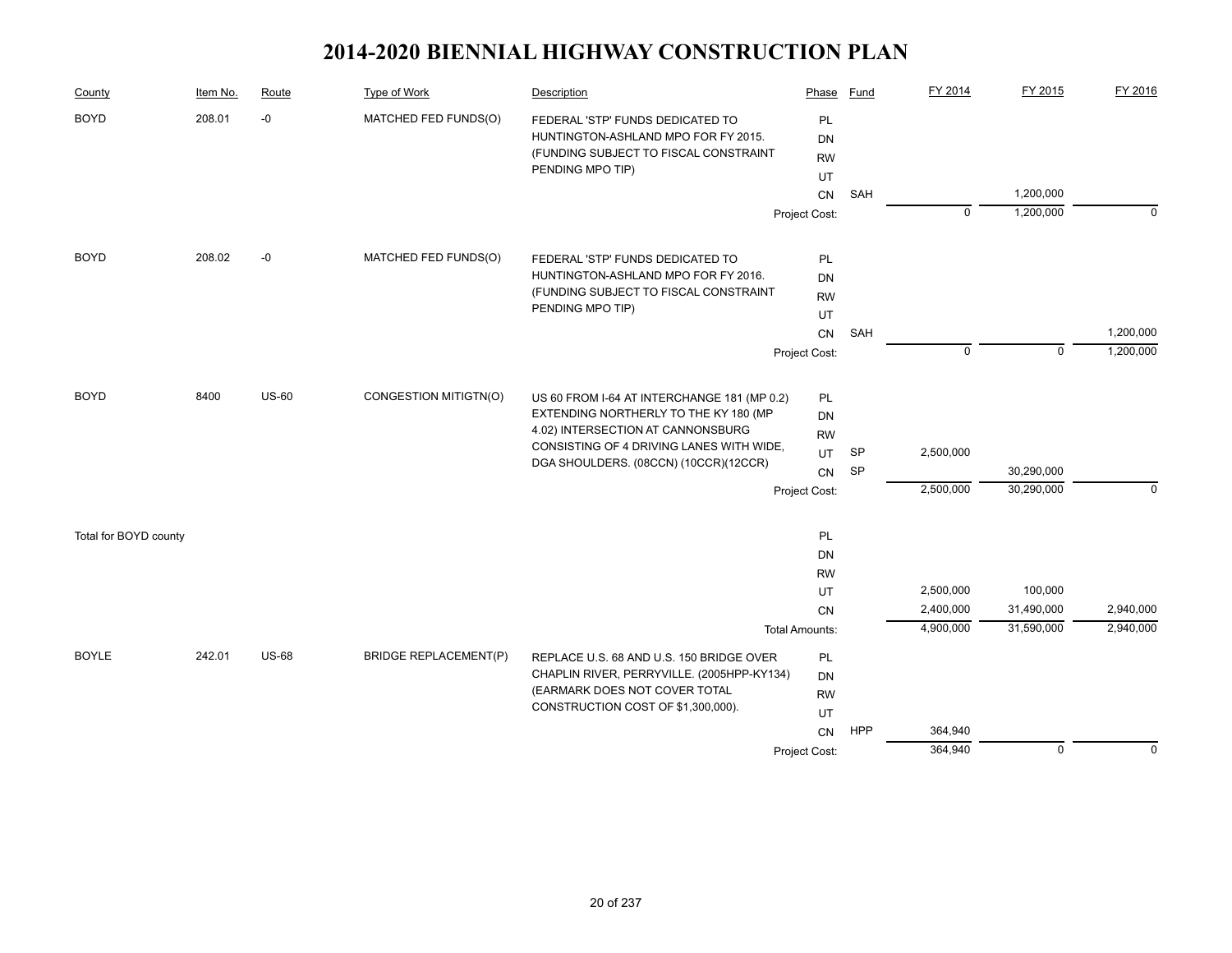| County                 | Item No. | Route   | <b>Type of Work</b>          | Description                                                              | Phase                 | <b>Fund</b> | FY 2014     | FY 2015     | FY 2016     |
|------------------------|----------|---------|------------------------------|--------------------------------------------------------------------------|-----------------------|-------------|-------------|-------------|-------------|
| <b>BOYLE</b>           | 1133     | CR-1226 | <b>BRIDGE REPLACEMENT(P)</b> | REPLACE BRIDGE ON CURTIS RD (CR 1226)                                    | PL                    |             |             |             |             |
|                        |          |         |                              | OVER N ROLLING FORK AT JCT WITH KY 37(SR                                 | DN                    |             |             |             |             |
|                        |          |         |                              | 19.2) 011C00042N                                                         | <b>RW</b>             | <b>BRZ</b>  | 50,000      |             |             |
|                        |          |         |                              |                                                                          | UT                    | <b>BRZ</b>  | 50,000      |             |             |
|                        |          |         |                              |                                                                          | CN                    | <b>BRZ</b>  |             | 490,000     |             |
|                        |          |         |                              |                                                                          | Project Cost:         |             | 100,000     | 490,000     | $\mathbf 0$ |
| Total for BOYLE county |          |         |                              |                                                                          | PL                    |             |             |             |             |
|                        |          |         |                              |                                                                          | DN                    |             |             |             |             |
|                        |          |         |                              |                                                                          | <b>RW</b>             |             | 50,000      |             |             |
|                        |          |         |                              |                                                                          | UT                    |             | 50,000      |             |             |
|                        |          |         |                              |                                                                          | CN                    |             | 364,940     | 490,000     |             |
|                        |          |         |                              |                                                                          | <b>Total Amounts:</b> |             | 464,940     | 490,000     | $\Omega$    |
| <b>BRACKEN</b>         | 355.17   | KY-8    | FERRY OPERATION(P)           | OPERATION OF AUGUSTA FERRY FOR FY 2015.                                  | PL                    |             |             |             |             |
|                        |          |         |                              | (12CCR)                                                                  | DN                    |             |             |             |             |
|                        |          |         |                              |                                                                          | <b>RW</b>             |             |             |             |             |
|                        |          |         |                              |                                                                          | UT                    |             |             |             |             |
|                        |          |         |                              |                                                                          | CN                    | SPP         |             | 180,000     |             |
|                        |          |         |                              |                                                                          | Project Cost:         |             | $\mathbf 0$ | 180,000     | $\Omega$    |
| <b>BRACKEN</b>         | 355.18   | KY-8    | FERRY OPERATION(P)           | OPERATION OF AUGUSTA FERRY FOR FY 2016.                                  | PL                    |             |             |             |             |
|                        |          |         |                              | (12CCR)                                                                  | DN                    |             |             |             |             |
|                        |          |         |                              |                                                                          | <b>RW</b>             |             |             |             |             |
|                        |          |         |                              |                                                                          | UT                    |             |             |             |             |
|                        |          |         |                              |                                                                          | CN                    | SPP         |             |             | 180,000     |
|                        |          |         |                              |                                                                          | Project Cost:         |             | $\pmb{0}$   | $\mathsf 0$ | 180,000     |
|                        |          |         |                              |                                                                          |                       |             |             |             |             |
| <b>BRACKEN</b>         | 1068     | CR-1023 | <b>BRIDGE REPLACEMENT(P)</b> | LONG STRETCH ROAD; REPLACE BRIDGE AND                                    | PL                    |             |             |             |             |
|                        |          |         |                              | APPROACHES OVER TURTLE CREEK 400 FEET<br>NORTH OF KY-8 (C03). (SR=17.7): | DN                    |             |             |             |             |
|                        |          |         |                              | (012C00003N)(10CCR)                                                      | <b>RW</b>             | <b>BRZ</b>  | 25,000      |             |             |
|                        |          |         |                              |                                                                          | UT                    | <b>BRZ</b>  | 5,000       |             |             |
|                        |          |         |                              |                                                                          | CN                    | <b>BRZ</b>  |             | 175,000     |             |
|                        |          |         |                              |                                                                          | Project Cost:         |             | 30,000      | 175,000     | $\mathbf 0$ |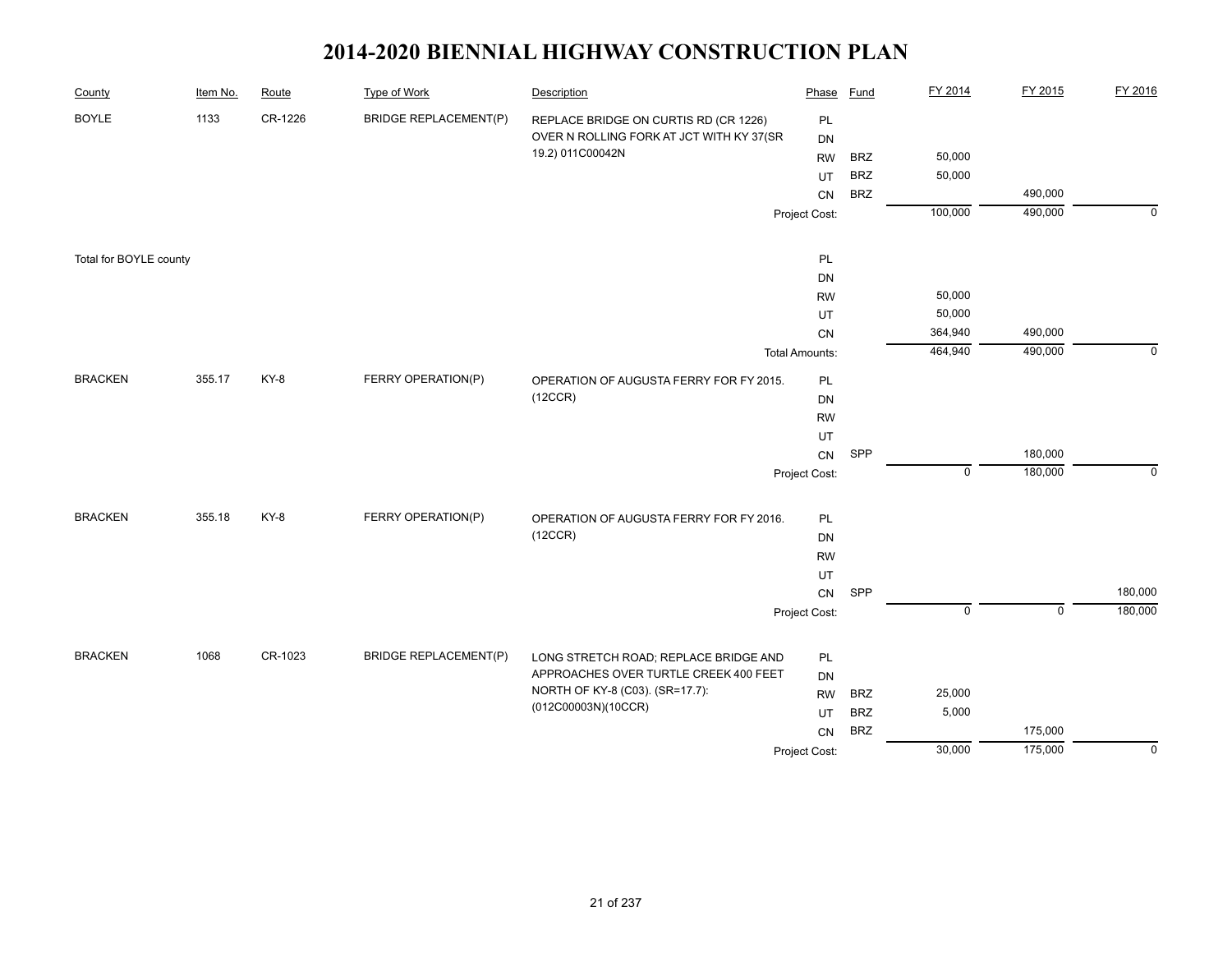| County                   | Item No. | Route   | <b>Type of Work</b>          | Description                                    | Phase                 | Fund       | FY 2014   | FY 2015        | FY 2016     |
|--------------------------|----------|---------|------------------------------|------------------------------------------------|-----------------------|------------|-----------|----------------|-------------|
| <b>BRACKEN</b>           | 1074     | KY-8    | <b>BRIDGE REPLACEMENT(P)</b> | REPLACE BRIDGE ON KY-8 (MP 4.221) OVER         | PL                    |            |           |                |             |
|                          |          |         |                              | SNAG CREEK; 1 MI W OF JCT KY 1109;             | DN                    |            |           |                |             |
|                          |          |         |                              | (STRUCTURALLY DEFICIENT, SR=48.3)              | <b>RW</b>             | <b>BRO</b> | 150,000   |                |             |
|                          |          |         |                              | 012B00005N                                     | UT                    | <b>BRO</b> | 75,000    |                |             |
|                          |          |         |                              |                                                | CN                    |            |           |                |             |
|                          |          |         |                              |                                                | Project Cost:         |            | 225,000   | $\overline{0}$ | $\mathbf 0$ |
| <b>BRACKEN</b>           | 8309     | KY-10   | RECONSTRUCTION(O)            | SPOT IMPROVEMENTS FROM THE CITY OF             | PL                    |            |           |                |             |
|                          |          |         |                              | BROOKSVILLE SOUTH TO POWERSVILLE.              | <b>DN</b>             | <b>SP</b>  | 1,820,000 |                |             |
|                          |          |         |                              | (06CCN) (10CCR)                                | <b>RW</b>             | SP         |           | 4,870,000      |             |
|                          |          |         |                              |                                                | UT                    | SP         |           | 1,200,000      |             |
|                          |          |         |                              |                                                | CN                    |            |           |                |             |
|                          |          |         |                              |                                                | Project Cost:         |            | 1,820,000 | 6,070,000      | $\mathbf 0$ |
|                          |          |         |                              |                                                |                       |            |           |                |             |
| <b>BRACKEN</b><br>8311   |          | KY-1159 | RECONSTRUCTION(O)            | RECONSTRUCT KY-1159 FROM BROOKSVILLE           | PL                    |            |           |                |             |
|                          |          |         |                              | TO KY-9/AA HIGHWAY. (06CCN) (10CCR)<br>(12CCR) | <b>DN</b>             |            |           |                |             |
|                          |          |         |                              |                                                | <b>RW</b>             | SPP        | 4,410,000 |                |             |
|                          |          |         |                              |                                                | UT                    | SPP        |           |                | 22,000,000  |
|                          |          |         |                              |                                                | CN<br>Project Cost:   |            | 4,410,000 | $\overline{0}$ | 22,000,000  |
|                          |          |         |                              |                                                |                       |            |           |                |             |
| Total for BRACKEN county |          |         |                              |                                                | PL                    |            |           |                |             |
|                          |          |         |                              |                                                | <b>DN</b>             |            | 1,820,000 |                |             |
|                          |          |         |                              |                                                | <b>RW</b>             |            | 4,585,000 | 4,870,000      |             |
|                          |          |         |                              |                                                | UT                    |            | 80,000    | 1,200,000      |             |
|                          |          |         |                              |                                                | CN                    |            |           | 355,000        | 22,180,000  |
|                          |          |         |                              |                                                | <b>Total Amounts:</b> |            | 6,485,000 | 6,425,000      | 22,180,000  |
| <b>BREATHITT</b>         | 1089     | KY-3193 | <b>BRIDGE REPLACEMENT(P)</b> | REPLACE BRIDGE ON KY-3193 (MP 4.034) OVER      | PL                    |            |           |                |             |
|                          |          |         |                              | NORTH FORK OF KENTUCKY RIVER; ON CR 5318       | DN                    |            |           |                |             |
|                          |          |         |                              | .4 MILE SOUTHWEST OF KY 15 (STRUCTURALLY       | <b>RW</b>             | <b>BRX</b> | 60,000    |                |             |
|                          |          |         |                              | DEFICIENT, SR=35.3) 013B00044N                 | UT                    | <b>BRX</b> | 50,000    |                |             |
|                          |          |         |                              |                                                | CN                    | <b>BRX</b> |           |                | 2,000,000   |
|                          |          |         |                              |                                                | Project Cost:         |            | 110,000   | $\overline{0}$ | 2,000,000   |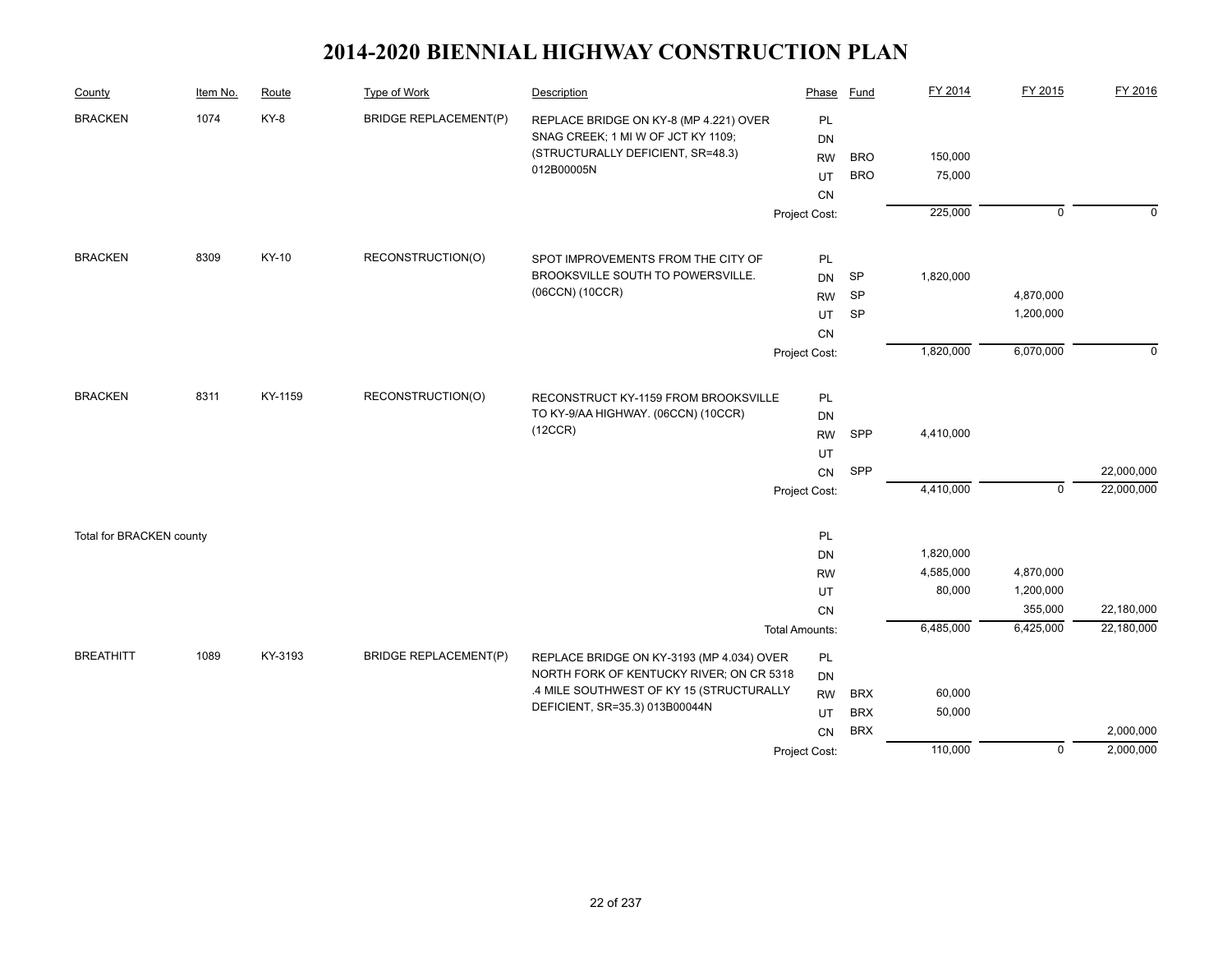| County                     | Item No. | Route        | <b>Type of Work</b>          | Description                               | Phase                 | <b>Fund</b> | FY 2014     | FY 2015        | FY 2016        |
|----------------------------|----------|--------------|------------------------------|-------------------------------------------|-----------------------|-------------|-------------|----------------|----------------|
| <b>BREATHITT</b>           | 1096     | KY-30        | <b>BRIDGE REPLACEMENT(P)</b> | REPLACE BRIDGE ON KY 30 OVER THE MIDDLE   | PL                    |             |             |                |                |
|                            |          |              |                              | FORK OF KENTUCKY RIVER (013B00017N).      | DN                    |             |             |                |                |
|                            |          |              |                              |                                           | <b>RW</b>             |             |             |                |                |
|                            |          |              |                              |                                           | UT                    | <b>BRO</b>  | 150,000     |                |                |
|                            |          |              |                              |                                           | CN                    | <b>BRO</b>  | 3,120,000   |                |                |
|                            |          |              |                              |                                           | Project Cost:         |             | 3,270,000   | $\overline{0}$ | $\mathbf 0$    |
| <b>BREATHITT</b>           | 1100     | KY-476       | <b>BRIDGE REPLACEMENT(P)</b> | REPLACE BRIDGE ON KY 476 OVER CANEY       | <b>PL</b>             |             |             |                |                |
|                            |          |              |                              | CREEK BETWEEN HARDSHELL CANEY CREEK       | <b>DN</b>             |             |             |                |                |
|                            |          |              |                              | ROAD (CR 1117) AND NIX BRANCH ROAD (CR    | <b>RW</b>             | <b>BRO</b>  |             | 50,000         |                |
|                            |          |              |                              | 1115)(SR 40.3) 013B00014N                 | UT                    | <b>BRO</b>  |             | 100,000        |                |
|                            |          |              |                              |                                           | CN                    | <b>BRO</b>  |             |                | 520,000        |
|                            |          |              |                              |                                           | Project Cost:         |             | $\mathbf 0$ | 150,000        | 520,000        |
|                            |          |              |                              |                                           |                       |             |             |                |                |
| <b>BREATHITT</b>           | 1105     | CR-1165      | <b>BRIDGE REPLACEMENT(P)</b> | REPLACE BRIDGE ON MARIE ROBERTS ROAD      | PL                    |             |             |                |                |
|                            |          |              |                              | (CR 1165) OVER TROUBLESOME CREEK 0.1 MILE | <b>DN</b>             | <b>BRZ</b>  | 200,000     |                |                |
|                            |          |              |                              | SW OF KY 15(SR 27.1) 013C00011N           | <b>RW</b>             | <b>BRZ</b>  |             |                | 190,000        |
|                            |          |              |                              |                                           | UT                    | <b>BRZ</b>  |             |                | 100,000        |
|                            |          |              |                              |                                           | CN                    |             |             |                |                |
|                            |          |              |                              |                                           | Project Cost:         |             | 200,000     | $\mathbf{0}$   | 290,000        |
| Total for BREATHITT county |          |              |                              |                                           | PL                    |             |             |                |                |
|                            |          |              |                              |                                           | <b>DN</b>             |             | 200,000     |                |                |
|                            |          |              |                              |                                           | <b>RW</b>             |             | 60,000      | 50,000         | 190,000        |
|                            |          |              |                              |                                           | UT                    |             | 200,000     | 100,000        | 100,000        |
|                            |          |              |                              |                                           | CN                    |             | 3,120,000   |                | 2,520,000      |
|                            |          |              |                              |                                           | <b>Total Amounts:</b> |             | 3,580,000   | 150,000        | 2,810,000      |
| <b>BRECKINRIDGE</b>        | 394      | <b>US-60</b> | MINOR WIDENING(O)            | ADD CENTER TURN LANE ALONG US 60 IN       | PL                    |             |             |                |                |
|                            |          |              |                              | IRVINGTON (PHASE 1) FROM WEST OF          | <b>DN</b>             |             |             |                |                |
|                            |          |              |                              | IRVINGTON TO KY 2202. (12CCR)             | <b>RW</b>             | SPP         | 1,190,000   |                |                |
|                            |          |              |                              |                                           | UT                    | SPP         | 710,000     |                |                |
|                            |          |              |                              |                                           | <b>CN</b>             | SPP         |             | 2,930,000      |                |
|                            |          |              |                              |                                           | Project Cost:         |             | 1,900,000   | 2,930,000      | $\overline{0}$ |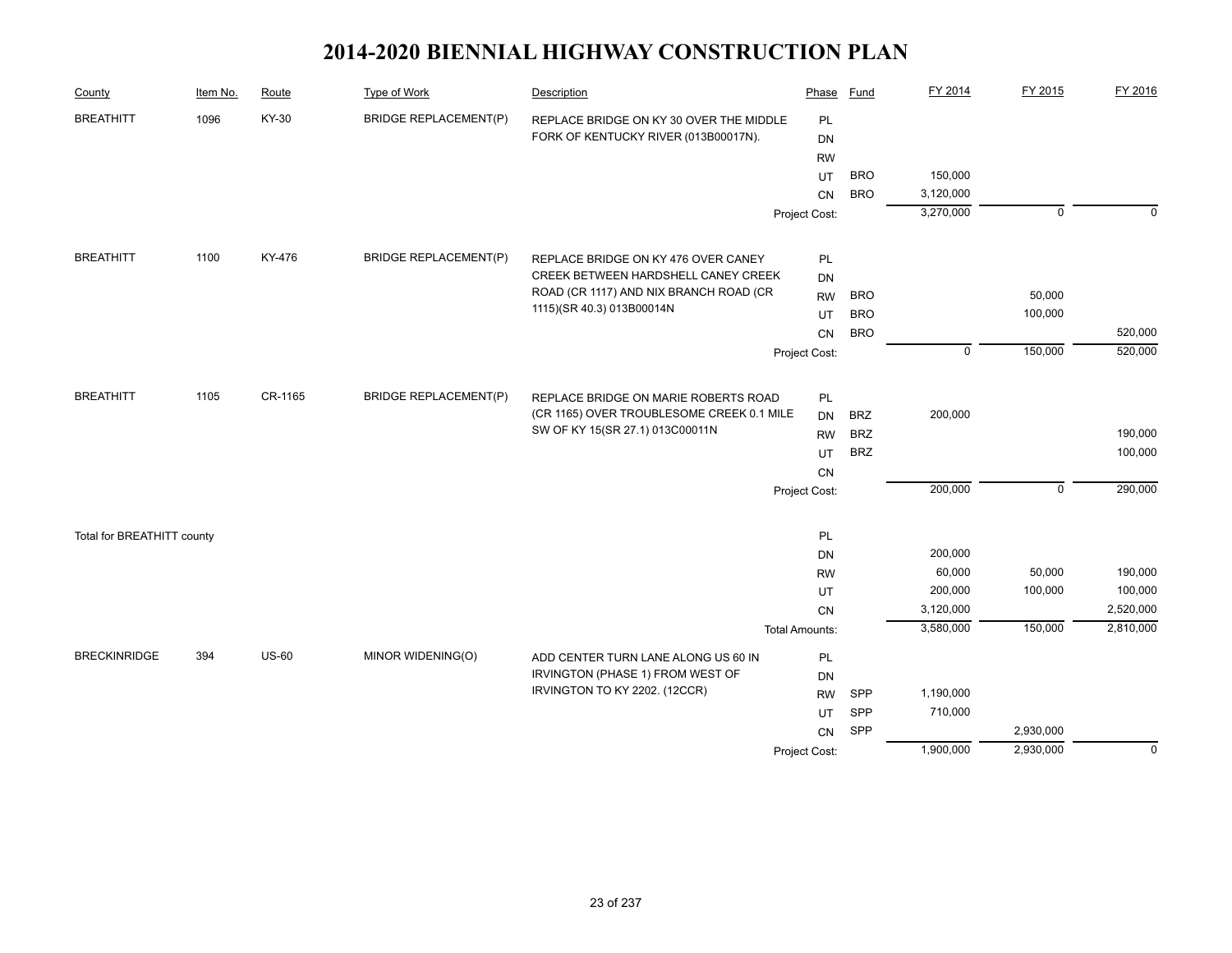| County                        | Item No. | Route        | Type of Work      | Description                                                 | Phase                 | <b>Fund</b> | FY 2014     | FY 2015        | FY 2016     |
|-------------------------------|----------|--------------|-------------------|-------------------------------------------------------------|-----------------------|-------------|-------------|----------------|-------------|
| <b>BRECKINRIDGE</b>           | 8703     | <b>KY-79</b> | RECONSTRUCTION(O) | RECONSTRUCT KY 79 FROM KY 477 TO KY 428.                    | <b>PL</b>             | <b>SP</b>   | 10,000      |                |             |
|                               |          |              |                   | (12CCN)                                                     | <b>DN</b>             | SP          |             | 1,250,000      |             |
|                               |          |              |                   |                                                             | <b>RW</b>             | <b>SP</b>   |             | 3,530,000      |             |
|                               |          |              |                   |                                                             | UT                    |             |             |                |             |
|                               |          |              |                   |                                                             | <b>CN</b>             |             |             |                |             |
|                               |          |              |                   |                                                             | Project Cost:         |             | 10,000      | 4,780,000      | $\mathbf 0$ |
| Total for BRECKINRIDGE county |          |              |                   |                                                             | PL                    |             | 10,000      |                |             |
|                               |          |              |                   |                                                             | DN                    |             |             | 1,250,000      |             |
|                               |          |              |                   |                                                             | <b>RW</b>             |             | 1,190,000   | 3,530,000      |             |
|                               |          |              |                   |                                                             | UT                    |             | 710,000     |                |             |
|                               |          |              |                   |                                                             | <b>CN</b>             |             |             | 2,930,000      |             |
|                               |          |              |                   |                                                             | <b>Total Amounts:</b> |             | 1,910,000   | 7,710,000      | $\mathbf 0$ |
| <b>BULLITT</b>                | 117.1    | KY-61        | MAJOR WIDENING(O) | KY-61 BEGINS SOUTH OF KY-44 AND ENDS                        | PL                    |             |             |                |             |
|                               |          |              |                   | NORTH OF THE NEWLY CONSTRUCTED                              | DN                    |             |             |                |             |
|                               |          |              |                   | CONESTOGA PARKWAY. (CSX RAILROAD)                           | <b>RW</b>             |             |             |                |             |
|                               |          |              |                   | (CONSTRUCTION SEQUENCE 3) (10CCR)(12CCR)<br>(LET W/ 117.20) | UT                    |             |             |                |             |
|                               |          |              |                   |                                                             | CN                    | SPP         |             | 20,130,000     |             |
|                               |          |              |                   |                                                             | Project Cost:         |             | $\mathbf 0$ | 20,130,000     | $\Omega$    |
| <b>BULLITT</b>                | 117.2    | KY-61        | MAJOR WIDENING(O) | KY-61 BEGINS NORTH OF CONESTOGA                             | PL                    |             |             |                |             |
|                               |          |              |                   | PARKWAY AND ENDS AT EXISTING KY-61                          | <b>DN</b>             |             |             |                |             |
|                               |          |              |                   | SOUTH OF BROOKS RUN CREEK.                                  | <b>RW</b>             |             |             |                |             |
|                               |          |              |                   | (CONSTRUCTION SEQUENCE 2) (10CCR)(12CCR)                    | UT                    |             |             |                |             |
|                               |          |              |                   | (LET W/ 117.10)                                             | CN                    | SPP         |             | 13,590,000     |             |
|                               |          |              |                   |                                                             | Project Cost:         |             | $\mathsf 0$ | 13,590,000     | $\mathbf 0$ |
| <b>BULLITT</b>                | 117.31   | KY-61        | MAJOR WIDENING(O) | KY-61 BEGINS AT EXISTING KY-61 SOUTH OF                     | PL                    |             |             |                |             |
|                               |          |              |                   | BROOKS RUN CREEK AND ENDS SOUTH OF                          | <b>DN</b>             |             |             |                |             |
|                               |          |              |                   | JOHN HARPER HIGHWAY (BROOKS ROAD)                           | <b>RW</b>             |             |             |                |             |
|                               |          |              |                   | (2006BOPC)(12CCR)                                           | UT                    |             |             |                |             |
|                               |          |              |                   |                                                             | CN                    | SPP         | 15,890,000  |                |             |
|                               |          |              |                   |                                                             | Project Cost:         |             | 15,890,000  | $\overline{0}$ | $\Omega$    |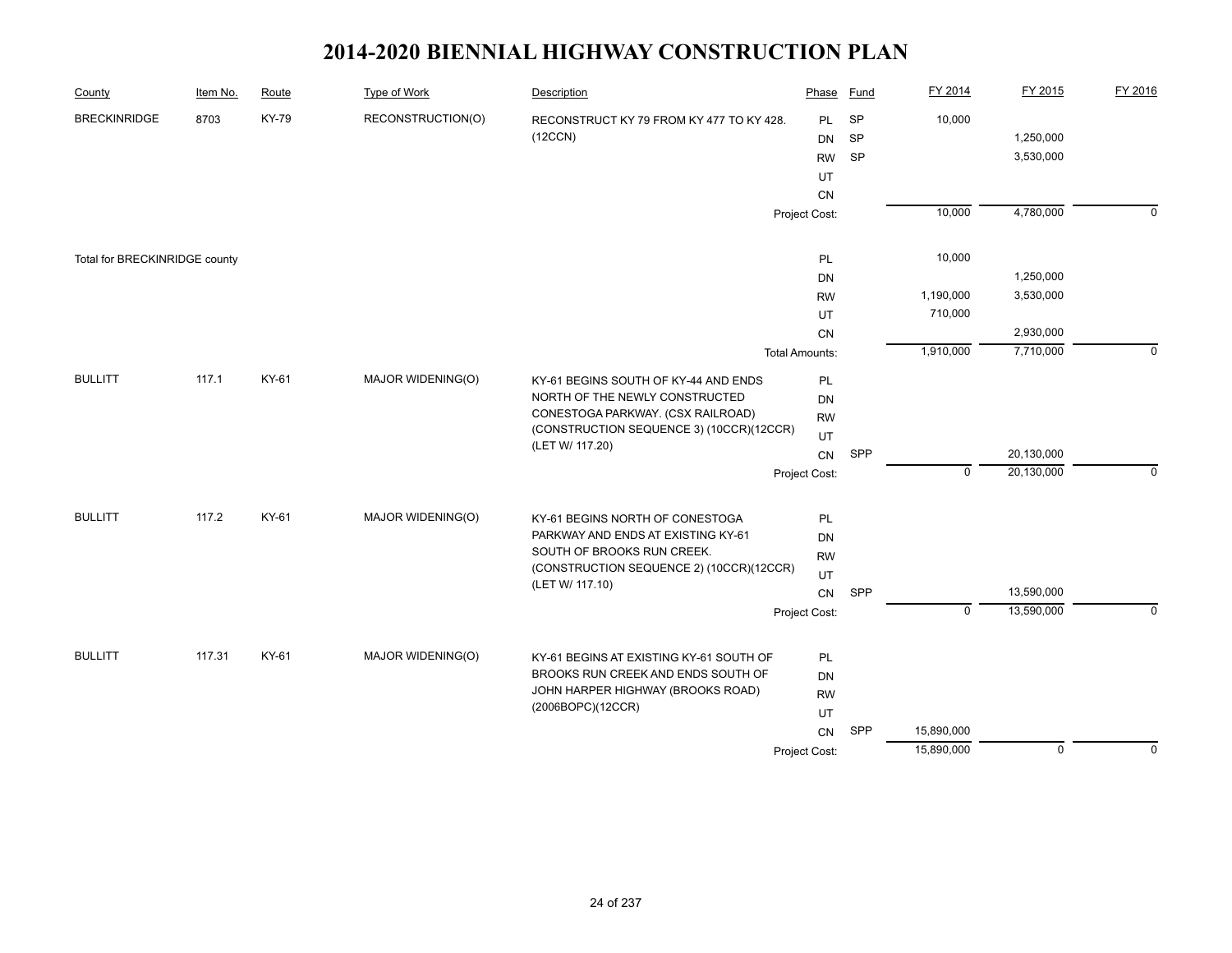| County         | Item No. | Route        | Type of Work      | Description                                                              | Phase           | <b>Fund</b> | FY 2014   | FY 2015                   | FY 2016     |
|----------------|----------|--------------|-------------------|--------------------------------------------------------------------------|-----------------|-------------|-----------|---------------------------|-------------|
| <b>BULLITT</b> | 150.1    | <b>KY-44</b> | SAFETY(P)         | RECONSTRUCT KY-44 AT BELLS MILL ROAD.<br>(06CCN) (10CCR)(12CCR)          | PL<br>DN        |             |           |                           |             |
|                |          |              |                   |                                                                          | <b>RW</b>       |             |           |                           |             |
|                |          |              |                   |                                                                          | UT              | SPP         | 880,000   |                           |             |
|                |          |              |                   |                                                                          | CN              | SPP         |           | 1,020,000                 |             |
|                |          |              |                   |                                                                          | Project Cost:   |             | 880,000   | 1,020,000                 | 0           |
| <b>BULLITT</b> | 150.2    | KY-44        |                   |                                                                          |                 |             |           |                           |             |
|                |          |              | SAFETY(P)         | RECONSTRUCT KY-44 AT BOGARD/LLOYD<br>LANE. (06CCN) (10CCR)(12CCR)        | PL<br>DN        |             |           |                           |             |
|                |          |              |                   |                                                                          | <b>RW</b>       |             |           |                           |             |
|                |          |              |                   |                                                                          | UT.             | SPP         | 1,280,000 |                           |             |
|                |          |              |                   |                                                                          | <b>CN</b>       | SPP         |           | 1,280,000                 |             |
|                |          |              |                   |                                                                          | Project Cost:   |             | 1,280,000 | 1,280,000                 | $\mathbf 0$ |
| <b>BULLITT</b> | 150.3    | KY-44        | SAFETY(P)         |                                                                          |                 |             |           |                           |             |
|                |          |              |                   | RECONSTRUCT KY-44 AT ARMSTRONG/FISHER<br>LANE. (06CCN)(10CCR)            | PL              |             |           |                           |             |
|                |          |              |                   |                                                                          | DN<br><b>RW</b> |             |           |                           |             |
|                |          |              |                   |                                                                          | UT              |             |           |                           |             |
|                |          |              |                   |                                                                          | CN              | SPP         | 1,260,000 |                           |             |
|                |          |              |                   |                                                                          | Project Cost:   |             | 1,260,000 | $\mathsf 0$               | $\mathbf 0$ |
|                |          |              |                   |                                                                          |                 |             |           |                           |             |
| <b>BULLITT</b> | 347.5    | KY-44        | RECONSTRUCTION(O) | MT. WASHINGTON-TAYLORSVILLE RD;<br>RECONSTRUCT KY 44 FROM MT. WASHINGTON | PL              |             |           |                           |             |
|                |          |              |                   | BYPASS EAST 2.0 MILES (04CCN)                                            | DN<br><b>RW</b> | <b>SP</b>   | 890,000   |                           |             |
|                |          |              |                   |                                                                          | UT              | <b>SP</b>   | 1,090,000 |                           |             |
|                |          |              |                   |                                                                          | CN              |             |           |                           |             |
|                |          |              |                   |                                                                          | Project Cost:   |             | 1,980,000 | $\overline{\mathfrak{o}}$ | $\Omega$    |
|                |          |              |                   |                                                                          |                 |             |           |                           |             |
| <b>BULLITT</b> | 391.2    | KY-480       | RECONSTRUCTION(O) | WIDEN CEDAR GROVE ROAD (KY 480) FROM<br>CEDAR GROVE ELEMENTARY SCHOOL TO | PL<br>DN        |             |           |                           |             |
|                |          |              |                   | VALLEY VIEW DRIVE AND CONSTRUCT                                          | <b>RW</b>       | <b>STP</b>  | 250,000   |                           |             |
|                |          |              |                   | ADDITIONAL RAMP ENHANCEMENTS/TURNING                                     | UT              | <b>STP</b>  | 1,000,000 |                           |             |
|                |          |              |                   | LANES ON KY 480 AND AT THE I-65/KY 480                                   | CN              | <b>STP</b>  |           | 7,000,000                 |             |
|                |          |              |                   |                                                                          | Project Cost:   |             | 1,250,000 | 7,000,000                 | 0           |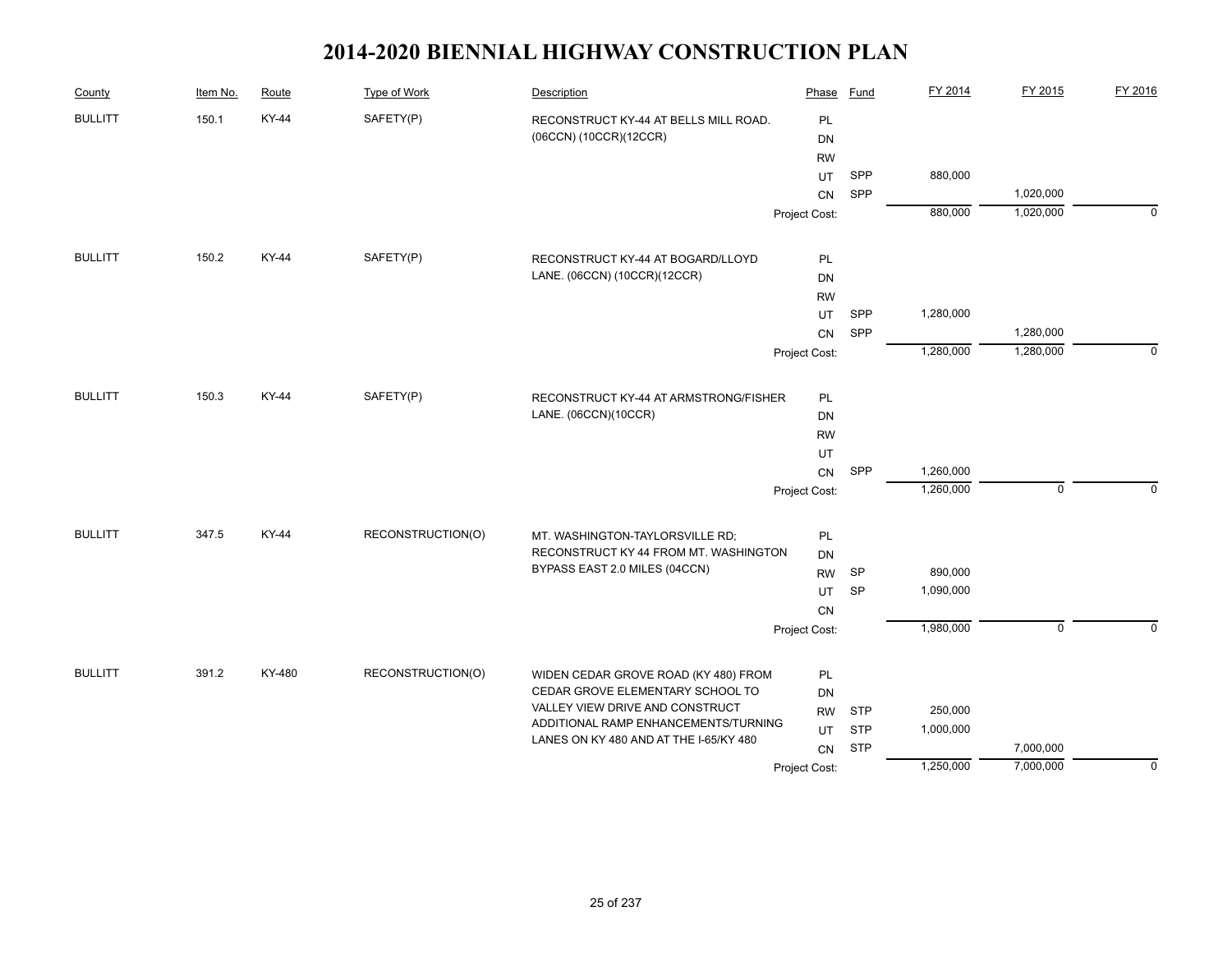| County         | Item No. | Route  | Type of Work                 | Description                               | Phase         | Fund       | FY 2014     | FY 2015        | FY 2016     |
|----------------|----------|--------|------------------------------|-------------------------------------------|---------------|------------|-------------|----------------|-------------|
| <b>BULLITT</b> | 516      | $-0$   | SAFETY(P)                    | VARIOUS SAFETY PROJECTS IN THE LOUISVILLE | PL            |            |             |                |             |
|                |          |        |                              | URBANIZED AREA.                           | <b>DN</b>     |            |             |                |             |
|                |          |        |                              |                                           | <b>RW</b>     |            |             |                |             |
|                |          |        |                              |                                           | UT            |            |             |                |             |
|                |          |        |                              |                                           | CN            | <b>SLO</b> | 1,000,000   |                |             |
|                |          |        |                              |                                           | Project Cost: |            | 1,000,000   | $\mathbf 0$    | $\Omega$    |
| <b>BULLITT</b> | 516.01   | -0     | SAFETY(P)                    | VARIOUS SAFETY PROJECTS IN THE LOUISVILLE | PL            |            |             |                |             |
|                |          |        |                              | URBANIZED AREA.                           | DN            |            |             |                |             |
|                |          |        |                              |                                           | <b>RW</b>     |            |             |                |             |
|                |          |        |                              |                                           | UT            |            |             |                |             |
|                |          |        |                              |                                           | ${\sf CN}$    | <b>SLO</b> |             | 1,000,000      |             |
|                |          |        |                              |                                           | Project Cost: |            | $\mathbf 0$ | 1,000,000      | $\mathbf 0$ |
| <b>BULLITT</b> | 755      | KY-44  | BIKE/PED FACIL(O)            | CONSTRUCTION OF A SIDEWALK ON THE NORTH   | PL            |            |             |                |             |
|                |          |        |                              | SIDE OF KY 44 FROM MT. WASHINGTON         | DN            |            |             |                |             |
|                |          |        |                              | ELEMENTARY SCHOOL TO FISHER LANE IN MT.   | <b>RW</b>     | <b>SLO</b> | 80,000      |                |             |
|                |          |        |                              | WASHINGTON.(2012BOP)                      | UT            | <b>SLO</b> | 80,000      |                |             |
|                |          |        |                              |                                           | CN            | <b>SLO</b> | 290,000     |                |             |
|                |          |        |                              |                                           | Project Cost: |            | 450,000     | $\pmb{0}$      | $\mathbf 0$ |
| <b>BULLITT</b> | 1056     | KY-61  | <b>BRIDGE REPLACEMENT(P)</b> | REPLACE BRIDGE ON KY-61 (MP 7.609) OVER   | PL            |            |             |                |             |
|                |          |        |                              | BARLEY CREEK; .10 MI NORTH OF JCT KY 251; | <b>DN</b>     |            |             |                |             |
|                |          |        |                              | (STRUCTURALLY DEFICIENT, SR=49)           | <b>RW</b>     | <b>BRO</b> | 130,000     |                |             |
|                |          |        |                              | 015B00013N                                | UT            | <b>BRO</b> | 90,000      |                |             |
|                |          |        |                              |                                           | <b>CN</b>     | <b>BRO</b> |             |                | 230,000     |
|                |          |        |                              |                                           | Project Cost: |            | 220,000     | $\overline{0}$ | 230,000     |
| <b>BULLITT</b> | 8509     | KY-245 | MINOR WIDENING(O)            | WIDEN KY-245 FROM BERNHEIM FOREST TO THE  | PL            |            |             |                |             |
|                |          |        |                              | COMMUNITY COLLEGE. (08CCN)(10CCR)         | DN            |            |             |                |             |
|                |          |        |                              |                                           | <b>RW</b>     |            |             |                |             |
|                |          |        |                              |                                           | UT            |            |             |                |             |
|                |          |        |                              |                                           | CN            | <b>STP</b> |             | 10,510,000     |             |
|                |          |        |                              |                                           | Project Cost: |            | $\pmb{0}$   | 10,510,000     | $\mathbf 0$ |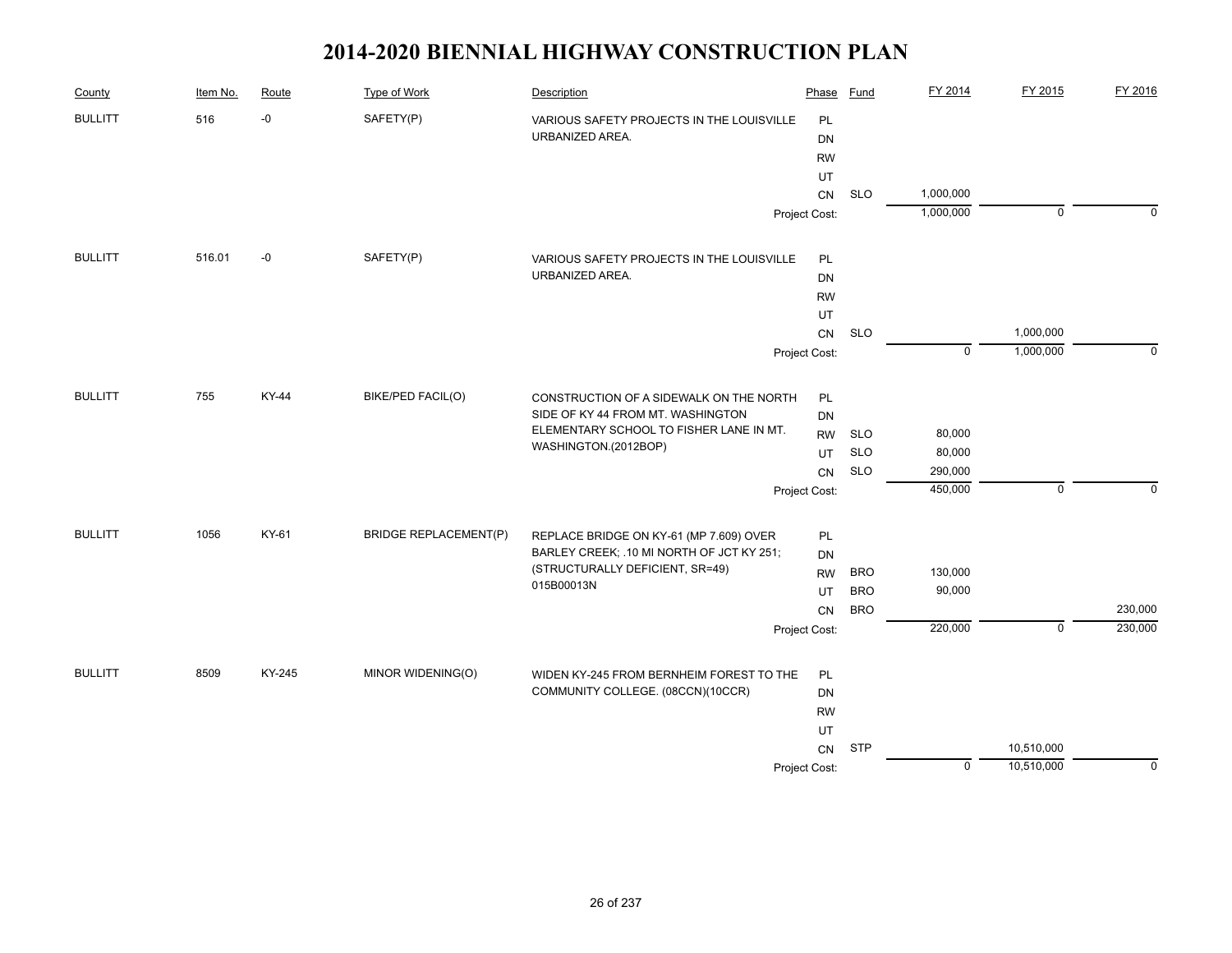| County                   | Item No. | Route  | <b>Type of Work</b>   | Description                                                 | Phase                 | Fund | FY 2014        | FY 2015     | FY 2016     |
|--------------------------|----------|--------|-----------------------|-------------------------------------------------------------|-----------------------|------|----------------|-------------|-------------|
| <b>BULLITT</b>           | 8709     |        | NEW ROUTE(O)          | NEW ROUTE FROM KY 480 TO KY 44 WITH SALT<br>RIVER CROSSING. | PL<br><b>DN</b>       | SP   |                | 3,000,000   |             |
|                          |          |        |                       |                                                             | <b>RW</b>             |      |                |             |             |
|                          |          |        |                       |                                                             | UT                    |      |                |             |             |
|                          |          |        |                       |                                                             | ${\sf CN}$            |      |                |             |             |
|                          |          |        |                       |                                                             | Project Cost:         |      | $\overline{0}$ | 3,000,000   | $\mathbf 0$ |
| <b>BULLITT</b>           | 8710     |        | NEW ROUTE(O)          | NEW ROUTE NORTHWEST OF MT. WASHINGTON                       | PL                    |      |                |             |             |
|                          |          |        |                       | FROM US 31E TO KY 2706.                                     | <b>DN</b>             | SP   |                | 1,000,000   |             |
|                          |          |        |                       |                                                             | <b>RW</b>             |      |                |             |             |
|                          |          |        |                       |                                                             | UT                    |      |                |             |             |
|                          |          |        |                       |                                                             | ${\sf CN}$            |      |                |             |             |
|                          |          |        |                       |                                                             | Project Cost:         |      | $\mathsf 0$    | 1,000,000   | $\mathbf 0$ |
| <b>BULLITT</b>           | 8856     | $I-65$ | TRANSP ENHANCEMENT(P) | SOUND BARRIERS ON WEST SIDE OF I-65                         | PL                    |      |                |             |             |
|                          |          |        |                       | BETWEEN MP 117.4 AND MP 117.8.                              | DN                    |      |                |             |             |
|                          |          |        |                       |                                                             | <b>RW</b>             |      |                |             |             |
|                          |          |        |                       |                                                             | UT                    |      |                |             |             |
|                          |          |        |                       |                                                             | CN                    | SP   |                |             | 2,000,000   |
|                          |          |        |                       |                                                             | Project Cost:         |      | $\mathsf 0$    | $\mathbf 0$ | 2,000,000   |
| <b>BULLITT</b>           | 8857     | KY-44  | MAJOR WIDENING(O)     | WIDEN TO 5 LANES BETWEEN MOUNT                              | PL                    |      |                |             |             |
|                          |          |        |                       | WASHINGTON AND SHEPHERDSVILLE                               | DN                    | SP   |                | 3,000,000   |             |
|                          |          |        |                       |                                                             | <b>RW</b>             |      |                |             |             |
|                          |          |        |                       |                                                             | UT                    |      |                |             |             |
|                          |          |        |                       |                                                             | CN                    |      |                |             |             |
|                          |          |        |                       |                                                             | Project Cost:         |      | $\overline{0}$ | 3,000,000   | $\mathbf 0$ |
| Total for BULLITT county |          |        |                       |                                                             | PL                    |      |                |             |             |
|                          |          |        |                       |                                                             | DN                    |      |                | 7,000,000   |             |
|                          |          |        |                       |                                                             | <b>RW</b>             |      | 1,350,000      |             |             |
|                          |          |        |                       |                                                             | UT                    |      | 4,420,000      |             |             |
|                          |          |        |                       |                                                             | ${\sf CN}$            |      | 18,440,000     | 54,530,000  | 2,230,000   |
|                          |          |        |                       |                                                             | <b>Total Amounts:</b> |      | 24,210,000     | 61,530,000  | 2,230,000   |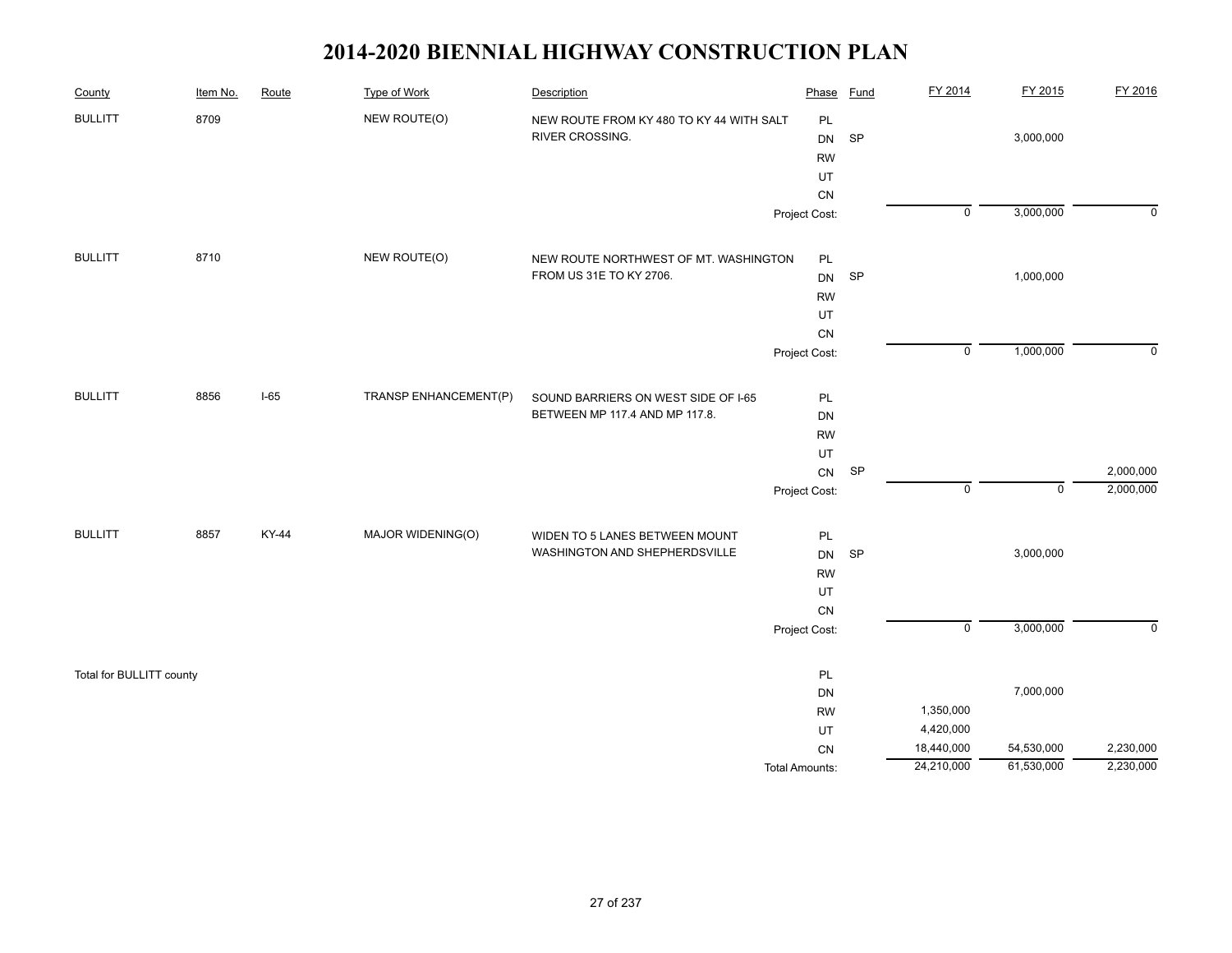| County        | Item No. | Route         | <b>Type of Work</b>          | Description                                                     | Phase         | <b>Fund</b> | FY 2014        | FY 2015        | FY 2016     |
|---------------|----------|---------------|------------------------------|-----------------------------------------------------------------|---------------|-------------|----------------|----------------|-------------|
| <b>BUTLER</b> | 125.1    | KY-269        | FERRY OPERATION(P)           | OPERATION OF REED'S FERRY AT LOGANSPORT                         | PL            |             |                |                |             |
|               |          |               |                              | FOR FY 2015.(12CCR)                                             | DN            |             |                |                |             |
|               |          |               |                              |                                                                 | <b>RW</b>     |             |                |                |             |
|               |          |               |                              |                                                                 | UT            |             |                |                |             |
|               |          |               |                              |                                                                 | CN            | SPP         |                | 157,200        |             |
|               |          |               |                              |                                                                 | Project Cost: |             | $\overline{0}$ | 157,200        | $\mathbf 0$ |
| <b>BUTLER</b> | 125.11   | KY-269        | FERRY OPERATION(P)           | OPERATION OF REED'S FERRY AT LOGANSPORT                         | PL            |             |                |                |             |
|               |          |               |                              | FOR FY 2016.(12CCR)                                             | DN            |             |                |                |             |
|               |          |               |                              |                                                                 | <b>RW</b>     |             |                |                |             |
|               |          |               |                              |                                                                 | UT            |             |                |                |             |
|               |          |               |                              |                                                                 | CN            | SPP         |                |                | 157,200     |
|               |          |               |                              |                                                                 | Project Cost: |             | $\Omega$       | $\overline{0}$ | 157,200     |
| <b>BUTLER</b> | 1076     | KY-403        | <b>BRIDGE REPLACEMENT(P)</b> | REPLACE BRIDGE ON KY 403 OVER UNNAMED                           | PL            |             |                |                |             |
|               |          |               |                              | STREAM SE OF COOL SPRINGS ROAD (CR 1142)<br>(SR 4.1) 016B00067N | DN            |             |                |                |             |
|               |          |               |                              |                                                                 | <b>RW</b>     | <b>BRO</b>  | 40,000         |                |             |
|               |          |               |                              |                                                                 | UT            | <b>BRO</b>  | 75,000         |                |             |
|               |          |               |                              |                                                                 | CN            | <b>BRO</b>  |                | 325,000        |             |
|               |          |               |                              |                                                                 | Project Cost: |             | 115,000        | 325,000        | $\mathbf 0$ |
| <b>BUTLER</b> | 8503     | <b>US-231</b> | SAFETY-HAZARD ELIM(P)        | CONSTRUCT TURN LANES IN BOTH DIRECTIONS                         | PL            |             |                |                |             |
|               |          |               |                              | AT THE INTERSECTION OF US-231/KY-70 ON TO                       | <b>DN</b>     |             |                |                |             |
|               |          |               |                              | BOAT FACTORY ROAD. (08CCN)(10CCR)                               | <b>RW</b>     |             |                |                |             |
|               |          |               |                              |                                                                 | UT            |             |                |                |             |
|               |          |               |                              |                                                                 |               | <b>STP</b>  | 1,200,000      |                |             |
|               |          |               |                              |                                                                 | Project Cost: |             | 1,200,000      | $\overline{0}$ | $\Omega$    |
| <b>BUTLER</b> | 8504.05  | KY-369        | FERRY OPERATION(P)           | OPERATION OF THE ROCHESTER FERRY BY THE                         | PL            |             |                |                |             |
|               |          |               |                              | BUTLER AND OHIO COUNTY FERRY AUTHORITY                          | <b>DN</b>     |             |                |                |             |
|               |          |               |                              | FOR FY 2015.(12CCR)                                             | <b>RW</b>     |             |                |                |             |
|               |          |               |                              |                                                                 |               |             |                |                |             |
|               |          |               |                              |                                                                 |               | SPP         |                | 157,200        |             |
|               |          |               |                              |                                                                 | Project Cost: |             | $\mathsf 0$    | 157,200        | 0           |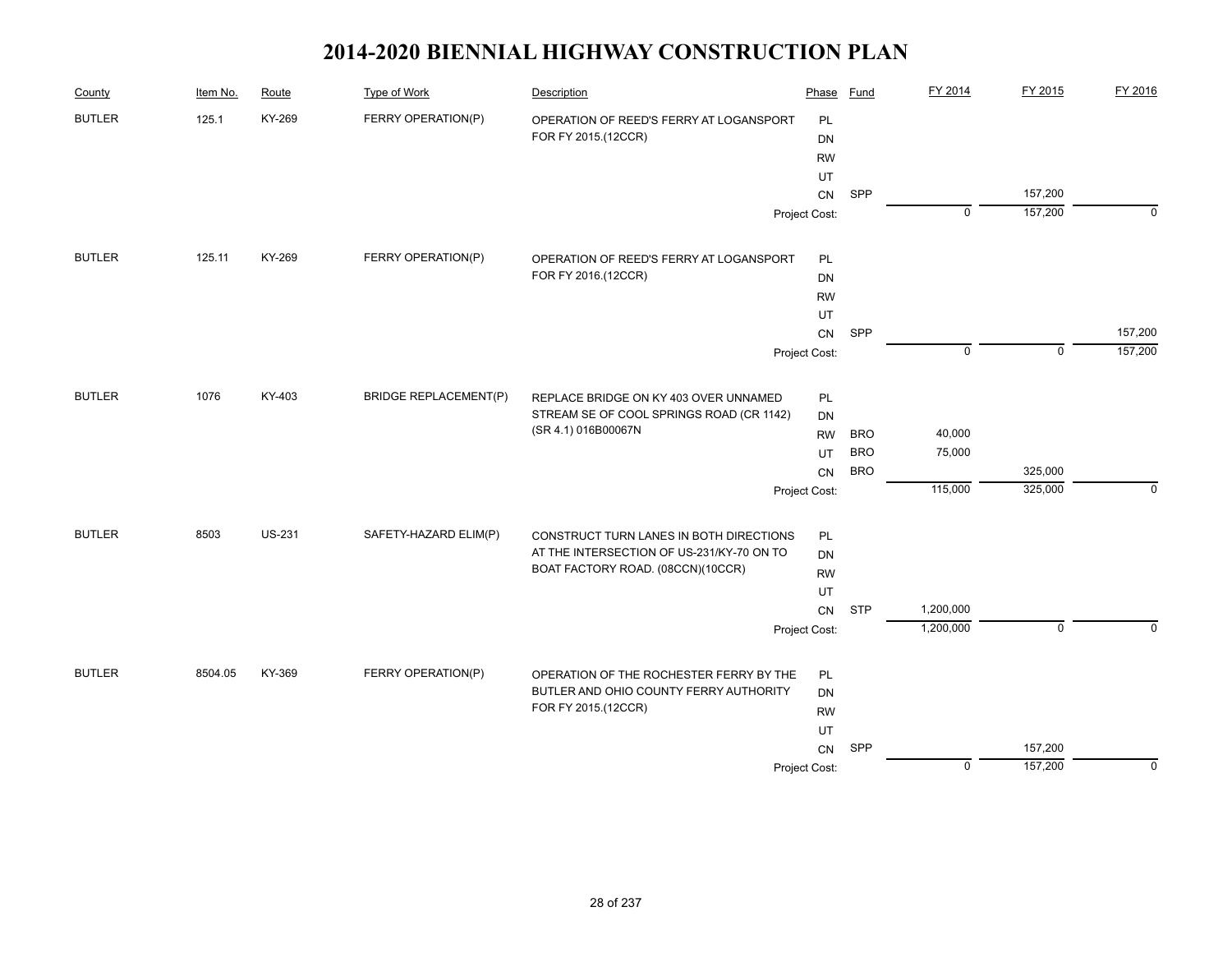| County                  | Item No. | Route  | <b>Type of Work</b> | Description                                                                  | Phase                  | <b>Fund</b> | FY 2014        | FY 2015     | FY 2016     |
|-------------------------|----------|--------|---------------------|------------------------------------------------------------------------------|------------------------|-------------|----------------|-------------|-------------|
| <b>BUTLER</b>           | 8504.06  | KY-369 | FERRY OPERATION(P)  | OPERATION OF THE ROCHESTER FERRY BY THE                                      | PL                     |             |                |             |             |
|                         |          |        |                     | BUTLER AND OHIO COUNTY FERRY AUTHORITY                                       | <b>DN</b>              |             |                |             |             |
|                         |          |        |                     | FOR FY 2016.(12CCR)                                                          | <b>RW</b>              |             |                |             |             |
|                         |          |        |                     |                                                                              | UT                     |             |                |             |             |
|                         |          |        |                     |                                                                              | ${\sf CN}$             | SPP         |                |             | 157,200     |
|                         |          |        |                     |                                                                              | Project Cost:          |             | $\overline{0}$ | $\mathbf 0$ | 157,200     |
|                         |          |        |                     |                                                                              |                        |             |                |             |             |
| Total for BUTLER county |          |        |                     |                                                                              | PL                     |             |                |             |             |
|                         |          |        |                     |                                                                              | DN                     |             |                |             |             |
|                         |          |        |                     |                                                                              | <b>RW</b>              |             | 40,000         |             |             |
|                         |          |        |                     |                                                                              | UT                     |             | 75,000         |             |             |
|                         |          |        |                     |                                                                              | CN                     |             | 1,200,000      | 639,400     | 314,400     |
|                         |          |        |                     |                                                                              | <b>Total Amounts:</b>  |             | 1,315,000      | 639,400     | 314,400     |
| CALDWELL                | 141      | KY-139 | SAFETY(P)           | RECONSTRUCT SUBSTANDARD CURVES AT                                            | PL                     |             |                |             |             |
|                         |          |        |                     | ROCK SPRINGS HILL(10CCR)                                                     | DN                     | <b>SP</b>   | 520,000        |             |             |
|                         |          |        |                     |                                                                              | <b>RW</b>              | SP          |                | 610,000     |             |
|                         |          |        |                     |                                                                              |                        | SP          |                | 470,000     |             |
|                         |          |        |                     |                                                                              | CN                     |             |                |             |             |
|                         |          |        |                     |                                                                              | Project Cost:          |             | 520,000        | 1,080,000   | $\mathbf 0$ |
|                         |          |        |                     |                                                                              |                        |             |                |             |             |
| CALDWELL                | 153      | -0     | NEW ROUTE(O)        | NEW CONNECTOR FROM HOPKINSVILLE ROAD                                         | PL                     |             |                |             |             |
|                         |          |        |                     | (KY-91) TO WILSON WAREHOUSE ROAD                                             | <b>DN</b>              |             |                |             |             |
|                         |          |        |                     | (KY-293) NORTHEAST OF PRINCETON. (06CCR)                                     | <b>RW</b>              | SPP         |                | 2,960,000   |             |
|                         |          |        |                     | (10CCR)(12CCR)                                                               | UT                     |             |                |             |             |
|                         |          |        |                     |                                                                              | CN                     |             |                |             |             |
|                         |          |        |                     |                                                                              | Project Cost:          |             | $\overline{0}$ | 2,960,000   | $\Omega$    |
| CALDWELL                |          |        |                     |                                                                              |                        |             |                |             |             |
|                         | 193      | -0     | NEW ROUTE(O)        | SOUTHERN CONNECTOR FROM KY 139 TO KY<br>91, CALDWELL COUNTY. (2005HPP-KY162) | PL                     |             |                |             |             |
|                         |          |        |                     |                                                                              | <b>DN</b><br><b>RW</b> | HPP         | 9,900          |             |             |
|                         |          |        |                     |                                                                              |                        |             |                |             |             |
|                         |          |        |                     |                                                                              |                        |             |                |             |             |
|                         |          |        |                     |                                                                              | ${\sf CN}$             |             |                |             |             |
|                         |          |        |                     |                                                                              | Project Cost:          |             | 9,900          | $\mathbf 0$ | $\mathbf 0$ |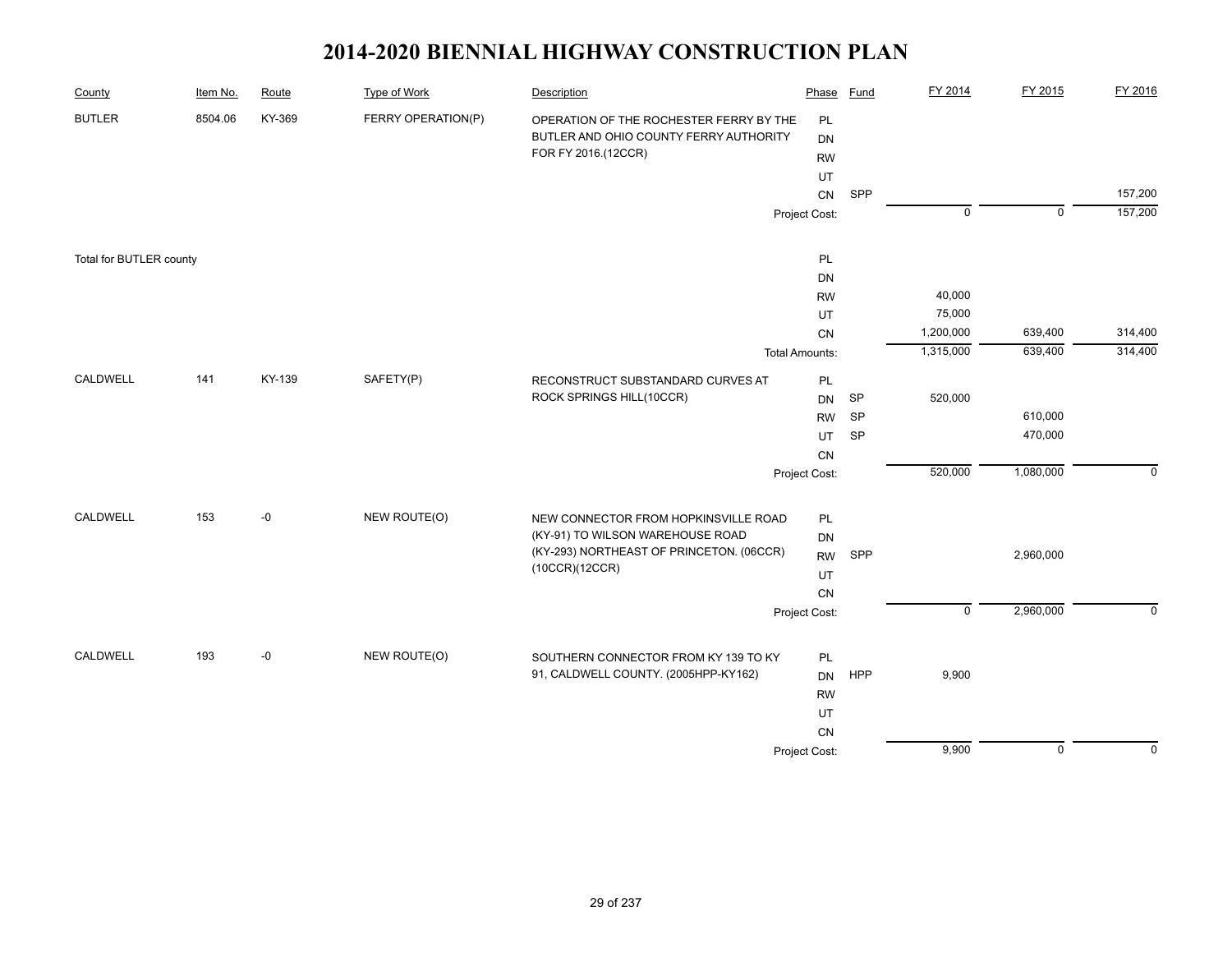| County                    | Item No. | Route         | <b>Type of Work</b> | Description                                                                                                                                                                                    | Phase                 | <b>Fund</b> | FY 2014     | FY 2015        | FY 2016     |
|---------------------------|----------|---------------|---------------------|------------------------------------------------------------------------------------------------------------------------------------------------------------------------------------------------|-----------------------|-------------|-------------|----------------|-------------|
| Total for CALDWELL county |          |               |                     |                                                                                                                                                                                                | <b>PL</b>             |             |             |                |             |
|                           |          |               |                     |                                                                                                                                                                                                | DN                    |             | 529,900     |                |             |
|                           |          |               |                     |                                                                                                                                                                                                | <b>RW</b>             |             |             | 3,570,000      |             |
|                           |          |               |                     |                                                                                                                                                                                                | UT                    |             |             | 470,000        |             |
|                           |          |               |                     |                                                                                                                                                                                                | CN                    |             |             |                |             |
|                           |          |               |                     |                                                                                                                                                                                                | <b>Total Amounts:</b> |             | 529,900     | 4,040,000      | $\mathbf 0$ |
| CALLOWAY                  | 121      | KY-1327       | RECONSTRUCTION(O)   | MURRAY FIVE-POINTS INTERSECTION                                                                                                                                                                | PL                    |             |             |                |             |
|                           |          |               |                     | ROUNDABOUT. (12CCR)                                                                                                                                                                            | DN                    |             |             |                |             |
|                           |          |               |                     |                                                                                                                                                                                                | <b>RW</b>             | <b>STP</b>  | 1,160,000   |                |             |
|                           |          |               |                     |                                                                                                                                                                                                | UT                    | <b>STP</b>  |             | 1,760,000      |             |
|                           |          |               |                     |                                                                                                                                                                                                | CN                    | <b>STP</b>  |             |                | 1,630,000   |
|                           |          |               |                     |                                                                                                                                                                                                | Project Cost:         |             | 1,160,000   | 1,760,000      | 1,630,000   |
|                           |          |               |                     |                                                                                                                                                                                                |                       |             |             |                |             |
| CALLOWAY                  | 271.01   | KY-121        | RECONSTRUCTION(O)   | 5-LANE KY-121 FROM US-641 TO COLDWATER<br>ROAD IN MURRAY.(2008BOPP)(08CCR)(10CCN)<br>(SEE ITEM NUMBER 1-271.10 AND 1-271.20 FOR<br>2012 HIGHWAY PLAN SCHEDULED<br><b>CONSTRUCTION FUNDING)</b> | PL                    |             |             |                |             |
|                           |          |               |                     |                                                                                                                                                                                                | DN                    |             |             |                |             |
|                           |          |               |                     |                                                                                                                                                                                                | <b>RW</b>             |             |             |                |             |
|                           |          |               |                     |                                                                                                                                                                                                | UT                    |             |             |                |             |
|                           |          |               |                     |                                                                                                                                                                                                | CN                    | SPP         | 4,480,000   |                |             |
|                           |          |               |                     |                                                                                                                                                                                                | Project Cost:         |             | 4,480,000   | $\mathbf 0$    | $\mathbf 0$ |
| CALLOWAY                  | 314.1    | <b>US-641</b> | MAJOR WIDENING(O)   | MAJOR WIDENING FROM TENN. STATE LINE TO<br>MURRAY PRIORITY SECTION 1; FROM CLARKS                                                                                                              | PL                    |             |             |                |             |
|                           |          |               |                     |                                                                                                                                                                                                | DN                    |             |             |                |             |
|                           |          |               |                     | RIVER BRIDGE, NORTH 1.0 MILE TO EXISTING                                                                                                                                                       | <b>RW</b>             |             |             |                |             |
|                           |          |               |                     | 4-LANE.(12CCR)                                                                                                                                                                                 | UT                    | SPP         |             |                | 2,080,000   |
|                           |          |               |                     |                                                                                                                                                                                                | CN                    |             |             |                |             |
|                           |          |               |                     |                                                                                                                                                                                                | Project Cost:         |             | $\mathbf 0$ | $\mathbf 0$    | 2,080,000   |
|                           |          |               |                     |                                                                                                                                                                                                |                       |             |             |                |             |
| CALLOWAY                  | 900      | KY-1327       | SAFETY(P)           | CONSTRUCT TURN LANE ON KY 1327 AT                                                                                                                                                              | PL                    |             |             |                |             |
|                           |          |               |                     | CALLOWAY COUNTY SCHOOLS AND MSU AG<br>EXPO CENTER.(12CCR)(AR/W)                                                                                                                                | <b>DN</b>             |             |             |                |             |
|                           |          |               |                     |                                                                                                                                                                                                | <b>RW</b>             |             |             |                |             |
|                           |          |               |                     |                                                                                                                                                                                                | UT                    |             |             |                |             |
|                           |          |               |                     |                                                                                                                                                                                                | <b>CN</b>             | <b>STP</b>  | 900,000     |                |             |
|                           |          |               |                     |                                                                                                                                                                                                | Project Cost:         |             | 900,000     | $\overline{0}$ | $\mathbf 0$ |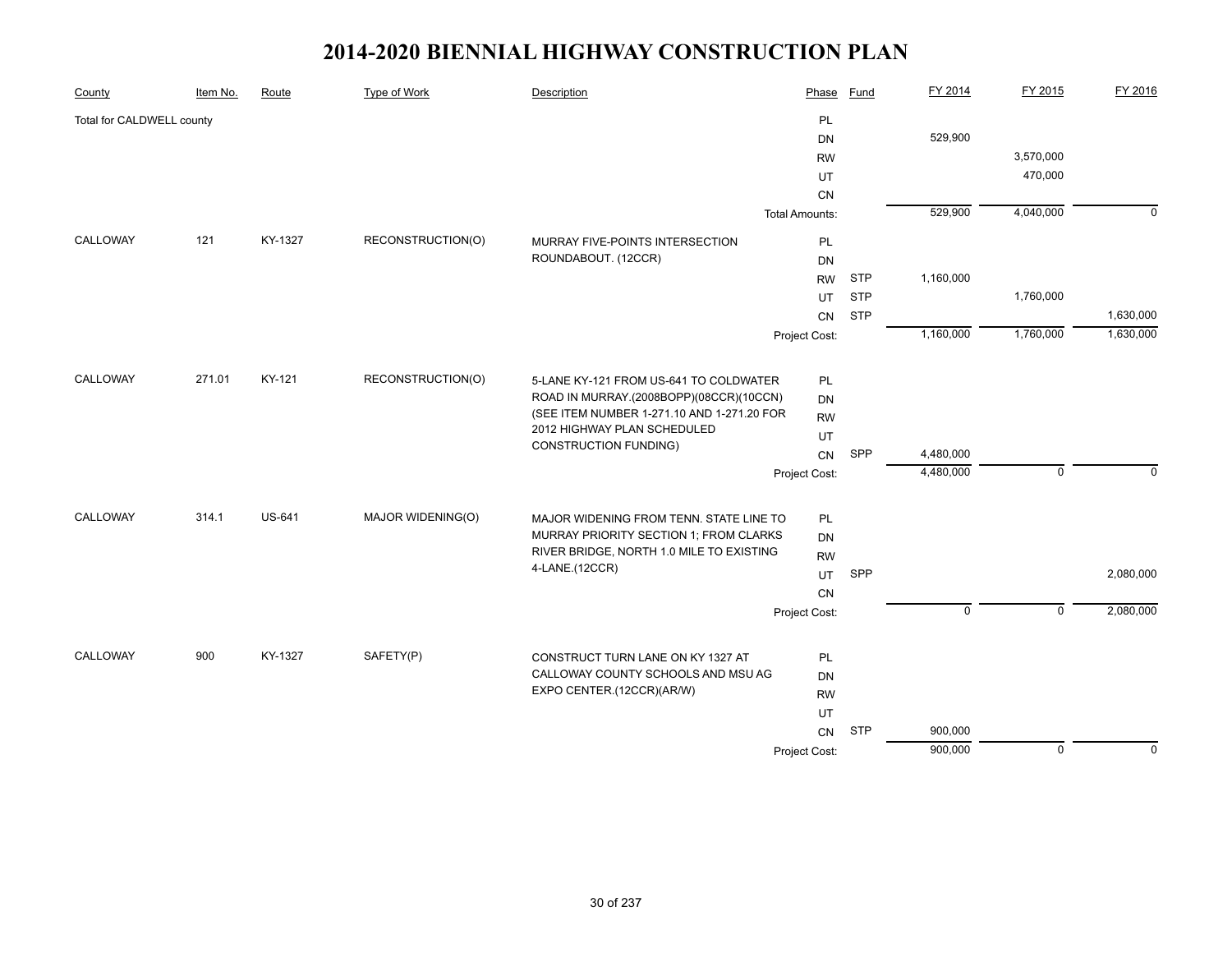| County   | Item No. | Route   | Type of Work                 | Description                                                                                                                    | Phase               | Fund       | FY 2014        | FY 2015     | FY 2016   |
|----------|----------|---------|------------------------------|--------------------------------------------------------------------------------------------------------------------------------|---------------------|------------|----------------|-------------|-----------|
| CALLOWAY | 1061     | KY-1536 | <b>BRIDGE REPLACEMENT(P)</b> | REPLACE BRIDGE AND APPROACHES ON KY                                                                                            | <b>PL</b>           |            |                |             |           |
|          |          |         |                              | 1536 OVER EAST FORK CLAYTON CREEK                                                                                              | DN                  |            |                |             |           |
|          |          |         |                              | (B108) 0.3 MILE SOUTH OF KY 280. (SR=27.7)                                                                                     | <b>RW</b>           |            |                |             |           |
|          |          |         |                              | (08CCR): (018B00108N)                                                                                                          | UT                  |            |                |             |           |
|          |          |         |                              |                                                                                                                                | <b>CN</b>           | <b>BRX</b> |                | 800,000     |           |
|          |          |         |                              |                                                                                                                                | Project Cost:       |            | $\overline{0}$ | 800,000     | $\Omega$  |
| CALLOWAY | 1132     | KY-893  | <b>BRIDGE REPLACEMENT(P)</b> | REPLACE BRIDGE ON KY-893 (MP 22.915) OVER                                                                                      | PL                  |            |                |             |           |
|          |          |         |                              | MCCULLOUGH FORK; 4.0 MI EAST OF JCT US                                                                                         | DN                  |            |                |             |           |
|          |          |         |                              | 641; (STRUCTURALLY DEFICIENT, SR=11.9)                                                                                         | <b>RW</b>           | <b>BRX</b> | 200,000        |             |           |
|          |          |         |                              | 018B00080N (AR/W)                                                                                                              | UT                  | <b>BRX</b> | 220,000        |             |           |
|          |          |         |                              |                                                                                                                                | <b>CN</b>           | <b>BRX</b> |                |             | 520,000   |
|          |          |         |                              |                                                                                                                                | Project Cost:       |            | 420,000        | $\mathbf 0$ | 520,000   |
| CALLOWAY | 1136     | CR-1464 | <b>BRIDGE REPLACEMENT(P)</b> |                                                                                                                                |                     |            |                |             |           |
|          |          |         |                              | REPLACE BRIDGE ON CR-1464 (MP 0.138) OVER<br>BRANCH- CANEY CREEK; .15 MI N OF JCT CR                                           | PL                  |            |                |             |           |
|          |          |         |                              | 5412; (STRUCTURALLY DEFICIENT, SR=37.9)<br>018C00107N (AR/W)                                                                   | DN                  |            |                |             |           |
|          |          |         |                              |                                                                                                                                | <b>RW</b>           | <b>BRZ</b> | 60,000         |             |           |
|          |          |         |                              |                                                                                                                                | UT                  | <b>BRZ</b> |                |             | 450,000   |
|          |          |         |                              |                                                                                                                                | CN<br>Project Cost: |            | 60,000         | $\mathbf 0$ | 450,000   |
|          |          |         |                              |                                                                                                                                |                     |            |                |             |           |
| CALLOWAY | 1149     | CR-1411 | <b>BRIDGE REPLACEMENT(P)</b> | REPLACE BRIDGE ON CARLTON RD (CR 1411)<br>OVER W FORK ROCKHOUSE CREEK 0.1 MILE W<br>OF COLLINS RD (CR 1505)(SR 37.3)018C00110N | PL                  |            |                |             |           |
|          |          |         |                              |                                                                                                                                | DN                  |            |                |             |           |
|          |          |         |                              |                                                                                                                                | <b>RW</b>           | <b>BRZ</b> |                | 150,000     |           |
|          |          |         |                              |                                                                                                                                | UT                  | <b>BRZ</b> |                | 100,000     |           |
|          |          |         |                              |                                                                                                                                | <b>CN</b>           |            |                |             |           |
|          |          |         |                              |                                                                                                                                | Project Cost:       |            | $\overline{0}$ | 250,000     | $\Omega$  |
| CALLOWAY | 8502     | $-0$    | NEW ROUTE(O)                 | CITY OF MURRAY BUSINESS LOOP FROM                                                                                              | PL                  |            |                |             |           |
|          |          |         |                              | GLENDALE TO INDUSTRIAL ROAD. (SEE 1-120<br>FOR D, R, & U FUNDING)(08CCN)(10CCR)                                                | DN                  |            |                |             |           |
|          |          |         |                              |                                                                                                                                | <b>RW</b>           |            |                |             |           |
|          |          |         |                              |                                                                                                                                | UT                  |            |                |             |           |
|          |          |         |                              |                                                                                                                                |                     | SPP        |                |             | 3,800,000 |
|          |          |         |                              |                                                                                                                                | Project Cost:       |            | $\mathbf 0$    | $\mathbf 0$ | 3,800,000 |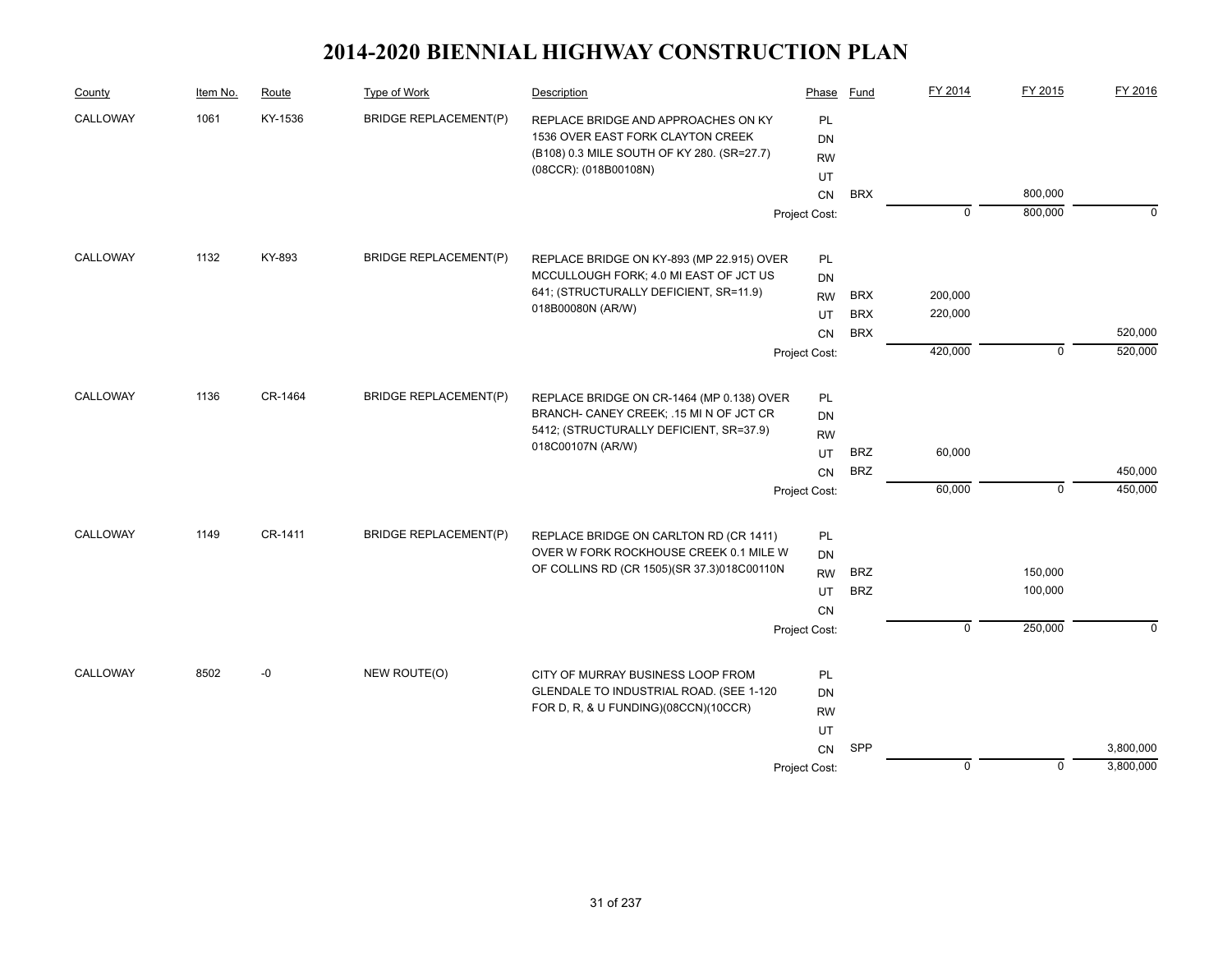| CALLOWAY<br>8851<br>CS-1047<br>SAFETY(P)<br>PL<br>CONSTRUCT A NEW IMPROVEMENT ALLOWING                                                                                                                            |                             |
|-------------------------------------------------------------------------------------------------------------------------------------------------------------------------------------------------------------------|-----------------------------|
| FOR AN OVERPASS FOR PEDESTRIANS<br>SPP<br>800,000<br>DN<br>CROSSING 16TH STREET GOING TO THE OTHER<br><b>RW</b><br>SIDE OF CAMPUS. MURRAY STATE AND THE<br>UT<br>CITY ARE IN AGREEMENT WITH THE NEED OF THE<br>CN |                             |
| 800,000<br>$\mathbf 0$<br>Project Cost:                                                                                                                                                                           | $\mathbf 0$                 |
| CALLOWAY<br>8852<br><b>US-641</b><br>MAJOR WIDENING(O)<br>NEW CONSTRUCTION OF 4-LANE ON US-641<br>PL<br>SOUTH OF MURRAY FROM END OF CURRENT<br><b>SP</b><br><b>DN</b><br>5-LANE SECTION TO TENNESSEE STATE LINE.  | 3,000,000                   |
| <b>RW</b><br>UT<br>CN                                                                                                                                                                                             |                             |
| $\pmb{0}$<br>Project Cost:                                                                                                                                                                                        | $\mathsf 0$<br>3,000,000    |
| PL<br>Total for CALLOWAY county                                                                                                                                                                                   |                             |
| 800,000<br><b>DN</b>                                                                                                                                                                                              | 3,000,000                   |
| 1,360,000<br>150,000<br><b>RW</b>                                                                                                                                                                                 |                             |
| 280,000<br>1,860,000<br>UT                                                                                                                                                                                        | 2,080,000                   |
| 5,380,000<br>800,000<br><b>CN</b>                                                                                                                                                                                 | 6,400,000                   |
| 7,020,000<br>3,610,000<br><b>Total Amounts:</b>                                                                                                                                                                   | 11,480,000                  |
| $I - 471$<br><b>CAMPBELL</b><br>183<br>RECONSTRUCTION(O)<br>STUDY AND REHABILITATE THE I-471 CORRIDOR,<br>PL<br>CAMPBELL COUNTY, KENTUCKY. (SEE ALSO                                                              |                             |
| <b>DN</b><br>6-8104.00)(2005HPP-KY120)                                                                                                                                                                            |                             |
| <b>RW</b><br>UT                                                                                                                                                                                                   |                             |
| 1,439,839<br><b>HPP</b><br>${\sf CN}$                                                                                                                                                                             |                             |
| 1,439,839<br>Project Cost:                                                                                                                                                                                        | $\mathbf 0$<br>$\mathbf 0$  |
|                                                                                                                                                                                                                   |                             |
| <b>CAMPBELL</b><br>352<br>KY-536<br>NEW ROUTE(O)<br>EXTEND PROPOSED POND CREEK ROAD FROM<br>PL                                                                                                                    |                             |
| US-27 TO AA HIGHWAY VIA PORTION OF KY<br>DN<br>10/KY 1997 CORRIDOR (NEW KY-536)(04CCN)                                                                                                                            | 8,940,000                   |
| <b>RW</b><br><b>STP</b><br>(12CCR)                                                                                                                                                                                |                             |
| UT<br>CN                                                                                                                                                                                                          |                             |
| $\mathbf 0$<br>Project Cost:                                                                                                                                                                                      | 8,940,000<br>$\overline{0}$ |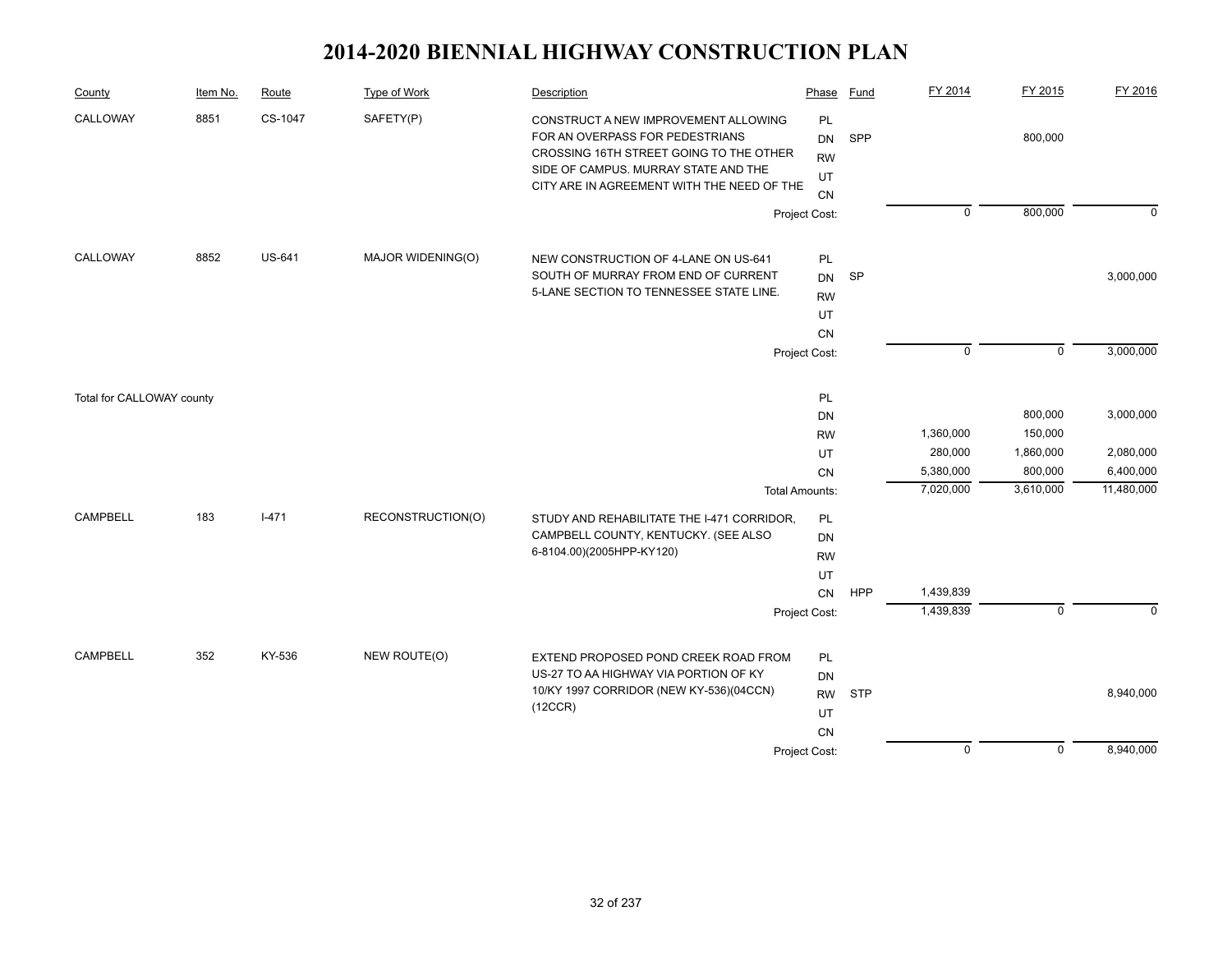| County          | Item No. | Route   | Type of Work                 | Description                                                                                                                     | Phase         | Fund       | FY 2014     | FY 2015     | FY 2016     |
|-----------------|----------|---------|------------------------------|---------------------------------------------------------------------------------------------------------------------------------|---------------|------------|-------------|-------------|-------------|
| <b>CAMPBELL</b> | 407      | KY-9    | SAFETY(P)                    | KY 9 EXTENSION, CAMPBELL COUNTY.                                                                                                | PL            |            |             |             |             |
|                 |          |         |                              | (2006KYD). (KYD FUNDING MOVED FROM                                                                                              | <b>DN</b>     |            |             |             |             |
|                 |          |         |                              | 6-8101.02)                                                                                                                      | <b>RW</b>     | <b>NH</b>  | 100,000     |             |             |
|                 |          |         |                              |                                                                                                                                 | UT            | <b>NH</b>  | 630,000     |             |             |
|                 |          |         |                              |                                                                                                                                 | CN            | <b>NH</b>  |             | 2,170,000   |             |
|                 |          |         |                              |                                                                                                                                 | Project Cost: |            | 730,000     | 2,170,000   | $\Omega$    |
| <b>CAMPBELL</b> | 425      | KY-1120 | MATCHED FED FUNDS(O)         | CONSTRUCT A SIDEWALK ON THE SOUTH SIDE                                                                                          | PL            |            |             |             |             |
|                 |          |         |                              | OF KY 1120 (MEMORIAL PARKWAY) FROM                                                                                              | <b>DN</b>     | SNK        | 70,000      |             |             |
|                 |          |         |                              | PAVILION PARKWAY TO WILSON ROAD OVER                                                                                            | <b>RW</b>     |            |             |             |             |
|                 |          |         |                              | I-471 IN NEWPORT. (2012BOP)                                                                                                     | UT            | <b>SNK</b> |             | 25,000      |             |
|                 |          |         |                              |                                                                                                                                 | <b>CN</b>     | <b>SNK</b> |             |             | 527,000     |
|                 |          |         |                              |                                                                                                                                 | Project Cost: |            | 70,000      | 25,000      | 527,000     |
| <b>CAMPBELL</b> | 427      | KY-1892 | MATCHED FED FUNDS(O)         |                                                                                                                                 |               |            |             |             |             |
|                 |          |         |                              | ROADWAY REHABILITATION ON CAROTHERS<br>ROAD FROM MONMOUTH STREET (US 27) TO<br>RIGHT TURN LANE INTO NEWPORT SHOPPING<br>CENTER. | PL            |            |             |             | 104,874     |
|                 |          |         |                              |                                                                                                                                 | <b>DN</b>     | SNK        |             |             |             |
|                 |          |         |                              |                                                                                                                                 | <b>RW</b>     |            |             |             |             |
|                 |          |         |                              |                                                                                                                                 | UT            |            |             |             |             |
|                 |          |         |                              |                                                                                                                                 | CN            |            | $\mathbf 0$ | $\mathbf 0$ | 104,874     |
|                 |          |         |                              |                                                                                                                                 | Project Cost: |            |             |             |             |
| <b>CAMPBELL</b> | 1072     | KY-1996 | <b>BRIDGE REPLACEMENT(P)</b> | REPLACE BRIDGE ON KY-1996 (MP 0.259) OVER                                                                                       | PL            |            |             |             |             |
|                 |          |         |                              | STEVENS BRANCH; .75 MI WEST OF JCT KY 10;                                                                                       | <b>DN</b>     |            |             |             |             |
|                 |          |         |                              | (STRUCTURALLY DEFICIENT, SR=19.9)<br>019B00013N                                                                                 | <b>RW</b>     | <b>BRX</b> | 100,000     |             |             |
|                 |          |         |                              |                                                                                                                                 | UT            | <b>BRX</b> | 50,000      |             |             |
|                 |          |         |                              |                                                                                                                                 | <b>CN</b>     | <b>BRX</b> |             |             | 300,000     |
|                 |          |         |                              |                                                                                                                                 | Project Cost: |            | 150,000     | $\mathbf 0$ | 300,000     |
| <b>CAMPBELL</b> | 1076     | CS-1193 | <b>BRIDGE REPLACEMENT(P)</b> | REPLACE BRIDGE ON CS-1193 (MP 0.783) OVER                                                                                       | PL            |            |             |             |             |
|                 |          |         |                              | TAYLOR CREEK; 1.0 MI N. JCT KY 1120;                                                                                            | <b>DN</b>     |            |             |             |             |
|                 |          |         |                              | (STRUCTURALLY DEFICIENT, SR=31.7)<br>019C00063N                                                                                 | <b>RW</b>     | <b>BRZ</b> | 230,000     |             |             |
|                 |          |         |                              |                                                                                                                                 | UT            | <b>BRZ</b> |             | 120,000     |             |
|                 |          |         |                              |                                                                                                                                 | <b>CN</b>     |            |             |             |             |
|                 |          |         |                              |                                                                                                                                 | Project Cost: |            | 230,000     | 120,000     | $\mathbf 0$ |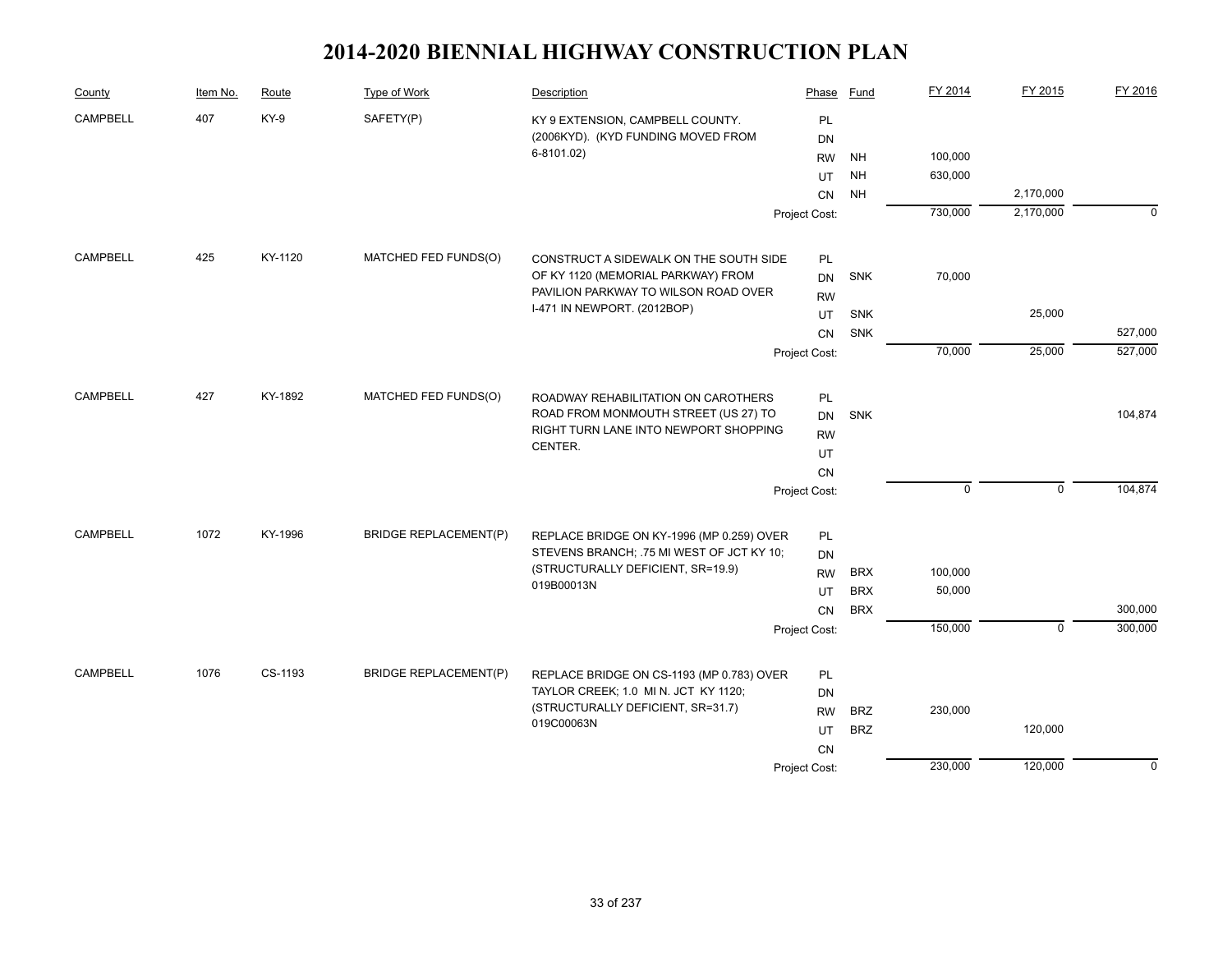| County          | Item No. | Route   | Type of Work                 | Description                                                                                                                | Phase         | <b>Fund</b> | FY 2014     | FY 2015     | FY 2016     |
|-----------------|----------|---------|------------------------------|----------------------------------------------------------------------------------------------------------------------------|---------------|-------------|-------------|-------------|-------------|
| <b>CAMPBELL</b> | 1077     | KY-10   | <b>BRIDGE REPLACEMENT(P)</b> | REPLACE BRIDGE ON KY 10 OVER TWELVE MILE                                                                                   | PL            |             |             |             |             |
|                 |          |         |                              | CREEK SE OF KY 1997 (SR 15.1) 019B00006N                                                                                   | DN            |             |             |             |             |
|                 |          |         |                              |                                                                                                                            | <b>RW</b>     | <b>BRO</b>  |             | 150,000     |             |
|                 |          |         |                              |                                                                                                                            | UT            | <b>BRO</b>  |             | 50,000      |             |
|                 |          |         |                              |                                                                                                                            | <b>CN</b>     |             |             |             |             |
|                 |          |         |                              |                                                                                                                            | Project Cost: |             | $\mathbf 0$ | 200,000     | $\Omega$    |
| <b>CAMPBELL</b> | 1078     | KY-2921 | <b>BRIDGE REPLACEMENT(P)</b> | REPLACE BRIDGE ON KY 2921 OVER BR OF                                                                                       | PL            |             |             |             |             |
|                 |          |         |                              | TWELVE MILE CREEK 0.2 MILE NW OF                                                                                           | DN            |             |             |             |             |
|                 |          |         |                              | WASHINGTON TRACE ROAD (CR 1006)(SR 24.3)                                                                                   | <b>RW</b>     | <b>BRO</b>  | 75,000      |             |             |
|                 |          |         |                              | 019B00061N                                                                                                                 | UT            | <b>BRO</b>  | 50,000      |             |             |
|                 |          |         |                              |                                                                                                                            | <b>CN</b>     | <b>BRO</b>  |             | 500,000     |             |
|                 |          |         |                              |                                                                                                                            | Project Cost: |             | 125,000     | 500,000     | $\Omega$    |
| <b>CAMPBELL</b> | 3504     | -0      | SAFETY-HAZARD ELIM(P)        |                                                                                                                            |               |             |             |             |             |
|                 |          |         |                              | INSTALLATION OF SIDEWALKS AND TRAFFIC<br>CONTROL MEASURES ALONG: 4TH AND                                                   | <b>PL</b>     |             |             |             |             |
|                 |          |         |                              | MONMOUTH, FROM SARATOGA TO MONMOUTH<br>AND 3RD STREET AND 8TH STREET/COLUMBIA<br>TO PUTMAN AND 9TH IN THE CITY OF NEWPORT. | DN            | SAF         | 25,000      |             |             |
|                 |          |         |                              |                                                                                                                            | <b>RW</b>     |             |             |             |             |
|                 |          |         |                              |                                                                                                                            | UT            | <b>SAF</b>  | 225,000     |             |             |
|                 |          |         |                              |                                                                                                                            | <b>CN</b>     |             | 250,000     | $\mathbf 0$ | $\Omega$    |
|                 |          |         |                              |                                                                                                                            | Project Cost: |             |             |             |             |
| <b>CAMPBELL</b> | 3505     | CS-3085 | SAFETY-HAZARD ELIM(P)        | CONSTRUCT SIDEWALKS & INSTALL                                                                                              | PL            |             |             |             |             |
|                 |          |         |                              | CROSSWALKS & ROADWAY MARKERS ALONG                                                                                         | <b>DN</b>     | SAF         | 25,000      |             |             |
|                 |          |         |                              | DAYTON PIKE FROM 7TH ST TO CHATEAU DR &<br>ALONG BELMONT RD TO ERVIN TERRACE IN                                            | <b>RW</b>     |             |             |             |             |
|                 |          |         |                              | CITY OF DAYTON. (2012BOPC)                                                                                                 | UT            |             |             |             |             |
|                 |          |         |                              |                                                                                                                            | CN            | SAF         | 136,200     |             |             |
|                 |          |         |                              |                                                                                                                            | Project Cost: |             | 161,200     | $\mathbf 0$ | $\Omega$    |
| <b>CAMPBELL</b> | 8101.01  | KY-9    | NEW ROUTE(O)                 | KY-9 RECONSTRUCTION ALONG A NEW ROUTE                                                                                      | PL            |             |             |             |             |
|                 |          |         |                              | FROM MP 21.643 TO KY-8 NEAR THE 4TH                                                                                        | <b>DN</b>     |             |             |             |             |
|                 |          |         |                              | STREET BRIDGE. (02CCN)(2004BOPC)(08CCR)<br>(10CCR)(12CCR)(C-PHASE SEE 8101.10 &<br>8101.20)                                | <b>RW</b>     |             |             |             |             |
|                 |          |         |                              |                                                                                                                            | UT            | <b>SPP</b>  | 2,660,000   |             |             |
|                 |          |         |                              |                                                                                                                            | <b>CN</b>     |             |             |             |             |
|                 |          |         |                              |                                                                                                                            | Project Cost: |             | 2,660,000   | $\mathbf 0$ | $\mathbf 0$ |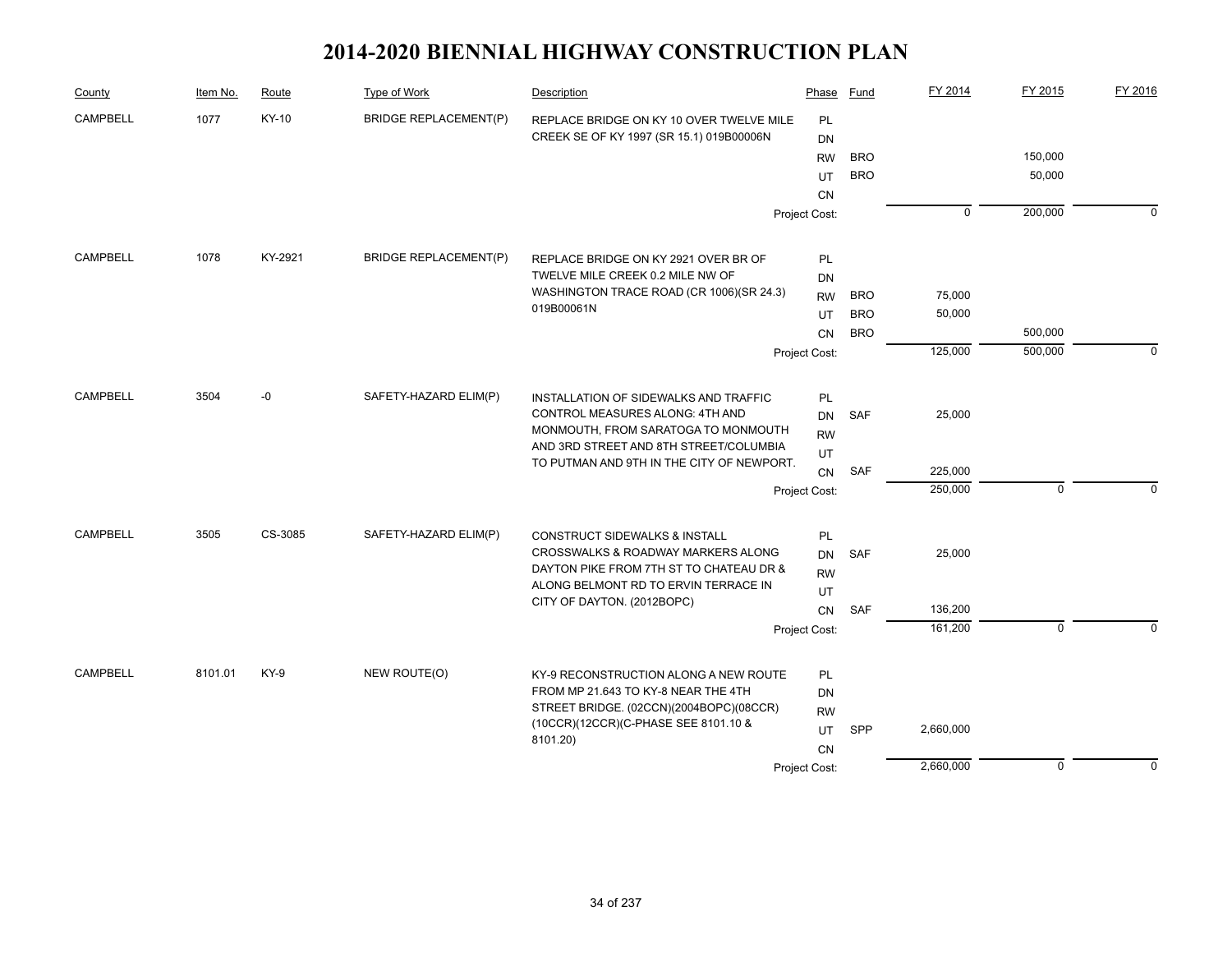| County          | Item No. | Route   | Type of Work | Description                                                                                | Phase                               | Fund       | FY 2014     | FY 2015     | FY 2016     |
|-----------------|----------|---------|--------------|--------------------------------------------------------------------------------------------|-------------------------------------|------------|-------------|-------------|-------------|
| <b>CAMPBELL</b> | 8101.1   | KY-9    | NEW ROUTE(O) | RECONSTRUCT KY 9 ALONG A NEW ROUTE<br>FROM MP 21.643 TO NORTH OF 10TH STREET.<br>(2012BOP) | <b>PL</b><br><b>DN</b><br><b>RW</b> |            |             |             |             |
|                 |          |         |              |                                                                                            | UT                                  |            |             |             |             |
|                 |          |         |              |                                                                                            | CN                                  | SPP        |             | 4,500,000   |             |
|                 |          |         |              |                                                                                            | Project Cost:                       |            | $\mathbf 0$ | 4,500,000   | $\mathbf 0$ |
| <b>CAMPBELL</b> | 8101.2   | KY-9    | NEW ROUTE(O) | RECONSTRUCT KY 9 ALONG A NEW ROUTE                                                         | PL                                  |            |             |             |             |
|                 |          |         |              | FROM NORTH OF 10TH STREET TO US 27 (YORK                                                   | <b>DN</b>                           |            |             |             |             |
|                 |          |         |              | STREET). (2012BOP)                                                                         | <b>RW</b>                           |            |             |             |             |
|                 |          |         |              |                                                                                            | UT                                  |            |             |             |             |
|                 |          |         |              |                                                                                            | CN                                  | SPP        |             |             | 8,500,000   |
|                 |          |         |              |                                                                                            | Project Cost:                       |            | $\mathbf 0$ | $\mathbf 0$ | 8,500,000   |
| <b>CAMPBELL</b> | 8104     | $I-471$ | NEW ROUTE(O) | CONSTRUCT NEW I-471 SOUTHBOUND                                                             | PL                                  |            |             |             |             |
|                 |          |         |              | OFF-RAMP AT KY-8 (SEE ALSO 6-183.00).<br>(02CCN)(06CCN)                                    | <b>DN</b>                           |            |             |             |             |
|                 |          |         |              |                                                                                            | <b>RW</b>                           | SP         | 2,700,000   |             |             |
|                 |          |         |              |                                                                                            | UT                                  |            |             |             |             |
|                 |          |         |              |                                                                                            | <b>CN</b>                           |            |             |             |             |
|                 |          |         |              | Project Cost:                                                                              |                                     |            | 2,700,000   | $\mathbf 0$ | $\Omega$    |
| CAMPBELL        | 8105.01  | $I-275$ | NEW ROUTE(O) | TRANSPORTATION IMPROVEMENTS TO AA-I-275                                                    | PL                                  |            |             |             |             |
|                 |          |         |              | CONNECTOR, CAMPBELL COUNTY.                                                                | <b>DN</b>                           |            |             |             |             |
|                 |          |         |              | (2005HPP-KY155)(SEE 6-8105.00 FOR "KYD"                                                    | <b>RW</b>                           |            |             |             |             |
|                 |          |         |              | COMPONENT)(06CCR)(10CCR)                                                                   | UT                                  |            |             |             |             |
|                 |          |         |              |                                                                                            | CN                                  | <b>HPP</b> | 5,399,401   |             |             |
|                 |          |         |              |                                                                                            | Project Cost:                       |            | 5,399,401   | $\mathbf 0$ | $\Omega$    |
| <b>CAMPBELL</b> | 8105.02  | $1-275$ | NEW ROUTE(O) | TRANSPORTATION IMPROVEMENTS TO AA-I-275                                                    | PL                                  |            |             |             |             |
|                 |          |         |              | CONNECTOR, CAMPBELL COUNTY.                                                                | DN                                  |            |             |             |             |
|                 |          |         |              | (2005HPP-KY166)(SEE 6-8105.00 FOR "KYD"                                                    | <b>RW</b>                           |            |             |             |             |
|                 |          |         |              | COMPONENT)                                                                                 | UT                                  |            |             |             |             |
|                 |          |         |              |                                                                                            | CN                                  | <b>HPP</b> | 7,249,112   |             |             |
|                 |          |         |              |                                                                                            | Project Cost:                       |            | 7,249,112   | $\mathbf 0$ | $\mathbf 0$ |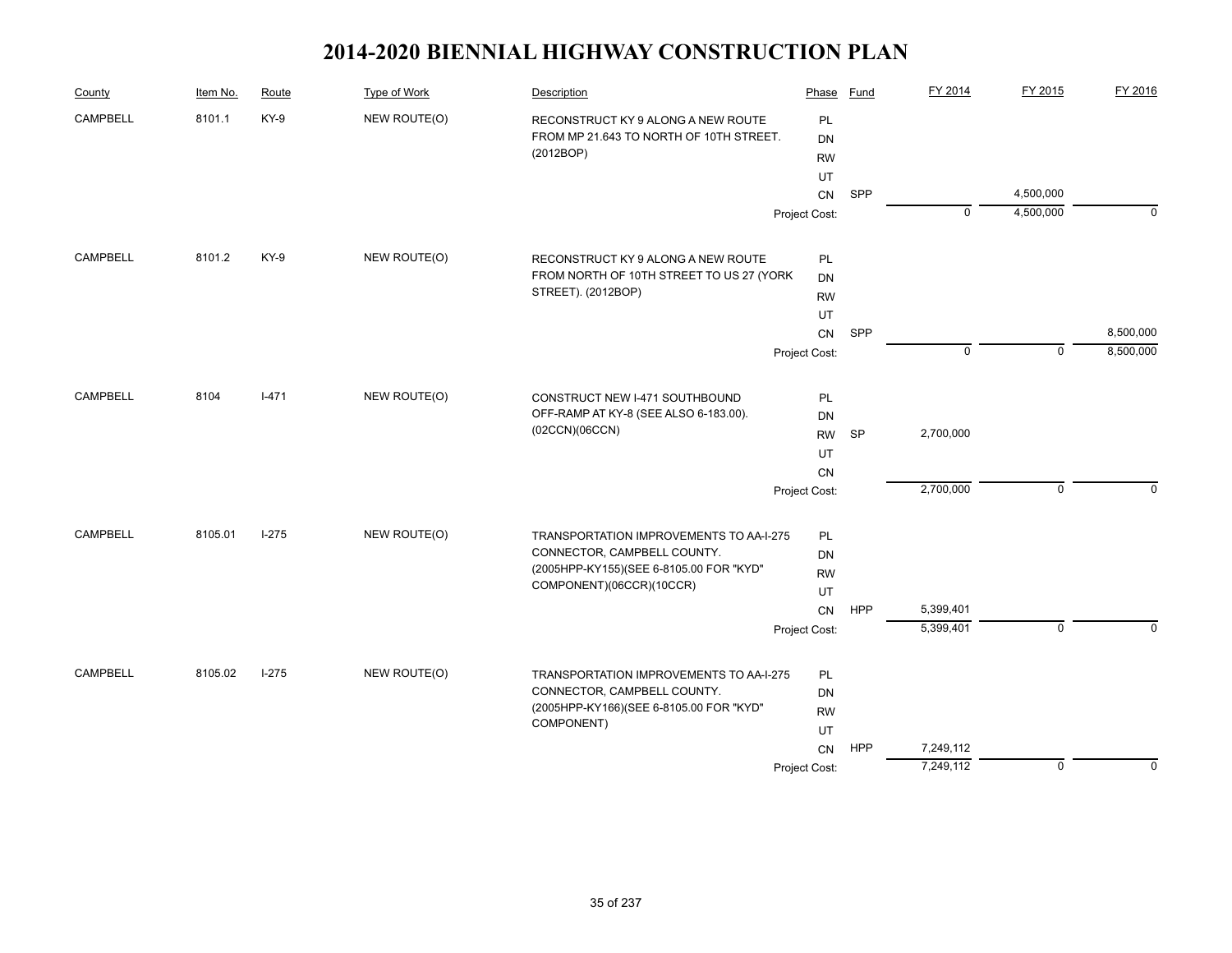| County                    | Item No. | Route        | Type of Work        | Description                                                          | Phase                 | Fund | FY 2014    | FY 2015     | FY 2016        |
|---------------------------|----------|--------------|---------------------|----------------------------------------------------------------------|-----------------------|------|------------|-------------|----------------|
| CAMPBELL                  | 8105.03  | $-0$         | NEW ROUTE(O)        | CONSTRUCT NEW TECHNOLOGY TRIANGLE                                    | PL                    |      |            |             |                |
|                           |          |              |                     | ACCESS ROAD, CAMPBELL COUNTY,                                        | <b>DN</b>             |      |            |             |                |
|                           |          |              |                     | KENTUCKY. (2005HPP-KY126)(2006BOPC).                                 | <b>RW</b>             |      |            |             |                |
|                           |          |              |                     | (10CCR)                                                              | UT                    |      |            |             |                |
|                           |          |              |                     |                                                                      | CN                    | HPP  | 1,439,839  |             |                |
|                           |          |              |                     |                                                                      | Project Cost:         |      | 1,439,839  | $\mathbf 0$ | $\mathbf{0}$   |
| CAMPBELL                  | 8703     | -0           | DRAINAGE IMPROVE(P) | CULVERT EXTENSION CARRYING TAYLOR                                    | PL                    |      |            |             |                |
|                           |          |              |                     | CREEK UNDER KY 8 AND RIVERBOAT ROW.                                  | <b>DN</b>             |      |            |             |                |
|                           |          |              |                     | (12CCN)                                                              | <b>RW</b>             |      |            |             |                |
|                           |          |              |                     |                                                                      | UT                    |      |            |             |                |
|                           |          |              |                     |                                                                      | CN                    | SP   | 3,600,000  |             |                |
|                           |          |              |                     |                                                                      | Project Cost:         |      | 3,600,000  | $\mathbf 0$ | $\Omega$       |
|                           |          |              |                     |                                                                      |                       |      |            |             |                |
| Total for CAMPBELL county |          |              |                     |                                                                      | PL                    |      |            |             |                |
|                           |          |              |                     |                                                                      | <b>DN</b>             |      | 120,000    |             | 104,874        |
|                           |          |              |                     |                                                                      | <b>RW</b>             |      | 3,205,000  | 150,000     | 8,940,000      |
|                           |          |              |                     |                                                                      | UT                    |      | 3,390,000  | 195,000     |                |
|                           |          |              |                     |                                                                      | CN                    |      | 19,489,391 | 7,170,000   | 9,327,000      |
|                           |          |              |                     |                                                                      | <b>Total Amounts:</b> |      | 26,204,391 | 7,515,000   | 18,371,874     |
| CARLISLE                  | 333      | <b>US-51</b> | SAFETY(P)           | CORRECT GEOMETRIC DEFICIENCIES AT                                    | PL                    |      |            |             |                |
|                           |          |              |                     | INTERSECTION OF US-51/US-62/FRONT ST/ELM                             | <b>DN</b>             |      |            |             |                |
|                           |          |              |                     | ST IN BARDWELL TO ADDRESS FLOW, SAFETY,<br>AND ACCESS ISSUES.(12CCR) | <b>RW</b>             |      |            |             |                |
|                           |          |              |                     |                                                                      | UT                    | SPP  | 250,000    |             |                |
|                           |          |              |                     |                                                                      | CN                    | SPP  |            | 500,000     |                |
|                           |          |              |                     |                                                                      | Project Cost:         |      | 250,000    | 500,000     | $\mathbf 0$    |
| Total for CARLISLE county |          |              |                     |                                                                      | PL                    |      |            |             |                |
|                           |          |              |                     |                                                                      | <b>DN</b>             |      |            |             |                |
|                           |          |              |                     |                                                                      | <b>RW</b>             |      |            |             |                |
|                           |          |              |                     |                                                                      | UT                    |      | 250,000    |             |                |
|                           |          |              |                     |                                                                      | CN                    |      |            | 500,000     |                |
|                           |          |              |                     |                                                                      | <b>Total Amounts:</b> |      | 250,000    | 500,000     | $\overline{0}$ |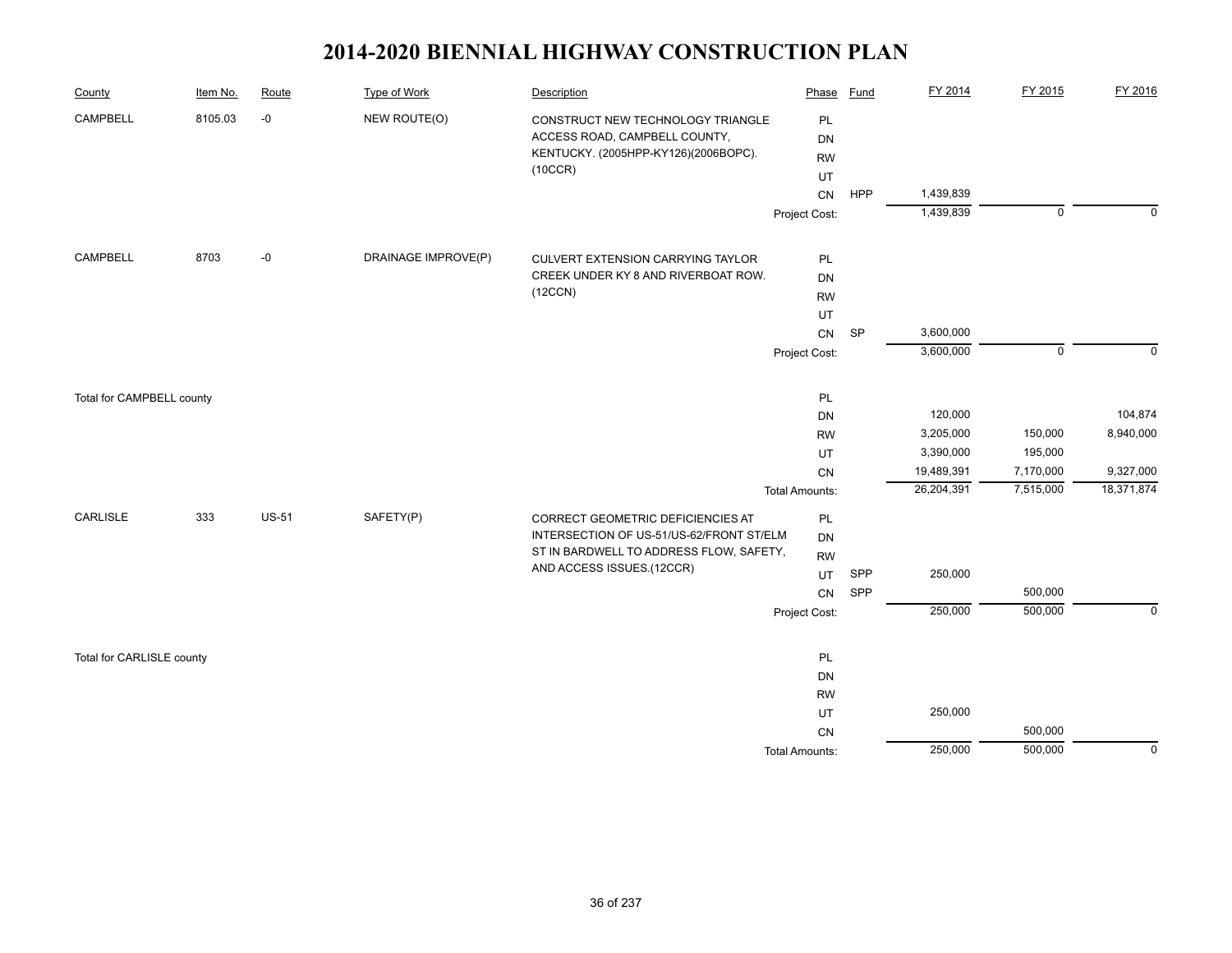| County                   | Item No. | Route        | Type of Work                 | Description                                                                        | Phase           | Fund       | FY 2014        | FY 2015        | FY 2016     |
|--------------------------|----------|--------------|------------------------------|------------------------------------------------------------------------------------|-----------------|------------|----------------|----------------|-------------|
| CARROLL                  | 8002.1   | <b>US-42</b> | MINOR WIDENING(O)            | WIDEN FOUR MILE ROAD TO WEST GHENT CITY                                            | PL              |            |                |                |             |
|                          |          |              |                              | LIMIT.(SECTION 4)(2006BOPC)(00CCN)(10CCR)                                          | DN              |            |                |                |             |
|                          |          |              |                              |                                                                                    | <b>RW</b>       |            |                |                |             |
|                          |          |              |                              |                                                                                    | UT              |            |                |                |             |
|                          |          |              |                              |                                                                                    | CN              | SPP        |                | 7,100,000      |             |
|                          |          |              |                              |                                                                                    | Project Cost:   |            | $\overline{0}$ | 7,100,000      | $\mathbf 0$ |
| Total for CARROLL county |          |              |                              |                                                                                    | PL              |            |                |                |             |
|                          |          |              |                              |                                                                                    | DN              |            |                |                |             |
|                          |          |              |                              |                                                                                    | <b>RW</b>       |            |                |                |             |
|                          |          |              |                              |                                                                                    | UT              |            |                |                |             |
|                          |          |              |                              |                                                                                    | CN              |            |                | 7,100,000      |             |
|                          |          |              |                              |                                                                                    | Total Amounts:  |            | $\mathsf 0$    | 7,100,000      | $\mathbf 0$ |
| CARTER                   | 144      | KY-7         | MAJOR WIDENING(O)            | KY-7 (CAROL MALONE BLVD.) WIDENING FROM                                            | PL              |            |                |                |             |
|                          |          |              |                              | LITTLE SANDY RIVER BRIDGE TO ACADEMIC                                              | DN              |            |                |                |             |
|                          |          |              |                              | PARKWAY. (08CCR)(12CCR)                                                            | <b>RW</b>       |            |                |                |             |
|                          |          |              |                              |                                                                                    | UT              |            |                |                |             |
|                          |          |              |                              |                                                                                    | CN              | <b>SP</b>  | 3,640,000      |                |             |
|                          |          |              |                              |                                                                                    | Project Cost:   |            | 3,640,000      | $\mathbf 0$    | $\Omega$    |
| <b>CARTER</b>            | 1072     | $US-60$      | <b>BRIDGE REPLACEMENT(P)</b> | REPLACE BRIDGE ON US-60 (MP 26.312) OVER                                           | PL              |            |                |                |             |
|                          |          |              |                              | UPPER STINSON CREEK; 1.5 MI E OF E-JCT KY 1;                                       | DN              |            |                |                |             |
|                          |          |              |                              | (STRUCTURALLY DEFICIENT, SR=29.6)                                                  | <b>RW</b>       | <b>BRO</b> | 230,000        |                |             |
|                          |          |              |                              | 022B00064N                                                                         | UT              | <b>BRO</b> | 100,000        |                |             |
|                          |          |              |                              |                                                                                    | CN              | <b>BRO</b> |                | 1,100,000      |             |
|                          |          |              |                              |                                                                                    | Project Cost:   |            | 330,000        | 1,100,000      | $\mathbf 0$ |
| CARTER                   | 1075     | <b>US-60</b> | <b>BRIDGE REPLACEMENT(P)</b> |                                                                                    |                 |            |                |                |             |
|                          |          |              |                              | REPLACE BRIDGE ON US-60 (MP 4.111) OVER<br>TYGARTS CREEK; .75 MI E OF JCT KY 1662; | PL              |            |                |                |             |
|                          |          |              |                              | (STRUCTURALLY DEFICIENT, SR=47)                                                    | DN<br><b>RW</b> | <b>BRO</b> | 110,000        |                |             |
|                          |          |              |                              | 022B00037N                                                                         | UT              | <b>BRO</b> | 100,000        |                |             |
|                          |          |              |                              |                                                                                    | CN              | <b>BRO</b> |                |                | 500,000     |
|                          |          |              |                              |                                                                                    | Project Cost:   |            | 210,000        | $\overline{0}$ | 500,000     |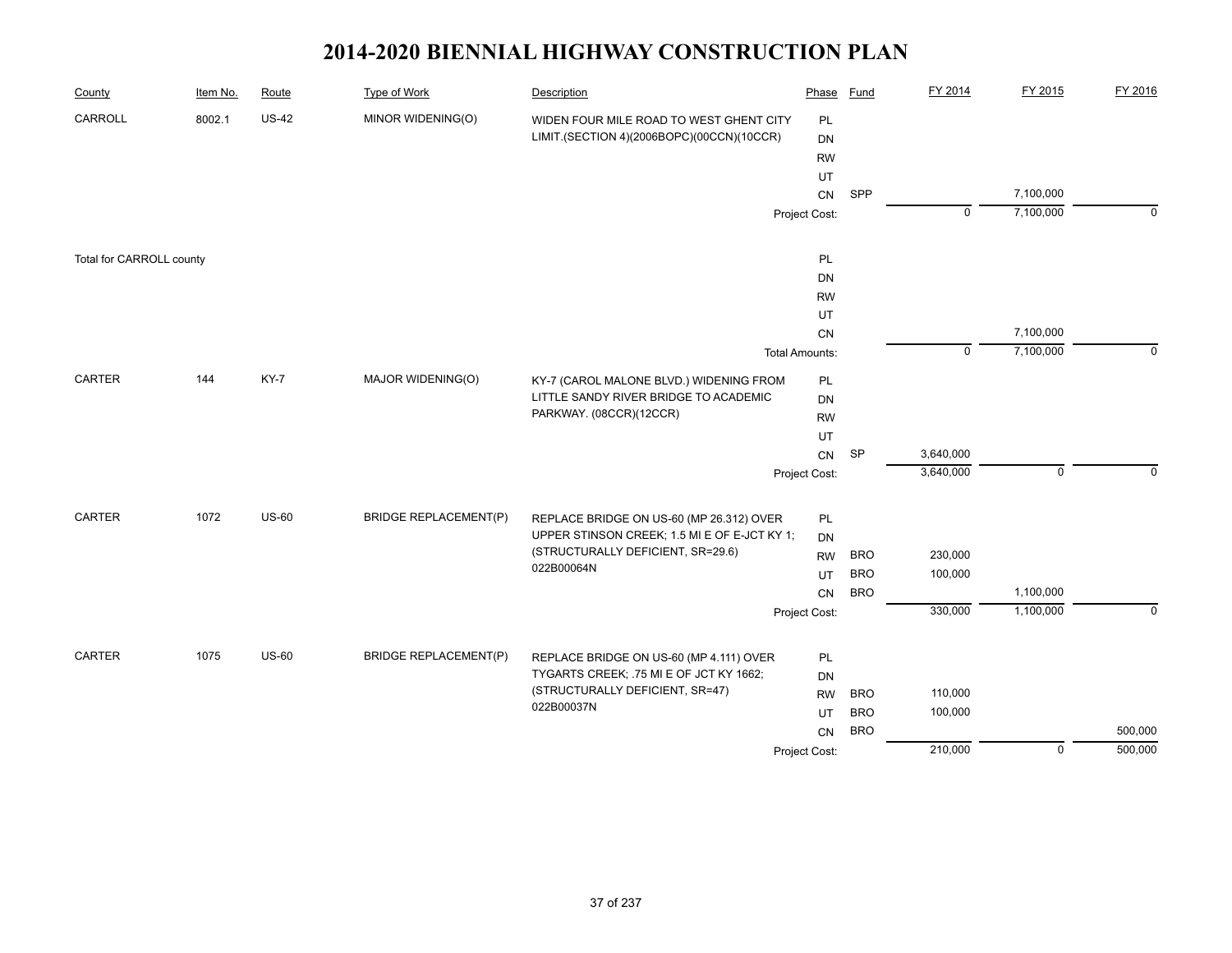| County                | Item No. | Route       | Type of Work                 | Description                                                                     | Phase         | Fund       | FY 2014     | FY 2015            | FY 2016     |
|-----------------------|----------|-------------|------------------------------|---------------------------------------------------------------------------------|---------------|------------|-------------|--------------------|-------------|
| CARTER                | 1080     | $US-60$     | <b>BRIDGE REPLACEMENT(P)</b> | REPLACE BRIDGE ON US 60 OVER REEVES                                             | PL            |            |             |                    |             |
|                       |          |             |                              | BRANCH 0.05 MILE W OF REEVES BRANCH                                             | DN            |            |             |                    |             |
|                       |          |             |                              | ROAD(CR 1352)(SR 39.4) 022B00038                                                | <b>RW</b>     | <b>BRO</b> | 75,000      |                    |             |
|                       |          |             |                              |                                                                                 | UT            | <b>BRO</b> | 250,000     |                    |             |
|                       |          |             |                              |                                                                                 | <b>CN</b>     | <b>BRO</b> |             | 500,000            |             |
|                       |          |             |                              |                                                                                 | Project Cost: |            | 325,000     | 500,000            | $\mathbf 0$ |
| CARTER                | 1081     | KY-474      | <b>BRIDGE REPLACEMENT(P)</b> | REPLACE BRIDGE ON KY 474 OVER SMITH                                             | PL            |            |             |                    |             |
|                       |          |             |                              | CREEK IN CARTER AT INTERSECTION OF KY 474                                       | DN            |            |             |                    |             |
|                       |          |             |                              | AND NUNN ROAD(CR 1507)(SR 40.1)                                                 | <b>RW</b>     | <b>BRO</b> |             | 75,000             |             |
|                       |          |             |                              | 022B00123N                                                                      | UT            | <b>BRO</b> |             | 150,000            |             |
|                       |          |             |                              |                                                                                 | <b>CN</b>     | <b>BRO</b> |             |                    | 500,000     |
|                       |          |             |                              |                                                                                 | Project Cost: |            | $\mathbf 0$ | 225,000            | 500,000     |
|                       |          | <b>KY-2</b> | <b>BRIDGE REPLACEMENT(P)</b> |                                                                                 |               |            |             |                    |             |
| <b>CARTER</b><br>1083 |          |             |                              | REPLACE BRIDGE ON KY 2 OVER JORDA FORK<br>AT INTERSECTION OF KY 2 & JORDAN FORK | PL            |            |             |                    |             |
|                       |          |             |                              | ROAD(CR 1445)(SR40.2) 022B00072N                                                | <b>DN</b>     |            |             |                    |             |
|                       |          |             |                              |                                                                                 | <b>RW</b>     | <b>BRO</b> | 250,000     |                    |             |
|                       |          |             |                              |                                                                                 | UT            | <b>BRO</b> | 250,000     |                    |             |
|                       |          |             |                              |                                                                                 | <b>CN</b>     | <b>BRO</b> | 500,000     | 400,000<br>400,000 | $\mathbf 0$ |
|                       |          |             |                              |                                                                                 | Project Cost: |            |             |                    |             |
| CARTER                | 8311     | $KY-1$      | SAFETY(P)                    | SAFETY IMPROVEMENTS AT THE EAST CARTER                                          | PL            |            |             |                    |             |
|                       |          |             |                              | HIGH SCHOOL. (06CCN)(08CCR)(12CCR)                                              | <b>DN</b>     |            |             |                    |             |
|                       |          |             |                              |                                                                                 | <b>RW</b>     | SP         | 870,000     |                    |             |
|                       |          |             |                              |                                                                                 | UT            | <b>SP</b>  | 570,000     |                    |             |
|                       |          |             |                              |                                                                                 | CN            | SP         |             | 2,080,000          |             |
|                       |          |             |                              |                                                                                 | Project Cost: |            | 1,440,000   | 2,080,000          | $\Omega$    |
| CARTER                | 8312.1   | KY-773      | SAFETY(P)                    | SAFETY IMPROVEMENTS TO KY-773 AT KY-7:                                          | PL            |            |             |                    |             |
|                       |          |             |                              | ADD LEFT-TURN LANE AND IMPROVE SIGHT                                            | DN            |            |             |                    |             |
|                       |          |             |                              | DISTANCE ON KY-7. (06CCN)(2006BOPC)                                             | <b>RW</b>     | SP         | 120,000     |                    |             |
|                       |          |             |                              | (08CCR)(10CCR)(12CCR)                                                           | UT            | <b>SP</b>  | 110,000     |                    |             |
|                       |          |             |                              |                                                                                 | CN            | SP         |             | 500,000            |             |
|                       |          |             |                              |                                                                                 | Project Cost: |            | 230,000     | 500,000            | $\mathbf 0$ |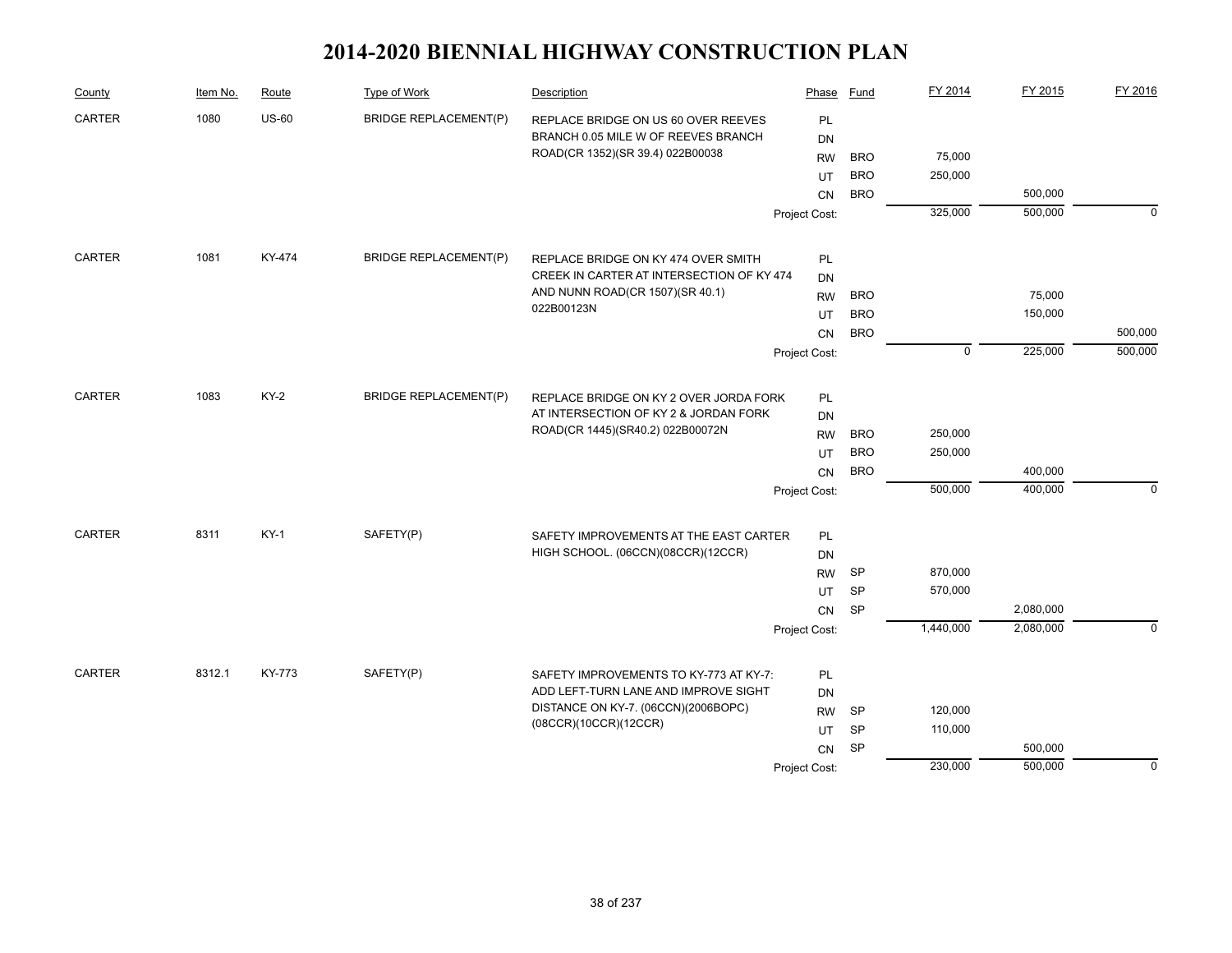| County                  | Item No. | Route         | Type of Work                 | Description                                | Phase                 | <b>Fund</b> | FY 2014     | FY 2015   | FY 2016        |
|-------------------------|----------|---------------|------------------------------|--------------------------------------------|-----------------------|-------------|-------------|-----------|----------------|
| Total for CARTER county |          |               |                              |                                            | PL                    |             |             |           |                |
|                         |          |               |                              |                                            | DN                    |             |             |           |                |
|                         |          |               |                              |                                            | <b>RW</b>             |             | 1,655,000   | 75,000    |                |
|                         |          |               |                              |                                            | UT                    |             | 1,380,000   | 150,000   |                |
|                         |          |               |                              |                                            | CN                    |             | 3,640,000   | 4,580,000 | 1,000,000      |
|                         |          |               |                              |                                            | <b>Total Amounts:</b> |             | 6,675,000   | 4,805,000 | 1,000,000      |
| CASEY                   | 1064     | CR-1006       | <b>BRIDGE REPLACEMENT(P)</b> | REPLACE BRIDGE OVER BRUSH CREEK ON         | PL                    |             |             |           |                |
|                         |          |               |                              | UPPER BRUSH CREEK ROAD (CR 1006) 1.3 MI NE | <b>DN</b>             | <b>BRZ</b>  |             | 250,000   |                |
|                         |          |               |                              | OF KY 1552 (023C00002N)(SR=20.3) (EBRP)    | <b>RW</b>             | <b>BRZ</b>  |             |           | 75,000         |
|                         |          |               |                              |                                            | UT                    | <b>BRZ</b>  |             |           | 25,000         |
|                         |          |               |                              |                                            | CN                    | <b>BRZ</b>  |             |           | 420,000        |
|                         |          |               |                              |                                            | Project Cost:         |             | $\mathbf 0$ | 250,000   | 520,000        |
|                         |          |               |                              |                                            |                       |             |             |           |                |
| CASEY                   | 8701     | KY-70         | RECONSTRUCTION(O)            | NEW ALIGNMENT FROM MP 16.8 TO MP 17.4      | PL                    |             |             |           |                |
|                         |          |               |                              | (12CCN)                                    | <b>DN</b>             | SP          | 780,000     |           |                |
|                         |          |               |                              |                                            | <b>RW</b>             | SP          |             | 480,000   |                |
|                         |          |               |                              |                                            | UT                    | SP          |             | 500,000   |                |
|                         |          |               |                              |                                            | ${\sf CN}$            |             |             |           |                |
|                         |          |               |                              |                                            | Project Cost:         |             | 780,000     | 980,000   | $\mathbf 0$    |
|                         |          |               |                              |                                            |                       |             |             |           |                |
| CASEY                   | 8702     | <b>US-127</b> | RECONSTRUCTION(O)            | CORRECT VERTICAL ALIGNMENT ON US 127       | PL                    |             |             |           |                |
|                         |          |               |                              | AND KY 1552 NEAR INTERSECTION.(12CCN)      | <b>DN</b>             | <b>SP</b>   | 780,000     |           |                |
|                         |          |               |                              |                                            | <b>RW</b>             | SP          |             | 530,000   |                |
|                         |          |               |                              |                                            | UT                    | SP          |             | 260,000   |                |
|                         |          |               |                              |                                            | ${\sf CN}$            |             |             |           |                |
|                         |          |               |                              |                                            | Project Cost:         |             | 780,000     | 790,000   | $\mathsf 0$    |
|                         |          |               |                              |                                            |                       |             |             |           |                |
| CASEY                   | 8703     | KY-70         | RECONSTRUCTION(O)            | RECONSTRUCT BELL HILL FROM MP 10.4 TO MP   | PL                    |             |             |           |                |
|                         |          |               |                              | 11.9.(12CCN)                               | <b>DN</b>             | <b>SP</b>   | 1,560,000   |           |                |
|                         |          |               |                              |                                            | <b>RW</b>             | SP          |             | 3,420,000 |                |
|                         |          |               |                              |                                            | UT                    | SP          |             | 890,000   |                |
|                         |          |               |                              |                                            | CN                    |             |             |           |                |
|                         |          |               |                              |                                            | Project Cost:         |             | 1,560,000   | 4,310,000 | $\overline{0}$ |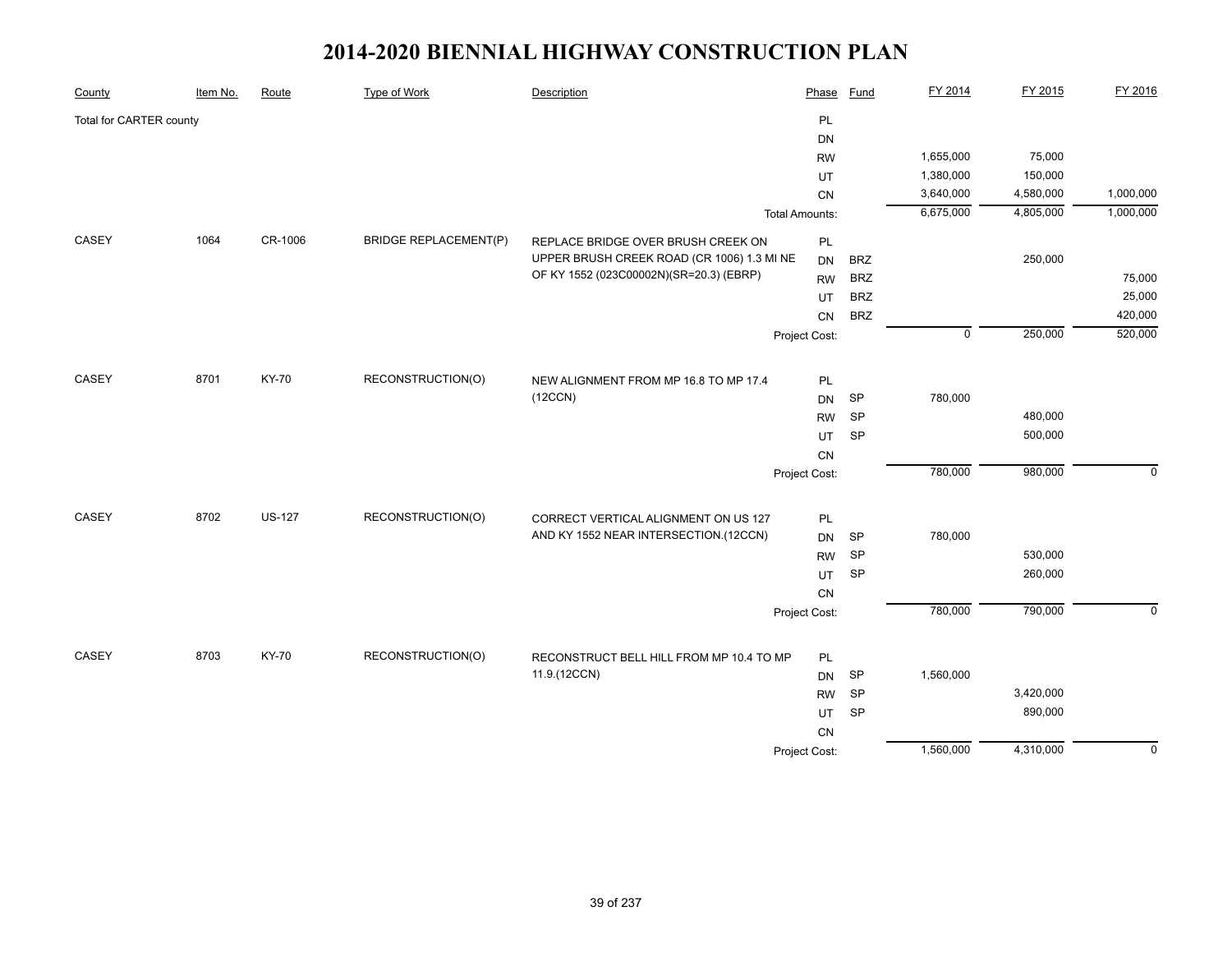| County                 | Item No. | Route   | Type of Work      | Description                               | Phase                 | Fund       | FY 2014   | FY 2015     | FY 2016        |
|------------------------|----------|---------|-------------------|-------------------------------------------|-----------------------|------------|-----------|-------------|----------------|
| CASEY                  | 8704     | KY-49   | RECONSTRUCTION(O) | RECONSTRUCT BRUSHY CREEK HILL FROM MP     | <b>PL</b>             |            |           |             |                |
|                        |          |         |                   | 1.8 TO MP 2.8.(12CCN)                     | <b>DN</b>             | <b>SP</b>  | 1,250,000 |             |                |
|                        |          |         |                   |                                           | <b>RW</b>             | SP         |           | 1,320,000   |                |
|                        |          |         |                   |                                           | UT                    | SP         |           | 1,040,000   |                |
|                        |          |         |                   |                                           | CN                    |            |           |             |                |
|                        |          |         |                   |                                           | Project Cost:         |            | 1,250,000 | 2,360,000   | $\overline{0}$ |
| CASEY                  | 8705     | KY-501  | RECONSTRUCTION(O) | REALIGN KY 501 TO INTERSECT KY 70 EAST OF | <b>PL</b>             |            |           |             |                |
|                        |          |         |                   | EXISTING LOCATION AND CORRECT VERTICAL    | <b>DN</b>             | SP         | 520,000   |             |                |
|                        |          |         |                   | ALIGNMENT OF KY 70 NEAR EXISTING          | <b>RW</b>             | SP         |           | 80,000      |                |
|                        |          |         |                   | INTERSECTION.(12CCN)                      | UT                    | SP         |           | 250,000     |                |
|                        |          |         |                   |                                           | CN                    | SP         |           |             | 900,000        |
|                        |          |         |                   |                                           | Project Cost:         |            | 520,000   | 330,000     | 900,000        |
|                        |          |         |                   |                                           |                       |            |           |             |                |
| CASEY                  | 8706     | KY-70   | SAFETY(P)         | CONSTRUCT A NEW STORM DRAINING SYSTEM,    | $\mathsf{PL}$         |            |           |             |                |
|                        |          |         |                   | CURB AND GUTTER FROM BELDON AVENUE        | <b>DN</b>             | <b>SP</b>  | 780,000   |             |                |
|                        |          |         |                   | EASTWARD AND CONSTRUCT A NEW LEFT TURN    | <b>RW</b>             | <b>SP</b>  |           | 1,660,000   |                |
|                        |          |         |                   | ONTO COLLEGE STREET.(12CCN)               | UT                    | <b>SP</b>  |           | 1,090,000   |                |
|                        |          |         |                   |                                           | CN                    |            |           |             |                |
|                        |          |         |                   |                                           | Project Cost:         |            | 780,000   | 2,750,000   | $\mathbf 0$    |
| Total for CASEY county |          |         |                   |                                           | PL                    |            |           |             |                |
|                        |          |         |                   |                                           | DN                    |            | 5,670,000 | 250,000     |                |
|                        |          |         |                   |                                           | <b>RW</b>             |            |           | 7,490,000   | 75,000         |
|                        |          |         |                   |                                           | UT                    |            |           | 4,030,000   | 25,000         |
|                        |          |         |                   |                                           | CN                    |            |           |             | 1,320,000      |
|                        |          |         |                   |                                           | <b>Total Amounts:</b> |            | 5,670,000 | 11,770,000  | 1,420,000      |
| <b>CHRISTIAN</b>       | 100.07   | EB-9004 | NEW ROUTE(O)      | CHRISTIAN COUNTY, E.T. BREATHITT          | PL                    |            |           |             |                |
|                        |          |         |                   | (PENNYRILE) PARKWAY EXTENSION.(KY182)     | DN                    |            |           |             |                |
|                        |          |         |                   | (07KYD)(2006BOPC)                         | <b>RW</b>             |            |           |             |                |
|                        |          |         |                   |                                           | UT                    |            |           |             |                |
|                        |          |         |                   |                                           | CN                    | <b>KYD</b> | 2,280,000 |             |                |
|                        |          |         |                   |                                           | Project Cost:         |            | 2,280,000 | $\mathbf 0$ | $\mathbf 0$    |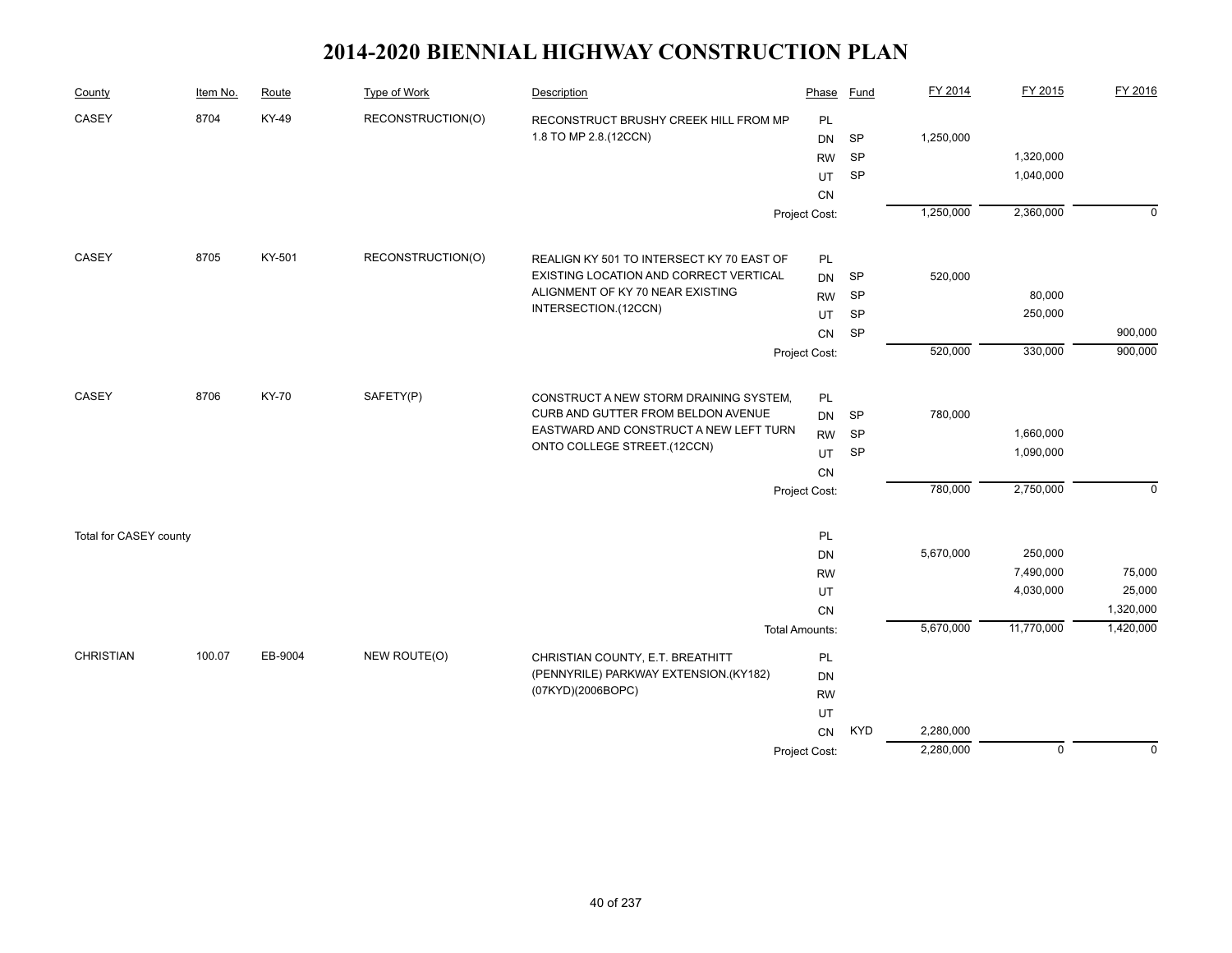| County           | Item No. | Route   | Type of Work          | Description                                                                                                                                                                                                 | Phase                              | Fund       | FY 2014     | FY 2015     | FY 2016     |
|------------------|----------|---------|-----------------------|-------------------------------------------------------------------------------------------------------------------------------------------------------------------------------------------------------------|------------------------------------|------------|-------------|-------------|-------------|
| <b>CHRISTIAN</b> | 100.2    | $US-41$ | RECONSTRUCTION(O)     | E.T. BREATHITT (PENNYRILE) PARKWAY<br>EXTENSION SECTION 1A; RECONSTRUCT US-41A<br>FROM CLINIC DRIVE (INCLUDING CLINIC DR<br>RECONSTRUCTION) TO NORTH ENTRANCE OF<br>THE MALL. (2004BOPC)(CONSTRUCT SEQUENCE | PL<br><b>DN</b><br><b>RW</b><br>UT |            | 8,660,000   |             |             |
|                  |          |         |                       |                                                                                                                                                                                                             | CN<br>Project Cost:                | <b>NH</b>  | 8,660,000   | $\mathbf 0$ | $\Omega$    |
|                  |          |         |                       |                                                                                                                                                                                                             |                                    |            |             |             |             |
| <b>CHRISTIAN</b> | 156      | KY-115  | SAFETY(P)             | RECONSTRUCT THE KY 115/KY 911                                                                                                                                                                               | PL                                 |            |             |             |             |
|                  |          |         |                       | INTERSECTION IN OAK GROVE.(03KYDN)                                                                                                                                                                          | DN                                 |            |             |             |             |
|                  |          |         |                       | (04KYD-KY074)(05KYD) (10CCR)                                                                                                                                                                                | <b>RW</b>                          |            |             |             |             |
|                  |          |         |                       |                                                                                                                                                                                                             | UT                                 |            |             |             |             |
|                  |          |         |                       |                                                                                                                                                                                                             | CN                                 | <b>STP</b> | 2,820,000   |             |             |
|                  |          |         |                       |                                                                                                                                                                                                             | Project Cost:                      |            | 2,820,000   | $\mathbf 0$ | $\Omega$    |
| <b>CHRISTIAN</b> | 180      | KY-911  | MAJOR WIDENING(O)     | WIDEN KY-911 FROM US-41A TO OAK GROVE.                                                                                                                                                                      | PL                                 |            |             |             |             |
|                  |          |         |                       | (12CCR)                                                                                                                                                                                                     | DN                                 |            |             |             |             |
|                  |          |         |                       |                                                                                                                                                                                                             | <b>RW</b>                          | <b>STP</b> | 2,800,000   |             |             |
|                  |          |         |                       |                                                                                                                                                                                                             | UT                                 | <b>STP</b> | 2,310,000   |             |             |
|                  |          |         |                       |                                                                                                                                                                                                             | CN                                 | <b>STP</b> |             |             | 8,800,000   |
|                  |          |         |                       |                                                                                                                                                                                                             | Project Cost:                      |            | 5,110,000   | $\mathbf 0$ | 8,800,000   |
| <b>CHRISTIAN</b> | 203      | KY-107  | CONGESTION MITIGTN(O) | INTERSECTION IMPROVEMENT AT KY-107 AND                                                                                                                                                                      | PL                                 |            |             |             |             |
|                  |          |         |                       | KOFFMAN DRIVE JUST SOUTH OF COUNTRY                                                                                                                                                                         | DN                                 |            |             |             |             |
|                  |          |         |                       | CLUB LANE IN HOPKINSVILLE. (2006BOPC)                                                                                                                                                                       | <b>RW</b>                          | CM         | 240,000     |             |             |
|                  |          |         |                       |                                                                                                                                                                                                             | UT                                 | <b>CM</b>  | 550,000     |             |             |
|                  |          |         |                       |                                                                                                                                                                                                             | <b>CN</b>                          | <b>CM</b>  |             | 650,000     |             |
|                  |          |         |                       |                                                                                                                                                                                                             | Project Cost:                      |            | 790,000     | 650,000     | $\Omega$    |
|                  |          |         |                       |                                                                                                                                                                                                             |                                    |            |             |             |             |
| <b>CHRISTIAN</b> | 227      | KY-1007 | RECONSTRUCTION(O)     | RECONSTRUCT KY 1007 FROM US 68 TO                                                                                                                                                                           | PL                                 |            |             |             |             |
|                  |          |         |                       | SANDERSON ROAD IN HOPKINSVILLE.(12CCR)                                                                                                                                                                      | DN                                 |            |             |             |             |
|                  |          |         |                       |                                                                                                                                                                                                             | <b>RW</b>                          | SPP        |             | 5,520,000   |             |
|                  |          |         |                       |                                                                                                                                                                                                             | UT                                 |            |             |             |             |
|                  |          |         |                       |                                                                                                                                                                                                             | CN                                 |            |             |             |             |
|                  |          |         |                       |                                                                                                                                                                                                             | Project Cost:                      |            | $\mathbf 0$ | 5,520,000   | $\mathbf 0$ |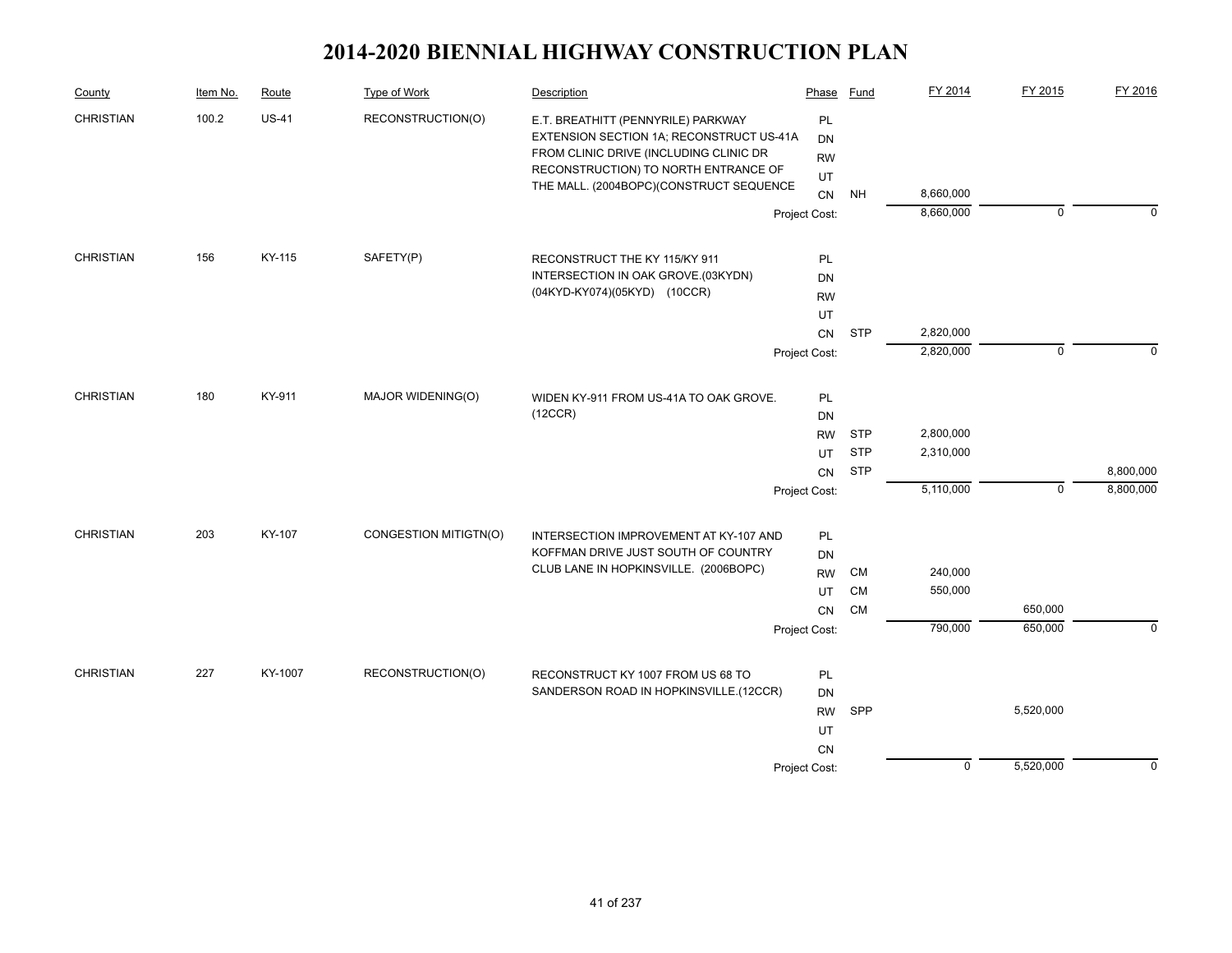| County           | Item No. | Route   | Type of Work          | Description                                                                          | Phase           | <b>Fund</b> | FY 2014        | FY 2015        | FY 2016   |
|------------------|----------|---------|-----------------------|--------------------------------------------------------------------------------------|-----------------|-------------|----------------|----------------|-----------|
| <b>CHRISTIAN</b> | 805      | $I-24$  | SCOPING STUDY DD (O)  | DESIGN STUDY TO DETERMINE THE FEASIBILITY<br>OF A NEW INTERCHANGE AT KY 107 SOUTH OF | PL<br><b>DN</b> | SPP         |                |                | 500,000   |
|                  |          |         |                       | HOPKINSVILLE.                                                                        | <b>RW</b>       |             |                |                |           |
|                  |          |         |                       |                                                                                      | UT              |             |                |                |           |
|                  |          |         |                       |                                                                                      | CN              |             |                |                |           |
|                  |          |         |                       |                                                                                      | Project Cost:   |             | $\mathbf 0$    | $\overline{0}$ | 500,000   |
| <b>CHRISTIAN</b> | 1085     | CR-1116 | BRIDGE REPLACEMENT(P) | REPLACE BRIDGE ON SUB STATION RD (CR 1116)                                           | <b>PL</b>       |             |                |                |           |
|                  |          |         |                       | OVER CSX RR 0.04 MILE E OF US 41 (SR 34.4)                                           | DN              |             |                |                |           |
|                  |          |         |                       | 024C00034N                                                                           | <b>RW</b>       | <b>BRZ</b>  |                | 150,000        |           |
|                  |          |         |                       |                                                                                      | UT              | <b>BRZ</b>  |                | 120,000        |           |
|                  |          |         |                       |                                                                                      | CN              |             |                |                |           |
|                  |          |         |                       |                                                                                      | Project Cost:   |             | $\overline{0}$ | 270,000        | $\Omega$  |
| <b>CHRISTIAN</b> | 3700     | KY-1007 | CONGESTION MITIGTN(O) | NORTH DRIVE/GLASS AVENUE TRAFFIC                                                     | PL              |             |                |                |           |
|                  |          |         |                       | CONGESTION IMPROVEMENT PROJECT:                                                      | DN              |             |                |                |           |
|                  |          |         |                       | CONSTRUCTION OF LEFT-HAND TURNING LANES                                              | <b>RW</b>       | <b>CM</b>   | 51,000         |                |           |
|                  |          |         |                       | AT THE INTERSECTION OF NORTH DRIVE AND<br>GLASS AVENUE. (2010BOPC)                   | UT              |             |                |                |           |
|                  |          |         |                       |                                                                                      | CN              | <b>CM</b>   | 1,413,000      |                |           |
|                  |          |         |                       |                                                                                      | Project Cost:   |             | 1,464,000      | $\mathbf 0$    | $\Omega$  |
| <b>CHRISTIAN</b> | 8505     | -0      | NEW ROUTE(O)          | EXTEND LOVERS LANE AND MAKE SAFETY                                                   | <b>PL</b>       |             |                |                |           |
|                  |          |         |                       | IMPROVEMENTS. (08CCN)(10CCR)(12CCR)                                                  | DN              |             |                |                |           |
|                  |          |         |                       |                                                                                      | <b>RW</b>       |             |                |                |           |
|                  |          |         |                       |                                                                                      | UT              |             |                |                |           |
|                  |          |         |                       |                                                                                      | <b>CN</b>       | <b>STP</b>  | 2,710,000      |                |           |
|                  |          |         |                       |                                                                                      | Project Cost:   |             | 2,710,000      | $\overline{0}$ | $\Omega$  |
| <b>CHRISTIAN</b> | 8702     | KY-107  | SCOPING STUDY(O)      | SCOPING STUDY FOR CONNECTOR ROAD FROM                                                | PL              |             |                |                |           |
|                  |          |         |                       | KY 107 TO THE NEW I-24/PENNYRILE                                                     | <b>DN</b>       | SPP         |                |                | 1,000,000 |
|                  |          |         |                       | INTERCHANGE.                                                                         | <b>RW</b>       |             |                |                |           |
|                  |          |         |                       |                                                                                      | UT              |             |                |                |           |
|                  |          |         |                       |                                                                                      | CN              |             |                |                |           |
|                  |          |         |                       |                                                                                      | Project Cost:   |             | $\mathbf 0$    | $\mathbf 0$    | 1,000,000 |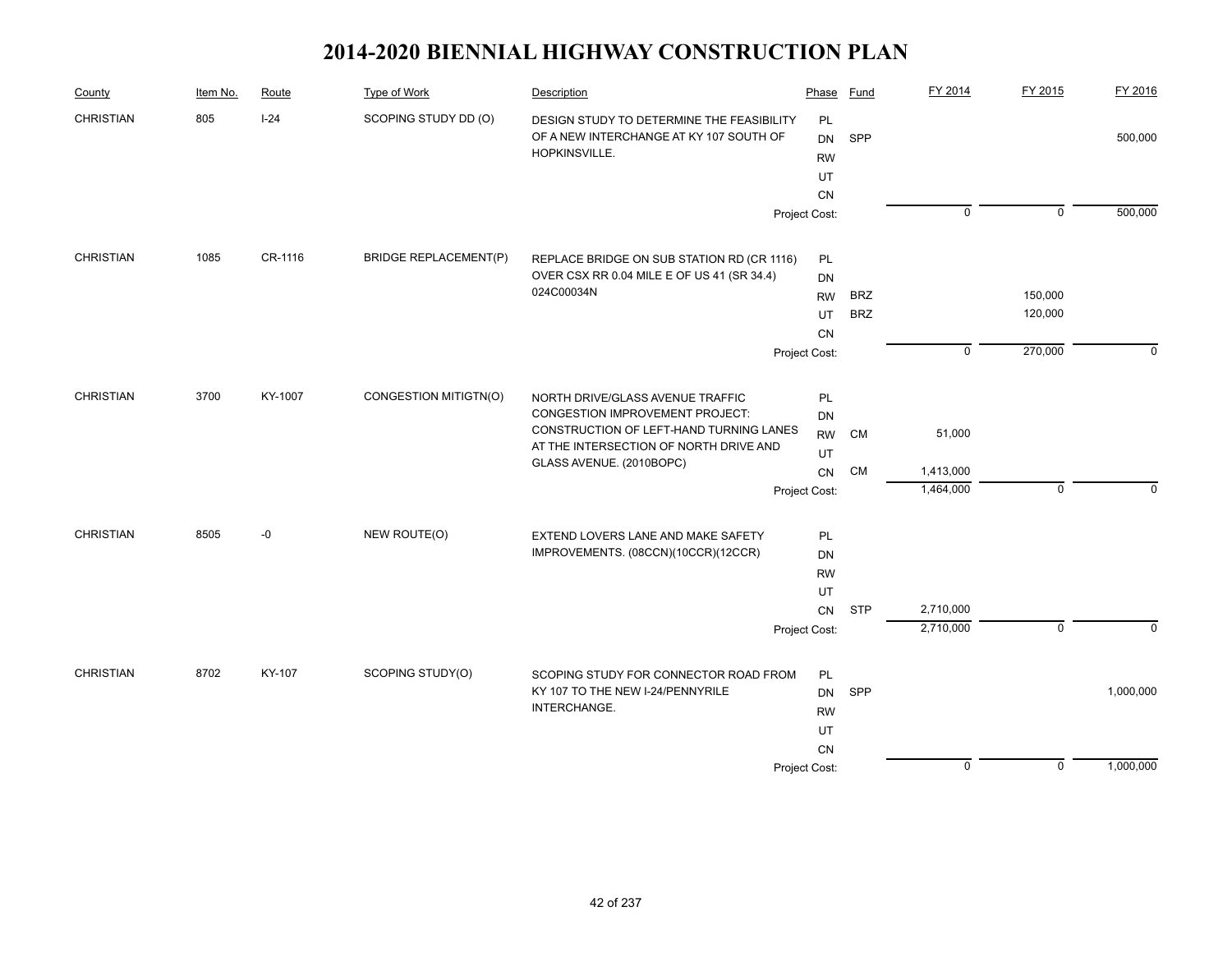| County                     | Item No. | Route  | <b>Type of Work</b>            | Description                                                                       | Phase                 | <b>Fund</b> | FY 2014    | FY 2015     | FY 2016      |
|----------------------------|----------|--------|--------------------------------|-----------------------------------------------------------------------------------|-----------------------|-------------|------------|-------------|--------------|
| Total for CHRISTIAN county |          |        |                                |                                                                                   | PL                    |             |            |             |              |
|                            |          |        |                                |                                                                                   | DN                    |             |            |             | 1,500,000    |
|                            |          |        |                                |                                                                                   | <b>RW</b>             |             | 3,091,000  | 5,670,000   |              |
|                            |          |        |                                |                                                                                   | UT                    |             | 2,860,000  | 120,000     |              |
|                            |          |        |                                |                                                                                   | CN                    |             | 17,883,000 | 650,000     | 8,800,000    |
|                            |          |        |                                |                                                                                   | <b>Total Amounts:</b> |             | 23,834,000 | 6,440,000   | 10,300,000   |
| <b>CLARK</b>               | 1121     | KY-974 | <b>BRIDGE REPLACEMENT(P)</b>   | REPLACE BRIDGE ON KY-974 (MP 10.924) OVER                                         | PL                    |             |            |             |              |
|                            |          |        |                                | DRY FORK; .05 MI E-CR 1124 @ALLNSVL;                                              | <b>DN</b>             |             |            |             |              |
|                            |          |        |                                | (STRUCTURALLY DEFICIENT, SR=23.1)                                                 | <b>RW</b>             | <b>BRX</b>  | 100,000    |             |              |
|                            |          |        |                                | 025B00090N                                                                        | UT                    | <b>BRX</b>  | 90,000     |             |              |
|                            |          |        |                                |                                                                                   | <b>CN</b>             | <b>BRX</b>  |            |             | 380,000      |
|                            |          |        |                                |                                                                                   | Project Cost:         |             | 190,000    | $\mathbf 0$ | 380,000      |
|                            |          |        |                                |                                                                                   |                       |             |            |             |              |
| <b>CLARK</b>               | 8302     | KY-89  | MAJOR WIDENING(O)              | WIDEN KY-89 WINCHESTER-IRVINE ROAD:                                               | PL                    |             |            |             |              |
|                            |          |        |                                | SECTION EIGHT FROM MILEPOST 12.45 TO                                              | <b>DN</b>             |             |            |             |              |
|                            |          |        | MILEPOST 14.32. (06CCN)(12CCR) | <b>RW</b>                                                                         | SP                    | 1,260,000   |            |             |              |
|                            |          |        |                                |                                                                                   | UT                    | SP          | 1,560,000  |             |              |
|                            |          |        |                                |                                                                                   | CN                    | SP          |            | 3,600,000   |              |
|                            |          |        |                                |                                                                                   | Project Cost:         |             | 2,820,000  | 3,600,000   | $\mathbf{0}$ |
|                            |          |        |                                |                                                                                   |                       |             |            |             |              |
| <b>CLARK</b>               | 8307     | KY-89  | MAJOR WIDENING(O)              | WIDEN KY-89 WINCHESTER-IRVINE ROAD:                                               | PL                    |             |            |             |              |
|                            |          |        |                                | SECTION SEVEN FROM MILEPOST 10.09 TO                                              | <b>DN</b>             | SP          | 440,000    |             |              |
|                            |          |        |                                | MILEPOST 10.88. (06CCN)(12CCR)                                                    | <b>RW</b>             |             |            |             |              |
|                            |          |        |                                |                                                                                   | UT                    |             |            |             |              |
|                            |          |        |                                |                                                                                   | CN                    |             |            |             |              |
|                            |          |        |                                |                                                                                   | Project Cost:         |             | 440,000    | $\mathbf 0$ | $\Omega$     |
|                            |          |        |                                |                                                                                   |                       |             |            |             |              |
| <b>CLARK</b>               | 8308     | KY-89  | MAJOR WIDENING(O)              | WIDEN KY-89 WINCHESTER-IRVINE ROAD:<br>SECTION SIX FROM MILEPOST 9.30 TO MILEPOST | PL                    |             |            |             |              |
|                            |          |        |                                | 9.69. (06CCN)(12CCR)                                                              | DN                    | <b>SP</b>   | 220,000    |             |              |
|                            |          |        |                                |                                                                                   | <b>RW</b>             |             |            |             |              |
|                            |          |        |                                |                                                                                   | UT                    |             |            |             |              |
|                            |          |        |                                |                                                                                   | CN                    |             | 220,000    |             | $\mathbf 0$  |
|                            |          |        |                                |                                                                                   | Project Cost:         |             |            | $\mathbf 0$ |              |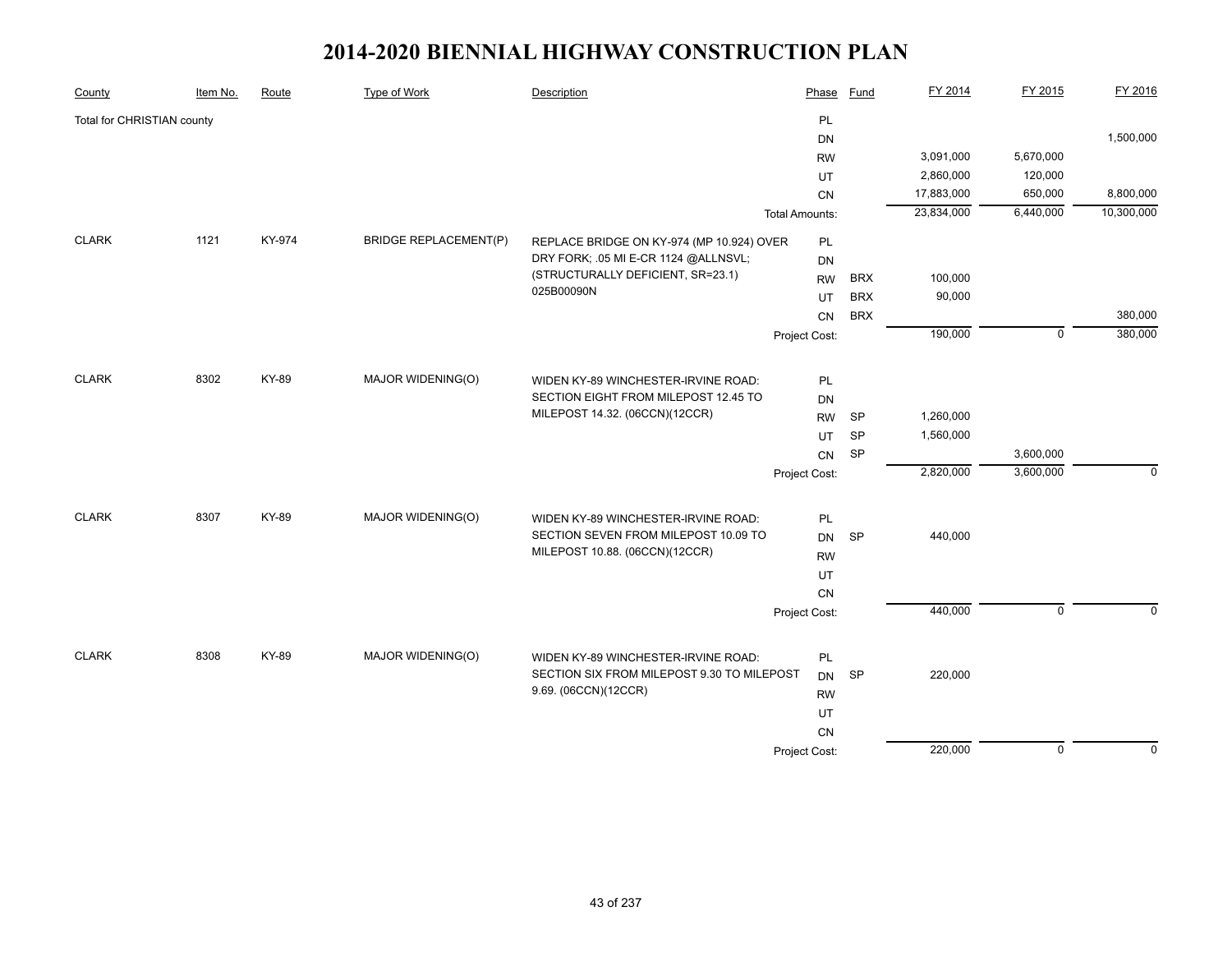| County           | Item No. | Route   | Type of Work      | Description                              | Phase         | Fund      | FY 2014   | FY 2015        | FY 2016     |
|------------------|----------|---------|-------------------|------------------------------------------|---------------|-----------|-----------|----------------|-------------|
| <b>CLARK</b>     | 8309     | KY-89   | MAJOR WIDENING(O) | WIDEN KY-89 WINCHESTER-IRVINE ROAD:      | PL            | SP        | 220,000   |                |             |
|                  |          |         |                   | SECTION FIVE FROM MILEPOST 7.02 TO       | DN            |           |           |                |             |
|                  |          |         |                   | MILEPOST 7.51. (06CCN)(12CCR)            | <b>RW</b>     |           |           |                |             |
|                  |          |         |                   |                                          | UT            |           |           |                |             |
|                  |          |         |                   |                                          | CN            |           |           |                |             |
|                  |          |         |                   |                                          | Project Cost: |           | 220,000   | $\overline{0}$ | $\Omega$    |
| <b>CLARK</b>     | 8310     | KY-89   | MAJOR WIDENING(O) | WIDEN KY-89 WINCHESTER-IRVINE ROAD:      | PL            |           |           |                |             |
|                  |          |         |                   | SECTION THREE FROM MILEPOST 3.06 TO      | <b>DN</b>     | <b>SP</b> | 550,000   |                |             |
|                  |          |         |                   | MILEPOST 4.28. (06CCN)(12CCR)            | <b>RW</b>     |           |           |                |             |
|                  |          |         |                   |                                          | UT            |           |           |                |             |
|                  |          |         |                   |                                          | CN            |           |           |                |             |
|                  |          |         |                   |                                          | Project Cost: |           | 550,000   | $\mathbf 0$    | $\Omega$    |
| <b>CLARK</b>     | 8311     | KY-89   | MAJOR WIDENING(O) | WIDEN KY-89 WINCHESTER-IRVINE ROAD:      | PL            |           |           |                |             |
|                  |          |         |                   | SECTION TWO FROM MILEPOST 1.96 TO        | DN            | <b>SP</b> | 400,000   |                |             |
|                  |          |         |                   | MILEPOST 2.93. (06CCN)(12CCR)            | <b>RW</b>     |           |           |                |             |
|                  |          |         |                   |                                          | UT            |           |           |                |             |
|                  |          |         |                   |                                          | CN            |           |           |                |             |
|                  |          |         |                   |                                          | Project Cost: |           | 400,000   | $\mathsf 0$    | $\mathbf 0$ |
| $\texttt{CLARK}$ | 8312     | KY-89   | MAJOR WIDENING(O) | WIDEN KY-89 WINCHESTER-IRVINE ROAD:      | PL            |           |           |                |             |
|                  |          |         |                   | SECTION ONE FROM MILEPOST 0.96 TO        | <b>DN</b>     | SP        | 570,000   |                |             |
|                  |          |         |                   | MILEPOST 1.96. (06CCN)(12CCR)            | <b>RW</b>     |           |           |                |             |
|                  |          |         |                   |                                          | UT            |           |           |                |             |
|                  |          |         |                   |                                          | CN            |           |           |                |             |
|                  |          |         |                   |                                          | Project Cost: |           | 570,000   | $\overline{0}$ | $\Omega$    |
| <b>CLARK</b>     | 8401     | KY-1958 | NEW ROUTE(O)      | EXTEND THE WINCHESTER EAST BYPASS (KY    | PL            |           |           |                |             |
|                  |          |         |                   | 1958) FROM IRVINE ROAD (KY 89) TO KY 627 | DN            |           |           |                |             |
|                  |          |         |                   | SOUTH OF WINCHESTER. (08CCN)(10CCR)      | <b>RW</b>     | SPP       | 6,830,000 |                |             |
|                  |          |         |                   |                                          | UT            |           |           |                |             |
|                  |          |         |                   |                                          | CN            |           |           |                |             |
|                  |          |         |                   |                                          | Project Cost: |           | 6,830,000 | $\mathbf 0$    | $\mathbf 0$ |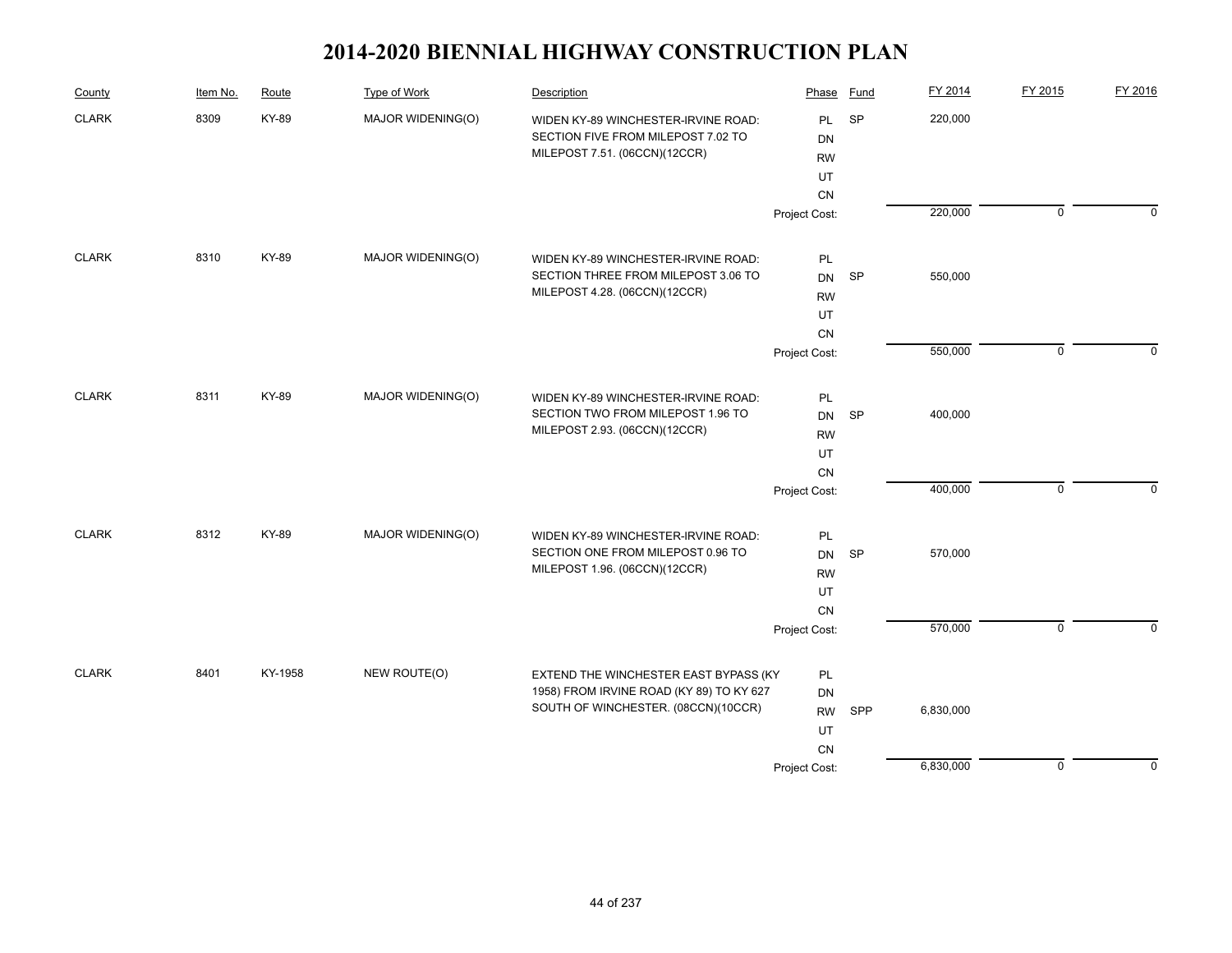| County                 | Item No. | Route         | <b>Type of Work</b>   | Description                                | Phase                 | <b>Fund</b>     | FY 2014    | FY 2015             | FY 2016     |
|------------------------|----------|---------------|-----------------------|--------------------------------------------|-----------------------|-----------------|------------|---------------------|-------------|
| <b>CLARK</b>           | 8410     | <b>US-60</b>  | SAFETY-HAZARD ELIM(P) | ERECT A FOUR-WAY TRAFFIC CONTROL SIGNAL    | PL                    |                 |            |                     |             |
|                        |          |               |                       | AT THE INTERSECTION OF US-60 AND BREEZE    | <b>DN</b>             |                 |            |                     |             |
|                        |          |               |                       | HILL DRIVE. (08CCN)                        | <b>RW</b>             |                 |            |                     |             |
|                        |          |               |                       |                                            | UT                    |                 |            |                     |             |
|                        |          |               |                       |                                            | CN                    | SP              | 50,000     |                     |             |
|                        |          |               |                       |                                            | Project Cost:         |                 | 50,000     | $\overline{0}$      | $\mathbf 0$ |
| <b>CLARK</b>           | 8633     | $-0$          | SIGNAL SYS IMPROVE(P) | INSTALL MAST ARM POLES FOR TRAFFIC         | PL                    |                 |            |                     |             |
|                        |          |               |                       | SIGNALS DOWNTOWN. (10CCN)                  | DN                    |                 |            |                     |             |
|                        |          |               |                       |                                            | <b>RW</b>             |                 |            |                     |             |
|                        |          |               |                       |                                            | UT                    |                 |            |                     |             |
|                        |          |               |                       |                                            | CN                    | SB <sub>2</sub> | 160,000    |                     |             |
|                        |          |               |                       |                                            | Project Cost:         |                 | 160,000    | $\mathbf 0$         | $\Omega$    |
| <b>CLARK</b>           | 8639     | $-0$          | NEW ROUTE(O)          | EXTEND FULTON ROAD. (BY COUNTY)(10CCN)     | PL                    |                 |            |                     |             |
|                        |          |               |                       |                                            | DN                    |                 |            |                     |             |
|                        |          |               |                       |                                            | <b>RW</b>             |                 |            |                     |             |
|                        |          |               |                       |                                            | UT                    |                 |            |                     |             |
|                        |          |               |                       |                                            | CN                    | SB <sub>2</sub> | 1,410,000  |                     |             |
|                        |          |               |                       |                                            | Project Cost:         |                 | 1,410,000  | $\mathsf{O}\xspace$ | $\Omega$    |
| Total for CLARK county |          |               |                       |                                            | PL                    |                 | 220,000    |                     |             |
|                        |          |               |                       |                                            | DN                    |                 | 2,180,000  |                     |             |
|                        |          |               |                       |                                            | <b>RW</b>             |                 | 8,190,000  |                     |             |
|                        |          |               |                       |                                            | UT                    |                 | 1,650,000  |                     |             |
|                        |          |               |                       |                                            | CN                    |                 | 1,620,000  | 3,600,000           | 380,000     |
|                        |          |               |                       |                                            | <b>Total Amounts:</b> |                 | 13,860,000 | 3,600,000           | 380,000     |
| <b>CLAY</b>            | 273.01   | <b>US-421</b> | BYPASS(O)             | WEST BYPASS OF MANCHESTER (GRADE,          | PL                    |                 |            |                     |             |
|                        |          |               |                       | DRAIN & INCIDENTAL SURFACING). (RU-04DEOB) | DN                    |                 |            |                     |             |
|                        |          |               |                       | (10CCR)                                    | <b>RW</b>             | SP              | 6,180,000  |                     |             |
|                        |          |               |                       |                                            | UT                    | SP              | 2,930,000  |                     |             |
|                        |          |               |                       |                                            | CN                    | SP              |            |                     | 54,160,000  |
|                        |          |               |                       |                                            | Project Cost:         |                 | 9,110,000  | $\overline{0}$      | 54,160,000  |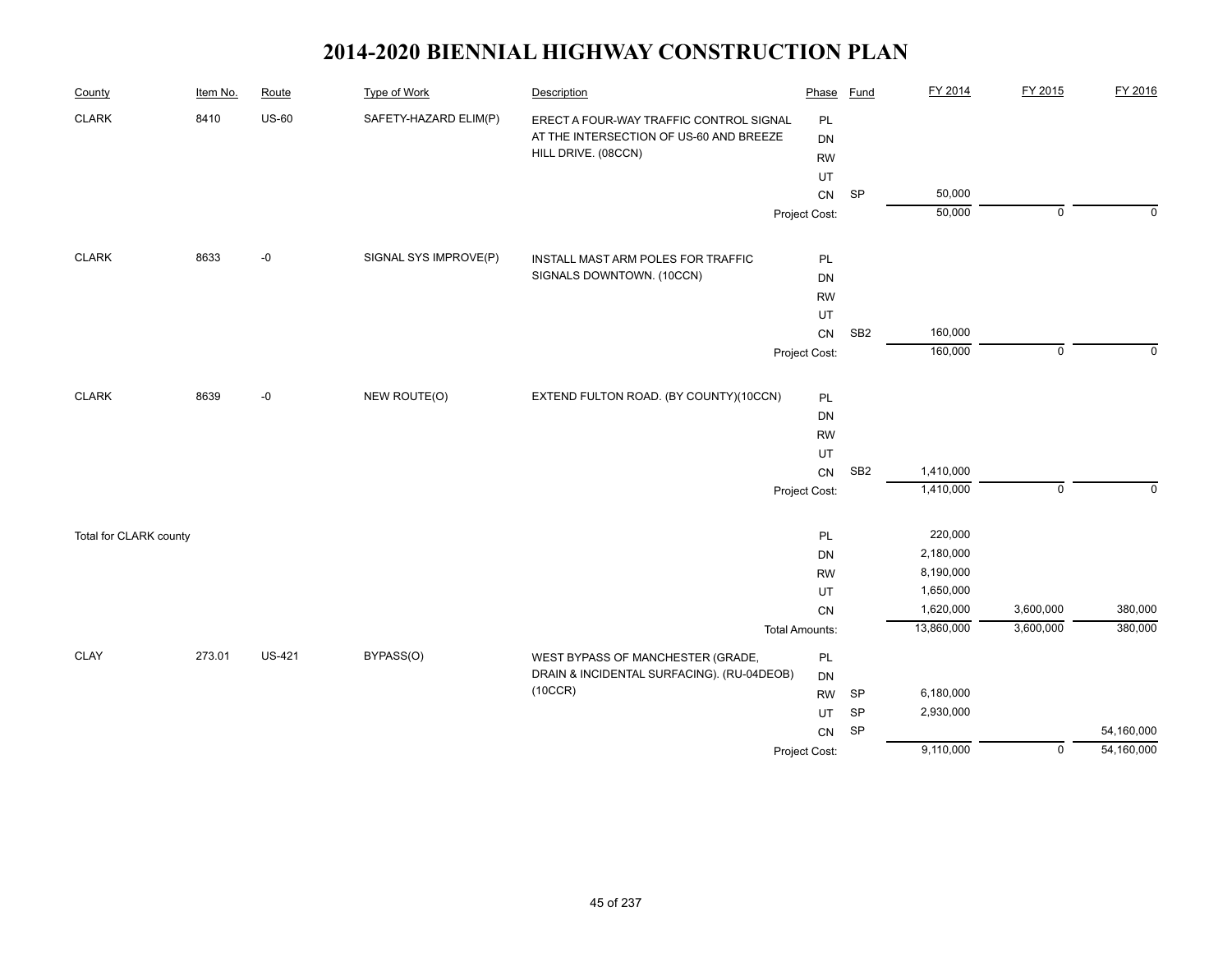| County      | Item No. | Route         | Type of Work                 | Description                                                                                                                                                        | Phase                               | Fund            | FY 2014     | FY 2015     | FY 2016     |
|-------------|----------|---------------|------------------------------|--------------------------------------------------------------------------------------------------------------------------------------------------------------------|-------------------------------------|-----------------|-------------|-------------|-------------|
| <b>CLAY</b> | 1069     | CR-1113       | <b>BRIDGE REPLACEMENT(P)</b> | REPLACE BRIDGE AND APPROACHES ON<br>CR-1113A OVER BIG CREEK (C63). (SR=4.0)<br>(PROJECT FUNDING CONTINGENT UPON BRIDGE<br>POSTING COMPLIANCE): (026C00063N)(10CCR) | <b>PL</b><br><b>DN</b><br><b>RW</b> |                 |             |             |             |
|             |          |               |                              |                                                                                                                                                                    | UT                                  |                 |             |             |             |
|             |          |               |                              |                                                                                                                                                                    | CN                                  | <b>BRZ</b>      | 1,360,000   |             |             |
|             |          |               |                              |                                                                                                                                                                    | Project Cost:                       |                 | 1,360,000   | $\mathbf 0$ | $\Omega$    |
| <b>CLAY</b> | 1088     | <b>US-421</b> | <b>BRIDGE REPLACEMENT(P)</b> | REPLACE BRIDGE ON US 421 OVER ISLAND                                                                                                                               | <b>PL</b>                           |                 |             |             |             |
|             |          |               |                              | CREEK AT INTERSECTION OF US 421 & BOWLING                                                                                                                          | <b>DN</b>                           |                 |             |             |             |
|             |          |               |                              | BRANCH RD (CR 1346)(SR 27.8) 026B00001N                                                                                                                            | <b>RW</b>                           | <b>BRO</b>      | 200,000     |             |             |
|             |          |               |                              |                                                                                                                                                                    | UT                                  | <b>BRO</b>      | 125,000     |             |             |
|             |          |               |                              |                                                                                                                                                                    | <b>CN</b>                           | <b>BRO</b>      |             | 2,100,000   |             |
|             |          |               |                              |                                                                                                                                                                    | Project Cost:                       |                 | 325,000     | 2,100,000   | $\Omega$    |
| <b>CLAY</b> | 1091     | CR-1004       | <b>BRIDGE REPLACEMENT(P)</b> | REPLACE BRIDGE ON BEECH CREEK RD (CR                                                                                                                               | PL                                  |                 |             |             |             |
|             |          |               |                              | 1004) OVER GOOSE CREEK AT INTERSECTION                                                                                                                             | DN                                  |                 |             |             |             |
|             |          |               |                              | WITH CHANDLER BRANCH RD (CR 1003)(SR                                                                                                                               | <b>RW</b>                           | <b>BRZ</b>      |             | 75,000      |             |
|             |          |               |                              | 30.8) C00001N                                                                                                                                                      | UT                                  | <b>BRZ</b>      |             | 50,000      |             |
|             |          |               |                              |                                                                                                                                                                    | CN                                  |                 |             |             |             |
|             |          |               |                              |                                                                                                                                                                    | Project Cost:                       |                 | $\mathbf 0$ | 125,000     | $\Omega$    |
| <b>CLAY</b> | 5005     | KY-66         | ROCKFALL MITIGTN(P)          | CORRECT ROCKFALL HAZARD @ MP 23.5 TO                                                                                                                               | PL                                  |                 |             |             |             |
|             |          |               |                              | 24.1(10CCR)                                                                                                                                                        | DN                                  |                 |             |             |             |
|             |          |               |                              |                                                                                                                                                                    | <b>RW</b>                           | SP              | 130,000     |             |             |
|             |          |               |                              |                                                                                                                                                                    | UT                                  | <b>SP</b>       | 40,000      |             |             |
|             |          |               |                              |                                                                                                                                                                    | <b>CN</b>                           | SP              |             | 3,990,000   |             |
|             |          |               |                              |                                                                                                                                                                    | Project Cost:                       |                 | 170,000     | 3,990,000   | $\Omega$    |
|             |          |               |                              |                                                                                                                                                                    |                                     |                 |             |             |             |
| <b>CLAY</b> | 8001     | KY-2432       | RECONSTRUCTION(O)            | RECONSTRUCT KY-2432 FROM SECOND STREET<br>IN EAST MANCHESTER NORTH TO THE LEFT                                                                                     | PL                                  |                 |             |             |             |
|             |          |               |                              | FORK OF COAL HOLLOW ROAD (MP 1.58)                                                                                                                                 | <b>DN</b>                           | <b>SPB</b>      | 2,320,000   |             |             |
|             |          |               |                              | (00CCN)(06CCR)(08CCR)(10CCR)                                                                                                                                       | <b>RW</b><br>UT                     | <b>SPB</b>      | 570,000     |             |             |
|             |          |               |                              |                                                                                                                                                                    | CN                                  | SB <sub>2</sub> |             | 13,000,000  |             |
|             |          |               |                              |                                                                                                                                                                    | Project Cost:                       |                 | 2,890,000   | 13,000,000  | $\mathbf 0$ |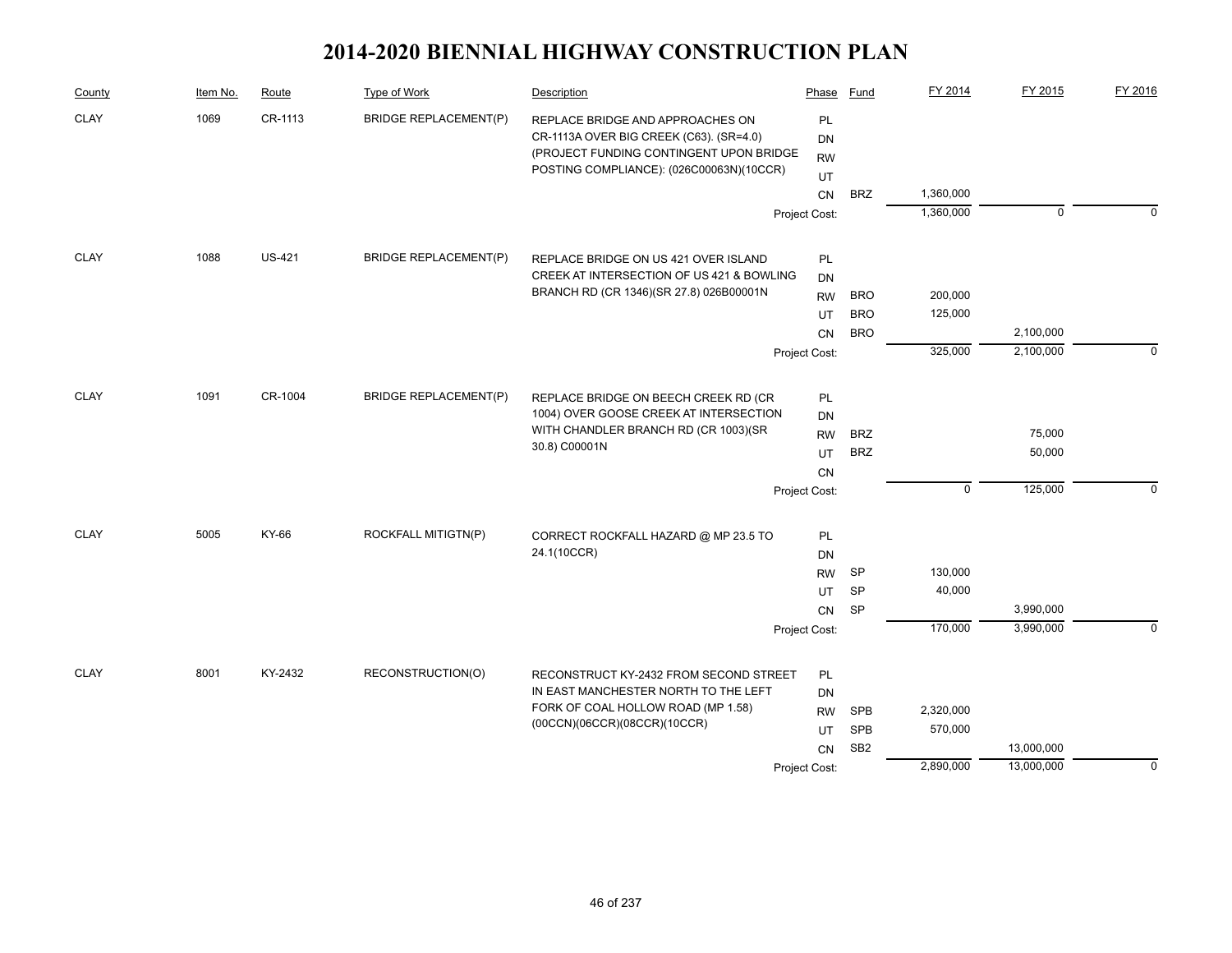| County      | Item No. | Route         | Type of Work                 | Description                               | Phase         | Fund      | FY 2014        | FY 2015     | FY 2016     |
|-------------|----------|---------------|------------------------------|-------------------------------------------|---------------|-----------|----------------|-------------|-------------|
| <b>CLAY</b> | 8003     | <b>US-421</b> | MINOR WIDENING(O)            | WIDEN US-421/KY-80 TO THREE LANES FROM    | PL            |           |                |             |             |
|             |          |               |                              | KY 80 SOUTH TO KY-149 (LOCKARTS CREEK     | DN            |           |                |             |             |
|             |          |               |                              | ROAD). (00CCN)(10CCR)(12CCR)              | <b>RW</b>     |           |                |             |             |
|             |          |               |                              |                                           | UT            |           |                |             |             |
|             |          |               |                              |                                           | CN            | SPP       |                | 25,700,000  |             |
|             |          |               |                              |                                           | Project Cost: |           | $\mathbf 0$    | 25,700,000  | $\mathbf 0$ |
| <b>CLAY</b> | 8632     | <b>US-421</b> | SAFETY(P)                    | CONSTRUCT A NEW ENTRANCE TO THE GREEN     | PL            |           |                |             |             |
|             |          |               |                              | PARK FROM US-421 TO END NEAR CEMETERY.    | <b>DN</b>     |           |                |             |             |
|             |          |               |                              | (10CCN)(12CCR)                            | <b>RW</b>     |           |                |             |             |
|             |          |               |                              |                                           | UT            |           |                |             |             |
|             |          |               |                              |                                           | CN            | <b>SP</b> | 3,150,000      |             |             |
|             |          |               |                              |                                           | Project Cost: |           | 3,150,000      | $\mathbf 0$ | $\Omega$    |
| <b>CLAY</b> | 8711     | CR-1263       | <b>BRIDGE REPLACEMENT(P)</b> | REPLACE BRIDGE OVER CURRY BRANCH ROAD     | PL            |           |                |             |             |
|             |          |               |                              | IN CLAY COUNTY.(12CCN)                    | DN            |           |                |             |             |
|             |          |               |                              |                                           | <b>RW</b>     | SPP       | 80,000         |             |             |
|             |          |               |                              |                                           | UT            |           |                |             |             |
|             |          |               |                              |                                           | <b>CN</b>     | SPP       |                | 410,000     |             |
|             |          |               |                              |                                           | Project Cost: |           | 80,000         | 410,000     | $\Omega$    |
| <b>CLAY</b> | 8853     | CR-1169       | <b>BRIDGE REPLACEMENT(P)</b> | RAISE THE EXISTING BRIDGE ON SCHOOLHOUSE  | PL            |           |                |             |             |
|             |          |               |                              | BRANCH ROAD AND APPROACHES OUT OF THE     | <b>DN</b>     | SPP       |                | 200,000     |             |
|             |          |               |                              | FLOODING OF GOOSE CREEK (026C00113N)      | <b>RW</b>     | SPP       |                |             | 50,000      |
|             |          |               |                              |                                           | UT            | SPP       |                |             | 50,000      |
|             |          |               |                              |                                           | <b>CN</b>     | SPP       |                |             | 550,000     |
|             |          |               |                              |                                           | Project Cost: |           | $\overline{0}$ | 200,000     | 650,000     |
| <b>CLAY</b> | 8855     | CR-1172       | <b>BRIDGE REPLACEMENT(P)</b> | REPLACE BRIDGE OVER GOOSE CREEK, 0.1 MILE | PL            |           |                |             |             |
|             |          |               |                              | SOUTH OF US 421.                          | DN            | SPP       |                | 250,000     |             |
|             |          |               |                              |                                           | <b>RW</b>     | SPP       |                |             | 75,000      |
|             |          |               |                              |                                           | UT            | SPP       |                |             | 75,000      |
|             |          |               |                              |                                           | <b>CN</b>     | SPP       |                |             | 550,000     |
|             |          |               |                              |                                           | Project Cost: |           | 0              | 250,000     | 700,000     |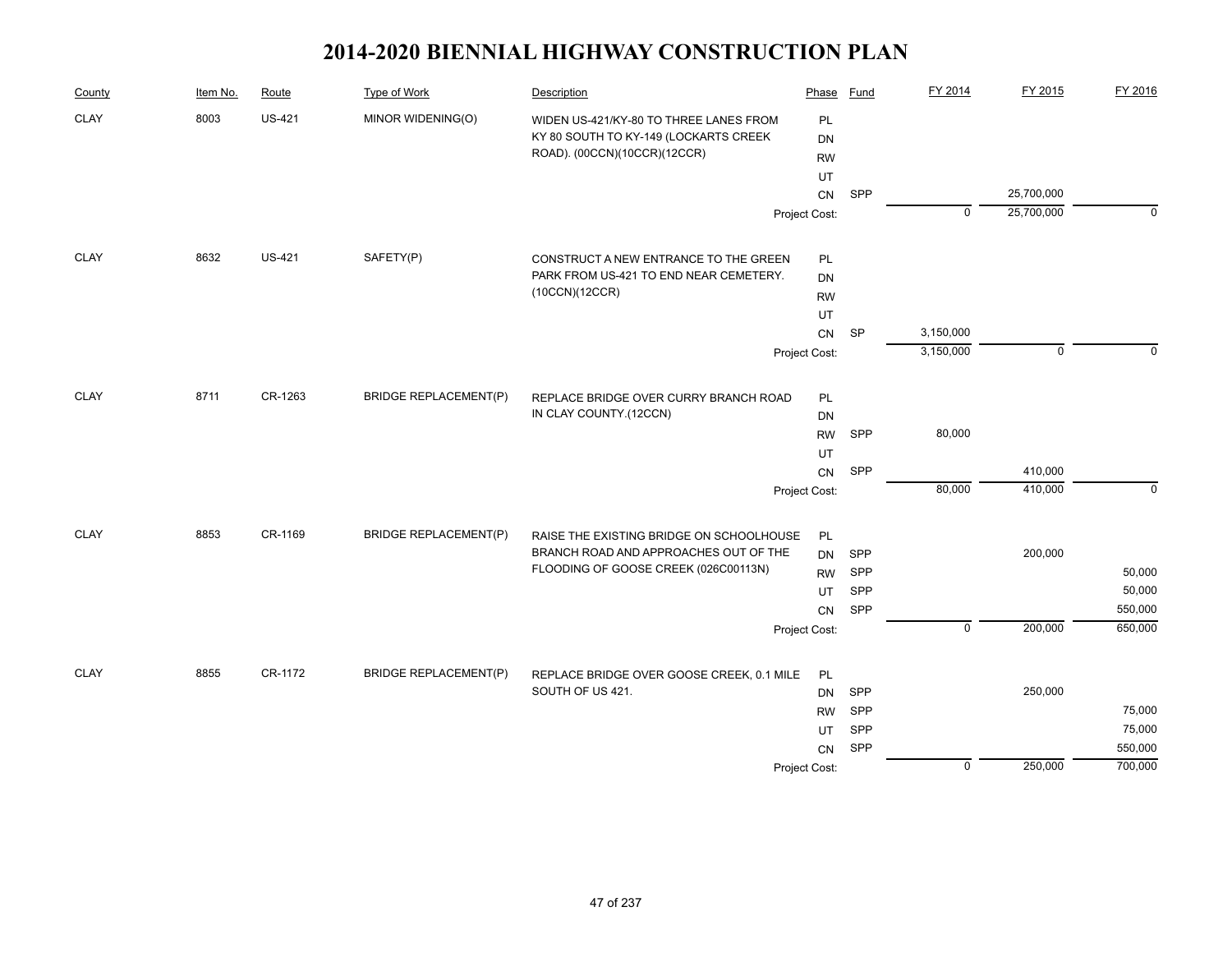| County      | Item No. | Route   | Type of Work      | Description                                    | Phase         | Fund       | FY 2014        | FY 2015 | FY 2016   |
|-------------|----------|---------|-------------------|------------------------------------------------|---------------|------------|----------------|---------|-----------|
| <b>CLAY</b> | 8856     | KY-66   | RECONSTRUCTION(O) | RECONSTRUCT EXISTING S-CURVE FROM MP           | <b>PL</b>     |            |                |         |           |
|             |          |         |                   | 32.9 TO MP 33.5 TO IMPROVE GEOMETRICS.         | <b>DN</b>     | SPP        |                | 200,000 |           |
|             |          |         |                   |                                                | <b>RW</b>     | SPP        |                | 400,000 |           |
|             |          |         |                   |                                                | UT            | SPP        |                | 75,000  |           |
|             |          |         |                   |                                                | CN            | SPP        |                |         | 300,000   |
|             |          |         |                   |                                                | Project Cost: |            | $\mathbf 0$    | 675,000 | 300,000   |
| <b>CLAY</b> | 8859     | KY-1999 | MINOR WIDENING(O) | IMPROVE GEOMETRICS TO A 35 MPH DESIGN          | PL            |            |                |         |           |
|             |          |         |                   | SPEED ALONG KY 1999 FROM THE PROPOSED          | <b>DN</b>     | SPP        |                | 600,000 |           |
|             |          |         |                   | US 421 WIDENING PROJECT TO THE NEW HAL         | <b>RW</b>     | SPP        |                |         | 1,060,000 |
|             |          |         |                   | ROGERS PARKWAY ACCESS.                         | UT            | SPP        |                |         | 300,000   |
|             |          |         |                   |                                                | CN            |            |                |         |           |
|             |          |         |                   |                                                | Project Cost: |            | $\mathbf 0$    | 600,000 | 1,360,000 |
| <b>CLAY</b> | 8860     | KY-1524 | SAFETY(P)         | <b>IMPROVE SAFETY AND SIGHT DISTANCE ALONG</b> | PL            |            |                |         |           |
|             |          |         |                   | KY 1524 AT THE INTERSECTION OF KY 2000         | <b>DN</b>     | <b>SPP</b> |                | 25,000  |           |
|             |          |         |                   |                                                | <b>RW</b>     | SPP        |                | 30,000  |           |
|             |          |         |                   |                                                | UT            | SPP        |                | 40,000  |           |
|             |          |         |                   |                                                | CN            | SPP        |                |         | 110,000   |
|             |          |         |                   |                                                | Project Cost: |            | $\mathbf 0$    | 95,000  | 110,000   |
| <b>CLAY</b> | 8861     | KY-638  | SAFETY(P)         | IMPROVE SAFETY AND SIGHT DISTANCE ALONG        | PL            |            |                |         |           |
|             |          |         |                   | KY 638 (MP 6.7 TO MP 7.1) AND ITS              | <b>DN</b>     | SPP        |                | 225,000 |           |
|             |          |         |                   | INTERSECTION WITH KY 3476.                     | <b>RW</b>     | SPP        |                | 250,000 |           |
|             |          |         |                   |                                                | UT            | SPP        |                | 150,000 |           |
|             |          |         |                   |                                                | CN            | SPP        |                |         | 1,840,000 |
|             |          |         |                   |                                                | Project Cost: |            | $\overline{0}$ | 625,000 | 1,840,000 |
| <b>CLAY</b> | 8862     | KY-11   | RECONSTRUCTION(O) | RECONSTRUCT KY 11 FROM ENGINE BRANCH           | PL            |            |                |         |           |
|             |          |         |                   | TO US 421 TO IMPROVE SUBSTANDARD               | <b>DN</b>     | SPP        |                | 350,000 |           |
|             |          |         |                   | ROADWAY GEOMETRY AND SAFETY.                   | <b>RW</b>     | SPP        |                |         | 1,750,000 |
|             |          |         |                   |                                                | UT            | SPP        |                |         | 500,000   |
|             |          |         |                   |                                                | CN            |            |                |         |           |
|             |          |         |                   |                                                | Project Cost: |            | $\mathbf 0$    | 350,000 | 2,250,000 |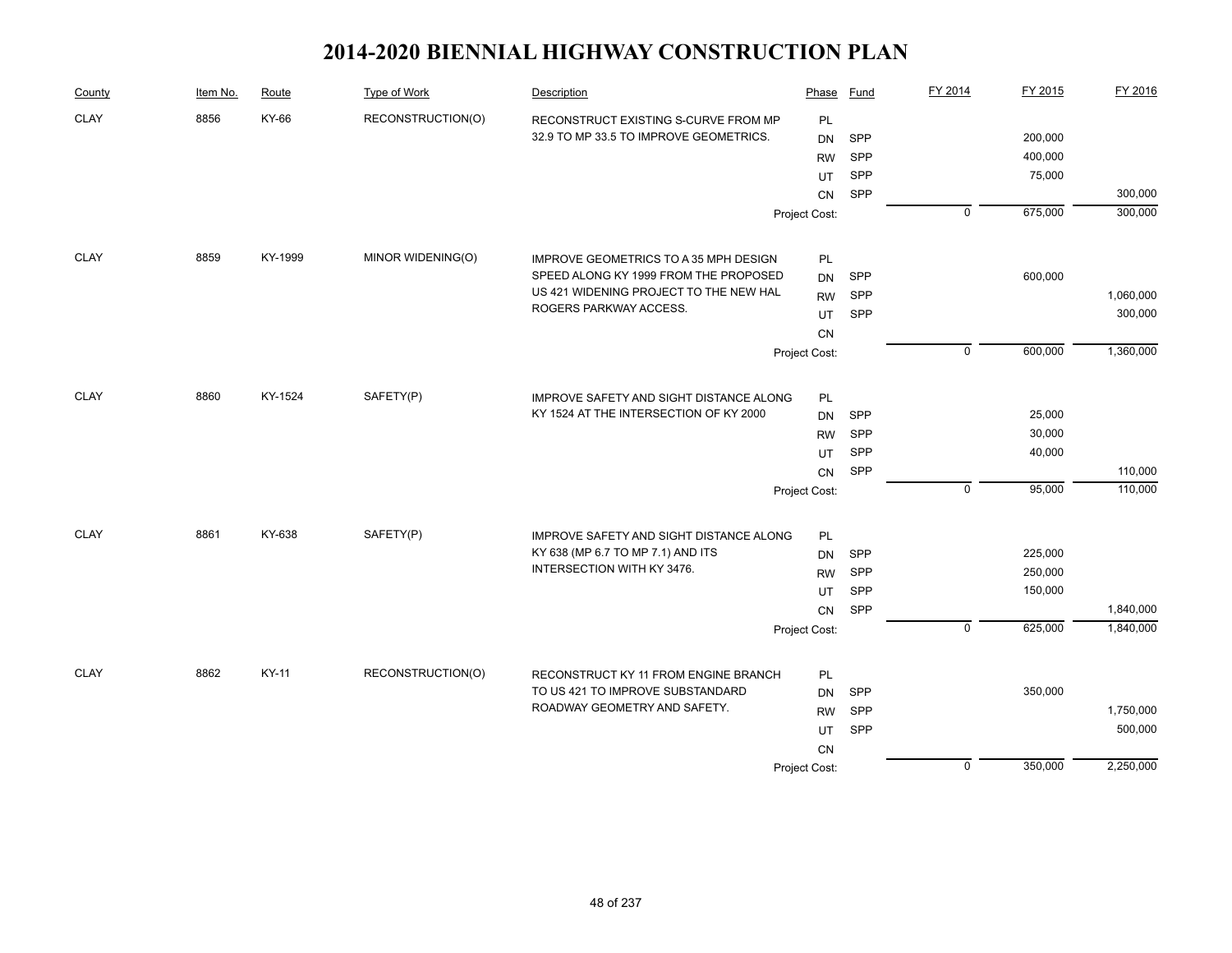| County                | Item No. | Route         | Type of Work                 | <b>Description</b>                                                                            | Phase                 | Fund       | FY 2014     | FY 2015           | FY 2016     |
|-----------------------|----------|---------------|------------------------------|-----------------------------------------------------------------------------------------------|-----------------------|------------|-------------|-------------------|-------------|
| <b>CLAY</b>           | 8863     | CR 1172       | <b>BRIDGE REPLACEMENT(P)</b> | REPLACE EXISTING BRIDGE ON CR 1172B OVER<br>GOOSE CREEK, LOCATED 0.1 MILE SOUTH OF<br>US 421. | PL<br><b>DN</b>       | SPP<br>SPP |             | 250,000<br>75,000 |             |
|                       |          |               |                              |                                                                                               | <b>RW</b><br>UT       | SPP        |             | 75,000            |             |
|                       |          |               |                              |                                                                                               | <b>CN</b>             | SPP        |             | 550,000           |             |
|                       |          |               |                              |                                                                                               | Project Cost:         |            | $\mathbf 0$ | 950,000           | $\mathbf 0$ |
|                       |          |               |                              |                                                                                               |                       |            |             |                   |             |
| <b>CLAY</b>           | 8864     | CR-1286       | SAFETY(P)                    | <b>IMPROVE GEOMETRICS ALONG URBAN CREEK</b>                                                   | PL                    |            |             |                   |             |
|                       |          |               |                              | ROAD (CR 1286) AND, INCLUDING                                                                 | <b>DN</b>             | SPP        |             | 800,000           |             |
|                       |          |               |                              | INTERSECTIONS AT HAL ROGERS PARKWAY                                                           | <b>RW</b>             | SPP        |             |                   | 650,000     |
|                       |          |               |                              | AND KY 687.                                                                                   | UT                    | SPP        |             |                   | 450,000     |
|                       |          |               |                              |                                                                                               | <b>CN</b>             |            |             |                   |             |
|                       |          |               |                              |                                                                                               | Project Cost:         |            | $\mathbf 0$ | 800,000           | 1,100,000   |
| Total for CLAY county |          |               |                              |                                                                                               | PL                    |            |             |                   |             |
|                       |          |               |                              |                                                                                               | DN                    |            |             | 2,900,000         |             |
|                       |          |               |                              |                                                                                               | <b>RW</b>             |            | 8,910,000   | 830,000           | 3,585,000   |
|                       |          |               |                              |                                                                                               | UT                    |            | 3,665,000   | 390,000           | 1,375,000   |
|                       |          |               |                              |                                                                                               | <b>CN</b>             |            | 4,510,000   | 45,750,000        | 57,510,000  |
|                       |          |               |                              |                                                                                               | <b>Total Amounts:</b> |            | 17,085,000  | 49,870,000        | 62,470,000  |
| <b>CLINTON</b>        | 8601.26  | <b>US-127</b> | RECONSTRUCTION(O)            | RECONSTRUCTION OF US 127 FROM APPROX                                                          | PL                    |            |             |                   |             |
|                       |          |               |                              | 1.14 MI N OF INTERSECTION OF KY 3063 & OLD                                                    | <b>DN</b>             | <b>STP</b> | 2,300,000   |                   |             |
|                       |          |               |                              | US 127, EXTENDING N TO KY 1730, LOCATED                                                       | <b>RW</b>             | <b>STP</b> |             |                   | 1,110,000   |
|                       |          |               |                              | APPROX 0.36 MI E OF THE INTERSECTION OF KY<br>1730 & MANNTOWN RD. (SEE 8-108 & 8-115 FOR      | UT                    | <b>STP</b> |             |                   | 550,000     |
|                       |          |               |                              |                                                                                               | <b>CN</b>             |            |             |                   |             |
|                       |          |               |                              |                                                                                               | Project Cost:         |            | 2,300,000   | $\mathbf 0$       | 1,660,000   |
| <b>CLINTON</b>        | 8601.3   | <b>US-127</b> | RECONSTRUCTION(O)            | RECONSTRUCTION OF US 127 FROM APPROX                                                          | PL                    |            |             |                   |             |
|                       |          |               |                              | 0.18 MI E OF THE INTERSECTION OF AARON                                                        | <b>DN</b>             | SP         | 1,600,000   |                   |             |
|                       |          |               |                              | RIDGE RD AND OLD US 127, EXTENDING N TO                                                       | <b>RW</b>             | <b>SP</b>  |             |                   | 1,680,000   |
|                       |          |               |                              | APPROX 1.14 MI N OF THE INTERSECTION OF KY                                                    | UT                    | SP         |             |                   | 580,000     |
|                       |          |               |                              | 3063 AND OLD US 127. (SEE 8-108 AND 8-115                                                     | CN                    |            |             |                   |             |
|                       |          |               |                              |                                                                                               | Project Cost:         |            | 1,600,000   | $\mathbf 0$       | 2,260,000   |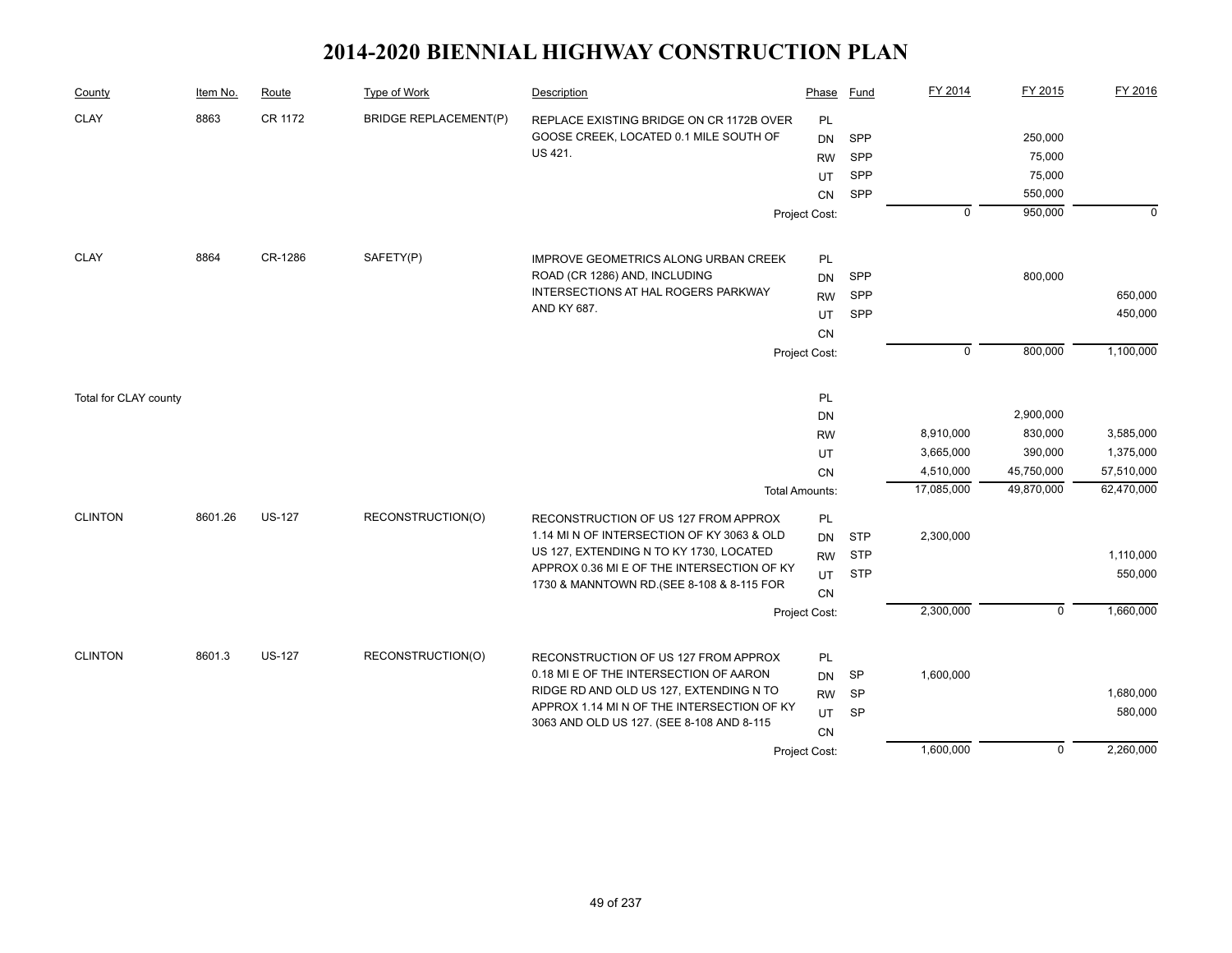| County                      | Item No. | Route | <b>Type of Work</b>   | Description                             | Phase                 | <b>Fund</b> | FY 2014     | FY 2015        | FY 2016     |
|-----------------------------|----------|-------|-----------------------|-----------------------------------------|-----------------------|-------------|-------------|----------------|-------------|
| Total for CLINTON county    |          |       |                       |                                         | PL                    |             |             |                |             |
|                             |          |       |                       |                                         | DN                    |             | 3,900,000   |                |             |
|                             |          |       |                       |                                         | <b>RW</b>             |             |             |                | 2,790,000   |
|                             |          |       |                       |                                         | UT                    |             |             |                | 1,130,000   |
|                             |          |       |                       |                                         | CN                    |             |             |                |             |
|                             |          |       |                       |                                         | <b>Total Amounts:</b> |             | 3,900,000   | $\overline{0}$ | 3,920,000   |
| CRITTENDEN                  | 326.12   | KY-91 | FERRY OPERATION(P)    | OPERATION OF CAVE-IN-ROCK FERRY AT OHIO | PL                    |             |             |                |             |
|                             |          |       |                       | RIVER FOR FY 2015.(12CCR)               | DN                    |             |             |                |             |
|                             |          |       |                       |                                         | <b>RW</b>             |             |             |                |             |
|                             |          |       |                       |                                         | UT                    |             |             |                |             |
|                             |          |       |                       |                                         | CN                    | SPP         |             | 402,000        |             |
|                             |          |       |                       |                                         | Project Cost:         |             | $\mathbf 0$ | 402,000        | $\mathbf 0$ |
| <b>CRITTENDEN</b>           | 326.13   | KY-91 | FERRY OPERATION(P)    | OPERATION OF CAVE-IN-ROCK FERRY AT OHIO | PL                    |             |             |                |             |
|                             |          |       |                       | RIVER FOR FY 2016.(12CCR)               | DN                    |             |             |                |             |
|                             |          |       |                       |                                         | <b>RW</b>             |             |             |                |             |
|                             |          |       |                       |                                         | UT                    |             |             |                |             |
|                             |          |       |                       |                                         | ${\sf CN}$            | SPP         |             |                | 402,000     |
|                             |          |       |                       |                                         | Project Cost:         |             | $\mathbf 0$ | $\mathbf 0$    | 402,000     |
|                             |          |       |                       |                                         |                       |             |             |                |             |
| Total for CRITTENDEN county |          |       |                       |                                         | PL                    |             |             |                |             |
|                             |          |       |                       |                                         | <b>DN</b>             |             |             |                |             |
|                             |          |       |                       |                                         | <b>RW</b>             |             |             |                |             |
|                             |          |       |                       |                                         | UT                    |             |             |                |             |
|                             |          |       |                       |                                         | CN                    |             |             | 402,000        | 402,000     |
|                             |          |       |                       |                                         | <b>Total Amounts:</b> |             | $\pmb{0}$   | 402,000        | 402,000     |
| <b>CUMBERLAND</b>           | 150      | KY-61 | PAVEMENT REHAB-PRI(P) | SHOULDER TREATMENT ON KY 61 FROM JOE    | PL                    |             |             |                |             |
|                             |          |       |                       | SCOTT RIDGE ROAD, NORTHERLY TO THE      | DN                    |             |             |                |             |
|                             |          |       |                       | TENNESSEE LINE. (2006BOPC)(10CCR)       | <b>RW</b>             |             |             |                |             |
|                             |          |       |                       |                                         | UT                    |             |             |                |             |
|                             |          |       |                       |                                         | CN                    | SPP         |             | 3,930,000      |             |
|                             |          |       |                       |                                         | Project Cost:         |             | $\mathsf 0$ | 3,930,000      | $\mathbf 0$ |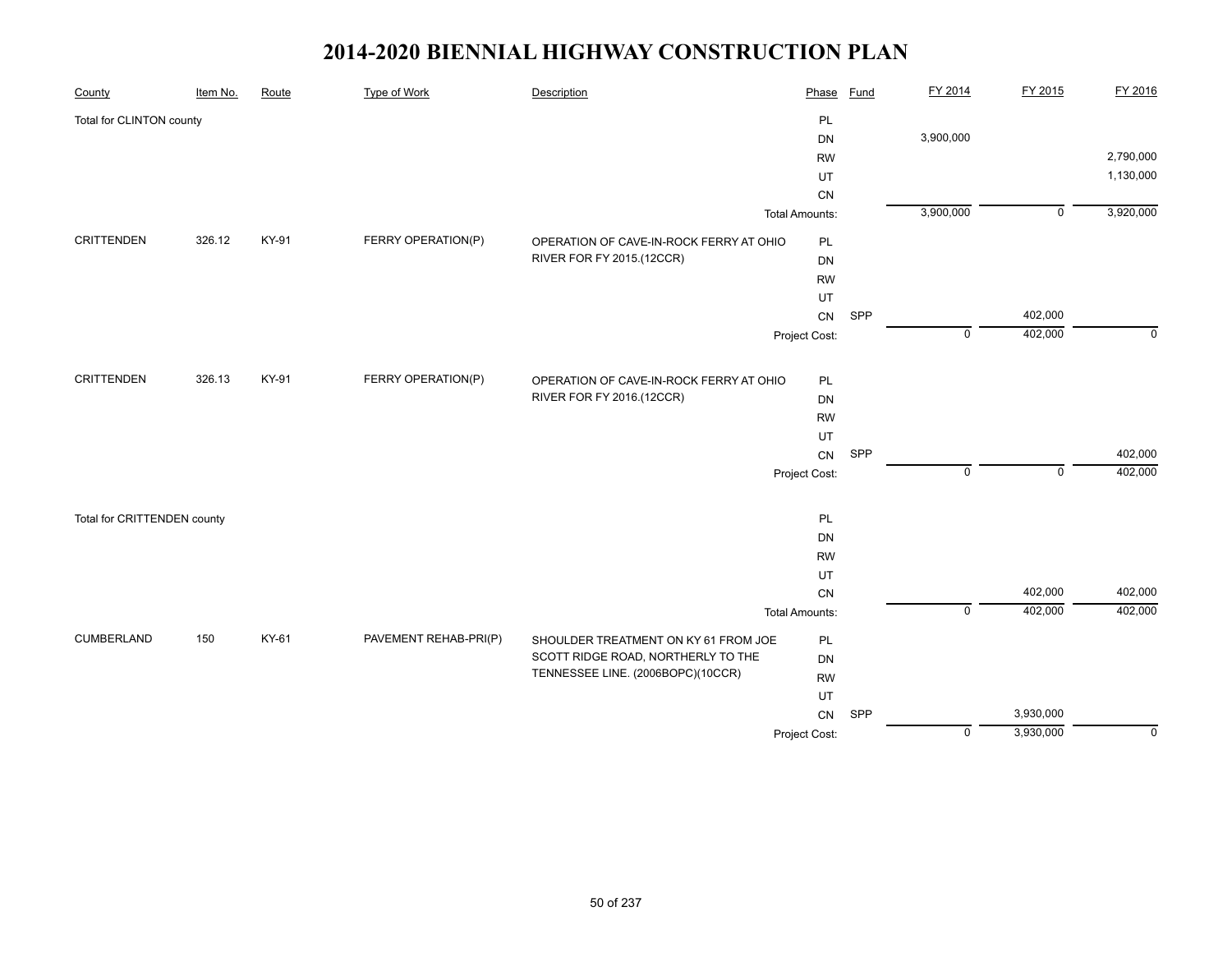| County                      | Item No. | Route   | <b>Type of Work</b> | Description                                      | Phase                 | <b>Fund</b> | FY 2014        | FY 2015     | FY 2016     |
|-----------------------------|----------|---------|---------------------|--------------------------------------------------|-----------------------|-------------|----------------|-------------|-------------|
| Total for CUMBERLAND county |          |         |                     |                                                  | PL                    |             |                |             |             |
|                             |          |         |                     |                                                  | DN                    |             |                |             |             |
|                             |          |         |                     |                                                  | <b>RW</b>             |             |                |             |             |
|                             |          |         |                     |                                                  | UT                    |             |                |             |             |
|                             |          |         |                     |                                                  | CN                    |             |                | 3,930,000   |             |
|                             |          |         |                     |                                                  | <b>Total Amounts:</b> |             | $\overline{0}$ | 3,930,000   | $\mathbf 0$ |
| <b>DAVIESS</b>              | 194      | KY-144  | RECONSTRUCTION(O)   | RECONSTRUCT KY-144 IN THE VICINITY OF            | PL                    |             |                |             |             |
|                             |          |         |                     | PLEASANT VALLEY ROAD. DESIGN PHASE               | DN                    |             |                |             |             |
|                             |          |         |                     | MONEY WAS MOVED FROM 2-8631.00(10CCR)<br>(12CCR) | <b>RW</b>             |             |                |             |             |
|                             |          |         |                     |                                                  | UT                    |             |                |             |             |
|                             |          |         |                     |                                                  | CN                    | SPP         | 1,520,000      |             |             |
|                             |          |         |                     |                                                  | Project Cost:         |             | 1,520,000      | $\mathbf 0$ | $\Omega$    |
| <b>DAVIESS</b>              | 229      | KY-298  | SAFETY(P)           | RECONSTRUCT INTERSECTION AT FAIRVIEW             | PL                    |             |                |             |             |
|                             |          |         |                     | DRIVE (KY 3143) AND KY 298. (12CCR)              | DN                    |             |                |             |             |
|                             |          |         |                     |                                                  | <b>RW</b>             | SPP         |                | 600,000     |             |
|                             |          |         |                     |                                                  | UT                    | SPP         |                | 1,000,000   |             |
|                             |          |         |                     |                                                  | CN                    |             |                |             |             |
|                             |          |         |                     |                                                  | Project Cost:         |             | $\mathbf 0$    | 1,600,000   | $\Omega$    |
| <b>DAVIESS</b>              | 237      | $US-60$ | RECONSTRUCTION(O)   | RECONSTRUCT ON US 60 BETWEEN OAKFORD             | PL                    |             |                |             |             |
|                             |          |         |                     | RD LOOP (CR 1370) TO ADDRESS FLOODING            | <b>DN</b>             | <b>STP</b>  | 250,000        |             |             |
|                             |          |         |                     | PROBLEM IN THE VICINITY OF THE                   | <b>RW</b>             | <b>STP</b>  |                | 500,000     |             |
|                             |          |         |                     | KIMBERLY-CLARK PLANT                             | UT                    | <b>STP</b>  |                | 500,000     |             |
|                             |          |         |                     |                                                  | CN                    | <b>STP</b>  |                |             | 2,000,000   |
|                             |          |         |                     |                                                  | Project Cost:         |             | 250,000        | 1,000,000   | 2,000,000   |
|                             |          |         |                     |                                                  |                       |             |                |             |             |
| <b>DAVIESS</b>              | 287.52   | $US-60$ | RELOCATION(O)       | TRANSPORTATION IMPROVEMENTS TO US 60             | PL                    |             |                |             |             |
|                             |          |         |                     | OWENSBORO, DAVIESS COUNTY.                       | DN                    |             |                |             |             |
|                             |          |         |                     | (2005HPP-KY158)(2005HPP-KY167)(SEE               | <b>RW</b>             |             |                |             |             |
|                             |          |         |                     | 2-287.20 FOR "STP" COMPONENT)                    | UT                    |             |                |             |             |
|                             |          |         |                     |                                                  | CN                    | HPP         | 3,404,040      |             |             |
|                             |          |         |                     |                                                  | Project Cost:         |             | 3,404,040      | $\mathbf 0$ | $\mathbf 0$ |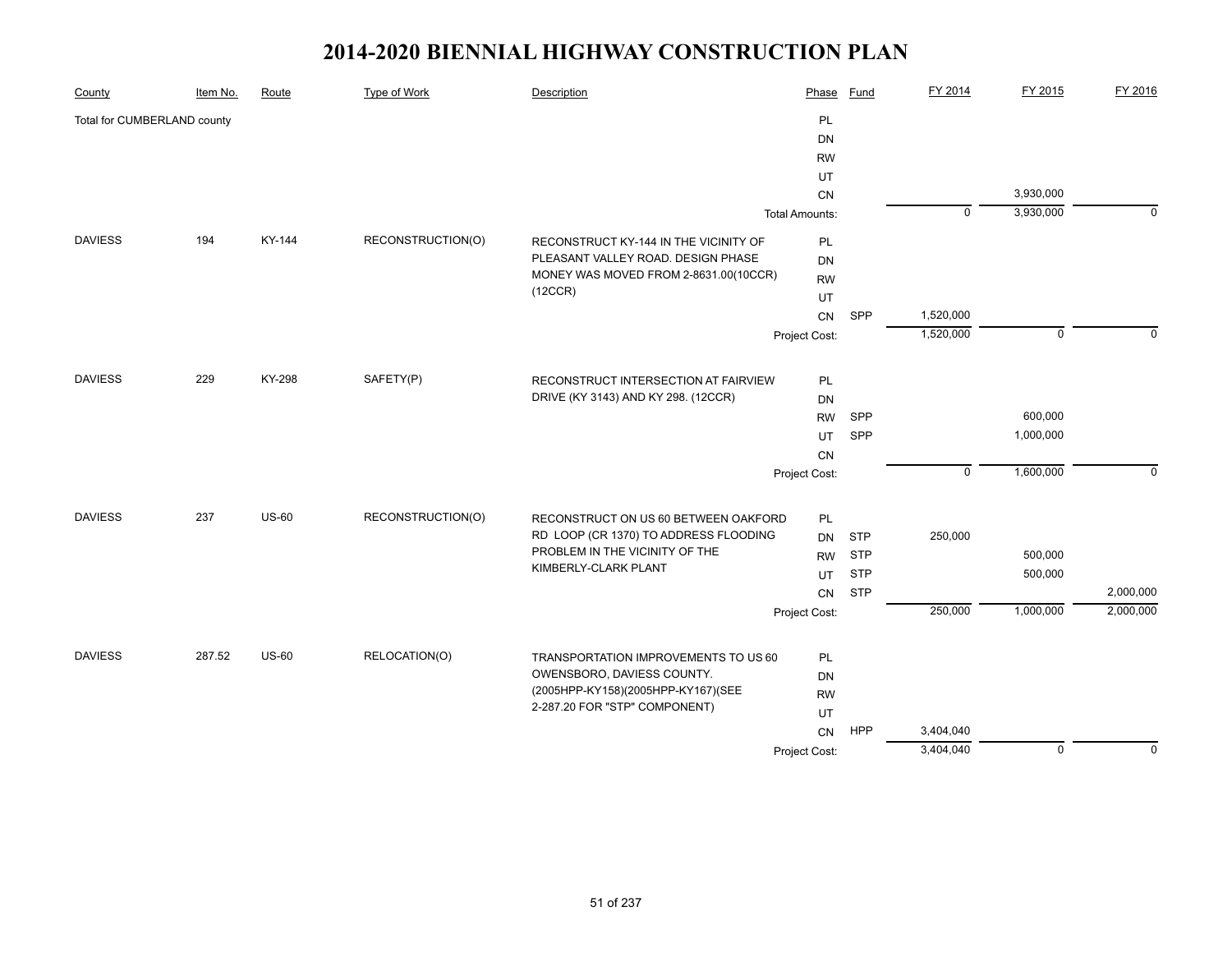| County         | Item No. | Route   | Type of Work                 | Description                               | Phase         | <b>Fund</b> | FY 2014        | FY 2015     | FY 2016  |
|----------------|----------|---------|------------------------------|-------------------------------------------|---------------|-------------|----------------|-------------|----------|
| <b>DAVIESS</b> | 1075     | PR-1212 | <b>BRIDGE REPLACEMENT(P)</b> | REPLACE BRIDGE ON PR-1212 (MP 0.725) OVER | PL            |             |                |             |          |
|                |          |         |                              | TRIB-PANTHER CK; .4 MI E KY 279;          | DN            |             |                |             |          |
|                |          |         |                              | (STRUCTURALLY DEFICIENT, SR=16.8)         | <b>RW</b>     | <b>BRZ</b>  | 120,000        |             |          |
|                |          |         |                              | 030C00168N                                | UT            | <b>BRZ</b>  | 150,000        |             |          |
|                |          |         |                              |                                           | CN            | <b>BRZ</b>  |                |             | 370,000  |
|                |          |         |                              |                                           | Project Cost: |             | 270,000        | $\mathbf 0$ | 370,000  |
| <b>DAVIESS</b> | 1093     | CR-1014 | <b>BRIDGE REPLACEMENT(P)</b> | REPLACE BRIDGE OVER BURNETT FORK ON       | PL            |             |                |             |          |
|                |          |         |                              | FIELDS RD (CR 1014) 0.75 MI W OF KY 142   | <b>DN</b>     | <b>BRZ</b>  |                | 215,000     |          |
|                |          |         |                              | 030C00001N SR 39 (EBRP)                   | <b>RW</b>     | <b>BRZ</b>  |                |             | 75,000   |
|                |          |         |                              |                                           | UT            |             |                |             |          |
|                |          |         |                              |                                           | <b>CN</b>     |             |                |             |          |
|                |          |         |                              |                                           | Project Cost: |             | $\overline{0}$ | 215,000     | 75,000   |
| <b>DAVIESS</b> | 8300     | KY-54   | MAJOR WIDENING(O)            | WIDENING KY-54 FROM THE US-60 BYPASS TO   | PL            |             |                |             |          |
|                |          |         |                              | WHITESVILLE FROM MILEPOST 4.51 TO         | DN            |             |                |             |          |
|                |          |         |                              | MILEPOST 8.0. (06CCN)(10CCR)(12CCR)       | <b>RW</b>     | SPP         |                | 7,660,000   |          |
|                |          |         |                              |                                           | UT            |             |                |             |          |
|                |          |         |                              |                                           | CN            |             |                |             |          |
|                |          |         |                              |                                           | Project Cost: |             | $\overline{0}$ | 7,660,000   | $\Omega$ |
| <b>DAVIESS</b> | 8709     | KY-1456 | MINOR WIDENING(O)            | WIDEN KY 1456 - ADD SHOULDERS AND         | PL            |             |                |             |          |
|                |          |         |                              | CORRECT GEOMETRIC DEFICIENCIES (12CCN)    | DN            | SP          |                | 500,000     |          |
|                |          |         |                              |                                           | <b>RW</b>     |             |                |             |          |
|                |          |         |                              |                                           | UT            |             |                |             |          |
|                |          |         |                              |                                           | CN            |             |                |             |          |
|                |          |         |                              |                                           | Project Cost: |             | $\overline{0}$ | 500,000     | $\Omega$ |
| <b>DAVIESS</b> | 8851     | KY-81   | MINOR WIDENING(O)            | EXTEND THE CURRENT 4 LANES TO THE         | PL            |             |                |             |          |
|                |          |         |                              | ROUNDABOUT AT KY-56/KY-81                 | <b>DN</b>     | SPP         |                | 400,000     |          |
|                |          |         |                              |                                           | <b>RW</b>     | SPP         |                |             | 500,000  |
|                |          |         |                              |                                           | UT            |             |                |             |          |
|                |          |         |                              |                                           | CN            |             |                |             |          |
|                |          |         |                              |                                           | Project Cost: |             | $\pmb{0}$      | 400,000     | 500,000  |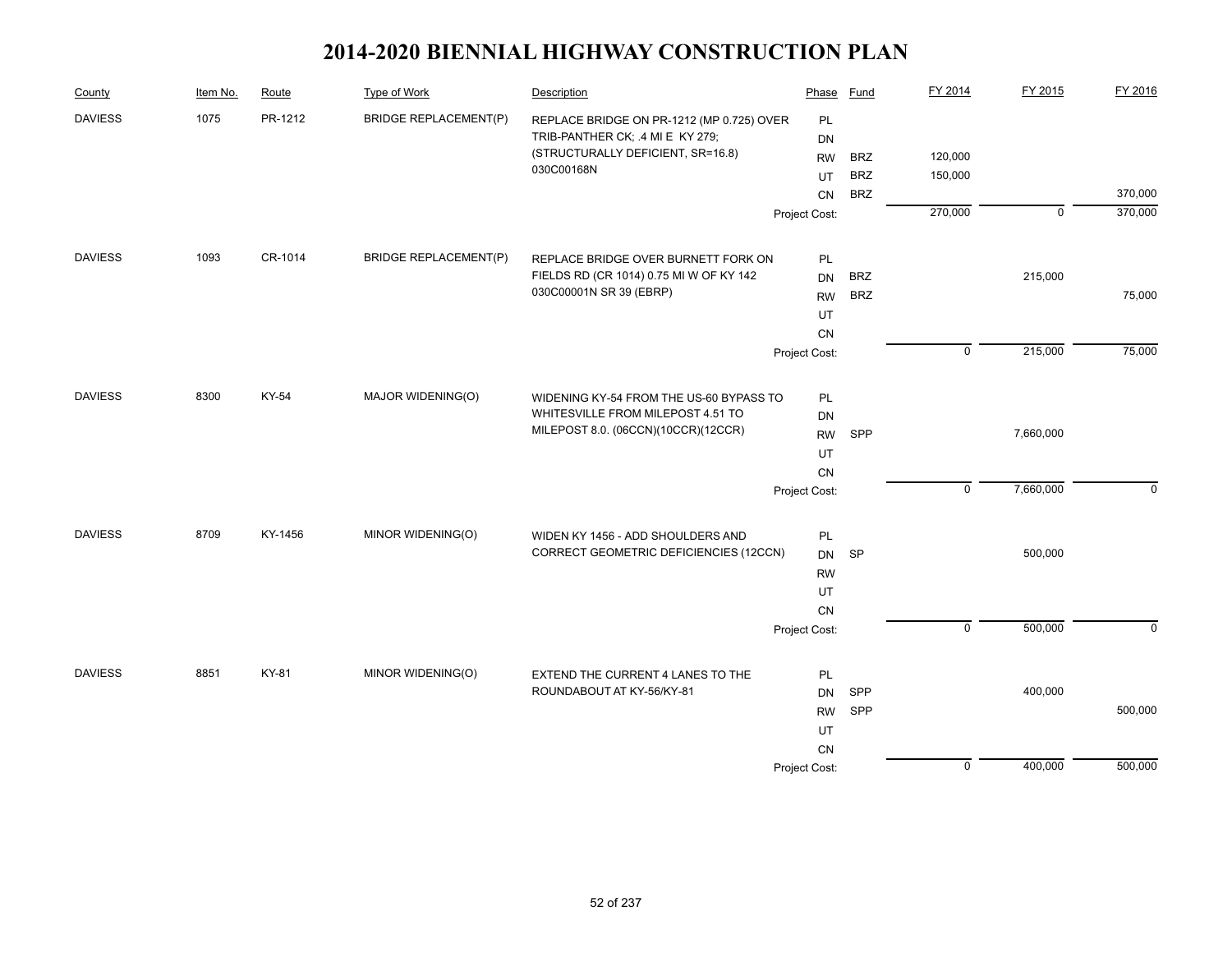| County                   | Item No. | Route   | Type of Work          | Description                                                                     | Phase                 | <b>Fund</b> | FY 2014        | FY 2015     | FY 2016     |
|--------------------------|----------|---------|-----------------------|---------------------------------------------------------------------------------|-----------------------|-------------|----------------|-------------|-------------|
| <b>DAVIESS</b>           | 8854     | KY-3143 | MINOR WIDENING(O)     | WIDEN KY 3143 TO 3 LANES WITH CURB AND                                          | PL                    |             |                |             |             |
|                          |          |         |                       | GUTTER FROM KY 3335 TO KY 54                                                    | <b>DN</b>             | SPP         |                | 500,000     |             |
|                          |          |         |                       |                                                                                 | <b>RW</b>             | SPP         |                |             | 2,475,000   |
|                          |          |         |                       |                                                                                 | UT                    | SPP         |                |             | 3,000,000   |
|                          |          |         |                       |                                                                                 | CN                    |             |                |             |             |
|                          |          |         |                       |                                                                                 | Project Cost:         |             | $\mathbf 0$    | 500,000     | 5,475,000   |
|                          |          |         |                       |                                                                                 |                       |             |                |             |             |
| Total for DAVIESS county |          |         |                       |                                                                                 | PL                    |             |                |             |             |
|                          |          |         |                       |                                                                                 | DN                    |             | 250,000        | 1,615,000   |             |
|                          |          |         |                       |                                                                                 | <b>RW</b>             |             | 120,000        | 8,760,000   | 3,050,000   |
|                          |          |         |                       |                                                                                 | UT                    |             | 150,000        | 1,500,000   | 3,000,000   |
|                          |          |         |                       |                                                                                 | CN                    |             | 4,924,040      |             | 2,370,000   |
|                          |          |         |                       |                                                                                 | <b>Total Amounts:</b> |             | 5,444,040      | 11,875,000  | 8,420,000   |
| <b>EDMONSON</b>          | 920      | KY-2326 | SAFETY-HAZARD ELIM(P) | INSTALL GUARDRAIL ON KY 2326 (OTTER GAP                                         | PL                    |             |                |             |             |
|                          |          |         |                       | ROAD) BEGINNING 4100 FT EAST OF BLEDSOE                                         | DN                    |             |                |             |             |
|                          |          |         |                       | ROAD (MP 2.040) EXTENDING EAST TO 1200 FT                                       | <b>RW</b>             |             |                |             |             |
|                          |          |         |                       | WEST OF KY 743 (MP 2.361). (2012BOP)                                            | UT                    |             |                |             |             |
|                          |          |         |                       |                                                                                 | CN                    | <b>SAF</b>  | 46,290         |             |             |
|                          |          |         |                       |                                                                                 | Project Cost:         |             | 46,290         | $\mathbf 0$ | $\Omega$    |
|                          |          |         |                       |                                                                                 |                       |             |                |             |             |
| <b>EDMONSON</b>          | 7030.1   | KY-259  | SPOT IMPROVEMENTS(O)  | RECONSTRUCT KY-70/KY-259 FROM 0.36 MILE                                         | PL                    |             |                |             |             |
|                          |          |         |                       | NORTH GREEN RIVER BRIDGE AT BROWNSVILLE                                         | <b>DN</b>             |             |                |             |             |
|                          |          |         |                       | TO 0.42 MILE NORTH OF THE KY-70/KY-259<br>INTERSECTION.(06CCR)(2004BOPC)(12CCR) | <b>RW</b>             | SPP         |                |             | 1,540,000   |
|                          |          |         |                       |                                                                                 | <b>UT</b>             | SPP         |                |             | 1,470,000   |
|                          |          |         |                       |                                                                                 | CN                    |             |                |             |             |
|                          |          |         |                       |                                                                                 | Project Cost:         |             | $\mathbf 0$    | $\mathbf 0$ | 3,010,000   |
| <b>EDMONSON</b>          | 7030.5   | KY-259  | SPOT IMPROVEMENTS(O)  | RECONSTRUCT KY-259 FROM 0.42 MILE NORTH                                         | PL                    |             |                |             |             |
|                          |          |         |                       | OF THE KY-70 INTERSECTION TO NORTH OF THE                                       | DN                    |             |                |             |             |
|                          |          |         |                       | KYROCK ELEMENTARY SCHOOL (PRIORITY                                              | <b>RW</b>             | SP          |                | 3,480,000   |             |
|                          |          |         |                       | SECTION). (2004BOPC)                                                            | UT                    | <b>SP</b>   |                | 1,690,000   |             |
|                          |          |         |                       |                                                                                 | CN                    |             |                |             |             |
|                          |          |         |                       |                                                                                 | Project Cost:         |             | $\overline{0}$ | 5,170,000   | $\mathbf 0$ |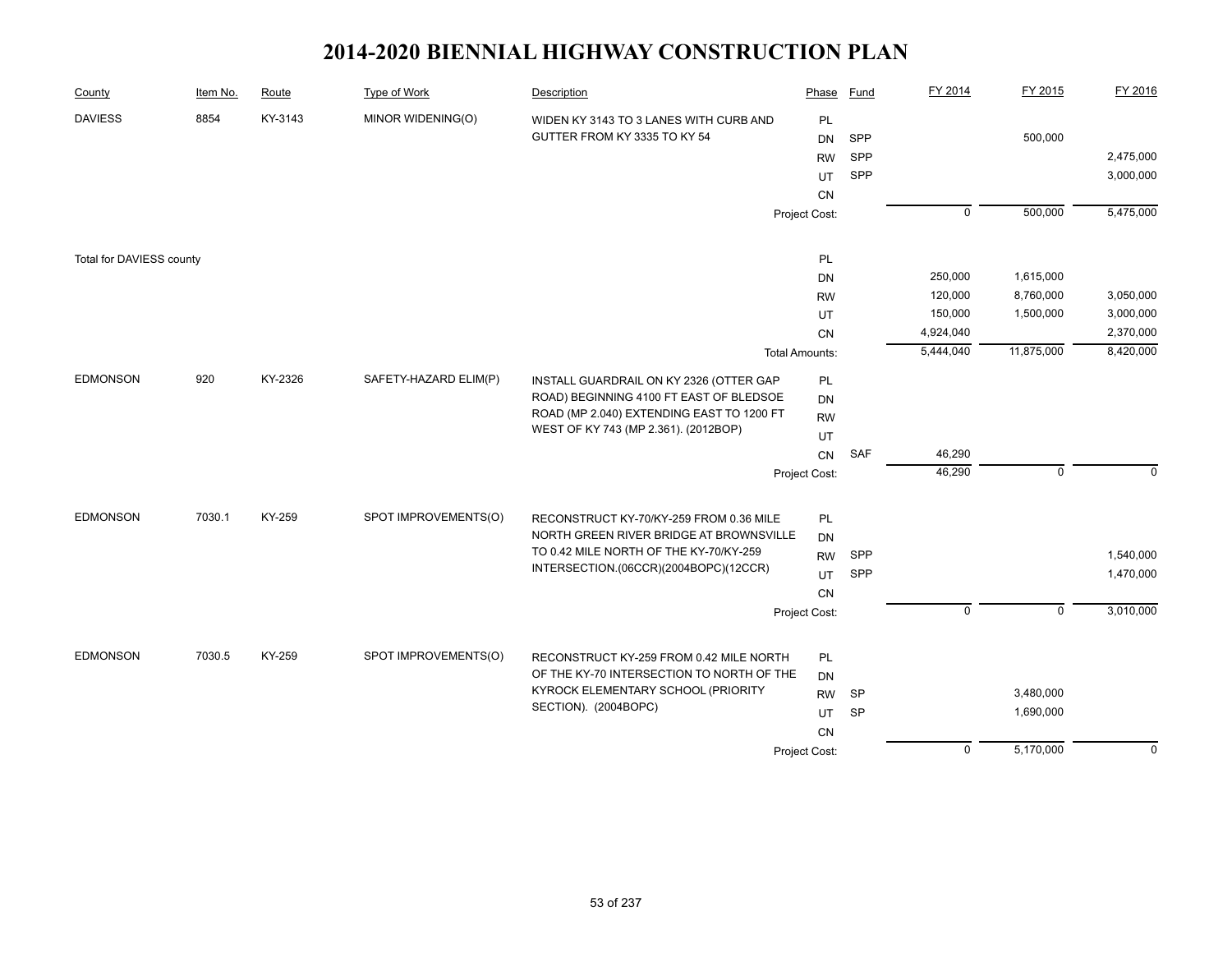| County                    | Item No. | Route  | <b>Type of Work</b>          | Description                                                                                                                                             | Phase                 | <b>Fund</b> | FY 2014     | FY 2015        | FY 2016     |
|---------------------------|----------|--------|------------------------------|---------------------------------------------------------------------------------------------------------------------------------------------------------|-----------------------|-------------|-------------|----------------|-------------|
| <b>EDMONSON</b>           | 8602     | KY-743 | RECONSTRUCTION(O)            | RECONSTRUCT KY-743 FROM KY-2326 TO<br>KY-101 TO IMPROVE HORIZONTAL AND<br>VERTICAL ALIGNMENT AND PROVIDE A<br>SUFFICIENT SHOULDER WIDTH. (10CCN)(12CCR) | PL<br>DN<br><b>RW</b> |             |             |                |             |
|                           |          |        |                              |                                                                                                                                                         | UT<br>CN              | <b>SPP</b>  | 2,270,000   |                |             |
|                           |          |        |                              |                                                                                                                                                         | Project Cost:         |             | 2,270,000   | $\overline{0}$ | $\mathbf 0$ |
|                           |          |        |                              |                                                                                                                                                         |                       |             |             |                |             |
| Total for EDMONSON county |          |        |                              |                                                                                                                                                         | PL                    |             |             |                |             |
|                           |          |        |                              |                                                                                                                                                         | DN                    |             |             |                |             |
|                           |          |        |                              |                                                                                                                                                         | <b>RW</b>             |             |             | 3,480,000      | 1,540,000   |
|                           |          |        |                              |                                                                                                                                                         | UT                    |             |             | 1,690,000      | 1,470,000   |
|                           |          |        |                              |                                                                                                                                                         | CN                    |             | 2,316,290   |                |             |
|                           |          |        |                              |                                                                                                                                                         | <b>Total Amounts:</b> |             | 2,316,290   | 5,170,000      | 3,010,000   |
| <b>ESTILL</b>             | 363.1    | KY-89  | RECONSTRUCTION(O)            | RECONSTRUCT KY-89 FROM 260' SOUTH OF                                                                                                                    | PL                    |             |             |                |             |
|                           |          |        |                              | RICE ST. IN IRVINE TO THE IRVINE BY-PASS.                                                                                                               | DN                    |             |             |                |             |
|                           |          |        |                              | (10CCR)                                                                                                                                                 | <b>RW</b>             |             |             |                |             |
|                           |          |        |                              |                                                                                                                                                         | UT                    |             |             |                |             |
|                           |          |        |                              |                                                                                                                                                         | CN                    | SPP         |             | 5,850,000      |             |
|                           |          |        |                              |                                                                                                                                                         | Project Cost:         |             | $\mathbf 0$ | 5,850,000      | $\mathbf 0$ |
| <b>ESTILL</b>             | 1109     | KY-594 | <b>BRIDGE REPLACEMENT(P)</b> | REPLACE BRIDGE OVER HENDERSON BRANCH                                                                                                                    | $\mathsf{PL}$         |             |             |                |             |
|                           |          |        |                              | ON KY 594 0.1 MI W OF ECK HOLLOW ROAD (CR                                                                                                               | <b>DN</b>             | <b>BRX</b>  |             | 250,000        |             |
|                           |          |        |                              | 1259).(033B00031N)(SR=7.8)(EBRP)                                                                                                                        | <b>RW</b>             | <b>BRX</b>  |             |                | 50,000      |
|                           |          |        |                              |                                                                                                                                                         | UT                    | <b>BRX</b>  |             |                | 50,000      |
|                           |          |        |                              |                                                                                                                                                         | CN                    | <b>BRX</b>  |             |                | 500,000     |
|                           |          |        |                              |                                                                                                                                                         | Project Cost:         |             | $\mathbf 0$ | 250,000        | 600,000     |
| <b>ESTILL</b>             | 8306     | KY-89  | SPOT IMPROVEMENTS(O)         |                                                                                                                                                         |                       |             |             |                |             |
|                           |          |        |                              | SPOT IMPROVEMENTS ON KY-89/KY-82 FROM<br>IRVINE TO THE MOUNTAIN PARKWAY. (06CCN)                                                                        | PL<br>DN              |             |             |                |             |
|                           |          |        |                              | (10CCR)                                                                                                                                                 | <b>RW</b>             |             |             |                |             |
|                           |          |        |                              |                                                                                                                                                         | UT                    |             |             |                |             |
|                           |          |        |                              |                                                                                                                                                         | <b>CN</b>             | SPP         | 1,770,000   |                |             |
|                           |          |        |                              |                                                                                                                                                         | Project Cost:         |             | 1,770,000   | $\overline{0}$ | $\mathbf 0$ |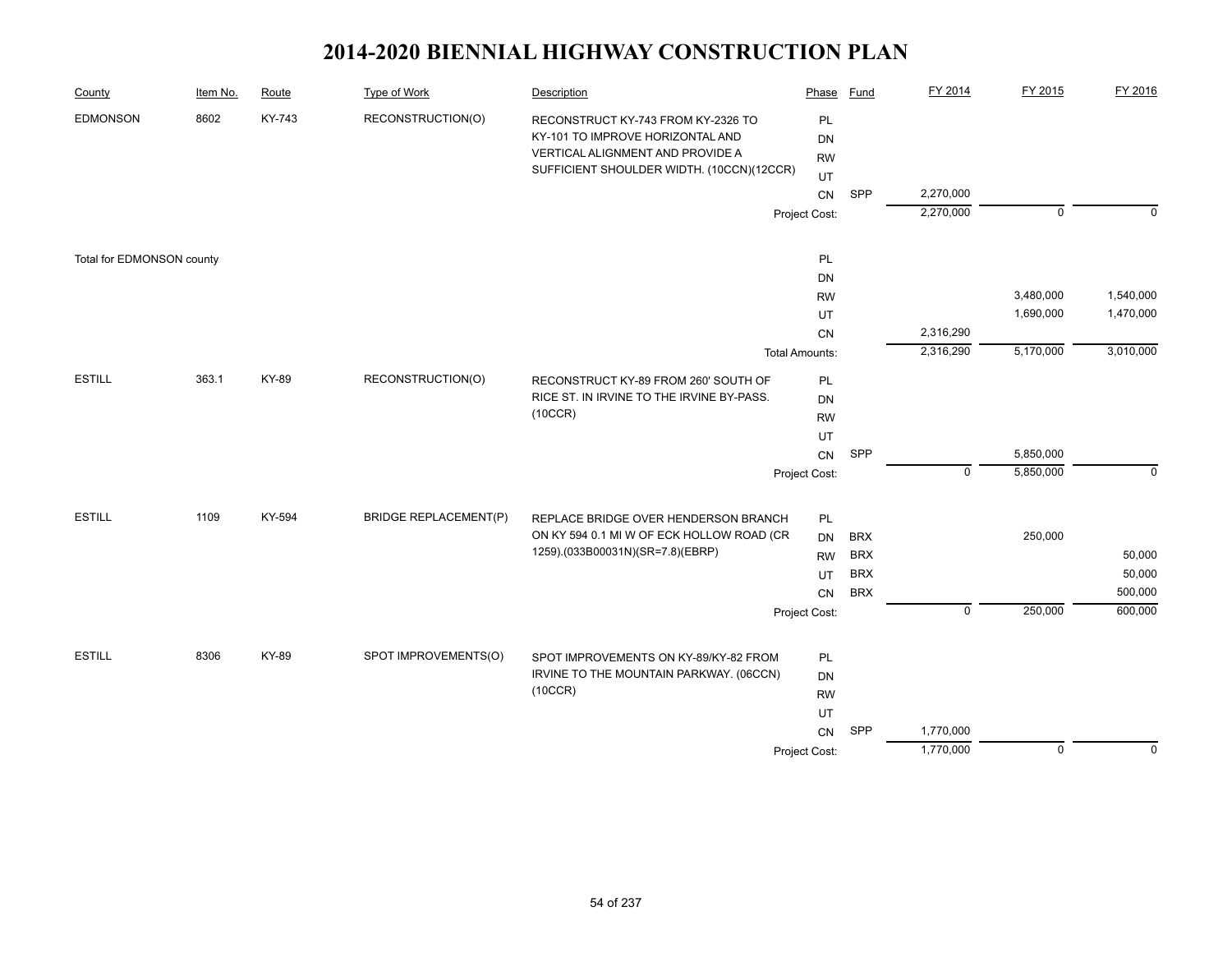| County                  | Item No. | Route        | Type of Work         | Description                                                            | Phase                 | Fund            | FY 2014     | FY 2015     | FY 2016     |
|-------------------------|----------|--------------|----------------------|------------------------------------------------------------------------|-----------------------|-----------------|-------------|-------------|-------------|
| <b>ESTILL</b>           | 8306.1   | KY-89        | SPOT IMPROVEMENTS(O) | SPOT IMPROVEMENT ON KY 89: CORRECT SIGHT                               | PL                    |                 |             |             |             |
|                         |          |              |                      | DISTANCE PROBLEM AT THE KY 89/DRY RIDGE                                | DN                    |                 |             |             |             |
|                         |          |              |                      | ROAD INTERSECTION. (2006BOPC)(10CCR)(TO                                | <b>RW</b>             |                 |             |             |             |
|                         |          |              |                      | BE LET W/ 8306.2)                                                      | UT                    |                 |             |             |             |
|                         |          |              |                      |                                                                        | CN                    | SPP             | 1,060,000   |             |             |
|                         |          |              |                      |                                                                        | Project Cost:         |                 | 1,060,000   | $\Omega$    | $\Omega$    |
|                         |          |              |                      |                                                                        |                       |                 |             |             |             |
| <b>ESTILL</b>           | 8306.2   | KY-89        | SPOT IMPROVEMENTS(O) | SPOT IMPROVEMENT ON KY 89: CORRECT SIGHT                               | PL                    |                 |             |             |             |
|                         |          |              |                      | DISTANCE PROBLEM ON KY 89 AT A<br>COMMERCIAL ENTRANCE 0.495 MILE SOUTH | DN                    |                 |             |             |             |
|                         |          |              |                      | JCT. KY 794. (2006BOPC)(10CCR)(TO BE LET W/                            | <b>RW</b>             |                 |             |             |             |
|                         |          |              |                      | 8306.1)                                                                | UT                    |                 |             |             |             |
|                         |          |              |                      |                                                                        | CN                    | SPP             | 600,000     |             |             |
|                         |          |              |                      |                                                                        | Project Cost:         |                 | 600,000     | $\mathbf 0$ | $\Omega$    |
|                         |          |              |                      |                                                                        | PL                    |                 |             |             |             |
| Total for ESTILL county |          |              |                      |                                                                        | DN                    |                 |             | 250,000     |             |
|                         |          |              |                      |                                                                        | <b>RW</b>             |                 |             |             | 50,000      |
|                         |          |              |                      |                                                                        |                       |                 |             |             | 50,000      |
|                         |          |              |                      |                                                                        | UT<br>CN              |                 | 3,430,000   | 5,850,000   | 500,000     |
|                         |          |              |                      |                                                                        | <b>Total Amounts:</b> |                 | 3,430,000   | 6,100,000   | 600,000     |
| <b>FAYETTE</b>          | 113      | <b>KY-4</b>  | MAJOR WIDENING(O)    | NEW CIRCLE ROAD REHAB AND WIDENING FROM                                | PL                    |                 |             |             |             |
|                         |          |              |                      | VERSAILLES ROAD TO LEESTOWN ROAD.                                      | DN                    |                 |             |             |             |
|                         |          |              |                      | (12CCR) (LET W/ 7-279)                                                 | <b>RW</b>             |                 |             |             |             |
|                         |          |              |                      |                                                                        | UT                    |                 |             |             |             |
|                         |          |              |                      |                                                                        | CN                    | SB <sub>2</sub> |             | 19,430,000  |             |
|                         |          |              |                      |                                                                        | Project Cost:         |                 | $\mathbf 0$ | 19,430,000  | $\mathbf 0$ |
|                         |          |              |                      |                                                                        |                       |                 |             |             |             |
| <b>FAYETTE</b>          | 122.1    | <b>US-25</b> | MAJOR WIDENING(O)    | RECONSTRUCT/WIDEN US-25 FROM SPURR                                     | PL                    |                 |             |             |             |
|                         |          |              |                      | ROAD SOUTH OF I-75 TO 1400 FEET SOUTH OF                               | <b>DN</b>             |                 |             |             |             |
|                         |          |              |                      | IRONWORKS ROAD. (06CCN)(08CCR)(10CCR)                                  | <b>RW</b>             | SP              | 12,170,000  |             |             |
|                         |          |              |                      | (12CCR)                                                                | UT                    | <b>SP</b>       | 3,520,000   |             |             |
|                         |          |              |                      |                                                                        | CN                    | SP              |             |             | 19,280,000  |
|                         |          |              |                      |                                                                        | Project Cost:         |                 | 15,690,000  | $\mathbf 0$ | 19,280,000  |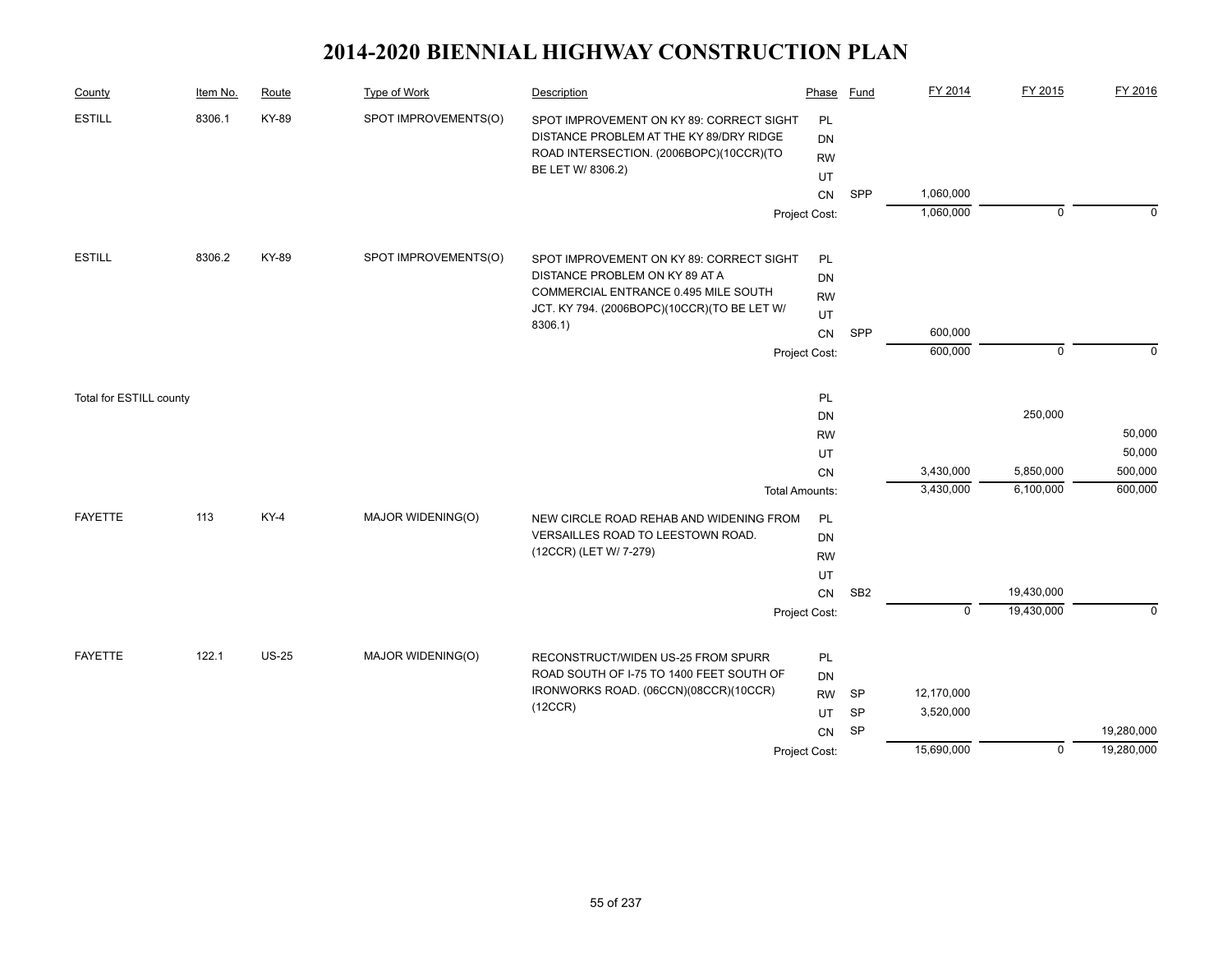| County         | Item No. | Route         | Type of Work          | Description                                                                     | Phase           | Fund       | FY 2014     | FY 2015     | FY 2016     |
|----------------|----------|---------------|-----------------------|---------------------------------------------------------------------------------|-----------------|------------|-------------|-------------|-------------|
| <b>FAYETTE</b> | 223.02   | <b>US-421</b> | MAJOR WIDENING(O)     | LEESTOWN ROAD; WIDEN TO 4 LANES FROM<br>EXISTING 4-LANE NEAR NEW CIRCLE ROAD TO | <b>PL</b><br>DN |            |             |             |             |
|                |          |               |                       | MASTERSON PARK. (ADDITIONAL "SLX"                                               | <b>RW</b>       |            |             |             |             |
|                |          |               |                       | FUNDING FOR C PHASE)(SEE 7-223.00 FOR                                           | UT              |            |             |             |             |
|                |          |               |                       | "STP" COMPONENT) (FUNDING SUBJECT TO                                            | <b>CN</b>       | <b>SLX</b> | 4,856,384   |             |             |
|                |          |               |                       |                                                                                 | Project Cost:   |            | 4,856,384   | $\mathbf 0$ | $\Omega$    |
| <b>FAYETTE</b> | 224.1    | CS-4174       | MINOR WIDENING(O)     |                                                                                 |                 |            |             |             |             |
|                |          |               |                       | CLAYS MILL ROAD; WIDEN FROM<br>HARRODSBURG ROAD TO NEW CIRCLE ROAD              | PL<br>DN        |            |             |             |             |
|                |          |               |                       | (SECTION 1) (LFUCG T.I.P.) (LOCAL MATCH)                                        | <b>RW</b>       | <b>SLX</b> |             |             | 1,400,000   |
|                |          |               |                       | (ALL WORK BY LFUCG) (CONSTRUCTION SEQU.                                         | UT              | <b>SLX</b> |             |             | 280,000     |
|                |          |               |                       | 2) (SUBJECT TO FISCAL CONSTRAINT PENDING                                        | CN              |            |             |             |             |
|                |          |               |                       |                                                                                 | Project Cost:   |            | $\mathbf 0$ | $\mathbf 0$ | 1,680,000   |
| <b>FAYETTE</b> | 224.55   | CS-4174       | MINOR WIDENING(O)     | CLAYS MILL ROAD (SECTION 2C); WIDEN FROM                                        | PL              |            |             |             |             |
|                |          |               |                       | NEW CIRCLE ROAD TO KEITHSHIRE WAY.                                              | DN              |            |             |             |             |
|                |          |               |                       | (LOCAL MATCH) (ALL WORK BY LFUCG)                                               | <b>RW</b>       |            |             |             |             |
|                |          |               |                       | (FUNDING SUBJECT TO FISCAL CONSTRAINT                                           | UT              |            |             |             |             |
|                |          |               |                       | PENDING MPO TIP).                                                               | CN              | <b>SLX</b> |             | 4,559,000   |             |
|                |          |               |                       |                                                                                 | Project Cost:   |            | $\mathbf 0$ | 4,559,000   | $\mathbf 0$ |
| <b>FAYETTE</b> | 225      | KY-1927       | MAJOR WIDENING(O)     | LIBERTY ROAD/TODDS ROAD; WIDEN FROM 0.2                                         | PL              |            |             |             |             |
|                |          |               |                       | MI S OF ANDOVER FOREST DRIVE/FOREST HILL                                        | DN              |            |             |             |             |
|                |          |               |                       | DRIVE TO I-75 (SECTION 2) (ALL WORK BY                                          | <b>RW</b>       |            |             |             |             |
|                |          |               |                       | LFUCG)(SEE 7-590.00 FOR SECTION 1)                                              | UT              |            |             |             |             |
|                |          |               |                       | (FUNDING SUBJECT TO FISCAL CONSTRAINT                                           | CN              | <b>SLX</b> | 5,900,000   |             |             |
|                |          |               |                       |                                                                                 | Project Cost:   |            | 5,900,000   | $\mathbf 0$ | n           |
| <b>FAYETTE</b> | 225.01   | KY-1927       | PREFINANCD CONVRSN(O) | LIBERTY ROAD/TODDS ROAD; WIDEN FROM 0.2                                         | <b>PL</b>       |            |             |             |             |
|                |          |               |                       | MIS OF ANDOVER FOREST DRIVE/FOREST HILL                                         | DN              |            |             |             |             |
|                |          |               |                       | DRIVE TO I-75 (SECTION 2). (ALL WORK BY                                         | <b>RW</b>       |            |             |             |             |
|                |          |               |                       | LFUCG) (ADDITIONAL FUNDING FOR C PHASE)                                         | UT              |            |             |             |             |
|                |          |               |                       | (FUNDING SUBJECT TO FISCAL CONSTRAINT                                           | <b>CN</b>       | <b>SLX</b> |             | 4,000,000   |             |
|                |          |               |                       |                                                                                 | Project Cost:   |            | $\mathbf 0$ | 4,000,000   | $\Omega$    |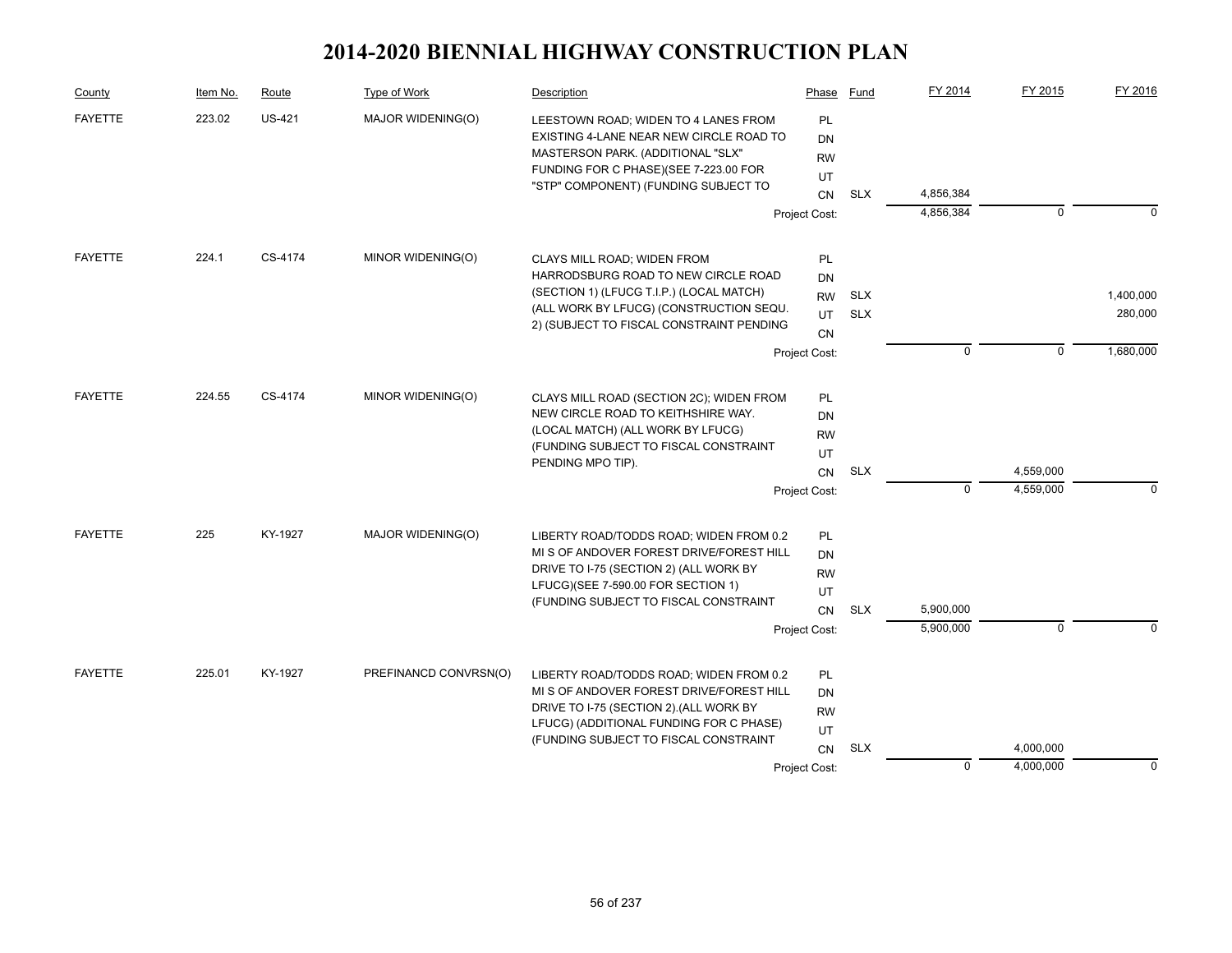| County         | Item No. | Route   | Type of Work         | Description                                                                                                              | Phase                        | Fund       | FY 2014     | FY 2015        | FY 2016     |
|----------------|----------|---------|----------------------|--------------------------------------------------------------------------------------------------------------------------|------------------------------|------------|-------------|----------------|-------------|
| <b>FAYETTE</b> | 227.09   | $-0$    | MATCHED FED FUNDS(O) | VARIOUS 'SLX' CONTINUING PROGRAM<br>PROJECTS (RIDESHARE/MOBILITY, AIR QUALITY<br>PLANNING, TRAFFIC SIGNAL) (LOCAL MATCH) | PL<br><b>DN</b><br><b>RW</b> |            |             |                |             |
|                |          |         |                      | (ALL WORK BY LFUCG) (FUNDING SUBJECT TO<br>FISCAL CONSTRAINT PENDING MPO TIP).                                           | UT                           |            |             |                |             |
|                |          |         |                      |                                                                                                                          | <b>CN</b>                    | <b>SLX</b> | 845,000     |                |             |
|                |          |         |                      |                                                                                                                          | Project Cost:                |            | 845,000     | $\overline{0}$ | $\Omega$    |
| <b>FAYETTE</b> | 231      | CS-3817 | BIKE/PED FACIL(O)    | ADD BIKE LANE ON ROSE STREET FROM ROSE                                                                                   | PL                           |            |             |                |             |
|                |          |         |                      | LANE TO EUCLID. (LFUCG T.I.P.) (LOCAL MATCH)                                                                             | <b>DN</b>                    |            |             |                |             |
|                |          |         |                      | (ALL WORK BY LFUCG) (FUNDING SUBJECT TO                                                                                  | <b>RW</b>                    | <b>SLX</b> | 37,000      |                |             |
|                |          |         |                      | FISCAL CONSTRAINT PENDING MPO TIP).                                                                                      | UT                           |            |             |                |             |
|                |          |         |                      |                                                                                                                          | <b>CN</b>                    | <b>SLX</b> | 267,000     |                |             |
|                |          |         |                      |                                                                                                                          | Project Cost:                |            | 304,000     | $\mathbf 0$    | $\Omega$    |
| <b>FAYETTE</b> | 252      | KY-922  | MAJOR WIDENING(O)    | SIX-LANE NEWTOWN PIKE FROM KY-4 TO I-75.                                                                                 | PL                           |            |             |                |             |
|                |          |         |                      |                                                                                                                          | <b>DN</b>                    |            |             |                |             |
|                |          |         |                      |                                                                                                                          | <b>RW</b>                    | <b>STP</b> |             | 500,000        |             |
|                |          |         |                      |                                                                                                                          | UT                           |            |             |                |             |
|                |          |         |                      |                                                                                                                          | CN                           |            |             |                |             |
|                |          |         |                      |                                                                                                                          | Project Cost:                |            | $\mathsf 0$ | 500,000        | $\mathbf 0$ |
| <b>FAYETTE</b> | 279      | KY-4    | I-CHANGE RECONST(O)  | RECONSTRUCTION OF KY-4/US-60 (VERSAILLES                                                                                 | PL                           |            |             |                |             |
|                |          |         |                      | ROAD) INTERCHANGE.(12CCN) (LET W/ 7-113)                                                                                 | DN                           |            |             |                |             |
|                |          |         |                      |                                                                                                                          | <b>RW</b>                    |            |             |                |             |
|                |          |         |                      |                                                                                                                          | UT                           | <b>NH</b>  | 2,080,000   |                |             |
|                |          |         |                      |                                                                                                                          | CN                           | <b>NH</b>  |             | 10,970,000     |             |
|                |          |         |                      |                                                                                                                          | Project Cost:                |            | 2,080,000   | 10,970,000     | $\mathbf 0$ |
| <b>FAYETTE</b> | 357.12   | KY-169  | FERRY OPERATION(P)   | OPERATION OF VALLEY VIEW FERRY AT KY                                                                                     | PL                           |            |             |                |             |
|                |          |         |                      | RIVER FOR FY 2015.(12CCR)                                                                                                | DN                           |            |             |                |             |
|                |          |         |                      |                                                                                                                          | <b>RW</b>                    |            |             |                |             |
|                |          |         |                      |                                                                                                                          | UT                           |            |             |                |             |
|                |          |         |                      |                                                                                                                          | CN                           | SPP        |             | 180,000        |             |
|                |          |         |                      |                                                                                                                          | Project Cost:                |            | $\mathbf 0$ | 180,000        | $\mathbf 0$ |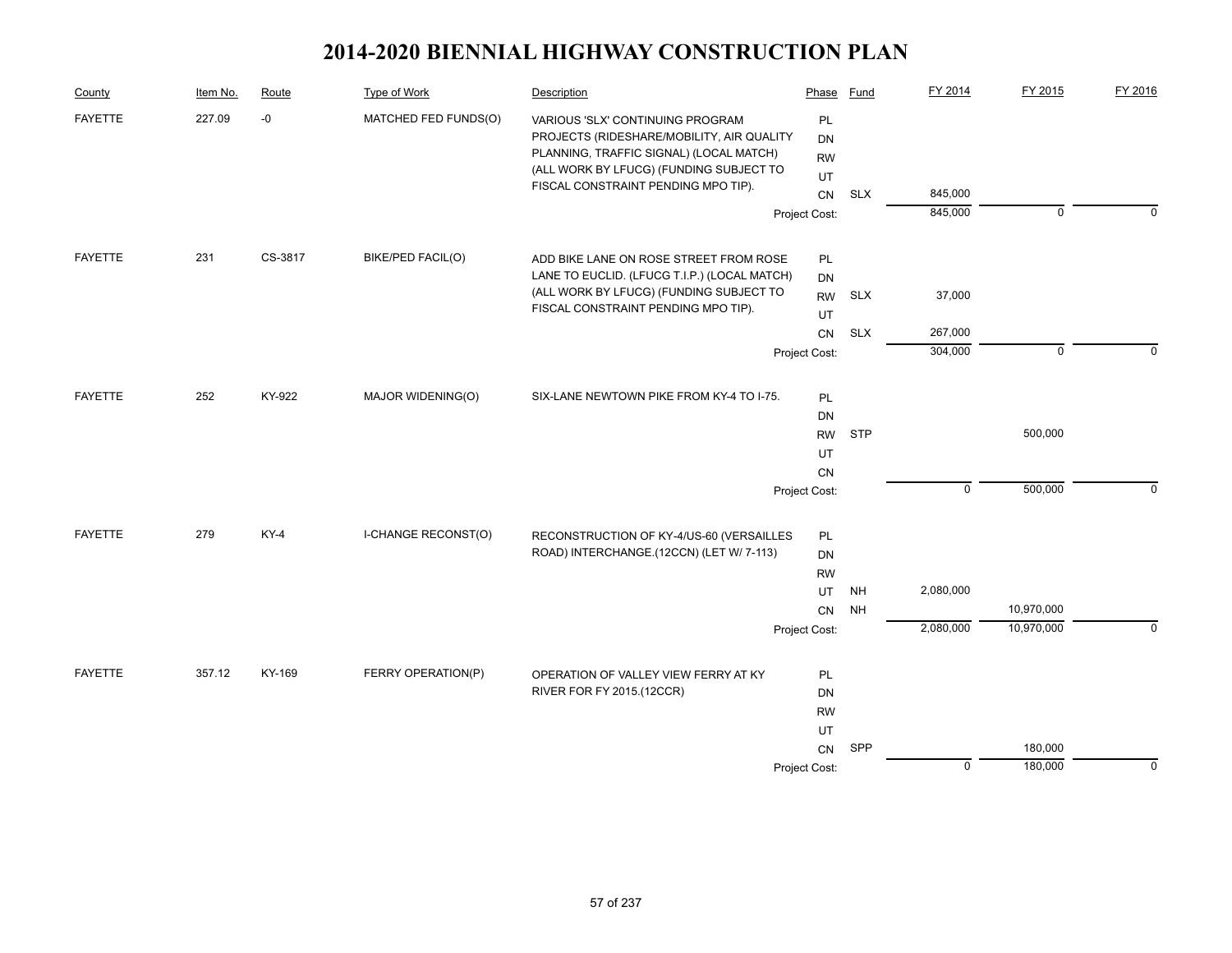| County         | Item No. | Route   | Type of Work          | Description                                         | Phase         | Fund      | FY 2014     | FY 2015        | FY 2016            |
|----------------|----------|---------|-----------------------|-----------------------------------------------------|---------------|-----------|-------------|----------------|--------------------|
| <b>FAYETTE</b> | 357.13   | KY-169  | FERRY OPERATION(P)    | OPERATION OF VALLEY VIEW FERRY AT KY                | PL            |           |             |                |                    |
|                |          |         |                       | RIVER FOR FY 2016.(12CCR)                           | <b>DN</b>     |           |             |                |                    |
|                |          |         |                       |                                                     | <b>RW</b>     |           |             |                |                    |
|                |          |         |                       |                                                     | UT            |           |             |                |                    |
|                |          |         |                       |                                                     | CN            | SPP       | $\mathbf 0$ | $\mathbf 0$    | 180,000<br>180,000 |
|                |          |         |                       |                                                     | Project Cost: |           |             |                |                    |
| <b>FAYETTE</b> | 366      | $KY-4$  | PE & ENVIRONMENTAL(O) | WIDEN NEW CIRCLE ROAD IN LEXINGTON FROM             | PL            |           |             |                |                    |
|                |          |         |                       | GEORGETOWN ROAD TO BOARDWALK AVENUE                 | DN            |           |             |                |                    |
|                |          |         |                       | INCLUDING INTERCHANGE RECONSTRUCTION AT             | <b>RW</b>     |           |             |                |                    |
|                |          |         |                       | NEWTOWN PIKE.(2002BOPC)(2004BOPP)<br>(10CCR)(12CCR) | UT            | NΗ        | 5,850,000   |                |                    |
|                |          |         |                       |                                                     | CN            |           |             |                |                    |
|                |          |         |                       |                                                     | Project Cost: |           | 5,850,000   | $\mathbf 0$    | $\Omega$           |
| <b>FAYETTE</b> | 384      | -0      | ENVIRO MITIGATION(P)  | STREAM RESTORATION ALONG CANE RUN AT                | PL            |           |             |                |                    |
|                |          |         |                       | THE KENTUCKY HORSE PARK FOR GENERATION              | DN            |           |             |                |                    |
|                |          |         |                       | OF STREAM "CREDITS" DUE TO HIGHWAY                  | <b>RW</b>     |           |             |                |                    |
|                |          |         |                       | PROJECT IMPACTS IN THE LOWER KENTUCKY               | UT            |           |             |                |                    |
|                |          |         |                       | RIVER WATERSHED. (2006BOPC)                         | CN            | <b>SP</b> | 2,000,000   |                |                    |
|                |          |         |                       |                                                     | Project Cost: |           | 2,000,000   | $\mathbf 0$    | $\Omega$           |
| <b>FAYETTE</b> | 404      | CS-4791 | CONGESTION MITIGTN(O) | SOUTHLAND DRIVE BIKE/PEDESTRIAN                     | PL            |           |             |                |                    |
|                |          |         |                       | IMPROVEMENTS: CONSTRUCT ONE MILE OF BIKE            | DN            |           |             |                |                    |
|                |          |         |                       | LANES ALONG SOUTHLAND DRIVE FROM                    | <b>RW</b>     |           |             |                |                    |
|                |          |         |                       | ROSEMONT GARDEN TO NICHOLASVILLE ROAD.              | UT            |           |             |                |                    |
|                |          |         |                       | CONSTRUCT SIDEWALKS UNDER RAILROAD                  | CN            | <b>CM</b> | 500,000     |                |                    |
|                |          |         |                       |                                                     | Project Cost: |           | 500,000     | $\overline{0}$ | $\Omega$           |
| <b>FAYETTE</b> | 405      | CS-1376 | CONGESTION MITIGTN(O) | CONSTRUCT 4,000 FEET OF A 5 FOOT WIDE               | <b>PL</b>     |           |             |                |                    |
|                |          |         |                       | SIDEWALK ON THE SOUTH SIDE OF LOUDON                | DN            |           |             |                |                    |
|                |          |         |                       | AVENUE FROM NEWTOWN PIKE TO RUSSELL                 | <b>RW</b>     |           |             |                |                    |
|                |          |         |                       | CAVE ROAD (2010BOPC)(LET BY CITY)                   | UT            |           |             |                |                    |
|                |          |         |                       |                                                     | CN            | CM        | 210,000     |                |                    |
|                |          |         |                       |                                                     | Project Cost: |           | 210,000     | $\mathbf 0$    | $\Omega$           |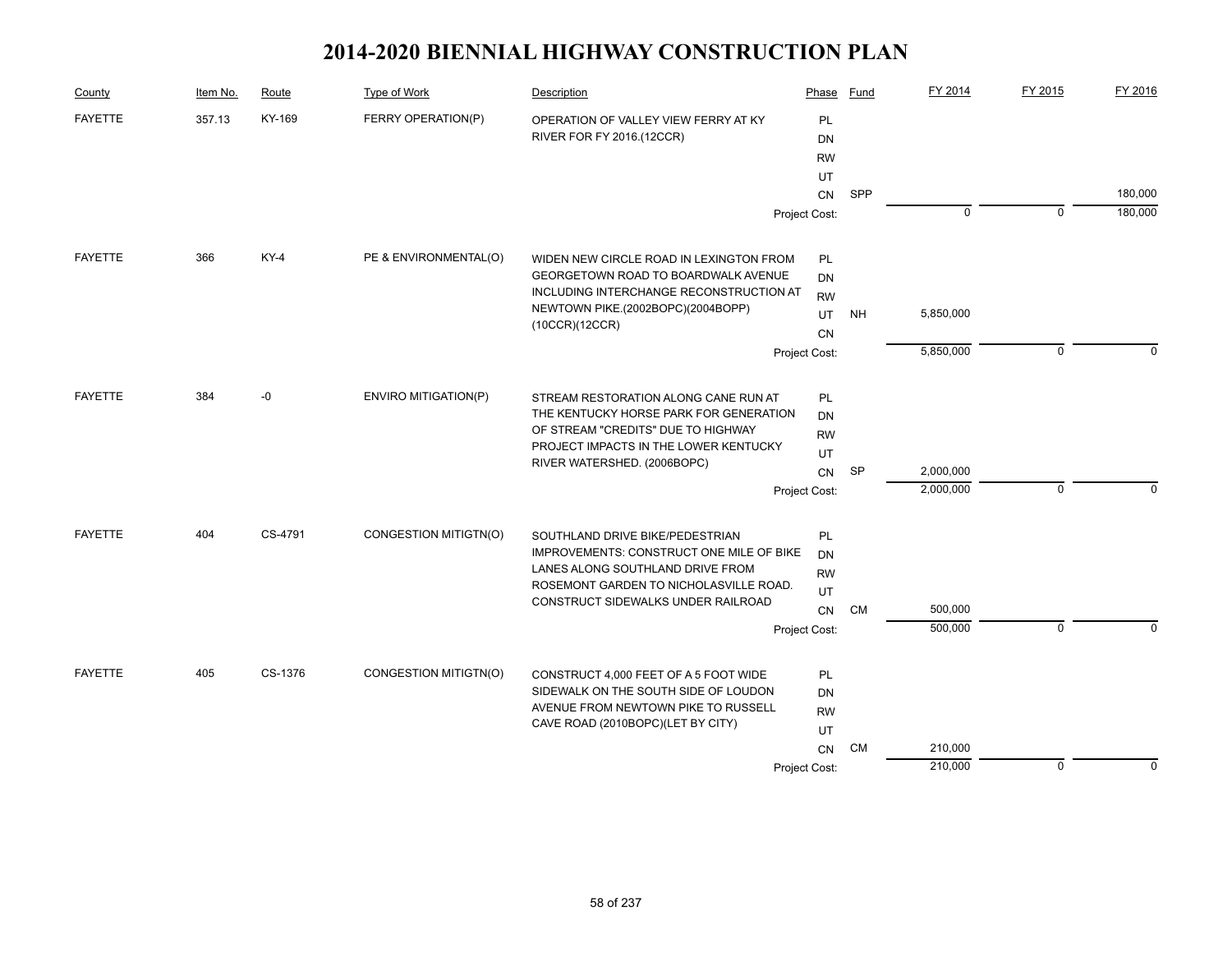| County         | Item No. | Route   | Type of Work      | Description                                                                                                                                                                                                   | Phase                                                            | <b>Fund</b>                                      | FY 2014        | FY 2015                                 | FY 2016                         |
|----------------|----------|---------|-------------------|---------------------------------------------------------------------------------------------------------------------------------------------------------------------------------------------------------------|------------------------------------------------------------------|--------------------------------------------------|----------------|-----------------------------------------|---------------------------------|
| <b>FAYETTE</b> | 413      | KY-922  | RECONSTRUCTION(O) | CONSTRUCT AN ADDITIONAL LANE ON KY 922<br>(NEWTOWN PIKE) FROM PINTAIL DR (MAIN<br>ENTRANCE TO THE MARRIOTT GRIFFIN GATE) TO<br>THE BEGINNING OF THE SOUTHBOUND I-75<br>ENTRANCE RAMP.(12CCR)                  | <b>PL</b><br><b>DN</b><br><b>RW</b><br>UT<br>CN                  | <b>NH</b><br><b>NH</b><br><b>NH</b><br><b>NH</b> | 200,000        |                                         | 1,500,000<br>500,000<br>800,000 |
|                |          |         |                   |                                                                                                                                                                                                               | Project Cost:                                                    |                                                  | 200,000        | $\mathbf 0$                             | 2,800,000                       |
| <b>FAYETTE</b> | 415      | KY-2335 | SAFETY(P)         | IMPROVE ROADWAY TYPICAL SECTION AND<br>PAVEMENT ON KY 2335 (WARE RD) FROM KY 57<br>(BRIAR HILL RD) TO NORTHERN ENTRANCE TO<br>LEXINGTON BLUEGRASS ARMY DEPOT. (NOTE:<br>DISTRICT IS ANTICIPATING EXPANSION OF | PL<br><b>DN</b><br>RW<br>UT<br>CN                                | SPP<br>SPP                                       | 1,500,000      |                                         | 4,000,000                       |
|                |          |         |                   |                                                                                                                                                                                                               | Project Cost:                                                    |                                                  | 1,500,000      | $\mathsf 0$                             | 4,000,000                       |
| <b>FAYETTE</b> | 426      | CS-4524 | RECONSTRUCTION(O) | CONSTRUCT TURN LANES AT THE INTERSECTION<br>OF MAN O' WAR BLVD (CS-4524) AND PINK<br>PIGEON PKWY (CS-2540).                                                                                                   | PL<br><b>DN</b><br><b>RW</b><br>UT<br><b>CN</b><br>Project Cost: | <b>SLX</b><br><b>SLX</b>                         | $\mathbf 0$    | 60,000<br>456,000<br>516,000            | $\mathbf 0$                     |
| <b>FAYETTE</b> | 427      | CS-4524 | RECONSTRUCTION(O) | CONSTRUCT TURN LANES AT THE INTERSECTION<br>OF MAN O' WAR BLVD (CS 4524) AND ALUMNI<br>DRIVE (CS 3016).                                                                                                       | PL<br><b>DN</b><br><b>RW</b><br>UT<br>CN<br>Project Cost:        | <b>SLX</b><br><b>SLX</b><br><b>SLX</b>           | $\overline{0}$ | 112,000<br>18,000<br>725,000<br>855,000 | $\Omega$                        |
| <b>FAYETTE</b> | 428      | CS-4524 | RECONSTRUCTION(O) | CONSTRUCT TURN LANES AT THE INTERSECTION<br>OF MAN O' WAR BLVD (CS-4524) AND<br>RICHMOND ROAD (US-25).                                                                                                        | <b>PL</b><br><b>DN</b><br><b>RW</b><br>UT<br>CN<br>Project Cost: | <b>SLX</b><br><b>SLX</b><br><b>SLX</b>           | $\mathbf 0$    | 60,000<br>40,000<br>550,000<br>650,000  | $\Omega$                        |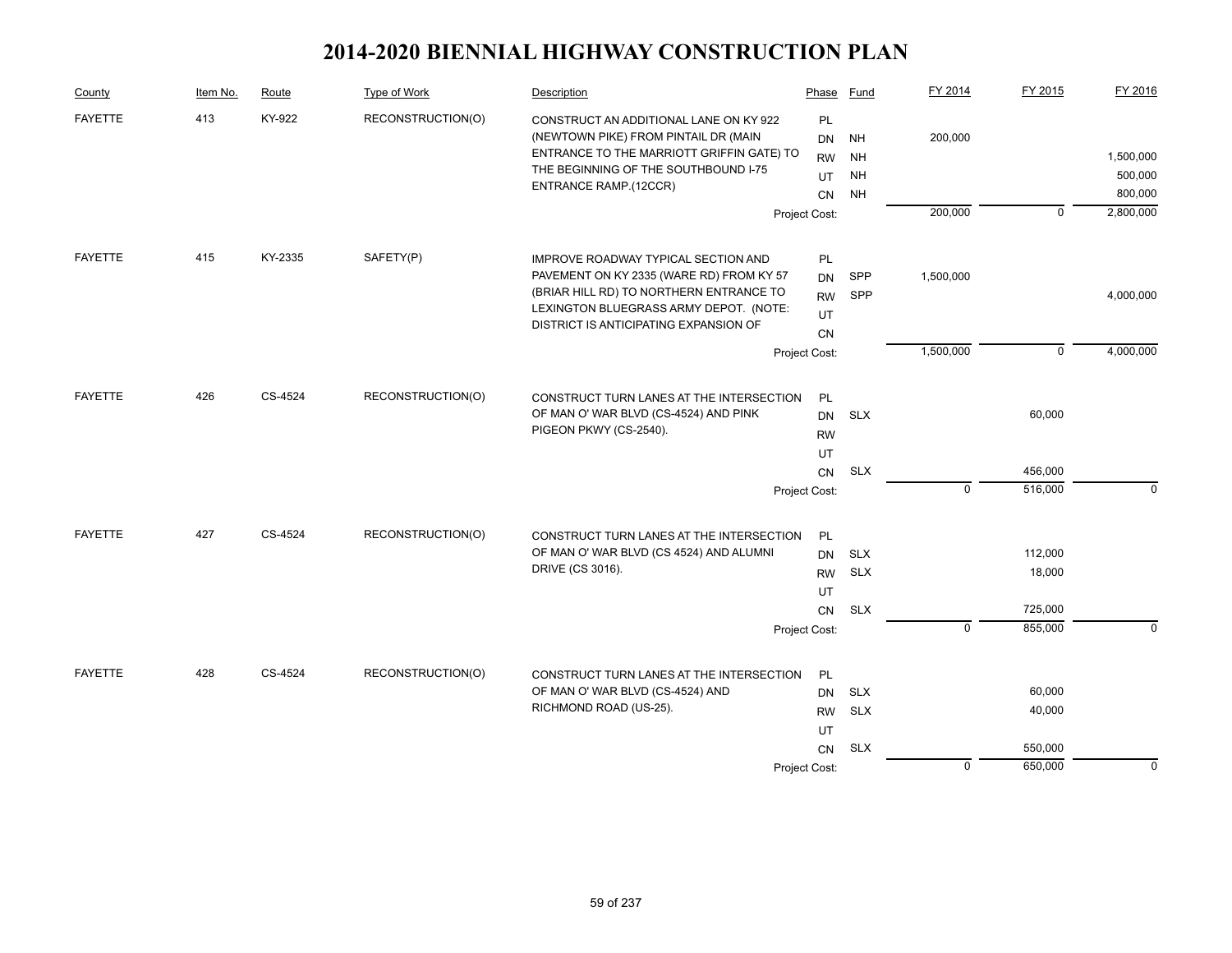| County         | Item No. | Route         | Type of Work                 | Description                                                                                                        | Phase                 | Fund       | FY 2014    | FY 2015        | FY 2016    |
|----------------|----------|---------------|------------------------------|--------------------------------------------------------------------------------------------------------------------|-----------------------|------------|------------|----------------|------------|
| <b>FAYETTE</b> | 593.14   | $-0$          | NEW ROUTE(O)                 | NEWTOWN PIKE EXTENSION - PRIORITY 2:<br>REDEVELOPMENT OF SOUTHEND PARK<br>NEIGHBORHOOD (MITIGATION AREA). (PHASE I | PL<br>DN<br><b>RW</b> |            |            |                |            |
|                |          |               |                              | SITE GRADING AND UTILITIES FOR THE<br>NATHANIEL MISSION) (2005HPP-KY114)                                           | UT                    |            |            |                |            |
|                |          |               |                              |                                                                                                                    | <b>CN</b>             | <b>STP</b> | 120,000    |                |            |
|                |          |               |                              |                                                                                                                    | Project Cost:         |            | 120,000    | $\mathbf 0$    | $\Omega$   |
| <b>FAYETTE</b> | 593.2    | -0            | NEW ROUTE(O)                 | NEWTOWN PIKE EXTENSION - PRIORITY 3: FROM                                                                          | PL                    |            |            |                |            |
|                |          |               |                              | VERSAILLES ROAD TO BROADWAY. (PHASE II)                                                                            | <b>DN</b>             |            |            |                |            |
|                |          |               |                              | (08CCR)(10CCR)                                                                                                     | <b>RW</b>             |            |            |                |            |
|                |          |               |                              |                                                                                                                    | UT                    | SPP        | 5,439,800  |                |            |
|                |          |               |                              |                                                                                                                    | CN                    | SPP        |            | 16,059,800     |            |
|                |          |               |                              |                                                                                                                    | Project Cost:         |            | 5,439,800  | 16,059,800     | $\Omega$   |
| <b>FAYETTE</b> | 593.3    | $-0$          | NEW ROUTE(O)                 | NEWTOWN PIKE EXTENSION - PRIORITY 4: FROM                                                                          | PL                    |            |            |                |            |
|                |          |               |                              | EXISTING NEWTOWN PIKE & PATTERSON TO                                                                               | <b>DN</b>             |            |            |                |            |
|                |          |               |                              | SOUTH LIMESTONE. (PHASE III - SCOTT STREET                                                                         | <b>RW</b>             | <b>SP</b>  | 8,657,000  |                |            |
|                |          |               |                              | CONNECTOR)                                                                                                         | UT                    | <b>SP</b>  | 3,467,500  |                |            |
|                |          |               |                              |                                                                                                                    | CN                    | SP         |            |                | 10,755,200 |
|                |          |               |                              |                                                                                                                    | Project Cost:         |            | 12,124,500 | $\mathbf 0$    | 10,755,200 |
| <b>FAYETTE</b> | 1129     | <b>US-421</b> | <b>BRIDGE REPLACEMENT(P)</b> | REPLACE BRIDGE ON US 421 OVER FORK OF                                                                              | PL                    |            |            |                |            |
|                |          |               |                              | TOWN BRANCH AT INTERSECTION OF US 421                                                                              | DN                    |            |            |                |            |
|                |          |               |                              | AND BRACKTOWN RD (CS 4008)(SR 27.8)                                                                                | <b>RW</b>             | <b>BRO</b> | 125,000    |                |            |
|                |          |               |                              | 034B00018N                                                                                                         | UT                    | <b>BRO</b> | 125,000    |                |            |
|                |          |               |                              |                                                                                                                    | <b>CN</b>             | <b>BRO</b> |            |                | 800,000    |
|                |          |               |                              |                                                                                                                    | Project Cost:         |            | 250,000    | $\overline{0}$ | 800,000    |
| <b>FAYETTE</b> | 1132     | CS-3605       | <b>BRIDGE REPLACEMENT(P)</b> | REPLACE BRIDGE ON MALABU DRIVE (CS 3605)                                                                           | PL                    |            |            |                |            |
|                |          |               |                              | OVER BRANCH HICKMAN CREEK AT JCT WITH                                                                              | <b>DN</b>             | <b>BRZ</b> | 300,000    |                |            |
|                |          |               |                              | TATES CREEK ROAD (KY 1974)(SR 40)                                                                                  | <b>RW</b>             | <b>BRZ</b> |            |                | 100,000    |
|                |          |               |                              | 034C00038N                                                                                                         | UT                    | <b>BRZ</b> |            |                | 100,000    |
|                |          |               |                              |                                                                                                                    | CN                    |            |            |                |            |
|                |          |               |                              |                                                                                                                    | Project Cost:         |            | 300,000    | 0              | 200,000    |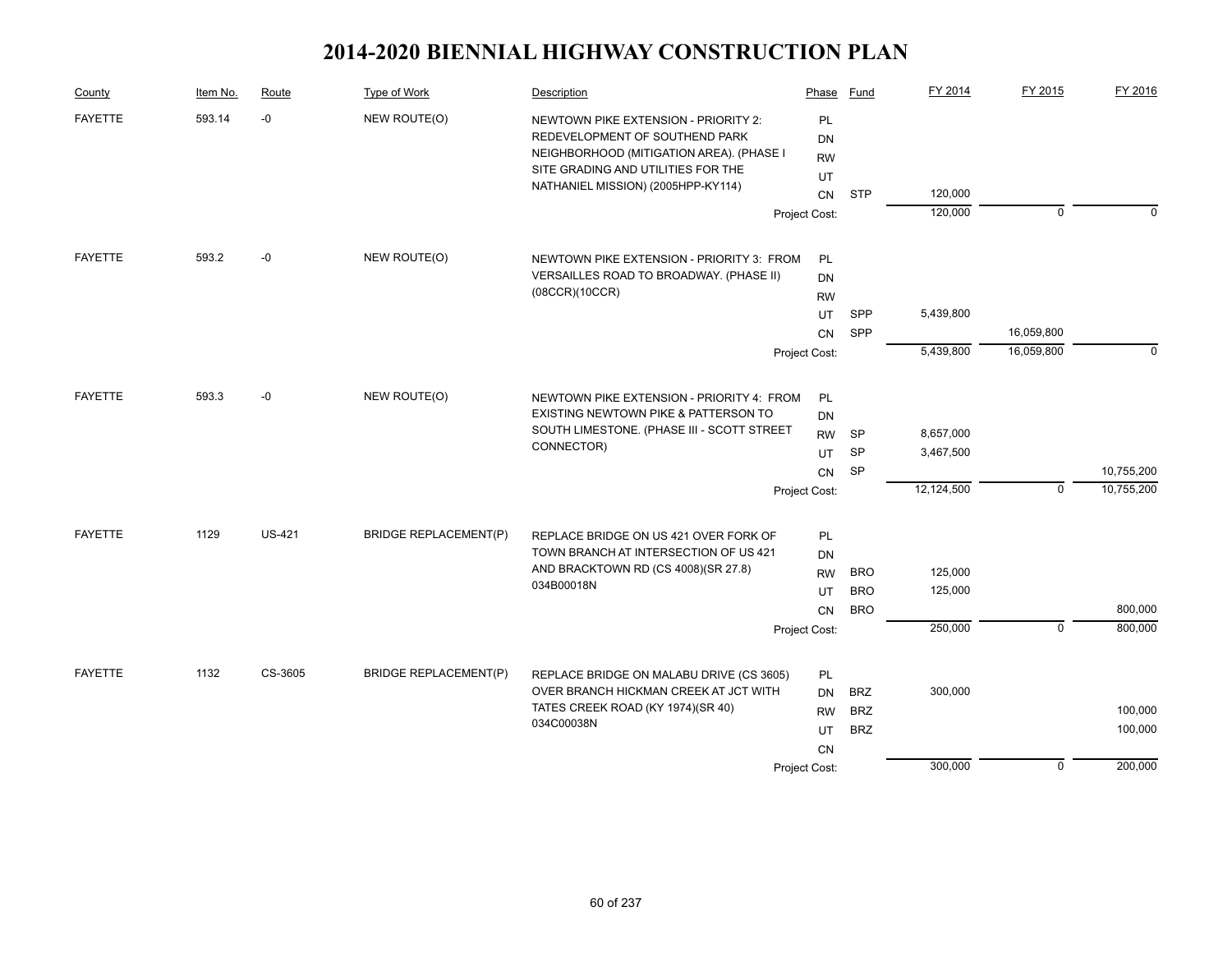| County         | Item No. | Route        | Type of Work          | Description                                                                     | Phase           | Fund      | FY 2014 | FY 2015     | FY 2016  |
|----------------|----------|--------------|-----------------------|---------------------------------------------------------------------------------|-----------------|-----------|---------|-------------|----------|
| <b>FAYETTE</b> | 3701     | IC-8104      | CONGESTION MITIGTN(O) | UNIVERSITY DRIVE BIKE LANE EXTENSION:<br>ENGINEERING AND CONSTRUCTION OF A BIKE | PL<br><b>DN</b> |           |         |             |          |
|                |          |              |                       | LANE ON UNIVERSITY DRIVE FROM COOPER                                            | <b>RW</b>       |           |         |             |          |
|                |          |              |                       | DRIVE TO ALUMNI DRIVE AT THE UNIVERSITY OF<br>KENTUCKY. (2010BOPC)              | UT              |           |         |             |          |
|                |          |              |                       |                                                                                 | CN              | <b>CM</b> | 68,740  |             |          |
|                |          |              |                       |                                                                                 | Project Cost:   |           | 68,740  | $\mathbf 0$ | $\Omega$ |
| <b>FAYETTE</b> | 3702     | $-0$         | CONGESTION MITIGTN(O) | TOWN BRANCH TRAIL CROSSING-INSTALLATION                                         | PL              |           |         |             |          |
|                |          |              |                       | OF TRAIL FROM NEW CIRCLE ROAD TO                                                | <b>DN</b>       |           |         |             |          |
|                |          |              |                       | MCCONNELL SPRINGS PARK CROSSING OLD                                             | <b>RW</b>       |           |         |             |          |
|                |          |              |                       | FRANKFORT PIKE (2010BOPC).                                                      | UT              |           |         |             |          |
|                |          |              |                       |                                                                                 | CN              | <b>CM</b> | 416,700 |             |          |
|                |          |              |                       |                                                                                 | Project Cost:   |           | 416,700 | 0           | $\Omega$ |
| <b>FAYETTE</b> | 3706     | $-0$         | CONGESTION MITIGTN(O) | GAINESWAY TRAIL. CONSTRUCTION OF                                                | PL              |           |         |             |          |
|                |          |              |                       | BIKE-PED TRAIL CONNECTING TATES CREEK                                           | <b>DN</b>       |           |         |             |          |
|                |          |              |                       | SCHOOL COMPLEX, GAINESWAY PARK, AND                                             | <b>RW</b>       |           |         |             |          |
|                |          |              |                       | MILLCREEK ELEMENTARY.(2012BOP)                                                  | UT              |           |         |             |          |
|                |          |              |                       |                                                                                 | CN              | <b>CM</b> | 410,000 |             |          |
|                |          |              |                       |                                                                                 | Project Cost:   |           | 410,000 | 0           | $\Omega$ |
| <b>FAYETTE</b> | 8340     | <b>US-60</b> | SCOPING STUDY(O)      | SCOPING STUDY TO RECONSTRUCT/WIDEN                                              | <b>PL</b>       | SPP       | 280,000 |             |          |
|                |          |              |                       | US-60/WINCHESTER ROAD TO FOUR LANES.                                            | <b>DN</b>       |           |         |             |          |
|                |          |              |                       | (06CCN)(12CCR)                                                                  | <b>RW</b>       |           |         |             |          |
|                |          |              |                       |                                                                                 | UT              |           |         |             |          |
|                |          |              |                       |                                                                                 | CN              |           |         |             |          |
|                |          |              |                       |                                                                                 | Project Cost:   |           | 280,000 | $\mathbf 0$ | $\Omega$ |
| <b>FAYETTE</b> | 8341     | <b>US-60</b> | SCOPING STUDY(O)      | SCOPING STUDY TO RECONSTRUCT/WIDEN                                              | PL              | SP        | 280,000 |             |          |
|                |          |              |                       | US-60/WINCHESTER ROAD FROM MAN-O-WAR                                            | DN              |           |         |             |          |
|                |          |              |                       | BOULEVARD TO THE CLARK COUNTY LINE.                                             | <b>RW</b>       |           |         |             |          |
|                |          |              |                       | (06CCN)(12CCR)                                                                  | UT              |           |         |             |          |
|                |          |              |                       |                                                                                 | CN              |           |         |             |          |
|                |          |              |                       |                                                                                 | Project Cost:   |           | 280,000 | 0           | 0        |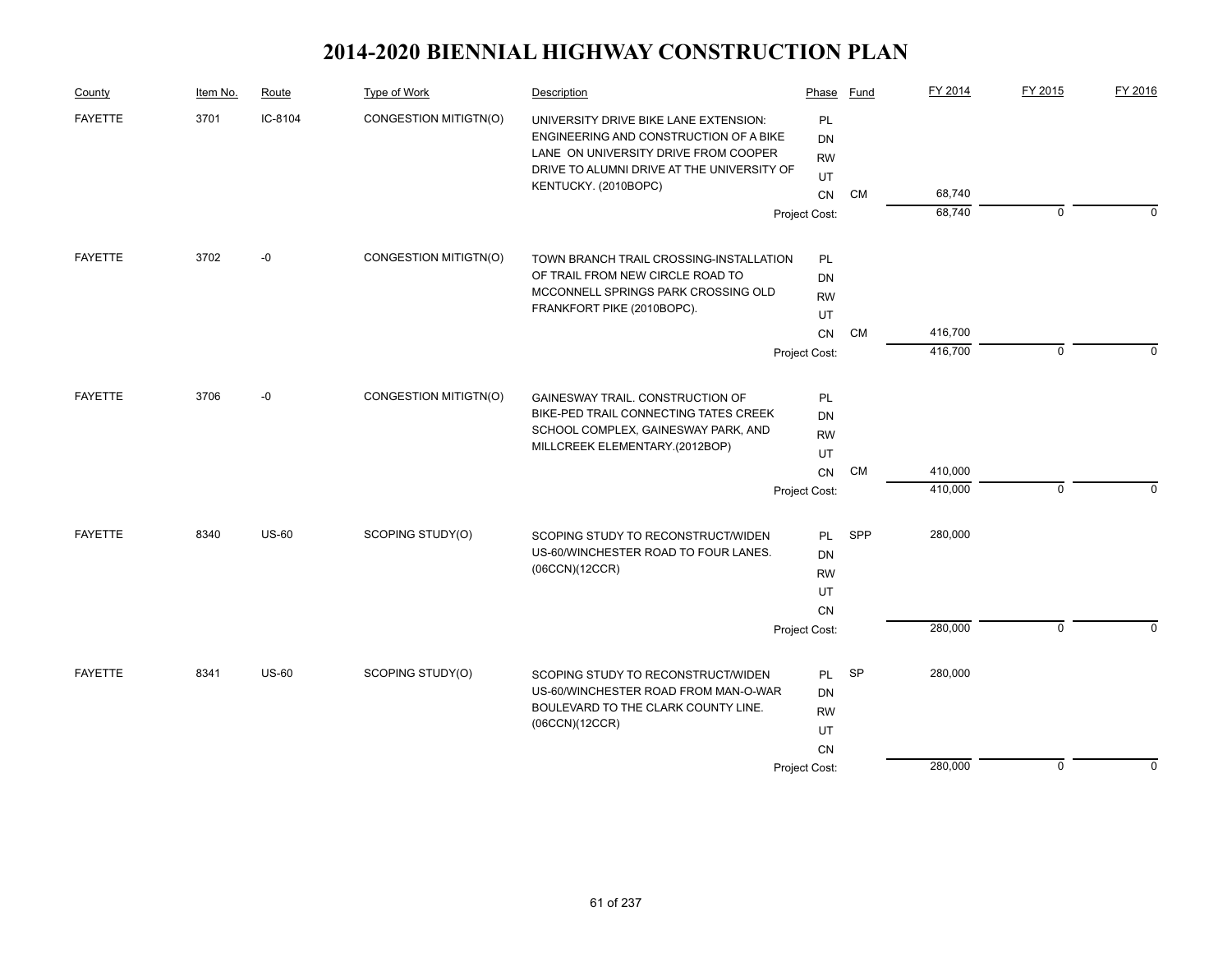| County                   | Item No. | Route   | <b>Type of Work</b>   | Description                                                                                                        | Phase                               | <b>Fund</b> | FY 2014        | FY 2015     | FY 2016    |
|--------------------------|----------|---------|-----------------------|--------------------------------------------------------------------------------------------------------------------|-------------------------------------|-------------|----------------|-------------|------------|
| <b>FAYETTE</b>           | 8342     | $KY-4$  | SCOPING STUDY(O)      | SCOPING STUDY TO RECONSTRUCT/WIDEN<br>KY-4/NEW CIRCLE ROAD FROM NEWTOWN PIKE<br>TO WINCHESTER ROAD. (06CCN)(12CCR) | <b>PL</b><br><b>DN</b><br><b>RW</b> | <b>SP</b>   | 340,000        |             |            |
|                          |          |         |                       |                                                                                                                    | UT                                  |             |                |             |            |
|                          |          |         |                       |                                                                                                                    | CN                                  |             |                |             |            |
|                          |          |         |                       |                                                                                                                    | Project Cost:                       |             | 340,000        | $\mathbf 0$ | $\Omega$   |
| <b>FAYETTE</b>           | 8507     | CS-2548 | NEW ROUTE(O)          | COMPLETE CONSTRUCTION ON POLO CLUB                                                                                 | PL                                  |             |                |             |            |
|                          |          |         |                       | BOULEVARD AT DEERHAVEN LANE AND TODDS                                                                              | DN                                  |             |                |             |            |
|                          |          |         |                       | ROAD. (08CCN)(FUNDING SUBJECT TO FISCAL                                                                            | <b>RW</b>                           | <b>SLX</b>  | 262,000        |             |            |
|                          |          |         |                       | CONSTRAINT PENDING MPO TIP)                                                                                        | UT                                  |             |                |             |            |
|                          |          |         |                       |                                                                                                                    | CN                                  | <b>SLX</b>  | 1,550,000      |             |            |
|                          |          |         |                       |                                                                                                                    | Project Cost:                       |             | 1,812,000      | $\mathbf 0$ | $\Omega$   |
| <b>FAYETTE</b>           | 8854     | $KY-4$  | CONGESTION MITIGTN(O) |                                                                                                                    |                                     |             |                |             |            |
|                          |          |         |                       | REMOVE PART OF MEDIAN NEAR MP 11.1 AND<br>REINSTALL PART OF SAME, ALLOWING ONLY                                    | PL<br>DN                            |             |                |             |            |
|                          |          |         |                       | ONE ACCESS POINT TO PROPERTY, WITH SOME                                                                            | <b>RW</b>                           |             |                |             |            |
|                          |          |         |                       | REPAVING AND STRIPING                                                                                              | UT                                  |             |                |             |            |
|                          |          |         |                       |                                                                                                                    | CN                                  | <b>CM</b>   |                | 63,000      |            |
|                          |          |         |                       |                                                                                                                    | Project Cost:                       |             | $\mathbf 0$    | 63,000      | $\Omega$   |
| Total for FAYETTE county |          |         |                       |                                                                                                                    | PL                                  |             | 900,000        |             |            |
|                          |          |         |                       |                                                                                                                    | DN                                  |             | 2,000,000      | 232,000     |            |
|                          |          |         |                       |                                                                                                                    | <b>RW</b>                           |             | 21,251,000     | 558,000     | 7,000,000  |
|                          |          |         |                       |                                                                                                                    | UT                                  |             | 20,482,300     |             | 880,000    |
|                          |          |         |                       |                                                                                                                    | <b>CN</b>                           |             | 17,143,824     | 56,992,800  | 31,815,200 |
|                          |          |         |                       |                                                                                                                    | <b>Total Amounts:</b>               |             | 61,777,124     | 57,782,800  | 39,695,200 |
| <b>FLEMING</b>           | 177      | -0      | NEW ROUTE(O)          | EXTEND MT. TABOR ROAD TO OLD US-68 TO                                                                              | PL                                  |             |                |             |            |
|                          |          |         |                       | CREATE AN IMPOUNDMENT OF ELK CREEK.                                                                                | <b>DN</b>                           | <b>SP</b>   |                | 840,000     |            |
|                          |          |         |                       | THESE FUNDS TO BE MATCHED 50/50 BY<br>FEDERAL DOLLARS TO COMPLETELY FUND THE                                       | <b>RW</b>                           |             |                |             |            |
|                          |          |         |                       | CONSTRUCTION OF THE DAM. (00CCR)                                                                                   | UT                                  |             |                |             |            |
|                          |          |         |                       |                                                                                                                    | CN                                  | SP          |                |             | 4,330,000  |
|                          |          |         |                       |                                                                                                                    | Project Cost:                       |             | $\overline{0}$ | 840,000     | 4,330,000  |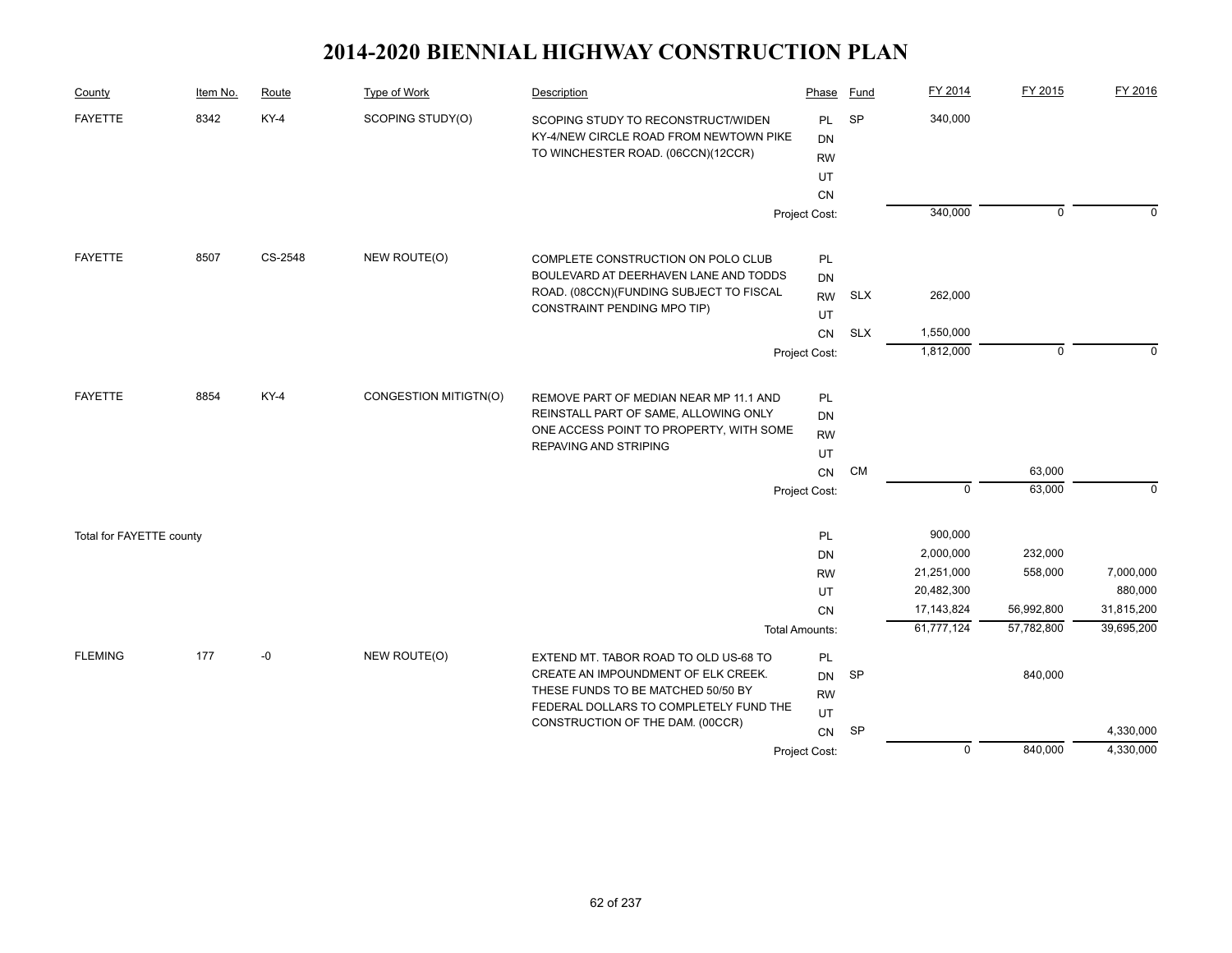| County         | Item No. | Route  | Type of Work                 | Description                                                                 | Phase           | Fund            | FY 2014        | FY 2015        | FY 2016   |
|----------------|----------|--------|------------------------------|-----------------------------------------------------------------------------|-----------------|-----------------|----------------|----------------|-----------|
| <b>FLEMING</b> | 1084     | KY-32  | <b>BRIDGE REPLACEMENT(P)</b> | REPLACE BRIDGE ON KY 32 OVER MUD LICK                                       | <b>PL</b>       |                 |                |                |           |
|                |          |        |                              | CREEK 0.2 MILES W OF CRAINTOWN RD (CR                                       | DN              |                 |                |                |           |
|                |          |        |                              | 1302)(SR 48.9) 035B00038N                                                   | <b>RW</b>       | <b>BRO</b>      |                | 150,000        |           |
|                |          |        |                              |                                                                             | UT              | <b>BRO</b>      |                | 250,000        |           |
|                |          |        |                              |                                                                             | <b>CN</b>       | <b>BRO</b>      |                |                | 400,000   |
|                |          |        |                              |                                                                             | Project Cost:   |                 | $\overline{0}$ | 400,000        | 400,000   |
| <b>FLEMING</b> | 1089     | KY-560 | <b>BRIDGE REPLACEMENT(P)</b> | REPLACE BRIDGE OVER JOHNSON CREEK ON                                        | PL              |                 |                |                |           |
|                |          |        |                              | KY 560 0.3 MI S OF FLEMING/MASON CO LINE.                                   | <b>DN</b>       | <b>BRX</b>      |                | 400,000        |           |
|                |          |        |                              | (035B00085N)(SR=36.4)(EBRP)                                                 | <b>RW</b>       | <b>BRX</b>      |                |                | 100,000   |
|                |          |        |                              |                                                                             | UT              | <b>BRX</b>      |                |                | 100,000   |
|                |          |        |                              |                                                                             | CN              | <b>BRX</b>      |                |                | 1,000,000 |
|                |          |        |                              |                                                                             | Project Cost:   |                 | $\mathbf 0$    | 400,000        | 1,200,000 |
| <b>FLEMING</b> | 3021     | KY-158 | <b>BRIDGE REHAB(P)</b>       |                                                                             |                 |                 |                |                |           |
|                |          |        |                              | RESTORATION OF RINGO'S MILL COVERED<br>BRIDGE LOCATED ON KY 158 AT RAWLINGS | PL<br><b>DN</b> |                 |                |                |           |
|                |          |        |                              | ROAD APPROX 7.274 MILES EAST OF                                             | <b>RW</b>       |                 |                |                |           |
|                |          |        |                              | HILLSBORO (FY2010 NHCB PROJECT) (2010                                       | UT              |                 |                |                |           |
|                |          |        |                              | BOPC).                                                                      | CN              | <b>KYD</b>      | 508,000        |                |           |
|                |          |        |                              |                                                                             | Project Cost:   |                 | 508,000        | $\mathbf 0$    | 0         |
|                |          |        |                              |                                                                             |                 |                 |                |                |           |
| <b>FLEMING</b> | 8300     | KY-11  | ECONOMIC DEVEL(O)            | SURFACE INDUSTRIAL PARK ROAD ON KY-11.                                      | PL              |                 |                |                |           |
|                |          |        |                              | (06CCN)(10CCR)                                                              | <b>DN</b>       |                 |                |                |           |
|                |          |        |                              |                                                                             | <b>RW</b>       |                 |                |                |           |
|                |          |        |                              |                                                                             | UT              |                 |                |                |           |
|                |          |        |                              |                                                                             | CN              | <b>SP</b>       | 520,000        |                |           |
|                |          |        |                              |                                                                             | Project Cost:   |                 | 520,000        | $\overline{0}$ | $\Omega$  |
| <b>FLEMING</b> | 8304     | KY-32  | RECONSTRUCTION(O)            | ADD TURN LANES ON KY-32 AT WARD                                             | PL              |                 |                |                |           |
|                |          |        |                              | ELEMENTARY SCHOOL. (06CCN)(08CCR)                                           | <b>DN</b>       |                 |                |                |           |
|                |          |        |                              |                                                                             | <b>RW</b>       |                 |                |                |           |
|                |          |        |                              |                                                                             | UT              |                 |                |                |           |
|                |          |        |                              |                                                                             | CN              | SB <sub>2</sub> | 1,930,000      |                |           |
|                |          |        |                              |                                                                             | Project Cost:   |                 | 1,930,000      | $\mathbf 0$    | 0         |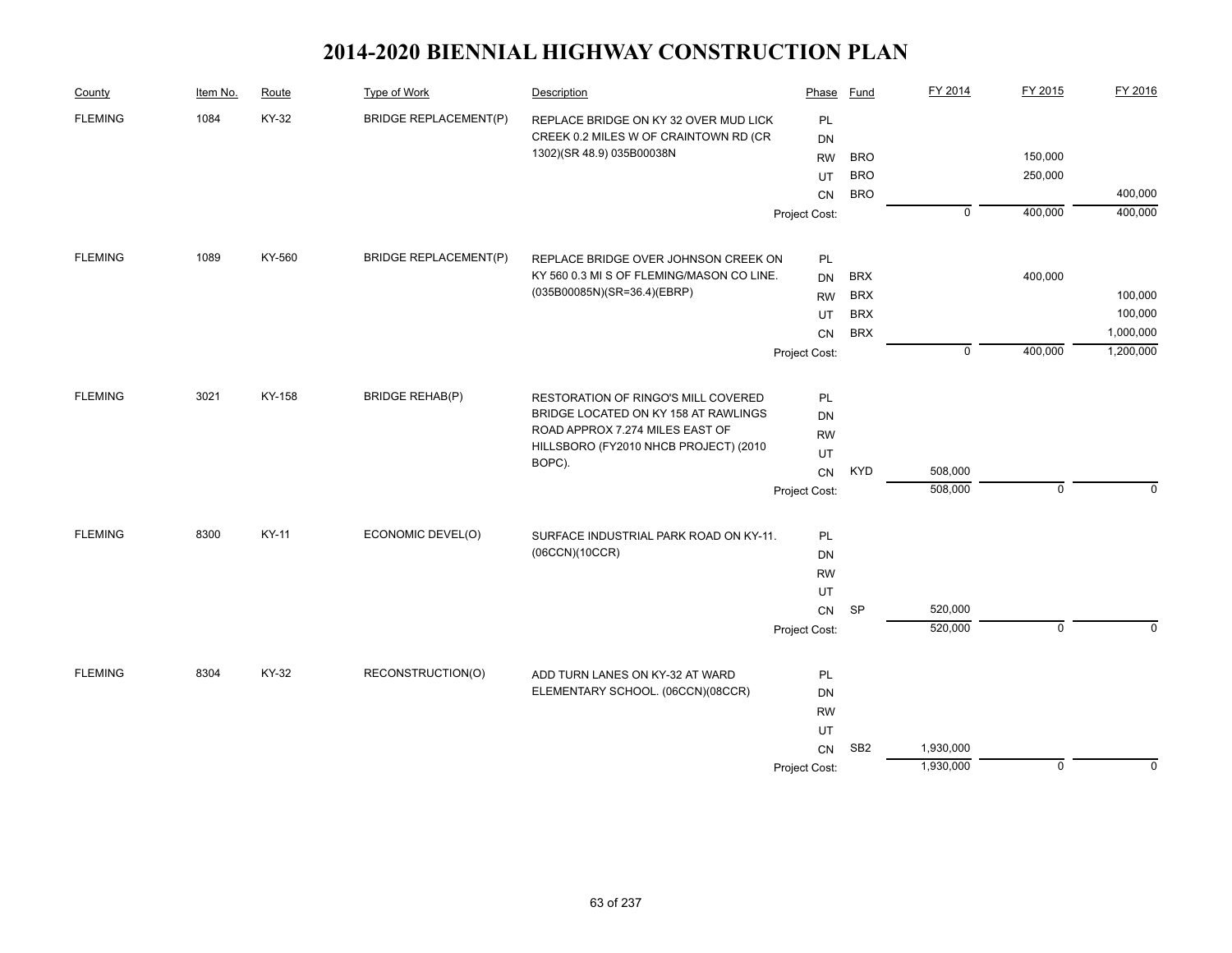| County                   | Item No. | Route  | <b>Type of Work</b>   | Description                                                                                            | Phase                              | <b>Fund</b> | FY 2014     | FY 2015        | FY 2016        |
|--------------------------|----------|--------|-----------------------|--------------------------------------------------------------------------------------------------------|------------------------------------|-------------|-------------|----------------|----------------|
| <b>FLEMING</b>           | 8305     | KY-57  | RECONSTRUCTION(O)     | RECONSTRUCT/IMPROVE KY-57 FROM THE<br>FLEMING COUNTY COURTHOUSE TO SLEEPY<br>RUN CREEK. (06CCN)(10CCR) | PL<br><b>DN</b><br><b>RW</b><br>UT | <b>SP</b>   | 300,000     |                |                |
|                          |          |        |                       |                                                                                                        | CN                                 |             |             |                |                |
|                          |          |        |                       |                                                                                                        | Project Cost:                      |             | 300,000     | $\overline{0}$ | $\overline{0}$ |
| <b>FLEMING</b>           | 8702     | KY-32  | RECONSTRUCTION(O)     | RECONSTRUCT KY 32 FROM THE KY 165                                                                      | <b>PL</b>                          |             |             |                |                |
|                          |          |        |                       | INTERSECTION AT JABETOWN (MP 5.9) TO                                                                   | DN                                 |             |             |                |                |
|                          |          |        |                       | ELIZAVILLE (MP 6.5).(12CCN)                                                                            | <b>RW</b>                          |             |             |                |                |
|                          |          |        |                       |                                                                                                        | UT                                 |             |             |                |                |
|                          |          |        |                       |                                                                                                        | CN                                 | SP          | 4,160,000   |                |                |
|                          |          |        |                       |                                                                                                        | Project Cost:                      |             | 4,160,000   | $\mathbf 0$    | $\mathbf 0$    |
| Total for FLEMING county |          |        |                       |                                                                                                        | PL                                 |             |             |                |                |
|                          |          |        |                       |                                                                                                        | DN                                 |             | 300,000     | 1,240,000      |                |
|                          |          |        |                       |                                                                                                        | <b>RW</b>                          |             |             | 150,000        | 100,000        |
|                          |          |        |                       |                                                                                                        | UT                                 |             |             | 250,000        | 100,000        |
|                          |          |        |                       |                                                                                                        | <b>CN</b>                          |             | 7,118,000   |                | 5,730,000      |
|                          |          |        |                       |                                                                                                        | <b>Total Amounts:</b>              |             | 7,418,000   | 1,640,000      | 5,930,000      |
| <b>FLOYD</b>             | 1.02     | KY-114 | PE & ENVIRONMENTAL(O) | PRELIMINARY ENGINEERING AND                                                                            | PL                                 |             |             |                |                |
|                          |          |        |                       | ENVIRONMENTAL - MOUNTAIN PARKWAY<br><b>EXTENSION: SALYERSVILLE TO</b>                                  | <b>DN</b>                          | <b>NH</b>   |             | 2,000,000      |                |
|                          |          |        |                       | PRESTONSBURG; US-460 TO KY 404                                                                         | <b>RW</b>                          |             |             |                |                |
|                          |          |        |                       |                                                                                                        | UT<br>CN                           |             |             |                |                |
|                          |          |        |                       |                                                                                                        | Project Cost:                      |             | $\mathsf 0$ | 2,000,000      | $\mathbf 0$    |
|                          |          |        |                       |                                                                                                        |                                    |             |             |                |                |
| <b>FLOYD</b>             | 1.3      | KY-114 | MAJOR WIDENING(O)     | MOUNTAIN PARKWAY CORRIDOR:                                                                             | PL                                 |             |             |                |                |
|                          |          |        |                       | SALYERSVILLE-PRESTONSBURG; WIDEN KY 114                                                                | <b>DN</b>                          | <b>NH</b>   | 3,200,000   |                |                |
|                          |          |        |                       | TO 4 LANES FROM ADAMS CEMETERY ROAD (W                                                                 | <b>RW</b>                          |             |             |                |                |
|                          |          |        |                       | JCT CR 1380) TO STEVE FITZPATRICK ROAD (W<br>JCT CR 1388). (SEE 12-1.01 FOR PE & ENV)                  | UT                                 |             |             |                |                |
|                          |          |        |                       |                                                                                                        | CN                                 |             |             |                |                |
|                          |          |        |                       |                                                                                                        | Project Cost:                      |             | 3,200,000   | $\overline{0}$ | $\mathbf 0$    |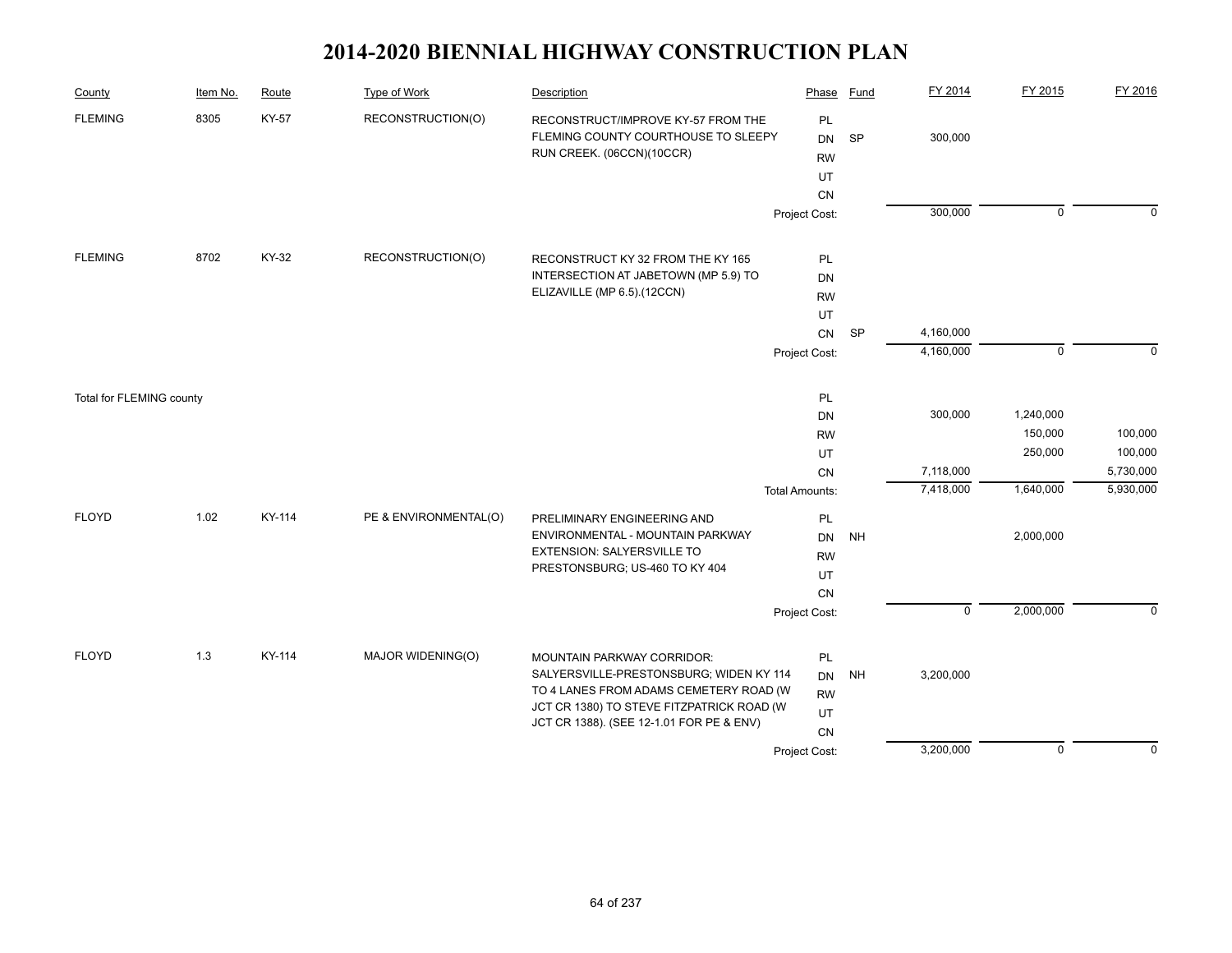| County       | Item No. | Route        | <b>Type of Work</b>  | Description                                                                                                                                                                                        | Phase                             | Fund      | FY 2014     | FY 2015        | FY 2016     |
|--------------|----------|--------------|----------------------|----------------------------------------------------------------------------------------------------------------------------------------------------------------------------------------------------|-----------------------------------|-----------|-------------|----------------|-------------|
| <b>FLOYD</b> | 1.4      | KY-114       | MAJOR WIDENING(O)    | <b>MOUNTAIN PARKWAY CORRIDOR:</b><br>SALYERSVILLE-PRESTONSBURG; WIDEN KY 114<br>TO 4 LANES FROM STEVE FITZPATRICK ROAD<br>(W JCT CR 1388) TO KY 404 AT<br>PRESTONSBURG. (SEE 12-1.01 FOR PE & ENV) | PL<br>DN<br><b>RW</b><br>UT<br>CN | <b>NH</b> | 1,800,000   |                |             |
|              |          |              |                      |                                                                                                                                                                                                    | Project Cost:                     |           | 1,800,000   | $\mathbf 0$    | $\Omega$    |
| <b>FLOYD</b> | 191      | <b>US-23</b> | SAFETY(P)            | MITIGATE SAFETY HAZARDS DUE TO SPEED,                                                                                                                                                              | PL                                |           |             |                |             |
|              |          |              |                      | POOR ACCESS CONTROL BETWEEN KY 80 AND                                                                                                                                                              | DN                                |           |             |                |             |
|              |          |              |                      | INTERSECTION WITH KY 3384.(12CCR)                                                                                                                                                                  | <b>RW</b>                         | SP        | 400,000     |                |             |
|              |          |              |                      |                                                                                                                                                                                                    | UT                                | SP        | 500,000     |                |             |
|              |          |              |                      |                                                                                                                                                                                                    | CN                                | <b>SP</b> |             | 1,800,000      |             |
|              |          |              |                      |                                                                                                                                                                                                    | Project Cost:                     |           | 900,000     | 1,800,000      | $\mathbf 0$ |
| <b>FLOYD</b> | 195      | KY-979       | SPOT IMPROVEMENTS(O) | SPOT IMPROVEMENTS FROM BRANHAM'S                                                                                                                                                                   | PL                                |           |             |                |             |
|              |          |              |                      | CREEK TO JOHN M. STUMBO SCHOOL.(12CCR)                                                                                                                                                             | DN                                |           |             |                |             |
|              |          |              |                      |                                                                                                                                                                                                    | <b>RW</b>                         | SP        |             |                | 1,500,000   |
|              |          |              |                      |                                                                                                                                                                                                    | UT                                | SP        |             |                | 1,320,000   |
|              |          |              |                      |                                                                                                                                                                                                    | CN                                |           |             |                |             |
|              |          |              |                      |                                                                                                                                                                                                    | Project Cost:                     |           | $\mathbf 0$ | $\overline{0}$ | 2,820,000   |
|              | 301.15   | KY-680       |                      |                                                                                                                                                                                                    |                                   |           |             |                |             |
| <b>FLOYD</b> |          |              | NEW ROUTE(O)         | MINNIE - HAROLD CONNECTOR; FROM BOY<br>HOLLOW OF SIMPSONS BRANCH TO LITTLE MUD                                                                                                                     | PL<br>DN                          |           |             |                |             |
|              |          |              |                      | CREEK (SECTION 1-B)(2012BOP)                                                                                                                                                                       | <b>RW</b>                         |           |             |                |             |
|              |          |              |                      |                                                                                                                                                                                                    | UT                                |           |             |                |             |
|              |          |              |                      |                                                                                                                                                                                                    | CN                                | <b>SP</b> | 19,110,000  |                |             |
|              |          |              |                      |                                                                                                                                                                                                    | Project Cost:                     |           | 19,110,000  | $\mathbf 0$    | $\Omega$    |
|              |          |              |                      |                                                                                                                                                                                                    |                                   |           |             |                |             |
| <b>FLOYD</b> | 301.2    | KY-680       | NEW ROUTE(O)         | MINNIE-HAROLD CONNECTOR; FROM LITTLE MUD<br>CREEK RD TO MOUTH OF TACKETT                                                                                                                           | <b>PL</b><br><b>DN</b>            |           |             |                |             |
|              |          |              |                      | CREEK(ALT.3B SEC.2)PROJ SHALL BE KYTC                                                                                                                                                              | <b>RW</b>                         |           |             |                |             |
|              |          |              |                      | MODEL FOR PUBLIC/PRIVATE CONST PROJ                                                                                                                                                                | UT                                | <b>SP</b> | 550,000     |                |             |
|              |          |              |                      | W/ELKHORN COAL OR SUCCESSOR.(08CCN)                                                                                                                                                                | CN                                | <b>SP</b> |             | 31,120,000     |             |
|              |          |              |                      |                                                                                                                                                                                                    | Project Cost:                     |           | 550,000     | 31,120,000     | $\Omega$    |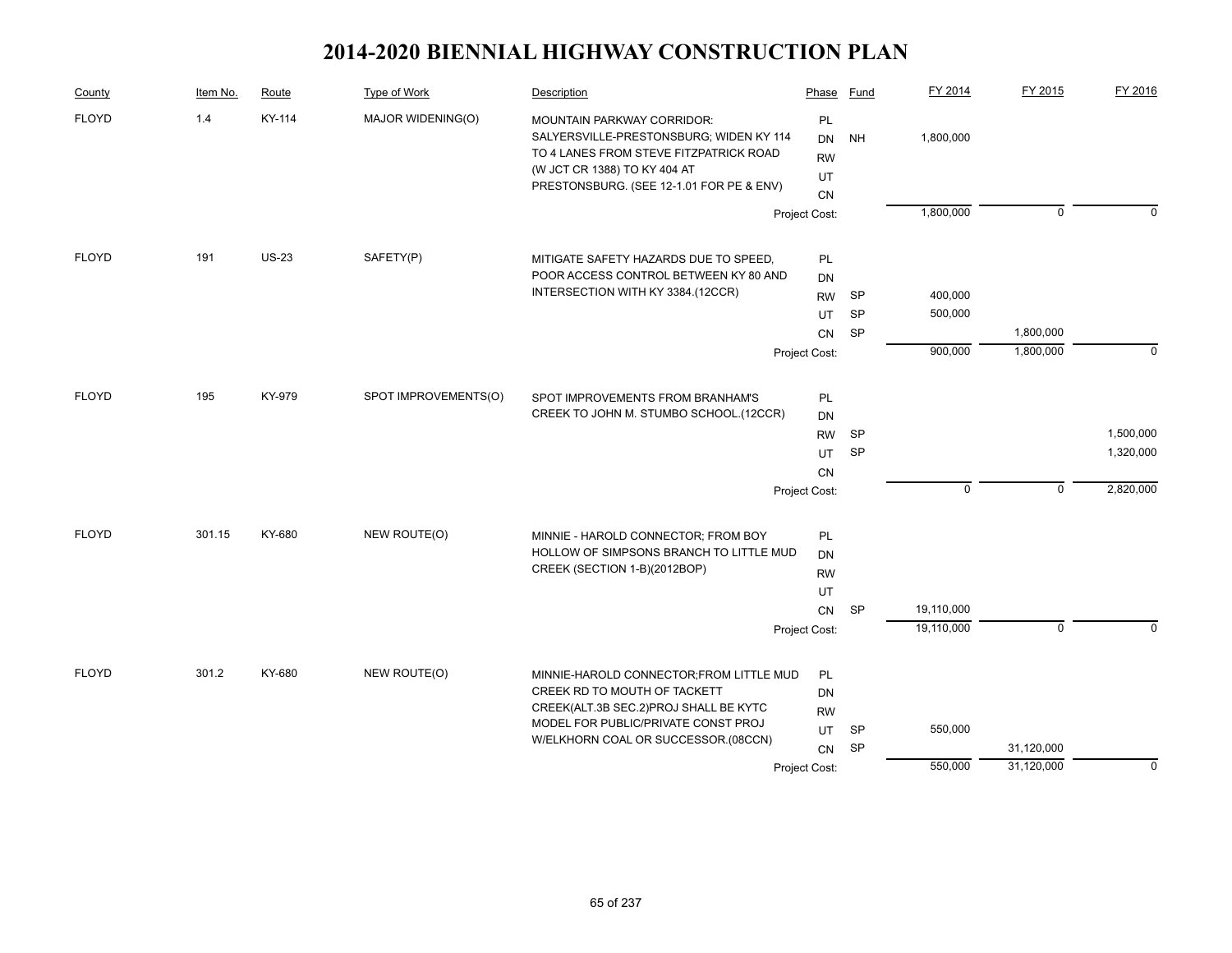| County       | Item No. | Route         | Type of Work                 | Description                                                                                                     | Phase                        | Fund       | FY 2014                | FY 2015     | FY 2016     |
|--------------|----------|---------------|------------------------------|-----------------------------------------------------------------------------------------------------------------|------------------------------|------------|------------------------|-------------|-------------|
| <b>FLOYD</b> | 1075     | KY-194        | <b>BRIDGE REPLACEMENT(P)</b> | REPLACE BRIDGE AND APPROACHES ON KY-194<br>OVER BRUSHY CREEK (B65) AT THE<br>FLOYD/PIKE COUNTY LINE. (SR=46.5): | PL<br><b>DN</b><br><b>RW</b> |            |                        |             |             |
|              |          |               |                              | (036B00065N)                                                                                                    | UT                           |            |                        |             |             |
|              |          |               |                              |                                                                                                                 | CN                           | <b>BRZ</b> | 840,000                |             |             |
|              |          |               |                              |                                                                                                                 | Project Cost:                |            | 840,000                | $\mathbf 0$ | $\Omega$    |
| <b>FLOYD</b> | 1084     | KY-466        | <b>BRIDGE REPLACEMENT(P)</b> | REPLACE BRIDGE AND APPROACHES ON KY-466                                                                         | PL                           |            |                        |             |             |
|              |          |               |                              | OVER LEFT FORK BEAVER CREEK (B30).                                                                              | <b>DN</b>                    |            |                        |             |             |
|              |          |               |                              | (SR=37.5): (036B00030N)                                                                                         | <b>RW</b>                    |            |                        |             |             |
|              |          |               |                              |                                                                                                                 | UT                           |            |                        |             |             |
|              |          |               |                              |                                                                                                                 | CN                           | <b>BRX</b> | 1,090,000              |             |             |
|              |          |               |                              |                                                                                                                 | Project Cost:                |            | 1,090,000              | $\mathbf 0$ | $\mathbf 0$ |
| <b>FLOYD</b> | 1085     | <b>KY-777</b> | <b>BRIDGE REPLACEMENT(P)</b> | REPLACE BRIDGE AND APPROACHES ON KY-777                                                                         | PL                           |            |                        |             |             |
|              |          |               |                              | OVER RIGHT FORK BEAVER CREEK (B76).                                                                             | <b>DN</b>                    |            |                        |             |             |
|              |          |               |                              | (SR=3.0): (036B00076N)                                                                                          | <b>RW</b>                    |            |                        |             |             |
|              |          |               |                              |                                                                                                                 | UT                           |            |                        |             |             |
|              |          |               |                              |                                                                                                                 | CN                           | <b>BRX</b> | 600,000                |             |             |
|              |          |               |                              |                                                                                                                 | Project Cost:                |            | 600,000                | $\mathbf 0$ | $\Omega$    |
| <b>FLOYD</b> | 1111     | KY-1100       | <b>BRIDGE REPLACEMENT(P)</b> | REPLACE BRIDGE ON KY 1100 OVER LITTLE                                                                           | PL                           |            |                        |             |             |
|              |          |               |                              | PAINT CREEK NEAR FLOYD/JOHNSON COUNTY                                                                           | DN                           |            |                        |             |             |
|              |          |               |                              | LINE (SR 47.1) 036B00002N                                                                                       | <b>RW</b>                    | <b>BRO</b> |                        | 75,000      |             |
|              |          |               |                              |                                                                                                                 | UT                           | <b>BRO</b> |                        | 135,000     |             |
|              |          |               |                              |                                                                                                                 | <b>CN</b>                    |            | $\mathbf 0$            | 210,000     | $\Omega$    |
|              |          |               |                              |                                                                                                                 | Project Cost:                |            |                        |             |             |
| <b>FLOYD</b> | 8100     | KY-122        | SAFETY(P)                    | CURVE REVISION TO INCLUDE IMPROVED SIGHT                                                                        | PL                           |            |                        |             |             |
|              |          |               |                              | DISTANCE AND A LEFT TURN LANE ON KY-122                                                                         | DN                           |            |                        |             |             |
|              |          |               |                              | AT THE KY-680 INTERSECTION IN MCDOWELL.<br>(02CCN)(12CCR)                                                       | <b>RW</b>                    |            |                        |             |             |
|              |          |               |                              |                                                                                                                 | UT                           |            |                        |             |             |
|              |          |               |                              |                                                                                                                 | CN                           | SP         | 3,950,000<br>3,950,000 | $\mathbf 0$ | $\Omega$    |
|              |          |               |                              |                                                                                                                 | Project Cost:                |            |                        |             |             |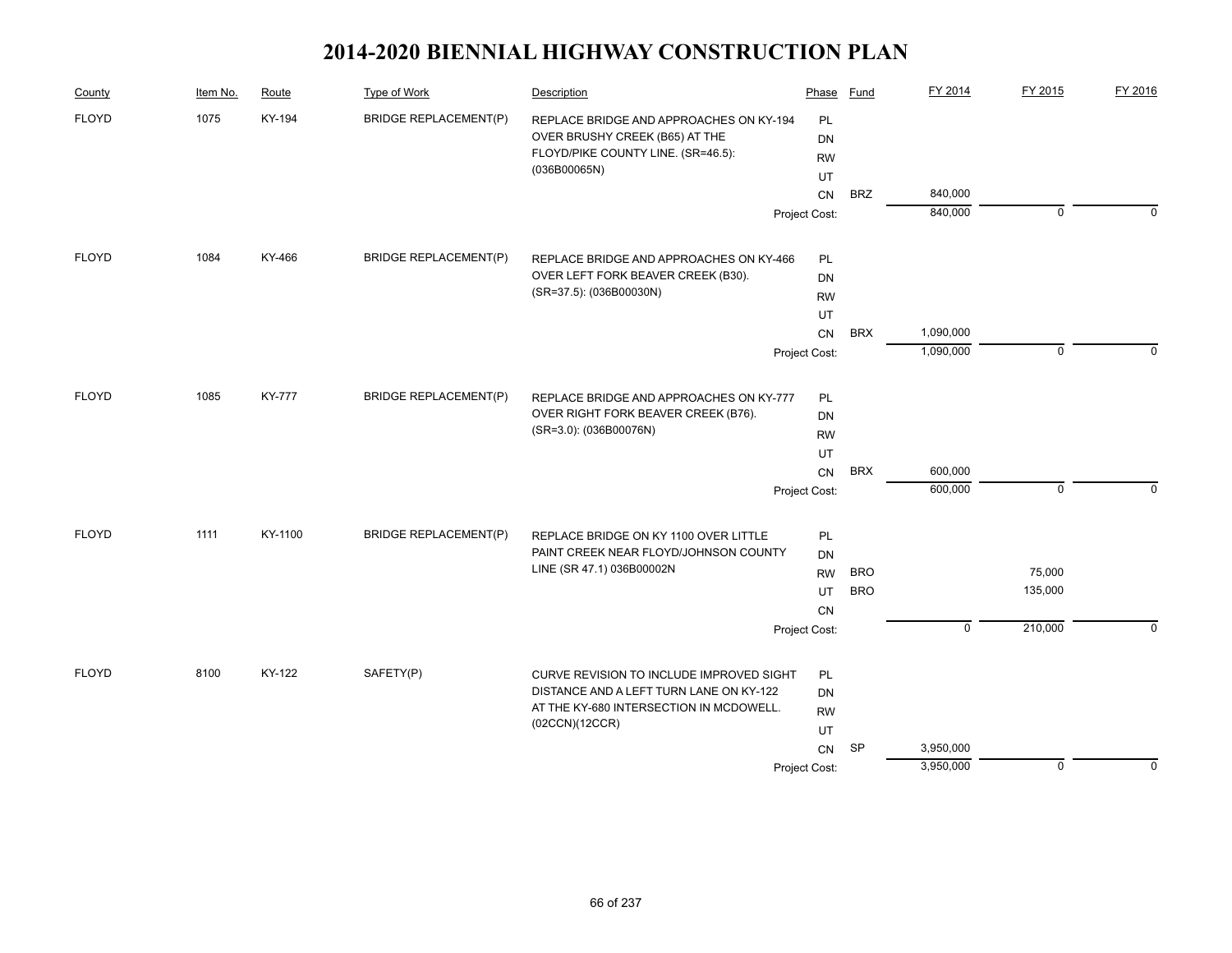| County                 | Item No. | Route         | Type of Work                 | Description                                                                   | Phase                 | <b>Fund</b> | FY 2014    | FY 2015     | FY 2016        |
|------------------------|----------|---------------|------------------------------|-------------------------------------------------------------------------------|-----------------------|-------------|------------|-------------|----------------|
| <b>FLOYD</b>           | 8703     | KY-80         | CONGESTION MITIGTN(O)        | IMPROVE ACCESS TO KY 80 AT GARRETT                                            | PL                    |             |            |             |                |
|                        |          |               |                              | EASTBOUND AND ELIMINATE NECESSITY FOR                                         | <b>DN</b>             |             |            |             |                |
|                        |          |               |                              | CROSSING WESTBOUND LANES TO MERGE INTO                                        | <b>RW</b>             | <b>SP</b>   | 500,000    |             |                |
|                        |          |               |                              | EASTBOUND LANES. MP 1.527 TO MP 1.827<br>(12CCN)                              | UT                    | <b>SP</b>   | 330,000    |             |                |
|                        |          |               |                              |                                                                               | CN                    | SP          |            | 3,000,000   |                |
|                        |          |               |                              |                                                                               | Project Cost:         |             | 830,000    | 3,000,000   | $\overline{0}$ |
|                        |          |               |                              |                                                                               | PL                    |             |            |             |                |
| Total for FLOYD county |          |               |                              |                                                                               | DN                    |             | 5,000,000  | 2,000,000   |                |
|                        |          |               |                              |                                                                               | <b>RW</b>             |             | 900,000    | 75,000      | 1,500,000      |
|                        |          |               |                              |                                                                               | UT                    |             | 1,380,000  | 135,000     | 1,320,000      |
|                        |          |               |                              |                                                                               | CN                    |             | 25,590,000 | 35,920,000  |                |
|                        |          |               |                              |                                                                               | <b>Total Amounts:</b> |             | 32,870,000 | 38,130,000  | 2,820,000      |
| <b>FRANKLIN</b>        | 374      | <b>US-421</b> | RECONSTRUCTION(O)            | FRANKFORT-NEWCASTLE; RECONSTRUCT                                              | PL                    |             |            |             |                |
|                        |          |               |                              | US-421 FROM TOP OF BALD KNOB HILL AT END                                      | <b>DN</b>             | <b>SP</b>   | 680,000    |             |                |
|                        |          |               |                              | OF RECONSTRUCTED SECTION TO HARVIELAND                                        | <b>RW</b>             | SP          |            | 2,440,000   |                |
|                        |          |               |                              | ROAD.(10CCR)                                                                  | UT                    | <b>SP</b>   |            | 1,350,000   |                |
|                        |          |               |                              |                                                                               | <b>CN</b>             |             |            |             |                |
|                        |          |               |                              |                                                                               | Project Cost:         |             | 680,000    | 3,790,000   | $\Omega$       |
|                        |          |               |                              |                                                                               |                       |             |            |             |                |
| <b>FRANKLIN</b>        | 1057     | <b>US-421</b> | <b>BRIDGE REPLACEMENT(P)</b> | REPLACE BRIDGE ON US-421 (MP 13.09) OVER                                      | PL                    |             |            |             |                |
|                        |          |               |                              | FLAT CREEK; 2.0 MI NORTH OF JCT KY 12;                                        | <b>DN</b>             |             |            |             |                |
|                        |          |               |                              | (STRUCTURALLY DEFICIENT, SR=46.8)                                             | <b>RW</b>             | <b>BRO</b>  | 60,000     |             |                |
|                        |          |               |                              | 037B00023N                                                                    | UT                    | <b>BRO</b>  | 30,000     |             |                |
|                        |          |               |                              |                                                                               | CN                    | <b>BRO</b>  |            |             | 520,000        |
|                        |          |               |                              |                                                                               | Project Cost:         |             | 90,000     | $\Omega$    | 520,000        |
|                        |          |               |                              |                                                                               |                       |             |            |             |                |
| <b>FRANKLIN</b>        | 1058     | <b>US-421</b> | <b>BRIDGE REPLACEMENT(P)</b> | REPLACE BRIDGE ON US-421 (MP 14.059) OVER                                     | PL                    |             |            |             |                |
|                        |          |               |                              | HUDSON CREEK; 2.8 MI NORTH OF JCT KY 12;<br>(STRUCTURALLY DEFICIENT, SR=48.9) | <b>DN</b>             |             |            |             |                |
|                        |          |               |                              | 037B00024N                                                                    | <b>RW</b>             | <b>BRO</b>  | 100,000    |             |                |
|                        |          |               |                              |                                                                               | UT                    | <b>BRO</b>  | 60,000     |             |                |
|                        |          |               |                              |                                                                               | CN                    | <b>BRO</b>  |            |             | 200,000        |
|                        |          |               |                              |                                                                               | Project Cost:         |             | 160,000    | $\mathbf 0$ | 200,000        |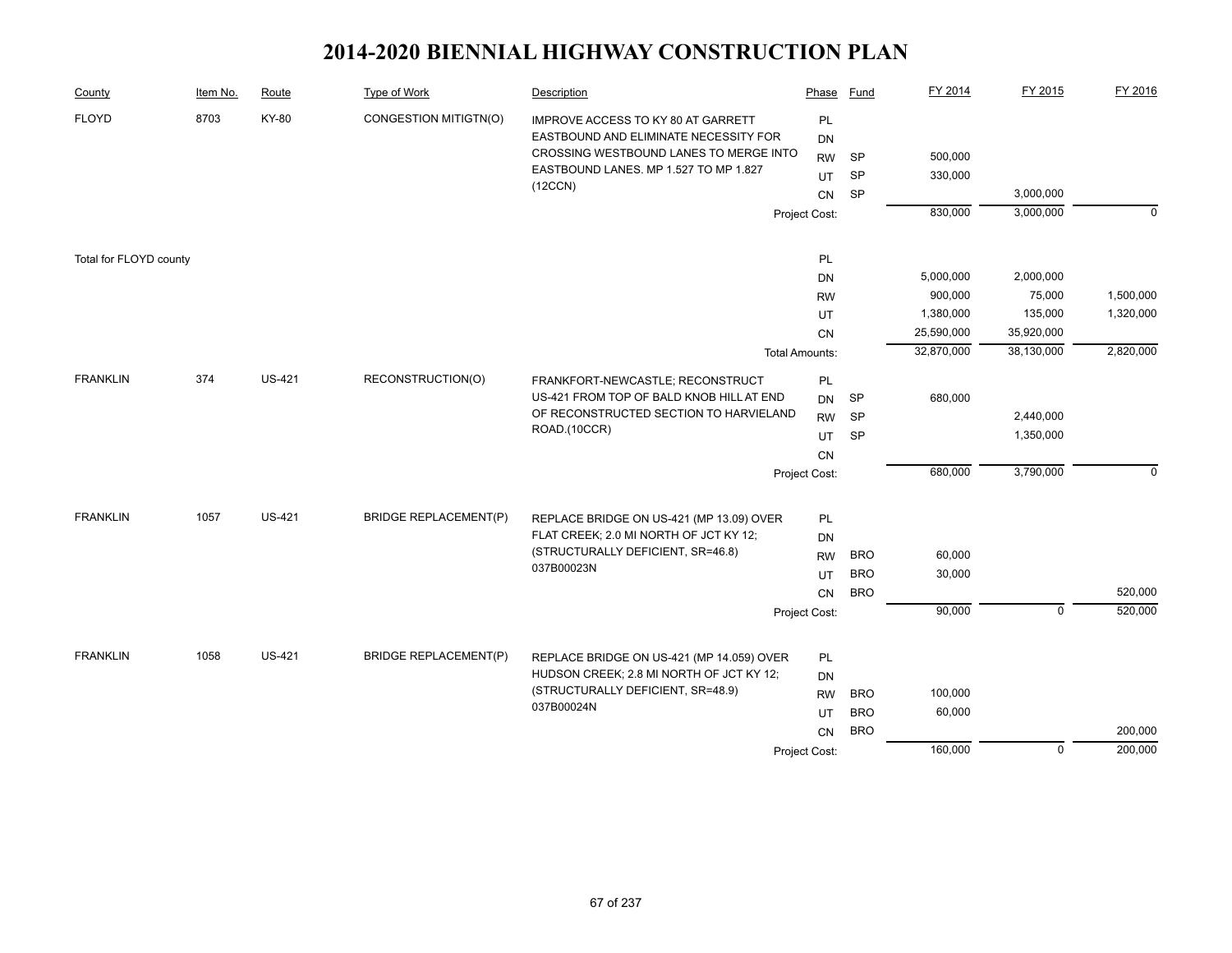| County          | Item No. | Route         | Type of Work                 | Description                                                           | Phase         | Fund       | FY 2014        | FY 2015     | FY 2016     |
|-----------------|----------|---------------|------------------------------|-----------------------------------------------------------------------|---------------|------------|----------------|-------------|-------------|
| <b>FRANKLIN</b> | 1059     | <b>US-421</b> | <b>BRIDGE REPLACEMENT(P)</b> | REPLACE BRIDGE ON US-421 (MP 15.091) OVER                             | PL            |            |                |             |             |
|                 |          |               |                              | LITTLE FLAT CREEK; 3.8 MI NORTH OF JCT KY                             | DN            |            |                |             |             |
|                 |          |               |                              | 12; (STRUCTURALLY DEFICIENT, SR=48.7)<br>037B00025N                   | <b>RW</b>     | <b>BRO</b> | 50,000         |             |             |
|                 |          |               |                              |                                                                       | UT            | <b>BRO</b> | 30,000         |             |             |
|                 |          |               |                              |                                                                       | CN            | <b>BRO</b> |                |             | 490,000     |
|                 |          |               |                              |                                                                       | Project Cost: |            | 80,000         | $\mathbf 0$ | 490,000     |
| <b>FRANKLIN</b> | 1065     | <b>US-460</b> | <b>BRIDGE REPLACEMENT(P)</b> | REPLACE BRIDGE ON US 460 OVER SOUTH                                   | PL            |            |                |             |             |
|                 |          |               |                              | ELKHORN CREEK AT INTERSECTION OF US 460                               | <b>DN</b>     | <b>BRO</b> |                | 250,000     |             |
|                 |          |               |                              | AND N SCRUGGS LN(CR 1010)(SR 41.3)                                    | <b>RW</b>     |            |                |             |             |
|                 |          |               |                              | 037B00006N (PART-WIDTH CONSTRUCTION ON                                | UT            |            |                |             |             |
|                 |          |               |                              | <b>EXISTING LOCATION)</b>                                             | CN            |            |                |             |             |
|                 |          |               |                              |                                                                       | Project Cost: |            | $\overline{0}$ | 250,000     | $\mathbf 0$ |
| <b>FRANKLIN</b> | 2035.7   | $I-64$        | PAVEMENT REHAB-INT(P)        | PAVEMENT REHAB AND BRIDGE WIDENING ON                                 | PL            |            |                |             |             |
|                 |          |               |                              | I-64 FROM MP 47.70 TO MP 53.75. (2004BOPC)                            | DN            |            |                |             |             |
|                 |          |               |                              | (DESIGN FUNDED UNDER 5-2035.40)                                       | <b>RW</b>     | ΙM         | 120,000        |             |             |
|                 |          |               |                              |                                                                       | UT            | IM         | 110,000        |             |             |
|                 |          |               |                              |                                                                       | CN            |            |                |             |             |
|                 |          |               |                              |                                                                       | Project Cost: |            | 230,000        | $\mathbf 0$ | $\Omega$    |
| <b>FRANKLIN</b> | 8302     | KY-2817       | RECONSTRUCTION(O)            |                                                                       |               |            |                |             |             |
|                 |          |               |                              | RECONSTRUCT INTERSECTION OF KY-2817<br>(CARDWELL LANE) AND C. MICHAEL | PL<br>DN      |            |                |             |             |
|                 |          |               |                              | DAVENPORT DRIVE. (06CCN)(10CCR)                                       | <b>RW</b>     |            |                |             |             |
|                 |          |               |                              |                                                                       | UT            |            |                |             |             |
|                 |          |               |                              |                                                                       | CN            | <b>SP</b>  | 910,000        |             |             |
|                 |          |               |                              |                                                                       | Project Cost: |            | 910,000        | $\mathbf 0$ | $\Omega$    |
|                 |          |               |                              |                                                                       |               |            |                |             |             |
| <b>FRANKLIN</b> | 8714     | $US-60$       | <b>BIKE/PED FACIL(O)</b>     | PEDESTRIAN BRIDGE BETWEEN HATHAWAY                                    | PL            |            |                |             |             |
|                 |          |               |                              | HALL AND WHITNEY YOUNG HALL.(12CCN)                                   | DN            |            |                |             |             |
|                 |          |               |                              |                                                                       | <b>RW</b>     |            |                |             |             |
|                 |          |               |                              |                                                                       | UT            |            |                |             |             |
|                 |          |               |                              |                                                                       | <b>CN</b>     | SP         | 2,000,000      |             |             |
|                 |          |               |                              |                                                                       | Project Cost: |            | 2,000,000      | $\mathbf 0$ | $\mathbf 0$ |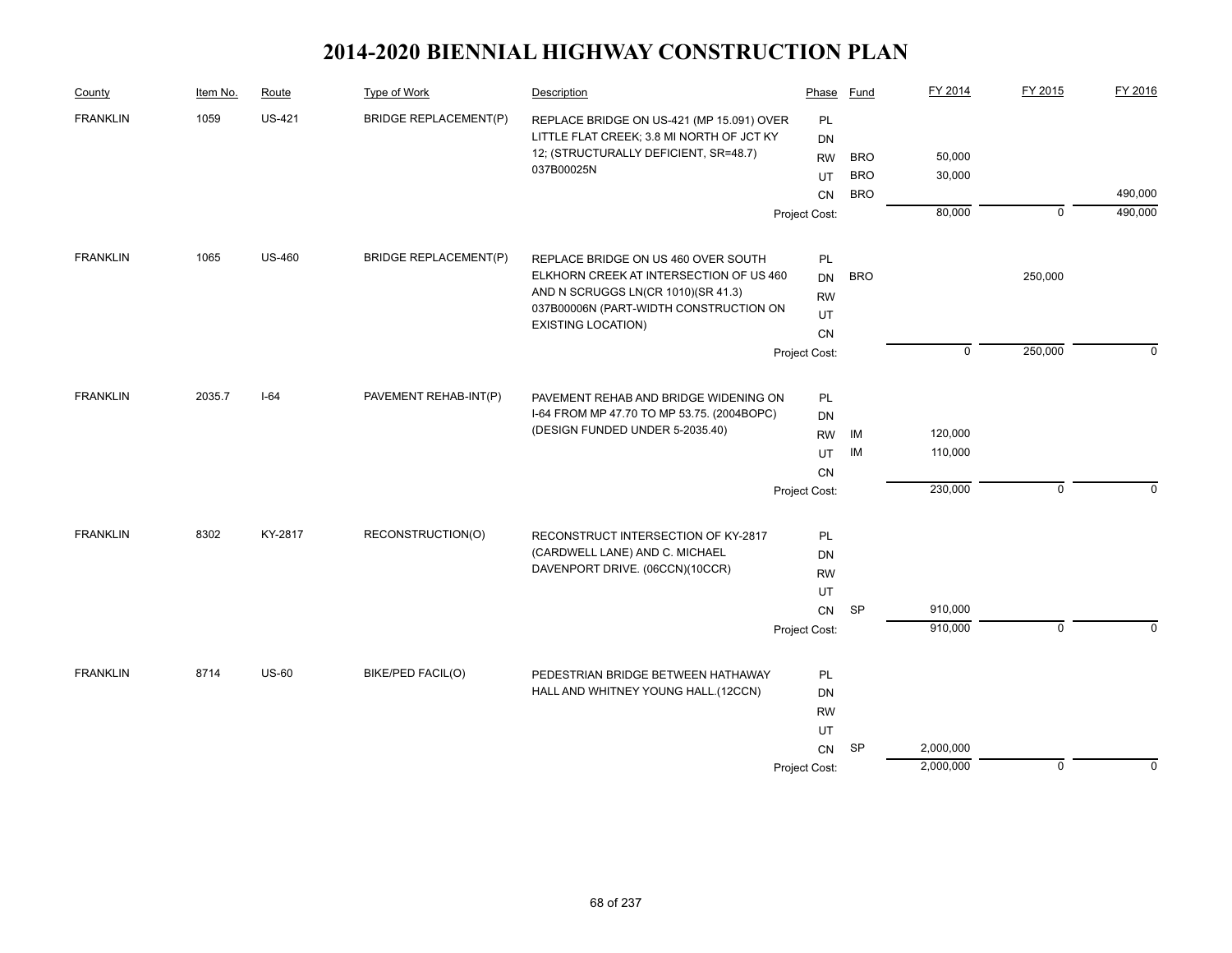| County                    | Item No. | Route   | <b>Type of Work</b> | Description                                                                  | Phase                 | Fund       | FY 2014        | FY 2015        | FY 2016            |
|---------------------------|----------|---------|---------------------|------------------------------------------------------------------------------|-----------------------|------------|----------------|----------------|--------------------|
| Total for FRANKLIN county |          |         |                     |                                                                              | PL                    |            |                |                |                    |
|                           |          |         |                     |                                                                              | DN                    |            | 680,000        | 250,000        |                    |
|                           |          |         |                     |                                                                              | <b>RW</b>             |            | 330,000        | 2,440,000      |                    |
|                           |          |         |                     |                                                                              | UT                    |            | 230,000        | 1,350,000      |                    |
|                           |          |         |                     |                                                                              | CN                    |            | 2,910,000      |                | 1,210,000          |
|                           |          |         |                     |                                                                              | <b>Total Amounts:</b> |            | 4,150,000      | 4,040,000      | 1,210,000          |
| <b>FULTON</b>             | 25       | JC-9003 | RECONSTRUCTION(O)   | RECONSTRUCT AND IMPROVE I-69 AT THE                                          | PL                    | <b>KYD</b> | 500,000        |                |                    |
|                           |          |         |                     | KENTUCKY/TENNESSEE STATE LINE TO US-51                                       | <b>DN</b>             |            |                |                |                    |
|                           |          |         |                     | INTERCHANGE AT FULTON. (I-69 CORRIDOR                                        | <b>RW</b>             |            |                |                |                    |
|                           |          |         |                     | IMPROVEMENT)(2012BOP)                                                        | UT                    |            |                |                |                    |
|                           |          |         |                     |                                                                              | CN                    |            |                |                |                    |
|                           |          |         |                     |                                                                              | Project Cost:         |            | 500,000        | $\mathbf 0$    | $\Omega$           |
|                           |          |         |                     |                                                                              |                       |            |                |                |                    |
| <b>FULTON</b>             | 26       | JC-9003 | RECONSTRUCTION(O)   | RECONSTRUCT ELEMENTS OF THE EXISTING<br>PURCHASE PARKWAY BETWEEN MP 1 AND MP | PL                    |            |                |                |                    |
|                           |          |         |                     | 20 INCLUDING THE RECONSTRUCTION OF THE                                       | DN                    | <b>KYD</b> | 250,000        |                |                    |
|                           |          |         |                     | KY339 INTERCHANGE IN WINGO, KY. (I-69                                        | <b>RW</b>             |            |                |                |                    |
|                           |          |         |                     | CORRIDOR IMPROVEMENT) (2012BOP)                                              | UT                    |            |                |                |                    |
|                           |          |         |                     |                                                                              | CN                    |            |                |                | $\Omega$           |
|                           |          |         |                     |                                                                              | Project Cost:         |            | 250,000        | $\mathbf 0$    |                    |
| <b>FULTON</b>             | 320.12   | KY-1354 | FERRY OPERATION(P)  | OPERATION OF HICKMAN FERRY AT MISSISSIPPI                                    | PL                    |            |                |                |                    |
|                           |          |         |                     | RIVER FOR FY 2015.(12CCR)                                                    | DN                    |            |                |                |                    |
|                           |          |         |                     |                                                                              | <b>RW</b>             |            |                |                |                    |
|                           |          |         |                     |                                                                              | UT                    |            |                |                |                    |
|                           |          |         |                     |                                                                              | CN                    | SPP        |                | 126,000        |                    |
|                           |          |         |                     |                                                                              | Project Cost:         |            | $\mathbf 0$    | 126,000        | $\mathbf{0}$       |
|                           |          |         |                     |                                                                              |                       |            |                |                |                    |
| <b>FULTON</b>             | 320.13   | KY-1354 | FERRY OPERATION(P)  | OPERATION OF HICKMAN FERRY AT MISSISSIPPI                                    | PL                    |            |                |                |                    |
|                           |          |         |                     | RIVER FOR FY 2016.(12CCR)                                                    | <b>DN</b>             |            |                |                |                    |
|                           |          |         |                     |                                                                              | <b>RW</b>             |            |                |                |                    |
|                           |          |         |                     |                                                                              | UT                    |            |                |                |                    |
|                           |          |         |                     |                                                                              | CN                    | SPP        | $\overline{0}$ | $\overline{0}$ | 126,000<br>126,000 |
|                           |          |         |                     |                                                                              | Project Cost:         |            |                |                |                    |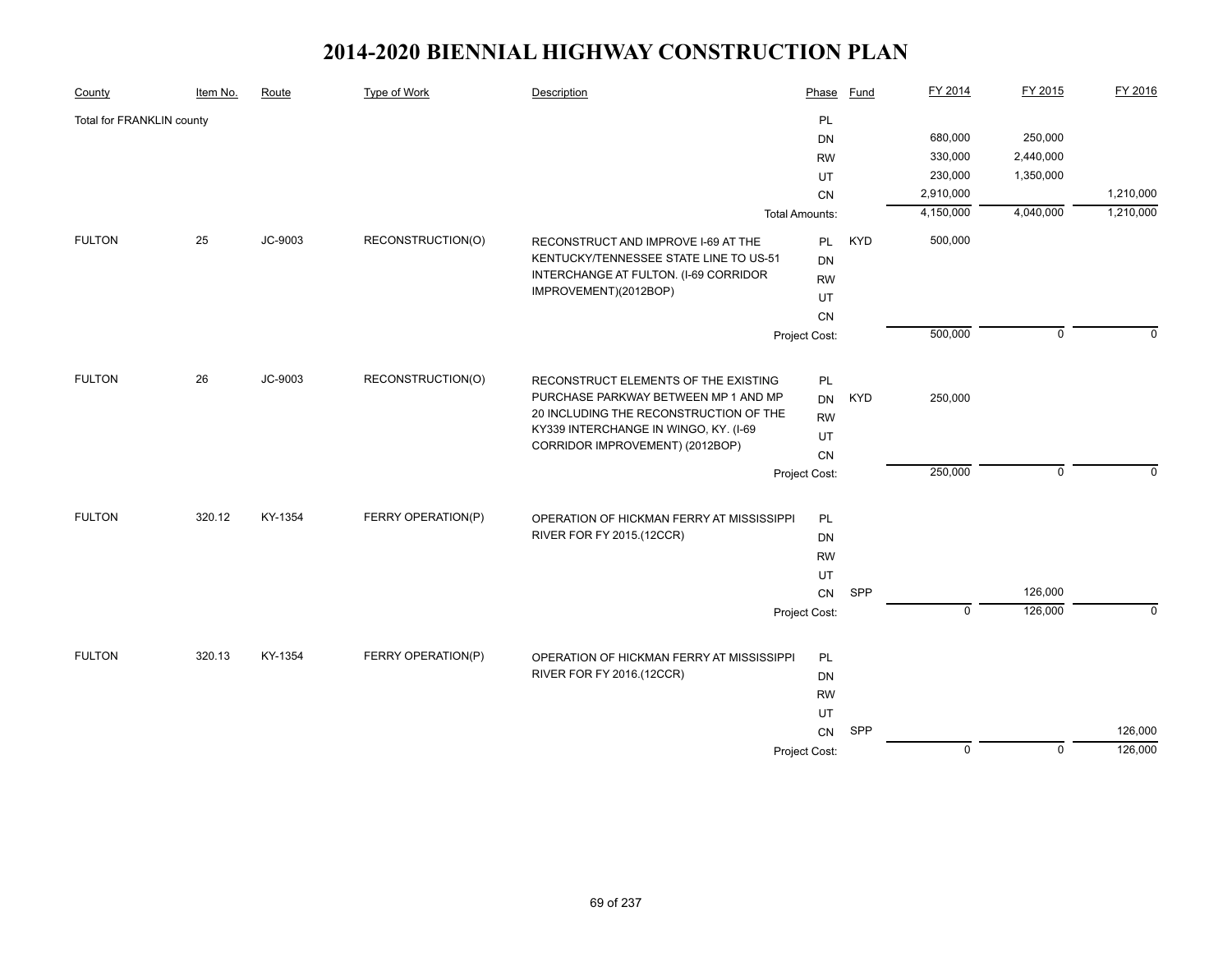| County                  | Item No. | Route   | <b>Type of Work</b>          | Description                               | Phase                 | Fund       | FY 2014        | FY 2015   | FY 2016     |
|-------------------------|----------|---------|------------------------------|-------------------------------------------|-----------------------|------------|----------------|-----------|-------------|
| <b>FULTON</b>           | 1144     | KY-1909 | <b>BRIDGE REPLACEMENT(P)</b> | REPLACE BRIDGE ON KY 1909 OVER LITTLE     | PL                    |            |                |           |             |
|                         |          |         |                              | BAYOU DE CHIEN CREEK S OF INTERSECTION    | <b>DN</b>             |            |                |           |             |
|                         |          |         |                              | WITH KY 2149 (SR 28.7) 038B00074N         | <b>RW</b>             | <b>BRO</b> |                | 150,000   |             |
|                         |          |         |                              |                                           | UT                    | <b>BRO</b> |                | 150,000   |             |
|                         |          |         |                              |                                           | CN                    | <b>BRO</b> |                |           | 400,000     |
|                         |          |         |                              |                                           | Project Cost:         |            | $\overline{0}$ | 300,000   | 400,000     |
| <b>FULTON</b>           | 1148     | CR-1011 | <b>BRIDGE REPLACEMENT(P)</b> | REPLACE BRIDGE ON HOLLAND LN (CR 1011)    | PL                    |            |                |           |             |
|                         |          |         |                              | OVER BRANCH OF HARRIS FORK CREEK 0.26     | DN                    |            |                |           |             |
|                         |          |         |                              | MILE E OF KENTUCKY AVE (KY 307)(SR        | <b>RW</b>             | <b>BRZ</b> | 150,000        |           |             |
|                         |          |         |                              | 31.9)038C00001N(12CCR)                    | UT                    | <b>BRZ</b> | 100,000        |           |             |
|                         |          |         |                              |                                           | <b>CN</b>             | <b>BRZ</b> |                | 300,000   |             |
|                         |          |         |                              |                                           | Project Cost:         |            | 250,000        | 300,000   | $\mathbf 0$ |
|                         |          |         |                              |                                           |                       |            |                |           |             |
| <b>FULTON</b>           | 8853     | KY-1099 | SAFETY(P)                    | SAFETY IMPROVEMENT AT INTERSECTION OF     | PL                    |            |                |           |             |
|                         |          |         |                              | KY-1099 AND KY-125.                       | <b>DN</b>             | SPP        |                | 350,000   |             |
|                         |          |         |                              |                                           | <b>RW</b>             | SPP        |                |           | 500,000     |
|                         |          |         |                              |                                           | UT                    |            |                |           |             |
|                         |          |         |                              |                                           | CN                    |            | $\overline{0}$ | 350,000   | 500,000     |
|                         |          |         |                              |                                           | Project Cost:         |            |                |           |             |
| Total for FULTON county |          |         |                              |                                           | PL                    |            | 500,000        |           |             |
|                         |          |         |                              |                                           | <b>DN</b>             |            | 250,000        | 350,000   |             |
|                         |          |         |                              |                                           | <b>RW</b>             |            | 150,000        | 150,000   | 500,000     |
|                         |          |         |                              |                                           | UT                    |            | 100,000        | 150,000   |             |
|                         |          |         |                              |                                           | CN                    |            |                | 426,000   | 526,000     |
|                         |          |         |                              |                                           | <b>Total Amounts:</b> |            | 1,000,000      | 1,076,000 | 1,026,000   |
| <b>GALLATIN</b>         | 1089     | CR-1001 | <b>BRIDGE REPLACEMENT(P)</b> | REPLACE BRIDGE OVER LITTLE SUGAR CREEK    | PL                    |            |                |           |             |
|                         |          |         |                              | ON LITTLE SUGAR CREEK ROAD (CR 1001) 1.1  | <b>DN</b>             | <b>BRZ</b> |                | 100,000   |             |
|                         |          |         |                              | MI S OF US 42 (039C00002N)(SR=46.7)(EBRP) | <b>RW</b>             | <b>BRZ</b> |                |           | 100,000     |
|                         |          |         |                              |                                           | UT                    | <b>BRZ</b> |                |           | 100,000     |
|                         |          |         |                              |                                           | <b>CN</b>             | <b>BRZ</b> |                |           | 200,000     |
|                         |          |         |                              |                                           | Project Cost:         |            | $\overline{0}$ | 100,000   | 400,000     |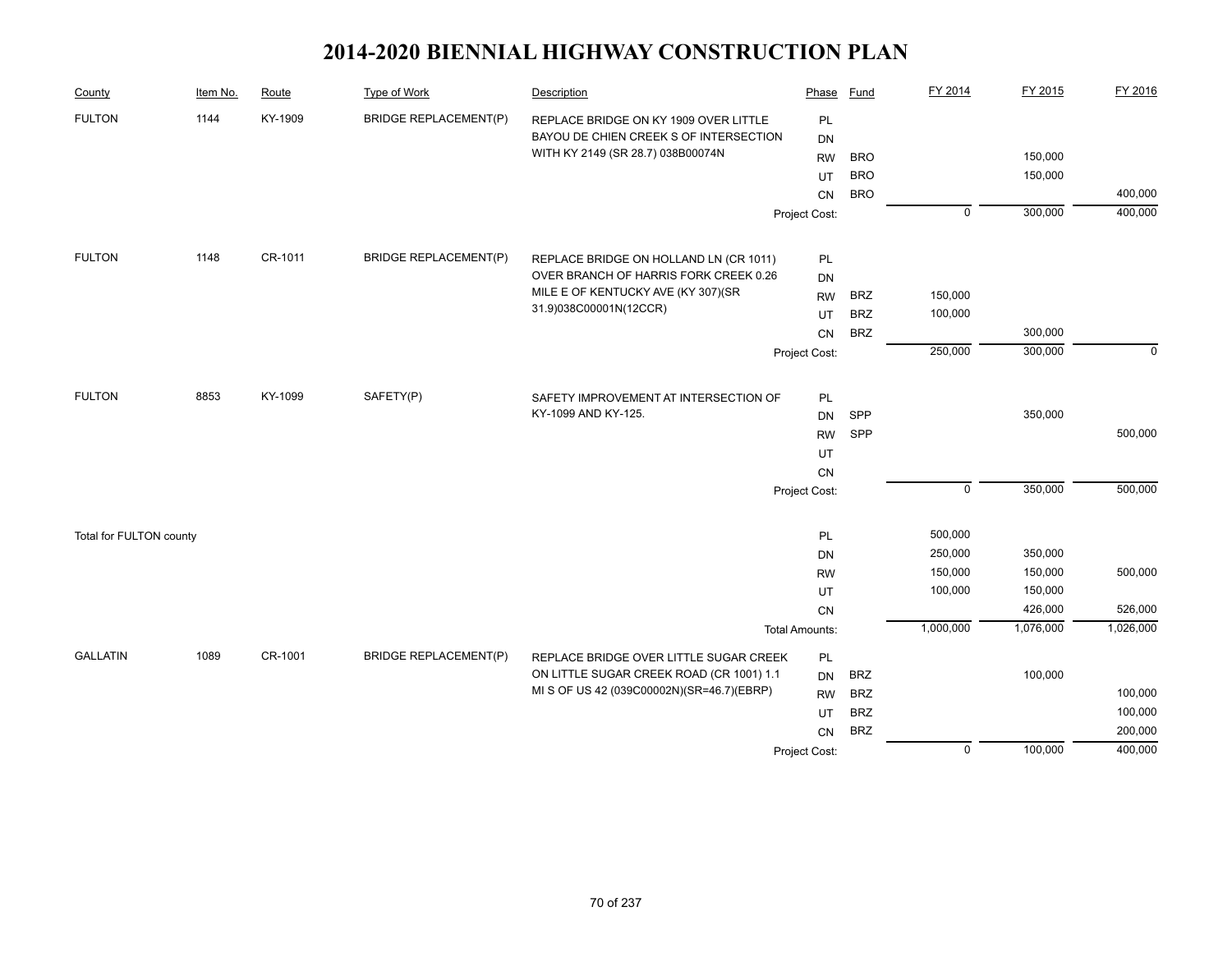| County                    | Item No. | Route        | Type of Work                 | Description                               | Phase                 | Fund       | FY 2014 | FY 2015        | FY 2016     |
|---------------------------|----------|--------------|------------------------------|-------------------------------------------|-----------------------|------------|---------|----------------|-------------|
| <b>GALLATIN</b>           | 2044     | $1 - 71$     | <b>BRIDGE REHAB(P)</b>       | OVERLAY BRIDGE DECK AND REPLACE           | PL                    |            |         |                |             |
|                           |          |              |                              | EXPANSION JOINTS ON THE KY 465 BRIDGE     | <b>DN</b>             |            |         |                |             |
|                           |          |              |                              | OVER I-71 NORTHEAST OF SPARTA AT (MP      | <b>RW</b>             |            |         |                |             |
|                           |          |              |                              | 59.433). (039B00015N) (2012BOP)           | UT                    |            |         |                |             |
|                           |          |              |                              |                                           | CN                    | IM         | 250,000 |                |             |
|                           |          |              |                              |                                           | Project Cost:         |            | 250,000 | $\mathbf 0$    | $\Omega$    |
|                           |          |              |                              |                                           |                       |            |         |                |             |
| Total for GALLATIN county |          |              |                              |                                           | PL                    |            |         |                |             |
|                           |          |              |                              |                                           | DN                    |            |         | 100,000        |             |
|                           |          |              |                              |                                           | <b>RW</b>             |            |         |                | 100,000     |
|                           |          |              |                              |                                           | UT                    |            |         |                | 100,000     |
|                           |          |              |                              |                                           | CN                    |            | 250,000 |                | 200,000     |
|                           |          |              |                              |                                           | <b>Total Amounts:</b> |            | 250,000 | 100,000        | 400,000     |
| <b>GARRARD</b>            | 285      | <b>US-27</b> | <b>DESIGN ENGINEERING(O)</b> | DEVELOP DESIGN FOR A TRAFFIC CIRCLE ON    | PL                    |            |         |                |             |
|                           |          |              |                              | US-27 IN LANCASTER.(12CCR)                | <b>DN</b>             |            |         |                |             |
|                           |          |              |                              |                                           | <b>RW</b>             | <b>SP</b>  | 10,000  |                |             |
|                           |          |              |                              |                                           | UT                    | SP         | 150,000 |                |             |
|                           |          |              |                              |                                           | CN                    | SP         |         | 550,000        |             |
|                           |          |              |                              |                                           | Project Cost:         |            | 160,000 | 550,000        | $\mathbf 0$ |
| <b>GARRARD</b>            | 1120     | KY-1972      | <b>BRIDGE REPLACEMENT(P)</b> | REPLACE BRIDGE ON KY-1972 (MP 0.663) OVER | PL                    |            |         |                |             |
|                           |          |              |                              | BR OF TURKEY CREEK; .50 MI EAST OF JCT KY | <b>DN</b>             |            |         |                |             |
|                           |          |              |                              | 39; (STRUCTURALLY DEFICIENT, SR=19.4)     | <b>RW</b>             | <b>BRX</b> | 75,000  |                |             |
|                           |          |              |                              | 040B00023N                                | UT                    | <b>BRX</b> | 60,000  |                |             |
|                           |          |              |                              |                                           | CN                    | <b>BRX</b> |         |                | 350,000     |
|                           |          |              |                              |                                           |                       |            | 135,000 | $\Omega$       | 350,000     |
|                           |          |              |                              |                                           | Project Cost:         |            |         |                |             |
| <b>GARRARD</b>            | 1122     | KY-563       | <b>BRIDGE REPLACEMENT(P)</b> | REPLACE BRIDGE ON KY-563 (MP 3.89) OVER   | PL                    |            |         |                |             |
|                           |          |              |                              | SUGAR CREEK; E-@ JCT KY 39;               | <b>DN</b>             |            |         |                |             |
|                           |          |              |                              | (STRUCTURALLY DEFICIENT, SR=21.7)         | <b>RW</b>             | <b>BRX</b> | 80,000  |                |             |
|                           |          |              |                              | 040B00034N                                | UT                    | <b>BRX</b> | 70,000  |                |             |
|                           |          |              |                              |                                           | CN                    | <b>BRX</b> |         |                | 430,000     |
|                           |          |              |                              |                                           | Project Cost:         |            | 150,000 | $\overline{0}$ | 430,000     |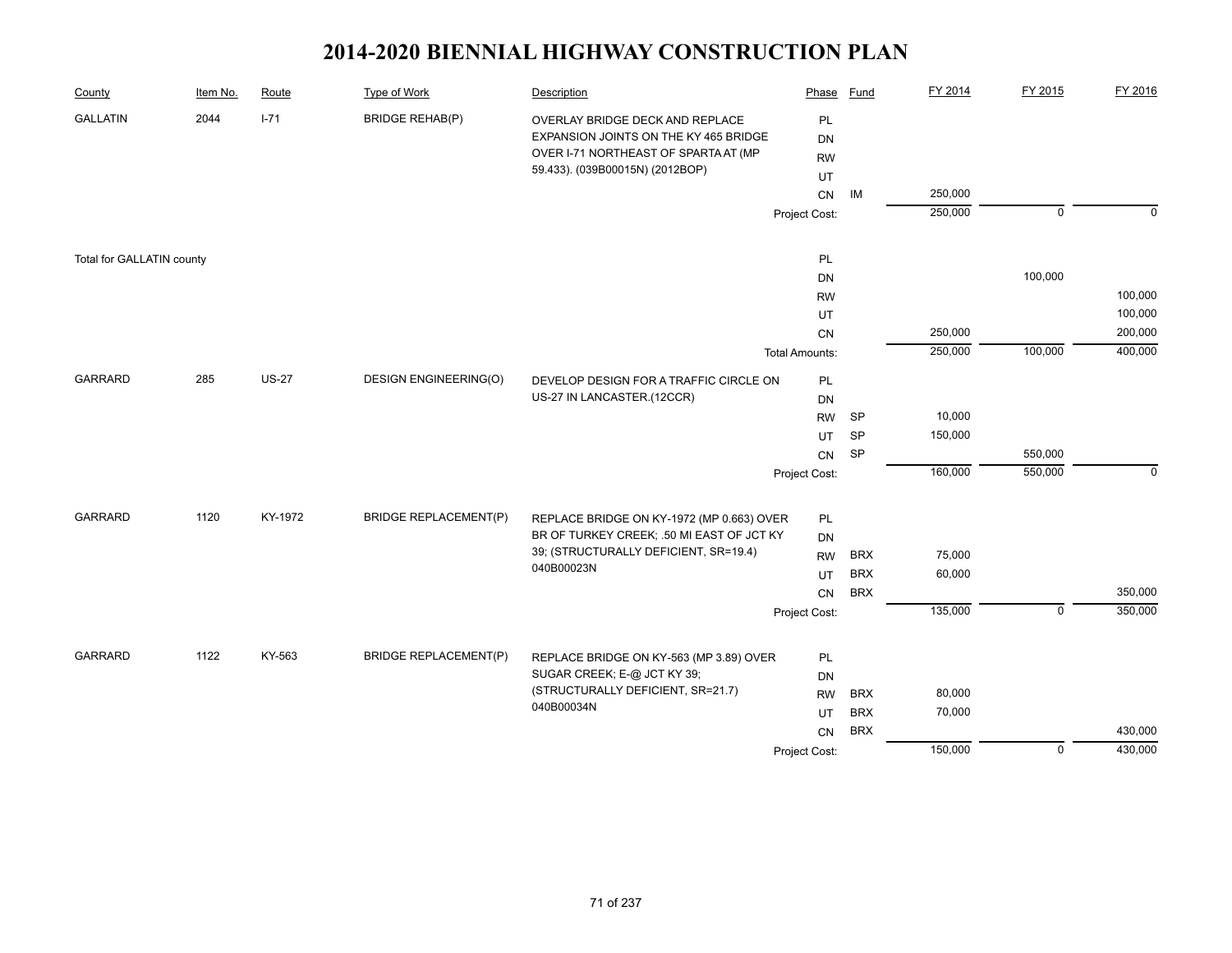| County                   | Item No. | Route        | <b>Type of Work</b>          | Description                               | Phase                 | Fund       | FY 2014        | FY 2015     | FY 2016     |
|--------------------------|----------|--------------|------------------------------|-------------------------------------------|-----------------------|------------|----------------|-------------|-------------|
| Total for GARRARD county |          |              |                              |                                           | PL                    |            |                |             |             |
|                          |          |              |                              |                                           | <b>DN</b>             |            |                |             |             |
|                          |          |              |                              |                                           | <b>RW</b>             |            | 165,000        |             |             |
|                          |          |              |                              |                                           | UT                    |            | 280,000        |             |             |
|                          |          |              |                              |                                           | CN                    |            |                | 550,000     | 780,000     |
|                          |          |              |                              |                                           | <b>Total Amounts:</b> |            | 445,000        | 550,000     | 780,000     |
| <b>GRANT</b>             | 112.1    | $I-75$       | NEW INTERCHANGE(O)           | CONSTRUCT AN INTERCHANGE ON I-75 AT       | PL                    |            |                |             |             |
|                          |          |              |                              | SHERMAN. (06CCN)(08CCN)(10CCN)            | <b>DN</b>             | SP         | 1,690,000      |             |             |
|                          |          |              |                              |                                           | <b>RW</b>             | SP         |                | 650,000     |             |
|                          |          |              |                              |                                           | UT                    | <b>SP</b>  |                | 450,000     |             |
|                          |          |              |                              |                                           | CN                    | <b>SP</b>  |                |             | 11,000,000  |
|                          |          |              |                              |                                           | Project Cost:         |            | 1,690,000      | 1,100,000   | 11,000,000  |
|                          |          |              |                              |                                           |                       |            |                |             |             |
| <b>GRANT</b>             | 411      | KY-36        | SAFETY(P)                    | ROADWAY IMPROVEMENTS TO KY-36 FROM        | PL                    |            |                |             |             |
|                          |          |              |                              | I-75 AT WILLIAMSTOWN TO APPROXIMATELY 1   | DN                    |            |                |             |             |
|                          |          |              |                              | MILE WEST OF HEEKIN CLARKS ROAD.(12CCR)   | <b>RW</b>             | <b>STP</b> | 400,000        |             |             |
|                          |          |              |                              |                                           | UT                    | <b>STP</b> | 750,000        |             |             |
|                          |          |              |                              |                                           | CN                    | <b>STP</b> |                | 9,100,000   |             |
|                          |          |              |                              |                                           | Project Cost:         |            | 1,150,000      | 9,100,000   | $\mathbf 0$ |
| <b>GRANT</b>             | 910      | <b>KY-22</b> | SAFETY-HAZARD ELIM(P)        | INSTALL SIGNS, GUARDRAIL, FRICTION        | PL                    |            |                |             |             |
|                          |          |              |                              | TREATMENT, SHOULDERS AND REMOVE TREES     | <b>DN</b>             |            |                |             |             |
|                          |          |              |                              | AND BRUSH ON KY-22 AT CLARKS CREEK        | <b>RW</b>             |            |                |             |             |
|                          |          |              |                              | BRIDGE AND BATON ROUGE ROAD               | UT                    |            |                |             |             |
|                          |          |              |                              | INTERSECTION.(2010BOP)                    | CN                    | <b>SAF</b> | 44,000         |             |             |
|                          |          |              |                              |                                           | Project Cost:         |            | 44,000         | $\mathbf 0$ | $\Omega$    |
|                          |          |              |                              |                                           |                       |            |                |             |             |
| <b>GRANT</b>             | 8714     | CR-1138      | <b>BRIDGE REPLACEMENT(P)</b> | REPLACE BRIDGE ON SOUTH END OF BLANCHET   | PL                    |            |                |             |             |
|                          |          |              |                              | ROAD 0.3 MILES NORTHEAST OF US 25.(12CCN) | <b>DN</b>             |            |                |             |             |
|                          |          |              |                              |                                           | <b>RW</b>             | <b>BRZ</b> |                | 110,000     |             |
|                          |          |              |                              |                                           | UT                    | <b>BRZ</b> |                | 210,000     |             |
|                          |          |              |                              |                                           | <b>CN</b>             |            |                |             |             |
|                          |          |              |                              |                                           | Project Cost:         |            | $\overline{0}$ | 320,000     | $\mathbf 0$ |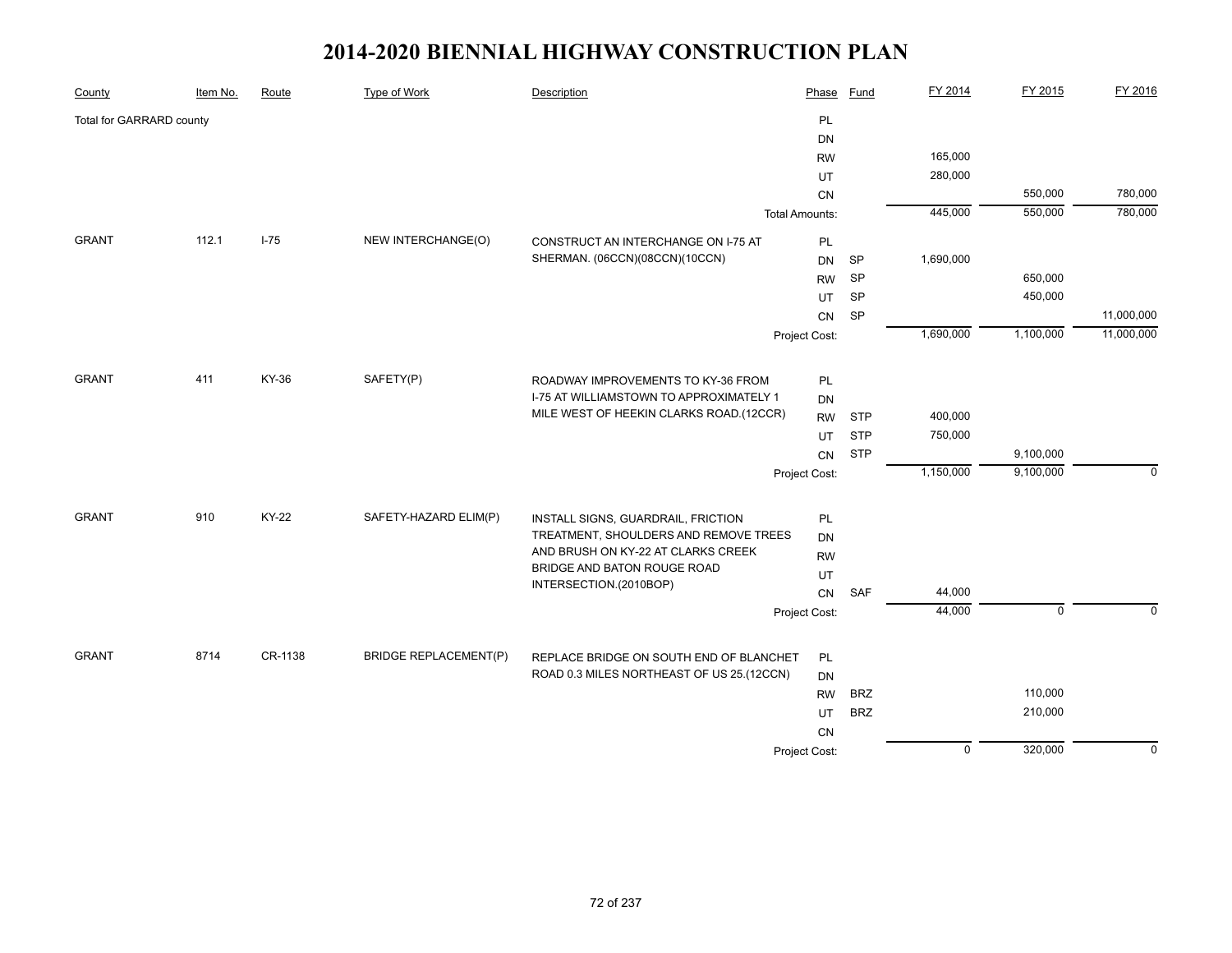| County                 | Item No. | Route        | <b>Type of Work</b>          | Description                                                                   | Phase                 | <b>Fund</b> | FY 2014        | FY 2015    | FY 2016     |
|------------------------|----------|--------------|------------------------------|-------------------------------------------------------------------------------|-----------------------|-------------|----------------|------------|-------------|
| <b>GRANT</b>           | 8715     | CR-1138      | <b>BRIDGE REPLACEMENT(P)</b> | REPLACE BRIDGE ON NORTH END OF BLANCHET                                       | PL                    |             |                |            |             |
|                        |          |              |                              | ROAD 0.2 MILES SOUTHEAST OF THE JUNCTION                                      | DN                    |             |                |            |             |
|                        |          |              |                              | WITH US 25.(12CCN)                                                            | <b>RW</b>             | <b>BRZ</b>  |                | 340,000    |             |
|                        |          |              |                              |                                                                               | UT                    | <b>BRZ</b>  |                | 100,000    |             |
|                        |          |              |                              |                                                                               | CN                    |             |                |            |             |
|                        |          |              |                              |                                                                               | Project Cost:         |             | $\overline{0}$ | 440,000    | $\mathbf 0$ |
| <b>GRANT</b>           | 8716     | CR-1142      | <b>BRIDGE REPLACEMENT(P)</b> | REPLACE BRIDGE ON NORTH END OF DELANEY                                        | PL                    |             |                |            |             |
|                        |          |              |                              | ROAD 0.1 MILE NORTH OF THE JUNCTION WITH                                      | <b>DN</b>             |             |                |            |             |
|                        |          |              |                              | US 25. (12CCN)                                                                | <b>RW</b>             | <b>BRO</b>  | 180,000        |            |             |
|                        |          |              |                              |                                                                               | UT                    | <b>BRO</b>  | 100,000        |            |             |
|                        |          |              |                              |                                                                               | <b>CN</b>             | <b>BRO</b>  |                | 1,000,000  |             |
|                        |          |              |                              |                                                                               | Project Cost:         |             | 280,000        | 1,000,000  | $\Omega$    |
| Total for GRANT county |          |              |                              |                                                                               | PL                    |             |                |            |             |
|                        |          |              |                              |                                                                               | <b>DN</b>             |             | 1,690,000      |            |             |
|                        |          |              |                              |                                                                               | <b>RW</b>             |             | 580,000        | 1,100,000  |             |
|                        |          |              |                              |                                                                               | UT                    |             | 850,000        | 760,000    |             |
|                        |          |              |                              |                                                                               | CN                    |             | 44,000         | 10,100,000 | 11,000,000  |
|                        |          |              |                              |                                                                               | <b>Total Amounts:</b> |             | 3,164,000      | 11,960,000 | 11,000,000  |
| <b>GRAVES</b>          | 193      | JC-9003      | RECONSTRUCTION(O)            | RECONSTRUCT JULIAN CARROLL PKWY                                               | PL                    |             |                |            |             |
|                        |          |              |                              | INTERSECTION W/THE MAYFIELD BYPASS TO<br>PROVIDE SUPERIOR THROUGH MOVEMENT TO | <b>DN</b>             |             |                |            |             |
|                        |          |              |                              | THE PARKWAY. (I-69 CORRIDOR IMPROVEMENT)                                      | <b>RW</b>             | NH          |                | 630,000    |             |
|                        |          |              |                              | (12CCR)                                                                       | UT                    | <b>NH</b>   |                | 420,000    |             |
|                        |          |              |                              |                                                                               | CN                    | <b>NH</b>   | $\pmb{0}$      |            | 22,500,000  |
|                        |          |              |                              |                                                                               | Project Cost:         |             |                | 1,050,000  | 22,500,000  |
| <b>GRAVES</b>          | 1056     | <b>KY-97</b> | <b>BRIDGE REPLACEMENT(P)</b> | REPLACE BRIDGE AND APPROACHES ON KY-97                                        | PL                    |             |                |            |             |
|                        |          |              |                              | OVER LEACH CREEK (B52) 0.13 MILE NORTH OF                                     | <b>DN</b>             |             |                |            |             |
|                        |          |              |                              | FRANKS ROAD. (SR=18.8): (042B00052N)                                          | <b>RW</b>             | <b>BRX</b>  | 160,000        |            |             |
|                        |          |              |                              | (AR/W)                                                                        | UT                    | <b>BRX</b>  | 160,000        |            |             |
|                        |          |              |                              |                                                                               | CN                    | <b>BRX</b>  |                | 650,000    |             |
|                        |          |              |                              |                                                                               | Project Cost:         |             | 320,000        | 650,000    | $\Omega$    |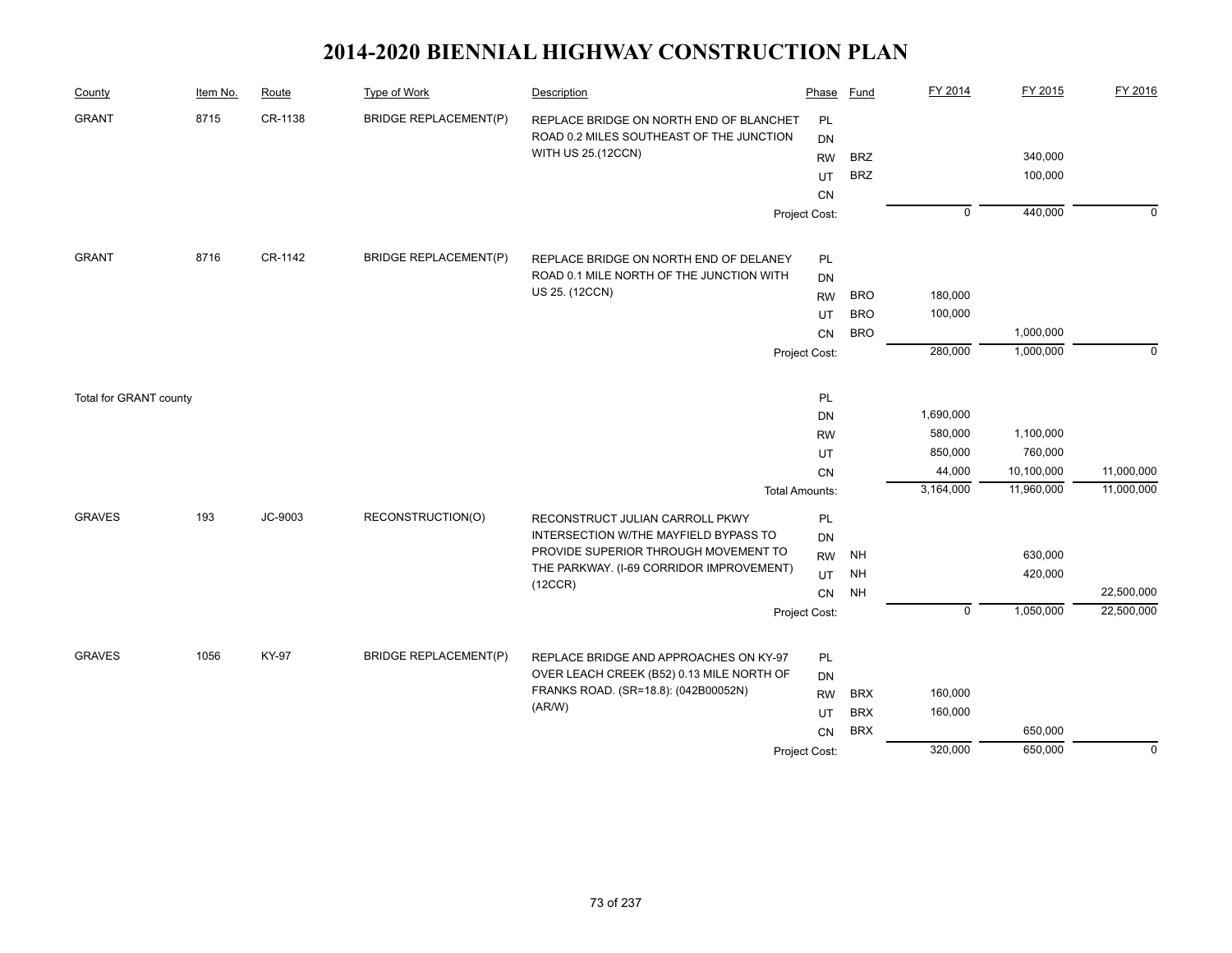| County        | Item No. | Route   | Type of Work                 | Description                                           | Phase         | Fund       | FY 2014        | FY 2015     | FY 2016        |
|---------------|----------|---------|------------------------------|-------------------------------------------------------|---------------|------------|----------------|-------------|----------------|
| <b>GRAVES</b> | 1134     | KY-1748 | <b>BRIDGE REPLACEMENT(P)</b> | REPLACE BRIDGE ON KY-1748 (MP 3.855) OVER             | PL            |            |                |             |                |
|               |          |         |                              | BRANCH OBION CREEK; .3 MI E OF JCT CR 5289;           | <b>DN</b>     |            |                |             |                |
|               |          |         |                              | (STRUCTURALLY DEFICIENT, SR=20.2)                     | <b>RW</b>     |            |                |             |                |
|               |          |         |                              | 042B00236N (AR/W)                                     | UT            | <b>BRX</b> | 250,000        |             |                |
|               |          |         |                              |                                                       | CN            | <b>BRX</b> |                |             | 600,000        |
|               |          |         |                              |                                                       | Project Cost: |            | 250,000        | $\mathbf 0$ | 600,000        |
| <b>GRAVES</b> | 1137     | CR-1194 | <b>BRIDGE REPLACEMENT(P)</b> | REPLACE BRIDGE ON CR-1194 (MP 0.67) OVER              | PL            |            |                |             |                |
|               |          |         |                              | CALDWELL CREEK; .6 MI S OF JCT CR 5221;               | DN            |            |                |             |                |
|               |          |         |                              | (STRUCTURALLY DEFICIENT, SR=23.5)                     | <b>RW</b>     | <b>BRZ</b> | 75,000         |             |                |
|               |          |         |                              | 042C00252N (AR/W)                                     | UT            | <b>BRZ</b> | 50,000         |             |                |
|               |          |         |                              |                                                       | <b>CN</b>     | <b>BRZ</b> |                |             | 500,000        |
|               |          |         |                              |                                                       | Project Cost: |            | 125,000        | $\mathbf 0$ | 500,000        |
| <b>GRAVES</b> | 1146     | KY-945  | <b>BRIDGE REPLACEMENT(P)</b> | REPLACE BRIDGE ON KY 945 OVER BRANCH OF               | PL            |            |                |             |                |
|               |          |         |                              | BRUSH CREEK S OF INTERSECTION WITH                    | DN            |            |                |             |                |
|               |          |         |                              | BURCHARD RD (CR 1416)(SR 16.8)042B00206N              | <b>RW</b>     | <b>BRO</b> | 150,000        |             |                |
|               |          |         |                              |                                                       | UT            | <b>BRO</b> | 200,000        |             |                |
|               |          |         |                              |                                                       | <b>CN</b>     | <b>BRO</b> |                | 420,000     |                |
|               |          |         |                              |                                                       | Project Cost: |            | 350,000        | 420,000     | $\mathbf 0$    |
|               |          |         |                              |                                                       |               |            |                |             |                |
| <b>GRAVES</b> | 1147     | CR-1384 | <b>BRIDGE REPLACEMENT(P)</b> | REPLACE BRIDGE ON RULE SHACK ROAD OVER                | PL            |            |                |             |                |
|               |          |         |                              | IC RAILROAD 0.4 MILE E OF KY<br>339(SR29.3)042C00146N | <b>DN</b>     |            |                |             |                |
|               |          |         |                              |                                                       | <b>RW</b>     | <b>BRZ</b> |                | 200,000     |                |
|               |          |         |                              |                                                       | UT            | <b>BRZ</b> |                | 225,000     |                |
|               |          |         |                              |                                                       | CN            |            |                |             |                |
|               |          |         |                              |                                                       | Project Cost: |            | $\overline{0}$ | 425,000     | $\overline{0}$ |
| <b>GRAVES</b> | 1155     | CR-1381 | <b>BRIDGE REPLACEMENT(P)</b> | REPLACE BRIDGE OVER IC RR ON LEWIS ROAD               | PL            |            |                |             |                |
|               |          |         |                              | (CR 1381) 0.6 MI SE OF KY 339 042C00253N SR           | <b>DN</b>     | <b>BRZ</b> |                | 250,000     |                |
|               |          |         |                              | 32.4 (EBRP)                                           | <b>RW</b>     | <b>BRZ</b> |                |             | 75,000         |
|               |          |         |                              |                                                       | UT            | <b>BRZ</b> |                |             | 500,000        |
|               |          |         |                              |                                                       | CN            | <b>BRZ</b> |                |             | 800,000        |
|               |          |         |                              |                                                       | Project Cost: |            | $\mathbf 0$    | 250,000     | 1,375,000      |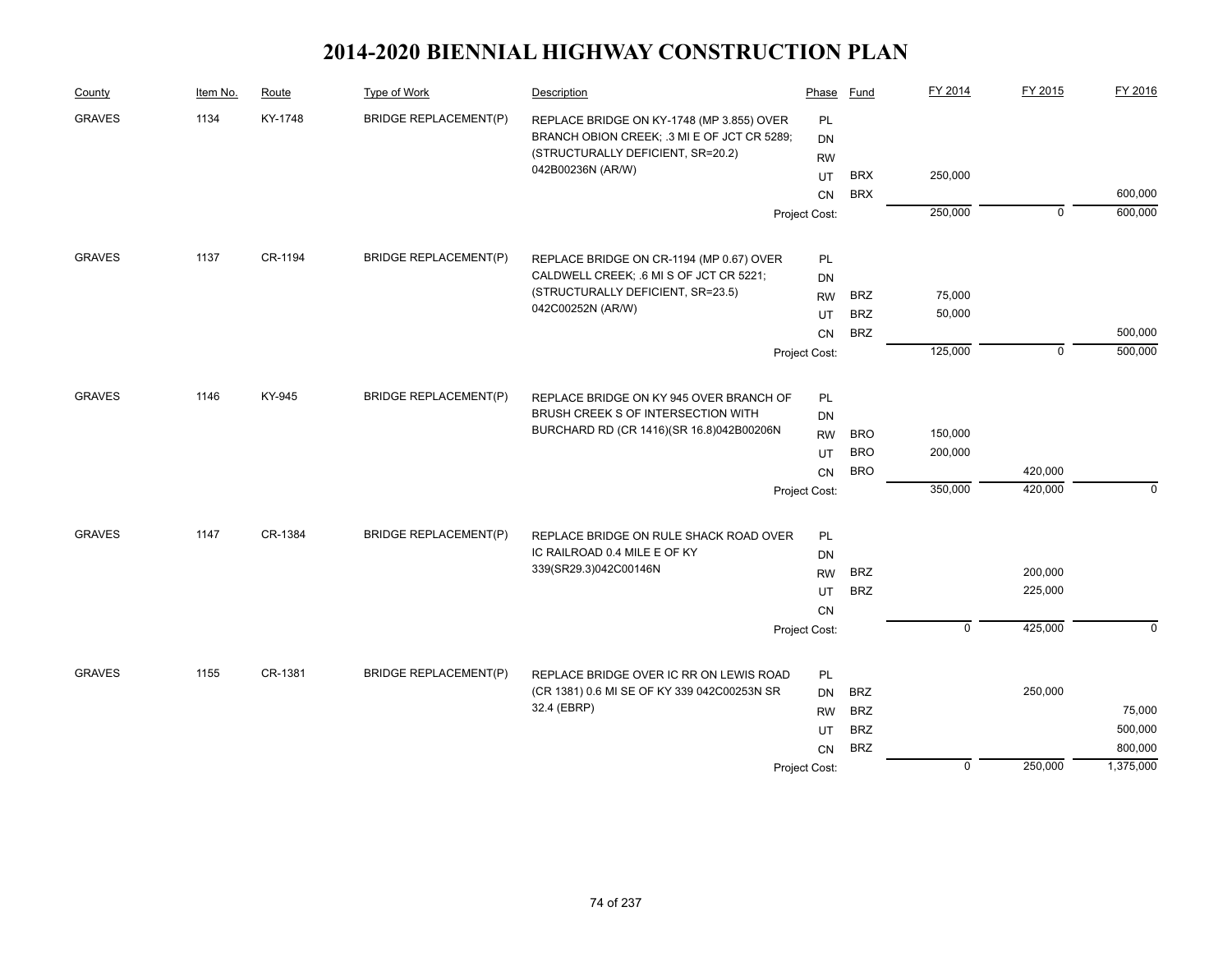| County                  | Item No. | Route        | <b>Type of Work</b>          | Description                               | Phase                 | Fund                       | FY 2014        | FY 2015        | FY 2016    |
|-------------------------|----------|--------------|------------------------------|-------------------------------------------|-----------------------|----------------------------|----------------|----------------|------------|
| Total for GRAVES county |          |              |                              |                                           | PL                    |                            |                |                |            |
|                         |          |              |                              |                                           | DN                    |                            |                | 250,000        |            |
|                         |          |              |                              |                                           | <b>RW</b>             |                            | 385,000        | 830,000        | 75,000     |
|                         |          |              |                              |                                           | UT                    |                            | 660,000        | 645,000        | 500,000    |
|                         |          |              |                              |                                           | CN                    |                            |                | 1,070,000      | 24,400,000 |
|                         |          |              |                              |                                           | <b>Total Amounts:</b> |                            | 1,045,000      | 2,795,000      | 24,975,000 |
| <b>GRAYSON</b>          | 122      | KY-737       | RECONSTRUCTION(O)            | LEITCHFIELD-HARNED ROAD; BRIDGE DECK      | PL                    |                            |                |                |            |
|                         |          |              |                              | REPLACEMENT AT KY 737 AT ROUGH RIVER.     | <b>DN</b>             |                            |                |                |            |
|                         |          |              |                              |                                           | <b>RW</b>             |                            |                |                |            |
|                         |          |              |                              |                                           | UT                    | <b>BRX</b>                 |                |                | 10,000     |
|                         |          |              |                              |                                           | ${\sf CN}$            |                            |                |                |            |
|                         |          |              |                              |                                           | Project Cost:         |                            | $\overline{0}$ | $\overline{0}$ | 10,000     |
| <b>GRAYSON</b>          | 308.01   | -0           | NEW ROUTE(O)                 | DESIGN FOR LEITCHFIELD BYPASS PRIORITY    | PL                    |                            |                |                |            |
|                         |          |              |                              | SECTION. (06CCN)(10CCR)                   | <b>DN</b>             | SP                         | 2,710,000      |                |            |
|                         |          |              |                              |                                           | <b>RW</b>             | $\ensuremath{\mathsf{SP}}$ |                |                | 14,590,000 |
|                         |          |              |                              |                                           | UT                    | SP                         |                |                | 1,170,000  |
|                         |          |              |                              |                                           | CN                    |                            |                |                |            |
|                         |          |              |                              |                                           | Project Cost:         |                            | 2,710,000      | $\mathbf 0$    | 15,760,000 |
|                         |          |              |                              |                                           |                       |                            |                |                |            |
| <b>GRAYSON</b>          | 1071     | CR-1872      | <b>BRIDGE REPLACEMENT(P)</b> | REPLACE BRIDGE ON CR-1872 (MP 1.792) OVER | PL                    |                            |                |                |            |
|                         |          |              |                              | SPRING FORK; .7 MI SW OF JCT KY 54;       | DN                    |                            |                |                |            |
|                         |          |              |                              | (STRUCTURALLY DEFICIENT, SR=16.8)         | <b>RW</b>             |                            |                |                |            |
|                         |          |              |                              | 043C00024N                                | UT                    |                            |                |                |            |
|                         |          |              |                              |                                           | ${\sf CN}$            | <b>BRZ</b>                 |                |                | 220,000    |
|                         |          |              |                              |                                           | Project Cost:         |                            | $\mathbf 0$    | $\mathbf 0$    | 220,000    |
| <b>GRAYSON</b>          | 8502     | <b>US-62</b> | MINOR WIDENING(O)            | WIDEN PORTIONS OF US-62 FROM LEITCHFIELD  | PL                    |                            |                |                |            |
|                         |          |              |                              | TO CLARKSON. (08CCN)                      | DN                    |                            |                |                |            |
|                         |          |              |                              |                                           | <b>RW</b>             | <b>STP</b>                 |                | 1,840,000      |            |
|                         |          |              |                              |                                           | UT                    | <b>STP</b>                 |                |                | 730,000    |
|                         |          |              |                              |                                           | CN                    |                            |                |                |            |
|                         |          |              |                              |                                           | Project Cost:         |                            | $\overline{0}$ | 1,840,000      | 730,000    |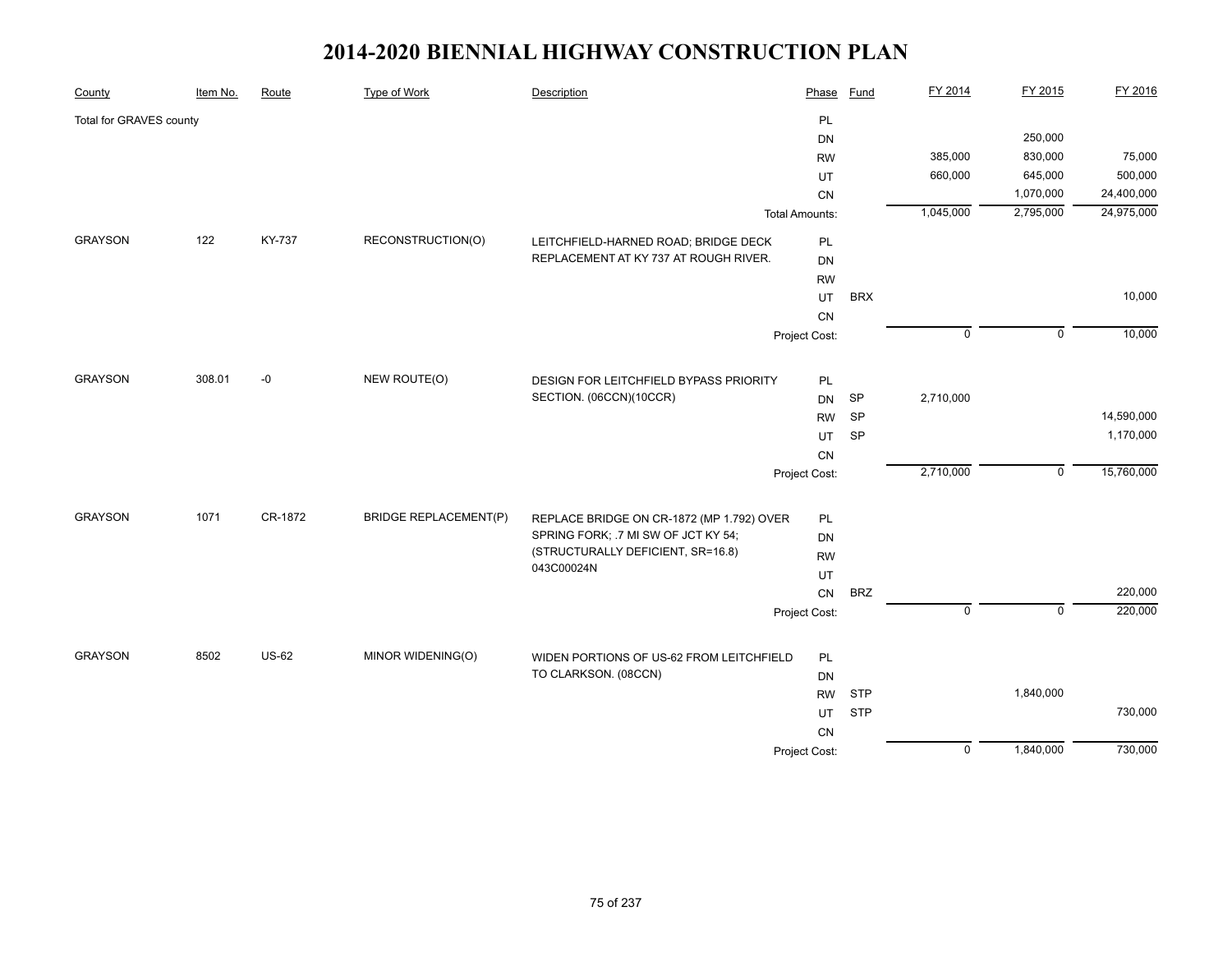| County                   | Item No. | Route        | <b>Type of Work</b>          | Description                                                                 | Phase                 | <b>Fund</b>     | FY 2014   | FY 2015     | FY 2016     |
|--------------------------|----------|--------------|------------------------------|-----------------------------------------------------------------------------|-----------------------|-----------------|-----------|-------------|-------------|
| Total for GRAYSON county |          |              |                              |                                                                             | PL                    |                 |           |             |             |
|                          |          |              |                              |                                                                             | <b>DN</b>             |                 | 2,710,000 |             |             |
|                          |          |              |                              |                                                                             | <b>RW</b>             |                 |           | 1,840,000   | 14,590,000  |
|                          |          |              |                              |                                                                             | UT                    |                 |           |             | 1,910,000   |
|                          |          |              |                              |                                                                             | CN                    |                 |           |             | 220,000     |
|                          |          |              |                              |                                                                             | <b>Total Amounts:</b> |                 | 2,710,000 | 1,840,000   | 16,720,000  |
| <b>GREEN</b>             | 128.11   | KY-61        | RECONSTRUCTION(O)            | COLUMBIA TO GREENSBURG PRIORITY SECTION                                     | PL                    |                 |           |             |             |
|                          |          |              |                              | 1B; KY-61 FROM KY-487 AT GRESHAM, NW TO                                     | <b>DN</b>             |                 |           |             |             |
|                          |          |              |                              | 5000' SE OF US-68 IN GREENSBURG, INCLUDING                                  | <b>RW</b>             | <b>SP</b>       | 4,940,000 |             |             |
|                          |          |              |                              | BRIDGE. (2005HPP-KY125)(2005HPP-KY161).                                     | UT                    | <b>SP</b>       | 1,040,000 |             |             |
|                          |          |              |                              | (2006BOPC)(10CCR)(12CCR)                                                    | CN                    | SP              |           |             | 36,720,000  |
|                          |          |              |                              |                                                                             | Project Cost:         |                 | 5,980,000 | $\mathbf 0$ | 36,720,000  |
|                          |          |              |                              |                                                                             |                       |                 |           |             |             |
| <b>GREEN</b>             | 128.12   | KY-61        | RECONSTRUCTION(O)            | COLUMBIA TO GREENSBURG PRIORITY SECTION                                     | PL                    |                 |           |             |             |
|                          |          |              |                              | 1B: KY-61 FROM KY-487 AT GRESHAM, NW TO<br>5000' SE OF US-68 IN GREENSBURG. | <b>DN</b>             |                 |           |             |             |
|                          |          |              |                              | (2005HPP-KY125)(2005HPP-KY161).                                             | <b>RW</b>             |                 |           |             |             |
|                          |          |              |                              |                                                                             | UT                    |                 |           |             |             |
|                          |          |              |                              |                                                                             | <b>CN</b>             | <b>HPP</b>      | 2,082,599 |             |             |
|                          |          |              |                              |                                                                             | Project Cost:         |                 | 2,082,599 | $\mathbf 0$ | $\mathbf 0$ |
| <b>GREEN</b>             | 8506     | <b>US-68</b> | <b>DESIGN ENGINEERING(O)</b> | SPOT IMPROVEMENTS AT LOCUST GROVE AND                                       | PL                    |                 |           |             |             |
|                          |          |              |                              | US 68 BETWEEN GREENSBURG AND EDMONTON.                                      | <b>DN</b>             |                 |           |             |             |
|                          |          |              |                              | THIS PROJECT REPLACES 8-8500 WHICH WAS                                      | <b>RW</b>             |                 |           |             |             |
|                          |          |              |                              | IDENTIFIED INCORRECTLY IN THE 2008 HIGHWAY                                  | UT                    |                 |           |             |             |
|                          |          |              |                              | PLAN BY THE CONGRESSIONAL COMMITTEE.                                        | CN                    | SP              | 1,500,000 |             |             |
|                          |          |              |                              |                                                                             | Project Cost:         |                 | 1,500,000 | $\mathbf 0$ | $\Omega$    |
| <b>GREEN</b>             |          |              |                              |                                                                             |                       |                 |           |             |             |
|                          | 8603     | <b>US-68</b> | SAFETY-HAZARD ELIM(P)        | CORRECT GEOMETRIC DEFICIENCIES AND<br>IMPROVE SAFETY CONCERN AT THE         | <b>PL</b>             |                 |           |             |             |
|                          |          |              |                              | US-68/KY-61 INTERSECTION. (10CCN)                                           | DN                    |                 |           |             |             |
|                          |          |              |                              |                                                                             | <b>RW</b><br>UT       |                 |           |             |             |
|                          |          |              |                              |                                                                             | CN                    | SB <sub>2</sub> | 2,970,000 |             |             |
|                          |          |              |                              |                                                                             | Project Cost:         |                 | 2,970,000 | $\mathbf 0$ | $\mathbf 0$ |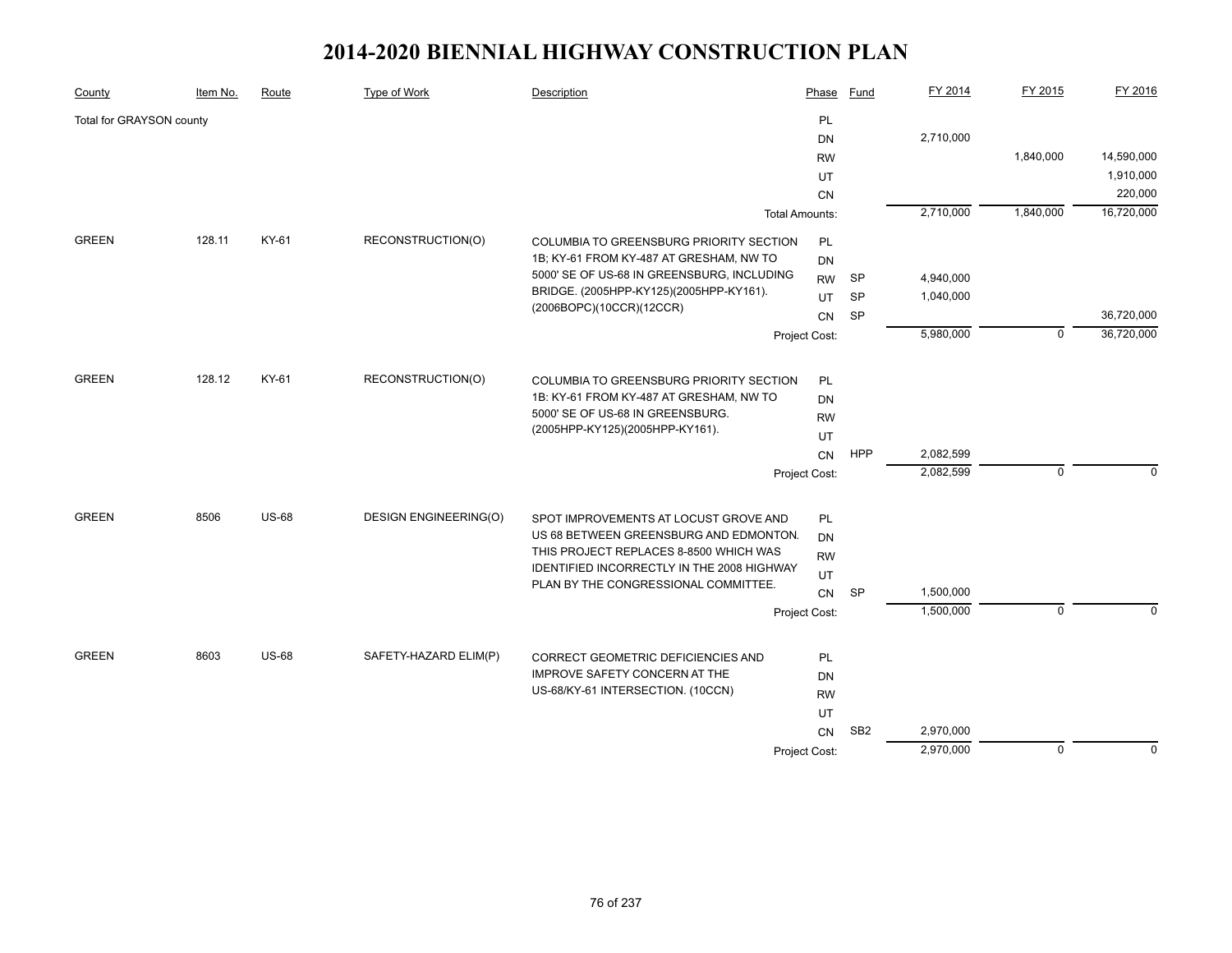| County       | Item No. | Route        | Type of Work          | Description                                                                                                                                | Phase                                    | Fund       | FY 2014        | FY 2015     | FY 2016   |
|--------------|----------|--------------|-----------------------|--------------------------------------------------------------------------------------------------------------------------------------------|------------------------------------------|------------|----------------|-------------|-----------|
| <b>GREEN</b> | 8710     | <b>US-68</b> | SCOPING STUDY(O)      | SCOPING STUDY AND DESIGN FOR US-68 FROM<br>METCALFE COUNTY TO THE US-61/US-68<br>INTERSECTION.(12CCN)                                      | PL<br><b>DN</b><br><b>RW</b><br>UT       | <b>STP</b> | 2,000,000      |             |           |
|              |          |              |                       |                                                                                                                                            | CN<br>Project Cost:                      |            | 2,000,000      | $\mathbf 0$ | $\Omega$  |
| <b>GREEN</b> | 8711     | -0           | NEW ROUTE(O)          | CONSTRUCT NEW CONNECTOR FROM VAUGHN<br>CURVE ON US-68 BYPASS EAST OF                                                                       | PL<br>DN                                 |            |                |             |           |
|              |          |              |                       | GREENSBURG CROSSING KY-61 AND KY-417<br>AND CONNECTING WITH KY-3535 NORTH OF<br>GREENSBURG.(12CCN)                                         | <b>RW</b><br>UT<br>${\sf CN}$            | SPP        |                | 3,000,000   |           |
|              |          |              |                       |                                                                                                                                            | Project Cost:                            |            | $\overline{0}$ | 3,000,000   | $\Omega$  |
| <b>GREEN</b> | 8712     | KY-61        | MAJOR WIDENING(O)     | CONSTRUCT A TRUCK CLIMBING LANE,<br>SHOULDERS, AND TURN LANE AT KY-323.<br>(12CCN) (PROJECT MOVED FROM DISTRICT 8<br>UNDER ITEM NO.8-8712) | PL<br>DN<br><b>RW</b><br>UT              | SPP        |                |             | 2,100,000 |
|              |          |              |                       |                                                                                                                                            | CN<br>Project Cost:                      |            | $\mathbf 0$    | $\mathbf 0$ | 2,100,000 |
| <b>GREEN</b> | 8715     | <b>US-68</b> | PAVEMENT REHAB-PRI(P) | SPOT IMPROVEMENTS FROM LOCUST GROVE<br>RD ON US-68 TO KY-61. (12CCN)                                                                       | PL<br>DN<br><b>RW</b><br>UT<br>CN        | <b>SP</b>  |                | 2,000,000   |           |
|              |          |              |                       |                                                                                                                                            | Project Cost:                            |            | $\overline{0}$ | 2,000,000   | $\Omega$  |
| <b>GREEN</b> | 8853     | KY-88        | SPOT IMPROVEMENTS(O)  | SPOT IMPROVEMENTS & IMPROVE EXISTING<br>ALIGNMENT ON KY 88 FROM R. MILBY ROAD TO<br>HUDSON ROAD. (MP 7.981-MP10.217)                       | PL<br><b>DN</b><br><b>RW</b><br>UT<br>CN | <b>SPB</b> |                |             | 700,000   |
|              |          |              |                       |                                                                                                                                            | Project Cost:                            |            | $\mathbf 0$    | $\mathbf 0$ | 700,000   |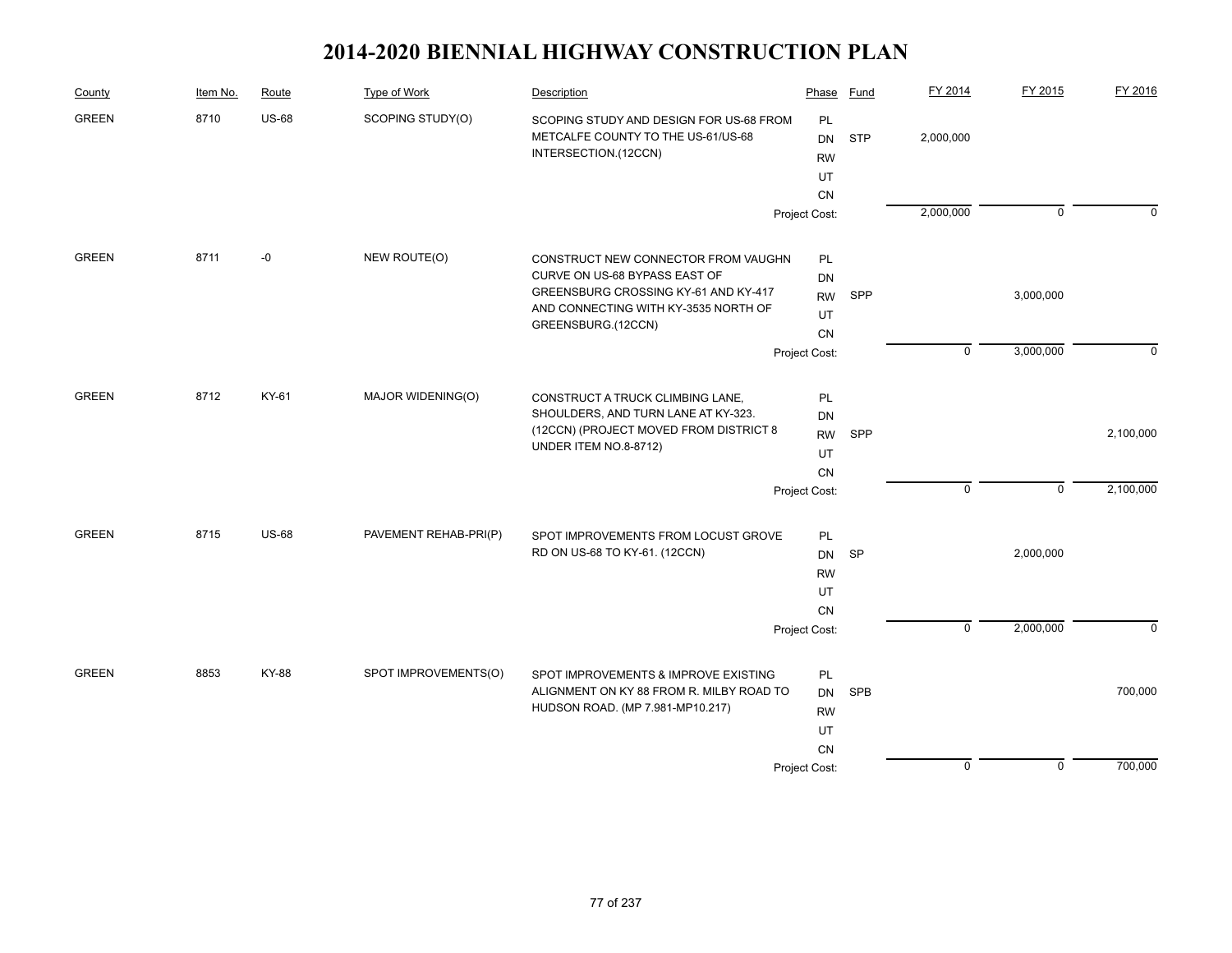| County                   | Item No. | Route   | Type of Work                 | Description                                                                  | Phase                 | <b>Fund</b> | FY 2014     | FY 2015     | FY 2016    |
|--------------------------|----------|---------|------------------------------|------------------------------------------------------------------------------|-----------------------|-------------|-------------|-------------|------------|
| Total for GREEN county   |          |         |                              |                                                                              | PL                    |             |             |             |            |
|                          |          |         |                              |                                                                              | <b>DN</b>             |             | 2,000,000   | 2,000,000   | 700,000    |
|                          |          |         |                              |                                                                              | <b>RW</b>             |             | 4,940,000   | 3,000,000   | 2,100,000  |
|                          |          |         |                              |                                                                              | UT                    |             | 1,040,000   |             |            |
|                          |          |         |                              |                                                                              | CN                    |             | 6,552,599   |             | 36,720,000 |
|                          |          |         |                              |                                                                              | <b>Total Amounts:</b> |             | 14,532,599  | 5,000,000   | 39,520,000 |
| <b>GREENUP</b>           | 109      | KY-8    | <b>BRIDGE PAINTING(P)</b>    | CLEAN AND PAINT THE CARL D. PERKINS BRIDGE                                   | PL                    |             |             |             |            |
|                          |          |         |                              | CARRYING KY-8S OVER THE OHIO RIVER                                           | DN                    |             |             |             |            |
|                          |          |         |                              | BETWEEN SOUTH SHORE, KENTUCKY AND                                            | <b>RW</b>             |             |             |             |            |
|                          |          |         |                              | PORTSMOUTH, OHIO (KY-OHIO SHARE 50/50 OF                                     | UT                    |             |             |             |            |
|                          |          |         |                              | PROJECT COST) (B64): (045B00064N)(10CCR)                                     | CN                    | SP          |             | 10,000,000  |            |
|                          |          |         |                              |                                                                              | Project Cost:         |             | $\mathbf 0$ | 10,000,000  | $\Omega$   |
|                          |          |         |                              |                                                                              |                       |             |             |             |            |
| <b>GREENUP</b>           | 1073     | KY-244  | <b>BRIDGE REPLACEMENT(P)</b> | REPLACE BRIDGE ON KY-244 (MP 0.103) OVER                                     | PL                    |             |             |             |            |
|                          |          |         |                              | CSX RAILROAD; .05 MI N.E. OF JCT US 23;<br>(STRUCTURALLY DEFICIENT, SR=47.9) | <b>DN</b>             |             |             |             |            |
|                          |          |         |                              | 045B00039N                                                                   | <b>RW</b>             | <b>BRX</b>  | 1,930,000   |             |            |
|                          |          |         |                              |                                                                              | UT                    | <b>BRX</b>  |             | 1,090,000   |            |
|                          |          |         |                              |                                                                              | <b>CN</b>             | <b>BRX</b>  |             |             | 1,000,000  |
|                          |          |         |                              |                                                                              | Project Cost:         |             | 1,930,000   | 1,090,000   | 1,000,000  |
| <b>GREENUP</b>           | 1078     | CS-1023 | <b>BRIDGE REPLACEMENT(P)</b> | "DEMOLISH" BRIDGE ON CS-1023 (MP 0.121)                                      | <b>PL</b>             |             |             |             |            |
|                          |          |         |                              | OVER TOWN BRANCH; 100' S. JCT KY 2541;                                       | <b>DN</b>             |             |             |             |            |
|                          |          |         |                              | (STRUCTURALLY DEFICIENT, SR=16.5)                                            | <b>RW</b>             | <b>BRZ</b>  | 50,000      |             |            |
|                          |          |         |                              | 045C00051N                                                                   | UT                    | <b>BRZ</b>  | 25,000      |             |            |
|                          |          |         |                              |                                                                              | CN                    | <b>BRZ</b>  |             |             | 1,000,000  |
|                          |          |         |                              |                                                                              | Project Cost:         |             | 75,000      | $\mathbf 0$ | 1,000,000  |
|                          |          |         |                              |                                                                              |                       |             |             |             |            |
| Total for GREENUP county |          |         |                              |                                                                              | PL                    |             |             |             |            |
|                          |          |         |                              |                                                                              | <b>DN</b>             |             |             |             |            |
|                          |          |         |                              |                                                                              | <b>RW</b>             |             | 1,980,000   |             |            |
|                          |          |         |                              |                                                                              | UT                    |             | 25,000      | 1,090,000   |            |
|                          |          |         |                              |                                                                              | CN                    |             |             | 10,000,000  | 2,000,000  |
|                          |          |         |                              |                                                                              | <b>Total Amounts:</b> |             | 2,005,000   | 11,090,000  | 2,000,000  |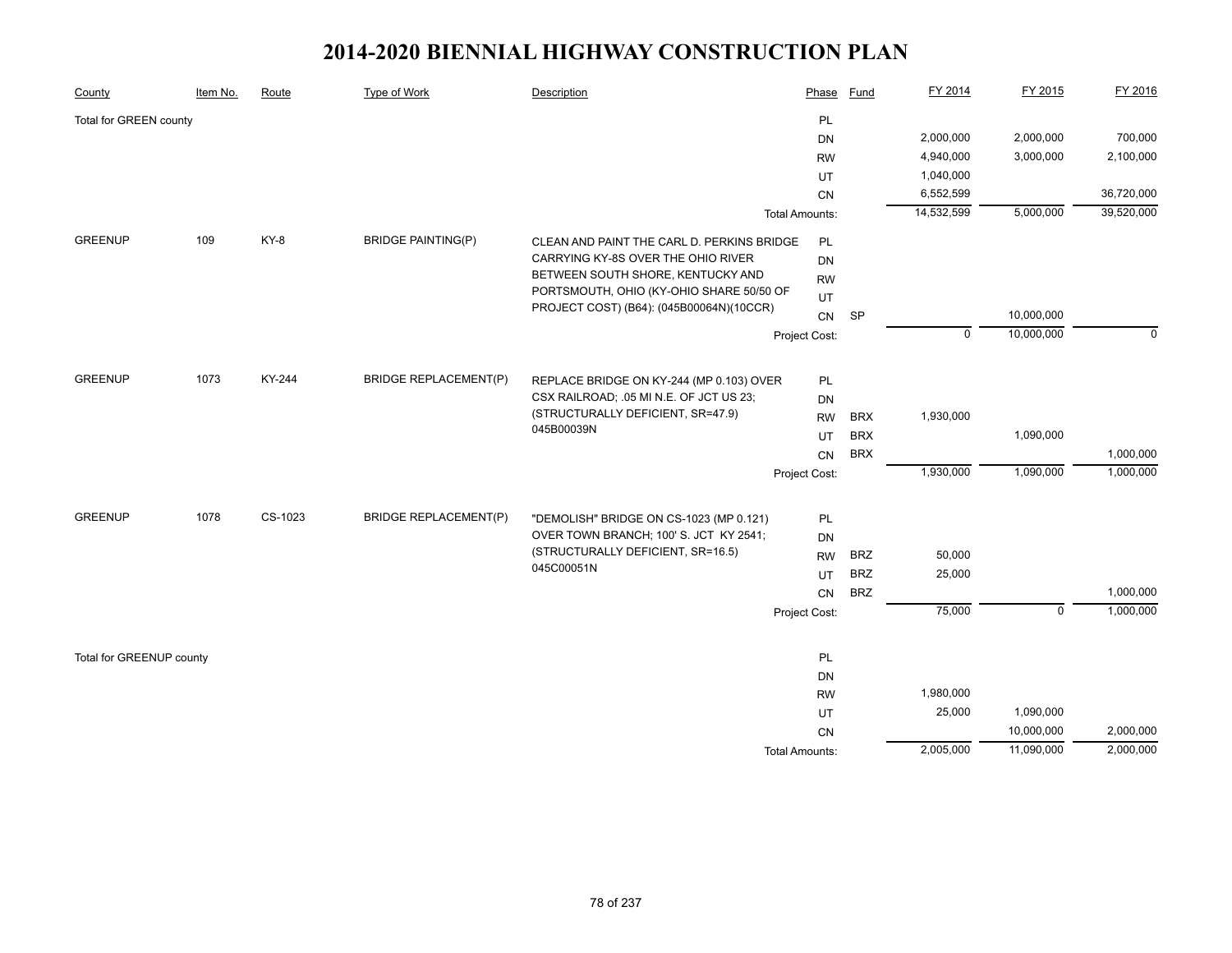| County                   | Item No. | Route        | Type of Work                 | Description                                                                                                 | Phase                 | <b>Fund</b>     | FY 2014     | FY 2015        | FY 2016     |
|--------------------------|----------|--------------|------------------------------|-------------------------------------------------------------------------------------------------------------|-----------------------|-----------------|-------------|----------------|-------------|
| <b>HANCOCK</b>           | 197      | KY-69        | RECONSTRUCTION(O)            | IMPROVE CONNECTION BETWEEN US-60 AND<br>CANNELTON BRIDGE APPROACH AT<br>HAWESVILLE. (06CCR) (08CCR) (10CCR) | PL<br>DN              |                 |             |                |             |
|                          |          |              |                              | (12CCR)                                                                                                     | <b>RW</b>             | SPP             | 760,000     |                |             |
|                          |          |              |                              |                                                                                                             | UT<br>CN              | SB <sub>2</sub> |             | 5,850,000      |             |
|                          |          |              |                              |                                                                                                             | Project Cost:         |                 | 760,000     | 5,850,000      | $\mathbf 0$ |
|                          |          |              |                              |                                                                                                             |                       |                 |             |                |             |
| <b>HANCOCK</b>           | 226      | <b>US-60</b> | MINOR WIDENING(O)            | MINOR WIDENING OF OLD TWO WESTBOUND                                                                         | PL                    |                 |             |                |             |
|                          |          |              |                              | LANES OF US 60.(12CCR)                                                                                      | DN                    |                 |             |                |             |
|                          |          |              |                              |                                                                                                             | <b>RW</b>             |                 |             |                |             |
|                          |          |              |                              |                                                                                                             | UT                    |                 |             |                |             |
|                          |          |              |                              |                                                                                                             | CN                    | SPP             |             | 5,200,000      |             |
|                          |          |              |                              |                                                                                                             | Project Cost:         |                 | $\mathbf 0$ | 5,200,000      | $\Omega$    |
| <b>HANCOCK</b>           | 1082     | KY-2124      | <b>BRIDGE REPLACEMENT(P)</b> | REPLACE BRIDGE ON KY 2124 OVER SOUTH                                                                        | PL                    |                 |             |                |             |
|                          |          |              |                              | FORK OF PANTHER CREEK SW OF                                                                                 | <b>DN</b>             |                 |             |                |             |
|                          |          |              |                              | INTERSECTION WITH HICKORY RIDGE RD (CR                                                                      | <b>RW</b>             | <b>BRO</b>      | 75,000      |                |             |
|                          |          |              |                              | 1127)(SR 33.5)046B00031N                                                                                    | UT                    | <b>BRO</b>      | 75,000      |                |             |
|                          |          |              |                              |                                                                                                             | CN                    | <b>BRO</b>      |             | 300,000        |             |
|                          |          |              |                              |                                                                                                             | Project Cost:         |                 | 150,000     | 300,000        | $\mathbf 0$ |
| <b>HANCOCK</b>           | 8708     | KY-69        | SCOPING STUDY(O)             | SCOPING STUDY ON KY-69 IN HANCOCK                                                                           | PL                    | SPP             | 200,000     |                |             |
|                          |          |              |                              | COUNTY.(12CCN)                                                                                              | <b>DN</b>             |                 |             |                |             |
|                          |          |              |                              |                                                                                                             | <b>RW</b>             |                 |             |                |             |
|                          |          |              |                              |                                                                                                             | UT                    |                 |             |                |             |
|                          |          |              |                              |                                                                                                             | CN                    |                 |             |                |             |
|                          |          |              |                              |                                                                                                             | Project Cost:         |                 | 200,000     | $\overline{0}$ | $\Omega$    |
| Total for HANCOCK county |          |              |                              |                                                                                                             | PL                    |                 | 200,000     |                |             |
|                          |          |              |                              |                                                                                                             | DN                    |                 |             |                |             |
|                          |          |              |                              |                                                                                                             | <b>RW</b>             |                 | 75,000      |                |             |
|                          |          |              |                              |                                                                                                             | UT                    |                 | 835,000     |                |             |
|                          |          |              |                              |                                                                                                             | <b>CN</b>             |                 |             | 11,350,000     |             |
|                          |          |              |                              |                                                                                                             | <b>Total Amounts:</b> |                 | 1,110,000   | 11,350,000     | $\mathbf 0$ |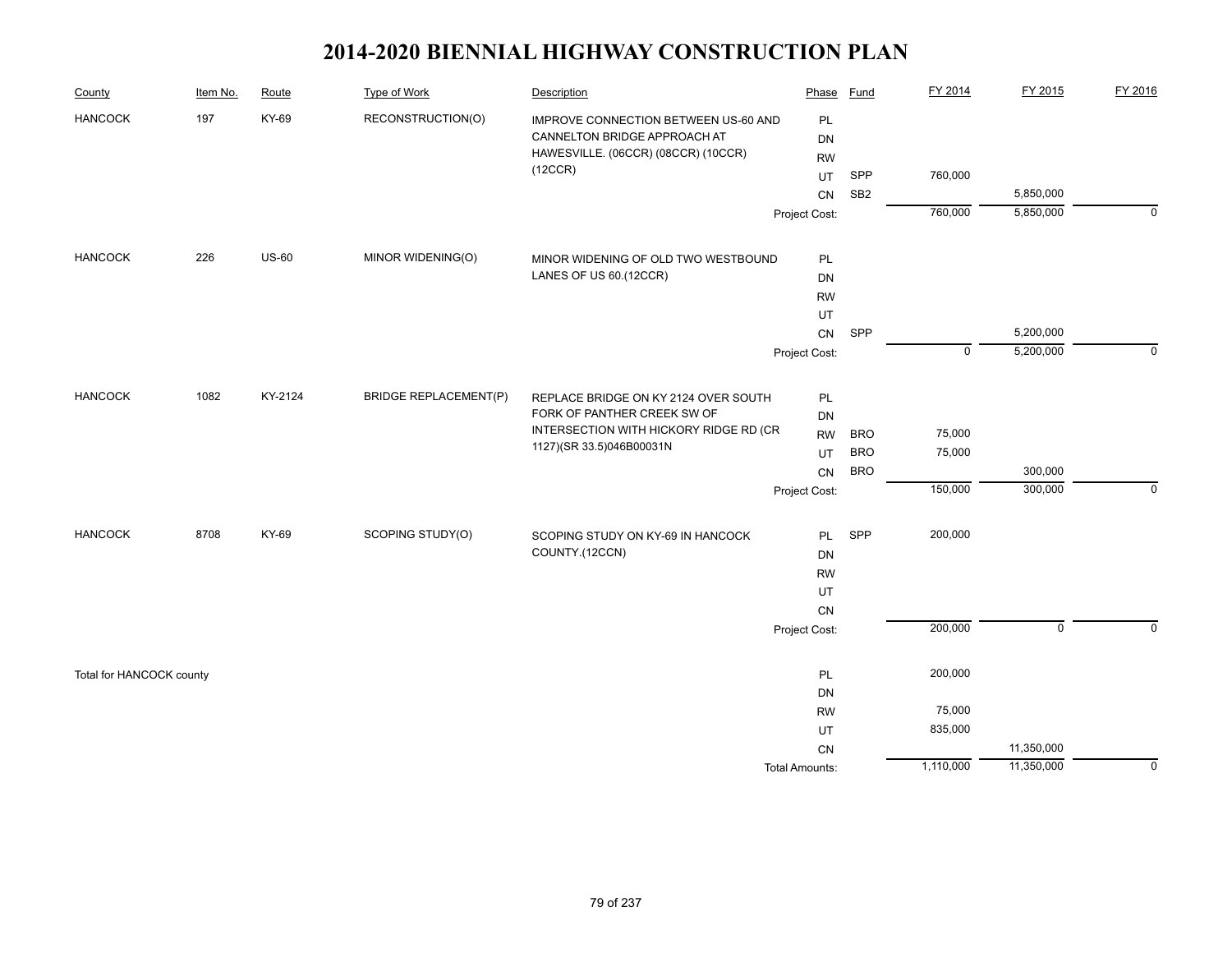| County        | Item No. | Route        | Type of Work                 | Description                               | Phase         | Fund            | FY 2014        | FY 2015        | FY 2016     |
|---------------|----------|--------------|------------------------------|-------------------------------------------|---------------|-----------------|----------------|----------------|-------------|
| <b>HARDIN</b> | 18       | $I-65$       | MAJOR WIDENING(O)            | HARDIN I-65; WIDEN I-65 TO 6 LANES FROM   | PL            |                 |                |                |             |
|               |          |              |                              | 0.6MI N OF OLD SONORA RD TO 0.7MI N OF KY | DN            |                 |                |                |             |
|               |          |              |                              | 222; INCLUDES NOLIN RIVER BRIDGE. (12CCR) | <b>RW</b>     | <b>NH</b>       |                |                | 530,000     |
|               |          |              |                              |                                           | UT            |                 |                |                |             |
|               |          |              |                              |                                           | <b>CN</b>     |                 |                |                |             |
|               |          |              |                              |                                           | Project Cost: |                 | $\overline{0}$ | $\overline{0}$ | 530,000     |
| <b>HARDIN</b> | 153.01   | KY-251       | PHASE I DESIGN(O)            | SAFETY AND SPOT IMPROVEMENTS TO KY 251    | PL            |                 |                |                |             |
|               |          |              |                              | AND KY 434 AS RECOMMENDED BY THE 2012     | <b>DN</b>     | BR <sub>2</sub> | 955,000        |                |             |
|               |          |              |                              | PLANNING STUDY.                           | <b>RW</b>     | BR <sub>2</sub> |                | 1,345,000      |             |
|               |          |              |                              |                                           | UT            | BR <sub>2</sub> |                | 1,395,000      |             |
|               |          |              |                              |                                           | CN            | BR <sub>2</sub> |                |                | 8,755,000   |
|               |          |              |                              |                                           | Project Cost: |                 | 955,000        | 2,740,000      | 8,755,000   |
| <b>HARDIN</b> | 198      | KY-3005      | PE & ENVIRONMENTAL(O)        | EXTEND RING ROAD FROM THE WESTERN         | PL            |                 |                |                |             |
|               |          |              |                              | KENTUCKY PARKWAY TO I-65.(12CCR)          | DN            |                 |                |                |             |
|               |          |              |                              |                                           | <b>RW</b>     | <b>SP</b>       |                |                | 2,760,000   |
|               |          |              |                              |                                           | UT            |                 |                |                |             |
|               |          |              |                              |                                           | CN            |                 |                |                |             |
|               |          |              |                              |                                           | Project Cost: |                 | $\overline{0}$ | $\mathbf 0$    | 2,760,000   |
| <b>HARDIN</b> | 199      | <b>US-31</b> | <b>BRIDGE REPLACEMENT(P)</b> | REPLACE BRIDGE OVER P&L AND CSX           | PL            |                 |                |                |             |
|               |          |              |                              | RAILROADS (MP 36.4 TO 36.8 IN WEST POINT) | DN            |                 |                |                |             |
|               |          |              |                              | (047B00007N).                             | <b>RW</b>     | <b>STP</b>      |                | 120,000        |             |
|               |          |              |                              |                                           | <b>UT</b>     | <b>STP</b>      |                | 110,000        |             |
|               |          |              |                              |                                           | <b>CN</b>     |                 |                |                |             |
|               |          |              |                              |                                           | Project Cost: |                 | $\overline{0}$ | 230,000        | $\Omega$    |
| <b>HARDIN</b> | 286.1    | $I-65$       | WEIGH STA REHAB(P)           | I-65 SOUTHBOUND PORT OF ENTRY FOR A       | PL            |                 |                |                |             |
|               |          |              |                              | COMMERCIAL VEHICLE MONITORING STATION.    | DN            | IM              |                | 550,000        |             |
|               |          |              |                              | (10CCR)                                   | <b>RW</b>     |                 |                |                |             |
|               |          |              |                              |                                           | UT            |                 |                |                |             |
|               |          |              |                              |                                           | CN            |                 |                |                |             |
|               |          |              |                              |                                           | Project Cost: |                 | $\mathsf 0$    | 550,000        | $\mathbf 0$ |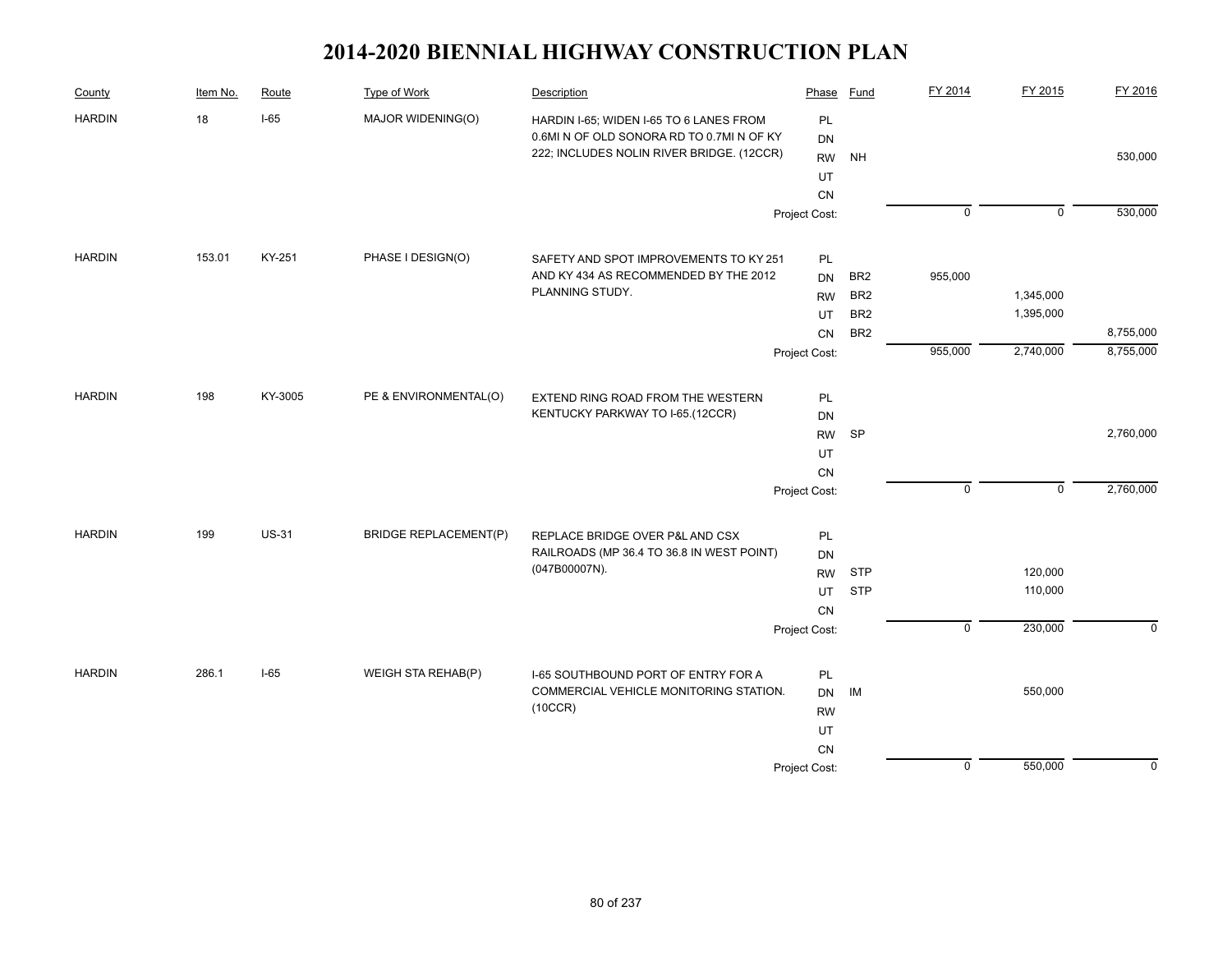| County                  | Item No. | Route         | <b>Type of Work</b>          | Description                                                | Phase                       | <b>Fund</b>     | FY 2014        | FY 2015     | FY 2016                 |
|-------------------------|----------|---------------|------------------------------|------------------------------------------------------------|-----------------------------|-----------------|----------------|-------------|-------------------------|
| <b>HARDIN</b>           | 1077     | <b>US-62</b>  | <b>BRIDGE REPLACEMENT(P)</b> | REPLACE BRIDGE ON US 62 OVER UNNAMED                       | PL                          |                 |                |             |                         |
|                         |          |               |                              | STREAM 0.65 MILE SW OF KY 1375 (S LONG                     | <b>DN</b>                   |                 |                |             |                         |
|                         |          |               |                              | GROVE RD)(SR 48.5) 047B00052N                              | <b>RW</b>                   | <b>BRO</b>      |                | 80,000      |                         |
|                         |          |               |                              |                                                            | UT                          | <b>BRO</b>      |                | 110,000     |                         |
|                         |          |               |                              |                                                            | CN                          |                 |                |             |                         |
|                         |          |               |                              |                                                            | Project Cost:               |                 | $\overline{0}$ | 190,000     | $\mathbf 0$             |
| <b>HARDIN</b>           | 7020     | KY-1600       | SAFETY(P)                    | RELOCATE INTERSECTION OF WOODLAND                          | PL                          |                 |                |             |                         |
|                         |          |               |                              | DRIVE AT US-31W. (CITY OF E-TOWN                           | DN                          |                 |                |             |                         |
|                         |          |               |                              | RESPONSIBLE FOR ALL PHASES) (98CCN)                        | <b>RW</b>                   |                 |                |             |                         |
|                         |          |               |                              | (06CCR)(REMAINING FUNDS FOR AGREEMENT)                     | UT                          |                 |                |             |                         |
|                         |          |               |                              | (12CCR)(LET BY CITY)                                       | CN                          | BR <sub>2</sub> | 2,710,000      |             |                         |
|                         |          |               |                              |                                                            | Project Cost:               |                 | 2,710,000      | $\mathbf 0$ | $\Omega$                |
|                         |          |               |                              |                                                            |                             |                 |                |             |                         |
| Total for HARDIN county |          |               |                              |                                                            | PL                          |                 | 955,000        |             |                         |
|                         |          |               |                              |                                                            | <b>DN</b>                   |                 |                | 550,000     |                         |
|                         |          |               |                              |                                                            | <b>RW</b>                   |                 |                | 1,545,000   | 3,290,000               |
|                         |          |               |                              |                                                            | UT                          |                 | 2,710,000      | 1,615,000   |                         |
|                         |          |               |                              |                                                            | CN<br><b>Total Amounts:</b> |                 | 3,665,000      | 3,710,000   | 8,755,000<br>12,045,000 |
| <b>HARLAN</b>           | 149      | KY-1926       | SAFETY(P)                    | KINGDOM COME STATE PARK ACCESS ROAD.                       | <b>PL</b>                   |                 |                |             |                         |
|                         |          |               |                              | (08CCR)(10CCR)(12CCR)                                      | DN                          |                 |                |             |                         |
|                         |          |               |                              |                                                            | <b>RW</b>                   |                 |                |             |                         |
|                         |          |               |                              |                                                            | UT                          |                 |                |             |                         |
|                         |          |               |                              |                                                            | CN                          | SB <sub>2</sub> | 3,640,000      |             |                         |
|                         |          |               |                              |                                                            | Project Cost:               |                 | 3,640,000      | $\mathbf 0$ | $\Omega$                |
|                         |          |               |                              |                                                            |                             |                 |                |             |                         |
| <b>HARLAN</b>           | 269.1    | <b>US-421</b> | MAJOR WIDENING(O)            | HARLAN-VIRGINIA STATE LINE; RESCOPE US-421                 | PL                          |                 |                |             |                         |
|                         |          |               |                              | FROM BARN BRANCH TO VIRGINIA STATE LINE.<br>(08CCR)(10CCR) | <b>DN</b>                   | <b>SP</b>       | 570,000        |             |                         |
|                         |          |               |                              |                                                            | <b>RW</b>                   |                 |                |             |                         |
|                         |          |               |                              |                                                            | UT<br>CN                    | <b>SP</b>       |                | 43,800,000  |                         |
|                         |          |               |                              |                                                            | Project Cost:               |                 | 570,000        | 43,800,000  | $\mathbf 0$             |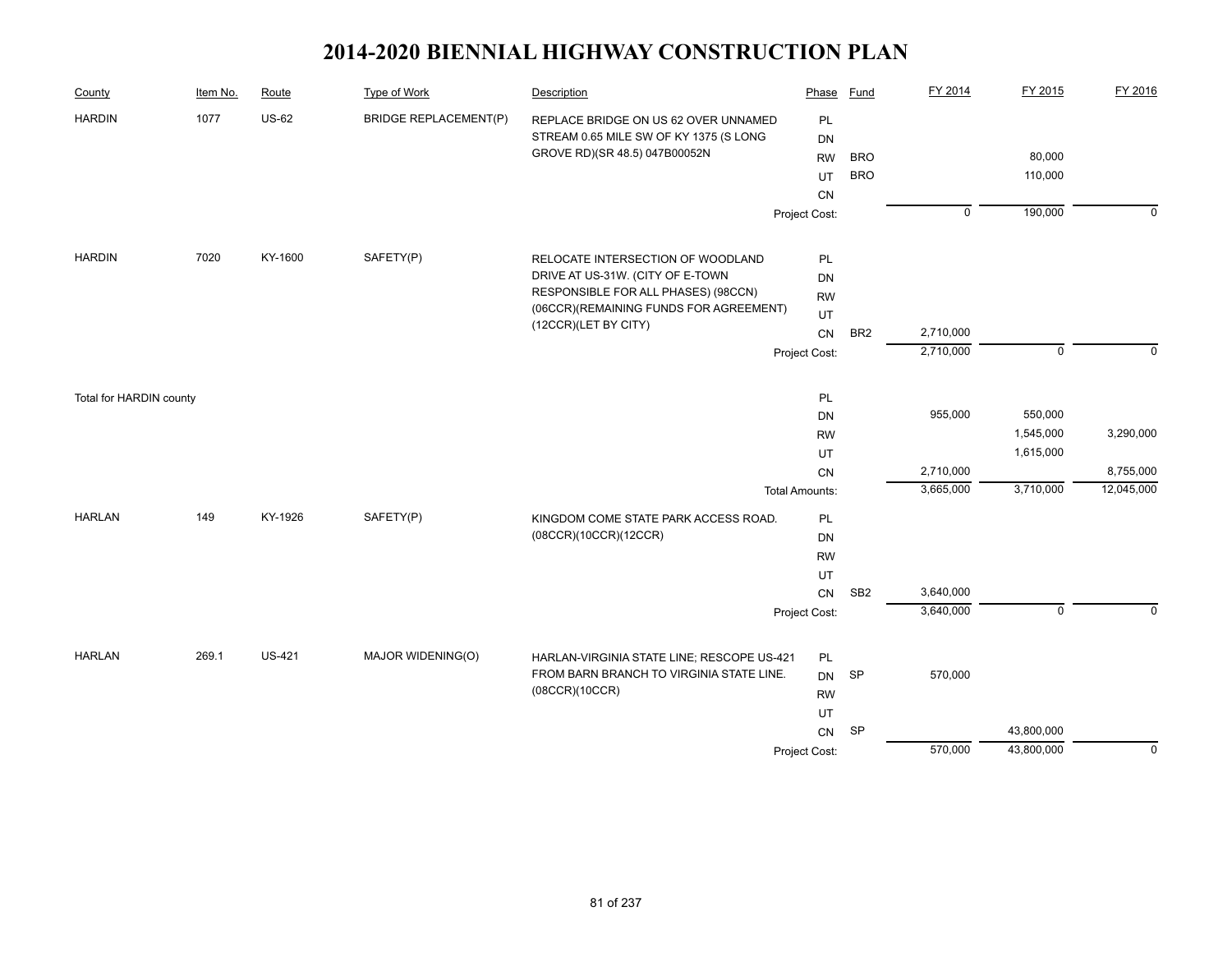| County        | Item No. | Route         | Type of Work                 | Description                                                                                                                                                                                                                 | Phase                                    | Fund       | FY 2014   | FY 2015     | FY 2016     |
|---------------|----------|---------------|------------------------------|-----------------------------------------------------------------------------------------------------------------------------------------------------------------------------------------------------------------------------|------------------------------------------|------------|-----------|-------------|-------------|
| <b>HARLAN</b> | 929      | <b>US-421</b> | SAFETY-HAZARD ELIM(P)        | SAFETY IMPROVEMENTS ON US 421 FROM THE<br>VIRGINIA STATE LINE (MP 0.00) TO (MP 21.17) 0.1<br>MILE NORTH OF LITTLE SHEPHERD TRAIL (KY<br>1679): EXCAVATE ROCK CUTS, WIDEN CURVES<br>AND FLATTEN SLOPES AT VARIOUS LOCATIONS. | <b>PL</b><br>DN<br><b>RW</b><br>UT<br>CN | <b>SAF</b> | 60,000    |             |             |
|               |          |               |                              |                                                                                                                                                                                                                             | Project Cost:                            |            | 60,000    | $\mathbf 0$ | $\Omega$    |
| <b>HARLAN</b> | 1061     | KY-413        | <b>BRIDGE REPLACEMENT(P)</b> | REPLACE BRIDGE OVER CUMBERLAND RIVER                                                                                                                                                                                        | <b>PL</b>                                |            |           |             |             |
|               |          |               |                              | (B89) 0.1MI N JCT. KY-840. (SR=27.3):                                                                                                                                                                                       | <b>DN</b>                                |            |           |             |             |
|               |          |               |                              | (048B00089N)                                                                                                                                                                                                                | <b>RW</b>                                |            |           |             |             |
|               |          |               |                              |                                                                                                                                                                                                                             | UT                                       |            |           |             |             |
|               |          |               |                              |                                                                                                                                                                                                                             | CN                                       | <b>BRX</b> | 1,040,000 |             |             |
|               |          |               |                              |                                                                                                                                                                                                                             | Project Cost:                            |            | 1,040,000 | $\mathbf 0$ | $\Omega$    |
| <b>HARLAN</b> | 1064     | CR-1125       | <b>BRIDGE REPLACEMENT(P)</b> | REPLACE BRIDGE AND APPROACHES ON                                                                                                                                                                                            | PL                                       |            |           |             |             |
|               |          |               |                              | CR-1125 OVER CLOVER FORK OF CUMBERLAND                                                                                                                                                                                      | <b>DN</b>                                |            |           |             |             |
|               |          |               |                              | RIVER (C30). (SR=2.0)(PROJECT FUNDING                                                                                                                                                                                       | <b>RW</b>                                | <b>BRZ</b> | 230,000   |             |             |
|               |          |               |                              | CONTINGENT UPON BRIDGE POSTING                                                                                                                                                                                              | UT                                       | <b>BRZ</b> | 120,000   |             |             |
|               |          |               |                              | COMPLIANCE): (048C00030N)                                                                                                                                                                                                   | <b>CN</b>                                | <b>BRZ</b> |           | 810,000     |             |
|               |          |               |                              |                                                                                                                                                                                                                             | Project Cost:                            |            | 350,000   | 810,000     | $\mathbf 0$ |
| <b>HARLAN</b> | 1087     | KY-72         | <b>BRIDGE REPLACEMENT(P)</b> |                                                                                                                                                                                                                             |                                          |            |           |             |             |
|               |          |               |                              | REPLACE BRIDGE ON KY 72 OVER CATRON<br>CREEK AT INTERSECTION OF KY 72 AND SMITH                                                                                                                                             | PL<br><b>DN</b>                          |            |           |             |             |
|               |          |               |                              | LANE (CR 1226L)(SR 30) 048B00030N                                                                                                                                                                                           | <b>RW</b>                                |            |           |             |             |
|               |          |               |                              |                                                                                                                                                                                                                             | UT                                       | <b>BRO</b> | 50,000    |             |             |
|               |          |               |                              |                                                                                                                                                                                                                             | CN                                       | <b>BRO</b> |           | 1,300,000   |             |
|               |          |               |                              |                                                                                                                                                                                                                             | Project Cost:                            |            | 50,000    | 1,300,000   | $\mathbf 0$ |
|               |          |               |                              |                                                                                                                                                                                                                             |                                          |            |           |             |             |
| <b>HARLAN</b> | 8511.1   | <b>US-119</b> | SPOT IMPROVEMENTS(O)         | WIDEN US 119 TO PROVIDE A RIGHT TURN LANE                                                                                                                                                                                   | <b>PL</b>                                |            |           |             |             |
|               |          |               |                              | AT THE US 119/KY 840 INTERSECTION.(12CCR)                                                                                                                                                                                   | DN                                       |            |           |             |             |
|               |          |               |                              | (TO BE CONSTRUCTED WITH STATE FORCES)                                                                                                                                                                                       | <b>RW</b>                                |            |           |             |             |
|               |          |               |                              |                                                                                                                                                                                                                             | UT                                       | SPP        | 20,000    |             |             |
|               |          |               |                              |                                                                                                                                                                                                                             | CN                                       |            |           |             |             |
|               |          |               |                              |                                                                                                                                                                                                                             | Project Cost:                            |            | 20,000    | $\mathbf 0$ | $\mathbf 0$ |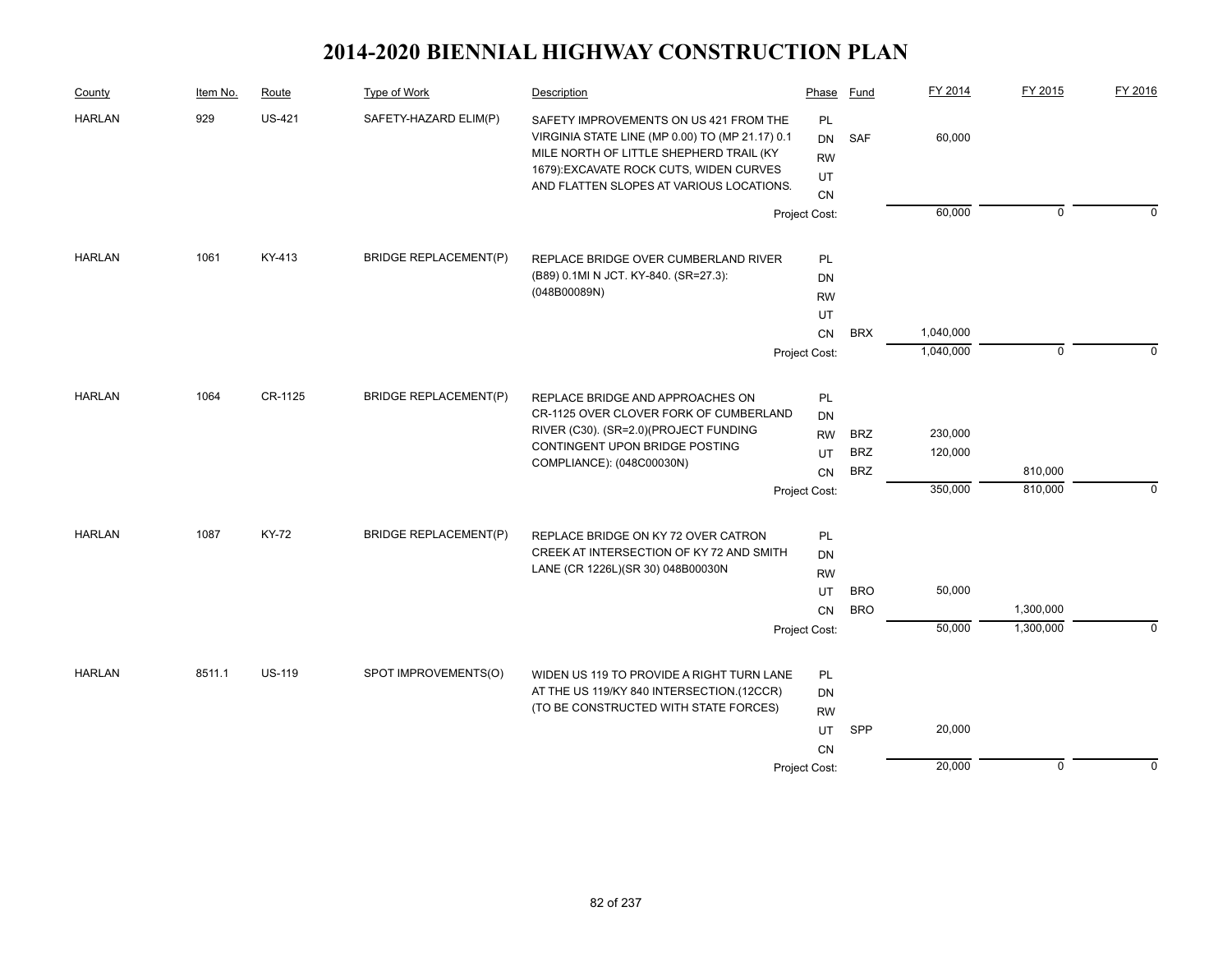| 8703<br><b>US-119</b><br>MINOR WIDENING(O)<br><b>HARLAN</b><br>PL<br>PROVIDE A PASSING BAY ON US 119 IN THE |                            |
|-------------------------------------------------------------------------------------------------------------|----------------------------|
| VICINITY OF MP 12 IN HARLAN COUNTY.(12CCN)<br>400,000<br><b>SP</b><br><b>DN</b>                             |                            |
| SP<br><b>RW</b>                                                                                             | 500,000                    |
| <b>SP</b><br>UT                                                                                             | 500,000                    |
| CN                                                                                                          |                            |
| $\overline{0}$<br>400,000<br>Project Cost:                                                                  | 1,000,000                  |
| 8704<br><b>KY-38</b><br>SAFETY(P)<br><b>HARLAN</b><br>PL<br>IMPROVE SAFETY ON DEAD MAN'S CURVE              |                            |
| NEAR MP 10.1. (12CCN)<br>DN                                                                                 |                            |
| <b>RW</b><br><b>SP</b><br>200,000                                                                           |                            |
| SP<br>150,000<br><b>UT</b>                                                                                  |                            |
| SP<br>1,200,000<br>CN                                                                                       |                            |
| 350,000<br>1,200,000                                                                                        | $\mathbf 0$                |
| Project Cost:                                                                                               |                            |
| PL<br>Total for HARLAN county                                                                               |                            |
| 400,000<br>630,000<br>DN                                                                                    |                            |
| 430,000<br><b>RW</b>                                                                                        | 500,000                    |
| 340,000<br>UT                                                                                               | 500,000                    |
| 47,110,000<br>4,680,000<br>CN                                                                               |                            |
| 6,080,000<br>47,510,000<br><b>Total Amounts:</b>                                                            | 1,000,000                  |
| KY-32<br>SAFETY(P)<br><b>HARRISON</b><br>908<br>IMPROVE SAFETY ON KY-32 AT THE ENTRANCE<br>PL               |                            |
| TO HARRISON MEMORIAL HOSPITAL IN<br>DN                                                                      |                            |
| CYNTHIANA.(12CCR)<br>SP<br>1,200,000<br><b>RW</b>                                                           |                            |
| 1,000,000<br>SP<br>UT                                                                                       |                            |
| ${\sf CN}$                                                                                                  |                            |
| 2,200,000<br>Project Cost:                                                                                  | $\mathsf 0$<br>$\mathbf 0$ |
| KY-36<br><b>HARRISON</b><br>8500<br><b>BRIDGE REHAB(P)</b><br>RECONSTRUCT BRIDGE OVER MILL CREEK ON<br>PL   |                            |
| KY-36 FOUR MILES WEST OF CYNTHIANA.<br>DN                                                                   |                            |
| (08CCN): (049B00032N)(12CCR)<br><b>RW</b>                                                                   |                            |
| UT                                                                                                          |                            |
| SP<br>4,100,000<br>CN                                                                                       |                            |
| 4,100,000<br>Project Cost:                                                                                  | $\overline{0}$<br>$\Omega$ |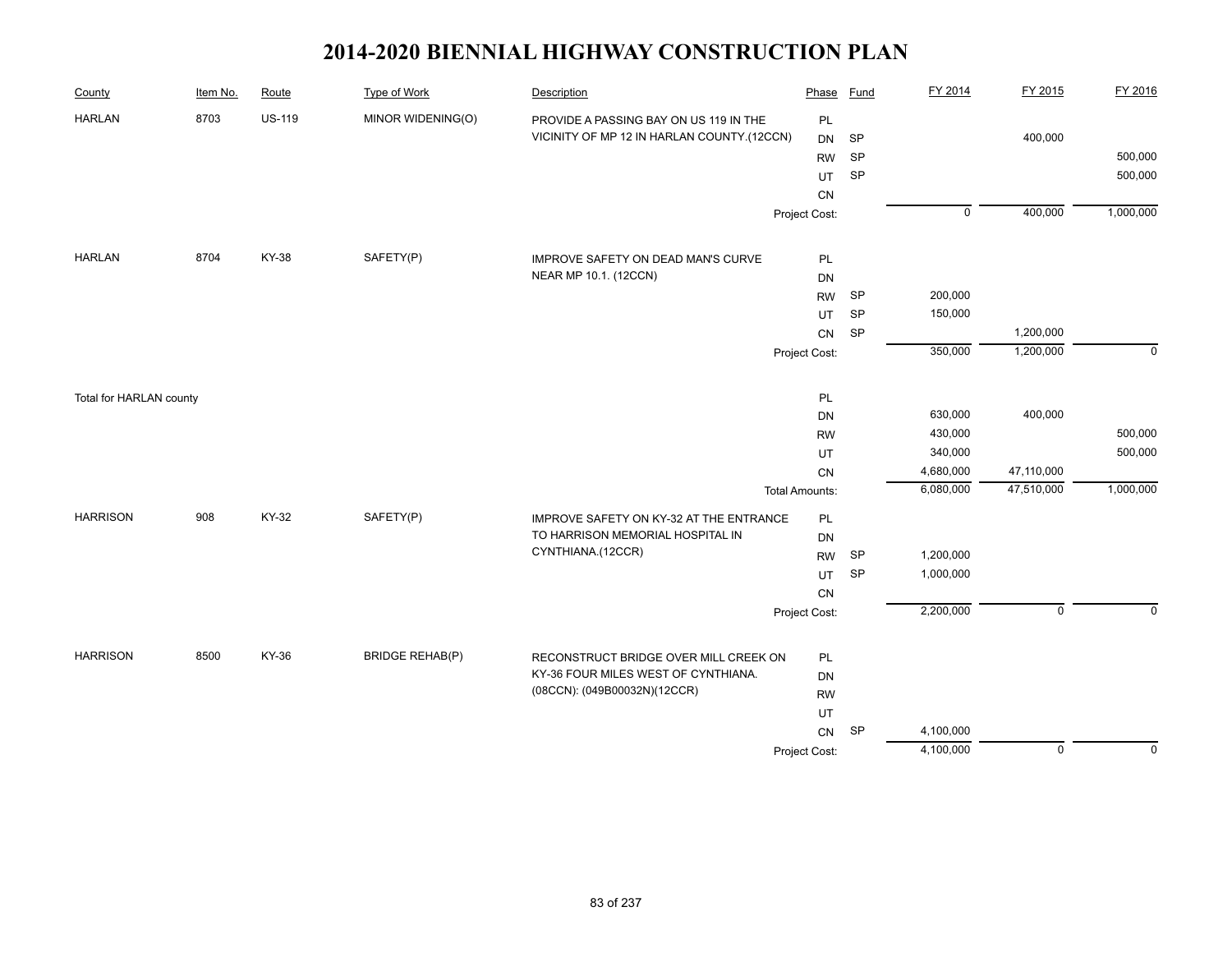| County                    | Item No. | Route        | <b>Type of Work</b>          | Description                                                    | Phase                 | Fund | FY 2014        | FY 2015        | FY 2016        |
|---------------------------|----------|--------------|------------------------------|----------------------------------------------------------------|-----------------------|------|----------------|----------------|----------------|
| <b>HARRISON</b>           | 8707     | <b>US-62</b> | RECONSTRUCTION(O)            | RECONSTRUCT U2 62 FROM MP 11.9 TO MP 12.3.                     | PL                    |      |                |                |                |
|                           |          |              |                              | (12CCN)                                                        | <b>DN</b>             |      |                |                |                |
|                           |          |              |                              |                                                                | <b>RW</b>             | SPP  | 250,000        |                |                |
|                           |          |              |                              |                                                                | UT                    | SPP  | 100,000        |                |                |
|                           |          |              |                              |                                                                | CN                    |      |                |                |                |
|                           |          |              |                              |                                                                | Project Cost:         |      | 350,000        | $\overline{0}$ | $\overline{0}$ |
| <b>HARRISON</b>           | 8708     | <b>US-27</b> | RECONSTRUCTION(O)            | RECONSTRUCT US 27 FROM MP 11.9 TO MP 12.4.                     | PL                    |      |                |                |                |
|                           |          |              |                              | (12CCN)                                                        | DN                    |      |                |                |                |
|                           |          |              |                              |                                                                | <b>RW</b>             | SPP  | 500,000        |                |                |
|                           |          |              |                              |                                                                | UT                    | SPP  | 350,000        |                |                |
|                           |          |              |                              |                                                                | CN                    |      |                |                |                |
|                           |          |              |                              |                                                                | Project Cost:         |      | 850,000        | $\mathsf 0$    | $\Omega$       |
| <b>HARRISON</b>           | 8710     | CR-1062      | <b>BRIDGE REPLACEMENT(P)</b> | REPLACE UNION ROBINSON ROAD BRIDGE.                            | PL                    |      |                |                |                |
|                           |          |              |                              | (12CCN)                                                        | DN                    |      |                |                |                |
|                           |          |              |                              |                                                                | <b>RW</b>             | SPP  | 150,000        |                |                |
|                           |          |              |                              |                                                                | UT                    | SPP  | 50,000         |                |                |
|                           |          |              |                              |                                                                | ${\sf CN}$            |      |                |                |                |
|                           |          |              |                              |                                                                | Project Cost:         |      | 200,000        | $\mathsf 0$    | $\mathbf 0$    |
| Total for HARRISON county |          |              |                              |                                                                | PL                    |      |                |                |                |
|                           |          |              |                              |                                                                | DN                    |      |                |                |                |
|                           |          |              |                              |                                                                | <b>RW</b>             |      | 2,100,000      |                |                |
|                           |          |              |                              |                                                                | UT                    |      | 1,500,000      |                |                |
|                           |          |              |                              |                                                                | CN                    |      | 4,100,000      |                |                |
|                           |          |              |                              |                                                                | <b>Total Amounts:</b> |      | 7,700,000      | $\overline{0}$ | $\mathbf 0$    |
| <b>HART</b>               | 15       | $I-65$       | MAJOR WIDENING(O)            | TENN. STATE LINE-ELIZABETHTOWN; WIDEN TO                       | PL                    |      |                |                |                |
|                           |          |              |                              | 6 LANES FROM 0.7 MI N OF THE US 31W BRIDGE                     | DN                    |      |                |                |                |
|                           |          |              |                              | (B27) TO 0.7 MI N OF THE KY 728 BRIDGE (B08).                  | <b>RW</b>             |      |                |                |                |
|                           |          |              |                              | (PE & ENV UNDER 4-10.05)(04CCN)(08CCR)<br>(10CCR)(12CCR)(AR/W) | UT                    |      |                |                |                |
|                           |          |              |                              |                                                                | CN                    | IM   |                | 57,000,000     |                |
|                           |          |              |                              |                                                                | Project Cost:         |      | $\overline{0}$ | 57,000,000     | $\overline{0}$ |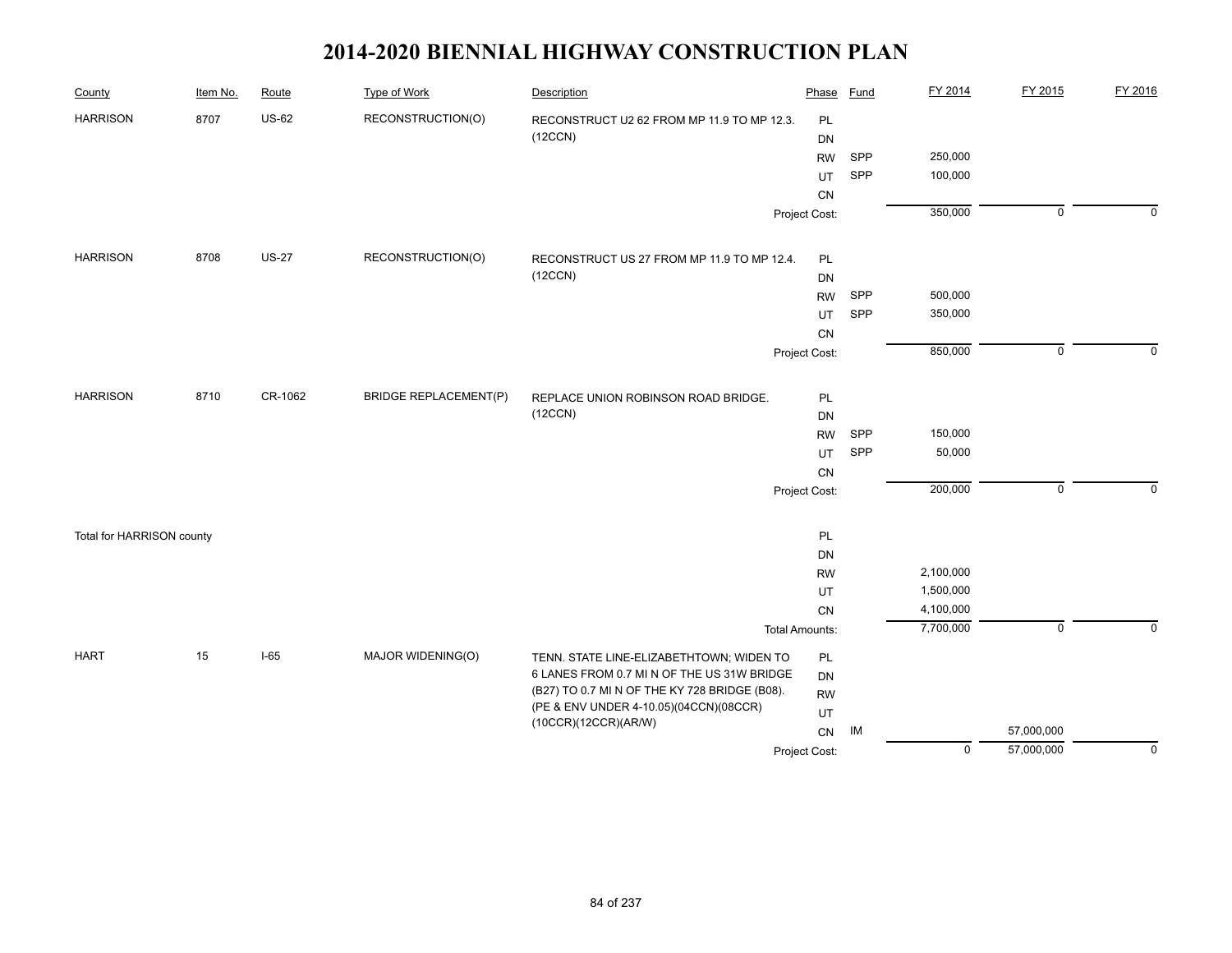| County                                    | Item No. | Route        | <b>Type of Work</b> | <b>Description</b>                                                                                                                                                                                               | Phase                                                                          | <b>Fund</b>                         | FY 2014                | FY 2015                  | FY 2016                  |
|-------------------------------------------|----------|--------------|---------------------|------------------------------------------------------------------------------------------------------------------------------------------------------------------------------------------------------------------|--------------------------------------------------------------------------------|-------------------------------------|------------------------|--------------------------|--------------------------|
| <b>HART</b>                               | 16       | $I-65$       | MAJOR WIDENING(O)   | TENN. STATE LINE-ELIZABETHTOWN; WIDEN TO<br>6 LANES FROM 0.7 MI N OF THE KY 728 BRIDGE<br>(B08) TO 0.7 MI N OF KY 224 (B16). (PE & ENV<br>UNDER 4-10.05)(04CCN)(12CCR)(AR/W)(U<br>PHASE ADVANCED FROM 99-337.08) | PL<br><b>DN</b><br><b>RW</b><br>UT<br>CN                                       | IM                                  |                        |                          | 48,000,000               |
|                                           |          |              |                     |                                                                                                                                                                                                                  | Project Cost:                                                                  |                                     | $\overline{0}$         | $\overline{0}$           | 48,000,000               |
|                                           |          |              |                     |                                                                                                                                                                                                                  |                                                                                |                                     |                        |                          |                          |
| <b>HART</b>                               | 8501     | KY-88        | RECONSTRUCTION(O)   | RECONSTRUCT AND MAKE SAFETY<br><b>IMPROVEMENTS BY REALIGNING AND</b><br>ADDING/WIDENING SHOULDERS ON KY-88 FROM<br>LOGSTON VALLEY ROAD TO COUNTY BARN<br>ROAD. (08CCN)(10CCR)                                    | PL<br>DN<br><b>RW</b><br>UT<br>CN                                              | SPP                                 | 3,000,000              |                          |                          |
|                                           |          |              |                     |                                                                                                                                                                                                                  | Project Cost:                                                                  |                                     | 3,000,000              | $\mathbf 0$              | $\Omega$                 |
| Total for HART county<br><b>HENDERSON</b> | 79.02    | <b>US-60</b> | RECONSTRUCTION(O)   | PADUCAH-HENDERSON; RECONSTRUCT US-60                                                                                                                                                                             | PL<br><b>DN</b><br><b>RW</b><br><b>UT</b><br>CN<br><b>Total Amounts:</b><br>PL |                                     | 3,000,000<br>3,000,000 | 57,000,000<br>57,000,000 | 48,000,000<br>48,000,000 |
|                                           |          |              |                     | FROM THE CORYDON BYPASS                                                                                                                                                                                          | <b>DN</b>                                                                      | SP                                  | 1,560,000              |                          |                          |
|                                           |          |              |                     | (CORYDON-GENEVA ROAD) TO THE                                                                                                                                                                                     | <b>RW</b>                                                                      | <b>SP</b>                           |                        | 5,760,000                |                          |
|                                           |          |              |                     | HENDERSON BYPASS (KY-425).(04CCR)                                                                                                                                                                                | UT<br><b>CN</b>                                                                | <b>SP</b>                           |                        | 4,880,000                |                          |
|                                           |          |              |                     |                                                                                                                                                                                                                  | Project Cost:                                                                  |                                     | 1,560,000              | 10,640,000               | $\mathbf 0$              |
| <b>HENDERSON</b>                          | 79.1     | <b>US-60</b> | NEW ROUTE(O)        | PADUCAH-HENDERSON; CONSTRUCT US-60<br>BYPASS OF CORYDON.(04CCR)(12CCR)                                                                                                                                           | PL<br>DN<br><b>RW</b><br>UT<br>CN                                              | <b>SP</b><br><b>SP</b><br><b>SP</b> | 2,600,000              | 3,840,000<br>1,960,000   |                          |
|                                           |          |              |                     |                                                                                                                                                                                                                  | Project Cost:                                                                  |                                     | 2,600,000              | 5,800,000                | $\overline{0}$           |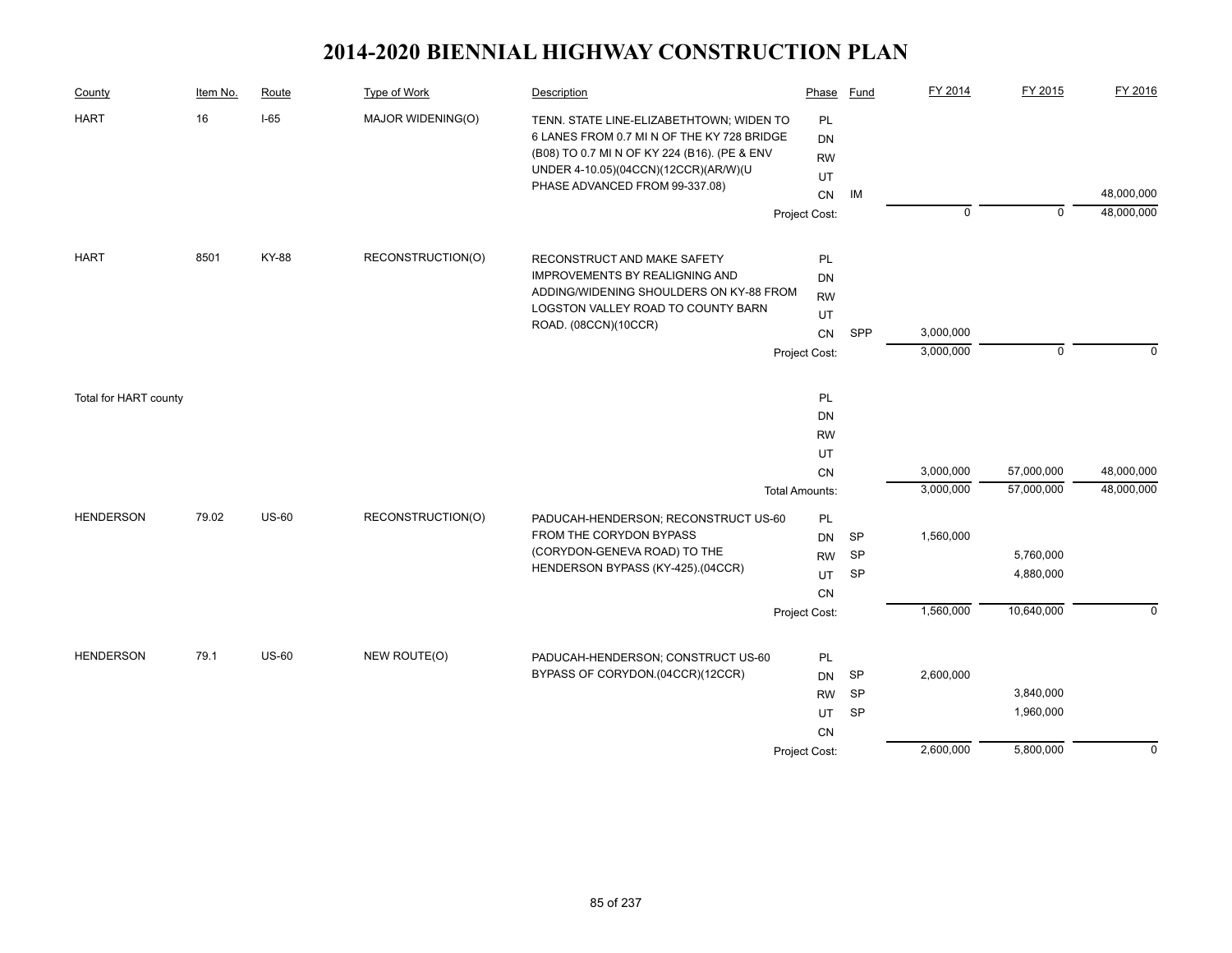| County           | Item No. | Route        | Type of Work                 | Description                                                                 | Phase         | Fund       | FY 2014        | FY 2015        | FY 2016     |
|------------------|----------|--------------|------------------------------|-----------------------------------------------------------------------------|---------------|------------|----------------|----------------|-------------|
| <b>HENDERSON</b> | 79.3     | $US-60$      | MAJOR WIDENING(O)            | WIDEN AND IMPROVE US 60 FROM WEST OF                                        | PL            |            |                |                |             |
|                  |          |              |                              | HENDERSON COMMUNITY COLLEGE (MP 7.7)                                        | DN            |            |                |                |             |
|                  |          |              |                              | EXTENDING EAST TO KY 425 (MP 8.7).<br>(BOP2012)                             | <b>RW</b>     | <b>STP</b> |                | 1,000,000      |             |
|                  |          |              |                              |                                                                             | UT            | <b>STP</b> |                | 1,000,000      |             |
|                  |          |              |                              |                                                                             | <b>CN</b>     |            |                |                |             |
|                  |          |              |                              |                                                                             | Project Cost: |            | $\overline{0}$ | 2,000,000      | $\mathbf 0$ |
| <b>HENDERSON</b> | 700.11   | $-0$         | MATCHED FED FUNDS(O)         | FEDERAL 'STP' FUNDS DEDICATED TO                                            | <b>PL</b>     |            |                |                |             |
|                  |          |              |                              | HENDERSON FOR FY 2016. (FUNDING SUBJECT                                     | DN            |            |                |                |             |
|                  |          |              |                              | TO FISCAL CONSTRAINT PENDING MPO TIP)                                       | <b>RW</b>     |            |                |                |             |
|                  |          |              |                              |                                                                             | UT            |            |                |                |             |
|                  |          |              |                              |                                                                             | CN            | <b>SHN</b> |                |                | 100,000     |
|                  |          |              |                              |                                                                             | Project Cost: |            | $\mathbf 0$    | $\Omega$       | 100,000     |
| <b>HENDERSON</b> | 711      | <b>US-41</b> | SAFETY(P)                    | US 41/KY 812 INTERSECTION UPGRADE: ADD                                      | PL            |            |                |                |             |
|                  |          |              |                              | RIGHT TURN AND LEFT TURN LANES INCLUDING                                    | <b>DN</b>     |            |                |                |             |
|                  |          |              |                              | SIGNAL PHASING. KYTC PROJECT WITH KYTC                                      | <b>RW</b>     | <b>SHN</b> | 50,000         |                |             |
|                  |          |              |                              | PROVIDING 20% MATCH. (TOLL CREDITS)                                         | UT            | <b>SHN</b> | 100,000        |                |             |
|                  |          |              |                              | (FUNDING SUBJECT TO FISCAL CONSTRAINT                                       | CN            | <b>SHN</b> |                | 550,000        |             |
|                  |          |              |                              |                                                                             | Project Cost: |            | 150,000        | 550,000        | $\mathbf 0$ |
| <b>HENDERSON</b> | 712      | CS-1142      | RECONSTRUCTION(O)            | N GREEN RIVER RD UPGRADE-(OSAGE DR TO                                       | PL            |            |                |                |             |
|                  |          |              |                              | WOODSPOINT DR).PROJECT WILL INCLUDE                                         | DN            |            |                |                |             |
|                  |          |              |                              | UPGRADING EXISTING PAVEMENT TO 28 FT WIDE                                   | <b>RW</b>     |            |                |                |             |
|                  |          |              |                              | PAVEMENT W/ CURB & GUTTER & SIDEWALK.                                       | UT            |            |                |                |             |
|                  |          |              |                              | LPA PROJECT. (FUNDING SUBJECT TO FISCAL                                     | CN            | <b>SHN</b> | 675,000        |                |             |
|                  |          |              |                              |                                                                             | Project Cost: |            | 675,000        | $\overline{0}$ | $\Omega$    |
| <b>HENDERSON</b> | 713      | CS-1453      | <b>BRIDGE REPLACEMENT(P)</b> | WATHEN BRIDGE REPLACEMENT: REPLACE                                          | PL            |            |                |                |             |
|                  |          |              |                              | EXISTING BRIDGE WITH 6FT PRECAST                                            | DN            | <b>SHN</b> | 25,000         |                |             |
|                  |          |              |                              | CONCRETE BOX CULVERT, PAVEMENT AND                                          | <b>RW</b>     | SHN        | 10,000         |                |             |
|                  |          |              |                              | GUARDRAIL. LPA PROJECT. CITY TO PROVIDE<br>MATCH.(FUNDING SUBJECT TO FISCAL | UT            | SHN        | 15,000         |                |             |
|                  |          |              |                              |                                                                             | CN            | <b>SHN</b> |                | 200,000        |             |
|                  |          |              |                              |                                                                             | Project Cost: |            | 50,000         | 200,000        | $\theta$    |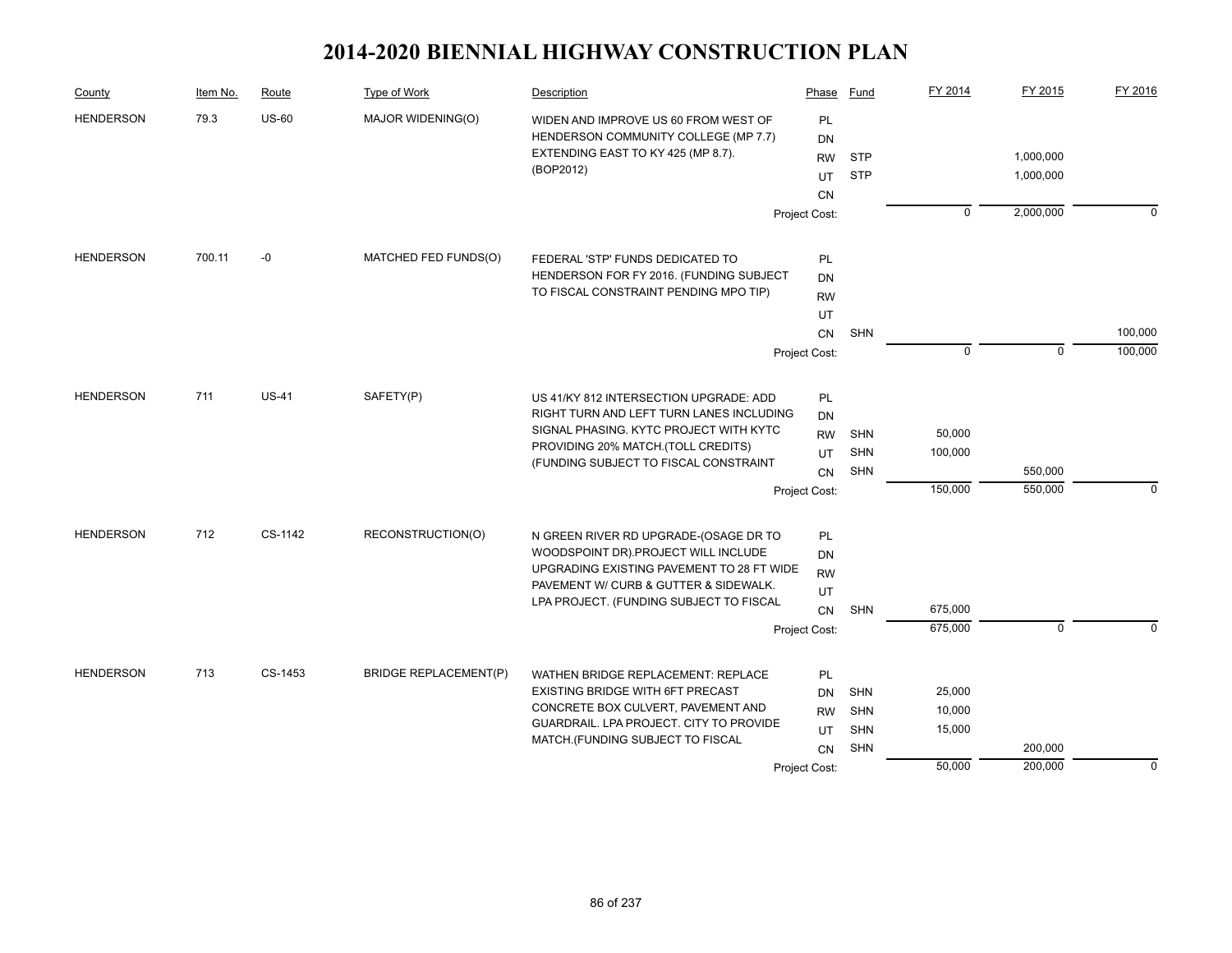| County           | Item No. | Route        | Type of Work                             | Description                                                                     | Phase         | Fund       | FY 2014     | FY 2015        | FY 2016     |
|------------------|----------|--------------|------------------------------------------|---------------------------------------------------------------------------------|---------------|------------|-------------|----------------|-------------|
| <b>HENDERSON</b> | 714      | KY-2183      | MATCHED FED FUNDS(O)                     | KY 2183 / KY 1539 INTERSECTION AND                                              | PL            |            |             |                |             |
|                  |          |              |                                          | UPGRADE: PROJECT WILL RECONSTRUCT THE                                           | DN            |            |             |                |             |
|                  |          |              |                                          | INTERSECTION AND MAKE IMPROVEMENTS TO                                           | <b>RW</b>     | <b>SHN</b> | 400,000     |                |             |
|                  |          |              |                                          | THE SOUTHBOUND APPROACH. (2012BOP)                                              | UT            | <b>SHN</b> | 400,000     |                |             |
|                  |          |              |                                          |                                                                                 | <b>CN</b>     | <b>SHN</b> | 600,000     |                |             |
|                  |          |              |                                          |                                                                                 | Project Cost: |            | 1,400,000   | $\mathbf 0$    | $\mathbf 0$ |
|                  |          |              |                                          |                                                                                 |               |            |             |                |             |
| <b>HENDERSON</b> | 715      | <b>US-41</b> | MATCHED FED FUNDS(O)                     | US 41/ WOLF HILLS ROAD INTERSECTION                                             | PL            |            |             |                |             |
|                  |          |              |                                          | UPGRADE: PROJECT WILL ADD DEDICATED<br>RIGHT TURN AND LEFT TURN LANES INCLUDING | <b>DN</b>     |            |             |                |             |
|                  |          |              |                                          | SIGNAL PHASING TO BE MODIFIED OR ADDED TO                                       | <b>RW</b>     | <b>SHN</b> | 50,000      |                |             |
|                  |          |              |                                          | EACH LEG OF THE INTERSECTION. (2012BOP)                                         | UT            | <b>SHN</b> | 100,000     |                |             |
|                  |          |              |                                          |                                                                                 | <b>CN</b>     | <b>SHN</b> |             |                | 500,000     |
|                  |          |              |                                          |                                                                                 | Project Cost: |            | 150,000     | $\mathbf 0$    | 500,000     |
| <b>HENDERSON</b> | 968      | KY-351       | SAFETY-HAZARD ELIM(P)                    |                                                                                 |               |            |             |                |             |
|                  |          |              |                                          | KY-351 NEAR ZION, HORIZONTAL & VERTICAL<br>REALIGNMENT, SHOULDER WIDENING, AND  | <b>PL</b>     |            |             |                |             |
|                  |          |              | INSTALL GUARDRAIL (B/C=2.5) (D-DISTRICT, | DN                                                                              |               |            |             |                |             |
|                  |          |              |                                          | C-CONTRACTOR) (2002BOP)                                                         | <b>RW</b>     |            |             |                |             |
|                  |          |              |                                          |                                                                                 | UT            |            |             |                |             |
|                  |          |              |                                          |                                                                                 | <b>CN</b>     | <b>SHN</b> | 1,500,000   |                |             |
|                  |          |              |                                          |                                                                                 | Project Cost: |            | 1,500,000   | $\mathbf 0$    | $\Omega$    |
| <b>HENDERSON</b> | 1080     | <b>US-60</b> | <b>BRIDGE REPLACEMENT(P)</b>             | REPLACE BRIDGE ON US 60 OVER GREEN RIVER                                        | PL            |            |             |                |             |
|                  |          |              |                                          | AT INTERSECTION WITH KY 1078 (SR                                                | <b>DN</b>     |            |             |                |             |
|                  |          |              |                                          | 39)051B00015N.(12CCR)                                                           | <b>RW</b>     | <b>BRO</b> | 250,000     |                |             |
|                  |          |              |                                          |                                                                                 | UT            | <b>BRO</b> | 250,000     |                |             |
|                  |          |              |                                          |                                                                                 | <b>CN</b>     | <b>BRO</b> |             |                | 10,000,000  |
|                  |          |              |                                          |                                                                                 | Project Cost: |            | 500,000     | $\overline{0}$ | 10,000,000  |
|                  |          |              |                                          |                                                                                 |               |            |             |                |             |
| <b>HENDERSON</b> | 1092     | CR-1162      | <b>BRIDGE REPLACEMENT(P)</b>             | REPLACE BRIDGE OVER BRANCH OF CANOE                                             | <b>PL</b>     |            |             |                |             |
|                  |          |              |                                          | CREEK ON BUSBY STATION ROAD 0.4 E OF                                            | <b>DN</b>     | <b>BRZ</b> |             | 215,000        |             |
|                  |          |              |                                          | ROBARS-BUSBY STATION ROAD (CR 1154)                                             | <b>RW</b>     | <b>BRZ</b> |             |                | 50,000      |
|                  |          |              |                                          | (051C00041N)(SR=21.8) (EBRP)                                                    | UT            | <b>BRZ</b> |             |                | 100,000     |
|                  |          |              |                                          |                                                                                 | <b>CN</b>     | <b>BRZ</b> |             |                | 350,000     |
|                  |          |              |                                          |                                                                                 | Project Cost: |            | $\mathbf 0$ | 215,000        | 500,000     |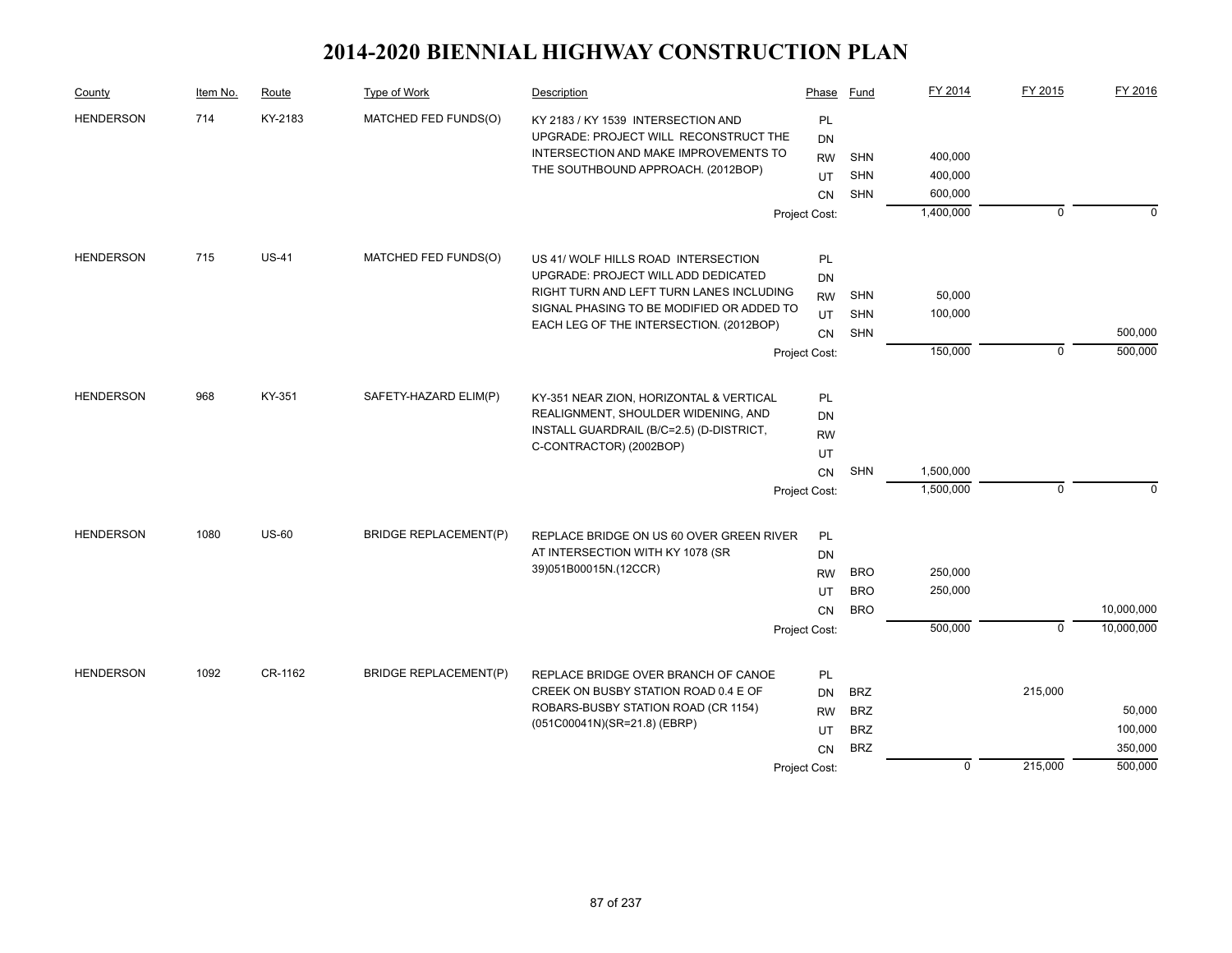| County                     | Item No. | Route   | Type of Work                 | Description                                                                                                                                             | Phase                 | <b>Fund</b>     | FY 2014                | FY 2015     | FY 2016    |
|----------------------------|----------|---------|------------------------------|---------------------------------------------------------------------------------------------------------------------------------------------------------|-----------------------|-----------------|------------------------|-------------|------------|
| <b>HENDERSON</b>           | 8304     | EB-9004 | <b>I-CHANGE RECONST(O)</b>   | RECONSTRUCT/COMPLETE THE HALF<br>INTERCHANGE AT EXIT 68 (KY 416) ON THE<br>BREATHITT PARKWAY. (I-69 CORRIDOR<br>IMPROVEMENT)(06CCN)(08CCR)(12CCR)(AR/W) | PL<br>DN<br><b>RW</b> |                 |                        |             |            |
|                            |          |         |                              |                                                                                                                                                         | UT                    |                 |                        |             |            |
|                            |          |         |                              |                                                                                                                                                         | CN                    | <b>NH</b>       | 4,680,000<br>4,680,000 | $\mathbf 0$ | $\Omega$   |
|                            |          |         |                              |                                                                                                                                                         | Project Cost:         |                 |                        |             |            |
| Total for HENDERSON county |          |         |                              |                                                                                                                                                         | PL                    |                 |                        |             |            |
|                            |          |         |                              |                                                                                                                                                         | <b>DN</b>             |                 | 4,185,000              | 215,000     |            |
|                            |          |         |                              |                                                                                                                                                         | <b>RW</b>             |                 | 760,000                | 10,600,000  | 50,000     |
|                            |          |         |                              |                                                                                                                                                         | UT                    |                 | 865,000                | 7,840,000   | 100,000    |
|                            |          |         |                              |                                                                                                                                                         | CN                    |                 | 7,455,000              | 750,000     | 10,950,000 |
|                            |          |         |                              |                                                                                                                                                         | <b>Total Amounts:</b> |                 | 13,265,000             | 19,405,000  | 11,100,000 |
| <b>HENRY</b>               | 472      | KY-574  | SAFETY(P)                    | SPOT IMPROVEMENTS ALONG KY 574 BETWEEN                                                                                                                  | PL                    |                 |                        |             |            |
|                            |          |         |                              | MP 0.1 AND MP 0.5 EAST OF US 421/KY 55                                                                                                                  | <b>DN</b>             |                 |                        |             |            |
|                            |          |         | (BOPC2010).(12CCR)           | <b>RW</b>                                                                                                                                               |                       |                 |                        |             |            |
|                            |          |         |                              |                                                                                                                                                         | UT                    |                 |                        |             |            |
|                            |          |         |                              |                                                                                                                                                         | CN                    | <b>SPP</b>      | 1,220,000              |             |            |
|                            |          |         |                              |                                                                                                                                                         | Project Cost:         |                 | 1,220,000              | $\mathbf 0$ | $\Omega$   |
| <b>HENRY</b>               | 1066     | KY-55   | <b>BRIDGE REPLACEMENT(P)</b> | REPLACE BRIDGE ON KY 55 OVER DAUGHERTY                                                                                                                  | <b>PL</b>             |                 |                        |             |            |
|                            |          |         |                              | CREEK 0.17 MILE N OF JONES RD (CR 1331)(SR                                                                                                              | DN                    |                 |                        |             |            |
|                            |          |         |                              | 46.8) 052B00003N                                                                                                                                        | <b>RW</b>             | <b>BRO</b>      |                        | 90,000      |            |
|                            |          |         |                              |                                                                                                                                                         | UT                    | <b>BRO</b>      |                        | 60,000      |            |
|                            |          |         |                              |                                                                                                                                                         | CN                    | <b>BRO</b>      |                        |             | 230,000    |
|                            |          |         |                              |                                                                                                                                                         | Project Cost:         |                 | $\mathbf 0$            | 150,000     | 230,000    |
|                            |          |         |                              |                                                                                                                                                         |                       |                 |                        |             |            |
| <b>HENRY</b>               | 8300     | KY-146  | RECONSTRUCTION(O)            | MAJOR RECONSTRUCTION OF KY-146 BETWEEN                                                                                                                  | PL                    |                 |                        |             |            |
|                            |          |         |                              | NEW CASTLE AT US-421 AND PENDLETON AT                                                                                                                   | <b>DN</b>             |                 |                        |             |            |
|                            |          |         |                              | KY-153. SEGMENT 1: PENDLETON ROAD (KY                                                                                                                   | <b>RW</b>             | SB <sub>2</sub> | 1,000,000              |             |            |
|                            |          |         |                              | 153) TO LOST CREEK (1/2 MILE EAST OF<br>SAFETY KLEEN ENTRANCE). MILE POINT 2.1 TO                                                                       | UT                    | SB <sub>2</sub> | 1,100,000              |             |            |
|                            |          |         |                              |                                                                                                                                                         | <b>CN</b>             | SPP             |                        |             | 10,000,000 |
|                            |          |         |                              |                                                                                                                                                         | Project Cost:         |                 | 2,100,000              | $\mathbf 0$ | 10,000,000 |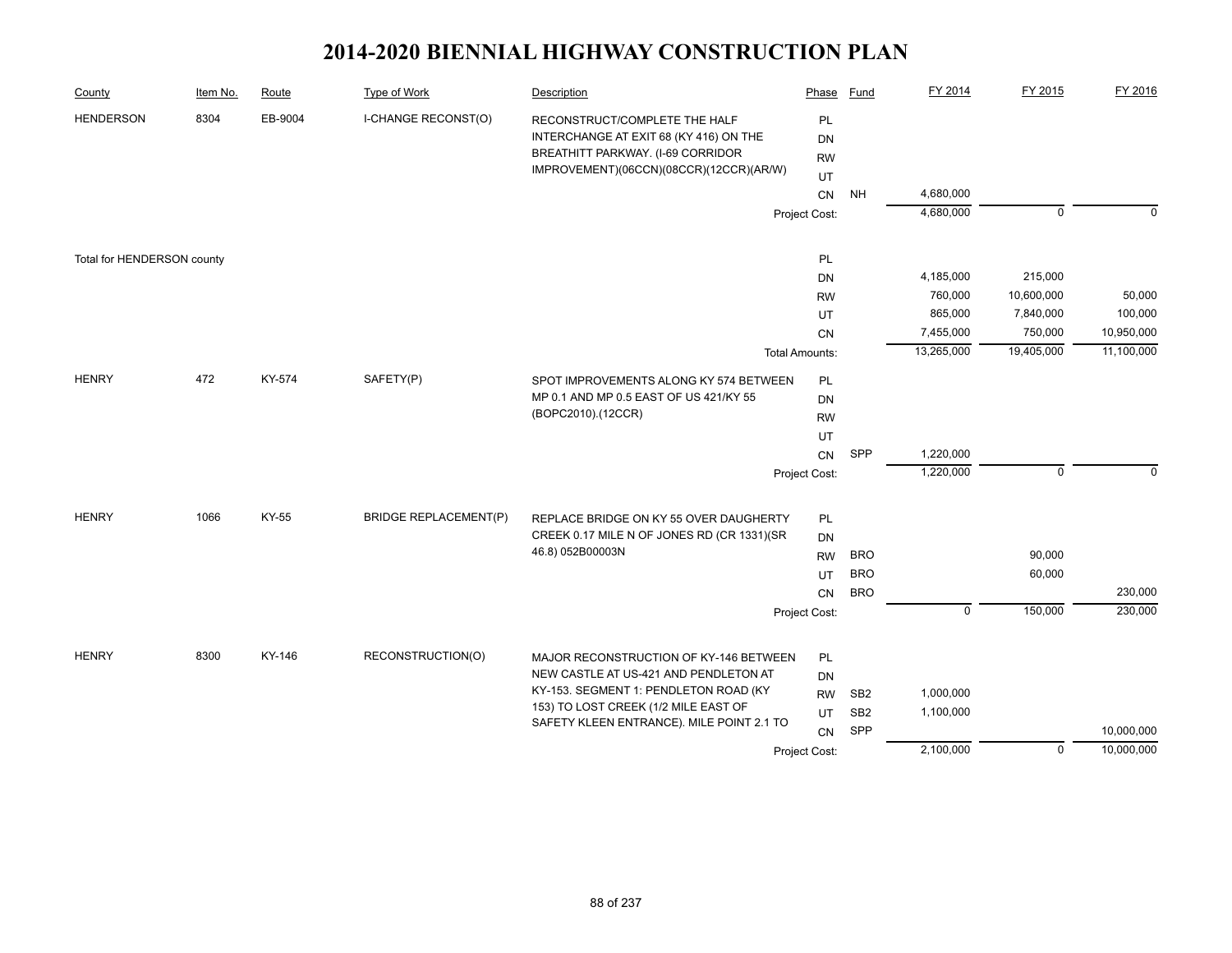| County                 | Item No. | Route   | <b>Type of Work</b>          | Description                                                                                                                                                                                                          | Phase                                                     | <b>Fund</b>                        | FY 2014                                          | FY 2015                                    | FY 2016                  |
|------------------------|----------|---------|------------------------------|----------------------------------------------------------------------------------------------------------------------------------------------------------------------------------------------------------------------|-----------------------------------------------------------|------------------------------------|--------------------------------------------------|--------------------------------------------|--------------------------|
| <b>HENRY</b>           | 8300.1   | KY-146  | RECONSTRUCTION(O)            | MAJOR RECONSTRUCTION OF KY-146 BETWEEN<br>NEW CASTLE AT US-421 AND PENDLETON AT<br>KY-153. SEGMENT 2:LOST CREEK (1/2 MILE<br>EAST OF SAFETY KLEEN ENTRANCE) TO MAIN<br>STREET (US 421/KY 55). MILE POINT 6.8 TO MILE | <b>PL</b><br>DN<br><b>RW</b><br>UT<br>CN                  | SB <sub>2</sub><br>SB <sub>2</sub> | 1,900,000<br>2,400,000                           |                                            |                          |
|                        |          |         |                              |                                                                                                                                                                                                                      | Project Cost:                                             |                                    | 4,300,000                                        | $\mathbf 0$                                | $\Omega$                 |
| <b>HENRY</b>           | 8820     | KY-55   | MINOR WIDENING(O)            | REHABILITATION-OVERLAY AND WIDENING<br>EXISTING KY-55 FROM KY-22 TO CURVE AT MP<br>2.210 NORTH OF EMINENCE. INCLUDES<br>REPLACING EXISTING CURB AND GUTTER AND<br>SIDEWALKS, AND RELOCATION OF IMPACT                | <b>PL</b><br><b>DN</b><br><b>RW</b><br>UT<br>CN           | SPP                                |                                                  | 1,500,000                                  |                          |
|                        |          |         |                              |                                                                                                                                                                                                                      | Project Cost:                                             |                                    | $\mathbf 0$                                      | 1,500,000                                  | $\mathbf 0$              |
| <b>HENRY</b>           | 8853     | KY-55   | <b>REALIGNMENT</b>           | REALIGN & WIDEN KY 55 FROM KY 22 NORTH 1<br>MILE IN EMINENCE                                                                                                                                                         | PL<br><b>DN</b><br><b>RW</b><br>UT<br>CN<br>Project Cost: | SPP                                | $\overline{0}$                                   | $\overline{0}$                             | 1,000,000<br>1,000,000   |
| Total for HENRY county |          |         |                              |                                                                                                                                                                                                                      | PL<br>DN                                                  |                                    |                                                  |                                            | 1,000,000                |
|                        |          |         |                              |                                                                                                                                                                                                                      | <b>RW</b><br>UT<br><b>CN</b><br><b>Total Amounts:</b>     |                                    | 2,900,000<br>3,500,000<br>1,220,000<br>7,620,000 | 90,000<br>60,000<br>1,500,000<br>1,650,000 | 10,230,000<br>11,230,000 |
| <b>HICKMAN</b>         | 1062     | KY-1826 | <b>BRIDGE REPLACEMENT(P)</b> | REPLACE BRIDGE AND APPROACHES ON<br>KY-1826 OVER TOWN CREEK (B79) IN CLINTON.<br>(SR=24.4): (053B00079N)                                                                                                             | PL<br>DN<br><b>RW</b><br>UT<br>CN                         | <b>BRX</b><br><b>BRX</b>           | 270,000                                          | 630,000                                    |                          |
|                        |          |         |                              |                                                                                                                                                                                                                      | Project Cost:                                             |                                    | 270,000                                          | 630,000                                    | $\mathbf 0$              |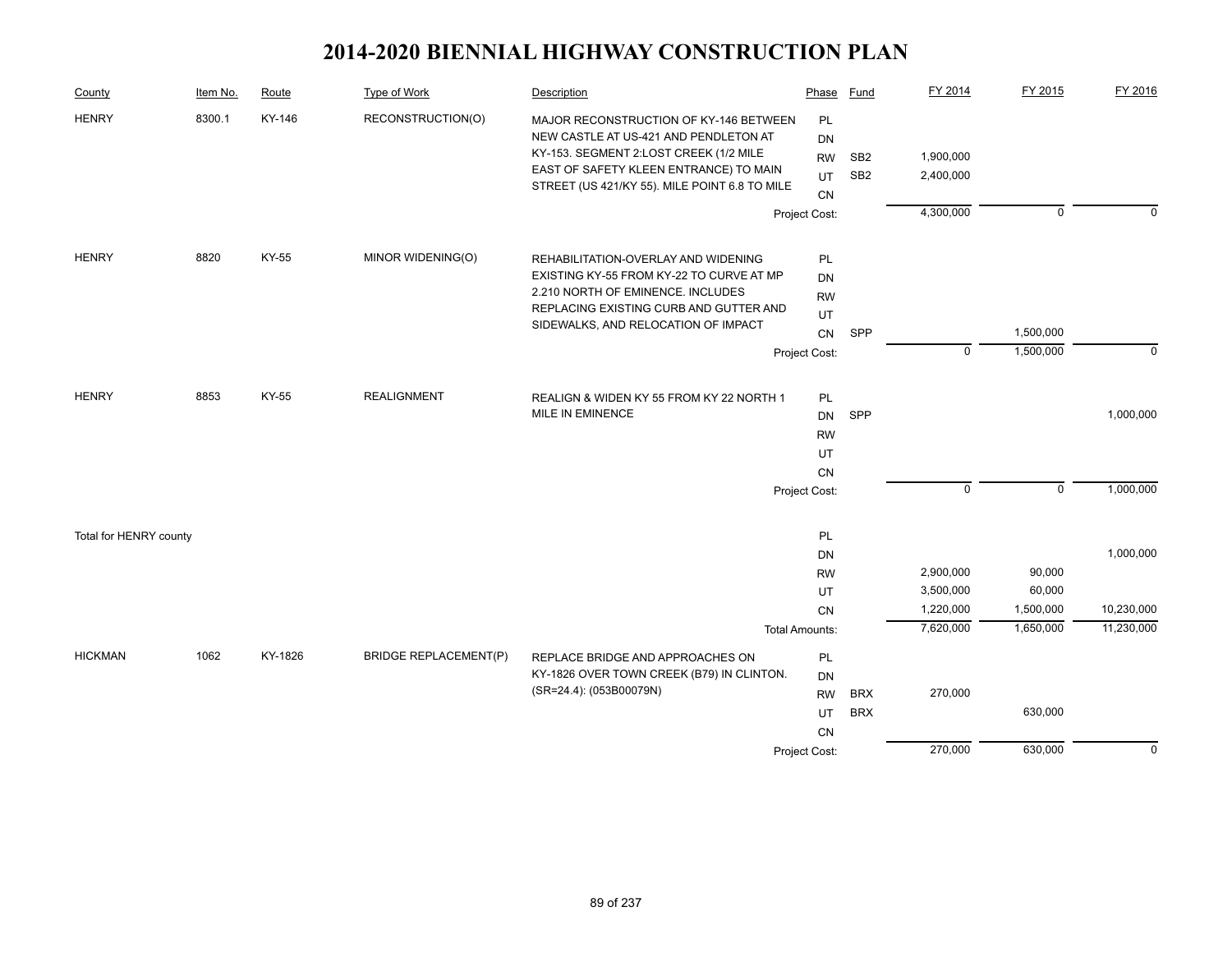| County                   | Item No. | Route        | Type of Work      | Description                              | Phase                 | <b>Fund</b> | FY 2014     | FY 2015        | FY 2016     |
|--------------------------|----------|--------------|-------------------|------------------------------------------|-----------------------|-------------|-------------|----------------|-------------|
| Total for HICKMAN county |          |              |                   |                                          | PL                    |             |             |                |             |
|                          |          |              |                   |                                          | DN                    |             |             |                |             |
|                          |          |              |                   |                                          | <b>RW</b>             |             | 270,000     |                |             |
|                          |          |              |                   |                                          | UT                    |             |             | 630,000        |             |
|                          |          |              |                   |                                          | CN                    |             |             |                |             |
|                          |          |              |                   |                                          | <b>Total Amounts:</b> |             | 270,000     | 630,000        | $\mathbf 0$ |
| <b>HOPKINS</b>           | 137.02   | $US-41$      | MAJOR WIDENING(O) | US 41A PHASE II DESIGN AND RIGHT-OF-WAY. | PL                    |             |             |                |             |
|                          |          |              |                   | (2005HPP-KY135)(SEE 2-137.01 FOR "STP"   | DN                    |             |             |                |             |
|                          |          |              |                   | COMPONENT)                               | <b>RW</b>             |             |             |                |             |
|                          |          |              |                   |                                          | UT                    |             |             |                |             |
|                          |          |              |                   |                                          | CN                    | HPP         |             | 2,879,680      |             |
|                          |          |              |                   |                                          | Project Cost:         |             | $\mathbf 0$ | 2,879,680      | $\mathbf 0$ |
| <b>HOPKINS</b>           | 137.1    | <b>US-41</b> | MAJOR WIDENING(O) | WIDEN US-41A FROM INDUSTRIAL DRIVE TO    |                       |             |             |                |             |
|                          |          |              |                   | YORKWOOD PLACE. (SECTION 1) (2012BOP)    | PL<br>DN              |             |             |                |             |
|                          |          |              |                   |                                          | <b>RW</b>             |             |             |                |             |
|                          |          |              |                   |                                          | UT                    |             |             |                |             |
|                          |          |              |                   |                                          | CN                    | <b>SP</b>   |             |                | 11,000,000  |
|                          |          |              |                   |                                          | Project Cost:         |             | $\mathbf 0$ | $\mathsf 0$    | 11,000,000  |
|                          |          |              |                   |                                          |                       |             |             |                |             |
| <b>HOPKINS</b>           | 161      | KY-1034      | SCOPING STUDY(O)  | STUDY POSSIBILITIES FOR IMPROVING        | PL                    |             |             |                |             |
|                          |          |              |                   | RAILROAD CROSSING ON KY-1034 AT US-41A,  | <b>DN</b>             | <b>SP</b>   | 200,000     |                |             |
|                          |          |              |                   | MP 11.336.(10CCR)                        | <b>RW</b>             |             |             |                |             |
|                          |          |              |                   |                                          | UT                    |             |             |                |             |
|                          |          |              |                   |                                          | CN                    |             |             |                |             |
|                          |          |              |                   |                                          | Project Cost:         |             | 200,000     | $\mathbf 0$    | $\mathbf 0$ |
| <b>HOPKINS</b>           | 176      | KY-85        | RECONSTRUCTION(O) | RECONSTRUCT KY-85 FROM KY-70 EAST TO     | PL                    |             |             |                |             |
|                          |          |              |                   | AIRPORT ROAD AT ANTON. (08CCR)(10CCR)    | DN                    |             |             |                |             |
|                          |          |              |                   |                                          | <b>RW</b>             | SP          | 890,000     |                |             |
|                          |          |              |                   |                                          | UT                    | SP          | 870,000     |                |             |
|                          |          |              |                   |                                          | CN                    | SP          |             |                | 7,650,000   |
|                          |          |              |                   |                                          | Project Cost:         |             | 1,760,000   | $\overline{0}$ | 7,650,000   |
|                          |          |              |                   |                                          |                       |             |             |                |             |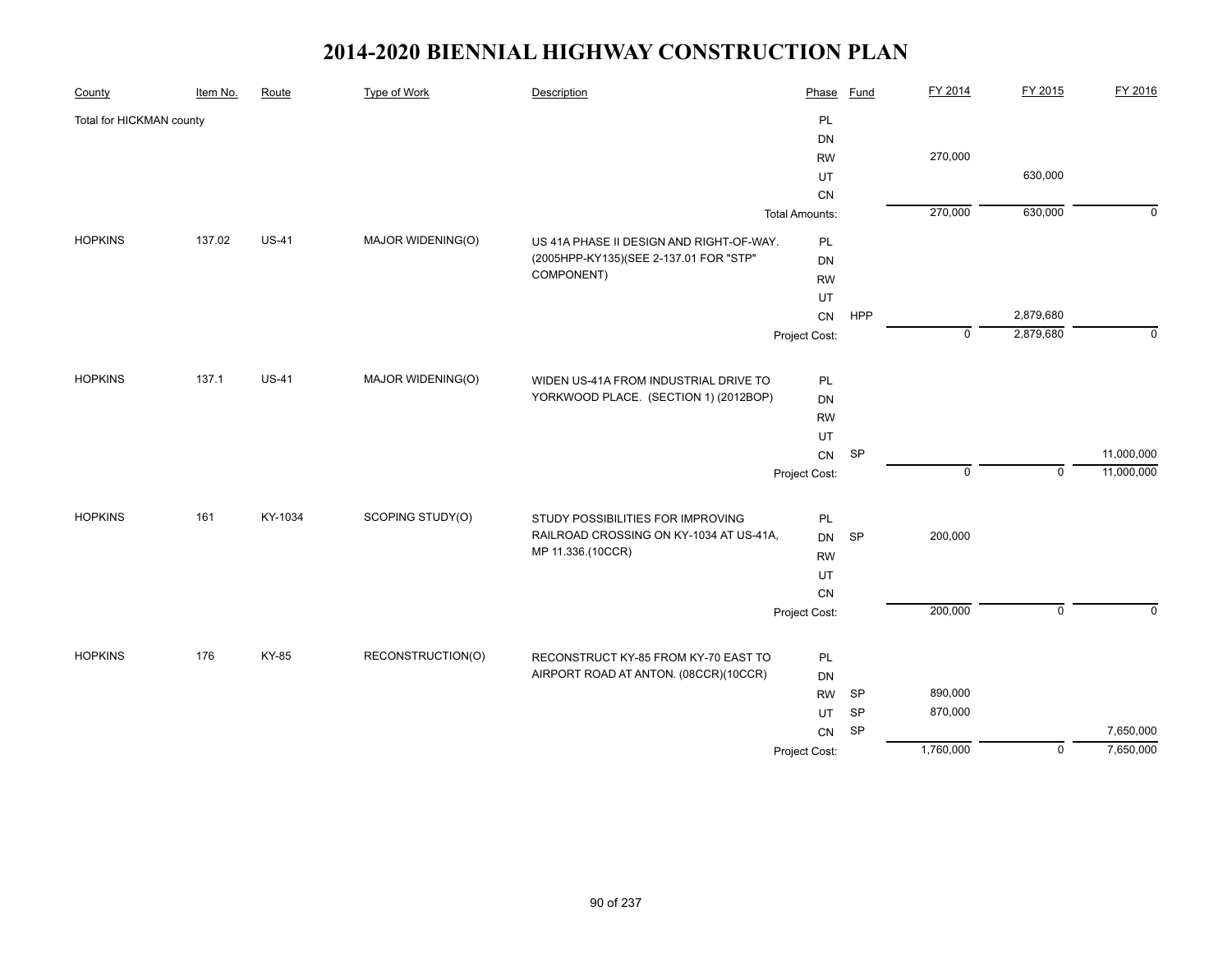| Type of Work<br>Item No.<br>Route<br>Description<br>County                                                                                                                                                 | Phase                              | Fund       | FY 2014     | FY 2015     | FY 2016     |
|------------------------------------------------------------------------------------------------------------------------------------------------------------------------------------------------------------|------------------------------------|------------|-------------|-------------|-------------|
| 225<br>$I-69$<br><b>HOPKINS</b><br>RECONSTRUCTION(O)<br>IMPROVE RAMP CONFIGURATION AT THE<br>EXISTING I-69/WESTERN KENTUCKY<br>PARKWAY/PENNYRILE PARKWAY INTERCHANGE<br>(I-69 CORRIDOR IMPROVEMENT)(12CCR) | PL<br><b>DN</b><br><b>RW</b><br>UT | IM         | 500,000     |             |             |
|                                                                                                                                                                                                            | CN                                 | IM         | 17,500,000  |             |             |
|                                                                                                                                                                                                            | Project Cost:                      |            | 18,000,000  | $\mathbf 0$ | $\Omega$    |
|                                                                                                                                                                                                            |                                    |            |             |             |             |
| <b>HOPKINS</b><br>232<br>EB-9004<br>RECONSTRUCTION(O)<br>RECONSTRUCT ELEMENTS OF EXISTING<br>EDWARD T BREATHITT PKWY (PENNYRILE                                                                            | PL                                 |            |             |             |             |
| PARKWAY) BETWEEN MP 37.0 AND MP 73.4 TO                                                                                                                                                                    | DN<br><b>RW</b>                    |            |             |             |             |
| UPGRADE GEOMETRICS TO INTERSTATE                                                                                                                                                                           | UT                                 |            |             |             |             |
| STANDARDS (I-69 CORRIDOR IMPROVEMENT)                                                                                                                                                                      | CN                                 | NH         | 16,000,000  |             |             |
|                                                                                                                                                                                                            | Project Cost:                      |            | 16,000,000  | $\mathbf 0$ | $\Omega$    |
| -0<br>NEW ROUTE(O)<br><b>HOPKINS</b><br>804<br>CENTER STREET/ISLAND FORD CONNECTOR                                                                                                                         | <b>PL</b>                          |            |             |             |             |
| ROAD IN MADISONVILLE: STATE SHARE TO BE                                                                                                                                                                    | DN                                 | SPP        |             | 1,300,000   |             |
| USED NORTH OF THE RAILROAD TRACKS TO                                                                                                                                                                       | <b>RW</b>                          |            |             |             |             |
| CONNECT WITH KY 281. SOUTH OF RAILROAD                                                                                                                                                                     | UT                                 |            |             |             |             |
| TO BE BUILT BY OTHERS.                                                                                                                                                                                     | <b>CN</b>                          |            |             |             |             |
|                                                                                                                                                                                                            | Project Cost:                      |            | $\mathbf 0$ | 1,300,000   | $\Omega$    |
| 804.1<br>NEW ROUTE(O)<br><b>HOPKINS</b><br>CENTER STREET/ISLAND FORD CONNECTOR                                                                                                                             | PL                                 |            |             |             |             |
| ROAD IN MADISONVILLE FROM CENTER STREET                                                                                                                                                                    | DN                                 |            |             |             |             |
| NORTH TO CSX RAILROAD.                                                                                                                                                                                     | <b>RW</b>                          |            |             |             |             |
|                                                                                                                                                                                                            | UT                                 |            |             |             |             |
|                                                                                                                                                                                                            | <b>CN</b>                          | SPP        | $\mathbf 0$ | 3,000,000   |             |
|                                                                                                                                                                                                            | Project Cost:                      |            |             | 3,000,000   | $\mathbf 0$ |
| <b>HOPKINS</b><br>1072<br>KY-260<br><b>BRIDGE REPLACEMENT(P)</b><br>REPLACE BRIDGE ON KY-260 (MP 2.14) OVER                                                                                                | PL                                 |            |             |             |             |
| OTTER CREEK; .20 MI EAST OF PENNYRILE                                                                                                                                                                      | DN                                 |            |             |             |             |
| PARKWAY; (FUNCTIONALLY OBSOLETE,<br>SR=49.9) 054B00022N                                                                                                                                                    | <b>RW</b>                          | <b>BRX</b> | 160,000     |             |             |
|                                                                                                                                                                                                            | UT                                 | <b>BRX</b> | 300,000     |             |             |
|                                                                                                                                                                                                            | <b>CN</b><br>Project Cost:         |            | 460,000     | $\mathbf 0$ | $\mathbf 0$ |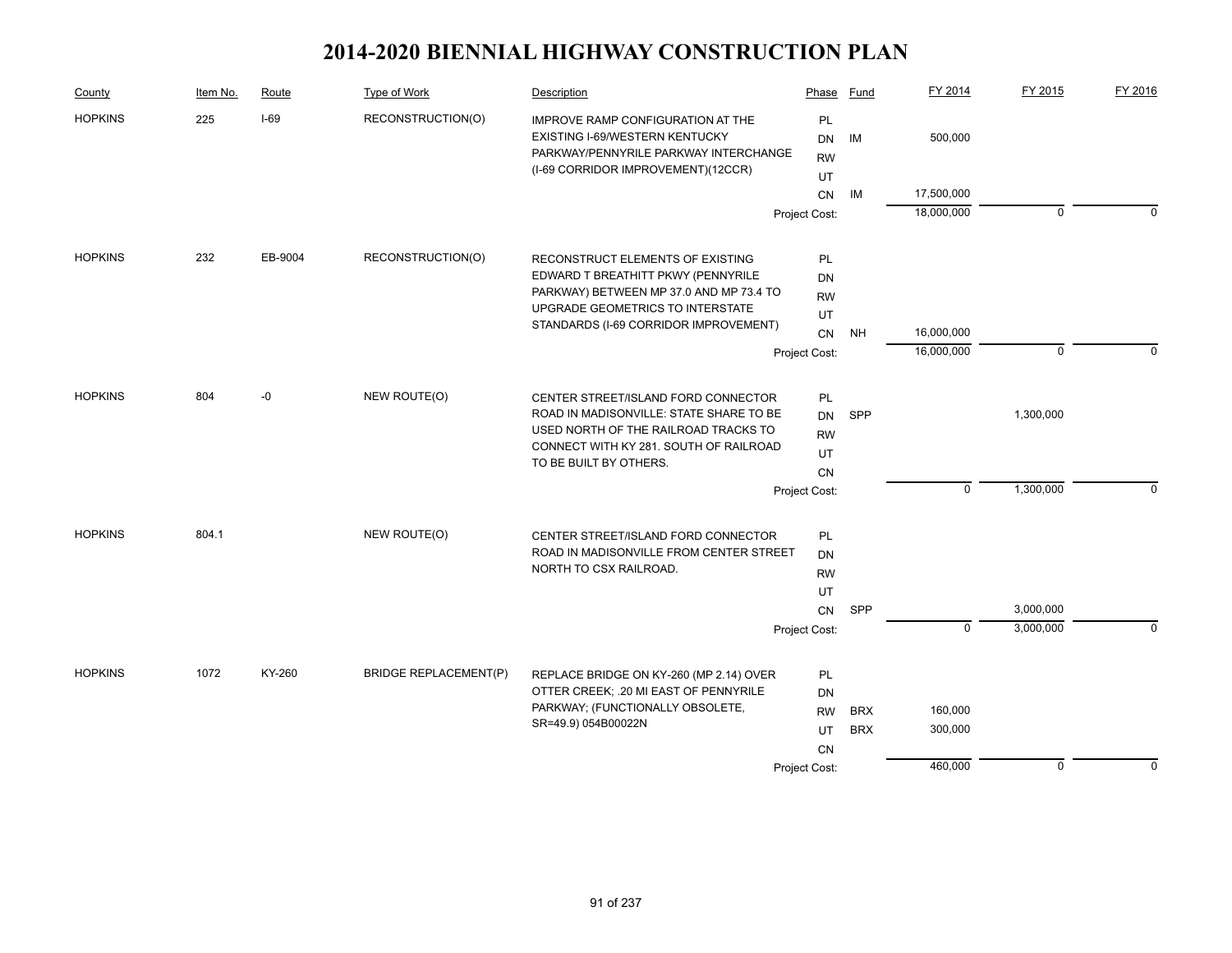| County         | Item No. | Route        | Type of Work                 | Description                                                              | Phase         | Fund       | FY 2014     | FY 2015   | FY 2016     |
|----------------|----------|--------------|------------------------------|--------------------------------------------------------------------------|---------------|------------|-------------|-----------|-------------|
| <b>HOPKINS</b> | 1079     | KY-262       | <b>BRIDGE REPLACEMENT(P)</b> | REPLACE BRIDGE ON KY 262 OVER GREASEY                                    | PL            |            |             |           |             |
|                |          |              |                              | CREEK 0.67 MILE E OF BEAN CEMETERY RD (CR                                | DN            |            |             |           |             |
|                |          |              |                              | 1396)(SR 25.1)054B00107N                                                 | <b>RW</b>     | <b>BRO</b> | 175,000     |           |             |
|                |          |              |                              |                                                                          | UT            | <b>BRO</b> | 225,000     |           |             |
|                |          |              |                              |                                                                          | <b>CN</b>     | <b>BRO</b> |             | 500,000   |             |
|                |          |              |                              |                                                                          | Project Cost: |            | 400,000     | 500,000   | $\mathbf 0$ |
| <b>HOPKINS</b> | 1081     | KY-293       | <b>BRIDGE REPLACEMENT(P)</b> | REPLACE BRIDGE ON KY 293 AT THE                                          | PL            |            |             |           |             |
|                |          |              |                              | CALDWELL/HOPKINS COUNTY LINE(SR                                          | DN            |            |             |           |             |
|                |          |              |                              | 37.7)054B00115N                                                          | <b>RW</b>     | <b>BRO</b> | 500,000     |           |             |
|                |          |              |                              |                                                                          | UT            | <b>BRO</b> | 100,000     |           |             |
|                |          |              |                              |                                                                          | CN            | <b>BRO</b> |             | 1,450,000 |             |
|                |          |              |                              |                                                                          | Project Cost: |            | 600,000     | 1,450,000 | $\Omega$    |
|                |          |              |                              |                                                                          |               |            |             |           |             |
| <b>HOPKINS</b> | 1084     | KY-1069      | <b>BRIDGE REPLACEMENT(P)</b> | REPLACE BRIDGE ON KY 1069 OVER OTTER                                     | PL            |            |             |           |             |
|                |          |              |                              | CREEK AT INTERSECTION OF J D BUCHANAN RD<br>(CR 1093)(SR 43.9)054B00157N | DN            |            |             |           |             |
|                |          |              |                              |                                                                          | <b>RW</b>     | <b>BRO</b> |             | 150,000   |             |
|                |          |              |                              |                                                                          | UT            | <b>BRO</b> |             | 170,000   |             |
|                |          |              |                              |                                                                          | CN            | <b>BRO</b> | $\mathbf 0$ |           | 450,000     |
|                |          |              |                              |                                                                          | Project Cost: |            |             | 320,000   | 450,000     |
| <b>HOPKINS</b> | 8305     | $US-41$      | MAJOR WIDENING(O)            | WIDEN NORTH MAIN STREET FROM HOSPITAL                                    | PL            |            |             |           |             |
|                |          |              |                              | DRIVE TO KY-281. (06CCN)(12CCR)                                          | <b>DN</b>     | <b>SP</b>  | 980,000     |           |             |
|                |          |              |                              |                                                                          | <b>RW</b>     | <b>SP</b>  |             | 920,000   |             |
|                |          |              |                              |                                                                          | UT            | SP         |             | 1,180,000 |             |
|                |          |              |                              |                                                                          | CN            |            |             |           |             |
|                |          |              |                              |                                                                          | Project Cost: |            | 980,000     | 2,100,000 | $\Omega$    |
| <b>HOPKINS</b> | 8501     | <b>US-62</b> | MINOR WIDENING(O)            | US-62; THREE LANES FROM BOARD OF                                         | PL            |            |             |           |             |
|                |          |              |                              | EDUCATION TO CITY PARK IN DAWSON                                         | DN            |            |             |           |             |
|                |          |              |                              | SPRINGS. (08CCN)(10CCR)(12CCR)                                           | <b>RW</b>     | SPP        | 500,000     |           |             |
|                |          |              |                              |                                                                          | UT            | SPP        | 500,000     |           |             |
|                |          |              |                              |                                                                          | CN            | SPP        |             | 1,500,000 |             |
|                |          |              |                              |                                                                          | Project Cost: |            | 1,000,000   | 1,500,000 | $\mathbf 0$ |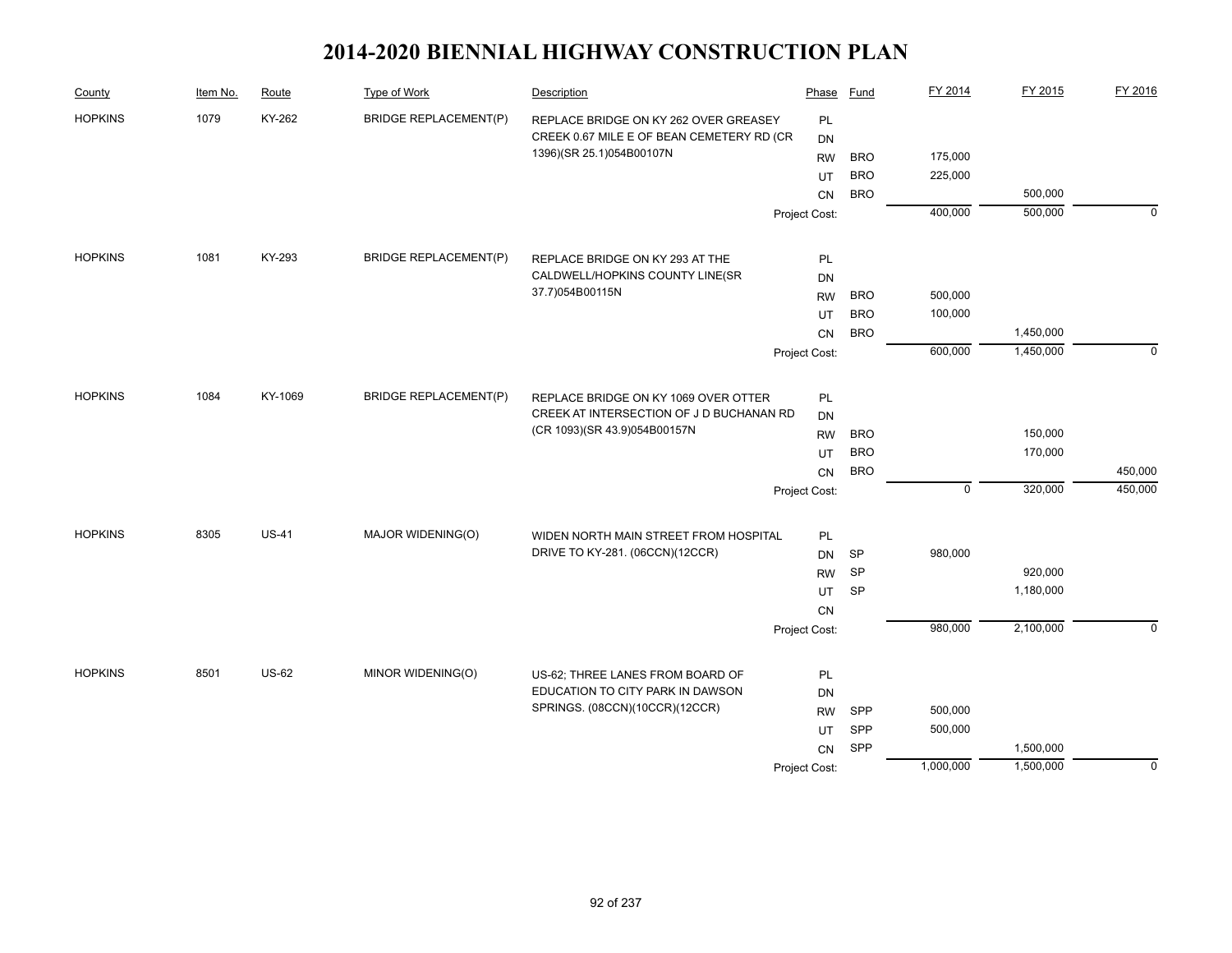| County                   | Item No. | Route         | <b>Type of Work</b>          | Description                                                                    | Phase                 | <b>Fund</b> | FY 2014        | FY 2015        | FY 2016      |
|--------------------------|----------|---------------|------------------------------|--------------------------------------------------------------------------------|-----------------------|-------------|----------------|----------------|--------------|
| <b>HOPKINS</b>           | 8507     | KY-3052       | SAFETY-HAZARD ELIM(P)        | CONSTRUCT A LEFT TURN LANE BY PROVIDING                                        | PL                    |             |                |                |              |
|                          |          |               |                              | A THREE LANE CURVE ON KY-3052. (08CCN)                                         | <b>DN</b>             |             |                |                |              |
|                          |          |               |                              | (10CCR)(12CCR)                                                                 | <b>RW</b>             |             |                |                |              |
|                          |          |               |                              |                                                                                | UT                    |             |                |                |              |
|                          |          |               |                              |                                                                                | CN                    | SPP         | 2,760,000      |                |              |
|                          |          |               |                              |                                                                                | Project Cost:         |             | 2,760,000      | $\overline{0}$ | $\mathbf{0}$ |
|                          |          |               |                              |                                                                                |                       |             |                |                |              |
| Total for HOPKINS county |          |               |                              |                                                                                | PL                    |             |                |                |              |
|                          |          |               |                              |                                                                                | <b>DN</b>             |             | 1,680,000      | 1,300,000      |              |
|                          |          |               |                              |                                                                                | <b>RW</b>             |             | 2,225,000      | 1,070,000      |              |
|                          |          |               |                              |                                                                                | UT                    |             | 1,995,000      | 1,350,000      |              |
|                          |          |               |                              |                                                                                | CN                    |             | 36,260,000     | 9,329,680      | 19,100,000   |
|                          |          |               |                              |                                                                                | <b>Total Amounts:</b> |             | 42,160,000     | 13,049,680     | 19,100,000   |
| <b>JACKSON</b>           | 278.3    | KY-30         | RECONSTRUCTION(O)            | RECONSTRUCT KY 30 FROM US 421 TO THE                                           | PL                    |             |                |                |              |
|                          |          |               |                              | OWSLEY COUNTY LINE.                                                            | <b>DN</b>             | SPP         |                |                | 4,700,000    |
|                          |          |               |                              |                                                                                | <b>RW</b>             |             |                |                |              |
|                          |          |               |                              |                                                                                | UT                    |             |                |                |              |
|                          |          |               |                              |                                                                                | CN                    |             |                |                |              |
|                          |          |               |                              |                                                                                | Project Cost:         |             | $\mathbf 0$    | $\mathbf 0$    | 4,700,000    |
| <b>JACKSON</b>           | 1090     | <b>US-421</b> | <b>BRIDGE REPLACEMENT(P)</b> |                                                                                |                       |             |                |                |              |
|                          |          |               |                              | REPLACE BRIDGE ON US 421 OVER PIGEON<br>ROOST CREEK AT INTERSECTION WITH WATER | PL                    |             |                |                |              |
|                          |          |               |                              | STREET E(CS 1006)(SR 43.9) 055B00157N                                          | <b>DN</b>             |             |                |                |              |
|                          |          |               |                              |                                                                                | <b>RW</b>             | <b>BRO</b>  |                | 100,000        |              |
|                          |          |               |                              |                                                                                | UT                    | <b>BRO</b>  |                | 50,000         |              |
|                          |          |               |                              |                                                                                | CN                    |             |                |                |              |
|                          |          |               |                              |                                                                                | Project Cost:         |             | $\overline{0}$ | 150,000        | $\mathbf 0$  |
| Total for JACKSON county |          |               |                              |                                                                                | PL                    |             |                |                |              |
|                          |          |               |                              |                                                                                | DN                    |             |                |                | 4,700,000    |
|                          |          |               |                              |                                                                                | <b>RW</b>             |             |                | 100,000        |              |
|                          |          |               |                              |                                                                                | UT                    |             |                | 50,000         |              |
|                          |          |               |                              |                                                                                | CN                    |             |                |                |              |
|                          |          |               |                              |                                                                                | <b>Total Amounts:</b> |             | $\overline{0}$ | 150,000        | 4,700,000    |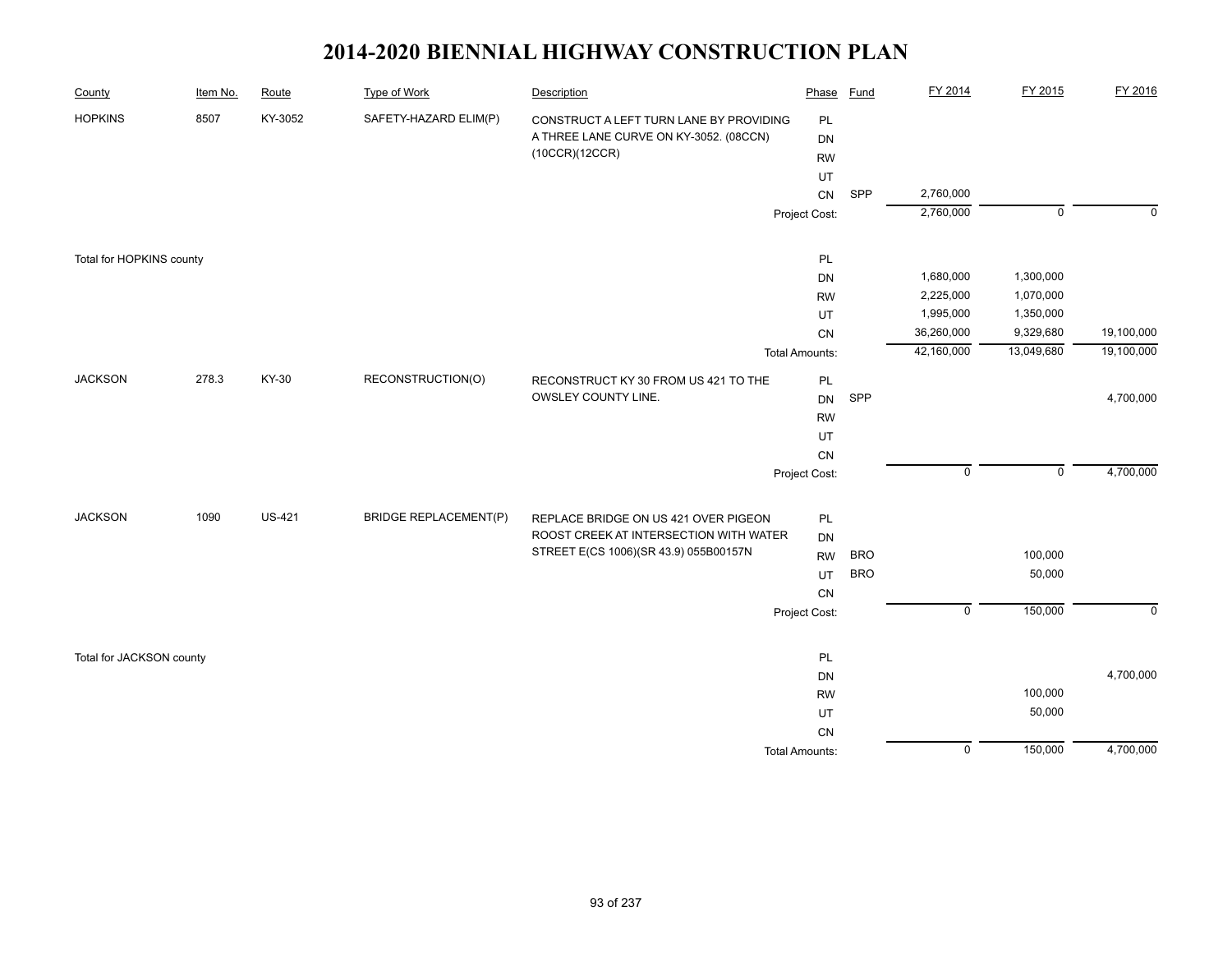| County           | Item No.                  | Route    | Type of Work                | Description                                                                      | Phase         | Fund       | FY 2014     | FY 2015     | FY 2016     |
|------------------|---------------------------|----------|-----------------------------|----------------------------------------------------------------------------------|---------------|------------|-------------|-------------|-------------|
| <b>JEFFERSON</b> | 15.2                      | $I-264$  | <b>BRIDGE PAINTING(P)</b>   | PHASE 2: CLEAN AND PAINT STEEL BRIDGES                                           | PL            |            |             |             |             |
|                  |                           |          |                             | AND STEEL BEARINGS ON THE WATTERSON                                              | <b>DN</b>     |            |             |             |             |
|                  |                           |          |                             | EXPRESSWAY. (PHASE 2) (2008BOPC)(12CCR)                                          | <b>RW</b>     |            |             |             |             |
|                  |                           |          |                             |                                                                                  | UT            |            |             |             |             |
|                  |                           |          |                             |                                                                                  | CN            | IM         |             | 3,370,000   |             |
|                  |                           |          |                             |                                                                                  | Project Cost: |            | 0           | 3,370,000   | $\mathbf 0$ |
| <b>JEFFERSON</b> | 15.3                      | $I-264$  | <b>BRIDGE PAINTING(P)</b>   | PHASE 3: CLEAN AND PAINT STEEL BRIDGES                                           | PL            |            |             |             |             |
|                  |                           |          |                             | AND STEEL BEARINGS ON THE WATTERSON                                              | DN            |            |             |             |             |
|                  |                           |          |                             | EXPRESSWAY. (2008BOPC)(12CCR)                                                    | <b>RW</b>     |            |             |             |             |
|                  |                           |          |                             |                                                                                  | UT            |            |             |             |             |
|                  |                           |          |                             |                                                                                  | CN            | IM         |             | 4,360,000   |             |
|                  |                           |          |                             |                                                                                  | Project Cost: |            | $\mathbf 0$ | 4,360,000   | $\mathbf 0$ |
| <b>JEFFERSON</b> | 48.3                      | $I - 71$ | RECONSTRUCTION(O)           | RECONSTRUCTION OF THE I-71/I-265 (SNYDER                                         | PL            |            |             |             |             |
|                  |                           |          |                             | FREEWAY) INTERCHANGE (INTERIM                                                    | DN            |            |             |             |             |
|                  |                           |          |                             | IMPROVEMENTS). (2004BOPC)(08CCR)(10CCR)                                          | <b>RW</b>     | <b>NH</b>  | 4,440,000   |             |             |
|                  |                           |          |                             |                                                                                  | UT            | <b>NH</b>  | 1,370,000   |             |             |
|                  |                           |          |                             |                                                                                  | CN            | IM         |             |             | 13,500,000  |
|                  |                           |          |                             |                                                                                  | Project Cost: |            | 5,810,000   | $\mathbf 0$ | 13,500,000  |
| <b>JEFFERSON</b> | 63                        | $I-64$   | <b>BRIDGE INSPECTION(P)</b> | I-64 BRIDGE (SHERMAN MINTON) OVER OHIO                                           | PL            |            |             |             |             |
|                  |                           |          |                             | RIVER @ LOUISVILLE (B279); JOINT PROJECT                                         | DN            |            |             |             |             |
|                  |                           |          |                             | WITH INDIANA TO PERFORM IN-DEPTH                                                 | <b>RW</b>     |            |             |             |             |
|                  |                           |          |                             | INSPECTION. (056B00279N)                                                         | UT            |            |             |             |             |
|                  |                           |          |                             |                                                                                  | CN            | IМ         | 160,000     |             |             |
|                  |                           |          |                             |                                                                                  | Project Cost: |            | 160,000     | $\mathbf 0$ | $\Omega$    |
|                  |                           | CS-1001  | MAJOR WIDENING(O)           | WIDEN FROM 2 TO 4 LANES FROM BEARGRASS                                           | PL            |            |             |             |             |
|                  | 91.02<br><b>JEFFERSON</b> |          |                             | CREEK TO ZORN AVENUE. (LOU T.I.P.) (KYTC                                         | DN            |            |             |             |             |
|                  |                           |          |                             | MATCH) (SEE 5-91.07 FOR ADDITIONAL 'KYD'                                         | <b>RW</b>     |            |             |             |             |
|                  |                           |          |                             | FUNDING FOR R PHASE.) (FUNDING SUBJECT TO<br>FISCAL CONSTRAINT PENDING MPO TIP). | UT            |            |             |             |             |
|                  |                           |          |                             |                                                                                  | CN            | <b>SLO</b> | 11,500,000  |             |             |
|                  |                           |          |                             |                                                                                  | Project Cost: |            | 11,500,000  | $\mathbf 0$ | $\mathbf 0$ |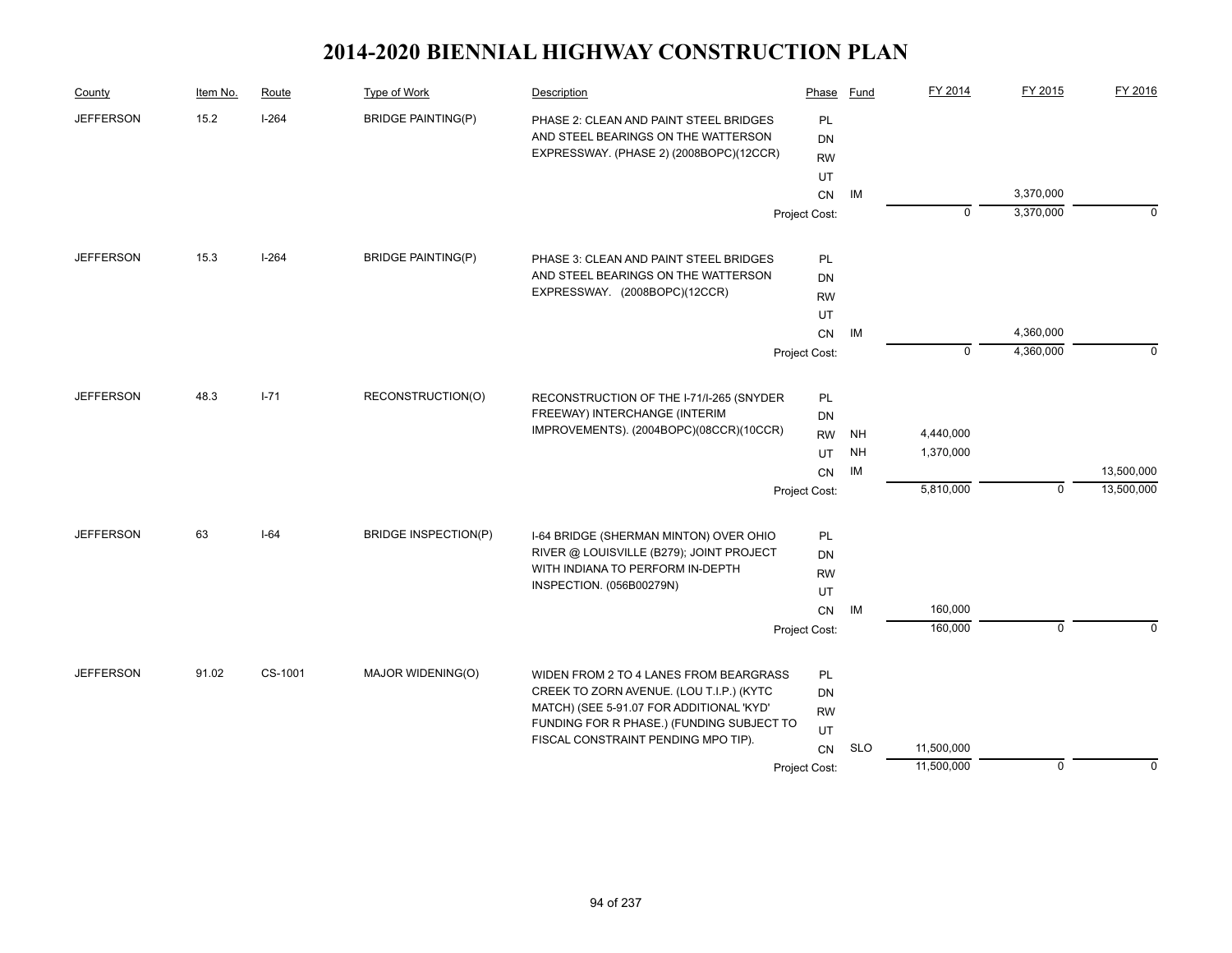| County           | Item No. | Route        | Type of Work              | Description                                                                                                                                                        | Phase                 | Fund      | FY 2014                  | FY 2015     | FY 2016     |
|------------------|----------|--------------|---------------------------|--------------------------------------------------------------------------------------------------------------------------------------------------------------------|-----------------------|-----------|--------------------------|-------------|-------------|
| <b>JEFFERSON</b> | 110      | <b>US-31</b> | <b>BRIDGE PAINTING(P)</b> | CLEAN AND PAINT THE GEORGE ROGERS<br><b>CLARK MEMORIAL BRIDGE CARRYING US-31</b><br>OVER THE OHIO RIVER BETWEEN LOUISVILLE,<br>KENTUCKY AND JEFFERSONTOWN, INDIANA | PL<br>DN<br><b>RW</b> |           |                          |             |             |
|                  |          |              |                           | (THIS STRUCTURE IS 100% OWNED AND                                                                                                                                  | UT                    |           |                          |             |             |
|                  |          |              |                           |                                                                                                                                                                    | <b>CN</b>             | <b>SP</b> | 18,000,000<br>18,000,000 | $\mathbf 0$ | $\Omega$    |
|                  |          |              |                           |                                                                                                                                                                    | Project Cost:         |           |                          |             |             |
| <b>JEFFERSON</b> | 122      | KY-1065      | SAFETY(P)                 | MAJOR REVISION OF THE INTERSECTION                                                                                                                                 | PL                    |           |                          |             |             |
|                  |          |              |                           | LOCATED AT THE OUTER LOOP, FEGENBUSH                                                                                                                               | DN                    |           |                          |             |             |
|                  |          |              |                           | LANE, AND BEULAH CHURCH ROAD. TURN LANE                                                                                                                            | <b>RW</b>             |           |                          |             |             |
|                  |          |              |                           | TO BE COMPLETED BY TRANSPORTATION<br>CABINET PER AGREEMENT. (04CCN)(08CCR)                                                                                         | UT                    |           |                          |             |             |
|                  |          |              |                           |                                                                                                                                                                    | <b>CN</b>             | SPP       | 4,950,000                |             |             |
|                  |          |              |                           |                                                                                                                                                                    | Project Cost:         |           | 4,950,000                | $\mathbf 0$ | $\Omega$    |
| <b>JEFFERSON</b> | 136      | $I-265$      | <b>BRIDGE PAINTING(P)</b> | CLEAN AND PAINT ALL STEEL BRIDGES AND                                                                                                                              | PL                    |           |                          |             |             |
|                  |          |              |                           | STEEL BEARINGS ON THE GENE SNYDER                                                                                                                                  | DN                    |           |                          |             |             |
|                  |          |              |                           | FREEWAY(10CCR)                                                                                                                                                     | <b>RW</b>             |           |                          |             |             |
|                  |          |              |                           |                                                                                                                                                                    | UT                    |           |                          |             |             |
|                  |          |              |                           |                                                                                                                                                                    | CN                    | <b>SP</b> | 3,790,000                |             |             |
|                  |          |              |                           |                                                                                                                                                                    | Project Cost:         |           | 3,790,000                | $\mathbf 0$ | $\Omega$    |
| <b>JEFFERSON</b> | 159      | $I-64$       | RECONSTRUCTION(O)         | WIDEN I-64 WESTBOUND RAMP TO I-264                                                                                                                                 | PL                    |           |                          |             |             |
|                  |          |              |                           | WESTBOUND FROM ONE TO TWO LANES FOR                                                                                                                                | DN                    |           |                          |             |             |
|                  |          |              |                           | ENTIRE LENGTH AND OTHER NEEDED                                                                                                                                     | <b>RW</b>             | <b>NH</b> | 7,400,000                |             |             |
|                  |          |              |                           | <b>IMPROVEMENTS TO ADDRESS WEAVE ISSUES</b><br>AT MERGE ON I-264. (2006BOPP)(12CCR)                                                                                | UT                    | <b>NH</b> |                          | 2,170,000   |             |
|                  |          |              |                           |                                                                                                                                                                    | <b>CN</b>             |           |                          |             |             |
|                  |          |              |                           |                                                                                                                                                                    | Project Cost:         |           | 7,400,000                | 2,170,000   | $\Omega$    |
| <b>JEFFERSON</b> | 183.01   | $-0$         | SIGNAL SYS IMPROVE(P)     | SIGNAL SYSTEM IMPROVEMENTS IN JEFFERSON                                                                                                                            | PL                    |           |                          |             |             |
|                  |          |              |                           | COUNTY.                                                                                                                                                            | DN                    |           |                          |             |             |
|                  |          |              |                           |                                                                                                                                                                    | <b>RW</b>             |           |                          |             |             |
|                  |          |              |                           |                                                                                                                                                                    | UT                    |           |                          |             |             |
|                  |          |              |                           |                                                                                                                                                                    | <b>CN</b>             | SP        | 910,000                  |             |             |
|                  |          |              |                           |                                                                                                                                                                    | Project Cost:         |           | 910,000                  | $\mathbf 0$ | $\mathbf 0$ |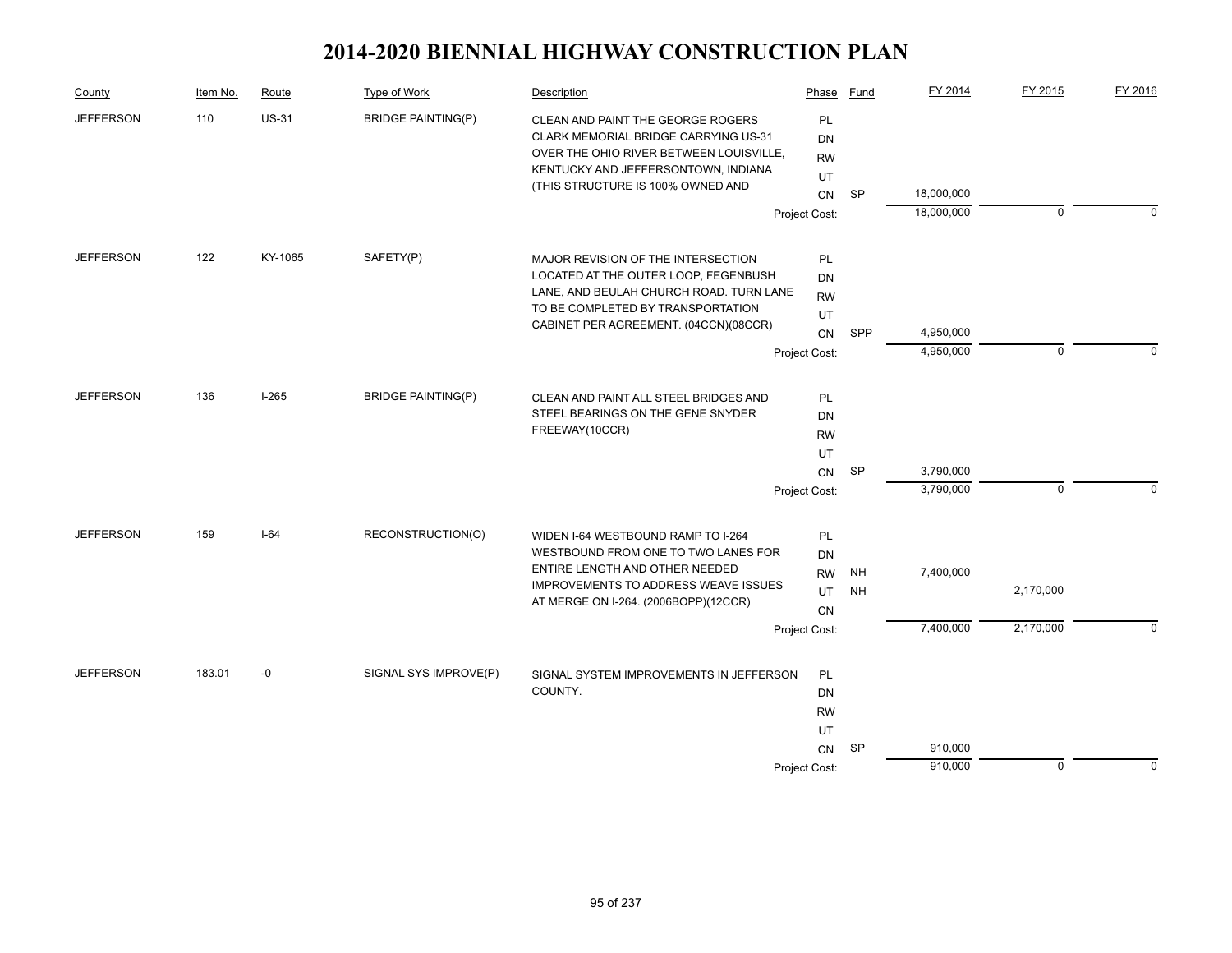| County           | Item No. | Route   | Type of Work      | Description                            | Phase         | <b>Fund</b> | FY 2014    | FY 2015     | FY 2016     |
|------------------|----------|---------|-------------------|----------------------------------------|---------------|-------------|------------|-------------|-------------|
| <b>JEFFERSON</b> | 205      | $I-65$  | SAFETY(P)         | RECONSTRUCT SECOND CURVE ONLY ON I-65  | PL            |             |            |             |             |
|                  |          |         |                   | SOUTHBOUND RAMP AT KY-1065 (OUTER      | DN            |             |            |             |             |
|                  |          |         |                   | LOOP).(SEE 5-205.01 FOR BREAKOUT       | <b>RW</b>     |             |            |             |             |
|                  |          |         |                   | IMPROVEMENTS)                          | UT            |             |            |             |             |
|                  |          |         |                   |                                        | CN            | IM          | 1,820,000  |             |             |
|                  |          |         |                   |                                        | Project Cost: |             | 1,820,000  | $\mathbf 0$ | $\Omega$    |
| <b>JEFFERSON</b> | 247.1    | KY-1450 | MAJOR WIDENING(O) | WIDEN BLUE LICK ROAD FROM SNYDER       | PL            |             |            |             |             |
|                  |          |         |                   | FREEWAY NORTH TO KY-61 (LOU T.I.P.)    | <b>DN</b>     |             |            |             |             |
|                  |          |         |                   | (SECTION 2) (RU-04DEOB)(08CCR)(12CCR)  | <b>RW</b>     |             |            |             |             |
|                  |          |         |                   |                                        | UT            |             |            |             |             |
|                  |          |         |                   |                                        | CN            | SPP         | 10,130,000 |             |             |
|                  |          |         |                   |                                        | Project Cost: |             | 10,130,000 | $\mathbf 0$ | $\mathbf 0$ |
| <b>JEFFERSON</b> | 254      | KY-1747 | SAFETY(P)         | EXTEND DUAL LEFT TURN LANES ON KY-1747 | PL            |             |            |             |             |
|                  |          |         |                   | (HURSTBOURNE LN) AT BUNSEN PKWY.       | DN            |             |            |             |             |
|                  |          |         |                   |                                        | <b>RW</b>     |             |            |             |             |
|                  |          |         |                   |                                        | UT            |             |            |             |             |
|                  |          |         |                   |                                        | CN            | SPP         | 210,000    |             |             |
|                  |          |         |                   |                                        | Project Cost: |             | 210,000    | $\pmb{0}$   | $\Omega$    |
|                  |          |         |                   |                                        |               |             |            |             |             |
| <b>JEFFERSON</b> | 263      | $I-265$ | SAFETY(P)         | IMPROVE I-265/KY-61 (PRESTON HWY)      | PL            |             |            |             |             |
|                  |          |         |                   | INTERCHANGE AS RECOMMENDED BY KIPDA'S  | <b>DN</b>     |             |            |             |             |
|                  |          |         |                   | INTERCHANGE STUDY.                     | <b>RW</b>     |             |            |             |             |
|                  |          |         |                   |                                        | UT            |             |            |             |             |
|                  |          |         |                   |                                        | ${\sf CN}$    | IM          | 3,700,000  |             |             |
|                  |          |         |                   |                                        | Project Cost: |             | 3,700,000  | $\mathbf 0$ | $\Omega$    |
| <b>JEFFERSON</b> | 284      | KY-841  | SAFETY(P)         | <b>IMPROVE KY-841/STONESTREET ROAD</b> | PL            |             |            |             |             |
|                  |          |         |                   | INTERCHANGE AS RECOMMENDED BY KIPDA'S  | <b>DN</b>     |             |            |             |             |
|                  |          |         |                   | INTERCHANGE STUDY.                     | <b>RW</b>     |             |            |             |             |
|                  |          |         |                   |                                        | UT            |             |            |             |             |
|                  |          |         |                   |                                        | CN            | <b>STP</b>  | 390,000    |             |             |
|                  |          |         |                   |                                        | Project Cost: |             | 390,000    | $\pmb{0}$   | $\mathbf 0$ |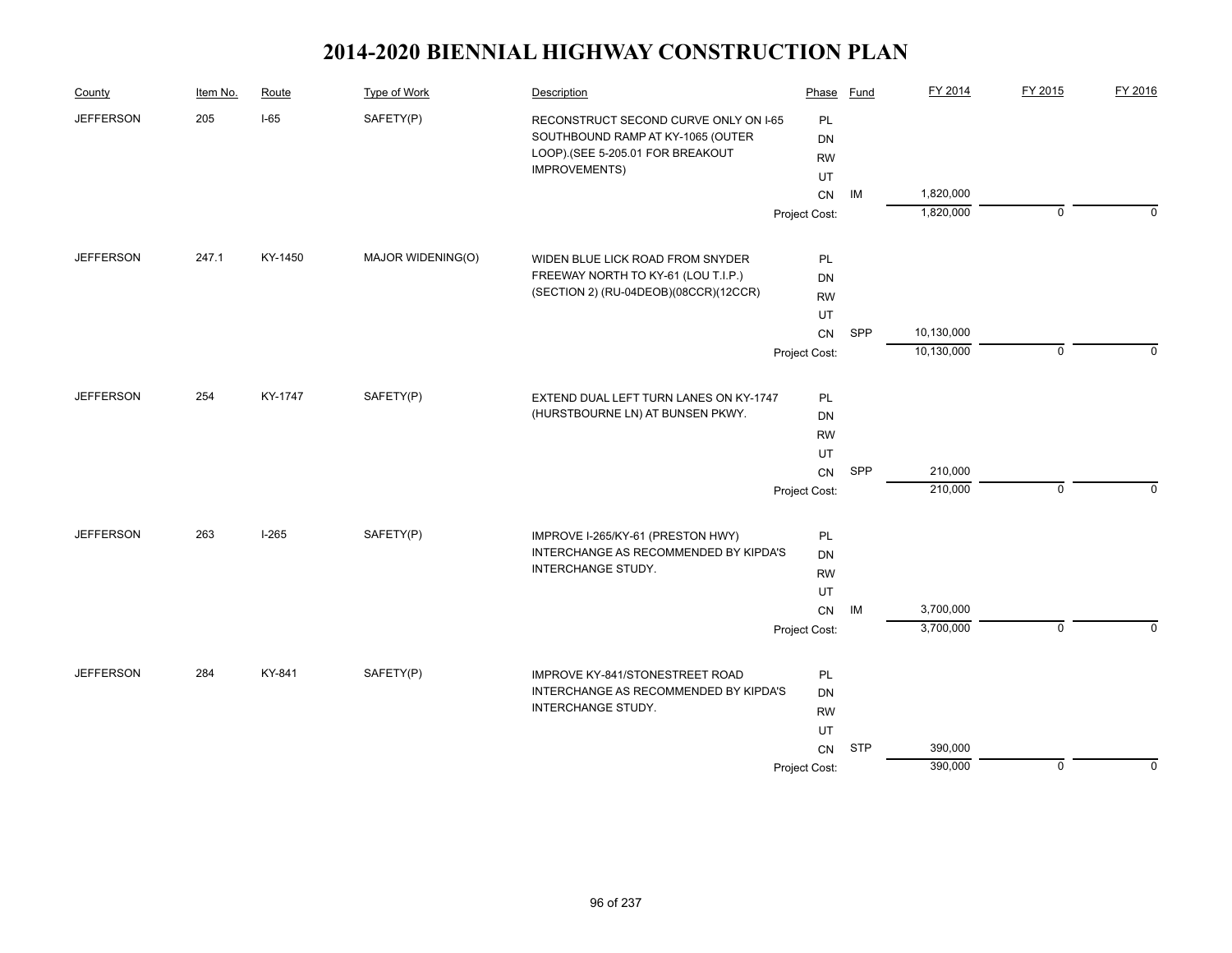| County           | Item No. | Route   | Type of Work      | Description                                                                                                                                              | Phase                              | Fund       | FY 2014     | FY 2015        | FY 2016     |
|------------------|----------|---------|-------------------|----------------------------------------------------------------------------------------------------------------------------------------------------------|------------------------------------|------------|-------------|----------------|-------------|
| <b>JEFFERSON</b> | 323.01   | KY-1931 | MAJOR WIDENING(O) | WIDEN GREENWOOD ROAD FROM GREENBELT<br>HWY TO DIXIE HWY (US-31W) (3-LANE<br>IMPROVEMENT) FROM MP 0.54 TO MP 3.148.<br>(98CCR)(R-04DEOB)(04CCR)(BOP2006P) | PL<br><b>DN</b><br><b>RW</b><br>UT | SPP        | 3,550,000   |                |             |
|                  |          |         |                   | (10CCR)(12CCR)                                                                                                                                           | <b>CN</b>                          |            |             |                |             |
|                  |          |         |                   |                                                                                                                                                          | Project Cost:                      |            | 3,550,000   | $\overline{0}$ | $\Omega$    |
| <b>JEFFERSON</b> | 344.01   | KY-1747 | RECONSTRUCTION(O) | WIDEN SOUTHBOUND HURSTBOURNE LANE TO                                                                                                                     | PL                                 |            |             |                |             |
|                  |          |         |                   | 3 LANES FROM US-60 TO I-64. (06CCR)(03KYD)                                                                                                               | DN                                 |            |             |                |             |
|                  |          |         |                   | (2006BOPP)(SEE 5-344.02 FOR KYD C PHASE)                                                                                                                 | <b>RW</b>                          | SPP        |             |                | 2,320,000   |
|                  |          |         |                   |                                                                                                                                                          | UT                                 |            |             |                |             |
|                  |          |         |                   |                                                                                                                                                          | <b>CN</b>                          |            |             |                |             |
|                  |          |         |                   |                                                                                                                                                          | Project Cost:                      |            | $\mathbf 0$ | $\mathbf 0$    | 2,320,000   |
| <b>JEFFERSON</b> | 353      | CR-1006 | MINOR WIDENING(O) | ENGLISH STATION ROAD IN LOUISVILLE; WIDEN                                                                                                                | PL                                 |            |             |                |             |
|                  |          |         |                   | TO 3 LANES FROM AVOCA ROAD TO AIKEN                                                                                                                      | DN                                 |            |             |                |             |
|                  |          |         |                   | (FUNDING SUBJECT TO FISCAL<br>ROAD.                                                                                                                      | <b>RW</b>                          |            |             |                |             |
|                  |          |         |                   | CONSTRAINT PENDING MPO TIP).                                                                                                                             | UT                                 |            |             |                |             |
|                  |          |         |                   |                                                                                                                                                          | CN                                 | <b>SLO</b> | 3,690,000   |                |             |
|                  |          |         |                   |                                                                                                                                                          | Project Cost:                      |            | 3,690,000   | $\mathbf 0$    | $\Omega$    |
| <b>JEFFERSON</b> | 371.11   | KY-22   | SAFETY(P)         | INTERSECTION SAFETY IMPROVEMENTS ON                                                                                                                      | PL                                 |            |             |                |             |
|                  |          |         |                   | KY-22 AT TEN BROECK WAY INCLUDING                                                                                                                        | DN                                 |            |             |                |             |
|                  |          |         |                   | PROVIDING LEFT TURN LANES. (2004BOPC)                                                                                                                    | <b>RW</b>                          | SP         | 610,000     |                |             |
|                  |          |         |                   | (DESIGN SHOWN UNDER 371.01).                                                                                                                             | UT                                 | SP         | 620,000     |                |             |
|                  |          |         |                   |                                                                                                                                                          | <b>CN</b>                          | SP         |             | 1,290,000      |             |
|                  |          |         |                   |                                                                                                                                                          | Project Cost:                      |            | 1,230,000   | 1,290,000      | $\Omega$    |
| <b>JEFFERSON</b> | 371.12   | KY-22   | SAFETY(P)         | RECONSTRUCT KY-22 AT SPRINGCREST DRIVE.                                                                                                                  | PL                                 |            |             |                |             |
|                  |          |         |                   | (06CCN) (2004BOPC)                                                                                                                                       | <b>DN</b>                          |            |             |                |             |
|                  |          |         |                   |                                                                                                                                                          | <b>RW</b>                          | <b>STP</b> | 400,000     |                |             |
|                  |          |         |                   |                                                                                                                                                          | UT                                 | <b>STP</b> | 600,000     |                |             |
|                  |          |         |                   |                                                                                                                                                          | <b>CN</b>                          | <b>STP</b> | 1,190,000   |                |             |
|                  |          |         |                   |                                                                                                                                                          | Project Cost:                      |            | 2,190,000   | $\mathbf 0$    | $\mathbf 0$ |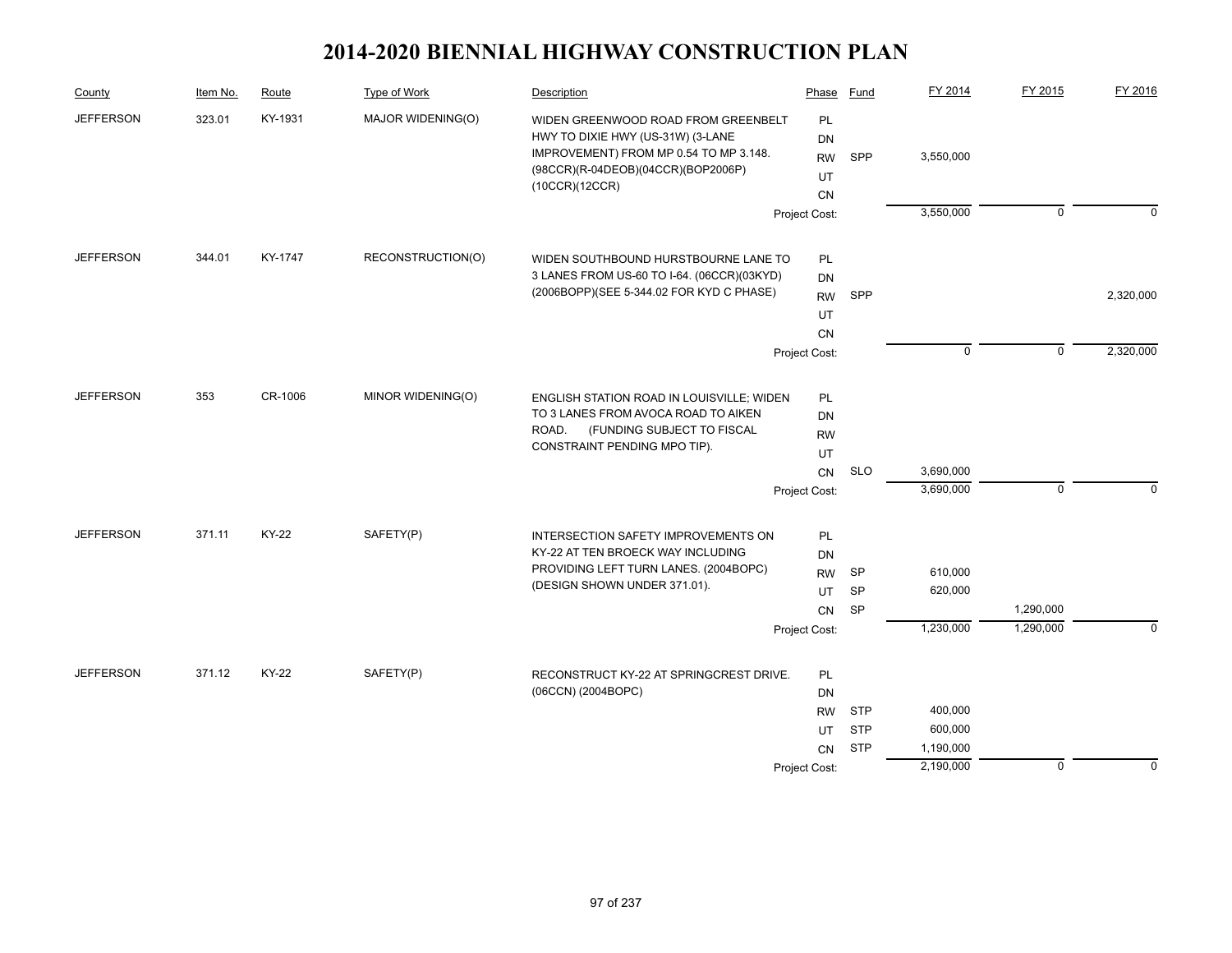| County           | Item No. | Route  | <b>Type of Work</b> | Description                                                         | Phase         | Fund            | FY 2014   | FY 2015     | FY 2016        |
|------------------|----------|--------|---------------------|---------------------------------------------------------------------|---------------|-----------------|-----------|-------------|----------------|
| <b>JEFFERSON</b> | 371.13   | KY-22  | SAFETY(P)           | RECONSTRUCT KY-22 AT GOOSE CREEK ROAD.                              | PL            |                 |           |             |                |
|                  |          |        |                     | (06CCN) (2004BOPC)                                                  | DN            |                 |           |             |                |
|                  |          |        |                     |                                                                     | <b>RW</b>     | <b>STP</b>      | 560,000   |             |                |
|                  |          |        |                     |                                                                     | UT            | <b>STP</b>      | 970,000   |             |                |
|                  |          |        |                     |                                                                     | CN            | <b>STP</b>      |           | 1,320,000   |                |
|                  |          |        |                     |                                                                     | Project Cost: |                 | 1,530,000 | 1,320,000   | $\overline{0}$ |
| <b>JEFFERSON</b> | 371.14   | KY-22  | SAFETY(P)           | RECONSTRUCT KY-22 AT BARBOUR LANE.                                  | PL            |                 |           |             |                |
|                  |          |        |                     | (06CCN) (2004BOPC)                                                  | DN            |                 |           |             |                |
|                  |          |        |                     |                                                                     | <b>RW</b>     | <b>SP</b>       | 310,000   |             |                |
|                  |          |        |                     |                                                                     | UT            |                 |           |             |                |
|                  |          |        |                     |                                                                     | CN            | <b>SP</b>       |           | 570,000     |                |
|                  |          |        |                     |                                                                     | Project Cost: |                 | 310,000   | 570,000     | $\mathbf 0$    |
| <b>JEFFERSON</b> | 371.15   | KY-22  |                     |                                                                     |               |                 |           |             |                |
|                  |          |        | SAFETY(P)           | RECONSTRUCT KY-22 AT AVENUE OF THE<br>WOODS AND CHATSWORTH. (06CCN) | PL            |                 |           |             |                |
|                  |          |        |                     | (2004BOPC)                                                          | DN            |                 | 1,290,000 |             |                |
|                  |          |        |                     |                                                                     | <b>RW</b>     | <b>SP</b>       |           |             |                |
|                  |          |        |                     |                                                                     | UT            | <b>SP</b><br>SP | 1,790,000 | 3,540,000   |                |
|                  |          |        |                     |                                                                     | CN            |                 | 3,080,000 | 3,540,000   | $\mathbf 0$    |
|                  |          |        |                     |                                                                     | Project Cost: |                 |           |             |                |
| <b>JEFFERSON</b> | 371.16   | KY-22  | SAFETY(P)           | INTERSECTION IMPROVEMENT ON OLD KY-22 AT                            | PL            |                 |           |             |                |
|                  |          |        |                     | HERR LANE AND THE ENTRANCE TO BALLARD                               | DN            |                 |           |             |                |
|                  |          |        |                     | HIGH SCHOOL. (06CCR)(2004BOPC)(12CCR)                               | <b>RW</b>     | <b>SP</b>       | 1,370,000 |             |                |
|                  |          |        |                     |                                                                     | UT            |                 |           |             |                |
|                  |          |        |                     |                                                                     | CN            | <b>SP</b>       |           | 1,830,000   |                |
|                  |          |        |                     |                                                                     | Project Cost: |                 | 1,370,000 | 1,830,000   | $\mathbf 0$    |
| <b>JEFFERSON</b> | 378.1    | $I-65$ | RECONSTRUCTION(O)   | EXTEND/RECONSTRUCT I-65 SB RAMP TO                                  | PL            |                 |           |             |                |
|                  |          |        |                     | BROOK STREET (FUNDING SUBJECT TO FISCAL                             | DN            |                 |           |             |                |
|                  |          |        |                     | CONSTRAINT PENDING MPO TIP)                                         | <b>RW</b>     |                 |           |             |                |
|                  |          |        |                     |                                                                     | UT            |                 |           |             |                |
|                  |          |        |                     |                                                                     | CN            | <b>SLO</b>      | 4,330,000 |             |                |
|                  |          |        |                     |                                                                     | Project Cost: |                 | 4,330,000 | $\mathbf 0$ | $\mathbf 0$    |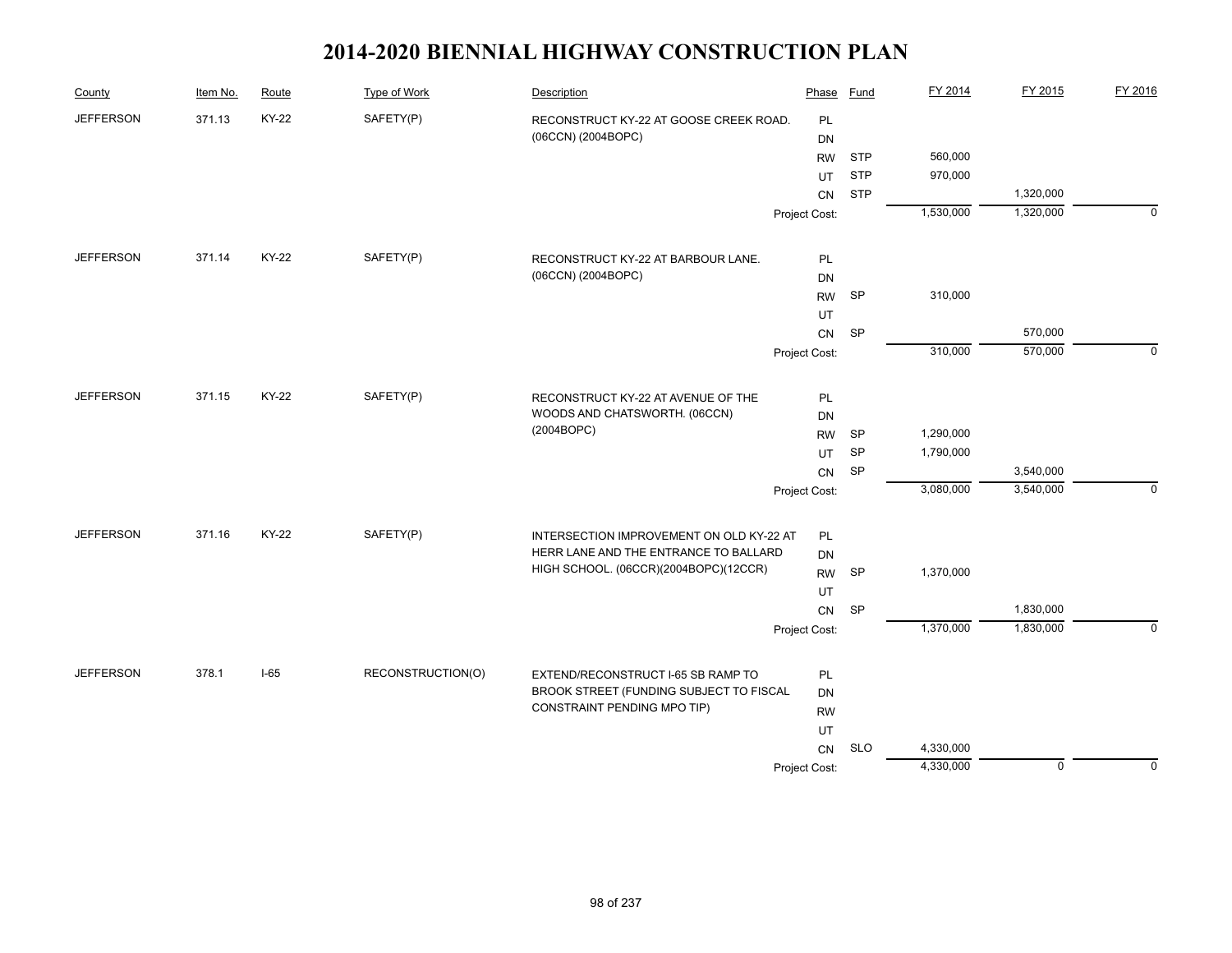| County           | Item No. | Route         | Type of Work      | Description                                                                                                                                                                                                | Phase                              | Fund                     | FY 2014                | FY 2015     | FY 2016   |
|------------------|----------|---------------|-------------------|------------------------------------------------------------------------------------------------------------------------------------------------------------------------------------------------------------|------------------------------------|--------------------------|------------------------|-------------|-----------|
| <b>JEFFERSON</b> | 404.01   | -0            | NEW ROUTE(O)      | EXTEND COOPER CHAPEL ROAD FROM BEULAH<br>CHURCH ROAD TO BARDSTOWN ROAD (LOU<br>T.I.P.) (ALL WORK BY LOUISVILLE METRO)<br>(LOCALMATCH)(2004BOPC) (FUNDING SUBJECT<br>TO FISCAL CONSTRAINT PENDING MPO TIP). | PL<br><b>DN</b><br><b>RW</b><br>UT | <b>SLO</b><br><b>SLO</b> | 1,000,000<br>3,750,000 |             |           |
|                  |          |               |                   |                                                                                                                                                                                                            | <b>CN</b><br>Project Cost:         |                          | 4,750,000              | $\mathbf 0$ | $\Omega$  |
| <b>JEFFERSON</b> | 413      | <b>US-150</b> | SAFETY(P)         | ALIGN INTERSECTION OF BROADWAY AND 18TH                                                                                                                                                                    | PL                                 |                          |                        |             |           |
|                  |          |               |                   | STREET BY MOVING THE SOUTH LEG OF 18TH                                                                                                                                                                     | DN                                 |                          |                        |             |           |
|                  |          |               |                   | STREET TO THE EAST (FUNDING SUBJECT TO                                                                                                                                                                     | <b>RW</b>                          |                          |                        |             |           |
|                  |          |               |                   | FISCAL CONSTRAINT PENDING MPO TIP)                                                                                                                                                                         | UT                                 | SLO                      | 90,000                 |             |           |
|                  |          |               |                   |                                                                                                                                                                                                            | <b>CN</b>                          | <b>SLO</b>               | 780,000                |             |           |
|                  |          |               |                   |                                                                                                                                                                                                            | Project Cost:                      |                          | 870,000                | $\mathbf 0$ | $\Omega$  |
| <b>JEFFERSON</b> | 437.01   | KY-907        | MAJOR WIDENING(O) | WIDEN SOUTHSIDE DRIVE (KY-907) TO 5 LANES                                                                                                                                                                  | PL                                 |                          |                        |             |           |
|                  |          |               |                   | FROM NEW CUT ROAD TO NATIONAL TURNPIKE.                                                                                                                                                                    | <b>DN</b>                          | <b>SLO</b>               | 1,000,000              |             |           |
|                  |          |               |                   | (2004BOPC) (FUNDING SUBJECT TO FISCAL                                                                                                                                                                      | <b>RW</b>                          | <b>SLO</b>               |                        | 1,000,000   |           |
|                  |          |               |                   | CONSTRAINT PENDING MPO TIP).                                                                                                                                                                               | UT                                 | <b>SLO</b>               |                        | 1,000,000   |           |
|                  |          |               |                   |                                                                                                                                                                                                            | <b>CN</b>                          | <b>SLO</b>               |                        |             | 4,000,000 |
|                  |          |               |                   |                                                                                                                                                                                                            | Project Cost:                      |                          | 1,000,000              | 2,000,000   | 4,000,000 |
| <b>JEFFERSON</b> | 439.03   | -0            | BIKE/PED FACIL(O) | REHABILITATION AND CONSTRUCTION OF                                                                                                                                                                         | PL                                 |                          |                        |             |           |
|                  |          |               |                   | VARIOUS SIDEWALK PROJECTS IN LOUISVILLE                                                                                                                                                                    | DN                                 |                          |                        |             |           |
|                  |          |               |                   | METRO. (2006BOPC) (FUNDING SUBJECT TO                                                                                                                                                                      | <b>RW</b>                          |                          |                        |             |           |
|                  |          |               |                   | FISCAL CONSTRAINT PENDING MPO TIP).                                                                                                                                                                        | UT                                 |                          |                        |             |           |
|                  |          |               |                   |                                                                                                                                                                                                            | CN                                 | <b>SLO</b>               |                        | 100,000     |           |
|                  |          |               |                   |                                                                                                                                                                                                            | Project Cost:                      |                          | $\overline{0}$         | 100,000     | $\Omega$  |
| <b>JEFFERSON</b> | 439.04   | $-0$          | BIKE/PED FACIL(O) | REHABILITATION AND CONSTRUCTION OF                                                                                                                                                                         | PL                                 |                          |                        |             |           |
|                  |          |               |                   | VARIOUS SIDEWALK PROJECTS IN LOUISVILLE                                                                                                                                                                    | DN                                 |                          |                        |             |           |
|                  |          |               |                   | METRO. (2006BOPC) (FUNDING SUBJECT TO                                                                                                                                                                      | <b>RW</b>                          |                          |                        |             |           |
|                  |          |               |                   | FISCAL CONSTRAINT PENDING MPO TIP).                                                                                                                                                                        | UT                                 |                          |                        |             |           |
|                  |          |               |                   |                                                                                                                                                                                                            | CN                                 | <b>SLO</b>               |                        |             | 100,000   |
|                  |          |               |                   |                                                                                                                                                                                                            | Project Cost:                      |                          | $\mathbf 0$            | $\mathbf 0$ | 100,000   |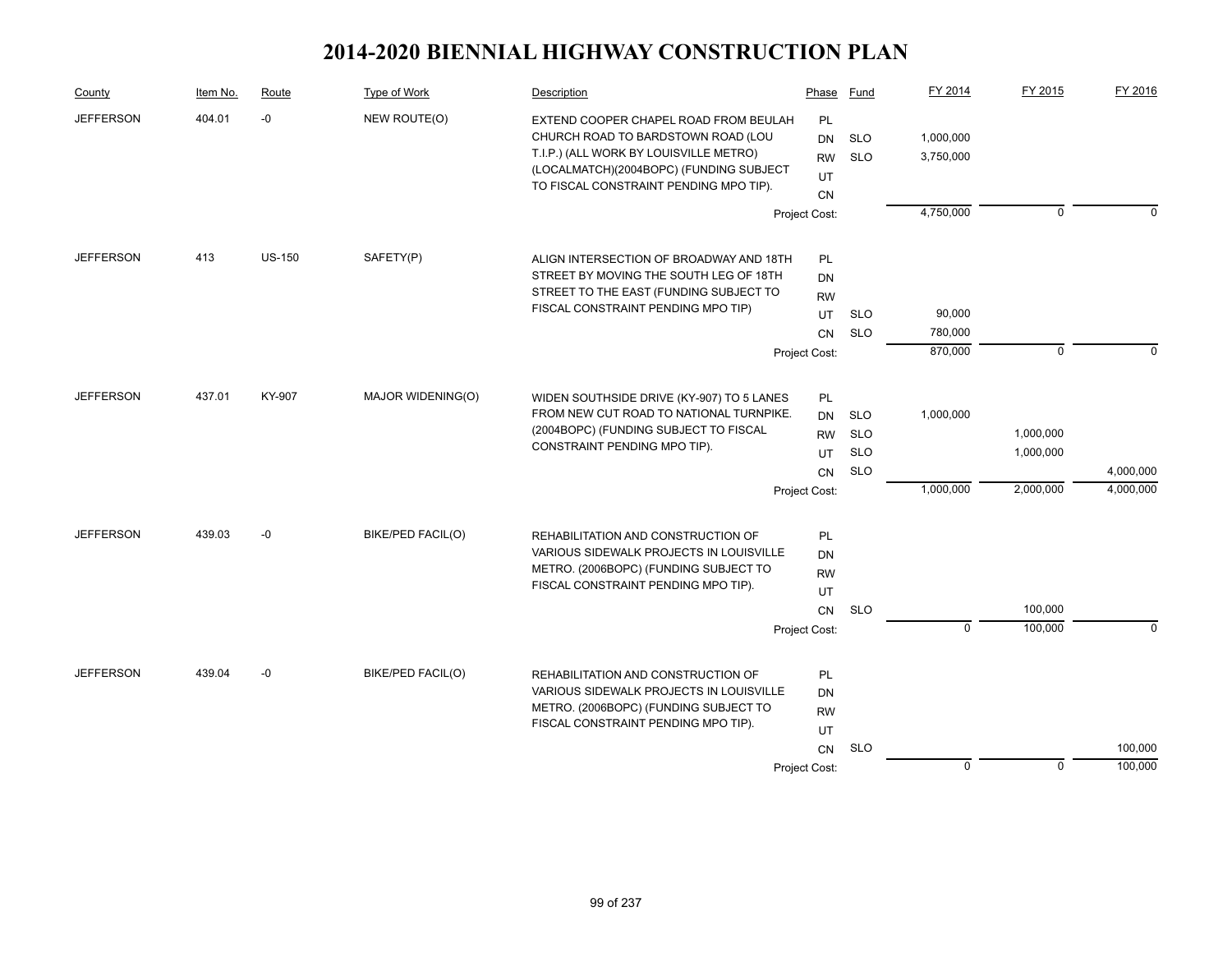| County           | Item No. | Route   | Type of Work             | Description                                                                                                                                                  | Phase                 | Fund       | FY 2014          | FY 2015      | FY 2016     |
|------------------|----------|---------|--------------------------|--------------------------------------------------------------------------------------------------------------------------------------------------------------|-----------------------|------------|------------------|--------------|-------------|
| <b>JEFFERSON</b> | 440.01   | $-0$    | <b>BIKE/PED FACIL(O)</b> | INSTALLATION OF SIDEWALKS TO FIX GAPS IN<br>PEDESTRIAN NETWORK ON VARIOUS STATE<br>MAINTAINED ROADS IN THE LOUISVILLE<br>URBANIZED AREA. (FUNDING SUBJECT TO | PL<br>DN<br><b>RW</b> |            |                  |              |             |
|                  |          |         |                          | FISCAL CONSTRAINT PENDING MPO TIP).                                                                                                                          | UT                    |            |                  |              |             |
|                  |          |         |                          |                                                                                                                                                              | CN                    | <b>SLO</b> | 40,000<br>40,000 | $\mathbf 0$  | $\Omega$    |
|                  |          |         |                          |                                                                                                                                                              | Project Cost:         |            |                  |              |             |
| <b>JEFFERSON</b> | 440.02   | -0      | BIKE/PED FACIL(O)        | INSTALLATION OF SIDEWALKS TO FIX GAPS IN                                                                                                                     | PL                    |            |                  |              |             |
|                  |          |         |                          | PEDESTRIAN NETWORK ON VARIOUS STATE                                                                                                                          | DN                    |            |                  |              |             |
|                  |          |         |                          | MAINTAINED ROADS IN THE LOUISVILLE                                                                                                                           | <b>RW</b>             |            |                  |              |             |
|                  |          |         |                          | URBANIZED AREA. (FUNDING SUBJECT TO<br>FISCAL CONSTRAINT PENDING MPO TIP).                                                                                   | UT                    |            |                  |              |             |
|                  |          |         |                          |                                                                                                                                                              | <b>CN</b>             | <b>SLO</b> | 40,000           |              |             |
|                  |          |         |                          |                                                                                                                                                              | Project Cost:         |            | 40,000           | $\Omega$     | $\Omega$    |
| <b>JEFFERSON</b> | 442      | $-0$    | BIKE/PED FACIL(O)        | SENECA PARK LOOP EXTENSIONS (EAST AND                                                                                                                        | <b>PL</b>             |            |                  |              |             |
|                  |          |         |                          | WEST). (LOCAL MATCH)(ALL WORK BY                                                                                                                             | <b>DN</b>             |            |                  |              |             |
|                  |          |         |                          | LOUISVILLE METRO)(2004BOPC) (FUNDING                                                                                                                         | <b>RW</b>             |            |                  |              |             |
|                  |          |         |                          | SUBJECT TO FISCAL CONSTRAINT PENDING MPO                                                                                                                     | UT                    |            |                  |              |             |
|                  |          |         |                          | TIP).                                                                                                                                                        | CN                    | <b>SLO</b> | 320,000          |              |             |
|                  |          |         |                          |                                                                                                                                                              | Project Cost:         |            | 320,000          | 0            | $\Omega$    |
| <b>JEFFERSON</b> | 442.02   | -0      | BIKE/PED FACIL(O)        | SENECA PARK LOOP EXTENSIONS (EAST AND                                                                                                                        | PL                    |            |                  |              |             |
|                  |          |         |                          | WEST). (LOCAL MATCH)(ALL WORK BY                                                                                                                             | DN                    |            |                  |              |             |
|                  |          |         |                          | LOUISVILLE METRO)(2004BOPC) (FUNDING                                                                                                                         | <b>RW</b>             |            |                  |              |             |
|                  |          |         |                          | SUBJECT TO FISCAL CONSTRAINT PENDING MPO<br>TIP).                                                                                                            | UT                    |            |                  |              |             |
|                  |          |         |                          |                                                                                                                                                              | <b>CN</b>             | <b>SLO</b> | 650,000          |              |             |
|                  |          |         |                          |                                                                                                                                                              | Project Cost:         |            | 650,000          | $\mathbf{0}$ | $\Omega$    |
| <b>JEFFERSON</b> | 443.1    | KY-2053 | RECONSTRUCTION(O)        | MT. WASHINGTON ROAD (KY-2053) SECTION 1;                                                                                                                     | <b>PL</b>             |            |                  |              |             |
|                  |          |         |                          | FROM PRESTON TO MAPLE WAY. (KYTC                                                                                                                             | DN                    | <b>SLO</b> | 320,000          |              |             |
|                  |          |         |                          | MATCH)(2004BOPC)(FUNDING SUBJECT TO                                                                                                                          | <b>RW</b>             | <b>SLO</b> |                  | 490,000      |             |
|                  |          |         |                          | FISCAL CONSTRAINT PENDING MPO TIP)                                                                                                                           | UT                    | <b>SLO</b> |                  | 120,000      |             |
|                  |          |         |                          |                                                                                                                                                              | <b>CN</b>             |            |                  |              |             |
|                  |          |         |                          |                                                                                                                                                              | Project Cost:         |            | 320,000          | 610,000      | $\mathbf 0$ |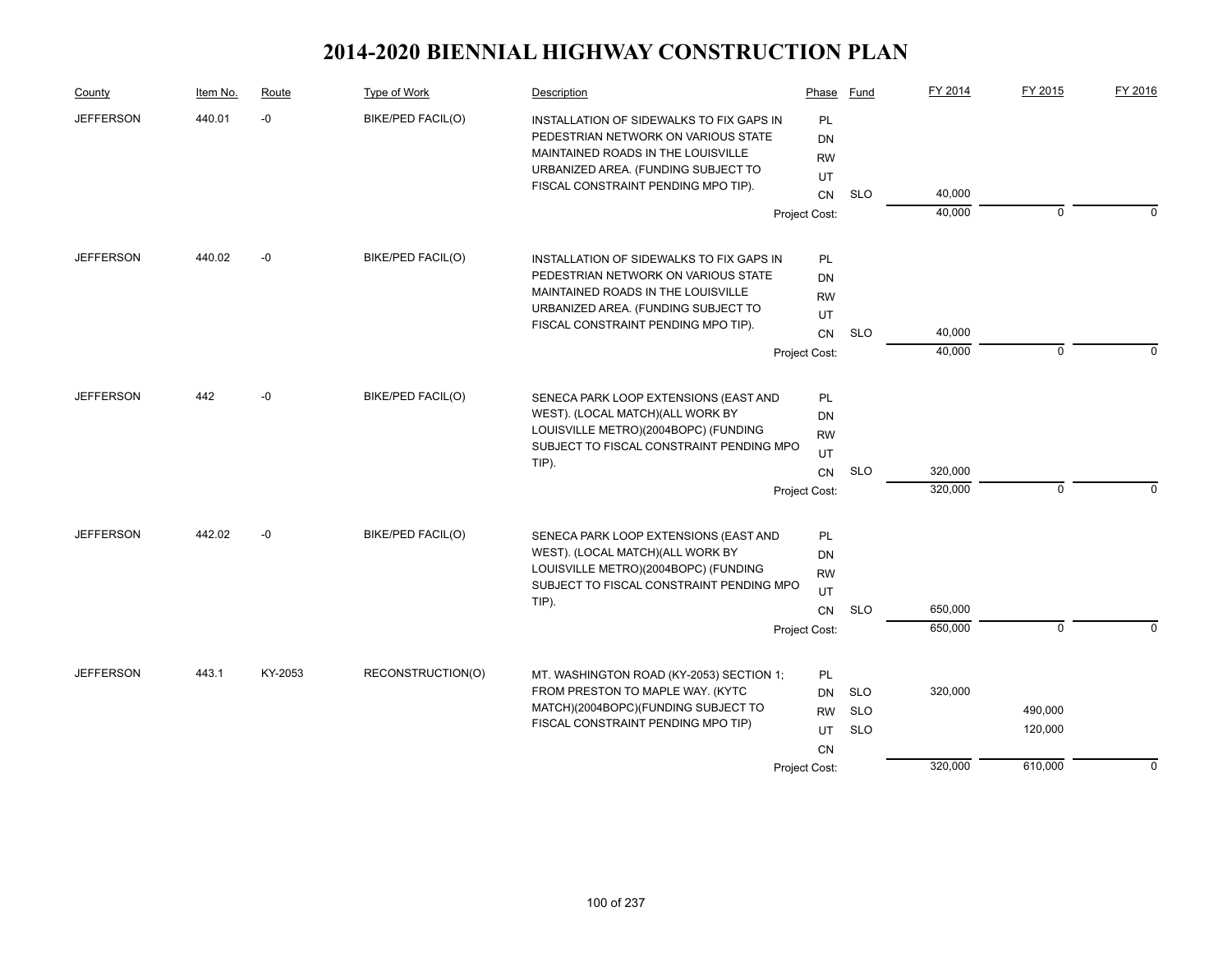| County           | Item No. | Route        | Type of Work          | Description                                                                                                                                                                                              | Phase                                                     | Fund       | FY 2014                | FY 2015     | FY 2016  |
|------------------|----------|--------------|-----------------------|----------------------------------------------------------------------------------------------------------------------------------------------------------------------------------------------------------|-----------------------------------------------------------|------------|------------------------|-------------|----------|
| <b>JEFFERSON</b> | 443.2    | KY-2053      | RECONSTRUCTION(O)     | MT. WASHINGTON ROAD (KY-2053) SECTION 2;<br>FROM MAPLE WAY TO CEDAR CREEK RD. (KYTC<br>MATCH)(2004BOPC)(FUNDING SUBJECT TO<br>FISCAL CONSTRAINT PENDING MPO TIP)                                         | PL<br>DN<br><b>RW</b><br>UT<br><b>CN</b>                  | <b>SLO</b> | 290,000                |             |          |
|                  |          |              |                       |                                                                                                                                                                                                          | Project Cost:                                             |            | 290,000                | $\mathbf 0$ | $\Omega$ |
| <b>JEFFERSON</b> | 446      | KY-155       | SAFETY(P)             | RECONSTRUCT INTERSECTION OF KY-155 AND<br>KY-148. (FUNDING SUBJECT TO FISCAL<br>CONSTRAINT PENDING MPO TIP).                                                                                             | PL<br>DN<br><b>RW</b><br>UT<br>CN<br>Project Cost:        | <b>SLO</b> | 2,400,000<br>2,400,000 | $\mathbf 0$ | $\Omega$ |
| <b>JEFFERSON</b> | 469      | <b>US-60</b> | CONGESTION MITIGTN(O) | NORTHEAST LOUISVILLE LOOP MULTI-USE PATH:<br>CONSTRUCT A PAVED MULTI-USE TRAIL,<br>DRAINAGE IMPROVEMENTS AND PROVIDE<br>SIGNAGE. WORK WILL OCCUR ON SHELBYVILLE<br>RD. BETWEEN OLD SHELBYVILLE RD AND N. | PL<br>DN<br><b>RW</b><br>UT<br><b>CN</b><br>Project Cost: | CM         | 678,500<br>678,500     | $\Omega$    | $\Omega$ |
| <b>JEFFERSON</b> | 470      | $-0$         | RECONSTRUCTION(O)     | CONVERSION OF ONE-WAY STREETS IN<br>DOWNTOWN LOUISVILLE TO TWO-WAY<br>TRAFFIC (MAIN, JEFFERSON, LIBERTY,<br>MUHAMMAD ALI, CHESTNUT, 3RD STREETS).<br>PHASE 1                                             | PL<br>DN<br><b>RW</b><br>UT<br>CN<br>Project Cost:        | <b>SLO</b> | 2,381,500<br>2,381,500 | $\mathbf 0$ | $\Omega$ |
| <b>JEFFERSON</b> | 470.1    | CS-1049      | RECONSTRUCTION(O)     | CONVERSION OF ONE-WAY STREETS IN<br>DOWNTOWN LOUISVILLE TO TWO-WAY<br>TRAFFIC (8TH, 7TH, SHELBY, CAMPBELL<br>STREETS). PHASE 2                                                                           | PL<br>DN<br><b>RW</b><br>UT<br><b>CN</b><br>Project Cost: | <b>SLO</b> | 748,000<br>748,000     | $\mathbf 0$ | $\Omega$ |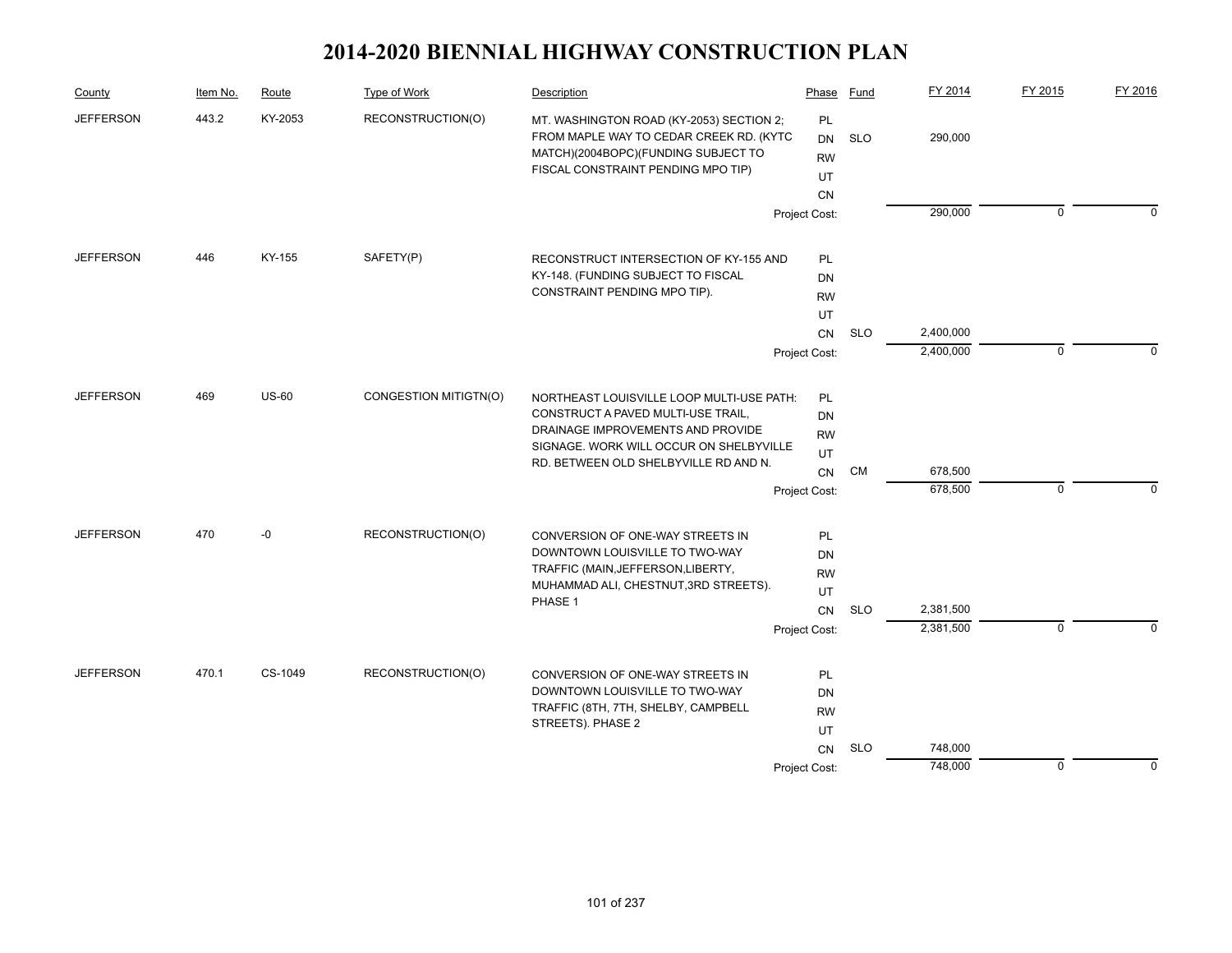| County           | Item No. | Route        | Type of Work      | Description                                   | Phase         | Fund       | FY 2014        | FY 2015        | FY 2016     |
|------------------|----------|--------------|-------------------|-----------------------------------------------|---------------|------------|----------------|----------------|-------------|
| <b>JEFFERSON</b> | 474      | $I-265$      | SAFETY(P)         | REDUCE CONGESTION AND IMPROVE SAFETY AT       | PL            |            |                |                |             |
|                  |          |              |                   | THE KY 3084 (OLD HENRY ROAD)                  | DN            |            |                |                |             |
|                  |          |              |                   | INTERCHANGE. (12CCR)                          | <b>RW</b>     | NH         |                |                | 300,000     |
|                  |          |              |                   |                                               | UT            | <b>NH</b>  |                |                | 700,000     |
|                  |          |              |                   |                                               | <b>CN</b>     |            |                |                |             |
|                  |          |              |                   |                                               | Project Cost: |            | $\overline{0}$ | $\overline{0}$ | 1,000,000   |
| <b>JEFFERSON</b> | 478      | <b>US-31</b> | SAFETY(P)         | IMPROVE DIXIE HIGHWAY BETWEEN CRUMS           | PL            |            |                |                |             |
|                  |          |              |                   | LANE (KY 2049) AND ROCKFORD LANE (KY          | <b>DN</b>     |            |                |                |             |
|                  |          |              |                   | 2051)(12CCR)                                  | <b>RW</b>     |            |                |                |             |
|                  |          |              |                   |                                               | UT            |            |                |                |             |
|                  |          |              |                   |                                               | <b>CN</b>     | SPP        | 4,330,000      |                |             |
|                  |          |              |                   |                                               | Project Cost: |            | 4,330,000      | $\mathbf 0$    | $\Omega$    |
|                  |          |              |                   |                                               |               |            |                |                |             |
| <b>JEFFERSON</b> | 478.2    | <b>US-31</b> | SAFETY(P)         | <b>IMPROVE DIXIE HIGHWAY BETWEEN ROCKFORD</b> | PL            |            |                |                |             |
|                  |          |              |                   | LANE (KY 2051) AND GREENWOOD ROAD (KY         | DN            |            |                |                |             |
|                  |          |              |                   | 1931)                                         | <b>RW</b>     |            |                |                |             |
|                  |          |              |                   |                                               | UT            |            |                |                |             |
|                  |          |              |                   |                                               | ${\sf CN}$    | SPP        |                |                | 7,200,000   |
|                  |          |              |                   |                                               | Project Cost: |            | $\mathbf 0$    | $\mathbf 0$    | 7,200,000   |
| <b>JEFFERSON</b> | 479      | CR-1005      | RECONSTRUCTION(O) | WIDEN HUBBARDS LANE FROM US 60                | PL            |            |                |                |             |
|                  |          |              |                   | (SHELBYVILLE ROAD) TO KY 1447 (WESTPORT       | <b>DN</b>     |            |                |                |             |
|                  |          |              |                   | ROAD) AND ADD BIKE LANES FROM KRESGE          | <b>RW</b>     |            |                |                |             |
|                  |          |              |                   | WAY TO KY 1447 (WESTPORT ROAD) IN             | UT            | <b>SLO</b> |                | 500,000        |             |
|                  |          |              |                   | LOUISVILLE. (BOPC2010)                        | <b>CN</b>     | <b>SLO</b> |                |                | 2,000,000   |
|                  |          |              |                   |                                               | Project Cost: |            | $\mathbf 0$    | 500,000        | 2,000,000   |
| <b>JEFFERSON</b> | 482      | CR-1001      | RECONSTRUCTION(O) | RECONSTRUCT GRADE LANE (CR-1001G) IN          | PL            |            |                |                |             |
|                  |          |              |                   | LOUISVILLE BETWEEN I-65 SB RAMPS AND          | DN            |            |                |                |             |
|                  |          |              |                   | GRADE LANE CONNECTOR (MP 0.2 TO MP 0.6)       | <b>RW</b>     |            |                |                |             |
|                  |          |              |                   | (AS PER MOA KY NATIONAL GUARD WILL            | UT            | <b>DAR</b> | 215,000        |                |             |
|                  |          |              |                   | REIMBURSE KYTC FOR PROJECT COSTS)             | CN            | <b>DAR</b> | 2,200,000      |                |             |
|                  |          |              |                   |                                               | Project Cost: |            | 2,415,000      | $\mathbf 0$    | $\mathbf 0$ |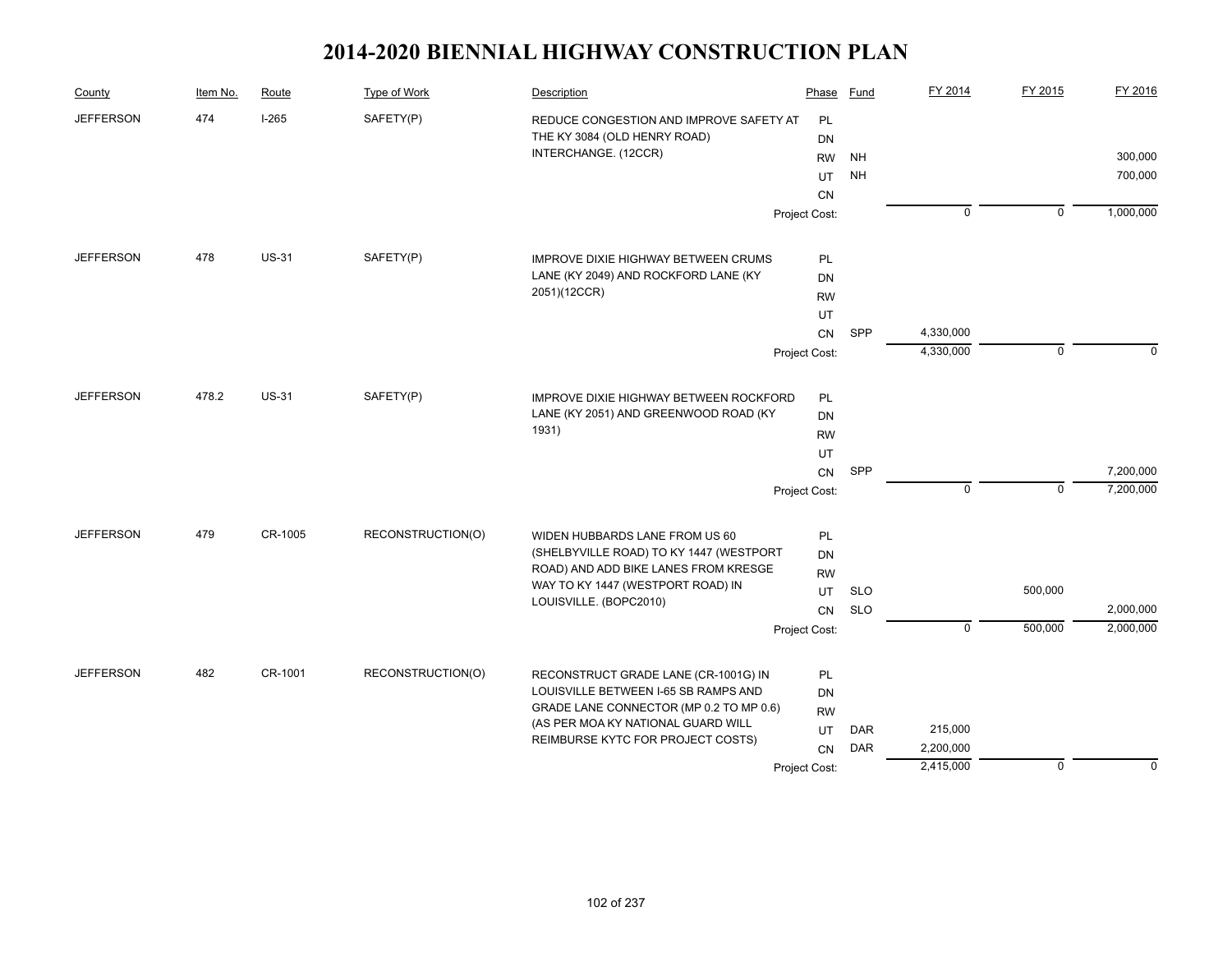| County           | Item No. | Route        | <b>Type of Work</b>   | Description                                                                   | Phase         | Fund       | FY 2014     | FY 2015        | FY 2016     |
|------------------|----------|--------------|-----------------------|-------------------------------------------------------------------------------|---------------|------------|-------------|----------------|-------------|
| <b>JEFFERSON</b> | 483      | $I - 71$     | MAJOR WIDENING(O)     | WIDEN PRIORITY SECTION OF I-71 BETWEEN                                        | PL            |            |             |                |             |
|                  |          |              |                       | I-265 AND CRESTWOOD.                                                          | DN            | <b>NH</b>  | 2,500,000   |                |             |
|                  |          |              |                       |                                                                               | <b>RW</b>     | <b>NH</b>  |             |                | 1,000,000   |
|                  |          |              |                       |                                                                               | UT            | <b>NH</b>  |             |                | 500,000     |
|                  |          |              |                       |                                                                               | CN            |            |             |                |             |
|                  |          |              |                       |                                                                               | Project Cost: |            | 2,500,000   | $\overline{0}$ | 1,500,000   |
| <b>JEFFERSON</b> | 484      | -0           | BIKE/PED FACIL(O)     | CONSTRUCT A 2800' LONG, 10' WIDE MULTIUSE                                     | PL            |            |             |                |             |
|                  |          |              |                       | PATH THROUGH A.B. SAWYER PARK AND                                             | DN            | <b>SLO</b> | 170,000     |                |             |
|                  |          |              |                       | CONNECTING TO SURROUNDING                                                     | <b>RW</b>     |            |             |                |             |
|                  |          |              |                       | NEIGHBORHOODS INCLUDES AN UNDERPASS,                                          | UT            |            |             |                |             |
|                  |          |              |                       | BRIDGE, AND SITE AMENITIES.                                                   | CN            | <b>SLO</b> |             | 700,000        |             |
|                  |          |              |                       |                                                                               | Project Cost: |            | 170,000     | 700,000        | $\mathbf 0$ |
|                  |          | <b>US-60</b> |                       |                                                                               |               |            |             |                |             |
| <b>JEFFERSON</b> | 485      |              | PAVEMENT REHAB-PRI(P) | RE-CURB US 60A (EASTERN PARKWAY) FROM<br>KY 1631 (CRITTENDEN DRIVE) TO US 31E | <b>PL</b>     | <b>SLO</b> |             | 200,000        |             |
|                  |          |              |                       | (BARDSTOWN ROAD).                                                             | DN            | <b>SLO</b> |             |                | 400,000     |
|                  |          |              |                       |                                                                               | <b>RW</b>     |            |             |                |             |
|                  |          |              |                       |                                                                               | UT            |            |             |                |             |
|                  |          |              |                       |                                                                               | <b>CN</b>     |            | $\mathbf 0$ | 200,000        | 400,000     |
|                  |          |              |                       |                                                                               | Project Cost: |            |             |                |             |
| <b>JEFFERSON</b> | 486      | -0           | BIKE/PED FACIL(O)     | GOOD SAMARITAN BICYCLE/PEDESTRIAN TRAIL                                       | PL            |            |             |                |             |
|                  |          |              |                       | CONNECTOR: CONSTRUCT A MULTI-USE BICYCLE                                      | DN            |            |             |                |             |
|                  |          |              |                       | & PEDESTRIAN TRAIL ALONG OLD<br>TAYLORSVILLE ROAD & JEFFERSON ST IN           | <b>RW</b>     |            |             |                |             |
|                  |          |              |                       | DOWNTOWN JEFFERSONTOWN CONNECTING                                             | UT            |            |             |                |             |
|                  |          |              |                       |                                                                               | <b>CN</b>     | <b>SLO</b> | 162,000     |                |             |
|                  |          |              |                       |                                                                               | Project Cost: |            | 162,000     | $\mathbf 0$    | $\Omega$    |
| <b>JEFFERSON</b> | 489      | -0           | BIKE/PED FACIL(O)     | <b>DESIGN &amp; CONSTRUCT SHARED USE PATH &amp;</b>                           | <b>PL</b>     |            |             |                |             |
|                  |          |              |                       | LOUISVILLE LOOP TRAILHEAD FACILITIES THRU                                     | DN            | <b>SLO</b> | 333,600     |                |             |
|                  |          |              |                       | JEFFERSON MEMORIAL FOREST FROM NORTH                                          | <b>RW</b>     |            |             |                |             |
|                  |          |              |                       | END OF SAND QUARRY TUNNEL AT GENE                                             | UT            |            |             |                |             |
|                  |          |              |                       | SNYDER FWY TO WEST TERMINUS OF EXISTING                                       | CN            |            |             |                |             |
|                  |          |              |                       |                                                                               | Project Cost: |            | 333,600     | 0              | $\mathbf 0$ |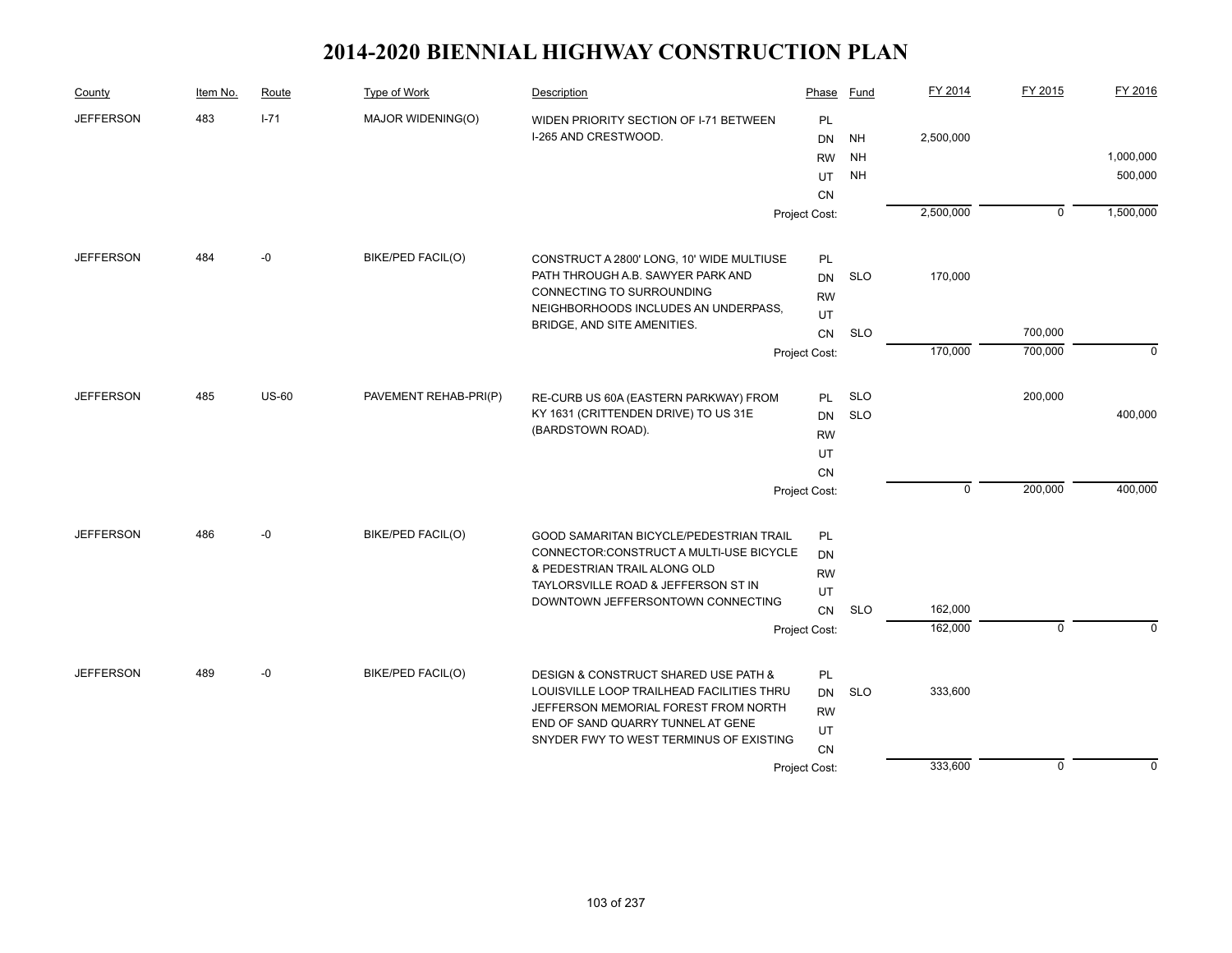| County           | Item No. | Route   | Type of Work             | Description                                                                                                                                                                                                 | Phase                                                  | Fund       | FY 2014                | FY 2015     | FY 2016  |
|------------------|----------|---------|--------------------------|-------------------------------------------------------------------------------------------------------------------------------------------------------------------------------------------------------------|--------------------------------------------------------|------------|------------------------|-------------|----------|
| <b>JEFFERSON</b> | 490      | $-0$    | BIKE/PED FACIL(O)        | DESIGN & CONSTRUCT SHARED USE PATH &<br>LOUISVILLE LOOP TRAILHEAD FACILITIES THRU<br>JEFFERSON MEMORIAL FOREST FROM BLEVINS<br>GAP ROAD TO NORTH END OF SAND QUARRY<br>TUNNEL AT GENE SNYDER FWY(THE TUNNEL | <b>PL</b><br><b>DN</b><br><b>RW</b><br>UT<br><b>CN</b> | <b>SLO</b> | 210,500                |             |          |
|                  |          |         |                          |                                                                                                                                                                                                             | Project Cost:                                          |            | 210,500                | $\mathbf 0$ | $\Omega$ |
| <b>JEFFERSON</b> | 491      | -0      | <b>BIKE/PED FACIL(O)</b> | DESIGN AND CONSTRUCT SHARED USE PATH<br>AND LOUISVILLE LOOP TRAILHEAD FACILITIES<br>THROUGH JEFFERSON MEMORIAL FOREST<br>FROM PENDLETON RD AT MEDORA RD TO THE<br>BEGINNING OF JEFFERSON MEMORIAL FOREST    | PL<br><b>DN</b><br><b>RW</b><br>UT                     | <b>SLO</b> | 144,240                |             |          |
|                  |          |         |                          |                                                                                                                                                                                                             | <b>CN</b><br>Project Cost:                             |            | 144,240                | $\mathbf 0$ | $\Omega$ |
|                  |          |         |                          |                                                                                                                                                                                                             |                                                        |            |                        |             |          |
| <b>JEFFERSON</b> | 492      | CS-3596 | RECONSTRUCTION(O)        | MIDDLETOWN STREETSCAPE PHASE VI.<br>ROADWAY AND STREETSCAPE IMPROVEMENTS<br>ON OLD SHELBYVILLE RD FROM EVERGREEN<br>RD TO US 60 (SHELBYVILLE RD).                                                           | PL<br>DN<br><b>RW</b>                                  |            |                        |             |          |
|                  |          |         |                          |                                                                                                                                                                                                             | UT<br><b>CN</b>                                        | <b>SLO</b> | 254,000<br>254,000     | $\mathbf 0$ | $\Omega$ |
|                  |          |         |                          |                                                                                                                                                                                                             | Project Cost:                                          |            |                        |             |          |
| <b>JEFFERSON</b> | 495      | KY-1020 | BIKE/PED FACIL(O)        | OLMSTED PARKWAYS MULTI-USE PATH<br>SYSTEM-SOUTHERN PKWY: CONSTRUCTION OF<br>A 2.5 MILE SHARED USE PATH SYSTEM ALONG<br>SOUTHERN PARKWAY BETWEEN SOUTH 3RD<br>AND NEW CUT ROAD.                              | PL<br><b>DN</b><br><b>RW</b><br>UT                     |            |                        | 1,000,000   |          |
|                  |          |         |                          |                                                                                                                                                                                                             | CN<br>Project Cost:                                    | <b>SLO</b> | $\overline{0}$         | 1,000,000   | $\Omega$ |
| <b>JEFFERSON</b> | 496      | KY-2054 | <b>BIKE/PED FACIL(O)</b> | CONSTRUCTION OF A 0.5 MILE SHARED USE<br>PATH SYSTEM ALONG ALGONQUIN PARKWAY<br>BETWEEN WILSON AVENUE AND CYPRESS<br>STREET.                                                                                | PL<br><b>DN</b><br><b>RW</b><br>UT                     |            |                        |             |          |
|                  |          |         |                          |                                                                                                                                                                                                             | CN<br>Project Cost:                                    | <b>SLO</b> | 1,000,000<br>1,000,000 | $\mathbf 0$ | $\Omega$ |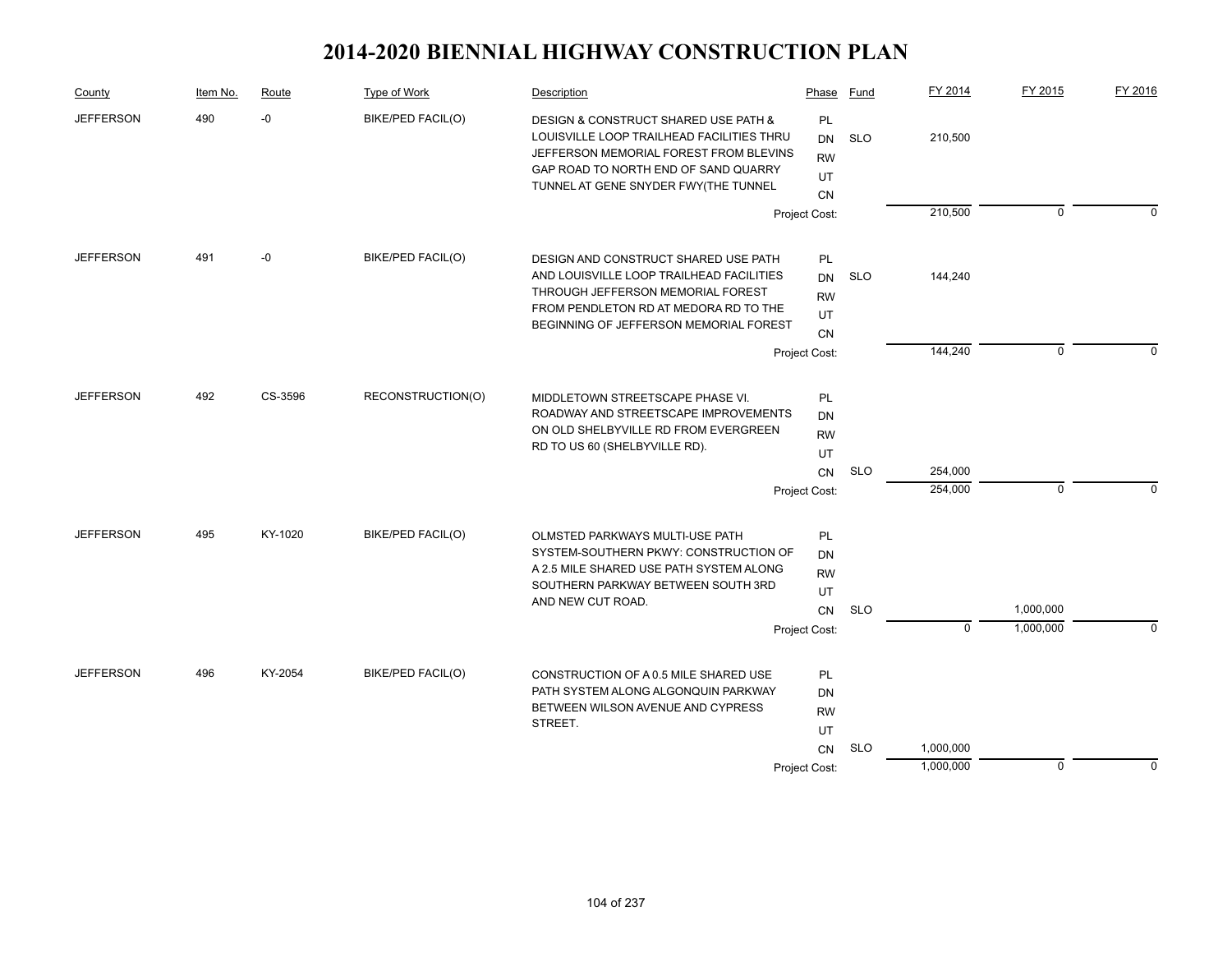| County           | Item No. | Route   | Type of Work             | Description                                                    | Phase         | Fund       | FY 2014   | FY 2015     | FY 2016     |
|------------------|----------|---------|--------------------------|----------------------------------------------------------------|---------------|------------|-----------|-------------|-------------|
| <b>JEFFERSON</b> | 497      | KY-2054 | BIKE/PED FACIL(O)        | CONSTRUCTION OF A 0.45 MILE SHARED USE                         | <b>PL</b>     |            |           |             |             |
|                  |          |         |                          | PATH SYSTEM ALONG ALGONQUIN PARKWAY                            | DN            |            |           |             |             |
|                  |          |         |                          | BETWEEN CYPRESS STREET AND DIXIE HWY.                          | <b>RW</b>     |            |           |             |             |
|                  |          |         |                          |                                                                | UT            |            |           |             |             |
|                  |          |         |                          |                                                                | <b>CN</b>     | <b>SLO</b> | 1,000,000 |             |             |
|                  |          |         |                          |                                                                | Project Cost: |            | 1,000,000 | $\mathbf 0$ | $\Omega$    |
| <b>JEFFERSON</b> | 498      | KY-2054 | BIKE/PED FACIL(O)        | CONSTRUCTION OF A 1.2 MILE SHARED USE                          | PL            |            |           |             |             |
|                  |          |         |                          | PATH SYSTEM ALONG ALGONQUIN PARKWAY                            | DN            |            |           |             |             |
|                  |          |         |                          | BETWEEN DIXIE HIGHWAY AND SHARP AVE.                           | <b>RW</b>     |            |           |             |             |
|                  |          |         |                          |                                                                | UT            |            |           |             |             |
|                  |          |         |                          |                                                                | <b>CN</b>     | <b>SLO</b> | 1,000,000 |             |             |
|                  |          |         |                          |                                                                | Project Cost: |            | 1,000,000 | $\mathbf 0$ | $\Omega$    |
|                  |          |         |                          |                                                                |               |            |           |             |             |
| <b>JEFFERSON</b> | 499      | CR-1001 | <b>BIKE/PED FACIL(O)</b> | RIVER ROAD BICYCLE AND PEDESTRIAN                              | PL            |            |           |             |             |
|                  |          |         |                          | <b>IMPROVEMENTS FROM DOWNTOWN LOUISVILLE</b>                   | DN            | <b>SLO</b> | 200,000   |             |             |
|                  |          |         |                          | TO THE CITY OF PROSPECT (US 42), 8.5 MILES.<br>(SEE 5-3036.00) | <b>RW</b>     |            |           |             |             |
|                  |          |         |                          |                                                                | UT            |            |           |             |             |
|                  |          |         |                          |                                                                | CN            | <b>SLO</b> |           | 2,043,030   |             |
|                  |          |         |                          |                                                                | Project Cost: |            | 200,000   | 2,043,030   | $\mathbf 0$ |
| <b>JEFFERSON</b> | 513      | $-0$    | MATCHED FED FUNDS(O)     | CONSTRUCT SHARED USE PATH FROM                                 | PL            |            |           |             |             |
|                  |          |         |                          | NEIGHBORHOOD SIDEWALK TO REAR OF                               | <b>DN</b>     | <b>SLO</b> | 12,500    |             |             |
|                  |          |         |                          | SCHOOL PROPERTY, AND PROVIDE OUTDOOR                           | <b>RW</b>     |            |           |             |             |
|                  |          |         |                          | CLASSROOM AMENITIES ALONG SHARED USE                           | UT            |            |           |             |             |
|                  |          |         |                          | PATH. PROJECT WILL INCLUDE WETLAND                             | CN            | <b>SLO</b> | 70,000    |             |             |
|                  |          |         |                          |                                                                | Project Cost: |            | 82,500    | $\mathbf 0$ | $\Omega$    |
| <b>JEFFERSON</b> | 515      | $-0$    | BIKE/PED FACIL(O)        | OHIO RIVER LEVEE TRAIL EXTENSION PROJECT-                      | PL            |            |           |             |             |
|                  |          |         |                          | CONSTRUCT A SHARED USE PATH OF                                 | <b>DN</b>     |            |           |             |             |
|                  |          |         |                          | APPROXIMATELY 13,000 LINEAR FT BETWEEN                         | <b>RW</b>     |            |           |             |             |
|                  |          |         |                          | RIVERSIDE HISTORIC SITE AND MILL CREEK                         | UT            |            |           |             |             |
|                  |          |         |                          | GENERATING STATION (2012BOP).                                  | CN            | <b>SLO</b> | 701,444   |             |             |
|                  |          |         |                          |                                                                | Project Cost: |            | 701,444   | $\mathbf 0$ | $\Omega$    |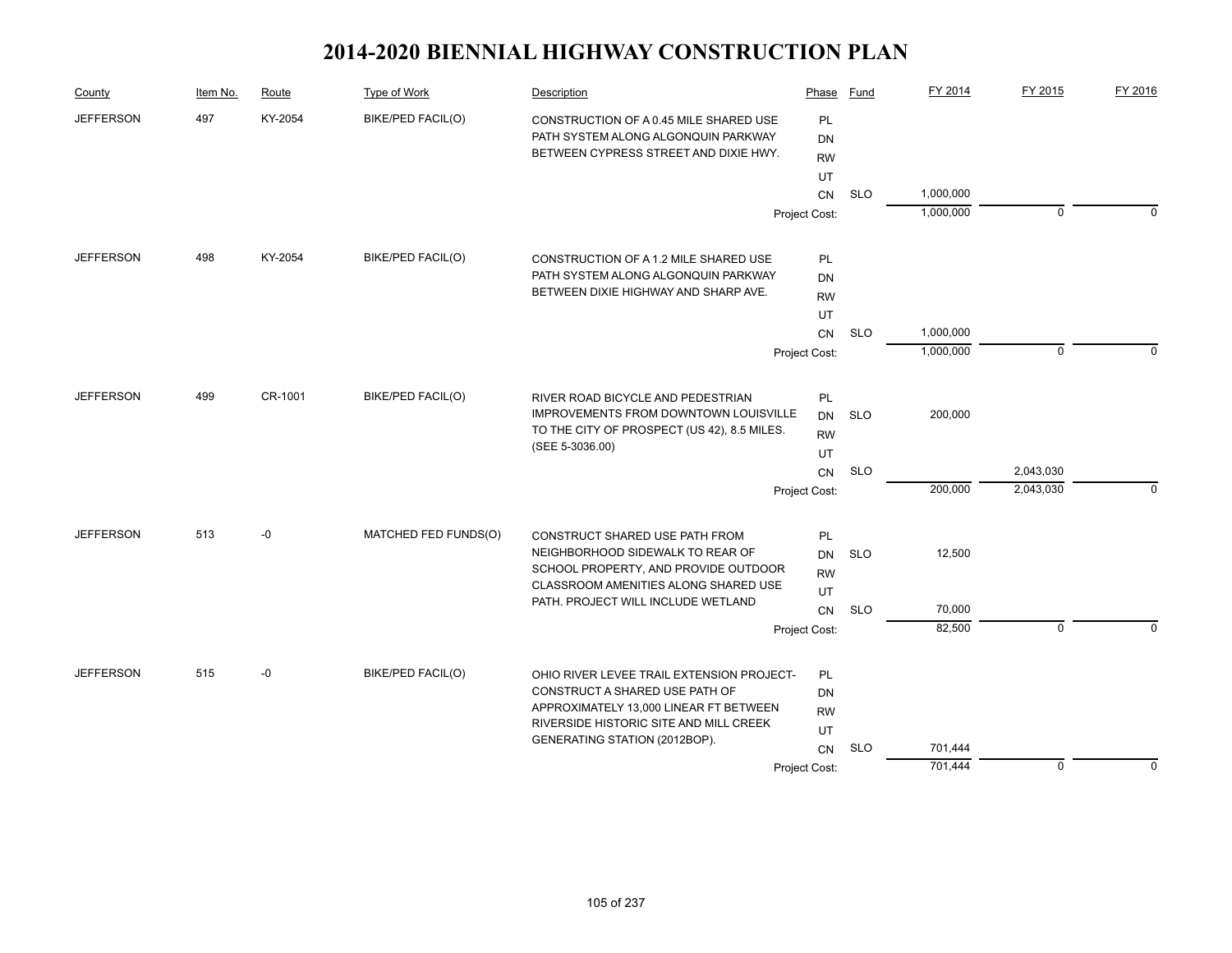| County           | Item No. | Route   | Type of Work                | Description                                                                   | Phase           | Fund       | FY 2014        | FY 2015        | FY 2016   |
|------------------|----------|---------|-----------------------------|-------------------------------------------------------------------------------|-----------------|------------|----------------|----------------|-----------|
| <b>JEFFERSON</b> | 516.02   | $-0$    | SAFETY(P)                   | VARIOUS SAFETY PROJECTS IN THE LOUISVILLE                                     | PL              |            |                |                |           |
|                  |          |         |                             | URBANIZED AREA.                                                               | <b>DN</b>       |            |                |                |           |
|                  |          |         |                             |                                                                               | <b>RW</b>       |            |                |                |           |
|                  |          |         |                             |                                                                               | UT              |            |                |                |           |
|                  |          |         |                             |                                                                               | CN              | <b>SLO</b> |                |                | 1,000,000 |
|                  |          |         |                             |                                                                               | Project Cost:   |            | $\overline{0}$ | $\mathbf{0}$   | 1,000,000 |
| <b>JEFFERSON</b> | 518      | CR-1004 | MINOR WIDENING(O)           | WIDEN WATTERSON TRAIL FROM 2 TO 3 LANES                                       | PL              |            |                |                |           |
|                  |          |         |                             | FROM RUCKRIEGEL PARKWAY (CS-2056H) TO                                         | <b>DN</b>       | <b>SLO</b> | 117,480        |                |           |
|                  |          |         |                             | MAPLE ROAD (CS-1132H) AND FROM OLD                                            | <b>RW</b>       |            |                |                |           |
|                  |          |         |                             | TAYLORSVILLE ROAD (CS-1119H) TO                                               | UT              | <b>SLO</b> |                | 194,169        |           |
|                  |          |         |                             | RUCKRIEGEL PARKWAY (KY 1819). PROJECT TO                                      | CN              | <b>SLO</b> |                |                | 509,788   |
|                  |          |         |                             |                                                                               | Project Cost:   |            | 117,480        | 194,169        | 509,788   |
| <b>JEFFERSON</b> | 594      | $I-264$ | RECONSTRUCTION(O)           | RECONSTRUCT/WIDEN WATTERSON                                                   | PL              |            |                |                |           |
|                  |          |         |                             | EXPRESSWAY FROM WESTPORT ROAD (KY                                             | <b>DN</b>       | IM         | 3,000,000      |                |           |
|                  |          |         |                             | 1447) TO I-71.(12CCR)                                                         | <b>RW</b>       | IM         |                |                | 2,000,000 |
|                  |          |         |                             |                                                                               | UT              | IM         |                |                | 1,200,000 |
|                  |          |         |                             |                                                                               | CN              |            |                |                |           |
|                  |          |         |                             |                                                                               | Project Cost:   |            | 3,000,000      | $\mathbf 0$    | 3,200,000 |
| <b>JEFFERSON</b> | 710.08   | $-0$    | <b>ENVIRO MITIGATION(P)</b> | LOUISVILLE BRIDGES; ENVIRONMENTAL &                                           | PL              |            |                |                |           |
|                  |          |         |                             | HISTORIC MITIGATION AND ENHANCEMENTS.                                         | DN              |            |                |                |           |
|                  |          |         |                             |                                                                               | <b>RW</b>       |            |                |                |           |
|                  |          |         |                             |                                                                               | UT              |            |                |                |           |
|                  |          |         |                             |                                                                               | <b>CN</b>       | NH         | 1,100,000      |                |           |
|                  |          |         |                             |                                                                               | Project Cost:   |            | 1,100,000      | $\overline{0}$ | $\Omega$  |
| <b>JEFFERSON</b> | 715.2    | $-0$    | <b>I-CHANGE RECONST(O)</b>  |                                                                               |                 |            |                |                |           |
|                  |          |         |                             | LOUISVILLE BRIDGES; KENTUCKY TRADITIONAL<br>IM FUNDING FOR FY 2015 PLEDGED TO | PL<br><b>DN</b> |            |                |                |           |
|                  |          |         |                             | SUPPORT THE FINANCING OF THE LSIORB                                           | <b>RW</b>       |            |                |                |           |
|                  |          |         |                             | (CANNOT BE MOVED)                                                             | UT              |            |                |                |           |
|                  |          |         |                             |                                                                               | CN              | IM         |                | 15,861,850     |           |
|                  |          |         |                             |                                                                               | Project Cost:   |            | $\mathbf 0$    | 15,861,850     | 0         |
|                  |          |         |                             |                                                                               |                 |            |                |                |           |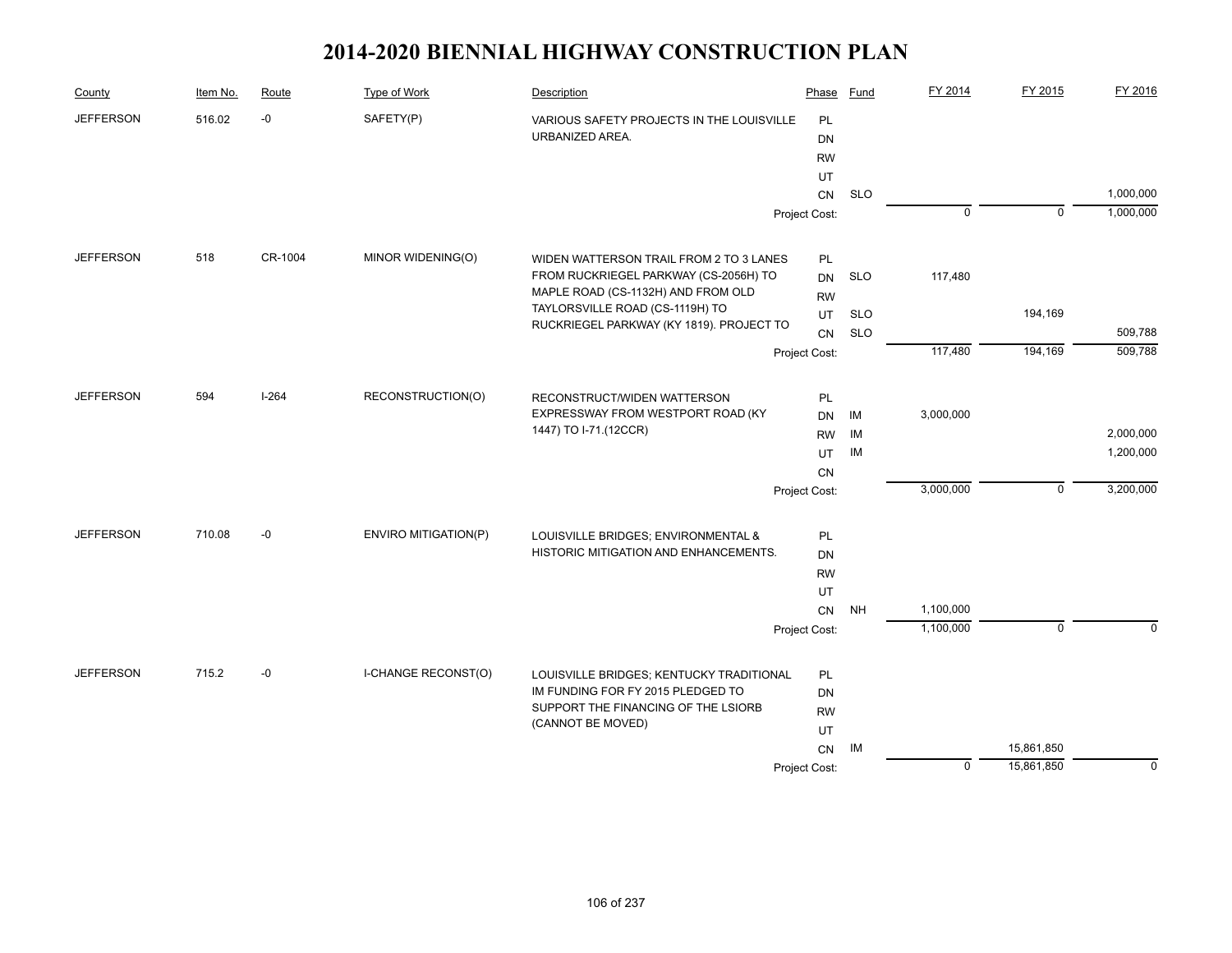| County           | Item No. | Route   | Type of Work                        | Description                                                               | Phase         | Fund       | FY 2014        | FY 2015        | FY 2016    |
|------------------|----------|---------|-------------------------------------|---------------------------------------------------------------------------|---------------|------------|----------------|----------------|------------|
| <b>JEFFERSON</b> | 715.21   | -0      | I-CHANGE RECONST(O)                 | LOUISVILLE BRIDGES; KENTUCKY TRADITIONAL                                  | <b>PL</b>     |            |                |                |            |
|                  |          |         |                                     | NH FUNDING FOR FY 2015 PLEDGED TO                                         | <b>DN</b>     |            |                |                |            |
|                  |          |         |                                     | SUPPORT THE FINANCING OF THE LSIORB                                       | <b>RW</b>     |            |                |                |            |
|                  |          |         |                                     | (CANNOT BE MOVED)                                                         | UT            |            |                |                |            |
|                  |          |         |                                     |                                                                           | <b>CN</b>     | <b>NH</b>  |                | 23,792,775     |            |
|                  |          |         |                                     |                                                                           | Project Cost: |            | $\mathbf 0$    | 23,792,775     | $\Omega$   |
| <b>JEFFERSON</b> | 715.3    | $-0$    | I-CHANGE RECONST(O)                 | LOUISVILLE BRIDGES; KENTUCKY TRADITIONAL                                  | PL            |            |                |                |            |
|                  |          |         |                                     | IM FUNDING FOR FY 2016 PLEDGED TO                                         | DN            |            |                |                |            |
|                  |          |         |                                     | SUPPORT THE FINANCING OF THE LSIORB                                       | <b>RW</b>     |            |                |                |            |
|                  |          |         |                                     | (CANNOT BE MOVED)                                                         | UT            |            |                |                |            |
|                  |          |         |                                     |                                                                           | CN            | IM         |                |                | 15,861,850 |
|                  |          |         |                                     |                                                                           | Project Cost: |            | $\Omega$       | $\mathbf 0$    | 15,861,850 |
| <b>JEFFERSON</b> | 715.31   | $-0$    | I-CHANGE RECONST(O)                 | LOUISVILLE BRIDGES; KENTUCKY TRADITIONAL                                  | PL            |            |                |                |            |
|                  |          |         |                                     | NH FUNDING FOR FY 2016 PLEDGED TO                                         | DN            |            |                |                |            |
|                  |          |         | SUPPORT THE FINANCING OF THE LSIORB | <b>RW</b>                                                                 |               |            |                |                |            |
|                  |          |         |                                     | (CANNOT BE MOVED)                                                         | UT            |            |                |                |            |
|                  |          |         |                                     |                                                                           | CN            | <b>NH</b>  |                |                | 23,792,775 |
|                  |          |         |                                     |                                                                           | Project Cost: |            | $\mathbf 0$    | $\mathbf 0$    | 23,792,775 |
| <b>JEFFERSON</b> | 804      | $I-264$ | I-CHANGE RECONST(O)                 |                                                                           |               |            |                |                |            |
|                  |          |         |                                     | RECONSTRUCT I-264 (WATTERSON<br>EXPRESSWAY)/ US-42 INTERCHANGE AS A SPUI. | PL<br>DN      |            |                |                |            |
|                  |          |         |                                     | (12CCR)                                                                   | <b>RW</b>     | <b>NH</b>  |                |                | 1,990,000  |
|                  |          |         |                                     |                                                                           | UT            |            |                |                |            |
|                  |          |         |                                     |                                                                           | <b>CN</b>     |            |                |                |            |
|                  |          |         |                                     |                                                                           |               |            | $\overline{0}$ | $\overline{0}$ | 1,990,000  |
|                  |          |         |                                     |                                                                           | Project Cost: |            |                |                |            |
| <b>JEFFERSON</b> | 965.12   | -0      | MATCHED FED FUNDS(O)                | DEDICATED FEDERAL AID STP FUNDS                                           | PL            |            |                |                |            |
|                  |          |         |                                     | EARMARKED FOR LOUISVILLE URBANIZED AREA                                   | <b>DN</b>     |            |                |                |            |
|                  |          |         |                                     | AND SUBJECT TO MPO CONTROL FOR FY 2014                                    | <b>RW</b>     |            |                |                |            |
|                  |          |         |                                     | (FUNDING SUBJECT TO FISCAL CONSTRAINT                                     | UT            |            |                |                |            |
|                  |          |         |                                     | PENDING MPO TIP).                                                         | CN            | <b>SLO</b> | 15,100,000     |                |            |
|                  |          |         |                                     |                                                                           | Project Cost: |            | 15,100,000     | $\mathbf 0$    | $\Omega$   |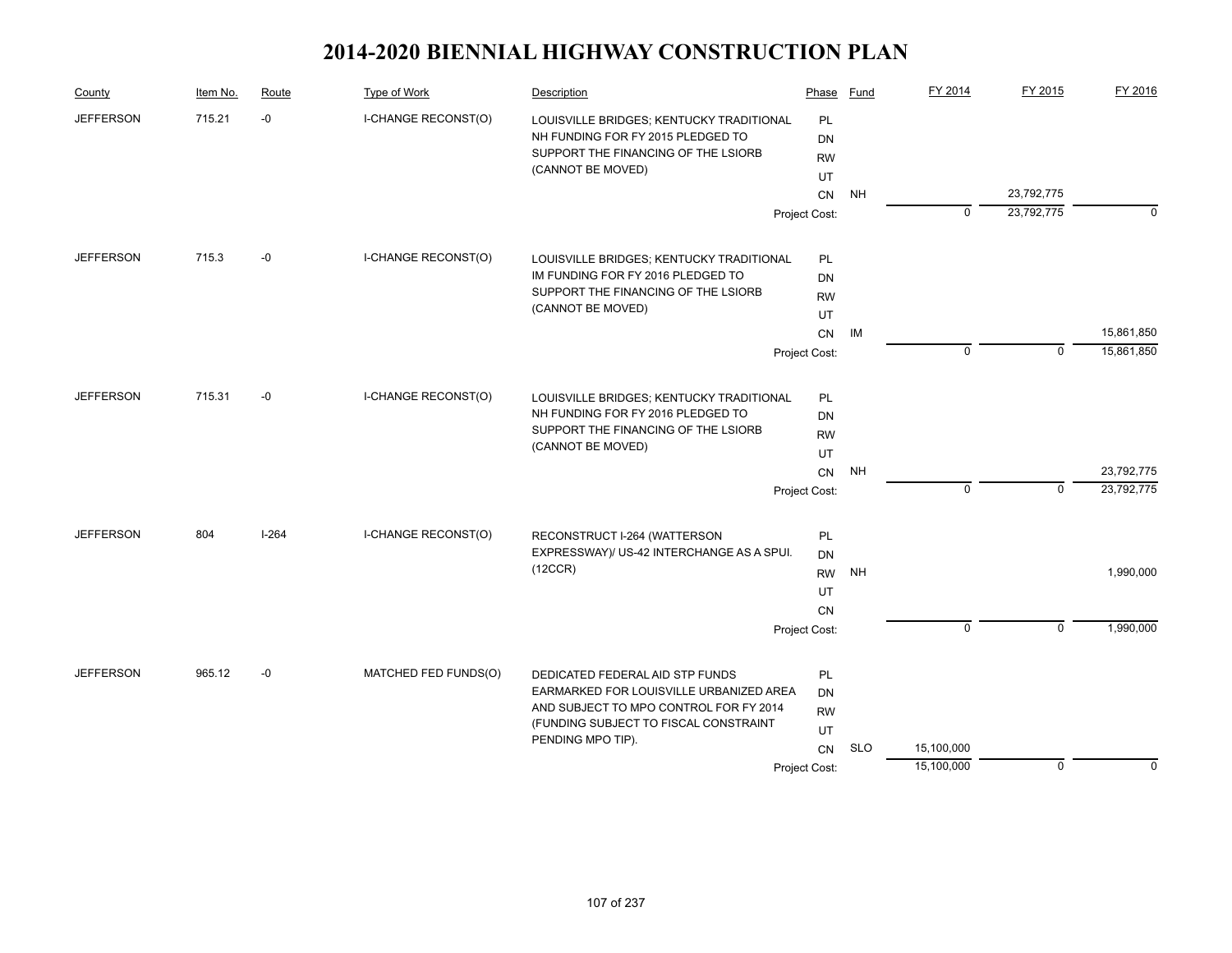| County           | Item No. | Route   | Type of Work                        | Description                                                                                                          | Phase                        | Fund       | FY 2014     | FY 2015     | FY 2016     |
|------------------|----------|---------|-------------------------------------|----------------------------------------------------------------------------------------------------------------------|------------------------------|------------|-------------|-------------|-------------|
| <b>JEFFERSON</b> | 965.13   | $-0$    | MATCHED FED FUNDS(O)                | DEDICATED FEDERAL AID STP FUNDS<br>EARMARKED FOR LOUISVILLE URBANIZED AREA<br>AND SUBJECT TO MPO CONTROL FOR FY 2015 | <b>PL</b><br>DN<br><b>RW</b> |            |             |             |             |
|                  |          |         |                                     | (FUNDING SUBJECT TO FISCAL CONSTRAINT<br>PENDING MPO TIP).                                                           | UT                           |            |             |             |             |
|                  |          |         |                                     |                                                                                                                      | CN                           | <b>SLO</b> |             | 7,900,000   |             |
|                  |          |         |                                     |                                                                                                                      | Project Cost:                |            | $\mathbf 0$ | 7,900,000   | $\Omega$    |
| <b>JEFFERSON</b> | 965.14   | $-0$    | MATCHED FED FUNDS(O)                | DEDICATED FEDERAL AID STP FUNDS                                                                                      | PL                           |            |             |             |             |
|                  |          |         |                                     | EARMARKED FOR LOUISVILLE URBANIZED AREA                                                                              | DN                           |            |             |             |             |
|                  |          |         |                                     | AND SUBJECT TO MPO CONTROL FOR FY 2016                                                                               | <b>RW</b>                    |            |             |             |             |
|                  |          |         |                                     | (FUNDING SUBJECT TO FISCAL CONSTRAINT<br>PENDING MPO TIP).                                                           | UT                           |            |             |             |             |
|                  |          |         |                                     |                                                                                                                      | CN                           | <b>SLO</b> |             |             | 3,800,000   |
|                  |          |         |                                     |                                                                                                                      | Project Cost:                |            | $\mathbf 0$ | $\mathbf 0$ | 3,800,000   |
| <b>JEFFERSON</b> | 972      | $US-42$ | SAFETY-HAZARD ELIM(P)               | US 42 SAFETY IMPROVEMENTS FROM                                                                                       | PL                           |            |             |             |             |
|                  |          |         | HARRODS CREEK BRIDGE TO RIVER ROAD. | DN                                                                                                                   |                              |            |             |             |             |
|                  |          |         | (10CCR)                             | <b>RW</b>                                                                                                            | <b>SP</b>                    | 780,000    |             |             |             |
|                  |          |         |                                     |                                                                                                                      | UT                           | <b>SP</b>  | 870,000     |             |             |
|                  |          |         |                                     |                                                                                                                      | CN                           | SP         |             |             | 1,630,000   |
|                  |          |         |                                     |                                                                                                                      | Project Cost:                |            | 1,650,000   | $\mathbf 0$ | 1,630,000   |
| <b>JEFFERSON</b> | 1012.12  | $-0$    | CONGESTION MITIGTN(O)               | LOUISVILLE INCIDENT MANAGEMENT PROGRAM                                                                               | <b>PL</b>                    |            |             |             |             |
|                  |          |         |                                     | (TRIMARC) CONSTRUCTION. (KYTC SHARE)                                                                                 | <b>DN</b>                    |            |             |             |             |
|                  |          |         |                                     |                                                                                                                      | <b>RW</b>                    |            |             |             |             |
|                  |          |         |                                     |                                                                                                                      | UT                           |            |             |             |             |
|                  |          |         |                                     |                                                                                                                      | CN                           | CM         | 1,410,000   |             |             |
|                  |          |         |                                     |                                                                                                                      | Project Cost:                |            | 1,410,000   | $\mathbf 0$ | $\Omega$    |
| <b>JEFFERSON</b> | 1052     | $US-42$ | <b>BRIDGE REPLACEMENT(P)</b>        | REPLACE BRIDGE AND APPROACHES OVER                                                                                   | PL                           |            |             |             |             |
|                  |          |         |                                     | BEARGRASS CREEK ON EAST MAIN STREET                                                                                  | <b>DN</b>                    |            |             |             |             |
|                  |          |         |                                     | 0.25 MILE EAST OF US 31E (BAXTER AVE.)                                                                               | <b>RW</b>                    |            |             |             |             |
|                  |          |         |                                     | (B347) (SR=25.3). (056B00347N)                                                                                       | UT                           | <b>BRO</b> | 50,000      |             |             |
|                  |          |         |                                     |                                                                                                                      | <b>CN</b>                    | <b>BRO</b> | 450,000     |             |             |
|                  |          |         |                                     |                                                                                                                      | Project Cost:                |            | 500,000     | $\mathbf 0$ | $\mathbf 0$ |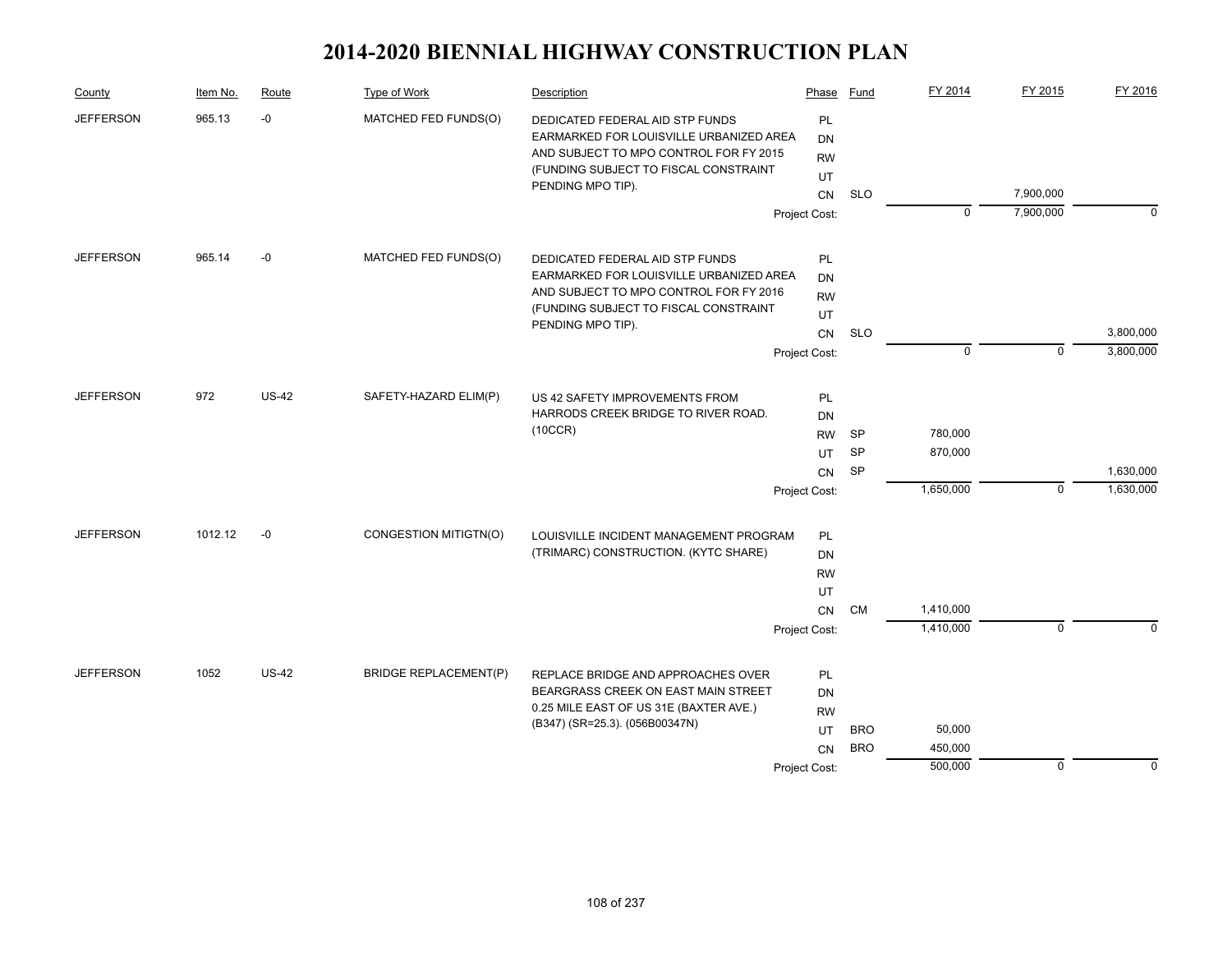| County           | Item No. | Route         | Type of Work                 | Description                                                                   | Phase                      | Fund       | FY 2014     | FY 2015     | FY 2016     |
|------------------|----------|---------------|------------------------------|-------------------------------------------------------------------------------|----------------------------|------------|-------------|-------------|-------------|
| <b>JEFFERSON</b> | 1061     | CR-1019       | <b>BRIDGE REPLACEMENT(P)</b> | REPLACE BRIDGE ON CR-1019 (MP 0.179) OVER                                     | PL                         |            |             |             |             |
|                  |          |               |                              | BEE LICK CREEK; .4 MI NE-MANSLICK RD-KY                                       | <b>DN</b>                  |            |             |             |             |
|                  |          |               |                              | 2055; (STRUCTURALLY DEFICIENT, SR=4)<br>056C00104N                            | <b>RW</b>                  | <b>BRZ</b> | 40,000      |             |             |
|                  |          |               |                              |                                                                               | UT                         | <b>BRZ</b> | 50,000      |             |             |
|                  |          |               |                              |                                                                               | <b>CN</b>                  | <b>BRZ</b> |             |             | 250,000     |
|                  |          |               |                              |                                                                               | Project Cost:              |            | 90,000      | $\mathbf 0$ | 250,000     |
| <b>JEFFERSON</b> | 1062     | -0            | <b>BRIDGE REHAB(P)</b>       | OLMSTED PARKS HISTORIC BRIDGES:                                               | PL                         |            |             |             |             |
|                  |          |               |                              | REHABILITATE 11 BRIDGES THROUGH OLMSTED                                       | DN                         | <b>BRZ</b> | 200,000     |             |             |
|                  |          |               |                              | PARK: (056C00032N, 056C00031N, 056C00026N,                                    | <b>RW</b>                  |            |             |             |             |
|                  |          |               |                              | 056C00027N, 056C00028N, 056C00030N,                                           | UT                         |            |             |             |             |
|                  |          |               |                              | 056C00029N, 056C00034N, 056C00033N,                                           | <b>CN</b>                  | <b>BRZ</b> | 600,000     |             |             |
|                  |          |               |                              |                                                                               | Project Cost:              |            | 800,000     | $\mathbf 0$ | $\Omega$    |
| <b>JEFFERSON</b> | 1064     | <b>US-60</b>  | <b>BRIDGE REPLACEMENT(P)</b> |                                                                               |                            |            |             |             |             |
|                  |          |               |                              | REPLACE BRIDGE ON EASTERN PARKWAY (US<br>60A) OVER SOUTH FORK BEARGRASS CREEK | PL                         |            |             |             |             |
|                  |          |               |                              | 0.2 MILE NE OF POPLAR LEVEL RD (KY 864)(SR                                    | DN                         | <b>BRO</b> |             | 100,000     |             |
|                  |          |               |                              | 43.6) 056B00139N                                                              | <b>RW</b>                  | <b>BRO</b> |             | 500,000     |             |
|                  |          |               |                              |                                                                               | UT                         |            |             |             |             |
|                  |          |               |                              |                                                                               | <b>CN</b><br>Project Cost: |            | $\mathbf 0$ | 600,000     | $\Omega$    |
|                  |          |               |                              |                                                                               |                            |            |             |             |             |
| <b>JEFFERSON</b> | 1067     | <b>US-150</b> | <b>BRIDGE REPLACEMENT(P)</b> | REPLACE BRIDGE ON E BROADWAY (US 150)                                         | PL                         |            |             |             |             |
|                  |          |               |                              | OVER SOUTH FORK BEARGRASS CREEK AT                                            | DN                         | <b>BRO</b> | 250,000     |             |             |
|                  |          |               |                              | INTERSECTION WITH BRENT STREET (CS 1312G)<br>(SR 38) 056B00348N               | <b>RW</b>                  | <b>BRO</b> |             | 120,000     |             |
|                  |          |               |                              |                                                                               | UT                         | <b>BRO</b> |             | 220,000     |             |
|                  |          |               |                              |                                                                               | CN                         |            |             |             |             |
|                  |          |               |                              |                                                                               | Project Cost:              |            | 250,000     | 340,000     | $\Omega$    |
| <b>JEFFERSON</b> | 1068     | CR-1004       | <b>BRIDGE REPLACEMENT(P)</b> | REPLACE BRIDGE ON FAIRMOUNT RD (CR                                            | PL                         |            |             |             |             |
|                  |          |               |                              | 1004N) OVER CEDAR CREEK 0.2 MILE W OF                                         | DN                         |            |             |             |             |
|                  |          |               |                              | FARMERS WAY (PR 1021N)(SR 16.8)                                               | <b>RW</b>                  | <b>BRZ</b> | 100,000     |             |             |
|                  |          |               |                              | 056C00054N                                                                    | UT                         | <b>BRZ</b> | 50,000      |             |             |
|                  |          |               |                              |                                                                               | <b>CN</b>                  | <b>BRZ</b> |             | 500,000     |             |
|                  |          |               |                              |                                                                               | Project Cost:              |            | 150,000     | 500,000     | $\mathbf 0$ |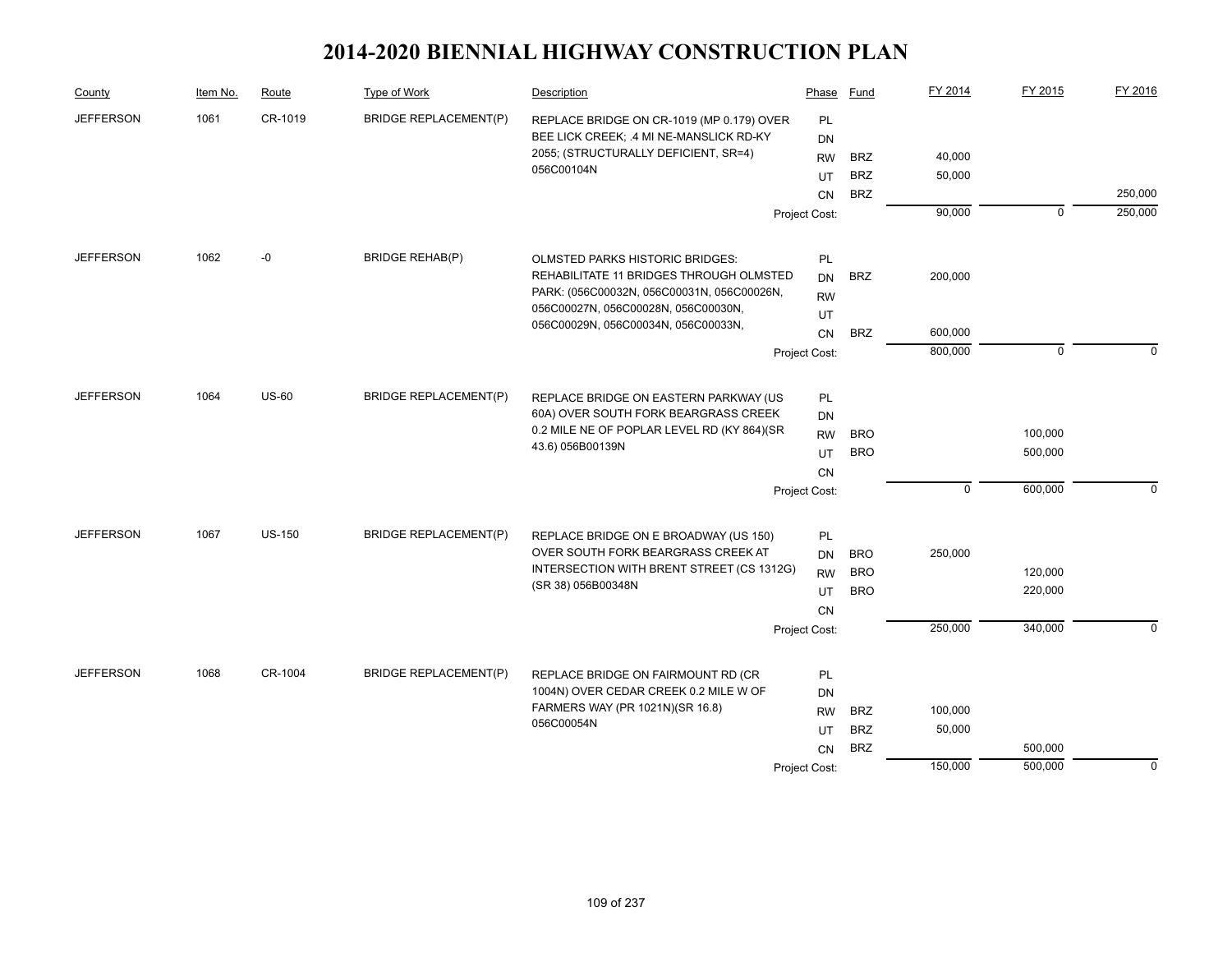| County           | Item No. | Route   | Type of Work                 | Description                                                                                                                                    | Phase                                           | Fund       | FY 2014     | FY 2015                | FY 2016     |
|------------------|----------|---------|------------------------------|------------------------------------------------------------------------------------------------------------------------------------------------|-------------------------------------------------|------------|-------------|------------------------|-------------|
| <b>JEFFERSON</b> | 1070     | CS-1017 | <b>BRIDGE REPLACEMENT(P)</b> | REPLACE BRIDGE ON E KENTUCKY ST (CS<br>1017G) OVER SOUTH FORK BEARGRASS<br>CREEK 0.01 MILE E OF SCHILLER AVE (CS<br>1138G)(SR 48.8) 056C00083N | PL<br><b>DN</b><br><b>RW</b><br>UT<br><b>CN</b> | <b>BRZ</b> |             | 200,000                |             |
|                  |          |         |                              |                                                                                                                                                | Project Cost:                                   |            | $\mathbf 0$ | 200,000                | $\Omega$    |
| <b>JEFFERSON</b> | 1073     | $I-264$ | <b>BRIDGE REPLACEMENT(P)</b> | REPLACE I-264 EB BRIDGE OVER                                                                                                                   | PL                                              |            |             |                        |             |
|                  |          |         |                              | NORTHWESTERN PARKWAY (KY-3064)                                                                                                                 | <b>DN</b>                                       | <b>BRO</b> | 500,000     |                        |             |
|                  |          |         |                              | $(SR=48.0)$                                                                                                                                    | <b>RW</b>                                       |            |             |                        |             |
|                  |          |         |                              |                                                                                                                                                | UT                                              |            |             |                        |             |
|                  |          |         |                              |                                                                                                                                                | CN                                              | <b>BRO</b> |             |                        | 2,000,000   |
|                  |          |         |                              |                                                                                                                                                | Project Cost:                                   |            | 500,000     | $\mathbf 0$            | 2,000,000   |
| <b>JEFFERSON</b> | 2000.77  | $I-264$ | TRANSP ENHANCEMENT(P)        | SHAWNEE EXPRESSWAY LANDSCAPING; I-264                                                                                                          | PL                                              |            |             |                        |             |
|                  |          |         |                              | FENCING PROJECT. (2002BOPC)(10CCR)                                                                                                             | DN                                              |            |             |                        |             |
|                  |          |         |                              |                                                                                                                                                | <b>RW</b>                                       |            |             |                        |             |
|                  |          |         |                              |                                                                                                                                                | UT                                              |            |             |                        |             |
|                  |          |         |                              |                                                                                                                                                | CN                                              | IM         | 110,000     |                        |             |
|                  |          |         |                              |                                                                                                                                                | Project Cost:                                   |            | 110,000     | $\mathbf 0$            | $\mathbf 0$ |
|                  |          |         |                              |                                                                                                                                                |                                                 |            |             |                        |             |
| <b>JEFFERSON</b> | 3031     | CS-1073 | TRANSP ENHANCEMENT(P)        | WATTERSON TRAIL PHASE I- IMPROVE<br>STREETSCAPE, RECONSTRUCT SIDEWALKS AND                                                                     | PL                                              |            |             |                        |             |
|                  |          |         |                              | ENHANCE LANDSCAPING FROM MAPLE ROAD                                                                                                            | DN                                              |            |             |                        |             |
|                  |          |         |                              | TO OLD TAYLORSVILLE ROAD IN                                                                                                                    | <b>RW</b><br>UT                                 |            |             |                        |             |
|                  |          |         |                              | JEFFERSONTOWN. (BOPC2012)                                                                                                                      | CN                                              | <b>SLO</b> | 416,000     |                        |             |
|                  |          |         |                              |                                                                                                                                                | Project Cost:                                   |            | 416,000     | $\mathbf 0$            | $\Omega$    |
|                  |          |         |                              |                                                                                                                                                |                                                 |            |             |                        |             |
| <b>JEFFERSON</b> | 3036     | CR-1001 | CONGESTION MITIGTN(O)        | LOUISVILLE LOOP-OHIO RIVER VALLEY                                                                                                              | PL                                              |            |             |                        |             |
|                  |          |         |                              | NORTHEAST PROJECT. BICYCLE/PEDESTRIAN<br>FACILITIES ALONG A PATH THAT WOULD START                                                              | <b>DN</b>                                       | CM         | 228,000     |                        |             |
|                  |          |         |                              | AT THE EAST END BRIDGE AND END AT THE CITY                                                                                                     | <b>RW</b>                                       |            |             |                        |             |
|                  |          |         |                              | OF PROSPECT. (2012BOPC)(SEE 5-499.OO)                                                                                                          | UT                                              |            |             |                        |             |
|                  |          |         |                              |                                                                                                                                                | <b>CN</b>                                       | <b>CM</b>  | 228,000     | 1,407,000<br>1,407,000 |             |
|                  |          |         |                              |                                                                                                                                                | Project Cost:                                   |            |             |                        | $\mathbf 0$ |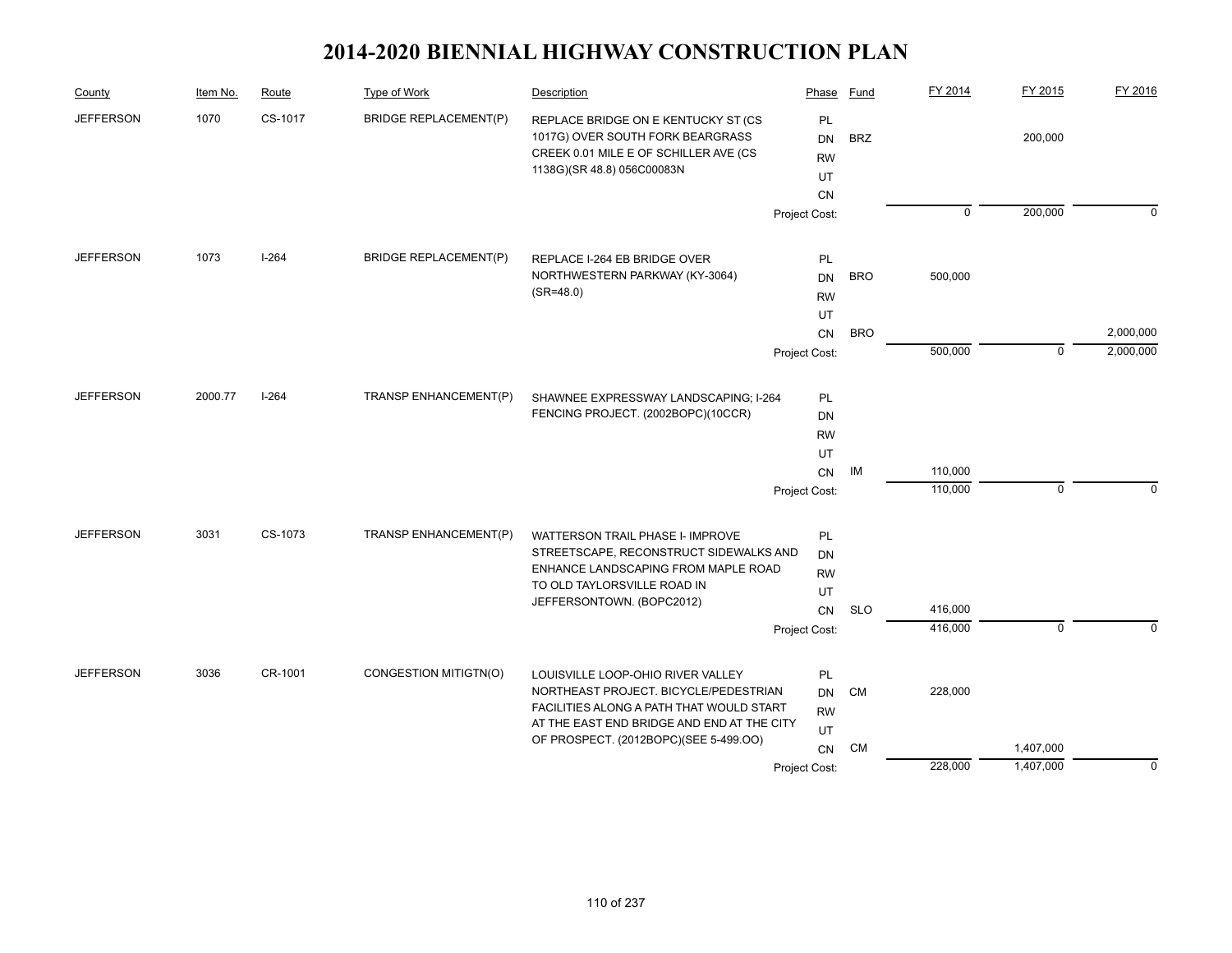| County           | Item No. | Route   | Type of Work          | Description                                                                                       | Phase                        | Fund       | FY 2014   | FY 2015     | FY 2016     |
|------------------|----------|---------|-----------------------|---------------------------------------------------------------------------------------------------|------------------------------|------------|-----------|-------------|-------------|
| <b>JEFFERSON</b> | 3037     | CS-1016 | BIKE/PED FACIL(O)     | REHABILITATION OF SIDEWALKS ALONG HILL<br>STREET BETWEEN 6TH STREET AND 7TH<br>STREET. (2012 BOP) | PL<br><b>DN</b><br><b>RW</b> | <b>SLO</b> | 66,000    |             |             |
|                  |          |         |                       |                                                                                                   | UT<br>CN                     | <b>SLO</b> |           | 240,000     |             |
|                  |          |         |                       |                                                                                                   | Project Cost:                |            | 66,000    | 240,000     | $\mathbf 0$ |
|                  |          |         |                       |                                                                                                   |                              |            |           |             |             |
| <b>JEFFERSON</b> | 3703     | CS-1002 | CONGESTION MITIGTN(O) | CONSTRUCTION OF A NEW BICYCLE PARKING &                                                           | PL                           |            |           |             |             |
|                  |          |         |                       | INTERMODAL TRANSIT STATION AT THE NW                                                              | DN                           |            |           |             |             |
|                  |          |         |                       | CORNER OF W. JEFFERSON STREET AND S. 4TH                                                          | <b>RW</b>                    |            |           |             |             |
|                  |          |         |                       | STREET (2010BOPC).                                                                                | UT                           |            |           |             |             |
|                  |          |         |                       |                                                                                                   | CN                           | CM         | 1,353,920 |             |             |
|                  |          |         |                       |                                                                                                   | Project Cost:                |            | 1,353,920 | $\mathbf 0$ | $\Omega$    |
| <b>JEFFERSON</b> | 3704     | $-0$    | CONGESTION MITIGTN(O) |                                                                                                   |                              |            |           |             |             |
|                  |          |         |                       | LOU METRO BICYCLE FACILITY IMPROVEMENTS<br>- STRIPING, SIGNAGE & SIGNALIZATION 2010               | PL<br>DN                     |            |           |             |             |
|                  |          |         |                       | (2010BOPC)                                                                                        | <b>RW</b>                    |            |           |             |             |
|                  |          |         |                       |                                                                                                   | UT                           |            |           |             |             |
|                  |          |         |                       |                                                                                                   | CN                           | CM         | 154,000   |             |             |
|                  |          |         |                       |                                                                                                   | Project Cost:                |            | 154,000   | 0           | $\mathbf 0$ |
|                  |          |         |                       |                                                                                                   |                              |            |           |             |             |
| <b>JEFFERSON</b> | 3706     | $-0$    | CONGESTION MITIGTN(O) | PILOT SYSTEM FOR THE INSTALLATION OF                                                              | PL                           |            |           |             |             |
|                  |          |         |                       | FOUR BIKE KIOSKS TO BE LOCATED AT: LIBERTY                                                        | DN                           |            |           |             |             |
|                  |          |         |                       | & 8TH; W JEFFERSON & 6TH; W MUHAMMAD ALI<br>BLVD & S 5TH; & E GRAY & S PRESTON ST                 | <b>RW</b>                    |            |           |             |             |
|                  |          |         |                       | (2010BOPC)                                                                                        | UT                           |            |           |             |             |
|                  |          |         |                       |                                                                                                   | CN                           | CM         | 184,000   |             |             |
|                  |          |         |                       |                                                                                                   | Project Cost:                |            | 184,000   | $\mathbf 0$ | $\Omega$    |
| <b>JEFFERSON</b> | 3707     | $-0$    | CONGESTION MITIGTN(O) | TARC 3 @15 HIGH CAPACITY                                                                          | PL                           |            |           |             |             |
|                  |          |         |                       | CORRIDORS-INCREASE BUS SERVICE ON THE                                                             | DN                           |            |           |             |             |
|                  |          |         |                       | 4TH STREET BUS ROUTE IN LOUISVILLE.                                                               | <b>RW</b>                    |            |           |             |             |
|                  |          |         |                       | (BOPC2012)                                                                                        | UT                           |            |           |             |             |
|                  |          |         |                       |                                                                                                   | <b>CN</b>                    | CM         | 999,960   |             |             |
|                  |          |         |                       |                                                                                                   | Project Cost:                |            | 999,960   | $\mathbf 0$ | $\mathbf 0$ |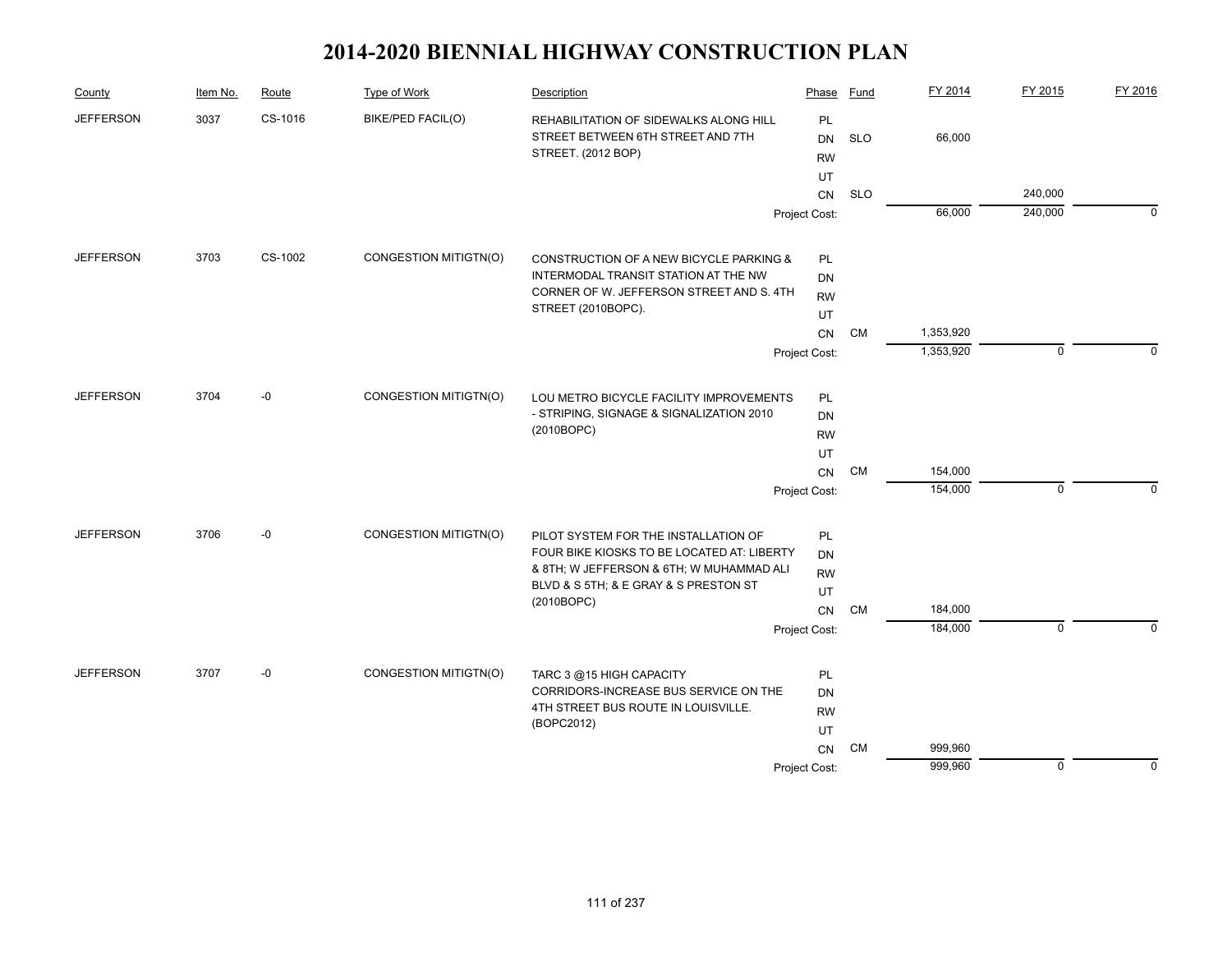| County           | Item No. | Route     | <b>Type of Work</b>                       | Description                                                                     | Phase                  | Fund            | FY 2014   | FY 2015     | FY 2016   |
|------------------|----------|-----------|-------------------------------------------|---------------------------------------------------------------------------------|------------------------|-----------------|-----------|-------------|-----------|
| <b>JEFFERSON</b> | 8001     | CR-1007   | MINOR WIDENING(O)                         | WIDEN BUECHEL BANK ROAD TO 3 LANES                                              | PL                     |                 |           |             |           |
|                  |          |           |                                           | FROM GE APPLIANCE PARK TO BUECHEL                                               | <b>DN</b>              |                 |           |             |           |
|                  |          |           |                                           | BY-PASS (00CCN) (FUNDING MOVED FROM<br>5-8105 IN 2010 ENACTED HIGHWAY PLAN FOR  | <b>RW</b>              | SPP             | 1,770,000 |             |           |
|                  |          |           |                                           | R, U, AND C PHASES.)(12CCR)                                                     | UT                     | SPP             | 750,000   |             |           |
|                  |          |           |                                           |                                                                                 | <b>CN</b>              |                 |           |             |           |
|                  |          |           |                                           |                                                                                 | Project Cost:          |                 | 2,520,000 | $\mathbf 0$ | $\Omega$  |
| <b>JEFFERSON</b> | 8203     | KY-1819   | RECONSTRUCTION(O)                         | RECONSTRUCT BILLTOWN ROAD. (04CCN)                                              | PL                     |                 |           |             |           |
|                  |          |           |                                           | (06CCN)(08CCR)(10CCR)(12CCR)                                                    | <b>DN</b>              |                 |           |             |           |
|                  |          |           |                                           |                                                                                 | <b>RW</b>              |                 |           |             |           |
|                  |          |           |                                           |                                                                                 | UT                     |                 |           |             |           |
|                  |          |           |                                           |                                                                                 | ${\sf CN}$             | SPP             | 2,400,000 |             |           |
|                  |          |           |                                           |                                                                                 | Project Cost:          |                 | 2,400,000 | $\mathbf 0$ | $\Omega$  |
| <b>JEFFERSON</b> | 8402     | KY-2053   | NEW ROUTE(O)                              | DESIGN & CONSTRUCT (PH 3) A NEW                                                 | PL                     |                 |           |             |           |
|                  |          |           |                                           | NORTH/SOUTH PARK RD, INCLUDING SHARED                                           | <b>DN</b>              |                 |           |             |           |
|                  |          |           | USE PATH, ON EAST SIDE OF LAKE TRAVERSING | <b>RW</b>                                                                       |                        |                 |           |             |           |
|                  |          |           |                                           | QUAIL CHASE GOLF COURSE TO CONNECT TO<br>SOUTHERN PORTION OF MCNEELEY LAKE, MT. | UT                     | SPP             | 170,000   |             |           |
|                  |          |           |                                           |                                                                                 | CN                     | SPP             | 3,950,000 |             |           |
|                  |          |           |                                           |                                                                                 | Project Cost:          |                 | 4,120,000 | $\mathbf 0$ | $\Omega$  |
| <b>JEFFERSON</b> | 8403     | KY-841    | <b>ENVIRO MITIGATION(P)</b>               | INSTALL SOUND BARRIER ON BOTH SIDES OF                                          | PL                     |                 |           |             |           |
|                  |          |           |                                           | KY-841 AT WATSONVILLE ROAD. (08CCN)                                             | DN                     |                 |           |             |           |
|                  |          |           |                                           | (12CCR)                                                                         | <b>RW</b>              |                 |           |             |           |
|                  |          |           |                                           |                                                                                 | UT                     |                 |           |             |           |
|                  |          |           |                                           |                                                                                 | <b>CN</b>              | <b>SPB</b>      | 2,170,000 |             |           |
|                  |          |           |                                           |                                                                                 | Project Cost:          |                 | 2,170,000 | $\Omega$    | $\Omega$  |
|                  |          |           |                                           |                                                                                 |                        |                 |           |             |           |
| <b>JEFFERSON</b> | 8405     | $I - 264$ | NEW INTERCHANGE(O)                        | INTERCHANGE AT MANSLICK ROAD (KY-1931)<br>AND I-264. (08CCN)(10CCR)(12CCR)      | PL                     |                 |           |             |           |
|                  |          |           |                                           |                                                                                 | <b>DN</b><br><b>RW</b> | SP<br><b>SP</b> | 3,100,000 |             | 4,000,000 |
|                  |          |           |                                           |                                                                                 | UT                     | SP              |           |             | 1,800,000 |
|                  |          |           |                                           |                                                                                 | CN                     |                 |           |             |           |
|                  |          |           |                                           |                                                                                 | Project Cost:          |                 | 3,100,000 | $\mathbf 0$ | 5,800,000 |
|                  |          |           |                                           |                                                                                 |                        |                 |           |             |           |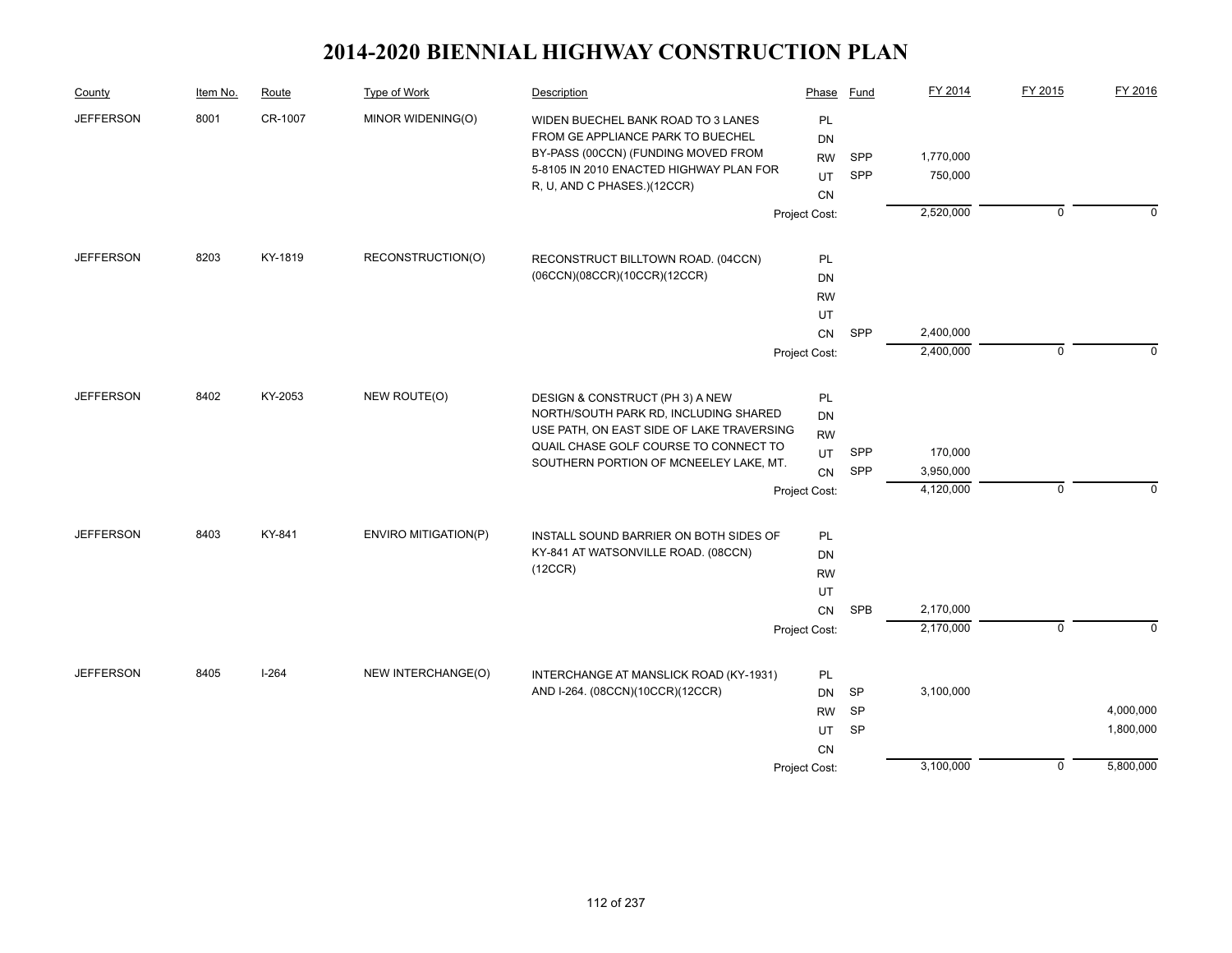| County           | Item No. | Route        | Type of Work                         | Description                                                                   | Phase           | Fund      | FY 2014   | FY 2015     | FY 2016     |
|------------------|----------|--------------|--------------------------------------|-------------------------------------------------------------------------------|-----------------|-----------|-----------|-------------|-------------|
| <b>JEFFERSON</b> | 8412     | $-0$         | SAFETY-RR PROTECTN(P)                | CONSTRUCT A RAILROAD SAFETY CROSSING,<br>IMPROVE LIGHTING, ERECT SIGNALS, AND | PL<br><b>DN</b> |           |           |             |             |
|                  |          |              |                                      | ROADWAY CROSSINGS BETWEEN CARDINAL                                            | <b>RW</b>       |           |           |             |             |
|                  |          |              |                                      | AND HILL STREETS. (08CCN)(12CCR)                                              | UT              |           |           |             |             |
|                  |          |              |                                      |                                                                               | CN              | SAF       | 200,000   |             |             |
|                  |          |              |                                      |                                                                               | Project Cost:   |           | 200,000   | $\mathbf 0$ | $\Omega$    |
| <b>JEFFERSON</b> | 8501     | KY-2055      | RECONSTRUCTION(O)                    | CONSTRUCT ROUNDABOUT AT WEST MANSLICK                                         | PL              |           |           |             |             |
|                  |          |              |                                      | ROAD AND MT. HOLLY ROAD AT THE                                                | DN              |           |           |             |             |
|                  |          |              |                                      | INTERSECTIONS OF FAIRDALE AND MITCHELL                                        | <b>RW</b>       | SP        | 1,720,000 |             |             |
|                  |          |              |                                      | ROAD AS WELL AS PAVEMENT REHABILITATION<br>(06CCN). (10CCR)                   | UT              | SP        | 2,680,000 |             |             |
|                  |          |              |                                      |                                                                               | CN              | SP        |           | 1,150,000   |             |
|                  |          |              |                                      |                                                                               | Project Cost:   |           | 4,400,000 | 1,150,000   | $\Omega$    |
| <b>JEFFERSON</b> | 8502     | KY-1020      | MAJOR WIDENING(O)                    | WIDEN KY-1020, NATIONAL TURNPIKE, FROM                                        | PL              |           |           |             |             |
|                  |          |              | FAIRDALE ROAD TO SOUTH PARK ROAD. MP | <b>DN</b>                                                                     | <b>SP</b>       | 1,350,000 |           |             |             |
|                  |          |              |                                      | .615 TO MP 2.669. (08CCN)                                                     | <b>RW</b>       |           |           |             |             |
|                  |          |              |                                      |                                                                               | UT              |           |           |             |             |
|                  |          |              |                                      |                                                                               | <b>CN</b>       |           |           |             |             |
|                  |          |              |                                      |                                                                               | Project Cost:   |           | 1,350,000 | 0           | 0           |
| <b>JEFFERSON</b> | 8503     | KY-2055      | MAJOR WIDENING(O)                    | WIDEN KY-2055 (MT. HOLLY ROAD) FROM                                           | PL              |           |           |             |             |
|                  |          |              |                                      | NATIONAL TURNPIKE TO FAIRDALE ROAD.                                           | <b>DN</b>       | <b>SP</b> | 1,050,000 |             |             |
|                  |          |              |                                      | (08CCN)                                                                       | <b>RW</b>       |           |           |             |             |
|                  |          |              |                                      |                                                                               | UT              |           |           |             |             |
|                  |          |              |                                      |                                                                               | <b>CN</b>       |           |           |             |             |
|                  |          |              |                                      |                                                                               | Project Cost:   |           | 1,050,000 | $\mathbf 0$ | $\Omega$    |
| <b>JEFFERSON</b> | 8507     | <b>US-31</b> | TRANSP ENHANCEMENT(P)                | MAKE BEAUTIFICATION AND IMPROVEMENTS ON                                       | PL              |           |           |             |             |
|                  |          |              |                                      | DIXIE HIGHWAY AT THE WATTERSON                                                | <b>DN</b>       |           |           |             |             |
|                  |          |              |                                      | EXPRESSWAY EXCHANGE. (08CCN)(12CCR)                                           | <b>RW</b>       |           |           |             |             |
|                  |          |              |                                      |                                                                               | UT              |           |           |             |             |
|                  |          |              |                                      |                                                                               | CN              | SP        | 102,000   |             |             |
|                  |          |              |                                      |                                                                               | Project Cost:   |           | 102,000   | $\mathbf 0$ | $\mathbf 0$ |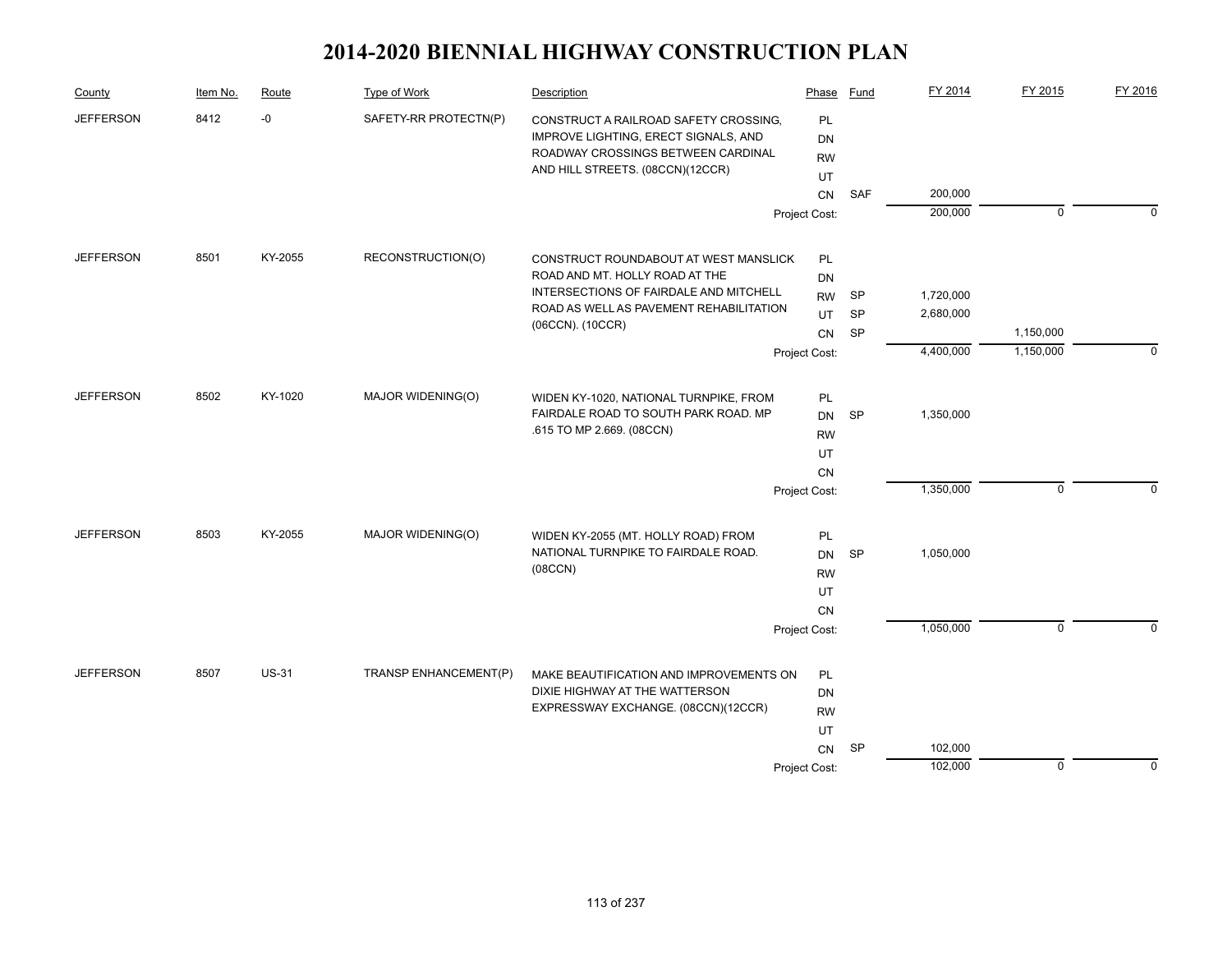| County           | Item No. | Route   | Type of Work                | Description                                                                                                           | Phase                        | Fund            | FY 2014    | FY 2015        | FY 2016     |
|------------------|----------|---------|-----------------------------|-----------------------------------------------------------------------------------------------------------------------|------------------------------|-----------------|------------|----------------|-------------|
| <b>JEFFERSON</b> | 8601     | KY-1447 | <b>ENVIRO MITIGATION(P)</b> | EXTEND THE EXISTING SOUND BARRIER WALL<br>ON THE WEST SIDE OF THE WESTPORT ROAD<br>INTERCHANGE. THE WALL SHALL EXTEND | PL<br><b>DN</b><br><b>RW</b> |                 |            |                |             |
|                  |          |         |                             | APPROXIMATELY 2900' AND BE 16' HIGH.                                                                                  | UT                           |                 |            |                |             |
|                  |          |         |                             | (10CCN)(10CCR)                                                                                                        | <b>CN</b>                    | SP              | 1,392,000  |                |             |
|                  |          |         |                             |                                                                                                                       | Project Cost:                |                 | 1,392,000  | $\overline{0}$ | $\Omega$    |
| <b>JEFFERSON</b> | 8611     | KY-2053 | RECONSTRUCTION(O)           | IMPROVE AND WIDEN MT. WASHINGTON ROAD                                                                                 | PL                           |                 |            |                |             |
|                  |          |         |                             | FROM PRESTON HIGHWAY TO PENN RUN CREEK                                                                                | DN                           | <b>STP</b>      | 600,000    |                |             |
|                  |          |         |                             | BRIDGE. (10CCN)(12CCR)                                                                                                | <b>RW</b>                    | SP              | 3,040,000  |                |             |
|                  |          |         |                             |                                                                                                                       | UT                           | <b>SP</b>       | 6,910,000  |                |             |
|                  |          |         |                             |                                                                                                                       | <b>CN</b>                    | SP              |            |                | 10,250,000  |
|                  |          |         |                             |                                                                                                                       | Project Cost:                |                 | 10,550,000 | $\mathbf 0$    | 10,250,000  |
| <b>JEFFERSON</b> | 8612     | KY-2053 | RECONSTRUCTION(O)           | IMPROVE AND WIDEN MT. WASHINGTON ROAD                                                                                 | PL                           |                 |            |                |             |
|                  |          |         |                             | FROM PENN RUN CREEK BRIDGE TO CEDAR                                                                                   | DN                           | SP              | 800,000    |                |             |
|                  |          |         |                             | CREEK ROAD. (10CCN)(12CCR)                                                                                            |                              | <b>SP</b>       |            | 2,020,000      |             |
|                  |          |         |                             |                                                                                                                       | UT                           | <b>SP</b>       |            | 1,650,000      |             |
|                  |          |         |                             |                                                                                                                       | CN                           | SP              |            |                | 7,910,000   |
|                  |          |         |                             |                                                                                                                       | Project Cost:                |                 | 800,000    | 3,670,000      | 7,910,000   |
| <b>JEFFERSON</b> | 8633     | $I-264$ | ENVIRO MITIGATION(P)        | REPLACE OLD WOODEN BARRIER ON                                                                                         | PL                           |                 |            |                |             |
|                  |          |         |                             | SOUTHSIDE OF WATTERSON EXPRESSWAY                                                                                     | DN                           |                 |            |                |             |
|                  |          |         |                             | BETWEEN TAYLOR BOULEVARD AND SOUTHERN                                                                                 | <b>RW</b>                    |                 |            |                |             |
|                  |          |         |                             | PARKWAY. (10CCN)(TO BE LET W/ 5-8634)                                                                                 | UT                           |                 |            |                |             |
|                  |          |         |                             |                                                                                                                       | CN                           | SB <sub>2</sub> | 1,000,000  |                |             |
|                  |          |         |                             |                                                                                                                       | Project Cost:                |                 | 1,000,000  | $\Omega$       | $\Omega$    |
| <b>JEFFERSON</b> | 8634     | -0      | TRANSP ENHANCEMENT(P)       | REBUILD THE ENTRANCE TO THE PEDESTRIAN                                                                                | PL                           |                 |            |                |             |
|                  |          |         |                             | OVERPASS ON TAYLOR BOULEVARD OVER THE                                                                                 | DN                           |                 |            |                |             |
|                  |          |         |                             | WATTERSON EXPRESSWAY. (10CCN)(TO BE                                                                                   |                              |                 |            |                |             |
|                  |          |         |                             | LET W/ 5-8633)                                                                                                        | UT                           |                 |            |                |             |
|                  |          |         |                             |                                                                                                                       | <b>CN</b>                    | SB <sub>2</sub> | 300,000    |                |             |
|                  |          |         |                             |                                                                                                                       | Project Cost:                |                 | 300,000    | $\mathbf 0$    | $\mathbf 0$ |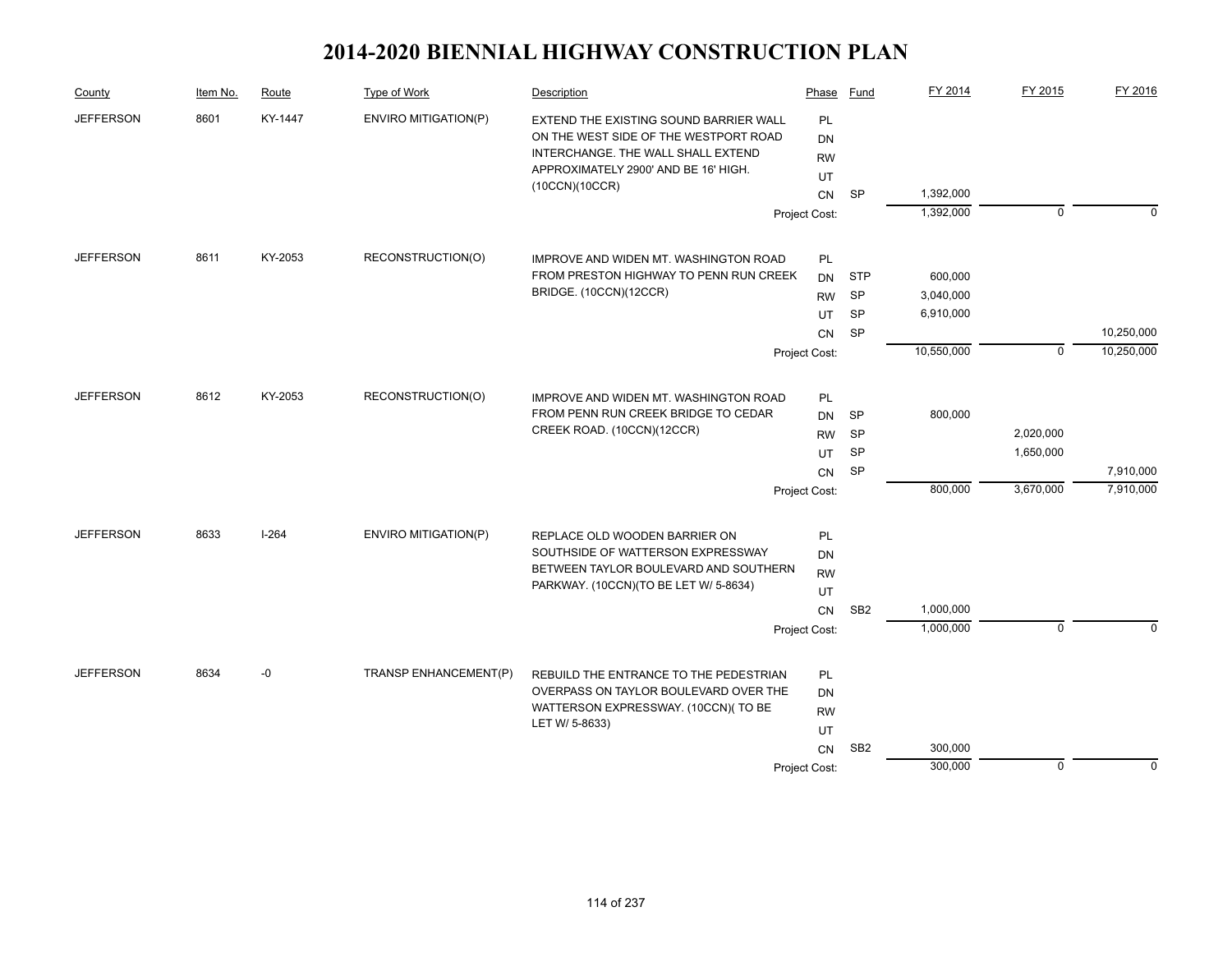| County           | Item No. | Route        | Type of Work                          | Description                                                                                                  | Phase                        | Fund       | FY 2014     | FY 2015     | FY 2016  |
|------------------|----------|--------------|---------------------------------------|--------------------------------------------------------------------------------------------------------------|------------------------------|------------|-------------|-------------|----------|
| <b>JEFFERSON</b> | 8702     | KY-2251      | BIKE/PED FACIL(O)                     | UPGRADE A 1-MILE SECTION OF SIDEWALKS,<br>CURBING AND BEAUTIFICATION TO BARDSTOWN<br>ROAD IN BUECHEL.(12CCN) | PL<br><b>DN</b><br><b>RW</b> | SPP        | 50,000      |             |          |
|                  |          |              |                                       |                                                                                                              | UT                           |            |             |             |          |
|                  |          |              |                                       |                                                                                                              | CN                           | SPP        | 300,000     |             |          |
|                  |          |              |                                       |                                                                                                              | Project Cost:                |            | 350,000     | $\mathbf 0$ | $\Omega$ |
| <b>JEFFERSON</b> | 8703     | <b>US-31</b> | <b>BIKE/PED FACIL(O)</b>              | RESURFACE, STREETSCAPE, PEDESTRIAN                                                                           | PL                           |            |             |             |          |
|                  |          |              |                                       | BUMP-OUTS AND OTHER TRAFFIC                                                                                  | DN                           |            |             |             |          |
|                  |          |              |                                       | IMPROVEMENTS ON EAST MARKET STREET                                                                           | <b>RW</b>                    |            |             |             |          |
|                  |          |              |                                       | FROM BAXTER TO BROOK STREET, BETWEEN                                                                         | UT                           |            |             |             |          |
|                  |          |              |                                       | NUCLEUS UL URBAN RESEARCH PARK AND                                                                           | CN                           | <b>SPP</b> | 8,500,000   |             |          |
|                  |          |              |                                       |                                                                                                              | Project Cost:                |            | 8,500,000   | $\mathbf 0$ | $\Omega$ |
| <b>JEFFERSON</b> | 8706     | $I-64$       | <b>ENVIRO MITIGATION(P)</b>           | <b>DESIGN AND CONSTRUCT A SOUND BARRIER</b>                                                                  | PL                           |            |             |             |          |
|                  |          |              | WALL APPROX. 100 FEET EAST OF HOGARTH | <b>DN</b>                                                                                                    |                              |            |             |             |          |
|                  |          |              |                                       | DRIVE HEADING WEST TO APPROX. 100 FEET                                                                       | <b>RW</b>                    |            |             |             |          |
|                  |          |              |                                       | PAST LINN STATION ROAD.(12CCN)                                                                               | UT                           |            |             |             |          |
|                  |          |              |                                       |                                                                                                              | CN                           | SPP        | 1,280,000   |             |          |
|                  |          |              |                                       |                                                                                                              | Project Cost:                |            | 1,280,000   | 0           | $\Omega$ |
| <b>JEFFERSON</b> | 8707     | $-0$         | NEW ROUTE(O)                          | CONSTRUCT A NEW EXTENSION ROAD FROM                                                                          | PL                           |            |             |             |          |
|                  |          |              |                                       | SOUTH FOURTH STREET TO WARNOCK AS PER                                                                        | DN                           |            |             |             |          |
|                  |          |              |                                       | AGREEMENT WITH THE UNIVERSITY OF                                                                             | <b>RW</b>                    |            |             |             |          |
|                  |          |              |                                       | LOUISVILLE FOUNDATION AND KYTC.(12CCN)                                                                       | UT                           |            |             |             |          |
|                  |          |              |                                       |                                                                                                              | CN                           | SPP        |             | 20,000,000  |          |
|                  |          |              |                                       |                                                                                                              | Project Cost:                |            | $\mathbf 0$ | 20,000,000  | $\Omega$ |
| <b>JEFFERSON</b> | 8716     | $I-264$      | TRANSP ENHANCEMENT(P)                 | SOUND BARRIER ON I-264 FROM RAMP TO US                                                                       | <b>PL</b>                    |            |             |             |          |
|                  |          |              |                                       | 42 SOUTH TO EXISTING BARRIERS.(12CCN)                                                                        | DN                           |            |             |             |          |
|                  |          |              |                                       |                                                                                                              | <b>RW</b>                    |            |             |             |          |
|                  |          |              |                                       |                                                                                                              | UT                           |            |             |             |          |
|                  |          |              |                                       |                                                                                                              | CN                           | SP         |             | 1,200,000   |          |
|                  |          |              |                                       |                                                                                                              | Project Cost:                |            | $\mathbf 0$ | 1,200,000   | $\Omega$ |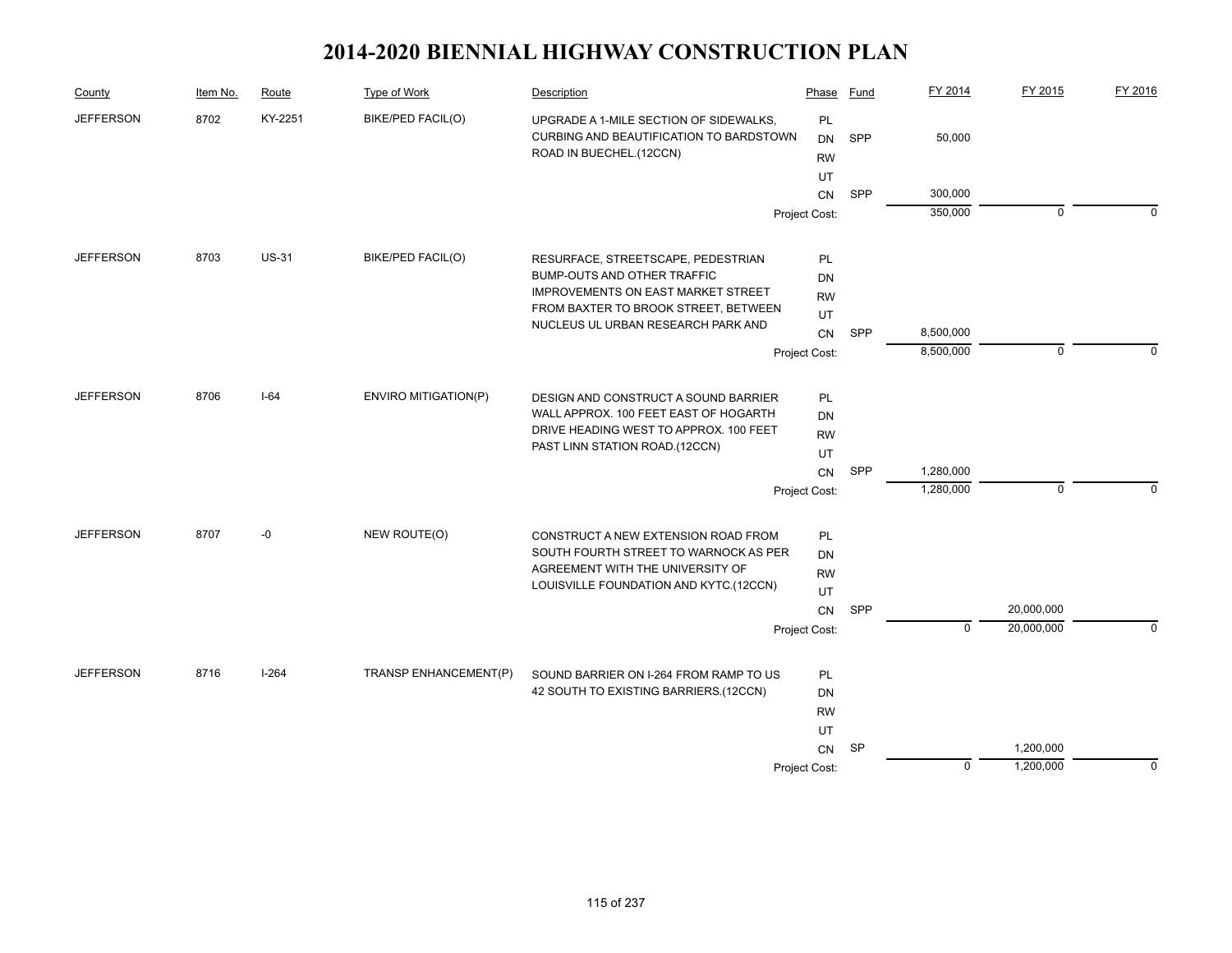| County           | Item No. | Route    | Type of Work          | Description                                | Phase           | Fund      | FY 2014     | FY 2015     | FY 2016     |
|------------------|----------|----------|-----------------------|--------------------------------------------|-----------------|-----------|-------------|-------------|-------------|
| <b>JEFFERSON</b> | 8717     | $I-64$   | TRANSP ENHANCEMENT(P) | SOUND BARRIER ON I-64 FROM WATTERSON       | PL              |           |             |             |             |
|                  |          |          |                       | RAMP TO EXISTING SOUND BARRIER. (12CCN)    | DN              |           |             |             |             |
|                  |          |          |                       |                                            | <b>RW</b>       |           |             |             |             |
|                  |          |          |                       |                                            | UT              |           |             |             |             |
|                  |          |          |                       |                                            | CN              | <b>SP</b> |             | 1,200,000   |             |
|                  |          |          |                       |                                            | Project Cost:   |           | $\mathbf 0$ | 1,200,000   | $\mathbf 0$ |
| <b>JEFFERSON</b> | 8854     | $I-265$  | TRANSP ENHANCEMENT(P) | ERECT SOUND WALL ON SOUTH SIDE OF GENE     | <b>PL</b>       |           |             |             |             |
|                  |          |          |                       | SNYDER FREEWAY FROM MP 18.0 TO MP 18.5.    | <b>DN</b>       |           |             |             |             |
|                  |          |          |                       |                                            | <b>RW</b>       |           |             |             |             |
|                  |          |          |                       |                                            | UT              |           |             |             |             |
|                  |          |          |                       |                                            | ${\sf CN}$      | SP        |             |             | 2,000,000   |
|                  |          |          |                       |                                            | Project Cost:   |           | $\mathbf 0$ | $\mathbf 0$ | 2,000,000   |
| <b>JEFFERSON</b> | 8855     | $I-265$  | TRANSP ENHANCEMENT(P) | ERECT SOUND WALL ON NORTH SIDE OF GENE     | <b>PL</b>       |           |             |             |             |
|                  |          |          |                       | SNYDER FREEWAY FROM MP 15.3 TO MP 16.1.    | <b>DN</b>       |           |             |             |             |
|                  |          |          |                       |                                            |                 |           |             |             |             |
|                  |          |          |                       |                                            | <b>RW</b><br>UT |           |             |             |             |
|                  |          |          |                       |                                            | ${\sf CN}$      | <b>SP</b> |             |             | 3,000,000   |
|                  |          |          |                       |                                            | Project Cost:   |           | $\mathbf 0$ | $\mathbf 0$ | 3,000,000   |
| <b>JEFFERSON</b> | 8858     | $1 - 71$ | TRANSP ENHANCEMENT(P) | DESIGN AND CONSTRUCT A SOUND BARRIER       | <b>PL</b>       |           |             |             |             |
|                  |          |          |                       | WALL ON THE NORTH SIDE OF I-71 FROM MP 5.4 | <b>DN</b>       |           |             |             |             |
|                  |          |          |                       | TO MP 6.3 FOR APPROX. 4700 FEET.           | <b>RW</b>       |           |             |             |             |
|                  |          |          |                       |                                            | UT              |           |             |             |             |
|                  |          |          |                       |                                            | CN              | <b>SP</b> |             | 2,961,000   |             |
|                  |          |          |                       |                                            | Project Cost:   |           | $\mathbf 0$ | 2,961,000   | $\mathbf 0$ |
| <b>JEFFERSON</b> | 8859     | $1 - 71$ | TRANSP ENHANCEMENT(P) | DESIGN AND CONSTRUCT A SOUND BARRIER       | <b>PL</b>       |           |             |             |             |
|                  |          |          |                       | WALL ON THE SOUTH SIDE OF I-71 FROM MP 7.5 | <b>DN</b>       |           |             |             |             |
|                  |          |          |                       | TO MP 8.4 FOR APPROX. 4700 FEET.           | <b>RW</b>       |           |             |             |             |
|                  |          |          |                       |                                            | UT              |           |             |             |             |
|                  |          |          |                       |                                            | CN              | SPP       |             | 2,961,000   |             |
|                  |          |          |                       |                                            | Project Cost:   |           | $\mathbf 0$ | 2,961,000   | $\mathbf 0$ |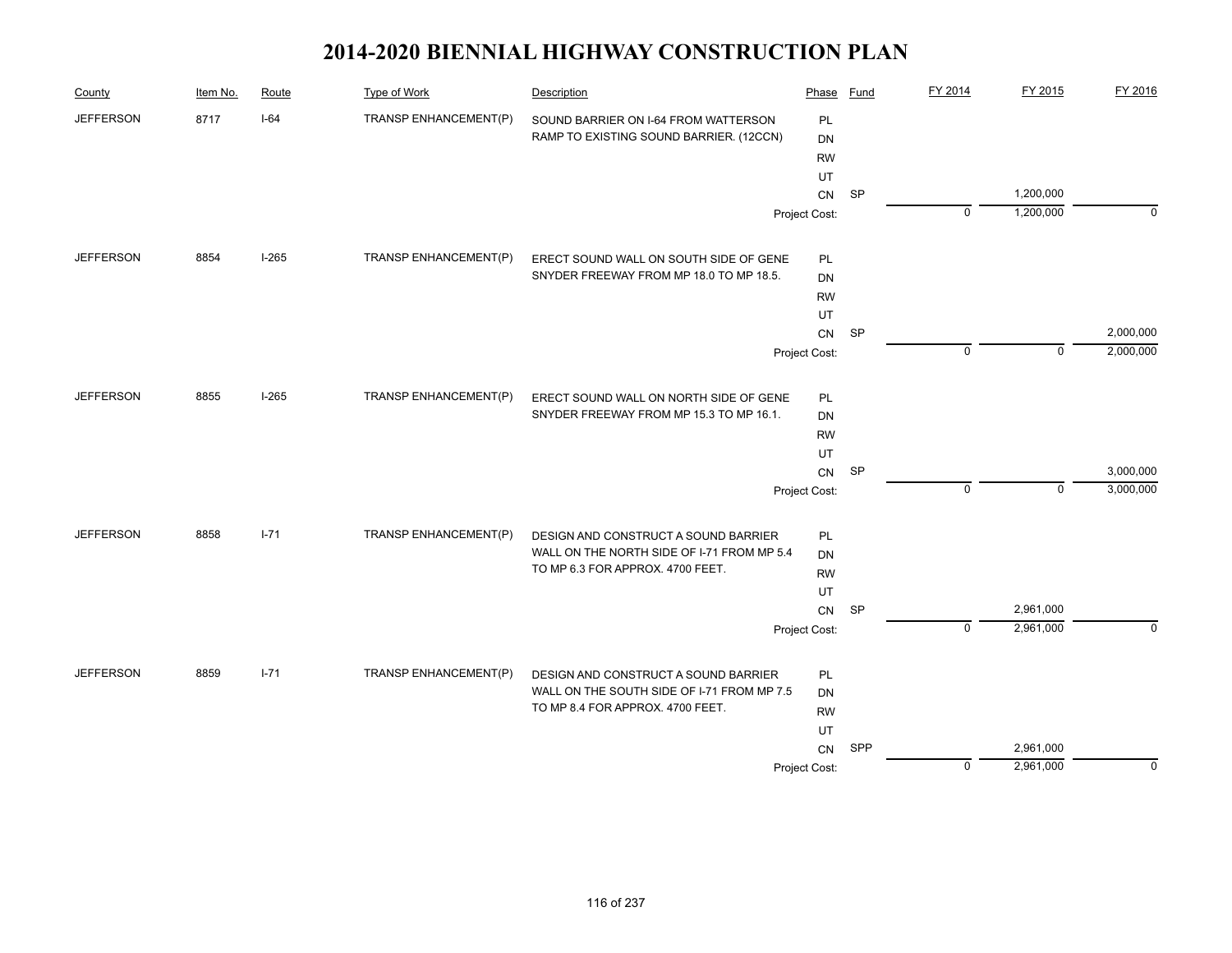| County                     | Item No. | Route  | Type of Work          | Description                                | Phase                 | <b>Fund</b> | FY 2014        | FY 2015     | FY 2016     |
|----------------------------|----------|--------|-----------------------|--------------------------------------------|-----------------------|-------------|----------------|-------------|-------------|
| <b>JEFFERSON</b>           | 8860     | $I-71$ | TRANSP ENHANCEMENT(P) | DESIGN AND CONSTRUCT A SOUND BARRIER       | PL                    |             |                |             |             |
|                            |          |        |                       | WALL ON THE NORTH SIDE OF I-71 FROM MP 7.5 | <b>DN</b>             |             |                |             |             |
|                            |          |        |                       | TO MP 8.7 FOR APPROX. 6400 FEET.           | <b>RW</b>             |             |                |             |             |
|                            |          |        |                       |                                            | UT                    |             |                |             |             |
|                            |          |        |                       |                                            | CN                    | SPP         |                | 4,608,000   |             |
|                            |          |        |                       |                                            | Project Cost:         |             | $\mathbf 0$    | 4,608,000   | $\mathbf 0$ |
| Total for JEFFERSON county |          |        |                       |                                            | PL                    |             |                | 200,000     |             |
|                            |          |        |                       |                                            | DN                    |             | 17,492,320     | 200,000     | 400,000     |
|                            |          |        |                       |                                            | <b>RW</b>             |             | 31,130,000     | 3,730,000   | 11,610,000  |
|                            |          |        |                       |                                            | UT                    |             | 17,185,000     | 6,354,169   | 4,200,000   |
|                            |          |        |                       |                                            | CN                    |             | 126,997,324    | 103,904,655 | 98,804,413  |
|                            |          |        |                       |                                            | <b>Total Amounts:</b> |             | 192,804,644    | 114,388,824 | 115,014,413 |
| <b>JESSAMINE</b>           | 87.2     | -0     | NEW ROUTE(O)          | EAST NICHOLASVILLE BYPASS SECTION IA       | <b>PL</b>             |             |                |             |             |
|                            |          |        |                       | FROM 50 FEET SOUTH OF KY 39 TO 125 FEET    | <b>DN</b>             |             |                |             |             |
|                            |          |        |                       | NORTH OF KY 169.                           | <b>RW</b>             |             |                |             |             |
|                            |          |        |                       |                                            | UT                    |             |                |             |             |
|                            |          |        |                       |                                            | ${\sf CN}$            | <b>SP</b>   |                | 15,000,000  |             |
|                            |          |        |                       |                                            | Project Cost:         |             | $\mathbf 0$    | 15,000,000  | $\Omega$    |
| <b>JESSAMINE</b>           | 87.3     | $-0$   | NEW ROUTE(O)          | EAST NICHOLASVILLE BYPASS SECTION IB       | PL                    |             |                |             |             |
|                            |          |        |                       | FROM 125 FEET NORTH OF KY 169 TO END OF    | <b>DN</b>             |             |                |             |             |
|                            |          |        |                       | PROJECT AT TIE-IN TO WEST BYPASS. THIS     | <b>RW</b>             |             |                |             |             |
|                            |          |        |                       | INCLUDES THE INTERCHANGE AT US 27 NORTH    | UT                    |             |                |             |             |
|                            |          |        |                       | OF NICHOLASVILLE.                          | CN                    | SP          |                | 38,000,000  |             |
|                            |          |        |                       |                                            | Project Cost:         |             | $\Omega$       | 38,000,000  | $\Omega$    |
|                            |          |        |                       |                                            |                       |             |                |             |             |
| <b>JESSAMINE</b>           | 87.5     | -0     | NEW ROUTE(O)          | EAST NICHOLASVILLE BYPASS SECTION II;      | PL                    |             |                |             |             |
|                            |          |        |                       | FROM KY-39, EXTENDING SOUTHEASTERLY TO     | <b>DN</b>             |             |                |             |             |
|                            |          |        |                       | US-27 SOUTH OF NICHOLASVILLE. (SEE         | <b>RW</b>             |             |                |             |             |
|                            |          |        |                       | 7-8305.00 FOR D PHASE.)(2000BOP)(12CCR)    | UT                    |             |                |             |             |
|                            |          |        |                       |                                            | CN                    | <b>STP</b>  |                | 13,240,000  |             |
|                            |          |        |                       |                                            | Project Cost:         |             | $\overline{0}$ | 13,240,000  | 0           |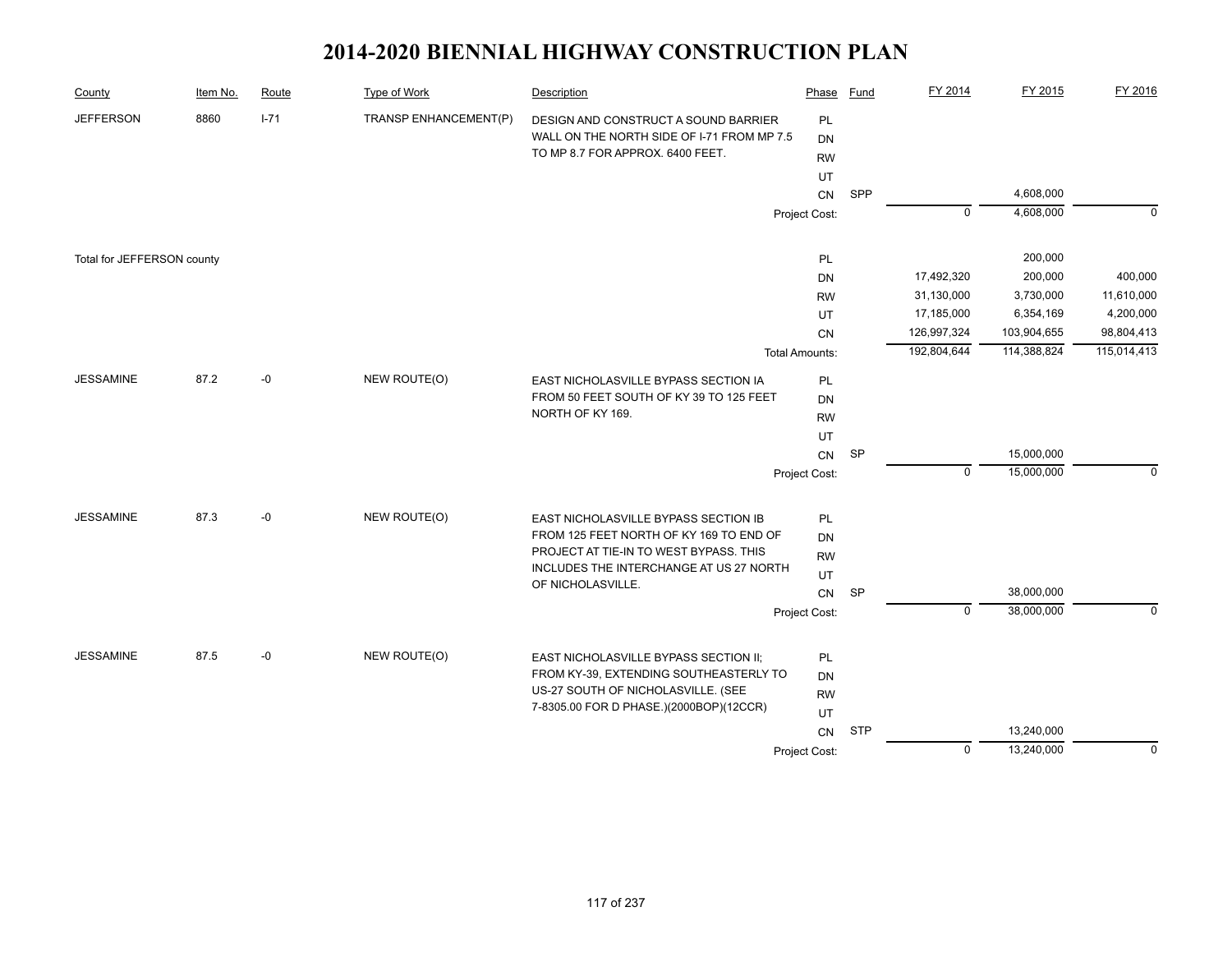| County           | Item No. | Route   | Type of Work         | Description                              | Phase         | Fund       | FY 2014            | FY 2015     | FY 2016     |
|------------------|----------|---------|----------------------|------------------------------------------|---------------|------------|--------------------|-------------|-------------|
| <b>JESSAMINE</b> | 376      | CS-1486 | NEW ROUTE(O)         | EXTEND EAST BRANNON ROAD FROM END OF     | PL            |            |                    |             |             |
|                  |          |         |                      | EXISTING ROAD FROM EAST OF LAUDERDALE    | <b>DN</b>     |            |                    |             |             |
|                  |          |         |                      | DRIVE (CS 1501) TO TATES CREEK ROAD (KY  | <b>RW</b>     | SPP        |                    | 3,000,000   |             |
|                  |          |         |                      | 1974) (2-LANE IMPROVEMENT)(12CCR)        | UT            |            |                    |             |             |
|                  |          |         |                      |                                          | <b>CN</b>     |            |                    |             |             |
|                  |          |         |                      |                                          | Project Cost: |            | $\mathbf 0$        | 3,000,000   | $\mathbf 0$ |
| <b>JESSAMINE</b> | 396      | KY-1268 | MATCHED FED FUNDS(O) | WILMORE DOWNTOWN DRAINAGE AND STREET     | PL            |            |                    |             |             |
|                  |          |         |                      | IMPROVEMENTS. (2008BOPC)(FUNDING         | <b>DN</b>     |            |                    |             |             |
|                  |          |         |                      | SUBJECT TO FISCAL CONSTRAINT PENDING MPO | <b>RW</b>     | <b>SLX</b> | 50,000             |             |             |
|                  |          |         |                      | $TIP$ )                                  |               | <b>SLX</b> |                    |             |             |
|                  |          |         |                      |                                          | UT            | <b>SLX</b> | 125,000<br>290,000 |             |             |
|                  |          |         |                      |                                          | CN            |            | 465,000            | $\mathbf 0$ | $\mathbf 0$ |
|                  |          |         |                      |                                          | Project Cost: |            |                    |             |             |
| <b>JESSAMINE</b> | 397      | KY-29   | SAFETY(P)            | TURN LANES AT W. JESSAMINE HIGH SCHOOL   | PL            |            |                    |             |             |
|                  |          |         |                      | AND E. JESSAMINE MIDDLE SCHOOL.          | <b>DN</b>     |            |                    |             |             |
|                  |          |         |                      | (2008BOPC)(FUNDING SUBJECT TO FISCAL     | <b>RW</b>     |            |                    |             |             |
|                  |          |         |                      | CONSTRAINT PENDING MPO TIP)              | UT            |            |                    |             |             |
|                  |          |         |                      |                                          | CN            | <b>SLX</b> | 20,000             |             |             |
|                  |          |         |                      |                                          | Project Cost: |            | 20,000             | $\mathbf 0$ | $\mathbf 0$ |
| <b>JESSAMINE</b> | 414      | KY-1980 | SAFETY(P)            | IMPROVE ROADWAY GEOMETRICS, TYPICAL      | PL            |            |                    |             |             |
|                  |          |         |                      | SECTION, AND ROADWAY HAZARDS ON KY       | DN            |            |                    |             |             |
|                  |          |         |                      | 1980 (BRANNON RD) FROM US 68             | <b>RW</b>     | <b>STP</b> |                    |             | 7,500,000   |
|                  |          |         |                      | (HARRODSBURG RD) TO US 27                | UT            | <b>STP</b> |                    |             | 5,000,000   |
|                  |          |         |                      | (NICHOLASVILLE RD)(12CCR)                |               |            |                    |             |             |
|                  |          |         |                      |                                          | <b>CN</b>     |            | $\mathbf 0$        | $\mathbf 0$ | 12,500,000  |
|                  |          |         |                      |                                          | Project Cost: |            |                    |             |             |
| <b>JESSAMINE</b> | 419      | KY-169  | RECONSTRUCTION(O)    | RECONSTRUCT KY 169 JUST EAST OF KEENE    | PL            |            |                    |             |             |
|                  |          |         |                      | TO ELIMINATE DROP OFFS                   | <b>DN</b>     | SPP        |                    | 400,000     |             |
|                  |          |         |                      |                                          | <b>RW</b>     |            |                    |             |             |
|                  |          |         |                      |                                          | UT            |            |                    |             |             |
|                  |          |         |                      |                                          | <b>CN</b>     |            |                    |             |             |
|                  |          |         |                      |                                          | Project Cost: |            | $\mathbf 0$        | 400,000     | $\mathbf 0$ |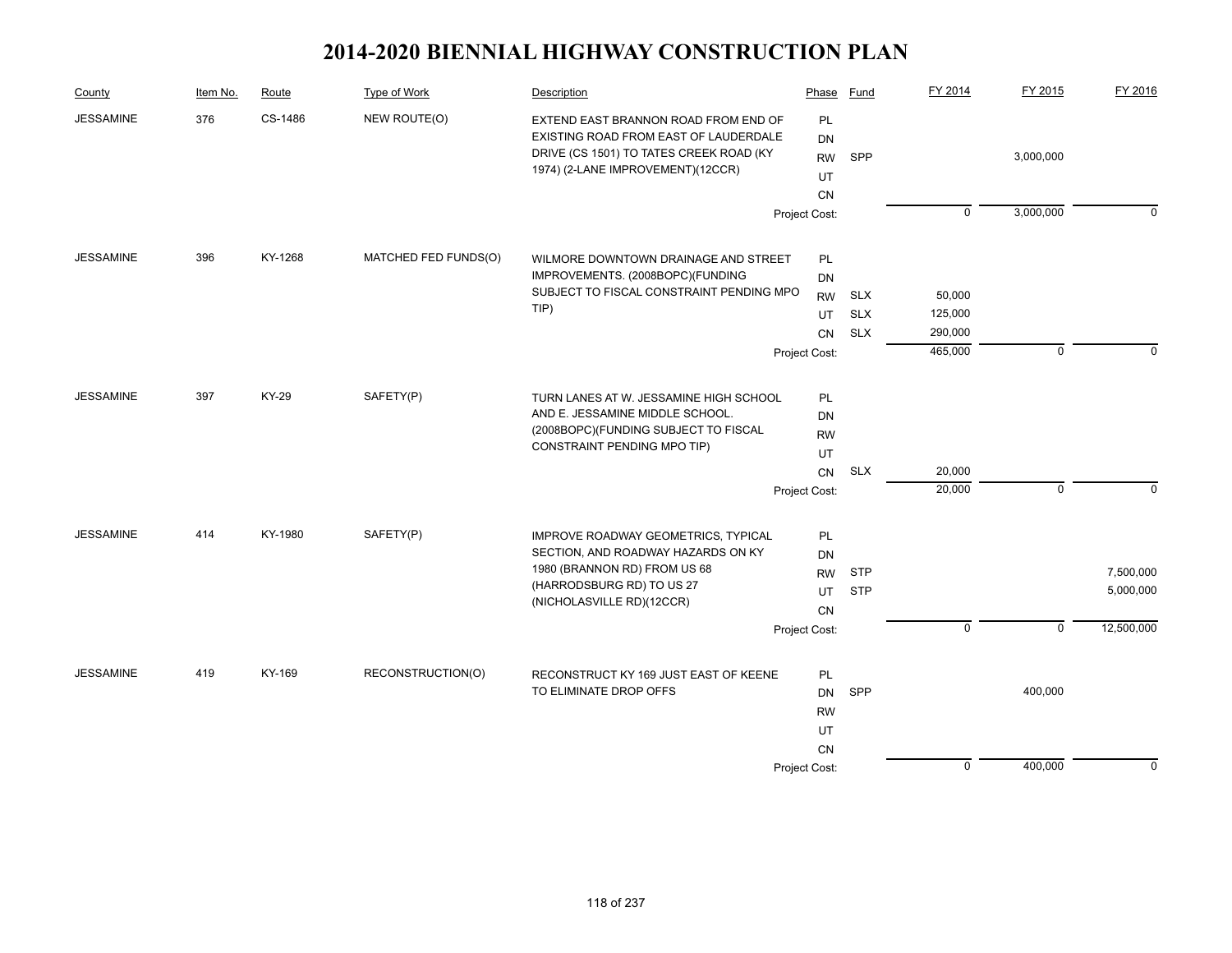| County                     | Item No. | Route         | <b>Type of Work</b>          | Description                                                                                                                                                                  | Phase                                            | <b>Fund</b> | FY 2014        | FY 2015        | FY 2016     |
|----------------------------|----------|---------------|------------------------------|------------------------------------------------------------------------------------------------------------------------------------------------------------------------------|--------------------------------------------------|-------------|----------------|----------------|-------------|
| <b>JESSAMINE</b>           | 430      | $US-27$       | SAFETY(P)                    | ACCESS MANAGEMENT ON NICHOLASVILLE<br>ROAD BETWEEN NICHOLASVILLE AND<br>MAN-O-WAR BLVD.                                                                                      | PL<br><b>DN</b><br><b>RW</b><br>UT<br>${\sf CN}$ | SP          |                | 600,000        |             |
|                            |          |               |                              |                                                                                                                                                                              | Project Cost:                                    |             | $\overline{0}$ | 600,000        | $\mathbf 0$ |
| <b>JESSAMINE</b>           | 915      | <b>US-68</b>  | SAFETY(P)                    | RECONSTRUCT INTERSECTION OF KY 29 NORTH<br>OF WILMORE.                                                                                                                       | PL<br>DN                                         |             |                |                |             |
|                            |          |               |                              |                                                                                                                                                                              | <b>RW</b>                                        | <b>STP</b>  | 1,500,000      |                |             |
|                            |          |               |                              |                                                                                                                                                                              | UT                                               | <b>STP</b>  |                | 600,000        |             |
|                            |          |               |                              |                                                                                                                                                                              | CN                                               | <b>STP</b>  |                |                | 3,000,000   |
|                            |          |               |                              |                                                                                                                                                                              | Project Cost:                                    |             | 1,500,000      | 600,000        | 3,000,000   |
| <b>JESSAMINE</b>           | 8851     | <b>US-169</b> | <b>BRIDGE REPLACEMENT(P)</b> | REPLACE RAILROAD BRIDGE ON US 169 (NORTH                                                                                                                                     | PL                                               |             |                |                |             |
|                            |          |               |                              | 3RD STREET) BETWEEN MEADOWLARK LANE &                                                                                                                                        | <b>DN</b>                                        | SP          |                |                | 500,000     |
|                            |          |               |                              | ILHARDT AVENUE.                                                                                                                                                              | <b>RW</b>                                        |             |                |                |             |
|                            |          |               |                              |                                                                                                                                                                              | UT                                               |             |                |                |             |
|                            |          |               |                              |                                                                                                                                                                              | CN                                               |             |                |                |             |
|                            |          |               |                              |                                                                                                                                                                              | Project Cost:                                    |             | $\Omega$       | $\overline{0}$ | 500,000     |
| Total for JESSAMINE county |          |               |                              |                                                                                                                                                                              | PL                                               |             |                |                |             |
|                            |          |               |                              |                                                                                                                                                                              | DN                                               |             |                | 1,000,000      | 500,000     |
|                            |          |               |                              |                                                                                                                                                                              | <b>RW</b>                                        |             | 1,550,000      | 3,000,000      | 7,500,000   |
|                            |          |               |                              |                                                                                                                                                                              | UT                                               |             | 125,000        | 600,000        | 5,000,000   |
|                            |          |               |                              |                                                                                                                                                                              | ${\sf CN}$                                       |             | 310,000        | 66,240,000     | 3,000,000   |
|                            |          |               |                              |                                                                                                                                                                              | <b>Total Amounts:</b>                            |             | 1,985,000      | 70,840,000     | 16,000,000  |
| <b>JOHNSON</b>             | 194      | KY-40         | SAFETY(P)                    | ADDRESS GEOMETRIC AND SAFETY ISSUES<br>AND FUTURE CONGESTION MITIGATION ON KY<br>40 FROM 0.10 MILE WEST OF TEAYS BR. ROAD<br>TO 0.10 MILE EAST OF TEAYS BR. ROAD.<br>(12CCR) | PL<br><b>DN</b><br><b>RW</b><br>UT<br>${\sf CN}$ | SPP         |                | 500,000        |             |
|                            |          |               |                              |                                                                                                                                                                              | Project Cost:                                    |             | $\overline{0}$ | 500,000        | $\mathbf 0$ |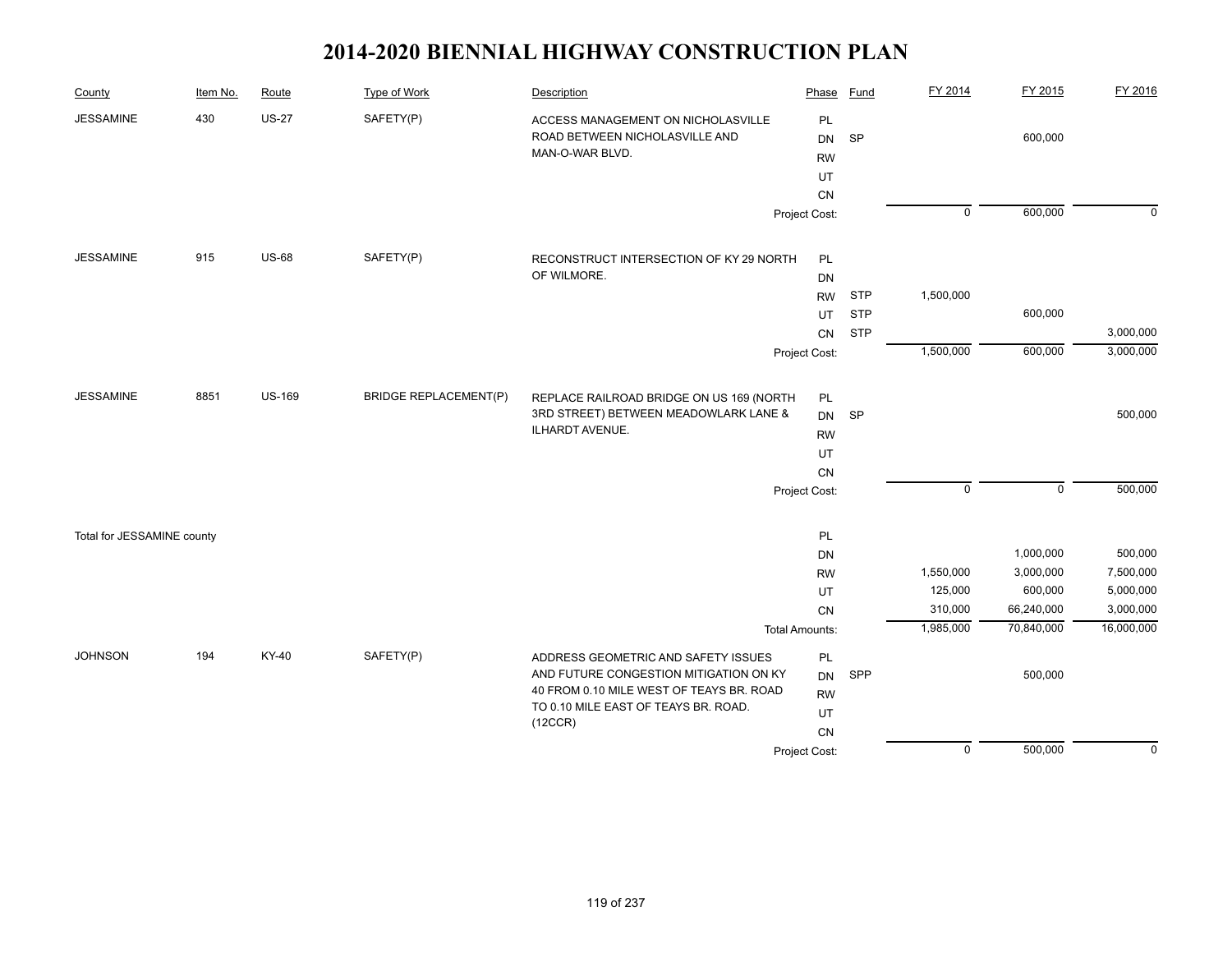| County                   | Item No. | Route    | <b>Type of Work</b>          | Description                                          | Phase                 | <b>Fund</b>     | FY 2014    | FY 2015        | FY 2016     |
|--------------------------|----------|----------|------------------------------|------------------------------------------------------|-----------------------|-----------------|------------|----------------|-------------|
| <b>JOHNSON</b>           | 1114     | KY-40    | <b>BRIDGE REPLACEMENT(P)</b> | REPLACE BRIDGE ON KY 40 OVER BRANCH OF               | PL                    |                 |            |                |             |
|                          |          |          |                              | LITTLE PAINT CREEK 0.38 MILE NE OF                   | DN                    |                 |            |                |             |
|                          |          |          |                              | JOHNSON/MAGOFFIN COUNTY LINE (SR 12.5)<br>058B00012N | <b>RW</b>             | <b>BRO</b>      | 400,000    |                |             |
|                          |          |          |                              |                                                      | UT                    | <b>BRO</b>      | 225,000    |                |             |
|                          |          |          |                              |                                                      | CN                    | <b>BRO</b>      |            | 950,000        |             |
|                          |          |          |                              |                                                      | Project Cost:         |                 | 625,000    | 950,000        | $\mathbf 0$ |
| <b>JOHNSON</b>           | 5008     | KY-321   | ROCKFALL MITIGTN(P)          | CORRECT ROCKFALL HAZARD @ MP 1.80 TO                 | PL                    |                 |            |                |             |
|                          |          |          |                              | 3.05. (04CCR)(10CCR)(12CCR)                          | DN                    |                 |            |                |             |
|                          |          |          |                              |                                                      | <b>RW</b>             | SPP             | 790,000    |                |             |
|                          |          |          |                              |                                                      | UT                    | SPP             | 780,000    |                |             |
|                          |          |          |                              |                                                      | <b>CN</b>             | SPP             |            | 12,600,000     |             |
|                          |          |          |                              |                                                      | Project Cost:         |                 | 1,570,000  | 12,600,000     | $\mathbf 0$ |
| Total for JOHNSON county |          |          |                              |                                                      | PL                    |                 |            |                |             |
|                          |          |          |                              |                                                      | DN                    |                 |            | 500,000        |             |
|                          |          |          |                              |                                                      | <b>RW</b>             |                 | 1,190,000  |                |             |
|                          |          |          |                              |                                                      | UT                    |                 | 1,005,000  |                |             |
|                          |          |          |                              |                                                      | CN                    |                 |            | 13,550,000     |             |
|                          |          |          |                              |                                                      | <b>Total Amounts:</b> |                 | 2,195,000  | 14,050,000     | $\Omega$    |
| <b>KENTON</b>            | 17.04    | $I - 75$ | <b>BRIDGE REPLACEMENT(P)</b> | TRANSPORTATION IMPROVEMENTS TO BRENT                 | PL                    |                 |            |                |             |
|                          |          |          |                              | SPENCE BRIDGE. (2005HPP-KY154 AND KY 143):           | DN                    |                 |            |                |             |
|                          |          |          |                              | (059B00046N) (THESE FUNDS WILL BE USED BY            | <b>RW</b>             |                 |            |                |             |
|                          |          |          |                              | KYTC FOR CONTINUED PROJECT<br>DEVELOPMENT)           | UT                    |                 |            |                |             |
|                          |          |          |                              |                                                      | CN                    | <b>HPP</b>      | 22,260,437 |                |             |
|                          |          |          |                              |                                                      | Project Cost:         |                 | 22,260,437 | $\mathbf 0$    | $\mathbf 0$ |
| <b>KENTON</b>            | 17.09    | $I-75$   | RELOCATION(O)                | BRENT SPENCE BRIDGE RELOCATION PROJECT               | PL                    |                 |            |                |             |
|                          |          |          |                              | (ADDITIONAL PROJECT FUNDS)(10CCR)                    | DN                    |                 |            |                |             |
|                          |          |          |                              |                                                      | <b>RW</b>             |                 |            |                |             |
|                          |          |          |                              |                                                      | UT                    |                 |            |                |             |
|                          |          |          |                              |                                                      | CN                    | SB <sub>2</sub> | 6,520,000  |                |             |
|                          |          |          |                              |                                                      | Project Cost:         |                 | 6,520,000  | $\overline{0}$ | $\mathbf 0$ |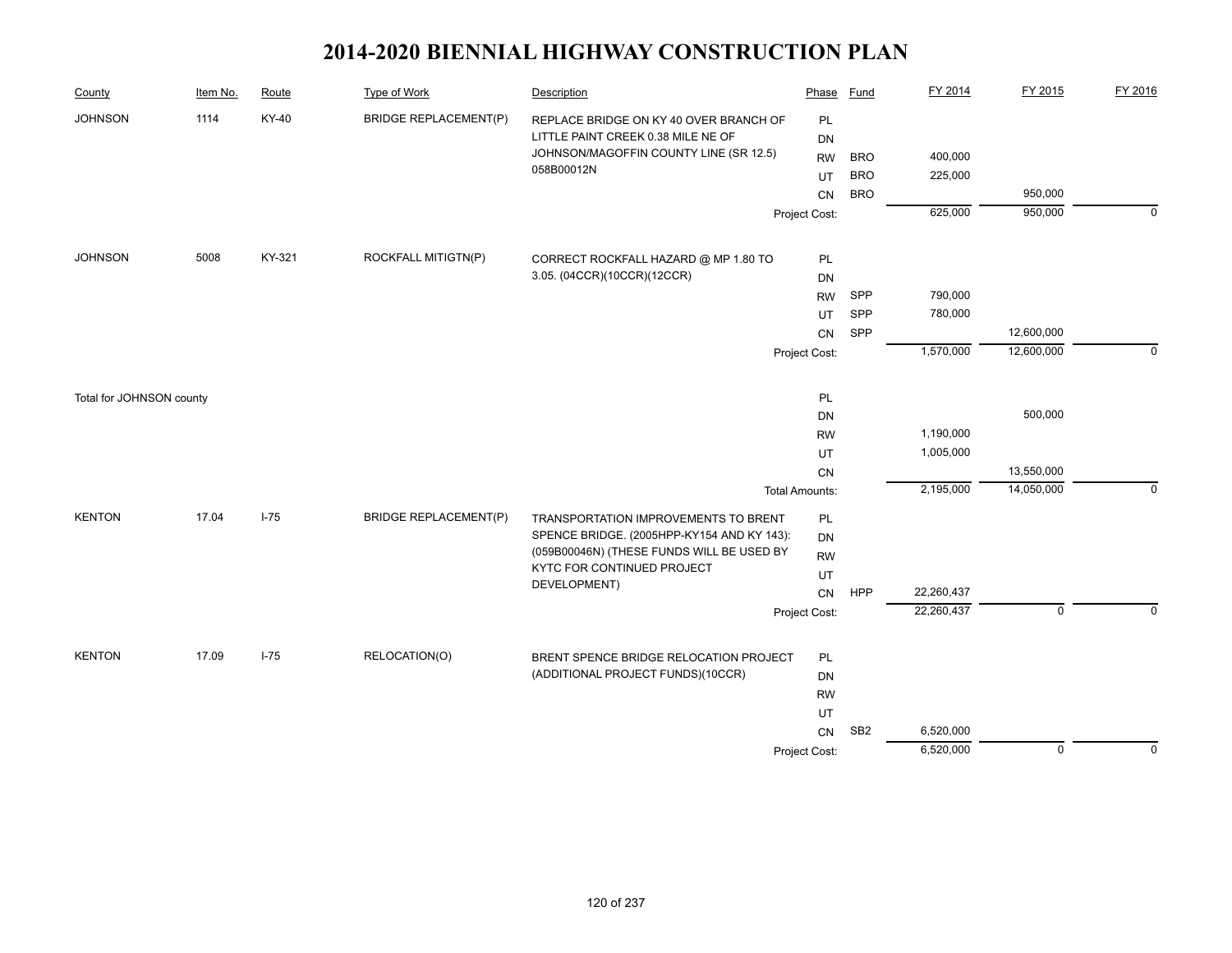| County        | Item No. | Route  | <b>Type of Work</b> | Description                             | Phase         | <b>Fund</b> | FY 2014        | FY 2015        | FY 2016     |
|---------------|----------|--------|---------------------|-----------------------------------------|---------------|-------------|----------------|----------------|-------------|
| <b>KENTON</b> | 17.1     | $I-75$ | RELOCATION(O)       | BRENT SPENCE BRIDGE RELOCATION PROJECT. | PL            |             |                |                |             |
|               |          |        |                     |                                         | DN            |             |                |                |             |
|               |          |        |                     |                                         | <b>RW</b>     | $\sf IM$    |                | 7,400,000      |             |
|               |          |        |                     |                                         | UT            | IM          |                | 5,080,000      |             |
|               |          |        |                     |                                         | CN            |             |                |                |             |
|               |          |        |                     |                                         | Project Cost: |             | $\overline{0}$ | 12,480,000     | $\mathbf 0$ |
| <b>KENTON</b> | 17.15    | $I-75$ | RELOCATION(O)       | BRENT SPENCE BRIDGE RELOCATION PROJECT. | PL            |             |                |                |             |
|               |          |        |                     |                                         | DN            |             |                |                |             |
|               |          |        |                     |                                         | <b>RW</b>     |             |                |                |             |
|               |          |        |                     |                                         | UT            |             |                |                |             |
|               |          |        |                     |                                         | ${\sf CN}$    | SP          |                |                | 99,999,999  |
|               |          |        |                     |                                         | Project Cost: |             | $\mathsf 0$    | $\mathsf 0$    | 99,999,999  |
| <b>KENTON</b> | 17.16    | $I-75$ | RELOCATION(O)       | BRENT SPENCE BRIDGE RELOCATION PROJECT. | PL            |             |                |                |             |
|               |          |        |                     |                                         | DN            |             |                |                |             |
|               |          |        |                     |                                         | <b>RW</b>     |             |                |                |             |
|               |          |        |                     |                                         | UT            |             |                |                |             |
|               |          |        |                     |                                         | ${\sf CN}$    | SP          |                |                | 99,999,999  |
|               |          |        |                     |                                         | Project Cost: |             | $\mathsf 0$    | $\mathbf 0$    | 99,999,999  |
| <b>KENTON</b> | 17.17    | $I-75$ | RELOCATION(O)       | BRENT SPENCE BRIDGE RELOCATION PROJECT. | PL            |             |                |                |             |
|               |          |        |                     |                                         | DN            |             |                |                |             |
|               |          |        |                     |                                         | <b>RW</b>     |             |                |                |             |
|               |          |        |                     |                                         | UT            |             |                |                |             |
|               |          |        |                     |                                         | ${\sf CN}$    | SP          |                |                | 99,999,999  |
|               |          |        |                     |                                         | Project Cost: |             | $\overline{0}$ | $\overline{0}$ | 99,999,999  |
| KENTON        | 17.18    | $I-75$ | RELOCATION(O)       | BRENT SPENCE BRIDGE RELOCATION PROJECT. | PL            |             |                |                |             |
|               |          |        |                     |                                         | DN            |             |                |                |             |
|               |          |        |                     |                                         | <b>RW</b>     |             |                |                |             |
|               |          |        |                     |                                         | UT            |             |                |                |             |
|               |          |        |                     |                                         | CN            | SP          |                |                | 99,999,999  |
|               |          |        |                     |                                         | Project Cost: |             | $\mathsf 0$    | $\mathsf 0$    | 99,999,999  |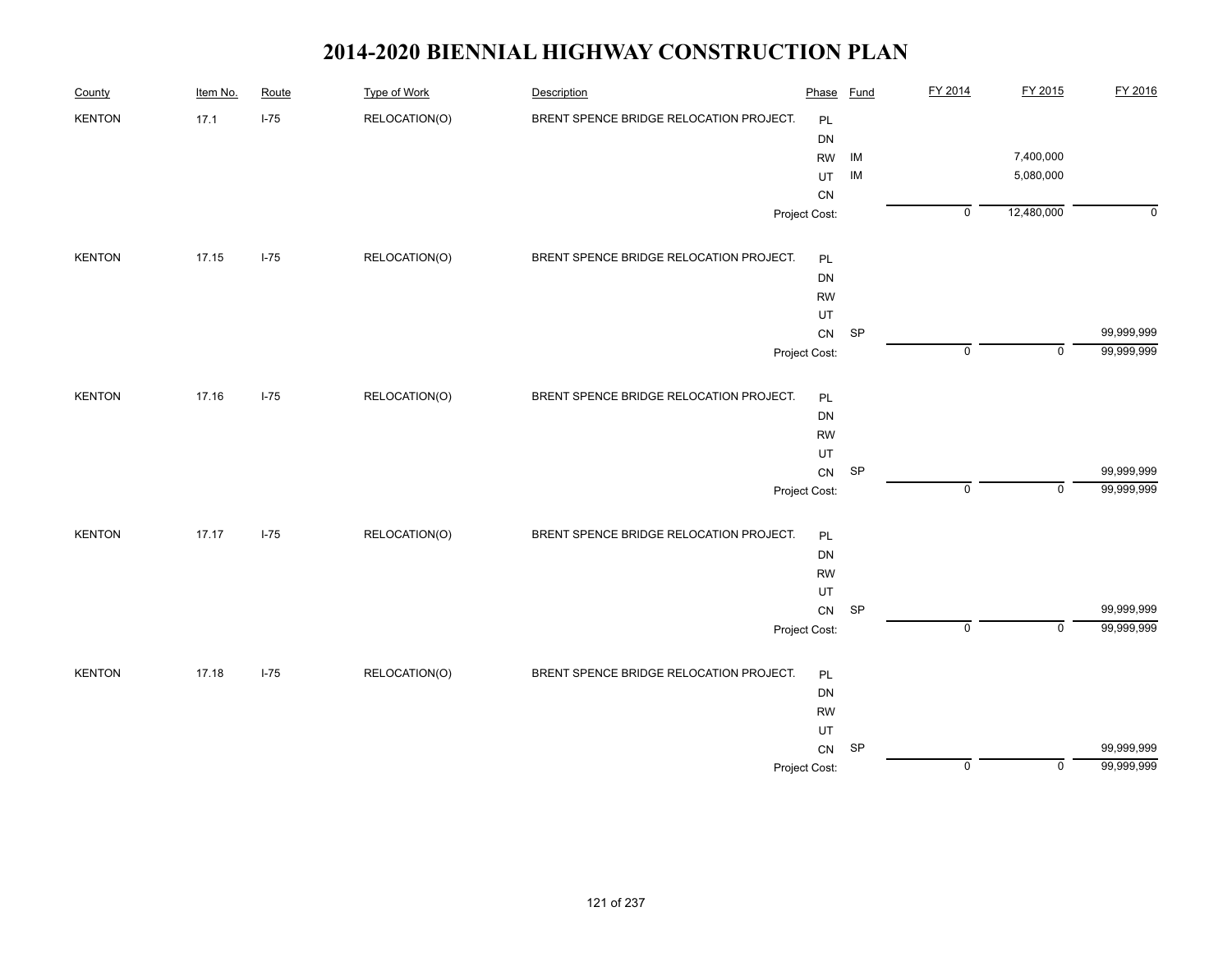| County        | Item No. | Route   | Type of Work         | Description                                                      | Phase         | <b>Fund</b> | FY 2014        | FY 2015     | FY 2016     |
|---------------|----------|---------|----------------------|------------------------------------------------------------------|---------------|-------------|----------------|-------------|-------------|
| <b>KENTON</b> | 17.19    | $I-75$  | RELOCATION(O)        | BRENT SPENCE BRIDGE RELOCATION PROJECT.                          | <b>PL</b>     |             |                |             |             |
|               |          |         |                      |                                                                  | DN            |             |                |             |             |
|               |          |         |                      |                                                                  | <b>RW</b>     |             |                |             |             |
|               |          |         |                      |                                                                  | UT            |             |                |             |             |
|               |          |         |                      |                                                                  | CN            | <b>SP</b>   |                |             | 78,200,000  |
|               |          |         |                      |                                                                  | Project Cost: |             | 0              | 0           | 78,200,000  |
| <b>KENTON</b> | 17.22    | $I-75$  | RELOCATION(O)        | BRENT SPENCE BRIDGE RELOCATION PROJECT.                          | PL            |             |                |             |             |
|               |          |         |                      |                                                                  | DN            |             |                |             |             |
|               |          |         |                      |                                                                  | <b>RW</b>     | <b>NH</b>   |                | 11,130,000  |             |
|               |          |         |                      |                                                                  | UT            | <b>NH</b>   |                | 7,590,000   |             |
|               |          |         |                      |                                                                  | <b>CN</b>     |             |                |             |             |
|               |          |         |                      |                                                                  | Project Cost: |             | $\mathbf 0$    | 18,720,000  | $\Omega$    |
| <b>KENTON</b> | 162.01   | KY-536  | RECONSTRUCTION(O)    | RECONSTRUCT KY-536 TO A 4 LANE URBAN                             | PL            |             |                |             |             |
|               |          |         |                      | SECTION FROM THE BOONE COUNTY LINE TO                            | DN            |             |                |             |             |
|               |          |         |                      | KY-17 (MP 0.0 TO MP 4.5). (00CCR)(04CCN)                         | <b>RW</b>     | <b>STP</b>  |                |             | 22,050,000  |
|               |          |         |                      | (06CCR)(2006BOPC)(PHASE I DESIGN SHOWN<br>UNDER 6-162.00)(12CCR) | UT            |             |                |             |             |
|               |          |         |                      |                                                                  | <b>CN</b>     |             |                |             |             |
|               |          |         |                      |                                                                  | Project Cost: |             | $\mathbf 0$    | $\mathbf 0$ | 22,050,000  |
| <b>KENTON</b> | 416      | CS-5555 | MATCHED FED FUNDS(O) | EXTEND THE SECOND EASTBOUND LANE OF                              | PL            |             |                |             |             |
|               |          |         |                      | THOMAS MORE PKWY FROM TURKEYFOOT RD                              | DN            |             |                |             |             |
|               |          |         |                      | TO CENTERVIEW BLVD. (2012BOP)                                    | <b>RW</b>     | <b>SNK</b>  |                | 117,400     |             |
|               |          |         |                      |                                                                  | UT            | SNK         |                | 40,000      |             |
|               |          |         |                      |                                                                  | CN            | SNK         |                |             | 528,000     |
|               |          |         |                      |                                                                  | Project Cost: |             | $\overline{0}$ | 157,400     | 528,000     |
| <b>KENTON</b> | 418      | CS-2215 | MATCHED FED FUNDS(O) | PAVEMENT AND SIDEWALK RESTORATION                                | PL            |             |                |             |             |
|               |          |         |                      | ALONG 6TH STREET FROM SCOTT STREET TO                            | <b>DN</b>     | <b>SNK</b>  | 102,440        |             |             |
|               |          |         |                      | RUSSELL STREET (1,400 FEET). ALSO                                | <b>RW</b>     |             |                |             |             |
|               |          |         |                      | SIDEWALK IMPROVEMENTS ON SCOTT STREET                            | UT            |             |                |             |             |
|               |          |         |                      | FROM 4TH STREET TO 6TH STREET (900 FEET).                        | <b>CN</b>     | <b>SNK</b>  | 1,280,508      |             |             |
|               |          |         |                      |                                                                  | Project Cost: |             | 1,382,948      | $\mathbf 0$ | $\mathbf 0$ |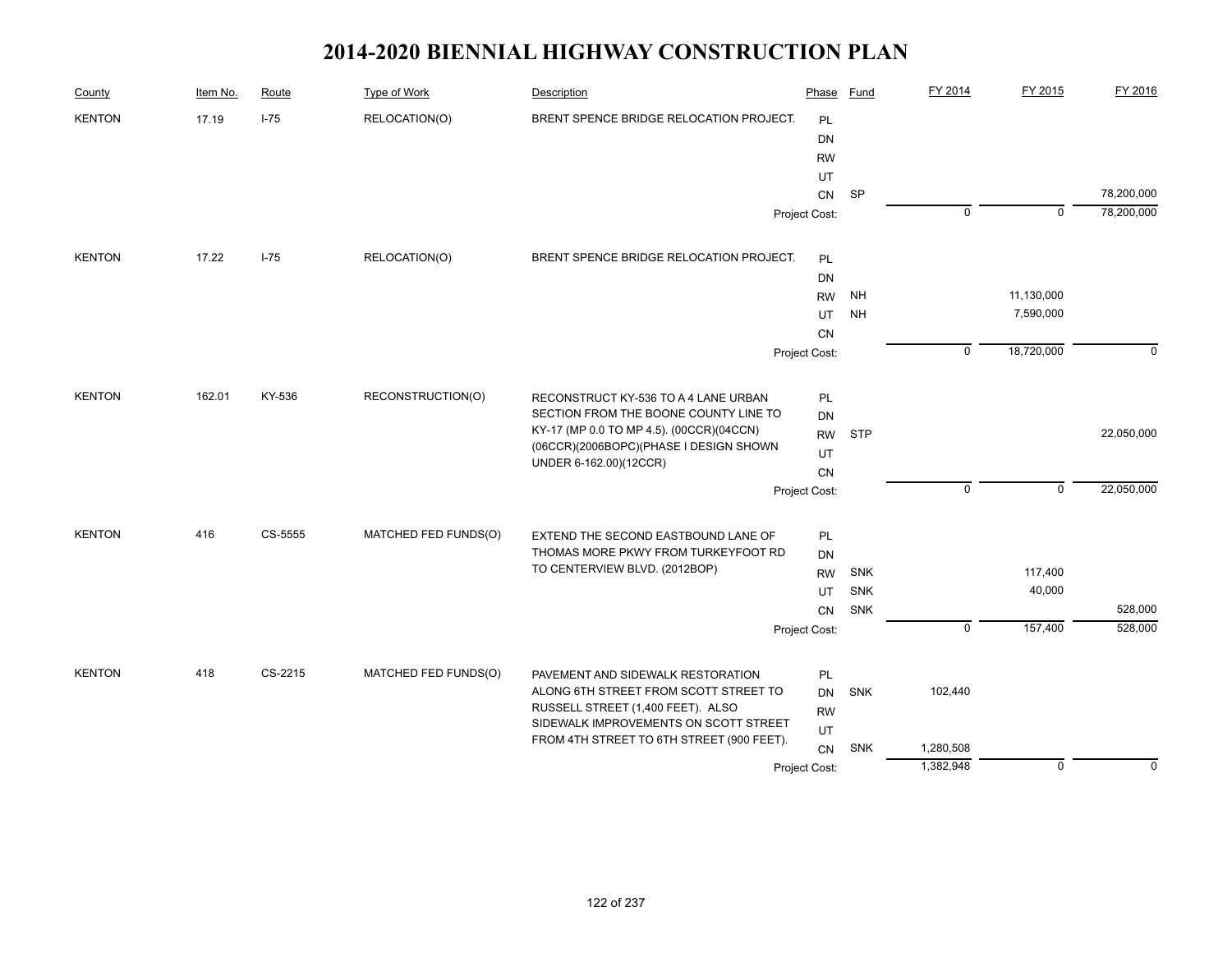| County        | Item No. | Route   | Type of Work         | Description                              | Phase           | Fund       | FY 2014        | FY 2015        | FY 2016     |
|---------------|----------|---------|----------------------|------------------------------------------|-----------------|------------|----------------|----------------|-------------|
| <b>KENTON</b> | 419      | CR-1316 | MATCHED FED FUNDS(O) | PHASE I MULTI-USE PATH ALONG BROMLEY     | PL              |            |                |                |             |
|               |          |         |                      | CRESCENT SPRINGS RD FROM ANDERSON        | DN              |            |                |                |             |
|               |          |         |                      | ROAD TO AMSTERDAM ROAD. (2012BOP)        | <b>RW</b>       | <b>SNK</b> |                |                | 400,000     |
|               |          |         |                      |                                          | UT              | SNK        |                |                | 800,000     |
|               |          |         |                      |                                          | <b>CN</b>       |            |                |                |             |
|               |          |         |                      |                                          | Project Cost:   |            | $\overline{0}$ | $\overline{0}$ | 1,200,000   |
| <b>KENTON</b> | 420      | CS-2093 | MATCHED FED FUNDS(O) | RESURFACING OF RUSSELL STREET FROM 6TH   | PL              |            |                |                |             |
|               |          |         |                      | STREET TO 18TH STREET (5,600 FEET).      | DN              |            |                |                |             |
|               |          |         |                      | (2012BOP)                                | <b>RW</b>       |            |                |                |             |
|               |          |         |                      |                                          | UT              |            |                |                |             |
|               |          |         |                      |                                          | CN              | SNK        | 142,890        |                |             |
|               |          |         |                      |                                          | Project Cost:   |            | 142,890        | $\mathbf 0$    | $\Omega$    |
| <b>KENTON</b> | 421      | KY-8    | MATCHED FED FUNDS(O) | PEDESTRIAN/BICYCLE TRAIL THROUGH THE     | PL              |            |                |                |             |
|               |          |         |                      | CITIES OF LUDLOW, COVINGTON, NEWPORT &   | DN              |            |                |                |             |
|               |          |         |                      | BELLEVUE ALONG THE OHIO RIVER. (2012BOP) |                 |            |                |                |             |
|               |          |         |                      |                                          | <b>RW</b><br>UT |            |                |                |             |
|               |          |         |                      |                                          | CN              | SNK        |                | 481,600        |             |
|               |          |         |                      |                                          | Project Cost:   |            | $\mathbf 0$    | 481,600        | $\mathbf 0$ |
| <b>KENTON</b> | 424      | CS-4061 | MATCHED FED FUNDS(O) | INSTALLATION OF NEW TRAFFIC SIGNAL AT    | PL              |            |                |                |             |
|               |          |         |                      | THOMAS MORE PKWY AND SOUTH LOOP ROAD,    | DN              | SNK        | 11,240         |                |             |
|               |          |         |                      | INCLUDING PEDESTRIAN SIGNALS. (2012BOP)  | <b>RW</b>       |            |                |                |             |
|               |          |         |                      |                                          | UT              |            |                |                |             |
|               |          |         |                      |                                          | CN              | SNK        |                |                | 102,400     |
|               |          |         |                      |                                          | Project Cost:   |            | 11,240         | $\overline{0}$ | 102,400     |
| <b>KENTON</b> | 426      | CS-4128 | MATCHED FED FUNDS(O) | RESURFACING AND STABILIZATION OF DUDLEY  | <b>PL</b>       |            |                |                |             |
|               |          |         |                      | ROAD, BUS SHELTER FROM DIXIE HIGHWAY TO  | DN              |            |                |                |             |
|               |          |         |                      | WINDING TRAILS DRIVE.                    | <b>RW</b>       |            |                |                |             |
|               |          |         |                      |                                          | UT              |            |                |                |             |
|               |          |         |                      |                                          | CN              | SNK        | 1,207,100      |                |             |
|               |          |         |                      |                                          | Project Cost:   |            | 1,207,100      | $\mathbf 0$    | $\Omega$    |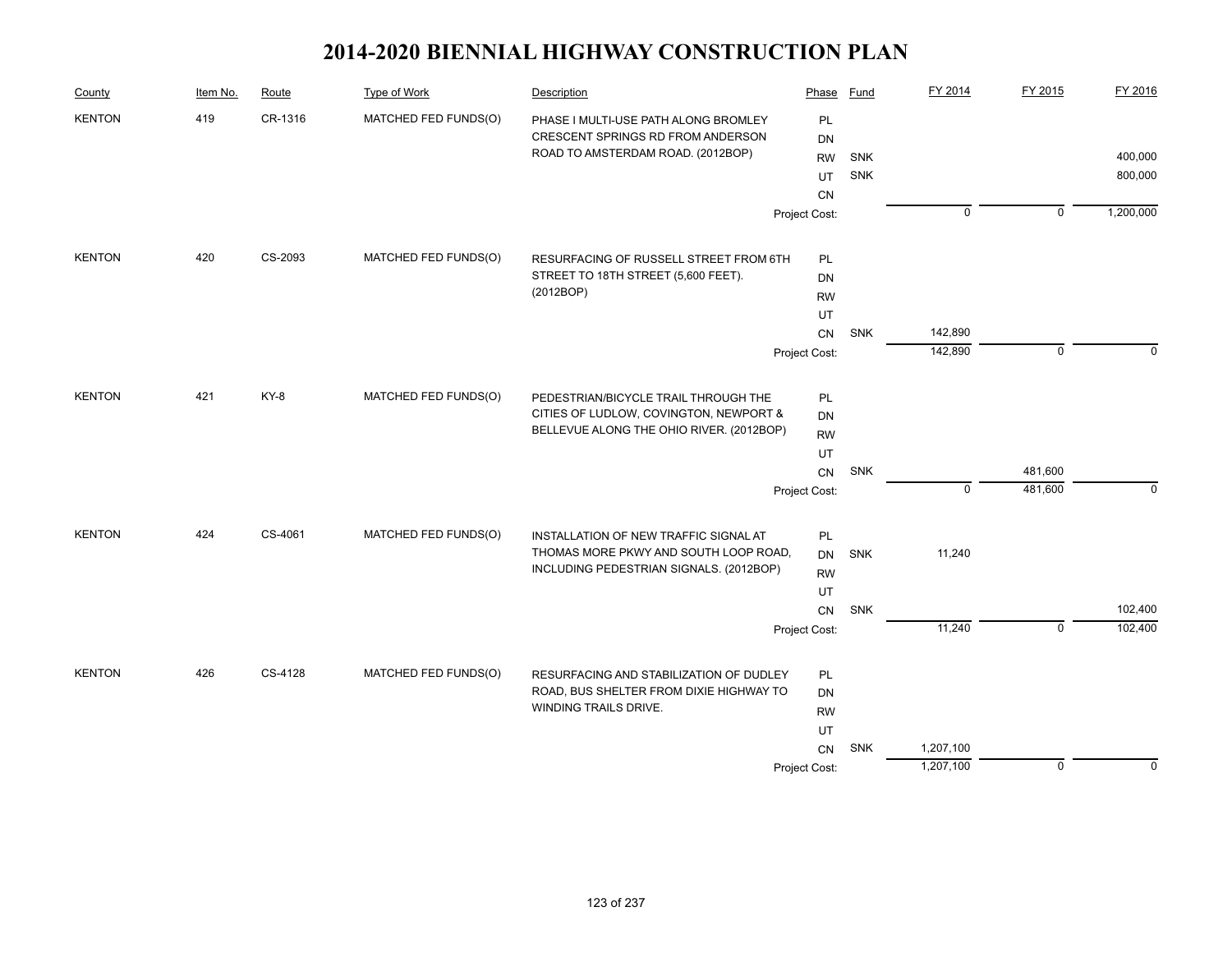| County                | Item No. | Route   | Type of Work                 | Description                                                                 | Phase         | Fund       | FY 2014   | FY 2015      | FY 2016     |
|-----------------------|----------|---------|------------------------------|-----------------------------------------------------------------------------|---------------|------------|-----------|--------------|-------------|
| <b>KENTON</b>         | 701      | -0      | MATCHED FED FUNDS(O)         | EDGEWOOD LED SIGNALS. INTERSECTIONS                                         | PL            |            |           |              |             |
|                       |          |         |                              | ALONG DUDLEY ROAD AND THOMAS MORE                                           | DN            |            |           |              |             |
|                       |          |         |                              | PARKWAY. LPA PROJECT (2012BOP)                                              | <b>RW</b>     |            |           |              |             |
|                       |          |         |                              |                                                                             | UT            |            |           |              |             |
|                       |          |         |                              |                                                                             | CN            | <b>SNK</b> | 50,960    |              |             |
|                       |          |         |                              |                                                                             | Project Cost: |            | 50,960    | $\mathbf 0$  | $\Omega$    |
| <b>KENTON</b>         | 922      | KY-8    | SAFETY-HAZARD ELIM(P)        | INSTALL GUARDRAIL ON KY 8 BEGINNING 1.22                                    | PL            |            |           |              |             |
|                       |          |         |                              | MILES EAST OF KY 371 (MP 1.240) EXTENDING                                   | DN            |            |           |              |             |
|                       |          |         |                              | EAST TO 1.53 MILES EAST OF KY 371 (MP                                       | <b>RW</b>     |            |           |              |             |
|                       |          |         |                              | 1.550). (2012BOP)                                                           | UT            |            |           |              |             |
|                       |          |         |                              |                                                                             | CN            | SAF        | 42,105    |              |             |
|                       |          |         |                              |                                                                             | Project Cost: |            | 42,105    | $\mathbf{0}$ | $\Omega$    |
|                       |          |         |                              |                                                                             |               |            |           |              |             |
| 1070<br><b>KENTON</b> |          | CS-2097 | <b>BRIDGE REPLACEMENT(P)</b> | WEST 15TH STREET; REPLACE BRIDGE AND                                        | PL            |            |           |              |             |
|                       |          |         |                              | APPROACHES OVER CSX RR IN COVINGTON<br>(C29). (SR=3.9): (059C00029N)(12CCR) | DN            |            |           |              |             |
|                       |          |         |                              |                                                                             | <b>RW</b>     | <b>BRZ</b> | 210,000   |              |             |
|                       |          |         |                              |                                                                             | UT            | <b>BRZ</b> | 210,000   |              |             |
|                       |          |         |                              |                                                                             | CN            | <b>BRZ</b> |           | 1,470,000    |             |
|                       |          |         |                              |                                                                             | Project Cost: |            | 420,000   | 1,470,000    | $\mathbf 0$ |
| <b>KENTON</b>         | 1075     | KY-1120 | <b>BRIDGE REPLACEMENT(P)</b> | EVALUATE BRIDGE ON KY-1120 (MP 0.621)                                       | PL            |            |           |              |             |
|                       |          |         |                              | OVER CSX RAILROAD; 11TH ST E OF RUSSELL                                     | DN            |            |           |              |             |
|                       |          |         |                              | ST; (STRUCTURALLY DEFICIENT, SR=3)                                          | <b>RW</b>     | <b>BRO</b> | 560,000   |              |             |
|                       |          |         |                              | 059B00083N                                                                  | UT            | <b>BRO</b> | 550,000   |              |             |
|                       |          |         |                              |                                                                             | <b>CN</b>     | <b>BRO</b> |           | 1,500,000    |             |
|                       |          |         |                              |                                                                             | Project Cost: |            | 1,110,000 | 1,500,000    | $\Omega$    |
| <b>KENTON</b>         | 1080     | KY-2045 | <b>BRIDGE REPLACEMENT(P)</b> | REPLACE BRIDGE ON PRUETT RD (KY 2045)                                       | PL            |            |           |              |             |
|                       |          |         |                              | OVER DECOURSEY CREEK AT JCT WITH                                            | DN            |            |           |              |             |
|                       |          |         |                              | MARSHALL RD (CS 1007)(SR 18.2) 059B00030N                                   | <b>RW</b>     | <b>BRO</b> | 50,000    |              |             |
|                       |          |         |                              |                                                                             | UT            | <b>BRO</b> | 50,000    |              |             |
|                       |          |         |                              |                                                                             | CN            | <b>BRO</b> |           | 500,000      |             |
|                       |          |         |                              |                                                                             | Project Cost: |            | 100,000   | 500,000      | $\mathbf 0$ |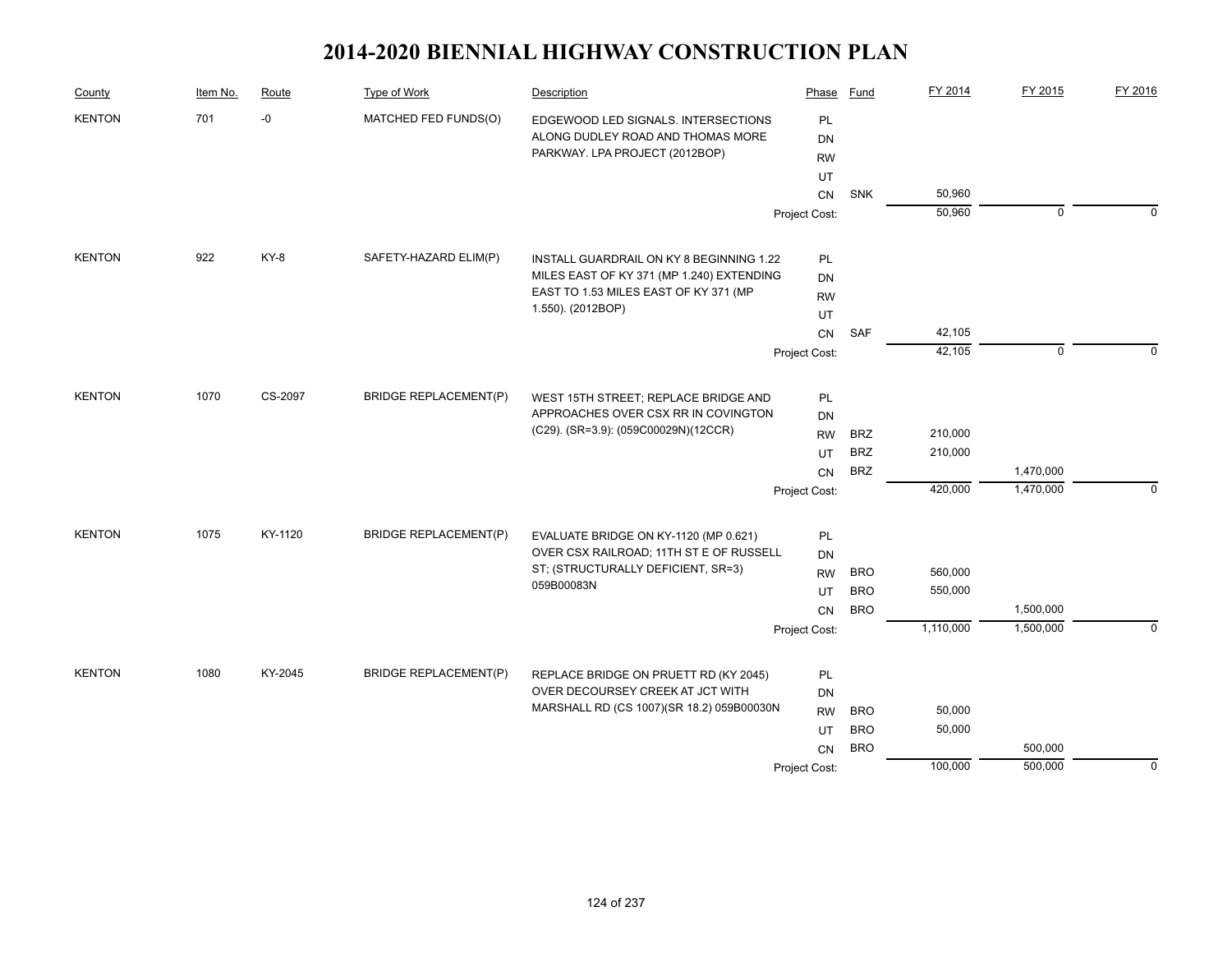| County        | Item No. | Route   | Type of Work          | Description                                                                                                            | Phase                        | Fund      | FY 2014        | FY 2015     | FY 2016     |
|---------------|----------|---------|-----------------------|------------------------------------------------------------------------------------------------------------------------|------------------------------|-----------|----------------|-------------|-------------|
| <b>KENTON</b> | 3703     | KY-8    | CONGESTION MITIGTN(O) | INSTALL AN ADDITIONAL LANE WITHIN ROW ON<br>KY-8 (4TH ST) INTERSECTING WITH<br>PHILADELPHIA ST IN COVINGTON. WORK WILL | PL<br><b>DN</b><br><b>RW</b> |           |                |             |             |
|               |          |         |                       | OCCUR ON 4TH ST WEST OF PHILADELPHIA ST                                                                                | UT                           |           |                |             |             |
|               |          |         |                       | TO CRESCENT ST. (2010BOPC)                                                                                             | CN                           | <b>CM</b> | 1,260,000      |             |             |
|               |          |         |                       |                                                                                                                        | Project Cost:                |           | 1,260,000      | $\mathbf 0$ | $\Omega$    |
| <b>KENTON</b> | 3704     | $US-25$ | CONGESTION MITIGTN(O) | ELIMINATION OF A TRAFFIC SIGNAL BY                                                                                     | PL                           |           |                |             |             |
|               |          |         |                       | REALIGNING AN INTERSECTION ON US-25 (MAIN                                                                              | DN                           |           |                |             |             |
|               |          |         |                       | ST AT PIKE ST) ALLOWING FREE FLOW TRAFFIC                                                                              | <b>RW</b>                    |           |                |             |             |
|               |          |         |                       | IN COVINGTON (2010BOPC).                                                                                               | UT                           |           |                |             |             |
|               |          |         |                       |                                                                                                                        | CN                           | <b>CM</b> | 760,000        |             |             |
|               |          |         |                       |                                                                                                                        | Project Cost:                |           | 760,000        | $\mathbf 0$ | $\Omega$    |
| <b>KENTON</b> | 8307.1   | KY-1501 | RECONSTRUCTION(O)     | RECONSTRUCT HANDS PIKE (KY 1501) FROM                                                                                  | PL                           |           |                |             |             |
|               |          |         |                       | KY 17 TO CRYSTAL LAKE DRIVE.(12CCR)                                                                                    |                              |           |                |             |             |
|               |          |         |                       |                                                                                                                        | <b>SPP</b>                   | 2,760,000 |                |             |             |
|               |          |         |                       |                                                                                                                        | UT                           | SPP       | 2,490,000      |             |             |
|               |          |         |                       |                                                                                                                        | CN                           |           |                |             |             |
|               |          |         |                       |                                                                                                                        | Project Cost:                |           | 5,250,000      | $\mathbf 0$ | $\Omega$    |
| <b>KENTON</b> | 8402     | CS-2103 | RESURFACING(P)        | GRIND AND RESURFACE MADISON AVENUE                                                                                     | PL                           |           |                |             |             |
|               |          |         |                       | FROM 12TH STREET TO 16TH STREET IN                                                                                     | DN                           |           |                |             |             |
|               |          |         |                       | COVINGTON. (08CCN)                                                                                                     | <b>RW</b>                    |           |                |             |             |
|               |          |         |                       |                                                                                                                        | UT                           |           |                |             |             |
|               |          |         |                       |                                                                                                                        | <b>CN</b>                    | SPP       |                | 175,000     |             |
|               |          |         |                       |                                                                                                                        | Project Cost:                |           | $\overline{0}$ | 175,000     | $\Omega$    |
| <b>KENTON</b> | 8410     | CS-6504 | RESURFACING(P)        | RESURFACE MAIN STREET AND HIGHWATER                                                                                    | PL                           |           |                |             |             |
|               |          |         |                       | ROAD IN BROMLEY. (08CCN)(12CCR)                                                                                        | DN                           |           |                |             |             |
|               |          |         |                       |                                                                                                                        | <b>RW</b>                    |           |                |             |             |
|               |          |         |                       |                                                                                                                        | UT                           |           |                |             |             |
|               |          |         |                       |                                                                                                                        | CN                           | SPP       | 500,000        |             |             |
|               |          |         |                       |                                                                                                                        | Project Cost:                |           | 500,000        | $\mathbf 0$ | $\mathbf 0$ |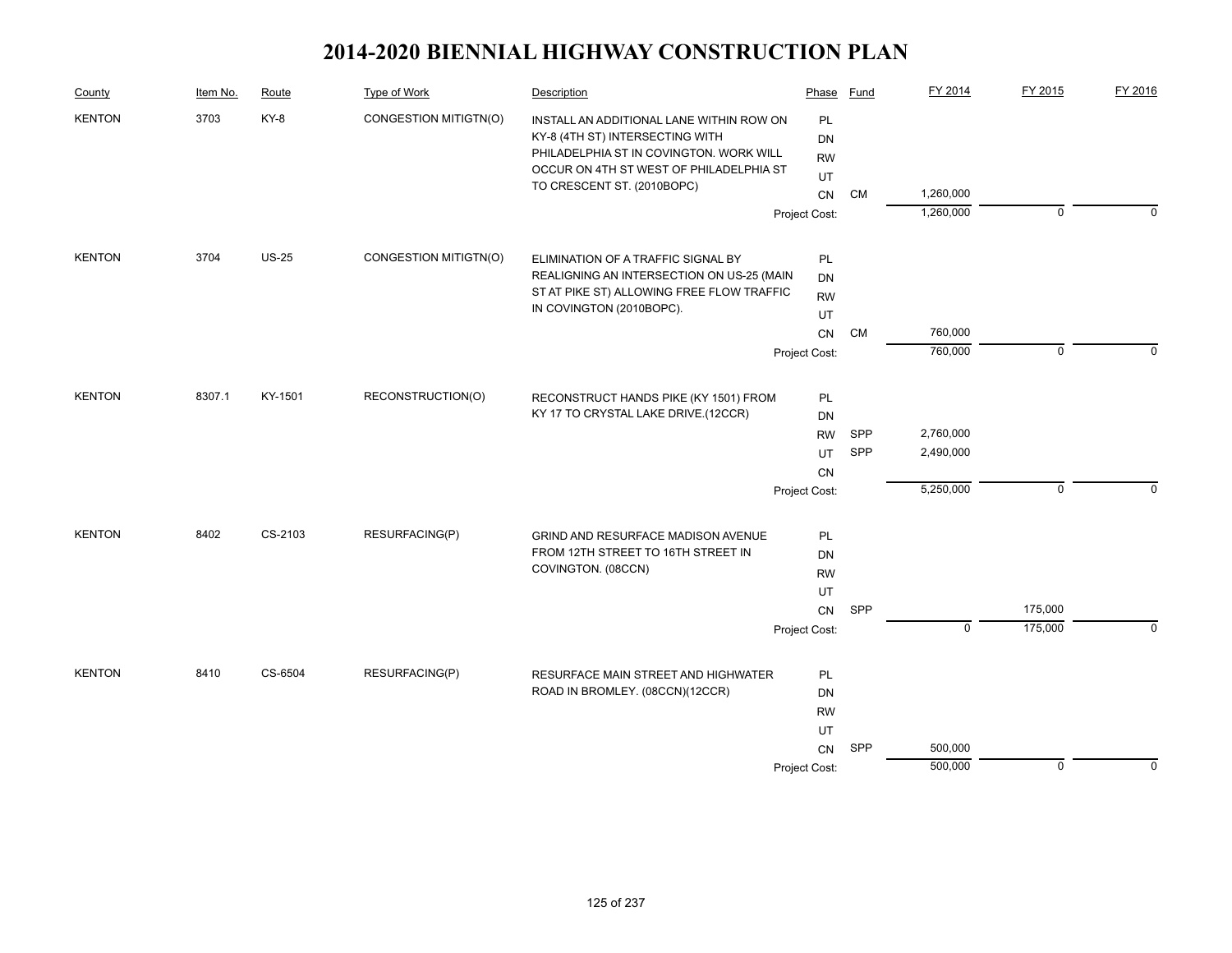| County                  | Item No. | Route   | <b>Type of Work</b>          | Description                                                                                                                                                                                                  | Phase                                           | Fund                     | FY 2014                     | FY 2015    | FY 2016      |
|-------------------------|----------|---------|------------------------------|--------------------------------------------------------------------------------------------------------------------------------------------------------------------------------------------------------------|-------------------------------------------------|--------------------------|-----------------------------|------------|--------------|
| <b>KENTON</b>           | 9005     | KY-1486 | SAFETY-HAZARD ELIM(P)        | IMPROVE INTERSECTION OF KY 1486 (MP 2.590)<br>AND KY 2047, APPLICATION OF HIGH FRICTION<br>SURFACE, SIGHT DISTANCE, DRAINAGE<br>STRUCTURE IMPROVEMENT, DITCHING, SIGNING<br>AND PAVEMENT MARKINGS. (2012BOP) | PL<br><b>DN</b><br><b>RW</b><br>UT<br><b>CN</b> | SAF<br><b>SAF</b><br>SAF | 45,000<br>15,000<br>200,000 |            |              |
|                         |          |         |                              |                                                                                                                                                                                                              | Project Cost:                                   |                          | 260,000                     | $\Omega$   | $\Omega$     |
| Total for KENTON county |          |         |                              |                                                                                                                                                                                                              | PL                                              |                          |                             |            |              |
|                         |          |         |                              |                                                                                                                                                                                                              | <b>DN</b>                                       |                          | 113,680                     |            |              |
|                         |          |         |                              |                                                                                                                                                                                                              | <b>RW</b>                                       |                          | 3,625,000                   | 18,647,400 | 22,450,000   |
|                         |          |         |                              |                                                                                                                                                                                                              | UT                                              |                          | 3,315,000                   | 12,710,000 | 800,000      |
|                         |          |         |                              |                                                                                                                                                                                                              | CN                                              |                          | 34,224,000                  | 4,126,600  | 478,830,396  |
|                         |          |         |                              |                                                                                                                                                                                                              | <b>Total Amounts:</b>                           |                          | 41,277,680                  | 35,484,000 | 502,080,396  |
| <b>KNOTT</b>            | 283.4    | CS-1012 | SAFETY(P)                    | IMPROVEMENTS TO KY-550 IN HINDMAN;<br>CONSTRUCT NEW BRIDGE OVER TROUBLESOME                                                                                                                                  | PL<br><b>DN</b>                                 |                          |                             |            |              |
|                         |          |         |                              | CREEK AT THE NEW ARTS AND CRAFTS                                                                                                                                                                             | <b>RW</b>                                       | SP                       | 530,000                     |            |              |
|                         |          |         |                              | COLLEGE @ KY 160.                                                                                                                                                                                            | UT                                              |                          |                             |            |              |
|                         |          |         |                              |                                                                                                                                                                                                              | CN                                              | <b>SP</b>                |                             | 1,630,000  |              |
|                         |          |         |                              |                                                                                                                                                                                                              | Project Cost:                                   |                          | 530,000                     | 1,630,000  | $\mathbf{0}$ |
| <b>KNOTT</b>            | 1116     | CR-1008 | <b>BRIDGE REPLACEMENT(P)</b> | REPLACE BRIDGE ON ROCKLICK BRANCH (CR                                                                                                                                                                        | PL                                              |                          |                             |            |              |
|                         |          |         |                              | 1008) OVER RIGHT FORK BEAVER CREEK AT JCT                                                                                                                                                                    | DN                                              |                          |                             |            |              |
|                         |          |         |                              | WITH SOUTH HIGHWAY 7 (KY 7)(SR 43.9)                                                                                                                                                                         | <b>RW</b>                                       | <b>BRZ</b>               |                             | 75,000     |              |
|                         |          |         |                              | 060C00006N                                                                                                                                                                                                   | UT                                              | <b>BRZ</b>               |                             | 325,000    |              |
|                         |          |         |                              |                                                                                                                                                                                                              | CN                                              |                          |                             |            |              |
|                         |          |         |                              |                                                                                                                                                                                                              | Project Cost:                                   |                          | $\overline{0}$              | 400,000    | $\mathbf 0$  |
|                         |          |         |                              |                                                                                                                                                                                                              |                                                 |                          |                             |            |              |
| <b>KNOTT</b>            | 4092     | CR-1002 | <b>BRIDGE REPLACEMENT(P)</b> | HEMP PATCH BRANCH ROAD BRIDGE AND                                                                                                                                                                            | PL                                              |                          |                             |            |              |
|                         |          |         |                              | APPROACHES OVER CANEY CREEK (C1) (OFF                                                                                                                                                                        | DN                                              |                          |                             |            |              |
|                         |          |         |                              | NHS) (FD04) (2000BOP)(08CCR): (060C00001N)                                                                                                                                                                   | <b>RW</b>                                       | <b>SP</b>                | 30,000                      |            |              |
|                         |          |         |                              | (12CCR)                                                                                                                                                                                                      | UT                                              | <b>SP</b>                | 30,000                      |            |              |
|                         |          |         |                              |                                                                                                                                                                                                              | CN                                              | <b>SP</b>                |                             | 530,000    |              |
|                         |          |         |                              |                                                                                                                                                                                                              | Project Cost:                                   |                          | 60,000                      | 530,000    | $\mathbf 0$  |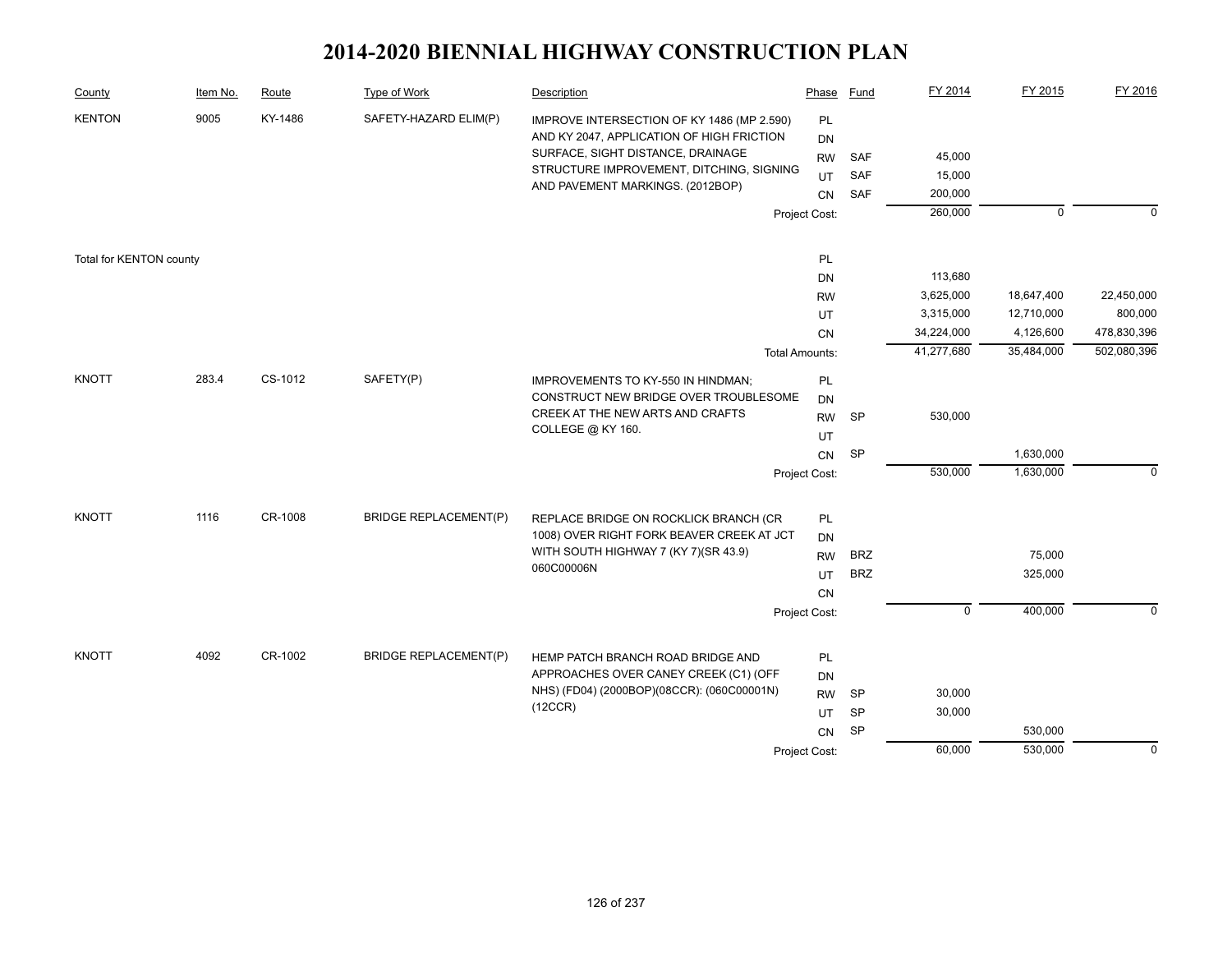| County                 | Item No. | Route        | <b>Type of Work</b>          | Description                                                                                                                  | Phase                        | <b>Fund</b>     | FY 2014        | FY 2015        | FY 2016      |
|------------------------|----------|--------------|------------------------------|------------------------------------------------------------------------------------------------------------------------------|------------------------------|-----------------|----------------|----------------|--------------|
| <b>KNOTT</b>           | 8200     | KY-1231      | RESURFACING(P)               | NEW CONSTRUCTION OF ONE MILE STRETCH OF<br>KY-1231 BEGINNING AT BRIDGE AFTER LEAVING<br>KY-550. (04CCN)(06CCR)(08CCR)(10CCR) | PL<br><b>DN</b><br><b>RW</b> |                 |                |                |              |
|                        |          |              |                              | (12CCR)                                                                                                                      | UT                           |                 |                |                |              |
|                        |          |              |                              |                                                                                                                              | CN                           | SB <sub>2</sub> | 4,660,000      |                |              |
|                        |          |              |                              |                                                                                                                              | Project Cost:                |                 | 4,660,000      | $\overline{0}$ | $\mathbf{0}$ |
| <b>KNOTT</b>           | 8301     | KY-1393      | RECONSTRUCTION(O)            | SPOT IMPROVEMENTS ON KY-1393 FROM                                                                                            | PL                           |                 |                |                |              |
|                        |          |              |                              | KY-582 TO KY-899. (06CCN) (10CCR)                                                                                            | DN                           |                 |                |                |              |
|                        |          |              |                              |                                                                                                                              | <b>RW</b>                    |                 |                |                |              |
|                        |          |              |                              |                                                                                                                              | UT                           |                 |                |                |              |
|                        |          |              |                              |                                                                                                                              | CN                           | <b>SP</b>       | 6,000,000      |                |              |
|                        |          |              |                              |                                                                                                                              | Project Cost:                |                 | 6,000,000      | $\mathbf 0$    | $\Omega$     |
| Total for KNOTT county |          |              |                              |                                                                                                                              | PL                           |                 |                |                |              |
|                        |          |              |                              |                                                                                                                              | DN                           |                 |                |                |              |
|                        |          |              |                              |                                                                                                                              | <b>RW</b>                    |                 | 560,000        | 75,000         |              |
|                        |          |              |                              |                                                                                                                              | UT                           |                 | 30,000         | 325,000        |              |
|                        |          |              |                              |                                                                                                                              | CN                           |                 | 10,660,000     | 2,160,000      |              |
|                        |          |              |                              |                                                                                                                              | <b>Total Amounts:</b>        |                 | 11,250,000     | 2,560,000      | $\mathbf 0$  |
| <b>KNOX</b>            | 150      | <b>KY-11</b> | <b>BRIDGE REPLACEMENT(P)</b> | WIDENING OF KY-11 RAILROAD BRIDGE AT                                                                                         | PL                           |                 |                |                |              |
|                        |          |              |                              | US-25E.(08CCR): (061B00068N)(12CCR)                                                                                          | <b>DN</b>                    |                 |                |                |              |
|                        |          |              |                              |                                                                                                                              | <b>RW</b>                    |                 |                |                |              |
|                        |          |              |                              |                                                                                                                              | UT<br>CN                     | SPP             | 2,110,000      |                |              |
|                        |          |              |                              |                                                                                                                              | Project Cost:                |                 | 2,110,000      | $\mathsf 0$    | $\mathbf 0$  |
|                        |          |              |                              |                                                                                                                              |                              |                 |                |                |              |
| <b>KNOX</b>            | 188      | <b>US-25</b> | MAJOR WIDENING(O)            | MAJOR WIDENING - ADDRESS SAFETY AND                                                                                          | PL                           |                 |                |                |              |
|                        |          |              |                              | CAPACITY ON US 25E FROM CORBIN BYPASS                                                                                        | <b>DN</b>                    |                 |                |                |              |
|                        |          |              |                              | TO KNOX/LAUREL COUNTY LINE. IMPROVE                                                                                          | <b>RW</b>                    | <b>NH</b>       |                | 3,480,000      |              |
|                        |          |              |                              | SAFETY ALONG CORRIDOR BY PROVIDING<br>IMPROVED ACCESS MANAGEMENT.(12CCR)                                                     | UT                           | <b>NH</b>       |                | 1,920,000      |              |
|                        |          |              |                              |                                                                                                                              | CN                           |                 |                |                |              |
|                        |          |              |                              |                                                                                                                              | Project Cost:                |                 | $\overline{0}$ | 5,400,000      | $\mathbf 0$  |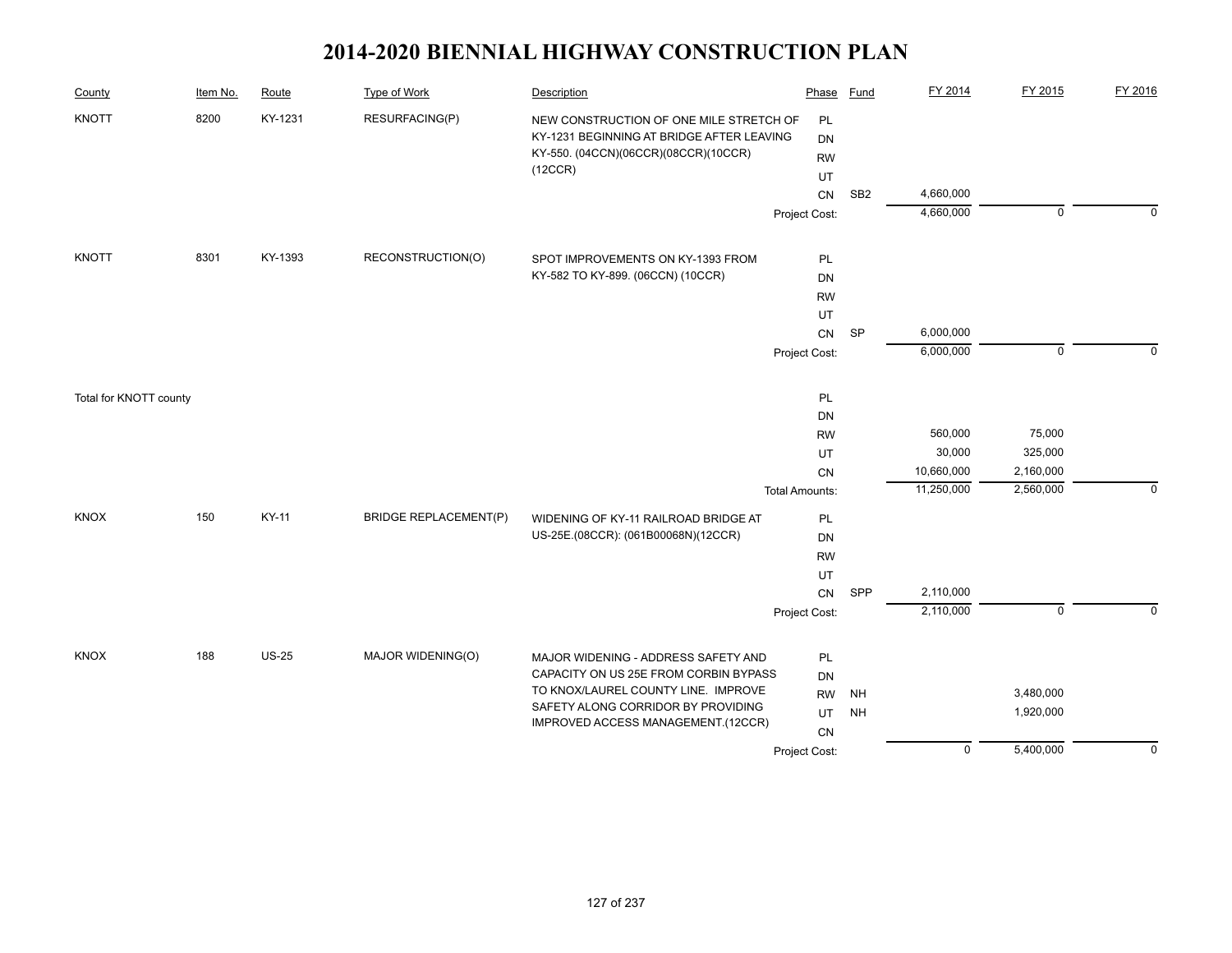| County      | Item No. | Route   | Type of Work                 | Description                                                           | Phase           | Fund       | FY 2014   | FY 2015     | FY 2016     |
|-------------|----------|---------|------------------------------|-----------------------------------------------------------------------|-----------------|------------|-----------|-------------|-------------|
| <b>KNOX</b> | 1077     | KY-2418 | <b>BRIDGE REPLACEMENT(P)</b> | REPLACE BRIDGE AND APPROACHES ON                                      | PL              |            |           |             |             |
|             |          |         |                              | KY-2418 OVER LITTLE RICHLAND CREEK(B01)                               | DN              |            |           |             |             |
|             |          |         |                              | 0.6 MILE SE OF US-25E. (SR=25.6):                                     | <b>RW</b>       |            |           |             |             |
|             |          |         |                              | (061B00001N)(AR/W)                                                    | UT              | <b>BRX</b> | 70,000    |             |             |
|             |          |         |                              |                                                                       | <b>CN</b>       | <b>BRX</b> | 690,000   |             |             |
|             |          |         |                              |                                                                       | Project Cost:   |            | 760,000   | $\mathbf 0$ | $\Omega$    |
| <b>KNOX</b> | 1082     | KY-3437 | <b>BRIDGE REPLACEMENT(P)</b> | REPLACE BRIDGE ON KY-3437 (MP 1.639) OVER                             | <b>PL</b>       |            |           |             |             |
|             |          |         |                              | EAST FORK BIG INDIAN CREEK; .100 MILE WEST                            | DN              |            |           |             |             |
|             |          |         |                              | OF KY 1232 AT GRAY; (STRUCTURALLY                                     | <b>RW</b>       |            |           |             |             |
|             |          |         |                              | DEFICIENT, SR=19.3) 061B00086N(12CCR)                                 | UT              |            |           |             |             |
|             |          |         |                              |                                                                       | CN              | <b>BRX</b> | 700,000   |             |             |
|             |          |         |                              |                                                                       | Project Cost:   |            | 700,000   | $\mathbf 0$ | $\Omega$    |
| <b>KNOX</b> | 3004     | KY-1487 | SAFETY(P)                    | CONSTRUCT TURN LANES, SIDEWALKS, CURVE                                | PL              |            |           |             |             |
|             |          |         |                              | IMPROVEMENTS AND STORM DRAINAGE                                       | <b>DN</b>       |            |           |             |             |
|             |          |         |                              | SYSTEM IMPROVEMENTS ALONG KY<br>1487 (MANCHESTER STREET) AT THE UNION | <b>RW</b>       | SPP        | 790,000   |             |             |
|             |          |         |                              |                                                                       | UT              | SPP        | 340,000   |             |             |
|             |          |         |                              | COLLEGE CAMPUS IN BARBOURVILLE.(12CCR)                                | CN              | SPP        |           | 1,480,000   |             |
|             |          |         |                              |                                                                       | Project Cost:   |            | 1,130,000 | 1,480,000   | $\mathbf 0$ |
| KNOX        | 8705     | KY-223  | <b>BRIDGE REPLACEMENT(P)</b> |                                                                       |                 |            |           |             |             |
|             |          |         |                              | REPLACE STINKING CREEK ROAD BROWNS<br><b>BRANCH BRIDGE.(12CCN)</b>    | PL              |            |           |             |             |
|             |          |         |                              |                                                                       | DN              | <b>BRX</b> | 300,000   |             |             |
|             |          |         |                              |                                                                       | <b>RW</b><br>UT | <b>BRX</b> | 90,000    |             |             |
|             |          |         |                              |                                                                       | <b>CN</b>       | <b>BRX</b> |           | 850,000     |             |
|             |          |         |                              |                                                                       | Project Cost:   |            | 390,000   | 850,000     | $\mathbf 0$ |
|             |          |         |                              |                                                                       |                 |            |           |             |             |
| <b>KNOX</b> | 8712     | KY-459  | SAFETY(P)                    | RAISE KY-459 ABOVE FLOOD PLAIN FROM MP 4                              | PL              |            |           |             |             |
|             |          |         |                              | TO MP 5, INCLUDING RAISING THE BULL RUN                               | <b>DN</b>       |            |           |             |             |
|             |          |         |                              | CREEK BRIDGE.(12CCN)                                                  | <b>RW</b>       |            |           |             |             |
|             |          |         |                              |                                                                       | UT              |            |           |             |             |
|             |          |         |                              |                                                                       | CN              | SPP        | 1,500,000 |             |             |
|             |          |         |                              |                                                                       | Project Cost:   |            | 1,500,000 | $\mathbf 0$ | $\mathbf 0$ |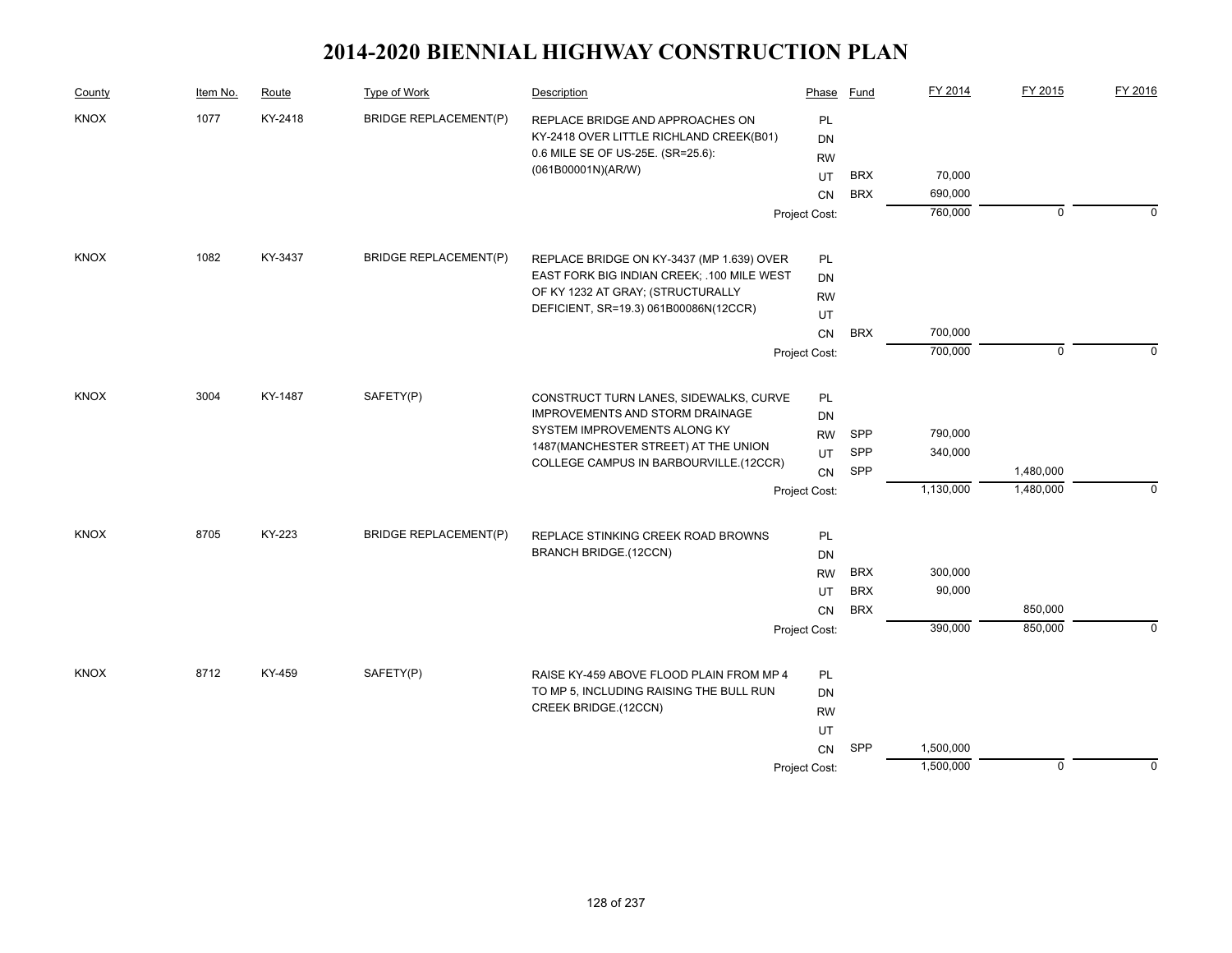| County                | Item No. | Route   | <b>Type of Work</b>   | Description                                                                                                       | Phase                 | <b>Fund</b> | FY 2014     | FY 2015        | FY 2016     |
|-----------------------|----------|---------|-----------------------|-------------------------------------------------------------------------------------------------------------------|-----------------------|-------------|-------------|----------------|-------------|
| KNOX                  | 8713     | KY-459  | SAFETY(P)             | RAISE KY-459 ABOVE FLOOD PLAIN FROM MP 3                                                                          | PL                    |             |             |                |             |
|                       |          |         |                       | TO MP 4.(12CCN)                                                                                                   | DN                    |             |             |                |             |
|                       |          |         |                       |                                                                                                                   | <b>RW</b>             |             |             |                |             |
|                       |          |         |                       |                                                                                                                   | UT                    |             |             |                |             |
|                       |          |         |                       |                                                                                                                   | CN                    | SPP         | 700,000     |                |             |
|                       |          |         |                       |                                                                                                                   | Project Cost:         |             | 700,000     | $\overline{0}$ | $\mathbf 0$ |
| KNOX                  | 8714     | CR-1168 | SAFETY-RR PROTECTN(P) | INSTALL RAILROAD CROSSING GATES AT THE                                                                            | PL                    |             |             |                |             |
|                       |          |         |                       | SCHOOL STREET CROSSING IN ARTEMUS.                                                                                | <b>DN</b>             | SAF         | 175,000     |                |             |
|                       |          |         |                       | (12CCN)                                                                                                           | <b>RW</b>             |             |             |                |             |
|                       |          |         |                       |                                                                                                                   | UT                    |             |             |                |             |
|                       |          |         |                       |                                                                                                                   | CN                    |             |             |                |             |
|                       |          |         |                       |                                                                                                                   | Project Cost:         |             | 175,000     | $\mathsf 0$    | $\Omega$    |
| <b>KNOX</b>           | 8857     | KY-3439 | SAFETY(P)             | IMPROVE CONGESTION FROM MULTIPLE                                                                                  | PL                    |             |             |                |             |
|                       |          |         |                       | ENTRANCES TO KY 3439 IN CLOSE PROXIMITY                                                                           | <b>DN</b>             | SPP         |             | 250,000        |             |
|                       |          |         |                       | TO ITS INTERSECTION WITH US 25E AND<br>PROVIDE SIDEWALKS TO AN AREA FREQUENTED<br>BY PEDESTRIANS. (MP 0.0-MP 0.9) | <b>RW</b>             | SPP         |             |                | 500,000     |
|                       |          |         |                       |                                                                                                                   | <b>UT</b>             | SPP         |             |                | 500,000     |
|                       |          |         |                       |                                                                                                                   | CN                    |             |             |                |             |
|                       |          |         |                       |                                                                                                                   | Project Cost:         |             | $\mathbf 0$ | 250,000        | 1,000,000   |
|                       |          |         |                       |                                                                                                                   |                       |             |             |                |             |
| Total for KNOX county |          |         |                       |                                                                                                                   | PL                    |             | 175,000     | 250,000        |             |
|                       |          |         |                       |                                                                                                                   | DN                    |             | 1,090,000   | 3,480,000      | 500,000     |
|                       |          |         |                       |                                                                                                                   | <b>RW</b><br>UT       |             | 500,000     | 1,920,000      | 500,000     |
|                       |          |         |                       |                                                                                                                   | CN                    |             | 5,700,000   | 2,330,000      |             |
|                       |          |         |                       |                                                                                                                   | <b>Total Amounts:</b> |             | 7,465,000   | 7,980,000      | 1,000,000   |
| LARUE                 | 8505     | KY-222  | SCOPING STUDY(O)      | SCOPING STUDY FOR REHABILITATION AND                                                                              | PL                    | <b>SP</b>   | 300,000     |                |             |
|                       |          |         |                       | IMPROVEMENTS PLANNING FOR KY 222.                                                                                 | DN                    |             |             |                |             |
|                       |          |         |                       | (08CCN)                                                                                                           | <b>RW</b>             |             |             |                |             |
|                       |          |         |                       |                                                                                                                   | <b>UT</b>             |             |             |                |             |
|                       |          |         |                       |                                                                                                                   | <b>CN</b>             |             |             |                |             |
|                       |          |         |                       |                                                                                                                   | Project Cost:         |             | 300,000     | $\mathbf 0$    | $\mathbf 0$ |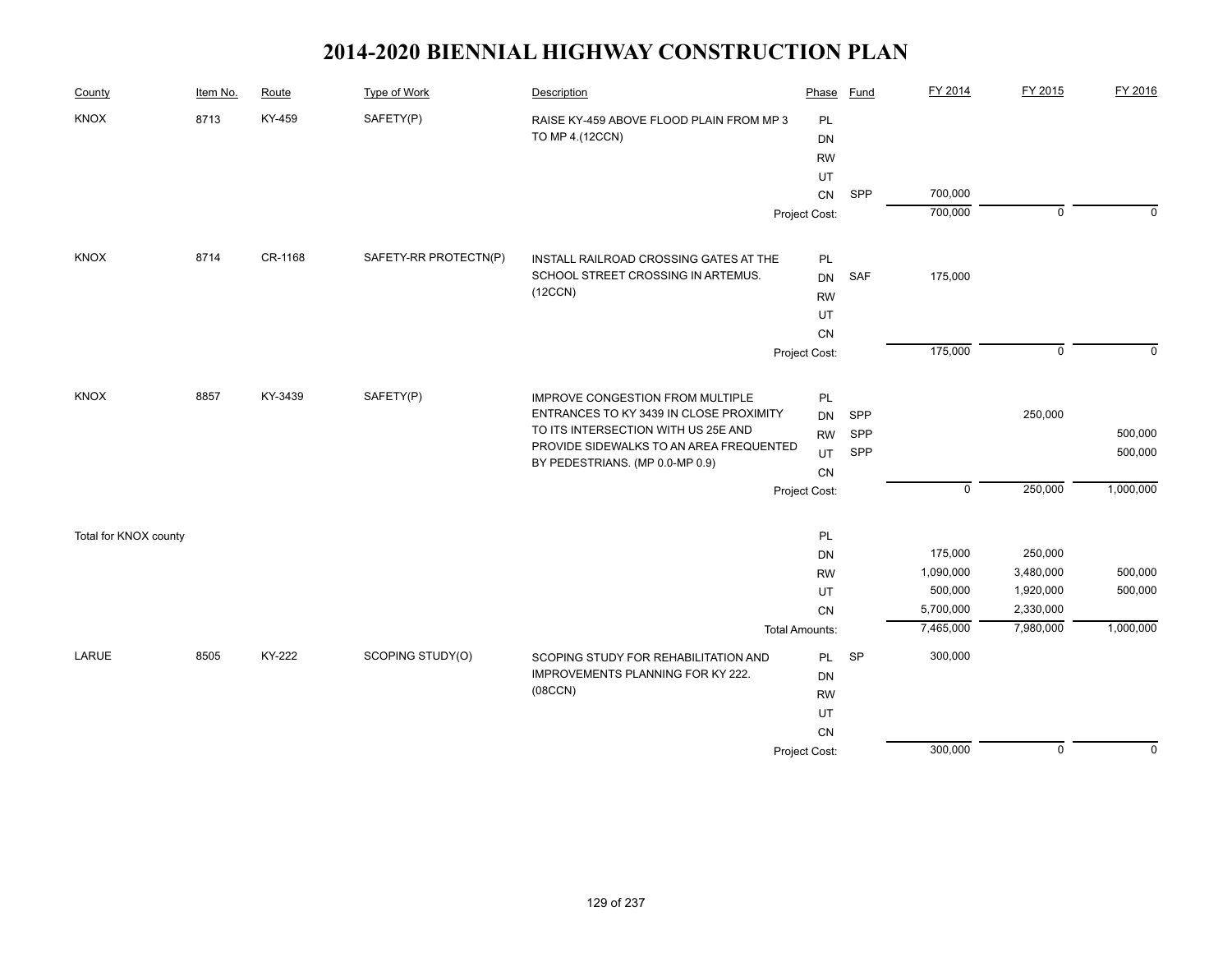| County                 | Item No. | Route   | Type of Work      | Description                                                                                             | Phase                 | Fund       | FY 2014    | FY 2015     | FY 2016      |
|------------------------|----------|---------|-------------------|---------------------------------------------------------------------------------------------------------|-----------------------|------------|------------|-------------|--------------|
| Total for LARUE county |          |         |                   |                                                                                                         | PL                    |            | 300,000    |             |              |
|                        |          |         |                   |                                                                                                         | DN                    |            |            |             |              |
|                        |          |         |                   |                                                                                                         | <b>RW</b>             |            |            |             |              |
|                        |          |         |                   |                                                                                                         | UT                    |            |            |             |              |
|                        |          |         |                   |                                                                                                         | <b>CN</b>             |            |            |             |              |
|                        |          |         |                   |                                                                                                         | <b>Total Amounts:</b> |            | 300,000    | $\mathbf 0$ | $\mathbf{0}$ |
| <b>LAUREL</b>          | 147      | $US-25$ | MAJOR WIDENING(O) | US-25 CONGESTION RELIEF; WIDEN US-25 TO 5                                                               | PL                    |            |            |             |              |
|                        |          |         |                   | LANES FROM KY-1006 TO KY-2069,                                                                          | DN                    |            |            |             |              |
|                        |          |         |                   | CONSTRUCT A CONNECTOR FROM US-25 TO<br>KY-229, IMPROVE KY-229 UP TO KY-192 AND                          | <b>RW</b>             | SPP        | 12,180,000 |             |              |
|                        |          |         |                   | CONSTRUCT A BACK ENTRANCE TO THE                                                                        | UT                    |            |            |             |              |
|                        |          |         |                   |                                                                                                         | <b>CN</b>             |            |            |             |              |
|                        |          |         |                   |                                                                                                         | Project Cost:         |            | 12,180,000 | $\Omega$    | $\Omega$     |
| <b>LAUREL</b>          | 147.1    | $US-25$ | NEW ROUTE(O)      | CONSTRUCT A BACK ENTRANCE TO SOUTH                                                                      | PL                    |            |            |             |              |
|                        |          |         |                   | LAUREL HIGH SCHOOL WITH CONNECTIONS TO                                                                  | DN                    |            |            |             |              |
|                        |          |         |                   | KY 192 AND KY 363. (06CCR)(2006BOPC).                                                                   | <b>RW</b>             | SPP        | 1,510,000  |             |              |
|                        |          |         |                   | (10CCR)                                                                                                 | UT                    | SPP        | 150,000    |             |              |
|                        |          |         |                   |                                                                                                         | <b>CN</b>             | SPP        |            | 4,650,000   |              |
|                        |          |         |                   |                                                                                                         | Project Cost:         |            | 1,660,000  | 4,650,000   | $\Omega$     |
| <b>LAUREL</b>          | 185      | $US-25$ | MAJOR WIDENING(O) | MAJOR WIDENING - ADDRESS SAFETY,                                                                        | PL                    |            |            |             |              |
|                        |          |         |                   | CAPACITY, AND ACCESS MANAGEMENT ON US                                                                   | DN                    |            |            |             |              |
|                        |          |         |                   | 25E FROM KNOX/LAUREL COUNTY LINE TO KY                                                                  | <b>RW</b>             | <b>NH</b>  | 3,000,000  |             |              |
|                        |          |         |                   | 770 (12CCR)                                                                                             | UT                    | <b>NH</b>  |            | 2,480,000   |              |
|                        |          |         |                   |                                                                                                         | <b>CN</b>             |            |            |             |              |
|                        |          |         |                   |                                                                                                         | Project Cost:         |            | 3,000,000  | 2,480,000   | $\mathbf 0$  |
|                        |          |         |                   |                                                                                                         |                       |            |            |             |              |
| <b>LAUREL</b>          | 187      | KY-192  | MAJOR WIDENING(O) | MAJOR WIDENING FROM KY 1006 TO US 25 IN                                                                 | PL                    |            |            |             |              |
|                        |          |         |                   | LONDON. THE PROPOSED WIDENING WILL                                                                      | DN                    |            |            |             |              |
|                        |          |         |                   | <b>INCREASE CAPACITY, IMPROVE FREIGHT</b><br>MOVEMENT, SAFETY AND PROVIDE ACCESS<br>MANAGEMENT. (12CCR) | <b>RW</b>             | SPP<br>SPP | 2,100,000  | 2,000,000   |              |
|                        |          |         |                   |                                                                                                         | UT<br>CN              | SPP        |            |             | 15,000,000   |
|                        |          |         |                   |                                                                                                         | Project Cost:         |            | 2,100,000  | 2,000,000   | 15,000,000   |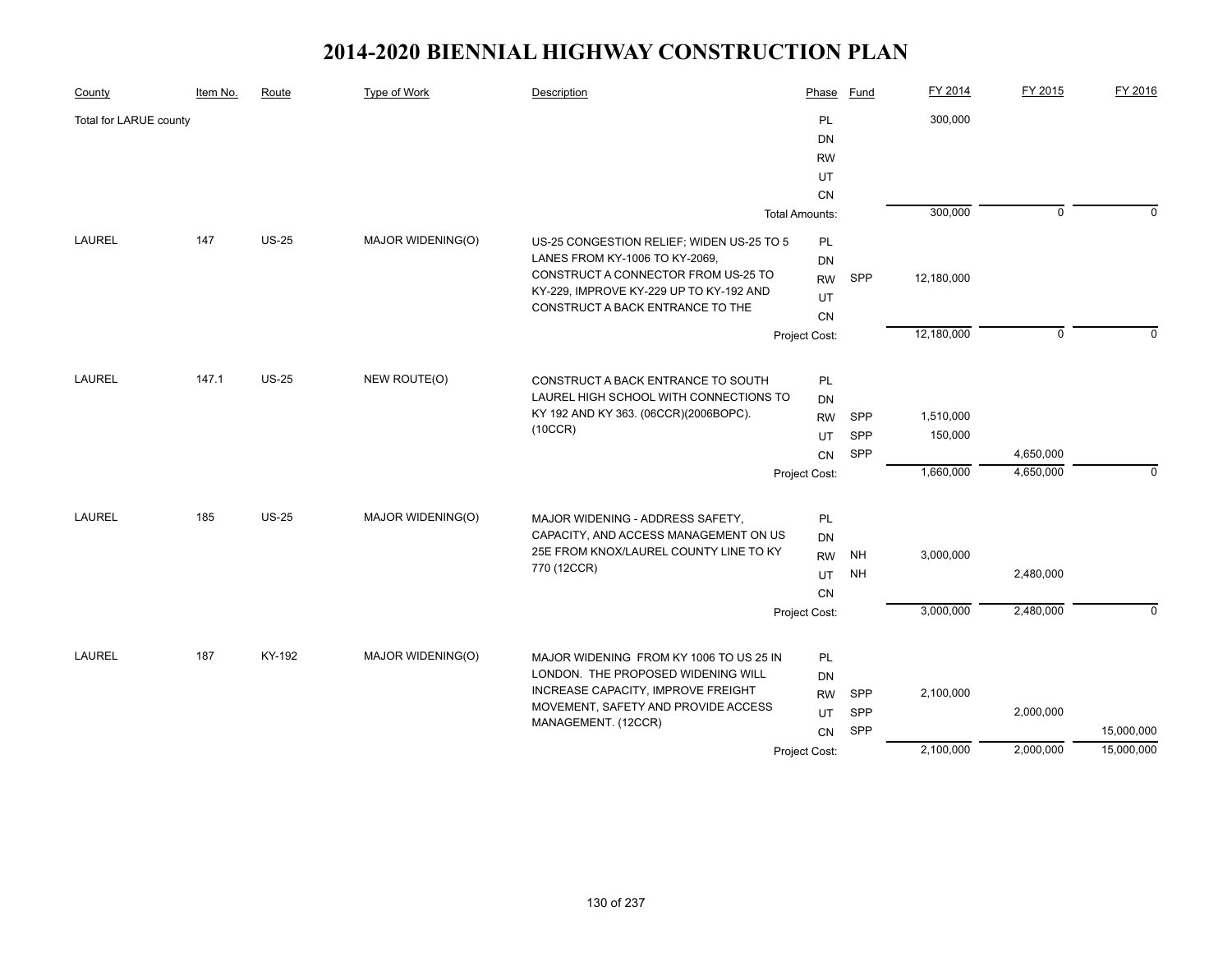| County        | Item No. | Route        | Type of Work                 | Description                                                                           | Phase         | Fund       | FY 2014        | FY 2015        | FY 2016     |
|---------------|----------|--------------|------------------------------|---------------------------------------------------------------------------------------|---------------|------------|----------------|----------------|-------------|
| <b>LAUREL</b> | 904.01   | KY-363       | SAFETY-HAZARD ELIM(P)        | CONSTRUCT A ROUNDABOUT ON KY-363 AT                                                   | PL            |            |                |                |             |
|               |          |              |                              | KY-1006. (06CCR)                                                                      | <b>DN</b>     |            |                |                |             |
|               |          |              |                              |                                                                                       | <b>RW</b>     |            |                |                |             |
|               |          |              |                              |                                                                                       | UT            |            |                |                |             |
|               |          |              |                              |                                                                                       | CN            | SAF        | 1,460,000      |                |             |
|               |          |              |                              |                                                                                       | Project Cost: |            | 1,460,000      | $\overline{0}$ | $\Omega$    |
| LAUREL        | 1080     | KY-578       | <b>BRIDGE REPLACEMENT(P)</b> | REPLACE BRIDGE ON KY-578 (MP 5.154) OVER                                              | PL            |            |                |                |             |
|               |          |              |                              | RACCOON CREEK; .10 MI W OF W-JCT KY 638;                                              | <b>DN</b>     |            |                |                |             |
|               |          |              |                              | (STRUCTURALLY DEFICIENT, SR=24.9)                                                     | <b>RW</b>     | <b>BRX</b> | 175,000        |                |             |
|               |          |              |                              | 063B00069N                                                                            | UT            | <b>BRX</b> |                | 200,000        |             |
|               |          |              |                              |                                                                                       | CN            | <b>BRX</b> |                |                | 1,140,000   |
|               |          |              |                              |                                                                                       | Project Cost: |            | 175,000        | 200,000        | 1,140,000   |
| LAUREL        | 1086     | $I - 75$     | <b>BRIDGE REPLACEMENT(P)</b> | REPLACE NORTHBOUND BRIDGE ON I-75 OVER                                                | PL            |            |                |                |             |
|               |          |              |                              | LAUREL RIVER 1.8 MILES N OF US 25E EXIT (SR                                           | DN            | <b>BRO</b> |                | 600,000        |             |
|               |          |              |                              | 43.2) 063B00043R                                                                      | <b>RW</b>     |            |                |                |             |
|               |          |              |                              |                                                                                       | UT            | <b>BRO</b> |                |                | 175,000     |
|               |          |              |                              |                                                                                       | CN            |            |                |                |             |
|               |          |              |                              |                                                                                       | Project Cost: |            | $\overline{0}$ | 600,000        | 175,000     |
| <b>LAUREL</b> | 1096     | KY-312       | <b>BRIDGE REPLACEMENT(P)</b> | REPLACE BRIDGE OVER CRAIG CREEK ON KY                                                 | PL            |            |                |                |             |
|               |          |              |                              | 312 1.8 MILE SE OF KY 192. (063B00053N)                                               | DN            | <b>BRX</b> |                |                | 325,000     |
|               |          |              |                              | $(SR = 49.4)$                                                                         | <b>RW</b>     |            |                |                |             |
|               |          |              |                              |                                                                                       | UT            |            |                |                |             |
|               |          |              |                              |                                                                                       | CN            |            |                |                |             |
|               |          |              |                              |                                                                                       | Project Cost: |            | $\overline{0}$ | $\overline{0}$ | 325,000     |
|               |          |              |                              |                                                                                       |               |            |                |                |             |
| LAUREL        | 8305     | <b>US-25</b> | <b>BRIDGE REHAB(P)</b>       | INCREASE CAPACITY OF THE ROBINSON CREEK<br>BRIDGE ON US-25 AT MILEPOST 3.28. (06CCN): | PL            |            |                |                |             |
|               |          |              |                              | (063B00024N)(10CCR)                                                                   | DN            | <b>SP</b>  | 1,650,000      |                |             |
|               |          |              |                              |                                                                                       | <b>RW</b>     | SP         | 170,000        |                |             |
|               |          |              |                              |                                                                                       | UT<br>CN      | <b>SP</b>  |                | 5,430,000      |             |
|               |          |              |                              |                                                                                       |               |            | 1,820,000      | 5,430,000      | $\mathbf 0$ |
|               |          |              |                              |                                                                                       | Project Cost: |            |                |                |             |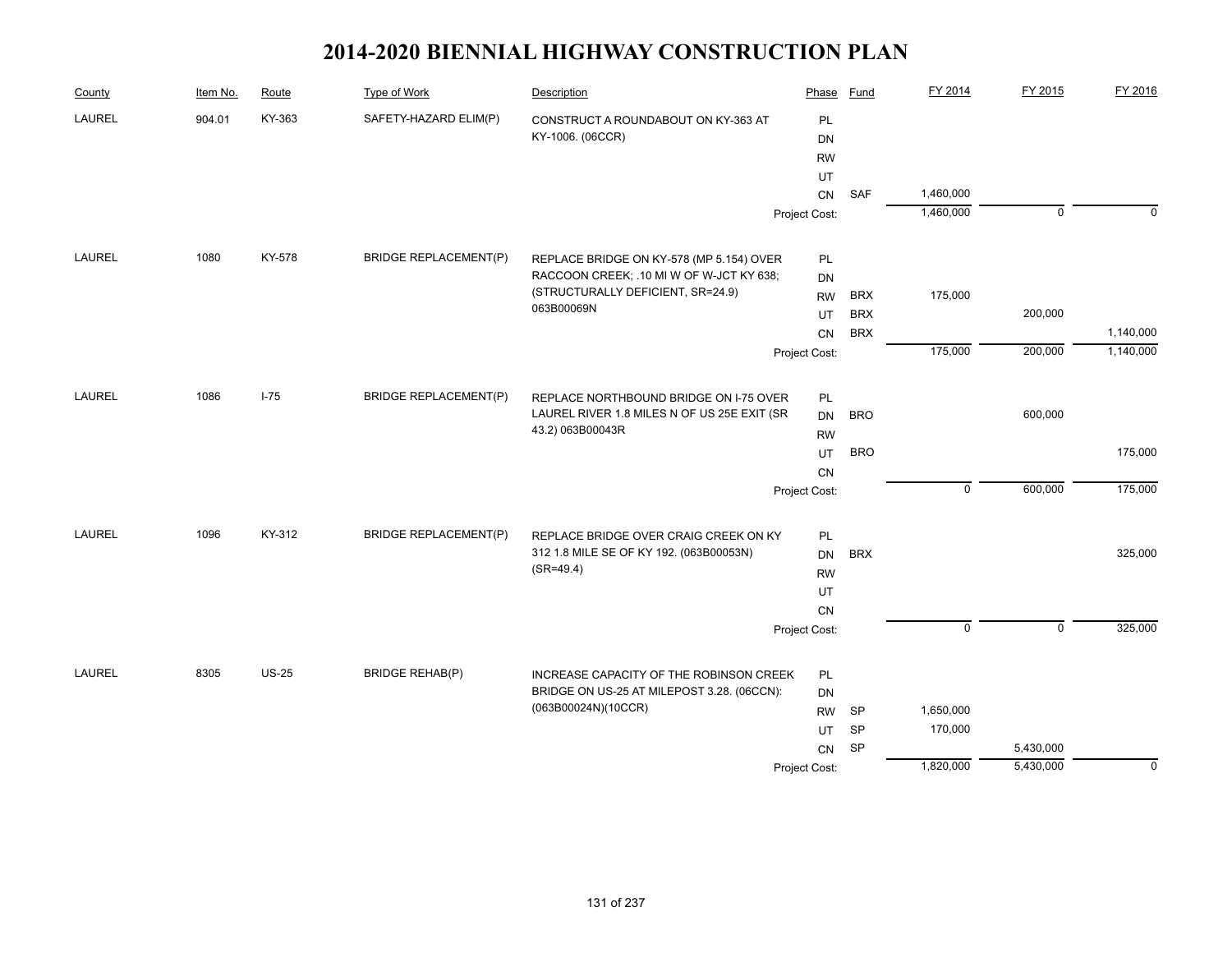| County                  | Item No. | Route  | Type of Work      | Description                                                                                                                                                                                                     | Phase                                              | Fund                                                  | FY 2014                              | FY 2015                                                   | FY 2016               |
|-------------------------|----------|--------|-------------------|-----------------------------------------------------------------------------------------------------------------------------------------------------------------------------------------------------------------|----------------------------------------------------|-------------------------------------------------------|--------------------------------------|-----------------------------------------------------------|-----------------------|
| <b>LAUREL</b>           | 8514     | KY-80  | NEW ROUTE(O)      | CONSTRUCTION OF A FRONTAGE ROAD ALONG<br>I-75 BETWEEN EXITS 38 AND 41 AT LONDON<br>(FUNDS TO SUPPLEMENT PROJECT NUMBER<br>11-139) (PRIORITY SECTION: FROM KY 80 TO KY<br>3432) (SEE 8-8514.10 AND 8-8514.20 FOR | PL<br>DN<br><b>RW</b><br>UT<br>CN                  | SB <sub>2</sub><br>SB <sub>2</sub><br>SB <sub>2</sub> | 4,500,000<br>975,000                 | 5,400,000                                                 |                       |
|                         |          |        |                   |                                                                                                                                                                                                                 | Project Cost:                                      |                                                       | 5,475,000                            | 5,400,000                                                 | $\Omega$              |
| LAUREL                  | 8514.2   | KY-80  | NEW ROUTE(O)      | CONSTRUCTION OF I-75 FRONTAGE ROAD FROM<br>KY 3432 TO 5TH STREET (SEE 8-8514.10 AND<br>8-8514.00 FOR ADDITIONAL SECTIONS) (08CCN)                                                                               | PL<br>DN<br><b>RW</b><br>UT<br><b>CN</b>           | <b>SP</b>                                             | 3,130,000                            |                                                           |                       |
|                         |          |        |                   |                                                                                                                                                                                                                 | Project Cost:                                      |                                                       | 3,130,000                            | $\mathbf 0$                                               | $\Omega$              |
| <b>LAUREL</b>           | 8851     | KY-80  | RECONSTRUCTION(O) | PROVIDE FRONTAGE ROADS ON BOTH SIDES OF<br>KY 80 JUST WEST OF I-75 EXIT 41 (MP 9.9 TO MP<br>10.9) MAY INCLUDE RELOCATING EXISTING<br>SIGNAL TO PROVIDE FOR ADEQUATE TURN<br>LANE STORAGE AND IMPROVE CAPACITY.  | PL<br>DN<br><b>RW</b><br>UT<br>CN<br>Project Cost: | SPP<br>SPP<br>SPP<br>SPP                              | $\mathbf 0$                          | 250,000<br>1,500,000<br>250,000<br>2,000,000<br>4,000,000 | $\mathbf 0$           |
| <b>LAUREL</b>           | 8852     | KY-354 | SAFETY(P)         | PROVIDE LEFT AND RIGHT TURN LANES FOR KY<br>354 WHILE LOWERING THE EXISTING VERTICAL<br>GRADE TO IMPROVE ALIGNMENT WITH KY 30.                                                                                  | PL<br>DN<br><b>RW</b><br>UT<br>CN<br>Project Cost: | SPP<br>SPP<br><b>SPP</b><br>SPP                       | $\overline{0}$                       | 200,000<br>150,000<br>100,000<br>350,000<br>800,000       | $\mathbf 0$           |
| Total for LAUREL county |          |        |                   |                                                                                                                                                                                                                 | PL<br>DN                                           |                                                       |                                      | 1,050,000                                                 | 325,000               |
|                         |          |        |                   |                                                                                                                                                                                                                 | <b>RW</b><br>UT<br><b>CN</b>                       |                                                       | 28,245,000<br>1,295,000<br>1,460,000 | 1,650,000<br>5,030,000<br>17,830,000                      | 175,000<br>16,140,000 |
|                         |          |        |                   |                                                                                                                                                                                                                 | Total Amounts:                                     |                                                       | 31,000,000                           | 25,560,000                                                | 16,640,000            |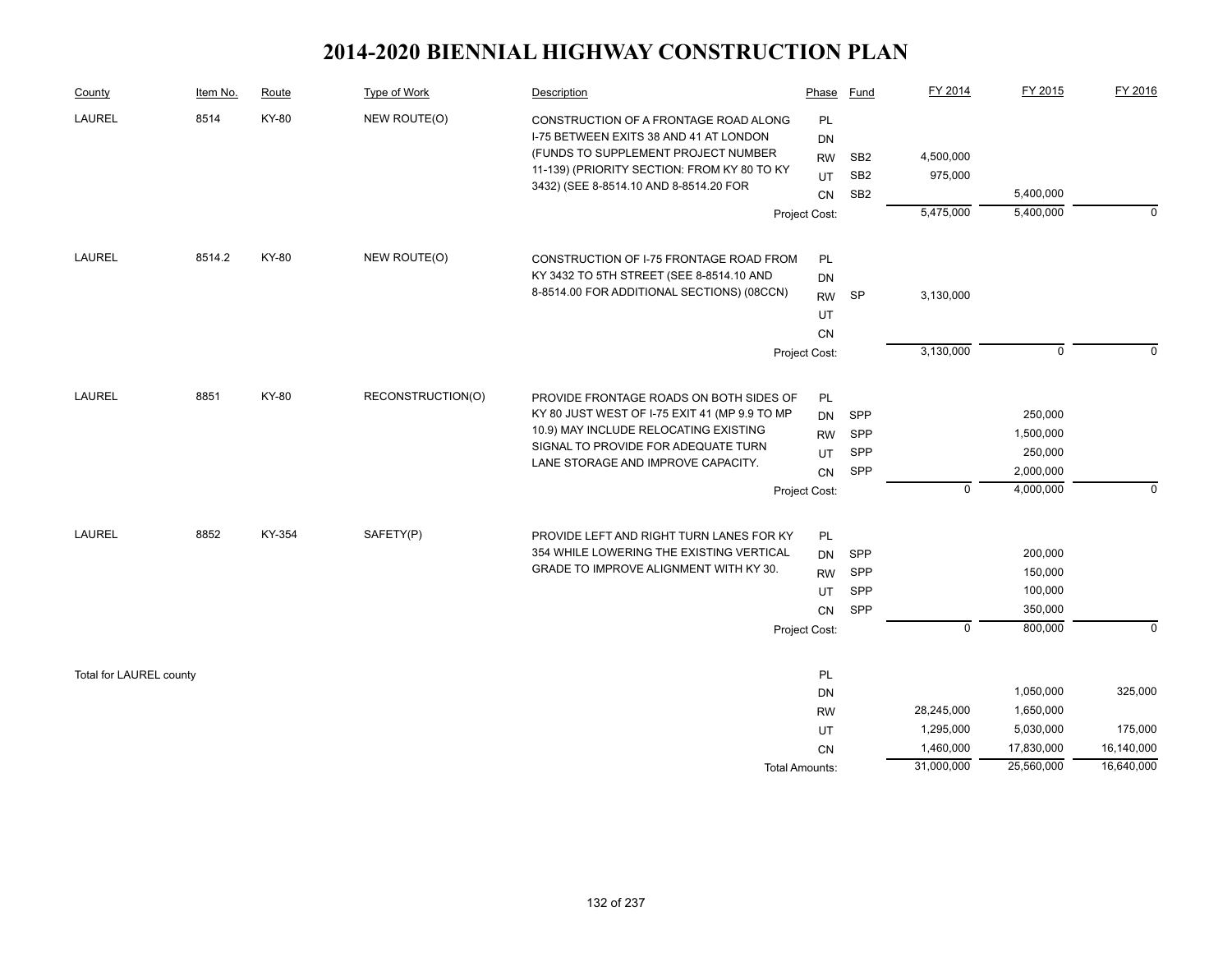| County          | Item No. | Route   | Type of Work                 | Description                                     | Phase         | Fund       | FY 2014     | FY 2015     | FY 2016     |
|-----------------|----------|---------|------------------------------|-------------------------------------------------|---------------|------------|-------------|-------------|-------------|
| <b>LAWRENCE</b> | 3        | KY-3215 | NEW ROUTE(O)                 | CONSTRUCT A NEW ROADWAY TO CONNECT              | PL            |            |             |             |             |
|                 |          |         |                              | BETWEEN KY 3215 TO KY 1185 AT YATESVILLE        | DN            |            |             |             |             |
|                 |          |         |                              | LAKE. (12CCR)                                   | <b>RW</b>     | SPP        | 250,000     |             |             |
|                 |          |         |                              |                                                 | UT            | SPP        | 500,000     |             |             |
|                 |          |         |                              |                                                 | CN            | <b>SP</b>  |             | 22,720,000  |             |
|                 |          |         |                              |                                                 | Project Cost: |            | 750,000     | 22,720,000  | $\Omega$    |
| <b>LAWRENCE</b> | 193      | KY-2565 | RECONSTRUCTION(O)            | IMPROVE SIGHT DISTANCE ON KY 2565 AND           | PL            |            |             |             |             |
|                 |          |         |                              | ELIMINATE DEAD MAN'S CURVE. (12CCR)             | DN            |            |             |             |             |
|                 |          |         |                              |                                                 | <b>RW</b>     | SP         | 160,000     |             |             |
|                 |          |         |                              |                                                 | UT            | <b>SP</b>  | 420,000     |             |             |
|                 |          |         |                              |                                                 | CN            | <b>SP</b>  |             | 1,265,000   |             |
|                 |          |         |                              |                                                 | Project Cost: |            | 580,000     | 1,265,000   | $\mathbf 0$ |
|                 |          |         |                              |                                                 |               |            |             |             |             |
| <b>LAWRENCE</b> | 196      | KY-2565 | RECONSTRUCTION(O)            | RECONSTRUCT THE KY 2565/KY 2563/CR 1519         | PL            |            |             |             |             |
|                 |          |         |                              | INTERSECTION NEAR LOUISA. (12CCR)               | DN            |            |             |             |             |
|                 |          |         |                              |                                                 | <b>RW</b>     | <b>SP</b>  | 380,000     |             |             |
|                 |          |         |                              |                                                 | <b>UT</b>     | SP         | 570,000     |             |             |
|                 |          |         |                              |                                                 | CN            | SP         |             | 1,880,000   |             |
|                 |          |         |                              |                                                 | Project Cost: |            | 950,000     | 1,880,000   | $\mathbf 0$ |
| <b>LAWRENCE</b> | 1106     | PR-1116 | <b>BRIDGE REPLACEMENT(P)</b> | REPLACE BRIDGE ON PR-1116 (MP 0.015) OVER       | PL            |            |             |             |             |
|                 |          |         |                              | ROCKCASTLE CREEK; .034 MI W JCT KY 3;           | DN            |            |             |             |             |
|                 |          |         |                              | (STRUCTURALLY DEFICIENT, SR=18.4)               | <b>RW</b>     |            |             |             |             |
|                 |          |         |                              | 064C00073N (AR/W)                               | UT            | <b>BRZ</b> | 90,000      |             |             |
|                 |          |         |                              |                                                 | CN            | <b>BRZ</b> |             |             | 550,000     |
|                 |          |         |                              |                                                 | Project Cost: |            | 90,000      | $\mathbf 0$ | 550,000     |
|                 |          |         |                              |                                                 |               |            |             |             |             |
| LAWRENCE        | 1118     | CR-1202 | <b>BRIDGE REPLACEMENT(P)</b> | REPLACE BRIDGE ON MATTIE RD (CR 1202)           | PL            |            |             |             |             |
|                 |          |         |                              | OVER RIGHT FORK OF LITTLE BLAIN 0.38 MILE W     | <b>DN</b>     | <b>BRZ</b> |             | 300,000     |             |
|                 |          |         |                              | OF ASH BRANCH RD (CR 1161)(SR 47)<br>064C00011N | <b>RW</b>     | <b>BRZ</b> |             |             | 75,000      |
|                 |          |         |                              |                                                 | UT            | <b>BRZ</b> |             |             | 75,000      |
|                 |          |         |                              |                                                 | <b>CN</b>     |            |             |             |             |
|                 |          |         |                              |                                                 | Project Cost: |            | $\mathbf 0$ | 300,000     | 150,000     |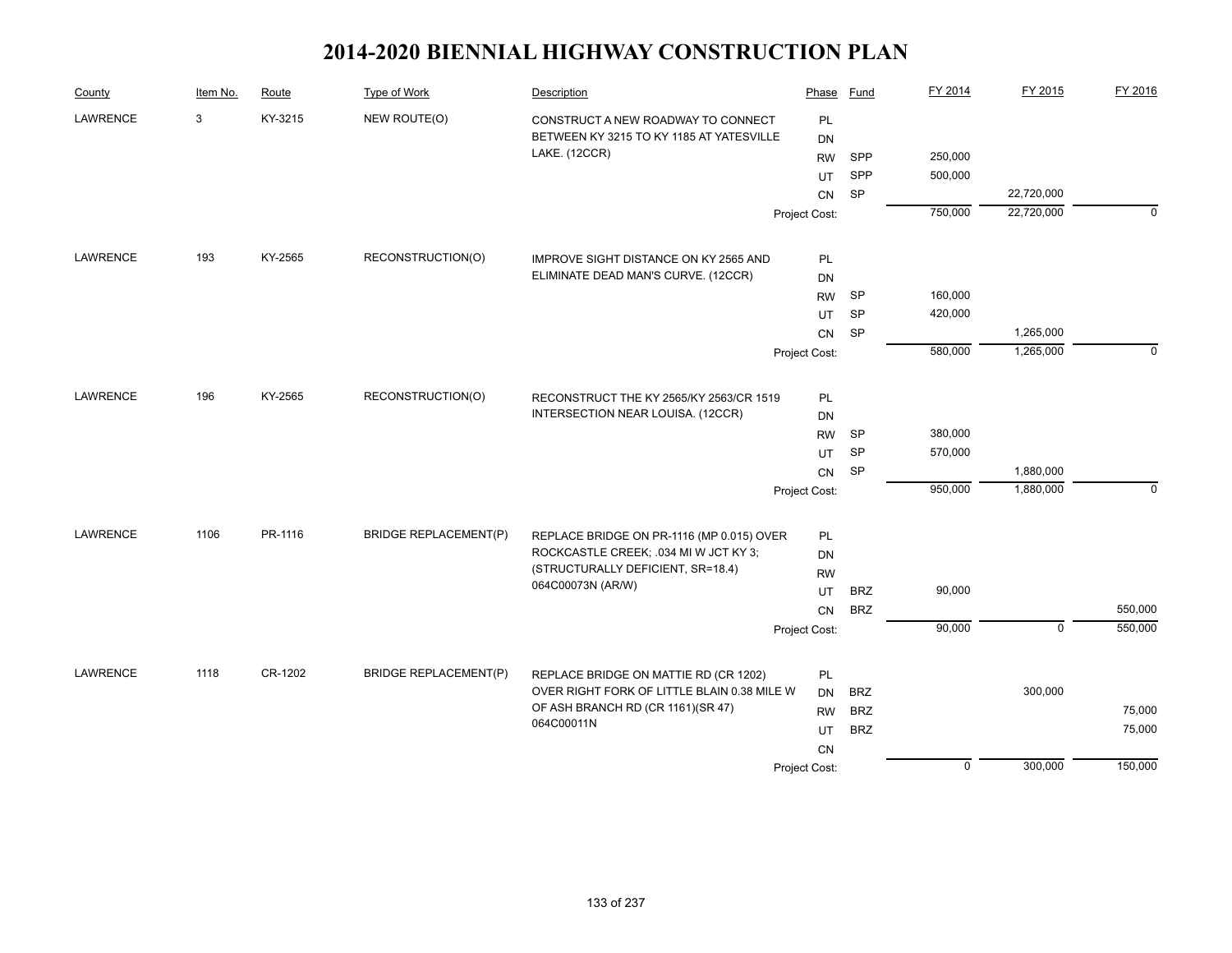| County                    | Item No. | Route   | <b>Type of Work</b>          | Description                               | Phase                 | Fund       | FY 2014   | FY 2015     | FY 2016     |
|---------------------------|----------|---------|------------------------------|-------------------------------------------|-----------------------|------------|-----------|-------------|-------------|
| LAWRENCE                  | 8117     | KY-581  | SAFETY(P)                    | SIGHT DISTANCE IMPROVEMENTS ON KY-581     | PL                    |            |           |             |             |
|                           |          |         |                              | FROM KY-645, EXTENDING SOUTH 2000'        | DN                    |            |           |             |             |
|                           |          |         |                              | TOWARDS PAINTSVILLE. (02CCNFD04)          | <b>RW</b>             | <b>SP</b>  | 110,000   |             |             |
|                           |          |         |                              |                                           | UT                    | SP         | 60,000    |             |             |
|                           |          |         |                              |                                           | CN                    | SP         |           | 470,000     |             |
|                           |          |         |                              |                                           | Project Cost:         |            | 170,000   | 470,000     | $\mathbf 0$ |
|                           |          |         |                              |                                           |                       |            |           |             |             |
| LAWRENCE                  | 8701     | KY-581  | <b>BRIDGE REPLACEMENT(P)</b> | REPLACE THE GEORGES CREEK BRIDGE.         | PL                    |            |           |             |             |
|                           |          |         |                              | (12CCN)                                   | DN                    |            |           |             |             |
|                           |          |         |                              |                                           | <b>RW</b>             | SPP        | 40,000    |             |             |
|                           |          |         |                              |                                           | UT                    |            |           |             |             |
|                           |          |         |                              |                                           | CN                    | SPP        | 800,000   |             |             |
|                           |          |         |                              |                                           | Project Cost:         |            | 840,000   | $\mathbf 0$ | $\Omega$    |
|                           |          |         |                              |                                           |                       |            |           |             |             |
| Total for LAWRENCE county |          |         |                              |                                           | PL                    |            |           |             |             |
|                           |          |         |                              |                                           | DN                    |            |           | 300,000     |             |
|                           |          |         |                              |                                           | <b>RW</b>             |            | 940,000   |             | 75,000      |
|                           |          |         |                              |                                           | UT                    |            | 1,640,000 |             | 75,000      |
|                           |          |         |                              |                                           | CN                    |            | 800,000   | 26,335,000  | 550,000     |
|                           |          |         |                              |                                           | <b>Total Amounts:</b> |            | 3,380,000 | 26,635,000  | 700,000     |
| <b>LEE</b>                | 1091     | CR-1224 | <b>BRIDGE REPLACEMENT(P)</b> | REPLACE BRIDGE ON CR-1224 (MP 0.102) OVER | PL                    |            |           |             |             |
|                           |          |         |                              | ELK LICK BR-ELK CK; .1 MI-W JCT CR 5212;  | DN                    |            |           |             |             |
|                           |          |         |                              | (FUNCTIONALLY OBSOLETE, SR=21.9)          | <b>RW</b>             |            |           |             |             |
|                           |          |         |                              | 065C00023N                                | UT                    | <b>BRZ</b> | 20,000    |             |             |
|                           |          |         |                              |                                           | ${\sf CN}$            | <b>BRZ</b> |           |             | 220,000     |
|                           |          |         |                              |                                           | Project Cost:         |            | 20,000    | $\mathbf 0$ | 220,000     |
|                           |          |         |                              |                                           |                       |            |           |             |             |
| <b>LEE</b>                | 1106     | CS-1005 | <b>BRIDGE REPLACEMENT(P)</b> | REPLACE BRIDGE ON SILVER CREEK RD (CS     | PL                    |            |           |             |             |
|                           |          |         |                              | 1005) OVER SILVER CREEK 0.06 MILE N OF    | DN                    |            |           |             |             |
|                           |          |         |                              | WADE RD (CS 1011)(SR 20.5) 065C00025N     | <b>RW</b>             | <b>BRZ</b> | 50,000    |             |             |
|                           |          |         |                              |                                           | UT                    | <b>BRZ</b> | 50,000    |             |             |
|                           |          |         |                              |                                           | CN                    | <b>BRZ</b> |           | 520,000     |             |
|                           |          |         |                              |                                           | Project Cost:         |            | 100,000   | 520,000     | $\mathbf 0$ |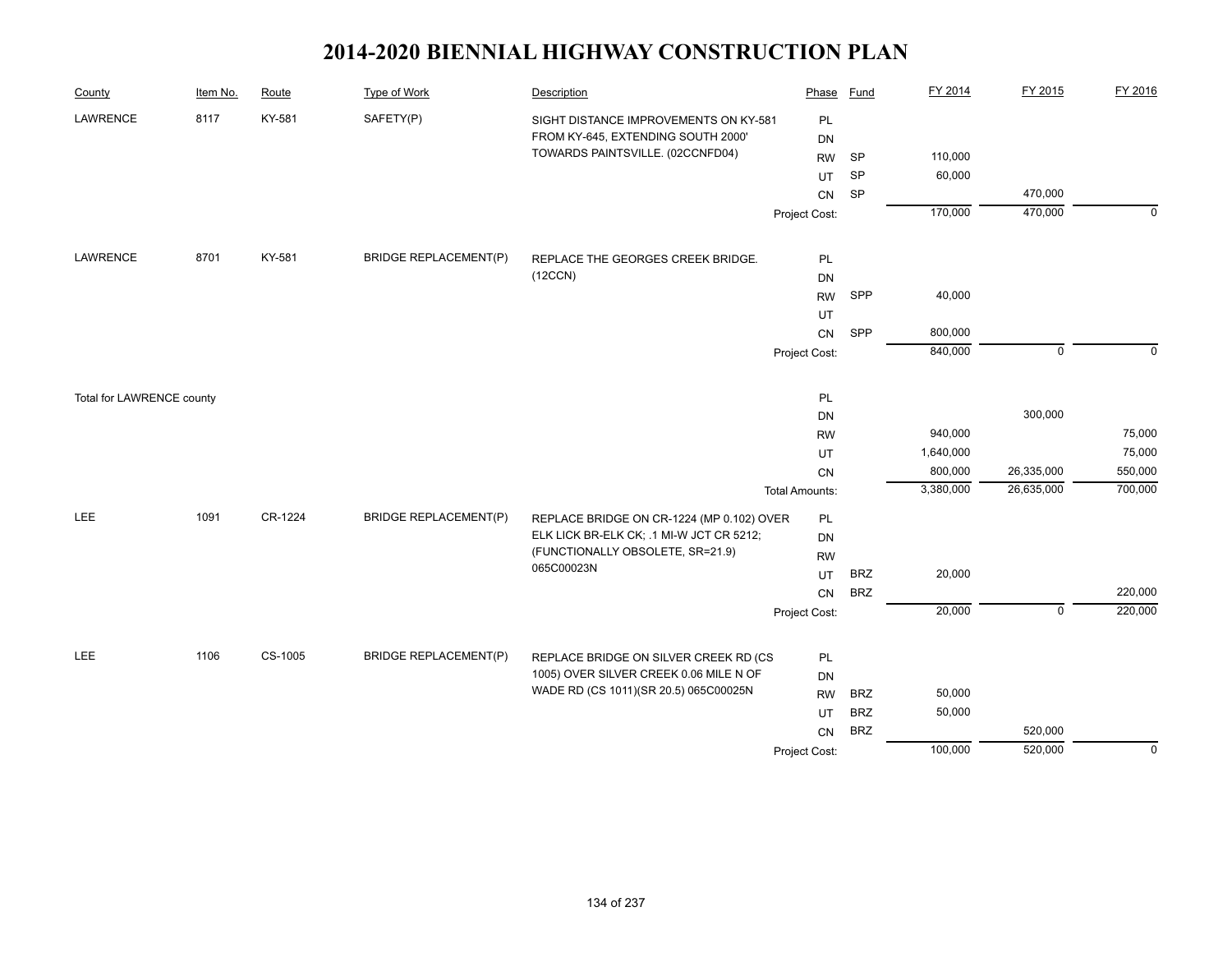| County               | Item No. | Route         | <b>Type of Work</b>          | Description                                                                            | Phase                 | <b>Fund</b> | FY 2014        | FY 2015        | FY 2016     |
|----------------------|----------|---------------|------------------------------|----------------------------------------------------------------------------------------|-----------------------|-------------|----------------|----------------|-------------|
| <b>LEE</b>           | 8852     | KY-52         | SAFETY(P)                    | CONSTRUCT SIDEWALKS, CURB AND GUTTER                                                   | PL                    |             |                |                |             |
|                      |          |               |                              | ON KY 52 FROM DOWNTOWN BEATTYVILLE                                                     | DN                    |             |                |                |             |
|                      |          |               |                              | <b>TOWARD IRVINE</b>                                                                   | <b>RW</b>             |             |                |                |             |
|                      |          |               |                              |                                                                                        | UT                    |             |                |                |             |
|                      |          |               |                              |                                                                                        | ${\sf CN}$            | SAF         |                | 1,500,000      |             |
|                      |          |               |                              |                                                                                        | Project Cost:         |             | $\overline{0}$ | 1,500,000      | $\mathbf 0$ |
| Total for LEE county |          |               |                              |                                                                                        | PL                    |             |                |                |             |
|                      |          |               |                              |                                                                                        | DN                    |             |                |                |             |
|                      |          |               |                              |                                                                                        | <b>RW</b>             |             | 50,000         |                |             |
|                      |          |               |                              |                                                                                        | UT                    |             | 70,000         |                |             |
|                      |          |               |                              |                                                                                        | CN                    |             |                | 2,020,000      | 220,000     |
|                      |          |               |                              |                                                                                        | <b>Total Amounts:</b> |             | 120,000        | 2,020,000      | 220,000     |
| LESLIE               | 12       | <b>US-421</b> | NEW ROUTE(O)                 | CONSTRUCT HYDEN BYPASS FROM LESLIE                                                     | PL                    |             |                |                |             |
|                      |          |               |                              | COUNTY HIGH SCHOOL TO HYDEN SPUR                                                       | DN                    |             |                |                |             |
|                      |          |               |                              | (KY-118).(00CCR) (04CCN)(10CCR)                                                        | <b>RW</b>             | <b>SP</b>   | 3,630,000      |                |             |
|                      |          |               |                              |                                                                                        | UT                    | <b>SP</b>   | 600,000        |                |             |
|                      |          |               |                              |                                                                                        | <b>CN</b>             |             |                |                |             |
|                      |          |               |                              |                                                                                        | Project Cost:         |             | 4,230,000      | $\mathbf 0$    | $\Omega$    |
| <b>LESLIE</b>        | 1067     | CR-1214       | <b>BRIDGE REPLACEMENT(P)</b> | REPLACE BRIDGE AND APPROACHES ON                                                       | PL                    |             |                |                |             |
|                      |          |               |                              | CR-1214 OVER BEECH FORK (C24). (SR=6.0)                                                | DN                    |             |                |                |             |
|                      |          |               |                              | (PROJECT FUNDING CONTINGENT UPON BRIDGE                                                | <b>RW</b>             | <b>BRZ</b>  | 230,000        |                |             |
|                      |          |               |                              | POSTING COMPLIANCE): (066C00024N)                                                      | UT                    | <b>BRZ</b>  | 120,000        |                |             |
|                      |          |               |                              |                                                                                        | CN                    | <b>BRZ</b>  |                | 470,000        |             |
|                      |          |               |                              |                                                                                        | Project Cost:         |             | 350,000        | 470,000        | $\mathbf 0$ |
|                      |          |               |                              |                                                                                        |                       |             |                |                |             |
| LESLIE               | 1078     | <b>US-421</b> | <b>BRIDGE REPLACEMENT(P)</b> | REPLACE BRIDGE AND APPROACHES ON US-421                                                | PL                    |             |                |                |             |
|                      |          |               |                              | OVER STINNET CREEK (B08) 0.028 MILE SOUTH<br>OF KY-406 NEAR STINNETT.(SR=26.0) (10CCR) | DN                    |             |                |                |             |
|                      |          |               |                              |                                                                                        | <b>RW</b>             | <b>BRO</b>  |                |                | 890,000     |
|                      |          |               |                              |                                                                                        | UT                    |             |                |                |             |
|                      |          |               |                              |                                                                                        | CN                    |             | $\mathbf 0$    | $\overline{0}$ | 890,000     |
|                      |          |               |                              |                                                                                        | Project Cost:         |             |                |                |             |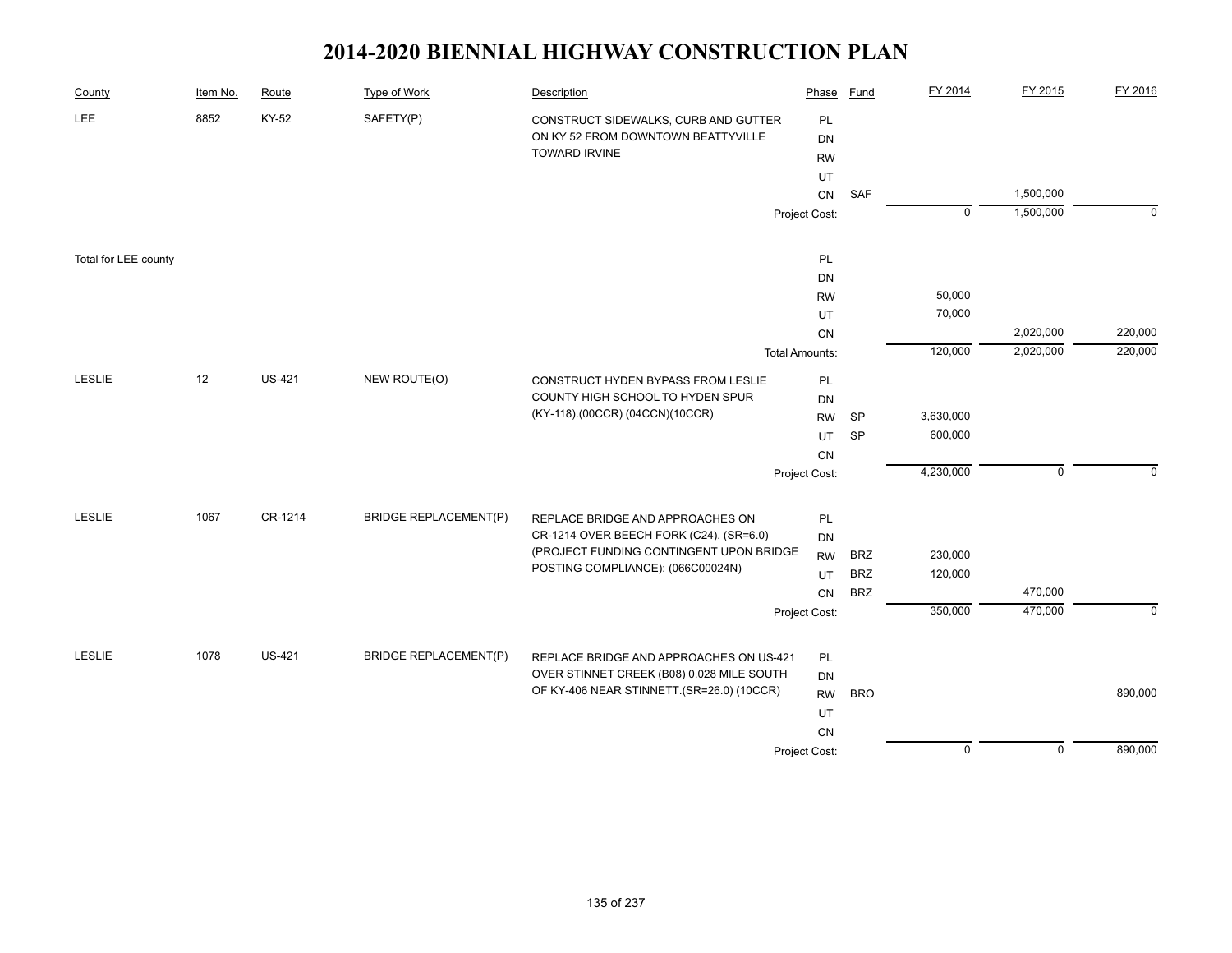| County        | Item No. | Route         | Type of Work                 | Description                                                                    | Phase           | Fund            | FY 2014        | FY 2015     | FY 2016     |
|---------------|----------|---------------|------------------------------|--------------------------------------------------------------------------------|-----------------|-----------------|----------------|-------------|-------------|
| <b>LESLIE</b> | 1089     | KY-80         | <b>BRIDGE REPLACEMENT(P)</b> | REPLACE BRIDGE ON KY 80 OVER CUTSHIN                                           | PL              |                 |                |             |             |
|               |          |               |                              | CREEK AT INTERSECTION WITH BUSY HOLLOW                                         | <b>DN</b>       |                 |                |             |             |
|               |          |               |                              | DR (CR 1063)(SR 30) 066B00002N                                                 | <b>RW</b>       | <b>BRO</b>      | 250,000        |             |             |
|               |          |               |                              |                                                                                | UT              | <b>BRO</b>      | 175,000        |             |             |
|               |          |               |                              |                                                                                | <b>CN</b>       | <b>BRO</b>      |                | 1,681,000   |             |
|               |          |               |                              |                                                                                | Project Cost:   |                 | 425,000        | 1,681,000   | $\Omega$    |
| LESLIE        | 1098     | CR-1138       | <b>BRIDGE REPLACEMENT(P)</b> | REPLACE BRIDGE OVER GREASY CREEK ON                                            | PL              |                 |                |             |             |
|               |          |               |                              | ELK ROAD (CR 1138) AT JCT WITH KY 2009                                         | <b>DN</b>       | <b>BRZ</b>      |                | 250,000     |             |
|               |          |               |                              | (066C00019N)(SR=2) (EBRP)                                                      | <b>RW</b>       | <b>BRZ</b>      |                |             | 30,000      |
|               |          |               |                              |                                                                                | UT              | <b>BRZ</b>      |                |             | 50,000      |
|               |          |               |                              |                                                                                | CN              | <b>BRZ</b>      |                |             | 600,000     |
|               |          |               |                              |                                                                                | Project Cost:   |                 | $\overline{0}$ | 250,000     | 680,000     |
| <b>LESLIE</b> | 5010     | <b>US-421</b> | LANDSLIDE REPAIR(P)          | LANDSLIDE REPAIR ON US-421 FROM 0.2 MILE                                       | PL              |                 |                |             |             |
|               |          |               |                              | SOUTH JCT. KY-406 AT STINNETT NORTH 1.0                                        | <b>DN</b>       |                 |                |             |             |
|               |          |               |                              | MILE. (2002BOPC) (10CCR)(ADDITIONAL FUNDS                                      | <b>RW</b>       | <b>SPP</b>      | 2,970,000      |             |             |
|               |          |               |                              | FROM ITEM NO. 11-8707 R,U,C)                                                   | UT              | SPP             | 630,000        |             |             |
|               |          |               |                              |                                                                                | CN              | SPP             |                | 7,800,000   |             |
|               |          |               |                              |                                                                                | Project Cost:   |                 | 3,600,000      | 7,800,000   | $\mathbf 0$ |
| <b>LESLIE</b> | 8516     | KY-1482       | NEW ROUTE(O)                 |                                                                                |                 |                 |                |             |             |
|               |          |               |                              | CONSTRUCT A NEW APPROACH FROM KY-1482<br>ONTO THE HAL ROGERS PARKWAY AT MP 39. | <b>PL</b>       |                 |                |             |             |
|               |          |               |                              | (08CCN)(10CCR)(2011BOPP)                                                       | DN<br><b>RW</b> | SB <sub>2</sub> |                | 920,000     |             |
|               |          |               |                              |                                                                                | UT              | SB <sub>2</sub> |                | 420,000     |             |
|               |          |               |                              |                                                                                | CN              | SB <sub>2</sub> |                |             | 2,000,000   |
|               |          |               |                              |                                                                                | Project Cost:   |                 | $\overline{0}$ | 1,340,000   | 2,000,000   |
|               |          |               |                              |                                                                                |                 |                 |                |             |             |
| <b>LESLIE</b> | 8518     | KY-6272       | NEW ROUTE(O)                 | CONSTRUCT A NEW APPROACH FROM KY-6272                                          | PL              |                 |                |             |             |
|               |          |               |                              | ONTO THE HAL ROGERS PARKWAY AT MP 42.7.                                        | <b>DN</b>       |                 |                |             |             |
|               |          |               |                              | (08CCN)(10CCR)                                                                 | <b>RW</b>       |                 |                |             |             |
|               |          |               |                              |                                                                                | UT              |                 |                |             |             |
|               |          |               |                              |                                                                                | CN              | <b>SPB</b>      | 638,300        |             |             |
|               |          |               |                              |                                                                                | Project Cost:   |                 | 638,300        | $\mathbf 0$ | $\Omega$    |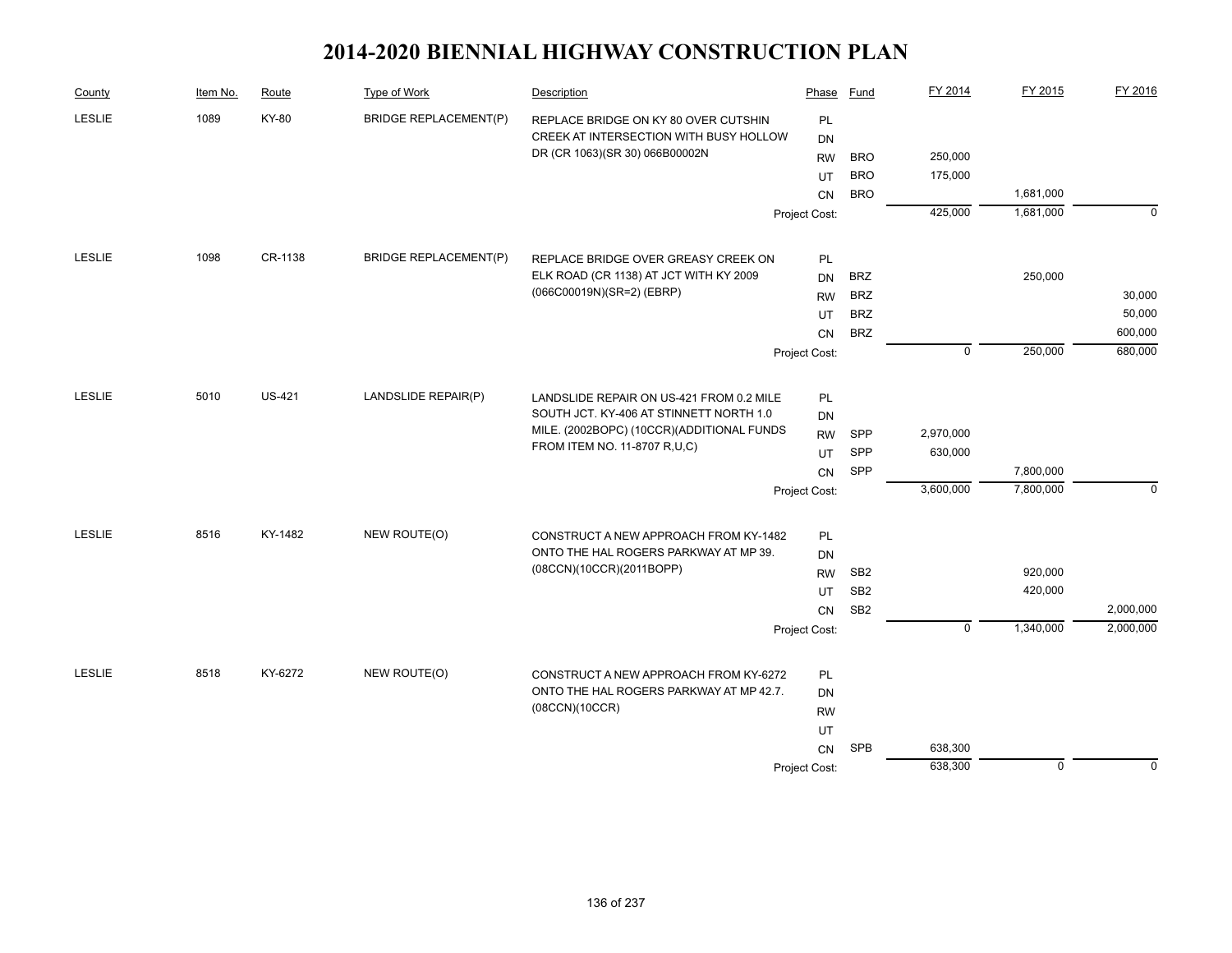| County                  | Item No. | Route         | Type of Work                 | Description                                                                         | Phase                 | <b>Fund</b> | FY 2014        | FY 2015        | FY 2016     |
|-------------------------|----------|---------------|------------------------------|-------------------------------------------------------------------------------------|-----------------------|-------------|----------------|----------------|-------------|
| <b>LESLIE</b>           | 8708     | KY-118        | MINOR WIDENING(O)            | WIDEN KY 118 TO PROVIDE LEFT AND RIGHT                                              | PL                    |             |                |                |             |
|                         |          |               |                              | TURN LANES ONTO DENTON ROAD.(12CCN)                                                 | <b>DN</b>             |             |                |                |             |
|                         |          |               |                              |                                                                                     | <b>RW</b>             | SPP         | 15,000         |                |             |
|                         |          |               |                              |                                                                                     | UT                    | SPP         | 150,000        |                |             |
|                         |          |               |                              |                                                                                     | ${\sf CN}$            | SPP         |                | 1,360,000      |             |
|                         |          |               |                              |                                                                                     | Project Cost:         |             | 165,000        | 1,360,000      | $\mathbf 0$ |
| Total for LESLIE county |          |               |                              |                                                                                     | PL                    |             |                |                |             |
|                         |          |               |                              |                                                                                     | DN                    |             |                | 250,000        |             |
|                         |          |               |                              |                                                                                     | <b>RW</b>             |             | 7,095,000      | 920,000        | 920,000     |
|                         |          |               |                              |                                                                                     | UT                    |             | 1,675,000      | 420,000        | 50,000      |
|                         |          |               |                              |                                                                                     | CN                    |             | 638,300        | 11,311,000     | 2,600,000   |
|                         |          |               |                              |                                                                                     | <b>Total Amounts:</b> |             | 9,408,300      | 12,901,000     | 3,570,000   |
| <b>LETCHER</b>          | 199      | <b>US-119</b> | SCOPING STUDY(O)             | PERFORM DESIGN STUDY TO DETERMINE                                                   | PL                    |             |                |                |             |
|                         |          |               |                              | LOGICAL APPROACH TO IMPROVING US 119                                                | DN                    | SPP         |                | 1,000,000      |             |
|                         |          |               |                              | BETWEEN WHITESBURG AND US 23.                                                       | <b>RW</b>             |             |                |                |             |
|                         |          |               |                              |                                                                                     | UT                    |             |                |                |             |
|                         |          |               |                              |                                                                                     | CN                    |             |                |                |             |
|                         |          |               |                              |                                                                                     | Project Cost:         |             | $\overline{0}$ | 1,000,000      | $\Omega$    |
| <b>LETCHER</b>          | 311.8    | <b>US-119</b> | RECONSTRUCTION(O)            | RECONSTRUCTION OF US-119 FROM 0.15 MILE                                             | PL                    |             |                |                |             |
|                         |          |               |                              | WEST OF KY-806 TO KY-932, 2012BOP                                                   | <b>DN</b>             | <b>APD</b>  |                |                | 1,500,000   |
|                         |          |               |                              |                                                                                     | <b>RW</b>             |             |                |                |             |
|                         |          |               |                              |                                                                                     | UT                    |             |                |                |             |
|                         |          |               |                              |                                                                                     | CN                    |             |                |                |             |
|                         |          |               |                              |                                                                                     | Project Cost:         |             | $\mathsf 0$    | $\mathsf 0$    | 1,500,000   |
|                         |          |               |                              |                                                                                     |                       |             |                |                |             |
| <b>LETCHER</b>          | 1091     | CR-1245       | <b>BRIDGE REPLACEMENT(P)</b> | PACIES BRANCH ROAD; REPLACE BRIDGE AND                                              | PL                    |             |                |                |             |
|                         |          |               |                              | APPROACHES OVER KINGS CREEK (C27) 0.05<br>MILE NW OF KY-160. (SR=2.0): (067C00027N) | DN                    |             |                |                |             |
|                         |          |               |                              |                                                                                     | <b>RW</b>             |             |                |                |             |
|                         |          |               |                              |                                                                                     | UT                    | <b>BRZ</b>  | 550,000        |                |             |
|                         |          |               |                              |                                                                                     | ${\sf CN}$            |             | 550,000        | $\overline{0}$ | $\mathbf 0$ |
|                         |          |               |                              |                                                                                     | Project Cost:         |             |                |                |             |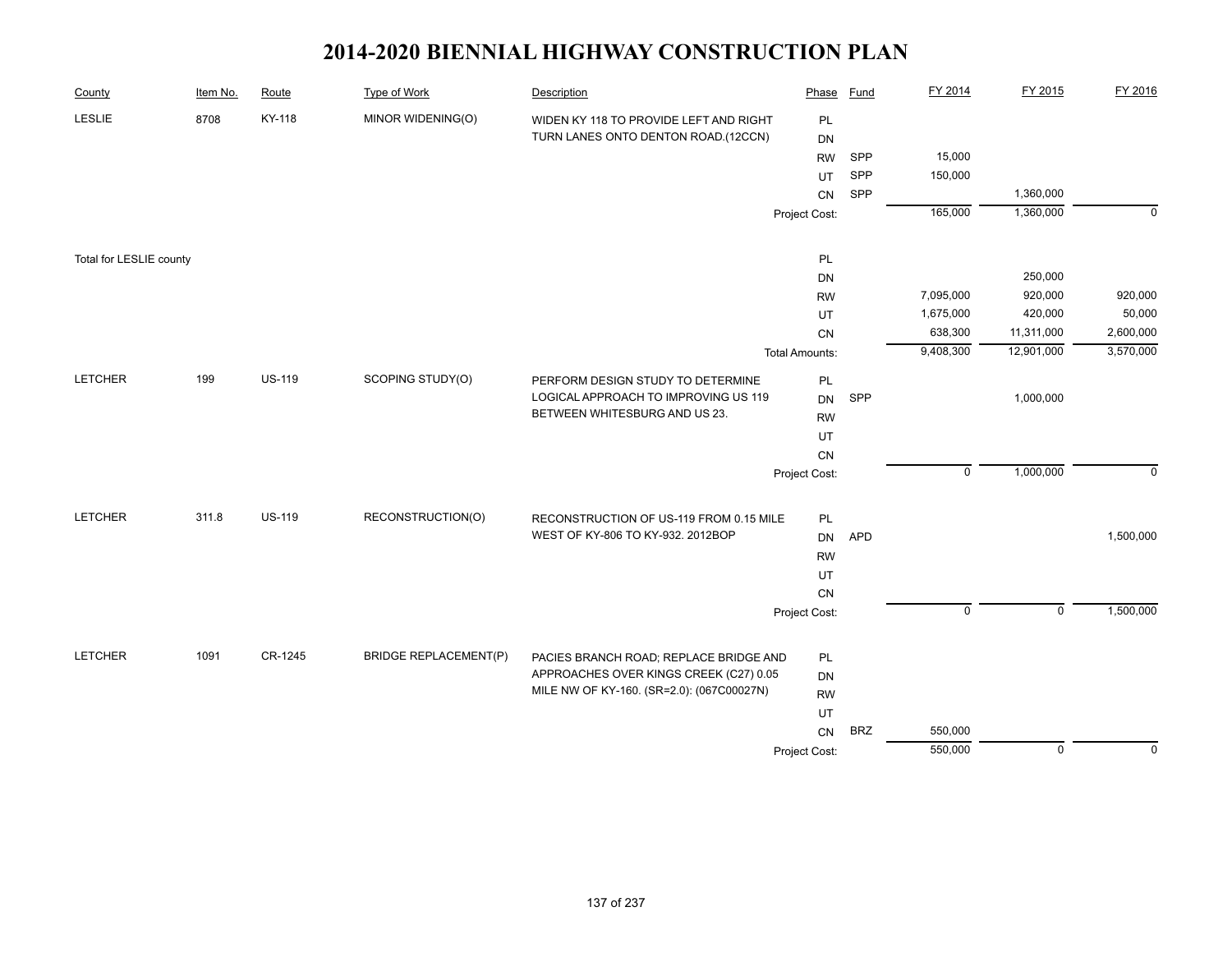| County         | Item No. | Route   | Type of Work                          | Description                                   | Phase         | Fund       | FY 2014 | FY 2015        | FY 2016     |
|----------------|----------|---------|---------------------------------------|-----------------------------------------------|---------------|------------|---------|----------------|-------------|
| <b>LETCHER</b> | 1094     | KY-343  | <b>BRIDGE REPLACEMENT(P)</b>          | REPLACE BRIDGE AND APPROACHES ON KY-343       | PL            |            |         |                |             |
|                |          |         |                                       | OVER WRIGHT FORK (B79) 50 FEET NE OF          | <b>DN</b>     |            |         |                |             |
|                |          |         |                                       | HAYMOND HILL ROAD. (SR=3.0): (067B00079N)     | <b>RW</b>     |            |         |                |             |
|                |          |         |                                       |                                               | UT            |            |         |                |             |
|                |          |         |                                       |                                               | <b>CN</b>     | <b>BRX</b> | 670,000 |                |             |
|                |          |         |                                       |                                               | Project Cost: |            | 670,000 | $\mathbf 0$    | $\Omega$    |
| <b>LETCHER</b> | 1096     | CR-1391 | <b>BRIDGE REPLACEMENT(P)</b>          | ISOM RACE TRACK ROAD; REPLACE BRIDGE          | PL            |            |         |                |             |
|                |          |         |                                       | OVER ROCKHOUSE CREEK (C35) 0.05 MILE SE       | <b>DN</b>     |            |         |                |             |
|                |          |         |                                       | OF KY-7. (SR=5.0): (067C00035N)               | <b>RW</b>     |            |         |                |             |
|                |          |         |                                       |                                               | UT            |            |         |                |             |
|                |          |         |                                       |                                               | CN            | <b>BRZ</b> | 900,000 |                |             |
|                |          |         |                                       |                                               | Project Cost: |            | 900,000 | $\mathbf{0}$   | $\Omega$    |
| <b>LETCHER</b> | 1097     | KY-343  | <b>BRIDGE REPLACEMENT(P)</b>          | REPLACE BRIDGE AND APPROACHES ON KY-343       | PL            |            |         |                |             |
|                |          |         |                                       | OVER WRIGHT FORK (B15) 30 FEET EAST OF        | DN            |            |         |                |             |
|                |          |         | MASTERS DRIVE. (SR=7.0): (067B00015N) | <b>RW</b>                                     |               |            |         |                |             |
|                |          |         |                                       |                                               | UT            |            |         |                |             |
|                |          |         |                                       |                                               | CN            | <b>BRX</b> | 680,000 |                |             |
|                |          |         |                                       |                                               | Project Cost: |            | 680,000 | $\mathbf 0$    | $\mathbf 0$ |
|                |          |         |                                       |                                               |               |            |         |                |             |
| <b>LETCHER</b> | 1107     | CS-2026 | <b>BRIDGE REPLACEMENT(P)</b>          | REPLACE BRIDGE ON CS-2026 OVER (MP 0.032)     | PL            |            |         |                |             |
|                |          |         |                                       | ELKHORN CREEK; AT EAST JENKINS;               | <b>DN</b>     |            |         |                |             |
|                |          |         |                                       | (STRUCTURALLY DEFICIENT, SR=13)<br>067C00058N | <b>RW</b>     | <b>BRZ</b> | 100,000 |                |             |
|                |          |         |                                       |                                               | UT            | <b>BRZ</b> | 120,000 |                |             |
|                |          |         |                                       |                                               | <b>CN</b>     | <b>BRZ</b> |         |                | 300,000     |
|                |          |         |                                       |                                               | Project Cost: |            | 220,000 | $\overline{0}$ | 300,000     |
| <b>LETCHER</b> | 1108     | CR-1841 | <b>BRIDGE REPLACEMENT(P)</b>          | REPLACE BRIDGE ON CR-1841 (MP 0.015) OVER     | PL            |            |         |                |             |
|                |          |         |                                       | NORTH FORK KY RIVER; 1 MI N JCT KY 1862;      | <b>DN</b>     |            |         |                |             |
|                |          |         |                                       | (STRUCTURALLY DEFICIENT, SR=15.7)             | <b>RW</b>     |            |         |                |             |
|                |          |         |                                       | 067C00063N (AR/W)                             | UT            | <b>BRZ</b> | 75,000  |                |             |
|                |          |         |                                       |                                               | CN            | <b>BRZ</b> |         |                | 430,000     |
|                |          |         |                                       |                                               | Project Cost: |            | 75,000  | $\mathbf 0$    | 430,000     |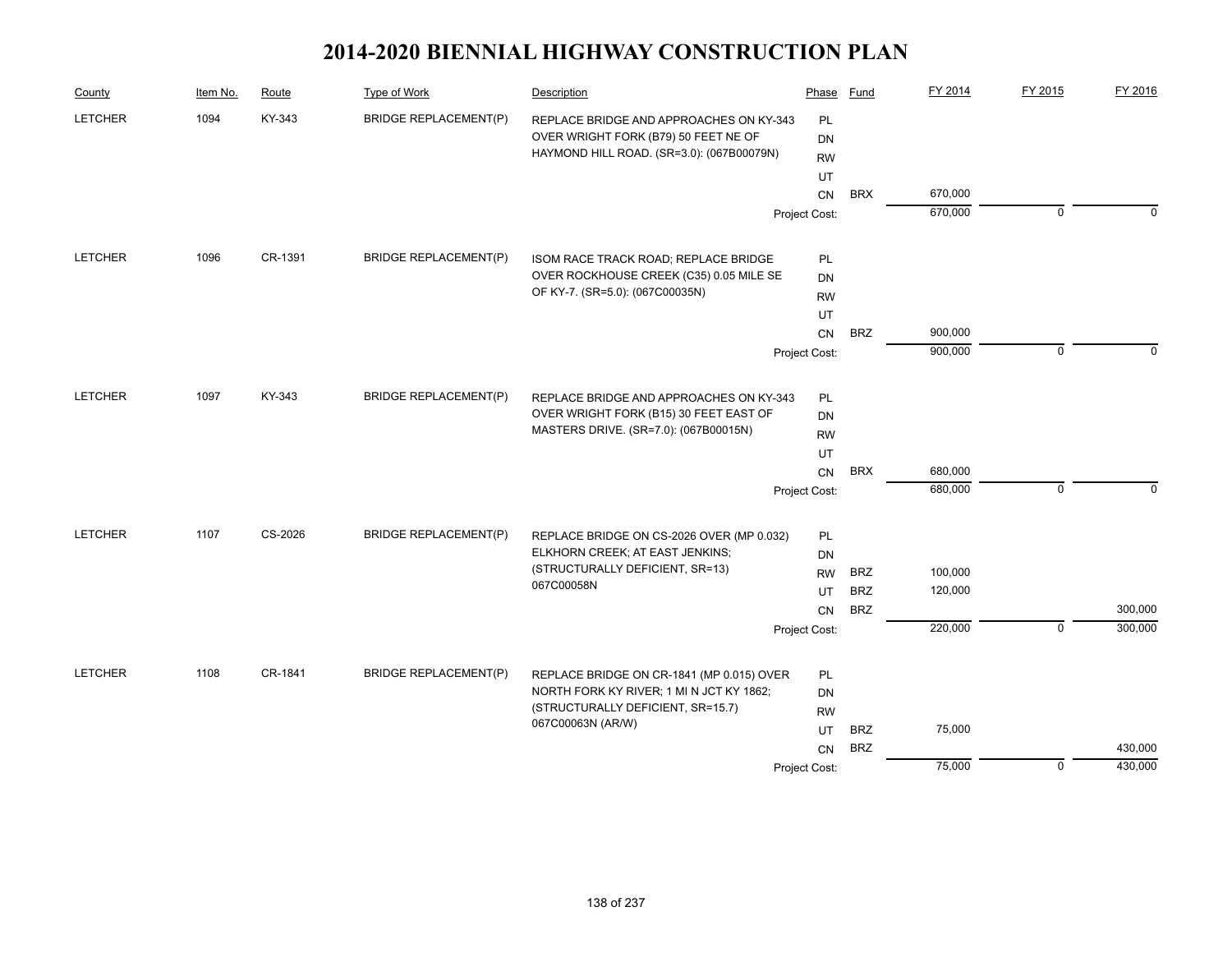| County                   | Item No. | Route   | <b>Type of Work</b>          | Description                                                                     | Phase                 | <b>Fund</b> | FY 2014        | FY 2015   | FY 2016     |
|--------------------------|----------|---------|------------------------------|---------------------------------------------------------------------------------|-----------------------|-------------|----------------|-----------|-------------|
| <b>LETCHER</b>           | 1113     | KY-2034 | <b>BRIDGE REPLACEMENT(P)</b> | REPLACE BRIDGE ON KY 2034C OVER N FORK                                          | PL                    |             |                |           |             |
|                          |          |         |                              | KY RIVER 0.02 E OF US 119(SR 42.7)                                              | DN                    |             |                |           |             |
|                          |          |         |                              | 067B00121N                                                                      | <b>RW</b>             | <b>BRO</b>  |                | 420,000   |             |
|                          |          |         |                              |                                                                                 | UT                    | <b>BRO</b>  |                | 125,000   |             |
|                          |          |         |                              |                                                                                 | CN                    |             |                |           |             |
|                          |          |         |                              |                                                                                 | Project Cost:         |             | $\overline{0}$ | 545,000   | $\Omega$    |
| <b>LETCHER</b>           | 1117     | CR-1359 | <b>BRIDGE REPLACEMENT(P)</b> | REPLACE BRIDGE ON STEEL BRIDGE RD (CR                                           | <b>PL</b>             |             |                |           |             |
|                          |          |         |                              | 1359Q4) OVER NORTH FORK OF KENTUCKY                                             | DN                    |             |                |           |             |
|                          |          |         |                              | RIVER AT JCT WITH HIGHWAY 7 (KY 7)(SR 24)                                       | <b>RW</b>             | <b>BRZ</b>  | 250,000        |           |             |
|                          |          |         |                              | C00080N                                                                         | UT                    | <b>BRZ</b>  | 50,000         |           |             |
|                          |          |         |                              |                                                                                 | CN                    | <b>BRZ</b>  |                | 875,000   |             |
|                          |          |         |                              |                                                                                 | Project Cost:         |             | 300,000        | 875,000   | $\Omega$    |
| Total for LETCHER county |          |         |                              |                                                                                 | $\mathsf{PL}$         |             |                |           |             |
|                          |          |         |                              |                                                                                 | <b>DN</b>             |             |                | 1,000,000 | 1,500,000   |
|                          |          |         |                              |                                                                                 | <b>RW</b>             |             | 350,000        | 420,000   |             |
|                          |          |         |                              |                                                                                 | UT                    |             | 245,000        | 125,000   |             |
|                          |          |         |                              |                                                                                 | CN                    |             | 2,800,000      | 875,000   | 730,000     |
|                          |          |         |                              |                                                                                 | <b>Total Amounts:</b> |             | 3,395,000      | 2,420,000 | 2,230,000   |
| LEWIS                    | 231      | KY-59   | SCOPING STUDY(O)             | PERFORM DESIGN STUDY TO DETERMINE                                               | PL                    |             |                |           |             |
|                          |          |         |                              | LOGICAL SEQUENCE OF PRACTICAL                                                   | <b>DN</b>             | SPP         |                | 1,000,000 |             |
|                          |          |         |                              | IMPROVEMENTS TO UPGRADE KY 59/KY 344/KY<br>377 CONNECTION BETWEEN VANCEBURG AND | <b>RW</b>             |             |                |           |             |
|                          |          |         |                              | MOREHEAD.                                                                       | UT                    |             |                |           |             |
|                          |          |         |                              |                                                                                 | CN                    |             |                |           |             |
|                          |          |         |                              |                                                                                 | Project Cost:         |             | $\mathbf 0$    | 1,000,000 | $\Omega$    |
| LEWIS                    | 232      | KY-10   | SAFETY(P)                    | RECONSTRUCT THE INTERSECTION OF KY 10                                           | PL                    |             |                |           |             |
|                          |          |         |                              | AND KY 1306.                                                                    | DN                    |             |                |           |             |
|                          |          |         |                              |                                                                                 | <b>RW</b>             |             |                |           |             |
|                          |          |         |                              |                                                                                 | UT                    |             |                |           |             |
|                          |          |         |                              |                                                                                 | CN                    | SPP         |                | 500,000   |             |
|                          |          |         |                              |                                                                                 | Project Cost:         |             | $\overline{0}$ | 500,000   | $\mathbf 0$ |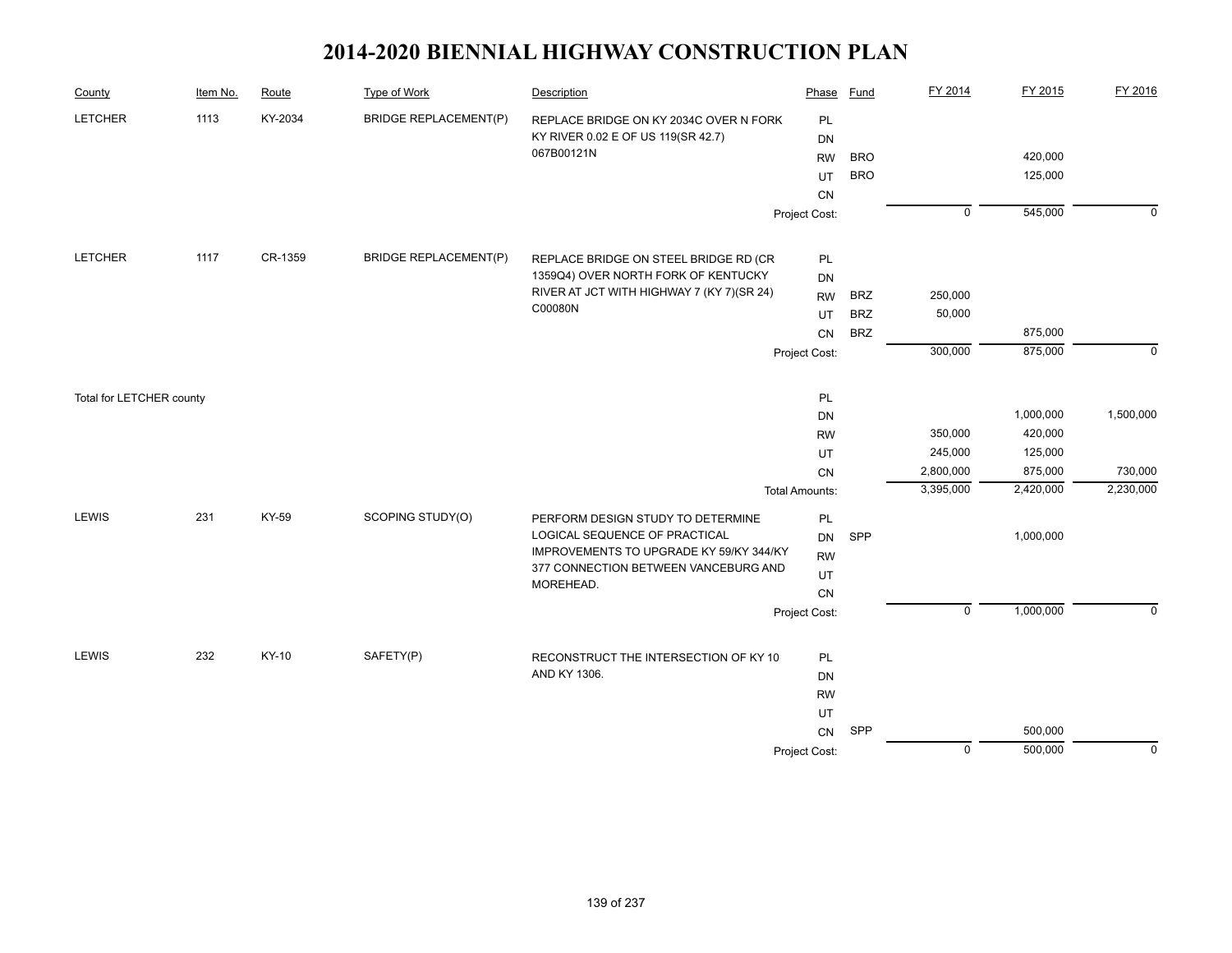| County                 | Item No. | Route        | <b>Type of Work</b>          | Description                                                                   | Phase                 | <b>Fund</b> | FY 2014        | FY 2015              | FY 2016     |
|------------------------|----------|--------------|------------------------------|-------------------------------------------------------------------------------|-----------------------|-------------|----------------|----------------------|-------------|
| <b>LEWIS</b>           | 1082     | KY-8         | <b>BRIDGE REPLACEMENT(P)</b> | REPLACE BRIDGE ON KY 8 OVER KINNICONNICK                                      | PL                    |             |                |                      |             |
|                        |          |              |                              | CREEK 0.094 MILE W OF DUDLEY AVE                                              | DN                    |             |                |                      |             |
|                        |          |              |                              | (CR-1031A) (SR 26.5) 068B00003N                                               | <b>RW</b>             | <b>BRO</b>  |                | 150,000              |             |
|                        |          |              |                              |                                                                               | UT                    | <b>BRO</b>  |                | 150,000              |             |
|                        |          |              |                              |                                                                               | CN                    |             |                |                      |             |
|                        |          |              |                              |                                                                               | Project Cost:         |             | $\overline{0}$ | 300,000              | $\mathbf 0$ |
| LEWIS                  | 1085     | CR-1338      | <b>BRIDGE REPLACEMENT(P)</b> | REPLACE BRIDGE ON BROWNS RUN RD (CR                                           | PL                    |             |                |                      |             |
|                        |          |              |                              | 1338) OVER CABIN CREEK 0.03 MILE SW OF                                        | DN                    |             |                |                      |             |
|                        |          |              |                              | CABIN CREEK RD (CR 1333)(SR 2) 068C00036N                                     | <b>RW</b>             | <b>BRZ</b>  | 60,000         |                      |             |
|                        |          |              |                              |                                                                               | UT                    | <b>BRZ</b>  | 10,000         |                      |             |
|                        |          |              |                              |                                                                               | CN                    | <b>BRZ</b>  |                | 400,000              |             |
|                        |          |              |                              |                                                                               | Project Cost:         |             | 70,000         | 400,000              | $\mathbf 0$ |
| LEWIS                  | 8507     | <b>KY-57</b> | <b>BRIDGE REPLACEMENT(P)</b> |                                                                               |                       |             |                |                      |             |
|                        |          |              |                              | CONSTRUCT A NEW BRIDGE CROSSING THE<br>NORTH FORK OF THE LICKING RIVER AT THE | PL<br><b>DN</b>       | SPP         | 1,000,000      |                      |             |
|                        |          |              |                              | LEWIS-FLEMING COUNTY LINE. (08CCN):                                           | <b>RW</b>             |             |                |                      |             |
|                        |          |              |                              | (068B00027N)                                                                  | UT                    |             |                |                      |             |
|                        |          |              |                              |                                                                               | CN                    |             |                |                      |             |
|                        |          |              |                              |                                                                               | Project Cost:         |             | 1,000,000      | $\mathsf 0$          | $\mathbf 0$ |
|                        |          |              |                              |                                                                               |                       |             |                |                      |             |
| Total for LEWIS county |          |              |                              |                                                                               | PL                    |             |                |                      |             |
|                        |          |              |                              |                                                                               | DN                    |             | 1,000,000      | 1,000,000            |             |
|                        |          |              |                              |                                                                               | <b>RW</b>             |             | 60,000         | 150,000              |             |
|                        |          |              |                              |                                                                               | UT                    |             | 10,000         | 150,000              |             |
|                        |          |              |                              |                                                                               | CN                    |             | 1,070,000      | 900,000<br>2,200,000 | $\mathbf 0$ |
|                        |          |              |                              |                                                                               | <b>Total Amounts:</b> |             |                |                      |             |
| <b>LINCOLN</b>         | 167      | <b>US-27</b> | RECONSTRUCTION(O)            | CONTINUE ONGOING IMPROVEMENTS TO US-27                                        | PL                    |             |                |                      |             |
|                        |          |              |                              | CORRIDOR FROM SOMERSET TO LEXINGTON.                                          | <b>DN</b>             | <b>NH</b>   |                |                      | 2,100,000   |
|                        |          |              |                              | IMPROVE LEVEL OF SERVICE AND SAFETY ON                                        | <b>RW</b>             |             |                |                      |             |
|                        |          |              |                              | US-27 FROM KY-1247 TO EDUCATION WAY.                                          | UT                    |             |                |                      |             |
|                        |          |              |                              |                                                                               | CN                    |             |                |                      |             |
|                        |          |              |                              |                                                                               | Project Cost:         |             | $\overline{0}$ | $\overline{0}$       | 2,100,000   |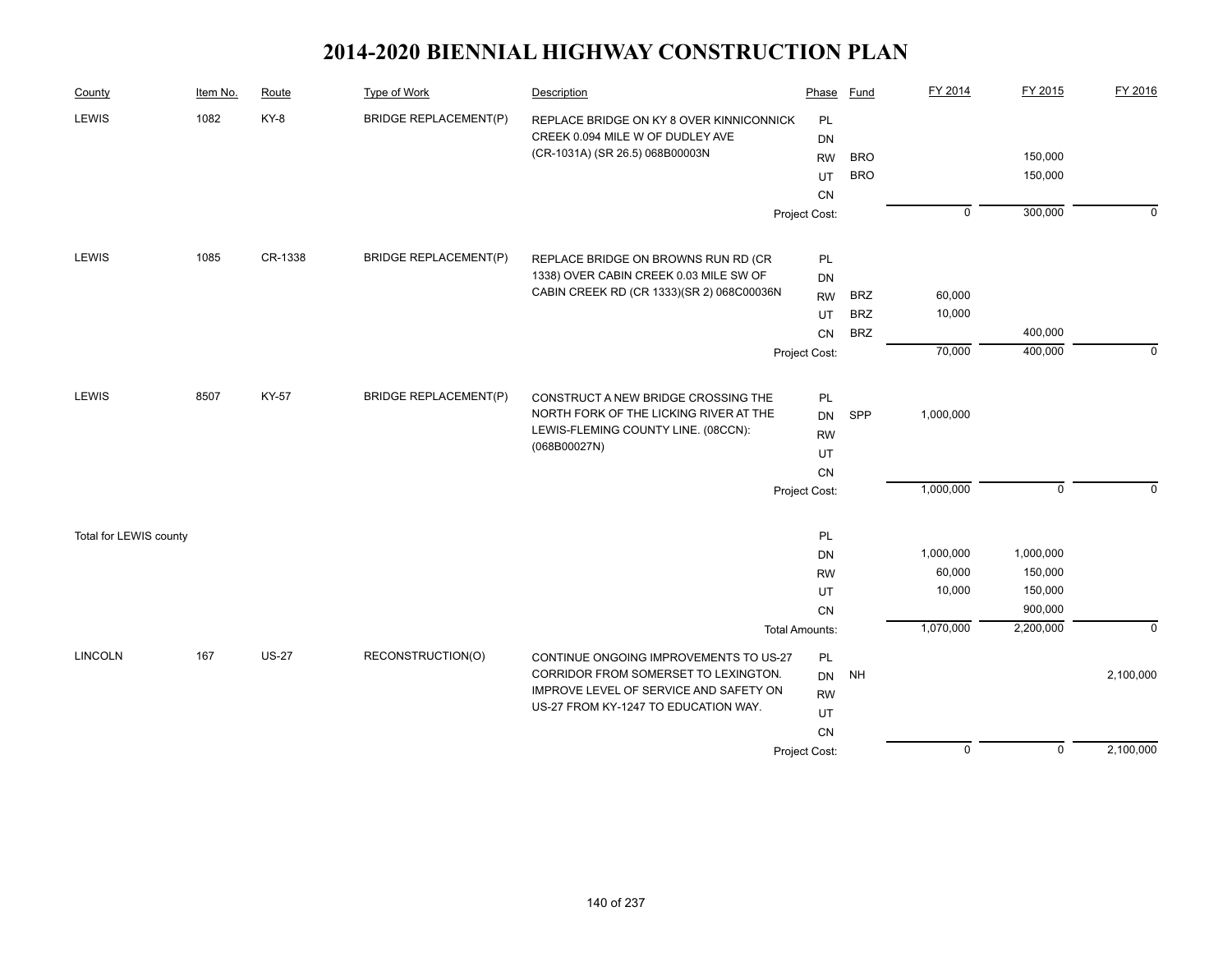| County                   | Item No. | Route        | <b>Type of Work</b>          | Description                                | Phase                 | <b>Fund</b> | FY 2014                   | FY 2015        | FY 2016   |
|--------------------------|----------|--------------|------------------------------|--------------------------------------------|-----------------------|-------------|---------------------------|----------------|-----------|
| <b>LINCOLN</b>           | 196      | <b>US-27</b> | MAJOR WIDENING(O)            | WIDEN US-27 FROM KY-590 TO BELL STREET IN  | PL                    |             |                           |                |           |
|                          |          |              |                              | STANFORD (MP 18.2 TO MP 18.9). (INCLUDES   | <b>DN</b>             | HPP         | 1,439,839                 |                |           |
|                          |          |              |                              | NEW GOSHEN CUT-OFF ROAD)(2005HPP-KY115)    | <b>RW</b>             |             |                           |                |           |
|                          |          |              |                              |                                            | UT                    |             |                           |                |           |
|                          |          |              |                              |                                            | CN                    |             |                           |                |           |
|                          |          |              |                              |                                            | Project Cost:         |             | 1,439,839                 | $\overline{0}$ | $\Omega$  |
| <b>LINCOLN</b>           | 395      | CR-1071      | NEW ROUTE(O)                 | RELOCATE A SHORT SECTION OF GOSHEN         | PL                    |             |                           |                |           |
|                          |          |              |                              | ROAD FROM ITS EXISTING INTERSECTION WITH   | DN                    |             |                           |                |           |
|                          |          |              |                              | US 27 TO A NEW LOCATION OPPOSITE THE       | <b>RW</b>             |             |                           |                |           |
|                          |          |              |                              | EXISTING WAL-MART SIGNAL.                  | UT                    |             |                           |                |           |
|                          |          |              |                              |                                            | CN                    | <b>SP</b>   | 850,000                   |                |           |
|                          |          |              |                              |                                            | Project Cost:         |             | 850,000                   | $\mathbf 0$    | $\Omega$  |
| <b>LINCOLN</b>           | 1049     | <b>KY-78</b> | <b>BRIDGE REPLACEMENT(P)</b> | REPLACE BRIDGE ON KY-78 (MP 11.216) OVER   | PL                    |             |                           |                |           |
|                          |          |              |                              | PEVYHOUSE BRANCH; .30 MI WEST OF JCT KY    | DN                    |             |                           |                |           |
|                          |          |              |                              | 300; (STRUCTURALLY DEFICIENT, SR=43.3)     | <b>RW</b>             |             |                           |                |           |
|                          |          |              |                              | 069B00027N (AR/W)                          | UT                    | <b>BRO</b>  | 60,000                    |                |           |
|                          |          |              |                              |                                            | CN                    | <b>BRO</b>  | 350,000                   |                |           |
|                          |          |              |                              |                                            | Project Cost:         |             | 410,000                   | $\mathbf 0$    | $\Omega$  |
| <b>LINCOLN</b>           | 1055     | KY-1247      | <b>BRIDGE REPLACEMENT(P)</b> | REPLACE BRIDGE ON KY 1247 OVER ST. ASAPH   | PL                    |             |                           |                |           |
|                          |          |              |                              | CREEK 0.044 S OF KY 78(SR 45.4) 069B00055N | DN                    |             |                           |                |           |
|                          |          |              |                              |                                            | <b>RW</b>             | <b>BRO</b>  |                           | 120,000        |           |
|                          |          |              |                              |                                            | UT                    | <b>BRO</b>  |                           | 350,000        |           |
|                          |          |              |                              |                                            | <b>CN</b>             | <b>BRO</b>  |                           |                | 810,000   |
|                          |          |              |                              |                                            | Project Cost:         |             | $\overline{\mathfrak{o}}$ | 470,000        | 810,000   |
| Total for LINCOLN county |          |              |                              |                                            | PL                    |             |                           |                |           |
|                          |          |              |                              |                                            | DN                    |             | 1,439,839                 |                | 2,100,000 |
|                          |          |              |                              |                                            | <b>RW</b>             |             |                           | 120,000        |           |
|                          |          |              |                              |                                            | UT                    |             | 60,000                    | 350,000        |           |
|                          |          |              |                              |                                            | CN                    |             | 1,200,000                 |                | 810,000   |
|                          |          |              |                              |                                            | <b>Total Amounts:</b> |             | 2,699,839                 | 470,000        | 2,910,000 |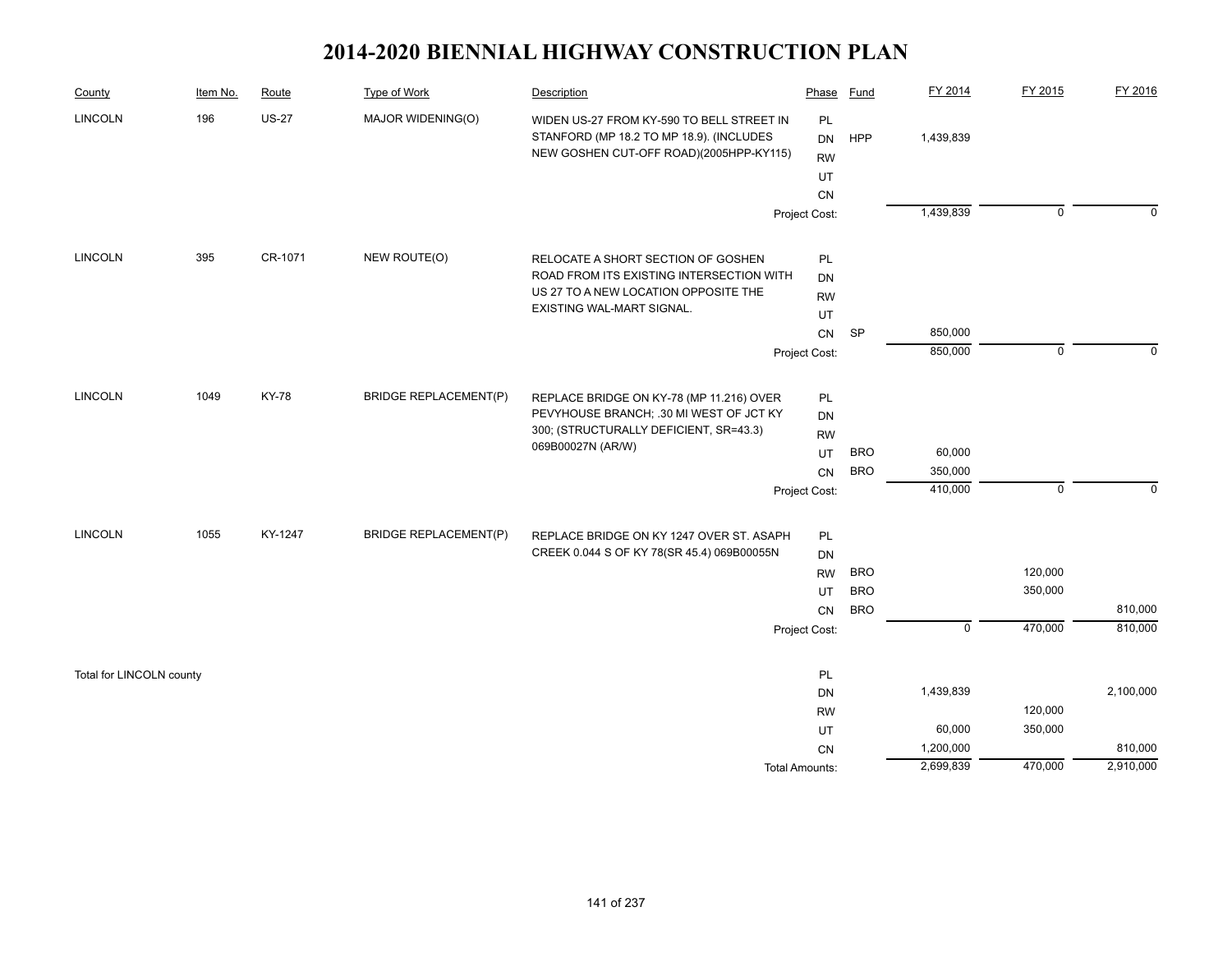| County                      | Item No. | Route        | Type of Work                 | Description                               | Phase          | Fund       | FY 2014   | FY 2015     | FY 2016     |
|-----------------------------|----------|--------------|------------------------------|-------------------------------------------|----------------|------------|-----------|-------------|-------------|
| <b>LIVINGSTON</b>           | 330      | $US-60$      | RELOCATION(O)                | PADUCAH-HENDERSON; RELOCATION OF US-60    | PL             |            |           |             |             |
|                             |          |              |                              | FROM APPROX. 0.8 MILE EAST OF TENN. RIVER | DN             |            |           |             |             |
|                             |          |              |                              | BRIDGE TO 0.5 MILE EAST OF RUDD-SPEES     | <b>RW</b>      |            |           |             |             |
|                             |          |              |                              | ROAD (00CCR)(12CCR)                       | UT             |            |           |             |             |
|                             |          |              |                              |                                           | CN             | SP         |           |             | 25,740,000  |
|                             |          |              |                              |                                           | Project Cost:  |            | 0         | 0           | 25,740,000  |
| <b>LIVINGSTON</b>           | 1059     | KY-453       | <b>BRIDGE REPLACEMENT(P)</b> | REPLACE BRIDGE AND APPROACHES ON KY-453   | PL             |            |           |             |             |
|                             |          |              |                              | OVER ECHO SPRING BRANCH (B29) 0.177 MILE  | DN             |            |           |             |             |
|                             |          |              |                              | NW OF COON CHAPEL ROAD. (SR=12.5)         | <b>RW</b>      |            |           |             |             |
|                             |          |              |                              | (08CCR): (070B00029N)                     | UT             |            |           |             |             |
|                             |          |              |                              |                                           | CN             | <b>BRX</b> | 1,880,000 |             |             |
|                             |          |              |                              |                                           | Project Cost:  |            | 1,880,000 | $\mathbf 0$ | $\Omega$    |
| <b>LIVINGSTON</b>           | 1142     | <b>US-60</b> | <b>BRIDGE REPLACEMENT(P)</b> | REPLACE BRIDGE ON US 60 OVER THE          | PL             |            |           |             |             |
|                             |          |              |                              | CUMBERLAND RIVER 0.27 MILE N OF KY 70 (SR | DN             | <b>BRO</b> | 1,600,000 |             |             |
|                             |          |              |                              | 32.7) 070B00017N.                         | <b>RW</b>      | <b>BRO</b> |           |             | 300,000     |
|                             |          |              |                              |                                           | UT             | <b>BRO</b> |           |             | 350,000     |
|                             |          |              |                              |                                           | CN             |            |           |             |             |
|                             |          |              |                              |                                           | Project Cost:  |            | 1,600,000 | $\mathsf 0$ | 650,000     |
| <b>LIVINGSTON</b>           | 1145     | KY-866       | <b>BRIDGE REPLACEMENT(P)</b> | REPLACE BRIDGE ON KY 866 OVER FORK OF     | PL             |            |           |             |             |
|                             |          |              |                              | GUM CREEK 0.02 MILE N OF KY 1664(SR       | DN             |            |           |             |             |
|                             |          |              |                              | 28.1)070B00050N                           | <b>RW</b>      | <b>BRO</b> | 100,000   |             |             |
|                             |          |              |                              |                                           | UT             | <b>BRO</b> | 100,000   |             |             |
|                             |          |              |                              |                                           | CN             | <b>BRO</b> |           | 400,000     |             |
|                             |          |              |                              |                                           | Project Cost:  |            | 200,000   | 400,000     | $\mathbf 0$ |
| Total for LIVINGSTON county |          |              |                              |                                           | PL             |            |           |             |             |
|                             |          |              |                              |                                           | DN             |            | 1,600,000 |             |             |
|                             |          |              |                              |                                           | <b>RW</b>      |            | 100,000   |             | 300,000     |
|                             |          |              |                              |                                           | UT             |            | 100,000   |             | 350,000     |
|                             |          |              |                              |                                           | CN             |            | 1,880,000 | 400,000     | 25,740,000  |
|                             |          |              |                              |                                           | Total Amounts: |            | 3,680,000 | 400,000     | 26,390,000  |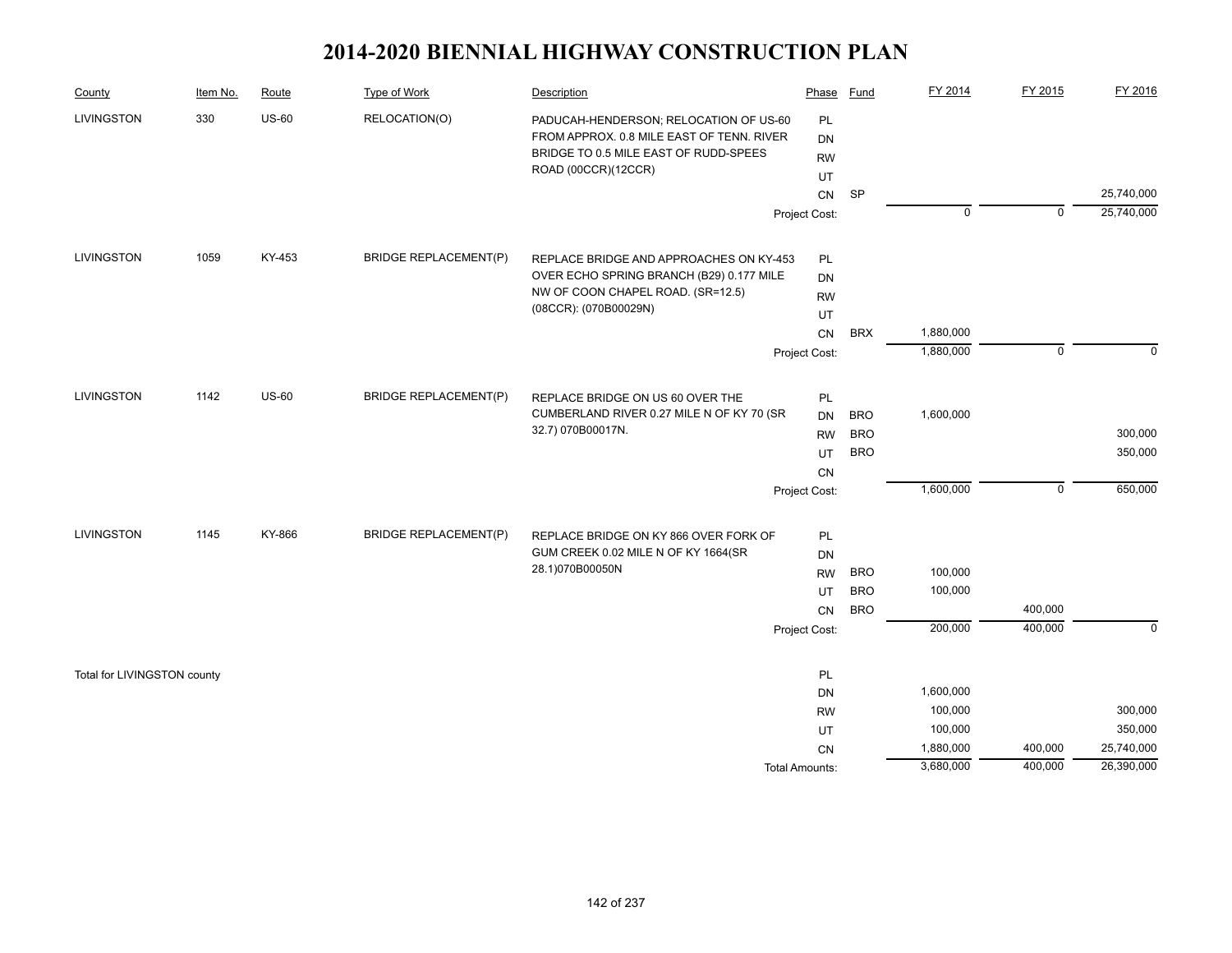| County       | Item No. | Route   | Type of Work                 | Description                                                                  | Phase         | Fund       | FY 2014        | FY 2015        | FY 2016            |
|--------------|----------|---------|------------------------------|------------------------------------------------------------------------------|---------------|------------|----------------|----------------|--------------------|
| <b>LOGAN</b> | 311.1    | $-0$    | NEW ROUTE(O)                 | RUSSELLVILLE SOUTHERN BYPASS. (12CCR)                                        | PL            |            |                |                |                    |
|              |          |         |                              |                                                                              | DN            |            |                |                |                    |
|              |          |         |                              |                                                                              | <b>RW</b>     |            |                |                |                    |
|              |          |         |                              |                                                                              | UT            |            |                |                |                    |
|              |          |         |                              |                                                                              | CN            | SPP        |                |                | 19,300,000         |
|              |          |         |                              |                                                                              | Project Cost: |            | $\overline{0}$ | $\overline{0}$ | 19,300,000         |
| <b>LOGAN</b> | 1068     | KY-79   | <b>BRIDGE REPLACEMENT(P)</b> | RECONSTRUCT KY-79 AT MOTTS LICK CREEK                                        | PL            |            |                |                |                    |
|              |          |         |                              | (DAVENPORT HILL) NORTHEAST OF                                                | DN            |            |                |                |                    |
|              |          |         |                              | RUSSELLVILLE INCLUDING BRIDGE                                                | <b>RW</b>     |            |                |                |                    |
|              |          |         |                              | REPLACEMENT (B09). (2004BOPC):                                               | UT            |            |                |                |                    |
|              |          |         |                              | (071B00009N)(10CCR)(12CCR)                                                   | CN            | SPP        | 3,550,000      |                |                    |
|              |          |         |                              |                                                                              | Project Cost: |            | 3,550,000      | $\mathbf 0$    | $\Omega$           |
| <b>LOGAN</b> | 1073     | KY-664  | <b>BRIDGE REPLACEMENT(P)</b> | REPLACE BRIDGE ON KY-664 (MP 3.298) OVER                                     | PL            |            |                |                |                    |
|              |          |         |                              | PLEASANT RUN CREEK; 2.3 MI N.W. OF JCT KY                                    | DN            |            |                |                |                    |
|              |          |         |                              | 663; (STRUCTURALLY DEFICIENT, SR=29.8)                                       | <b>RW</b>     | <b>BRX</b> | 65,000         |                |                    |
|              |          |         |                              | 071B00040N                                                                   | UT            | <b>BRX</b> | 70,000         |                |                    |
|              |          |         |                              |                                                                              | CN            | <b>BRX</b> |                |                | 460,000            |
|              |          |         |                              |                                                                              | Project Cost: |            | 135,000        | $\mathbf 0$    | 460,000            |
| <b>LOGAN</b> | 1078     | KY-2146 | <b>BRIDGE REPLACEMENT(P)</b> |                                                                              |               |            |                |                |                    |
|              |          |         |                              | REPLACE BRIDGE ON KY 2146 OVER TOWN<br>BRANCH 0.1 MILE W OF KY 3519(SR 49.3) | PL<br>DN      |            |                |                |                    |
|              |          |         |                              | 071B00067N                                                                   | <b>RW</b>     | <b>BRO</b> |                | 80,000         |                    |
|              |          |         |                              |                                                                              | UT            | <b>BRO</b> |                | 70,000         |                    |
|              |          |         |                              |                                                                              | CN            | <b>BRO</b> |                |                | 350,000            |
|              |          |         |                              |                                                                              | Project Cost: |            | $\overline{0}$ | 150,000        | 350,000            |
|              |          |         |                              |                                                                              |               |            |                |                |                    |
| LOGAN        | 1079     | KY-663  | <b>BRIDGE REPLACEMENT(P)</b> | REPLACE BRIDGE ON KY 663 OVER PLEASANT                                       | PL            |            |                |                |                    |
|              |          |         |                              | RUN CREEK 2.099 MILES S OF KY 100(SR 49.1)<br>071B00057N                     | DN            |            |                |                |                    |
|              |          |         |                              |                                                                              | <b>RW</b>     | <b>BRO</b> |                | 50,000         |                    |
|              |          |         |                              |                                                                              | UT            | <b>BRO</b> |                | 75,000         |                    |
|              |          |         |                              |                                                                              | CN            | <b>BRO</b> | $\mathbf 0$    | 125,000        | 200,000<br>200,000 |
|              |          |         |                              |                                                                              | Project Cost: |            |                |                |                    |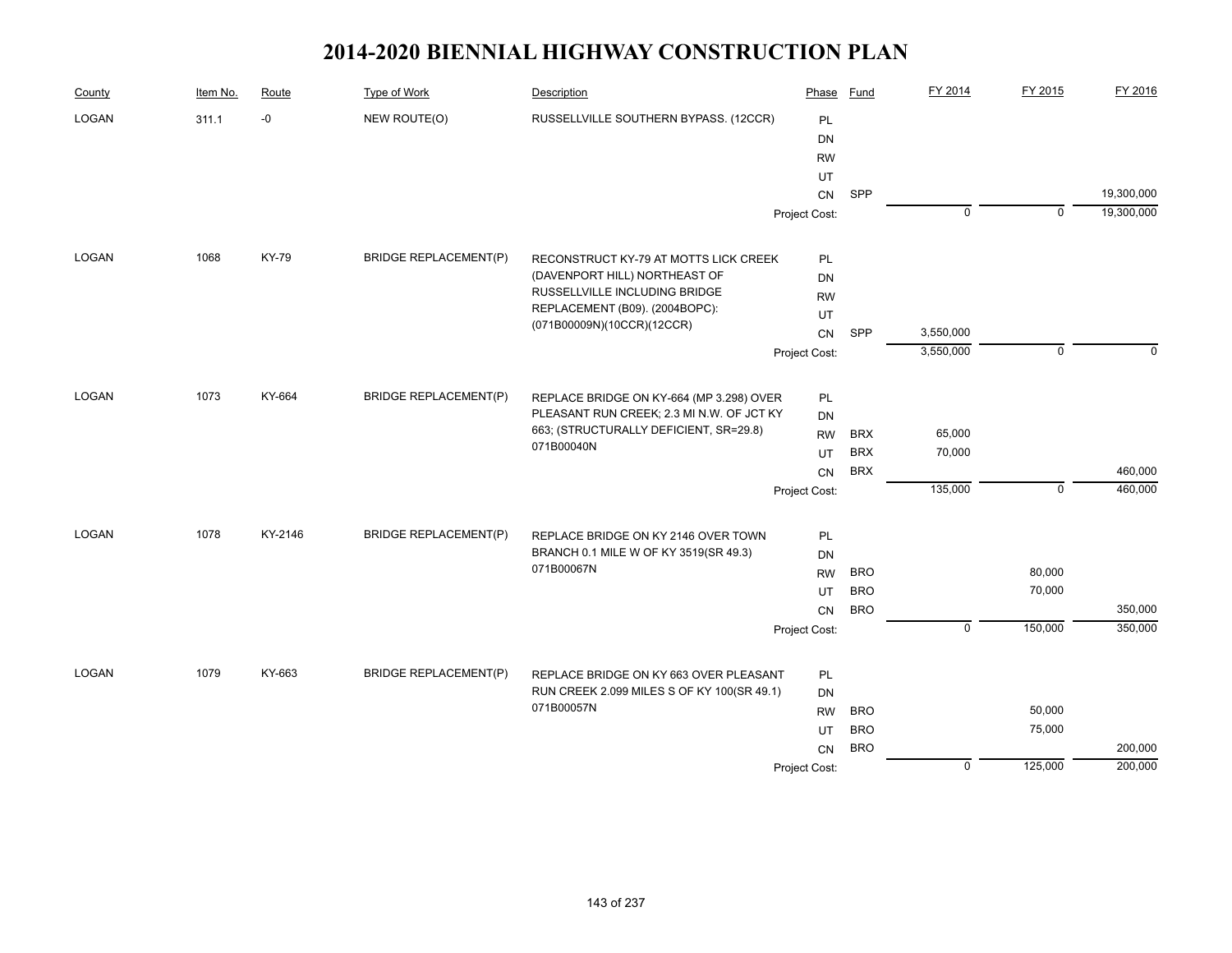| County                 | Item No. | Route         | <b>Type of Work</b>    | <b>Description</b>                        | Phase                 | <b>Fund</b> | FY 2014        | FY 2015        | FY 2016     |
|------------------------|----------|---------------|------------------------|-------------------------------------------|-----------------------|-------------|----------------|----------------|-------------|
| LOGAN                  | 1083     | CR-1249       | <b>BRIDGE REHAB(P)</b> | REPLACE BRIDGE ON LOGAN MILL RD (CR 1249) | PL                    |             |                |                |             |
|                        |          |               |                        | OVER RED RIVER 0.78 MILE SE OF ORNDORFF   | <b>DN</b>             |             |                |                |             |
|                        |          |               |                        | MILL RD (KY 96)(SR 25.3)071C00023N        | <b>RW</b>             | <b>BRZ</b>  | 70,000         |                |             |
|                        |          |               |                        |                                           | UT                    | <b>BRZ</b>  | 190,000        |                |             |
|                        |          |               |                        |                                           | CN                    | <b>BRZ</b>  |                |                | 550,000     |
|                        |          |               |                        |                                           | Project Cost:         |             | 260,000        | $\overline{0}$ | 550,000     |
| LOGAN                  | 8309     | <b>US-431</b> | RECONSTRUCTION(O)      | RECONSTRUCT/RELOCATE AND CONTINUE         | PL                    |             |                |                |             |
|                        |          |               |                        | FOUR-LANING OF US-431 FROM                | <b>DN</b>             | SP          | 2,600,000      |                |             |
|                        |          |               |                        | APPROXIMATELY 1.5 MILES NORTH OF KY-106   | <b>RW</b>             |             |                |                |             |
|                        |          |               |                        | EAST (NORTH OF LEWISBURG) TO              | UT                    |             |                |                |             |
|                        |          |               |                        | WK-9001/WENDELL FORD WESTERN KENTUCKY     | CN                    |             |                |                |             |
|                        |          |               |                        |                                           | Project Cost:         |             | 2,600,000      | $\mathbf 0$    | $\mathbf 0$ |
| Total for LOGAN county |          |               |                        |                                           | PL                    |             |                |                |             |
|                        |          |               |                        |                                           | <b>DN</b>             |             | 2,600,000      |                |             |
|                        |          |               |                        |                                           | <b>RW</b>             |             | 135,000        | 130,000        |             |
|                        |          |               |                        |                                           | UT                    |             | 260,000        | 145,000        |             |
|                        |          |               |                        |                                           | CN                    |             | 3,550,000      |                | 20,860,000  |
|                        |          |               |                        |                                           | <b>Total Amounts:</b> |             | 6,545,000      | 275,000        | 20,860,000  |
| <b>LYON</b>            | 187.5    | <b>US-641</b> | RELOCATION(O)          | RELOCATION OF PRIORITY SECTION OF US 641  | PL                    |             |                |                |             |
|                        |          |               |                        | BETWEEN US 62 AND US 641 NORTH OF         | <b>DN</b>             | SPP         |                |                | 1,500,000   |
|                        |          |               |                        | FREDONIA.(06CCN)                          | <b>RW</b>             |             |                |                |             |
|                        |          |               |                        |                                           | UT                    |             |                |                |             |
|                        |          |               |                        |                                           | ${\sf CN}$            |             |                |                |             |
|                        |          |               |                        |                                           | Project Cost:         |             | $\pmb{0}$      | $\mathsf 0$    | 1,500,000   |
|                        |          |               |                        |                                           |                       |             |                |                |             |
| <b>LYON</b>            | 801      | KY-93         | SAFETY(P)              | UPGRADE KY 93/RIVERPORT ROAD              | PL                    |             |                |                |             |
|                        |          |               |                        | INTERSECTION.                             | <b>DN</b>             | SPP         |                | 250,000        |             |
|                        |          |               |                        |                                           | <b>RW</b>             | SPP         |                |                | 125,000     |
|                        |          |               |                        |                                           | UT                    | SPP         |                |                | 350,000     |
|                        |          |               |                        |                                           | CN                    |             |                |                |             |
|                        |          |               |                        |                                           | Project Cost:         |             | $\overline{0}$ | 250,000        | 475,000     |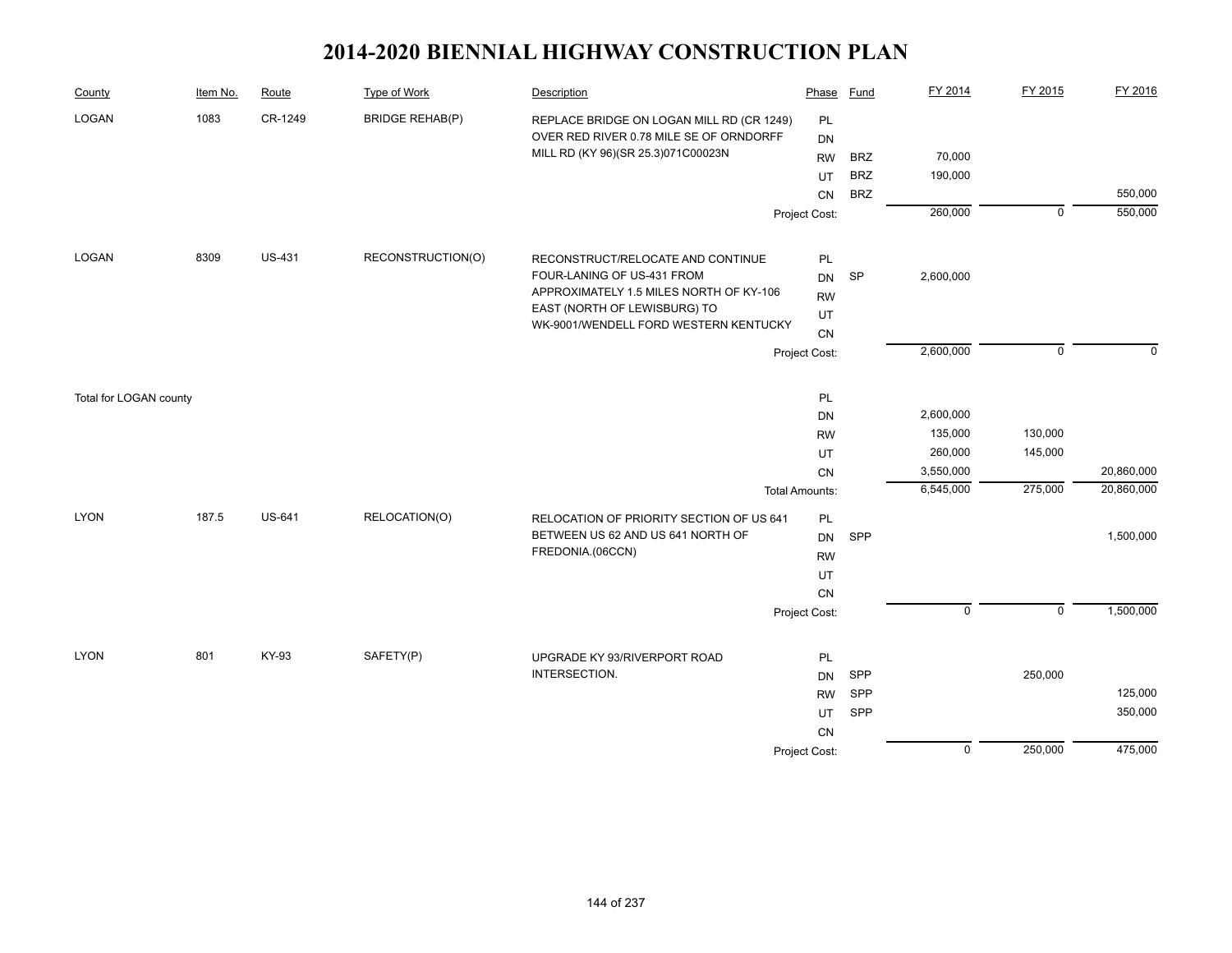| County                | Item No. | Route  | <b>Type of Work</b> | Description                              | Phase                 | <b>Fund</b> | FY 2014        | FY 2015        | FY 2016     |
|-----------------------|----------|--------|---------------------|------------------------------------------|-----------------------|-------------|----------------|----------------|-------------|
| Total for LYON county |          |        |                     |                                          | PL                    |             |                |                |             |
|                       |          |        |                     |                                          | DN                    |             |                | 250,000        | 1,500,000   |
|                       |          |        |                     |                                          | <b>RW</b>             |             |                |                | 125,000     |
|                       |          |        |                     |                                          | UT                    |             |                |                | 350,000     |
|                       |          |        |                     |                                          | <b>CN</b>             |             |                |                |             |
|                       |          |        |                     |                                          | <b>Total Amounts:</b> |             | $\overline{0}$ | 250,000        | 1,975,000   |
| <b>MADISON</b>        | 192.2    | -0     | NEW ROUTE(O)        | CONSTRUCT 4-LANE BEREA BYPASS SECTION    | PL                    |             |                |                |             |
|                       |          |        |                     | 2; FROM 150' EAST OF US-25, SE TO KY-21. | <b>DN</b>             |             |                |                |             |
|                       |          |        |                     | (2004BOPC)(08CCR)(12CCR)                 | <b>RW</b>             |             |                |                |             |
|                       |          |        |                     |                                          | UT                    |             |                |                |             |
|                       |          |        |                     |                                          | CN                    | SPP         | 17,530,000     |                |             |
|                       |          |        |                     |                                          | Project Cost:         |             | 17,530,000     | $\mathbf 0$    | $\Omega$    |
| <b>MADISON</b>        | 235      | KY-52  | RECONSTRUCTION(O)   | RELOCATE AND/OR REALIGN KY-52 FROM       | PL                    |             |                |                |             |
|                       |          |        |                     | WALLACE MILL ROAD TO INTERSTATE 75 AT    | <b>DN</b>             |             |                |                |             |
|                       |          |        |                     | THE DUNCANNON ROAD INTERCHANGE.          | <b>RW</b>             | SPP         | 11,640,000     |                |             |
|                       |          |        |                     | (02CCR)(12CCN)                           | UT                    | SP          |                | 15,840,000     |             |
|                       |          |        |                     |                                          | CN                    |             |                |                |             |
|                       |          |        |                     |                                          | Project Cost:         |             | 11,640,000     | 15,840,000     | $\Omega$    |
|                       |          |        |                     |                                          |                       |             |                |                |             |
| <b>MADISON</b>        | 236      | KY-595 | SCOPING STUDY(O)    | COMPREHENSIVE TRAFFIC STUDY FOR          | PL                    |             |                |                |             |
|                       |          |        |                     | INTERSECTION OF MAIN STREET AND BEREA    | <b>DN</b>             |             |                |                |             |
|                       |          |        |                     | COLLEGE CAMPUS, BEREA. (2005HPP-KY112)   | <b>RW</b>             |             |                |                |             |
|                       |          |        |                     | (MOA WITH BEREA).                        | UT                    |             |                |                |             |
|                       |          |        |                     |                                          | CN                    | <b>HPP</b>  | 431,951        |                |             |
|                       |          |        |                     |                                          | Project Cost:         |             | 431,951        | $\mathbf 0$    | $\Omega$    |
| <b>MADISON</b>        | 239.01   | KY-21  | BIKE/PED FACIL(O)   | IMPROVE PROSPECT STREET PEDESTRIAN       | <b>PL</b>             |             |                |                |             |
|                       |          |        |                     | ACCESS, BEREA. (SEE 7-8503.00 FOR "STP"  | DN                    |             |                |                |             |
|                       |          |        |                     | FUNDS)(2005HPP-KY128)(MOA WITH BEREA)    | <b>RW</b>             |             |                |                |             |
|                       |          |        |                     |                                          | UT                    |             |                |                |             |
|                       |          |        |                     |                                          | CN                    | HPP         | 215,463        |                |             |
|                       |          |        |                     |                                          | Project Cost:         |             | 215,463        | $\overline{0}$ | $\mathbf 0$ |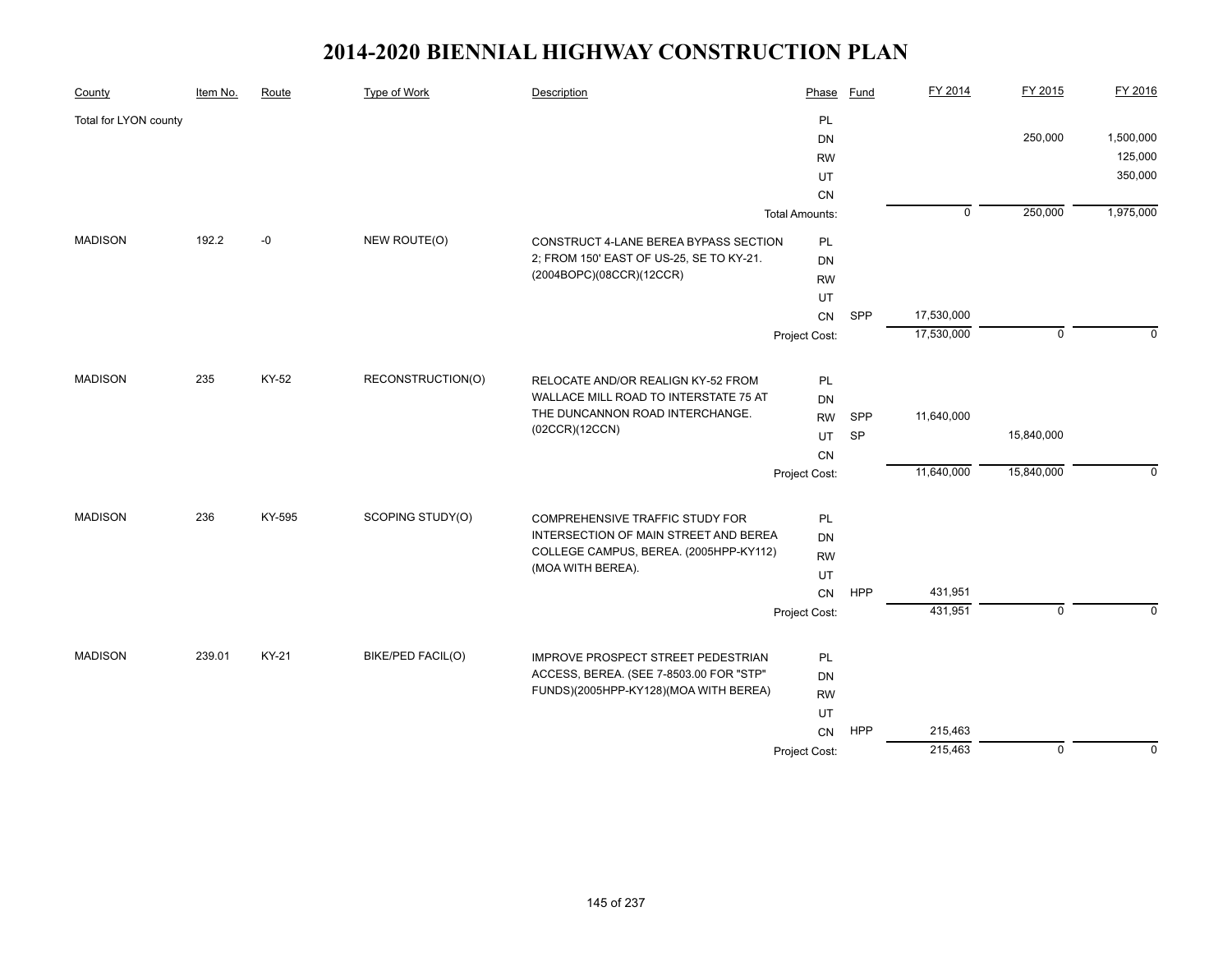| County         | Item No. | Route         | Type of Work                 | Description                                                                                                                                                           | Phase                        | Fund       | FY 2014   | FY 2015     | FY 2016     |
|----------------|----------|---------------|------------------------------|-----------------------------------------------------------------------------------------------------------------------------------------------------------------------|------------------------------|------------|-----------|-------------|-------------|
| <b>MADISON</b> | 251.01   | $US-25$       | MAJOR WIDENING(O)            | WIDEN US-25 FROM US-421 NORTH TO KY-876.<br>STATE TO PROVIDE DESIGN AND PLANS, AND<br>FUNDS FOR THIS PROJECT ARE REQUESTED TO<br>BE PAID TO THE MADISON COUNTY FISCAL | <b>PL</b><br>DN<br><b>RW</b> |            |           |             |             |
|                |          |               |                              | COURT, WHICH SHALL COORDINATE THE                                                                                                                                     | UT                           |            |           |             |             |
|                |          |               |                              |                                                                                                                                                                       | CN                           | <b>HPP</b> | 719,920   |             |             |
|                |          |               |                              |                                                                                                                                                                       | Project Cost:                |            | 719,920   | 0           | $\Omega$    |
| <b>MADISON</b> | 251.4    | <b>US-25</b>  | MAJOR WIDENING(O)            | PRIORITY SECTION II: WIDEN US-25 TO 3 LANES                                                                                                                           | <b>PL</b>                    |            |           |             |             |
|                |          |               |                              | FROM US 421 TO PUMPKIN RUN. (2006BOPC)                                                                                                                                | <b>DN</b>                    |            |           |             |             |
|                |          |               |                              | (08CCR)(10CCR)(12CCR)                                                                                                                                                 | <b>RW</b>                    | NH         | 4,250,000 |             |             |
|                |          |               |                              |                                                                                                                                                                       | UT                           | <b>NH</b>  | 5,310,000 |             |             |
|                |          |               |                              |                                                                                                                                                                       | <b>CN</b>                    |            |           |             |             |
|                |          |               |                              |                                                                                                                                                                       | Project Cost:                |            | 9,560,000 | $\mathbf 0$ |             |
| <b>MADISON</b> | 1126     | KY-3376       | <b>BRIDGE REPLACEMENT(P)</b> | REPLACE BRIDGE ON KY 3376 OVER HAYS                                                                                                                                   | PL                           |            |           |             |             |
|                |          |               |                              | FORK 0.048 SOUTH OF US 421 (SR 23.1)                                                                                                                                  | <b>DN</b>                    |            |           |             |             |
|                |          |               |                              | 076B00086N.                                                                                                                                                           | <b>RW</b>                    | <b>BRO</b> | 90,000    |             |             |
|                |          |               |                              |                                                                                                                                                                       | UT                           | <b>BRO</b> | 100,000   |             |             |
|                |          |               |                              |                                                                                                                                                                       | <b>CN</b>                    | <b>BRO</b> |           | 760,000     |             |
|                |          |               |                              |                                                                                                                                                                       | Project Cost:                |            | 190,000   | 760,000     | $\Omega$    |
| <b>MADISON</b> | 1130     | <b>US-421</b> | <b>BRIDGE REPLACEMENT(P)</b> | REPLACE BRIDGE ON BATTLEFIELD MEMORIAL                                                                                                                                | PL                           |            |           |             |             |
|                |          |               |                              | HWY (US 421) OVER COWBELL CREEK AT JCT                                                                                                                                | DN                           | <b>BRO</b> | 300,000   |             |             |
|                |          |               |                              | WITH HIGHWAY 21 E (KY 21)(SR 45.5)                                                                                                                                    | <b>RW</b>                    | <b>BRO</b> |           | 90,000      |             |
|                |          |               |                              | 076B00021                                                                                                                                                             | UT                           | <b>BRO</b> |           | 90,000      |             |
|                |          |               |                              |                                                                                                                                                                       | CN                           | <b>BRO</b> |           |             | 625,000     |
|                |          |               |                              |                                                                                                                                                                       | Project Cost:                |            | 300,000   | 180,000     | 625,000     |
|                |          |               |                              |                                                                                                                                                                       |                              |            |           |             |             |
| <b>MADISON</b> | 1131     | CR-1158       | <b>BRIDGE REPLACEMENT(P)</b> | REPLACE BRIDGE ON OLD HAYS FORK LN (CR<br>1158) OVER BRANCH OF HAYS FORK 0.2 MILE                                                                                     | PL                           |            |           |             |             |
|                |          |               |                              | SE OF BATTLEFIELD MEMORIAL HWY (US 421)                                                                                                                               | DN<br><b>RW</b>              | <b>BRZ</b> | 40,000    |             |             |
|                |          |               |                              | (SR 16.9) 076C00023N                                                                                                                                                  | UT                           | <b>BRZ</b> | 40,000    |             |             |
|                |          |               |                              |                                                                                                                                                                       | <b>CN</b>                    | <b>BRZ</b> |           | 400,000     |             |
|                |          |               |                              |                                                                                                                                                                       | Project Cost:                |            | 80,000    | 400,000     | $\mathbf 0$ |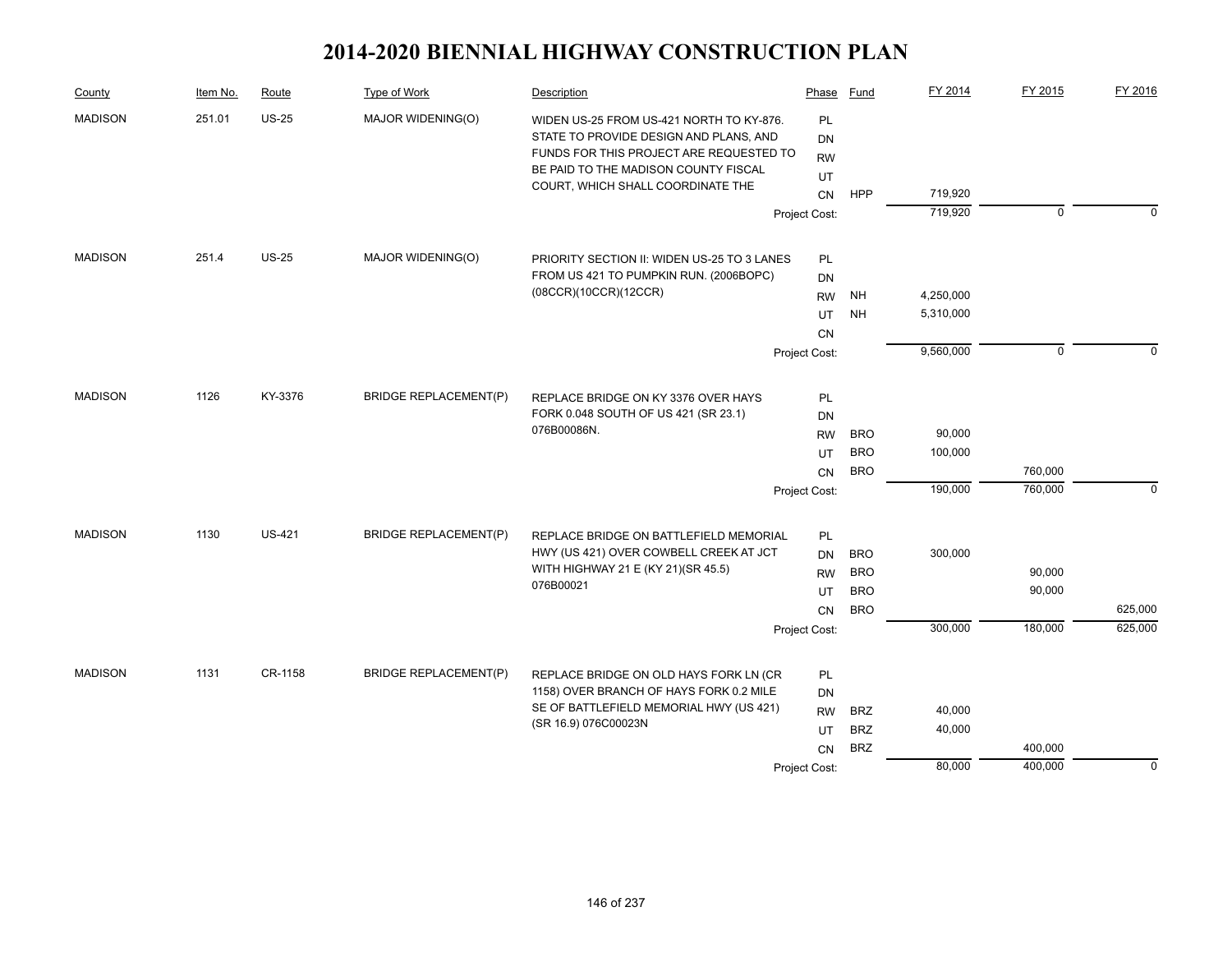| County         | Item No. | Route   | Type of Work         | Description                                | Phase         | <b>Fund</b>     | FY 2014                   | FY 2015     | FY 2016  |
|----------------|----------|---------|----------------------|--------------------------------------------|---------------|-----------------|---------------------------|-------------|----------|
| <b>MADISON</b> | 8403     | KY-627  | MAJOR WIDENING(O)    | RECONSTRUCT AND WIDEN THE KY-627 BRIDGE    | <b>PL</b>     |                 |                           |             |          |
|                |          |         |                      | OVER I-75 TO FIVE LANES TO IMPROVE TRAFFIC | <b>DN</b>     |                 |                           |             |          |
|                |          |         |                      | CONGESTION AND IMPROVE SAFETY.             | <b>RW</b>     | NH              | 3,000,000                 |             |          |
|                |          |         |                      | (INCLUDES 7-8400) (B40) (08CCN)(10CCR)     | UT            | <b>NH</b>       |                           | 8,660,000   |          |
|                |          |         |                      |                                            | <b>CN</b>     |                 |                           |             |          |
|                |          |         |                      |                                            | Project Cost: |                 | 3,000,000                 | 8,660,000   | $\Omega$ |
| <b>MADISON</b> | 8505     | $US-25$ | SAFETY(P)            | IMPROVE ROADWAY, SIDEWALKS, AND BIKE       | PL            |                 |                           |             |          |
|                |          |         |                      | PATHS ON US-25 BETWEEN ELLIPSE STREET TO   | DN            |                 |                           |             |          |
|                |          |         |                      | GLADES ROAD AND THEN CONTINUES ON TO       | <b>RW</b>     | <b>SPP</b>      | 110,000                   |             |          |
|                |          |         |                      | THE BEREA BYPASS. (08CCN)(10CCR)(12CCR)    | UT            | SPP             | 520,000                   |             |          |
|                |          |         |                      |                                            | CN            | SPP             |                           | 6,220,000   |          |
|                |          |         |                      |                                            | Project Cost: |                 | 630,000                   | 6,220,000   | $\Omega$ |
|                |          |         |                      |                                            |               |                 |                           |             |          |
| <b>MADISON</b> | 8635     | KY-1983 | MAJOR WIDENING(O)    | SUPPLEMENTAL FUNDING NEEDED TO COMPLETE PL |               |                 |                           |             |          |
|                |          |         |                      | PROJECT ID#07-8103. (10CCN)                | DN            |                 |                           |             |          |
|                |          |         |                      |                                            | <b>RW</b>     |                 |                           |             |          |
|                |          |         |                      |                                            | UT            |                 |                           |             |          |
|                |          |         |                      |                                            | CN            | SB <sub>2</sub> | 1,050,000                 |             | $\Omega$ |
|                |          |         |                      |                                            | Project Cost: |                 | 1,050,000                 | $\mathbf 0$ |          |
| <b>MADISON</b> | 8802     | KY-595  | MINOR WIDENING(O)    | WIDENING OF EXISTING KY 595 (WALNUT        | PL            |                 |                           |             |          |
|                |          |         |                      | MEADOW RD) FROM PEGGY FLATS ROAD TO        | <b>DN</b>     | SPP             |                           | 150,000     |          |
|                |          |         |                      | GUYNN ROAD. WIDENING TO INCLUDE            | <b>RW</b>     | SPP             |                           | 75,000      |          |
|                |          |         |                      | ADDITIONAL LANES AND TURN LANES.           | UT            |                 |                           |             |          |
|                |          |         |                      |                                            | <b>CN</b>     |                 |                           |             |          |
|                |          |         |                      |                                            | Project Cost: |                 | $\overline{\mathfrak{o}}$ | 225,000     | $\Omega$ |
| <b>MADISON</b> | 8853     |         | SPOT IMPROVEMENTS(O) | PROPOSED ROADWAY IMPROVEMENTS FROM         | PL            |                 |                           |             |          |
|                |          |         |                      | DUNCANNON ROAD TO THE MADISON COUNTY       | <b>DN</b>     | <b>SP</b>       |                           | 1,000,000   |          |
|                |          |         |                      | AIRPORT TO INCLUDE CALEAST ROAD (KY)       | <b>RW</b>     | <b>SP</b>       |                           |             | 500,000  |
|                |          |         |                      | 2881), JOHN BALLARD ROAD (KY 2877 & CR     | UT            |                 |                           |             |          |
|                |          |         |                      | 1236) FROM MENELAUS TO AIRPORT ROAD,       | CN            |                 |                           |             |          |
|                |          |         |                      |                                            | Project Cost: |                 | $\mathbf 0$               | 1,000,000   | 500,000  |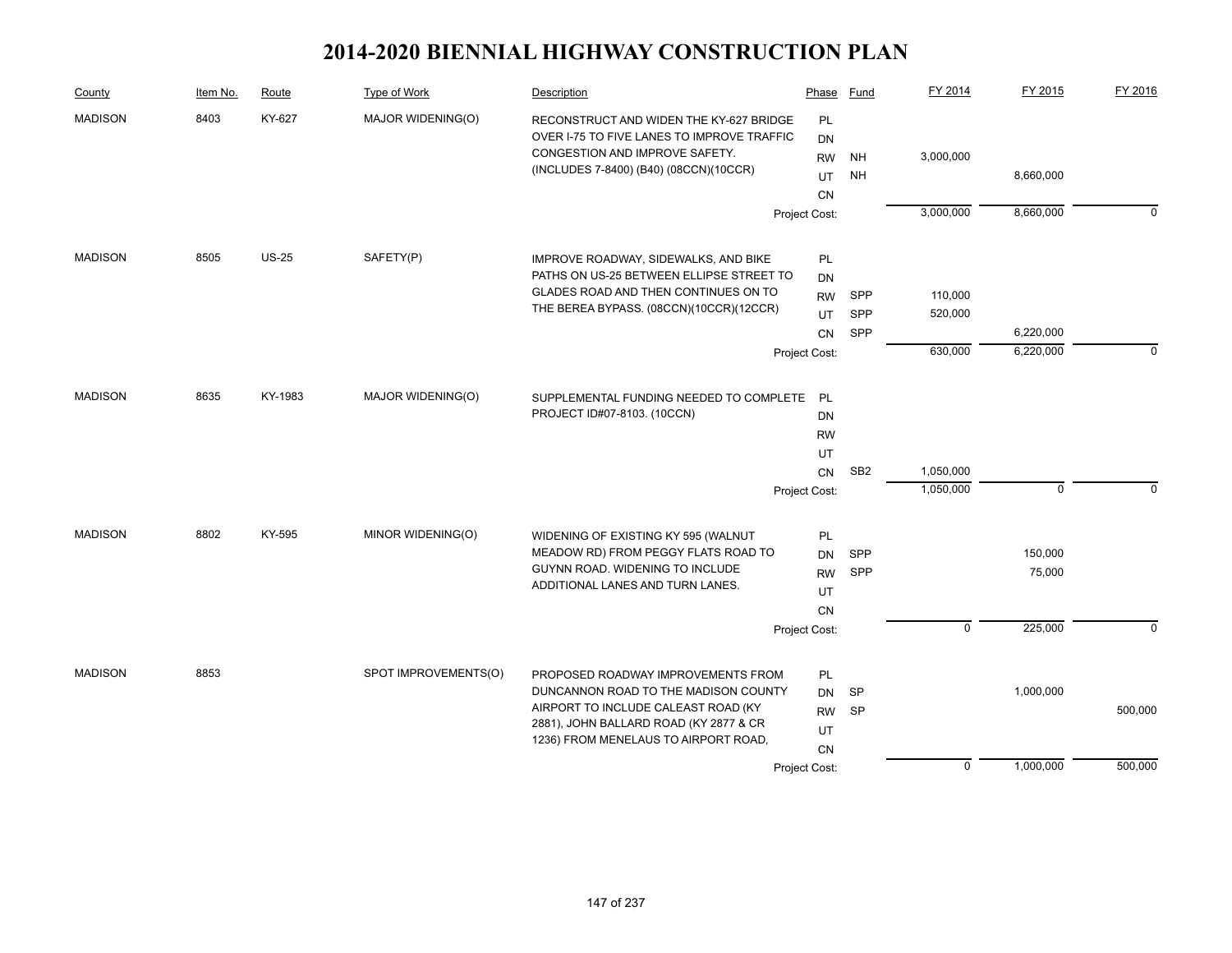| County                   | Item No. | Route   | Type of Work          | Description                                                                         | Phase                 | Fund       | FY 2014      | FY 2015      | FY 2016    |
|--------------------------|----------|---------|-----------------------|-------------------------------------------------------------------------------------|-----------------------|------------|--------------|--------------|------------|
| Total for MADISON county |          |         |                       |                                                                                     | PL                    |            |              |              |            |
|                          |          |         |                       |                                                                                     | DN                    |            | 300,000      | 1,150,000    |            |
|                          |          |         |                       |                                                                                     | <b>RW</b>             |            | 19,130,000   | 165,000      | 500,000    |
|                          |          |         |                       |                                                                                     | UT                    |            | 5,970,000    | 24,590,000   |            |
|                          |          |         |                       |                                                                                     | CN                    |            | 19,947,334   | 7,380,000    | 625,000    |
|                          |          |         |                       |                                                                                     | <b>Total Amounts:</b> |            | 45, 347, 334 | 33,285,000   | 1,125,000  |
| <b>MAGOFFIN</b>          | 126.12   | KY-9009 | MAJOR WIDENING(O)     | MOUNTAIN PARKWAY CORRIDOR: WIDEN THE                                                | PL                    |            |              |              |            |
|                          |          |         |                       | MOUNTAIN PARKWAY TO 4 LANES FROM                                                    | <b>DN</b>             | <b>STP</b> | 182,000      |              |            |
|                          |          |         |                       | APPROXIMATELY 0.4 MILES EAST OF KY 3050                                             | <b>RW</b>             | <b>STP</b> | 1,200,000    |              |            |
|                          |          |         |                       | OVERPASS (MP 71.0) TO 1.1 MI W OF BRIDGE                                            | UT                    | <b>STP</b> | 400,000      |              |            |
|                          |          |         |                       | OVER LICKING RIVER (MP 73.4). (2012BOP)                                             | <b>CN</b>             | <b>NH</b>  |              | 18,000,000   |            |
|                          |          |         |                       |                                                                                     | Project Cost:         |            | 1,782,000    | 18,000,000   | $\Omega$   |
|                          |          |         |                       |                                                                                     |                       |            |              |              |            |
| <b>MAGOFFIN</b>          | 126.13   | KY-9009 | PREFINANCD CONVRSN(O) | MOUNTAIN PARKWAY CORRIDOR: WIDEN THE                                                | PL                    |            |              |              |            |
|                          |          |         |                       | MOUNTAIN PARKWAY TO 4 LANES FROM                                                    | <b>DN</b>             |            |              |              |            |
|                          |          |         |                       | APPROXIMATELY 0.4 MILES EAST OF KY 3050                                             | <b>RW</b>             |            |              |              |            |
|                          |          |         |                       | OVERPASS (MP 71.0) TO 1.1 MI W OF BRIDGE<br>OVER LICKING RIVER (MP 73.4). (2012BOP) | UT                    |            |              |              |            |
|                          |          |         |                       |                                                                                     | CN                    | <b>NH</b>  |              |              | 30,000,000 |
|                          |          |         |                       |                                                                                     | Project Cost:         |            | $\mathbf 0$  | $\mathbf{0}$ | 30,000,000 |
| <b>MAGOFFIN</b>          | 126.4    | KY-9009 | MAJOR WIDENING(O)     | <b>MOUNTAIN PARKWAY CORRIDOR: WIDEN THE</b>                                         | PL                    |            |              |              |            |
|                          |          |         |                       | MOUNTAIN PARKWAY TO 4 LANES FROM 0.3MI                                              | <b>DN</b>             | <b>STP</b> | 1,520,000    |              |            |
|                          |          |         |                       | W OF KY 3047 (65.0) TO 0.7 MI W OF MIDDLE                                           | <b>RW</b>             |            |              |              |            |
|                          |          |         |                       | FORK LICKING RIVER BRIDGE (69.6). (2012BOP)                                         | UT                    |            |              |              |            |
|                          |          |         |                       |                                                                                     | CN                    |            |              |              |            |
|                          |          |         |                       |                                                                                     | Project Cost:         |            | 1,520,000    | $\mathbf 0$  | $\Omega$   |
|                          |          |         |                       |                                                                                     |                       |            |              |              |            |
| <b>MAGOFFIN</b>          | 126.5    | KY-9009 | MAJOR WIDENING(O)     | MOUNTAIN PARKWAY CORRIDOR: WIDEN THE                                                | PL                    |            |              |              |            |
|                          |          |         |                       | MOUNTAIN PARKWAY TO 4 LANES FROM 0.4 MI                                             | <b>DN</b>             | NH         | 245,000      |              |            |
|                          |          |         |                       | E OF THE KY-134 JOHNSON CREEK BR TO 0.3 MI                                          | <b>RW</b>             | <b>NH</b>  | 1,200,000    |              |            |
|                          |          |         |                       | W OF KY 3047 - SECTION 5.                                                           | UT                    | <b>NH</b>  | 575,000      |              |            |
|                          |          |         |                       |                                                                                     | <b>CN</b>             |            |              |              |            |
|                          |          |         |                       |                                                                                     | Project Cost:         |            | 2,020,000    | $\mathbf{0}$ | $\Omega$   |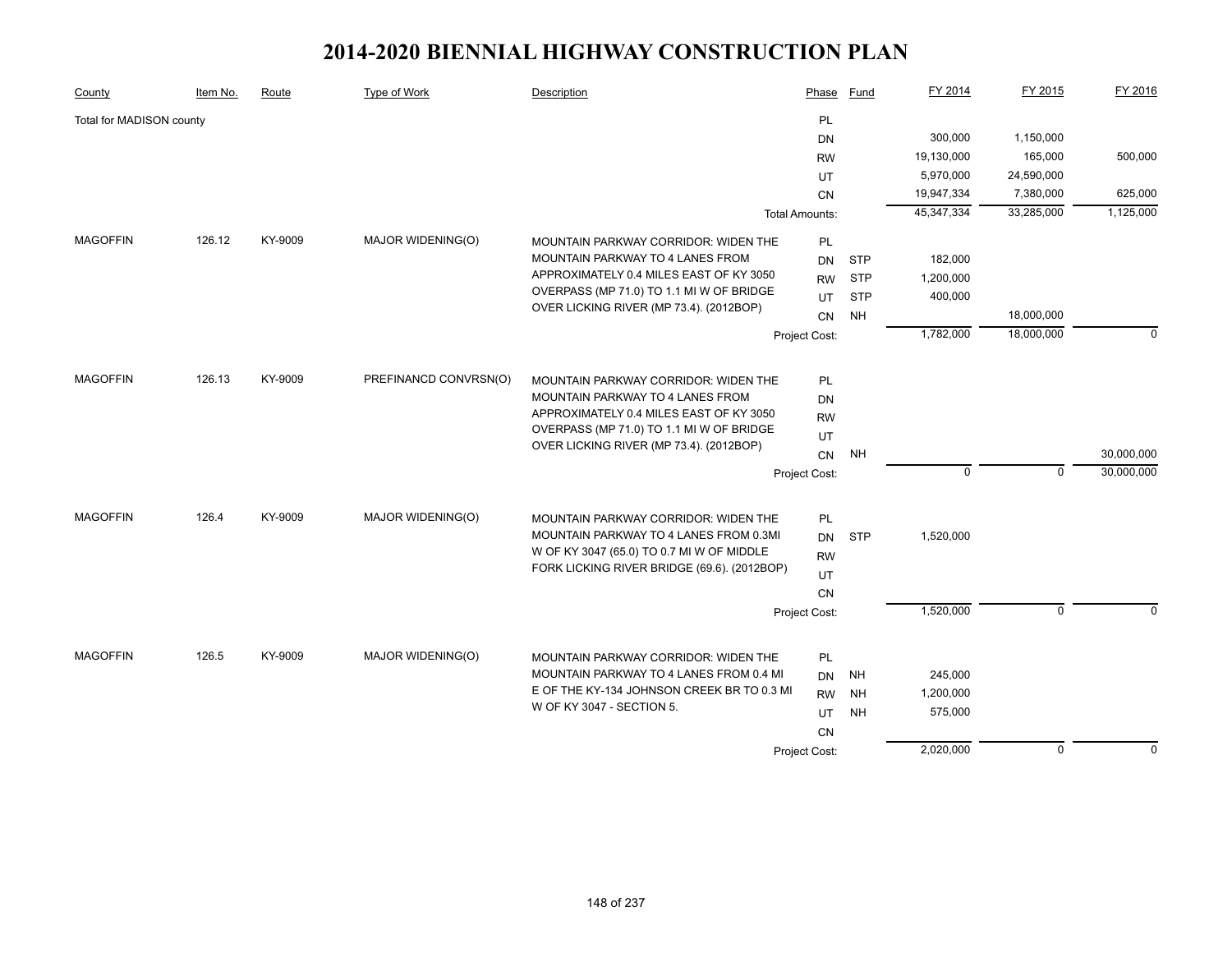| County          | Item No. | Route         | Type of Work          | Description                                                                          | Phase         | Fund       | FY 2014   | FY 2015     | FY 2016    |
|-----------------|----------|---------------|-----------------------|--------------------------------------------------------------------------------------|---------------|------------|-----------|-------------|------------|
| <b>MAGOFFIN</b> | 140      | KY-9009       | MAJOR WIDENING(O)     | MOUNTAIN PARKWAY CORRIDOR: MOUNTAIN                                                  | PL            |            |           |             |            |
|                 |          |               |                       | PARKWAY WIDENING AND SAFETY                                                          | DN            | <b>SPP</b> | 350,000   |             |            |
|                 |          |               |                       | IMPROVEMENTS FROM MP 73.4, 1.1 MI W OF                                               | <b>RW</b>     | <b>SPP</b> | 550,000   |             |            |
|                 |          |               |                       | LICKING RIVER BRIDGE, TO MP 75.3 BURNING<br>FORK BRIDGE. (08CCR)(10CCR)(12CCR)       | UT            |            |           |             |            |
|                 |          |               |                       |                                                                                      | <b>CN</b>     | SPP        |           | 11,500,000  |            |
|                 |          |               |                       |                                                                                      | Project Cost: |            | 900,000   | 11,500,000  | $\Omega$   |
| <b>MAGOFFIN</b> | 140.1    | KY-9009       | PREFINANCD CONVRSN(O) | MOUNTAIN PARKWAY CORRIDOR: MOUNTAIN                                                  | PL            |            |           |             |            |
|                 |          |               |                       | PARKWAY WIDENING AND SAFETY                                                          | DN            |            |           |             |            |
|                 |          |               |                       | IMPROVEMENTS FROM MP 73.4, 1.1 MI W OF                                               | <b>RW</b>     |            |           |             |            |
|                 |          |               |                       | LICKING RIVER BRIDGE, TO MP 75.3 BURNING                                             | UT            |            |           |             |            |
|                 |          |               |                       | FORK BRIDGE. (08CCR)(10CCR)(12CCR)                                                   |               | <b>STP</b> |           |             | 10,000,000 |
|                 |          |               |                       |                                                                                      | CN            |            | 0         | $\mathbf 0$ | 10,000,000 |
|                 |          |               |                       |                                                                                      | Project Cost: |            |           |             |            |
| <b>MAGOFFIN</b> | 166      | <b>US-460</b> | MAJOR WIDENING(O)     | MOUNTAIN PARKWAY CORRIDOR: WIDEN THE                                                 | PL            |            |           |             |            |
|                 |          |               |                       | MOUNTAIN PARKWAY EXTENSION (KY 114/US                                                | <b>DN</b>     |            |           |             |            |
|                 |          |               |                       | 460) THROUGH THE CONGESTED AREA AT                                                   | <b>RW</b>     | <b>NH</b>  |           |             | 5,250,000  |
|                 |          |               |                       | SALYERSVILLE FROM BURNING FORK BRIDGE                                                | UT            |            |           |             |            |
|                 |          |               |                       | <b>TO KY 114</b>                                                                     | <b>CN</b>     |            |           |             |            |
|                 |          |               |                       |                                                                                      | Project Cost: |            | $\Omega$  | $\mathbf 0$ | 5,250,000  |
|                 |          |               |                       |                                                                                      |               |            |           |             |            |
| <b>MAGOFFIN</b> | 167      | KY-9009       | NEW INTERCHANGE(O)    | MOUNTAIN PARKWAY CORRIDOR: NEW                                                       | PL            |            |           |             |            |
|                 |          |               |                       | INTERCHANGE AT GIFFORD ROAD FROM 0.7 MI<br>W OF MIDDLE FORK LICKING RIVER BRIDGE (MP | <b>DN</b>     | SPP        | 443,000   |             |            |
|                 |          |               |                       | 69.6) TO APPROXIMATELY 0.4 MI EAST OF KY                                             | <b>RW</b>     | <b>SPP</b> | 2,200,000 |             |            |
|                 |          |               |                       | 3050 OVERPASS(MP 71.0).(12CCR)                                                       | UT            |            |           |             |            |
|                 |          |               |                       |                                                                                      | <b>CN</b>     | SPP        |           | 9,000,000   |            |
|                 |          |               |                       |                                                                                      | Project Cost: |            | 2,643,000 | 9,000,000   | $\Omega$   |
| <b>MAGOFFIN</b> | 167.1    | KY-9009       | PREFINANCD CONVRSN(O) | <b>MOUNTAIN PARKWAY CORRIDOR: NEW</b>                                                | PL            |            |           |             |            |
|                 |          |               |                       | INTERCHANGE AT GIFFORD ROAD FROM 0.7 MI                                              | DN            |            |           |             |            |
|                 |          |               |                       | W OF MIDDLE FORK LICKING RIVER BRIDGE (MP                                            | <b>RW</b>     |            |           |             |            |
|                 |          |               |                       | 69.6) TO APPROXIMATELY 0.4 MI EAST OF KY                                             | UT            |            |           |             |            |
|                 |          |               |                       | 3050 OVERPASS(MP 71.0).(12CCR)                                                       | CN            | <b>STP</b> |           |             | 10,000,000 |
|                 |          |               |                       |                                                                                      | Project Cost: |            | $\Omega$  | $\mathbf 0$ | 10,000,000 |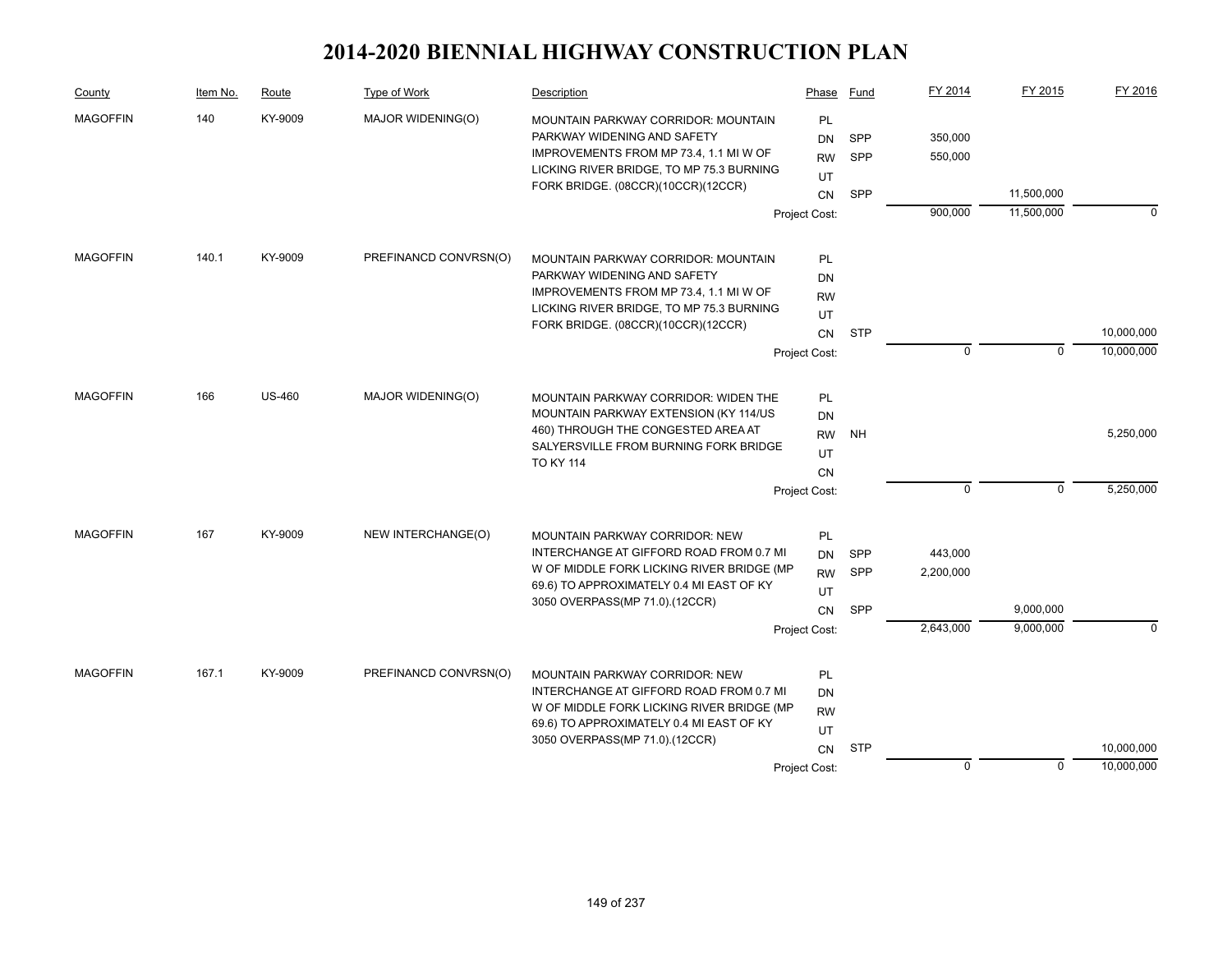| County          | Item No. | Route   | Type of Work                 | Description                                                                        | Phase           | Fund       | FY 2014     | FY 2015     | FY 2016     |
|-----------------|----------|---------|------------------------------|------------------------------------------------------------------------------------|-----------------|------------|-------------|-------------|-------------|
| <b>MAGOFFIN</b> | 1092     | CR-1756 | <b>BRIDGE REPLACEMENT(P)</b> | REPLACE BRIDGE ON CR-1756 (MP 0.031) OVER<br>TRACE FORK; .08 MI-N JCT KY 542;      | PL<br><b>DN</b> |            |             |             |             |
|                 |          |         |                              | (STRUCTURALLY DEFICIENT, SR=17.3)<br>077C00048N (AR/W)                             | <b>RW</b>       |            |             |             |             |
|                 |          |         |                              |                                                                                    | UT<br><b>CN</b> | <b>BRZ</b> |             |             | 320,000     |
|                 |          |         |                              |                                                                                    | Project Cost:   |            | $\mathbf 0$ | $\mathbf 0$ | 320,000     |
|                 |          |         |                              |                                                                                    |                 |            |             |             |             |
| <b>MAGOFFIN</b> | 1098     | KY-2019 | <b>BRIDGE REPLACEMENT(P)</b> | REPLACE BRIDGE ON KY 2019 OVER LICK                                                | PL              |            |             |             |             |
|                 |          |         |                              | CREEK 0.055 MILE S OF KY 3334 (SR 31.9)                                            | DN              |            |             |             |             |
|                 |          |         |                              | 077B00062N                                                                         | <b>RW</b>       | <b>BRO</b> | 700,000     |             |             |
|                 |          |         |                              |                                                                                    | UT              | <b>BRO</b> | 100,000     |             |             |
|                 |          |         |                              |                                                                                    | CN              | <b>BRO</b> |             | 780,000     |             |
|                 |          |         |                              |                                                                                    | Project Cost:   |            | 800,000     | 780,000     | $\Omega$    |
| <b>MAGOFFIN</b> | 1099     | KY-2019 | <b>BRIDGE REPLACEMENT(P)</b> |                                                                                    |                 |            |             |             |             |
|                 |          |         |                              | REPLACE BRIDGE ON KY 2019 OVER RACCOON<br>CREEK 0.039 S OF KY 1081(SR 33.2)        | PL              |            |             |             |             |
|                 |          |         | 077B00063N                   | DN<br><b>RW</b>                                                                    | <b>BRO</b>      | 230,000    |             |             |             |
|                 |          |         |                              | UT                                                                                 | <b>BRO</b>      | 100,000    |             |             |             |
|                 |          |         |                              |                                                                                    | <b>CN</b>       | <b>BRO</b> |             | 680,000     |             |
|                 |          |         |                              |                                                                                    | Project Cost:   |            | 330,000     | 680,000     | $\mathbf 0$ |
|                 |          |         |                              |                                                                                    |                 |            |             |             |             |
| <b>MAGOFFIN</b> | 8308     | KY-30   | RECONSTRUCTION(O)            | RECONSTRUCT KY-30 AT THE                                                           | PL              |            |             |             |             |
|                 |          |         |                              | BREATHITT/MAGOFFIN COUNTY LINE BEGINNING                                           | DN              |            |             |             |             |
|                 |          |         |                              | AT MILEPOST 37 IN BREATHITT COUNTY TO<br>MILEPOST 0.75 IN MAGOFFIN COUNTY. (06CCN) | <b>RW</b>       | SP         | 310,000     |             |             |
|                 |          |         |                              | (10CCR)                                                                            | UT              | <b>SP</b>  | 180,000     |             |             |
|                 |          |         |                              |                                                                                    | CN              | <b>SP</b>  |             | 9,130,000   |             |
|                 |          |         |                              |                                                                                    | Project Cost:   |            | 490,000     | 9,130,000   | $\Omega$    |
| <b>MAGOFFIN</b> | 8702     | KY-30   | MAJOR WIDENING(O)            | WIDEN OR REPLACE BRIDGE ON KY 30 AND                                               | PL              |            |             |             |             |
|                 |          |         |                              | IMPROVE CURVE 500 FEET NORTH OF                                                    | DN              |            |             |             |             |
|                 |          |         |                              | MCFARLAND ROAD TO 1000 FEET SOUTH OF KY                                            | <b>RW</b>       | SPP        | 200,000     |             |             |
|                 |          |         |                              | 3337.(12CCN)                                                                       | UT              | SPP        | 250,000     |             |             |
|                 |          |         |                              |                                                                                    | <b>CN</b>       | SPP        |             | 2,450,000   |             |
|                 |          |         |                              |                                                                                    | Project Cost:   |            | 450,000     | 2,450,000   | $\mathbf 0$ |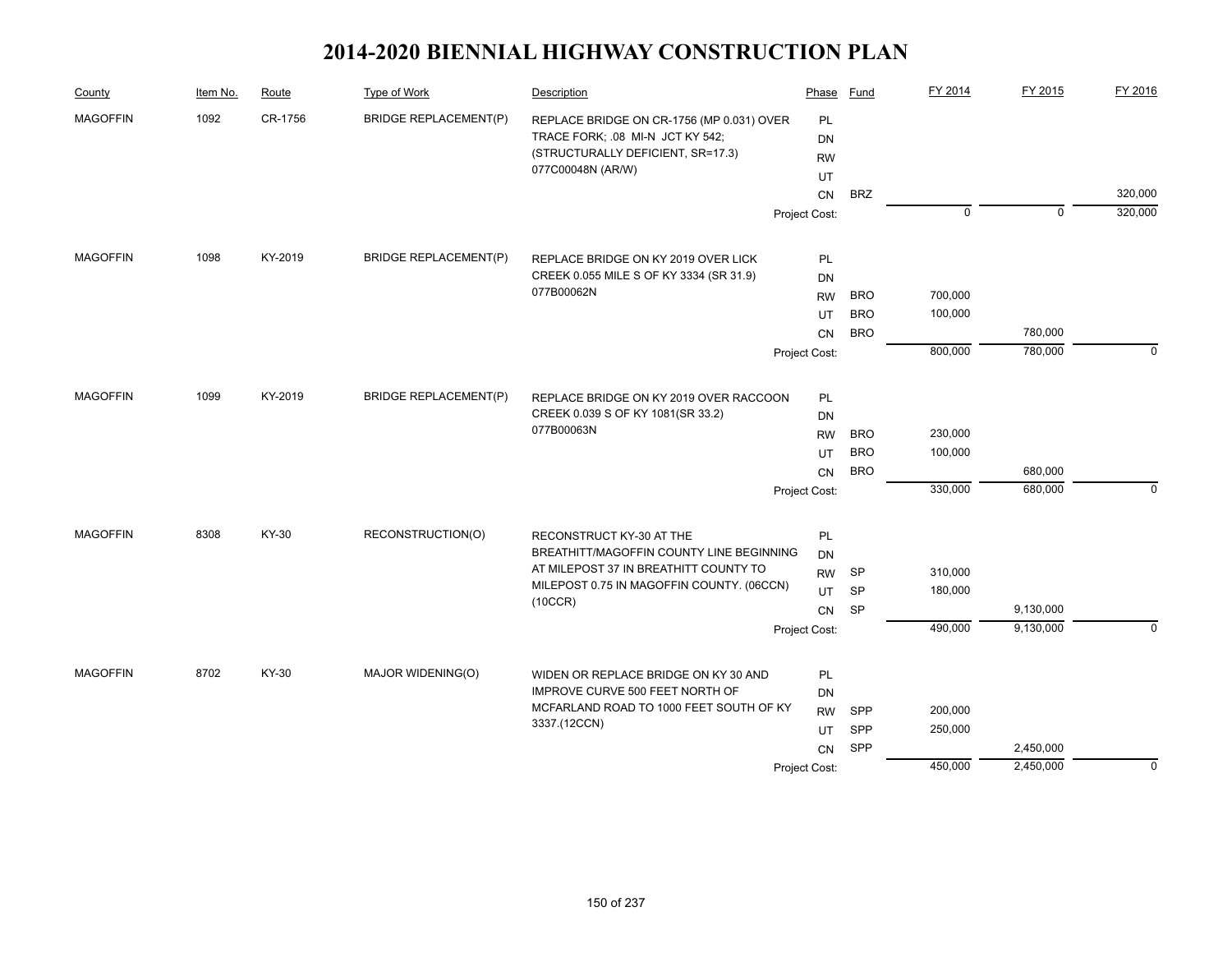| County                    | Item No. | Route   | Type of Work                 | Description                                                                            | Phase                 | <b>Fund</b> | FY 2014        | FY 2015     | FY 2016     |
|---------------------------|----------|---------|------------------------------|----------------------------------------------------------------------------------------|-----------------------|-------------|----------------|-------------|-------------|
| Total for MAGOFFIN county |          |         |                              |                                                                                        | PL                    |             |                |             |             |
|                           |          |         |                              |                                                                                        | <b>DN</b>             |             | 2,740,000      |             |             |
|                           |          |         |                              |                                                                                        | <b>RW</b>             |             | 6,590,000      |             | 5,250,000   |
|                           |          |         |                              |                                                                                        | UT                    |             | 1,605,000      |             |             |
|                           |          |         |                              |                                                                                        | CN                    |             |                | 51,540,000  | 50,320,000  |
|                           |          |         |                              |                                                                                        | <b>Total Amounts:</b> |             | 10,935,000     | 51,540,000  | 55,570,000  |
| <b>MARION</b>             | 395      | KY-52   | RECONSTRUCTION(O)            | CONSTRUCT INTERSECTION OF KY 52 WITH NEW                                               | PL                    |             |                |             |             |
|                           |          |         |                              | ACCESS ROAD TO MAKERS MARK MUSEUM.                                                     | DN                    |             |                |             |             |
|                           |          |         |                              |                                                                                        | <b>RW</b>             |             |                |             |             |
|                           |          |         |                              |                                                                                        | UT                    |             |                |             |             |
|                           |          |         |                              |                                                                                        | CN                    | SPP         |                | 1,000,000   |             |
|                           |          |         |                              |                                                                                        | Project Cost:         |             | $\mathbf 0$    | 1,000,000   | $\Omega$    |
|                           |          |         |                              |                                                                                        |                       |             |                |             |             |
| <b>MARION</b>             | 1066     | KY-1195 | <b>BRIDGE REPLACEMENT(P)</b> | REPLACE BRIDGE ON KY-1195 (MP 0.884) OVER<br>CARTWRIGHTS CREEK; .80 MI NORTH OF JCT US | PL<br><b>DN</b>       |             |                |             |             |
|                           |          |         |                              | 68; (STRUCTURALLY DEFICIENT, SR=43.3)                                                  | <b>RW</b>             |             |                |             |             |
|                           |          |         |                              | 078B00051N. (AR/W)                                                                     | UT                    |             |                |             |             |
|                           |          |         |                              |                                                                                        | CN                    | <b>BRX</b>  |                |             | 390,000     |
|                           |          |         |                              |                                                                                        | Project Cost:         |             | $\mathbf 0$    | $\mathbf 0$ | 390,000     |
|                           |          |         |                              |                                                                                        |                       |             |                |             |             |
| <b>MARION</b>             | 1076     | KY-49   | <b>BRIDGE REPLACEMENT(P)</b> | REPLACE BRIDGE ON KY 49 OVER HAMILTON                                                  | PL                    |             |                |             |             |
|                           |          |         |                              | BRANCH 0.33 MILE E OF COWHERD LN                                                       | <b>DN</b>             |             |                |             |             |
|                           |          |         |                              | (CR-1301) (SR 41.4) 078B00031N.                                                        | <b>RW</b>             | <b>BRO</b>  | 90,000         |             |             |
|                           |          |         |                              |                                                                                        | UT                    | <b>BRO</b>  | 90,000         |             |             |
|                           |          |         |                              |                                                                                        | CN                    | <b>BRO</b>  |                | 480,000     |             |
|                           |          |         |                              |                                                                                        | Project Cost:         |             | 180,000        | 480,000     | $\mathbf 0$ |
|                           |          |         |                              |                                                                                        |                       |             |                |             |             |
| <b>MARION</b>             | 8304     | KY-49   | RECONSTRUCTION(O)            | RECONSTRUCT KY-49 FROM LEBANON TO THE                                                  | PL                    |             |                |             |             |
|                           |          |         |                              | CANEY CREEK BRIDGE. (06CCN)(12CCR)                                                     | <b>DN</b>             |             |                |             |             |
|                           |          |         |                              |                                                                                        | <b>RW</b>             |             |                |             |             |
|                           |          |         |                              |                                                                                        | UT                    |             |                |             |             |
|                           |          |         |                              |                                                                                        | CN                    | SPP         |                | 7,800,000   |             |
|                           |          |         |                              |                                                                                        | Project Cost:         |             | $\overline{0}$ | 7,800,000   | $\mathbf 0$ |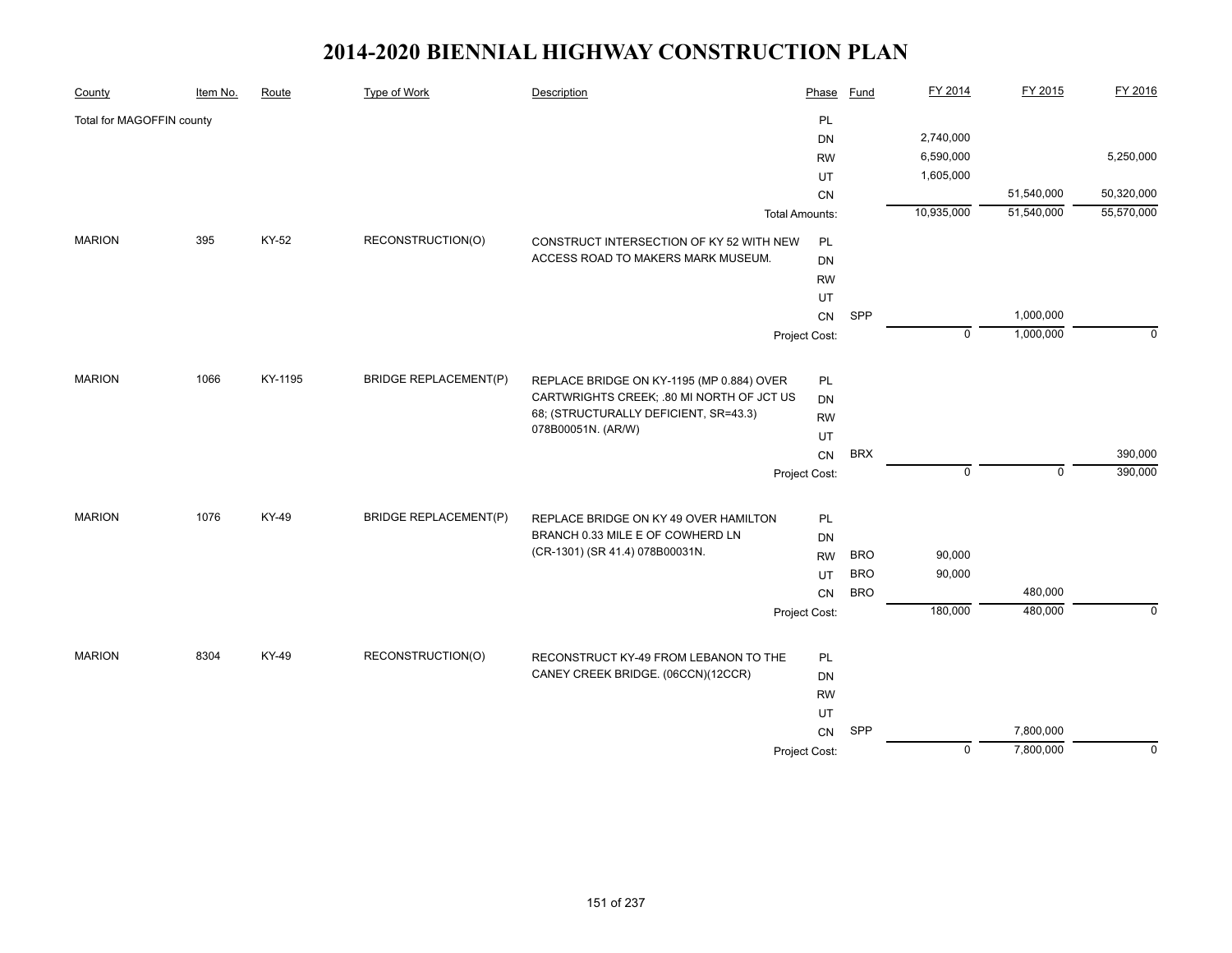| County                  | Item No. | Route  | Type of Work         | Description                              | Phase                 | Fund      | FY 2014                   | FY 2015        | FY 2016     |
|-------------------------|----------|--------|----------------------|------------------------------------------|-----------------------|-----------|---------------------------|----------------|-------------|
| <b>MARION</b>           | 8706     | KY-429 | SPOT IMPROVEMENTS(O) | SPOT IMPROVEMENTS ON TOAD MATTINGLY      | PL                    |           |                           |                |             |
|                         |          |        |                      | ROAD AND COWHERD LANE.(12CCN)            | DN                    |           |                           |                |             |
|                         |          |        |                      |                                          | <b>RW</b>             |           |                           |                |             |
|                         |          |        |                      |                                          | UT                    |           |                           |                |             |
|                         |          |        |                      |                                          | CN                    | SPP       |                           | 510,000        |             |
|                         |          |        |                      |                                          | Project Cost:         |           | $\mathbf 0$               | 510,000        | $\mathbf 0$ |
| <b>MARION</b>           | 8707.01  | KY-49  | RECONSTRUCTION(O)    | ROADWAY IMPROVEMENTS TO KY 49 FROM       | PL                    |           |                           |                |             |
|                         |          |        |                      | JUST SOUTH OF KY 84 EXTENDING NORTH      | <b>DN</b>             | SP        | 3,000,000                 |                |             |
|                         |          |        |                      | THROUGH LORETTO TO KY 52 (MP 18.63 TO MP | <b>RW</b>             | SP        |                           |                | 2,500,000   |
|                         |          |        |                      | 27.54). (2012BOP)                        | <b>UT</b>             | <b>SP</b> |                           |                | 3,000,000   |
|                         |          |        |                      |                                          | CN                    |           |                           |                |             |
|                         |          |        |                      |                                          | Project Cost:         |           | 3,000,000                 | $\overline{0}$ | 5,500,000   |
|                         |          |        |                      |                                          |                       |           |                           |                |             |
| <b>MARION</b>           | 8714     | -0     | NEW ROUTE(O)         | CONNECTOR FROM HENDRICKSON DRIVE TO      | PL                    |           |                           |                |             |
|                         |          |        |                      | CORPORATE DRIVE (12CCN)                  | DN                    | SP        |                           | 700,000        |             |
|                         |          |        |                      |                                          | <b>RW</b>             | SP        |                           |                | 2,000,000   |
|                         |          |        |                      |                                          | UT                    |           |                           |                |             |
|                         |          |        |                      |                                          | CN                    |           |                           |                |             |
|                         |          |        |                      |                                          | Project Cost:         |           | $\mathbf 0$               | 700,000        | 2,000,000   |
| <b>MARION</b>           | 8715     | KY-49  | NEW ROUTE(O)         | KY 49 FROM RIVERSIDE BRIDGE (B76) TO KY  | PL                    |           |                           |                |             |
|                         |          |        |                      | 337 IN BRADFORDSVILLE (12CCN)            | <b>DN</b>             | SP        |                           | 1,770,000      |             |
|                         |          |        |                      |                                          | <b>RW</b>             | <b>SP</b> |                           |                | 2,210,000   |
|                         |          |        |                      |                                          | UT                    |           |                           |                |             |
|                         |          |        |                      |                                          | CN                    |           |                           |                |             |
|                         |          |        |                      |                                          | Project Cost:         |           | $\overline{\mathfrak{o}}$ | 1,770,000      | 2,210,000   |
| Total for MARION county |          |        |                      |                                          | PL                    |           |                           |                |             |
|                         |          |        |                      |                                          | <b>DN</b>             |           | 3,000,000                 | 2,470,000      |             |
|                         |          |        |                      |                                          | <b>RW</b>             |           | 90,000                    |                | 6,710,000   |
|                         |          |        |                      |                                          | UT                    |           | 90,000                    |                | 3,000,000   |
|                         |          |        |                      |                                          | CN                    |           |                           | 9,790,000      | 390,000     |
|                         |          |        |                      |                                          | <b>Total Amounts:</b> |           | 3,180,000                 | 12,260,000     | 10,100,000  |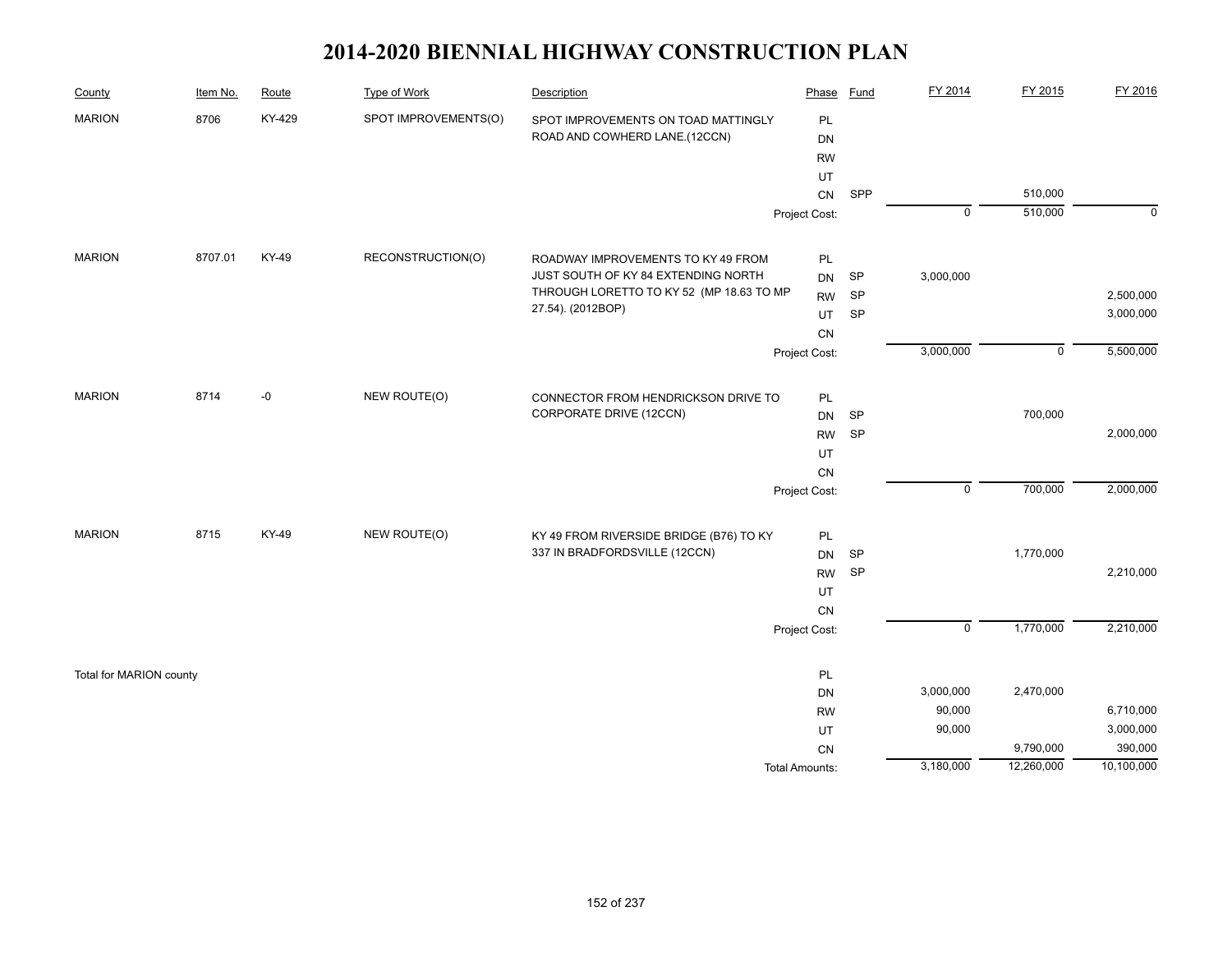| County          | Item No. | Route        | Type of Work               | Description                                                                         | Phase         | Fund      | FY 2014     | FY 2015        | FY 2016    |
|-----------------|----------|--------------|----------------------------|-------------------------------------------------------------------------------------|---------------|-----------|-------------|----------------|------------|
| <b>MARSHALL</b> | 117      | <b>US-68</b> | SAFETY(P)                  | IMPROVEMENTS TO US-68 TO PROVIDE LEFT                                               | PL            |           |             |                |            |
|                 |          |              |                            | TURN LANES FOR MARSHALL CO. HIGH                                                    | DN            |           |             |                |            |
|                 |          |              |                            | SCHOOL AND CHRISTIAN FELLOWSHIP HIGH                                                | <b>RW</b>     |           |             |                |            |
|                 |          |              |                            | SCHOOL.(08CCR)(12CCR)                                                               | UT            |           |             |                |            |
|                 |          |              |                            |                                                                                     | <b>CN</b>     | SPP       | 2,930,000   |                |            |
|                 |          |              |                            |                                                                                     | Project Cost: |           | 2,930,000   | $\mathbf 0$    | $\Omega$   |
|                 |          |              |                            |                                                                                     |               |           |             |                |            |
| <b>MARSHALL</b> | 234      | JC-9003      | SAFETY(P)                  | RECONSTRUCT ELEMENTS OF EXISTING                                                    | PL            |           |             |                |            |
|                 |          |              |                            | PURCHASE PARKWAY FROM EXIT 22 (KY80/US<br>45) AT MP 22 TO US 62 AT MP 52 AT CALVERT | <b>DN</b>     | <b>NH</b> | 750,000     |                |            |
|                 |          |              |                            | CITY (I-69 CORRIDOR IMPROVEMENT)                                                    | <b>RW</b>     |           |             |                |            |
|                 |          |              |                            |                                                                                     | UT            |           |             |                |            |
|                 |          |              |                            |                                                                                     | CN            | <b>NH</b> |             | 8,320,000      |            |
|                 |          |              |                            |                                                                                     | Project Cost: |           | 750,000     | 8,320,000      | $\Omega$   |
| <b>MARSHALL</b> | 800      | $I-24$       | <b>I-CHANGE RECONST(O)</b> | RECONSTRUCT I-24/PURCHASE PARKWAY                                                   | PL            |           |             |                |            |
|                 |          |              |                            | INTERCHANGE (I-69 CORRIDOR IMPROVEMENT)                                             | DN            |           |             |                |            |
|                 |          |              |                            | (12CCR)                                                                             | <b>RW</b>     | <b>NH</b> |             | 2,100,000      |            |
|                 |          |              |                            |                                                                                     | UT            | <b>NH</b> |             | 2,340,000      |            |
|                 |          |              |                            |                                                                                     | CN            | <b>NH</b> |             |                | 34,600,000 |
|                 |          |              |                            |                                                                                     | Project Cost: |           | $\mathbf 0$ | 4,440,000      | 34,600,000 |
|                 |          |              |                            |                                                                                     |               |           |             |                |            |
| <b>MARSHALL</b> | 8002     | KY-348       | MAJOR WIDENING(O)          | WIDEN KY-348 TO 4 LANES BETWEEN                                                     | PL            |           |             |                |            |
|                 |          |              |                            | PURCHASE PARKWAY AND US-641. (00CCN)                                                | DN            |           |             |                |            |
|                 |          |              |                            | (06CCR)(INCLUDES DESIGN FOR 1-8101.00)<br>(RU-04DEOB)(12CCR)                        | <b>RW</b>     |           |             |                |            |
|                 |          |              |                            |                                                                                     | UT            |           |             |                |            |
|                 |          |              |                            |                                                                                     | <b>CN</b>     | SPP       | 4,270,000   |                |            |
|                 |          |              |                            |                                                                                     | Project Cost: |           | 4,270,000   | $\overline{0}$ | $\Omega$   |
| <b>MARSHALL</b> | 8101     | JC-9003      | I-CHANGE RECONST(O)        | JULIAN M. CARROLL PKWY: RECONSTRUCT                                                 | PL            |           |             |                |            |
|                 |          |              |                            | INTERCHANGE AT KY-348 IN BENTON. (02CCN)                                            | <b>DN</b>     |           |             |                |            |
|                 |          |              |                            | (06CCR)(DESIGN INCLUDED UNDER 1-8002.00)                                            | <b>RW</b>     |           |             |                |            |
|                 |          |              |                            | (08CCR)(I-69 CORRIDOR IMPROVEMENT)(10CCR)                                           | UT            |           |             |                |            |
|                 |          |              |                            | (12CCR)                                                                             | <b>CN</b>     | SPP       | 7,800,000   |                |            |
|                 |          |              |                            |                                                                                     | Project Cost: |           | 7,800,000   | $\mathbf 0$    | $\Omega$   |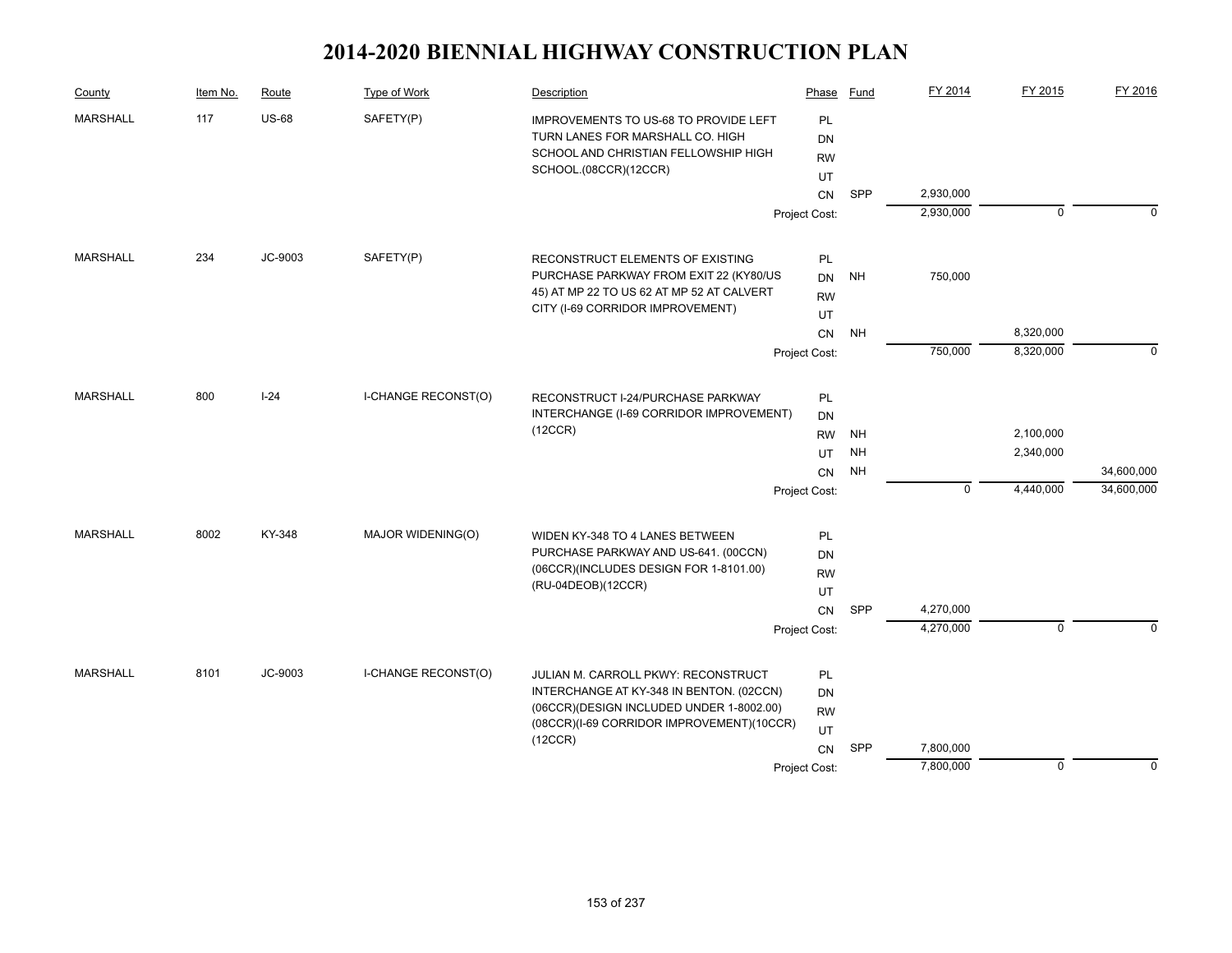| County                    | Item No. | Route   | <b>Type of Work</b>                 | Description                              | Phase                 | <b>Fund</b> | FY 2014        | FY 2015     | FY 2016    |
|---------------------------|----------|---------|-------------------------------------|------------------------------------------|-----------------------|-------------|----------------|-------------|------------|
| Total for MARSHALL county |          |         |                                     |                                          | PL                    |             |                |             |            |
|                           |          |         |                                     |                                          | <b>DN</b>             |             | 750,000        |             |            |
|                           |          |         |                                     |                                          | <b>RW</b>             |             |                | 2,100,000   |            |
|                           |          |         |                                     |                                          | UT                    |             |                | 2,340,000   |            |
|                           |          |         |                                     |                                          | CN                    |             | 15,000,000     | 8,320,000   | 34,600,000 |
|                           |          |         |                                     |                                          | <b>Total Amounts:</b> |             | 15,750,000     | 12,760,000  | 34,600,000 |
| <b>MARTIN</b>             | 154.16   | KY-40   | RELOCATION(O)                       | INEZ TO WARFIELD (SECTION 2-2): FROM     | PL                    |             |                |             |            |
|                           |          |         |                                     | BOOTH FORK TO KY-2031 [STA. 298+00 TO    | <b>DN</b>             |             |                |             |            |
|                           |          |         |                                     | STA. 382+00 (ENGLISH)] (2002BOP)         | <b>RW</b>             |             |                |             |            |
|                           |          |         |                                     |                                          | UT                    |             |                |             |            |
|                           |          |         |                                     |                                          | CN                    | SP          |                |             | 44,500,000 |
|                           |          |         |                                     |                                          | Project Cost:         |             | $\mathbf 0$    | $\mathbf 0$ | 44,500,000 |
| <b>MARTIN</b>             | 192      | KY-40   | RECONSTRUCTION(O)                   | IMPROVE ALIGNMENT AND GEOMETRICS OF THE  | <b>PL</b>             |             |                |             |            |
|                           |          |         |                                     | CURVE LOCATED JUST BEFORE THE JUNCTION   | DN                    |             |                |             |            |
|                           |          |         |                                     | OF KY 2031 AND KY 40 TO .1 MILES BEFORE  | <b>RW</b>             | SPP         |                |             | 100,000    |
|                           |          |         | GORDON HOLLOW ROAD, AND IMPROVE THE | UT                                       | SPP                   |             |                | 220,000     |            |
|                           |          |         |                                     | CULVERT/SAFETY DESIGN TO INCREASE        | CN                    |             |                |             |            |
|                           |          |         |                                     |                                          | Project Cost:         |             | $\mathbf 0$    | $\mathbf 0$ | 320,000    |
|                           |          |         |                                     |                                          |                       |             |                |             |            |
| <b>MARTIN</b>             | 1092     | CR-1324 | <b>BRIDGE REPLACEMENT(P)</b>        | REPLACE BRIDGE AND APPROACHES ON         | <b>PL</b>             |             |                |             |            |
|                           |          |         |                                     | PR-1015 OVER ROCKCASTLE CREEK (C26) 275  | <b>DN</b>             |             |                |             |            |
|                           |          |         |                                     | FEET WEST JCT. KY-3 JUST SOUTH OF        | <b>RW</b>             | <b>BRZ</b>  | 50,000         |             |            |
|                           |          |         |                                     | CROOKED RUN ROAD. (SR=2.0): (080C00026N) | UT                    | <b>BRZ</b>  | 100,000        |             |            |
|                           |          |         |                                     |                                          | CN                    | <b>BRZ</b>  |                | 340,000     |            |
|                           |          |         |                                     |                                          | Project Cost:         |             | 150,000        | 340,000     | $\Omega$   |
| <b>MARTIN</b>             | 1112     | KY-40   | <b>BRIDGE REPLACEMENT(P)</b>        | REPLACE BRIDGE ON KY 40 OVER BUCK CREEK  | <b>PL</b>             |             |                |             |            |
|                           |          |         |                                     | AT THE KY 2031 INTERSECTION (SR 49.8)    | DN                    |             |                |             |            |
|                           |          |         |                                     | 080B00002N.                              | <b>RW</b>             | <b>BRO</b>  |                | 140,000     |            |
|                           |          |         |                                     |                                          | UT                    | <b>BRO</b>  |                | 175,000     |            |
|                           |          |         |                                     |                                          | <b>CN</b>             | <b>BRO</b>  |                |             | 500,000    |
|                           |          |         |                                     |                                          | Project Cost:         |             | $\overline{0}$ | 315,000     | 500,000    |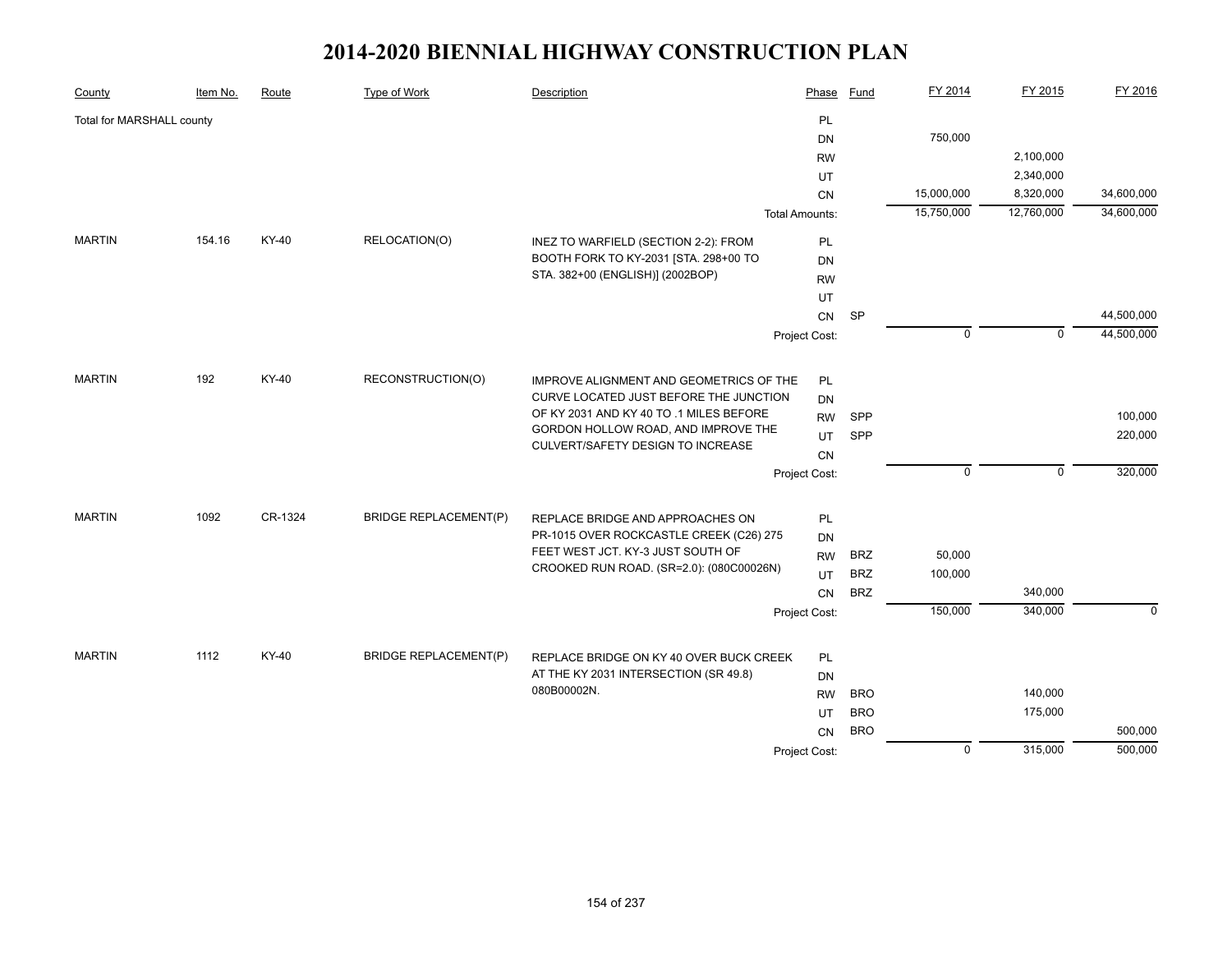| County                  | Item No. | Route        | <b>Type of Work</b>          | Description                                            | Phase                 | <b>Fund</b> | FY 2014        | FY 2015     | FY 2016      |
|-------------------------|----------|--------------|------------------------------|--------------------------------------------------------|-----------------------|-------------|----------------|-------------|--------------|
| Total for MARTIN county |          |              |                              |                                                        | PL                    |             |                |             |              |
|                         |          |              |                              |                                                        | DN                    |             |                |             |              |
|                         |          |              |                              |                                                        | <b>RW</b>             |             | 50,000         | 140,000     | 100,000      |
|                         |          |              |                              |                                                        | UT                    |             | 100,000        | 175,000     | 220,000      |
|                         |          |              |                              |                                                        | CN                    |             |                | 340,000     | 45,000,000   |
|                         |          |              |                              |                                                        | <b>Total Amounts:</b> |             | 150,000        | 655,000     | 45,320,000   |
| <b>MASON</b>            | 147.2    | <b>US-68</b> | NEW ROUTE(O)                 | NEW FULLY CONTROLLED ACCESS ROUTE                      | PL                    |             |                |             |              |
|                         |          |              |                              | FROM US 68 NEAR WASHINGTON EAST TO KY                  | <b>DN</b>             | <b>SP</b>   | 780,000        |             |              |
|                         |          |              |                              | 11 INCLUDING A NEW I-CHNG AT KY 11.                    | <b>RW</b>             | SP          |                | 1,580,000   |              |
|                         |          |              |                              | (PRIORITY SECTION)(2004BOPC)(06CCR)                    | <b>UT</b>             | SP          |                | 1,820,000   |              |
|                         |          |              |                              |                                                        | CN                    |             |                |             |              |
|                         |          |              |                              |                                                        | Project Cost:         |             | 780,000        | 3,400,000   | $\Omega$     |
|                         |          |              |                              |                                                        |                       |             |                |             |              |
| <b>MASON</b>            | 147.6    | <b>US-68</b> | NEW ROUTE(O)                 | NEW FULLY CONTROLLED ACCESS ROUTE                      | PL                    |             |                |             |              |
|                         |          |              |                              | FROM KY 11 NORTHEAST TO KY 9 (AA HWY)                  | <b>DN</b>             | <b>SP</b>   | 780,000        |             |              |
|                         |          |              |                              | INCLUDING NEW I-CHNG AT KY 9. (2004BOPC)               | <b>RW</b>             | SP          |                | 1,580,000   |              |
|                         |          |              |                              | (06CCR)                                                | <b>UT</b>             | <b>SP</b>   |                | 1,820,000   |              |
|                         |          |              |                              |                                                        | CN                    |             |                |             |              |
|                         |          |              |                              |                                                        | Project Cost:         |             | 780,000        | 3,400,000   | $\mathbf{0}$ |
|                         |          |              |                              |                                                        |                       |             |                |             |              |
| <b>MASON</b>            | 169      | KY-9         | MAJOR WIDENING(O)            | WIDEN THE AA HWY TO 4-LANES FROM THE                   | PL                    |             |                |             |              |
|                         |          |              |                              | NEW MAYSVILLE BRIDGE APPROACH                          | DN                    |             |                |             |              |
|                         |          |              |                              | INTERSECTION WEST TO KY-10                             | <b>RW</b>             |             |                |             |              |
|                         |          |              |                              | (FERNLEAF-GERMANTOWN RD). (00CCR)                      | UT                    |             |                |             |              |
|                         |          |              |                              | (04CCN)(06CCR)(08CCR)(10CCR)                           | CN                    | SP          | 29,210,000     |             |              |
|                         |          |              |                              |                                                        | Project Cost:         |             | 29,210,000     | $\mathbf 0$ | $\mathbf{0}$ |
|                         |          |              |                              |                                                        |                       |             |                |             |              |
| <b>MASON</b>            | 1088     | CR-1206      | <b>BRIDGE REPLACEMENT(P)</b> | REPLACE BRIDGE ON FLAT FORK RD (CR 1206)               | PL                    |             |                |             |              |
|                         |          |              |                              | OVER FLAT FORK 0.24 MILE S OF                          | <b>DN</b>             |             |                |             |              |
|                         |          |              |                              | FLEMINGSBURG MAYSLICK RD (KY 161)(SR 30)<br>081C00025N | <b>RW</b>             | <b>BRZ</b>  |                | 25,000      |              |
|                         |          |              |                              |                                                        | UT                    | <b>BRZ</b>  |                | 10,000      |              |
|                         |          |              |                              |                                                        | <b>CN</b>             |             |                |             |              |
|                         |          |              |                              |                                                        | Project Cost:         |             | $\overline{0}$ | 35,000      | $\mathbf 0$  |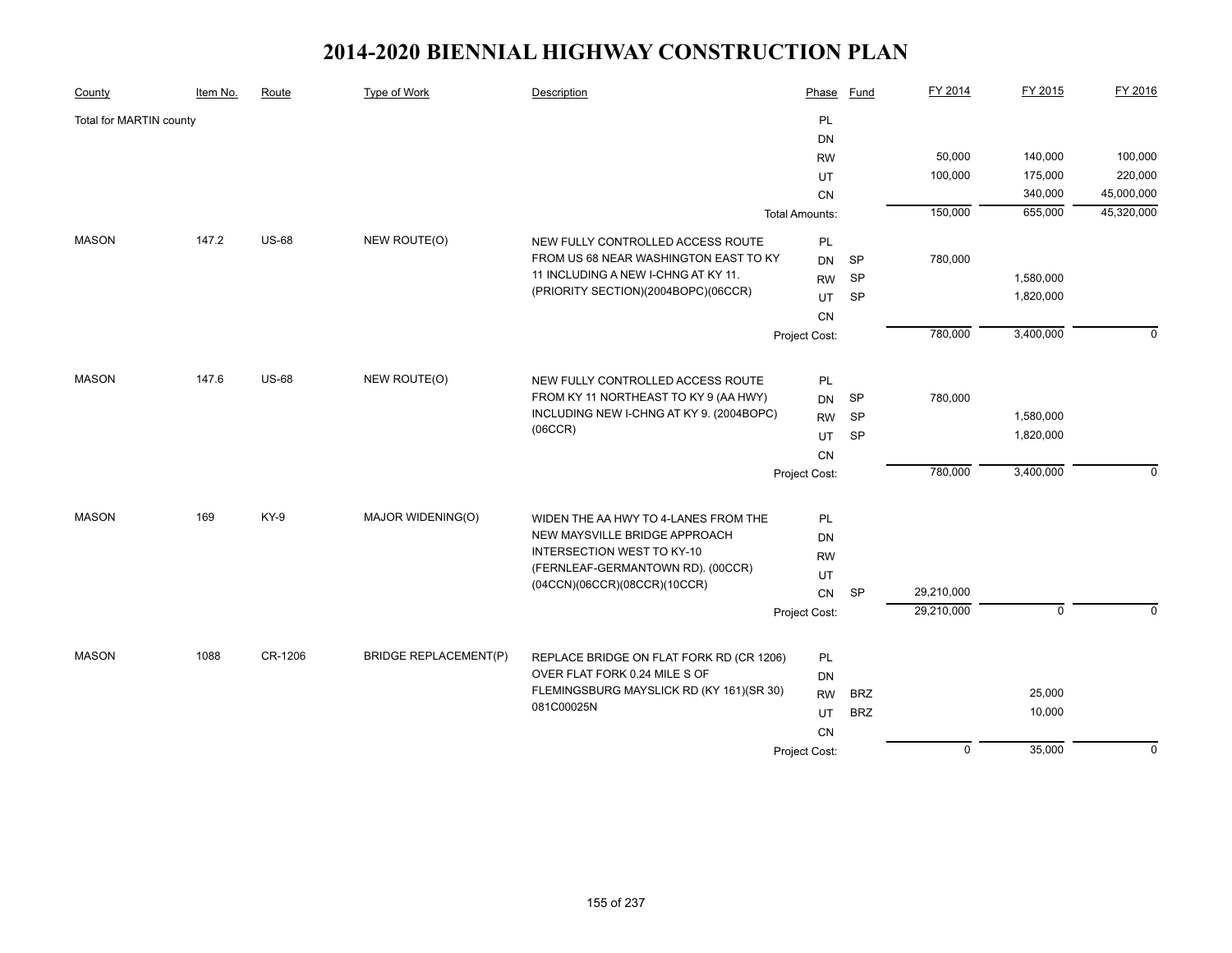| County                 | Item No. | Route        | Type of Work                | Description                                  | Phase                 | <b>Fund</b> | FY 2014     | FY 2015        | FY 2016     |
|------------------------|----------|--------------|-----------------------------|----------------------------------------------|-----------------------|-------------|-------------|----------------|-------------|
| <b>MASON</b>           | 8303     | KY-1448      | RECONSTRUCTION(O)           | RECONSTRUCT/IMPROVE KY-1448/MAPLELEAF        | PL                    |             |             |                |             |
|                        |          |              |                             | ROAD FROM KY-9 TO US-68. (06CCN)(08CCR)      | <b>DN</b>             |             |             |                |             |
|                        |          |              |                             | (10CCR)(12CCR)                               | <b>RW</b>             |             |             |                |             |
|                        |          |              |                             |                                              | UT                    |             |             |                |             |
|                        |          |              |                             |                                              | CN                    | <b>SP</b>   | 8,440,000   |                |             |
|                        |          |              |                             |                                              | Project Cost:         |             | 8,440,000   | $\overline{0}$ | $\mathbf 0$ |
|                        |          |              |                             |                                              |                       |             |             |                |             |
| Total for MASON county |          |              |                             |                                              | PL                    |             | 1,560,000   |                |             |
|                        |          |              |                             |                                              | DN                    |             |             | 3,185,000      |             |
|                        |          |              |                             |                                              | <b>RW</b>             |             |             | 3,650,000      |             |
|                        |          |              |                             |                                              | UT                    |             | 37,650,000  |                |             |
|                        |          |              |                             |                                              | CN                    |             | 39,210,000  | 6,835,000      | $\mathbf 0$ |
|                        |          |              |                             |                                              | <b>Total Amounts:</b> |             |             |                |             |
| <b>MCCRACKEN</b>       | 2        | $I-24$       | <b>BRIDGE INSPECTION(P)</b> | I-24 BRIDGE OVER THE OHIO RIVER @ PADUCAH    | PL                    |             |             |                |             |
|                        |          |              |                             | (B100); JOINT PROJECT WITH ILLINOIS TO       | DN                    |             |             |                |             |
|                        |          |              |                             | MITIGATE SCOUR (073B00100N)                  | <b>RW</b>             |             |             |                |             |
|                        |          |              |                             |                                              |                       |             |             |                |             |
|                        |          |              |                             |                                              | ${\sf CN}$            | IM          | 260,000     |                |             |
|                        |          |              |                             |                                              | Project Cost:         |             | 260,000     | $\mathsf 0$    | $\Omega$    |
| <b>MCCRACKEN</b>       | 115.1    | <b>US-60</b> | MAJOR WIDENING(O)           | PADUCAH-WICKLIFFE; 4-LANE US-60 FROM         | PL                    |             |             |                |             |
|                        |          |              |                             | BETHEL CHURCH ROAD TO KY-1154 (MARTIN        | DN                    |             |             |                |             |
|                        |          |              |                             | MARIETTA) (04CCR) (TO BE LET WITH 1-115.00). | <b>RW</b>             | SPP         |             |                | 2,210,000   |
|                        |          |              |                             | (10CCR)(12CCR)                               | UT                    |             |             |                |             |
|                        |          |              |                             |                                              | ${\sf CN}$            |             |             |                |             |
|                        |          |              |                             |                                              | Project Cost:         |             | $\mathsf 0$ | $\mathsf 0$    | 2,210,000   |
|                        |          |              |                             |                                              |                       |             |             |                |             |
| <b>MCCRACKEN</b>       | 122.01   | -0           | TRANSP ENHANCEMENT(P)       | PADUCAH WATERFRONT DEVELOPMENT               | PL                    |             |             |                |             |
|                        |          |              |                             | PROJECT. (2006KYD)                           | DN                    |             |             |                |             |
|                        |          |              |                             |                                              | <b>RW</b>             |             |             |                |             |
|                        |          |              |                             |                                              | UT                    |             |             |                |             |
|                        |          |              |                             |                                              | ${\sf CN}$            | <b>KYD</b>  | 2,276,900   |                |             |
|                        |          |              |                             |                                              | Project Cost:         |             | 2,276,900   | $\overline{0}$ | $\mathbf 0$ |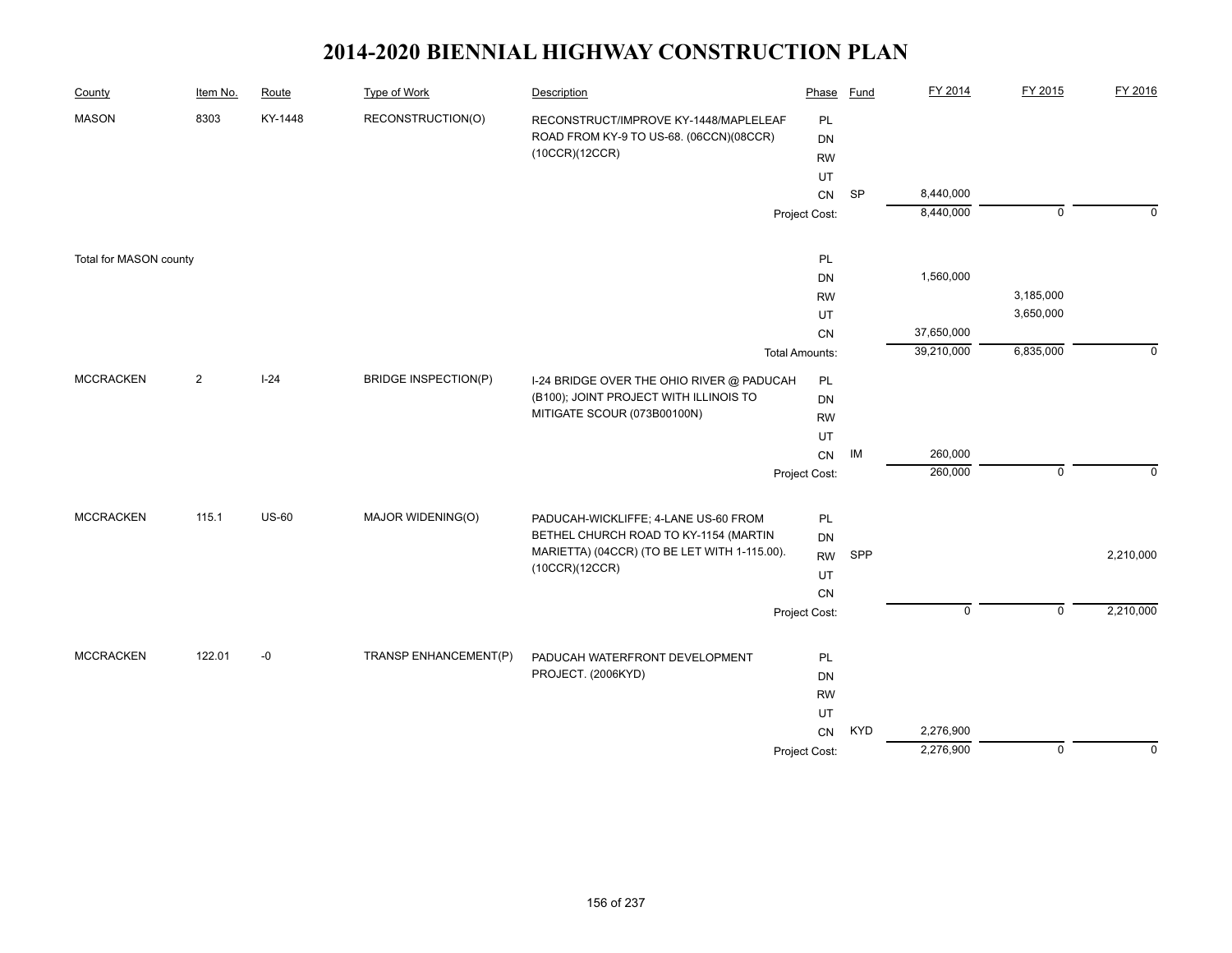| County           | Item No. | Route        | Type of Work               | Description                                                                     | Phase                      | Fund                   | FY 2014     | FY 2015        | FY 2016   |
|------------------|----------|--------------|----------------------------|---------------------------------------------------------------------------------|----------------------------|------------------------|-------------|----------------|-----------|
| <b>MCCRACKEN</b> | 122.02   | $-0$         | TRANSP ENHANCEMENT(P)      | PADUCAH WATERFRONT DEVELOPMENT                                                  | PL                         |                        |             |                |           |
|                  |          |              |                            | PROJECT. (2008KYD-KY180) (2010BOPC)                                             | DN                         |                        |             |                |           |
|                  |          |              |                            |                                                                                 | <b>RW</b>                  |                        |             |                |           |
|                  |          |              |                            |                                                                                 | UT                         |                        |             |                |           |
|                  |          |              |                            |                                                                                 | CN                         | <b>KYD</b>             | 3,920,000   |                |           |
|                  |          |              |                            |                                                                                 | Project Cost:              |                        | 3,920,000   | $\overline{0}$ | $\Omega$  |
| <b>MCCRACKEN</b> | 123      | KY-998       | RECONSTRUCTION(O)          | OLIVET CHURCH ROAD (KY-998) FROM                                                | PL                         |                        |             |                |           |
|                  |          |              |                            | FIVE-LANE SECTION TO US-60. (06CCR)(08CCR)                                      | <b>DN</b>                  |                        |             |                |           |
|                  |          |              |                            | (12CCR)(LET BY CITY OF PADUCAH)                                                 | <b>RW</b>                  |                        |             |                |           |
|                  |          |              |                            |                                                                                 | UT                         |                        |             |                |           |
|                  |          |              |                            |                                                                                 | CN                         | SPP                    | 4,680,000   |                |           |
|                  |          |              |                            |                                                                                 | Project Cost:              |                        | 4,680,000   | $\pmb{0}$      | $\Omega$  |
| <b>MCCRACKEN</b> | 152      | <b>US-62</b> | MAJOR WIDENING(O)          | MAJOR WIDENING OF US 62 FROM KY 998 TO                                          | PL                         |                        |             |                |           |
|                  |          |              |                            | PADUCAH INFORMATION AGE PARK. (12CCR)                                           | <b>DN</b>                  |                        |             |                |           |
|                  |          |              |                            |                                                                                 | SPP                        | 2,500,000              |             |                |           |
|                  |          |              |                            |                                                                                 | <b>RW</b><br>UT            | SPP                    | 2,500,000   |                |           |
|                  |          |              |                            |                                                                                 | CN                         | SPP                    |             |                | 8,440,000 |
|                  |          |              |                            |                                                                                 | Project Cost:              |                        | 5,000,000   | $\Omega$       | 8,440,000 |
| <b>MCCRACKEN</b> | 154      | <b>US-60</b> | <b>I-CHANGE RECONST(O)</b> |                                                                                 |                            |                        |             |                |           |
|                  |          |              |                            | CONSTRUCT A DOUBLE-CROSSOVER DIAMOND<br>INTERCHANGE ON US 60 AT THE I-24        | PL<br>DN                   | <b>NH</b>              |             | 750,000        |           |
|                  |          |              |                            | INTERCHANGE NEAR KENTUCKY OAKS MALL.                                            | <b>RW</b>                  | <b>NH</b>              |             |                | 200,000   |
|                  |          |              |                            |                                                                                 | UT                         | <b>NH</b>              |             |                | 300,000   |
|                  |          |              |                            |                                                                                 | CN                         |                        |             |                |           |
|                  |          |              |                            |                                                                                 | Project Cost:              |                        | $\mathbf 0$ | 750,000        | 500,000   |
|                  |          |              |                            |                                                                                 |                            |                        |             |                |           |
| <b>MCCRACKEN</b> | 310.1    | $-0$         | NEW ROUTE(O)               | PADUCAH OUTER LOOP (PRIORITY SECTION 1);                                        | PL                         |                        |             |                |           |
|                  |          |              |                            | FROM KY-1322 (LOVELACEVILLE ROAD) TO<br>US-62 (BLANDVILLE ROAD). (GRADE & DRAIN | <b>DN</b>                  |                        |             |                |           |
|                  |          |              |                            | AND INC. SURFACE) (2002BOPC)                                                    | <b>RW</b>                  | <b>SP</b><br><b>SP</b> |             | 2,100,000      | 2,080,000 |
|                  |          |              |                            |                                                                                 | UT                         |                        |             |                |           |
|                  |          |              |                            |                                                                                 | <b>CN</b><br>Project Cost: |                        | $\mathbf 0$ | 2,100,000      | 2,080,000 |
|                  |          |              |                            |                                                                                 |                            |                        |             |                |           |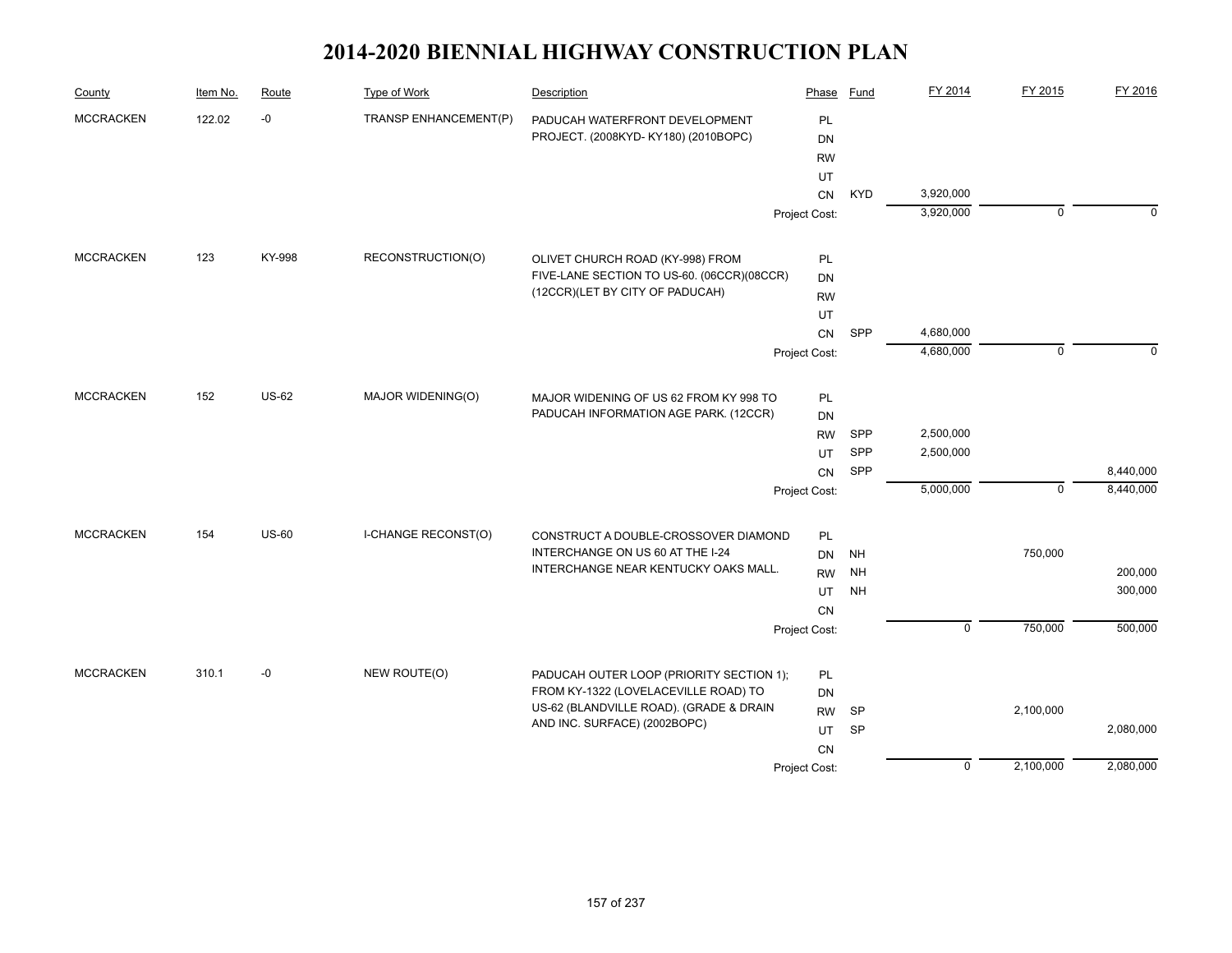| County           | Item No. | Route        | Type of Work                        | Description                                                                      | Phase           | Fund                   | FY 2014                   | FY 2015     | FY 2016     |
|------------------|----------|--------------|-------------------------------------|----------------------------------------------------------------------------------|-----------------|------------------------|---------------------------|-------------|-------------|
| <b>MCCRACKEN</b> | 310.3    | $-0$         | NEW ROUTE(O)                        | PADUCAH OUTER LOOP (PRIORITY SECTION 2);                                         | PL              |                        |                           |             |             |
|                  |          |              |                                     | FROM US-45 (PADUCAH-MAYFIELD ROAD) TO                                            | DN              |                        |                           |             |             |
|                  |          |              |                                     | KY-1322 (LOVELACEVILLE ROAD). (GRADE &                                           | <b>RW</b>       | <b>SP</b>              |                           | 4,200,000   |             |
|                  |          |              |                                     | DRAIN AND INC. SURFACE) (2002BOPC)                                               | UT              | SP                     |                           |             | 2,080,000   |
|                  |          |              |                                     |                                                                                  | CN              |                        |                           |             |             |
|                  |          |              |                                     |                                                                                  | Project Cost:   |                        | $\overline{0}$            | 4,200,000   | 2,080,000   |
| <b>MCCRACKEN</b> | 310.5    | $-0$         | NEW ROUTE(O)                        | PADUCAH OUTER LOOP (PRIORITY SECTION 3);                                         | PL              |                        |                           |             |             |
|                  |          |              |                                     | FROM US-62 (BLANDVILLE ROAD) TO US-60                                            | DN              |                        |                           |             |             |
|                  |          |              |                                     | (PADUCAH-WICKLIFFE ROAD). (GRADE & DRAIN                                         | <b>RW</b>       | <b>SP</b>              |                           | 4,200,000   |             |
|                  |          |              |                                     | AND INC. SURFACE) (2002BOPC)                                                     | UT              | SP                     |                           |             | 3,640,000   |
|                  |          |              |                                     |                                                                                  | <b>CN</b>       |                        |                           |             |             |
|                  |          |              |                                     |                                                                                  | Project Cost:   |                        | $\mathbf 0$               | 4,200,000   | 3,640,000   |
| <b>MCCRACKEN</b> | 1055     | <b>US-62</b> | <b>BRIDGE REPLACEMENT(P)</b>        | REPLACE BRIDGE AND APPROACHES ON US-62                                           | PL              |                        |                           |             |             |
|                  |          |              |                                     | OVER SUGG CREEK (B24) 0.2 MILE NORTH OF                                          | DN              |                        |                           |             |             |
|                  |          |              | WOBLE ROAD. (SR=29.5): (073B00024N) | <b>RW</b>                                                                        |                 |                        |                           |             |             |
|                  |          |              |                                     |                                                                                  | UT              |                        |                           |             |             |
|                  |          |              |                                     |                                                                                  | ${\sf CN}$      | <b>BRO</b>             | 1,300,000                 |             |             |
|                  |          |              |                                     |                                                                                  | Project Cost:   |                        | 1,300,000                 | $\mathbf 0$ | $\mathbf 0$ |
| <b>MCCRACKEN</b> | 1115.1   | <b>US-60</b> | RELOCATION(O)                       |                                                                                  |                 |                        |                           |             |             |
|                  |          |              |                                     | RELOCATION AND MINOR WIDENING OF US-60<br>FROM CLARKS RIVER TO US-62 JCT.(10CCR) | PL              |                        |                           |             |             |
|                  |          |              |                                     |                                                                                  | DN              |                        |                           | 4,640,000   |             |
|                  |          |              |                                     |                                                                                  | <b>RW</b><br>UT | <b>NH</b><br><b>NH</b> |                           |             | 3,380,000   |
|                  |          |              |                                     |                                                                                  | CN              |                        |                           |             |             |
|                  |          |              |                                     |                                                                                  | Project Cost:   |                        | $\overline{\mathfrak{o}}$ | 4,640,000   | 3,380,000   |
|                  |          |              |                                     |                                                                                  |                 |                        |                           |             |             |
| <b>MCCRACKEN</b> | 1115.2   | <b>US-62</b> | RELOCATION(O)                       | RELOCATION OF US-62 FROM US-60                                                   | PL              |                        |                           |             |             |
|                  |          |              |                                     | DEPARTURE TO KY-1887 (PARK ROAD).(10CCR)<br>(12CCR)                              | <b>DN</b>       | <b>NH</b>              | 520,000                   |             |             |
|                  |          |              |                                     |                                                                                  | <b>RW</b>       | <b>NH</b>              |                           |             | 7,300,000   |
|                  |          |              |                                     |                                                                                  | UT              |                        |                           |             |             |
|                  |          |              |                                     |                                                                                  | <b>CN</b>       |                        |                           |             |             |
|                  |          |              |                                     |                                                                                  | Project Cost:   |                        | 520,000                   | $\mathbf 0$ | 7,300,000   |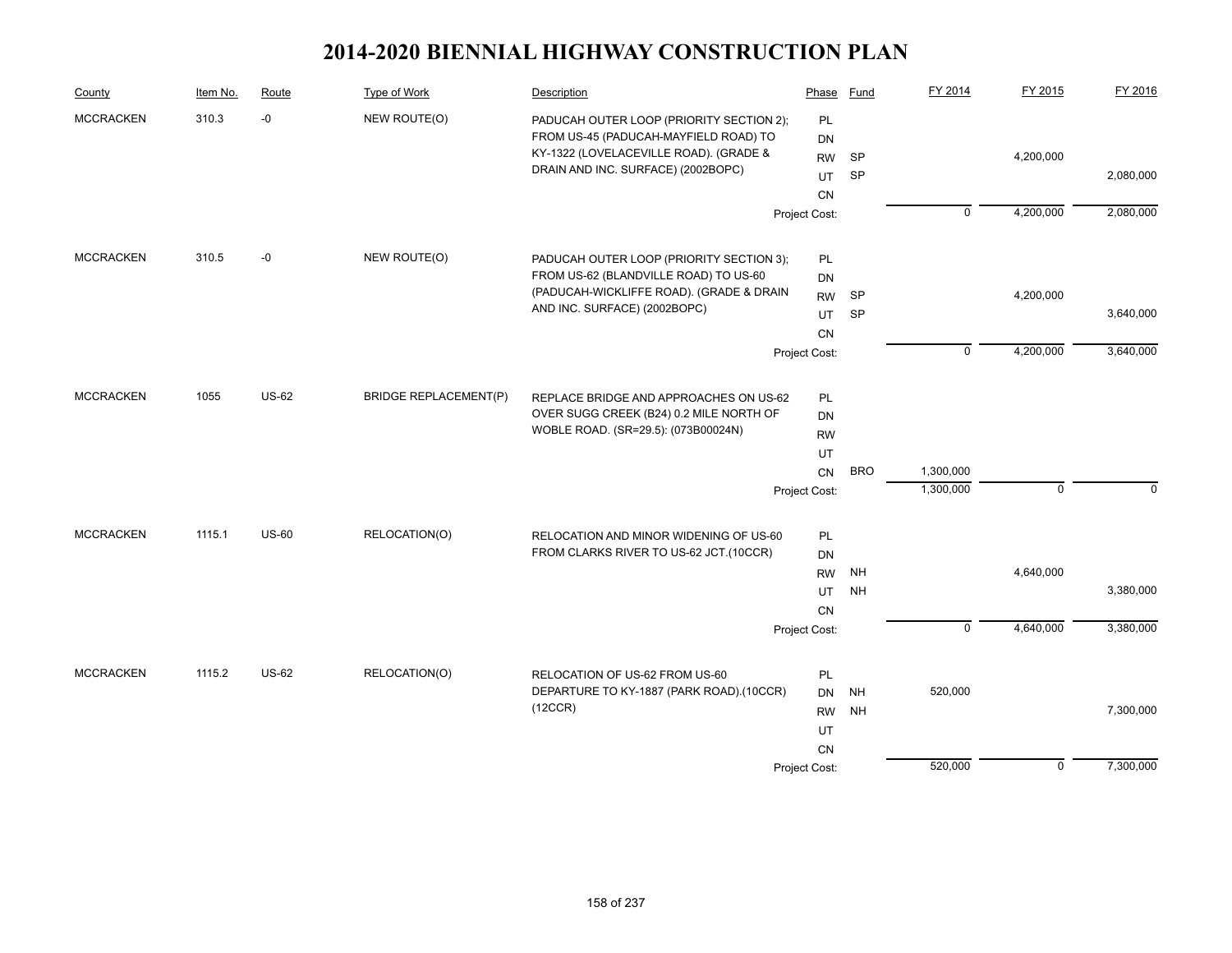| County           | Item No. | Route        | Type of Work                 | Description                                                            | Phase           | Fund       | FY 2014     | FY 2015     | FY 2016     |
|------------------|----------|--------------|------------------------------|------------------------------------------------------------------------|-----------------|------------|-------------|-------------|-------------|
| <b>MCCRACKEN</b> | 1115.7   | <b>US-60</b> | <b>BRIDGE REPLACEMENT(P)</b> | TO REMOVE EXISTING TENNESSEE RIVER                                     | PL              |            |             |             |             |
|                  |          |              |                              | BRIDGE UPON COMPLETION OF NEW US 60                                    | <b>DN</b>       |            |             |             |             |
|                  |          |              |                              | TENNESSEE RIVER BRIDGE(073B00004N)                                     | <b>RW</b>       |            |             |             |             |
|                  |          |              |                              |                                                                        | UT              |            |             |             |             |
|                  |          |              |                              |                                                                        | CN              | <b>BRO</b> | 5,080,000   |             |             |
|                  |          |              |                              |                                                                        | Project Cost:   |            | 5,080,000   | $\mathbf 0$ | $\Omega$    |
| <b>MCCRACKEN</b> | 1135     | KY-348       | <b>BRIDGE REPLACEMENT(P)</b> | REPLACE BRIDGE ON KY-348 (MP 6.061) OVER                               | <b>PL</b>       |            |             |             |             |
|                  |          |              |                              | CAMP CREEK; .02 MI NORTH OF JCT KY 168;                                | DN              |            |             |             |             |
|                  |          |              |                              | (STRUCTURALLY DEFICIENT, SR=4).                                        | <b>RW</b>       |            |             |             |             |
|                  |          |              |                              | 073B00099N (AR/W)                                                      | UT              | <b>BRO</b> | 410,000     |             |             |
|                  |          |              |                              |                                                                        | CN              | <b>BRO</b> |             |             | 310,000     |
|                  |          |              |                              |                                                                        | Project Cost:   |            | 410,000     | $\pmb{0}$   | 310,000     |
| <b>MCCRACKEN</b> | 1141     | KY-305       | <b>BRIDGE REPLACEMENT(P)</b> | REPLACE BRIDGE ON KY-305 OVER MASSAC                                   | <b>PL</b>       |            |             |             |             |
|                  |          |              |                              | CREEK 0.023 E OF KY 1565(SR                                            | DN              |            |             |             |             |
|                  |          |              |                              | 20.7)073B00098N.                                                       | <b>RW</b>       | <b>BRO</b> | 125,000     |             |             |
|                  |          |              |                              |                                                                        | UT              | <b>BRO</b> | 500,000     |             |             |
|                  |          |              |                              |                                                                        | CN              | <b>BRO</b> |             | 780,000     |             |
|                  |          |              |                              |                                                                        | Project Cost:   |            | 625,000     | 780,000     | $\mathbf 0$ |
| <b>MCCRACKEN</b> | 1153     | KY-1288      | <b>BRIDGE REPLACEMENT(P)</b> | REPLACE BRIDGE OVER BLIZZARD PONDS                                     | $\mathsf{PL}$   |            |             |             |             |
|                  |          |              |                              | DRAINAGE CANEL 0.45 MI EAST OF KY 1014                                 | <b>DN</b>       | <b>BRX</b> |             | 180,000     |             |
|                  |          |              |                              | (073B00142N)(SR=18.2) (EBRP)                                           | <b>RW</b>       | <b>BRX</b> |             |             | 75,000      |
|                  |          |              |                              |                                                                        | UT              | <b>BRX</b> |             |             | 150,000     |
|                  |          |              |                              |                                                                        | CN              | <b>BRX</b> |             |             | 300,000     |
|                  |          |              |                              |                                                                        | Project Cost:   |            | $\mathbf 0$ | 180,000     | 525,000     |
| <b>MCCRACKEN</b> | 8003     | $I-24$       | NEW INTERCHANGE(O)           |                                                                        |                 |            |             |             |             |
|                  |          |              |                              | I-24; CONSTRUCT NEW INTERCHANGE AT<br>KY-994 (OLD MAYFIELD ROAD) SE OF | PL<br><b>DN</b> |            |             |             |             |
|                  |          |              |                              | PADUCAH. (00CCN)                                                       | <b>RW</b>       | SP         |             |             | 6,300,000   |
|                  |          |              |                              |                                                                        | UT              |            |             |             |             |
|                  |          |              |                              |                                                                        | <b>CN</b>       |            |             |             |             |
|                  |          |              |                              |                                                                        | Project Cost:   |            | $\mathbf 0$ | $\pmb{0}$   | 6,300,000   |
|                  |          |              |                              |                                                                        |                 |            |             |             |             |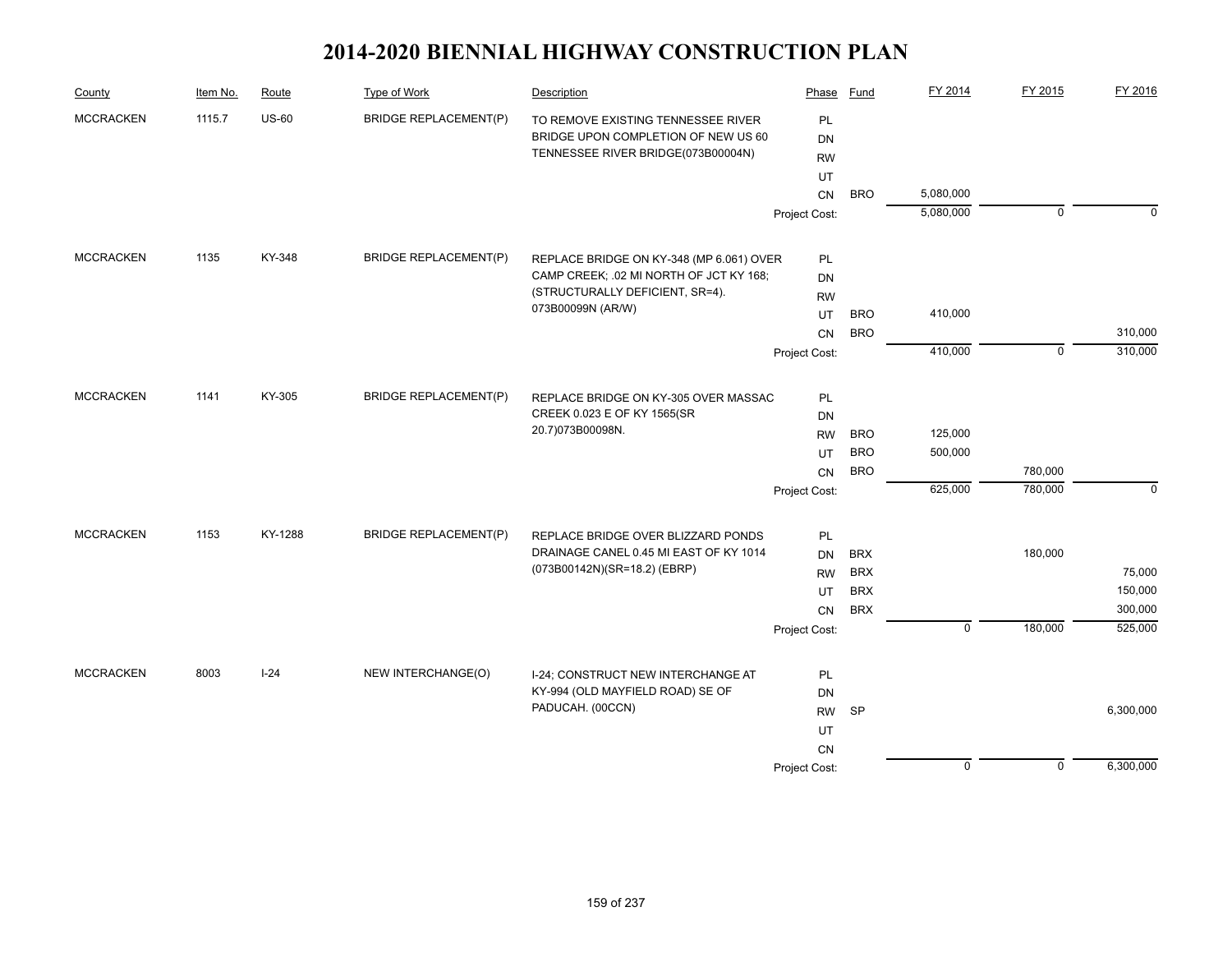| County                     | Item No. | Route        | Type of Work      | Description                                                                                                                            | Phase                             | Fund | FY 2014        | FY 2015        | FY 2016     |
|----------------------------|----------|--------------|-------------------|----------------------------------------------------------------------------------------------------------------------------------------|-----------------------------------|------|----------------|----------------|-------------|
| <b>MCCRACKEN</b>           | 8702     | KY-305       | NEW ROUTE(O)      | NEW ACCESS ROAD FROM KY-305 NEAR<br>KY-998, EXTENDING WEST TO THE OHIO RIVER<br>MEGAPARK. (2-LANE INITIAL, 4-LANE ULTIMATE)<br>(12CCN) | PL<br>DN<br><b>RW</b><br>UT<br>CN | SPP  | 3,000,000      |                |             |
|                            |          |              |                   |                                                                                                                                        | Project Cost:                     |      | 3,000,000      | $\overline{0}$ | $\Omega$    |
| Total for MCCRACKEN county |          |              |                   |                                                                                                                                        | PL                                |      |                |                |             |
|                            |          |              |                   |                                                                                                                                        | DN                                |      | 3,520,000      | 930,000        |             |
|                            |          |              |                   |                                                                                                                                        | <b>RW</b>                         |      | 2,625,000      | 15,140,000     | 16,085,000  |
|                            |          |              |                   |                                                                                                                                        | UT                                |      | 3,410,000      |                | 11,630,000  |
|                            |          |              |                   |                                                                                                                                        | CN                                |      | 17,516,900     | 780,000        | 9,050,000   |
|                            |          |              |                   |                                                                                                                                        | <b>Total Amounts:</b>             |      | 27,071,900     | 16,850,000     | 36,765,000  |
| <b>MCCREARY</b>            | 171      | <b>US-27</b> | SAFETY(P)         | PROVIDE LEFT TURN LANE INTO SOMERSET                                                                                                   | PL                                |      |                |                |             |
|                            |          |              |                   | COMMUNITY COLLEGE CAMPUS. (12CCR)                                                                                                      | <b>DN</b>                         |      |                |                |             |
|                            |          |              |                   |                                                                                                                                        | <b>RW</b>                         |      |                |                |             |
|                            |          |              |                   |                                                                                                                                        | UT                                |      |                |                |             |
|                            |          |              |                   |                                                                                                                                        | CN                                | SPP  |                | 1,190,000      |             |
|                            |          |              |                   |                                                                                                                                        | Project Cost:                     |      | $\mathbf 0$    | 1,190,000      | $\mathbf 0$ |
| <b>MCCREARY</b>            | 184      | KY-92        | RECONSTRUCTION(O) | RECONSTRUCT KY-92 FROM KY-592 IN                                                                                                       | PL                                |      |                |                |             |
|                            |          |              |                   | MCCREARY COUNTY TO CORNBREAD BRANCH                                                                                                    | DN                                |      |                |                |             |
|                            |          |              |                   | IN WHITLEY COUNTY.(10CCN)                                                                                                              | <b>RW</b>                         |      |                |                |             |
|                            |          |              |                   |                                                                                                                                        | UT                                | SPP  |                | 3,025,000      |             |
|                            |          |              |                   |                                                                                                                                        | CN                                | SPP  |                |                | 51,000,000  |
|                            |          |              |                   |                                                                                                                                        | Project Cost:                     |      | $\mathsf 0$    | 3,025,000      | 51,000,000  |
|                            |          |              |                   |                                                                                                                                        |                                   |      |                |                |             |
| Total for MCCREARY county  |          |              |                   |                                                                                                                                        | PL<br>DN                          |      |                |                |             |
|                            |          |              |                   |                                                                                                                                        | <b>RW</b>                         |      |                |                |             |
|                            |          |              |                   |                                                                                                                                        | UT                                |      |                | 3,025,000      |             |
|                            |          |              |                   |                                                                                                                                        | CN                                |      |                | 1,190,000      | 51,000,000  |
|                            |          |              |                   |                                                                                                                                        | <b>Total Amounts:</b>             |      | $\overline{0}$ | 4,215,000      | 51,000,000  |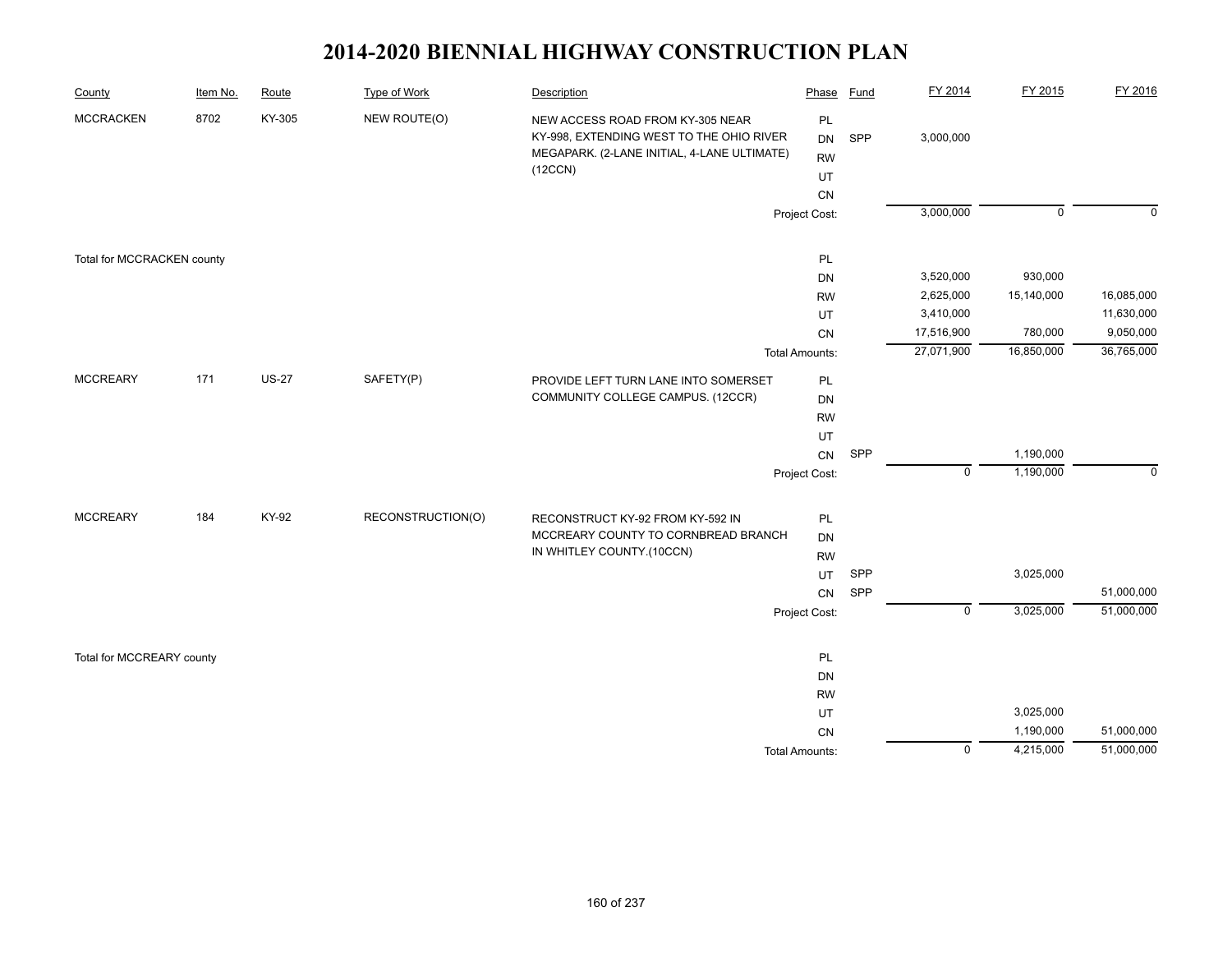| County                  | Item No. | Route         | <b>Type of Work</b>          | Description                                                     | Phase                 | <b>Fund</b>     | FY 2014                   | FY 2015     | FY 2016     |
|-------------------------|----------|---------------|------------------------------|-----------------------------------------------------------------|-----------------------|-----------------|---------------------------|-------------|-------------|
| <b>MCLEAN</b>           | 1078     | <b>US-431</b> | <b>BRIDGE REPLACEMENT(P)</b> | REPLACE OVERFLOW STRUCTURE ON US-431                            | PL                    |                 |                           |             |             |
|                         |          |               |                              | AT THE MUHLENBERG-MCLEAN CO LINE (SR 39)                        | DN                    |                 |                           |             |             |
|                         |          |               |                              | B00056N.                                                        | <b>RW</b>             | <b>BRO</b>      | 200,000                   |             |             |
|                         |          |               |                              |                                                                 | UT                    | <b>BRO</b>      | 100,000                   |             |             |
|                         |          |               |                              |                                                                 | CN                    | <b>BRO</b>      |                           | 2,400,000   |             |
|                         |          |               |                              |                                                                 | Project Cost:         |                 | 300,000                   | 2,400,000   | $\mathbf 0$ |
| <b>MCLEAN</b>           | 8400     | <b>US-431</b> | SPOT IMPROVEMENTS(O)         | SPOT IMPROVEMENTS AT THE INTERSECTION OF                        | PL                    |                 |                           |             |             |
|                         |          |               |                              | US-431 AND KY-250. (08CCN)(12CCR)                               | DN                    |                 |                           |             |             |
|                         |          |               |                              |                                                                 | <b>RW</b>             | SPP             | 200,000                   |             |             |
|                         |          |               |                              |                                                                 | UT                    | SPP             | 180,000                   |             |             |
|                         |          |               |                              |                                                                 | <b>CN</b>             | SB <sub>2</sub> | 500,000                   |             |             |
|                         |          |               |                              |                                                                 | Project Cost:         |                 | 880,000                   | $\mathbf 0$ | $\Omega$    |
| <b>MCLEAN</b>           | 8401     | <b>US-431</b> | RECONSTRUCTION(O)            |                                                                 |                       |                 |                           |             |             |
|                         |          |               |                              | RECONSTRUCT AND WIDEN FROM<br>MCLEAN/MUHLENBURG COUNTY LINE) TO | PL                    |                 |                           |             |             |
|                         |          |               |                              | LIVERMORE. (08CCN)(10CCR)                                       | DN                    |                 |                           |             |             |
|                         |          |               |                              |                                                                 | <b>RW</b>             | SB <sub>2</sub> | 1,500,000                 |             |             |
|                         |          |               |                              |                                                                 | UT                    | SB <sub>2</sub> | 1,250,000                 |             |             |
|                         |          |               |                              |                                                                 | CN                    |                 | 2,750,000                 | $\mathsf 0$ | $\Omega$    |
|                         |          |               |                              |                                                                 | Project Cost:         |                 |                           |             |             |
| <b>MCLEAN</b>           | 8852     | KY-56         | <b>REALIGNMENT</b>           | CORRECT LINE OF SIGHT WITH INTERSECTION                         | PL                    |                 |                           |             |             |
|                         |          |               |                              | OF KY 56 & KY 1233                                              | DN                    | SPP             |                           | 200,000     |             |
|                         |          |               |                              |                                                                 | <b>RW</b>             | SPP             |                           | 50,000      |             |
|                         |          |               |                              |                                                                 | UT                    | SPP             |                           | 50,000      |             |
|                         |          |               |                              |                                                                 | CN                    | SPP             |                           | 350,000     |             |
|                         |          |               |                              |                                                                 | Project Cost:         |                 | $\overline{\mathfrak{o}}$ | 650,000     | $\mathbf 0$ |
| Total for MCLEAN county |          |               |                              |                                                                 | PL                    |                 |                           |             |             |
|                         |          |               |                              |                                                                 | DN                    |                 |                           | 200,000     |             |
|                         |          |               |                              |                                                                 | <b>RW</b>             |                 | 1,900,000                 | 50,000      |             |
|                         |          |               |                              |                                                                 | UT                    |                 | 1,530,000                 | 50,000      |             |
|                         |          |               |                              |                                                                 | CN                    |                 | 500,000                   | 2,750,000   |             |
|                         |          |               |                              |                                                                 | <b>Total Amounts:</b> |                 | 3,930,000                 | 3,050,000   | 0           |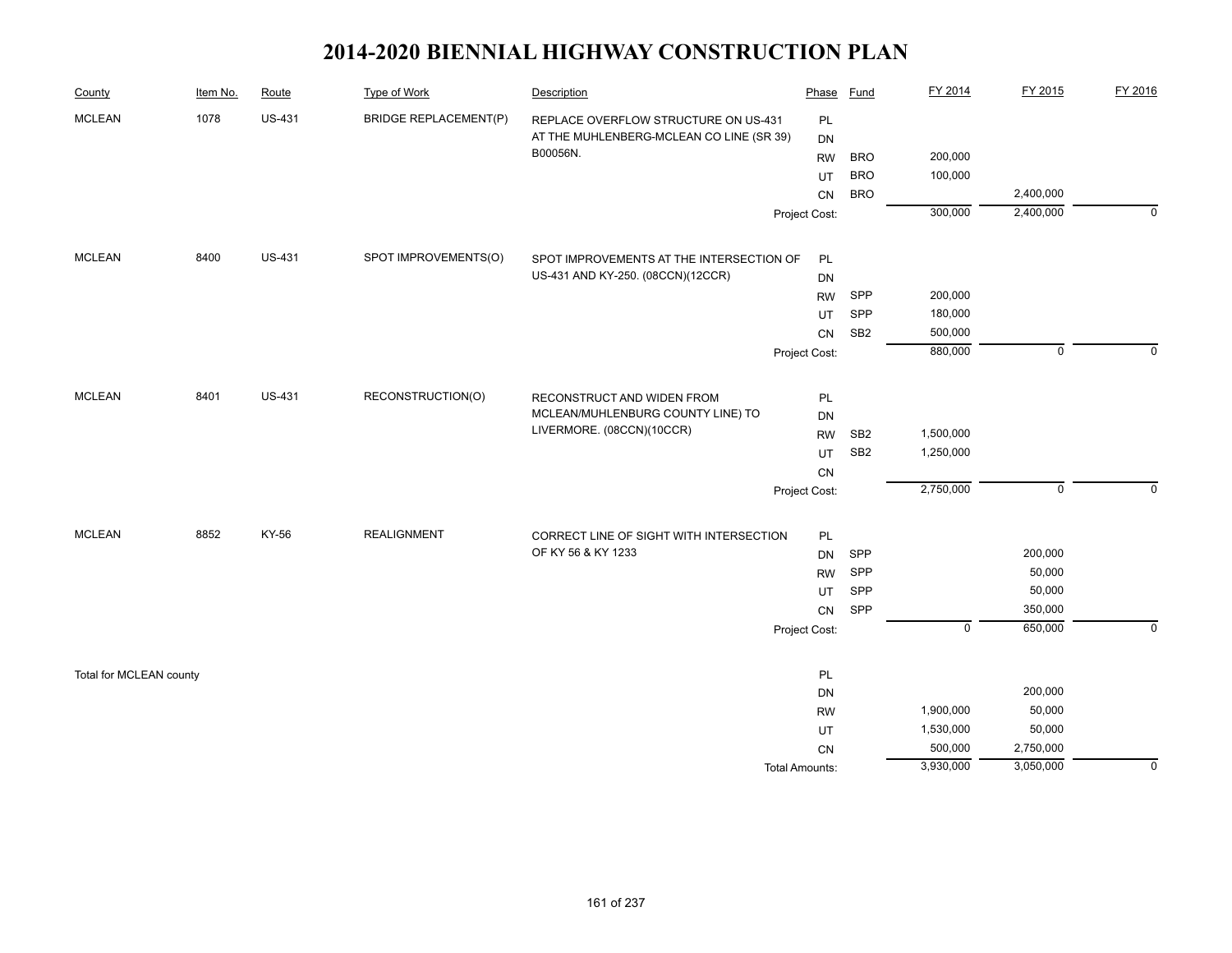| County       | Item No. | Route        | Type of Work      | Description                                         | Phase         | <b>Fund</b> | FY 2014   | FY 2015     | FY 2016    |
|--------------|----------|--------------|-------------------|-----------------------------------------------------|---------------|-------------|-----------|-------------|------------|
| <b>MEADE</b> | 134.1    | CR-1031      | NEW ROUTE(O)      | EXTENSION OF BUTTERMILK FALLS ROAD TO               | PL            |             |           |             |            |
|              |          |              |                   | PROVIDE ACCESS TO THE MEADE COUNTY                  | DN            |             |           |             |            |
|              |          |              |                   | RIVERPORT. DEMO KY058. (03KYDN)                     | <b>RW</b>     |             |           |             |            |
|              |          |              |                   |                                                     | UT            |             |           |             |            |
|              |          |              |                   |                                                     | CN            | <b>KYD</b>  | 441,690   |             |            |
|              |          |              |                   |                                                     | Project Cost: |             | 441,690   | $\mathbf 0$ | $\Omega$   |
| <b>MEADE</b> | 297.65   | KY-313       | NEW ROUTE(O)      | KY-313 EXTENSION FROM THE NORTHERN                  | PL            |             |           |             |            |
|              |          |              |                   | KY-448 BUCK GROVE CONNECTOR TO KY-1638.             | DN            |             |           |             |            |
|              |          |              |                   | (SECTION II) (FORMERLY 98 SYP ITEM NO.              | <b>RW</b>     |             |           |             |            |
|              |          |              |                   | 4-53.00)(12CCR)                                     | UT            |             |           |             |            |
|              |          |              |                   |                                                     | CN            | SP          | 9,740,000 |             |            |
|              |          |              |                   |                                                     | Project Cost: |             | 9,740,000 | $\mathbf 0$ | $\Omega$   |
| <b>MEADE</b> | 8702     | <b>KY-79</b> | RECONSTRUCTION(O) |                                                     | PL            | SP          | 10,000    |             |            |
|              |          |              |                   | RECONSTRUCT KY 79 FROM KY 428 TO KY 144.<br>(12CCN) | DN            | SP          |           | 1,040,000   |            |
|              |          |              |                   |                                                     | RW            | <b>SP</b>   |           | 3,090,000   |            |
|              |          |              |                   |                                                     | UT            |             |           |             |            |
|              |          |              |                   |                                                     | CN            |             |           |             |            |
|              |          |              |                   |                                                     | Project Cost: |             | 10,000    | 4,130,000   | 0          |
|              |          |              |                   |                                                     |               |             |           |             |            |
| <b>MEADE</b> | 8704     | -0           | NEW ROUTE(O)      | CONSTRUCT A NEW ROUTE BETWEEN                       | PL            |             |           |             |            |
|              |          |              |                   | BERRYMAN ROAD AND KY-933.(12CCN)                    | <b>DN</b>     |             |           |             |            |
|              |          |              |                   |                                                     | <b>RW</b>     |             |           |             |            |
|              |          |              |                   |                                                     | UT            |             |           |             |            |
|              |          |              |                   |                                                     | ${\sf CN}$    | SPP         | 400,000   |             |            |
|              |          |              |                   |                                                     | Project Cost: |             | 400,000   | $\mathbf 0$ | $\Omega$   |
| <b>MEADE</b> | 8705     | KY-79        | RECONSTRUCTION(O) | RECONSTRUCT KY 79 FROM KY 144 TO KY                 | PL            |             |           |             |            |
|              |          |              |                   | 1051. (12CCN)                                       | <b>DN</b>     |             |           |             |            |
|              |          |              |                   |                                                     | <b>RW</b>     | SP          | 3,530,000 |             |            |
|              |          |              |                   |                                                     | UT            | SP          | 2,000,000 |             |            |
|              |          |              |                   |                                                     | CN            | SP          |           |             | 12,120,000 |
|              |          |              |                   |                                                     | Project Cost: |             | 5,530,000 | $\mathbf 0$ | 12,120,000 |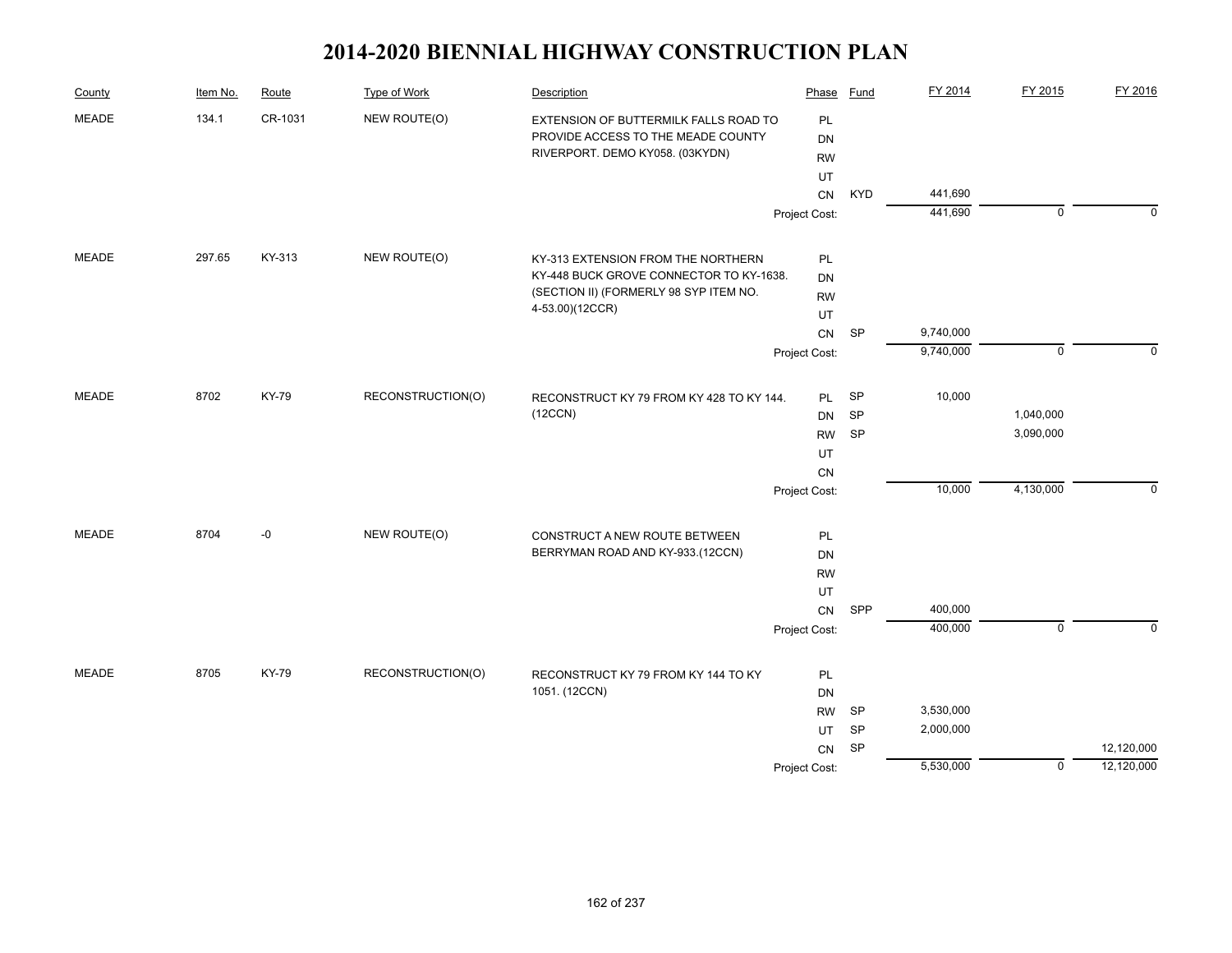| County                   | Item No. | Route | Type of Work                 | Description                                                                   | Phase                 | Fund       | FY 2014     | FY 2015        | FY 2016    |
|--------------------------|----------|-------|------------------------------|-------------------------------------------------------------------------------|-----------------------|------------|-------------|----------------|------------|
| Total for MEADE county   |          |       |                              |                                                                               | PL                    |            | 10,000      |                |            |
|                          |          |       |                              |                                                                               | DN                    |            |             | 1,040,000      |            |
|                          |          |       |                              |                                                                               | <b>RW</b>             |            | 3,530,000   | 3,090,000      |            |
|                          |          |       |                              |                                                                               | UT                    |            | 2,000,000   |                |            |
|                          |          |       |                              |                                                                               | CN                    |            | 10,581,690  |                | 12,120,000 |
|                          |          |       |                              |                                                                               | <b>Total Amounts:</b> |            | 16,121,690  | 4,130,000      | 12,120,000 |
| <b>MENIFEE</b>           | 1090     | KY-36 | <b>BRIDGE REPLACEMENT(P)</b> | REPLACE BRIDGE ON KY-36 (MP 6.081) OVER                                       | PL                    |            |             |                |            |
|                          |          |       |                              | BEAVER CREEK IN FRENCHBURG; .05 MI NORTH                                      | DN                    |            |             |                |            |
|                          |          |       |                              | OF JCT US-460; (STRUCTURALLY DEFICIENT,                                       | <b>RW</b>             |            |             |                |            |
|                          |          |       |                              | SR=39.7) 083B00001N (AR/W)                                                    | UT                    |            |             |                |            |
|                          |          |       |                              |                                                                               |                       | <b>BRO</b> |             |                | 980,000    |
|                          |          |       |                              |                                                                               | Project Cost:         |            | $\mathbf 0$ | $\overline{0}$ | 980,000    |
|                          |          |       |                              |                                                                               |                       |            |             |                |            |
| <b>MENIFEE</b>           | 8001.1   | KY-36 | RECONSTRUCTION(O)            | SPOT IMPROVEMENTS KY 36: (SECT A) FROM                                        | PL                    |            |             |                |            |
|                          |          |       |                              | .20 MI N OF THE JCT W/ STONEQUARRY RD (MP<br>2.08) TO 0.16 MI S OF THE JCT W/ | DN                    |            |             |                |            |
|                          |          |       |                              | STONEQUARRY RD (MP 2.44). (SECT G) FROM                                       | <b>RW</b>             |            |             |                |            |
|                          |          |       |                              | .05 MI N OF THE JCT W/ SUITER BRCH RD (MP                                     | UT                    |            |             |                |            |
|                          |          |       |                              |                                                                               | <b>CN</b>             | SP         | 2,800,000   |                |            |
|                          |          |       |                              |                                                                               | Project Cost:         |            | 2,800,000   | $\mathbf 0$    | $\Omega$   |
| <b>MENIFEE</b>           | 8001.2   | KY-36 | RECONSTRUCTION(O)            | SPOT IMPROVEMENTS ON KY 36: (PRIORITY                                         | PL                    |            |             |                |            |
|                          |          |       |                              | SECTION B-F) FROM 0.18 MILES SOUTH OF                                         | <b>DN</b>             | <b>SP</b>  | 200,000     |                |            |
|                          |          |       |                              | JUNCTION WITH STONEQUARRY RD (MP 2.463)                                       | <b>RW</b>             | <b>SP</b>  |             | 250,000        |            |
|                          |          |       |                              | TO 0.6 MILES NORTH OF JUNCTION WITH SUITER                                    | UT                    | <b>SP</b>  |             | 250,000        |            |
|                          |          |       |                              | BRANCH RD (MP 3.90). (SEE 8001.10 FOR                                         | CN                    | SP         |             |                | 2,000,000  |
|                          |          |       |                              |                                                                               | Project Cost:         |            | 200,000     | 500,000        | 2,000,000  |
|                          |          |       |                              |                                                                               |                       |            |             |                |            |
| Total for MENIFEE county |          |       |                              |                                                                               | PL                    |            |             |                |            |
|                          |          |       |                              |                                                                               | DN                    |            | 200,000     |                |            |
|                          |          |       |                              |                                                                               | <b>RW</b>             |            |             | 250,000        |            |
|                          |          |       |                              |                                                                               | UT                    |            |             | 250,000        |            |
|                          |          |       |                              |                                                                               | CN                    |            | 2,800,000   |                | 2,980,000  |
|                          |          |       |                              |                                                                               | <b>Total Amounts:</b> |            | 3,000,000   | 500,000        | 2,980,000  |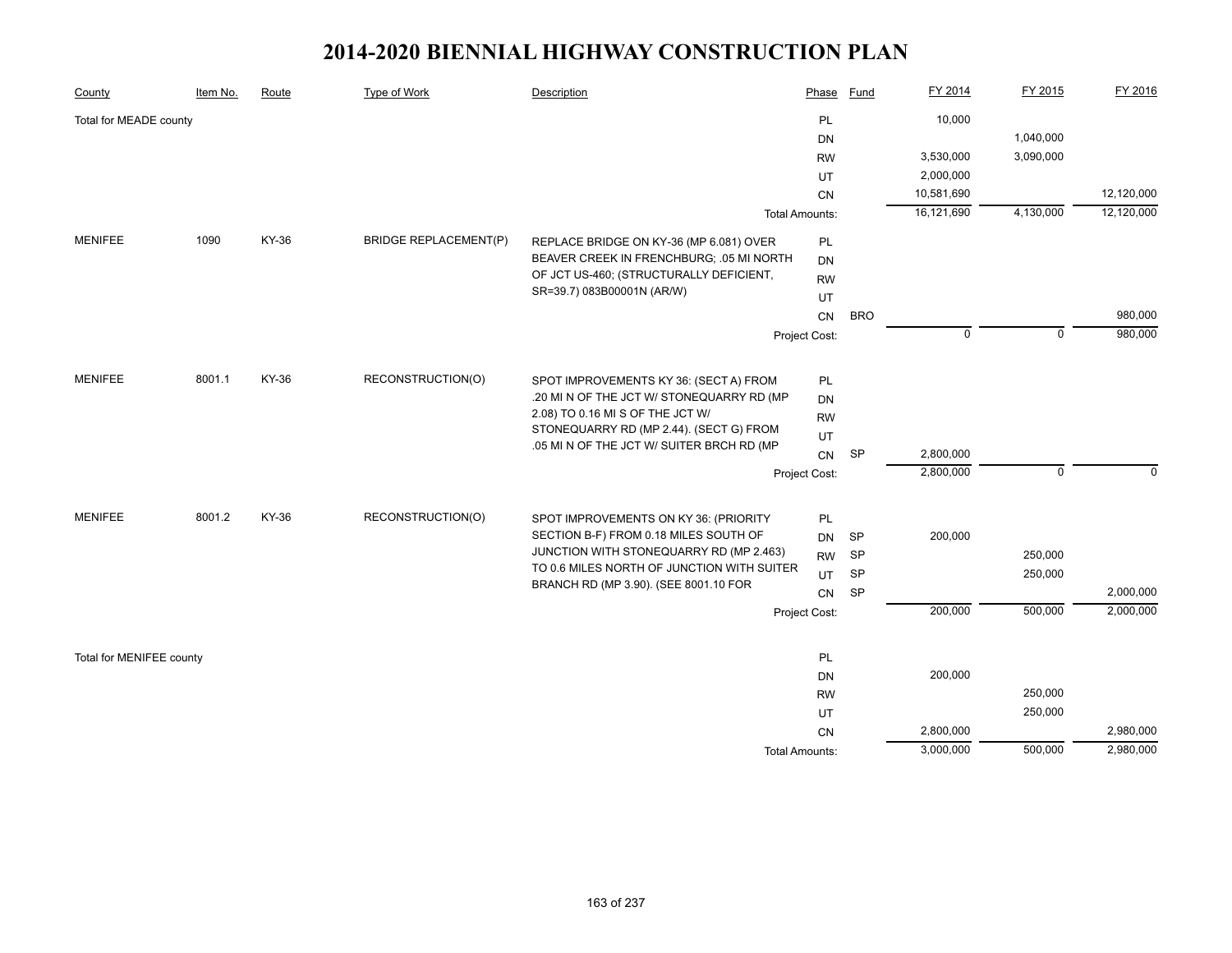| County        | Item No. | Route        | Type of Work                 | Description                                                            | Phase                      | Fund                     | FY 2014   | FY 2015                   | FY 2016     |
|---------------|----------|--------------|------------------------------|------------------------------------------------------------------------|----------------------------|--------------------------|-----------|---------------------------|-------------|
| <b>MERCER</b> | 416      | <b>US-68</b> | SAFETY(P)                    | IMPROVE SAFETY ON US 68 AT KY 152                                      | PL                         |                          |           |                           |             |
|               |          |              |                              | INTERSECTION IN HARRODSBURG. (12CCR)                                   | DN                         | SPP                      | 500,000   |                           |             |
|               |          |              |                              |                                                                        | <b>RW</b>                  | SPP                      |           | 1,000,000                 |             |
|               |          |              |                              |                                                                        | UT                         |                          |           |                           |             |
|               |          |              |                              |                                                                        | <b>CN</b>                  |                          |           |                           |             |
|               |          |              |                              |                                                                        | Project Cost:              |                          | 500,000   | 1,000,000                 | $\mathbf 0$ |
| <b>MERCER</b> | 417      | CS-1237      | SPOT IMPROVEMENTS(O)         | <b>IMPROVE SYSTEM MOBILITY ALONG MOBERLY</b>                           | PL                         |                          |           |                           |             |
|               |          |              |                              | ROAD FROM KY 390 TO KY 1989 IN                                         | DN                         |                          |           |                           |             |
|               |          |              |                              | NORTHWEST HARRODSBURG. (12CCR)                                         | <b>RW</b>                  |                          |           |                           |             |
|               |          |              |                              |                                                                        | UT                         | SPP                      | 210,000   |                           |             |
|               |          |              |                              |                                                                        | <b>CN</b>                  | SPP                      |           | 780,000                   |             |
|               |          |              |                              |                                                                        | Project Cost:              |                          | 210,000   | 780,000                   | $\Omega$    |
|               |          |              |                              |                                                                        |                            |                          |           |                           |             |
| <b>MERCER</b> | 420      | <b>US-68</b> | SAFETY(P)                    | RECONSTRUCT 1.5 MILES OF US 68, LEXINGTON                              | PL                         |                          |           |                           |             |
|               |          |              |                              | ROAD FROM TOP OF PALISADES TO CHINN'S                                  | DN                         |                          |           |                           |             |
|               |          |              |                              | CURVE. (12CCR)                                                         | <b>RW</b>                  | SPP                      | 100,000   |                           |             |
|               |          |              |                              |                                                                        | UT                         | SPP                      | 100,000   |                           |             |
|               |          |              |                              |                                                                        | CN                         | SPP                      |           | 1,000,000                 |             |
|               |          |              |                              |                                                                        | Project Cost:              |                          | 200,000   | 1,000,000                 | $\mathbf 0$ |
| <b>MERCER</b> | 1116     | KY-152       | <b>BRIDGE REPLACEMENT(P)</b> |                                                                        |                            |                          |           |                           |             |
|               |          |              |                              | REPLACE BRIDGE AND APPROACHES ON KY-152<br>OVER HERRINGTON LAKE AT THE | PL                         |                          |           |                           |             |
|               |          |              |                              | MERCER/GARRARD COUNTY LINE (B05).                                      | DN                         |                          | 960,000   |                           |             |
|               |          |              |                              | (SR=3.0); (084B00005N)                                                 | <b>RW</b>                  | <b>BRO</b><br><b>BRO</b> | 520,000   |                           |             |
|               |          |              |                              |                                                                        | UT                         | <b>BRO</b>               |           |                           | 5,000,000   |
|               |          |              |                              |                                                                        | <b>CN</b><br>Project Cost: |                          | 1,480,000 | $\overline{\mathfrak{o}}$ | 5,000,000   |
|               |          |              |                              |                                                                        |                            |                          |           |                           |             |
| <b>MERCER</b> | 1117     | CR-1225      | <b>BRIDGE REPLACEMENT(P)</b> | DEEP CREEK ROAD; REPLACE BRIDGE AND                                    | PL                         |                          |           |                           |             |
|               |          |              |                              | APPROACHES OVER CHAPLIN RIVER 0.38 MILE                                | DN                         |                          |           |                           |             |
|               |          |              |                              | SOUTH OF KY-152 (C13). (SR=0.0):                                       | <b>RW</b>                  | <b>BRZ</b>               | 100,000   |                           |             |
|               |          |              |                              | (084C00013N)                                                           | UT                         | <b>BRZ</b>               | 75,000    |                           |             |
|               |          |              |                              |                                                                        | <b>CN</b>                  | <b>BRZ</b>               |           | 750,000                   |             |
|               |          |              |                              |                                                                        | Project Cost:              |                          | 175,000   | 750,000                   | $\mathbf 0$ |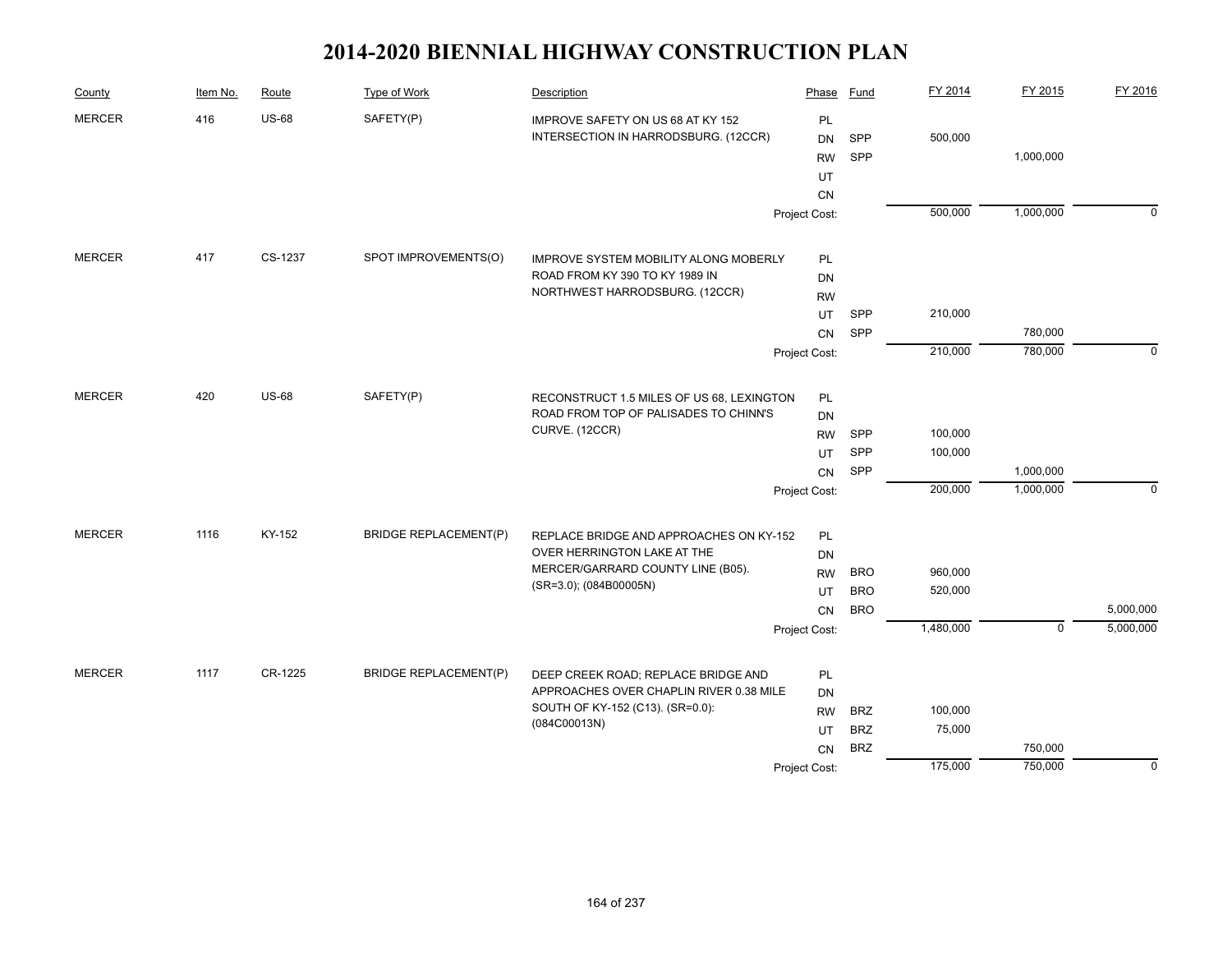| County                  | Item No. | Route         | Type of Work                 | Description                              | Phase                 | <b>Fund</b> | FY 2014        | FY 2015        | FY 2016     |
|-------------------------|----------|---------------|------------------------------|------------------------------------------|-----------------------|-------------|----------------|----------------|-------------|
| <b>MERCER</b>           | 1128     | <b>US-68</b>  | <b>BRIDGE REPLACEMENT(P)</b> | REPLACE BRIDGE ON US 68 OVER SHAKER      | PL                    |             |                |                |             |
|                         |          |               |                              | CREEK 0.019 W OF CHATHAM RD(CR-1113)(SR  | DN                    |             |                |                |             |
|                         |          |               |                              | 36.2) 084B00001N                         | <b>RW</b>             | <b>BRO</b>  | 70,000         |                |             |
|                         |          |               |                              |                                          | UT                    | <b>BRO</b>  | 80,000         |                |             |
|                         |          |               |                              |                                          | CN                    | <b>BRO</b>  |                | 710,000        |             |
|                         |          |               |                              |                                          | Project Cost:         |             | 150,000        | 710,000        | $\mathbf 0$ |
| <b>MERCER</b>           | 8708     | <b>US-68</b>  | SCOPING STUDY(O)             | SCOPING STUDY ON US-68 FROM              | PL                    | SPP         | 500,000        |                |             |
|                         |          |               |                              | HARRODSBURG TO WILMORE.(12CCN)           | <b>DN</b>             |             |                |                |             |
|                         |          |               |                              |                                          | <b>RW</b>             |             |                |                |             |
|                         |          |               |                              |                                          | UT                    |             |                |                |             |
|                         |          |               |                              |                                          | CN                    |             |                |                |             |
|                         |          |               |                              |                                          | Project Cost:         |             | 500,000        | $\mathbf 0$    | $\mathbf 0$ |
|                         |          |               |                              |                                          |                       |             |                |                |             |
| <b>MERCER</b>           | 8858     | <b>US-127</b> | SAFETY(P)                    | SAFETY IMPROVEMENTS ON US 127 IN SALVISA | PL                    |             |                |                |             |
|                         |          |               |                              |                                          | DN                    | SP          |                |                | 200,000     |
|                         |          |               |                              |                                          | <b>RW</b>             |             |                |                |             |
|                         |          |               |                              |                                          | UT                    |             |                |                |             |
|                         |          |               |                              |                                          | CN                    |             |                |                |             |
|                         |          |               |                              |                                          | Project Cost:         |             | $\mathsf 0$    | $\overline{0}$ | 200,000     |
| Total for MERCER county |          |               |                              |                                          | PL                    |             | 500,000        |                |             |
|                         |          |               |                              |                                          | DN                    |             | 500,000        |                | 200,000     |
|                         |          |               |                              |                                          | <b>RW</b>             |             | 1,230,000      | 1,000,000      |             |
|                         |          |               |                              |                                          | UT                    |             | 985,000        |                |             |
|                         |          |               |                              |                                          | CN                    |             |                | 3,240,000      | 5,000,000   |
|                         |          |               |                              |                                          | <b>Total Amounts:</b> |             | 3,215,000      | 4,240,000      | 5,200,000   |
| <b>METCALFE</b>         | 112.1    | KY-90         | SPOT IMPROVEMENTS(O)         | SUMMER SHADE BYPASS. (06CCR)(2006BOPC)   | PL                    |             |                |                |             |
|                         |          |               |                              | (08CCR)(12CCR)                           | DN                    | <b>STP</b>  |                | 1,630,000      |             |
|                         |          |               |                              |                                          | <b>RW</b>             |             |                |                |             |
|                         |          |               |                              |                                          | UT                    |             |                |                |             |
|                         |          |               |                              |                                          | CN                    |             |                |                |             |
|                         |          |               |                              |                                          | Project Cost:         |             | $\overline{0}$ | 1,630,000      | $\mathbf 0$ |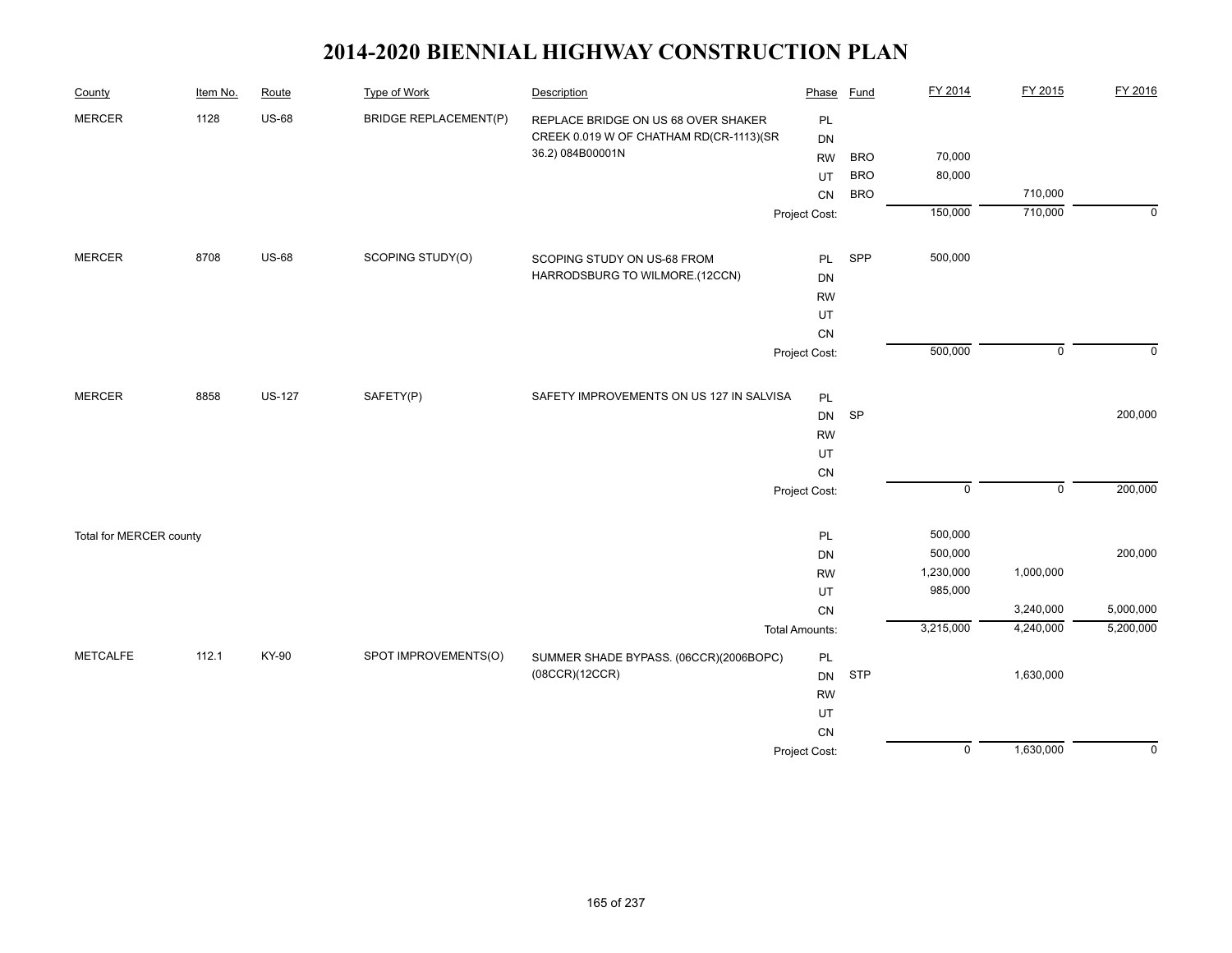| County          | Item No. | Route        | Type of Work                 | Description                                                                      | Phase         | Fund       | FY 2014        | FY 2015     | FY 2016   |
|-----------------|----------|--------------|------------------------------|----------------------------------------------------------------------------------|---------------|------------|----------------|-------------|-----------|
| <b>METCALFE</b> | 900      | <b>US-68</b> | SAFETY(P)                    | CONSTRUCT TWO-WAY LEFT TURN LANE AND                                             | PL            |            |                |             |           |
|                 |          |              |                              | INSTALL RAISED PAVEMENT MARKER ON US-68                                          | <b>DN</b>     |            |                |             |           |
|                 |          |              |                              | FROM BRIDGE OVER ROGERS CREEK TO JCT.                                            | <b>RW</b>     | SP         | 190,000        |             |           |
|                 |          |              |                              | KY-861 IN EDMONTON. (2004BOPC) (10CCR)                                           | UT            | <b>SP</b>  | 370,000        |             |           |
|                 |          |              |                              |                                                                                  | CN            | SP         |                |             | 1,040,000 |
|                 |          |              |                              |                                                                                  | Project Cost: |            | 560,000        | $\mathbf 0$ | 1,040,000 |
| <b>METCALFE</b> | 8505     | <b>US-68</b> | <b>DESIGN ENGINEERING(O)</b> | NEW INTERCHANGE FROM US-68 SOUTH ONTO                                            | PL            |            |                |             |           |
|                 |          |              |                              | THE CUMBERLAND PARKWAY. (08CCN)(10CCN)                                           | <b>DN</b>     |            |                |             |           |
|                 |          |              |                              | (12CCR)                                                                          | <b>RW</b>     |            |                |             |           |
|                 |          |              |                              |                                                                                  | UT            |            |                |             |           |
|                 |          |              |                              |                                                                                  | CN            | SPP        | 10,740,000     |             |           |
|                 |          |              |                              |                                                                                  | Project Cost: |            | 10,740,000     | $\mathbf 0$ | 0         |
| <b>METCALFE</b> | 8506     | KY-163       | <b>DESIGN ENGINEERING(O)</b> | <b>IMPROVE KY 163 CORRIDOR FROM</b>                                              | PL            |            |                |             |           |
|                 |          |              |                              | INTERSECTION WITH KY 90 TO US 68 EAST                                            | <b>DN</b>     |            |                |             |           |
|                 |          |              |                              | INCLUDING NEW ROUTE OF WEST EDMONTON                                             | <b>RW</b>     |            |                |             |           |
|                 |          |              |                              | BYPASS. (12CCR)                                                                  | UT            |            |                |             |           |
|                 |          |              |                              |                                                                                  | CN            | SPP        |                | 4,750,000   |           |
|                 |          |              |                              |                                                                                  | Project Cost: |            | $\mathbf 0$    | 4,750,000   | $\Omega$  |
|                 | 8706     | <b>US-68</b> |                              |                                                                                  |               |            |                |             |           |
| <b>METCALFE</b> |          |              | SCOPING STUDY(O)             | SCOPING STUDY AND DESIGN ON US-68 FROM<br>THE CUMBERLAND PARKWAY TO THE          | PL            | <b>STP</b> |                | 2,500,000   |           |
|                 |          |              |                              | GREEN/METCALFE COUNTY LINE.(12CCN)                                               | DN            |            |                |             |           |
|                 |          |              |                              |                                                                                  | <b>RW</b>     |            |                |             |           |
|                 |          |              |                              |                                                                                  | UT            |            |                |             |           |
|                 |          |              |                              |                                                                                  | <b>CN</b>     |            | $\overline{0}$ | 2,500,000   | $\Omega$  |
|                 |          |              |                              |                                                                                  | Project Cost: |            |                |             |           |
| <b>METCALFE</b> | 8859     | KY-163       | RECONSTRUCTION(O)            | RECONSTRUCT KY 163 AS A NEW ROUTE ON                                             | <b>PL</b>     |            |                |             |           |
|                 |          |              |                              | THE WEST SIDE OF EDMONTON FROM KY 163 AT                                         | <b>DN</b>     | <b>SP</b>  |                | 1,000,000   |           |
|                 |          |              |                              | GARY BELL ROAD (MP 10.0) SOUTH OF                                                | <b>RW</b>     | SP         |                |             | 3,000,000 |
|                 |          |              |                              | EDMONTON, CROSSING US 68 (STOCKTON ST)<br>2000 FT WEST OF THE COURTHOUSE SQUARE, | UT            | <b>SP</b>  |                |             | 2,190,000 |
|                 |          |              |                              |                                                                                  | CN            |            |                |             |           |
|                 |          |              |                              |                                                                                  | Project Cost: |            | $\mathbf 0$    | 1,000,000   | 5,190,000 |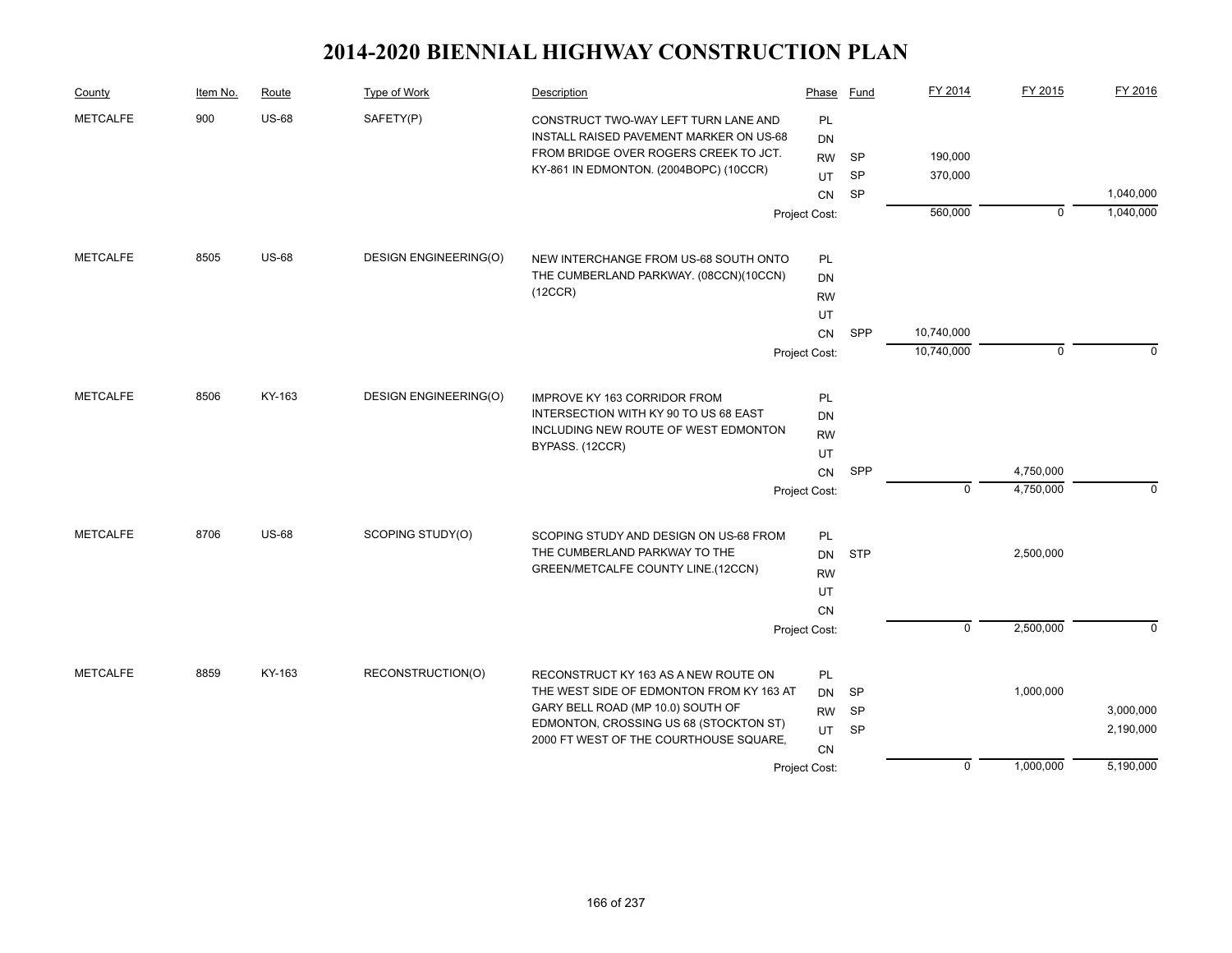| County                    | Item No. | Route   | <b>Type of Work</b>          | Description                                                | Phase                             | Fund       | FY 2014            | FY 2015     | FY 2016                |
|---------------------------|----------|---------|------------------------------|------------------------------------------------------------|-----------------------------------|------------|--------------------|-------------|------------------------|
| <b>METCALFE</b>           | 8860     | KY-163  | SAFETY(P)                    | INSTALL CAUTION LIGHT AT INTERSECTION OF<br>KY 163 & KY 90 | PL<br>DN<br><b>RW</b><br>UT<br>CN | SPP        |                    | 100,000     |                        |
|                           |          |         |                              |                                                            | Project Cost:                     |            | $\overline{0}$     | 100,000     | $\mathbf 0$            |
| Total for METCALFE county |          |         |                              |                                                            | PL<br>DN                          |            |                    | 5,230,000   |                        |
|                           |          |         |                              |                                                            |                                   |            |                    |             | 3,000,000              |
|                           |          |         |                              |                                                            | <b>RW</b>                         |            | 190,000<br>370,000 |             |                        |
|                           |          |         |                              |                                                            | UT<br>CN                          |            | 10,740,000         | 4,750,000   | 2,190,000<br>1,040,000 |
|                           |          |         |                              |                                                            |                                   |            | 11,300,000         | 9,980,000   | 6,230,000              |
|                           |          |         |                              |                                                            | <b>Total Amounts:</b>             |            |                    |             |                        |
| <b>MONROE</b>             | 128.06   | KY-214  | FERRY OPERATION(P)           | OPERATION OF TURKEY NECK BEND FERRY FOR                    | <b>PL</b>                         |            |                    |             |                        |
|                           |          |         |                              | FY 2015. (12CCR)                                           |                                   |            |                    |             |                        |
|                           |          |         |                              |                                                            |                                   |            |                    |             |                        |
|                           |          |         |                              |                                                            | UT                                |            |                    |             |                        |
|                           |          |         |                              |                                                            | CN                                | SPP        |                    | 444,000     |                        |
|                           |          |         |                              |                                                            | Project Cost:                     |            | $\mathsf 0$        | 444,000     | $\mathbf 0$            |
| <b>MONROE</b>             | 128.07   | KY-214  | FERRY OPERATION(P)           | OPERATION OF TURKEY NECK BEND FERRY FOR                    | <b>PL</b>                         |            |                    |             |                        |
|                           |          |         |                              | FY 2016. (12CCR)                                           | DN                                |            |                    |             |                        |
|                           |          |         |                              |                                                            | <b>RW</b>                         |            |                    |             |                        |
|                           |          |         |                              |                                                            | UT                                |            |                    |             |                        |
|                           |          |         |                              |                                                            | CN                                | SPP        |                    |             | 444,000                |
|                           |          |         |                              |                                                            | Project Cost:                     |            | $\mathbf 0$        | $\mathbf 0$ | 444,000                |
| <b>MONROE</b>             | 1084     | CR-1354 | <b>BRIDGE REPLACEMENT(P)</b> | REPLACE BRIDGE ON NEW SALEM RD (CR 1354)                   | PL                                |            |                    |             |                        |
|                           |          |         |                              | OVER PETER CREEK 0.2 MILE E OF BETHLEHAM                   | DN                                |            |                    |             |                        |
|                           |          |         |                              | CHURCH RD (CR 1335)(SR 35.4) 086C00015N                    | <b>RW</b>                         | <b>BRZ</b> |                    | 85,000      |                        |
|                           |          |         |                              |                                                            | UT                                | <b>BRZ</b> |                    | 50,000      |                        |
|                           |          |         |                              |                                                            | ${\sf CN}$                        |            |                    |             |                        |
|                           |          |         |                              |                                                            | Project Cost:                     |            | $\overline{0}$     | 135,000     | 0                      |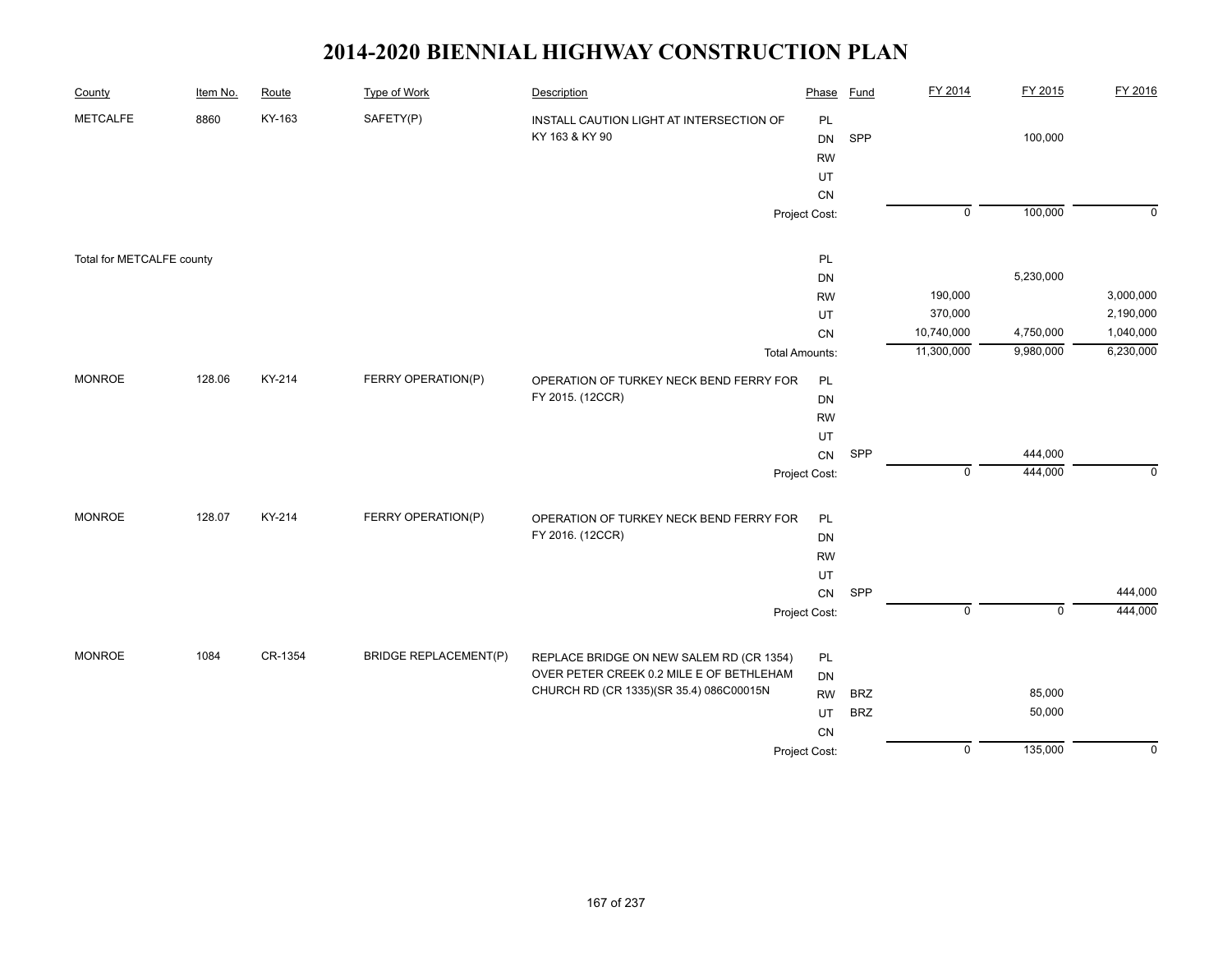| County                  | Item No. | Route   | Type of Work      | Description                                                                                                                                                                                            | Phase                              | <b>Fund</b>     | FY 2014     | FY 2015     | FY 2016     |
|-------------------------|----------|---------|-------------------|--------------------------------------------------------------------------------------------------------------------------------------------------------------------------------------------------------|------------------------------------|-----------------|-------------|-------------|-------------|
| <b>MONROE</b>           | 7020.01  | -0      | NEW ROUTE(O)      | CONSTRUCT NEW ROUTE FOR THE EAST<br>TOMPKINSVILLE BYPASS "GRADE & DRAIN<br>ONLY". (98CCN)(02CCR) (2002BOPC)(DESIGN<br>"STP" FUNDING SHALL BE SUPPLEMENTAL TO<br>THE AUTHORIZED AMOUNT ALREADY EXPENDED | PL<br><b>DN</b><br><b>RW</b><br>UT |                 |             |             |             |
|                         |          |         |                   |                                                                                                                                                                                                        | CN                                 | <b>STP</b>      |             |             | 6,200,000   |
|                         |          |         |                   |                                                                                                                                                                                                        | Project Cost:                      |                 | $\mathbf 0$ | $\mathbf 0$ | 6,200,000   |
| Total for MONROE county |          |         |                   |                                                                                                                                                                                                        | PL                                 |                 |             |             |             |
|                         |          |         |                   |                                                                                                                                                                                                        | DN                                 |                 |             |             |             |
|                         |          |         |                   |                                                                                                                                                                                                        | <b>RW</b>                          |                 |             | 85,000      |             |
|                         |          |         |                   |                                                                                                                                                                                                        | UT                                 |                 |             | 50,000      |             |
|                         |          |         |                   |                                                                                                                                                                                                        | CN                                 |                 |             | 444,000     | 6,644,000   |
|                         |          |         |                   |                                                                                                                                                                                                        | <b>Total Amounts:</b>              |                 | $\mathbf 0$ | 579,000     | 6,644,000   |
| <b>MONTGOMERY</b>       | 240.01   | KY-1991 | MAJOR WIDENING(O) | WIDEN KY 1991 FROM MAYSVILLE ROAD TO                                                                                                                                                                   | <b>PL</b>                          |                 |             |             |             |
|                         |          |         |                   | MIDLAND TRAIL INDUSTRIAL PARK,<br>MONTGOMERY COUNTY (SEE 7-8501.00 FOR                                                                                                                                 | DN                                 |                 |             |             |             |
|                         |          |         |                   | "SPB" FUNDS)(2005HPP-KY129)                                                                                                                                                                            | <b>RW</b>                          |                 |             |             |             |
|                         |          |         |                   |                                                                                                                                                                                                        | UT                                 | <b>HPP</b>      | 749,899     |             |             |
|                         |          |         |                   |                                                                                                                                                                                                        | CN                                 |                 | 749,899     | $\mathbf 0$ | $\Omega$    |
|                         |          |         |                   |                                                                                                                                                                                                        | Project Cost:                      |                 |             |             |             |
| <b>MONTGOMERY</b>       | 317.3    | KY-11   | MAJOR WIDENING(O) | RECONSTRUCT KY 11 FROM FAIRFIELD DRIVE                                                                                                                                                                 | PL                                 |                 |             |             |             |
|                         |          |         |                   | TO 1.0 MILE SOUTH OF THE BATH COUNTY LINE.                                                                                                                                                             | DN                                 |                 |             |             |             |
|                         |          |         |                   | (2008BOPC)(2010BOPC)                                                                                                                                                                                   | <b>RW</b>                          |                 |             |             |             |
|                         |          |         |                   |                                                                                                                                                                                                        | UT                                 |                 |             |             |             |
|                         |          |         |                   |                                                                                                                                                                                                        | CN                                 | SB <sub>2</sub> | 10,820,000  |             |             |
|                         |          |         |                   |                                                                                                                                                                                                        | Project Cost:                      |                 | 10,820,000  | $\mathbf 0$ | $\mathbf 0$ |
|                         |          |         |                   |                                                                                                                                                                                                        |                                    |                 |             |             |             |
| <b>MONTGOMERY</b>       | 411      | KY-1991 | MINOR WIDENING(O) | UPGRADE HINKSTON PIKE IN MT. STERLING<br>FROM NEW MIDLAND TRAIL TO THE NEW                                                                                                                             | PL                                 |                 |             |             |             |
|                         |          |         |                   | INDUSTRIAL PARK ENTRANCE (INCLUDES                                                                                                                                                                     | DN<br><b>RW</b>                    |                 |             |             |             |
|                         |          |         |                   | EXTENSION OF INDUSTRIAL ACCESS ROAD TO                                                                                                                                                                 | UT                                 |                 |             |             |             |
|                         |          |         |                   | HINKSTON PIKE). (12CCR)                                                                                                                                                                                | CN                                 | <b>SP</b>       | 6,000,000   |             |             |
|                         |          |         |                   |                                                                                                                                                                                                        | Project Cost:                      |                 | 6,000,000   | $\mathbf 0$ | $\mathbf 0$ |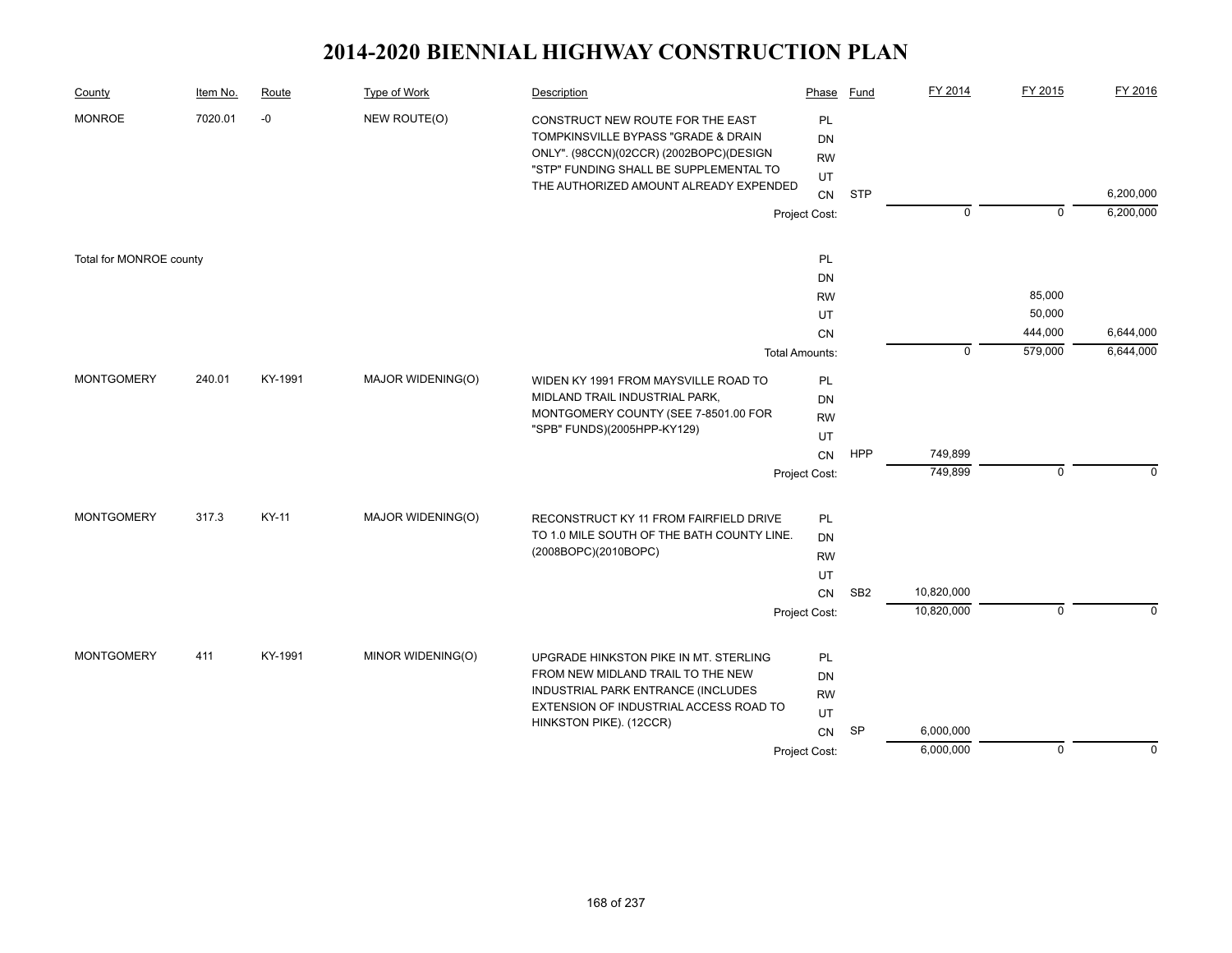| County                      | Item No. | Route         | Type of Work      | Description                                                                                                                                          | Phase                        | Fund                   | FY 2014        | FY 2015     | FY 2016     |
|-----------------------------|----------|---------------|-------------------|------------------------------------------------------------------------------------------------------------------------------------------------------|------------------------------|------------------------|----------------|-------------|-------------|
| <b>MONTGOMERY</b><br>8501   |          | KY-1991       | MINOR WIDENING(O) | WIDEN KY-1991 FROM MAYSVILLE ROAD TO<br>MIDLAND TRAIL INDUSTRIAL PARK.<br>(2005HPP-KY129) TO BE DONE IN CONJUNCTION<br>WITH 7-240.00. (08CCN)(12CCR) | PL<br><b>DN</b><br><b>RW</b> |                        |                |             |             |
|                             |          |               |                   |                                                                                                                                                      | UT                           |                        |                |             |             |
|                             |          |               |                   |                                                                                                                                                      | CN                           | <b>SP</b>              | 1,600,000      |             |             |
|                             |          |               |                   |                                                                                                                                                      | Project Cost:                |                        | 1,600,000      | $\mathbf 0$ | $\Omega$    |
| Total for MONTGOMERY county |          |               |                   |                                                                                                                                                      | PL                           |                        |                |             |             |
|                             |          |               |                   |                                                                                                                                                      | <b>DN</b>                    |                        |                |             |             |
|                             |          |               |                   |                                                                                                                                                      | <b>RW</b>                    |                        |                |             |             |
|                             |          |               |                   |                                                                                                                                                      | UT                           |                        |                |             |             |
|                             |          |               |                   |                                                                                                                                                      | CN                           |                        | 19,169,899     |             |             |
|                             |          |               |                   |                                                                                                                                                      | <b>Total Amounts:</b>        |                        | 19,169,899     | $\mathbf 0$ | $\Omega$    |
| <b>MORGAN</b>               | 126.6    | KY-9009       | MAJOR WIDENING(O) | MOUNTAIN PARKWAY CORRIDOR: WIDEN THE<br>MOUNTAIN PARKWAY TO 4 LANES FROM CR<br>1226 PARKWAY ROAD TUNNEL (MP 59.3) TO 0.4                             | PL<br>DN<br><b>RW</b>        | <b>NH</b><br><b>NH</b> | 540,000        | 3,480,000   |             |
|                             |          |               |                   | MI EAST OF THE KY-134 JOHNSON CREEK                                                                                                                  | UT                           | <b>NH</b>              |                |             | 900,000     |
|                             |          |               |                   | BRIDGE - SECTION 6.(12CCR)                                                                                                                           | <b>CN</b>                    |                        |                |             |             |
|                             |          |               |                   |                                                                                                                                                      | Project Cost:                |                        | 540,000        | 3,480,000   | 900,000     |
|                             |          |               |                   |                                                                                                                                                      |                              |                        |                |             |             |
| <b>MORGAN</b>               | 160      | <b>KY-7</b>   | SAFETY(P)         | IMPROVE SAFETY AND REDUCE ACCIDENTS ON                                                                                                               | PL                           |                        |                |             |             |
|                             |          |               |                   | KY-7 BY ELIMINATING ROCK OVERHANG AND<br>ADDING SHOULDERS 1000 FEET SOUTH OF KY                                                                      | <b>DN</b>                    |                        |                |             |             |
|                             |          |               |                   | 1161 TO 1000 FEET NORTH OF KY 1161. (12CCR)                                                                                                          | <b>RW</b>                    | SPP                    |                | 630,000     |             |
|                             |          |               |                   |                                                                                                                                                      | UT<br>CN                     | SPP                    |                | 310,000     |             |
|                             |          |               |                   |                                                                                                                                                      | Project Cost:                |                        | $\overline{0}$ | 940,000     | $\mathbf 0$ |
|                             |          |               |                   |                                                                                                                                                      |                              |                        |                |             |             |
| <b>MORGAN</b>               | 293      | <b>US-460</b> | RECONSTRUCTION(O) | RECONSTRUCT/WIDENING OF MAIN ST(US 460)                                                                                                              | PL                           |                        |                |             |             |
|                             |          |               |                   | & PRESTONSBURG ST(US 460/KY 7) IN W                                                                                                                  | <b>DN</b>                    | SPP                    | 350,000        |             |             |
|                             |          |               |                   | LIBERTY BEGINNING ON US 460 AT BLAIR                                                                                                                 | <b>RW</b>                    | SPP                    |                | 1,000,000   |             |
|                             |          |               |                   | ST(CS1066) EXTENDING NE TO SALYER                                                                                                                    | UT                           |                        |                |             |             |
|                             |          |               |                   | CEMETERY RD(CS1034) BEGINNING AT                                                                                                                     | <b>CN</b>                    |                        |                |             |             |
|                             |          |               |                   |                                                                                                                                                      | Project Cost:                |                        | 350,000        | 1,000,000   | $\mathbf 0$ |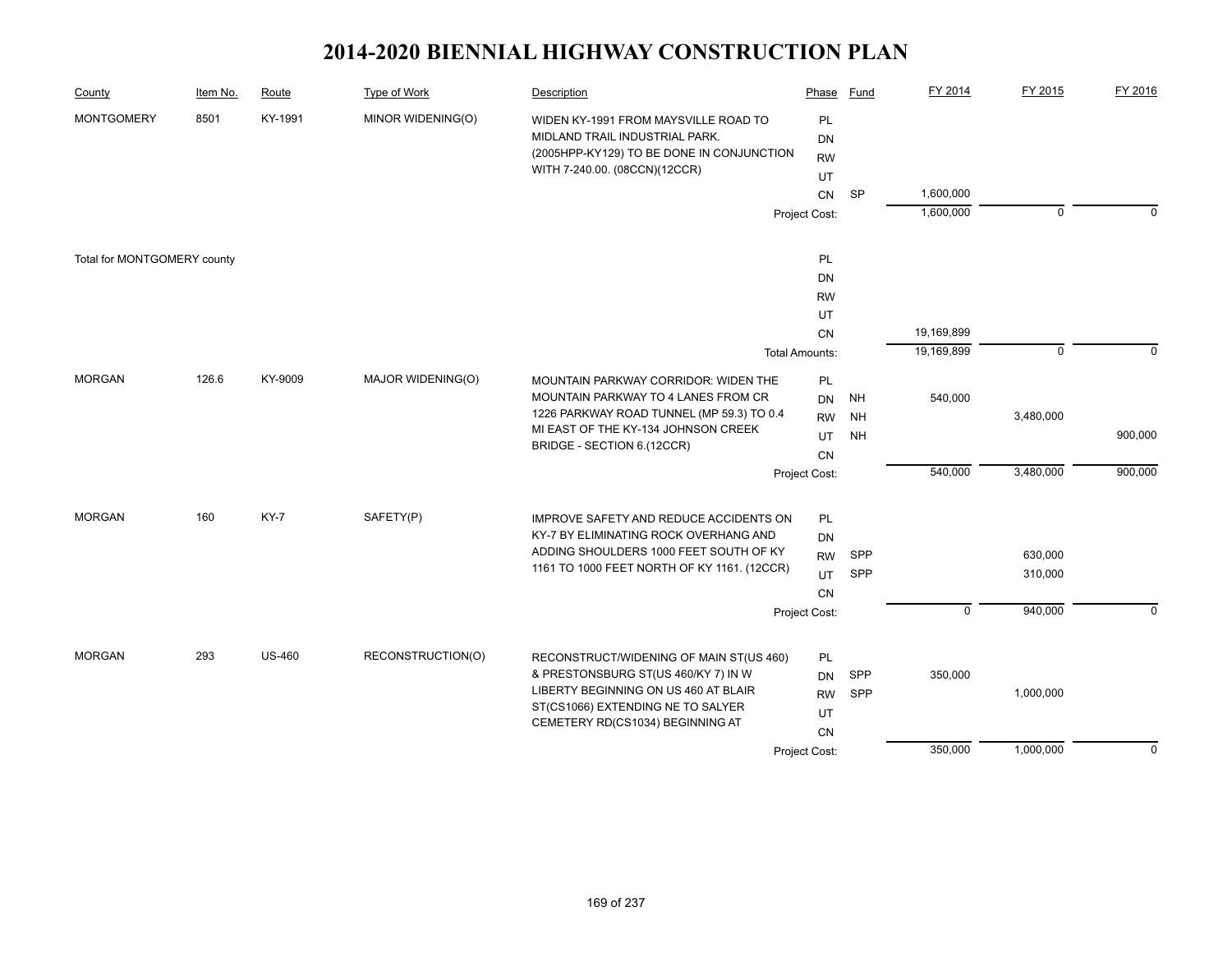| County                  | Item No. | Route         | Type of Work         | Description                               | Phase                 | <b>Fund</b>     | FY 2014    | FY 2015     | FY 2016     |
|-------------------------|----------|---------------|----------------------|-------------------------------------------|-----------------------|-----------------|------------|-------------|-------------|
| <b>MORGAN</b>           | 8100     | KY-172        | SPOT IMPROVEMENTS(O) | IMPROVE ALIGNMENT ON KY-172 FROM MP 5 TO  | PL                    |                 |            |             |             |
|                         |          |               |                      | MP 8. (02CCN)(06CCR)(08CCR)(10CCR)(12CCR) | DN                    |                 |            |             |             |
|                         |          |               |                      |                                           | <b>RW</b>             |                 |            |             |             |
|                         |          |               |                      |                                           | UT                    |                 |            |             |             |
|                         |          |               |                      |                                           | CN                    | SPP             | 7,100,000  |             |             |
|                         |          |               |                      |                                           | Project Cost:         |                 | 7,100,000  | $\mathbf 0$ | $\mathbf 0$ |
| <b>MORGAN</b>           | 8300     | KY-172        | RECONSTRUCTION(O)    | RECONSTRUCT KY-172 FROM MILEPOST 2 TO     | PL                    |                 |            |             |             |
|                         |          |               |                      | MILEPOST 5. (06CCN)(08CCR)(12CCR)         | DN                    |                 |            |             |             |
|                         |          |               |                      |                                           | <b>RW</b>             |                 |            |             |             |
|                         |          |               |                      |                                           | UT                    |                 |            |             |             |
|                         |          |               |                      |                                           | CN                    | SB <sub>2</sub> | 6,470,000  |             |             |
|                         |          |               |                      |                                           | Project Cost:         |                 | 6,470,000  | $\mathsf 0$ | $\Omega$    |
| <b>MORGAN</b>           | 8302     | <b>US-460</b> | RECONSTRUCTION(O)    | RECONSTRUCT AND STRAIGHTEN CURVE IN       | PL                    |                 |            |             |             |
|                         |          |               |                      | US-460 FROM MILEPOST 1.6 TO MILEPOST 2.1. | DN                    |                 |            |             |             |
|                         |          |               |                      | (06CCN)(12CCR)                            | <b>RW</b>             | SPP             | 470,000    |             |             |
|                         |          |               |                      |                                           | UT                    | SPP             | 380,000    |             |             |
|                         |          |               |                      |                                           | CN                    |                 |            |             |             |
|                         |          |               |                      |                                           | Project Cost:         |                 | 850,000    | $\mathsf 0$ | $\Omega$    |
| <b>MORGAN</b>           | 8402     | KY-7          | RECONSTRUCTION(O)    | RECONSTRUCT KY-7 FROM MILE POST 2.7 TO    | PL                    |                 |            |             |             |
|                         |          |               |                      | MILE POST 5.6 (JUNCTION 519 TO SOUTH SIDE | DN                    |                 |            |             |             |
|                         |          |               |                      | OF WRIGLEY HILL). (08CCN)(12CCR)          | <b>RW</b>             | SP              | 2,320,000  |             |             |
|                         |          |               |                      |                                           | UT                    | SP              | 1,560,000  |             |             |
|                         |          |               |                      |                                           | ${\sf CN}$            | SP              |            | 9,230,000   |             |
|                         |          |               |                      |                                           | Project Cost:         |                 | 3,880,000  | 9,230,000   | $\mathbf 0$ |
| Total for MORGAN county |          |               |                      |                                           | PL                    |                 |            |             |             |
|                         |          |               |                      |                                           | DN                    |                 | 890,000    |             |             |
|                         |          |               |                      |                                           | <b>RW</b>             |                 | 2,790,000  | 5,110,000   |             |
|                         |          |               |                      |                                           | UT                    |                 | 1,940,000  | 310,000     | 900,000     |
|                         |          |               |                      |                                           | <b>CN</b>             |                 | 13,570,000 | 9,230,000   |             |
|                         |          |               |                      |                                           | <b>Total Amounts:</b> |                 | 19,190,000 | 14,650,000  | 900,000     |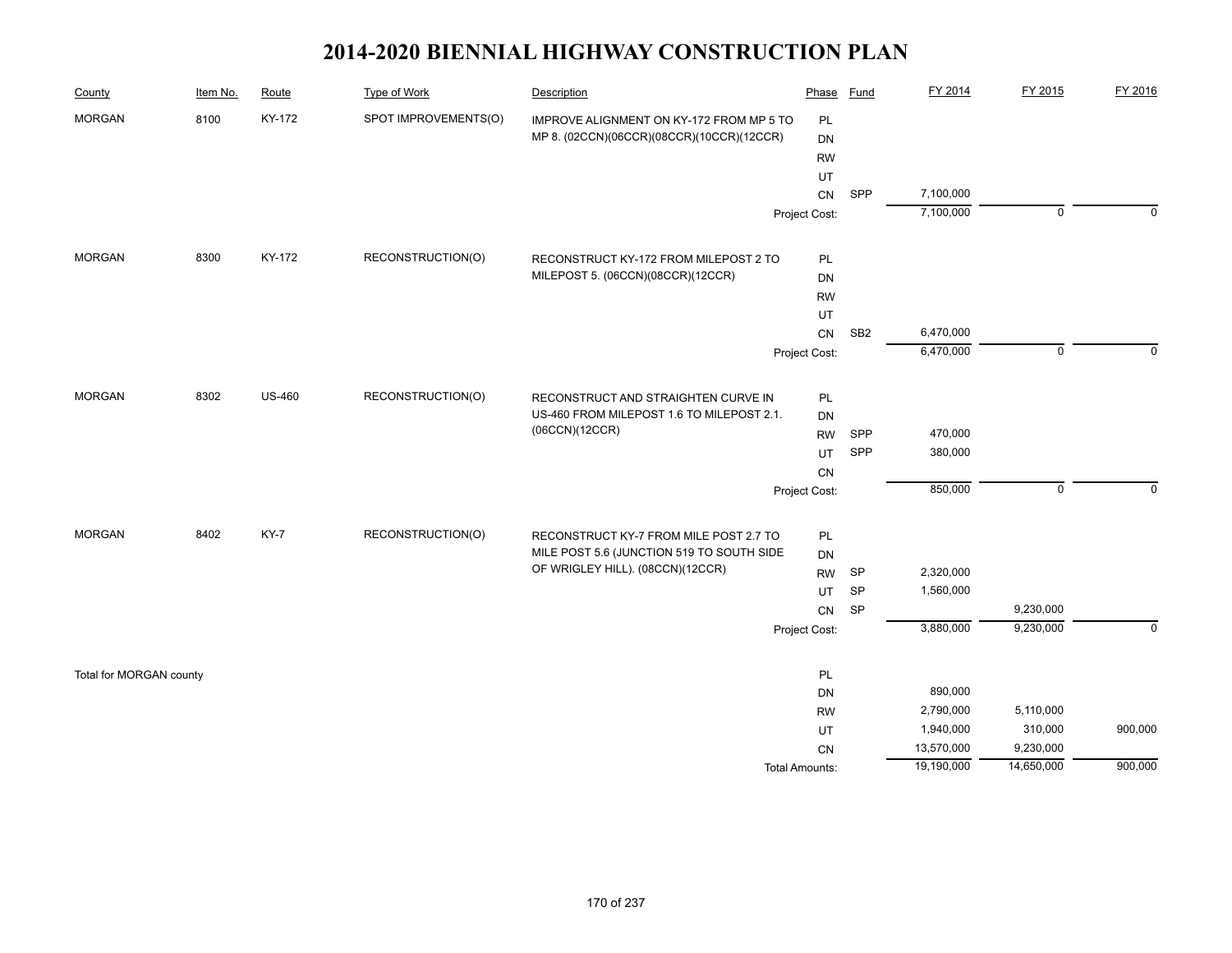| County                      | Item No. | Route         | Type of Work                 | Description                                | Phase                 | Fund       | FY 2014    | FY 2015        | FY 2016     |
|-----------------------------|----------|---------------|------------------------------|--------------------------------------------|-----------------------|------------|------------|----------------|-------------|
| <b>MUHLENBERG</b>           | 160      | <b>US-431</b> | SAFETY(P)                    | IMPROVE RAILROAD CROSSING AT MP 15.674     | PL                    |            |            |                |             |
|                             |          |               |                              | BETWEEN CENTRAL CITY AND DRAKESBORO.       | <b>DN</b>             | SP         | 630,000    |                |             |
|                             |          |               |                              | (04CCR)                                    | <b>RW</b>             | SP         |            | 450,000        |             |
|                             |          |               |                              |                                            | UT                    | <b>SP</b>  |            | 330,000        |             |
|                             |          |               |                              |                                            | CN                    | SP         |            |                | 2,710,000   |
|                             |          |               |                              |                                            | Project Cost:         |            | 630,000    | 780,000        | 2,710,000   |
| <b>MUHLENBERG</b>           | 1087     | CR-1296       | <b>BRIDGE REPLACEMENT(P)</b> | REPLACE BRIDGE ON JARRELS CREEK RD (CR     | PL                    |            |            |                |             |
|                             |          |               |                              | 1296) OVER JARRELS CREEK 0.56 MILE N OF KY | DN                    |            |            |                |             |
|                             |          |               |                              | 189 (SR 19.8)089C00013N                    | <b>RW</b>             | <b>BRZ</b> | 150,000    |                |             |
|                             |          |               |                              |                                            | UT                    | <b>BRZ</b> | 75,000     |                |             |
|                             |          |               |                              |                                            | CN                    | <b>BRZ</b> |            | 350,000        |             |
|                             |          |               |                              |                                            | Project Cost:         |            | 225,000    | 350,000        | $\Omega$    |
|                             |          |               |                              |                                            |                       |            |            |                |             |
| <b>MUHLENBERG</b>           | 8301     | <b>US-62</b>  | MINOR WIDENING(O)            | CONSTRUCT A TURNING LANE AT                | PL                    |            |            |                |             |
|                             |          |               |                              | MADISONVILLE COMMUNITY COLLEGE,            | <b>DN</b>             |            |            |                |             |
|                             |          |               |                              | MUHLENBERG CAMPUS. (06CCN)(10CCR)          | <b>RW</b>             |            |            |                |             |
|                             |          |               |                              |                                            | UT                    |            |            |                |             |
|                             |          |               |                              |                                            | ${\sf CN}$            | SP         | 520,000    |                |             |
|                             |          |               |                              |                                            | Project Cost:         |            | 520,000    | $\mathsf 0$    | $\mathbf 0$ |
| MUHLENBERG                  | 8506     | <b>US-62</b>  | MAJOR WIDENING(O)            | WIDEN US-62 FROM WAL-MART TO US-431.       | PL                    |            |            |                |             |
|                             |          |               |                              | (08CCN)(10CCR)(12CCR)                      | DN                    |            |            |                |             |
|                             |          |               |                              |                                            | <b>RW</b>             |            |            |                |             |
|                             |          |               |                              |                                            | UT                    |            |            |                |             |
|                             |          |               |                              |                                            | ${\sf CN}$            | SP         | 9,740,000  |                |             |
|                             |          |               |                              |                                            | Project Cost:         |            | 9,740,000  | $\overline{0}$ | $\mathbf 0$ |
| Total for MUHLENBERG county |          |               |                              |                                            | PL                    |            |            |                |             |
|                             |          |               |                              |                                            | DN                    |            | 630,000    |                |             |
|                             |          |               |                              |                                            | <b>RW</b>             |            | 150,000    | 450,000        |             |
|                             |          |               |                              |                                            | UT                    |            | 75,000     | 330,000        |             |
|                             |          |               |                              |                                            | CN                    |            | 10,260,000 | 350,000        | 2,710,000   |
|                             |          |               |                              |                                            | <b>Total Amounts:</b> |            | 11,115,000 | 1,130,000      | 2,710,000   |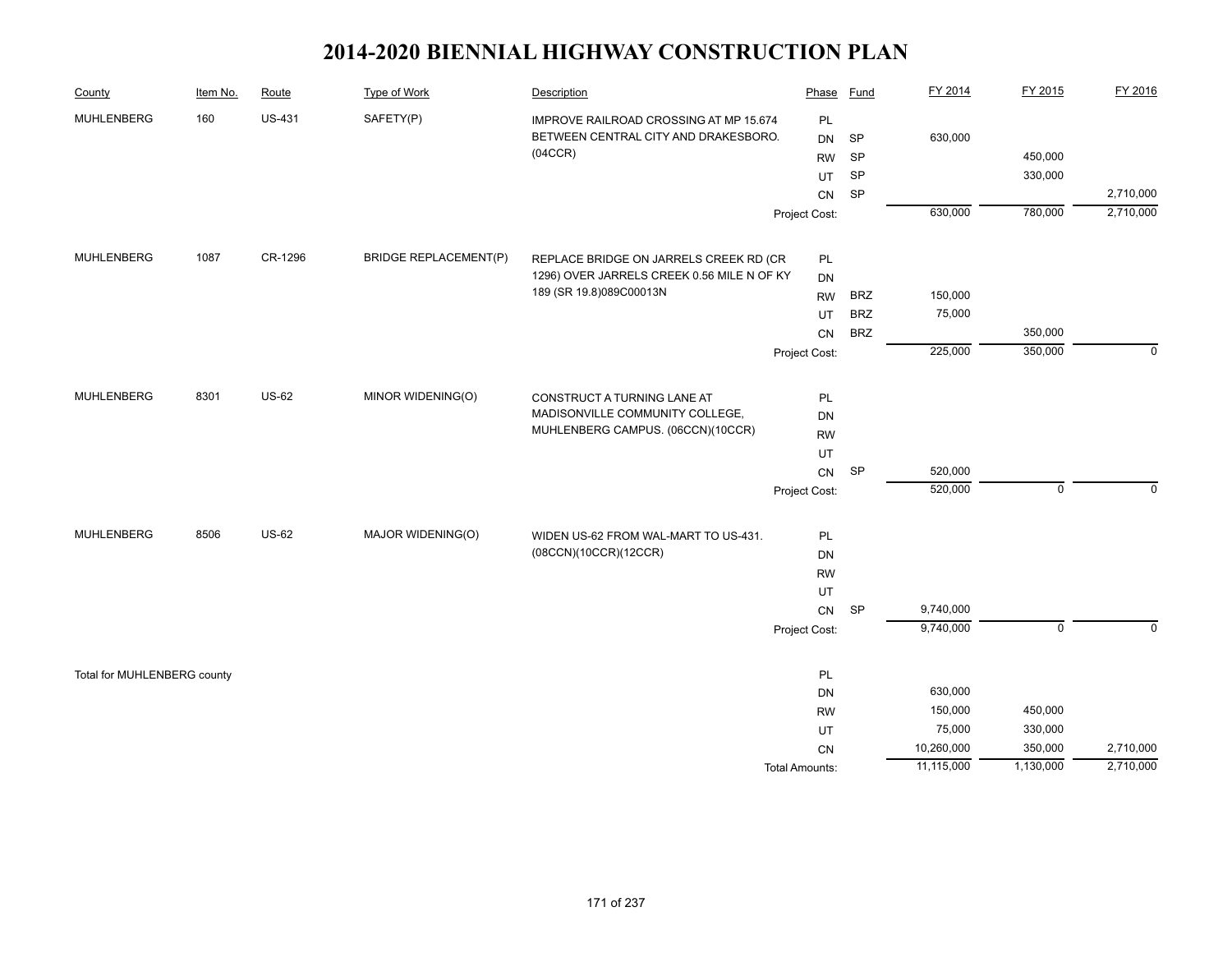| County        | Item No. | Route        | <b>Type of Work</b>                     | Description                                                                        | Phase         | Fund       | FY 2014     | FY 2015     | FY 2016     |
|---------------|----------|--------------|-----------------------------------------|------------------------------------------------------------------------------------|---------------|------------|-------------|-------------|-------------|
| <b>NELSON</b> | 287.1    | <b>US-31</b> | RELOCATION(O)                           | BARDSTOWN-LOUISVILLE; WIDENING AND                                                 | PL            |            |             |             |             |
|               |          |              |                                         | ACCESS MANAGEMENT IMPROVEMENTS ON                                                  | DN            |            |             |             |             |
|               |          |              |                                         | US-31E BETWEEN NAZARETH DRIVE AND                                                  | <b>RW</b>     | <b>SP</b>  | 9,930,000   |             |             |
|               |          |              |                                         | KY-509. (2004BOPC)                                                                 | UT            | <b>SP</b>  | 2,440,000   |             |             |
|               |          |              |                                         |                                                                                    | CN            |            |             |             |             |
|               |          |              |                                         |                                                                                    | Project Cost: |            | 12,370,000  | $\mathbf 0$ | $\Omega$    |
| <b>NELSON</b> | 287.5    | <b>US-31</b> | RELOCATION(O)                           | BARDSTOWN-LOUISVILLE; RELOCATION OF                                                | PL            |            |             |             |             |
|               |          |              |                                         | US-31E FROM JUST SOUTH OF WHITESIDES                                               | <b>DN</b>     |            |             |             |             |
|               |          |              |                                         | DRIVE IN NELSON COUNTY TO THE SALT RIVER                                           | <b>RW</b>     |            |             |             |             |
|               |          |              |                                         | BRIDGE IN SPENCER COUNTY. (2004BOPC)                                               | UT            |            |             |             |             |
|               |          |              |                                         | (10CCR)(12CCR)                                                                     | CN            | SPP        |             | 32,240,000  |             |
|               |          |              |                                         |                                                                                    | Project Cost: |            | $\mathbf 0$ | 32,240,000  | $\mathbf 0$ |
| <b>NELSON</b> | 1075     | <b>US-62</b> | <b>BRIDGE REPLACEMENT(P)</b>            |                                                                                    | PL            |            |             |             |             |
|               |          |              |                                         | REPLACE BRIDGE ON US-62 OVER EAST FRK OF<br>SIMPSON CREEK 0.01 MILES S OF KY-55 IN | <b>DN</b>     |            |             |             |             |
|               |          |              | BLOOMFIELD (SR 49.5) 090B00023N.(12CCR) | <b>RW</b>                                                                          |               |            |             |             |             |
|               |          |              |                                         |                                                                                    | UT            |            |             |             |             |
|               |          |              |                                         |                                                                                    | ${\sf CN}$    | <b>BRO</b> | 430,000     |             |             |
|               |          |              |                                         |                                                                                    | Project Cost: |            | 430,000     | $\mathbf 0$ | $\Omega$    |
|               |          |              |                                         |                                                                                    |               |            |             |             |             |
| <b>NELSON</b> | 1078     | <b>US-62</b> | <b>BRIDGE REPLACEMENT(P)</b>            | REPLACE BRIDGES ON US 62 (HINKLE CREEK)                                            | PL            |            |             |             |             |
|               |          |              |                                         | AND KY 48 IN BLOOMFIELD 090B00096N                                                 | <b>DN</b>     | <b>BRO</b> | 300,000     |             |             |
|               |          |              |                                         | (12CCR)                                                                            | <b>RW</b>     | <b>BRO</b> | 150,000     |             |             |
|               |          |              |                                         |                                                                                    | UT            | <b>BRO</b> | 400,000     |             |             |
|               |          |              |                                         |                                                                                    | CN            | <b>BRO</b> |             | 1,300,000   |             |
|               |          |              |                                         |                                                                                    | Project Cost: |            | 850,000     | 1,300,000   | $\Omega$    |
| <b>NELSON</b> | 1083     | CR-1327      | <b>BRIDGE REPLACEMENT(P)</b>            | REPLACE BRIDGE ON MOBLEY MILL RD (CR                                               | PL            |            |             |             |             |
|               |          |              |                                         | 1327) OVER FROMAN CREEK 0.72 MILE W OF                                             | DN            |            |             |             |             |
|               |          |              |                                         | LENORE RD (KY 2739)(SR 24.5) 090C00039N                                            | <b>RW</b>     |            |             |             |             |
|               |          |              |                                         | (12CCR)                                                                            | UT            |            |             |             |             |
|               |          |              |                                         |                                                                                    | CN            | <b>BRZ</b> | 400,000     |             |             |
|               |          |              |                                         |                                                                                    | Project Cost: |            | 400,000     | $\mathbf 0$ | $\Omega$    |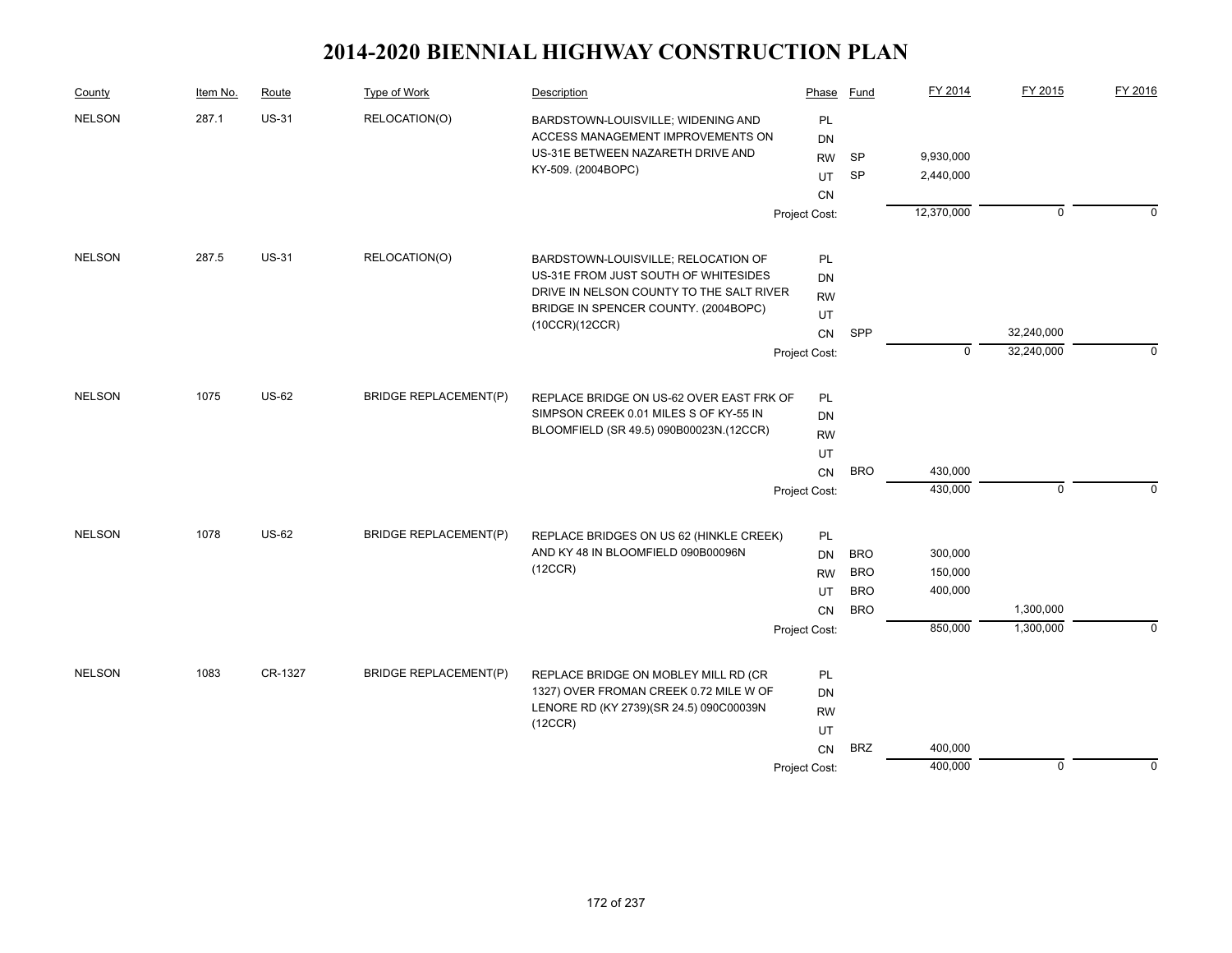| County                  | Item No. | Route         | Type of Work      | Description                                                          | Phase                 | <b>Fund</b> | FY 2014     | FY 2015     | FY 2016     |
|-------------------------|----------|---------------|-------------------|----------------------------------------------------------------------|-----------------------|-------------|-------------|-------------|-------------|
| <b>NELSON</b>           | 8308.1   | <b>US-150</b> | MAJOR WIDENING(O) | WIDEN US-150 FROM KY-49 TO NEAR<br>KY-245/WAL-MART WIDENING. (06CCN) | PL<br><b>DN</b>       | SP          | 520,000     |             |             |
|                         |          |               |                   |                                                                      | <b>RW</b>             | <b>SP</b>   |             | 2,210,000   |             |
|                         |          |               |                   |                                                                      | UT                    | SP          |             | 650,000     |             |
|                         |          |               |                   |                                                                      | CN                    |             |             |             |             |
|                         |          |               |                   |                                                                      | Project Cost:         |             | 520,000     | 2,860,000   | $\mathbf 0$ |
| <b>NELSON</b>           | 8851     | KY-1430       | MINOR WIDENING(O) | WIDEN TEMPLIN AVENUE BETWEEN CHAMBERS                                | PL                    |             |             |             |             |
|                         |          |               |                   | BLVD AND BEN IRVIN RD/KY 2737                                        | <b>DN</b>             | SP          |             | 150,000     |             |
|                         |          |               |                   |                                                                      | <b>RW</b>             |             |             |             |             |
|                         |          |               |                   |                                                                      | UT                    |             |             |             |             |
|                         |          |               |                   |                                                                      | CN                    |             |             |             |             |
|                         |          |               |                   |                                                                      | Project Cost:         |             | $\mathsf 0$ | 150,000     | $\mathbf 0$ |
| <b>NELSON</b>           | 8852     |               | SCOPING STUDY(O)  | SCOPING STUDY TO ADDRESS CONSTRUCTION                                | PL                    | <b>SP</b>   |             |             | 500,000     |
|                         |          |               |                   | OF WESTERN BYPASS OF BARDSTOWN FROM                                  | DN                    |             |             |             |             |
|                         |          |               |                   | THE BLUEGRASS PARKWAY TO US-31E ON THE                               | <b>RW</b>             |             |             |             |             |
|                         |          |               |                   | NORTH SIDE OF BARDSTOWN TO RELIEVE                                   | UT                    |             |             |             |             |
|                         |          |               |                   | CONGESTION AND IMPROVE CONNECTIVITY.                                 | ${\sf CN}$            |             |             |             |             |
|                         |          |               |                   |                                                                      | Project Cost:         |             | $\mathbf 0$ | $\mathbf 0$ | 500,000     |
| Total for NELSON county |          |               |                   |                                                                      | PL                    |             |             |             | 500,000     |
|                         |          |               |                   |                                                                      | DN                    |             | 820,000     | 150,000     |             |
|                         |          |               |                   |                                                                      | <b>RW</b>             |             | 10,080,000  | 2,210,000   |             |
|                         |          |               |                   |                                                                      | UT                    |             | 2,840,000   | 650,000     |             |
|                         |          |               |                   |                                                                      | CN                    |             | 830,000     | 33,540,000  |             |
|                         |          |               |                   |                                                                      | <b>Total Amounts:</b> |             | 14,570,000  | 36,550,000  | 500,000     |
| <b>NICHOLAS</b>         | 205      | KY-36         | SAFETY(P)         | RECONSTRUCT KY 36-KY 32 NEAR THE                                     | PL                    |             |             |             |             |
|                         |          |               |                   | NICHOLAS COUNTY SCHOOLS PROPERTY. MP                                 | <b>DN</b>             |             |             |             |             |
|                         |          |               |                   | 3.10 TO MP 3.283. (12CCR)                                            | <b>RW</b>             | SP          | 1,660,000   |             |             |
|                         |          |               |                   |                                                                      | UT                    | SP          | 850,000     |             |             |
|                         |          |               |                   |                                                                      | CN                    | SP          |             | 4,500,000   |             |
|                         |          |               |                   |                                                                      | Project Cost:         |             | 2,510,000   | 4,500,000   | $\mathbf 0$ |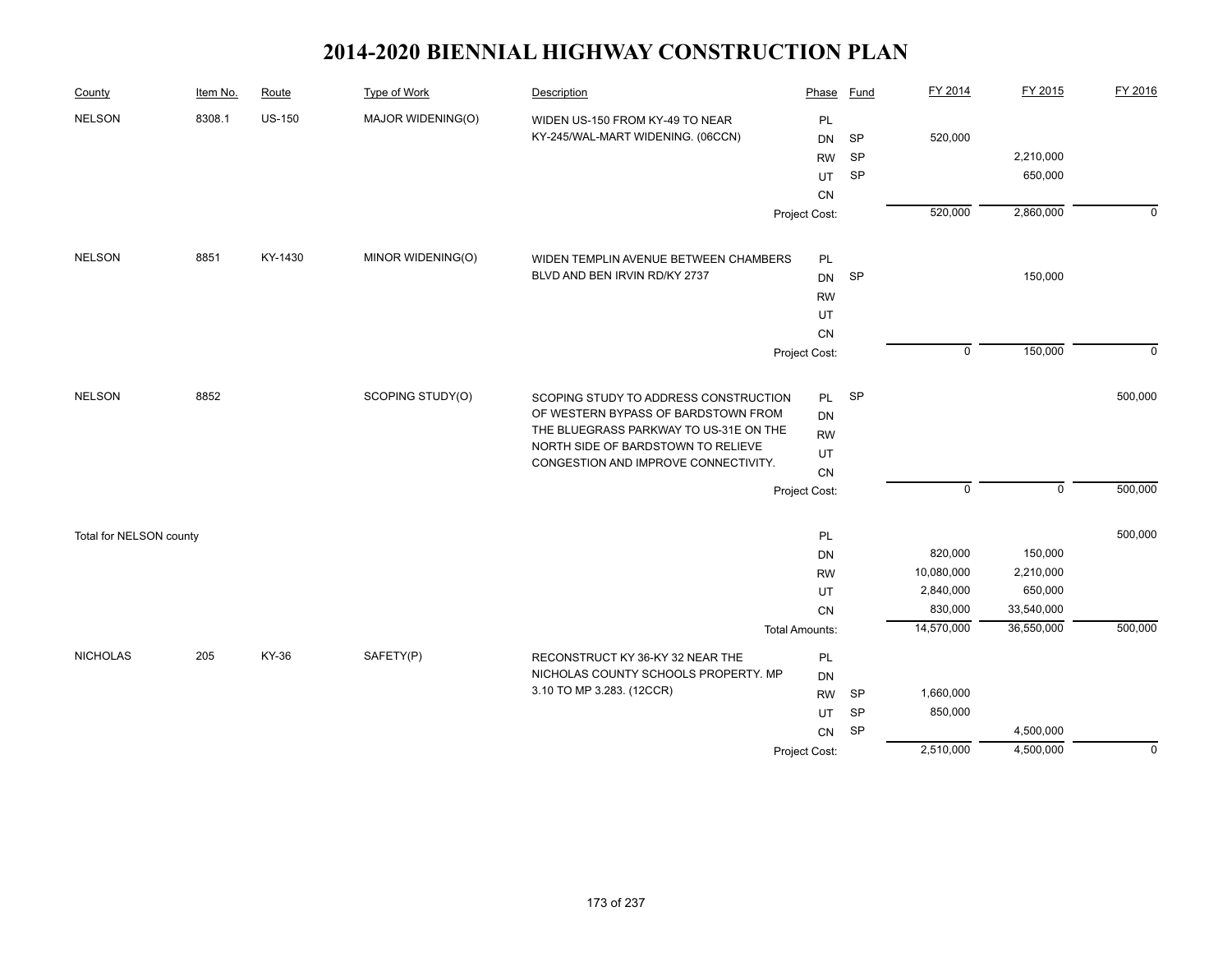| County                    | Item No. | Route        | <b>Type of Work</b>          | Description                                                                                              | Phase                 | <b>Fund</b> | FY 2014     | FY 2015        | FY 2016     |
|---------------------------|----------|--------------|------------------------------|----------------------------------------------------------------------------------------------------------|-----------------------|-------------|-------------|----------------|-------------|
| <b>NICHOLAS</b>           | 310.3    | <b>US-68</b> | MAJOR WIDENING(O)            | PARIS-MAYSVILLE ROAD; RECONSTRUCT FROM<br>MILLERSBURG TO KY-32 AT CARLISLE<br>(SECTION 3).(08CCR)(12CCR) | PL<br>DN              |             |             |                |             |
|                           |          |              |                              |                                                                                                          | <b>RW</b><br>UT       | <b>NH</b>   | 7,580,000   |                |             |
|                           |          |              |                              |                                                                                                          | CN                    |             |             |                |             |
|                           |          |              |                              |                                                                                                          | Project Cost:         |             | 7,580,000   | $\overline{0}$ | $\Omega$    |
|                           |          |              |                              |                                                                                                          |                       |             |             |                |             |
| <b>NICHOLAS</b>           | 1074     | KY-32        | <b>BRIDGE REPLACEMENT(P)</b> | REPLACE BRIDGE ON KY-32 (MP 13.896) OVER                                                                 | PL                    |             |             |                |             |
|                           |          |              |                              | TTI RR & SCRUBGRASS CREEK; 4.2 MILE                                                                      | DN                    |             |             |                |             |
|                           |          |              |                              | NORTHEAST OF JCT KY 1455; (FUNCTIONALLY                                                                  | <b>RW</b>             |             |             |                |             |
|                           |          |              |                              | OBSOLETE, SR=49.2) 091B00008N                                                                            | UT                    |             |             |                |             |
|                           |          |              |                              |                                                                                                          | CN                    | <b>BRO</b>  | 3,360,000   |                |             |
|                           |          |              |                              |                                                                                                          | Project Cost:         |             | 3,360,000   | $\mathbf 0$    | $\Omega$    |
| Total for NICHOLAS county |          |              |                              |                                                                                                          | PL                    |             |             |                |             |
|                           |          |              |                              |                                                                                                          | DN                    |             |             |                |             |
|                           |          |              |                              |                                                                                                          | <b>RW</b>             |             | 1,660,000   |                |             |
|                           |          |              |                              |                                                                                                          | UT                    |             | 8,430,000   |                |             |
|                           |          |              |                              |                                                                                                          | CN                    |             | 3,360,000   | 4,500,000      |             |
|                           |          |              |                              |                                                                                                          | <b>Total Amounts:</b> |             | 13,450,000  | 4,500,000      | $\mathbf 0$ |
| OHIO                      | 231      | KY-54        | SAFETY(P)                    | RECONSTRUCT INTERSECTION AT KY 54 AND KY                                                                 | PL                    |             |             |                |             |
|                           |          |              |                              | 2671. (12CCR)                                                                                            | DN                    |             |             |                |             |
|                           |          |              |                              |                                                                                                          | <b>RW</b>             | SPP         |             | 200,000        |             |
|                           |          |              |                              |                                                                                                          | UT                    | SPP         |             | 300,000        |             |
|                           |          |              |                              |                                                                                                          | ${\sf CN}$            | SPP         |             |                | 1,000,000   |
|                           |          |              |                              |                                                                                                          | Project Cost:         |             | $\mathsf 0$ | 500,000        | 1,000,000   |
| OHIO                      | 1071     | <b>US-62</b> | <b>BRIDGE REPLACEMENT(P)</b> | REPLACE BRIDGE ON US-62 (MP 12.264) OVER                                                                 | <b>PL</b>             |             |             |                |             |
|                           |          |              |                              | MUDDY CK.; .4 MI W OF JCT KY 1543;                                                                       | DN                    |             |             |                |             |
|                           |          |              |                              | (STRUCTURALLY DEFICIENT, SR=49.3)                                                                        | <b>RW</b>             |             |             |                |             |
|                           |          |              |                              | 092B00034N                                                                                               | UT                    |             |             |                |             |
|                           |          |              |                              |                                                                                                          | CN                    | <b>BRO</b>  | 1,360,000   |                |             |
|                           |          |              |                              |                                                                                                          | Project Cost:         |             | 1,360,000   | $\overline{0}$ | $\Omega$    |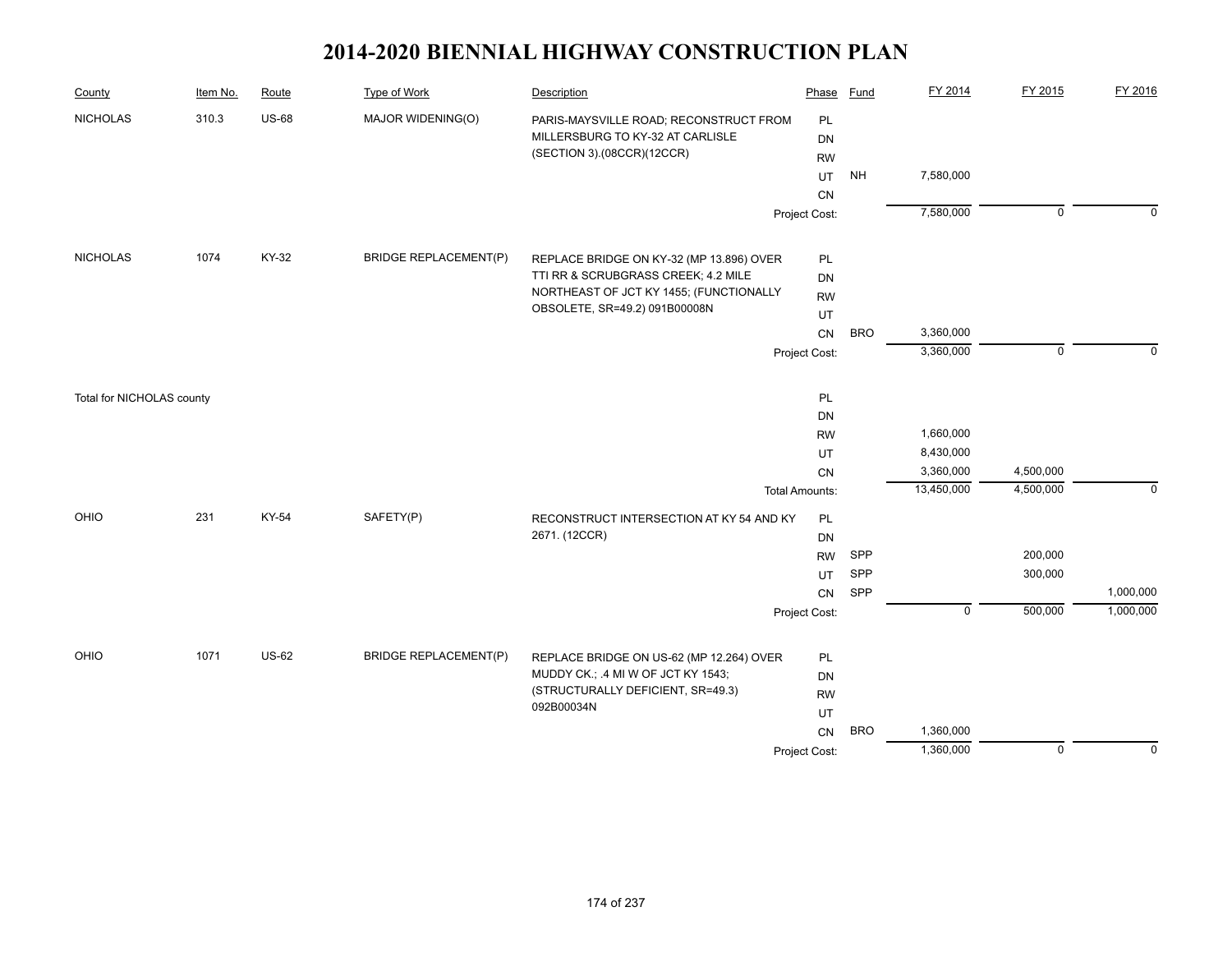| County                | Item No. | Route         | <b>Type of Work</b>          | Description                               | Phase                 | <b>Fund</b> | FY 2014        | FY 2015     | FY 2016     |
|-----------------------|----------|---------------|------------------------------|-------------------------------------------|-----------------------|-------------|----------------|-------------|-------------|
| OHIO                  | 1077     | CR-1194       | <b>BRIDGE REPLACEMENT(P)</b> | REPLACE BRIDGE ON CR-1194 (MP 0.079) OVER | PL                    |             |                |             |             |
|                       |          |               |                              | THREELICK CREEK; . 15 MI W JCT CR 5172;   | DN                    |             |                |             |             |
|                       |          |               |                              | (STRUCTURALLY DEFICIENT, SR=2) 092C00128N | <b>RW</b>             | <b>BRZ</b>  | 100,000        |             |             |
|                       |          |               |                              |                                           | UT                    | <b>BRZ</b>  | 150,000        |             |             |
|                       |          |               |                              |                                           | CN                    | <b>BRZ</b>  |                |             | 340,000     |
|                       |          |               |                              |                                           | Project Cost:         |             | 250,000        | $\mathbf 0$ | 340,000     |
| OHIO                  | 1083     | <b>US-62</b>  | <b>BRIDGE REPLACEMENT(P)</b> | REPLACE BRIDGE ON US 62 OVER BRANCH OF    | PL                    |             |                |             |             |
|                       |          |               |                              | THREE LICK FORK 0.23 MILE E OF GREEN      | <b>DN</b>             |             |                |             |             |
|                       |          |               |                              | MEADOWS DR (CS 6068)(SR 49.2)092B00032    | <b>RW</b>             | <b>BRO</b>  |                | 230,000     |             |
|                       |          |               |                              |                                           | UT                    | <b>BRO</b>  |                | 90,000      |             |
|                       |          |               |                              |                                           | CN                    | <b>BRO</b>  |                |             | 650,000     |
|                       |          |               |                              |                                           | Project Cost:         |             | $\mathbf 0$    | 320,000     | 650,000     |
|                       |          |               |                              |                                           |                       |             |                |             |             |
| OHIO                  | 8705     | <b>US-231</b> | SAFETY(P)                    | ADDRESS LEFT TURN LANE ISSUES ON US-231   | <b>PL</b>             |             |                |             |             |
|                       |          |               |                              | AT SOUTHERN ELEMENTARY SCHOOL, MP 5.15    | DN                    |             |                |             |             |
|                       |          |               |                              | TO 5.25. (12CCN)                          | <b>RW</b>             | SPP         | 400,000        |             |             |
|                       |          |               |                              |                                           | UT                    | SPP         | 500,000        |             |             |
|                       |          |               |                              |                                           | CN                    | SPP         |                | 900,000     |             |
|                       |          |               |                              |                                           | Project Cost:         |             | 900,000        | 900,000     | $\Omega$    |
| Total for OHIO county |          |               |                              |                                           | PL                    |             |                |             |             |
|                       |          |               |                              |                                           | DN                    |             |                |             |             |
|                       |          |               |                              |                                           | <b>RW</b>             |             | 500,000        | 430,000     |             |
|                       |          |               |                              |                                           | UT                    |             | 650,000        | 390,000     |             |
|                       |          |               |                              |                                           | CN                    |             | 1,360,000      | 900,000     | 1,990,000   |
|                       |          |               |                              |                                           | <b>Total Amounts:</b> |             | 2,510,000      | 1,720,000   | 1,990,000   |
| <b>OLDHAM</b>         | 234      | KY-393        | MAJOR WIDENING(O)            | KY-393 RECONSTRUCT FROM NORTHERN RAMP     | PL                    |             |                |             |             |
|                       |          |               |                              | OF I-71 TO NORTH OF KY-146 (CSX RAILROAD) | <b>DN</b>             |             |                |             |             |
|                       |          |               |                              | (STATIONS 10+100 TO 12+100)(DESIGN UNDER  | <b>RW</b>             |             |                |             |             |
|                       |          |               |                              | $5-230.00$                                | UT                    |             |                |             |             |
|                       |          |               |                              |                                           | CN                    | <b>STP</b>  |                | 16,820,000  |             |
|                       |          |               |                              |                                           | Project Cost:         |             | $\overline{0}$ | 16,820,000  | $\mathbf 0$ |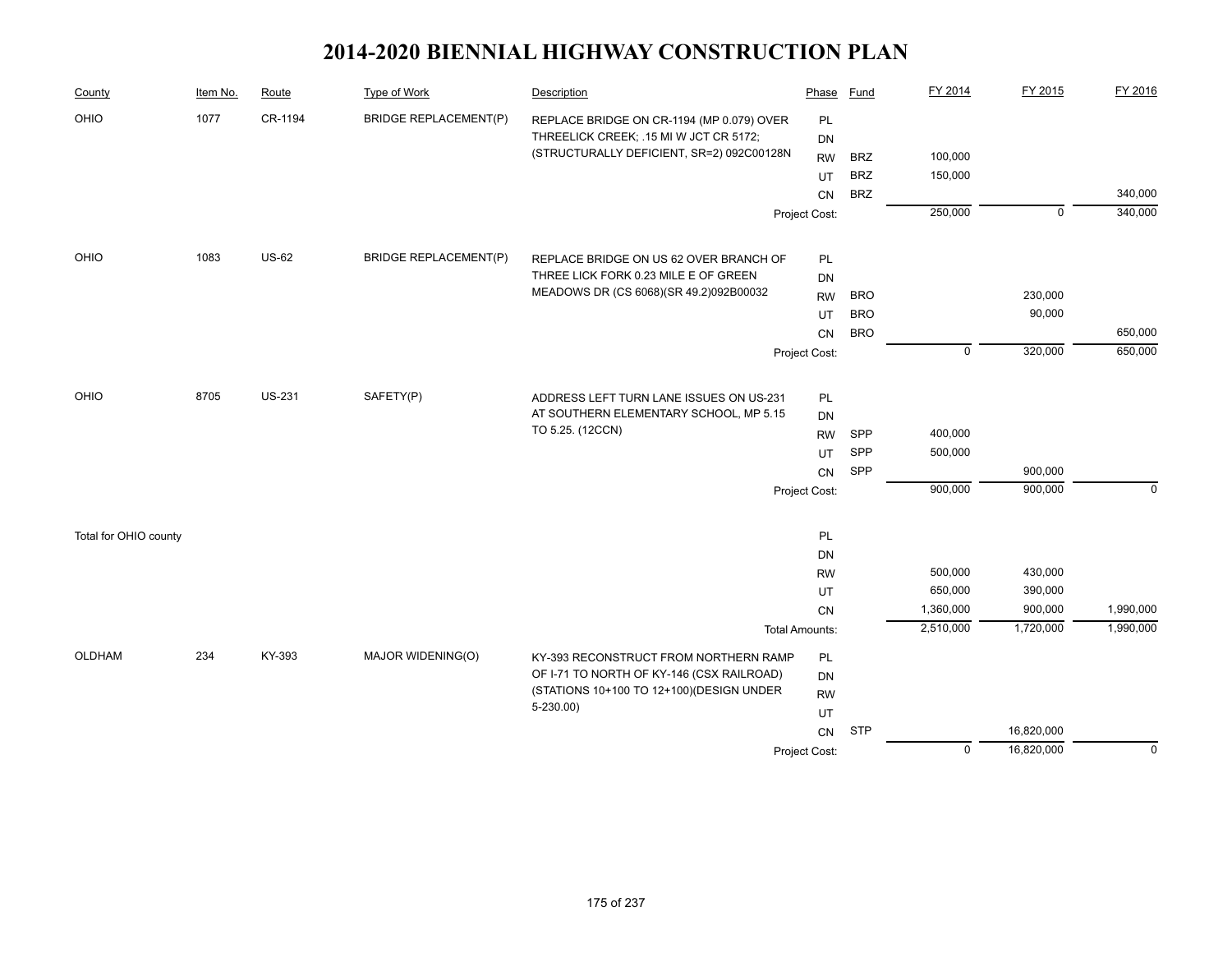| County        | Item No. | Route        | Type of Work             | Description                                                                        | Phase                  | Fund            | FY 2014     | FY 2015        | FY 2016    |
|---------------|----------|--------------|--------------------------|------------------------------------------------------------------------------------|------------------------|-----------------|-------------|----------------|------------|
| <b>OLDHAM</b> | 304.15   | <b>KY-22</b> | MAJOR WIDENING(O)        | RECONSTRUCT KY-22 FROM KY-329B TO<br>ABBOTT LANE INCLUDING THE TERMINI             | <b>PL</b><br><b>DN</b> |                 |             |                |            |
|               |          |              |                          | INTERSECTIONS OF KY 22 @ KY 329B AND KY<br>22 @ ABBOTT LANE.("BRIDGE HILL")(12CCR) | <b>RW</b>              |                 |             |                |            |
|               |          |              |                          |                                                                                    | UT                     | <b>STP</b>      |             | 10,200,000     |            |
|               |          |              |                          |                                                                                    | CN                     |                 | $\mathbf 0$ | 10,200,000     | $\Omega$   |
|               |          |              |                          |                                                                                    | Project Cost:          |                 |             |                |            |
| OLDHAM        | 304.2    | <b>KY-22</b> | MAJOR WIDENING(O)        | RECONSTRUCT KY-22 TO 5-LANES FROM                                                  | PL                     |                 |             |                |            |
|               |          |              |                          | ABBOTT LANE TO PROPOSED KY-393                                                     | <b>DN</b>              | SP              | 910,000     |                |            |
|               |          |              |                          | INTERSECTION AND CONTINUING WITH 3-LANES                                           | <b>RW</b>              | <b>SP</b>       |             |                | 3,840,000  |
|               |          |              |                          | TO EXISTING KY-393. (2004BOPC)                                                     | UT                     | SP              |             |                | 2,540,000  |
|               |          |              |                          |                                                                                    | CN                     |                 |             |                |            |
|               |          |              |                          |                                                                                    | Project Cost:          |                 | 910,000     | $\mathbf 0$    | 6,380,000  |
| <b>OLDHAM</b> | 367      | -0           | NEW ROUTE(O)             | CONSTRUCT NEW ROUTE FROM OLD HENRY                                                 | PL                     |                 |             |                |            |
|               |          |              |                          | INTERCHANGE AT I-265 TO CRESTWOOD                                                  | <b>DN</b>              |                 |             |                |            |
|               |          |              |                          | BYPASS. (98CCR)(2004BOPP)(10CCN)                                                   | <b>RW</b>              | SP              | 500,000     |                |            |
|               |          |              |                          |                                                                                    | UT                     | <b>SP</b>       | 500,000     |                |            |
|               |          |              |                          |                                                                                    | CN                     | <b>SP</b>       |             |                | 15,000,000 |
|               |          |              |                          |                                                                                    | Project Cost:          |                 | 1,000,000   | $\mathbf 0$    | 15,000,000 |
| <b>OLDHAM</b> | 367.2    | -0           | NEW ROUTE(O)             | EXTENSION OF OLD HENRY ROAD EAST TO ASH                                            | PL                     |                 |             |                |            |
|               |          |              |                          | AVENUE (KY362). (12CCR)                                                            | <b>DN</b>              |                 |             |                |            |
|               |          |              |                          |                                                                                    | <b>RW</b>              | SB <sub>2</sub> | 2,400,000   |                |            |
|               |          |              |                          |                                                                                    | UT                     | SB <sub>2</sub> | 3,440,000   |                |            |
|               |          |              |                          |                                                                                    | <b>CN</b>              | SB <sub>2</sub> |             |                | 15,000,000 |
|               |          |              |                          |                                                                                    | Project Cost:          |                 | 5,840,000   | $\overline{0}$ | 15,000,000 |
| <b>OLDHAM</b> | 410.01   | -0           | <b>BIKE/PED FACIL(O)</b> | INTER-URBAN GREENWAY: CONSTRUCT A                                                  | PL                     |                 |             |                |            |
|               |          |              |                          | NON-MOTORIZED CORRIDOR FROM LAGRANGE                                               | <b>DN</b>              | <b>SLO</b>      | 180,000     |                |            |
|               |          |              |                          | TO JEFFERSON COUNTY LINE. (FUNDING                                                 | <b>RW</b>              | <b>SLO</b>      |             | 340,000        |            |
|               |          |              |                          | SUBJECT TO FISCAL CONSTRAINT PENDING MPO                                           | UT                     |                 |             |                |            |
|               |          |              |                          | TIP).                                                                              | CN                     | <b>SLO</b>      |             |                | 2,080,000  |
|               |          |              |                          |                                                                                    | Project Cost:          |                 | 180,000     | 340,000        | 2,080,000  |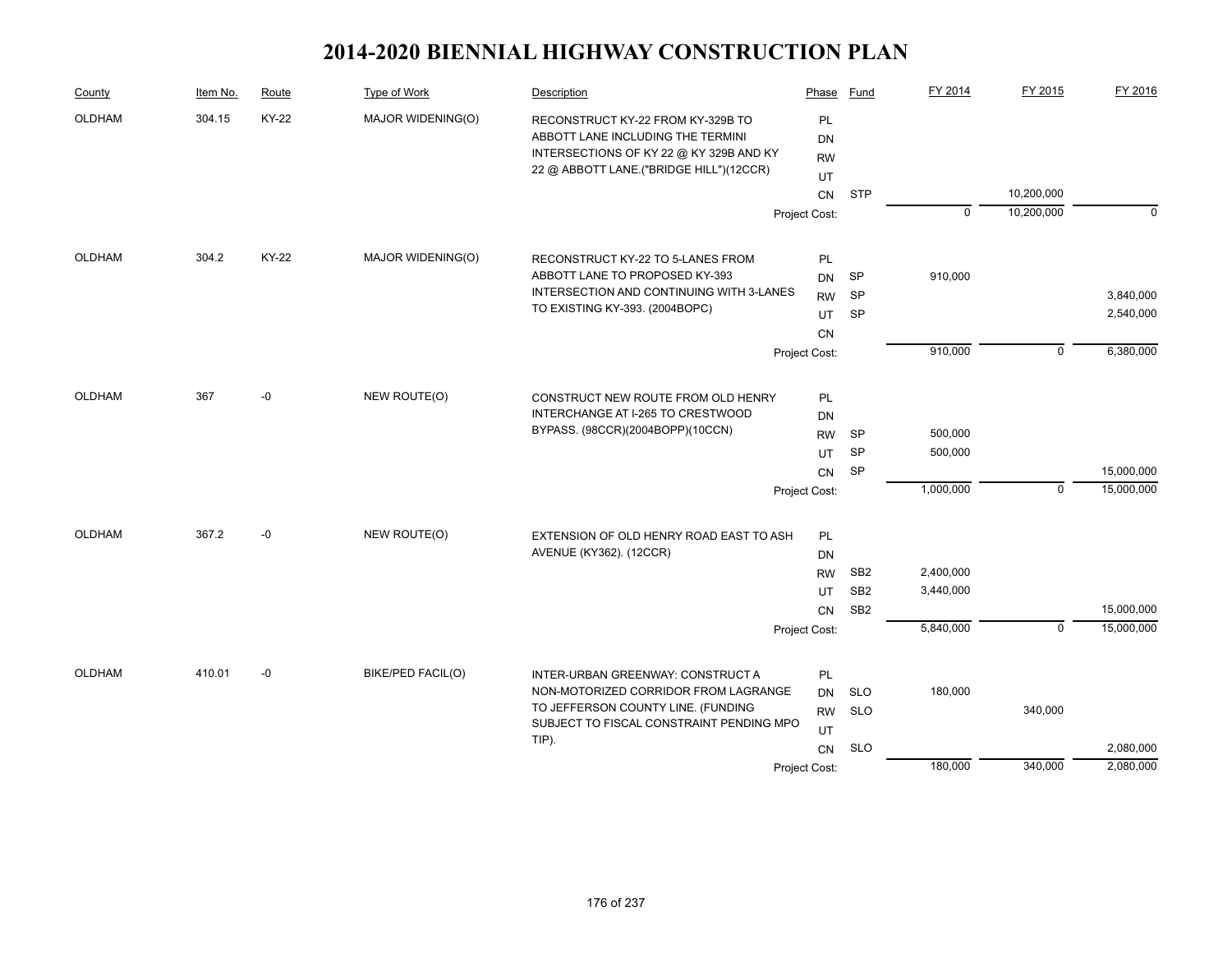| Item No. | Route        | Type of Work          | Description                                                                                                                                                              | Phase                                           | Fund                                                                                                                                                                                   | FY 2014                | FY 2015        | FY 2016     |
|----------|--------------|-----------------------|--------------------------------------------------------------------------------------------------------------------------------------------------------------------------|-------------------------------------------------|----------------------------------------------------------------------------------------------------------------------------------------------------------------------------------------|------------------------|----------------|-------------|
| 434      | CR-1002      | SAFETY(P)             | CONSTRUCT AN UNINTERRUPTED RAIL<br>UNDERPASS WEST OF LAGRANGE. (LOCAL<br>MATCH)(ALL WORK BY OLDHAM COUNTY)<br>(FUNDING SUBJECT TO FISCAL CONSTRAINT<br>PENDING MPO TIP). | <b>PL</b><br><b>DN</b><br><b>RW</b><br>UT       | <b>SLO</b><br><b>SLO</b>                                                                                                                                                               | 3,190,000              |                | 1,350,000   |
|          |              |                       |                                                                                                                                                                          |                                                 |                                                                                                                                                                                        | 3,190,000              | $\overline{0}$ | 1,350,000   |
| 440.1    | KY-1793      | SAFETY(P)             | CONSTRUCT SIDEWALKS ON KY 1793 FROM<br>RIDGEVIEW DRIVE TO SETTLERS POINT TRAIL,<br>AND A SIDEWALK CONNECTION FROM TIMOTHY<br>WAY TO PEGGY BAKER PARK. (FUNDING           | <b>PL</b><br>DN<br><b>RW</b><br>UT<br>CN        | <b>SLO</b>                                                                                                                                                                             | 80,000<br>80,000       | $\mathbf 0$    | n           |
| 441.01   | <b>US-42</b> | RECONSTRUCTION(O)     | RECONSTRUCT US-42 FROM THE<br>JEFFERSON/OLDHAM COUNTY LINE TO<br>RIDGEMOOR DRIVE. (2004BOPC) (FUNDING<br>TIP).                                                           | PL<br>DN<br><b>RW</b><br>UT<br>CN               | <b>SLO</b>                                                                                                                                                                             | 4,010,000<br>4,010,000 | $\mathbf 0$    | $\Omega$    |
| 444      | KY-53        | CONGESTION MITIGTN(O) | <b>ACCESS MANAGEMENT AND</b><br>INTERSECTION/SIGNAL IMPROVEMENTS TO<br>PROVIDE CONGESTION RELIEF ON KY-53 FROM<br>DOWNTOWN LAGRANGE TO I-71. (2004BOPC)                  | <b>PL</b><br><b>DN</b><br><b>RW</b><br>UT<br>CN | CM                                                                                                                                                                                     | 1,200,000<br>1,200,000 | $\mathbf 0$    |             |
| 449      | KY-22        | RECONSTRUCTION(O)     | INTERSECTION IMPROVEMENT AT KY 22 AND KY<br>329 IN CRESTWOOD. (ALL WORK BY KYTC)<br>(2006BOPC)(FUNDING SUBJECT TO FISCAL<br>CONSTRAINT PENDING MPO TIP)                  | <b>PL</b><br>DN<br><b>RW</b><br>UT<br>CN        | <b>SLO</b>                                                                                                                                                                             | 870,000                |                | $\Omega$    |
|          |              |                       |                                                                                                                                                                          |                                                 | <b>CN</b><br>Project Cost:<br>SUBJECT TO FISCAL CONSTRAINT PENDING MPO<br>Project Cost:<br>SUBJECT TO FISCAL CONSTRAINT PENDING MPO<br>Project Cost:<br>Project Cost:<br>Project Cost: |                        | 870,000        | $\mathbf 0$ |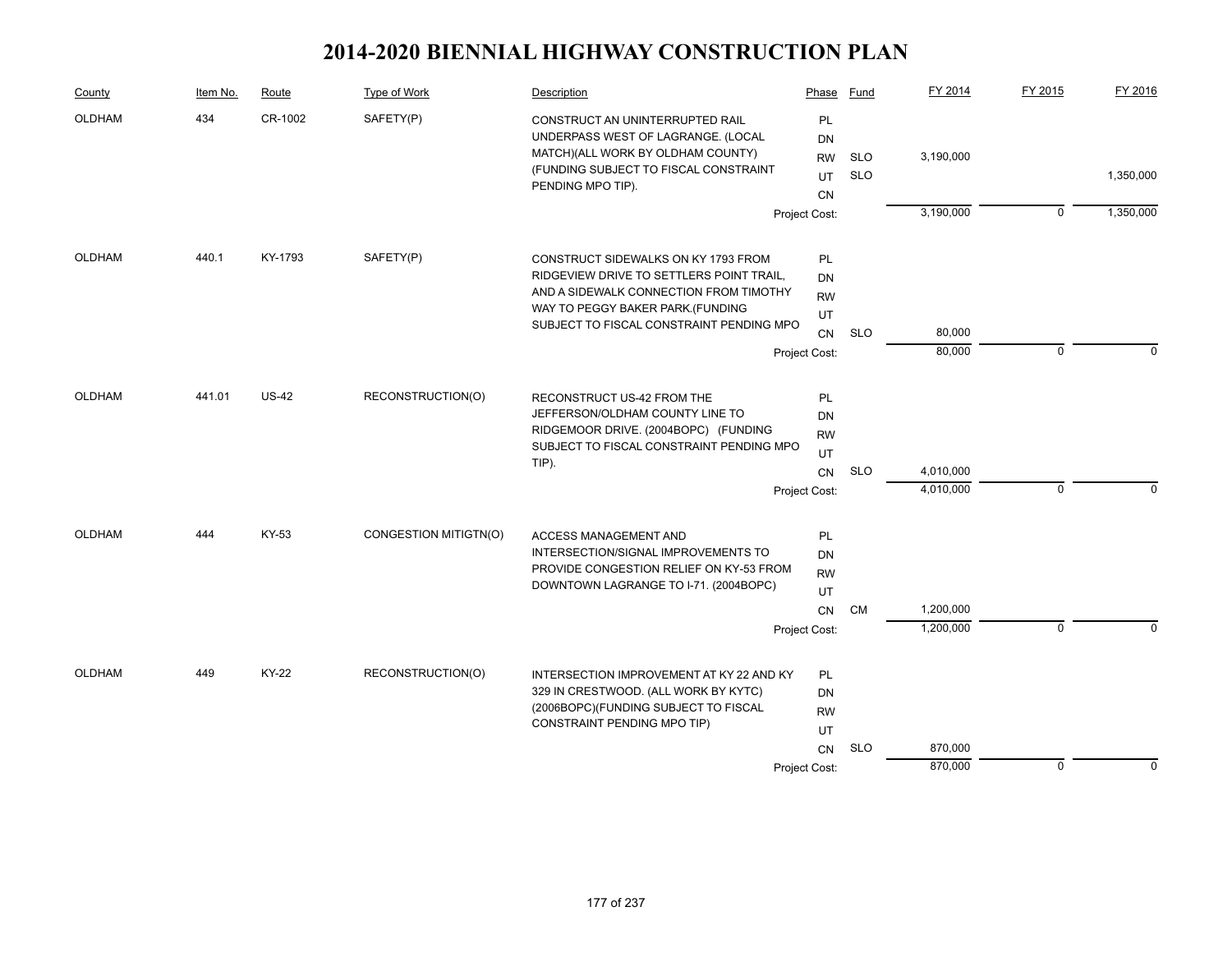| County               | Item No. | Route   | Type of Work             | Description                                                                                                                                                      | Phase                       | Fund       | FY 2014 | FY 2015     | FY 2016     |
|----------------------|----------|---------|--------------------------|------------------------------------------------------------------------------------------------------------------------------------------------------------------|-----------------------------|------------|---------|-------------|-------------|
| 468<br><b>OLDHAM</b> |          | CS-7000 | CONGESTION MITIGTN(O)    | CONSTRUCTION OF A PARK AND RIDE FACILITY<br>INCLUDING A PARKING LOT, SHELTER,<br>PLAYGROUND, BIKE LOCKERS, WALKWAYS,<br>AND A 1000' ACCESS ROAD LOCATED ON APPLE | PL<br>DN<br><b>RW</b><br>UT |            |         |             |             |
|                      |          |         |                          | PATCH WAY OFF OF KY-329 NEAR I-71 EXIT 14                                                                                                                        | <b>CN</b>                   | <b>CM</b>  | 702,551 |             |             |
|                      |          |         |                          |                                                                                                                                                                  | Project Cost:               |            | 702,551 | 0           | $\Omega$    |
| OLDHAM               | 468.1    | CS-7000 | CONGESTION MITIGTN(O)    | CONSTRUCTION OF A PARK AND RIDE FACILITY                                                                                                                         | PL                          |            |         |             |             |
|                      |          |         |                          | INCLUDING A PARKING LOT, SHELTER,                                                                                                                                | DN                          |            |         |             |             |
|                      |          |         |                          | PLAYGROUND, BIKE LOCKERS, WALKWAYS,                                                                                                                              | <b>RW</b>                   |            |         |             |             |
|                      |          |         |                          | AND A 1000' ACCESS ROAD LOCATED ON APPLE                                                                                                                         | UT                          |            |         |             |             |
|                      |          |         |                          | PATCH WAY OFF OF KY-329 NEAR I-71 EXIT 14                                                                                                                        | <b>CN</b>                   | <b>SLO</b> | 308,000 |             |             |
|                      |          |         |                          |                                                                                                                                                                  | Project Cost:               |            | 308,000 | $\mathbf 0$ | $\Omega$    |
| OLDHAM               | 488      | KY-146  | BIKE/PED FACIL(O)        | CONSTRUCT AN ADA COMPLIANT SIDEWALK                                                                                                                              | PL                          |            |         |             |             |
|                      |          |         |                          | AND MINOR DRAINAGE IMPROVEMENTS ON THE<br>SOUTHSIDE OF KY 146 FROM THE                                                                                           | <b>DN</b><br><b>RW</b>      | <b>SLO</b> | 90,000  |             |             |
|                      |          |         |                          | OLDHAM/JEFFERSON COUNTY LINE EAST TO                                                                                                                             | UT                          | <b>SLO</b> | 10,000  |             |             |
|                      |          |         |                          | FOLEY AVENUE.                                                                                                                                                    | <b>CN</b>                   | <b>SLO</b> | 120,000 |             |             |
|                      |          |         |                          |                                                                                                                                                                  | Project Cost:               |            | 220,000 | $\mathbf 0$ | $\Omega$    |
| OLDHAM               | 494      | CR-1209 | SAFETY-HAZARD ELIM(P)    | OLD FLOYDSBURG ROAD SAFETY                                                                                                                                       | PL                          |            |         |             |             |
|                      |          |         |                          | IMPROVEMENTS: REPLACE NARROW ONE-LANE                                                                                                                            | <b>DN</b>                   | <b>SLO</b> | 304,700 |             |             |
|                      |          |         |                          | CULVERT CROSSING; CLEAR TREES AND                                                                                                                                | <b>RW</b>                   | <b>SLO</b> |         | 230,000     |             |
|                      |          |         |                          | VEGETATION OUT OF RIGHT-OF-WAY; ADD<br>SHOULDER TO THE ROAD, AND ADD SIGNAGE                                                                                     | UT                          |            |         |             |             |
|                      |          |         |                          |                                                                                                                                                                  | <b>CN</b>                   | <b>SLO</b> |         |             | 522,000     |
|                      |          |         |                          |                                                                                                                                                                  | Project Cost:               |            | 304,700 | 230,000     | 522,000     |
| OLDHAM               | 517      | -0      | <b>BIKE/PED FACIL(O)</b> | CONSTRUCT VARIOUS SIDEWALKS IN OLDHAM                                                                                                                            | PL                          |            |         |             |             |
|                      |          |         |                          | COUNTY.                                                                                                                                                          | <b>DN</b>                   | <b>SLO</b> | 52,222  |             |             |
|                      |          |         |                          |                                                                                                                                                                  | <b>RW</b>                   |            |         |             |             |
|                      |          |         |                          |                                                                                                                                                                  | UT                          |            |         |             |             |
|                      |          |         |                          |                                                                                                                                                                  | <b>CN</b>                   | <b>SLO</b> | 333,901 |             |             |
|                      |          |         |                          |                                                                                                                                                                  | Project Cost:               |            | 386,123 | $\mathbf 0$ | $\mathbf 0$ |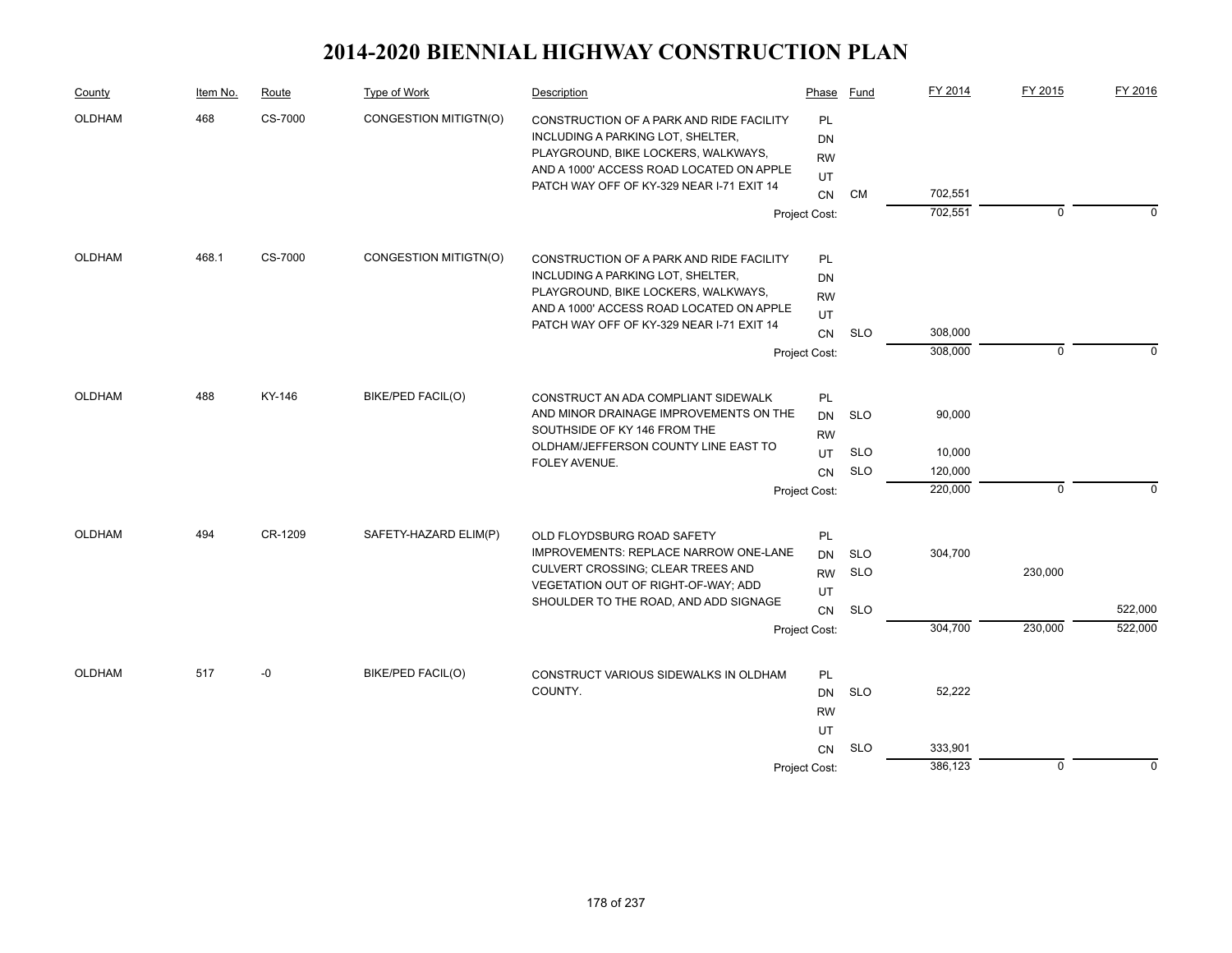| County        | Item No. | Route  | <b>Type of Work</b>      | Description                             | Phase         | <b>Fund</b> | FY 2014     | FY 2015     | FY 2016     |
|---------------|----------|--------|--------------------------|-----------------------------------------|---------------|-------------|-------------|-------------|-------------|
| OLDHAM        | 517.01   | -0     | <b>BIKE/PED FACIL(O)</b> | CONSTRUCT VARIOUS SIDEWALKS IN OLDHAM   | PL            |             |             |             |             |
|               |          |        |                          | COUNTY.                                 | DN            |             |             |             |             |
|               |          |        |                          |                                         | <b>RW</b>     |             |             |             |             |
|               |          |        |                          |                                         | UT            |             |             |             |             |
|               |          |        |                          |                                         | CN            | <b>SLO</b>  |             | 100,000     |             |
|               |          |        |                          |                                         | Project Cost: |             | $\mathbf 0$ | 100,000     | $\mathbf 0$ |
| OLDHAM        | 517.02   | -0     | BIKE/PED FACIL(O)        | CONSTRUCT VARIOUS SIDEWALKS IN OLDHAM   | PL            |             |             |             |             |
|               |          |        |                          | COUNTY.                                 | DN            |             |             |             |             |
|               |          |        |                          |                                         | <b>RW</b>     |             |             |             |             |
|               |          |        |                          |                                         | UT            |             |             |             |             |
|               |          |        |                          |                                         | CN            | <b>SLO</b>  |             |             | 100,000     |
|               |          |        |                          |                                         | Project Cost: |             | $\mathbf 0$ | $\mathbf 0$ | 100,000     |
| OLDHAM        | 754      | -0     | NEW ROUTE(O)             | CONSTRUCTION OF A NEW CONNECTION FROM   | PL            |             |             |             |             |
|               |          |        |                          | OLD LAGRANGE ROAD TO KY 393 AT          | DN            | <b>SLO</b>  | 95,104      |             |             |
|               |          |        |                          | BUCKNER. LPA CONTRACT. (BOP2012)        | <b>RW</b>     | <b>SLO</b>  | 115,104     |             |             |
|               |          |        |                          |                                         | UT            |             |             |             |             |
|               |          |        |                          |                                         | CN            | <b>SLO</b>  |             | 920,832     |             |
|               |          |        |                          |                                         | Project Cost: |             | 210,208     | 920,832     | $\Omega$    |
| <b>OLDHAM</b> | 8708     | -0     | NEW ROUTE(O)             | PROVIDE A NEW FOUR LANE CONNECTOR       | PL            |             |             |             |             |
|               |          |        |                          | BETWEEN THE NEW I-71 OVERPASS AND US 53 | DN            |             |             |             |             |
|               |          |        |                          | (RING ROAD), INCLUDING INTERSECTION     | <b>RW</b>     |             |             |             |             |
|               |          |        |                          | IMPROVEMENTS AT US 53 & BLAKEMORE LANE. | UT            |             |             |             |             |
|               |          |        |                          | (12CCN)                                 | CN            | SPP         | 15,100,000  |             |             |
|               |          |        |                          |                                         | Project Cost: |             | 15,100,000  | $\mathbf 0$ | $\mathbf 0$ |
| OLDHAM        | 8851     | KY-362 | DRAINAGE IMPROVE(P)      | IMPROVE DRAINAGE ON KY-362 (ASH AVENUE) | PL            |             |             |             |             |
|               |          |        |                          | IN PEWEE VALLEY.                        | DN            |             |             |             |             |
|               |          |        |                          |                                         | <b>RW</b>     |             |             |             |             |
|               |          |        |                          |                                         | UT            |             |             |             |             |
|               |          |        |                          |                                         | CN            | SPP         |             | 300,000     |             |
|               |          |        |                          |                                         | Project Cost: |             | $\mathbf 0$ | 300,000     | $\Omega$    |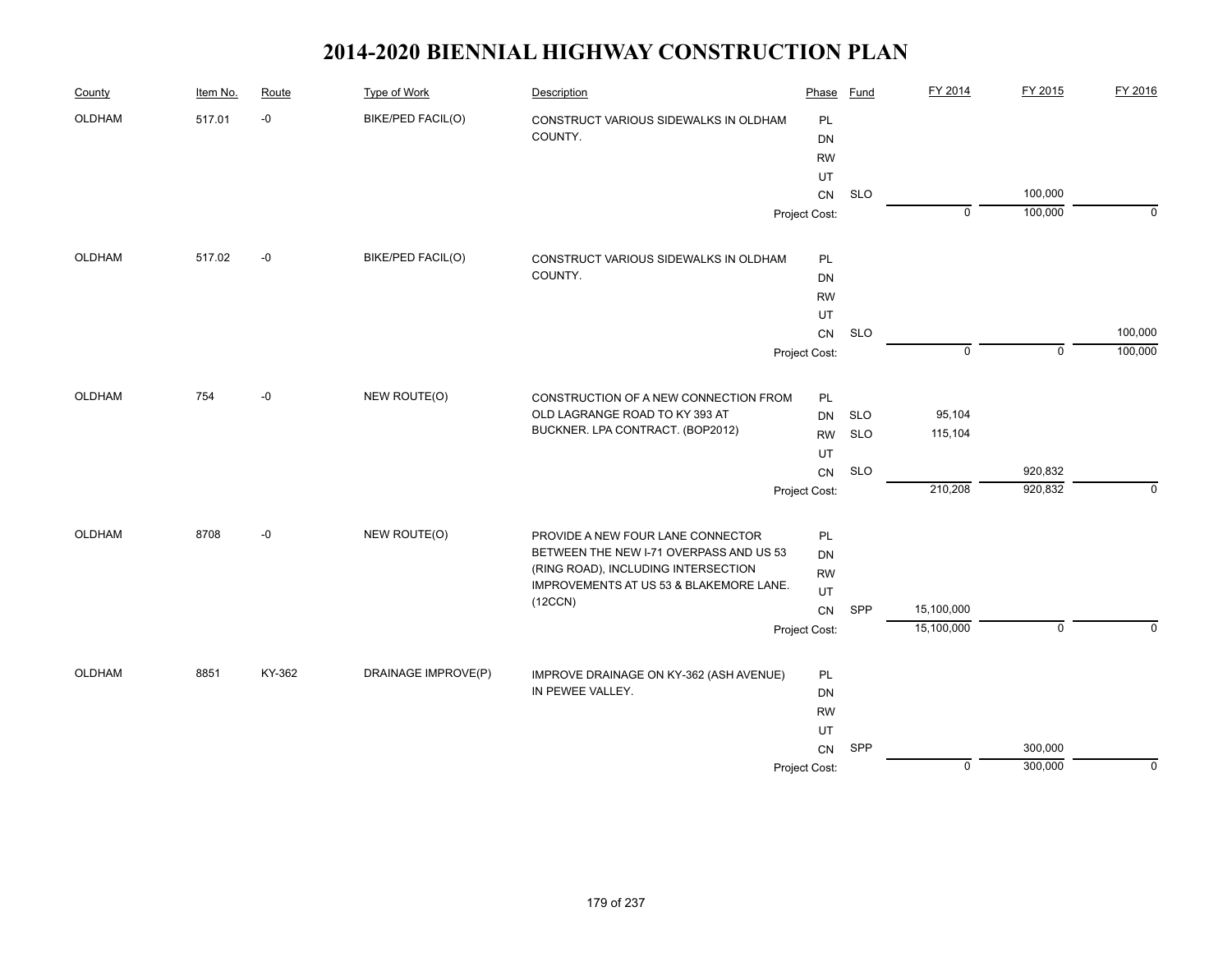| County                  | Item No. | Route        | <b>Type of Work</b>          | Description                                                                    | Phase                        | <b>Fund</b> | FY 2014     | FY 2015     | FY 2016     |
|-------------------------|----------|--------------|------------------------------|--------------------------------------------------------------------------------|------------------------------|-------------|-------------|-------------|-------------|
| OLDHAM                  | 8852     | KY-53        | <b>DESIGN ENGINEERING(O)</b> | DESIGN FOR IMPROVING KY-53 FROM ZHALE<br>SMITH ROAD TO KY-22 (TOTAL 3.2 MILES) | PL<br><b>DN</b><br><b>RW</b> | <b>STP</b>  |             | 2,000,000   |             |
|                         |          |              |                              |                                                                                | UT                           |             |             |             |             |
|                         |          |              |                              |                                                                                | CN                           |             | $\mathbf 0$ | 2,000,000   | $\mathbf 0$ |
|                         |          |              |                              |                                                                                | Project Cost:                |             |             |             |             |
| Total for OLDHAM county |          |              |                              |                                                                                | PL                           |             |             |             |             |
|                         |          |              |                              |                                                                                | DN                           |             | 1,632,026   | 2,000,000   |             |
|                         |          |              |                              |                                                                                | <b>RW</b>                    |             | 6,205,104   | 570,000     | 3,840,000   |
|                         |          |              |                              |                                                                                | UT                           |             | 3,950,000   |             | 3,890,000   |
|                         |          |              |                              |                                                                                | ${\sf CN}$                   |             | 22,724,452  | 28,340,832  | 32,702,000  |
|                         |          |              |                              |                                                                                | <b>Total Amounts:</b>        |             | 34,511,582  | 30,910,832  | 40,432,000  |
| OWEN                    | 198      | <b>KY-22</b> | RECONSTRUCTION(O)            | RECONSTRUCT KY-22 AT KY-227 AT END OF                                          | PL                           |             |             |             |             |
|                         |          |              |                              | NEW CONSTRUCTION TO 0.4 MILE EAST OF KY<br>845 SOUTH. (06CCR)(08CCN)(12CCR)    | DN                           |             |             |             |             |
|                         |          |              |                              |                                                                                | <b>RW</b>                    | SPP         |             | 1,840,000   |             |
|                         |          |              |                              |                                                                                | <b>UT</b>                    | <b>SPP</b>  |             | 1,250,000   |             |
|                         |          |              |                              |                                                                                | CN                           |             |             |             |             |
|                         |          |              |                              |                                                                                | Project Cost:                |             | $\mathbf 0$ | 3,090,000   | $\Omega$    |
| <b>OWEN</b>             | 1066     | KY-355       | <b>BRIDGE REPLACEMENT(P)</b> | REPLACE BRIDGE AND APPROACHES ON KY-355                                        | PL                           |             |             |             |             |
|                         |          |              |                              | OVER LITTLE TWIN CREEK 380 FEET                                                | DN                           |             |             |             |             |
|                         |          |              |                              | SOUTHEAST OF KY-355/KY-325 INTERSECTION                                        | <b>RW</b>                    | <b>BRX</b>  | 40,500      |             |             |
|                         |          |              |                              | (B09). (SR=30.3): (094B00009N)                                                 | UT                           |             |             |             |             |
|                         |          |              |                              |                                                                                | CN                           | <b>BRX</b>  | 1,990,000   |             |             |
|                         |          |              |                              |                                                                                | Project Cost:                |             | 2,030,500   | $\mathbf 0$ | $\mathbf 0$ |
|                         |          |              |                              |                                                                                |                              |             |             |             |             |
| <b>OWEN</b>             | 8702     | KY-22        | MAJOR WIDENING(O)            | WIDEN KY 22 FROM INTERSECTION WITH KY 845                                      | PL                           |             |             |             |             |
|                         |          |              |                              | TO THE OWEN/GRANT COUNTY LINE.(12CCN)                                          | DN                           |             |             |             |             |
|                         |          |              |                              |                                                                                | <b>RW</b>                    | <b>SPP</b>  | 3,000,000   |             |             |
|                         |          |              |                              |                                                                                | UT                           | SPP         | 1,000,000   |             |             |
|                         |          |              |                              |                                                                                | CN                           |             |             |             |             |
|                         |          |              |                              |                                                                                | Project Cost:                |             | 4,000,000   | $\mathbf 0$ | $\mathbf 0$ |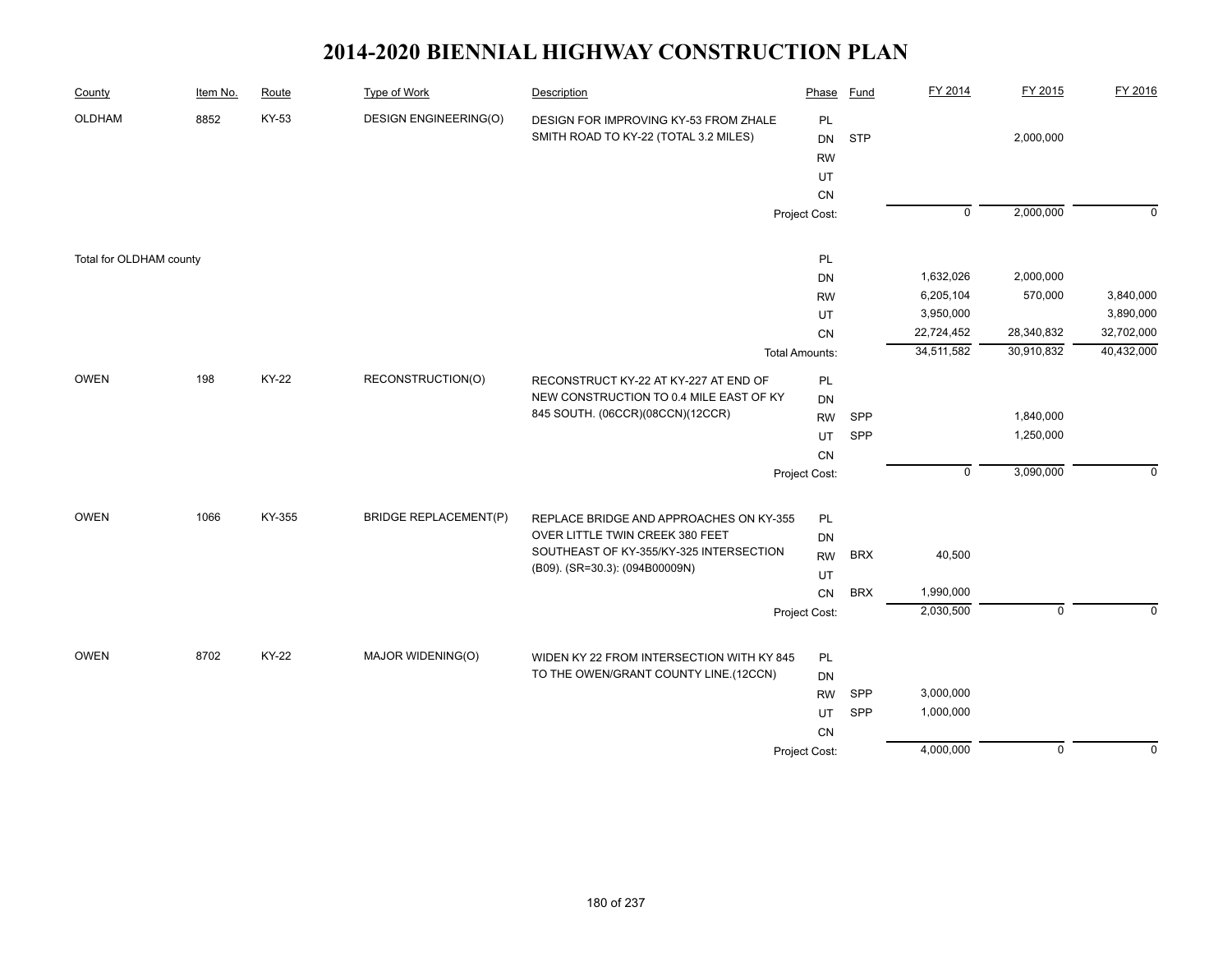| County                | Item No. | Route   | <b>Type of Work</b>          | Description                                                 | Phase                 | <b>Fund</b> | FY 2014        | FY 2015        | FY 2016    |
|-----------------------|----------|---------|------------------------------|-------------------------------------------------------------|-----------------------|-------------|----------------|----------------|------------|
| Total for OWEN county |          |         |                              |                                                             | PL                    |             |                |                |            |
|                       |          |         |                              |                                                             | <b>DN</b>             |             |                |                |            |
|                       |          |         |                              |                                                             | <b>RW</b>             |             | 3,040,500      | 1,840,000      |            |
|                       |          |         |                              |                                                             | UT                    |             | 1,000,000      | 1,250,000      |            |
|                       |          |         |                              |                                                             | CN                    |             | 1,990,000      |                |            |
|                       |          |         |                              |                                                             | <b>Total Amounts:</b> |             | 6,030,500      | 3,090,000      | $\Omega$   |
| OWSLEY                | 279.51   | KY-30   | RELOCATION(O)                | KY 30 (PRIORITY SECTION); FROM NORTH OF                     | PL                    |             |                |                |            |
|                       |          |         |                              | JCT. KY 847 AT TRAVELLERS REST AT END OF                    | DN                    |             |                |                |            |
|                       |          |         |                              | NEW CONSTRUCTION TO KY 11 AT LEVI.<br>(08CCN)(10CCR)(12CCR) | <b>RW</b>             |             |                |                |            |
|                       |          |         |                              |                                                             | UT                    | SPP         | 1,890,000      |                |            |
|                       |          |         |                              |                                                             | <b>CN</b>             | SPP         |                |                | 28,080,000 |
|                       |          |         |                              |                                                             | Project Cost:         |             | 1,890,000      | $\overline{0}$ | 28,080,000 |
| OWSLEY                | 279.6    | KY-30   | RECONSTRUCTION(O)            | RECONSTRUCT KY 30 FROM KY 846 TO THE                        | PL                    |             |                |                |            |
|                       |          |         |                              | JACKSON COUNTY LINE.                                        | <b>DN</b>             | SPP         |                | 1,500,000      |            |
|                       |          |         |                              |                                                             | <b>RW</b>             | SPP         |                |                | 5,000,000  |
|                       |          |         |                              |                                                             | UT                    | SPP         |                |                | 500,000    |
|                       |          |         |                              |                                                             | <b>CN</b>             |             |                |                |            |
|                       |          |         |                              |                                                             | Project Cost:         |             | $\mathbf 0$    | 1,500,000      | 5,500,000  |
|                       |          |         |                              |                                                             |                       |             |                |                |            |
| OWSLEY                | 1084     | KY-30   | <b>BRIDGE REPLACEMENT(P)</b> | REPLACE BRIDGE AND APPROACHES ON KY-30                      | PL                    |             |                |                |            |
|                       |          |         |                              | OVER LITTLE STURGEON CREEK (B13) 40 FEET                    | <b>DN</b>             |             |                |                |            |
|                       |          |         |                              | EAST OF LITTLE STURGEON CREEK ROAD.                         | <b>RW</b>             |             |                |                |            |
|                       |          |         |                              | (SR=8.7): (095B00013N)                                      | UT                    |             |                |                |            |
|                       |          |         |                              |                                                             | CN                    | <b>BRO</b>  | 5,200,000      |                |            |
|                       |          |         |                              |                                                             | Project Cost:         |             | 5,200,000      | $\mathbf 0$    | $\Omega$   |
| OWSLEY                | 1093     | CR-1136 | <b>BRIDGE REPLACEMENT(P)</b> | REPLACE BRIDGE ON CR-1136 (MP 0.437) OVER                   | PL                    |             |                |                |            |
|                       |          |         |                              | S. FORK KY. RIVER; .4 MI E OF JCT KY 11;                    | DN                    |             |                |                |            |
|                       |          |         |                              | (STRUCTURALLY DEFICIENT, SR=15.8)                           | <b>RW</b>             |             |                |                |            |
|                       |          |         |                              | 095C00007N                                                  | UT                    |             |                |                |            |
|                       |          |         |                              |                                                             | <b>CN</b>             | <b>BRZ</b>  |                |                | 550,000    |
|                       |          |         |                              |                                                             | Project Cost:         |             | $\overline{0}$ | $\overline{0}$ | 550,000    |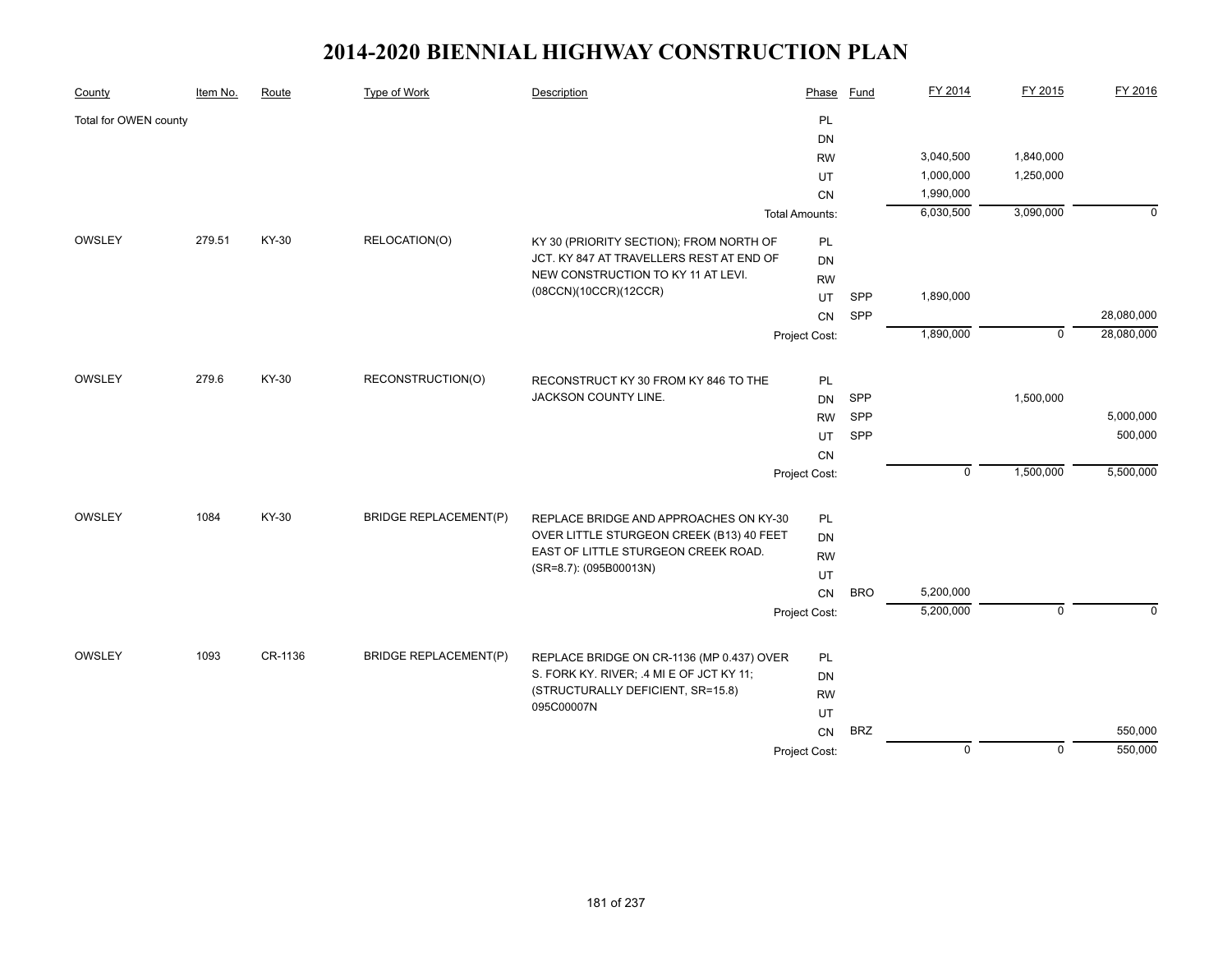| County                  | Item No. | Route   | <b>Type of Work</b>          | Description                                                                                                              | Phase                  | <b>Fund</b> | FY 2014        | FY 2015     | FY 2016     |
|-------------------------|----------|---------|------------------------------|--------------------------------------------------------------------------------------------------------------------------|------------------------|-------------|----------------|-------------|-------------|
| OWSLEY                  | 1108     | CR-1134 | <b>BRIDGE REPLACEMENT(P)</b> | REPLACE BRIDGE ON UPPER WOLFE CREEK<br>ROAD (CR-1134) (MP 0.176) OVER UPPER<br>WOLFE CREEK 0.2 MILES EAST OF JCT. KY-11. | PL<br>DN<br><b>RW</b>  | <b>BRZ</b>  | 300,000        |             |             |
|                         |          |         |                              | (095C00018N)(SR=25)(2012BOP)(AR/W)                                                                                       | UT                     | <b>BRZ</b>  |                | 30,000      |             |
|                         |          |         |                              |                                                                                                                          | CN                     |             |                |             |             |
|                         |          |         |                              |                                                                                                                          | Project Cost:          |             | 300,000        | 30,000      | $\mathbf 0$ |
|                         |          |         |                              |                                                                                                                          |                        |             |                |             |             |
| Total for OWSLEY county |          |         |                              |                                                                                                                          | PL                     |             |                |             |             |
|                         |          |         |                              |                                                                                                                          | <b>DN</b>              |             | 300,000        | 1,500,000   |             |
|                         |          |         |                              |                                                                                                                          | <b>RW</b>              |             |                |             | 5,000,000   |
|                         |          |         |                              |                                                                                                                          | UT                     |             | 1,890,000      | 30,000      | 500,000     |
|                         |          |         |                              |                                                                                                                          | CN                     |             | 5,200,000      |             | 28,630,000  |
|                         |          |         |                              |                                                                                                                          | <b>Total Amounts:</b>  |             | 7,390,000      | 1,530,000   | 34,130,000  |
| PENDLETON               | 1071     | KY-3185 | <b>BRIDGE REPLACEMENT(P)</b> | REPLACE BRIDGE ON KY-3185 (MP 1.535) OVER                                                                                | PL                     |             |                |             |             |
|                         |          |         |                              | LICK CREEK; 1.6 MI NE - JCT KY 17;                                                                                       | <b>DN</b>              |             |                |             |             |
|                         |          |         |                              | (STRUCTURALLY DEFICIENT, SR=13.7)                                                                                        | <b>RW</b>              | <b>BRX</b>  | 75,000         |             |             |
|                         |          |         |                              | 096B00038N                                                                                                               | UT                     | <b>BRX</b>  | 50,000         |             |             |
|                         |          |         |                              |                                                                                                                          | CN                     | <b>BRX</b>  |                |             | 400,000     |
|                         |          |         |                              |                                                                                                                          | Project Cost:          |             | 125,000        | $\mathbf 0$ | 400,000     |
|                         | 1073     | KY-159  |                              |                                                                                                                          |                        |             |                |             |             |
| PENDLETON               |          |         | <b>BRIDGE REPLACEMENT(P)</b> | REPLACE BRIDGE ON KY-159 (MP 3.639) OVER<br>KINCAID CREEK; .2 MI. SOUTH OF JCT.KY 609;                                   | PL                     |             |                |             |             |
|                         |          |         |                              | (STRUCTURALLY DEFICIENT, SR=24.4)                                                                                        | <b>DN</b><br><b>RW</b> | <b>BRX</b>  | 100,000        |             |             |
|                         |          |         |                              | 096B00004N                                                                                                               | UT                     | <b>BRX</b>  |                | 75,000      |             |
|                         |          |         |                              |                                                                                                                          | CN                     |             |                |             |             |
|                         |          |         |                              |                                                                                                                          | Project Cost:          |             | 100,000        | 75,000      | $\mathbf 0$ |
|                         |          |         |                              |                                                                                                                          |                        |             |                |             |             |
| <b>PENDLETON</b>        | 1081     | KY-330  | <b>BRIDGE REPLACEMENT(P)</b> | REPLACE BRIDGE ON KY 330 OVER SHORT                                                                                      | PL                     |             |                |             |             |
|                         |          |         |                              | CREEK 0.35 MILE N OF J H GODMAN RD (CR                                                                                   | <b>DN</b>              |             |                |             |             |
|                         |          |         |                              | 1238)(SR 47.3) 096B00012N                                                                                                | <b>RW</b>              | <b>BRO</b>  |                | 50,000      |             |
|                         |          |         |                              |                                                                                                                          | UT                     | <b>BRO</b>  |                | 25,000      |             |
|                         |          |         |                              |                                                                                                                          | <b>CN</b>              | <b>BRO</b>  |                |             | 500,000     |
|                         |          |         |                              |                                                                                                                          | Project Cost:          |             | $\overline{0}$ | 75,000      | 500,000     |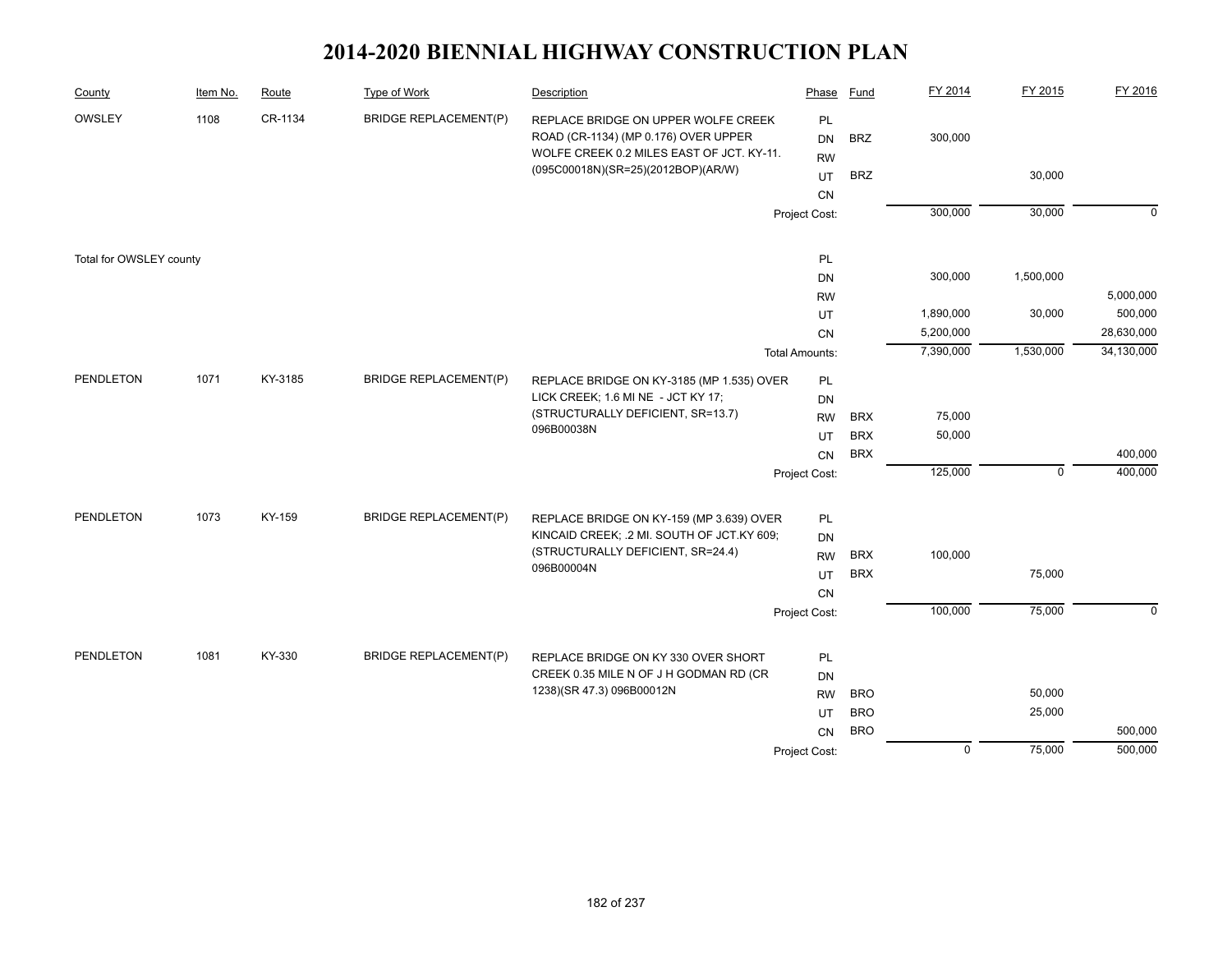| County                     | Item No. | Route        | <b>Type of Work</b>          | Description                                                                  | Phase                  | <b>Fund</b> | FY 2014     | FY 2015     | FY 2016     |
|----------------------------|----------|--------------|------------------------------|------------------------------------------------------------------------------|------------------------|-------------|-------------|-------------|-------------|
| <b>PENDLETON</b>           | 8509     | KY-9         | <b>DESIGN ENGINEERING(O)</b> | SCOPING STUDY FROM BUTLER TO KY-9/AA<br>HIGHWAY. (08CCN)(10CCR)(12CCR)       | <b>PL</b><br><b>DN</b> | SPP         | 200,000     |             |             |
|                            |          |              |                              |                                                                              | <b>RW</b>              |             |             |             |             |
|                            |          |              |                              |                                                                              | UT                     |             |             |             |             |
|                            |          |              |                              |                                                                              | <b>CN</b>              |             |             |             |             |
|                            |          |              |                              |                                                                              | Project Cost:          |             | 200,000     | $\mathbf 0$ | $\mathbf 0$ |
| <b>PENDLETON</b>           | 8706     | <b>US-27</b> | MAJOR WIDENING(O)            | RECONSTRUCT US-27 FROM BUTLER IN                                             | PL                     |             |             |             |             |
|                            |          |              |                              | PENDLETON COUNTY TO SOUTH OF KY-154 IN                                       | <b>DN</b>              |             |             |             |             |
|                            |          |              |                              | CAMPBELL COUNTY (MP 17.9 PENDLETON                                           | <b>RW</b>              | <b>STP</b>  |             |             | 20,000,000  |
|                            |          |              |                              | COUNTY TO MP 1.9 CAMPBELL COUNTY).                                           | UT                     |             |             |             |             |
|                            |          |              |                              | (12CCN)                                                                      | CN                     |             |             |             |             |
|                            |          |              |                              |                                                                              | Project Cost:          |             | $\mathsf 0$ | $\mathsf 0$ | 20,000,000  |
| Total for PENDLETON county |          |              |                              |                                                                              | PL                     |             | 200,000     |             |             |
|                            |          |              |                              |                                                                              | <b>DN</b>              |             |             |             |             |
|                            |          |              |                              |                                                                              | <b>RW</b>              |             | 175,000     | 50,000      | 20,000,000  |
|                            |          |              |                              |                                                                              | UT                     |             | 50,000      | 100,000     |             |
|                            |          |              |                              |                                                                              | CN                     |             |             |             | 900,000     |
|                            |          |              |                              |                                                                              | <b>Total Amounts:</b>  |             | 425,000     | 150,000     | 20,900,000  |
| <b>PERRY</b>               | 158      | KY-15        | RECONSTRUCTION(O)            | IMPROVE SAFETY, UPGRADE GEOMETRICS, AND                                      | PL                     |             |             |             |             |
|                            |          |              |                              | ADDRESS CAPACITY ISSUES FOR KY 15 IN                                         | <b>DN</b>              |             |             |             |             |
|                            |          |              |                              | PERRY COUNTY FROM MORTON BOULEVARD<br>TO KY 15 BYPASS                        | <b>RW</b>              | <b>NH</b>   |             |             | 10,370,000  |
|                            |          |              |                              |                                                                              | UT                     | <b>NH</b>   |             |             | 630,000     |
|                            |          |              |                              |                                                                              | CN                     |             | $\mathbf 0$ | $\mathsf 0$ | 11,000,000  |
|                            |          |              |                              |                                                                              | Project Cost:          |             |             |             |             |
| <b>PERRY</b>               | 269.1    | KY-15        | RECONSTRUCTION(O)            | IMPROVE SAFETY, UPGRADE GEOMETRICS, AND                                      | PL                     |             |             |             |             |
|                            |          |              |                              | ADDRESS CAPACITY ISSUES FOR KY 15 FROM                                       | <b>DN</b>              | <b>NH</b>   | 300,000     |             |             |
|                            |          |              |                              | MORTON BOULEVARD TO BONNYMAN. (12CCR)<br>(PROJECT MOVED FROM 10-159)(D-PHASE | <b>RW</b>              |             |             |             |             |
|                            |          |              |                              | UNDER 10-269.0)                                                              | UT                     |             |             |             |             |
|                            |          |              |                              |                                                                              | ${\sf CN}$             |             |             |             |             |
|                            |          |              |                              |                                                                              | Project Cost:          |             | 300,000     | $\mathbf 0$ | $\mathbf 0$ |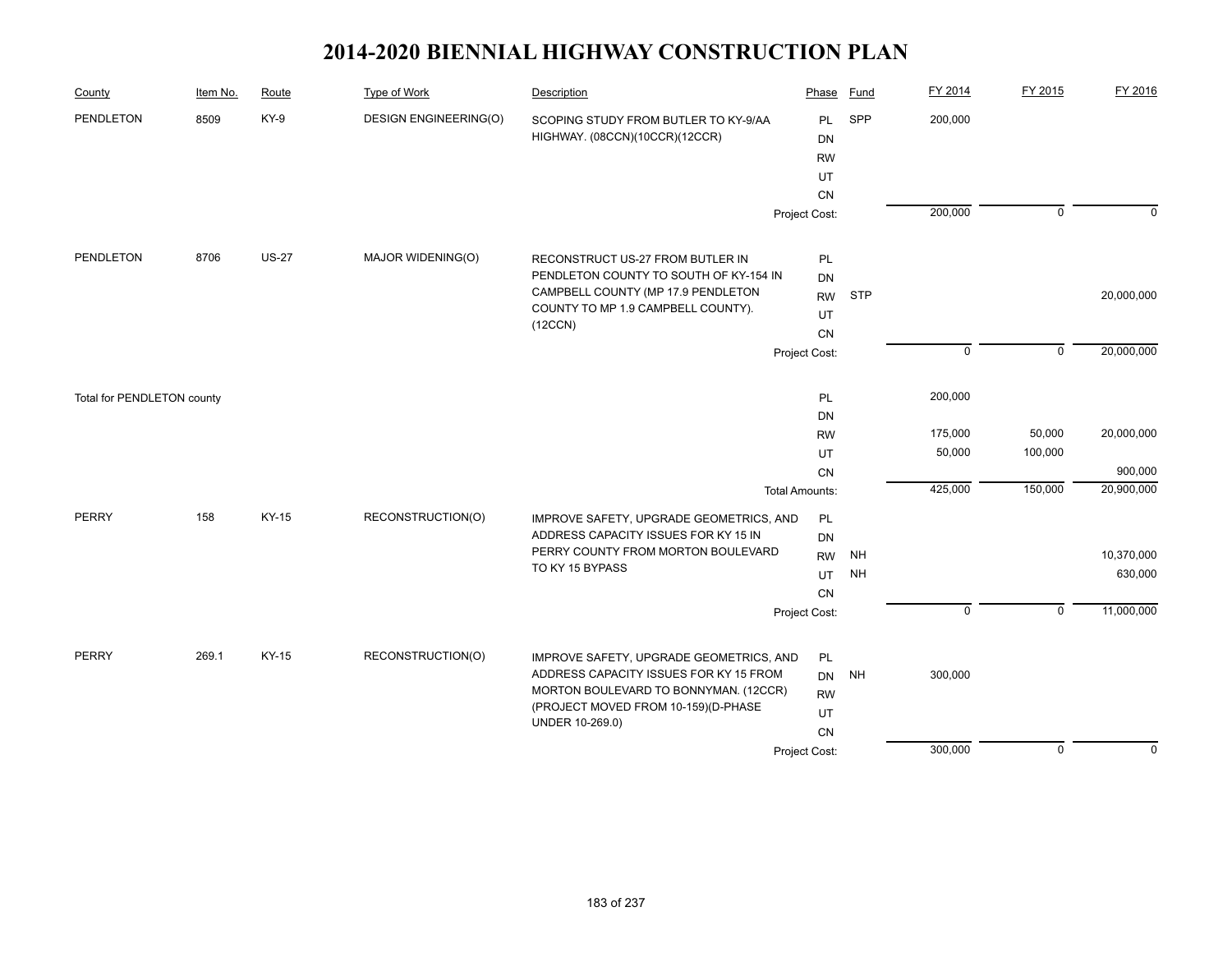| County       | Item No. | Route   | Type of Work                 | Description                                                               | Phase         | Fund       | FY 2014   | FY 2015     | FY 2016     |
|--------------|----------|---------|------------------------------|---------------------------------------------------------------------------|---------------|------------|-----------|-------------|-------------|
| <b>PERRY</b> | 294      | KY-15   | SAFETY-RR PROTECTN(P)        | RECONSTRUCTION OF THREE (3) AT-GRADE                                      | PL            |            |           |             |             |
|              |          |         |                              | RAILROAD CROSSING ON KY15 IN PERRY                                        | <b>DN</b>     | <b>RRP</b> | 100,000   |             |             |
|              |          |         |                              | COUNTY LOCATED BETWEEN MP 2.1 TO MP 3.7.                                  | <b>RW</b>     | <b>RRP</b> | 50,000    |             |             |
|              |          |         |                              | (2012BOP)                                                                 | UT            | <b>RRP</b> | 145,000   |             |             |
|              |          |         |                              |                                                                           | <b>CN</b>     | <b>RRP</b> | 1,700,000 |             |             |
|              |          |         |                              |                                                                           | Project Cost: |            | 1,995,000 | $\mathbf 0$ | $\mathbf 0$ |
| <b>PERRY</b> | 1082     | KY-80   | <b>BRIDGE REPLACEMENT(P)</b> | REPLACE BRIDGE AND APPROACHES ON KY-80                                    | PL            |            |           |             |             |
|              |          |         |                              | AT THE CSX RAILROAD AND KENTUCKY RIVER                                    | <b>DN</b>     |            |           |             |             |
|              |          |         |                              | (B29). (SR=6.5): (097B00029N)(10CCR)                                      | <b>RW</b>     |            |           |             |             |
|              |          |         |                              |                                                                           | UT            |            |           |             |             |
|              |          |         |                              |                                                                           | CN            | <b>BRO</b> | 3,800,000 |             |             |
|              |          |         |                              |                                                                           | Project Cost: |            | 3,800,000 | $\mathbf 0$ | $\Omega$    |
| <b>PERRY</b> | 1088     | KY-451  | <b>BRIDGE REPLACEMENT(P)</b> | REPLACE BRIDGE ON KY-451 (MP 0.054) OVER                                  | PL            |            |           |             |             |
|              |          |         |                              | CSX RAILROAD AND NORTH FORK KENTUCKY                                      | <b>DN</b>     |            |           |             |             |
|              |          |         |                              | RIVER; .100 MILE NORTH OF JCT KY-15;<br>(STRUCTURALLY DEFICIENT, SR=37.4) | <b>RW</b>     |            |           |             |             |
|              |          |         |                              |                                                                           | UT            |            |           |             |             |
|              |          |         |                              | 097B00016N (AR/W)                                                         | CN            | <b>BRO</b> | 3,100,000 |             |             |
|              |          |         |                              |                                                                           | Project Cost: |            | 3,100,000 | $\mathbf 0$ | $\Omega$    |
| <b>PERRY</b> | 1095     | KY-1096 | <b>BRIDGE REPLACEMENT(P)</b> | KY 1096 OVER BIG CREEK BRIDGE PROJECT                                     | PL            |            |           |             |             |
|              |          |         |                              | (FY2010 IBRD PROJECT) (2010BOPC) (AR/W)                                   | DN            |            |           |             |             |
|              |          |         |                              |                                                                           | <b>RW</b>     | <b>BRX</b> | 100,000   |             |             |
|              |          |         |                              |                                                                           | UT            | <b>BRX</b> |           | 100,000     |             |
|              |          |         |                              |                                                                           | <b>CN</b>     | <b>BRX</b> |           |             | 470,000     |
|              |          |         |                              |                                                                           | Project Cost: |            | 100,000   | 100,000     | 470,000     |
| <b>PERRY</b> | 1101     | KY-1166 | <b>BRIDGE REPLACEMENT(P)</b> | REPLACE BRIDGE ON RIGHT FORK MACES                                        | PL            |            |           |             |             |
|              |          |         |                              | CREEK RD (KY 1166) OVER RIGHT FORK MACES                                  | <b>DN</b>     |            |           |             |             |
|              |          |         |                              | CREEK AT INTERSECTION WITH HUNTER RIDGE                                   | <b>RW</b>     | <b>BRO</b> | 150,000   |             |             |
|              |          |         |                              | LN (CR 1226Q3)(SR 36.3) 097B00101N                                        | UT            | <b>BRO</b> | 50,000    |             |             |
|              |          |         |                              |                                                                           | <b>CN</b>     | <b>BRO</b> |           | 890,000     |             |
|              |          |         |                              |                                                                           | Project Cost: |            | 200,000   | 890,000     | $\mathbf 0$ |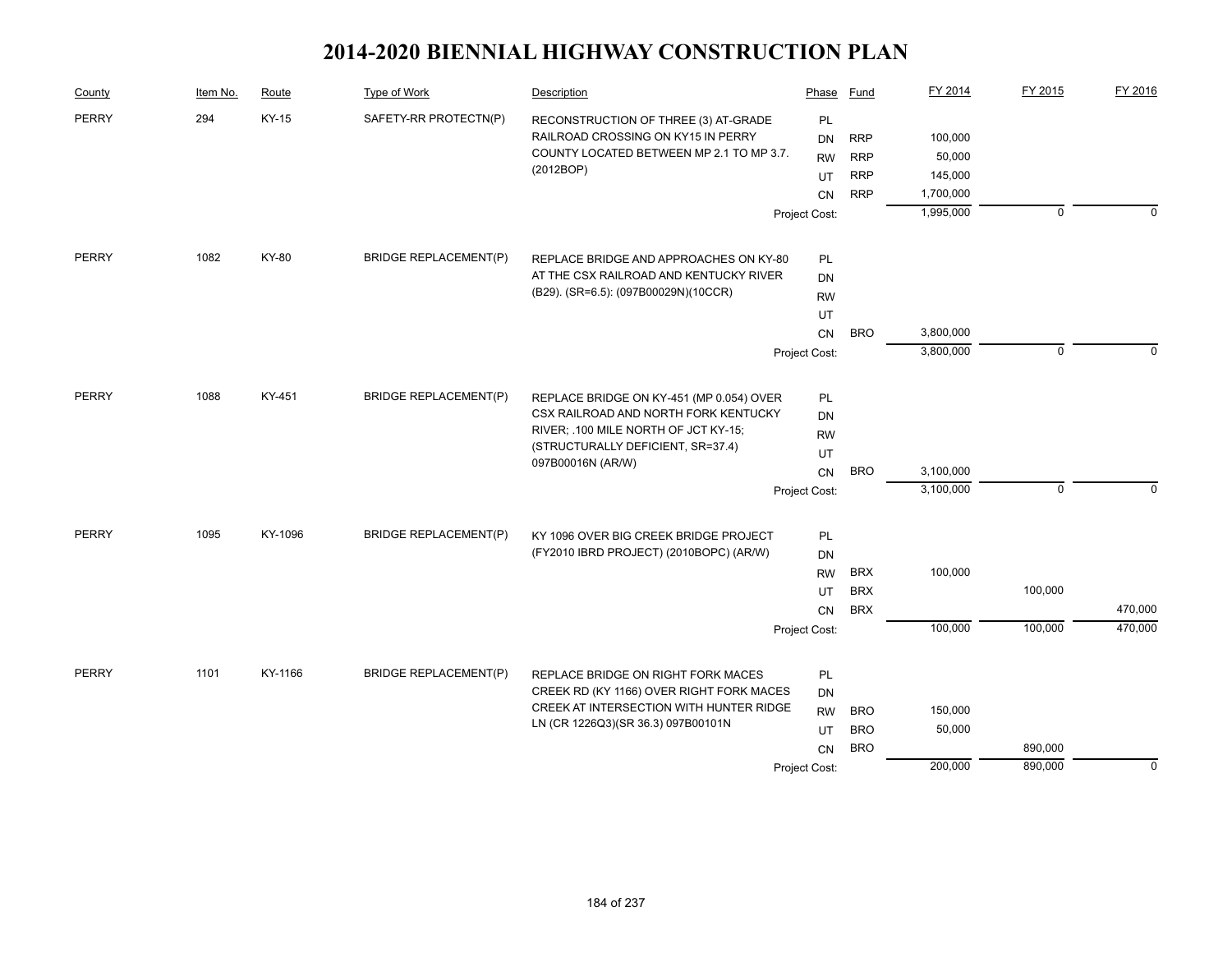| County       | Item No. | Route   | Type of Work                 | Description                                                         | Phase                  | Fund       | FY 2014        | FY 2015     | FY 2016           |
|--------------|----------|---------|------------------------------|---------------------------------------------------------------------|------------------------|------------|----------------|-------------|-------------------|
| <b>PERRY</b> | 1102     | KY-1146 | <b>BRIDGE REPLACEMENT(P)</b> | REPLACE BRIDGE ON BULAN HINER RD (KY                                | PL                     |            |                |             |                   |
|              |          |         |                              | 1146) OVER TRACE FORK AT JCT WITH                                   | <b>DN</b>              |            |                |             |                   |
|              |          |         |                              | KENTUCKY HIGHWAY 476 (KY 476)(SR 25.5)<br>097B00103N                | <b>RW</b>              | <b>BRO</b> |                | 400,000     |                   |
|              |          |         |                              |                                                                     | UT                     | <b>BRO</b> |                | 150,000     |                   |
|              |          |         |                              |                                                                     | CN                     |            |                |             |                   |
|              |          |         |                              |                                                                     | Project Cost:          |            | $\overline{0}$ | 550,000     | $\mathbf 0$       |
| <b>PERRY</b> | 1103     | KY-2021 | <b>BRIDGE REPLACEMENT(P)</b> | REPLACE BRIDGE ON BIG WILLARD RD (KY                                | PL                     |            |                |             |                   |
|              |          |         |                              | 2021) OVER WILLARD CREEK AT INTERSECTION                            | DN                     |            |                |             |                   |
|              |          |         |                              | WITH BEECH NUT LN (CR 1213)(SR 44.6)                                | <b>RW</b>              | <b>BRO</b> |                | 100,000     |                   |
|              |          |         |                              | 097B00027N                                                          | UT                     | <b>BRO</b> |                | 50,000      |                   |
|              |          |         |                              |                                                                     | CN                     |            |                |             |                   |
|              |          |         |                              |                                                                     | Project Cost:          |            | $\mathbf 0$    | 150,000     | $\mathbf 0$       |
| <b>PERRY</b> | 1104     | CR-1539 | <b>BRIDGE REPLACEMENT(P)</b> | REPLACE BRIDGE ON OLD BEECH FORK RD (CR                             | PL                     |            |                |             |                   |
|              |          |         |                              | 1539) OVER LEATHERWOOD CREEK AT JCT                                 | <b>DN</b>              |            |                |             |                   |
|              |          |         |                              | WITH KENTUCKY HIGHWAY 699 (KY 699)(SR                               | <b>RW</b>              | <b>BRZ</b> | 400,000        |             |                   |
|              |          |         |                              | 7.3) 097C00045N                                                     | UT                     | <b>BRZ</b> | 50,000         |             |                   |
|              |          |         |                              |                                                                     | CN                     | <b>BRZ</b> |                | 470,000     |                   |
|              |          |         |                              |                                                                     | Project Cost:          |            | 450,000        | 470,000     | 0                 |
| <b>PERRY</b> | 1107     | CR-1107 | <b>BRIDGE REPLACEMENT(P)</b> | REPLACE BRIDGE ON BLACK HAWK RD (CR                                 | PL                     |            |                |             |                   |
|              |          |         |                              | 1107) OVER CARR FORK AT JCT WITH RAPTOR                             | DN                     |            |                |             |                   |
|              |          |         |                              | LN (CR 1179)(SR 4.3) 097C00006N                                     | <b>RW</b>              | <b>BRZ</b> | 180,000        |             |                   |
|              |          |         |                              |                                                                     | UT                     | <b>BRZ</b> | 50,000         |             |                   |
|              |          |         |                              |                                                                     | CN                     | <b>BRZ</b> |                | 650,000     |                   |
|              |          |         |                              |                                                                     | Project Cost:          |            | 230,000        | 650,000     | $\mathbf 0$       |
|              |          |         |                              |                                                                     |                        |            |                |             |                   |
| <b>PERRY</b> | 8851     | KY-451  | MINOR WIDENING(O)            | MINOR WIDENING & RESURFACING OF KY 451<br>FROM MP 11.3 TO MP 11.65. | PL                     |            |                |             |                   |
|              |          |         |                              |                                                                     | <b>DN</b><br><b>RW</b> | SPP<br>SPP |                |             | 100,000<br>50,000 |
|              |          |         |                              |                                                                     | UT                     | SPP        |                |             | 100,000           |
|              |          |         |                              |                                                                     | <b>CN</b>              | SPP        |                |             | 300,000           |
|              |          |         |                              |                                                                     | Project Cost:          |            | $\mathbf 0$    | $\mathsf 0$ | 550,000           |
|              |          |         |                              |                                                                     |                        |            |                |             |                   |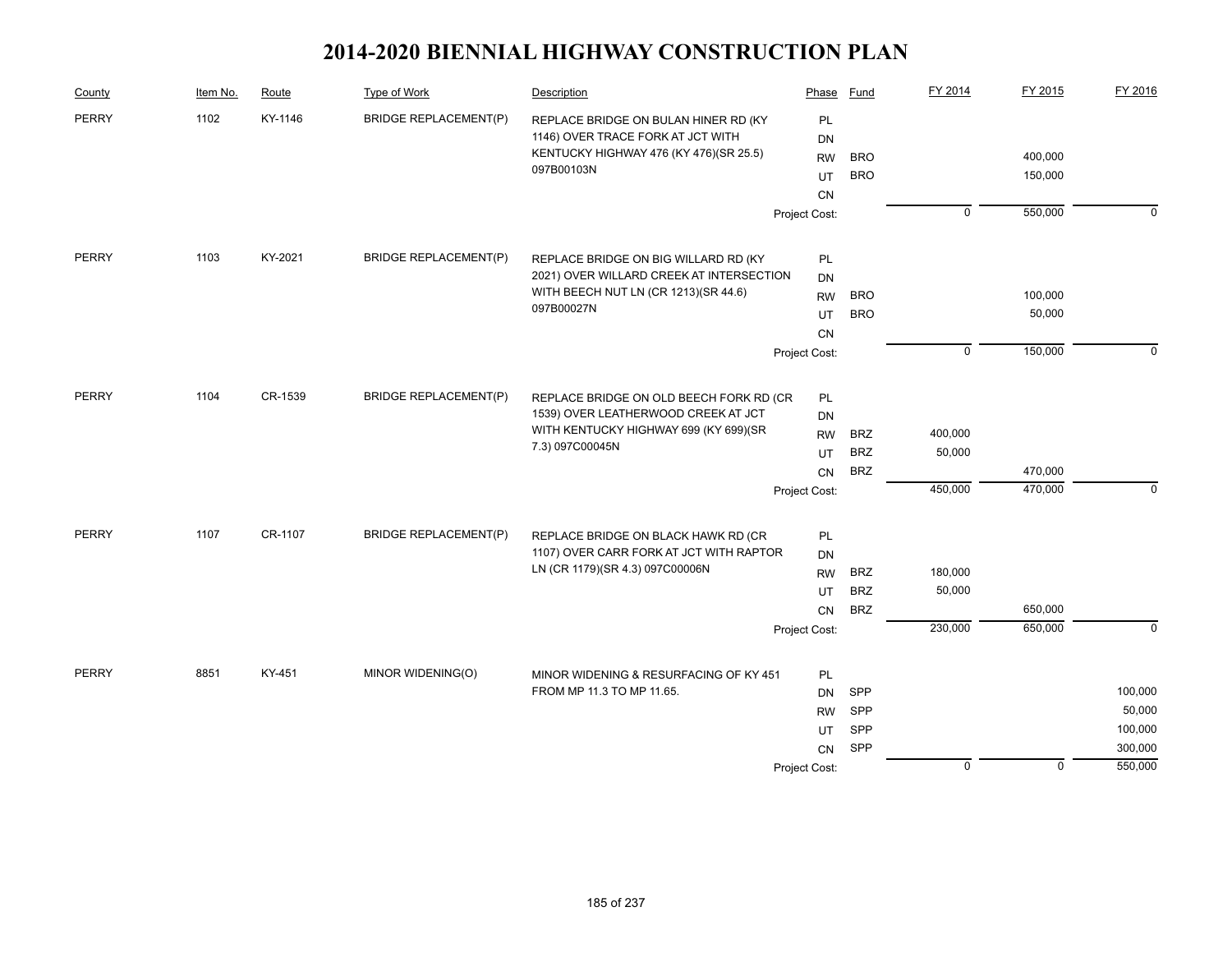| County                 | Item No. | Route         | <b>Type of Work</b> | Description                                                               | Phase                 | <b>Fund</b> | FY 2014    | FY 2015     | FY 2016     |
|------------------------|----------|---------------|---------------------|---------------------------------------------------------------------------|-----------------------|-------------|------------|-------------|-------------|
| Total for PERRY county |          |               |                     |                                                                           | PL                    |             |            |             |             |
|                        |          |               |                     |                                                                           | DN                    |             | 400,000    |             | 100,000     |
|                        |          |               |                     |                                                                           | <b>RW</b>             |             | 880,000    | 500,000     | 10,420,000  |
|                        |          |               |                     |                                                                           | UT                    |             | 295,000    | 300,000     | 730,000     |
|                        |          |               |                     |                                                                           | CN                    |             | 8,600,000  | 2,010,000   | 770,000     |
|                        |          |               |                     |                                                                           | <b>Total Amounts:</b> |             | 10,175,000 | 2,810,000   | 12,020,000  |
| <b>PIKE</b>            | 263.74   | <b>US-460</b> | RELOCATION(O)       | PIKEVILLE TO VA. STATE LINE;<br>US 460/KY 80                              | PL                    |             |            |             |             |
|                        |          |               |                     | AT BEAVER CREEK NEAR BEAVER BOTTOM                                        | DN                    |             |            |             |             |
|                        |          |               |                     | (SECTION 7A-2), RAMP 2, GRADE, DRAIN AND                                  | <b>RW</b>             |             |            |             |             |
|                        |          |               |                     | SURFACING.                                                                | UT                    |             |            |             |             |
|                        |          |               |                     |                                                                           | CN                    | <b>APD</b>  | 28,910,000 |             |             |
|                        |          |               |                     |                                                                           | Project Cost:         |             | 28,910,000 | $\mathbf 0$ | $\Omega$    |
| <b>PIKE</b>            | 263.8    | <b>US-460</b> | RELOCATION(O)       | PIKEVILLE TO VA. STATE LINE; US 460/KY 80                                 | PL                    |             |            |             |             |
|                        |          |               |                     | FROM BEAVER CREEK NEAR FLAT FORK TO                                       | DN                    |             |            |             |             |
|                        |          |               |                     | BEAVER CREEK STATION 885+00 NEAR KY 1373                                  | <b>RW</b>             |             |            |             |             |
|                        |          |               |                     | (SECTION 8A).                                                             | UT                    |             |            |             |             |
|                        |          |               |                     |                                                                           | CN                    | <b>APD</b>  | 25,100,000 |             |             |
|                        |          |               |                     |                                                                           | Project Cost:         |             | 25,100,000 | $\mathbf 0$ | $\Omega$    |
|                        |          |               |                     |                                                                           |                       |             |            |             |             |
| <b>PIKE</b>            | 276      | -0            | NEW ROUTE(O)        | CONSTRUCT BRIDGE AT POTTER FLATS NEAR                                     | <b>PL</b>             |             |            |             |             |
|                        |          |               |                     | ELKHORN CITY.(10CCR)                                                      | <b>DN</b>             |             |            |             |             |
|                        |          |               |                     |                                                                           | <b>RW</b>             | SP          | 120,000    |             |             |
|                        |          |               |                     |                                                                           | UT                    | SP          | 60,000     |             |             |
|                        |          |               |                     |                                                                           | CN                    | SP          |            | 2,810,000   |             |
|                        |          |               |                     |                                                                           | Project Cost:         |             | 180,000    | 2,810,000   | $\mathbf 0$ |
| <b>PIKE</b>            | 281      | KY-194        | SAFETY(P)           |                                                                           |                       |             |            |             |             |
|                        |          |               |                     | CURVE REVISION AND PASSING LANES ON<br>KY-194 NEAR DESKINS BRANCH (08CCR) | PL                    |             |            |             |             |
|                        |          |               |                     | (12CCR)                                                                   | DN<br><b>RW</b>       |             |            |             |             |
|                        |          |               |                     |                                                                           | UT                    |             |            |             |             |
|                        |          |               |                     |                                                                           | CN                    | SPP         | 8,300,000  |             |             |
|                        |          |               |                     |                                                                           | Project Cost:         |             | 8,300,000  | $\mathbf 0$ | $\mathbf 0$ |
|                        |          |               |                     |                                                                           |                       |             |            |             |             |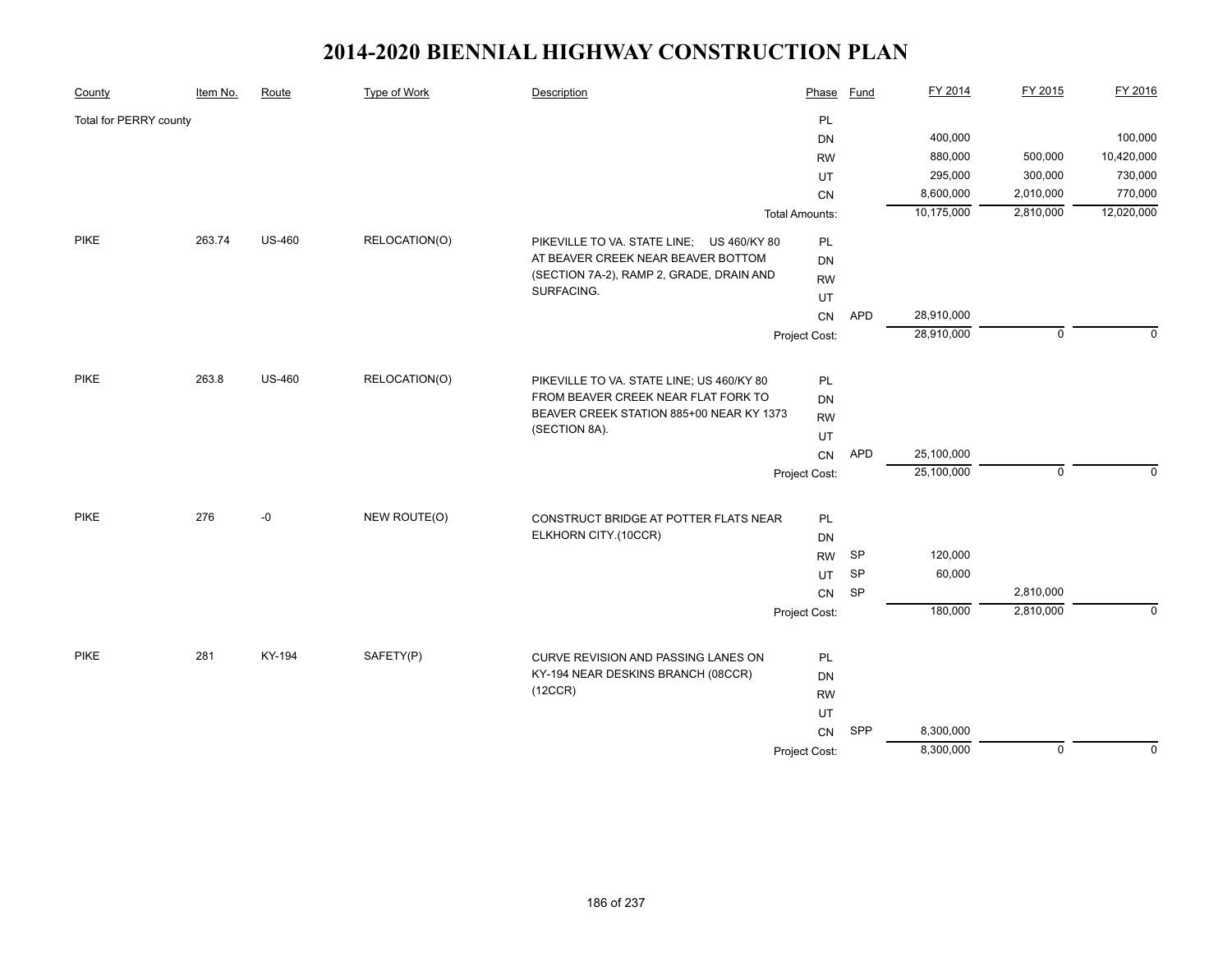| County               | Item No. | Route             | Type of Work                                                                                                                                                      | Description                                                                   | Phase         | Fund                     | FY 2014   | FY 2015     | FY 2016   |
|----------------------|----------|-------------------|-------------------------------------------------------------------------------------------------------------------------------------------------------------------|-------------------------------------------------------------------------------|---------------|--------------------------|-----------|-------------|-----------|
| <b>PIKE</b><br>298.3 | KY-199   | RECONSTRUCTION(O) | KY-199 SPOT IMPROVEMENT (PRIORITY 2);<br><b>IMPROVE INTERSECTION WITH KY-1056 AND</b><br>RELOCATE PORTIONS OF KY-199 ALONG OLD<br>NORFOLK SOUTHERN RAILROAD BED @ | PL<br>DN<br><b>RW</b><br>UT                                                   |               |                          |           |             |           |
|                      |          |                   |                                                                                                                                                                   | MCANDREWS. (2002BOPC) (08CCR)(10CCR)                                          | CN            | <b>SP</b>                | 4,500,000 |             |           |
|                      |          |                   |                                                                                                                                                                   |                                                                               | Project Cost: |                          | 4,500,000 | 0           | $\Omega$  |
| <b>PIKE</b>          | 298.4    | KY-199            | RECONSTRUCTION(O)                                                                                                                                                 |                                                                               | PL            |                          |           |             |           |
|                      |          |                   |                                                                                                                                                                   | KY-199 SPOT IMPROVEMENT; RELOCATE<br>PORTIONS OF KY-199 ALONG OLD NORFOLK     | DN            |                          |           |             |           |
|                      |          |                   |                                                                                                                                                                   | SOUTHERN RAILROAD BED @ STONE.                                                | <b>RW</b>     |                          |           |             |           |
|                      |          |                   |                                                                                                                                                                   | (2002BOPC)(08CCR)                                                             | UT            |                          |           |             |           |
|                      |          |                   |                                                                                                                                                                   |                                                                               | CN            | SP                       | 5,300,000 |             |           |
|                      |          |                   |                                                                                                                                                                   |                                                                               | Project Cost: |                          | 5,300,000 | $\mathbf 0$ | $\Omega$  |
| <b>PIKE</b>          | 1101     | KY-1426           | <b>BRIDGE REPLACEMENT(P)</b>                                                                                                                                      | REPLACE BRIDGE ON KY-1426 (MP 17.294)                                         | PL            |                          |           |             |           |
|                      |          |                   |                                                                                                                                                                   | OVER BENT BRANCH; 0.4 MILES EAST OF                                           | DN            |                          |           |             |           |
|                      |          |                   |                                                                                                                                                                   | NORTHEAST JCT KY 194; (STRUCTURALLY                                           | <b>RW</b>     |                          |           |             |           |
|                      |          |                   |                                                                                                                                                                   | DEFICIENT, SR=4) 098B00014N (AR/W)(LET<br>W/12-1102)                          | UT            |                          |           |             |           |
|                      |          |                   |                                                                                                                                                                   |                                                                               | CN            | <b>BRX</b>               |           |             | 320,000   |
|                      |          |                   |                                                                                                                                                                   |                                                                               | Project Cost: |                          | 0         | $\mathbf 0$ | 320,000   |
| <b>PIKE</b>          | 1102     | KY-1426           | <b>BRIDGE REPLACEMENT(P)</b>                                                                                                                                      | REPLACE BRIDGE ON KY-1426 (MP 17.957)                                         | PL            |                          |           |             |           |
|                      |          |                   |                                                                                                                                                                   | OVER BENT BRANCH; 1.1 MILE EAST OF                                            | DN            |                          |           |             |           |
|                      |          |                   |                                                                                                                                                                   | NORTHEAST JCT KY 194; (STRUCTURALLY<br>DEFICIENT, SR=4) 098B00015N (AR/W)(LET | <b>RW</b>     |                          |           |             |           |
|                      |          |                   |                                                                                                                                                                   | W/12-1101)                                                                    | UT            |                          |           |             |           |
|                      |          |                   |                                                                                                                                                                   |                                                                               | CN            | <b>BRX</b>               |           |             | 360,000   |
|                      |          |                   |                                                                                                                                                                   |                                                                               | Project Cost: |                          | 0         | $\mathbf 0$ | 360,000   |
| <b>PIKE</b>          | 1104     | KY-610            | <b>BRIDGE REPLACEMENT(P)</b>                                                                                                                                      | REPLACE BRIDGE ON KY-610 (MP 8.146) OVER                                      | PL            |                          |           |             |           |
|                      |          |                   |                                                                                                                                                                   | LONG FORK; .1 MI S OF JCT KY-1469;<br>(STRUCTURALLY DEFICIENT, SR=32)         | DN            |                          |           |             |           |
|                      |          |                   |                                                                                                                                                                   | 098B00069N                                                                    | <b>RW</b>     | <b>BRO</b>               | 200,000   |             |           |
|                      |          |                   |                                                                                                                                                                   |                                                                               | UT<br>CN      | <b>BRO</b><br><b>BRO</b> | 470,000   |             | 1,100,000 |
|                      |          |                   |                                                                                                                                                                   |                                                                               | Project Cost: |                          | 670,000   | $\mathbf 0$ | 1,100,000 |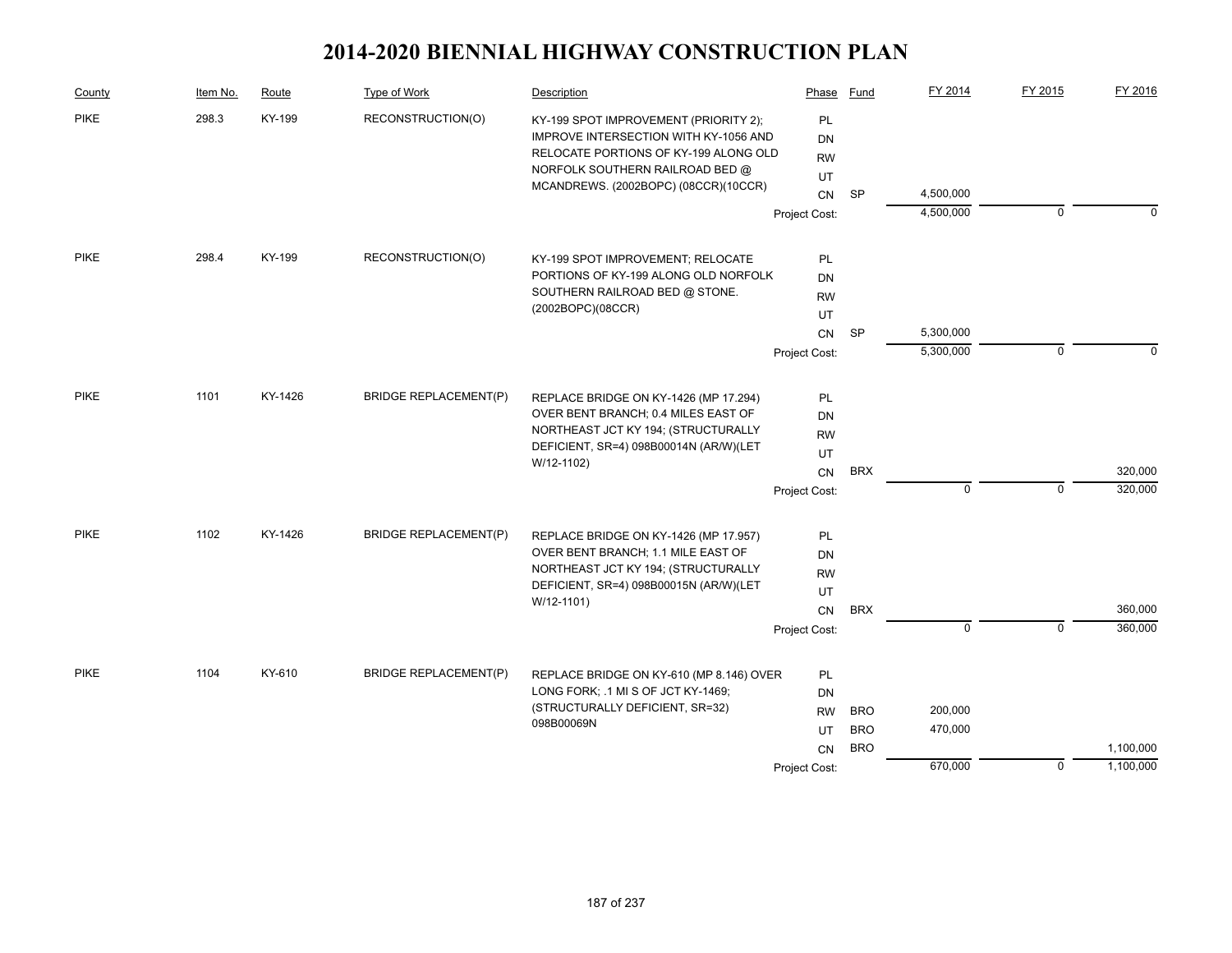| County      | Item No. | Route         | Type of Work                 | Description                                                      | Phase           | Fund       | FY 2014   | FY 2015     | FY 2016     |
|-------------|----------|---------------|------------------------------|------------------------------------------------------------------|-----------------|------------|-----------|-------------|-------------|
| <b>PIKE</b> | 1105     | KY-1469       | <b>BRIDGE REPLACEMENT(P)</b> | REPLACE BRIDGE ON KY-1469 (MP 5.243) OVER                        | PL              |            |           |             |             |
|             |          |               |                              | MARSHALL'S BRANCH; .72 MI E. JCT KY-3414;                        | <b>DN</b>       |            |           |             |             |
|             |          |               |                              | (STRUCTURALLY DEFICIENT, SR=7.5)<br>098B00242N                   | <b>RW</b>       | <b>BRO</b> | 90,000    |             |             |
|             |          |               |                              |                                                                  | UT              | <b>BRO</b> | 100,000   |             |             |
|             |          |               |                              |                                                                  | CN              | <b>BRO</b> |           |             | 370,000     |
|             |          |               |                              |                                                                  | Project Cost:   |            | 190,000   | $\mathbf 0$ | 370,000     |
| <b>PIKE</b> | 1115     | KY-1441       | <b>BRIDGE REPLACEMENT(P)</b> | REPLACE BRIDGE ON FISHTRAP RD (KY 1441)                          | PL              |            |           |             |             |
|             |          |               |                              | OVER RACCOON CREEK AT INTERSECTION WITH                          | <b>DN</b>       |            |           |             |             |
|             |          |               |                              | COON CREEK (CR 1371)(SR 37.9) 098B00093N                         | <b>RW</b>       | <b>BRO</b> | 270,000   |             |             |
|             |          |               |                              |                                                                  | UT              | <b>BRO</b> | 225,000   |             |             |
|             |          |               |                              |                                                                  | CN              | <b>BRO</b> |           |             | 950,000     |
|             |          |               |                              |                                                                  | Project Cost:   |            | 495,000   | $\mathbf 0$ | 950,000     |
| <b>PIKE</b> | 5011     | <b>US-460</b> | LANDSLIDE REPAIR(P)          | CORRECT EMBANKMENT FAILURE ON US-460                             | <b>PL</b>       |            |           |             |             |
|             |          |               |                              | FROM 1.4 MILES WEST OF KY-195 (MP 8.00) TO                       | <b>DN</b>       |            |           |             |             |
|             |          |               |                              | BLAIR ADKINS ROAD (MP 10.00). (2002BOP)                          | <b>RW</b>       |            |           |             |             |
|             |          |               |                              |                                                                  | UT              |            |           |             |             |
|             |          |               |                              |                                                                  | CN              | <b>SP</b>  | 2,400,000 |             |             |
|             |          |               |                              |                                                                  | Project Cost:   |            | 2,400,000 | $\mathbf 0$ | $\mathbf 0$ |
| <b>PIKE</b> | 5016     | KY-1426       | ROCKFALL MITIGTN(P)          | ROCKFALL MITIGATION AND ROADWAY                                  | PL              |            |           |             |             |
|             |          |               |                              | IMPROVEMENTS IN VICINITY OF THE EXPO                             | <b>DN</b>       |            |           |             |             |
|             |          |               |                              | CENTER IN PIKEVILLE. (12CCR)                                     | <b>RW</b>       | SPP        | 1,000,000 |             |             |
|             |          |               |                              |                                                                  | UT              | SPP        | 400,000   |             |             |
|             |          |               |                              |                                                                  | CN              |            |           |             |             |
|             |          |               |                              |                                                                  | Project Cost:   |            | 1,400,000 | $\mathbf 0$ | $\mathbf 0$ |
| <b>PIKE</b> | 8631     | <b>US-460</b> | SAFETY-HAZARD ELIM(P)        |                                                                  |                 |            |           |             |             |
|             |          |               |                              | RECONSTRUCT CURVE ON US-460 AT MILLARD<br>MIDDLE SCHOOL. (10CCN) | <b>PL</b>       |            |           |             |             |
|             |          |               |                              |                                                                  | DN<br><b>RW</b> |            |           |             |             |
|             |          |               |                              |                                                                  | UT              |            |           |             |             |
|             |          |               |                              |                                                                  | <b>CN</b>       | SPP        | 5,410,000 |             |             |
|             |          |               |                              |                                                                  | Project Cost:   |            | 5,410,000 | 0           | $\mathbf 0$ |
|             |          |               |                              |                                                                  |                 |            |           |             |             |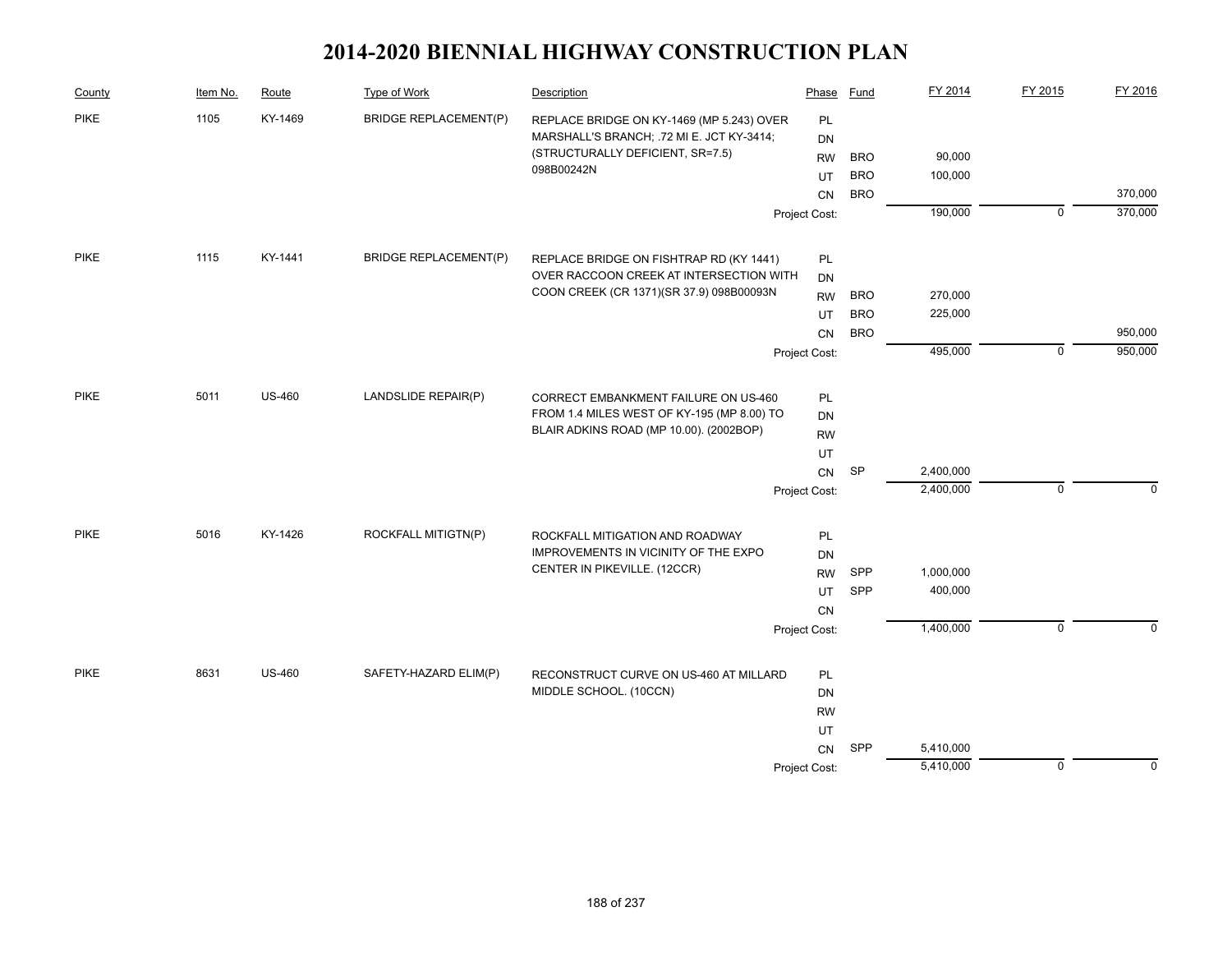| County                | Item No. | Route   | <b>Type of Work</b>          | Description                                                               | Phase                 | <b>Fund</b> | FY 2014     | FY 2015        | FY 2016     |
|-----------------------|----------|---------|------------------------------|---------------------------------------------------------------------------|-----------------------|-------------|-------------|----------------|-------------|
| <b>PIKE</b>           | 8704     | CS-1192 | RECONSTRUCTION(O)            | RECONSTRUCT THOMPSON ROAD FROM THE<br>END OF THE COMPLETED SECTION TO THE | PL<br><b>DN</b>       |             |             |                |             |
|                       |          |         |                              | LIMITS OF ITEM 12-8705.(12CCN)                                            | <b>RW</b>             | SPP         | 1,233,000   |                |             |
|                       |          |         |                              |                                                                           | UT                    | SPP         | 1,233,000   |                |             |
|                       |          |         |                              |                                                                           | CN                    |             |             |                |             |
|                       |          |         |                              |                                                                           | Project Cost:         |             | 2,466,000   | $\mathbf 0$    | $\Omega$    |
| <b>PIKE</b>           | 8705     | CS-1192 | NEW ROUTE(O)                 | PROVIDE NEW CONNECTIVITY FROM THOMPSON                                    | PL                    |             |             |                |             |
|                       |          |         |                              | ROAD TO KY 3495 IN PIKEVILLE NEAR THE                                     | DN                    |             |             |                |             |
|                       |          |         |                              | SUSPENSION BRIDGE.(12CCN)                                                 | <b>RW</b>             | SPP         | 800,000     |                |             |
|                       |          |         |                              |                                                                           | UT                    | SPP         | 600,000     |                |             |
|                       |          |         |                              |                                                                           | CN                    |             |             |                |             |
|                       |          |         |                              |                                                                           | Project Cost:         |             | 1,400,000   | $\mathbf 0$    | $\Omega$    |
| Total for PIKE county |          |         |                              |                                                                           | PL                    |             |             |                |             |
|                       |          |         |                              |                                                                           | <b>DN</b>             |             |             |                |             |
|                       |          |         |                              |                                                                           | <b>RW</b>             |             | 3,713,000   |                |             |
|                       |          |         |                              |                                                                           | UT                    |             | 3,088,000   |                |             |
|                       |          |         |                              |                                                                           | CN                    |             | 79,920,000  | 2,810,000      | 3,100,000   |
|                       |          |         |                              |                                                                           | <b>Total Amounts:</b> |             | 86,721,000  | 2,810,000      | 3,100,000   |
| <b>POWELL</b>         | 163      | KY-213  | SAFETY(P)                    | IMPROVE SAFETY, UPGRADE GEOMETRICS, AND                                   | PL                    |             |             |                |             |
|                       |          |         |                              | ADDRESS CAPACITY ISSUES FOR KY 213 FROM                                   | DN                    |             |             |                |             |
|                       |          |         |                              | KY 11 TO BOTTOM OF MOUNTAIN. (12CCR)                                      | <b>RW</b>             | SPP         |             |                | 1,050,000   |
|                       |          |         |                              |                                                                           | UT                    | SPP         |             |                | 1,090,000   |
|                       |          |         |                              |                                                                           | CN                    |             |             |                |             |
|                       |          |         |                              |                                                                           | Project Cost:         |             | $\mathbf 0$ | $\mathbf 0$    | 2,140,000   |
| <b>POWELL</b>         | 1085     | KY-11   | <b>BRIDGE REPLACEMENT(P)</b> | REPLACE BRIDGE AND APPROACHES ON KY-11                                    | <b>PL</b>             |             |             |                |             |
|                       |          |         |                              | OVER MIDDLE FORK OF RED RIVER (B39) SE OF                                 | DN                    |             |             |                |             |
|                       |          |         |                              | BERT T COMBS MOUNTAIN PARKWAY                                             | <b>RW</b>             |             |             |                |             |
|                       |          |         |                              | UNDERPASS. (SR=15.7): (099B00039N)                                        | UT                    |             |             |                |             |
|                       |          |         |                              |                                                                           | CN                    | <b>BRO</b>  | 980,000     |                |             |
|                       |          |         |                              |                                                                           | Project Cost:         |             | 980,000     | $\overline{0}$ | $\mathbf 0$ |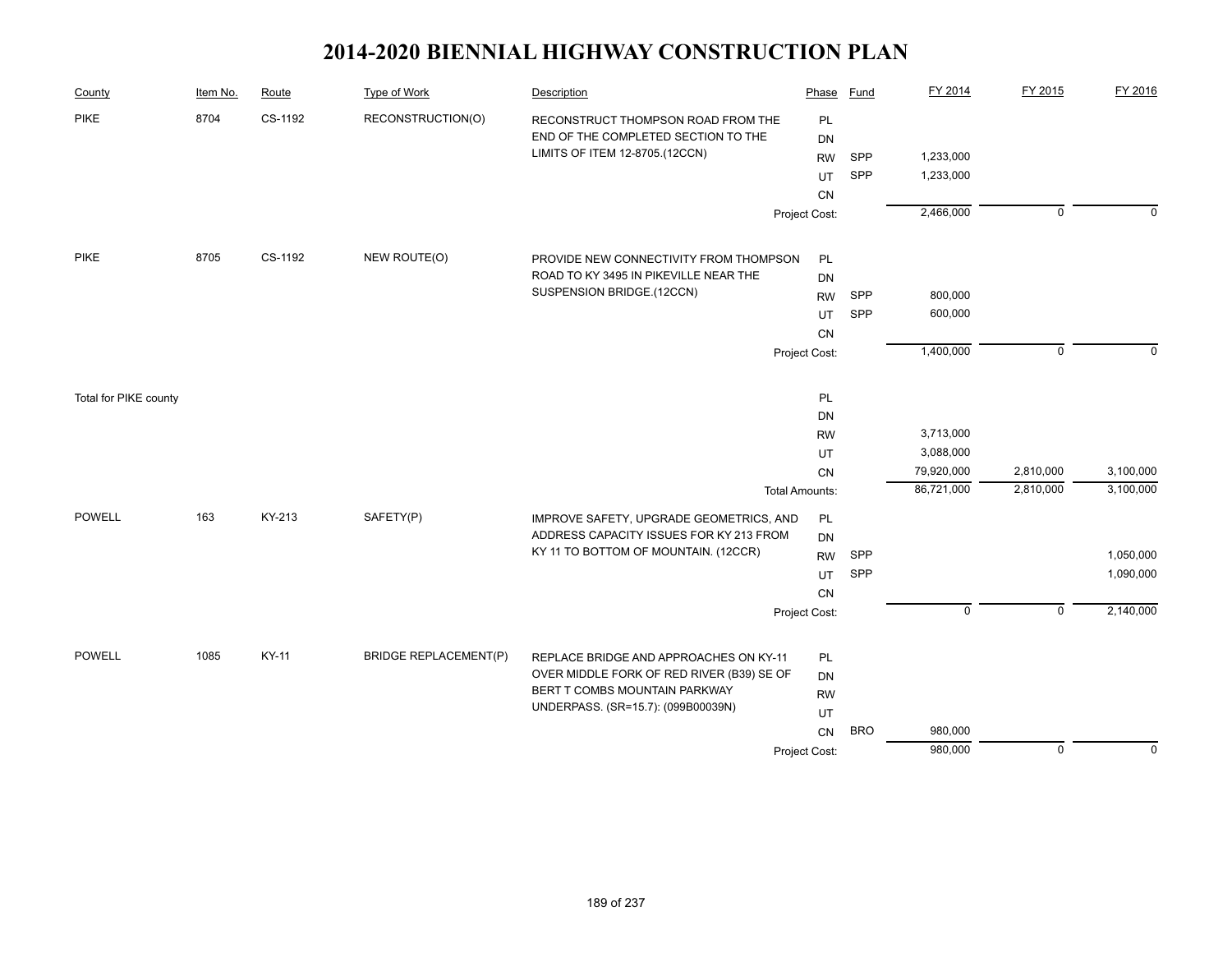| County                  | Item No. | Route   | <b>Type of Work</b>          | Description                                                                         | Phase                 | Fund       | FY 2014        | FY 2015           | FY 2016     |
|-------------------------|----------|---------|------------------------------|-------------------------------------------------------------------------------------|-----------------------|------------|----------------|-------------------|-------------|
| <b>POWELL</b>           | 1097     | KY-1057 | <b>BRIDGE REPLACEMENT(P)</b> | REPLACE BRIDGE ON KY-1057 OVER FRAMES                                               | PL                    |            |                |                   |             |
|                         |          |         |                              | BRANCH 0.01 N OF WILLOUGHBY RD (CR-1237)                                            | DN                    |            |                |                   |             |
|                         |          |         |                              | (SR 38.3) 099B00079N.                                                               | <b>RW</b>             |            |                |                   |             |
|                         |          |         |                              |                                                                                     | UT                    | <b>BRO</b> | 20,000         |                   |             |
|                         |          |         |                              |                                                                                     | CN                    | <b>BRO</b> |                | 150,000           |             |
|                         |          |         |                              |                                                                                     | Project Cost:         |            | 20,000         | 150,000           | $\mathbf 0$ |
| Total for POWELL county |          |         |                              |                                                                                     | PL                    |            |                |                   |             |
|                         |          |         |                              |                                                                                     | DN                    |            |                |                   |             |
|                         |          |         |                              |                                                                                     | <b>RW</b>             |            |                |                   | 1,050,000   |
|                         |          |         |                              |                                                                                     | UT                    |            | 20,000         |                   | 1,090,000   |
|                         |          |         |                              |                                                                                     | CN                    |            | 980,000        | 150,000           |             |
|                         |          |         |                              |                                                                                     | <b>Total Amounts:</b> |            | 1,000,000      | 150,000           | 2,140,000   |
| <b>PULASKI</b>          | 59.11    | $I-66$  | PE & ENVIRONMENTAL(O)        | I-66 SOMERSET TO LONDON. (2006KYD)(10CCR)                                           | PL                    |            |                |                   |             |
|                         |          |         |                              |                                                                                     | DN                    |            |                |                   |             |
|                         |          |         |                              |                                                                                     | <b>RW</b>             |            |                |                   |             |
|                         |          |         |                              |                                                                                     | UT                    |            |                |                   |             |
|                         |          |         |                              |                                                                                     | ${\sf CN}$            | <b>KYD</b> | 3,219,838      |                   |             |
|                         |          |         |                              |                                                                                     | Project Cost:         |            | 3,219,838      | $\mathbf 0$       | $\Omega$    |
| <b>PULASKI</b>          | 59.21    | $I-66$  | NEW ROUTE(O)                 | I-66 NORTHERN BYPASS AROUND SOMERSET.                                               | PL                    |            |                |                   |             |
|                         |          |         |                              | (2006KYD)                                                                           | DN                    |            |                |                   |             |
|                         |          |         |                              |                                                                                     | <b>RW</b>             |            |                |                   |             |
|                         |          |         |                              |                                                                                     | UT                    |            |                |                   |             |
|                         |          |         |                              |                                                                                     | ${\sf CN}$            | <b>KYD</b> | 1,470,000      |                   |             |
|                         |          |         |                              |                                                                                     | Project Cost:         |            | 1,470,000      | $\mathsf 0$       | $\mathbf 0$ |
|                         |          |         |                              |                                                                                     |                       |            |                |                   |             |
| <b>PULASKI</b>          | 121      | KY-196  | SAFETY(P)                    | HORIZONTAL AND VERTICAL REALIGNMENT OF<br>KY-196 AT WHITE OAK CREEK FROM 1.0 MILE E | PL                    |            |                |                   |             |
|                         |          |         |                              | OF WARNER ROAD TO 0.3 MILE W OF SIEVERS                                             | <b>DN</b>             |            |                |                   |             |
|                         |          |         |                              | ROAD.(10CCR)                                                                        | <b>RW</b>             | SP         |                | 70,000<br>180,000 |             |
|                         |          |         |                              |                                                                                     | UT                    | SP<br>SP   |                |                   | 1,410,000   |
|                         |          |         |                              |                                                                                     | CN                    |            | $\overline{0}$ | 250,000           | 1,410,000   |
|                         |          |         |                              |                                                                                     | Project Cost:         |            |                |                   |             |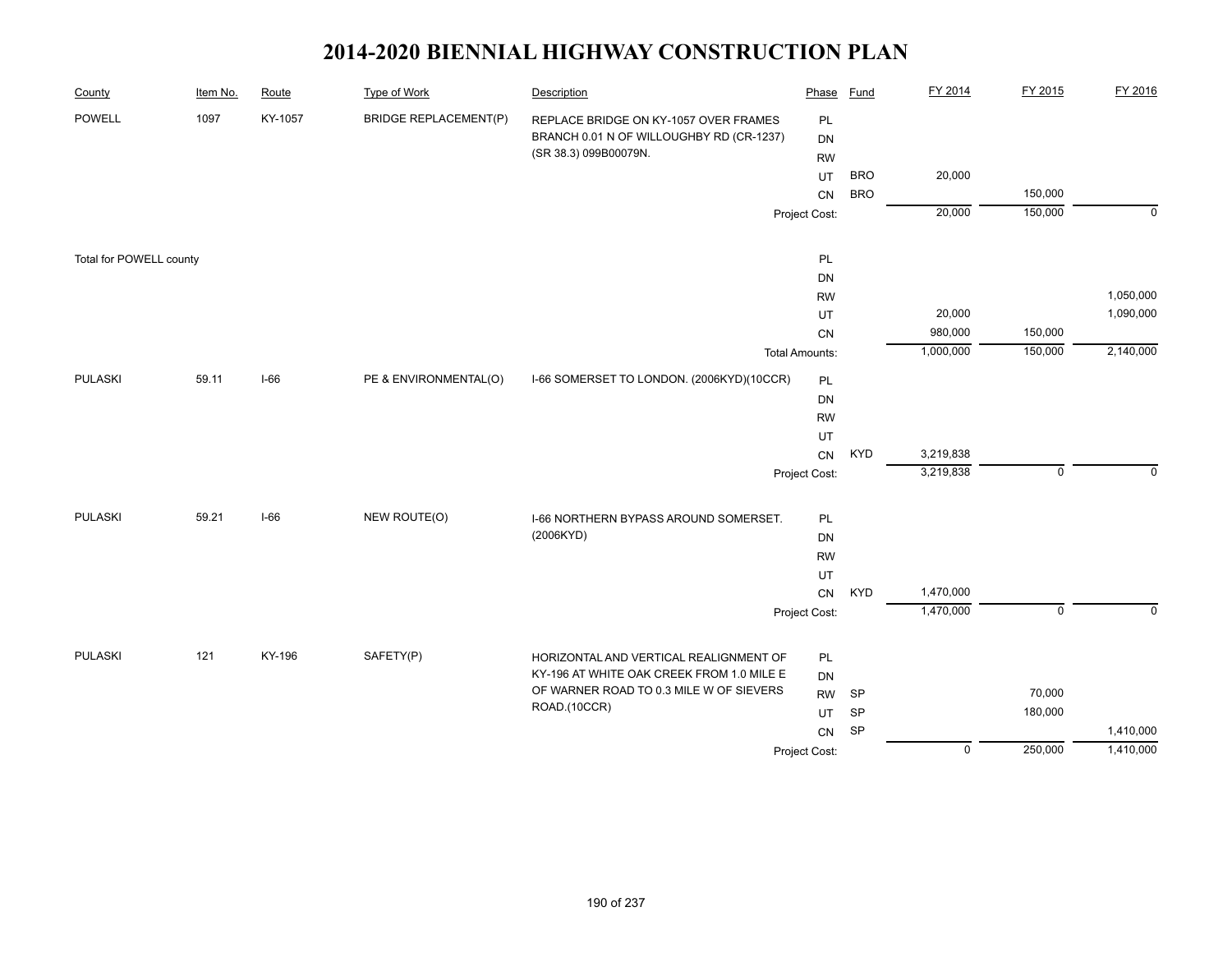| County         | Item No. | Route        | Type of Work                 | Description                                                                     | Phase                  | Fund       | FY 2014     | FY 2015        | FY 2016  |
|----------------|----------|--------------|------------------------------|---------------------------------------------------------------------------------|------------------------|------------|-------------|----------------|----------|
| <b>PULASKI</b> | 147      | <b>US-27</b> | SAFETY-HAZARD ELIM(P)        | MEDIAN SAFETY IMPROVEMENTS WITH<br>LEFT-TURN LANES ON US-27 FROM 0.05 MILE      | <b>PL</b><br><b>DN</b> |            |             |                |          |
|                |          |              |                              | NORTH OF LOST LODGE ROAD TO BOAT DOCK                                           | <b>RW</b>              |            |             |                |          |
|                |          |              |                              | ROAD. (2006BOPC)(10CCR)                                                         | UT                     |            |             |                |          |
|                |          |              |                              |                                                                                 | <b>CN</b>              | SP         | 510,000     |                |          |
|                |          |              |                              |                                                                                 | Project Cost:          |            | 510,000     | $\overline{0}$ | $\Omega$ |
| <b>PULASKI</b> | 1054     | KY-196       | <b>BRIDGE REPLACEMENT(P)</b> |                                                                                 |                        |            |             |                |          |
|                |          |              |                              | REPLACE BRIDGE ON KY 196 OVER SPUTTER<br>CREEK 0.757 MILE W OF KY 1664(SR 30.5) | PL<br>DN               |            |             |                |          |
|                |          |              |                              | 100B00026N                                                                      | <b>RW</b>              |            |             |                |          |
|                |          |              |                              |                                                                                 | <b>UT</b>              | <b>BRO</b> | 170,000     |                |          |
|                |          |              |                              |                                                                                 | <b>CN</b>              | <b>BRO</b> |             | 610,000        |          |
|                |          |              |                              |                                                                                 | Project Cost:          |            | 170,000     | 610,000        | $\Omega$ |
|                |          |              |                              |                                                                                 |                        |            |             |                |          |
| <b>PULASKI</b> | 1056     | KY-1674      | <b>BRIDGE REPLACEMENT(P)</b> | REPLACE BRIDGE ON KY 1674 OVER BIG CLIFTY                                       | PL                     |            |             |                |          |
|                |          |              |                              | CREEK AT BETHLEHEM RIDGE RD (CR 1672)(SR                                        | <b>DN</b>              |            |             |                |          |
|                |          |              |                              | 44.7) 100B00056N                                                                | <b>RW</b>              | <b>BRO</b> |             | 30,000         |          |
|                |          |              |                              |                                                                                 | UT                     | <b>BRO</b> |             | 30,000         |          |
|                |          |              |                              |                                                                                 | CN                     | <b>BRO</b> |             |                | 390,000  |
|                |          |              |                              |                                                                                 | Project Cost:          |            | $\mathbf 0$ | 60,000         | 390,000  |
| <b>PULASKI</b> | 1059     | CR-1086      | <b>BRIDGE REPLACEMENT(P)</b> | REPLACE BRIDGE ON GLADE FORK RD (CR                                             | PL                     |            |             |                |          |
|                |          |              |                              | 1086) OVER GLADE FORK CREEK 0.06 MILE S                                         | DN                     |            |             |                |          |
|                |          |              |                              | OF JIM WEAVER RD (CR 1087)(SR 18.6)                                             | <b>RW</b>              | <b>BRZ</b> | 60,000      |                |          |
|                |          |              |                              | 100C00010N                                                                      | UT                     | <b>BRZ</b> | 130,000     |                |          |
|                |          |              |                              |                                                                                 | CN                     | <b>BRZ</b> |             | 600,000        |          |
|                |          |              |                              |                                                                                 | Project Cost:          |            | 190,000     | 600,000        | $\Omega$ |
| <b>PULASKI</b> | 2007     | KY-80        | PAVEMENT REHAB-PRI(P)        | SOMERSET-LONDON ROAD (KY-80)                                                    | PL                     |            |             |                |          |
|                |          |              |                              | WESTBOUND LANES ONLY, FROM KY-80B                                               | DN                     |            |             |                |          |
|                |          |              |                              | BYPASS (MP 21.579) TO KY-461(MP 28.119).                                        | <b>RW</b>              |            |             |                |          |
|                |          |              |                              | (2006BOPC)                                                                      | UT                     |            |             |                |          |
|                |          |              |                              |                                                                                 | CN                     | SP         | 1,050,000   |                |          |
|                |          |              |                              |                                                                                 | Project Cost:          |            | 1,050,000   | $\mathbf 0$    | $\Omega$ |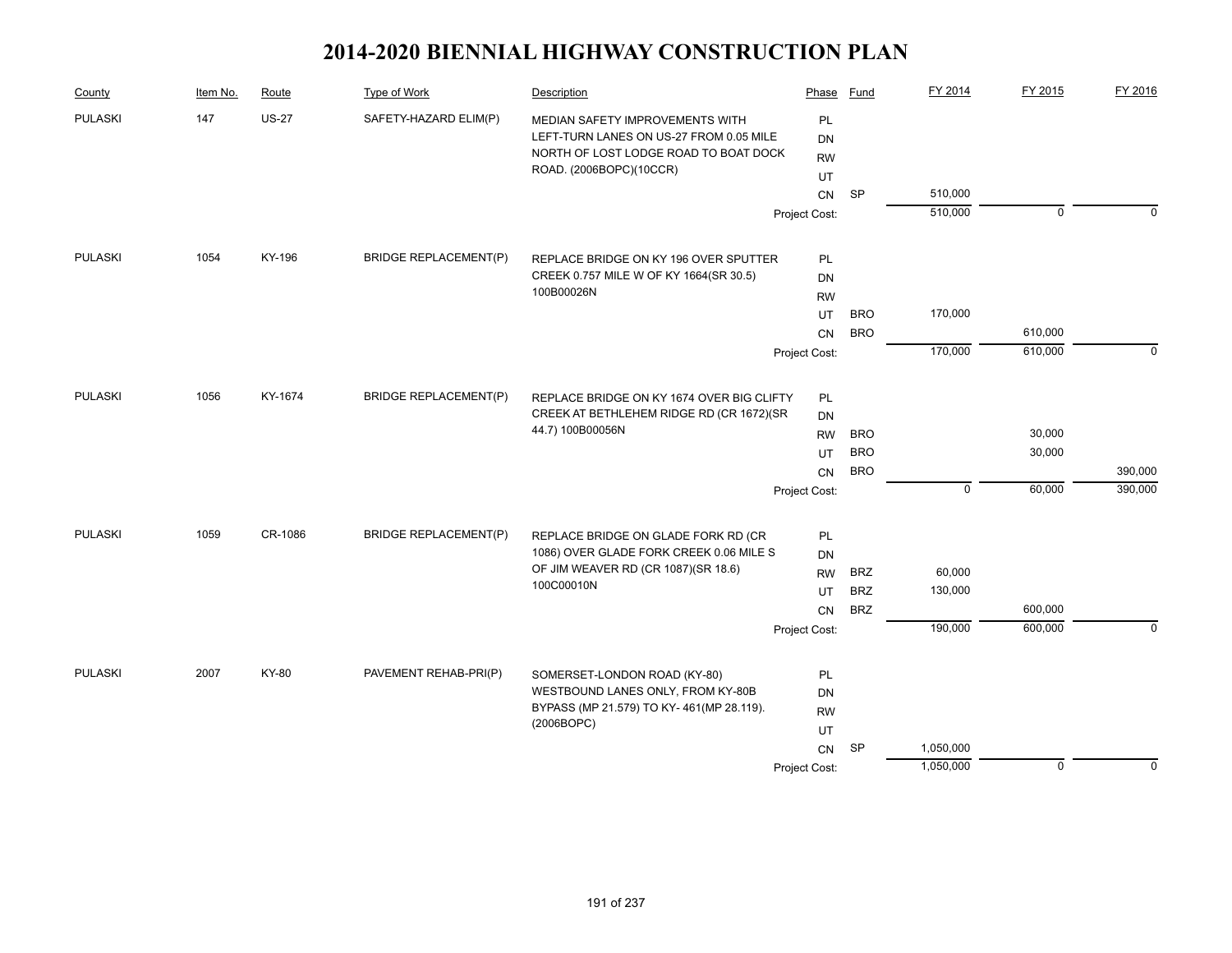| County                   | Item No. | Route        | <b>Type of Work</b> | Description                                                                            | Phase                 | <b>Fund</b> | FY 2014     | FY 2015        | FY 2016     |
|--------------------------|----------|--------------|---------------------|----------------------------------------------------------------------------------------|-----------------------|-------------|-------------|----------------|-------------|
| <b>PULASKI</b>           | 5004     | LN-9008      | ROCKFALL MITIGTN(P) | CORRECT ROCKFALL HAZARD @ MP 84.6 TO<br>84.8 (BOTH SIDES OF ROADWAY)(10CCR)<br>(12CCR) | PL<br><b>DN</b>       |             |             |                |             |
|                          |          |              |                     |                                                                                        | <b>RW</b>             |             |             |                |             |
|                          |          |              |                     |                                                                                        | UT<br>CN              | SP          | 4,160,000   |                |             |
|                          |          |              |                     |                                                                                        | Project Cost:         |             | 4,160,000   | $\overline{0}$ | $\mathbf 0$ |
|                          |          |              |                     |                                                                                        |                       |             |             |                |             |
| <b>PULASKI</b>           | 8853     | $I-66$       | ROCKFALL MITIGTN(P) | CORRECT ROCKFALL HAZARD ON NORTHERN                                                    | PL                    |             |             |                |             |
|                          |          |              |                     | <b>BYPASS</b>                                                                          | DN                    |             |             |                |             |
|                          |          |              |                     |                                                                                        | <b>RW</b>             |             |             |                |             |
|                          |          |              |                     |                                                                                        | UT                    |             |             |                |             |
|                          |          |              |                     |                                                                                        | CN                    | SP          |             | 2,000,000      |             |
|                          |          |              |                     |                                                                                        | Project Cost:         |             | $\mathbf 0$ | 2,000,000      | $\mathbf 0$ |
| Total for PULASKI county |          |              |                     |                                                                                        | PL                    |             |             |                |             |
|                          |          |              |                     |                                                                                        | DN                    |             |             |                |             |
|                          |          |              |                     |                                                                                        | <b>RW</b>             |             | 60,000      | 100,000        |             |
|                          |          |              |                     |                                                                                        | UT                    |             | 300,000     | 210,000        |             |
|                          |          |              |                     |                                                                                        | CN                    |             | 10,409,838  | 3,210,000      | 1,800,000   |
|                          |          |              |                     |                                                                                        | <b>Total Amounts:</b> |             | 10,769,838  | 3,520,000      | 1,800,000   |
| <b>ROBERTSON</b>         | 8507.01  | <b>US-62</b> | SAFETY(P)           | RECONSTRUCT US 62/KY 616 INTERSECTION AT                                               | PL                    |             |             |                |             |
|                          |          |              |                     | NEW ROBERTSON COUNTY SCHOOL TO ADD                                                     | DN                    |             |             |                |             |
|                          |          |              |                     | TURN LANES AND IMPROVE SIGHT DISTANCE.<br>(12CCR)                                      | <b>RW</b>             |             |             |                |             |
|                          |          |              |                     |                                                                                        | UT                    |             |             |                |             |
|                          |          |              |                     |                                                                                        | CN                    | SPP         | 1,100,000   |                |             |
|                          |          |              |                     |                                                                                        | Project Cost:         |             | 1,100,000   | $\mathbf 0$    | $\mathbf 0$ |
| <b>ROBERTSON</b>         | 8711     | KY-616       | RECONSTRUCTION(O)   | IMPROVE CURVE ON KY 616 AND IMPROVE                                                    | PL                    |             |             |                |             |
|                          |          |              |                     | ROADWAY FROM THE NEW ROBERTSON                                                         | <b>DN</b>             |             |             |                |             |
|                          |          |              |                     | COUNTY SCHOOL TO MT OLIVET. (12CCN)                                                    | <b>RW</b>             | SPP         | 250,000     |                |             |
|                          |          |              |                     |                                                                                        | UT                    | SPP         | 100,000     |                |             |
|                          |          |              |                     |                                                                                        | CN                    |             |             |                |             |
|                          |          |              |                     |                                                                                        | Project Cost:         |             | 350,000     | $\mathbf 0$    | $\mathbf 0$ |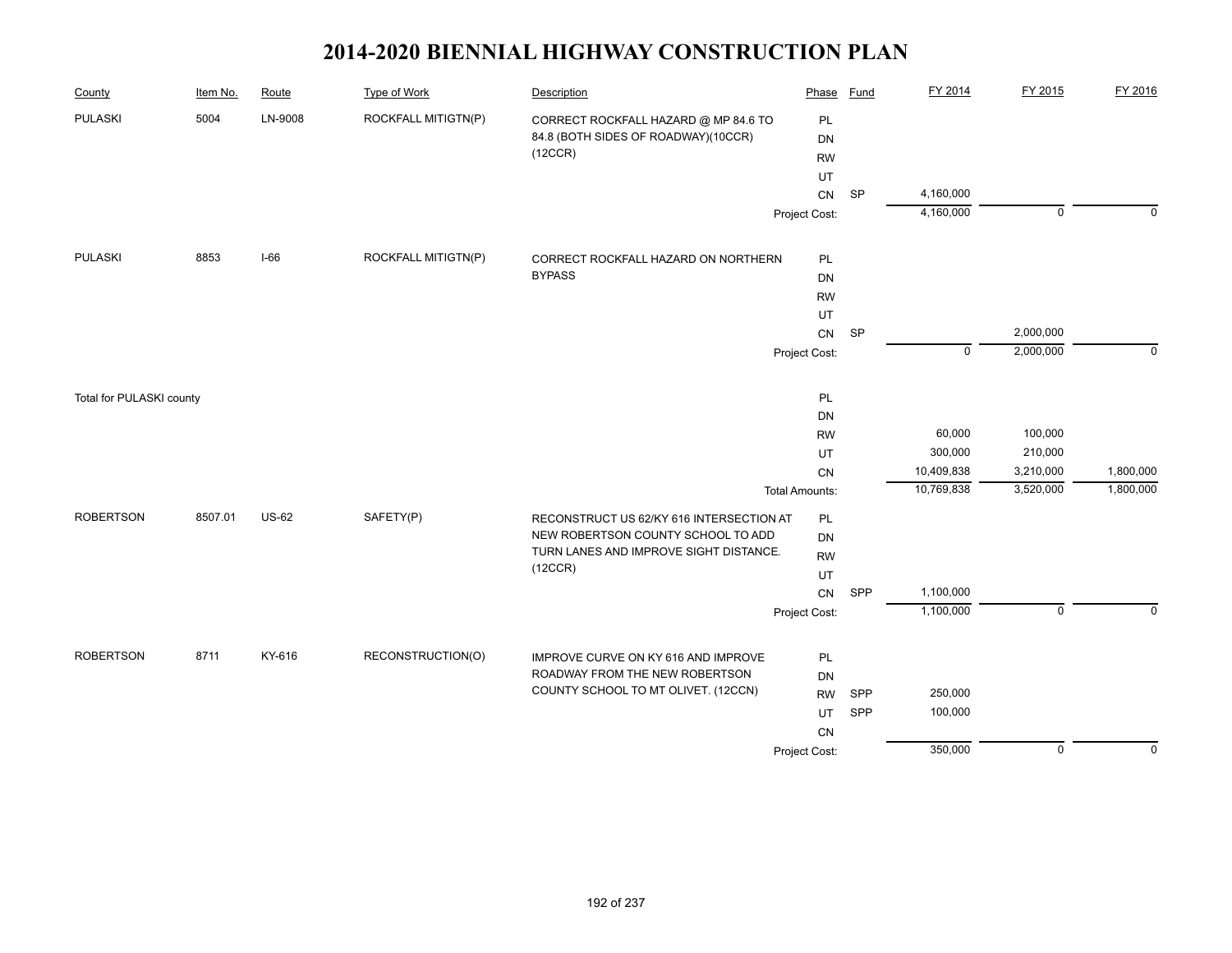| County                     | Item No. | Route    | <b>Type of Work</b>          | Description                                                 | Phase                 | <b>Fund</b> | FY 2014   | FY 2015     | FY 2016     |
|----------------------------|----------|----------|------------------------------|-------------------------------------------------------------|-----------------------|-------------|-----------|-------------|-------------|
| Total for ROBERTSON county |          |          |                              |                                                             | PL                    |             |           |             |             |
|                            |          |          |                              |                                                             | DN                    |             |           |             |             |
|                            |          |          |                              |                                                             | <b>RW</b>             |             | 250,000   |             |             |
|                            |          |          |                              |                                                             | UT                    |             | 100,000   |             |             |
|                            |          |          |                              |                                                             | CN                    |             | 1,100,000 |             |             |
|                            |          |          |                              |                                                             | <b>Total Amounts:</b> |             | 1,450,000 | $\mathbf 0$ | $\Omega$    |
| <b>ROCKCASTLE</b>          | 6.02     | $I - 75$ | MAJOR WIDENING(O)            | I-75 IN ROCKCASTLE COUNTY, KENTUCKY                         | <b>PL</b>             |             |           |             |             |
|                            |          |          |                              | (MILEPOINT 64.5 TO MILEPOINT 69.0), 4.5 MILES.              | <b>DN</b>             |             |           |             |             |
|                            |          |          |                              | (04KYD-KY070)                                               | <b>RW</b>             |             |           |             |             |
|                            |          |          |                              |                                                             | UT                    |             |           |             |             |
|                            |          |          |                              |                                                             | CN                    | <b>KYD</b>  | 855,000   |             |             |
|                            |          |          |                              |                                                             | Project Cost:         |             | 855,000   | $\mathbf 0$ |             |
|                            |          |          |                              |                                                             |                       |             |           |             |             |
| <b>ROCKCASTLE</b>          | 1052     | KY-1505  | <b>BRIDGE REPLACEMENT(P)</b> | REPLACE BRIDGE ON KY 1505 OVER DIX RIVER                    | PL                    |             |           |             |             |
|                            |          |          |                              | 0.037 EAST OF KY 2250 (OLD US-150) (SR 25.2)<br>102B00046N. | <b>DN</b>             |             |           |             |             |
|                            |          |          |                              |                                                             | <b>RW</b>             | <b>BRO</b>  | 40,000    |             |             |
|                            |          |          |                              |                                                             | UT                    | <b>BRO</b>  | 50,000    |             |             |
|                            |          |          |                              |                                                             | CN                    | <b>BRO</b>  |           | 520,000     |             |
|                            |          |          |                              |                                                             | Project Cost:         |             | 90,000    | 520,000     | $\Omega$    |
| <b>ROCKCASTLE</b>          | 1053     | KY-1787  | <b>BRIDGE REPLACEMENT(P)</b> | REPLACE BRIDGE ON KY 1787 OVER DAVIS                        | PL                    |             |           |             |             |
|                            |          |          |                              | BRANCH 0.07 S OF SALT SPRINGS HOLLOW                        | DN                    |             |           |             |             |
|                            |          |          |                              | RD(CR-1048)(SR 37.5) 102B00038N                             | <b>RW</b>             | <b>BRO</b>  | 50,000    |             |             |
|                            |          |          |                              |                                                             | UT                    | <b>BRO</b>  | 120,000   |             |             |
|                            |          |          |                              |                                                             | CN                    | <b>BRO</b>  |           | 750,000     |             |
|                            |          |          |                              |                                                             | Project Cost:         |             | 170,000   | 750,000     | $\mathbf 0$ |
|                            |          |          |                              |                                                             |                       |             |           |             |             |
| <b>ROCKCASTLE</b>          | 1057     | CR-1071  | <b>BRIDGE REPLACEMENT(P)</b> | REPLACE BRIDGE ON WILDIE RD (CR 1071)                       | <b>PL</b>             |             |           |             |             |
|                            |          |          |                              | OVER CLEAR CREEK 0.67 MILE S OF                             | <b>DN</b>             |             |           |             |             |
|                            |          |          |                              | DISPUTANTA RD (KY 1787)(SR 17.6)                            | <b>RW</b>             | <b>BRZ</b>  | 60,000    |             |             |
|                            |          |          |                              | 102C00008N                                                  | UT                    | <b>BRZ</b>  | 110,000   |             |             |
|                            |          |          |                              |                                                             | CN                    | <b>BRZ</b>  |           | 610,000     |             |
|                            |          |          |                              |                                                             | Project Cost:         |             | 170,000   | 610,000     | $\mathbf 0$ |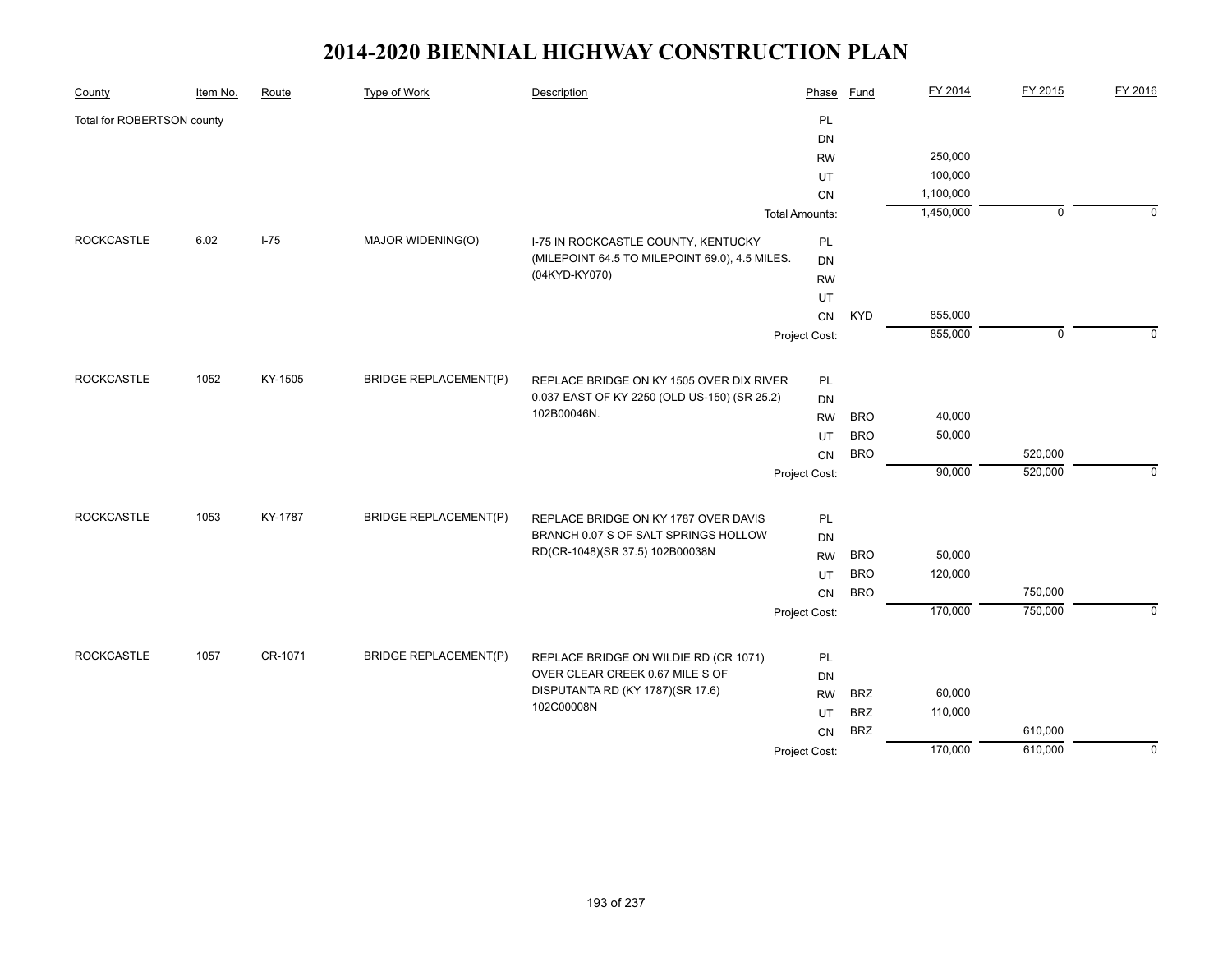| 1058<br>CR-1071<br><b>ROCKCASTLE</b><br><b>BRIDGE REPLACEMENT(P)</b><br><b>PL</b><br>REPLACE BRIDGE ON WILDIE RD (CR 1071)<br>OVER CLEAR CREEK 0.2 MILE S OF DISPUTANTA<br>DN<br>RD (KY 1787)(SR 17.6) 102C00009N<br>60,000<br><b>RW</b><br><b>BRZ</b><br><b>BRZ</b><br>110,000<br>UT<br><b>BRZ</b><br>620,000<br>CN<br>170,000<br>620,000<br>$\mathbf 0$<br>Project Cost:<br><b>ROCKCASTLE</b><br>1063<br>CR-1140<br><b>BRIDGE REPLACEMENT(P)</b><br>PL<br>REPLACE BRIDGE OVER MULLINS SPRING ON<br>MULLINS STATION ROAD (CR 1140) 0.4 MI N OF<br><b>BRZ</b><br>250,000<br><b>DN</b><br>US 25 (102C00012N)(SR=11.9) (EBRP)<br><b>BRZ</b><br><b>RW</b><br>75,000<br><b>BRZ</b><br>20,000<br>UT<br><b>BRZ</b><br>420,000<br>CN<br>515,000<br>$\mathbf 0$<br>250,000<br>Project Cost:<br><b>ROCKCASTLE</b><br>5009<br>KY-1329<br>LANDSLIDE REPAIR(P)<br>PL<br>LANDSLIDE REPAIR ON KY-1329 FROM LUNER<br>ROAD AT THE LAUREL COUNTY LINE,<br>DN<br>NORTHEAST TO JCT. US-25. (2002BOPC)<br>60,000<br><b>RW</b><br><b>SP</b><br><b>SP</b><br>60,000<br>UT<br>SP<br>870,000<br>CN<br>120,000<br>870,000<br>$\mathbf 0$<br>Project Cost:<br><b>ROCKCASTLE</b><br>8718<br>$I - 75$<br>MAJOR WIDENING(O)<br>PL<br>MAKE I-75 THREE LANES IN EACH DIRECTION<br>FROM EXIT 55 TO EXIT 69. (SEE 8-8718.01 FOR<br>DN<br>ADDITIONAL FUNDING FOR THIS PROJECT).<br><b>RW</b><br>(12CCN)<br>UT<br>99,000,000<br><b>SP</b><br>CN<br>$\mathbf 0$<br>99,000,000<br>$\mathbf 0$<br>Project Cost:<br>$I-75$<br><b>ROCKCASTLE</b><br>8718.01<br>PREFINANCD CONVRSN(O)<br>PL<br>MAKE I-75 THREE LANES IN EACH DIRECTION<br>FROM EXIT 55 TO EXIT 69. (ADDITIONAL<br>DN<br>FUNDING FOR C PHASE) (12CCN)<br><b>RW</b><br>UT<br>CN<br>SP<br>39,000,000<br>$\mathbf 0$<br>Project Cost: | County | Item No. | Route | Type of Work | Description | Phase | Fund | FY 2014 | FY 2015    | FY 2016 |
|----------------------------------------------------------------------------------------------------------------------------------------------------------------------------------------------------------------------------------------------------------------------------------------------------------------------------------------------------------------------------------------------------------------------------------------------------------------------------------------------------------------------------------------------------------------------------------------------------------------------------------------------------------------------------------------------------------------------------------------------------------------------------------------------------------------------------------------------------------------------------------------------------------------------------------------------------------------------------------------------------------------------------------------------------------------------------------------------------------------------------------------------------------------------------------------------------------------------------------------------------------------------------------------------------------------------------------------------------------------------------------------------------------------------------------------------------------------------------------------------------------------------------------------------------------------------------------------------------------------------------------------------------------------------------------------------------------------------------------------------------------|--------|----------|-------|--------------|-------------|-------|------|---------|------------|---------|
|                                                                                                                                                                                                                                                                                                                                                                                                                                                                                                                                                                                                                                                                                                                                                                                                                                                                                                                                                                                                                                                                                                                                                                                                                                                                                                                                                                                                                                                                                                                                                                                                                                                                                                                                                          |        |          |       |              |             |       |      |         |            |         |
|                                                                                                                                                                                                                                                                                                                                                                                                                                                                                                                                                                                                                                                                                                                                                                                                                                                                                                                                                                                                                                                                                                                                                                                                                                                                                                                                                                                                                                                                                                                                                                                                                                                                                                                                                          |        |          |       |              |             |       |      |         |            |         |
|                                                                                                                                                                                                                                                                                                                                                                                                                                                                                                                                                                                                                                                                                                                                                                                                                                                                                                                                                                                                                                                                                                                                                                                                                                                                                                                                                                                                                                                                                                                                                                                                                                                                                                                                                          |        |          |       |              |             |       |      |         |            |         |
|                                                                                                                                                                                                                                                                                                                                                                                                                                                                                                                                                                                                                                                                                                                                                                                                                                                                                                                                                                                                                                                                                                                                                                                                                                                                                                                                                                                                                                                                                                                                                                                                                                                                                                                                                          |        |          |       |              |             |       |      |         |            |         |
|                                                                                                                                                                                                                                                                                                                                                                                                                                                                                                                                                                                                                                                                                                                                                                                                                                                                                                                                                                                                                                                                                                                                                                                                                                                                                                                                                                                                                                                                                                                                                                                                                                                                                                                                                          |        |          |       |              |             |       |      |         |            |         |
|                                                                                                                                                                                                                                                                                                                                                                                                                                                                                                                                                                                                                                                                                                                                                                                                                                                                                                                                                                                                                                                                                                                                                                                                                                                                                                                                                                                                                                                                                                                                                                                                                                                                                                                                                          |        |          |       |              |             |       |      |         |            |         |
|                                                                                                                                                                                                                                                                                                                                                                                                                                                                                                                                                                                                                                                                                                                                                                                                                                                                                                                                                                                                                                                                                                                                                                                                                                                                                                                                                                                                                                                                                                                                                                                                                                                                                                                                                          |        |          |       |              |             |       |      |         |            |         |
|                                                                                                                                                                                                                                                                                                                                                                                                                                                                                                                                                                                                                                                                                                                                                                                                                                                                                                                                                                                                                                                                                                                                                                                                                                                                                                                                                                                                                                                                                                                                                                                                                                                                                                                                                          |        |          |       |              |             |       |      |         |            |         |
|                                                                                                                                                                                                                                                                                                                                                                                                                                                                                                                                                                                                                                                                                                                                                                                                                                                                                                                                                                                                                                                                                                                                                                                                                                                                                                                                                                                                                                                                                                                                                                                                                                                                                                                                                          |        |          |       |              |             |       |      |         |            |         |
|                                                                                                                                                                                                                                                                                                                                                                                                                                                                                                                                                                                                                                                                                                                                                                                                                                                                                                                                                                                                                                                                                                                                                                                                                                                                                                                                                                                                                                                                                                                                                                                                                                                                                                                                                          |        |          |       |              |             |       |      |         |            |         |
|                                                                                                                                                                                                                                                                                                                                                                                                                                                                                                                                                                                                                                                                                                                                                                                                                                                                                                                                                                                                                                                                                                                                                                                                                                                                                                                                                                                                                                                                                                                                                                                                                                                                                                                                                          |        |          |       |              |             |       |      |         |            |         |
|                                                                                                                                                                                                                                                                                                                                                                                                                                                                                                                                                                                                                                                                                                                                                                                                                                                                                                                                                                                                                                                                                                                                                                                                                                                                                                                                                                                                                                                                                                                                                                                                                                                                                                                                                          |        |          |       |              |             |       |      |         |            |         |
|                                                                                                                                                                                                                                                                                                                                                                                                                                                                                                                                                                                                                                                                                                                                                                                                                                                                                                                                                                                                                                                                                                                                                                                                                                                                                                                                                                                                                                                                                                                                                                                                                                                                                                                                                          |        |          |       |              |             |       |      |         |            |         |
|                                                                                                                                                                                                                                                                                                                                                                                                                                                                                                                                                                                                                                                                                                                                                                                                                                                                                                                                                                                                                                                                                                                                                                                                                                                                                                                                                                                                                                                                                                                                                                                                                                                                                                                                                          |        |          |       |              |             |       |      |         |            |         |
|                                                                                                                                                                                                                                                                                                                                                                                                                                                                                                                                                                                                                                                                                                                                                                                                                                                                                                                                                                                                                                                                                                                                                                                                                                                                                                                                                                                                                                                                                                                                                                                                                                                                                                                                                          |        |          |       |              |             |       |      |         |            |         |
|                                                                                                                                                                                                                                                                                                                                                                                                                                                                                                                                                                                                                                                                                                                                                                                                                                                                                                                                                                                                                                                                                                                                                                                                                                                                                                                                                                                                                                                                                                                                                                                                                                                                                                                                                          |        |          |       |              |             |       |      |         |            |         |
|                                                                                                                                                                                                                                                                                                                                                                                                                                                                                                                                                                                                                                                                                                                                                                                                                                                                                                                                                                                                                                                                                                                                                                                                                                                                                                                                                                                                                                                                                                                                                                                                                                                                                                                                                          |        |          |       |              |             |       |      |         |            |         |
|                                                                                                                                                                                                                                                                                                                                                                                                                                                                                                                                                                                                                                                                                                                                                                                                                                                                                                                                                                                                                                                                                                                                                                                                                                                                                                                                                                                                                                                                                                                                                                                                                                                                                                                                                          |        |          |       |              |             |       |      |         |            |         |
|                                                                                                                                                                                                                                                                                                                                                                                                                                                                                                                                                                                                                                                                                                                                                                                                                                                                                                                                                                                                                                                                                                                                                                                                                                                                                                                                                                                                                                                                                                                                                                                                                                                                                                                                                          |        |          |       |              |             |       |      |         |            |         |
|                                                                                                                                                                                                                                                                                                                                                                                                                                                                                                                                                                                                                                                                                                                                                                                                                                                                                                                                                                                                                                                                                                                                                                                                                                                                                                                                                                                                                                                                                                                                                                                                                                                                                                                                                          |        |          |       |              |             |       |      |         |            |         |
|                                                                                                                                                                                                                                                                                                                                                                                                                                                                                                                                                                                                                                                                                                                                                                                                                                                                                                                                                                                                                                                                                                                                                                                                                                                                                                                                                                                                                                                                                                                                                                                                                                                                                                                                                          |        |          |       |              |             |       |      |         |            |         |
|                                                                                                                                                                                                                                                                                                                                                                                                                                                                                                                                                                                                                                                                                                                                                                                                                                                                                                                                                                                                                                                                                                                                                                                                                                                                                                                                                                                                                                                                                                                                                                                                                                                                                                                                                          |        |          |       |              |             |       |      |         |            |         |
|                                                                                                                                                                                                                                                                                                                                                                                                                                                                                                                                                                                                                                                                                                                                                                                                                                                                                                                                                                                                                                                                                                                                                                                                                                                                                                                                                                                                                                                                                                                                                                                                                                                                                                                                                          |        |          |       |              |             |       |      |         |            |         |
|                                                                                                                                                                                                                                                                                                                                                                                                                                                                                                                                                                                                                                                                                                                                                                                                                                                                                                                                                                                                                                                                                                                                                                                                                                                                                                                                                                                                                                                                                                                                                                                                                                                                                                                                                          |        |          |       |              |             |       |      |         |            |         |
|                                                                                                                                                                                                                                                                                                                                                                                                                                                                                                                                                                                                                                                                                                                                                                                                                                                                                                                                                                                                                                                                                                                                                                                                                                                                                                                                                                                                                                                                                                                                                                                                                                                                                                                                                          |        |          |       |              |             |       |      |         |            |         |
|                                                                                                                                                                                                                                                                                                                                                                                                                                                                                                                                                                                                                                                                                                                                                                                                                                                                                                                                                                                                                                                                                                                                                                                                                                                                                                                                                                                                                                                                                                                                                                                                                                                                                                                                                          |        |          |       |              |             |       |      |         |            |         |
|                                                                                                                                                                                                                                                                                                                                                                                                                                                                                                                                                                                                                                                                                                                                                                                                                                                                                                                                                                                                                                                                                                                                                                                                                                                                                                                                                                                                                                                                                                                                                                                                                                                                                                                                                          |        |          |       |              |             |       |      |         |            |         |
|                                                                                                                                                                                                                                                                                                                                                                                                                                                                                                                                                                                                                                                                                                                                                                                                                                                                                                                                                                                                                                                                                                                                                                                                                                                                                                                                                                                                                                                                                                                                                                                                                                                                                                                                                          |        |          |       |              |             |       |      |         |            |         |
|                                                                                                                                                                                                                                                                                                                                                                                                                                                                                                                                                                                                                                                                                                                                                                                                                                                                                                                                                                                                                                                                                                                                                                                                                                                                                                                                                                                                                                                                                                                                                                                                                                                                                                                                                          |        |          |       |              |             |       |      |         |            |         |
|                                                                                                                                                                                                                                                                                                                                                                                                                                                                                                                                                                                                                                                                                                                                                                                                                                                                                                                                                                                                                                                                                                                                                                                                                                                                                                                                                                                                                                                                                                                                                                                                                                                                                                                                                          |        |          |       |              |             |       |      |         |            |         |
|                                                                                                                                                                                                                                                                                                                                                                                                                                                                                                                                                                                                                                                                                                                                                                                                                                                                                                                                                                                                                                                                                                                                                                                                                                                                                                                                                                                                                                                                                                                                                                                                                                                                                                                                                          |        |          |       |              |             |       |      |         | 39,000,000 | 0       |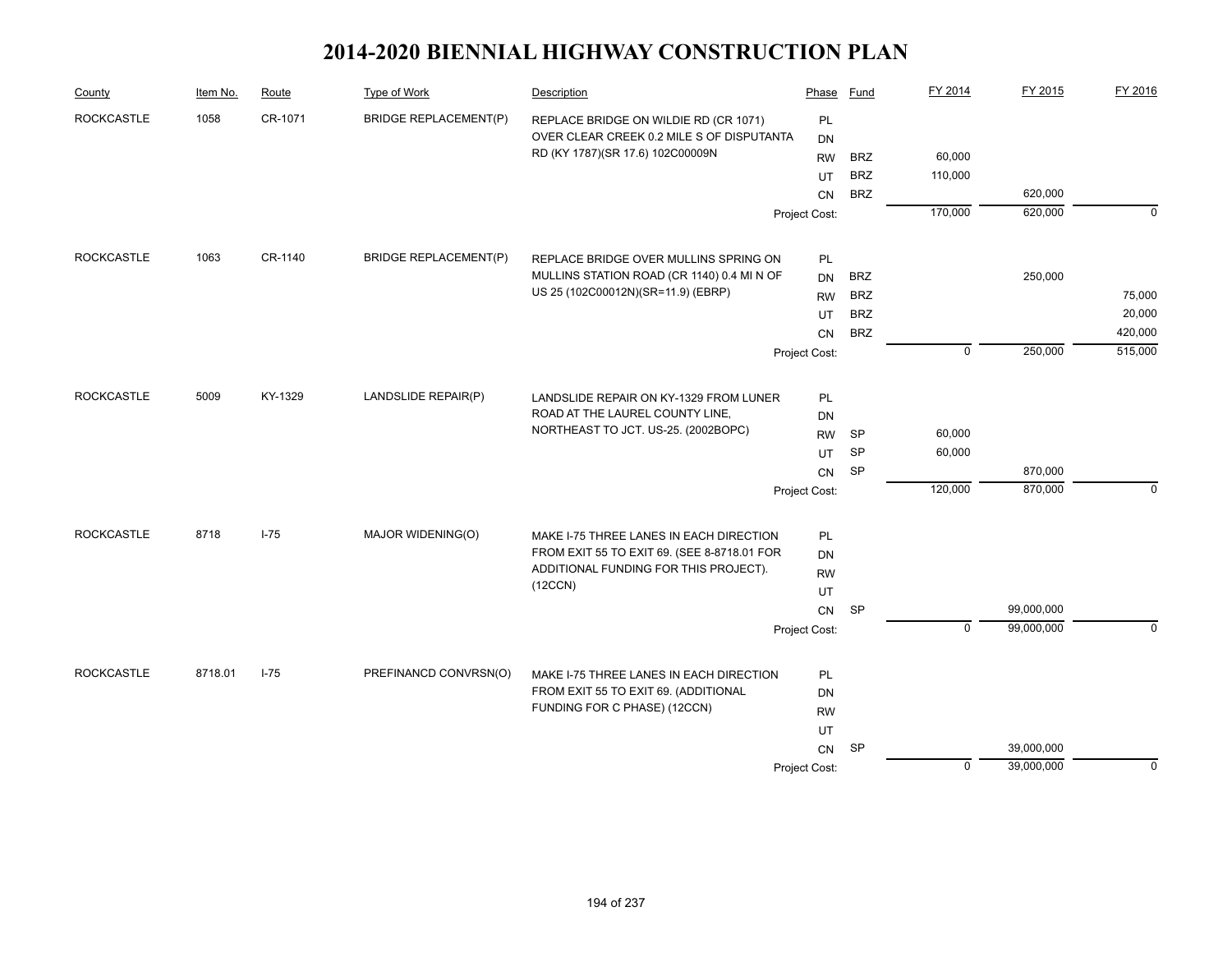| County                      | Item No. | Route        | <b>Type of Work</b>   | Description                                                                | Phase                 | <b>Fund</b> | FY 2014     | FY 2015        | FY 2016     |
|-----------------------------|----------|--------------|-----------------------|----------------------------------------------------------------------------|-----------------------|-------------|-------------|----------------|-------------|
| Total for ROCKCASTLE county |          |              |                       |                                                                            | <b>PL</b>             |             |             |                |             |
|                             |          |              |                       |                                                                            | <b>DN</b>             |             |             | 250,000        |             |
|                             |          |              |                       |                                                                            | <b>RW</b>             |             | 270,000     |                | 75,000      |
|                             |          |              |                       |                                                                            | UT                    |             | 450,000     |                | 20,000      |
|                             |          |              |                       |                                                                            | <b>CN</b>             |             | 855,000     | 141,370,000    | 420,000     |
|                             |          |              |                       |                                                                            | <b>Total Amounts:</b> |             | 1,575,000   | 141,620,000    | 515,000     |
| <b>ROWAN</b>                | 204      | KY-32        | RECONSTRUCTION(O)     | FROM PARK HILLS DRIVE TO VIKING DRIVE                                      | PL                    |             |             |                |             |
|                             |          |              |                       | NORTH. (12CCR)                                                             | DN                    |             |             |                |             |
|                             |          |              |                       |                                                                            | <b>RW</b>             | SPP         |             |                | 5,000,000   |
|                             |          |              |                       |                                                                            | UT                    | SPP         |             |                | 3,888,000   |
|                             |          |              |                       |                                                                            | CN                    |             |             |                |             |
|                             |          |              |                       |                                                                            | Project Cost:         |             | $\mathbf 0$ | $\overline{0}$ | 8,888,000   |
| <b>ROWAN</b>                | 227      | <b>US-60</b> | SAFETY(P)             |                                                                            |                       |             |             |                |             |
|                             |          |              |                       | CONSTRUCT TURN LANES INTO LAKESIDE<br>CHRISTIAN ACADEMY TO IMPROVE SAFETY. | PL                    |             |             |                |             |
|                             |          |              |                       | (12CCR)                                                                    | DN                    |             |             |                |             |
|                             |          |              |                       |                                                                            | <b>RW</b>             |             |             |                |             |
|                             |          |              |                       |                                                                            | UT                    |             |             |                |             |
|                             |          |              |                       |                                                                            | CN                    | SPP         | 250,000     |                |             |
|                             |          |              |                       |                                                                            | Project Cost:         |             | 250,000     | $\mathbf 0$    | $\Omega$    |
| <b>ROWAN</b>                | 301.1    | -0           | NEW ROUTE(O)          | NEW ROUTE FROM US-60/KY-32 EAST OF                                         | PL                    |             |             |                |             |
|                             |          |              |                       | MOREHEAD TO I-64 INCLUDING A NEW                                           | <b>DN</b>             | SP          | 3,000,000   |                |             |
|                             |          |              |                       | INTERCHANGE. (98CCN)(08CCR)                                                | <b>RW</b>             | SP          |             | 8,000,000      |             |
|                             |          |              |                       |                                                                            | UT                    | SP          |             | 3,000,000      |             |
|                             |          |              |                       |                                                                            | ${\sf CN}$            |             |             |                |             |
|                             |          |              |                       |                                                                            | Project Cost:         |             | 3,000,000   | 11,000,000     | $\mathbf 0$ |
|                             |          |              |                       |                                                                            |                       |             |             |                |             |
| <b>ROWAN</b>                | 920      | KY-519       | SAFETY-HAZARD ELIM(P) | INSTALLATION OF GUARDRAIL ALONG KY 519                                     | PL                    |             |             |                |             |
|                             |          |              |                       | FROM 1130 FEET NORTH OF LOWER LICK FORK                                    | DN                    |             |             |                |             |
|                             |          |              |                       | ROAD EXTENDING NORTH TO 998 FEET SOUTH<br>OF JUDY LANE. (2012BOP)          | <b>RW</b>             |             |             |                |             |
|                             |          |              |                       |                                                                            | UT                    |             |             |                |             |
|                             |          |              |                       |                                                                            | CN                    | <b>SAF</b>  | 90,000      |                |             |
|                             |          |              |                       |                                                                            | Project Cost:         |             | 90,000      | $\overline{0}$ | $\mathbf 0$ |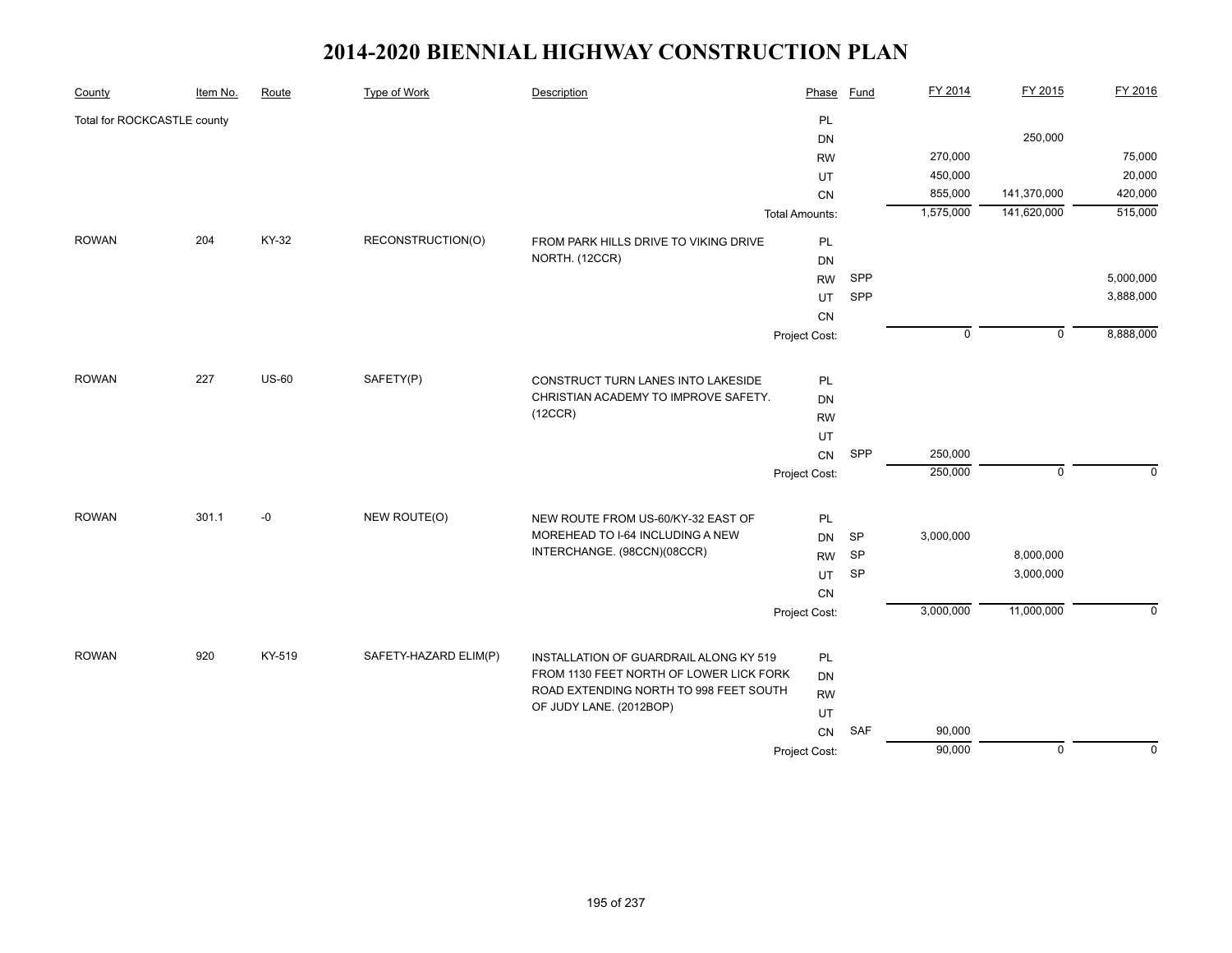| County       | Item No. | Route        | Type of Work                 | Description                                                                   | Phase         | Fund            | FY 2014     | FY 2015     | FY 2016     |
|--------------|----------|--------------|------------------------------|-------------------------------------------------------------------------------|---------------|-----------------|-------------|-------------|-------------|
| <b>ROWAN</b> | 1061     | <b>US-60</b> | <b>BRIDGE REPLACEMENT(P)</b> | REPLACE BRIDGE AND APPROACHES ON US-60                                        | PL            |                 |             |             |             |
|              |          |              |                              | OVER HAYS BRANCH (B06). (SR=13.3):                                            | DN            |                 |             |             |             |
|              |          |              |                              | (103B00006N)                                                                  | <b>RW</b>     |                 |             |             |             |
|              |          |              |                              |                                                                               | UT            |                 |             |             |             |
|              |          |              |                              |                                                                               | CN            | <b>BRO</b>      | 1,500,000   |             |             |
|              |          |              |                              |                                                                               | Project Cost: |                 | 1,500,000   | $\mathbf 0$ | $\Omega$    |
| <b>ROWAN</b> | 1076     | KY-32        | <b>BRIDGE REPLACEMENT(P)</b> | REPLACE BRIDGE ON KY-32 (MP 13.289) OVER                                      | PL            |                 |             |             |             |
|              |          |              |                              | SEAYS BRANCH; 3.5 MI W OF JCT KY 504;                                         | <b>DN</b>     |                 |             |             |             |
|              |          |              |                              | (STRUCTURALLY DEFICIENT, SR=40)                                               | <b>RW</b>     |                 |             |             |             |
|              |          |              |                              | 103B00013N                                                                    | UT            |                 |             |             |             |
|              |          |              |                              |                                                                               | CN            | <b>BRO</b>      |             |             | 820,000     |
|              |          |              |                              |                                                                               | Project Cost: |                 | $\mathbf 0$ | $\mathbf 0$ | 820,000     |
| <b>ROWAN</b> | 1086     | CR-1070      | <b>BRIDGE REPLACEMENT(P)</b> | REPLACE BRIDGE ON HAMILTON RD (CR 1070)                                       | PL            |                 |             |             |             |
|              |          |              |                              | OVER TRIPLETT CREEK 0.02 MILE N OF US 60                                      | <b>DN</b>     |                 |             |             |             |
|              |          |              |                              | (SR 26.1) 103C00056N                                                          | <b>RW</b>     | <b>BRZ</b>      | 50,000      |             |             |
|              |          |              |                              |                                                                               | UT            | <b>BRZ</b>      | 10,000      |             |             |
|              |          |              |                              |                                                                               | CN            | <b>BRZ</b>      |             | 400,000     |             |
|              |          |              |                              |                                                                               | Project Cost: |                 | 60,000      | 400,000     | $\mathbf 0$ |
|              |          |              |                              |                                                                               |               |                 |             |             |             |
| <b>ROWAN</b> | 5012     | KY-211       | LANDSLIDE REPAIR(P)          | LANDSLIDE REPAIR ON KY-211 FROM THE<br>NORTH BANK OF LICKING RIVER, NORTHWEST | PL            |                 |             |             |             |
|              |          |              |                              | TO THE FLEMING COUNTY LINE. (2002BOPC)                                        | DN            |                 |             |             |             |
|              |          |              |                              | (12CCR)                                                                       | <b>RW</b>     | SPP             | 60,000      |             |             |
|              |          |              |                              |                                                                               | UT            | SPP             | 30,000      | 2,250,000   |             |
|              |          |              |                              |                                                                               | CN            | SPP             | 90,000      | 2,250,000   | $\Omega$    |
|              |          |              |                              |                                                                               | Project Cost: |                 |             |             |             |
| <b>ROWAN</b> | 7030     | KY-519       | MINOR WIDENING(O)            | WIDEN KY-519 FROM THE INTERSECTION OF                                         | PL            |                 |             |             |             |
|              |          |              |                              | KY-801 AND EXTENDING 2.0 MILES NORTH.                                         | <b>DN</b>     |                 |             |             |             |
|              |          |              |                              | (98CCN) (08CCR)(12CCR)                                                        | <b>RW</b>     |                 |             |             |             |
|              |          |              |                              |                                                                               | UT            |                 |             |             |             |
|              |          |              |                              |                                                                               | CN            | SB <sub>2</sub> | 13,520,000  |             |             |
|              |          |              |                              |                                                                               | Project Cost: |                 | 13,520,000  | $\mathbf 0$ | $\mathbf 0$ |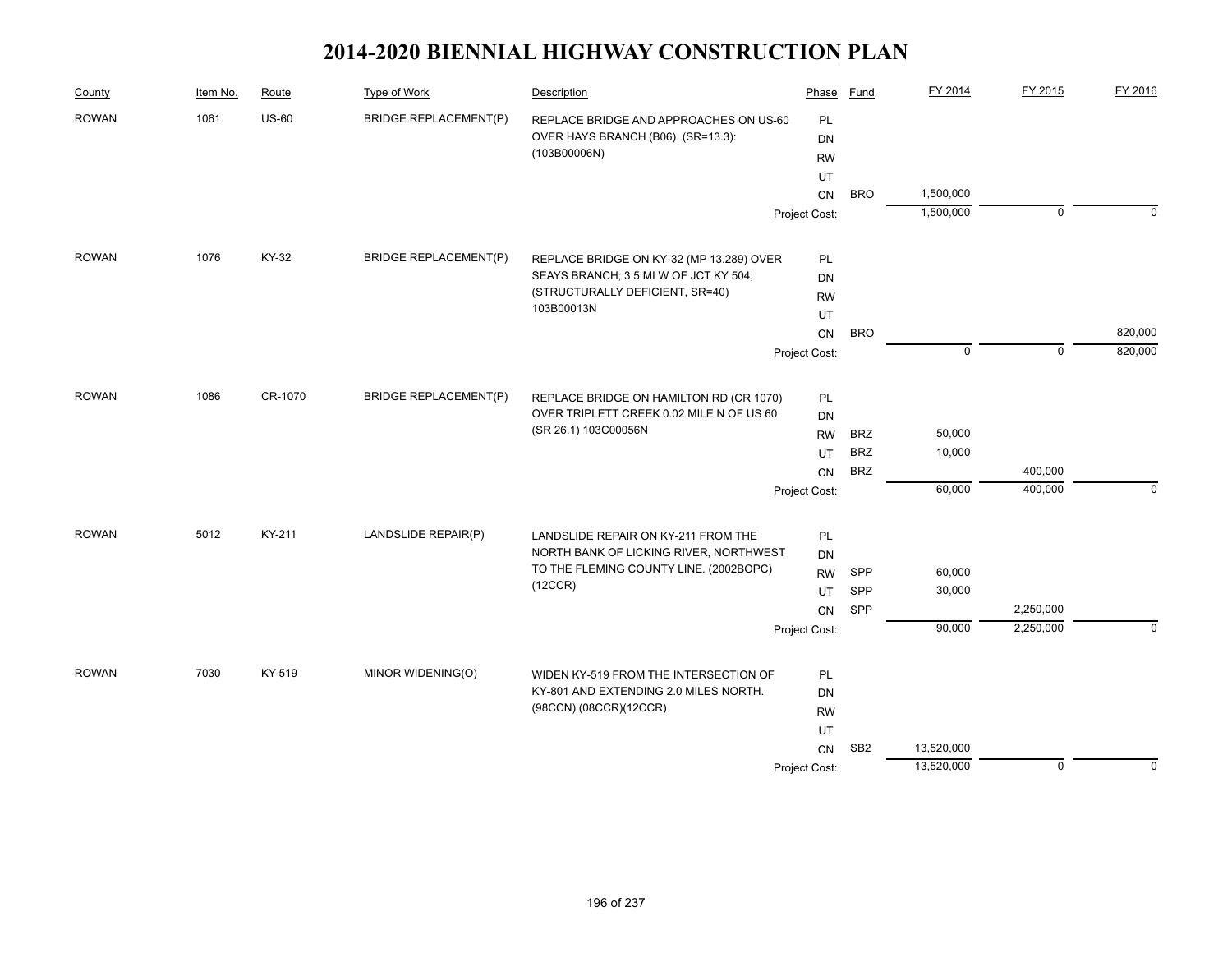| County                 | Item No. | Route         | <b>Type of Work</b> | Description                                                                                                                                                                                                 | Phase                                    | Fund                               | FY 2014                           | FY 2015                 | FY 2016                |
|------------------------|----------|---------------|---------------------|-------------------------------------------------------------------------------------------------------------------------------------------------------------------------------------------------------------|------------------------------------------|------------------------------------|-----------------------------------|-------------------------|------------------------|
| <b>ROWAN</b>           | 8401     | <b>US-60</b>  | SAFETY(P)           | RECONSTRUCT US-60 FROM WEST OF<br>GLENWOOD HOLLOW ROAD TO EAST OF<br>KY-3296. THE PROJECT SHALL INCLUDE 12'<br>LANES, WIDE PAVED SHOULDERS,<br>UNOBSTRUCTED CLEAR ZONES, FLATTER                            | PL<br><b>DN</b><br><b>RW</b><br>UT<br>CN | SP<br>SP<br><b>SP</b>              | 750,000<br>700,000                | 5,500,000               |                        |
|                        |          |               |                     |                                                                                                                                                                                                             | Project Cost:                            |                                    | 1,450,000                         | 5,500,000               | $\mathbf 0$            |
| <b>ROWAN</b>           | 8406     | KY-377        | RECONSTRUCTION(O)   | RECONSTRUCT KY-377 FROM KY-32 TO THE<br>LEWIS COUNTY LINE TO IMPROVE SAFETY,<br>CAPACITY, EFFICIENCY, AND HIGHWAY<br>SYSTEMS CONNECTIVITY IN PREPARATION OF A<br>NEW INTERCHANGE ON I-64 AT MP 3.1. (08CCN) | PL<br><b>DN</b><br><b>RW</b><br>UT<br>CN | SB <sub>2</sub><br>SB <sub>2</sub> | 4,500,000                         |                         | 2,631,800              |
|                        |          |               |                     |                                                                                                                                                                                                             | Project Cost:                            |                                    | 4,500,000                         | $\mathbf 0$             | 2,631,800              |
| Total for ROWAN county |          |               |                     |                                                                                                                                                                                                             | PL<br><b>DN</b><br><b>RW</b><br>UT       |                                    | 3,000,000<br>5,360,000<br>740,000 | 8,000,000<br>3,000,000  | 5,000,000<br>6,519,800 |
|                        |          |               |                     |                                                                                                                                                                                                             | CN<br><b>Total Amounts:</b>              |                                    | 15,360,000<br>24,460,000          | 8,150,000<br>19,150,000 | 820,000<br>12,339,800  |
| <b>RUSSELL</b>         | 108      | <b>US-127</b> | RECONSTRUCTION(O)   | US-127 FROM NORTH BANK OF THE<br>CUMBERLAND RIVER TO THE JAMESTOWN<br>BYPASS. (00CCR) (08CCR)(10CCR)(12CCR)<br>(G&D)                                                                                        | PL<br>DN<br><b>RW</b><br>UT<br>CN        | SB <sub>2</sub>                    |                                   | 29,900,000              |                        |
|                        |          |               |                     |                                                                                                                                                                                                             | Project Cost:                            |                                    | $\mathbf 0$                       | 29,900,000              | $\Omega$               |
| <b>RUSSELL</b>         | 8502     | LN-9008       | NEW INTERCHANGE(O)  | CONSTRUCT A NEW INTERCHANGE AT THE<br><b>CUMBERLAND PARKWAY INTERSECTION WITH</b><br>KY-910 AT WINDSOR. (08CCN)(10CCR)                                                                                      | PL<br>DN<br><b>RW</b><br>UT<br>CN        | SB <sub>2</sub>                    | 9,340,000                         |                         |                        |
|                        |          |               |                     |                                                                                                                                                                                                             | Project Cost:                            |                                    | 9,340,000                         | $\overline{0}$          | $\Omega$               |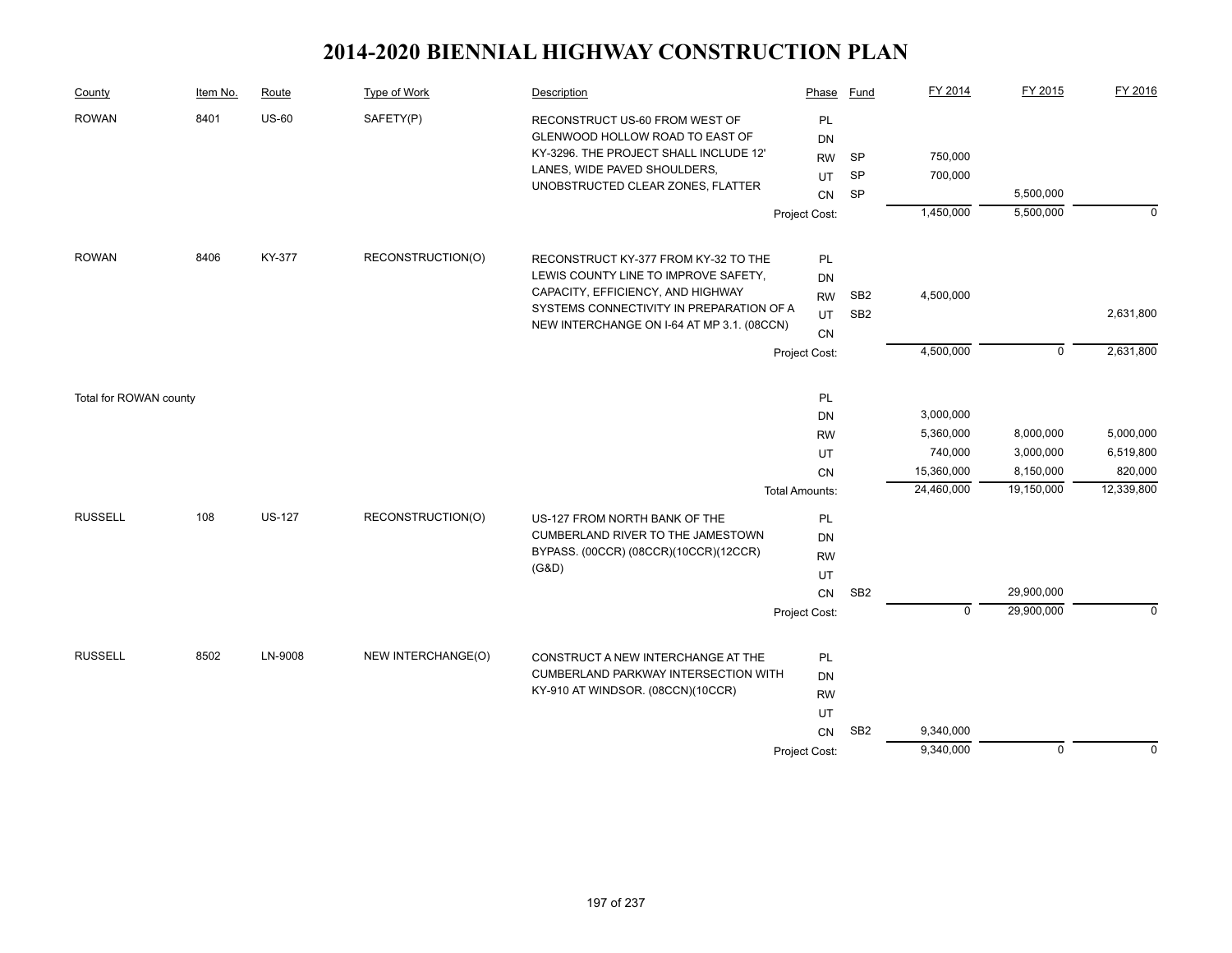| County                   | Item No. | Route         | Type of Work        | Description                                                                  | Phase                 | Fund       | FY 2014     | FY 2015     | FY 2016                  |
|--------------------------|----------|---------------|---------------------|------------------------------------------------------------------------------|-----------------------|------------|-------------|-------------|--------------------------|
| <b>RUSSELL</b>           | 8504     | <b>US-127</b> | I-CHANGE RECONST(O) | RECONSTRUCT INTERCHANGE RAMPS FROM                                           | PL                    |            |             |             |                          |
|                          |          |               |                     | US-127 ON THE CUMBERLAND PARKWAY.                                            | <b>DN</b>             |            |             |             |                          |
|                          |          |               |                     | (08CCN) (10CCR)(12CCR)                                                       | <b>RW</b>             |            |             |             |                          |
|                          |          |               |                     |                                                                              | UT                    |            |             |             |                          |
|                          |          |               |                     |                                                                              | <b>CN</b>             | SPP        | 7,020,000   |             |                          |
|                          |          |               |                     |                                                                              | Project Cost:         |            | 7,020,000   | $\mathbf 0$ | $\Omega$                 |
| <b>RUSSELL</b>           | 8601.21  | <b>US-127</b> | RECONSTRUCTION(O)   | RECONSTRUCT US 127 FR APPROX .36 MI E OF                                     | PL                    |            |             |             |                          |
|                          |          |               |                     | INTERSECTION KY 1730 & MANNTOWN RD                                           | <b>DN</b>             | <b>STP</b> | 1,900,000   |             |                          |
|                          |          |               |                     | EXTENDING N TO N BANK OF CUMBERLAND                                          | <b>RW</b>             | <b>STP</b> |             |             | 2,100,000                |
|                          |          |               |                     | RIVER INCLUDING NEW BRIDGE OVER LAKE                                         |                       | <b>STP</b> |             |             | 810,000                  |
|                          |          |               |                     | <b>CUMBERLAND FR CLINTON CO TO RUSSELL</b>                                   | UT                    |            |             |             |                          |
|                          |          |               |                     |                                                                              | CN                    | <b>STP</b> |             | $\mathbf 0$ | 23,000,000<br>25,910,000 |
|                          |          |               |                     |                                                                              | Project Cost:         |            | 1,900,000   |             |                          |
| Total for RUSSELL county |          |               |                     |                                                                              | PL                    |            |             |             |                          |
|                          |          |               |                     |                                                                              | DN                    |            | 1,900,000   |             |                          |
|                          |          |               |                     |                                                                              | <b>RW</b>             |            |             |             | 2,100,000                |
|                          |          |               |                     |                                                                              | UT                    |            |             |             | 810,000                  |
|                          |          |               |                     |                                                                              | <b>CN</b>             |            | 16,360,000  | 29,900,000  | 23,000,000               |
|                          |          |               |                     |                                                                              | <b>Total Amounts:</b> |            | 18,260,000  | 29,900,000  | 25,910,000               |
| <b>SCOTT</b>             | 102.5    | -0            | BYPASS(O)           | GEORGETOWN NORTHWEST BYPASS; FROM                                            | <b>PL</b>             |            |             |             |                          |
|                          |          |               |                     | KY-32, EAST TO I-75. (04CCR)(2004BOPC)(SEE                                   | <b>DN</b>             |            |             |             |                          |
|                          |          |               |                     | 7-102.01 FOR "HPP" COMPONENT)(10CCR)                                         | <b>RW</b>             | <b>STP</b> |             | 4,730,000   |                          |
|                          |          |               |                     | (12CCR)                                                                      | UT                    | <b>STP</b> |             | 3,540,000   |                          |
|                          |          |               |                     |                                                                              | CN                    |            |             |             |                          |
|                          |          |               |                     |                                                                              | Project Cost:         |            | $\mathbf 0$ | 8,270,000   | $\mathbf 0$              |
|                          |          |               |                     |                                                                              |                       |            |             |             |                          |
| <b>SCOTT</b>             | 212      | <b>US-460</b> | RECONSTRUCTION(O)   | RECONSTRUCT US-460 FROM KY-227 AT GREAT                                      | <b>PL</b>             |            |             |             |                          |
|                          |          |               |                     | CROSSING TO APPROX. 0.3 MILE EAST OF<br>GEORGETOWN BYPASS (US 460B). (04CCR) | DN                    |            |             |             |                          |
|                          |          |               |                     | (10CCR)                                                                      | <b>RW</b>             |            |             |             |                          |
|                          |          |               |                     |                                                                              | UT                    |            |             |             |                          |
|                          |          |               |                     |                                                                              | CN                    | <b>STP</b> | 3,450,000   |             |                          |
|                          |          |               |                     |                                                                              | Project Cost:         |            | 3,450,000   | $\mathbf 0$ | $\Omega$                 |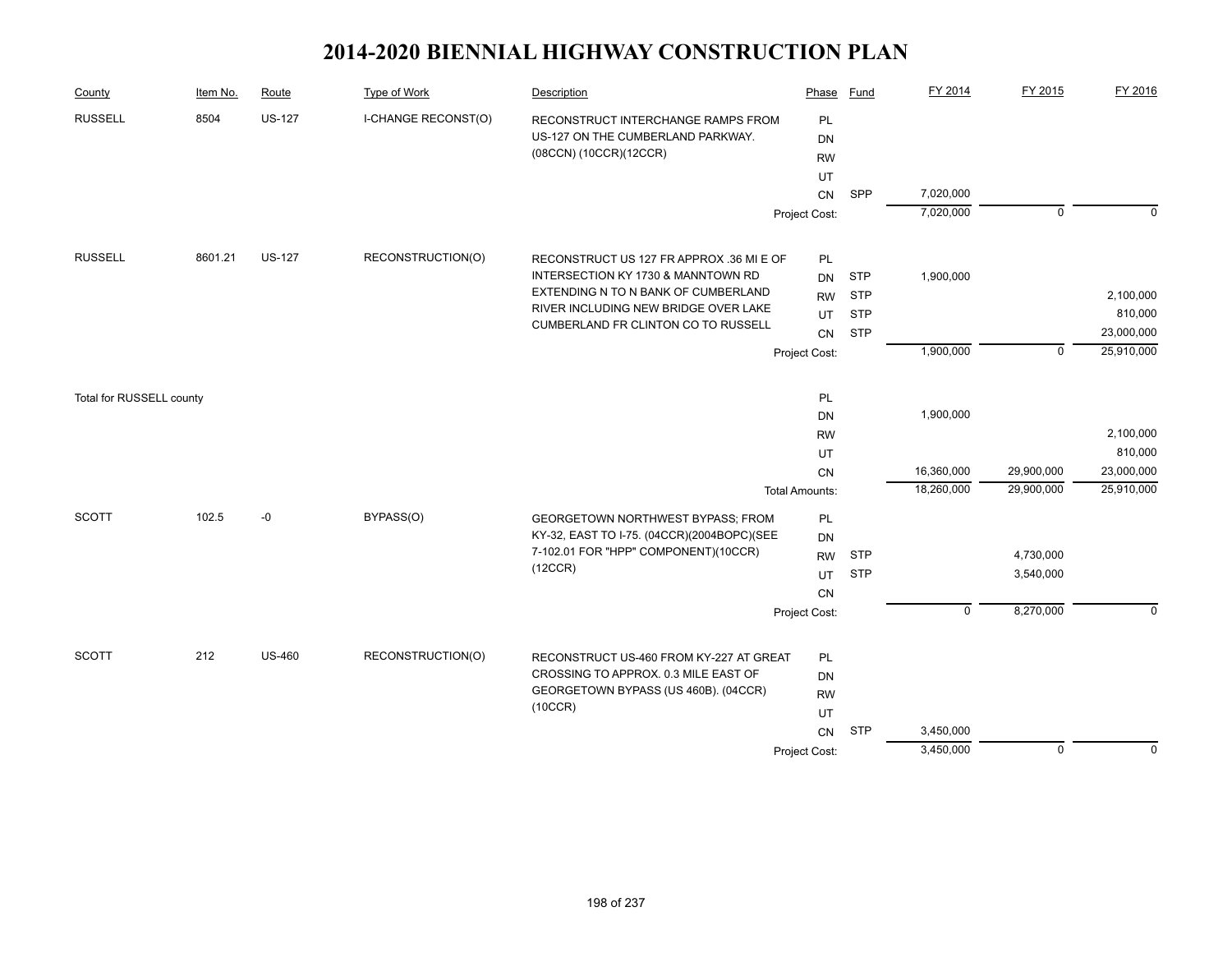| County                 | Item No. | Route   | Type of Work                 | Description                                                                                                      | Phase                        | <b>Fund</b> | FY 2014        | FY 2015        | FY 2016     |
|------------------------|----------|---------|------------------------------|------------------------------------------------------------------------------------------------------------------|------------------------------|-------------|----------------|----------------|-------------|
| <b>SCOTT</b>           | 425      | $I-75$  | SCOPING STUDY DD (O)         | CONSTRUCT NEW I-75 INTERCHANGE AND<br>APPROACH ROADWAY FROM CHAMPION WAY<br>TO CHERRY BLOSSOM WAY IN GEORGETOWN. | PL<br><b>DN</b><br><b>RW</b> | <b>NH</b>   | 500,000        |                |             |
|                        |          |         |                              |                                                                                                                  | UT                           |             |                |                |             |
|                        |          |         |                              |                                                                                                                  | CN                           | <b>NH</b>   |                | 35,000,000     |             |
|                        |          |         |                              |                                                                                                                  | Project Cost:                |             | 500,000        | 35,000,000     | $\mathbf 0$ |
| <b>SCOTT</b>           | 1127     | KY-1689 | <b>BRIDGE REPLACEMENT(P)</b> | REPLACE BRIDGE ON KY 1689 OVER                                                                                   | PL                           |             |                |                |             |
|                        |          |         |                              | LECOMPTES RUN 0.46 MILE W OF KY 227(SR                                                                           | DN                           |             |                |                |             |
|                        |          |         |                              | 37.5) 105B00038N                                                                                                 | <b>RW</b>                    | <b>BRO</b>  | 60,000         |                |             |
|                        |          |         |                              |                                                                                                                  | UT                           | <b>BRO</b>  | 60,000         |                |             |
|                        |          |         |                              |                                                                                                                  | CN                           | <b>BRO</b>  |                | 600,000        |             |
|                        |          |         |                              |                                                                                                                  | Project Cost:                |             | 120,000        | 600,000        | $\mathbf 0$ |
| <b>SCOTT</b>           | 8306     | KY-620  | MAJOR WIDENING(O)            | WIDEN/IMPROVE SHOULDERS ON KY-620.                                                                               | PL                           |             |                |                |             |
|                        |          |         |                              | (06CCN) (08CCR)                                                                                                  | <b>DN</b>                    |             |                |                |             |
|                        |          |         |                              |                                                                                                                  | <b>RW</b>                    |             |                |                |             |
|                        |          |         |                              |                                                                                                                  | UT                           |             |                |                |             |
|                        |          |         |                              |                                                                                                                  | CN                           | <b>SPB</b>  | 1,560,000      |                |             |
|                        |          |         |                              |                                                                                                                  | Project Cost:                |             | 1,560,000      | $\mathbf 0$    | $\Omega$    |
|                        |          |         |                              |                                                                                                                  |                              |             |                |                |             |
| Total for SCOTT county |          |         |                              |                                                                                                                  | PL<br>DN                     |             | 500,000        |                |             |
|                        |          |         |                              |                                                                                                                  | <b>RW</b>                    |             | 60,000         | 4,730,000      |             |
|                        |          |         |                              |                                                                                                                  | UT                           |             | 60,000         | 3,540,000      |             |
|                        |          |         |                              |                                                                                                                  | CN                           |             | 5,010,000      | 35,600,000     |             |
|                        |          |         |                              |                                                                                                                  | <b>Total Amounts:</b>        |             | 5,630,000      | 43,870,000     | $\mathbf 0$ |
| SHELBY                 | 348.01   | KY-1848 | MAJOR WIDENING(O)            | 5-LANE KY-1848 FROM THE I-64 INTERCHANGE                                                                         | PL                           |             |                |                |             |
|                        |          |         |                              | TO US-60 AT SIMPSONVILLE. (02KYD)(NCPD)                                                                          | DN                           |             |                |                |             |
|                        |          |         |                              | (2004BOPC) (08CCR)(10CCR)(12CCR)                                                                                 | <b>RW</b>                    |             |                |                |             |
|                        |          |         |                              |                                                                                                                  | UT                           |             |                |                |             |
|                        |          |         |                              |                                                                                                                  | CN                           | <b>STP</b>  |                |                | 7,920,000   |
|                        |          |         |                              |                                                                                                                  | Project Cost:                |             | $\overline{0}$ | $\overline{0}$ | 7,920,000   |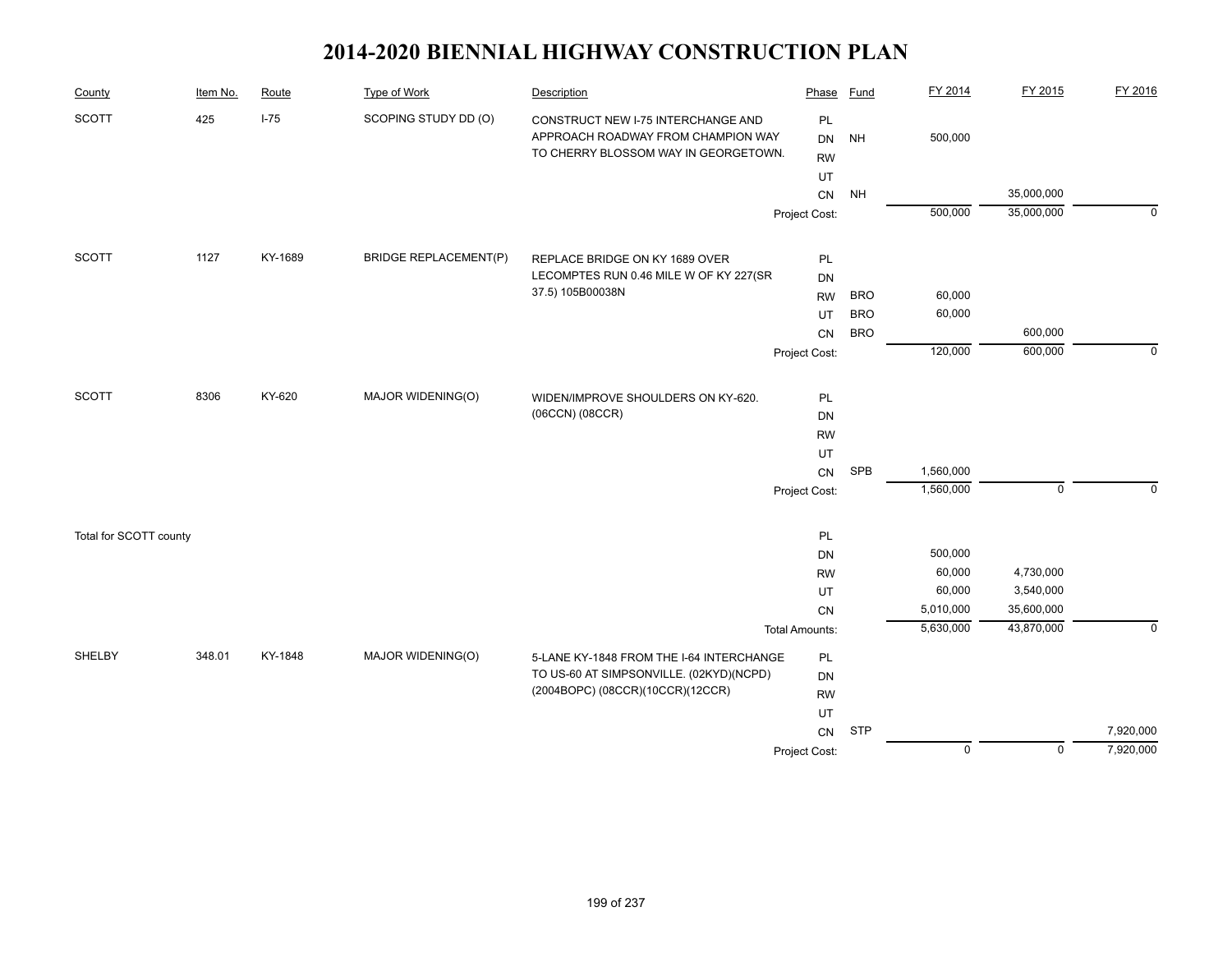| County | Item No. | Route   | Type of Work                 | Description                                   | Phase         | Fund       | FY 2014     | FY 2015        | FY 2016     |
|--------|----------|---------|------------------------------|-----------------------------------------------|---------------|------------|-------------|----------------|-------------|
| SHELBY | 1060     | KY-53   | <b>BRIDGE REPLACEMENT(P)</b> | REPLACE BRIDGE ON KY-53 (MP 11.366) OVER      | PL            |            |             |                |             |
|        |          |         |                              | FOX RUN CREEK; 3.0 MI NORTH OF JCT US-60W;    | DN            |            |             |                |             |
|        |          |         |                              | (STRUCTURALLY DEFICIENT, SR=38.9)             | <b>RW</b>     | <b>BRO</b> | 100,000     |                |             |
|        |          |         |                              | 106B00031N                                    | UT            | <b>BRO</b> | 70,000      |                |             |
|        |          |         |                              |                                               | <b>CN</b>     | <b>BRO</b> |             |                | 1,500,000   |
|        |          |         |                              |                                               | Project Cost: |            | 170,000     | $\overline{0}$ | 1,500,000   |
| SHELBY | 1063     | KY-55   | <b>BRIDGE REPLACEMENT(P)</b> | REPLACE BRIDGE ON KY-55 OVER BULL SKIN        | PL            |            |             |                |             |
|        |          |         |                              | CREEK 0.18 MILE N OF HERITAGE LN (PR-1212)    | DN            |            |             |                |             |
|        |          |         |                              | (SR 35.9) 106B00020N.                         | <b>RW</b>     | <b>BRO</b> | 100,000     |                |             |
|        |          |         |                              |                                               | UT            | <b>BRO</b> | 100,000     |                |             |
|        |          |         |                              |                                               | CN            | <b>BRO</b> |             | 2,200,000      |             |
|        |          |         |                              |                                               | Project Cost: |            | 200,000     | 2,200,000      | $\mathbf 0$ |
|        |          |         |                              |                                               |               |            |             |                |             |
| SHELBY | 1069     | CR-1036 | <b>BRIDGE REPLACEMENT(P)</b> | REPLACE BRIDGE ON SCRABBLE RD (CR 1036)       | PL            |            |             |                |             |
|        |          |         |                              | OVER BACKBONE CREEK 0.47 MILE E OF            | <b>DN</b>     |            |             |                |             |
|        |          |         |                              | CEDARMORE RD (KY 1922)(SR 44.2)<br>106C00055N | <b>RW</b>     | <b>BRZ</b> |             |                | 60,000      |
|        |          |         |                              |                                               | UT            | <b>BRZ</b> |             |                | 30,000      |
|        |          |         |                              |                                               | CN            |            |             |                |             |
|        |          |         |                              |                                               | Project Cost: |            | $\mathbf 0$ | $\mathbf 0$    | 90,000      |
| SHELBY | 2035.4   | $I-64$  | PAVEMENT REHAB-INT(P)        | PAVEMENT REHAB AND BRIDGE WIDENING ON         | PL            |            |             |                |             |
|        |          |         |                              | I-64 FROM MP 43.33 TO MP 47.70. (2004BOPC)    | DN            |            |             |                |             |
|        |          |         |                              | (DESIGN FUNDING COVERS 5-2035.70 SECTION      | <b>RW</b>     | IM         | 110,000     |                |             |
|        |          |         |                              | ALSO)                                         | UT            | IM         | 110,000     |                |             |
|        |          |         |                              |                                               | <b>CN</b>     |            |             |                |             |
|        |          |         |                              |                                               | Project Cost: |            | 220,000     | $\overline{0}$ | $\Omega$    |
| SHELBY | 8511     | KY-53   | RECONSTRUCTION(O)            | WIDEN KY-53 TO FOUR LANES FROM I-64 TO        | PL            |            |             |                |             |
|        |          |         |                              | US-60. (08CCN)(10CCN)(12CCR)                  | <b>DN</b>     |            |             |                |             |
|        |          |         |                              |                                               | <b>RW</b>     | <b>STP</b> | 1,850,000   |                |             |
|        |          |         |                              |                                               | UT            | <b>STP</b> | 1,400,000   |                |             |
|        |          |         |                              |                                               | CN            | <b>STP</b> |             | 15,800,000     |             |
|        |          |         |                              |                                               | Project Cost: |            | 3,250,000   | 15,800,000     | $\mathbf 0$ |
|        |          |         |                              |                                               |               |            |             |                |             |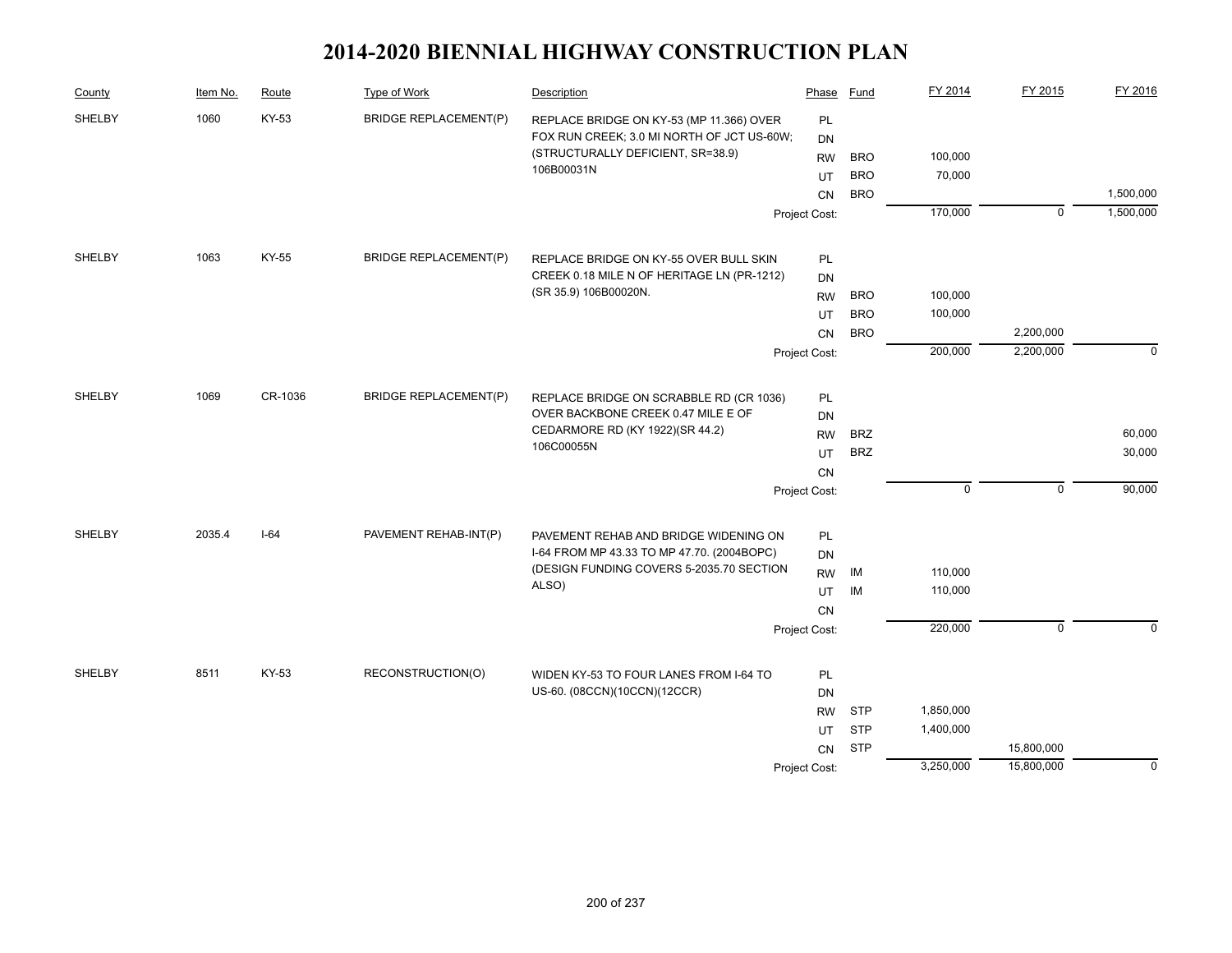| County                  | Item No. | Route        | Type of Work          | Description                                                               | Phase                 | <b>Fund</b> | FY 2014   | FY 2015     | FY 2016      |
|-------------------------|----------|--------------|-----------------------|---------------------------------------------------------------------------|-----------------------|-------------|-----------|-------------|--------------|
| SHELBY                  | 8713     | $US-60$      | RECONSTRUCTION(O)     | CONSTRUCT A THIRD LANE ON US-60 FROM THE                                  | PL                    |             |           |             |              |
|                         |          |              |                       | MASONIC HOME TO ROCKET LANE. (12CCN)                                      | <b>DN</b>             |             |           |             |              |
|                         |          |              |                       |                                                                           | <b>RW</b>             | SPP         | 350,000   |             |              |
|                         |          |              |                       |                                                                           | UT                    | SPP         | 1,000,000 |             |              |
|                         |          |              |                       |                                                                           | CN                    | SPP         |           | 2,170,000   |              |
|                         |          |              |                       |                                                                           | Project Cost:         |             | 1,350,000 | 2,170,000   | $\mathbf 0$  |
| Total for SHELBY county |          |              |                       |                                                                           | PL                    |             |           |             |              |
|                         |          |              |                       |                                                                           | DN                    |             |           |             |              |
|                         |          |              |                       |                                                                           | <b>RW</b>             |             | 2,510,000 |             | 60,000       |
|                         |          |              |                       |                                                                           | UT                    |             | 2,680,000 |             | 30,000       |
|                         |          |              |                       |                                                                           | CN                    |             |           | 20,170,000  | 9,420,000    |
|                         |          |              |                       |                                                                           | <b>Total Amounts:</b> |             | 5,190,000 | 20,170,000  | 9,510,000    |
| <b>SIMPSON</b>          | 8.32     | <b>US-31</b> | MAJOR WIDENING(O)     | US-31W SECTION 3B: THREE LANE WIDENING                                    | PL                    |             |           |             |              |
|                         |          |              |                       | FROM NORTH OF I-65 INTERCHANGE TO                                         | DN                    |             |           |             |              |
|                         |          |              |                       | WAL-MART/LOWES AT FRANKLIN .(04CCR)                                       | <b>RW</b>             |             |           |             |              |
|                         |          |              |                       | (08CCR)(10CCR)(2012BOP)                                                   | UT                    |             |           |             |              |
|                         |          |              |                       |                                                                           | CN                    | <b>STP</b>  | 4,790,000 |             |              |
|                         |          |              |                       |                                                                           | Project Cost:         |             | 4,790,000 | $\mathbf 0$ | $\Omega$     |
| <b>SIMPSON</b>          | 19       | $I-65$       | PAVEMENT REHAB-INT(P) |                                                                           |                       |             |           |             |              |
|                         |          |              |                       | WIDENING OF I-65 AND CONSTRUCTION OF<br>RAMPS NEAR THE STATE LINE FOR NEW | PL<br>DN              |             |           |             |              |
|                         |          |              |                       | INTERCHANGE WITH SR-109 IN TENNESSEE.                                     | <b>RW</b>             | <b>NH</b>   | 100,000   |             |              |
|                         |          |              |                       | (CONSTRUCTION AND UTILITY COSTS BEING                                     | UT                    |             |           |             |              |
|                         |          |              |                       | HANDLED BY TDOT AS PER MOA). (2012BOP)                                    | CN                    |             |           |             |              |
|                         |          |              |                       |                                                                           | Project Cost:         |             | 100,000   | $\mathbf 0$ | $\mathbf{0}$ |
|                         |          |              |                       |                                                                           |                       |             |           |             |              |
| <b>SIMPSON</b>          | 106      | KY-1008      | PHASE I DESIGN(O)     | FRANKLIN NORTHWEST BYPASS; EXTEND                                         | PL                    |             |           |             |              |
|                         |          |              |                       | KY-1008 FROM US-31W TO KY-100 WEST.                                       | <b>DN</b>             |             |           |             |              |
|                         |          |              |                       | (2002BOPP)(10CCR)(12CCR)                                                  | <b>RW</b>             | <b>SP</b>   | 3,000,000 |             |              |
|                         |          |              |                       |                                                                           | UT                    | <b>SP</b>   | 2,500,000 |             |              |
|                         |          |              |                       |                                                                           | CN                    | SP          |           |             | 11,500,000   |
|                         |          |              |                       |                                                                           | Project Cost:         |             | 5,500,000 | $\mathbf 0$ | 11,500,000   |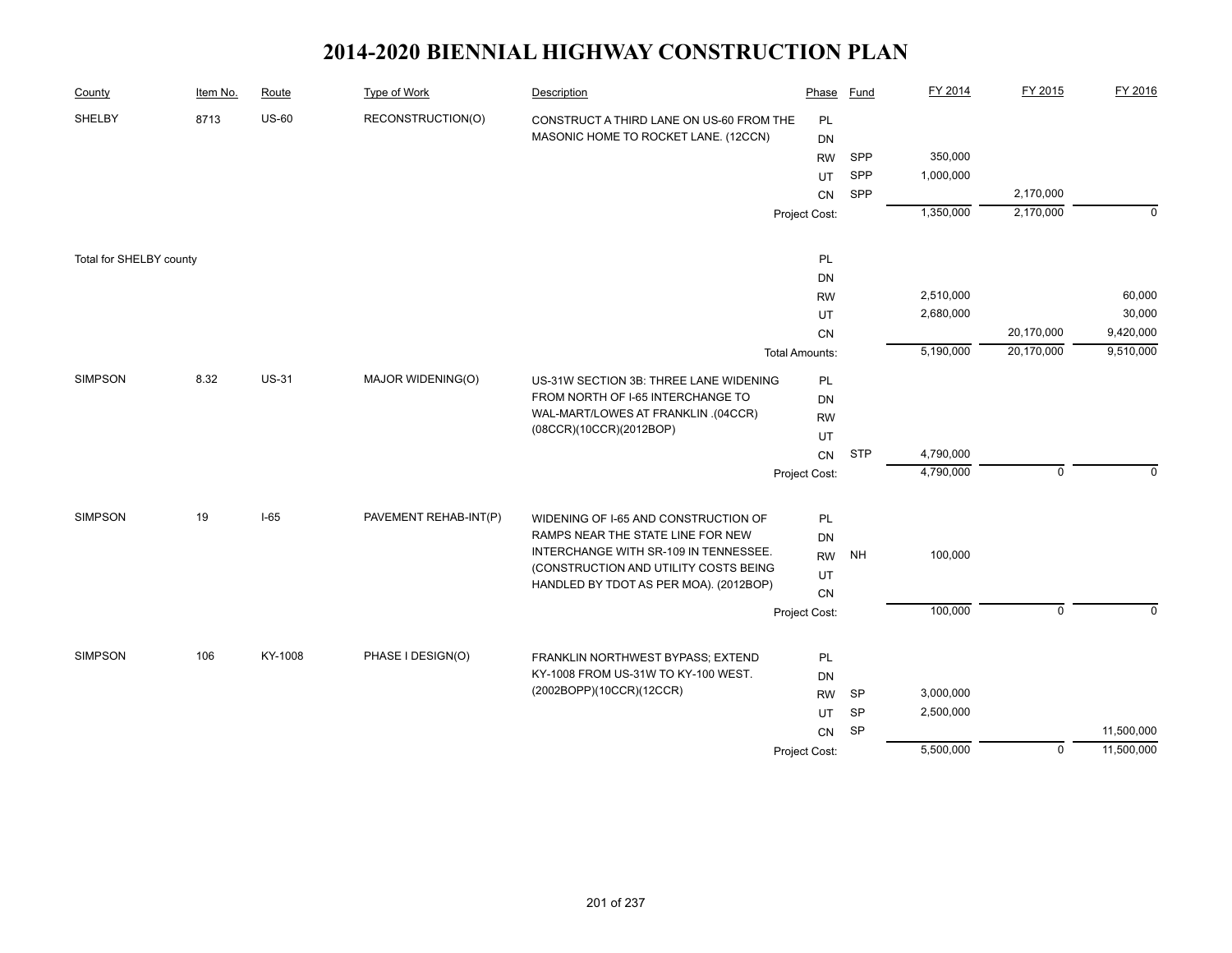| County         | Item No. | Route   | Type of Work                 | Description                                                                        | Phase         | Fund       | FY 2014        | FY 2015        | FY 2016     |
|----------------|----------|---------|------------------------------|------------------------------------------------------------------------------------|---------------|------------|----------------|----------------|-------------|
| <b>SIMPSON</b> | 319      | KY-100  | RECONSTRUCTION(O)            | <b>IMPROVEMENTS TO KY 100: RECONSTRUCT KY</b>                                      | PL            |            |                |                |             |
|                |          |         |                              | 100 FROM KY 622 TO EAST OF SULPHUR FORK                                            | DN            |            |                |                |             |
|                |          |         |                              | CREEK. (12CCR)                                                                     | <b>RW</b>     | SPP        |                |                | 640,000     |
|                |          |         |                              |                                                                                    | UT            | SPP        |                |                | 1,500,000   |
|                |          |         |                              |                                                                                    | <b>CN</b>     |            |                |                |             |
|                |          |         |                              |                                                                                    | Project Cost: |            | $\overline{0}$ | $\overline{0}$ | 2,140,000   |
| <b>SIMPSON</b> | 1086     | KY-664  | <b>BRIDGE REPLACEMENT(P)</b> | REPLACE BRIDGE OVER JOHNSON CREEK ON                                               | PL            |            |                |                |             |
|                |          |         |                              | KY 664 100 FT E OF KY 1885 (107B00019N)                                            | <b>DN</b>     | <b>BRX</b> |                | 250,000        |             |
|                |          |         |                              | (SR=43.7)(EBRP)                                                                    | <b>RW</b>     | <b>BRX</b> |                |                | 75,000      |
|                |          |         |                              |                                                                                    | UT            | <b>BRX</b> |                |                | 75,000      |
|                |          |         |                              |                                                                                    | CN            | <b>BRX</b> |                |                | 300,000     |
|                |          |         |                              |                                                                                    | Project Cost: |            | $\mathsf 0$    | 250,000        | 450,000     |
| <b>SIMPSON</b> | 1089     | CR-1300 | <b>BRIDGE REPLACEMENT(P)</b> | REPLACE BRIDGE OVER SPRING CREEK ON                                                | PL            |            |                |                |             |
|                |          |         |                              | ROBEY-BETHEL GROVE ROAD (CR 1300) 0.9 MI                                           | <b>DN</b>     | <b>BRZ</b> |                | 250,000        |             |
|                |          |         |                              | N OF KY 100 (107C00004N)(SR=42.3) (EBRP)                                           | <b>RW</b>     | <b>BRZ</b> |                |                | 50,000      |
|                |          |         |                              |                                                                                    | UT            | <b>BRZ</b> |                |                | 60,000      |
|                |          |         |                              |                                                                                    | CN            | <b>BRZ</b> |                |                | 200,000     |
|                |          |         |                              |                                                                                    | Project Cost: |            | $\mathbf 0$    | 250,000        | 310,000     |
| <b>SIMPSON</b> | 8306     | KY-100  | RECONSTRUCTION(O)            |                                                                                    |               |            |                |                |             |
|                |          |         |                              | RECONSTRUCTION AND WIDENING KY-100 FROM<br>I-65 TO KY-622. (06CCN)(10CCR). (12CCR) | PL<br>DN      |            |                |                |             |
|                |          |         |                              |                                                                                    | <b>RW</b>     | <b>STP</b> | 1,800,000      |                |             |
|                |          |         |                              |                                                                                    | UT            | <b>STP</b> | 2,640,000      |                |             |
|                |          |         |                              |                                                                                    | <b>CN</b>     | <b>STP</b> |                | 8,670,000      |             |
|                |          |         |                              |                                                                                    | Project Cost: |            | 4,440,000      | 8,670,000      | $\mathbf 0$ |
|                |          |         |                              |                                                                                    |               |            |                |                |             |
| <b>SIMPSON</b> | 8808     | KY-1008 | MAJOR WIDENING(O)            | MAJOR WIDENING OF KY 1008 TO 3 LANES                                               | PL            |            |                |                |             |
|                |          |         |                              | WITH URBAN SECTION FROM KY 73 TO NORTH                                             | <b>DN</b>     | SPP        |                | 600,000        |             |
|                |          |         |                              | STREET IN FRANKLIN TO INCREASE CAPACITY<br>AND FUNCTION OF THE EXISTING FRANKLIN   | <b>RW</b>     |            |                |                |             |
|                |          |         |                              | BYPASS. MP 3.688-4.333.                                                            | UT            |            |                |                |             |
|                |          |         |                              |                                                                                    | CN            |            |                |                |             |
|                |          |         |                              |                                                                                    | Project Cost: |            | $\mathbf 0$    | 600,000        | $\mathbf 0$ |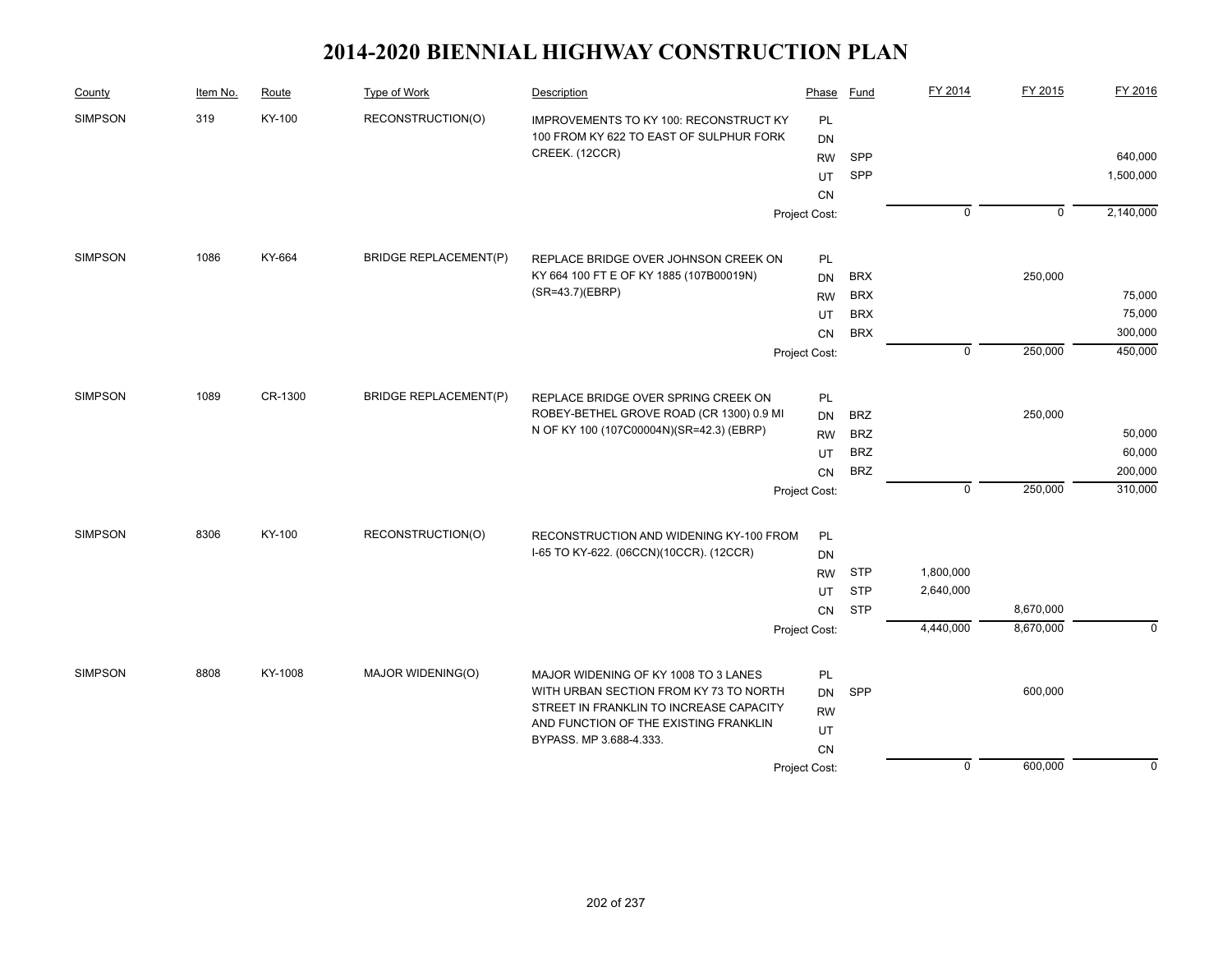| County                   | Item No. | Route        | <b>Type of Work</b> | Description                                                                             | Phase                                    | <b>Fund</b>     | FY 2014                | FY 2015     | FY 2016        |
|--------------------------|----------|--------------|---------------------|-----------------------------------------------------------------------------------------|------------------------------------------|-----------------|------------------------|-------------|----------------|
| <b>SIMPSON</b>           | 8855     | KY-1008      | MAJOR WIDENING(O)   | MAJOR WIDENING TO 3-LANES WITH URBAN<br>SECTION FROM KY-73 TO NORTH FRANKLIN<br>STREET. | PL<br><b>DN</b><br><b>RW</b><br>UT<br>CN | SPP<br>SPP      |                        | 600,000     | 1,700,000      |
|                          |          |              |                     |                                                                                         | Project Cost:                            |                 | $\overline{0}$         | 600,000     | 1,700,000      |
| <b>SIMPSON</b>           | 8856     | <b>US-31</b> | MAJOR WIDENING(O)   | MAJOR WIDENING TO 5-LANES WITH URBAN                                                    | <b>PL</b>                                |                 |                        |             |                |
|                          |          |              |                     | SECTION FROM KY-1008 TO KY-621.                                                         | <b>DN</b>                                | SP              |                        | 1,000,000   |                |
|                          |          |              |                     |                                                                                         | <b>RW</b>                                | SP              |                        |             | 2,000,000      |
|                          |          |              |                     |                                                                                         | UT                                       |                 |                        |             |                |
|                          |          |              |                     |                                                                                         | CN                                       |                 | $\mathbf 0$            | 1,000,000   | 2,000,000      |
|                          |          |              |                     |                                                                                         | Project Cost:                            |                 |                        |             |                |
| Total for SIMPSON county |          |              |                     |                                                                                         | PL                                       |                 |                        |             |                |
|                          |          |              |                     |                                                                                         | <b>DN</b>                                |                 |                        | 2,700,000   |                |
|                          |          |              |                     |                                                                                         | <b>RW</b>                                |                 | 4,900,000              |             | 4,465,000      |
|                          |          |              |                     |                                                                                         | UT                                       |                 | 5,140,000              |             | 1,635,000      |
|                          |          |              |                     |                                                                                         | CN                                       |                 | 4,790,000              | 8,670,000   | 12,000,000     |
|                          |          |              |                     |                                                                                         | <b>Total Amounts:</b>                    |                 | 14,830,000             | 11,370,000  | 18,100,000     |
| <b>SPENCER</b>           | 395      | <b>KY-44</b> | RECONSTRUCTION(O)   | KY-44 WIDENING FROM OAK TREE WAY TO                                                     | PL                                       |                 |                        |             |                |
|                          |          |              |                     | KY-1633. (08CCR)(12CCR)                                                                 | DN                                       |                 |                        |             |                |
|                          |          |              |                     |                                                                                         | <b>RW</b>                                |                 |                        |             |                |
|                          |          |              |                     |                                                                                         | UT                                       |                 |                        |             |                |
|                          |          |              |                     |                                                                                         | ${\sf CN}$                               | SB <sub>2</sub> | 4,850,000<br>4,850,000 | $\mathsf 0$ | $\mathbf 0$    |
|                          |          |              |                     |                                                                                         | Project Cost:                            |                 |                        |             |                |
| SPENCER                  | 476      | KY-55        | SAFETY(P)           | IMPROVE SAFETY AT THE INTERSECTION OF KY                                                | PL                                       |                 |                        |             |                |
|                          |          |              |                     | 55 AND KY 1169 AND PROVIDE FOR TURN                                                     | DN                                       |                 |                        |             |                |
|                          |          |              |                     | LANES. (12CCR)                                                                          | <b>RW</b>                                | SPP             | 150,000                |             |                |
|                          |          |              |                     |                                                                                         | UT                                       | SPP             | 150,000                |             |                |
|                          |          |              |                     |                                                                                         | CN                                       | SPP             |                        | 1,750,000   |                |
|                          |          |              |                     |                                                                                         | Project Cost:                            |                 | 300,000                | 1,750,000   | $\overline{0}$ |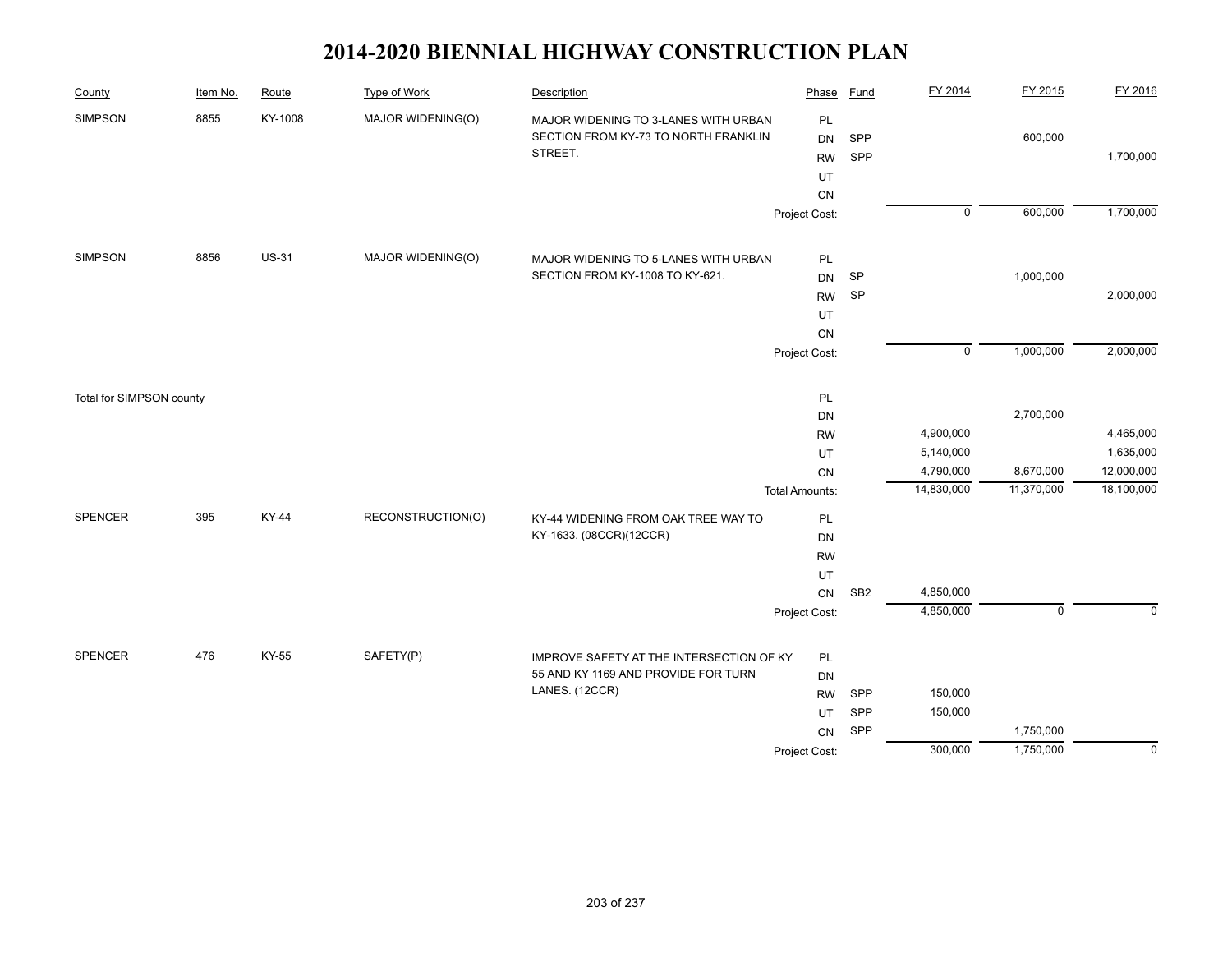| County                   | Item No. | Route   | Type of Work                 | Description                               | Phase                 | <b>Fund</b> | FY 2014        | FY 2015     | FY 2016     |
|--------------------------|----------|---------|------------------------------|-------------------------------------------|-----------------------|-------------|----------------|-------------|-------------|
| <b>SPENCER</b>           | 1033     | KY-55   | <b>BRIDGE REPLACEMENT(P)</b> | REPLACE SALT RIVER BRIDGE IN TAYLORSVILLE | <b>PL</b>             |             |                |             |             |
|                          |          |         |                              | (B04). (SR=41.2) (08CCR): (108B00004N)    | DN                    |             |                |             |             |
|                          |          |         |                              | (10CCR)(12CCR)                            | <b>RW</b>             |             |                |             |             |
|                          |          |         |                              |                                           | UT                    |             |                |             |             |
|                          |          |         |                              |                                           | CN                    | <b>BRO</b>  | 4,620,000      |             |             |
|                          |          |         |                              |                                           | Project Cost:         |             | 4,620,000      | $\mathbf 0$ | $\Omega$    |
| <b>SPENCER</b>           | 1055     | KY-3192 | <b>BRIDGE REPLACEMENT(P)</b> | REPLACE BRIDGE ON KY-3192 (MP 0.058) OVER | PL                    |             |                |             |             |
|                          |          |         |                              | ELK CREEK; .1 MI WEST OF JCT KY-1633;     | DN                    |             |                |             |             |
|                          |          |         |                              | (STRUCTURALLY DEFICIENT, SR=49.3)         | <b>RW</b>             | <b>BRX</b>  | 90,000         |             |             |
|                          |          |         |                              | 108B00013N                                | UT                    | <b>BRX</b>  | 60,000         |             |             |
|                          |          |         |                              |                                           | <b>CN</b>             | <b>BRX</b>  |                |             | 350,000     |
|                          |          |         |                              |                                           | Project Cost:         |             | 150,000        | $\mathbf 0$ | 350,000     |
|                          |          |         |                              |                                           |                       |             |                |             |             |
| <b>SPENCER</b>           | 1080     | KY-2885 | <b>BRIDGE REPLACEMENT(P)</b> | REPLACE BRIDGE OVER SIMPSON CREEK ON KY   | PL                    |             |                |             |             |
|                          |          |         |                              | 2885 (WEST RIVER ROAD) AT JCT WITH        | <b>DN</b>             | <b>BRX</b>  | 400,000        |             |             |
|                          |          |         |                              | NETHERTON LANE (CR 1082) 3-TON WEIGHT     | <b>RW</b>             | <b>BRX</b>  |                | 100,000     |             |
|                          |          |         |                              | LIMIT (SR=2)(108B00041N)                  | UT                    | <b>BRX</b>  |                | 50,000      |             |
|                          |          |         |                              |                                           | CN                    | <b>BRX</b>  |                | 500,000     |             |
|                          |          |         |                              |                                           | Project Cost:         |             | 400,000        | 650,000     | $\mathbf 0$ |
|                          |          |         |                              |                                           |                       |             |                |             |             |
| Total for SPENCER county |          |         |                              |                                           | PL                    |             | 400,000        |             |             |
|                          |          |         |                              |                                           | <b>DN</b>             |             | 240,000        | 100,000     |             |
|                          |          |         |                              |                                           | <b>RW</b>             |             | 210,000        | 50,000      |             |
|                          |          |         |                              |                                           | UT                    |             | 9,470,000      | 2,250,000   | 350,000     |
|                          |          |         |                              |                                           | CN                    |             | 10,320,000     | 2,400,000   | 350,000     |
|                          |          |         |                              |                                           | <b>Total Amounts:</b> |             |                |             |             |
| <b>TAYLOR</b>            | 142.2    | KY-555  | NEW ROUTE(O)                 | CONSTRUCTION SECTION 1 - CAMPBELLSVILLE   | <b>PL</b>             |             |                |             |             |
|                          |          |         |                              | BYPASS FROM KY-55 TO KY-70. (2010BOP)     | <b>DN</b>             |             |                |             |             |
|                          |          |         |                              |                                           | <b>RW</b>             | SPP         |                |             | 9,200,000   |
|                          |          |         |                              |                                           | UT                    |             |                |             |             |
|                          |          |         |                              |                                           | <b>CN</b>             |             |                |             |             |
|                          |          |         |                              |                                           | Project Cost:         |             | $\overline{0}$ | $\mathbf 0$ | 9,200,000   |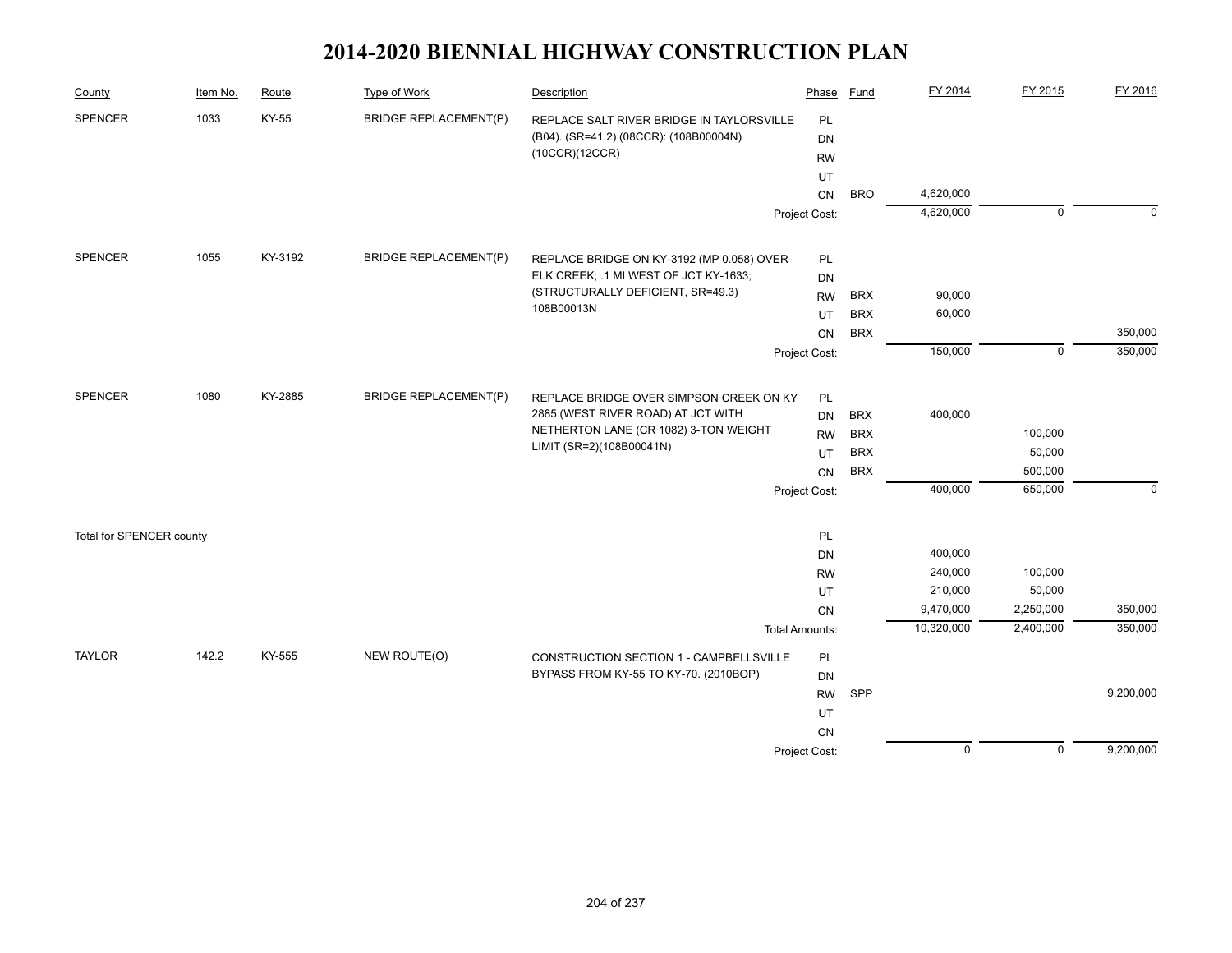| County                  | Item No. | Route        | Type of Work                 | Description                                                                  | Phase                 | <b>Fund</b> | FY 2014            | FY 2015     | FY 2016     |
|-------------------------|----------|--------------|------------------------------|------------------------------------------------------------------------------|-----------------------|-------------|--------------------|-------------|-------------|
| <b>TAYLOR</b>           | 1058     | CR-1236      | <b>BRIDGE REPLACEMENT(P)</b> | REPLACE BRIDGE OVER GREEN RIVER (C15)                                        | PL                    |             |                    |             |             |
|                         |          |              |                              | 0.75MI SW OF N-JCT. KY-55. (SR=25.2):                                        | DN                    |             |                    |             |             |
|                         |          |              |                              | (109C00015N)(AR/W)                                                           | <b>RW</b>             |             |                    |             |             |
|                         |          |              |                              |                                                                              | UT                    |             |                    |             |             |
|                         |          |              |                              |                                                                              | CN                    | <b>BRZ</b>  | 1,500,000          |             |             |
|                         |          |              |                              |                                                                              | Project Cost:         |             | 1,500,000          | $\mathbf 0$ | $\mathbf 0$ |
| <b>TAYLOR</b>           | 1082     | CR-1001      | <b>BRIDGE REPLACEMENT(P)</b> | REPLACE BRIDGE ON WISE RD (CR 1001) OVER                                     | PL                    |             |                    |             |             |
|                         |          |              |                              | LONG BRANCH .08 MILE W OF LONG BRANCH                                        | <b>DN</b>             |             |                    |             |             |
|                         |          |              |                              | RD (CR 1002)(SR 23.7) 109C00001N                                             | <b>RW</b>             | <b>BRZ</b>  | 30,000             |             |             |
|                         |          |              |                              |                                                                              | UT                    |             |                    |             |             |
|                         |          |              |                              |                                                                              | <b>CN</b>             | <b>BRZ</b>  |                    |             | 120,000     |
|                         |          |              |                              |                                                                              | Project Cost:         |             | 30,000             | $\mathbf 0$ | 120,000     |
|                         |          |              |                              |                                                                              |                       |             |                    |             |             |
| <b>TAYLOR</b>           | 1086     | <b>KY-70</b> | <b>BRIDGE REPLACEMENT(P)</b> | REPLACE KY 70 BRIDGE OVER STONER CREEK<br>IN TAYLOR COUNTY KENTUCKY BY USING | PL                    |             |                    |             |             |
|                         |          |              |                              | HYBRID COMPOSITE BEAMS (HCB) AS PER                                          | DN                    | <b>STP</b>  | 25,000             |             |             |
|                         |          |              |                              | FEDERALLY APPROVED "HIGHWAYS FOR LIFE"                                       | <b>RW</b>             |             |                    |             |             |
|                         |          |              |                              | DISCRETIONARY FUNDED PROJECT.(KYD2013)                                       | UT                    | <b>STP</b>  | 25,000             |             |             |
|                         |          |              |                              |                                                                              | <b>CN</b>             | <b>KYD</b>  | 120,000<br>170,000 | $\Omega$    | $\Omega$    |
|                         |          |              |                              |                                                                              | Project Cost:         |             |                    |             |             |
| Total for TAYLOR county |          |              |                              |                                                                              | PL                    |             |                    |             |             |
|                         |          |              |                              |                                                                              | <b>DN</b>             |             | 25,000             |             |             |
|                         |          |              |                              |                                                                              | <b>RW</b>             |             | 30,000             |             | 9,200,000   |
|                         |          |              |                              |                                                                              | UT                    |             | 25,000             |             |             |
|                         |          |              |                              |                                                                              | CN                    |             | 1,620,000          |             | 120,000     |
|                         |          |              |                              |                                                                              | <b>Total Amounts:</b> |             | 1,700,000          | $\mathbf 0$ | 9,320,000   |
| <b>TODD</b>             | 8401     | KY-181       | CONGESTION MITIGTN(O)        | RECONSTRUCT AND WIDEN FROM ELKTON                                            | PL                    |             |                    |             |             |
|                         |          |              |                              | COURTHOUSE NORTH TO US-68/KY 80. (08CCN)                                     | DN                    |             |                    |             |             |
|                         |          |              |                              | (10CCR)(12CCR)                                                               | <b>RW</b>             | SPP         | 740,000            |             |             |
|                         |          |              |                              |                                                                              | UT                    | SPP         | 910,000            |             |             |
|                         |          |              |                              |                                                                              | <b>CN</b>             | SPP         |                    | 2,110,000   |             |
|                         |          |              |                              |                                                                              | Project Cost:         |             | 1,650,000          | 2,110,000   | $\mathbf 0$ |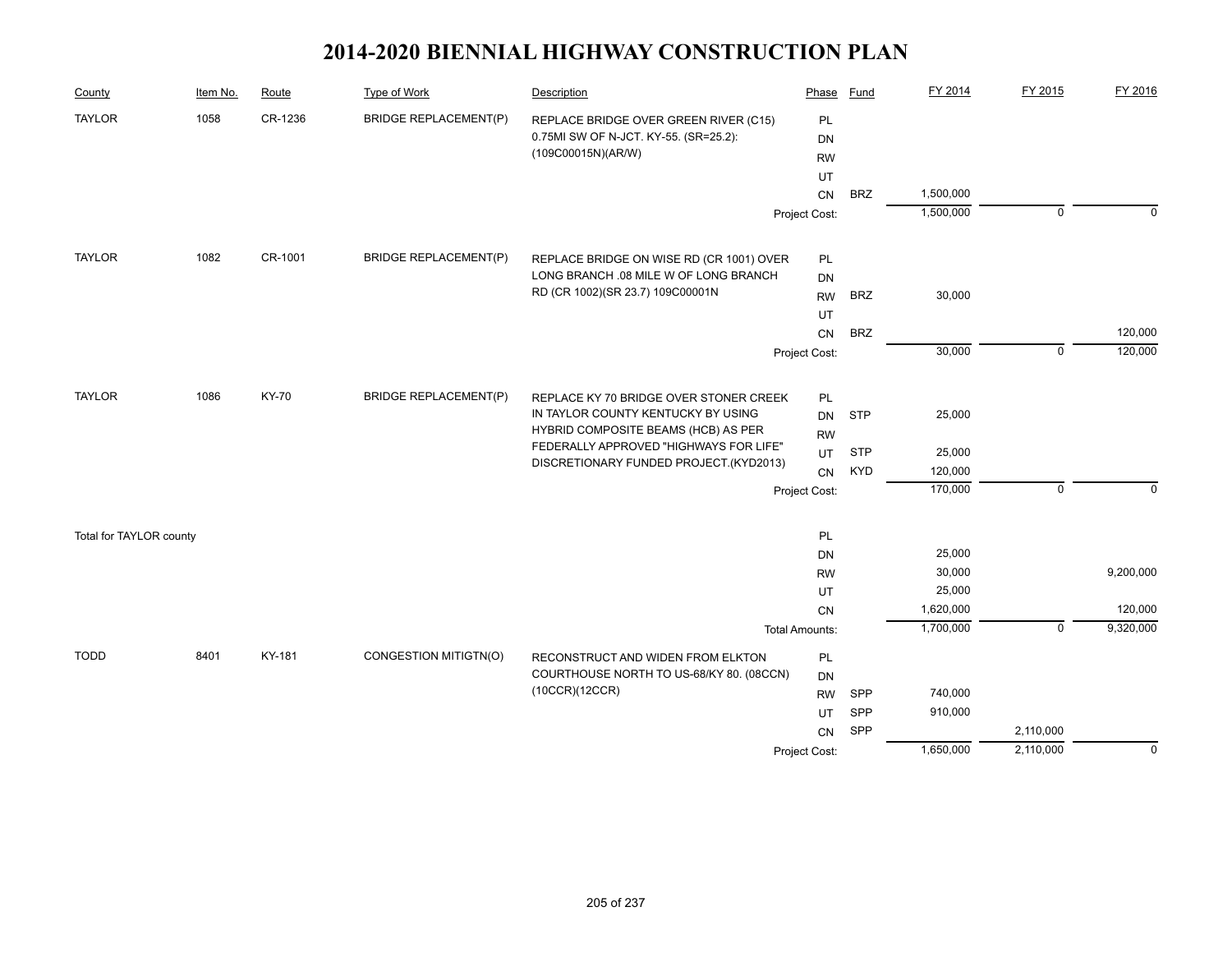| County                | Item No. | Route        | <b>Type of Work</b> | Description                                                                                                                                                                                  | Phase                                    | <b>Fund</b> | FY 2014            | FY 2015        | FY 2016     |
|-----------------------|----------|--------------|---------------------|----------------------------------------------------------------------------------------------------------------------------------------------------------------------------------------------|------------------------------------------|-------------|--------------------|----------------|-------------|
| <b>TODD</b>           | 8811     | KY-181       | RECONSTRUCTION(O)   | RECONSTRUCT KY-181 (ELKTON ROAD) FROM<br>US-79 (MP 0.000) TO NORTH OF INTERSECTION<br>WITH US-41 (MP 0.214) TO INCLUDE A NEW<br>INTERSECTION WITH KY-294. TOTAL LENGTH<br>APPROX. 0.8 MILES. | PL<br><b>DN</b><br><b>RW</b><br>UT<br>CN | SPP         |                    |                | 250,000     |
|                       |          |              |                     |                                                                                                                                                                                              | Project Cost:                            |             | $\overline{0}$     | $\overline{0}$ | 250,000     |
| Total for TODD county |          |              |                     |                                                                                                                                                                                              | PL                                       |             |                    |                |             |
|                       |          |              |                     |                                                                                                                                                                                              | DN                                       |             |                    |                | 250,000     |
|                       |          |              |                     |                                                                                                                                                                                              | <b>RW</b>                                |             | 740,000<br>910,000 |                |             |
|                       |          |              |                     |                                                                                                                                                                                              | UT<br>${\sf CN}$                         |             |                    | 2,110,000      |             |
|                       |          |              |                     |                                                                                                                                                                                              | <b>Total Amounts:</b>                    |             | 1,650,000          | 2,110,000      | 250,000     |
| <b>TRIGG</b>          | 151      | <b>US-68</b> | NEW ROUTE(O)        |                                                                                                                                                                                              |                                          |             |                    |                |             |
|                       |          |              |                     | CONSTRUCTION OF FINAL TWO LANES OF<br>CADIZ BYPASS. (12CCR)                                                                                                                                  | PL<br><b>DN</b>                          | SPP         | 300,000            |                |             |
|                       |          |              |                     |                                                                                                                                                                                              | <b>RW</b>                                |             |                    |                |             |
|                       |          |              |                     |                                                                                                                                                                                              | UT                                       |             |                    |                |             |
|                       |          |              |                     |                                                                                                                                                                                              | CN                                       | SPP         | 6,500,000          |                |             |
|                       |          |              |                     |                                                                                                                                                                                              | Project Cost:                            |             | 6,800,000          | $\mathbf 0$    | $\Omega$    |
| <b>TRIGG</b>          | 180.1    | <b>US-68</b> | MAJOR WIDENING(O)   | CADIZ-AURORA; FROM 200 METERS WEST OF                                                                                                                                                        | PL                                       |             |                    |                |             |
|                       |          |              |                     | KY-1489 TO 200 METERS WEST OF PETE LIGHT                                                                                                                                                     | <b>DN</b>                                |             |                    |                |             |
|                       |          |              |                     | SPRING ROAD.(10CCR)(12CCR)                                                                                                                                                                   | <b>RW</b>                                |             |                    |                |             |
|                       |          |              |                     |                                                                                                                                                                                              | UT                                       |             |                    |                |             |
|                       |          |              |                     |                                                                                                                                                                                              | ${\sf CN}$                               | <b>NH</b>   | 22,500,000         |                |             |
|                       |          |              |                     |                                                                                                                                                                                              | Project Cost:                            |             | 22,500,000         | $\mathsf 0$    | $\mathbf 0$ |
| <b>TRIGG</b>          | 180.11   | <b>US-68</b> | MAJOR WIDENING(O)   | CADIZ-AURORA; FROM 200 METERS WEST OF                                                                                                                                                        | PL                                       |             |                    |                |             |
|                       |          |              |                     | PETE LIGHT SPRING ROAD TO CADIZ BYPASS                                                                                                                                                       | DN                                       |             |                    |                |             |
|                       |          |              |                     | (GRADE, DRAIN & SURFACE)(10CCR)                                                                                                                                                              | <b>RW</b>                                |             |                    |                |             |
|                       |          |              |                     |                                                                                                                                                                                              | UT                                       |             |                    |                |             |
|                       |          |              |                     |                                                                                                                                                                                              | CN                                       | <b>NH</b>   |                    |                | 16,880,000  |
|                       |          |              |                     |                                                                                                                                                                                              | Project Cost:                            |             | $\overline{0}$     | $\overline{0}$ | 16,880,000  |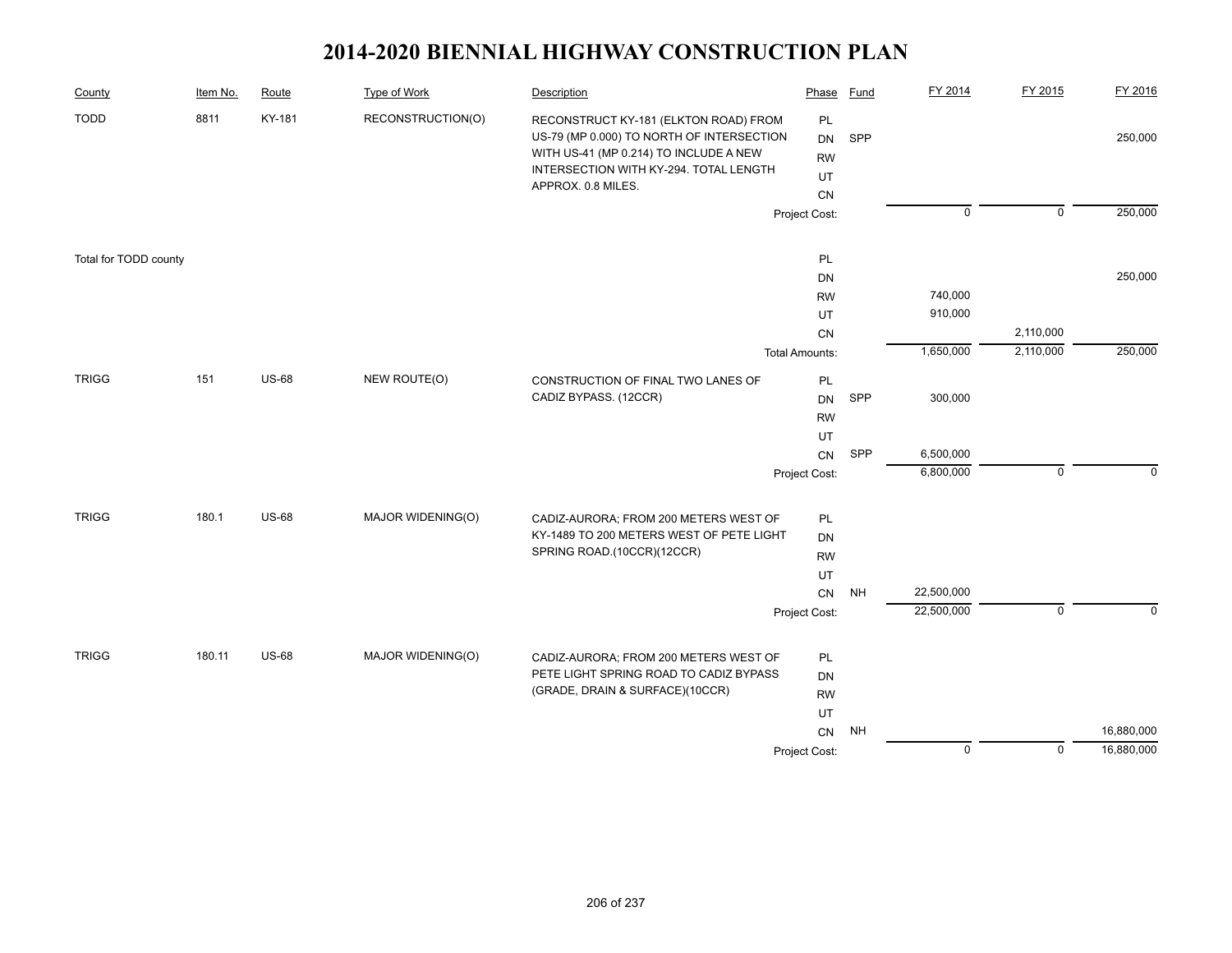| County       | Item No. | Route        | Type of Work                 | Description                                  | Phase         | Fund            | FY 2014     | FY 2015                   | FY 2016     |
|--------------|----------|--------------|------------------------------|----------------------------------------------|---------------|-----------------|-------------|---------------------------|-------------|
| <b>TRIGG</b> | 180.51   | <b>US-68</b> | MAJOR WIDENING(O)            | CADIZ-AURORA; FROM EAST END OF LAKE          | PL            |                 |             |                           |             |
|              |          |              |                              | BARKLEY BRIDGE TO 200 METERS WEST OF         | <b>DN</b>     |                 |             |                           |             |
|              |          |              |                              | KY-1489 (08CCR)(10CCR)                       | <b>RW</b>     |                 |             |                           |             |
|              |          |              |                              |                                              | UT            |                 |             |                           |             |
|              |          |              |                              |                                              | CN            | <b>NH</b>       | 9,740,000   |                           |             |
|              |          |              |                              |                                              | Project Cost: |                 | 9,740,000   | $\mathbf 0$               | $\Omega$    |
| <b>TRIGG</b> | 180.6    | <b>US-68</b> | <b>BRIDGE REPLACEMENT(P)</b> | CADIZ-AURORA; BRIDGE OVER LAKE BARKLEY       | PL            |                 |             |                           |             |
|              |          |              |                              | (TOTAL CONSTRUCTION COST IS \$165 MILLION)   | <b>DN</b>     |                 |             |                           |             |
|              |          |              |                              | (2006BOPP): (111B00020N)(10CCR)              | <b>RW</b>     |                 |             |                           |             |
|              |          |              |                              |                                              | UT            |                 |             |                           |             |
|              |          |              |                              |                                              | CN            | JM <sub>5</sub> |             | 90,000,000                |             |
|              |          |              |                              |                                              | Project Cost: |                 | $\mathbf 0$ | 90,000,000                | $\mathbf 0$ |
| <b>TRIGG</b> | 180.61   | <b>US-68</b> | PREFINANCD CONVRSN(O)        | CADIZ-AURORA; BRIDGE OVER LAKE BARKLEY       | PL            |                 |             |                           |             |
|              |          |              |                              | (ADDITIONAL FUNDING FOR C PHASE)(10CCR)      | DN            |                 |             |                           |             |
|              |          |              |                              |                                              |               |                 |             |                           |             |
|              |          |              |                              |                                              | UT            |                 |             |                           |             |
|              |          |              |                              |                                              | CN            | JM <sub>5</sub> |             |                           | 75,000,000  |
|              |          |              |                              |                                              | Project Cost: |                 | $\mathbf 0$ | $\mathbf 0$               | 75,000,000  |
| <b>TRIGG</b> | 1133     | KY-1585      | <b>BRIDGE REPLACEMENT(P)</b> | REPLACE BRIDGE ON KY-1585 (MP 4.87) OVER     | PL            |                 |             |                           |             |
|              |          |              |                              | SINKING FORK; .3 MI. NORTH OF HWY. 272 JCT.; | DN            |                 |             |                           |             |
|              |          |              |                              | (STRUCTURALLY DEFICIENT, SR=19.7)            | <b>RW</b>     |                 |             |                           |             |
|              |          |              |                              | 111B00054N (AR/W)                            | UT            | <b>BRX</b>      | 220,000     |                           |             |
|              |          |              |                              |                                              | <b>CN</b>     | <b>BRX</b>      |             |                           | 1,000,000   |
|              |          |              |                              |                                              | Project Cost: |                 | 220,000     | $\overline{\mathfrak{o}}$ | 1,000,000   |
| <b>TRIGG</b> | 2039     | $I-24$       | <b>BRIDGE REHAB(P)</b>       | OVERLAY BRIDGE DECK AND REPLACE              | PL            |                 |             |                           |             |
|              |          |              |                              | EXPANSION JOINTS ON EASTBOUND I-24 BRIDGE    | DN            |                 |             |                           |             |
|              |          |              |                              | OVER TRW RAILROAD EAST OF US 68 AT (MP       | <b>RW</b>     |                 |             |                           |             |
|              |          |              |                              | 66.515). (111B00027R) (2012BOP)              | UT            |                 |             |                           |             |
|              |          |              |                              |                                              | CN            | IM              | 250,000     |                           |             |
|              |          |              |                              |                                              | Project Cost: |                 | 250,000     | $\mathbf 0$               | $\pmb{0}$   |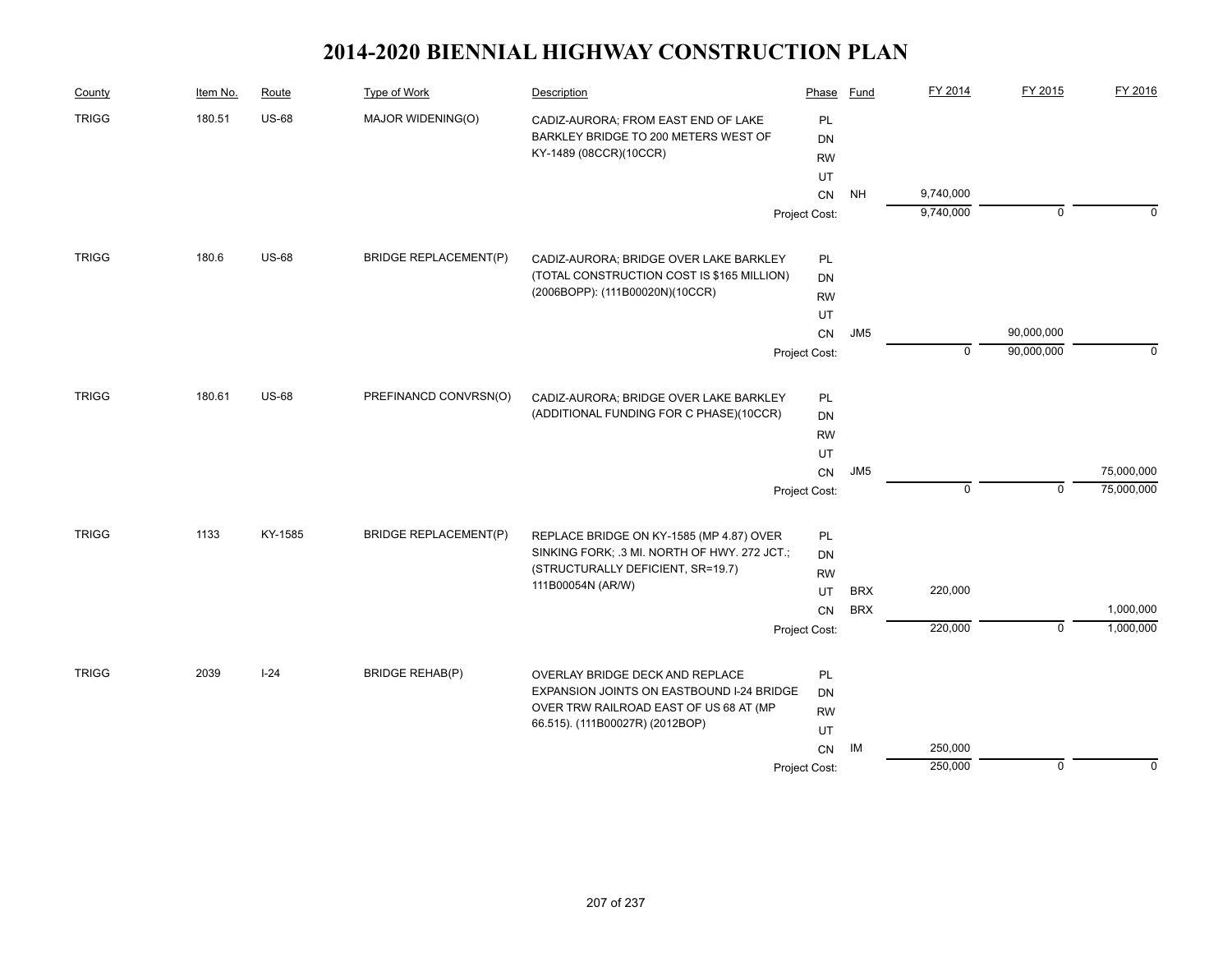| County                   | Item No. | Route         | Type of Work                 | Description                                | Phase                 | Fund       | FY 2014    | FY 2015        | FY 2016     |
|--------------------------|----------|---------------|------------------------------|--------------------------------------------|-----------------------|------------|------------|----------------|-------------|
| Total for TRIGG county   |          |               |                              |                                            | PL                    |            |            |                |             |
|                          |          |               |                              |                                            | <b>DN</b>             |            | 300,000    |                |             |
|                          |          |               |                              |                                            | <b>RW</b>             |            |            |                |             |
|                          |          |               |                              |                                            | UT                    |            | 220,000    |                |             |
|                          |          |               |                              |                                            | CN                    |            | 38,990,000 | 90,000,000     | 92,880,000  |
|                          |          |               |                              |                                            | <b>Total Amounts:</b> |            | 39,510,000 | 90,000,000     | 92,880,000  |
| TRIMBLE                  | 135.81   | <b>US-421</b> | <b>BRIDGE REPLACEMENT(P)</b> | NEW MILTON-MADISON BRIDGE APPROACHES       | $\mathsf{PL}$         |            |            |                |             |
|                          |          |               |                              | TO REALIGN US 421 AT BOTTOM OF HILL AT     | DN                    | SPP        | 750,000    |                |             |
|                          |          |               |                              | NEW BRIDGE LOCATION.                       | <b>RW</b>             |            |            |                |             |
|                          |          |               |                              |                                            | UT                    |            |            |                |             |
|                          |          |               |                              |                                            | CN                    | <b>BRO</b> |            |                | 5,000,000   |
|                          |          |               |                              |                                            | Project Cost:         |            | 750,000    | $\overline{0}$ | 5,000,000   |
|                          |          |               |                              |                                            |                       |            |            |                |             |
| TRIMBLE                  | 905      | <b>US-421</b> | SAFETY(P)                    | ADDRESS SAFETY ISSUES AND ACCESS AT THE    | PL                    |            |            |                |             |
|                          |          |               |                              | INTERSECTION OF US-421/KY-1226 AT MP 11.5. | DN                    |            |            |                |             |
|                          |          |               |                              | (12CCR)                                    | <b>RW</b>             | <b>STP</b> | 320,000    |                |             |
|                          |          |               |                              |                                            | UT                    | <b>STP</b> | 260,000    |                |             |
|                          |          |               |                              |                                            | CN                    | <b>STP</b> |            | 830,000        |             |
|                          |          |               |                              |                                            | Project Cost:         |            | 580,000    | 830,000        | $\mathbf 0$ |
| TRIMBLE                  | 8712     | <b>US-421</b> | SAFETY(P)                    | CONSTRUCT TURN LANES INTO TRIMBLE          | $\mathsf{PL}$         |            |            |                |             |
|                          |          |               |                              | COUNTY HIGH SCHOOL. (12CCN)                | DN                    | SPP        | 250,000    |                |             |
|                          |          |               |                              |                                            | <b>RW</b>             |            |            |                |             |
|                          |          |               |                              |                                            | UT                    |            |            |                |             |
|                          |          |               |                              |                                            | CN                    | SPP        |            |                | 2,000,000   |
|                          |          |               |                              |                                            | Project Cost:         |            | 250,000    | $\mathsf 0$    | 2,000,000   |
|                          |          |               |                              |                                            |                       |            |            |                |             |
| Total for TRIMBLE county |          |               |                              |                                            | PL                    |            |            |                |             |
|                          |          |               |                              |                                            | <b>DN</b>             |            | 1,000,000  |                |             |
|                          |          |               |                              |                                            | <b>RW</b>             |            | 320,000    |                |             |
|                          |          |               |                              |                                            | UT                    |            | 260,000    |                |             |
|                          |          |               |                              |                                            | CN                    |            |            | 830,000        | 7,000,000   |
|                          |          |               |                              |                                            | <b>Total Amounts:</b> |            | 1,580,000  | 830,000        | 7,000,000   |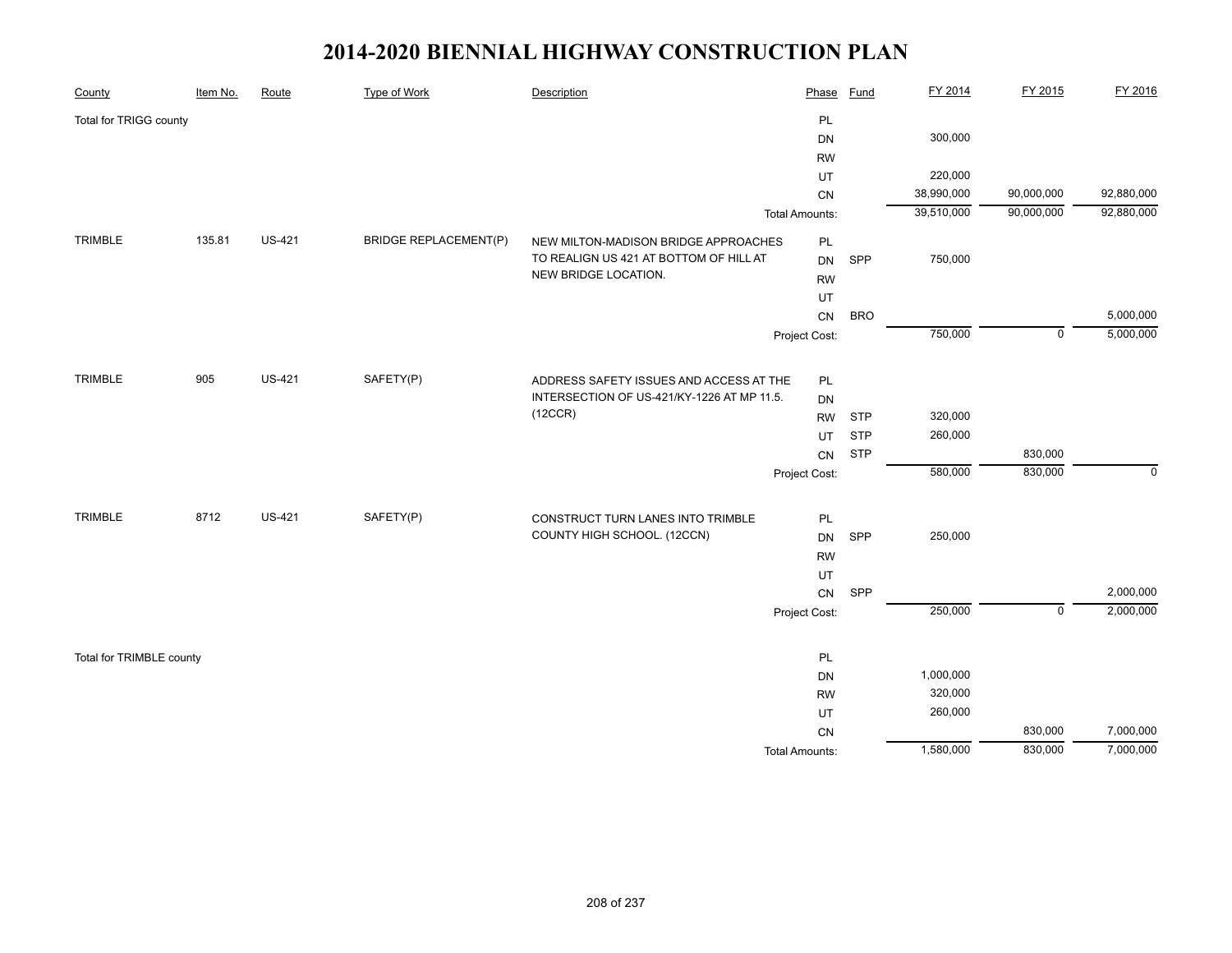| County       | Item No. | Route        | Type of Work                 | Description                                                                                                        | Phase                        | Fund       | FY 2014        | FY 2015     | FY 2016     |
|--------------|----------|--------------|------------------------------|--------------------------------------------------------------------------------------------------------------------|------------------------------|------------|----------------|-------------|-------------|
| <b>UNION</b> | 79.2     | $US-60$      | RECONSTRUCTION(O)            | PADUCAH-HENDERSON; RECONSTRUCT US-60<br>FROM WAVERLY BYPASS TO CORYDON<br>BYPASS. (PRIORITY SECTION)(08CCR)(12CCR) | PL<br><b>DN</b><br><b>RW</b> | SPP<br>SP  | 1,800,000      | 5,680,000   |             |
|              |          |              |                              |                                                                                                                    | UT                           | SP         |                | 2,250,000   |             |
|              |          |              |                              |                                                                                                                    | CN                           |            |                |             |             |
|              |          |              |                              |                                                                                                                    | Project Cost:                |            | 1,800,000      | 7,930,000   | $\mathbf 0$ |
| <b>UNION</b> | 122.01   | <b>US-60</b> | MAJOR WIDENING(O)            | PADUCAH-HENDERSON; MORGANFIELD BYPASS                                                                              | PL                           |            |                |             |             |
|              |          |              |                              | TO WAVERLY (08CCR)(12CCR)                                                                                          | <b>DN</b>                    |            |                |             |             |
|              |          |              |                              |                                                                                                                    | <b>RW</b>                    | SPP        | 3,860,000      |             |             |
|              |          |              |                              |                                                                                                                    | UT                           | SPP        | 2,710,000      |             |             |
|              |          |              |                              |                                                                                                                    | CN                           |            |                |             |             |
|              |          |              |                              |                                                                                                                    | Project Cost:                |            | 6,570,000      | $\mathsf 0$ | $\Omega$    |
| <b>UNION</b> | 123.01   | <b>US-60</b> | BYPASS(O)                    | PADUCAH-HENDERSON; WAVERLY BYPASS.                                                                                 | PL                           |            |                |             |             |
|              |          |              |                              | (12CCR)                                                                                                            | DN                           |            |                |             |             |
|              |          |              |                              |                                                                                                                    | <b>RW</b>                    | SPP        |                | 1,730,000   |             |
|              |          |              |                              |                                                                                                                    | UT                           |            |                |             |             |
|              |          |              |                              |                                                                                                                    | <b>CN</b>                    |            |                |             |             |
|              |          |              |                              |                                                                                                                    | Project Cost:                |            | $\overline{0}$ | 1,730,000   | $\mathbf 0$ |
| <b>UNION</b> | 139      | <b>US-60</b> | NEW ROUTE(O)                 | CONSTRUCT NEW US-60 BYPASS AT SULLIVAN.                                                                            | PL                           |            |                |             |             |
|              |          |              |                              | (04CCN)                                                                                                            | DN                           | <b>SP</b>  | 1,000,000      |             |             |
|              |          |              |                              |                                                                                                                    | <b>RW</b>                    |            |                |             |             |
|              |          |              |                              |                                                                                                                    | UT                           |            |                |             |             |
|              |          |              |                              |                                                                                                                    | CN                           |            |                |             |             |
|              |          |              |                              |                                                                                                                    | Project Cost:                |            | 1,000,000      | $\mathbf 0$ | $\mathbf 0$ |
| <b>UNION</b> | 1073     | KY-359       | <b>BRIDGE REPLACEMENT(P)</b> | REPLACE BRIDGE ON KY-359 (MP 0.971) OVER                                                                           | PL                           |            |                |             |             |
|              |          |              |                              | LOST CREEK; .95 MI N.E. OF JCT US-60;                                                                              | DN                           |            |                |             |             |
|              |          |              |                              | (FUNCTIONALLY OBSOLETE, SR=48.6)                                                                                   | <b>RW</b>                    | <b>BRO</b> | 75,000         |             |             |
|              |          |              |                              | 113B00006N                                                                                                         | UT                           | <b>BRO</b> | 125,000        |             |             |
|              |          |              |                              |                                                                                                                    | CN                           | <b>BRO</b> |                |             | 570,000     |
|              |          |              |                              |                                                                                                                    | Project Cost:                |            | 200,000        | $\mathbf 0$ | 570,000     |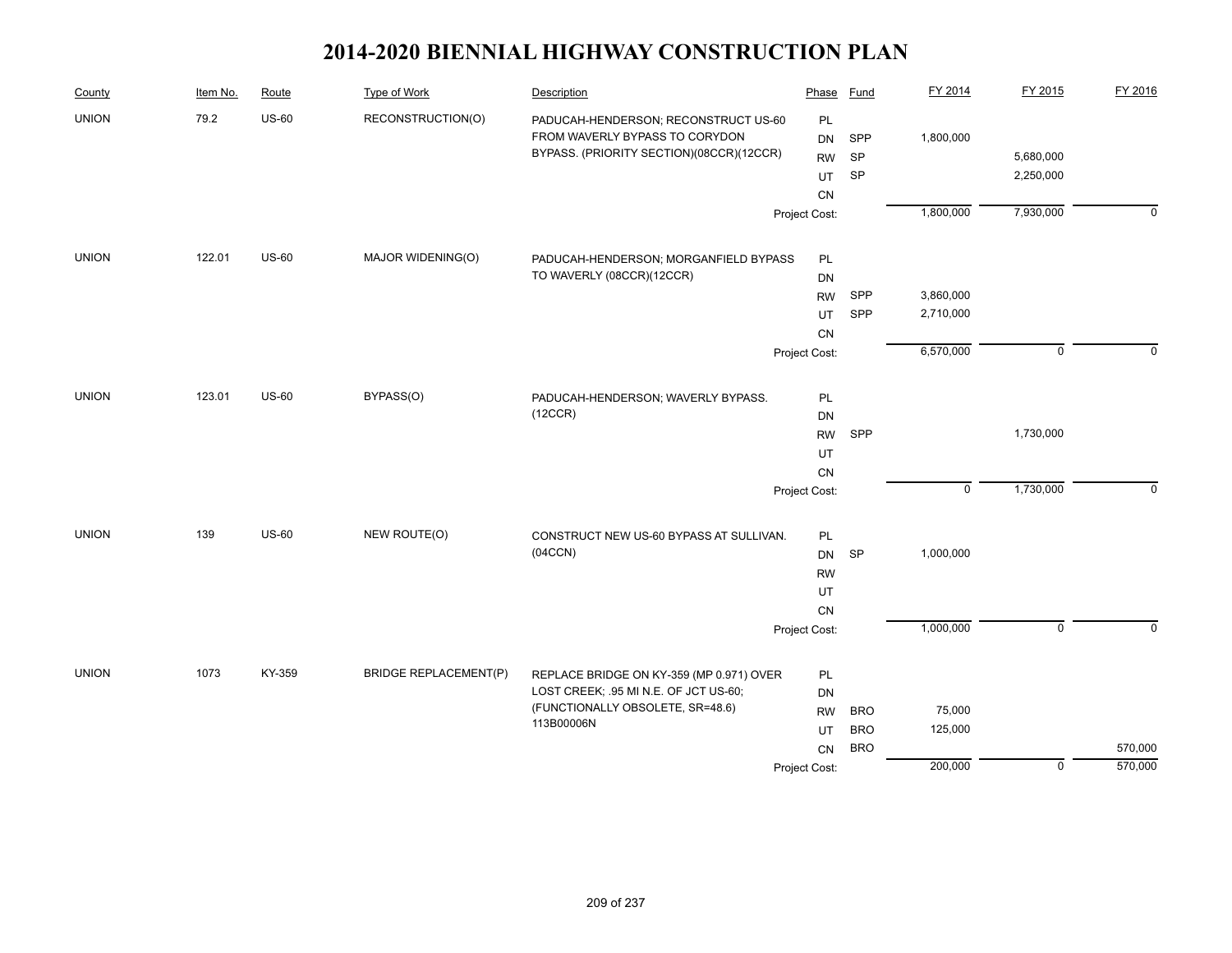| County                 | Item No. | Route        | <b>Type of Work</b>          | Description                                    | Phase                 | <b>Fund</b>     | FY 2014     | FY 2015        | FY 2016            |
|------------------------|----------|--------------|------------------------------|------------------------------------------------|-----------------------|-----------------|-------------|----------------|--------------------|
| <b>UNION</b>           | 1074     | KY-359       | <b>BRIDGE REPLACEMENT(P)</b> | REPLACE BRIDGE ON KY-359 (MP 1.193) OVER       | PL                    |                 |             |                |                    |
|                        |          |              |                              | SINKING CREEK; 1.1 MI N.E. OF JCT US-60;       | <b>DN</b>             |                 |             |                |                    |
|                        |          |              |                              | (FUNCTIONALLY OBSOLETE, SR=48.6)<br>113B00007N | <b>RW</b>             | <b>BRO</b>      | 75,000      |                |                    |
|                        |          |              |                              |                                                | UT                    | <b>BRO</b>      | 125,000     |                |                    |
|                        |          |              |                              |                                                | <b>CN</b>             | <b>BRO</b>      | 200,000     | $\overline{0}$ | 570,000<br>570,000 |
|                        |          |              |                              |                                                | Project Cost:         |                 |             |                |                    |
| <b>UNION</b>           | 8636     | <b>US-60</b> | SAFETY(P)                    | CONSTRUCT CENTER TURN LANE AT UNION            | PL                    |                 |             |                |                    |
|                        |          |              |                              | COUNTY HOSPITAL AND NEW UNION COUNTY           | <b>DN</b>             |                 |             |                |                    |
|                        |          |              |                              | TECHNOLOGY CENTER. (10CCN)                     | <b>RW</b>             |                 |             |                |                    |
|                        |          |              |                              |                                                | UT                    |                 |             |                |                    |
|                        |          |              |                              |                                                | CN                    | SB <sub>2</sub> | 470,000     |                |                    |
|                        |          |              |                              |                                                | Project Cost:         |                 | 470,000     | $\mathbf 0$    | $\Omega$           |
|                        |          |              |                              |                                                |                       |                 |             |                |                    |
| Total for UNION county |          |              |                              |                                                | PL<br>DN              |                 | 2,800,000   |                |                    |
|                        |          |              |                              |                                                | <b>RW</b>             |                 | 4,010,000   | 7,410,000      |                    |
|                        |          |              |                              |                                                | UT                    |                 | 2,960,000   | 2,250,000      |                    |
|                        |          |              |                              |                                                | <b>CN</b>             |                 | 470,000     |                | 1,140,000          |
|                        |          |              |                              |                                                | <b>Total Amounts:</b> |                 | 10,240,000  | 9,660,000      | 1,140,000          |
| <b>WARREN</b>          | 16       | $I-65$       | NEW INTERCHANGE(O)           | CONSTRUCT NEW INTERCHANGE ON I-65 TO           | PL                    |                 |             |                |                    |
|                        |          |              |                              | ACCOMODATE MAJOR DEVELOPMENT                   | <b>DN</b>             |                 |             |                |                    |
|                        |          |              |                              | POSSIBILITIES NORTH OF BOWLING GREEN.          | <b>RW</b>             |                 |             |                |                    |
|                        |          |              |                              | (06CCR)(SEE 3-16.03;3-16.04; FOR ADDITIONAL    | UT                    |                 |             |                |                    |
|                        |          |              |                              | "HPP" AND "IM" FUNDS) (12CCR)                  | CN                    | IM              |             | 7,500,000      |                    |
|                        |          |              |                              |                                                | Project Cost:         |                 | $\mathsf 0$ | 7,500,000      | $\mathbf 0$        |
| <b>WARREN</b>          | 16.03    | $I-65$       | NEW INTERCHANGE(O)           | CONSTRUCTION OF NEW I-65 INTERCHANGE IN        | PL                    |                 |             |                |                    |
|                        |          |              |                              | WARREN COUNTY (GRADE & DRAIN ONLY, SEE         | <b>DN</b>             |                 |             |                |                    |
|                        |          |              |                              | 16.04 FOR C PHASE SURFACING)                   | <b>RW</b>             |                 |             |                |                    |
|                        |          |              |                              | (2005HPP-KY137; KY150; KY167)(SEE 3-16.00      | UT                    |                 |             |                |                    |
|                        |          |              |                              | AND 3-16.04 FOR "IM" C PHASE FUNDING)          | <b>CN</b>             | HPP             | 18,671,207  |                |                    |
|                        |          |              |                              |                                                | Project Cost:         |                 | 18,671,207  | $\overline{0}$ | $\mathbf 0$        |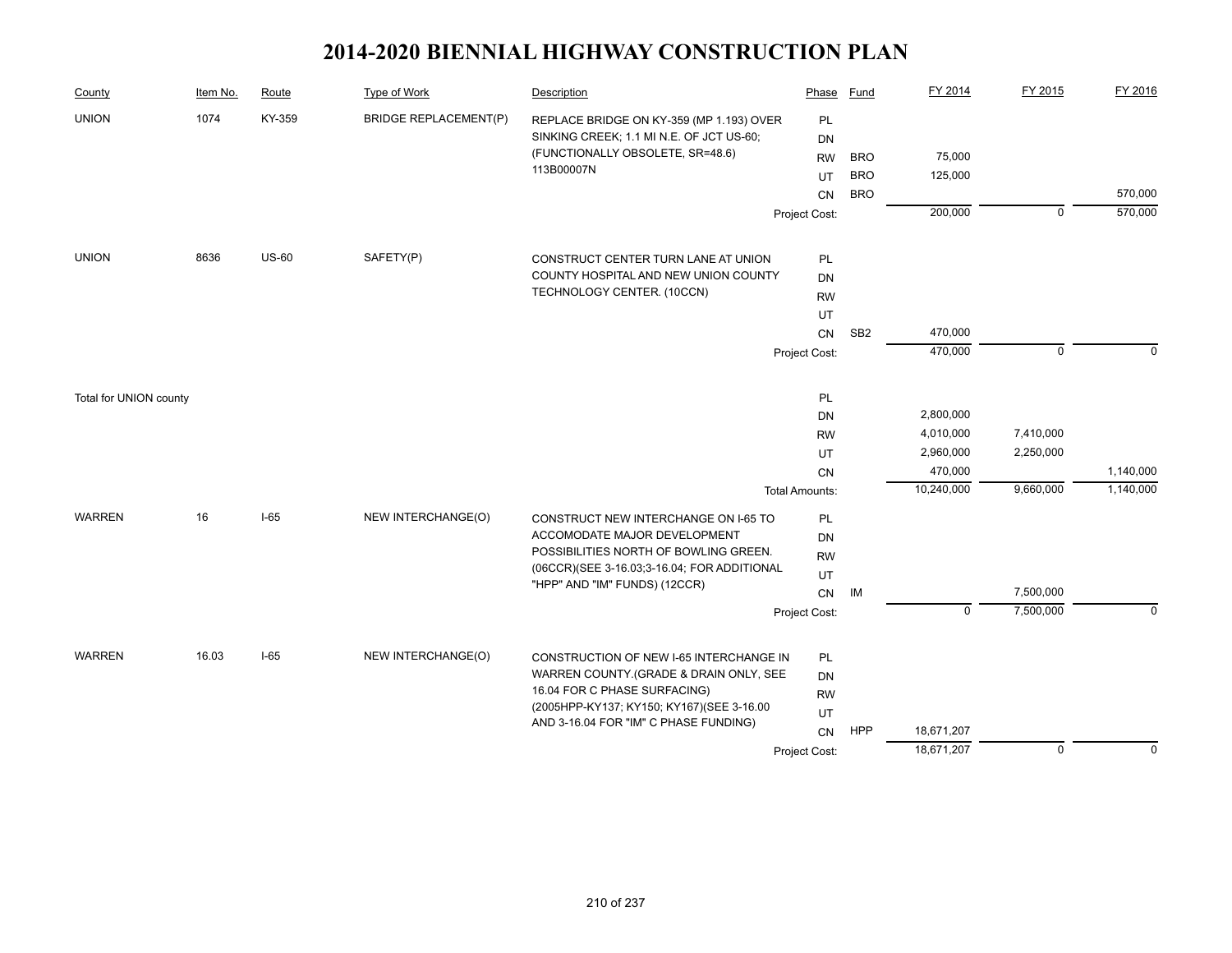| County               | Item No. | Route        | Type of Work                 | Description                                          | Phase         | Fund       | FY 2014        | FY 2015     | FY 2016     |
|----------------------|----------|--------------|------------------------------|------------------------------------------------------|---------------|------------|----------------|-------------|-------------|
| <b>WARREN</b>        | 16.04    | $I-65$       | NEW INTERCHANGE(O)           | CONSTRUCTION OF NEW I-65 INTERCHANGE IN              | PL            |            |                |             |             |
|                      |          |              |                              | WARREN COUNTY.(SURFACING ONLY, SEE                   | DN            |            |                |             |             |
|                      |          |              |                              | 16.03 FOR G&D) (SEE 3-16.00 FOR STP                  | <b>RW</b>     |            |                |             |             |
|                      |          |              |                              | COMPONENT)                                           | UT            |            |                |             |             |
|                      |          |              |                              |                                                      | CN            | IM         |                |             | 13,000,000  |
|                      |          |              |                              |                                                      | Project Cost: |            | $\overline{0}$ | $\mathbf 0$ | 13,000,000  |
| <b>WARREN</b>        | 110      | KY-185       | RECONSTRUCTION(O)            | RECONSTRUCT KY-185 FROM NORTH OF THE                 | PL            |            |                |             |             |
|                      |          |              |                              | JUNCTION WITH KY-263 NEAR RICHARDSVILLE              | <b>DN</b>     | SPP        | 700,000        |             |             |
|                      |          |              |                              | (MP 6.29) TO THE BUTLER COUNTY LINE (MP              | <b>RW</b>     | SPP        |                | 3,310,000   |             |
|                      |          |              |                              | 11.913). (02CCR)(04CCR)(06CCR)(10CCR)                | UT            | SPP        |                | 2,540,000   |             |
|                      |          |              |                              |                                                      | CN            |            |                |             |             |
|                      |          |              |                              |                                                      | Project Cost: |            | 700,000        | 5,850,000   | $\Omega$    |
|                      |          |              |                              |                                                      |               |            |                |             |             |
| 199<br><b>WARREN</b> |          | <b>US-31</b> | MAJOR WIDENING(O)            | WIDEN TO 5 LANES FROM 1.0 MILE SOUTH OF              | PL            |            |                |             |             |
|                      |          |              |                              | KY 242 (MP 4.1) TO DILLARD ROAD (MP 6.7).<br>(12CCR) | <b>DN</b>     |            |                |             |             |
|                      |          |              |                              |                                                      | <b>RW</b>     | <b>STP</b> | 3,570,000      |             |             |
|                      |          |              |                              |                                                      | UT            | <b>STP</b> |                | 3,820,000   |             |
|                      |          |              |                              |                                                      | CN            |            |                |             |             |
|                      |          |              |                              |                                                      | Project Cost: |            | 3,570,000      | 3,820,000   | $\mathbf 0$ |
| <b>WARREN</b>        | 200      | <b>US-31</b> | SAFETY(P)                    | REALIGN INTERSECTION OF US 31W AND                   | PL            |            |                |             |             |
|                      |          |              |                              | MOORMAN LANE AND US 31W AND BRISTOW                  | <b>DN</b>     |            |                |             |             |
|                      |          |              |                              | ROAD. (12CCR)                                        | <b>RW</b>     |            |                |             |             |
|                      |          |              |                              |                                                      | UT            |            |                |             |             |
|                      |          |              |                              |                                                      | ${\sf CN}$    | SPP        |                | 700,000     |             |
|                      |          |              |                              |                                                      | Project Cost: |            | $\overline{0}$ | 700,000     | $\Omega$    |
| <b>WARREN</b>        | 1070     | CR-1301      | <b>BRIDGE REPLACEMENT(P)</b> | WEST BOGLE ROAD; REPLACE BRIDGE AND                  | PL            |            |                |             |             |
|                      |          |              |                              | APPROACHES OVER RJC RAILROAD 0.20 MILE               | DN            |            |                |             |             |
|                      |          |              |                              | SOUTHEAST OF US-68 (C7). (SR=16.5):                  | <b>RW</b>     |            |                |             |             |
|                      |          |              |                              | (114C00007N)                                         | UT            |            |                |             |             |
|                      |          |              |                              |                                                      | CN            | <b>BRZ</b> | 1,140,000      |             |             |
|                      |          |              |                              |                                                      | Project Cost: |            | 1,140,000      | $\mathbf 0$ | $\mathbf 0$ |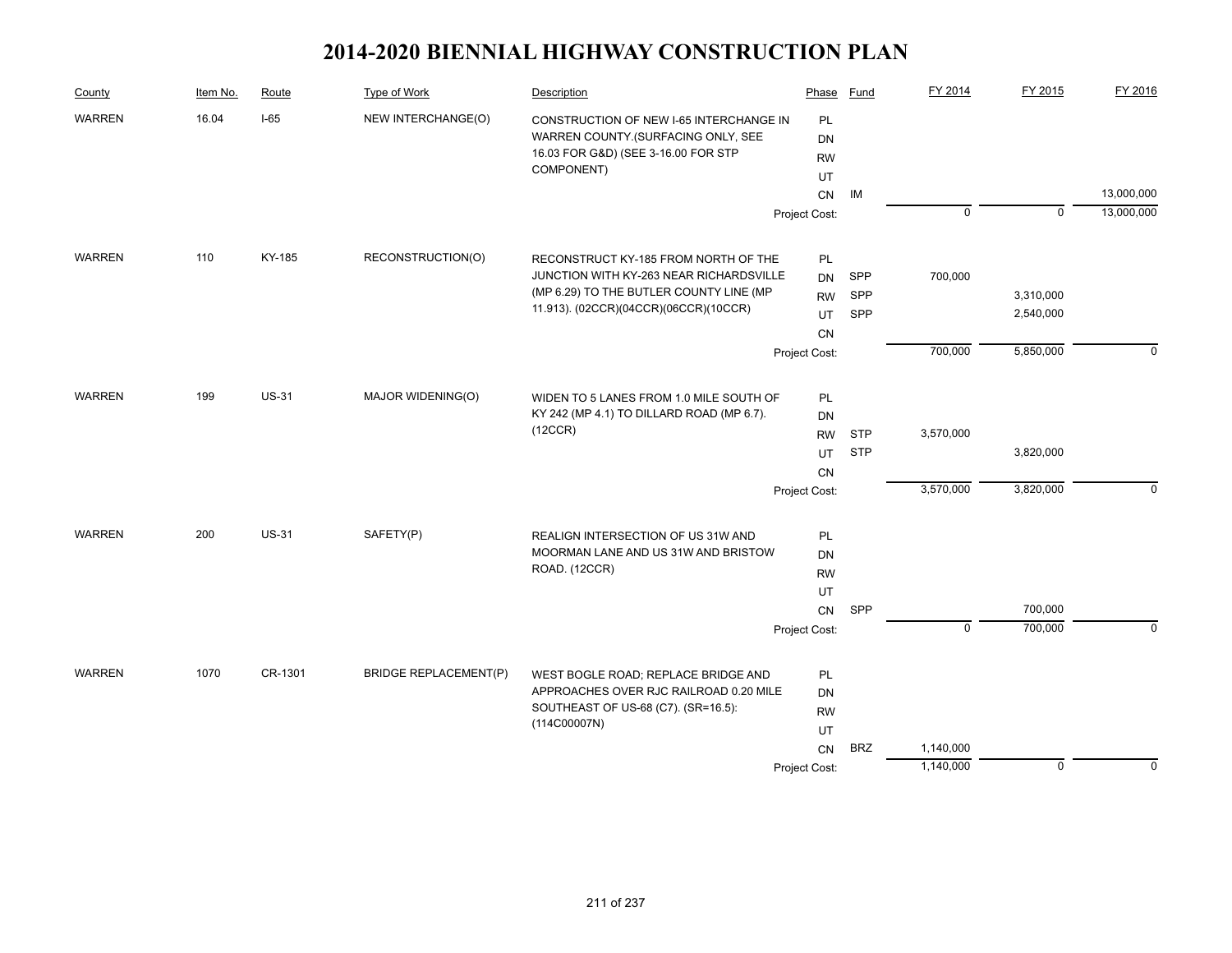| County        | Item No. | Route         | Type of Work                 | Description                               | Phase         | Fund            | FY 2014        | FY 2015     | FY 2016     |
|---------------|----------|---------------|------------------------------|-------------------------------------------|---------------|-----------------|----------------|-------------|-------------|
| <b>WARREN</b> | 1077     | KY-234        | <b>BRIDGE REPLACEMENT(P)</b> | REPLACE BRIDGE ON KY-234 OVER DRAKES      | PL            |                 |                |             |             |
|               |          |               |                              | CREEK 0.097 E OF SHAKER MILL RD (CR-1131) | DN            |                 |                |             |             |
|               |          |               |                              | (SR 42.8) 114B00012N.                     | <b>RW</b>     | <b>BRO</b>      |                | 160,000     |             |
|               |          |               |                              |                                           | UT            | <b>BRO</b>      |                | 1,150,000   |             |
|               |          |               |                              |                                           | CN            |                 |                |             |             |
|               |          |               |                              |                                           | Project Cost: |                 | $\overline{0}$ | 1,310,000   | $\mathbf 0$ |
| <b>WARREN</b> | 1090     | CR-1425       | <b>BRIDGE REPLACEMENT(P)</b> | REPLACE BRIDGE OVER BRANCH OF INDIAN      | PL            |                 |                |             |             |
|               |          |               |                              | CREEK ON LODGE HALL ROAD (CR 1425) 1.4 MI | DN            | <b>BRZ</b>      |                | 250,000     |             |
|               |          |               |                              | W OF KY 185 (114C00021N)(SR=49.4) (EBRP)  | <b>RW</b>     | <b>BRZ</b>      |                |             | 50,000      |
|               |          |               |                              |                                           | UT            | <b>BRZ</b>      |                |             | 75,000      |
|               |          |               |                              |                                           | CN            | <b>BRZ</b>      |                |             | 260,000     |
|               |          |               |                              |                                           | Project Cost: |                 | $\mathbf 0$    | 250,000     | 385,000     |
| <b>WARREN</b> | 8632     | CS-1691       | NEW ROUTE(O)                 | REALIGN HENNESEY WAY AT CORVETTE DRIVE.   | PL            |                 |                |             |             |
|               |          |               |                              | (10CCN)                                   | <b>DN</b>     | SB <sub>2</sub> | 280,000        |             |             |
|               |          |               |                              |                                           | <b>RW</b>     |                 |                |             |             |
|               |          |               |                              |                                           | UT            |                 |                |             |             |
|               |          |               |                              |                                           | ${\sf CN}$    |                 |                |             |             |
|               |          |               |                              |                                           | Project Cost: |                 | 280,000        | $\mathbf 0$ | 0           |
| <b>WARREN</b> | 8702     | <b>US-231</b> | MAJOR WIDENING(O)            | WIDEN AND EXPAND US 231 FROM LOVER'S      | PL            |                 |                |             |             |
|               |          |               |                              | LANE TO THREE SPRINGS ROAD. (12CCN)       | DN            |                 |                |             |             |
|               |          |               |                              |                                           | <b>RW</b>     | SPP             | 1,600,000      |             |             |
|               |          |               |                              |                                           | UT            | SPP             |                | 2,000,000   |             |
|               |          |               |                              |                                           | CN            |                 |                |             |             |
|               |          |               |                              |                                           | Project Cost: |                 | 1,600,000      | 2,000,000   | $\mathbf 0$ |
| <b>WARREN</b> | 8707     | WN-9007       | NEW INTERCHANGE(O)           | CONSTRUCT A NEW INTERCHANGE ON THE        | PL            |                 |                |             |             |
|               |          |               |                              | NATCHER PARKWAY AT ELROD ROAD IN          | DN            | <b>NH</b>       |                | 700,000     |             |
|               |          |               |                              | BOWLING GREEN (MP 3.4 TO MP 4.0).(12CCN)  | <b>RW</b>     |                 |                |             |             |
|               |          |               |                              |                                           | UT            |                 |                |             |             |
|               |          |               |                              |                                           | CN            |                 |                |             |             |
|               |          |               |                              |                                           | Project Cost: |                 | $\mathbf 0$    | 700,000     | 0           |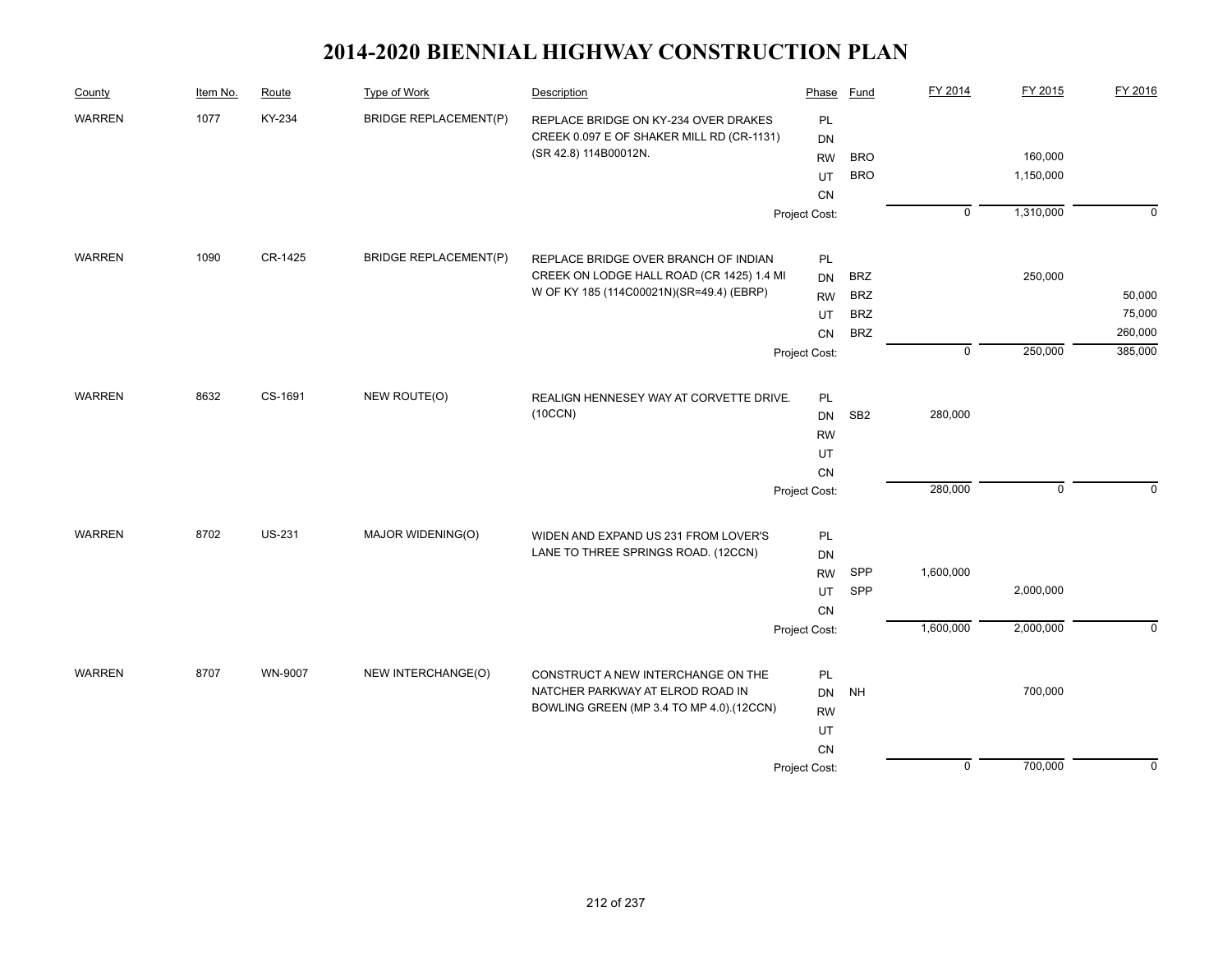| County                  | Item No. | Route        | Type of Work      | Description                                                                                                                                                        | Phase                                    | <b>Fund</b> | FY 2014                  | FY 2015                             | FY 2016                       |
|-------------------------|----------|--------------|-------------------|--------------------------------------------------------------------------------------------------------------------------------------------------------------------|------------------------------------------|-------------|--------------------------|-------------------------------------|-------------------------------|
| <b>WARREN</b>           | 8818     |              | NEW ROUTE(O)      | IMPROVE SAFETY AND MOBILITY ON KY-884<br>FROM THE NATCHER PARKWAY OVERPASS TO<br>FLEALAND (MP 7.4 TO MP 8.7). ADD ADDITIONAL<br>LANES, CAPACITY, AND TURNING LANE. | PL<br><b>DN</b><br><b>RW</b><br>UT<br>CN | SPP         |                          | 1,000,000                           |                               |
|                         |          |              |                   |                                                                                                                                                                    | Project Cost:                            |             | $\overline{0}$           | 1,000,000                           | 0                             |
| <b>WARREN</b>           | 8851     | KY-884       | MAJOR WIDENING(O) | IMPROVE SAFETY AND MOBILITY ON KY-884<br>FROM THE NATCHER PARKWAY OVERPASS TO<br>FLEALAND (MP 7.4 TO MP 8.7). ADD ADDITIONAL<br>LANES, CAPACITY, AND TURNING LANE. | PL<br><b>DN</b><br><b>RW</b><br>UT<br>CN | SPP         |                          | 1,000,000                           |                               |
|                         |          |              |                   |                                                                                                                                                                    | Project Cost:                            |             | $\mathbf 0$              | 1,000,000                           | $\mathbf{0}$                  |
| <b>WARREN</b>           | 8852     | KY-884       | MINOR WIDENING(O) | RECONSTRUCT KY-884 FROM LONG ROAD TO<br>THE NATCHER PARKWAY (MP5.516 TO MP 7.438)<br>INCLUDING A BRIDGE OVER THE NATCHER<br>PARKWAY.                               | PL<br><b>DN</b><br><b>RW</b><br>UT<br>CN | SPP         |                          |                                     | 700,000                       |
|                         |          |              |                   |                                                                                                                                                                    | Project Cost:                            |             | $\mathbf 0$              | $\pmb{0}$                           | 700,000                       |
| <b>WARREN</b>           | 8853     | <b>US-31</b> | MINOR WIDENING(O) | MINOR WIDENING (2 + 1 CONCEPT) FROM SOUTH<br>OF THE KY-240 INTERSECTION NORTH TO<br>BUCHANON PARK (MP 1.464 TO MP 4.258).                                          | PL<br><b>DN</b><br><b>RW</b><br>UT<br>CN | SPP         |                          |                                     | 1,200,000                     |
|                         |          |              |                   |                                                                                                                                                                    | Project Cost:                            |             | $\overline{0}$           | $\overline{0}$                      | 1,200,000                     |
| Total for WARREN county |          |              |                   |                                                                                                                                                                    | PL<br>DN<br><b>RW</b>                    |             | 980,000<br>5,170,000     | 2,950,000<br>3,470,000<br>9,510,000 | 1,900,000<br>50,000<br>75,000 |
|                         |          |              |                   |                                                                                                                                                                    | UT<br>CN<br>Total Amounts:               |             | 19,811,207<br>25,961,207 | 8,200,000<br>24,130,000             | 13,260,000<br>15,285,000      |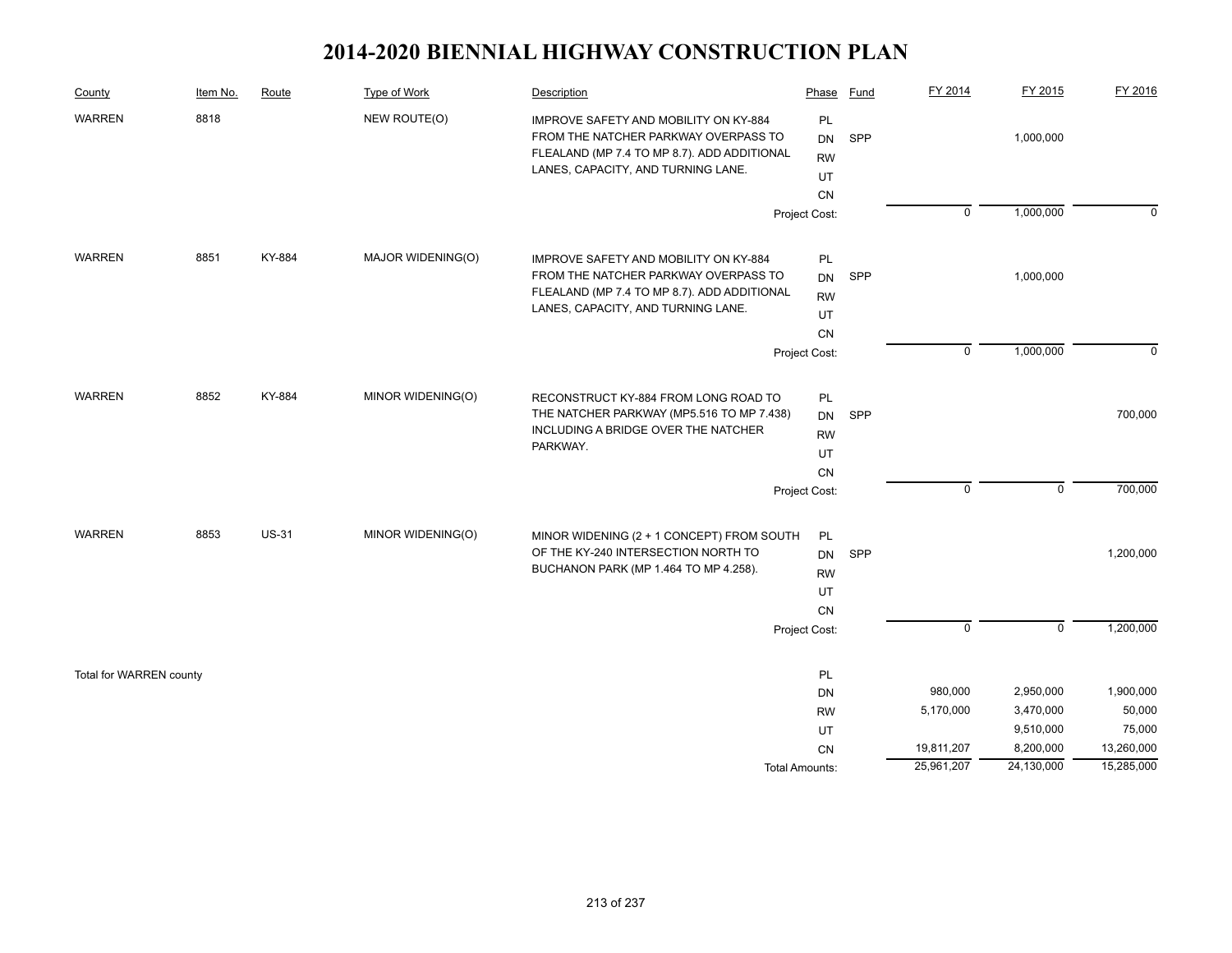| County                      | Item No. | Route         | <b>Type of Work</b>  | Description                                                                                       | Phase                       | <b>Fund</b>     | FY 2014        | FY 2015     | FY 2016     |
|-----------------------------|----------|---------------|----------------------|---------------------------------------------------------------------------------------------------|-----------------------------|-----------------|----------------|-------------|-------------|
| <b>WASHINGTON</b>           | 396      | <b>US-150</b> | SCOPING STUDY DD (O) | DESIGN STUDY TO DETERMINE IMPROVEMENTS<br>NEEDED FOR US 150 BETWEEN SPRINGFIELD<br>AND BARDSTOWN. | PL<br>DN<br><b>RW</b><br>UT | SPP             |                | 500,000     |             |
|                             |          |               |                      |                                                                                                   | CN                          |                 |                |             |             |
|                             |          |               |                      |                                                                                                   | Project Cost:               |                 | $\overline{0}$ | 500,000     | $\mathbf 0$ |
| Total for WASHINGTON county |          |               |                      |                                                                                                   | PL                          |                 |                |             |             |
|                             |          |               |                      |                                                                                                   | <b>DN</b>                   |                 |                | 500,000     |             |
|                             |          |               |                      |                                                                                                   | <b>RW</b>                   |                 |                |             |             |
|                             |          |               |                      |                                                                                                   | UT                          |                 |                |             |             |
|                             |          |               |                      |                                                                                                   | CN                          |                 |                |             |             |
|                             |          |               |                      |                                                                                                   | <b>Total Amounts:</b>       |                 | $\mathbf 0$    | 500,000     | $\Omega$    |
| <b>WAYNE</b>                | 109.1    | KY-90         | SAFETY(P)            | RECONSTRUCT KY-90 FROM OLD MILL SPRINGS<br>ROAD TO BRIDGE AT MP 19.5. (12CCR)                     | PL<br>DN                    |                 |                |             |             |
|                             |          |               |                      |                                                                                                   | <b>RW</b>                   | SB <sub>2</sub> | 1,580,000      |             |             |
|                             |          |               |                      |                                                                                                   | UT                          |                 |                |             |             |
|                             |          |               |                      |                                                                                                   | CN                          | <b>SP</b>       |                |             | 8,440,000   |
|                             |          |               |                      |                                                                                                   | Project Cost:               |                 | 1,580,000      | $\mathbf 0$ | 8,440,000   |
| <b>WAYNE</b>                | 110      | CS-1125       | MINOR WIDENING(O)    | WIDEN WASHAM LANE FROM COLUMBIA                                                                   | PL                          |                 |                |             |             |
|                             |          |               |                      | AVENUE (KY 92) TO PREVIOUSLY WIDENED                                                              | DN                          |                 |                |             |             |
|                             |          |               |                      | SECTION 0.1 MILE SW OF COLUMBIA AVE THE                                                           | <b>RW</b>                   |                 |                |             |             |
|                             |          |               |                      | BYPASS IN MONTICELLO. (08CCR)(10CCR)                                                              | UT                          |                 |                |             |             |
|                             |          |               |                      |                                                                                                   | ${\sf CN}$                  | <b>SPB</b>      | 120,000        |             |             |
|                             |          |               |                      |                                                                                                   | Project Cost:               |                 | 120,000        | $\mathbf 0$ | $\mathbf 0$ |
| <b>WAYNE</b>                | 394      | KY-92         | RECONSTRUCTION(O)    | RAISE GRADE TO PREVENT FLOODING FROM 0.5                                                          | PL                          |                 |                |             |             |
|                             |          |               |                      | MI W OF VALLEY VIEW DRIVE TO 0.7 MI W OF                                                          | DN                          |                 |                |             |             |
|                             |          |               |                      | KY 1258. (12CCR)                                                                                  | <b>RW</b>                   | SPP             | 1,660,000      |             |             |
|                             |          |               |                      |                                                                                                   | UT                          | SPP             | 2,170,000      |             |             |
|                             |          |               |                      |                                                                                                   | CN                          | SP              |                | 9,000,000   |             |
|                             |          |               |                      |                                                                                                   | Project Cost:               |                 | 3,830,000      | 9,000,000   | $\mathbf 0$ |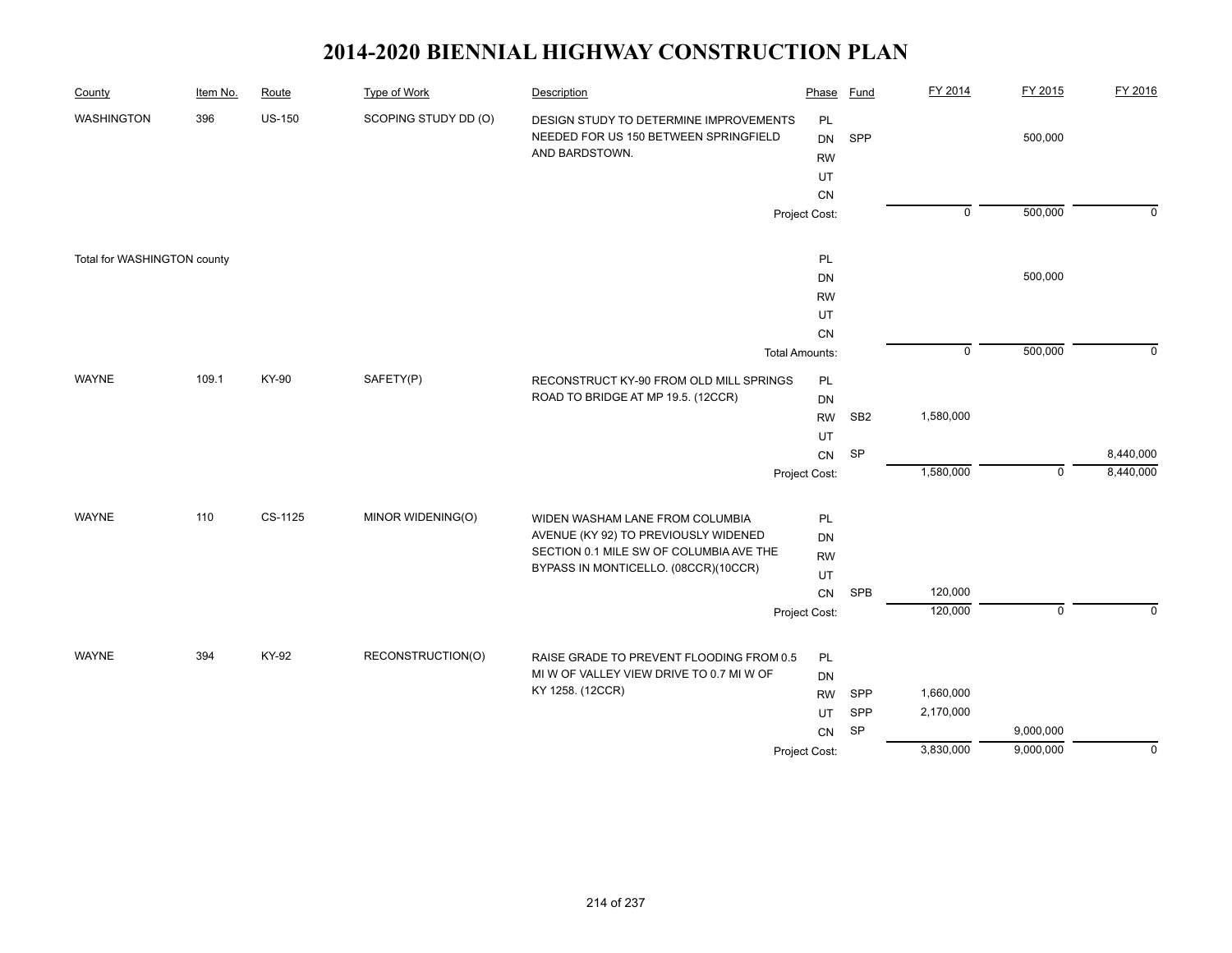| County                 | Item No. | Route        | <b>Type of Work</b>          | Description                                                               | Phase                 | <b>Fund</b> | FY 2014        | FY 2015     | FY 2016     |
|------------------------|----------|--------------|------------------------------|---------------------------------------------------------------------------|-----------------------|-------------|----------------|-------------|-------------|
| <b>WAYNE</b>           | 397      | KY-90        | SAFETY(P)                    | INSTALL TURN LANES ON KY 90 IN THE VICINITY                               | PL                    |             |                |             |             |
|                        |          |              |                              | OF WALMART.                                                               | DN                    |             |                |             |             |
|                        |          |              |                              |                                                                           | <b>RW</b>             |             |                |             |             |
|                        |          |              |                              |                                                                           | UT                    |             |                |             |             |
|                        |          |              |                              |                                                                           | CN                    | SPP         |                | 4,000,000   |             |
|                        |          |              |                              |                                                                           | Project Cost:         |             | $\overline{0}$ | 4,000,000   | $\mathbf 0$ |
| <b>WAYNE</b>           | 1050     | CR-1136      | <b>BRIDGE REPLACEMENT(P)</b> | REPLACE BRIDGE ON CR-1136 (MP 0.225) OVER                                 | PL                    |             |                |             |             |
|                        |          |              |                              | LITTLE SOUTH FORK RIVER; 0.25 MI SE OF JCT                                | <b>DN</b>             |             |                |             |             |
|                        |          |              |                              | CR-5137; (STRUCTURALLY DEFICIENT, SR=16.6)                                | <b>RW</b>             | <b>BRZ</b>  | 90,000         |             |             |
|                        |          |              |                              | 116C00007N                                                                | UT                    | <b>BRZ</b>  | 80,000         |             |             |
|                        |          |              |                              |                                                                           | CN                    | <b>BRZ</b>  |                |             | 570,000     |
|                        |          |              |                              |                                                                           | Project Cost:         |             | 170,000        | $\mathbf 0$ | 570,000     |
|                        |          |              |                              |                                                                           |                       |             |                |             |             |
| <b>WAYNE</b>           | 1051     | CR-1700      | <b>BRIDGE REPLACEMENT(P)</b> | REPLACE BRIDGE ON CR-1700 (MP 0.008) OVER                                 | PL                    |             |                |             |             |
|                        |          |              |                              | DRY HOLLOW CREEK; 15' E. JCT CR-5213;<br>(STRUCTURALLY DEFICIENT, SR=5.6) | DN                    |             |                |             |             |
|                        |          |              |                              | 116C00040N (AR/W)                                                         | <b>RW</b>             |             |                |             |             |
|                        |          |              |                              |                                                                           | <b>UT</b>             | <b>BRZ</b>  | 65,000         |             |             |
|                        |          |              |                              |                                                                           | CN                    | <b>BRZ</b>  |                |             | 410,000     |
|                        |          |              |                              |                                                                           | Project Cost:         |             | 65,000         | $\mathbf 0$ | 410,000     |
| Total for WAYNE county |          |              |                              |                                                                           | PL                    |             |                |             |             |
|                        |          |              |                              |                                                                           | DN                    |             |                |             |             |
|                        |          |              |                              |                                                                           | <b>RW</b>             |             | 3,330,000      |             |             |
|                        |          |              |                              |                                                                           | UT                    |             | 2,315,000      |             |             |
|                        |          |              |                              |                                                                           | CN                    |             | 120,000        | 13,000,000  | 9,420,000   |
|                        |          |              |                              |                                                                           | <b>Total Amounts:</b> |             | 5,765,000      | 13,000,000  | 9,420,000   |
| <b>WEBSTER</b>         | 143      | <b>US-41</b> | NEW ROUTE(O)                 | RECONSTRUCT US-41A BETWEEN PROVIDENCE                                     | PL                    |             |                |             |             |
|                        |          |              |                              | AND DIXON (04CCN)(08CCR)(10CCR)(12CCR)                                    | <b>DN</b>             | SPP         | 1,760,000      |             |             |
|                        |          |              |                              |                                                                           | <b>RW</b>             | SP          |                | 5,370,000   |             |
|                        |          |              |                              |                                                                           | <b>UT</b>             | <b>SP</b>   |                | 4,430,000   |             |
|                        |          |              |                              |                                                                           | <b>CN</b>             |             |                |             |             |
|                        |          |              |                              |                                                                           | Project Cost:         |             | 1,760,000      | 9,800,000   | $\Omega$    |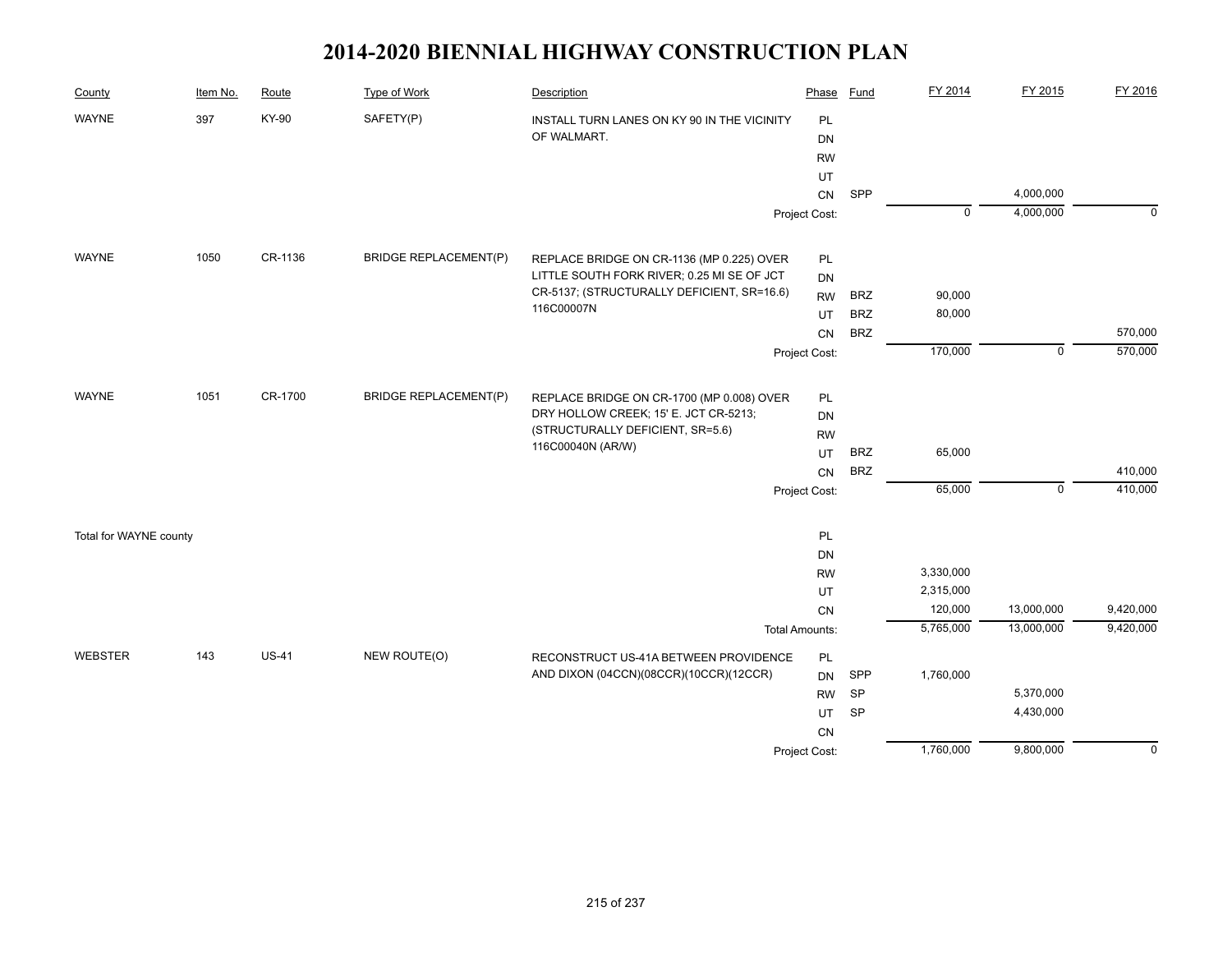| County                   | Item No. | Route        | <b>Type of Work</b>          | Description                               | Phase                 | <b>Fund</b> | FY 2014     | FY 2015     | FY 2016     |
|--------------------------|----------|--------------|------------------------------|-------------------------------------------|-----------------------|-------------|-------------|-------------|-------------|
| WEBSTER                  | 228      | KY-138       | RECONSTRUCTION(O)            | RECONSTRUCT BETWEEN KY 120 AND RR         | PL                    |             |             |             |             |
|                          |          |              |                              | BRIDGE AT SLAUGHTERS TO ALLEVIATE         | DN                    |             |             |             |             |
|                          |          |              |                              | FLOODING. (12CCR)                         | <b>RW</b>             | SPP         | 100,000     |             |             |
|                          |          |              |                              |                                           | <b>UT</b>             | SPP         | 250,000     |             |             |
|                          |          |              |                              |                                           | CN                    | SPP         |             | 1,200,000   |             |
|                          |          |              |                              |                                           | Project Cost:         |             | 350,000     | 1,200,000   | $\mathbf 0$ |
| <b>WEBSTER</b>           | 8637     | EB-9004      | <b>DESIGN ENGINEERING(O)</b> | RECONSTRUCT EDWARD T BREATHITT            | PL                    |             |             |             |             |
|                          |          |              |                              | (PENNYRILE) PARKWAY / KY 56 INTERCHANGE   | DN                    |             |             |             |             |
|                          |          |              |                              | NEAR SEBREE. (I-69 CORRIDOR IMPROVEMENT). | <b>RW</b>             |             |             |             |             |
|                          |          |              |                              | (10CCN)(AR/W)                             | UT                    |             |             |             |             |
|                          |          |              |                              |                                           | CN                    | <b>NH</b>   |             | 10,400,000  |             |
|                          |          |              |                              |                                           | Project Cost:         |             | $\mathbf 0$ | 10,400,000  | $\Omega$    |
| Total for WEBSTER county |          |              |                              |                                           | PL                    |             |             |             |             |
|                          |          |              |                              |                                           | DN                    |             | 1,760,000   |             |             |
|                          |          |              |                              |                                           | <b>RW</b>             |             | 100,000     | 5,370,000   |             |
|                          |          |              |                              |                                           | UT                    |             | 250,000     | 4,430,000   |             |
|                          |          |              |                              |                                           | CN                    |             |             | 11,600,000  |             |
|                          |          |              |                              |                                           | <b>Total Amounts:</b> |             | 2,110,000   | 21,400,000  | $\mathbf 0$ |
| WHITLEY                  | 186      | <b>US-25</b> | MAJOR WIDENING(O)            | MAJOR WIDENING, ADDRESSES CONGESTION,     | PL                    |             |             |             |             |
|                          |          |              |                              | FREIGHT MOVEMENT, AND ACCESS ALONG 25W    | DN                    |             |             |             |             |
|                          |          |              |                              | FROM KY 727 TO KY 3041. (12CCR)           | <b>RW</b>             | <b>STP</b>  |             | 1,935,000   |             |
|                          |          |              |                              |                                           | UT                    | <b>STP</b>  |             |             | 2,540,000   |
|                          |          |              |                              |                                           | CN                    |             |             |             |             |
|                          |          |              |                              |                                           | Project Cost:         |             | $\mathbf 0$ | 1,935,000   | 2,540,000   |
| WHITLEY                  | 931      | KY-204       | SAFETY-HAZARD ELIM(P)        | INSTALL GUARDRAIL ALONG KY 204 FROM 1.67  | PL                    |             |             |             |             |
|                          |          |              |                              | MILES FROM KY 296 TO 0.67 MILES SOUTH OF  | <b>DN</b>             |             |             |             |             |
|                          |          |              |                              | US 25. (2012BOP)                          | <b>RW</b>             |             |             |             |             |
|                          |          |              |                              |                                           | UT                    |             |             |             |             |
|                          |          |              |                              |                                           | CN                    | SAF         | 140,000     |             |             |
|                          |          |              |                              |                                           | Project Cost:         |             | 140,000     | $\mathbf 0$ | $\Omega$    |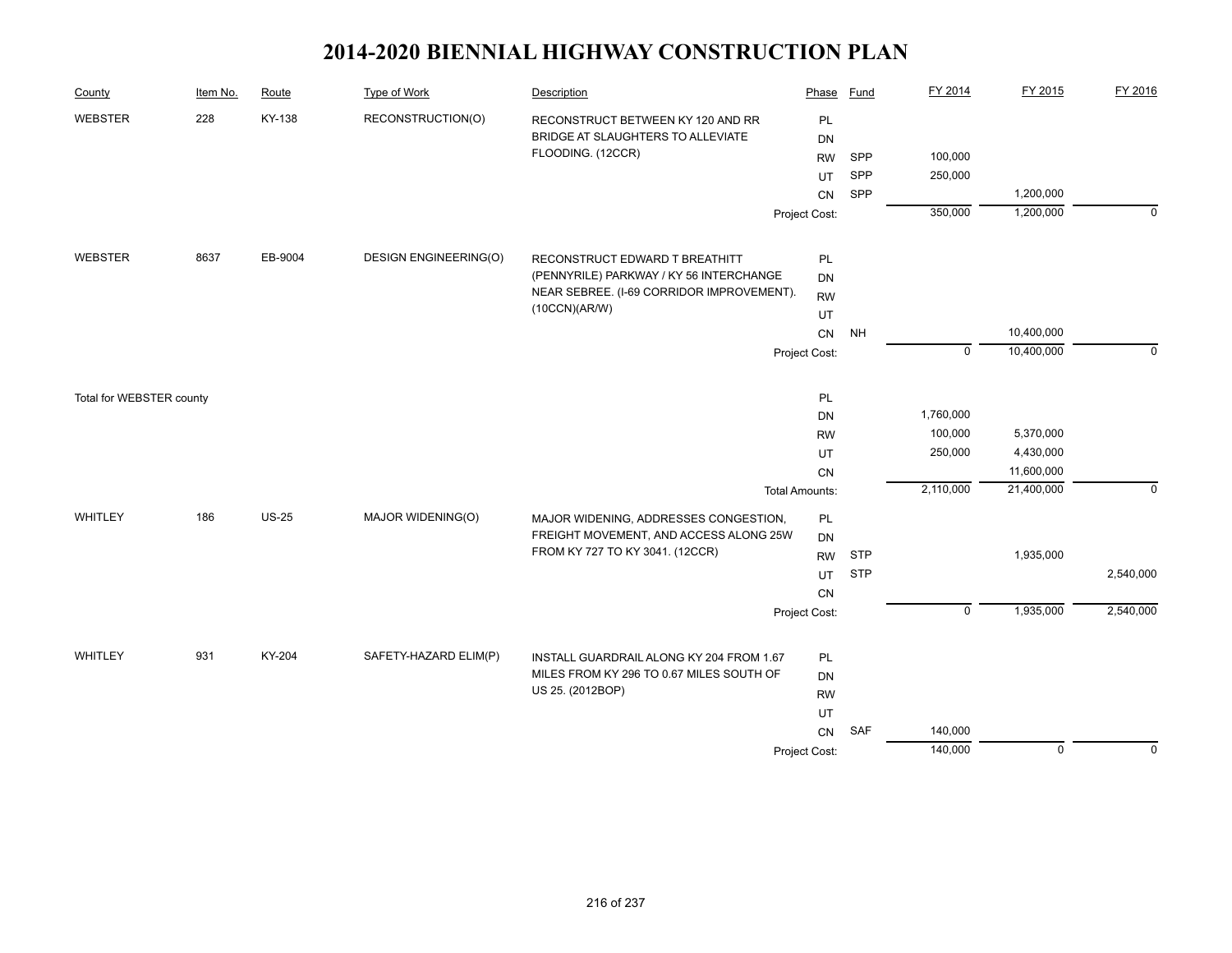| County                   | Item No. | Route   | <b>Type of Work</b>          | Description                                                    | Phase                 | <b>Fund</b>     | FY 2014        | FY 2015     | FY 2016     |
|--------------------------|----------|---------|------------------------------|----------------------------------------------------------------|-----------------------|-----------------|----------------|-------------|-------------|
| WHITLEY                  | 1085     | CR-1184 | <b>BRIDGE REPLACEMENT(P)</b> | REPLACE BRIDGE ON CR-1184 (MP 0.139) OVER                      | PL                    |                 |                |             |             |
|                          |          |         |                              | PATTERSON CREEK; .2 MI EAST OF JCT KY 904;                     | DN                    |                 |                |             |             |
|                          |          |         |                              | (STRUCTURALLY DEFICIENT, SR=16.5)<br>118C00012N. (12CCR)(AR/W) | <b>RW</b>             |                 |                |             |             |
|                          |          |         |                              |                                                                | UT                    | <b>BRZ</b>      | 200,000        |             |             |
|                          |          |         |                              |                                                                | CN                    | SB <sub>2</sub> | 950,000        |             |             |
|                          |          |         |                              |                                                                | Project Cost:         |                 | 1,150,000      | $\mathbf 0$ | $\mathbf 0$ |
| WHITLEY                  | 8306     | KY-2386 | RECONSTRUCTION(O)            | RECONSTRUCT KY-2386 SOUTH OF BAILEY'S                          | PL                    |                 |                |             |             |
|                          |          |         |                              | CURVE TO THE INTERSECTION OF SOUTH 2ND                         | <b>DN</b>             |                 |                |             |             |
|                          |          |         |                              | STREET BY STRAIGHTENING AND RAISING                            | <b>RW</b>             |                 |                |             |             |
|                          |          |         |                              | ABOVE THE FLOOD PLAIN. (06CCN)(10CCR)                          | UT                    |                 |                |             |             |
|                          |          |         |                              |                                                                | CN                    | SPP             | 2,980,000      |             |             |
|                          |          |         |                              |                                                                | Project Cost:         |                 | 2,980,000      | $\mathbf 0$ | $\Omega$    |
| Total for WHITLEY county |          |         |                              |                                                                | PL                    |                 |                |             |             |
|                          |          |         |                              |                                                                | DN                    |                 |                |             |             |
|                          |          |         |                              |                                                                | <b>RW</b>             |                 |                | 1,935,000   |             |
|                          |          |         |                              |                                                                | UT                    |                 | 200,000        |             | 2,540,000   |
|                          |          |         |                              |                                                                | CN                    |                 | 4,070,000      |             |             |
|                          |          |         |                              |                                                                | <b>Total Amounts:</b> |                 | 4,270,000      | 1,935,000   | 2,540,000   |
| <b>WOLFE</b>             | 126.7    | KY-9009 | MAJOR WIDENING(O)            | MOUNTAIN PARKWAY CORRIDOR: WIDEN THE                           | PL                    |                 |                |             |             |
|                          |          |         |                              | MOUNTAIN PARKWAY TO 4 LANES FROM 0.45 MI                       | <b>DN</b>             | <b>STP</b>      | 980,000        |             |             |
|                          |          |         |                              | W OF KY 205 (MP 56.8) TO CR 1226 PARKWAY                       | <b>RW</b>             | <b>STP</b>      |                | 2,000,000   |             |
|                          |          |         |                              | ROAD TUNNEL (MP 59.30). (2012BOP)                              | UT                    | <b>STP</b>      |                |             | 750,000     |
|                          |          |         |                              |                                                                | <b>CN</b>             |                 |                |             |             |
|                          |          |         |                              |                                                                | Project Cost:         |                 | 980,000        | 2,000,000   | 750,000     |
| <b>WOLFE</b>             | 162      | KY-9000 | RECONSTRUCTION(O)            | RECONSTRUCT TO CURRENT STANDARDS THE                           | PL                    |                 |                |             |             |
|                          |          |         |                              | CURVE FROM THE KY 15 OVERPASS TO 2700                          | <b>DN</b>             |                 |                |             |             |
|                          |          |         |                              | EAST OF KY 15 OVERPASS. (12CCR)                                | <b>RW</b>             | <b>SPP</b>      |                |             | 50,000      |
|                          |          |         |                              |                                                                | UT                    | SPP             |                |             | 50,000      |
|                          |          |         |                              |                                                                | <b>CN</b>             |                 |                |             |             |
|                          |          |         |                              |                                                                | Project Cost:         |                 | $\overline{0}$ | $\mathbf 0$ | 100,000     |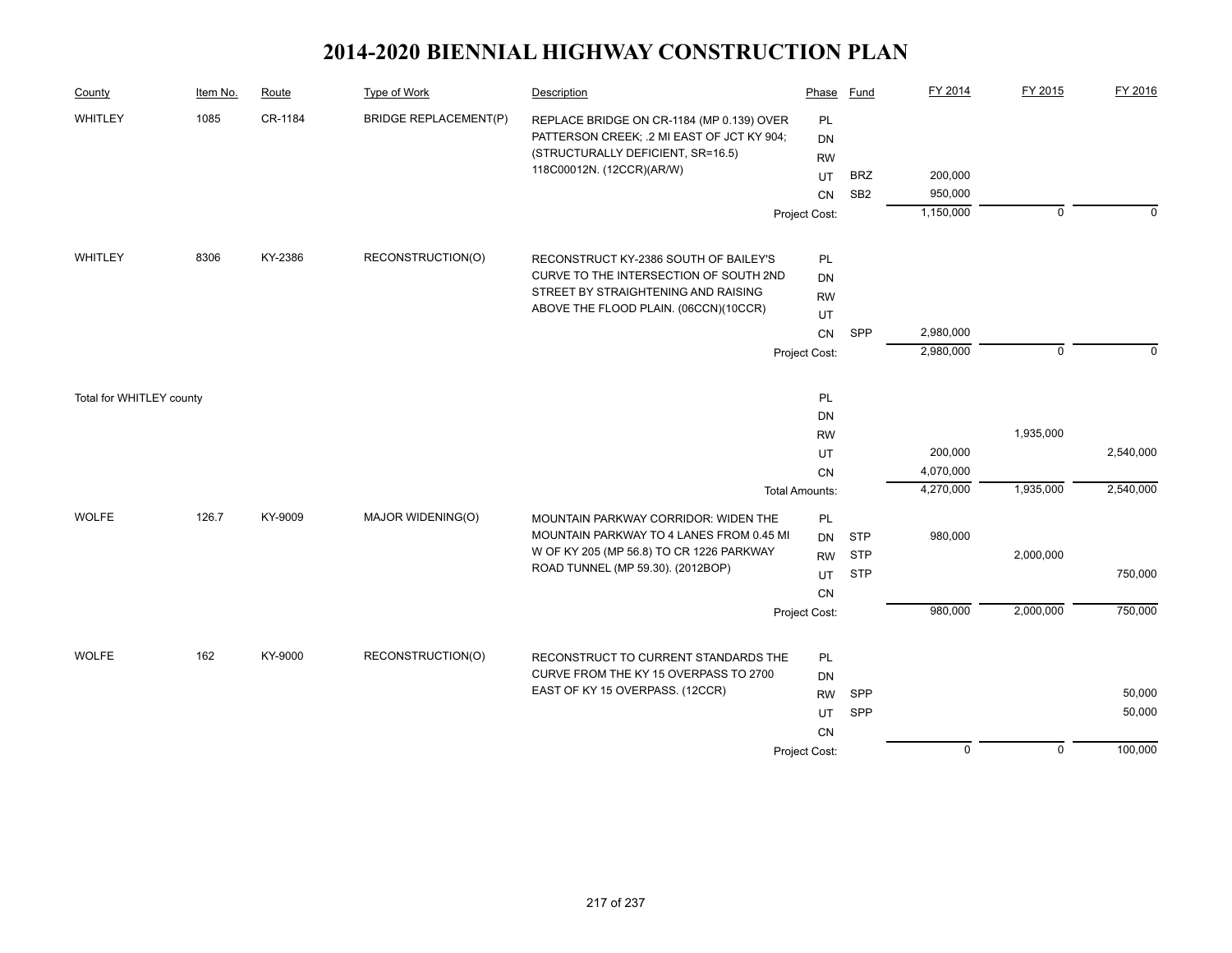| County                 | Item No. | Route   | Type of Work      | Description                                | Phase                 | Fund | FY 2014     | FY 2015        | FY 2016     |
|------------------------|----------|---------|-------------------|--------------------------------------------|-----------------------|------|-------------|----------------|-------------|
| <b>WOLFE</b>           | 165      | KY-1010 | SAFETY(P)         | ADDRESS SAFTEY ISSUES AT INTERSECTION OF   | PL                    |      |             |                |             |
|                        |          |         |                   | KY 3356. (12CCR)                           | DN                    |      |             |                |             |
|                        |          |         |                   |                                            | <b>RW</b>             |      |             |                |             |
|                        |          |         |                   |                                            | UT                    |      |             |                |             |
|                        |          |         |                   |                                            | CN                    | SPP  | 500,000     |                |             |
|                        |          |         |                   |                                            | Project Cost:         |      | 500,000     | $\mathbf 0$    | $\mathbf 0$ |
| <b>WOLFE</b>           | 168      | KY-9009 | MAJOR WIDENING(O) | MOUNTAIN PARKWAY CORRIDOR: WIDEN THE       | PL                    |      |             |                |             |
|                        |          |         |                   | MTN PKY TO 4 LANES FROM 0.6 MI W OF KY 191 | <b>DN</b>             | SPP  |             |                | 5,000,000   |
|                        |          |         |                   | OVERPASS TO 0.45 MI W OF KY 205            | <b>RW</b>             |      |             |                |             |
|                        |          |         |                   | INTERCHANGE. (SEE 10-126.03 FOR PE & ENVIR | UT                    |      |             |                |             |
|                        |          |         |                   | FUNDS)(2012BOP)                            | CN                    |      |             |                |             |
|                        |          |         |                   |                                            | Project Cost:         |      | $\mathbf 0$ | $\overline{0}$ | 5,000,000   |
| <b>WOLFE</b>           | 8101     | KY-205  | RECONSTRUCTION(O) | RECONSTRUCT KY-205 FROM THE                | PL                    |      |             |                |             |
|                        |          |         |                   | WOLFE/BREATHITT CO. LINE TO THE MOUNTAIN   | DN                    |      |             |                |             |
|                        |          |         |                   | PARKWAY (PHASE 1). (02CCN)(06CCR)(08CCR)   | <b>RW</b>             |      |             |                |             |
|                        |          |         |                   | (10CCR)(12CCR)                             | UT                    |      |             |                |             |
|                        |          |         |                   |                                            | CN                    | SPP  |             | 11,590,000     |             |
|                        |          |         |                   |                                            | Project Cost:         |      | $\mathbf 0$ | 11,590,000     | $\mathbf 0$ |
| <b>WOLFE</b>           | 8102     | KY-191  | SAFETY(P)         | HILL AND CURVE CORRECTION ON KY-191        | PL                    |      |             |                |             |
|                        |          |         |                   | BETWEEN HAZEL GREEN AND KY-205. (02CCN)    | DN                    |      |             |                |             |
|                        |          |         |                   | (08CCR)(10CCR)                             | <b>RW</b>             | SP   | 250,000     |                |             |
|                        |          |         |                   |                                            | UT                    | SP   | 670,000     |                |             |
|                        |          |         |                   |                                            | CN                    | SP   |             | 1,550,000      |             |
|                        |          |         |                   |                                            | Project Cost:         |      | 920,000     | 1,550,000      | $\mathbf 0$ |
| Total for WOLFE county |          |         |                   |                                            | PL                    |      |             |                |             |
|                        |          |         |                   |                                            | DN                    |      | 980,000     |                | 5,000,000   |
|                        |          |         |                   |                                            | <b>RW</b>             |      | 250,000     | 2,000,000      | 50,000      |
|                        |          |         |                   |                                            | UT                    |      | 670,000     |                | 800,000     |
|                        |          |         |                   |                                            | CN                    |      | 500,000     | 13,140,000     |             |
|                        |          |         |                   |                                            | <b>Total Amounts:</b> |      | 2,400,000   | 15,140,000     | 5,850,000   |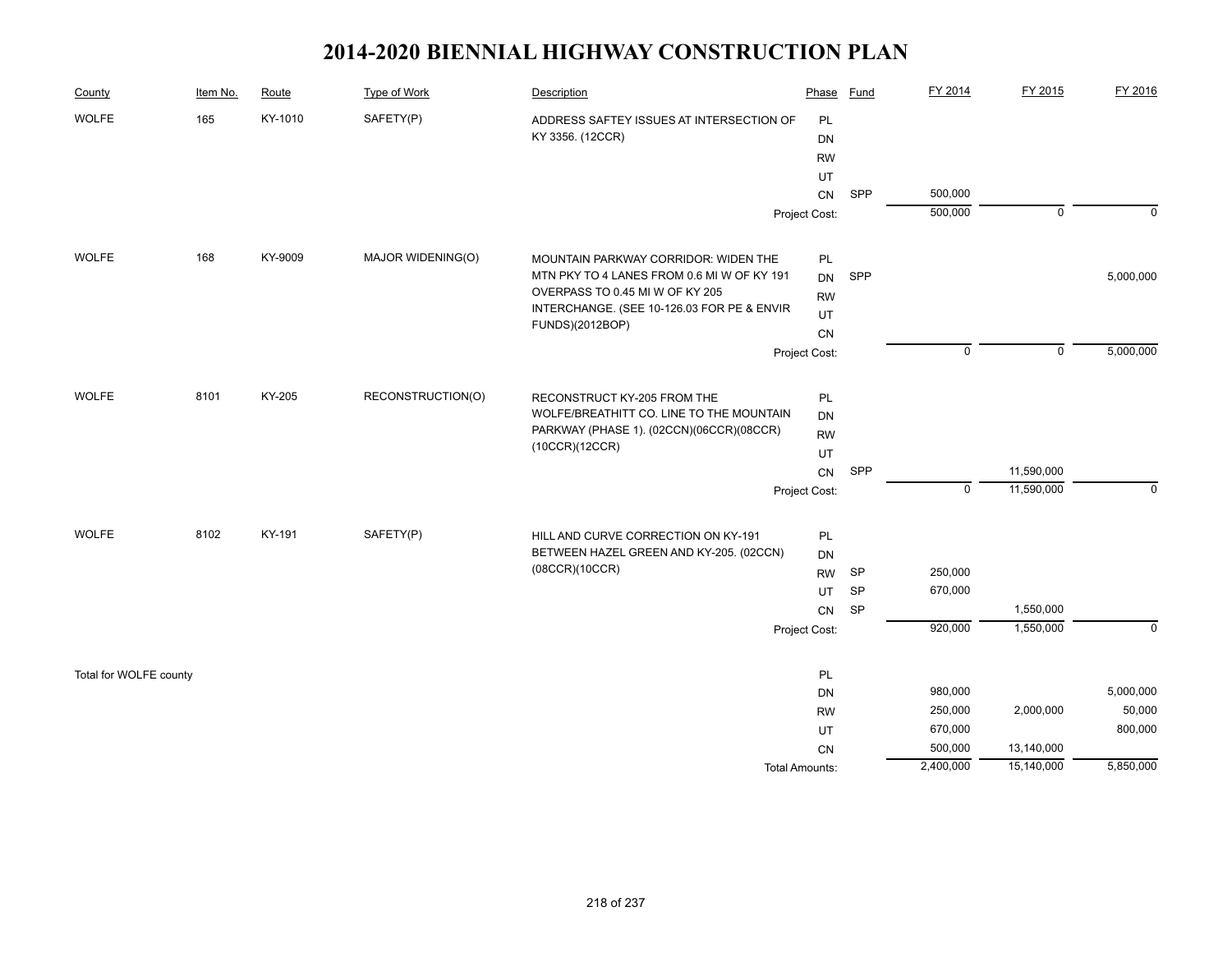| County                    | Item No. | Route   | <b>Type of Work</b>          | Description                              | Phase                 | <b>Fund</b>     | FY 2014        | FY 2015     | FY 2016     |
|---------------------------|----------|---------|------------------------------|------------------------------------------|-----------------------|-----------------|----------------|-------------|-------------|
| WOODFORD                  | 345      | $-0$    | NEW ROUTE(O)                 | NORTHWEST VERSAILLES MOBILITY CORRIDOR.  | PL                    |                 |                |             |             |
|                           |          |         |                              | (06CCR)(10CCN)(12CCN)                    | <b>DN</b>             | SPP             | 2,000,000      |             |             |
|                           |          |         |                              |                                          | <b>RW</b>             | SPP             |                |             | 5,000,000   |
|                           |          |         |                              |                                          | UT                    | SPP             |                |             | 2,000,000   |
|                           |          |         |                              |                                          | ${\sf CN}$            |                 |                |             |             |
|                           |          |         |                              |                                          | Project Cost:         |                 | 2,000,000      | $\mathbf 0$ | 7,000,000   |
| WOODFORD                  | 8642     | CR-1015 | <b>BRIDGE REPLACEMENT(P)</b> | REPLACE THE WEISENBURG MILL ROAD BRIDGE  | PL                    |                 |                |             |             |
|                           |          |         |                              | AT THE WOODFORD/SCOTT COUNTY LINE.       | DN                    |                 |                |             |             |
|                           |          |         |                              | (10CCN)                                  | <b>RW</b>             |                 |                |             |             |
|                           |          |         |                              |                                          | UT                    |                 |                |             |             |
|                           |          |         |                              |                                          | CN                    | SB <sub>2</sub> | 500,000        |             |             |
|                           |          |         |                              |                                          | Project Cost:         |                 | 500,000        | $\mathbf 0$ | $\Omega$    |
| Total for WOODFORD county |          |         |                              |                                          | PL                    |                 |                |             |             |
|                           |          |         |                              |                                          | DN                    |                 | 2,000,000      |             |             |
|                           |          |         |                              |                                          | <b>RW</b>             |                 |                |             | 5,000,000   |
|                           |          |         |                              |                                          | UT                    |                 |                |             | 2,000,000   |
|                           |          |         |                              |                                          | ${\sf CN}$            |                 | 500,000        |             |             |
|                           |          |         |                              |                                          | <b>Total Amounts:</b> |                 | 2,500,000      | $\mathbf 0$ | 7,000,000   |
| <b>ZVARIOUS</b>           | 65.11    | -0      | <b>BRIDGE REHAB(P)</b>       | BRIDGE REPAIRS ON VARIOUS BRIDGES ON THE | PL                    |                 |                |             |             |
|                           |          |         |                              | INTERSTATE HIGHWAY SYSTEM FOR FY 2014.   | DN                    |                 |                |             |             |
|                           |          |         |                              | (2006BOPP)                               | <b>RW</b>             |                 |                |             |             |
|                           |          |         |                              |                                          | UT                    |                 |                |             |             |
|                           |          |         |                              |                                          | CN                    | IM              | 3,500,000      |             |             |
|                           |          |         |                              |                                          | Project Cost:         |                 | 3,500,000      | $\mathbf 0$ | $\Omega$    |
| <b>ZVARIOUS</b>           | 65.12    | -0      | <b>BRIDGE REHAB(P)</b>       | BRIDGE REPAIRS ON VARIOUS BRIDGES ON THE | PL                    |                 |                |             |             |
|                           |          |         |                              | INTERSTATE HIGHWAY SYSTEM FOR FY 2015.   | DN                    |                 |                |             |             |
|                           |          |         |                              |                                          | <b>RW</b>             |                 |                |             |             |
|                           |          |         |                              |                                          | UT                    |                 |                |             |             |
|                           |          |         |                              |                                          | ${\sf CN}$            | IM              |                | 3,500,000   |             |
|                           |          |         |                              |                                          | Project Cost:         |                 | $\overline{0}$ | 3,500,000   | $\mathbf 0$ |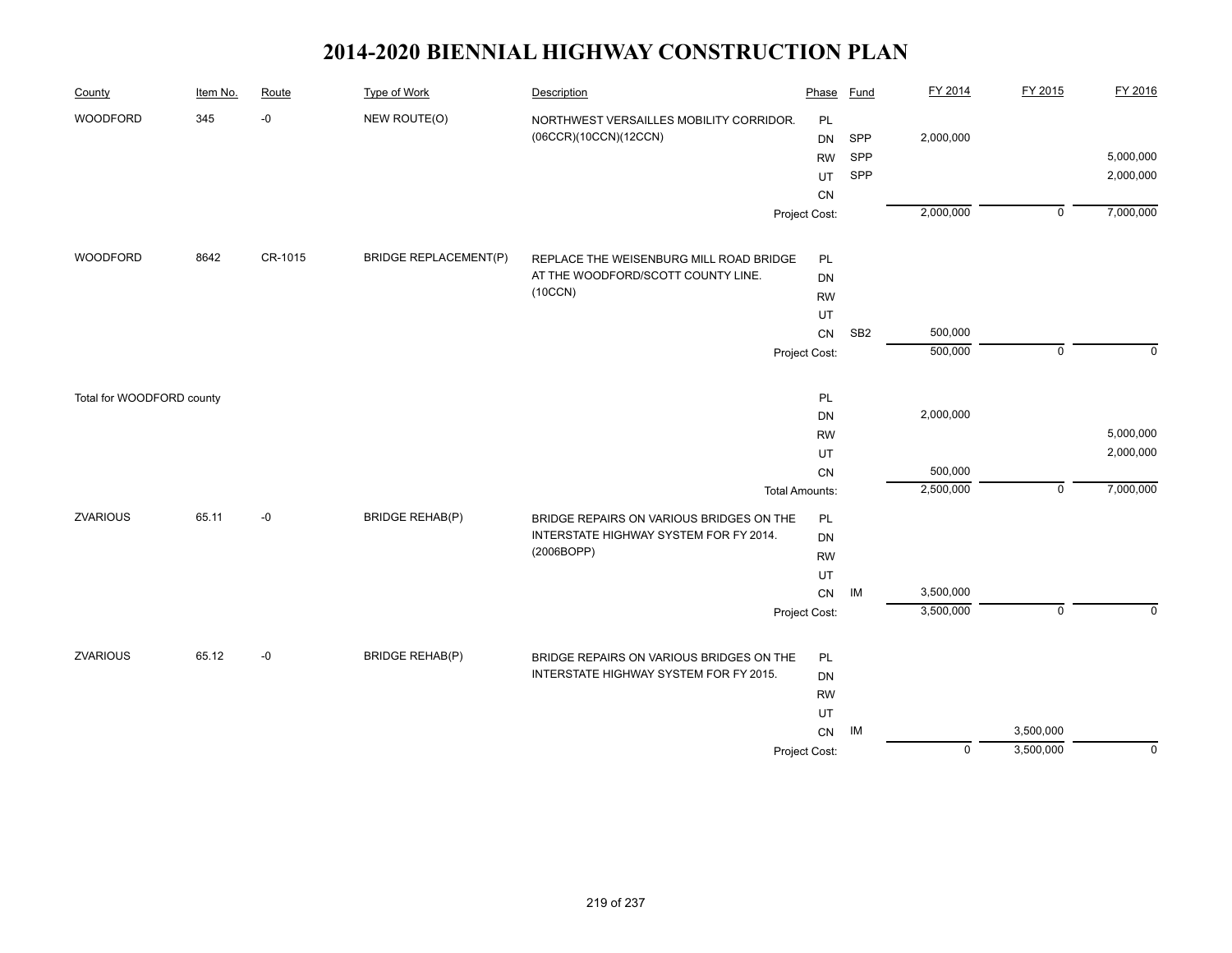| County          | Item No. | Route | <b>Type of Work</b>    | Description                              | Phase         | Fund      | FY 2014        | FY 2015                   | FY 2016     |
|-----------------|----------|-------|------------------------|------------------------------------------|---------------|-----------|----------------|---------------------------|-------------|
| <b>ZVARIOUS</b> | 65.13    | $-0$  | <b>BRIDGE REHAB(P)</b> | BRIDGE REPAIRS ON VARIOUS BRIDGES ON THE | PL            |           |                |                           |             |
|                 |          |       |                        | INTERSTATE HIGHWAY SYSTEM FOR FY 2016.   | DN            |           |                |                           |             |
|                 |          |       |                        | (2009BOPP)                               | <b>RW</b>     |           |                |                           |             |
|                 |          |       |                        |                                          | UT            |           |                |                           |             |
|                 |          |       |                        |                                          | CN            | IM        |                |                           | 3,500,000   |
|                 |          |       |                        |                                          | Project Cost: |           | $\overline{0}$ | $\mathbf 0$               | 3,500,000   |
| <b>ZVARIOUS</b> | 66.09    | $-0$  | ITS(P)                 | ITS' ACTIVITIES ON VARIOUS NHS ROUTES IN | PL            |           |                |                           |             |
|                 |          |       |                        | KENTUCKY FOR FY 2014.                    | DN            |           |                |                           |             |
|                 |          |       |                        |                                          | <b>RW</b>     |           |                |                           |             |
|                 |          |       |                        |                                          | UT            |           |                |                           |             |
|                 |          |       |                        |                                          | ${\sf CN}$    | <b>NH</b> | 2,000,000      |                           |             |
|                 |          |       |                        |                                          | Project Cost: |           | 2,000,000      | $\mathsf 0$               | $\Omega$    |
| <b>ZVARIOUS</b> | 66.1     | $-0$  | ITS(P)                 | ITS' ACTIVITIES ON VARIOUS NHS ROUTES IN | PL            |           |                |                           |             |
|                 |          |       | KENTUCKY FOR FY 2015.  | DN                                       |               |           |                |                           |             |
|                 |          |       |                        |                                          | <b>RW</b>     |           |                |                           |             |
|                 |          |       |                        |                                          | UT            |           |                |                           |             |
|                 |          |       |                        |                                          | CN            | <b>NH</b> |                | 2,000,000                 |             |
|                 |          |       |                        |                                          | Project Cost: |           | $\mathbf 0$    | 2,000,000                 | $\Omega$    |
| <b>ZVARIOUS</b> | 66.11    | $-0$  | ITS(P)                 | ITS' ACTIVITIES ON VARIOUS NHS ROUTES IN | PL            |           |                |                           |             |
|                 |          |       |                        | KENTUCKY FOR FY 2016.                    | DN            |           |                |                           |             |
|                 |          |       |                        |                                          | <b>RW</b>     |           |                |                           |             |
|                 |          |       |                        |                                          | UT            |           |                |                           |             |
|                 |          |       |                        |                                          | CN            | <b>NH</b> |                |                           | 2,000,000   |
|                 |          |       |                        |                                          | Project Cost: |           | $\overline{0}$ | $\overline{\mathfrak{o}}$ | 2,000,000   |
| <b>ZVARIOUS</b> | 195.16   | $-0$  | TRANSP ENHANCEMENT(P)  | STATEWIDE TRANSPORTATION ENHANCEMENT     | PL            |           |                |                           |             |
|                 |          |       |                        | FOR FY 2014 (98CCR)                      | DN            |           |                |                           |             |
|                 |          |       |                        |                                          | <b>RW</b>     |           |                |                           |             |
|                 |          |       |                        |                                          | UT            |           |                |                           |             |
|                 |          |       |                        |                                          | CN            | TE        | 30,000,000     |                           |             |
|                 |          |       |                        |                                          | Project Cost: |           | 30,000,000     | $\mathbf 0$               | $\mathbf 0$ |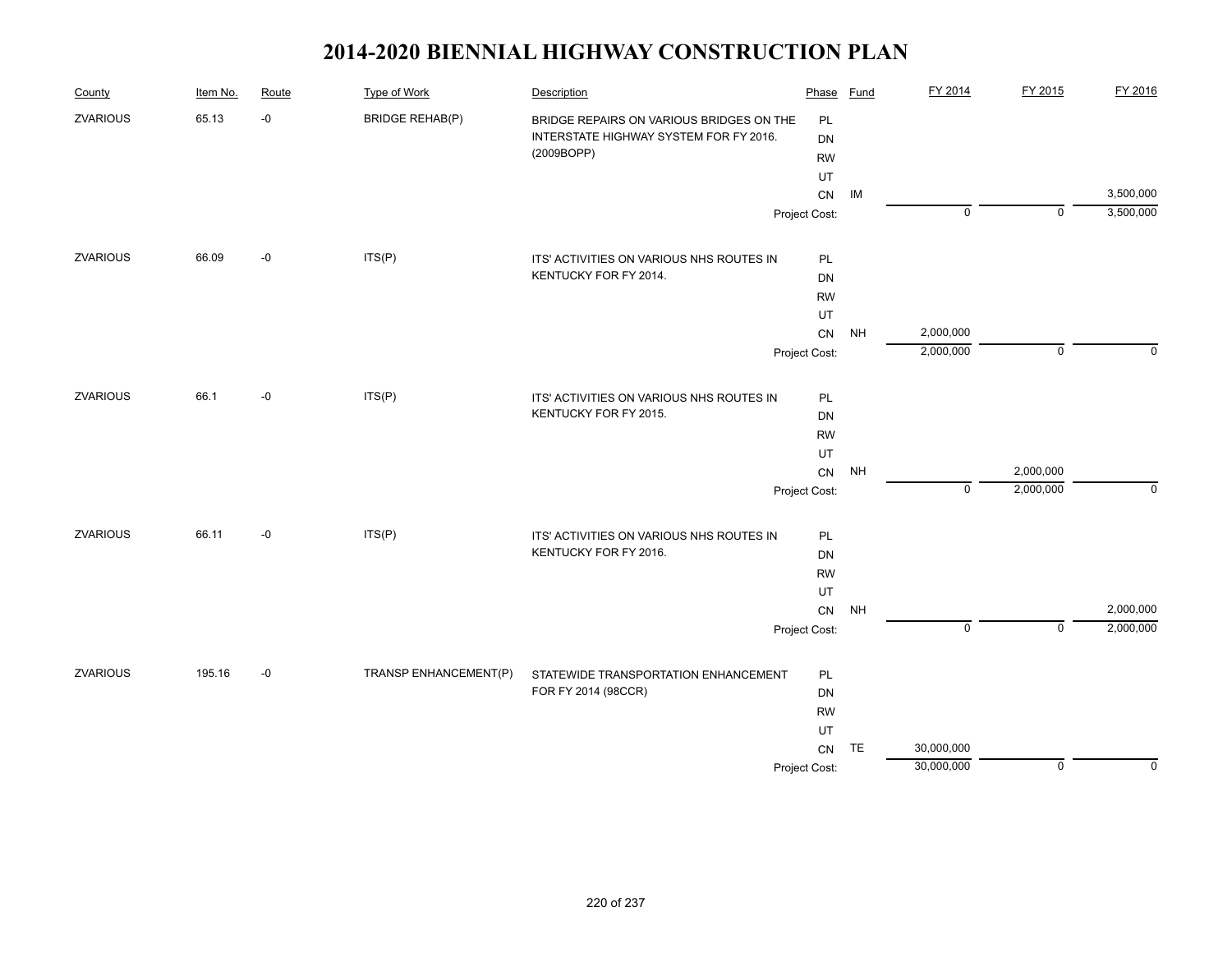| County          | Item No. | Route | <b>Type of Work</b>          | Description                          | Phase         | <b>Fund</b> | FY 2014        | FY 2015     | FY 2016        |
|-----------------|----------|-------|------------------------------|--------------------------------------|---------------|-------------|----------------|-------------|----------------|
| <b>ZVARIOUS</b> | 195.17   | $-0$  | TRANSP ENHANCEMENT(P)        | STATEWIDE TRANSPORTATION ENHANCEMENT | PL            |             |                |             |                |
|                 |          |       |                              | FOR FY 2015.                         | DN            |             |                |             |                |
|                 |          |       |                              |                                      | <b>RW</b>     |             |                |             |                |
|                 |          |       |                              |                                      | UT            |             |                |             |                |
|                 |          |       |                              |                                      | CN            | TE          |                | 9,600,000   |                |
|                 |          |       |                              |                                      | Project Cost: |             | $\mathbf 0$    | 9,600,000   | $\mathbf 0$    |
| <b>ZVARIOUS</b> | 195.18   | -0    | TRANSP ENHANCEMENT(P)        | STATEWIDE TRANSPORTATION ENHANCEMENT | PL            |             |                |             |                |
|                 |          |       |                              | FOR FY 2016.                         | DN            |             |                |             |                |
|                 |          |       |                              |                                      | <b>RW</b>     |             |                |             |                |
|                 |          |       |                              |                                      | UT            |             |                |             |                |
|                 |          |       |                              |                                      | ${\sf CN}$    | <b>TE</b>   |                |             | 9,600,000      |
|                 |          |       |                              |                                      | Project Cost: |             | $\mathbf 0$    | $\mathsf 0$ | 9,600,000      |
| ZVARIOUS        | 219.12   | $-0$  | CONGESTION MITIGTN(O)        | NON-ATTAINMENT AREAS STATEWIDE CMAQ  | PL            |             |                |             |                |
|                 |          |       | FUNDED PROJECTS FOR FY 2014. | DN                                   |               |             |                |             |                |
|                 |          |       |                              |                                      | <b>RW</b>     |             |                |             |                |
|                 |          |       |                              |                                      | UT            |             |                |             |                |
|                 |          |       |                              |                                      | ${\sf CN}$    | <b>CM</b>   | 5,300,000      |             |                |
|                 |          |       |                              |                                      | Project Cost: |             | 5,300,000      | $\mathsf 0$ | $\Omega$       |
| ZVARIOUS        | 219.13   | $-0$  | CONGESTION MITIGTN(O)        | NON-ATTAINMENT AREAS STATEWIDE CMAQ  | PL            |             |                |             |                |
|                 |          |       |                              | FUNDED PROJECTS FOR FY 2015.         | DN            |             |                |             |                |
|                 |          |       |                              |                                      | <b>RW</b>     |             |                |             |                |
|                 |          |       |                              |                                      | UT            |             |                |             |                |
|                 |          |       |                              |                                      | CN            | CM          |                | 4,500,000   |                |
|                 |          |       |                              |                                      | Project Cost: |             | $\overline{0}$ | 4,500,000   | $\overline{0}$ |
| <b>ZVARIOUS</b> | 219.14   | $-0$  | CONGESTION MITIGTN(O)        | NON-ATTAINMENT AREAS STATEWIDE CMAQ  | PL            |             |                |             |                |
|                 |          |       |                              | FUNDED PROJECTS FOR FY 2016.         | DN            |             |                |             |                |
|                 |          |       |                              |                                      | <b>RW</b>     |             |                |             |                |
|                 |          |       |                              |                                      | UT            |             |                |             |                |
|                 |          |       |                              |                                      | ${\sf CN}$    | <b>CM</b>   |                |             | 9,100,000      |
|                 |          |       |                              |                                      | Project Cost: |             | $\pmb{0}$      | $\mathbf 0$ | 9,100,000      |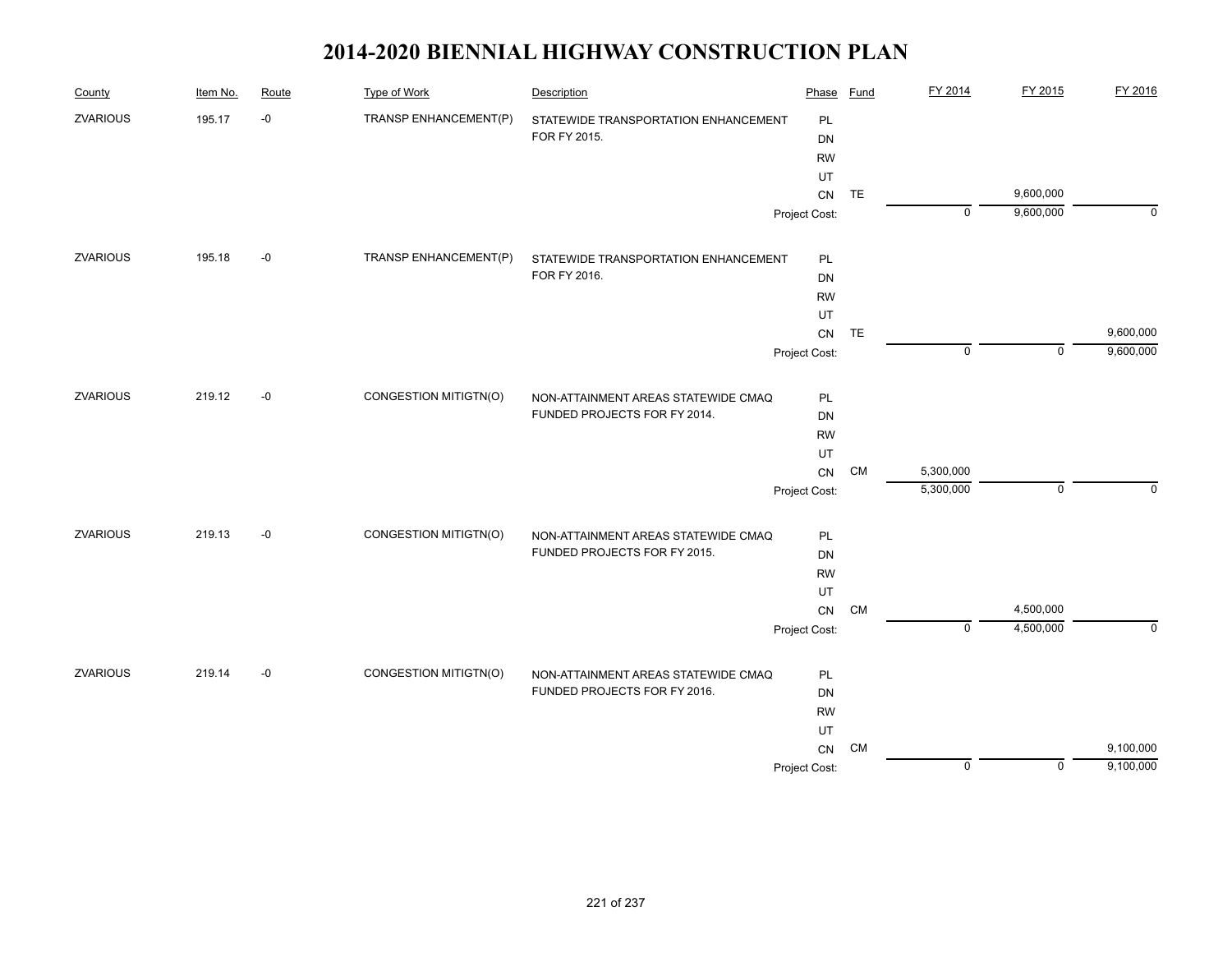| County          | Item No. | Route       | <b>Type of Work</b>         | Description                             | Phase         | <b>Fund</b> | FY 2014     | FY 2015     | FY 2016     |
|-----------------|----------|-------------|-----------------------------|-----------------------------------------|---------------|-------------|-------------|-------------|-------------|
| <b>ZVARIOUS</b> | 224.08   | $\mbox{-}0$ | PAVEMENT REHAB-PRK(P)       | PAVEMENT REHAB ON STATE (NON RS) SYSTEM | PL            |             |             |             |             |
|                 |          |             |                             | ROUTES IN KENTUCKY FOR FY 2015. (12CCR) | DN            |             |             |             |             |
|                 |          |             |                             |                                         | <b>RW</b>     |             |             |             |             |
|                 |          |             |                             |                                         | UT            |             |             |             |             |
|                 |          |             |                             |                                         | ${\sf CN}$    | <b>STP</b>  |             | 19,000,000  |             |
|                 |          |             |                             |                                         | Project Cost: |             | 0           | 19,000,000  | $\mathbf 0$ |
| ZVARIOUS        | 224.09   | $-0$        | PAVEMENT REHAB-PRI(P)       | PAVEMENT REHAB ON STATE (NON RS) SYSTEM | PL            |             |             |             |             |
|                 |          |             |                             | ROUTES IN KENTUCKY FOR FY 2016.(12CCR)  | DN            |             |             |             |             |
|                 |          |             |                             |                                         | <b>RW</b>     |             |             |             |             |
|                 |          |             |                             |                                         | UT            |             |             |             |             |
|                 |          |             |                             |                                         | ${\sf CN}$    | <b>STP</b>  |             |             | 20,000,000  |
|                 |          |             |                             |                                         | Project Cost: |             | $\mathbf 0$ | $\mathsf 0$ | 20,000,000  |
| <b>ZVARIOUS</b> | 302.08   | $-0$        | SIGNAL SYS IMPROVE(P)       | SIGNAL SYSTEM UPGRADES.                 | PL            |             |             |             |             |
|                 |          |             |                             |                                         | DN            |             |             |             |             |
|                 |          |             |                             |                                         | <b>RW</b>     |             |             |             |             |
|                 |          |             |                             |                                         | UT            |             |             |             |             |
|                 |          |             |                             |                                         | ${\sf CN}$    | <b>STP</b>  |             | 1,000,000   |             |
|                 |          |             |                             |                                         | Project Cost: |             | $\mathbf 0$ | 1,000,000   | $\Omega$    |
| <b>ZVARIOUS</b> | 327.11   | $-0$        | <b>BRIDGE INSPECTION(P)</b> | STATEWIDE BRIDGE INSPECTION FOR FY 2015 | PL            |             |             |             |             |
|                 |          |             |                             |                                         | DN            |             |             |             |             |
|                 |          |             |                             |                                         | <b>RW</b>     |             |             |             |             |
|                 |          |             |                             |                                         | UT            |             |             |             |             |
|                 |          |             |                             |                                         | ${\sf CN}$    | <b>BRO</b>  |             | 2,300,000   |             |
|                 |          |             |                             |                                         | Project Cost: |             | $\mathbf 0$ | 2,300,000   | $\mathbf 0$ |
| <b>ZVARIOUS</b> | 327.12   | $-0$        | <b>BRIDGE INSPECTION(P)</b> | STATEWIDE BRIDGE INSPECTION FOR FY 2016 | PL            |             |             |             |             |
|                 |          |             |                             |                                         | DN            |             |             |             |             |
|                 |          |             |                             |                                         | <b>RW</b>     |             |             |             |             |
|                 |          |             |                             |                                         | UT            |             |             |             |             |
|                 |          |             |                             |                                         | CN            | <b>BRO</b>  |             |             | 2,300,000   |
|                 |          |             |                             |                                         | Project Cost: |             | $\mathbf 0$ | $\mathbf 0$ | 2,300,000   |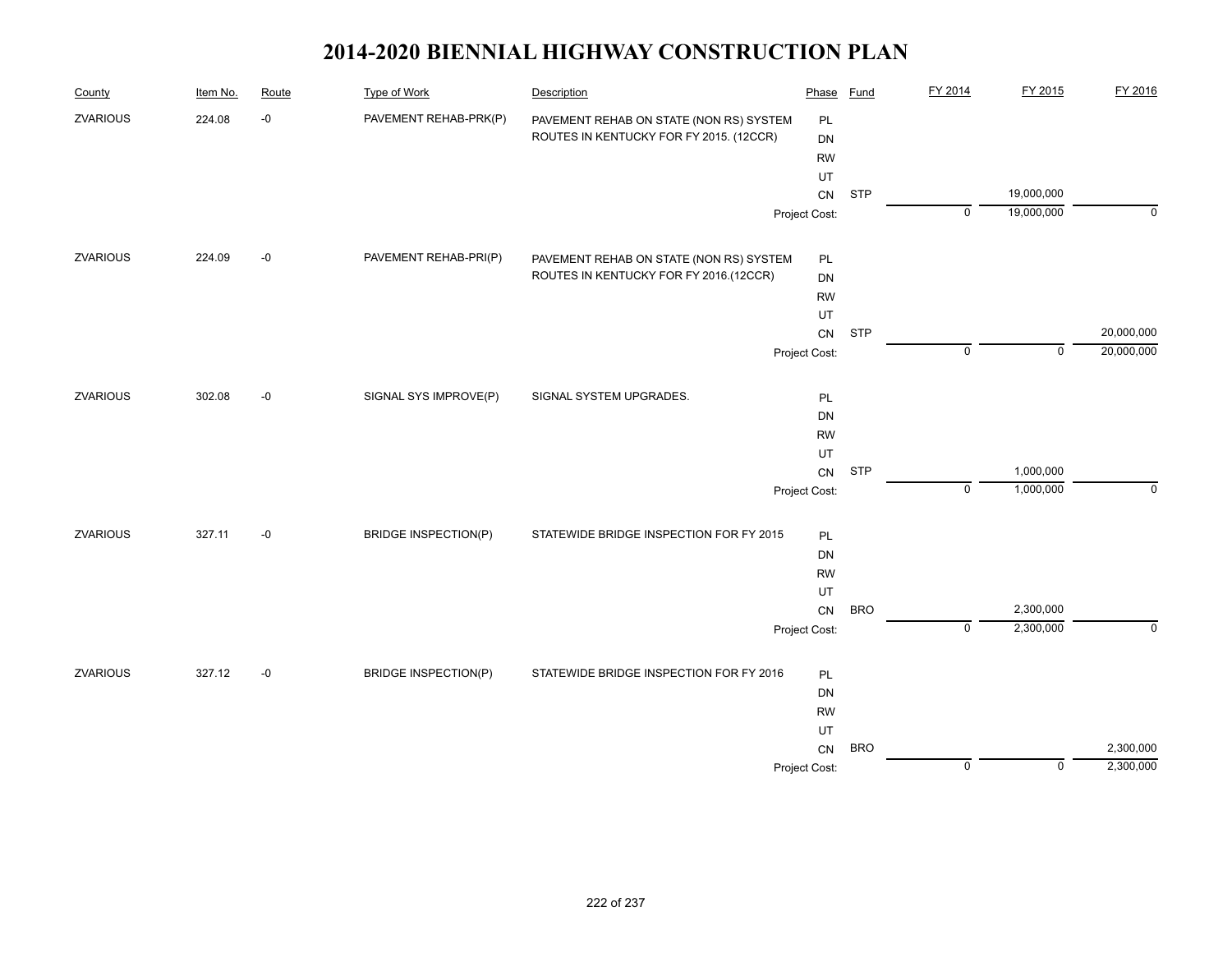| County          | Item No. | Route | <b>Type of Work</b>   | Description                           | Phase         | <b>Fund</b> | FY 2014        | FY 2015        | FY 2016     |
|-----------------|----------|-------|-----------------------|---------------------------------------|---------------|-------------|----------------|----------------|-------------|
| <b>ZVARIOUS</b> | 333.1    | $-0$  | FOREST HIGHWAY(P)     | STATEWIDE FEDERAL LANDS ACCESS        | PL            |             |                |                |             |
|                 |          |       |                       | PROGRAM FEDERAL HIGHWAY FUNDS FOR FY  | <b>DN</b>     |             |                |                |             |
|                 |          |       |                       | 2014. (INCLUDES CARRY-FORWARD FUNDING | <b>RW</b>     |             |                |                |             |
|                 |          |       |                       | <b>FROM FY 2013)</b>                  | UT            |             |                |                |             |
|                 |          |       |                       |                                       | CN            | <b>FH</b>   | 3,283,000      |                |             |
|                 |          |       |                       |                                       | Project Cost: |             | 3,283,000      | $\mathbf 0$    | $\Omega$    |
| <b>ZVARIOUS</b> | 333.11   | $-0$  | FOREST HIGHWAY(P)     | STATEWIDE FEDERAL LANDS ACCESS        | PL            |             |                |                |             |
|                 |          |       |                       | PROGRAM FEDERAL HIGHWAY FUNDS FOR FY  | <b>DN</b>     |             |                |                |             |
|                 |          |       |                       | 2015.                                 | <b>RW</b>     |             |                |                |             |
|                 |          |       |                       |                                       | UT            |             |                |                |             |
|                 |          |       |                       |                                       | CN            | <b>FH</b>   |                | 1,641,000      |             |
|                 |          |       |                       |                                       | Project Cost: |             | $\overline{0}$ | 1,641,000      | $\mathbf 0$ |
| ZVARIOUS        | 333.12   | $-0$  | FOREST HIGHWAY(P)     | STATEWIDE FEDERAL LANDS ACCESS        | PL            |             |                |                |             |
|                 |          |       |                       | PROGRAM FEDERAL HIGHWAY FUNDS FOR FY  | <b>DN</b>     |             |                |                |             |
|                 |          |       |                       | 2016.                                 | <b>RW</b>     |             |                |                |             |
|                 |          |       |                       |                                       | UT            |             |                |                |             |
|                 |          |       |                       |                                       | CN            | <b>FH</b>   |                |                | 1,641,000   |
|                 |          |       |                       |                                       | Project Cost: |             | $\mathbf 0$    | $\mathbf 0$    | 1,641,000   |
| <b>ZVARIOUS</b> | 337.09   | $-0$  | PAVEMENT REHAB-INT(P) | STATEWIDE I-STATE ROUTES FOR FY 2014. | PL            |             |                |                |             |
|                 |          |       |                       | (12CCR)                               | DN            |             |                |                |             |
|                 |          |       |                       |                                       | <b>RW</b>     |             |                |                |             |
|                 |          |       |                       |                                       | UT            |             |                |                |             |
|                 |          |       |                       |                                       | CN            | IM          | 20,000,000     |                |             |
|                 |          |       |                       |                                       | Project Cost: |             | 20,000,000     | $\overline{0}$ | $\Omega$    |
|                 |          |       |                       |                                       |               |             |                |                |             |
| ZVARIOUS        | 337.1    | $-0$  | PAVEMENT REHAB-INT(P) | STATEWIDE I-STATE ROUTES FOR FY 2015. | <b>PL</b>     |             |                |                |             |
|                 |          |       |                       | (12CCR)                               | <b>DN</b>     |             |                |                |             |
|                 |          |       |                       |                                       | <b>RW</b>     |             |                |                |             |
|                 |          |       |                       |                                       | UT            |             |                |                |             |
|                 |          |       |                       |                                       | CN            | IM          |                | 20,000,000     |             |
|                 |          |       |                       |                                       | Project Cost: |             | $\mathbf 0$    | 20,000,000     | $\mathbf 0$ |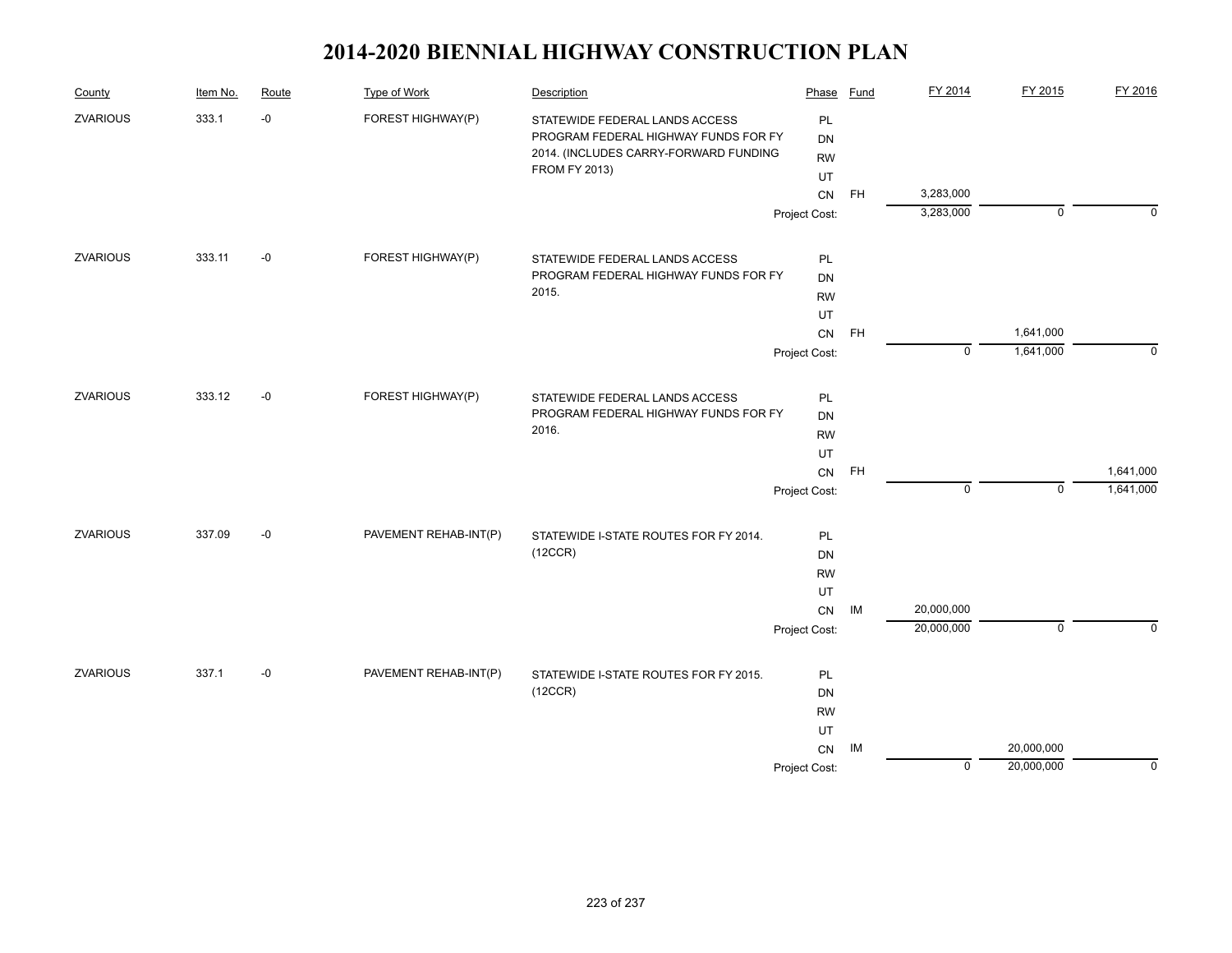| County          | Item No. | Route | <b>Type of Work</b>         | Description                            | Phase         | <b>Fund</b> | FY 2014        | FY 2015     | FY 2016     |
|-----------------|----------|-------|-----------------------------|----------------------------------------|---------------|-------------|----------------|-------------|-------------|
| <b>ZVARIOUS</b> | 337.11   | $-0$  | PAVEMENT REHAB-INT(P)       | STATEWIDE I-STATE ROUTES FOR FY 2016.  | PL            |             |                |             |             |
|                 |          |       |                             | (12CCR)                                | <b>DN</b>     |             |                |             |             |
|                 |          |       |                             |                                        | <b>RW</b>     |             |                |             |             |
|                 |          |       |                             |                                        | UT            |             |                |             |             |
|                 |          |       |                             |                                        | ${\sf CN}$    | IM          |                |             | 10,000,000  |
|                 |          |       |                             |                                        | Project Cost: |             | $\overline{0}$ | $\mathbf 0$ | 10,000,000  |
| <b>ZVARIOUS</b> | 346.11   | $-0$  | <b>BRIDGE INSPECTION(P)</b> | STATEWIDE OFF-SYSTEM BRIDGE INSPECTION | PL            |             |                |             |             |
|                 |          |       |                             | FOR FY 2015                            | DN            |             |                |             |             |
|                 |          |       |                             |                                        | <b>RW</b>     |             |                |             |             |
|                 |          |       |                             |                                        | UT            |             |                |             |             |
|                 |          |       |                             |                                        | CN            | <b>BRZ</b>  |                | 900,000     |             |
|                 |          |       |                             |                                        | Project Cost: |             | $\mathbf 0$    | 900,000     | $\Omega$    |
| <b>ZVARIOUS</b> | 346.12   | $-0$  | <b>BRIDGE INSPECTION(P)</b> | STATEWIDE OFF-SYSTEM BRIDGE INSPECTION | PL            |             |                |             |             |
|                 |          |       |                             | FOR FY 2016                            | DN            |             |                |             |             |
|                 |          |       |                             |                                        | <b>RW</b>     |             |                |             |             |
|                 |          |       |                             |                                        | UT            |             |                |             |             |
|                 |          |       |                             |                                        | ${\sf CN}$    | <b>BRZ</b>  |                |             | 900,000     |
|                 |          |       |                             |                                        | Project Cost: |             | $\mathbf 0$    | $\mathbf 0$ | 900,000     |
| <b>ZVARIOUS</b> | 352.1    | $-0$  | SAFETY-RR PROTECTN(P)       | RAIL PROTECTION ON VARIOUS ROUTES FOR  | PL            |             |                |             |             |
|                 |          |       |                             | FY 2014.                               | DN            |             |                |             |             |
|                 |          |       |                             |                                        | <b>RW</b>     |             |                |             |             |
|                 |          |       |                             |                                        | UT            |             |                |             |             |
|                 |          |       |                             |                                        | ${\sf CN}$    | <b>RRP</b>  | 9,805,000      |             |             |
|                 |          |       |                             |                                        | Project Cost: |             | 9,805,000      | $\mathbf 0$ | $\mathbf 0$ |
| <b>ZVARIOUS</b> | 352.11   | $-0$  | SAFETY-RR PROTECTN(P)       | RAIL PROTECTION ON VARIOUS ROUTES FOR  | PL            |             |                |             |             |
|                 |          |       |                             | FY 2015.                               | DN            |             |                |             |             |
|                 |          |       |                             |                                        | <b>RW</b>     |             |                |             |             |
|                 |          |       |                             |                                        | UT            |             |                |             |             |
|                 |          |       |                             |                                        | CN            | <b>RRP</b>  |                | 3,600,000   |             |
|                 |          |       |                             |                                        | Project Cost: |             | 0              | 3,600,000   | $\mathbf 0$ |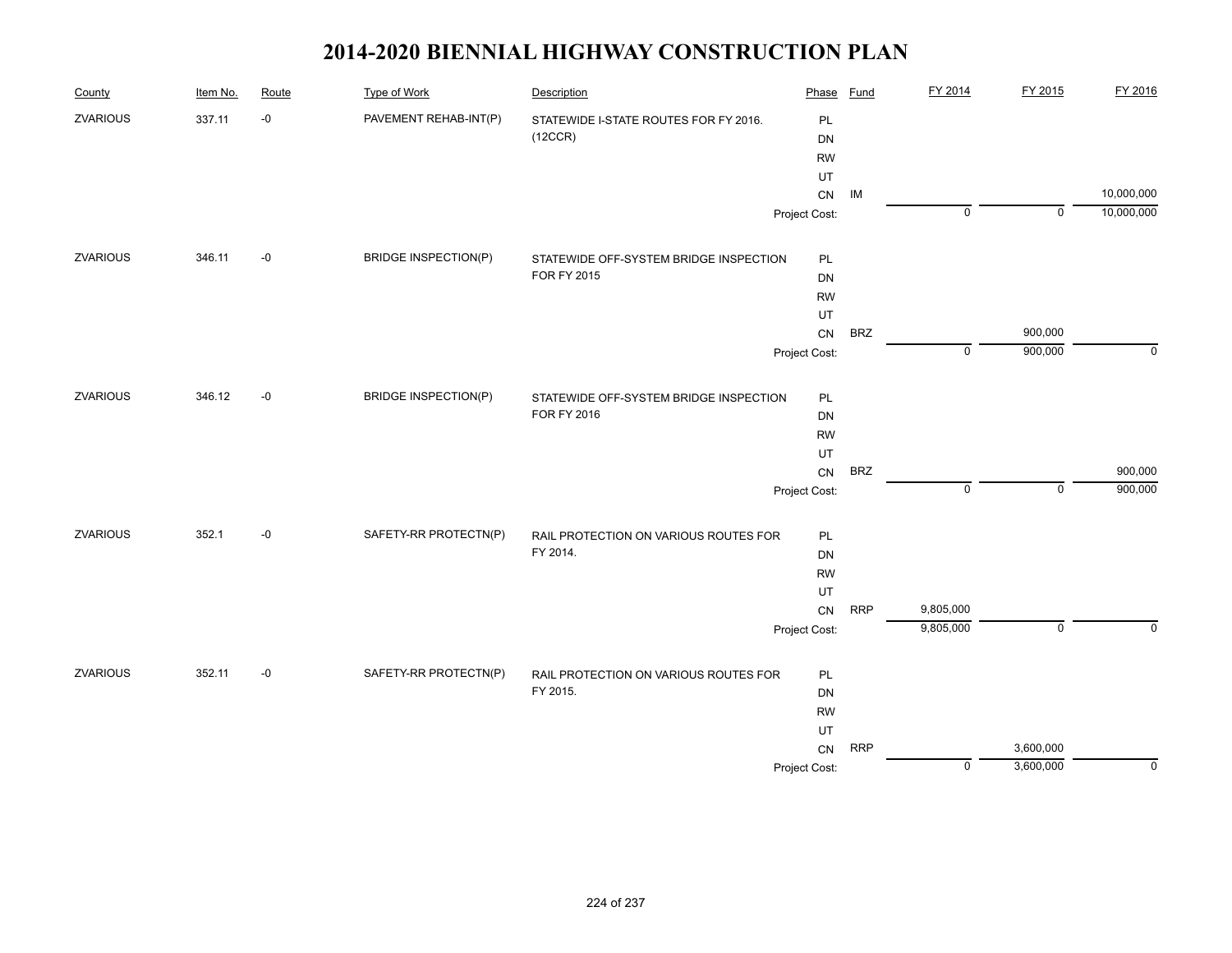| County          | Item No. | Route | <b>Type of Work</b>          | Description                             | Phase         | <b>Fund</b> | FY 2014     | FY 2015     | FY 2016     |
|-----------------|----------|-------|------------------------------|-----------------------------------------|---------------|-------------|-------------|-------------|-------------|
| ZVARIOUS        | 352.12   | $-0$  | SAFETY-RR SEPARATN(P)        | RAIL PROTECTION ON VARIOUS ROUTES FOR   | PL            |             |             |             |             |
|                 |          |       |                              | FY 2016.                                | DN            |             |             |             |             |
|                 |          |       |                              |                                         | <b>RW</b>     |             |             |             |             |
|                 |          |       |                              |                                         | UT            |             |             |             |             |
|                 |          |       |                              |                                         | ${\sf CN}$    | <b>RRP</b>  |             |             | 3,600,000   |
|                 |          |       |                              |                                         | Project Cost: |             | $\mathbf 0$ | $\mathbf 0$ | 3,600,000   |
| ZVARIOUS        | 369.05   | $-0$  | PAVEMENT REHAB-PRI(P)        | PAVEMENT REHABILITATION FOR VARIOUS NHS | PL            |             |             |             |             |
|                 |          |       |                              | ROUTES IN KENTUCKY FOR FY 2015.         | DN            |             |             |             |             |
|                 |          |       |                              |                                         | <b>RW</b>     |             |             |             |             |
|                 |          |       |                              |                                         | UT            |             |             |             |             |
|                 |          |       |                              |                                         | CN            | <b>NH</b>   |             | 10,000,000  |             |
|                 |          |       |                              |                                         | Project Cost: |             | $\mathbf 0$ | 10,000,000  | $\mathbf 0$ |
| <b>ZVARIOUS</b> | 369.06   | $-0$  | PAVEMENT REHAB-PRI(P)        | PAVEMENT REHABILITATION FOR VARIOUS NHS | PL            |             |             |             |             |
|                 |          |       |                              | ROUTES IN KENTUCKY FOR FY 2016.         | DN            |             |             |             |             |
|                 |          |       |                              |                                         | <b>RW</b>     |             |             |             |             |
|                 |          |       |                              |                                         | UT            |             |             |             |             |
|                 |          |       |                              |                                         | ${\sf CN}$    | <b>NH</b>   |             |             | 13,500,000  |
|                 |          |       |                              |                                         | Project Cost: |             | $\mathbf 0$ | $\mathbf 0$ | 13,500,000  |
| <b>ZVARIOUS</b> | 374.07   | $-0$  | SAFETY(P)                    | MEDIAN CABLE GUARDRAIL PROGRAM. (12CCR) | PL            |             |             |             |             |
|                 |          |       |                              |                                         | DN            |             |             |             |             |
|                 |          |       |                              |                                         | <b>RW</b>     |             |             |             |             |
|                 |          |       |                              |                                         | UT            |             |             |             |             |
|                 |          |       |                              |                                         | ${\sf CN}$    | SPP         |             | 5,000,000   |             |
|                 |          |       |                              |                                         | Project Cost: |             | $\mathbf 0$ | 5,000,000   | $\mathbf 0$ |
| <b>ZVARIOUS</b> | 383.06   | $-0$  | <b>GUARDRAIL REPLCMNT(P)</b> | REPLACE TYPE 7/TEXAS TWIST GUARDRAIL ON | PL            |             |             |             |             |
|                 |          |       |                              | INTERSTATES AND PARKWAYS FOR FY 2015.   | DN            |             |             |             |             |
|                 |          |       |                              |                                         | <b>RW</b>     |             |             |             |             |
|                 |          |       |                              |                                         | UT            |             |             |             |             |
|                 |          |       |                              |                                         | CN            | NH          |             | 2,000,000   |             |
|                 |          |       |                              |                                         | Project Cost: |             | $\pmb{0}$   | 2,000,000   | $\mathbf 0$ |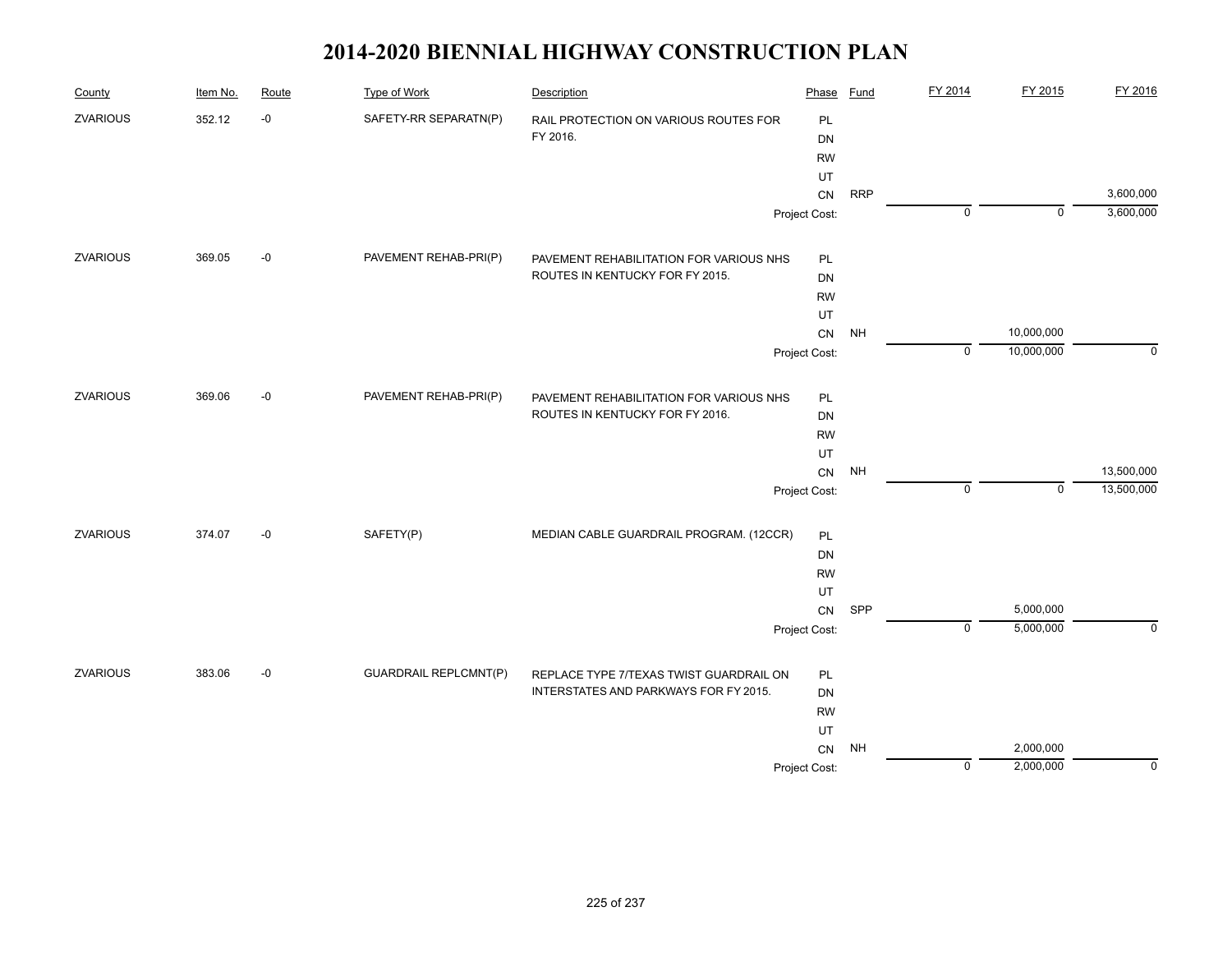| County          | Item No. | Route | <b>Type of Work</b>          | Description                              | Phase         | <b>Fund</b> | FY 2014        | FY 2015     | FY 2016     |
|-----------------|----------|-------|------------------------------|------------------------------------------|---------------|-------------|----------------|-------------|-------------|
| <b>ZVARIOUS</b> | 383.07   | $-0$  | <b>GUARDRAIL REPLCMNT(P)</b> | REPLACE TYPE 7/TEXAS TWIST GUARDRAIL ON  | PL            |             |                |             |             |
|                 |          |       |                              | INTERSTATES AND PARKWAYS FOR FY 2016.    | <b>DN</b>     |             |                |             |             |
|                 |          |       |                              |                                          | <b>RW</b>     |             |                |             |             |
|                 |          |       |                              |                                          | UT            |             |                |             |             |
|                 |          |       |                              |                                          | CN            | <b>NH</b>   |                |             | 2,000,000   |
|                 |          |       |                              |                                          | Project Cost: |             | 0              | $\mathbf 0$ | 2,000,000   |
| <b>ZVARIOUS</b> | 388.05   | $-0$  | <b>BRIDGE INSPECTION(P)</b>  | OHIO RIVER BRIDGES FRACTURE CRITICAL FOR | PL            |             |                |             |             |
|                 |          |       |                              | FY 2015.                                 | DN            |             |                |             |             |
|                 |          |       |                              |                                          | ${\sf RW}$    |             |                |             |             |
|                 |          |       |                              |                                          | UT            |             |                |             |             |
|                 |          |       |                              |                                          | ${\sf CN}$    | <b>BRO</b>  |                | 1,200,000   |             |
|                 |          |       |                              |                                          | Project Cost: |             | $\mathbf 0$    | 1,200,000   | $\mathbf 0$ |
| ZVARIOUS        | 388.06   | $-0$  | <b>BRIDGE INSPECTION(P)</b>  | OHIO RIVER BRIDGES FRACTURE CRITICAL FOR | PL            |             |                |             |             |
|                 |          |       |                              | FY 2016.                                 | <b>DN</b>     |             |                |             |             |
|                 |          |       |                              |                                          | <b>RW</b>     |             |                |             |             |
|                 |          |       |                              |                                          | UT            |             |                |             |             |
|                 |          |       |                              |                                          | ${\sf CN}$    | <b>BRO</b>  |                |             | 1,200,000   |
|                 |          |       |                              |                                          | Project Cost: |             | $\mathsf 0$    | $\mathbf 0$ | 1,200,000   |
| ZVARIOUS        | 391.02   | $-0$  | <b>DESIGN ENGINEERING(O)</b> | STATEWIDE HIGHWAY PROJECT DESIGN         | PL            |             |                |             |             |
|                 |          |       |                              | ACTIVITIES.                              | <b>DN</b>     | <b>STP</b>  |                |             | 5,000,000   |
|                 |          |       |                              |                                          | <b>RW</b>     |             |                |             |             |
|                 |          |       |                              |                                          | UT            |             |                |             |             |
|                 |          |       |                              |                                          | ${\sf CN}$    |             |                |             |             |
|                 |          |       |                              |                                          | Project Cost: |             | $\overline{0}$ | ᅙ           | 5,000,000   |
| <b>ZVARIOUS</b> | 395.03   | $-0$  | RECONSTRUCTION(O)            | PAVEMENT REPAIR AT INTERSECTIONS FOR     | PL            |             |                |             |             |
|                 |          |       |                              | VARIOUS ROADWAYS FOR FY 2015. (12CCR)    | DN            |             |                |             |             |
|                 |          |       |                              |                                          | <b>RW</b>     |             |                |             |             |
|                 |          |       |                              |                                          | UT            |             |                |             |             |
|                 |          |       |                              |                                          | CN            | SPP         |                | 7,500,000   |             |
|                 |          |       |                              |                                          | Project Cost: |             | $\mathsf 0$    | 7,500,000   | $\pmb{0}$   |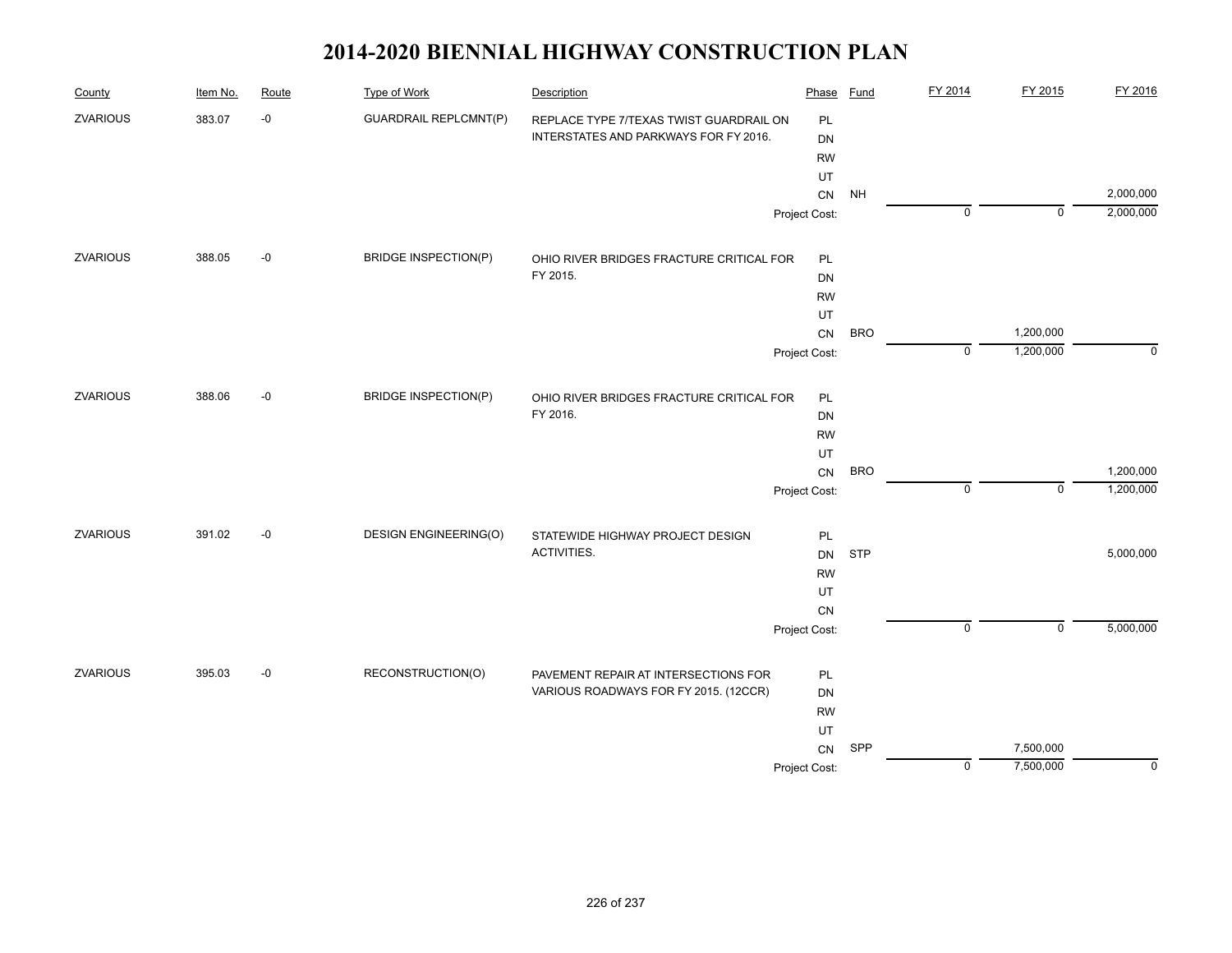| County          | Item No. | Route | <b>Type of Work</b>   | Description                                                                | Phase           | Fund | FY 2014        | FY 2015        | FY 2016      |
|-----------------|----------|-------|-----------------------|----------------------------------------------------------------------------|-----------------|------|----------------|----------------|--------------|
| ZVARIOUS        | 397.02   | $-0$  | PAVEMENT REHAB-INT(P) | PAVEMENT REHABILITATION FOR FY 2015.                                       | PL              |      |                |                |              |
|                 |          |       |                       | (12CCR)                                                                    | DN              |      |                |                |              |
|                 |          |       |                       |                                                                            | <b>RW</b>       |      |                |                |              |
|                 |          |       |                       |                                                                            | UT              |      |                |                |              |
|                 |          |       |                       |                                                                            | CN              | SPP  |                | 10,000,000     |              |
|                 |          |       |                       |                                                                            | Project Cost:   |      | $\overline{0}$ | 10,000,000     | $\mathbf{0}$ |
| ZVARIOUS        | 397.03   | $-0$  | PAVEMENT REHAB-INT(P) | PAVEMENT REHABILITATION FOR FY                                             | PL              |      |                |                |              |
|                 |          |       |                       | 2016(12CCR)                                                                | DN              |      |                |                |              |
|                 |          |       |                       |                                                                            | <b>RW</b>       |      |                |                |              |
|                 |          |       |                       |                                                                            | UT              |      |                |                |              |
|                 |          |       |                       |                                                                            | ${\sf CN}$      | SPP  |                |                | 10,000,000   |
|                 |          |       |                       |                                                                            | Project Cost:   |      | $\mathbf 0$    | $\mathbf 0$    | 10,000,000   |
| <b>ZVARIOUS</b> | 399.02   | $-0$  | ITS(P)                | FUNDING FOR LIDAR TECHNOLOGY TO                                            | PL              |      |                |                |              |
|                 |          |       |                       | FACILITATE SATELLITE SURVEYING IMAGERY.                                    | DN              |      |                |                |              |
|                 |          |       | (12CCR)               | <b>RW</b>                                                                  |                 |      |                |                |              |
|                 |          |       |                       |                                                                            | UT              |      |                |                |              |
|                 |          |       |                       |                                                                            | ${\sf CN}$      | SPP  |                | 500,000        |              |
|                 |          |       |                       |                                                                            | Project Cost:   |      | $\overline{0}$ | 500,000        | $\mathbf 0$  |
| ZVARIOUS        | 399.03   | $-0$  | ITS(P)                |                                                                            |                 |      |                |                |              |
|                 |          |       |                       | FUNDING FOR LIDAR TECHNOLOGY TO<br>FACILITATE SATELLITE SURVEYING IMAGERY. | PL              |      |                |                |              |
|                 |          |       |                       | (12CCR)                                                                    | DN<br><b>RW</b> |      |                |                |              |
|                 |          |       |                       |                                                                            | UT              |      |                |                |              |
|                 |          |       |                       |                                                                            | CN              | SPP  |                |                | 250,000      |
|                 |          |       |                       |                                                                            |                 |      | $\mathbf 0$    | $\overline{0}$ | 250,000      |
|                 |          |       |                       |                                                                            | Project Cost:   |      |                |                |              |
| <b>ZVARIOUS</b> | 400.01   | $-0$  | LIGHTING(P)           | UPGRADE NAVIGATIONAL LIGHTING FOR                                          | PL              |      |                |                |              |
|                 |          |       |                       | BRIDGES OVER MAJOR STREAMS AND                                             | DN              |      |                |                |              |
|                 |          |       |                       | WATERWAYS.                                                                 | <b>RW</b>       |      |                |                |              |
|                 |          |       |                       |                                                                            | UT              |      |                |                |              |
|                 |          |       |                       |                                                                            | CN              | SPP  | 2,000,000      |                |              |
|                 |          |       |                       |                                                                            | Project Cost:   |      | 2,000,000      | $\mathbf 0$    | $\mathbf 0$  |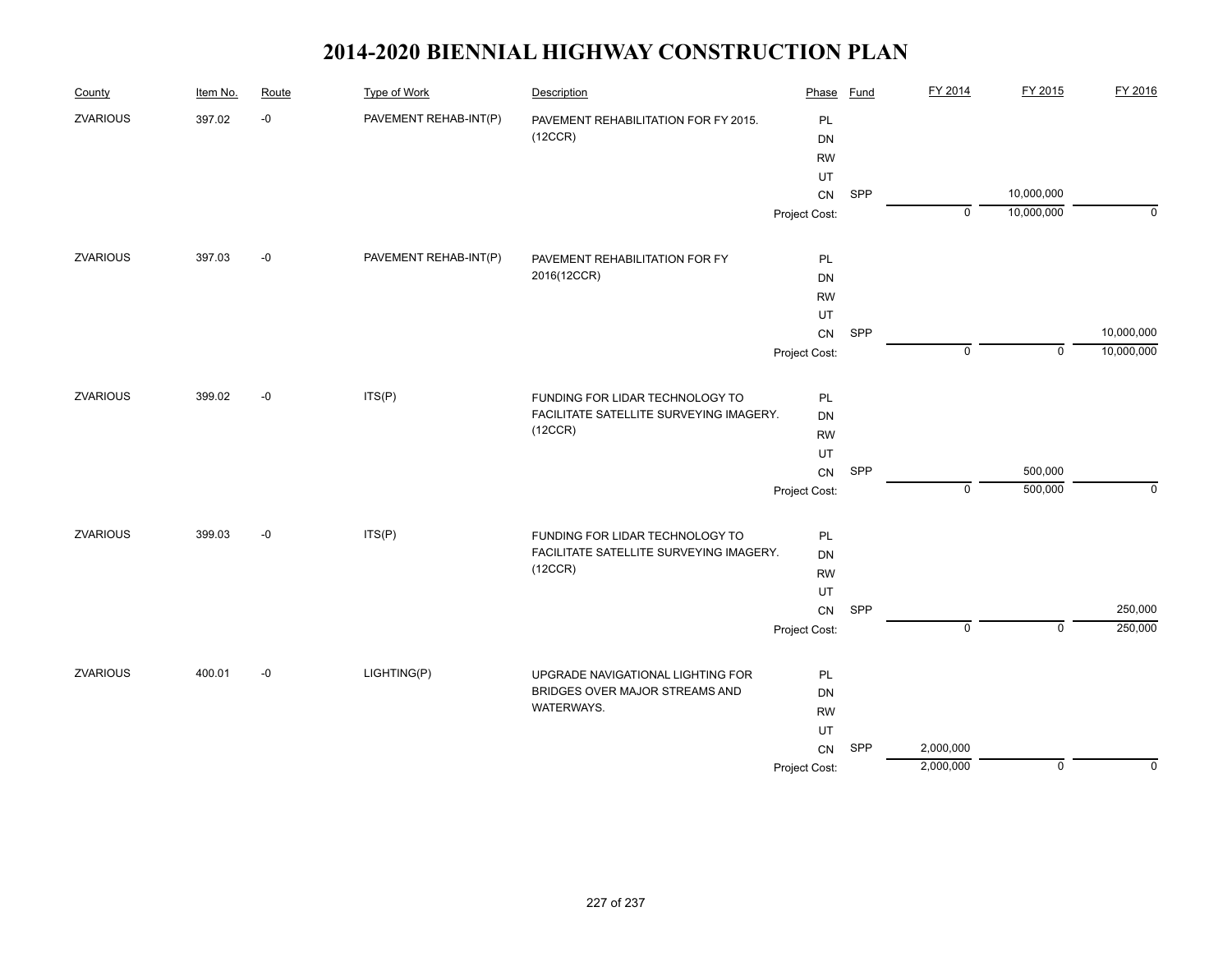| County          | Item No. | Route | <b>Type of Work</b>   | Description                       | Phase         | <b>Fund</b> | FY 2014     | FY 2015     | FY 2016     |
|-----------------|----------|-------|-----------------------|-----------------------------------|---------------|-------------|-------------|-------------|-------------|
| <b>ZVARIOUS</b> | 400.02   | $-0$  | LIGHTING(P)           | UPGRADE NAVIGATIONAL LIGHTING FOR | PL            |             |             |             |             |
|                 |          |       |                       | BRIDGES OVER MAJOR STREAMS AND    | <b>DN</b>     |             |             |             |             |
|                 |          |       |                       | WATERWAYS.                        | <b>RW</b>     |             |             |             |             |
|                 |          |       |                       |                                   | UT            |             |             |             |             |
|                 |          |       |                       |                                   | CN            | SPP         |             | 2,000,000   |             |
|                 |          |       |                       |                                   | Project Cost: |             | $\mathbf 0$ | 2,000,000   | $\mathbf 0$ |
| ZVARIOUS        | 400.03   | $-0$  | LIGHTING(P)           | UPGRADE NAVIGATIONAL LIGHTING FOR | PL            |             |             |             |             |
|                 |          |       |                       | BRIDGES OVER MAJOR STREAMS AND    | DN            |             |             |             |             |
|                 |          |       |                       | WATERWAYS.                        | <b>RW</b>     |             |             |             |             |
|                 |          |       |                       |                                   | UT            |             |             |             |             |
|                 |          |       |                       |                                   | ${\sf CN}$    | SPP         |             |             | 2,000,000   |
|                 |          |       |                       |                                   | Project Cost: |             | $\mathbf 0$ | $\mathsf 0$ | 2,000,000   |
| <b>ZVARIOUS</b> | 401      | $-0$  | CONGESTION MITIGTN(O) | DEVELOP AND CONSTRUCT CNG-RELATED |               |             |             |             |             |
|                 |          |       |                       | PROJECTS IN CMAQ-ELIGIBLE AREAS.  | PL<br>DN      |             |             |             |             |
|                 |          |       |                       |                                   | <b>RW</b>     |             |             |             |             |
|                 |          |       |                       |                                   | UT            |             |             |             |             |
|                 |          |       |                       |                                   | ${\sf CN}$    | <b>CM</b>   | 4,000,000   |             |             |
|                 |          |       |                       |                                   | Project Cost: |             | 4,000,000   | $\mathbf 0$ | 0           |
|                 |          |       |                       |                                   |               |             |             |             |             |
| <b>ZVARIOUS</b> | 401.01   | $-0$  | CONGESTION MITIGTN(O) | DEVELOP AND CONSTRUCT CNG-RELATED | PL            |             |             |             |             |
|                 |          |       |                       | PROJECTS IN CMAQ-ELIGIBLE AREAS.  | DN            |             |             |             |             |
|                 |          |       |                       |                                   | <b>RW</b>     |             |             |             |             |
|                 |          |       |                       |                                   | UT            |             |             |             |             |
|                 |          |       |                       |                                   | ${\sf CN}$    | <b>CM</b>   | $\mathbf 0$ | 4,000,000   | $\mathbf 0$ |
|                 |          |       |                       |                                   | Project Cost: |             |             | 4,000,000   |             |
| <b>ZVARIOUS</b> | 401.02   | $-0$  | CONGESTION MITIGTN(O) | DEVELOP AND CONSTRUCT CNG-RELATED | PL            |             |             |             |             |
|                 |          |       |                       | PROJECTS IN CMAQ-ELIGIBLE AREAS.  | <b>DN</b>     |             |             |             |             |
|                 |          |       |                       |                                   | <b>RW</b>     |             |             |             |             |
|                 |          |       |                       |                                   | UT            |             |             |             |             |
|                 |          |       |                       |                                   | CN            | CM          |             |             | 4,000,000   |
|                 |          |       |                       |                                   | Project Cost: |             | $\mathsf 0$ | $\mathbf 0$ | 4,000,000   |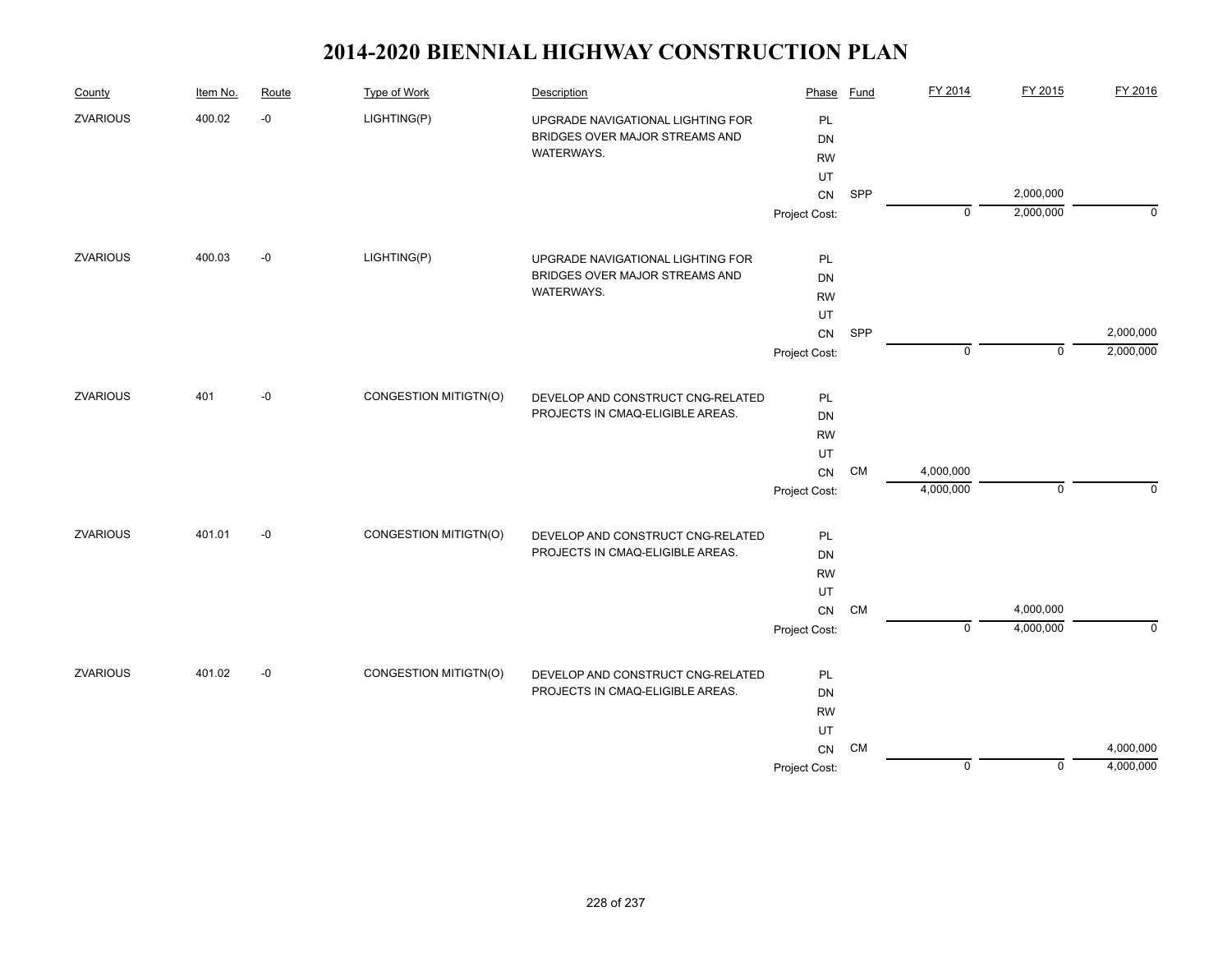| County          | Item No. | Route | <b>Type of Work</b>         | Description                            | Phase         | <b>Fund</b> | FY 2014        | FY 2015                   | FY 2016     |
|-----------------|----------|-------|-----------------------------|----------------------------------------|---------------|-------------|----------------|---------------------------|-------------|
| ZVARIOUS        | 402      | $-0$  | SAFETY(P)                   | STATEWIDE PANEL SIGN TRUSS REPLACEMENT | PL            |             |                |                           |             |
|                 |          |       |                             |                                        | DN            |             |                |                           |             |
|                 |          |       |                             |                                        | <b>RW</b>     |             |                |                           |             |
|                 |          |       |                             |                                        | UT            |             |                |                           |             |
|                 |          |       |                             |                                        | ${\sf CN}$    | SPP         |                | 3,000,000                 |             |
|                 |          |       |                             |                                        | Project Cost: |             | $\mathbf 0$    | 3,000,000                 | $\mathbf 0$ |
| ZVARIOUS        | 911.03   | $-0$  | SAFETY-HAZARD ELIM(P)       | STATEWIDE SAFETY PROGRAM FOR FY 2014.  | PL            |             |                |                           |             |
|                 |          |       |                             | (HSIP)                                 | DN            |             |                |                           |             |
|                 |          |       |                             |                                        | <b>RW</b>     |             |                |                           |             |
|                 |          |       |                             |                                        | UT            |             |                |                           |             |
|                 |          |       |                             |                                        | ${\sf CN}$    | SAF         | 50,000,000     |                           |             |
|                 |          |       |                             |                                        | Project Cost: |             | 50,000,000     | $\mathsf 0$               | $\Omega$    |
| <b>ZVARIOUS</b> | 911.04   | $-0$  | SAFETY(P)                   | STATEWIDE SAFETY PROGRAM FOR FY 2015.  | PL            |             |                |                           |             |
|                 |          |       |                             | (HSIP)                                 | DN            |             |                |                           |             |
|                 |          |       |                             |                                        | <b>RW</b>     |             |                |                           |             |
|                 |          |       |                             |                                        | UT            |             |                |                           |             |
|                 |          |       |                             |                                        | ${\sf CN}$    | SAF         |                | 37,000,000                |             |
|                 |          |       |                             |                                        | Project Cost: |             | $\mathbf 0$    | 37,000,000                | $\mathbf 0$ |
| ZVARIOUS        | 911.05   | $-0$  | SAFETY-HAZARD ELIM(P)       | STATEWIDE SAFETY PROGRAM FOR FY 2016.  | PL            |             |                |                           |             |
|                 |          |       |                             | (HSIP)                                 | DN            |             |                |                           |             |
|                 |          |       |                             |                                        | <b>RW</b>     |             |                |                           |             |
|                 |          |       |                             |                                        | UT            |             |                |                           |             |
|                 |          |       |                             |                                        | ${\sf CN}$    | SAF         |                |                           | 38,500,000  |
|                 |          |       |                             |                                        | Project Cost: |             | $\overline{0}$ | $\overline{\mathfrak{o}}$ | 38,500,000  |
| <b>ZVARIOUS</b> | 1063.11  | $-0$  | <b>BRIDGE INSPECTION(P)</b> | STATEWIDE UNDERWATER BRIDGE INSPECTION | PL            |             |                |                           |             |
|                 |          |       |                             | FOR FY 2015                            | DN            |             |                |                           |             |
|                 |          |       |                             |                                        | <b>RW</b>     |             |                |                           |             |
|                 |          |       |                             |                                        | UT            |             |                |                           |             |
|                 |          |       |                             |                                        | <b>CN</b>     | <b>BRX</b>  |                | 400,000                   |             |
|                 |          |       |                             |                                        | Project Cost: |             | $\pmb{0}$      | 400,000                   | $\mathsf 0$ |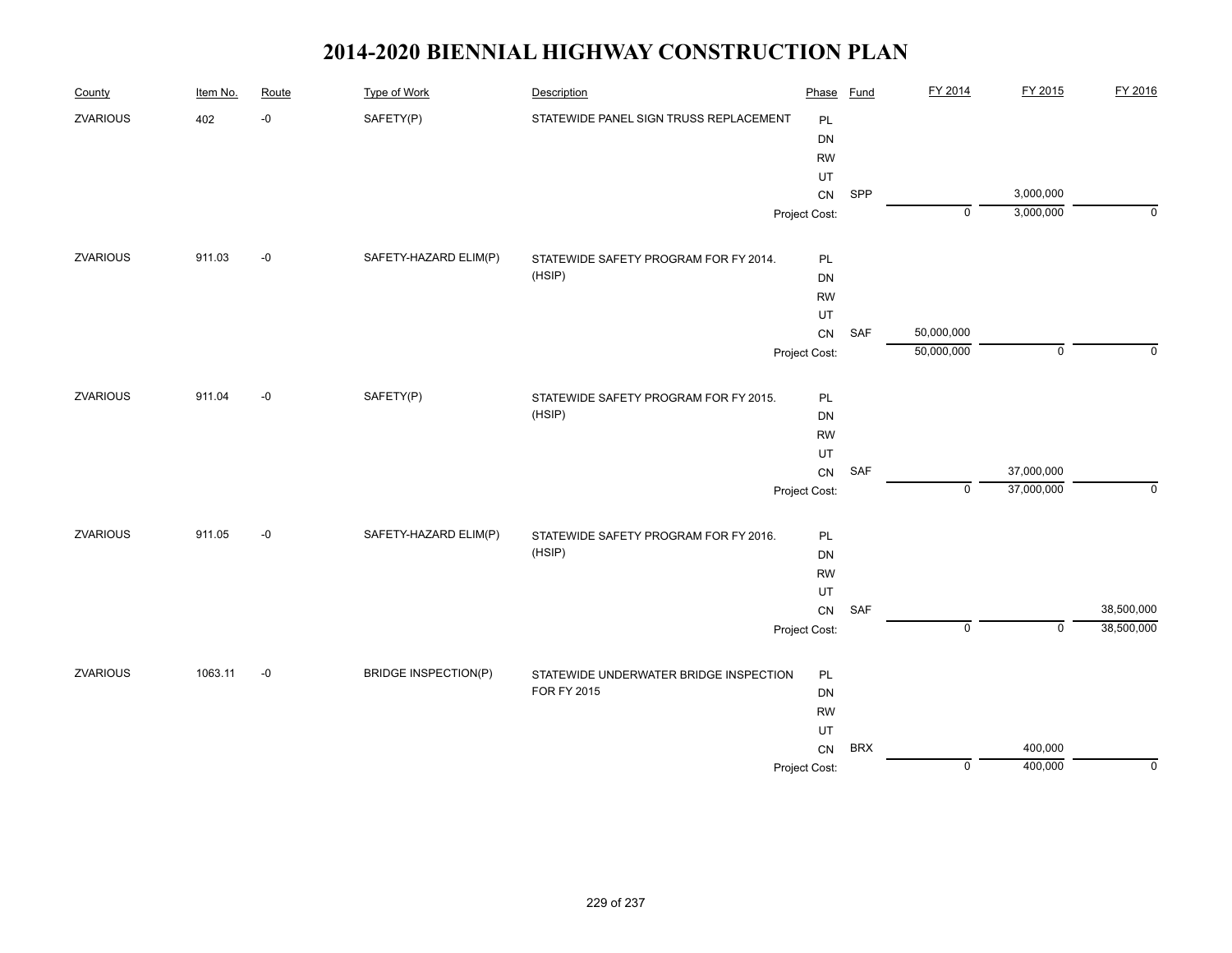| County          | Item No. | Route | <b>Type of Work</b>          | Description                             | Phase         | Fund       | FY 2014     | FY 2015     | FY 2016   |
|-----------------|----------|-------|------------------------------|-----------------------------------------|---------------|------------|-------------|-------------|-----------|
| <b>ZVARIOUS</b> | 1063.12  | $-0$  | <b>BRIDGE INSPECTION(P)</b>  | STATEWIDE UNDERWATER BRIDGE INSPECTION  | PL            |            |             |             |           |
|                 |          |       |                              | <b>FOR FY 2016</b>                      | <b>DN</b>     |            |             |             |           |
|                 |          |       |                              |                                         | <b>RW</b>     |            |             |             |           |
|                 |          |       |                              |                                         | UT            |            |             |             |           |
|                 |          |       |                              |                                         | ${\sf CN}$    | <b>BRX</b> |             |             | 400,000   |
|                 |          |       |                              |                                         | Project Cost: |            | $\mathbf 0$ | $\mathbf 0$ | 400,000   |
| <b>ZVARIOUS</b> | 1071.03  | $-0$  | <b>BRIDGE INSPECTION(P)</b>  | STATEWIDE PROGRAM TO FUND BRIDGE SCOUR  | PL            |            |             |             |           |
|                 |          |       |                              | COUNTER-MEASURES FOR STATE-MAINTAINED   | DN            |            |             |             |           |
|                 |          |       |                              | <b>BRIDGES</b>                          | <b>RW</b>     |            |             |             |           |
|                 |          |       |                              |                                         | UT            |            |             |             |           |
|                 |          |       |                              |                                         | CN            | <b>BRO</b> |             | 1,500,000   |           |
|                 |          |       |                              |                                         | Project Cost: |            | $\Omega$    | 1,500,000   | $\Omega$  |
| <b>ZVARIOUS</b> | 1071.04  | $-0$  | <b>BRIDGE INSPECTION(P)</b>  | STATEWIDE PROGRAM TO FUND BRIDGE SCOUR  | PL            |            |             |             |           |
|                 |          |       |                              | COUNTER-MEASURES FOR STATE-MAINTAINED   | DN            |            |             |             |           |
|                 |          |       |                              | <b>BRIDGES</b>                          | <b>RW</b>     |            |             |             |           |
|                 |          |       |                              |                                         | UT            |            |             |             |           |
|                 |          |       |                              |                                         | ${\sf CN}$    | <b>BRO</b> |             |             | 1,500,000 |
|                 |          |       |                              |                                         | Project Cost: |            | $\mathbf 0$ | $\mathbf 0$ | 1,500,000 |
| <b>ZVARIOUS</b> | 1073.04  | $-0$  | <b>BRIDGE REPLACEMENT(P)</b> | STATEWIDE "BRO" FUNDS.                  | PL            |            |             |             |           |
|                 |          |       |                              |                                         | DN            |            |             |             |           |
|                 |          |       |                              |                                         | <b>RW</b>     |            |             |             |           |
|                 |          |       |                              |                                         | UT            |            |             |             |           |
|                 |          |       |                              |                                         | ${\sf CN}$    | <b>BRO</b> |             |             | 1,000,000 |
|                 |          |       |                              |                                         | Project Cost: |            | $\mathbf 0$ | $\mathbf 0$ | 1,000,000 |
| <b>ZVARIOUS</b> | 1074.05  | $-0$  | <b>BRIDGE REPLACEMENT(P)</b> | STATEWIDE OFF SYSTEM BRIDGE REPLACEMENT | <b>PL</b>     |            |             |             |           |
|                 |          |       |                              | PROJECTS.                               | DN            |            |             |             |           |
|                 |          |       |                              |                                         | <b>RW</b>     |            |             |             |           |
|                 |          |       |                              |                                         | UT            |            |             |             |           |
|                 |          |       |                              |                                         | CN            | <b>BRZ</b> |             |             | 1,000,000 |
|                 |          |       |                              |                                         | Project Cost: |            | 0           | $\mathbf 0$ | 1,000,000 |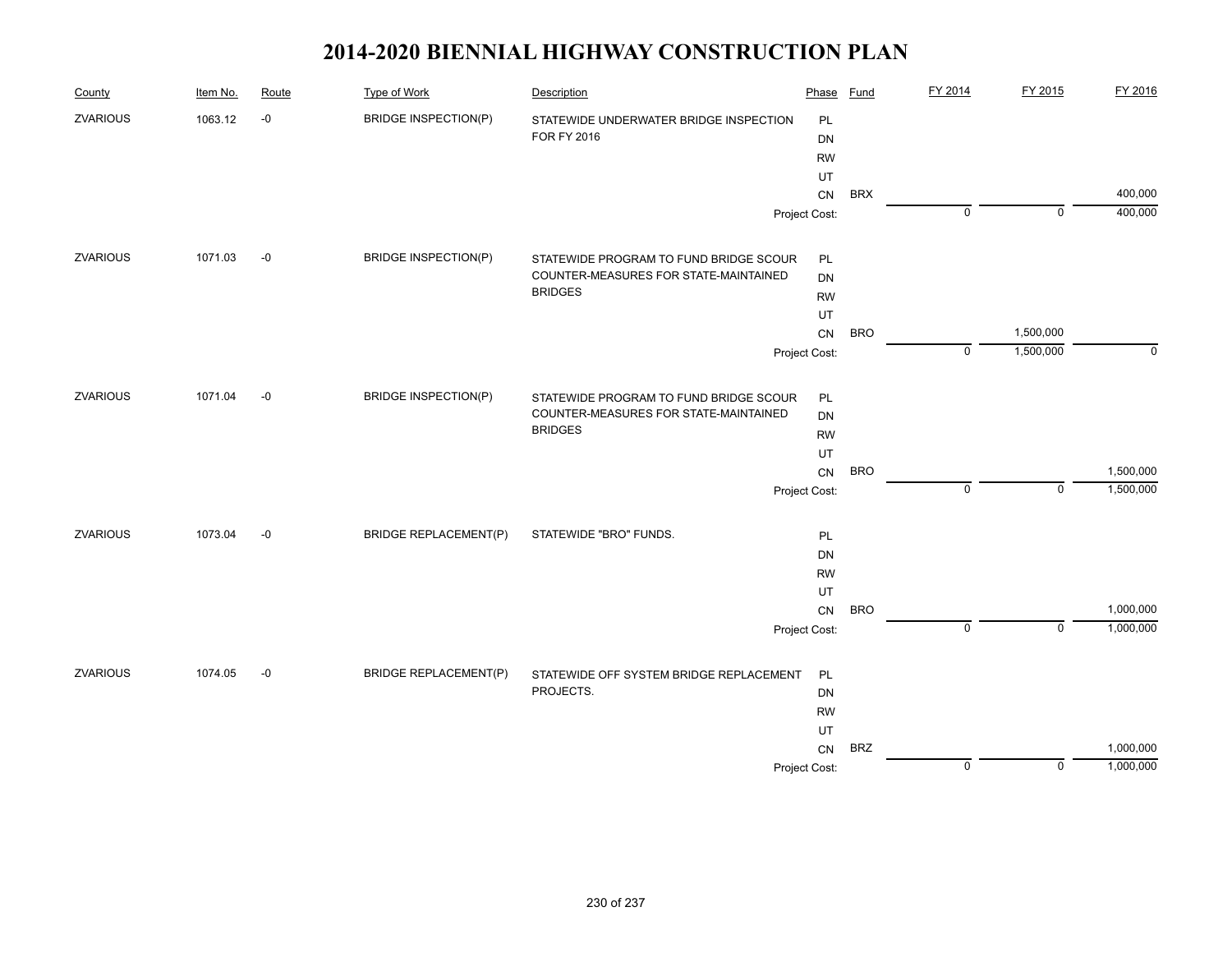| County          | Item No. | Route | Type of Work          | Description                            | Phase         | Fund       | FY 2014     | FY 2015        | FY 2016     |
|-----------------|----------|-------|-----------------------|----------------------------------------|---------------|------------|-------------|----------------|-------------|
| <b>ZVARIOUS</b> | 2700.05  | $-0$  | PAVEMENT REHAB-PRI(P) | PAVEMENT PREVENTATIVE MAINTENANCE      | PL            |            |             |                |             |
|                 |          |       |                       | PROGRAM FOR FY 2015.(12CCR)            | DN            |            |             |                |             |
|                 |          |       |                       |                                        | <b>RW</b>     |            |             |                |             |
|                 |          |       |                       |                                        | UT            |            |             |                |             |
|                 |          |       |                       |                                        | ${\sf CN}$    | SPP        |             | 5,000,000      |             |
|                 |          |       |                       |                                        | Project Cost: |            | $\mathbf 0$ | 5,000,000      | $\mathbf 0$ |
| <b>ZVARIOUS</b> | 2700.06  | $-0$  | PAVEMENT REHAB-PRI(P) | PAVEMENT PREVENTATIVE MAINTENANCE      | PL            |            |             |                |             |
|                 |          |       |                       | PROGRAM FOR FY 2016.(12CCR)            | DN            |            |             |                |             |
|                 |          |       |                       |                                        | <b>RW</b>     |            |             |                |             |
|                 |          |       |                       |                                        | UT            |            |             |                |             |
|                 |          |       |                       |                                        | CN            | SPP        |             |                | 5,000,000   |
|                 |          |       |                       |                                        | Project Cost: |            | $\mathbf 0$ | $\overline{0}$ | 5,000,000   |
| <b>ZVARIOUS</b> | 3002.1   | $-0$  | TRANSP ENHANCEMENT(P) | HISTORICAL HIGHWAY MARKER RESTORATION  | PL            |            |             |                |             |
|                 |          |       |                       | PROGRAM - TO REPLACE AND/OR REFURBISH  | DN            |            |             |                |             |
|                 |          |       |                       | STATE HISTORICAL MARKERS (2010 BOPC)   | <b>RW</b>     |            |             |                |             |
|                 |          |       |                       |                                        | UT            |            |             |                |             |
|                 |          |       |                       |                                        | ${\sf CN}$    | TE         | 58,000      |                |             |
|                 |          |       |                       |                                        | Project Cost: |            | 58,000      | $\mathbf 0$    | $\mathbf 0$ |
| <b>ZVARIOUS</b> | 3006     | $-0$  | TRANSP ENHANCEMENT(P) | WORK IN CONJUNCTION WITH THE KENTUCKY  | PL            |            |             |                |             |
|                 |          |       |                       | HERITAGE COUNCIL TO ESTABLISH REQUIRED | DN            |            |             |                |             |
|                 |          |       |                       | HISTORIC PRESERVATION EASEMENTS ON     | <b>RW</b>     |            |             |                |             |
|                 |          |       |                       | TRANSPORTATION ENHANCEMENT (TE)        | UT            |            |             |                |             |
|                 |          |       |                       | PROJECTS. (2012BOP)                    | CN            | TE         | 300,000     |                |             |
|                 |          |       |                       |                                        | Project Cost: |            | 300,000     | $\mathbf 0$    | $\mathbf 0$ |
| <b>ZVARIOUS</b> | 8500.05  | $-0$  | SAFETY(P)             | SCHOOL TURN LANE PROJECTS. (08CCN)     | PL            |            |             |                |             |
|                 |          |       |                       | (12CCR)                                | DN            |            |             |                |             |
|                 |          |       |                       |                                        | <b>RW</b>     |            |             |                |             |
|                 |          |       |                       |                                        | UT            |            |             |                |             |
|                 |          |       |                       |                                        | CN            | <b>SPP</b> |             | 5,000,000      |             |
|                 |          |       |                       |                                        | Project Cost: |            | $\pmb{0}$   | 5,000,000      | 0           |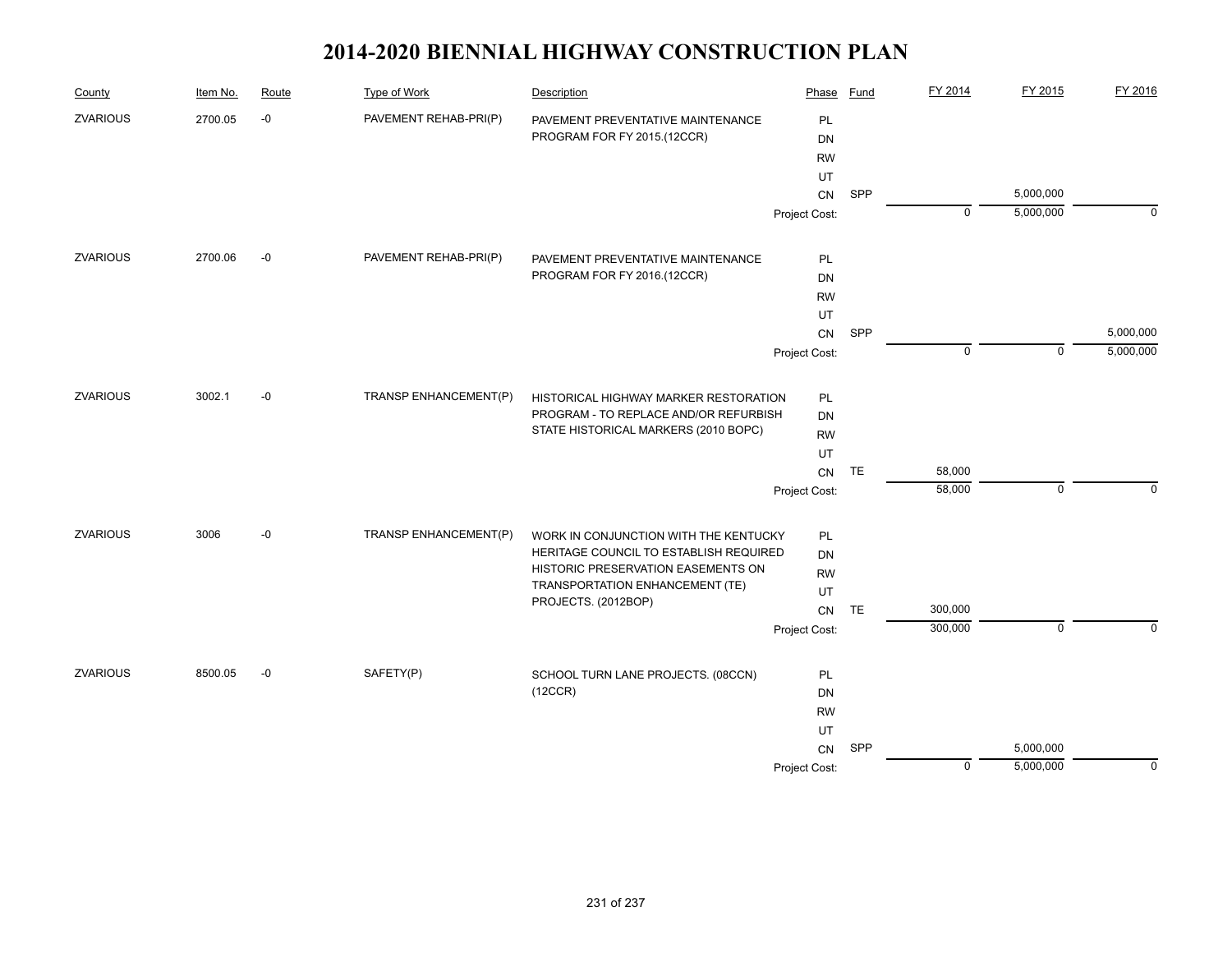| County          | Item No. | Route | <b>Type of Work</b> | Description                              | Phase         | <b>Fund</b> | FY 2014     | FY 2015     | FY 2016     |
|-----------------|----------|-------|---------------------|------------------------------------------|---------------|-------------|-------------|-------------|-------------|
| <b>ZVARIOUS</b> | 9050     | $-0$  | MAJOR WIDENING(O)   | GARVEE BOND DEBT SERVICE FOR I-65; I-75; | PL            |             |             |             |             |
|                 |          |       |                     | AND I-64 FOR FY 2014. (JM03-FD53 "IM"    | <b>DN</b>     |             |             |             |             |
|                 |          |       |                     | COMPONENT)                               | <b>RW</b>     |             |             |             |             |
|                 |          |       |                     |                                          | UT            |             |             |             |             |
|                 |          |       |                     |                                          | CN            | IM          | 17,500,000  |             |             |
|                 |          |       |                     |                                          | Project Cost: |             | 17,500,000  | $\mathbf 0$ | $\Omega$    |
| <b>ZVARIOUS</b> | 9050.01  | $-0$  | MAJOR WIDENING(O)   | GARVEE BOND DEBT SERVICE FOR I-65; I-75; | PL            |             |             |             |             |
|                 |          |       |                     | AND I-64 FOR FY 2014. (JM03-FD53 "NH"    | <b>DN</b>     |             |             |             |             |
|                 |          |       |                     | COMPONENT)                               | <b>RW</b>     |             |             |             |             |
|                 |          |       |                     |                                          | UT            |             |             |             |             |
|                 |          |       |                     |                                          | ${\sf CN}$    | <b>NH</b>   | 26,300,000  |             |             |
|                 |          |       |                     |                                          | Project Cost: |             | 26,300,000  | $\mathbf 0$ | $\Omega$    |
| <b>ZVARIOUS</b> | 9050.02  | $-0$  | MAJOR WIDENING(O)   | GARVEE BOND DEBT SERVICE FOR I-65; I-75; | PL            |             |             |             |             |
|                 |          |       |                     | AND I-64 FOR FY 2015. (JM03-FD53 "IM"    | <b>DN</b>     |             |             |             |             |
|                 |          |       |                     | COMPONENT)                               | <b>RW</b>     |             |             |             |             |
|                 |          |       |                     |                                          | UT            |             |             |             |             |
|                 |          |       |                     |                                          | ${\sf CN}$    | IM          |             | 17,500,000  |             |
|                 |          |       |                     |                                          | Project Cost: |             | $\mathbf 0$ | 17,500,000  | $\mathbf 0$ |
| <b>ZVARIOUS</b> | 9050.03  | $-0$  | MAJOR WIDENING(O)   | GARVEE BOND DEBT SERVICE FOR I-65; I-75; | PL            |             |             |             |             |
|                 |          |       |                     | AND I-64 FOR FY 2015. (JM03-FD53 "NH"    | DN            |             |             |             |             |
|                 |          |       |                     | COMPONENT)                               | <b>RW</b>     |             |             |             |             |
|                 |          |       |                     |                                          | UT            |             |             |             |             |
|                 |          |       |                     |                                          | CN            | <b>NH</b>   |             | 26,300,000  |             |
|                 |          |       |                     |                                          | Project Cost: |             | $\mathbf 0$ | 26,300,000  | $\Omega$    |
| <b>ZVARIOUS</b> | 9050.04  | $-0$  | MAJOR WIDENING(O)   | GARVEE BOND DEBT SERVICE FOR I-65; I-75; | PL            |             |             |             |             |
|                 |          |       |                     | AND I-64 FOR FY 2016. (JM03-FD53 "IM"    | DN            |             |             |             |             |
|                 |          |       |                     | COMPONENT)                               | <b>RW</b>     |             |             |             |             |
|                 |          |       |                     |                                          | UT            |             |             |             |             |
|                 |          |       |                     |                                          | CN            | IM          |             |             | 17,400,000  |
|                 |          |       |                     |                                          | Project Cost: |             | $\mathbf 0$ | $\mathbf 0$ | 17,400,000  |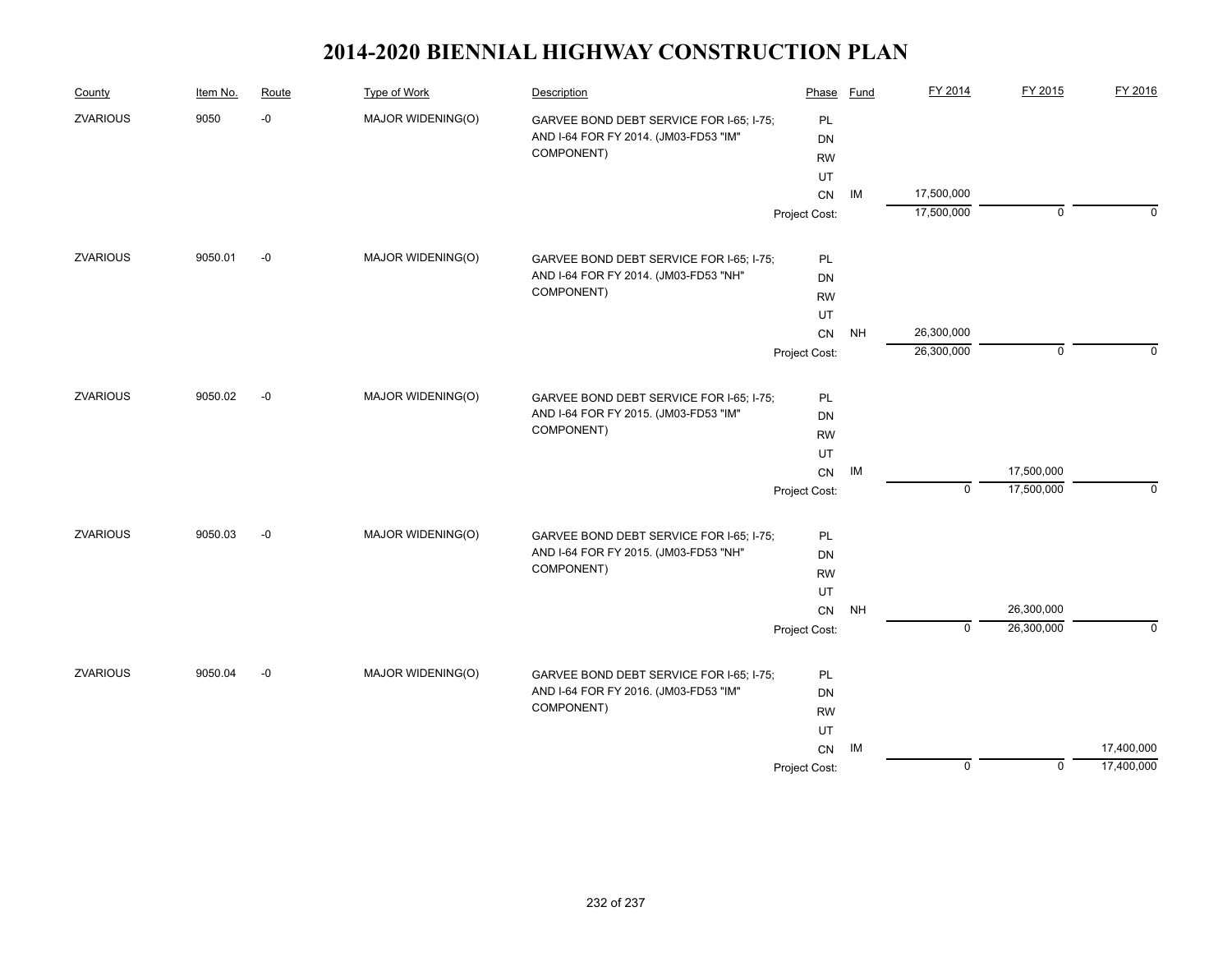| County          | Item No. | Route        | Type of Work                 | Description                              | Phase         | Fund       | FY 2014     | FY 2015     | FY 2016     |
|-----------------|----------|--------------|------------------------------|------------------------------------------|---------------|------------|-------------|-------------|-------------|
| <b>ZVARIOUS</b> | 9050.05  | $-0$         | MAJOR WIDENING(O)            | GARVEE BOND DEBT SERVICE FOR I-65; I-75; | PL            |            |             |             |             |
|                 |          |              |                              | AND I-64 FOR FY 2016. (JM03-FD53 "NH"    | DN            |            |             |             |             |
|                 |          |              |                              | COMPONENT)                               | <b>RW</b>     |            |             |             |             |
|                 |          |              |                              |                                          | UT            |            |             |             |             |
|                 |          |              |                              |                                          | CN            | <b>NH</b>  |             |             | 26,300,000  |
|                 |          |              |                              |                                          | Project Cost: |            | $\mathbf 0$ | $\mathbf 0$ | 26,300,000  |
| <b>ZVARIOUS</b> | 9068     | <b>US-68</b> | <b>BRIDGE REPLACEMENT(P)</b> | US 68/KY 80 LAKE BARKLEY AND KENTUCKY    | PL            |            |             |             |             |
|                 |          |              |                              | LAKE GARVEE BOND DEBT SERVICE (BRO) FOR  | <b>DN</b>     |            |             |             |             |
|                 |          |              |                              | FY 2015. (079B00023N, 111B00020N)        | <b>RW</b>     |            |             |             |             |
|                 |          |              |                              |                                          | UT            |            |             |             |             |
|                 |          |              |                              |                                          | CN            | <b>BRO</b> |             | 11,500,000  |             |
|                 |          |              |                              |                                          | Project Cost: |            | $\mathbf 0$ | 11,500,000  | $\mathbf 0$ |
| <b>ZVARIOUS</b> | 9068.01  | <b>US-60</b> | <b>BRIDGE REPLACEMENT(P)</b> | US 68/KY 80 LAKE BARKLEY AND KENTUCKY    | PL            |            |             |             |             |
|                 |          |              |                              | LAKE GARVEE BOND DEBT SERVICE (BRO) FOR  | <b>DN</b>     |            |             |             |             |
|                 |          |              |                              | FY 2016.(079B00023N, 111B00020N)         | <b>RW</b>     |            |             |             |             |
|                 |          |              |                              |                                          | UT            |            |             |             |             |
|                 |          |              |                              |                                          | CN            | <b>BRO</b> |             |             | 23,000,000  |
|                 |          |              |                              |                                          | Project Cost: |            | $\mathbf 0$ | $\mathbf 0$ | 23,000,000  |
| <b>ZVARIOUS</b> | 9068.6   | <b>US-68</b> | <b>BRIDGE REPLACEMENT(P)</b> | US 68/KY 80 LAKE BARKLEY AND KENTUCKY    | PL            |            |             |             |             |
|                 |          |              |                              | LAKE GARVEE BOND DEBT SERVICE FOR FY     | DN            |            |             |             |             |
|                 |          |              |                              | 2015.                                    | <b>RW</b>     |            |             |             |             |
|                 |          |              |                              |                                          | UT            |            |             |             |             |
|                 |          |              |                              |                                          | CN            | <b>STP</b> |             | 11,500,000  |             |
|                 |          |              |                              |                                          | Project Cost: |            | $\mathbf 0$ | 11,500,000  | $\Omega$    |
| <b>ZVARIOUS</b> | 9068.62  | <b>US-68</b> | <b>BRIDGE REPLACEMENT(P)</b> | US 68/KY 80 LAKE BARKLEY AND KENTUCKY    | PL            |            |             |             |             |
|                 |          |              |                              | LAKE GARVEE BOND DEBT SERVICE FOR FY     | <b>DN</b>     |            |             |             |             |
|                 |          |              |                              | 2016.                                    | <b>RW</b>     |            |             |             |             |
|                 |          |              |                              |                                          | UT            |            |             |             |             |
|                 |          |              |                              |                                          | CN            | <b>STP</b> |             |             | 23,000,000  |
|                 |          |              |                              |                                          | Project Cost: |            | $\mathbf 0$ | 0           | 23,000,000  |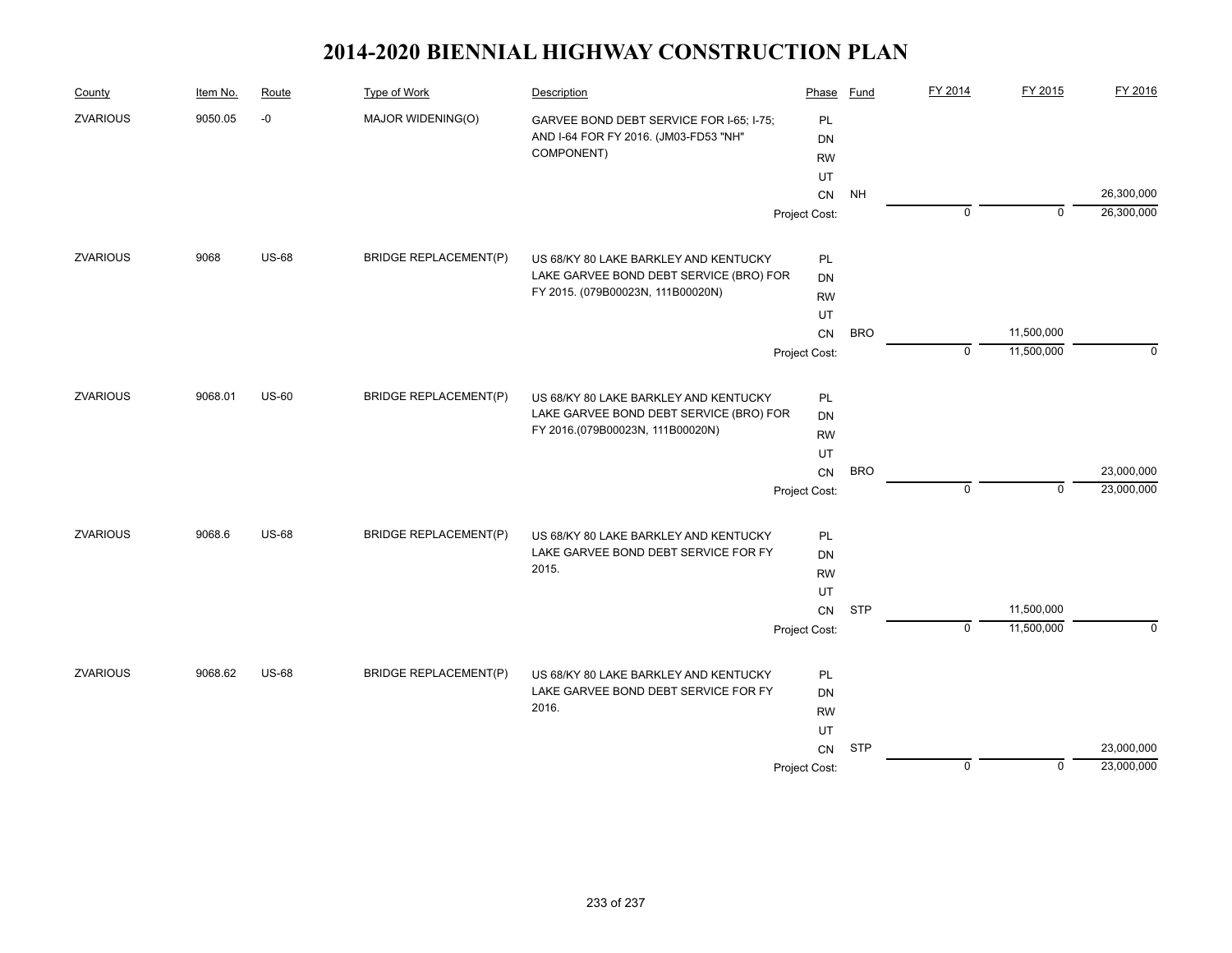| County          | Item No. | Route | <b>Type of Work</b> | Description                                 | Phase         | Fund      | FY 2014     | FY 2015        | FY 2016     |
|-----------------|----------|-------|---------------------|---------------------------------------------|---------------|-----------|-------------|----------------|-------------|
| <b>ZVARIOUS</b> | 9659.06  | $-0$  | NEW ROUTE(O)        | GARVEE BOND DEBT SERVICE FOR LOUISVILLE     | PL            |           |             |                |             |
|                 |          |       |                     | BRIDGES PROJECT FOR FY 2014. (JZ1-FD53 "IM" | DN            |           |             |                |             |
|                 |          |       |                     | COMPONENT)                                  | <b>RW</b>     |           |             |                |             |
|                 |          |       |                     |                                             | UT            |           |             |                |             |
|                 |          |       |                     |                                             | CN            | IM        | 4,100,000   |                |             |
|                 |          |       |                     |                                             | Project Cost: |           | 4,100,000   | $\overline{0}$ | $\Omega$    |
| <b>ZVARIOUS</b> | 9659.07  | $-0$  | NEW ROUTE(O)        | GARVEE BOND DEBT SERVICE FOR LOUISVILLE     | PL            |           |             |                |             |
|                 |          |       |                     | BRIDGES PROJECT FOR FY 2014. (JZ1-FD53      | <b>DN</b>     |           |             |                |             |
|                 |          |       |                     | "NH" COMPONENT)                             | <b>RW</b>     |           |             |                |             |
|                 |          |       |                     |                                             | UT            |           |             |                |             |
|                 |          |       |                     |                                             | ${\sf CN}$    | <b>NH</b> | 6,100,000   |                |             |
|                 |          |       |                     |                                             | Project Cost: |           | 6,100,000   | $\mathbf 0$    | $\Omega$    |
| <b>ZVARIOUS</b> | 9659.09  | $-0$  | NEW ROUTE(O)        | GARVEE BOND DEBT SERVICE FOR LOUISVILLE     | PL            |           |             |                |             |
|                 |          |       |                     | BRIDGES PROJECT FOR FY 2015. (JZ1-FD53 "IM" | DN            |           |             |                |             |
|                 |          |       |                     | COMPONENT)                                  | <b>RW</b>     |           |             |                |             |
|                 |          |       |                     |                                             | UT            |           |             |                |             |
|                 |          |       |                     |                                             | ${\sf CN}$    | IM        |             | 5,900,000      |             |
|                 |          |       |                     |                                             | Project Cost: |           | $\mathbf 0$ | 5,900,000      | $\mathbf 0$ |
| <b>ZVARIOUS</b> | 9659.1   | $-0$  | RECONSTRUCTION(O)   | GARVEE BOND DEBT SERVICE FOR LOUISVILLE     | PL            |           |             |                |             |
|                 |          |       |                     | BRIDGES PROJECT FOR FY 2015. (JZ1-FD53      | DN            |           |             |                |             |
|                 |          |       |                     | "NH" COMPONENT)                             | <b>RW</b>     |           |             |                |             |
|                 |          |       |                     |                                             | UT            |           |             |                |             |
|                 |          |       |                     |                                             | CN            | <b>NH</b> |             | 8,800,000      |             |
|                 |          |       |                     |                                             | Project Cost: |           | $\mathbf 0$ | 8,800,000      | $\Omega$    |
| <b>ZVARIOUS</b> | 9659.12  | $-0$  | RECONSTRUCTION(O)   | GARVEE BOND DEBT SERVICE FOR LOUISVILLE     | PL            |           |             |                |             |
|                 |          |       |                     | BRIDGES PROJECT FOR FY 2016. (JZ1-FD53 "IM" | <b>DN</b>     |           |             |                |             |
|                 |          |       |                     | COMPONENT)                                  | <b>RW</b>     |           |             |                |             |
|                 |          |       |                     |                                             | UT            |           |             |                |             |
|                 |          |       |                     |                                             | CN            | IM        |             |                | 5,900,000   |
|                 |          |       |                     |                                             | Project Cost: |           | $\mathbf 0$ | $\mathbf 0$    | 5,900,000   |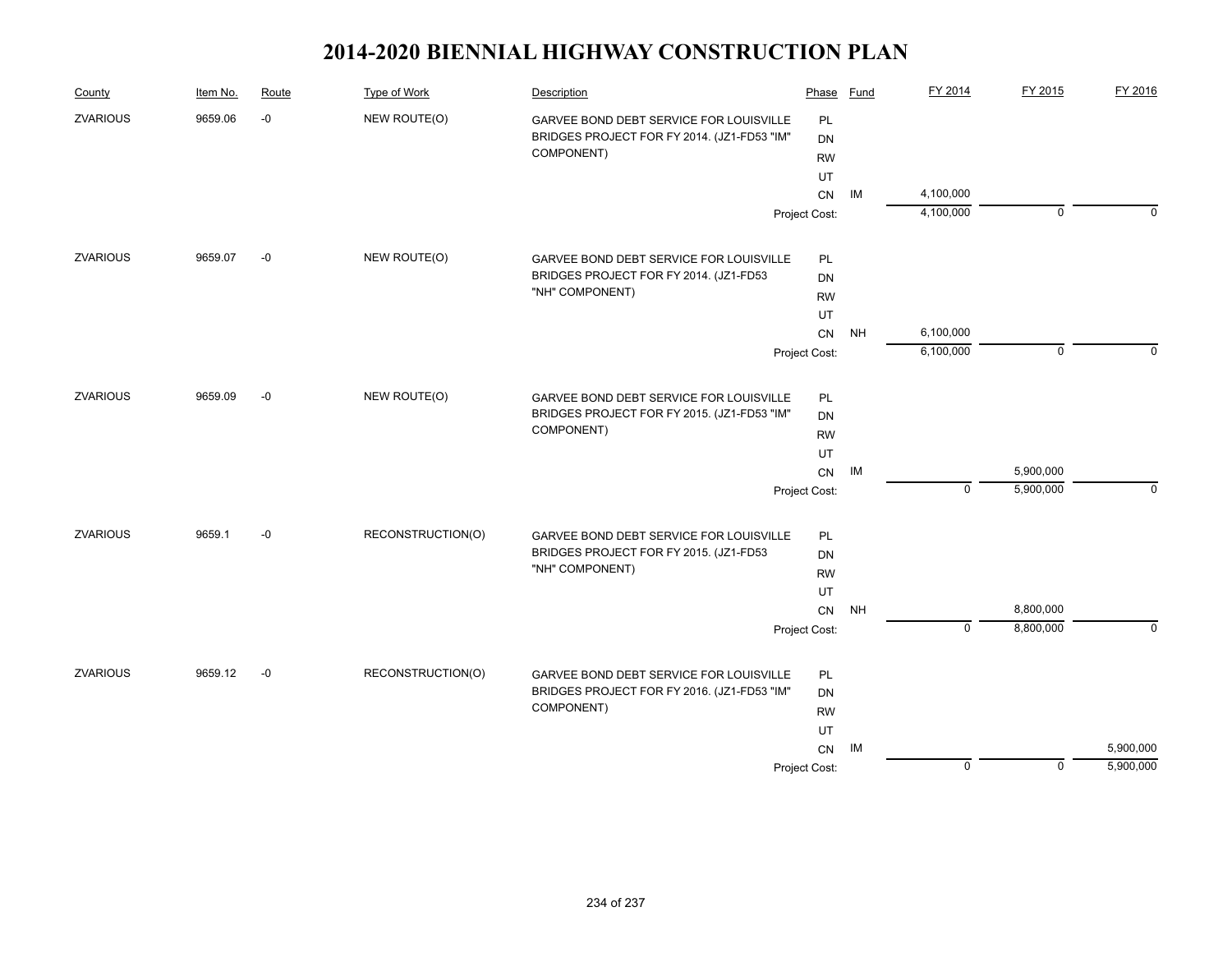| County                    | Item No. | Route | Type of Work      | Description                             | Phase          | <b>Fund</b> | FY 2014     | FY 2015     | FY 2016     |
|---------------------------|----------|-------|-------------------|-----------------------------------------|----------------|-------------|-------------|-------------|-------------|
| <b>ZVARIOUS</b>           | 9659.13  | $-0$  | RECONSTRUCTION(O) | GARVEE BOND DEBT SERVICE FOR LOUISVILLE | PL             |             |             |             |             |
|                           |          |       |                   | BRIDGES PROJECT FOR FY 2016. (JZ1-FD53  | DN             |             |             |             |             |
|                           |          |       |                   | "NH" COMPONENT)                         | <b>RW</b>      |             |             |             |             |
|                           |          |       |                   |                                         | UT             |             |             |             |             |
|                           |          |       |                   |                                         | CN             | NH          |             |             | 8,800,000   |
|                           |          |       |                   |                                         | Project Cost:  |             |             | $\Omega$    | 8,800,000   |
| Total for ZVARIOUS county |          |       |                   |                                         | <b>PL</b>      |             |             |             |             |
|                           |          |       |                   |                                         | <b>DN</b>      |             |             |             | 5,000,000   |
|                           |          |       |                   |                                         | <b>RW</b>      |             |             |             |             |
|                           |          |       |                   |                                         | UT             |             |             |             |             |
|                           |          |       |                   |                                         | CN             |             | 184,246,000 | 243,641,000 | 247,391,000 |
|                           |          |       |                   |                                         | Total Amounts: |             | 184,246,000 | 243,641,000 | 252,391,000 |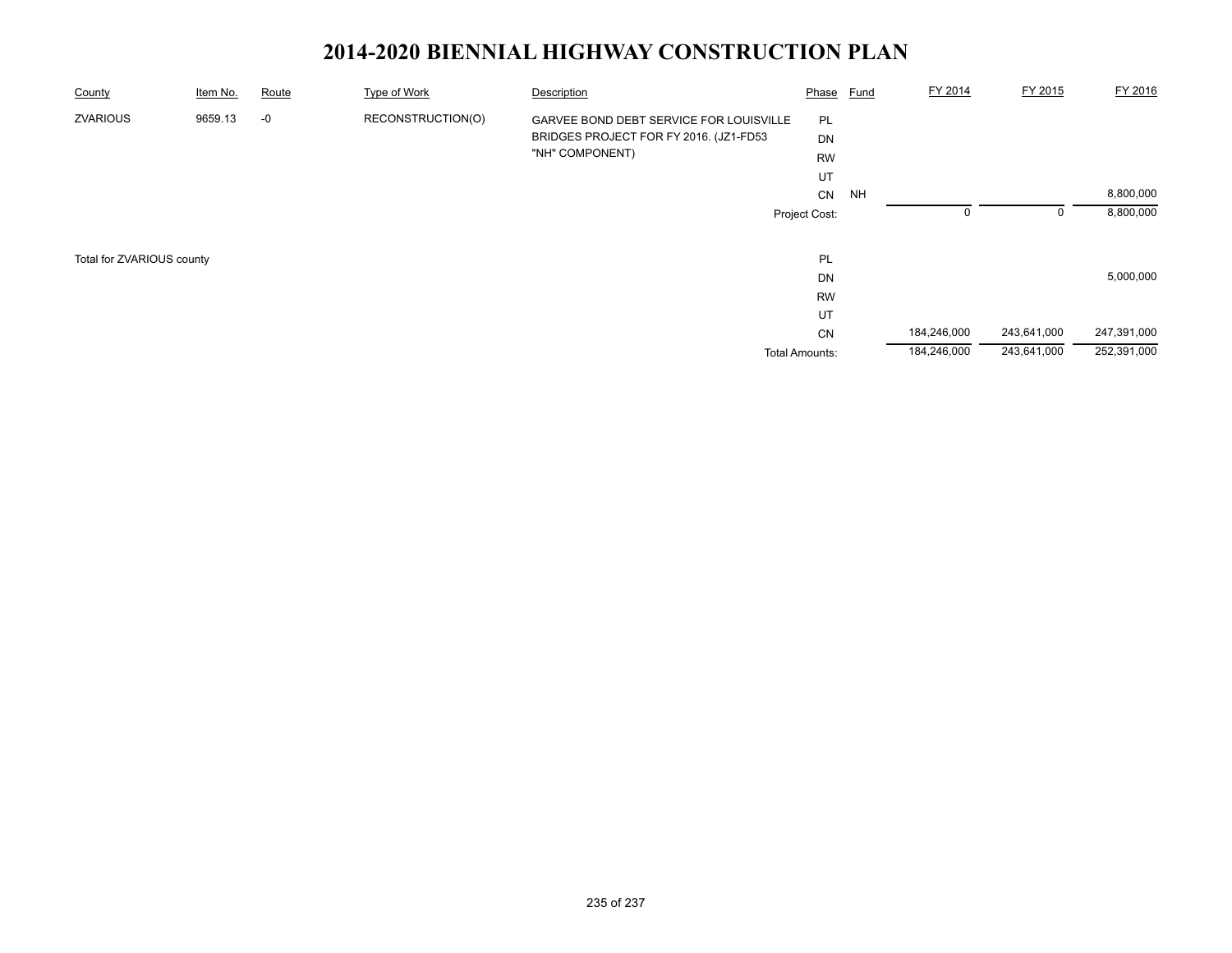# **Biennium Fund Summary**

| Fund                | <b>Description</b>                                      | FY 2015       | FY 2016       | Total         |
|---------------------|---------------------------------------------------------|---------------|---------------|---------------|
| <b>APD</b>          | FEDERAL APPALACHIAN DEVELOPMENT HIGHWAYS                | 0             | 1,500,000     | 1,500,000     |
| BR <sub>2</sub>     | BRAC BOND PROJECTS SECOND PROGRAM                       | 2,740,000     | 8,755,000     | 11,495,000    |
| <b>BRO</b>          | FEDERAL BRIDGE REPLACEMENT - ON SYSTEM                  | 56,321,000    | 69,150,000    | 125,471,000   |
| <b>BRX</b>          | FEDERAL BRIDGE REPLACEMENT - ON/OFF SYSTEM              | 6,525,000     | 14,530,000    | 21,055,000    |
| <b>BRZ</b>          | FEDERAL BRIDGE REPLACEMENT - OFF SYSTEM                 | 18,080,000    | 16,280,000    | 34,360,000    |
| CМ                  | FEDERAL CONGESTION MITIGATION FUNDS                     | 13,120,000    | 13,100,000    | 26,220,000    |
| FH.                 | FEDERAL FOREST HIGHWAY FUNDS                            | 1,641,000     | 1,641,000     | 3,282,000     |
| <b>HPP</b>          | <b>HIGH PRIORITY PROJECTS</b>                           | 2,879,680     | 0             | 2,879,680     |
| IM                  | FEDERAL INTERSTATE MAINTENANCE FUNDS                    | 164,321,850   | 166,541,850   | 330,863,700   |
| JM <sub>5</sub>     | GARVEE BONDS US68/KY80 LAKE BARKLEY AND KY LAKE BRIDGES | 90,000,000    | 75,000,000    | 165,000,000   |
| <b>NH</b>           | FEDERAL NATIONAL HIGHWAY SYSTEM FUNDS                   | 214,667,275   | 218.622.775   | 433,290,050   |
| <b>RRP</b>          | SAFETY-RAILROAD PROTECTION                              | 3,600,000     | 3,600,000     | 7,200,000     |
| <b>SAF</b>          | <b>FEDERAL SAFETY FUNDS</b>                             | 38,500,000    | 38,500,000    | 77,000,000    |
| <b>SAH</b>          | FEDERAL STP FUNDS DEDICATED TO ASHLAND                  | 1,200,000     | 1,200,000     | 2,400,000     |
| SB <sub>2</sub>     | STATE BONDS 2010                                        | 74,920,000    | 19,631,800    | 94,551,800    |
| <b>SHN</b>          | FEDERAL STP FUNDS DEDICATED TO HENDERSON                | 750,000       | 600.000       | 1,350,000     |
| <b>SLO</b>          | FEDERAL STP FUNDS DEDICATED TO LOUISVILLE               | 18,078,031    | 15,861,788    | 33,939,819    |
| <b>SLX</b>          | FEDERAL STP FUNDS DEDICATED TO LEXINGTON                | 10,580,000    | 1,680,000     | 12,260,000    |
| <b>SNK</b>          | FEDERAL STP FUNDS DEDICATED TO NORTHERN KENTUCKY        | 7,252,717     | 7,006,914     | 14,259,631    |
| <b>SP</b>           | <b>STATE CONSTRUCTION</b>                               | 580,196,000   | 869.565.196   | 1,449,761,196 |
| <b>SPB</b>          | SP BONDS 2009                                           | 0             | 700,000       | 700,000       |
| <b>SPP</b>          | STATE CONSTRUCTION HIGH PRIORITY PROJECTS               | 387,865,200   | 285.329.400   | 673,194,600   |
| <b>STP</b>          | FEDERAL STATEWIDE TRANSPORTATION PROGRAM FUNDS          | 161,610,000   | 223,480,000   | 385,090,000   |
| <b>TE</b>           | FEDERAL TRANSPORTATION ENHANCEMENT PROGRAM FUNDS        | 9,600,000     | 9,600,000     | 19,200,000    |
| <b>Total Amount</b> |                                                         | 1,864,447,753 | 2,061,875,723 | 3,926,323,476 |